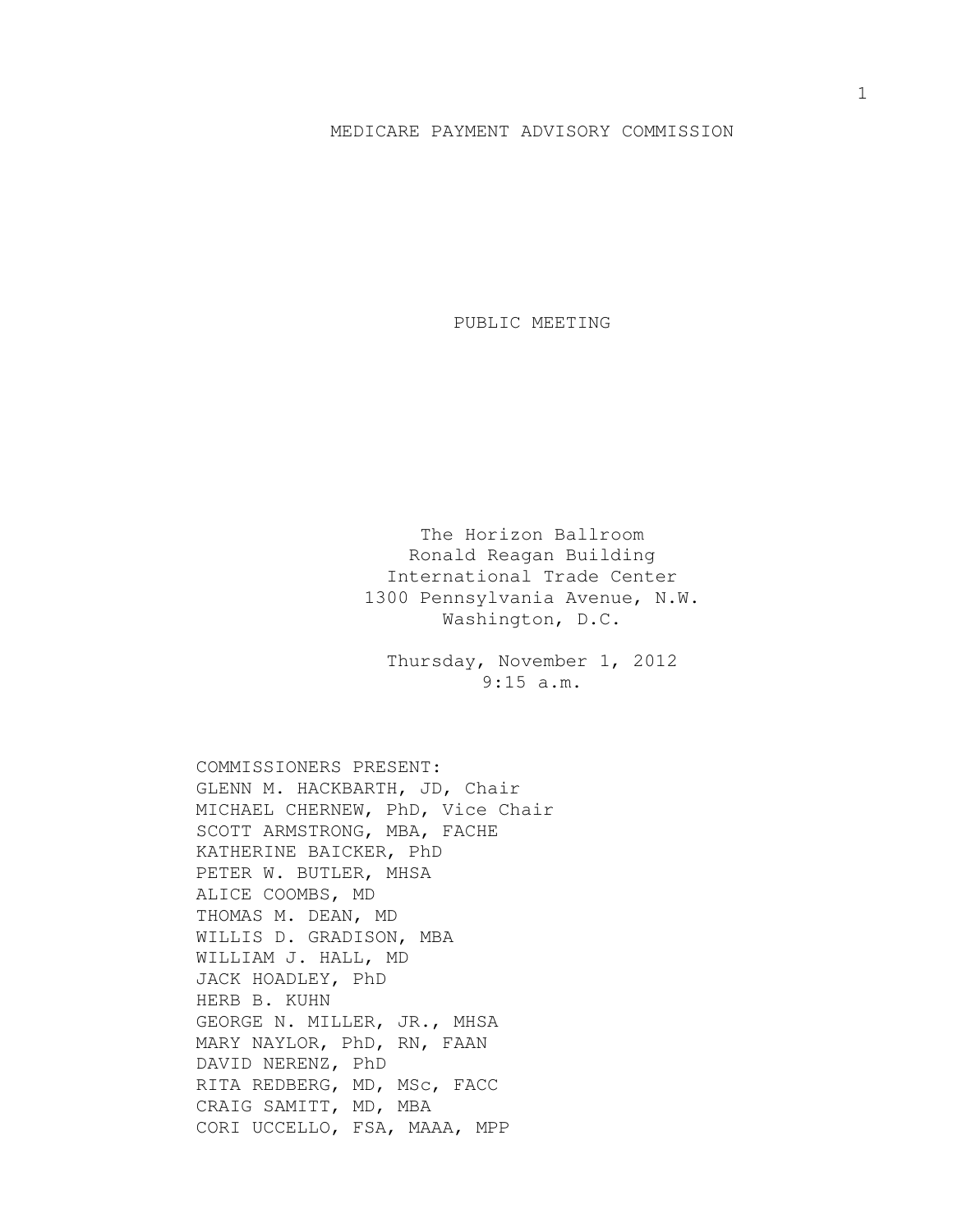| Mandated report:<br>Medicare payment for ambulance services<br>-- Zach Gaumer, David Glass                                                                                                | 3   |
|-------------------------------------------------------------------------------------------------------------------------------------------------------------------------------------------|-----|
| Reducing the hospitalization rate for Medicare<br>beneficiaries receiving home health care<br>-- Evan Christman                                                                           | 27  |
| Public comment                                                                                                                                                                            | 107 |
| Mandated report:<br>Improving Medicare's payment system for outpatient<br>therapy services<br>-- Adaeze Akamigo, Ariel Winter                                                             | 108 |
| Mandated report:<br>Geographic adjustment of payments for the work of<br>physicians and other health professionals<br>-- Kevin Hayes, Kate Bloniarz                                       | 163 |
| Benefit redesign: The role of provider prices in<br>determining the cost of private-plan Medicare<br>insurance relative to fee-for-service Medicare<br>-- Jeff Stensland, Carlos Zarabozo | 196 |
| Public Comment                                                                                                                                                                            | 257 |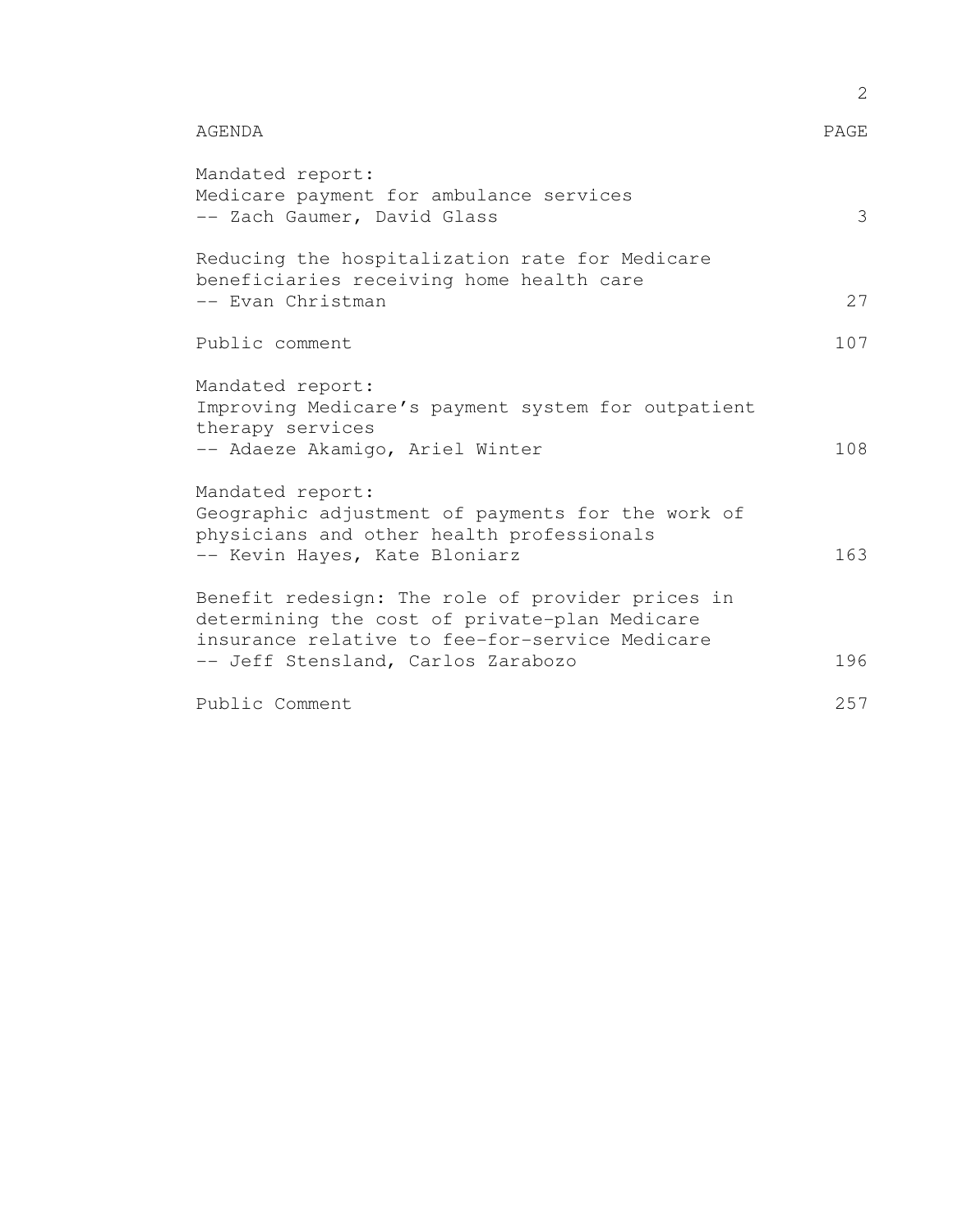| 1              | PROCEEDINGS [9:15 a.m.]                                     |
|----------------|-------------------------------------------------------------|
| 2              | MR. HACKBARTH: Okay. It's time for us to get                |
| 3              | started.                                                    |
| $\overline{4}$ | Welcome to those of you in the audience. We have            |
| 5              | votes scheduled today on three reports that Congress has    |
| 6              | requested that we complete by this meeting: one on Medicare |
| 7              | payment for ambulance services; second, on outpatient       |
| 8              | therapy; and, third, on geographic adjustment of the work   |
| 9              | portion of the payment for physicians and other health      |
|                |                                                             |

 professionals. We'll take up the ambulance first thing this morning, and then the other two will happen after lunch.

 So on ambulance services, David, Zach, go ahead and lead the way.

14 MR. GLASS: Very good. Good morning. This is the fourth session on our mandated report on Medicare payment policy for ambulance services.

 Last month we gave you some additional information you requested and walked through the Chairman's draft recommendations. In today's presentation, we'll briefly review the framework the Commission has applied in evaluating policy options for all three of the mandated reports. We'll recap the mandate and findings today and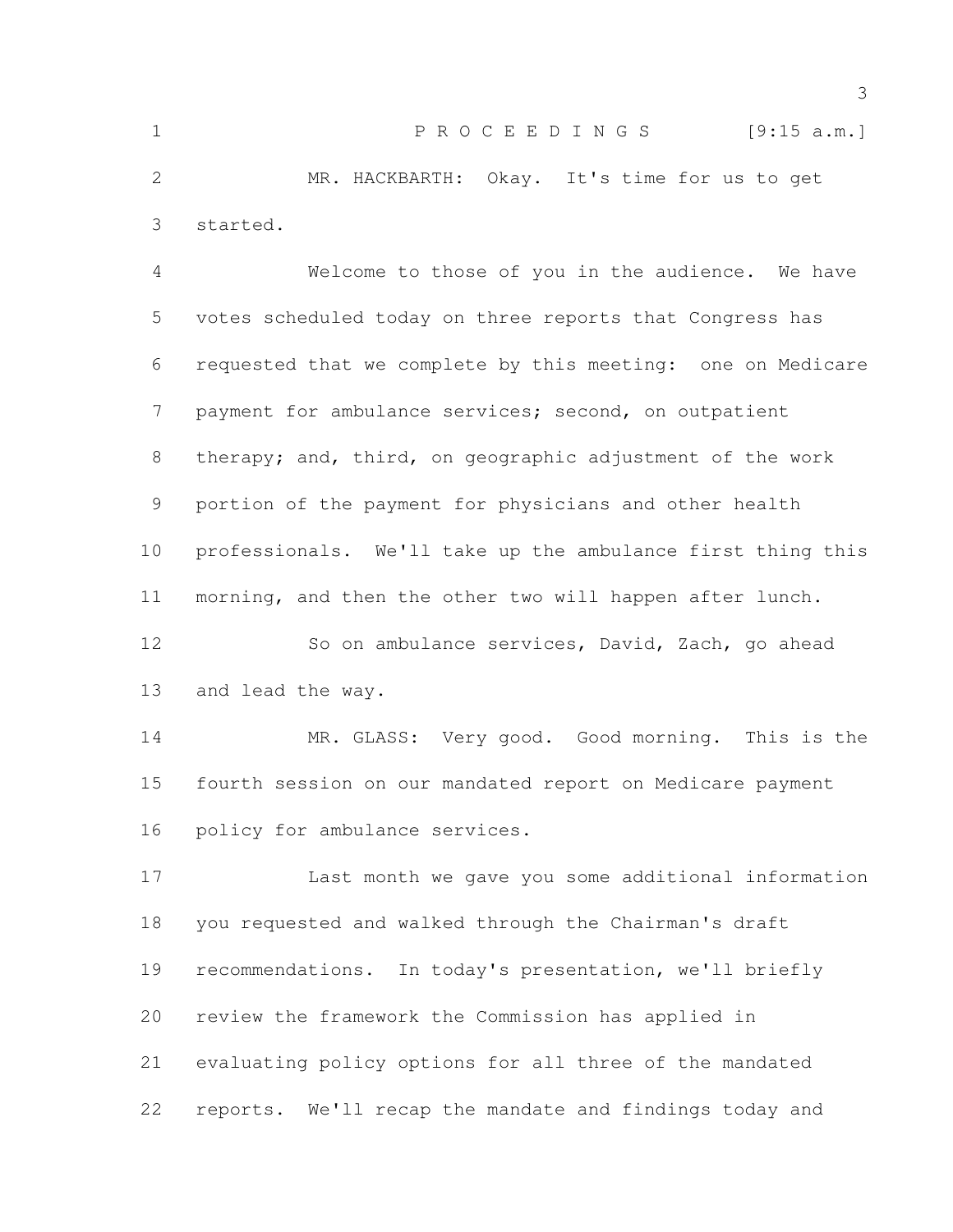provide some new information in response to two questions Commissioners raised at our October meeting.

 First, a brief summary of GAO's new report and, second, some results from a possible isolated, low-volume policy to see what that might look like. More detail on today's information and information provided in the earlier meetings is contained in your mailing materials. We'll then present two draft recommendations arising out of your discussion last month. We talked about this last month. To evaluate policy options for the mandated report on ambulance services, we applied a framework consisting of four basic questions: Would the recommendation increase Medicare 14 program spending above the current law baseline; whether the policy will improve beneficiaries' access to care; whether 16 it will improve the quality of care beneficiaries receive; 17 and, finally, whether the policy will advance payment reform away from the current fee-for-service system and toward a more integrated delivery system. You have seen this slide in the past. In

 February, the Congress directed the Commission to conduct a study of the Medicare ambulance fee schedule and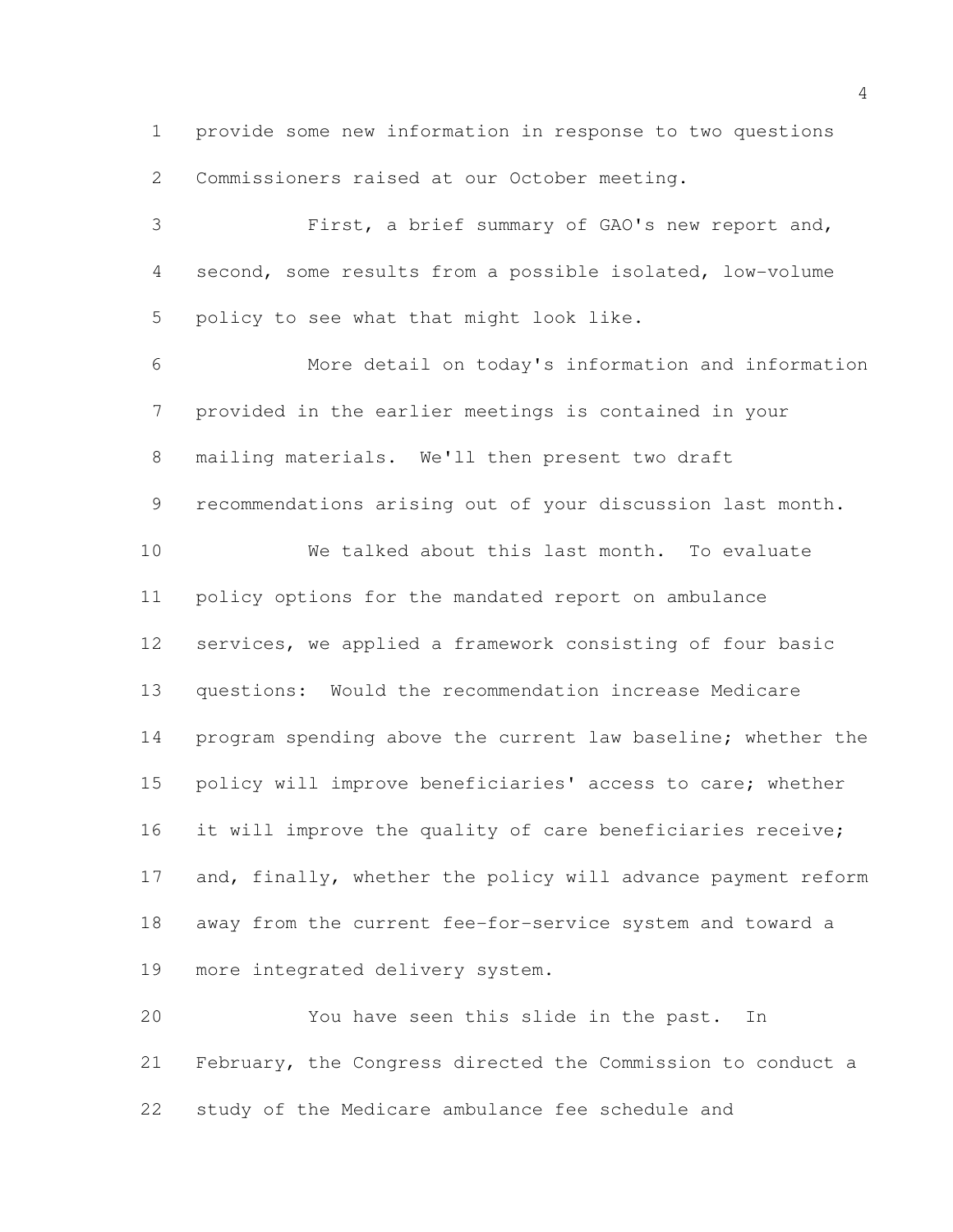specifically required the Commission to examine the three temporary ambulance add-on payment policies, including their appropriateness and their effect on ambulance suppliers' and providers' Medicare margins. It also required the Commission to consider whether there is a need to reform the ambulance fee schedule more generally.

7 The formal due date for this report is June 15, 2013; however, the temporary add-on policies will expire under current law at the end of the year. Therefore, the Commission has been working toward giving the Congress the information it needs to make a decision about whether to end, extend, or amend these policies by the end of 2012.

 Here is a summary of the three temporary ambulance add-on policies now in effect. These add-ons are 15 supplemental to the fee schedule, and they increase either the base payment and/or the mileage payment of a given transport. The first of the temporary add-ons supplements 18 payments to all ground transports; the second supplements payments for ground transports originating in areas 20 designated as super-rural; and the last supplements payments for urban air transports that were grandfathered as being rural.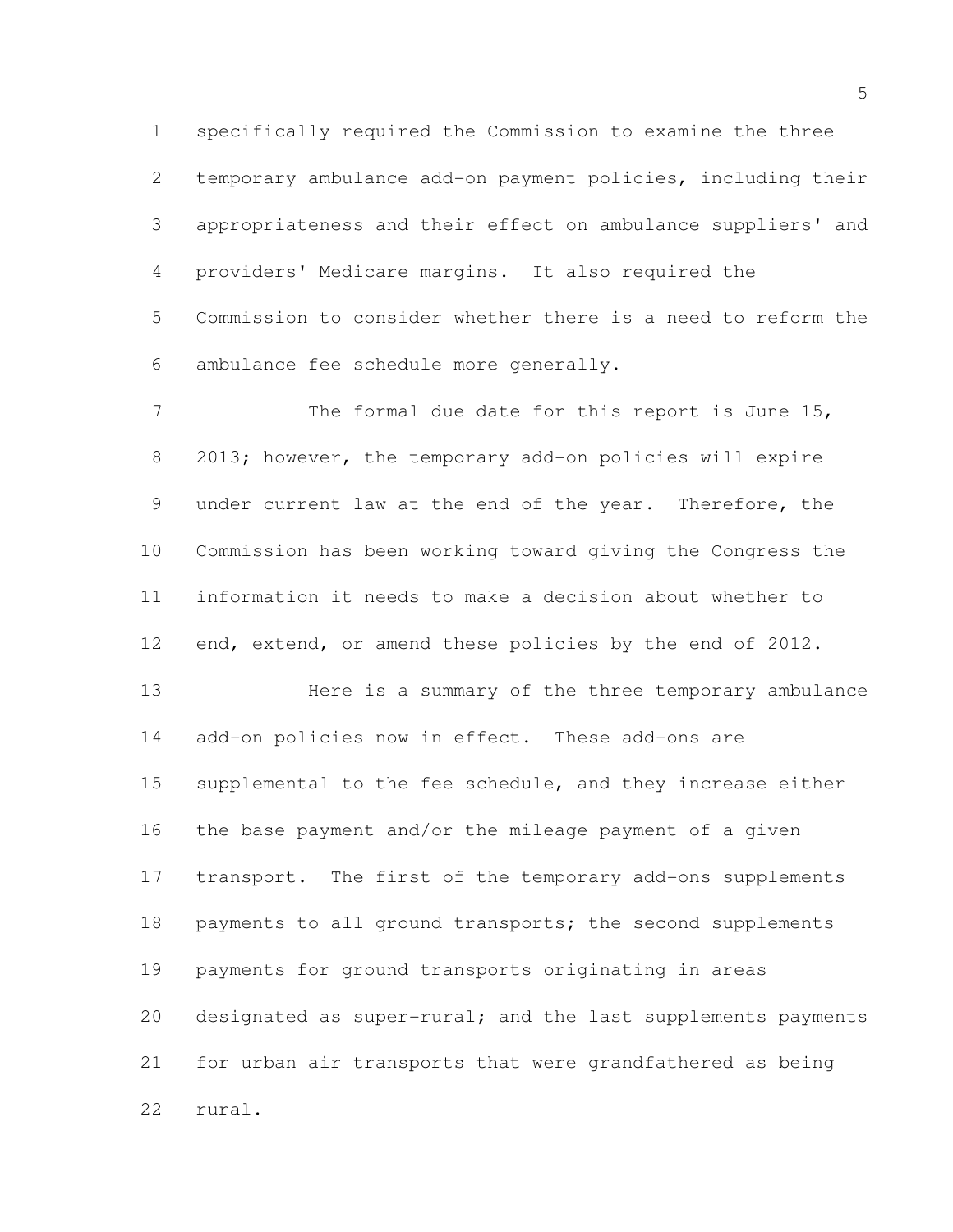These temporary add-ons expire at the end of 2012, and extending any of the temporary add-ons will increase spending relative to current law.

 Summarizing our findings to date: We see no evidence of access problems either through our data analysis or in our conversations with the industry. There has been continued growth in spending and in service use per 8 beneficiary, particularly in BLS -- basic life support -- nonemergency transports. and within that category in dialysis-related transports.

 New entrants are more focused on BLS nonemergency transports than established entities, and there is a small group of suppliers that account for a disproportionate number of those transports.

 There has been growth in the number of for-profit suppliers, and private equity firms have entered the market 17 and bought the two largest ambulance firms. In short, someone is seeing a profit opportunity in this industry.

 We also note that the current add-ons are not well targeted to isolated low-volume rural areas. That is, most of the spending under those add-ons, the super-rural and rural short mileage add-ons, is not going to the areas that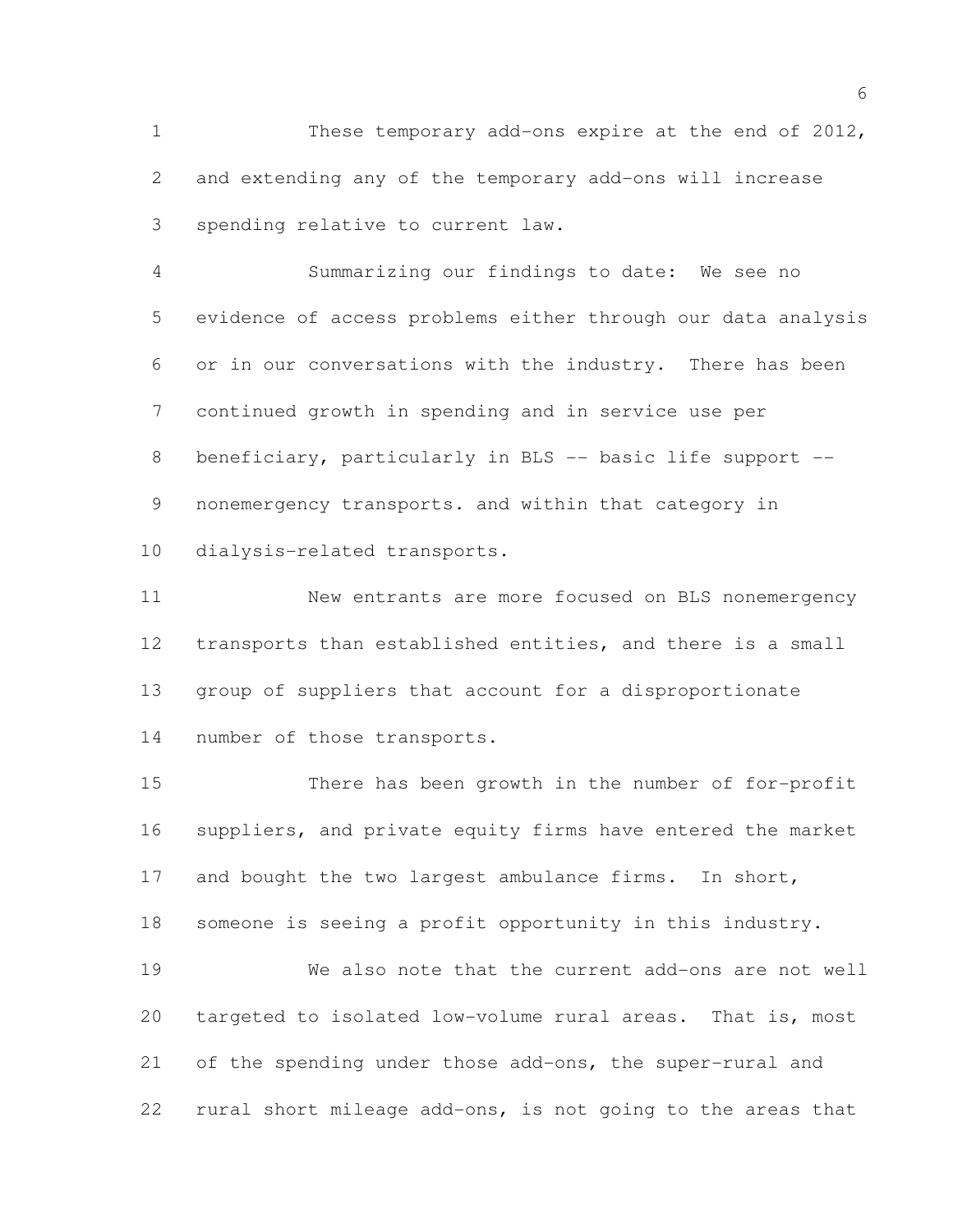most need it -- those that are isolated and generate a low- volume of ambulance transports. This is important because suppliers with a low-volume of transports have higher costs per transport.

 We also note that the temporary air ambulance add- on was designed to help transition following redesignation of areas from rural to urban in 2006. We find providers have had time to adjust to those redesignations by now.

 Finally, we find serious program integrity issues, primarily focused on BLS nonemergency transports.

 Last month you asked about the new 2012 GAO report on ambulance industry margins. GAO's report was released in October, and we would make the two following points.

 First, about margins. The report found that for the sample of suppliers in their survey, the median Medicare margin for 2010 was a positive 1.7 percent with all the add-17 ons and would have been negative 1 percent, excluding any add-on payments.

 When they extended their analysis to the population of suppliers and providers which their sample represented, the range for the estimated median Medicare margin are pretty wide: from about minus 2 percent to plus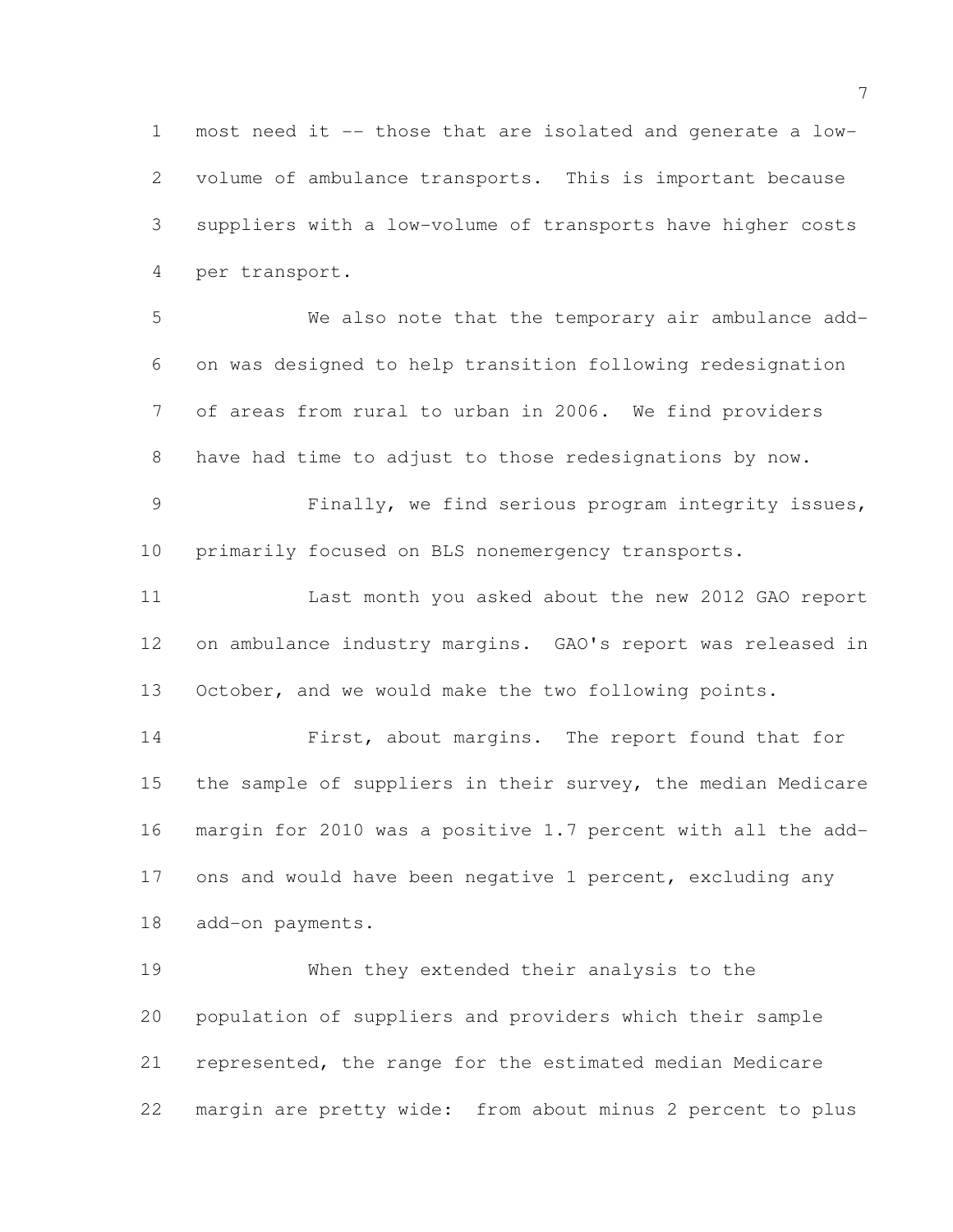9 percent with all the temporary add-ons, included; compared with minus 8 percent to plus 5 percent without the temporary add-ons. The wide range is a result, in part, of the relatively small sample size, about 150, and the wide range of costs reported in the sample.

 Note that the population represented is suppliers with no shared costs that were billing Medicare in 2003 and 2010 and still operational in 2012. It does not represent suppliers that have entered since 2004, including many of the for-profits concentrating on the apparently lucrative BLS nonemergency transports.

 Second, through a regression analysis, GAO found that higher average costs per transport were associated with lower volume (and they found an inflection point at about 15 600 transports a year), more emergency versus nonemergency transports (which means that suppliers concentrating on nonemergency transports have lower costs, hence higher margins), and a higher level of government subsidy. We use the finding about a 600-transport-a-year threshold in our illustrative low-volume policy.

 Before moving to the description of a new policy for isolated low-volume areas, I want to briefly enlarge on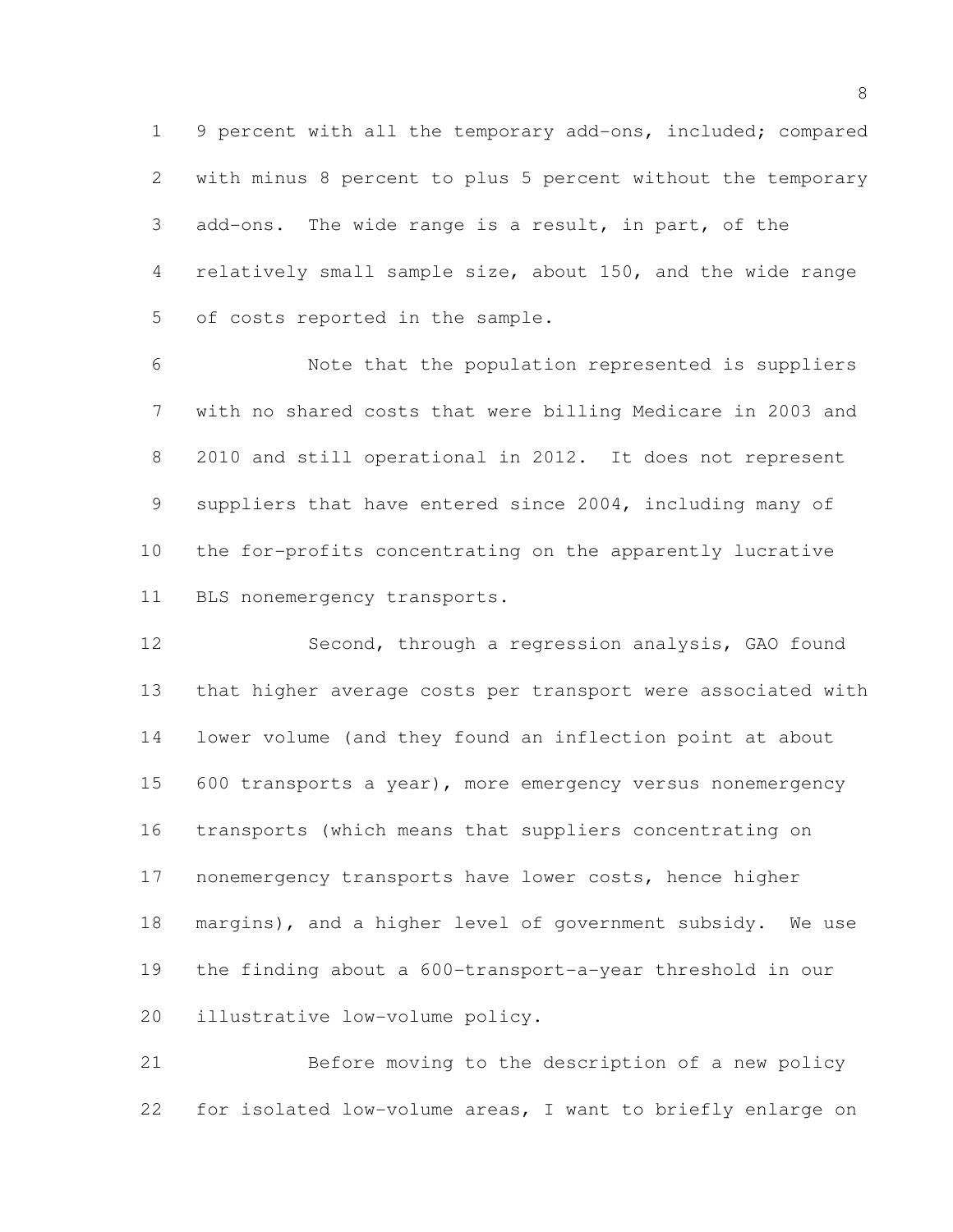the finding that the current add-ons are not well targeted.

 We find that most of the spending from the short- mileage ground add-on and the super-rural add-on goes to a small set of zip codes with large populations. That means 5 they are not well targeted.

 The GAO found, not surprisingly, that isolated rural areas with low population density generate fewer ambulance transports than more densely populated areas and that suppliers with a low volume of transports had higher costs per transport.

 The goal of an add-on policy should be to direct extra payments to areas where providers face circumstances outside of their control, such as low volume, that raise their costs. Medicare needs a better method of directing payments to isolated low-volume areas, and we look at one possibility on the next slide.

 The goal is to better direct higher payments to areas where conditions (low-volume and isolation) create higher cost per transport. Operationally, that is to rural zip codes with low density and/or population.

 This slide illustrates a first estimate of what such a policy might look like. It's kind of a proof of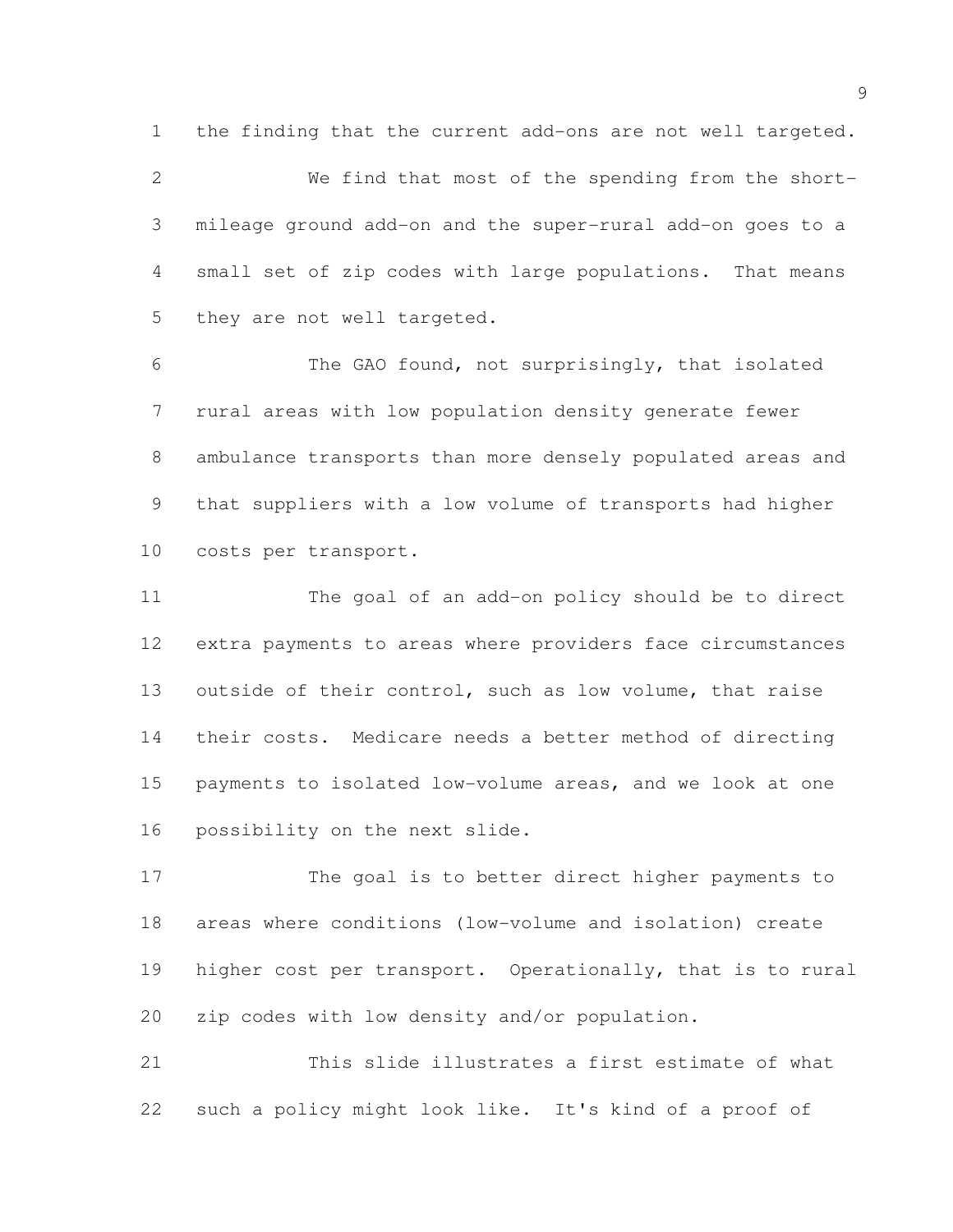principle to see if it's feasible.

 What we did was identify rural zip codes with a population density of 20 people per square mile or less or with a population of 4,000 or less. Those parameters were chosen so that areas would be expected to generate less than 600 transports a year.

7 Looking at that set of zip codes, we find it is better targeted than the rural short mileage add-on. The new policy includes 78 percent of all rural zip codes. Those included have an average population of less than 1,500. That size population is expected to generate well below 600 transports a year, which is the low-volume threshold. All together there were 550,000 Medicare ambulance transports from these areas in 2011.

 In contrast, the policy would exclude 22 percent of rural zip codes. Those areas have an average population of over 12,000 and accounted for 3 million transports in 2011. A population of 12,000 would be expected to generate more than twice as many transports as the low-volume threshold of 600.

 We conclude that this policy is better targeted: It would direct additional payments to areas that need it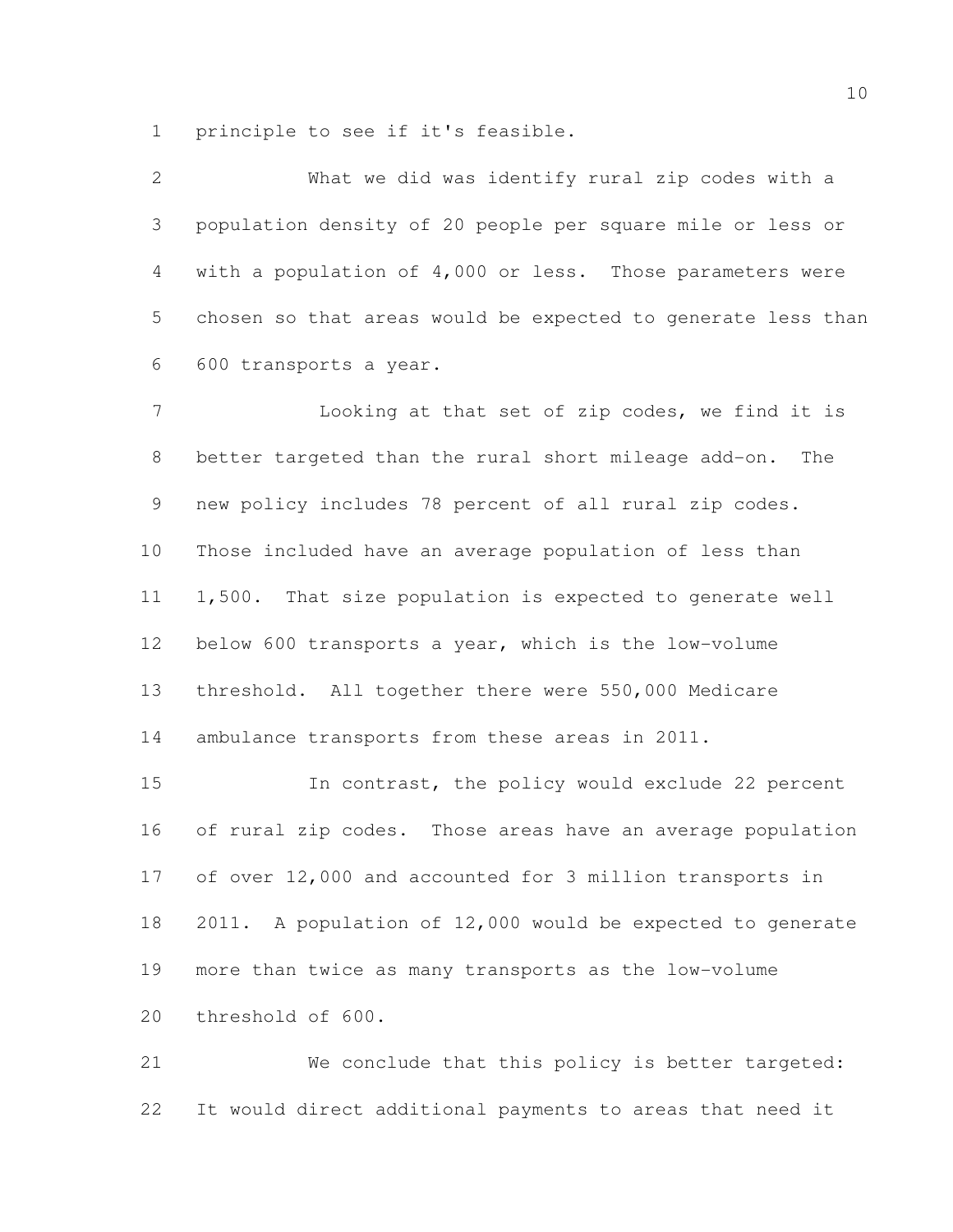because of the conditions that lead to higher cost -- low volume and isolation.

 We have constructed this policy to be budget neutral to the short mileage add-on, about \$90 million a year. If all those dollars were redistributed using this policy, the average add-on would offset the loss of the temporary add-ons in the designated areas and maintain access. The size of the add-on is sensitive to the 9 definitions of areas and the number of transports affected. Zach will now present the draft recommendations. 11 MR. GAUMER: Good morning. Our mailing materials for this month provide a more detailed explanation of the rationale underlying the recommendations we are about to review, but to summarize, there are a few basic points to highlight.

 With regard to recommendation 1, we see no compelling evidence to extend the temporary add-ons and increase spending relative to the current law baseline. Specifically, the ambulance industry appears to be attractive to investors. We observe growth in volume and spending, and there is no specific evidence of current or future access problems.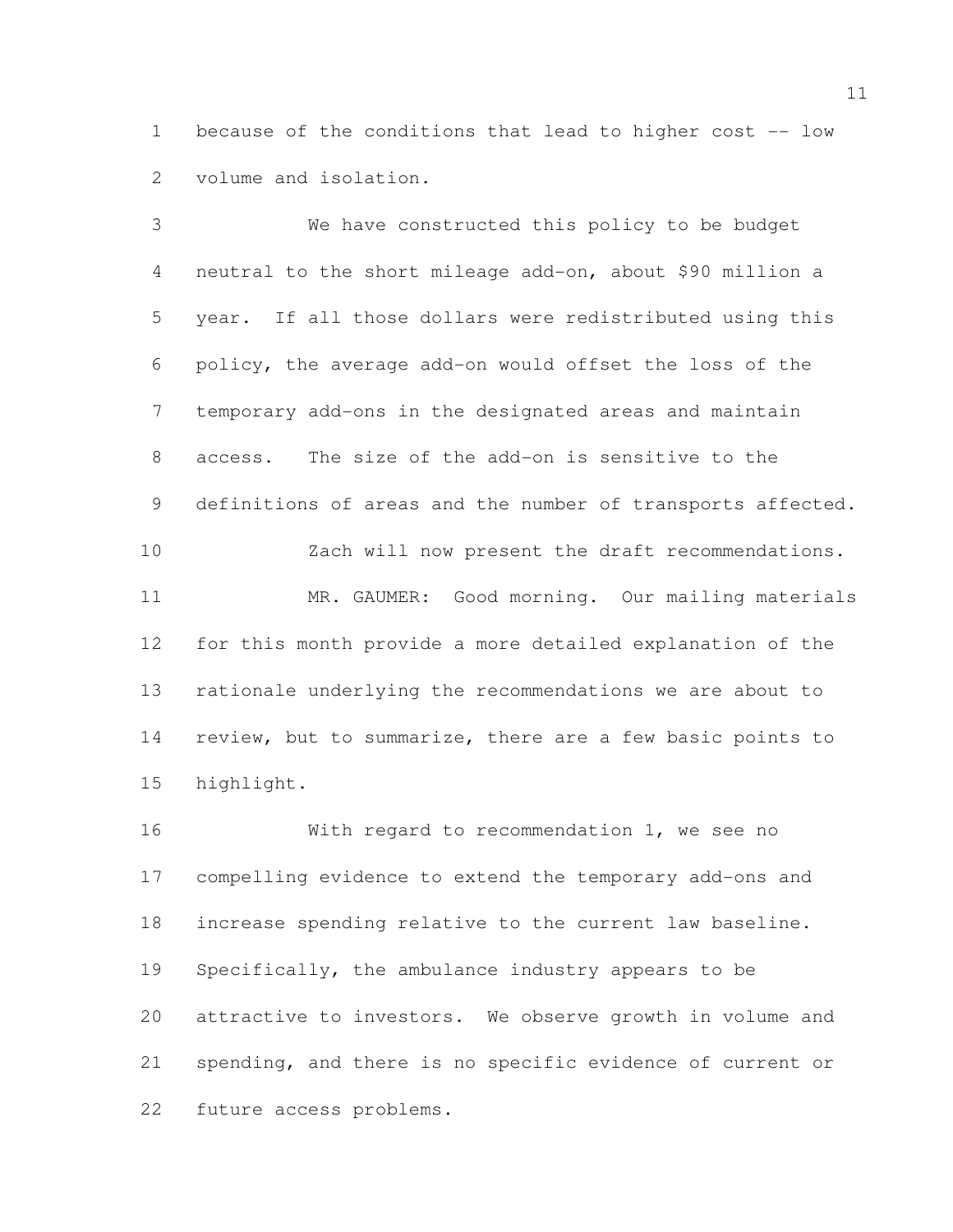In case the expiration of the temporary add-ons causes concerns about access, we can reinforce access to emergency services by rebalancing the RVUs from BLS nonemergency transports to other ground transports. And in order to reinforce access to ambulance services in isolated low-volume areas, we can re-target the permanent rural short-mileage add-on policy. Both can be accomplished in a budget-neutral manner. Therefore, draft recommendation 1 reads as follows: The Congress should: 11 - 11 - allow the three temporary ambulance add-on policies to expire; 13 - direct the Secretary to rebalance the relative values for ambulance services by lowering the relative value of basic life support nonemergency services and increasing the relative values of other ground transports. Rebalancing should be budget neutral relative to current law and maintain payments for other ground transports at their level prior to expiration of the temporary ground ambulance add- on; and 21 - direct the Secretary to replace the permanent

rural short-mileage add-on for ground ambulance transports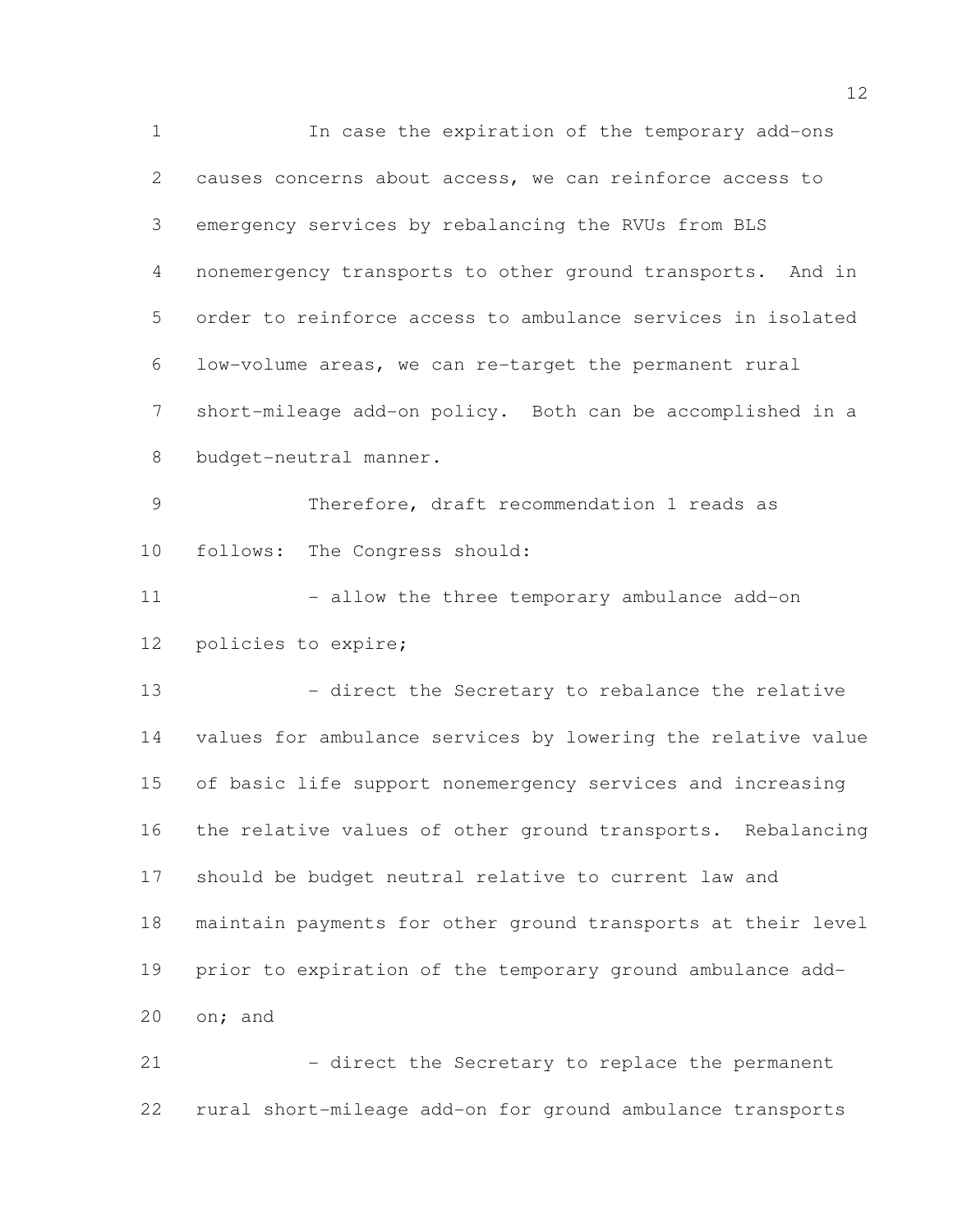with a new budget-neutral adjustment directing increased payments to ground transports originating in geographically isolated, low-volume areas to protect access in those areas. Looking at the implications of recommendation 1 in reference to our framework, we anticipate that this recommendation will be budget neutral. Taking the components of the recommendation piece by piece, the expiration of the add-ons is current law and will not increase spending. RVU rebalancing is budget neutral by design. And, similarly, the new permanent isolated low-volume policy is budget neutral by design.

 We anticipate that this recommendation will maintain Medicare beneficiaries' access to emergency and advanced life support transports as well as transports in isolated areas with low populations. We foresee no 16 implications for the quality of ambulance care. And, finally, we foresee no implications for reforming the payment system.

 With regard to recommendation 2, we have observed rapid growth in BLS nonemergency transports, and we have seen new suppliers and providers focusing on these services. We have also observed wide variation in spending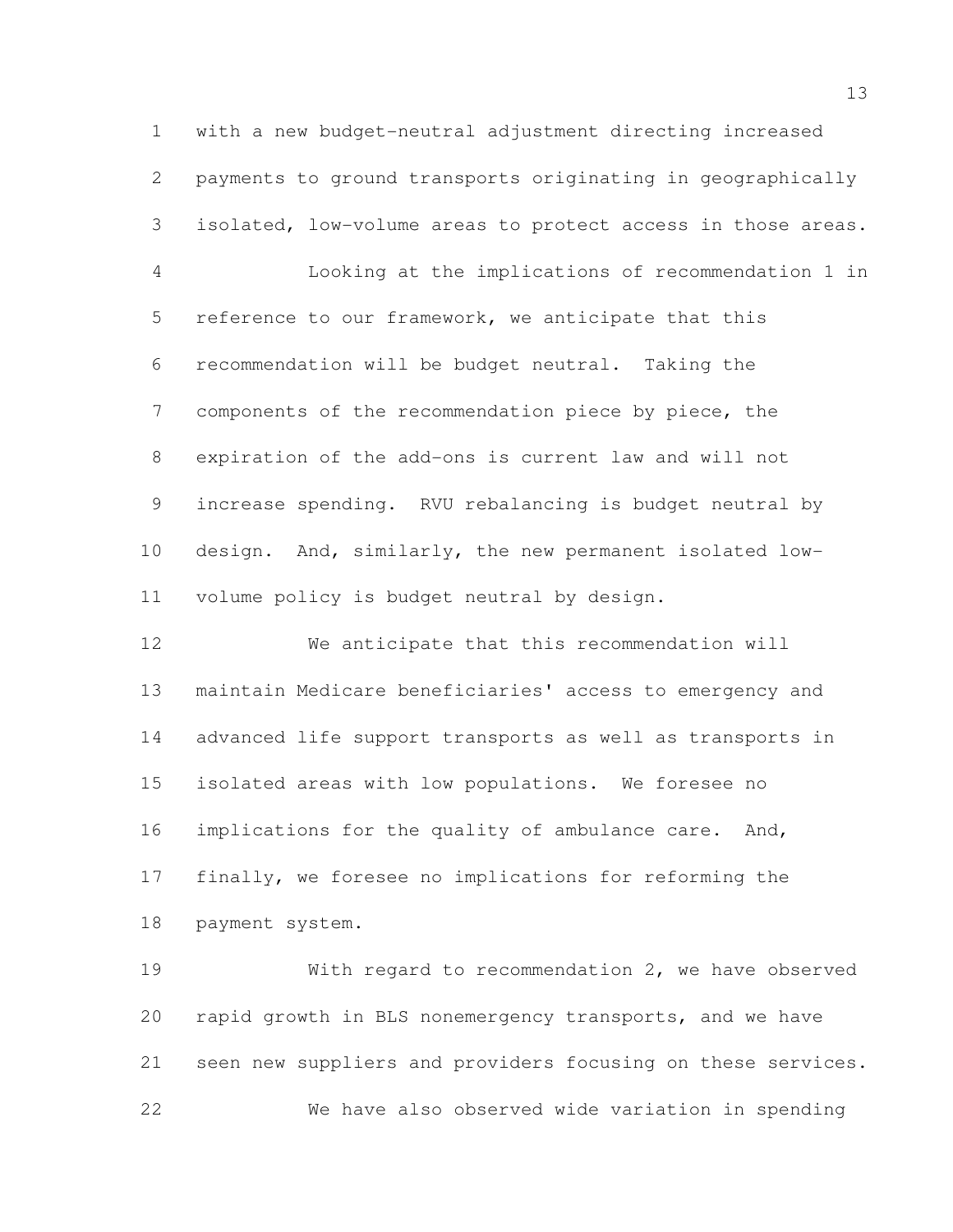on these services by state, particularly for transports to and from dialysis facilities.

 The HHS Inspector General has identified numerous instances of inappropriate billing for BLS nonemergency transports in a handful of states and cities, and in particular, many, though not all, of these investigations have targeted transports to and from dialysis facilities. Collectively, these findings suggest that stronger national program integrity actions are needed.

10 In the State of Texas specifically, the Inspector General has identified instances of ambulance fraud, and CMS' Medicare Administrative Contractor has done extensive program integrity work that has limited ambulance-related fraud and ultimately reduced the volume of dialysis-related transports. The example of Texas shows that taking stronger program integrity actions could be feasible and effective if applied nationally.

 Therefore, draft recommendation 2 reads as follows: The Congress should direct the Secretary to: - promulgate national guidelines to more precisely define medical necessity requirements for both emergency and nonemergency (recurring and nonrecurring) ground ambulance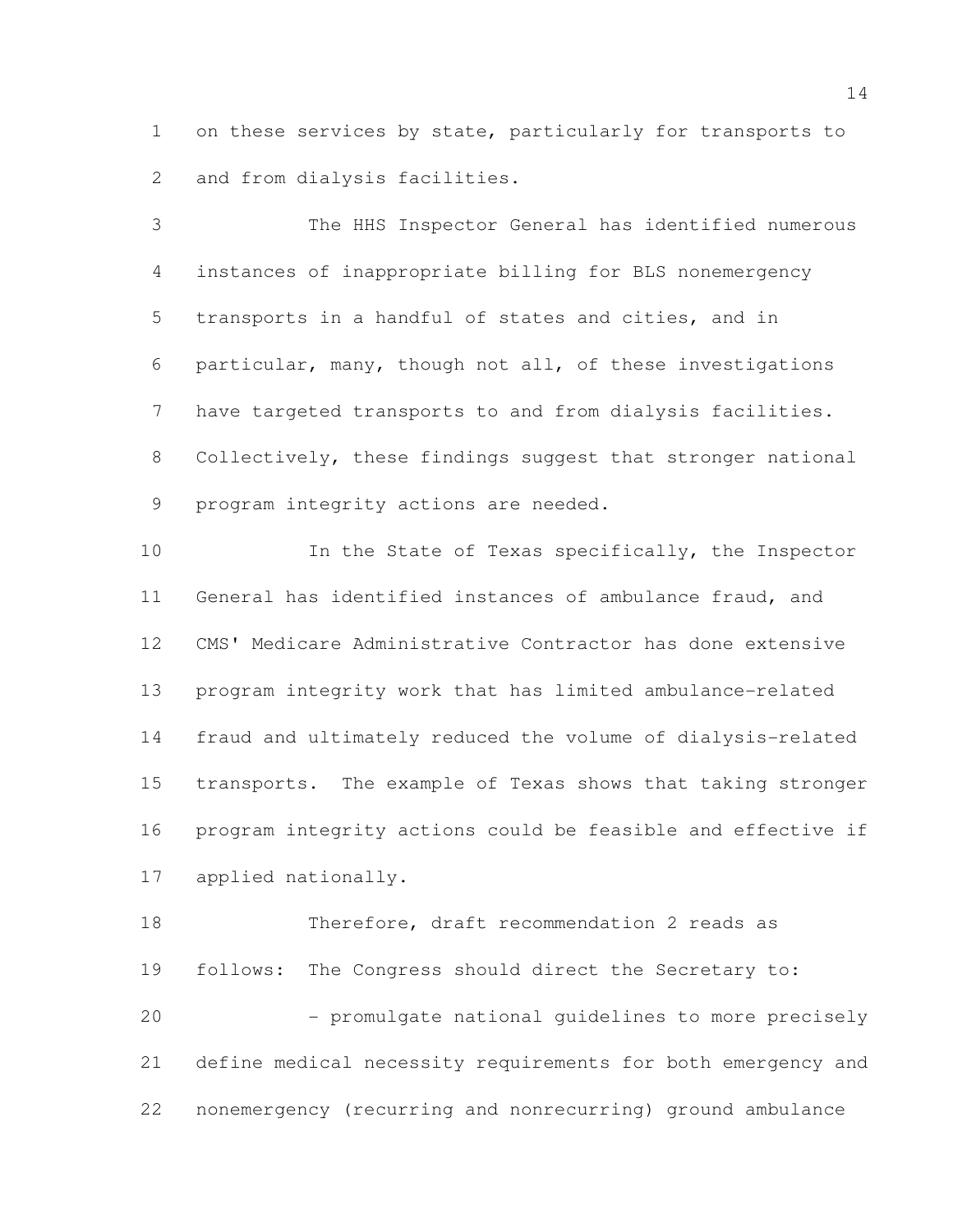transport services;

2 - Alevelop a set of national edits based on those guidelines to be used by all claims processors; and - identify geographic areas and/or ambulance suppliers and providers that display aberrant patterns of use, and use statutory authority to address clinically inappropriate use of basic life support nonemergency ground ambulance transports.

 We would expect this recommendation to save money; however, it is difficult to determine how much. We estimate spending could be reduced by as much as \$460 million per year if spending in high-spending states for transports to dialysis facilities was brought to the level of the national median or by as much as \$150 million per year if spending in high-spending states was brought to the level of the 75th percentile.

 We anticipate that Medicare beneficiaries' access to ambulance services would be maintained. We foresee no 19 implications for the quality of ambulance care. And, finally, we foresee no implications for reforming the payment system.

Okay. At this point we are happy to respond to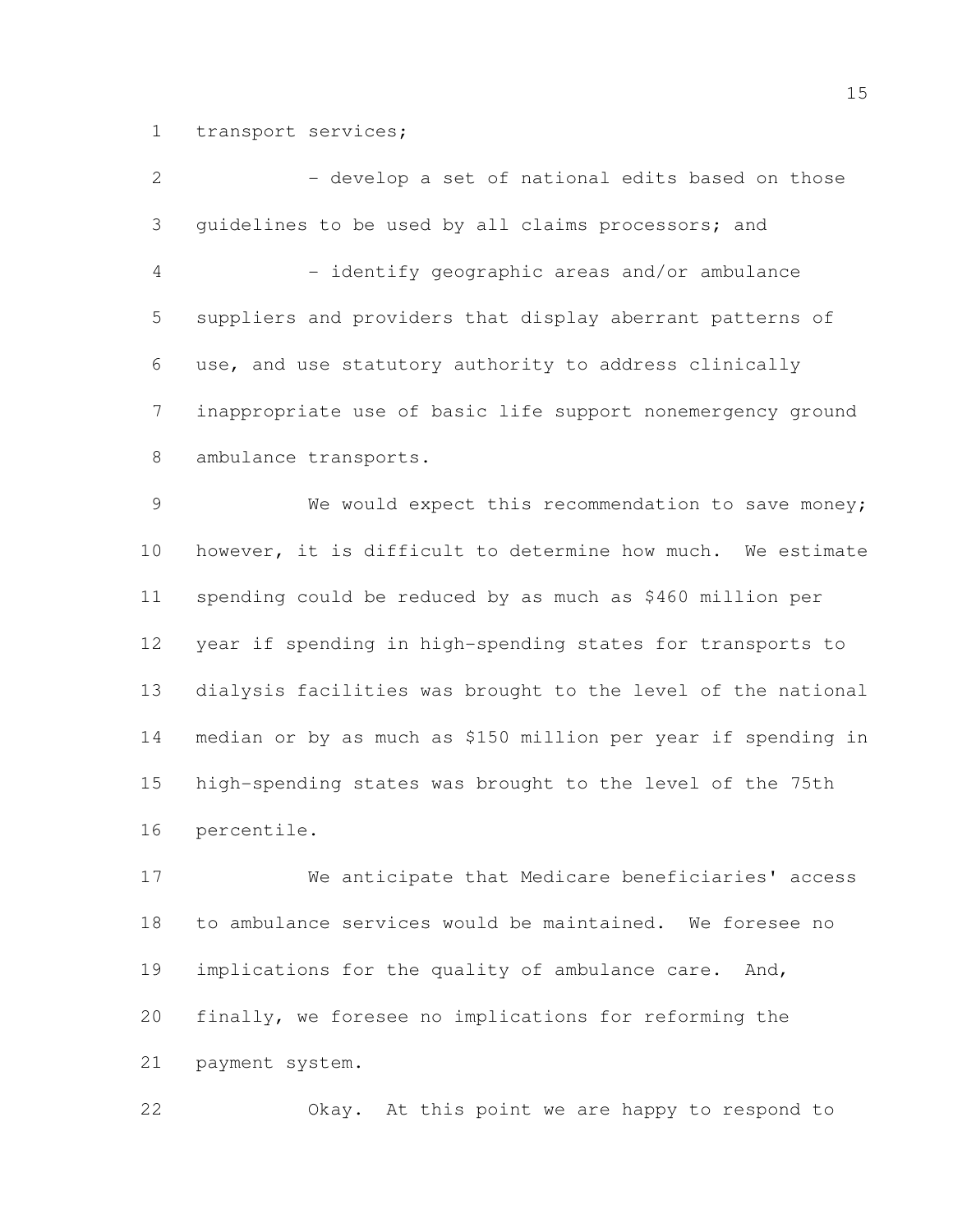your questions and look forward to your discussion of the draft recommendations before you.

 MR. HACKBARTH: Okay. Thank you, David and Zach. David, could you put up that first slide that has the four questions on it?

 Okay. Thanks. So for people in the audience, I want to highlight these questions. This is a framework that we're applying to each of the areas that Congress has asked us to look at: ambulance, outpatient therapy, and the work GPCI for physicians and other health professionals. And as David summarized earlier, the key points here are if there's 12 going to be an increase in spending above the baseline, it ought to be because there is evidence that that increase in spending would improve access to care, improve quality of care, or facilitate movement towards new payment systems. So that's sort of the discipline, if you will, that we're applying to each of these issues.

18 And, incidentally, we'll apply the same discipline, the same framework, when we later on consider draft recommendations on special needs plans, the SNPs, which happens, I think -- is that tomorrow, Mark? Yeah, that's tomorrow. So that's point number one.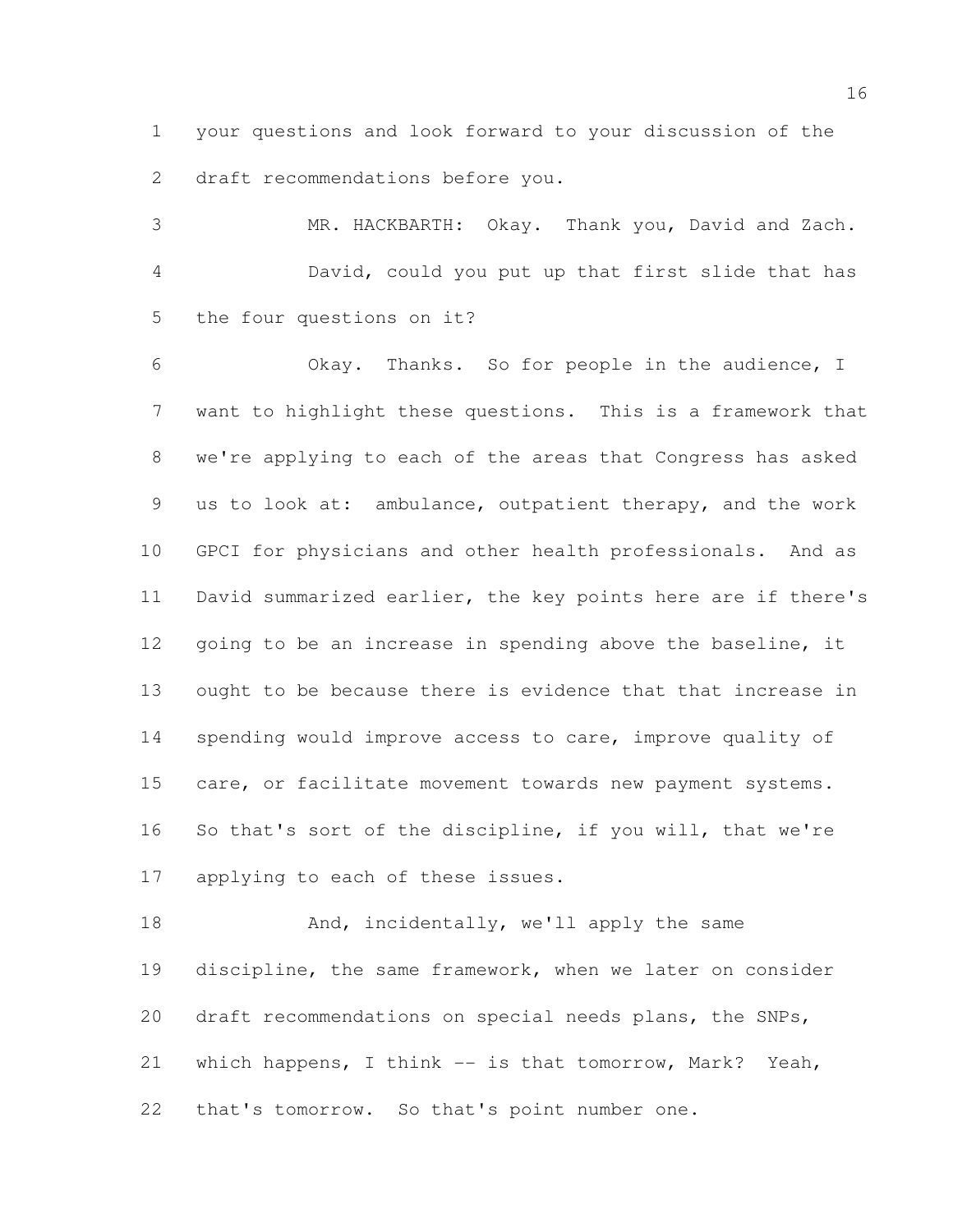And then in terms of process, since we've had extensive discussions on these issues to this point, I propose that we not do our usual two rounds where we ask a round of clarifying questions and then comments. We'll just go through one time, and that is your opportunity to ask any final questions or make your comment on the overall recommendations. Then that one round will be followed with our vote on each of the recommendations.

 So any questions about the process that we'll use today?

11 [No response.]

 MR. HACKBARTH: Okay. So let's begin our round of questions and comments.

14 MR. GEORGE MILLER: Yes, on Slide 7, please. Just curious if there was any pattern that you were able to determine one way or the other with the -- it should be 17 Slide 7. I'm sorry. Yeah. Any characteristics that you're able to tease out with the analysis of the estimated range 19 spread for those margins -- rural, urban, anything that you could tell with those margins?

 MR. GLASS: Yeah, GAO does break them out separately between urban, rural, and super-rural, and it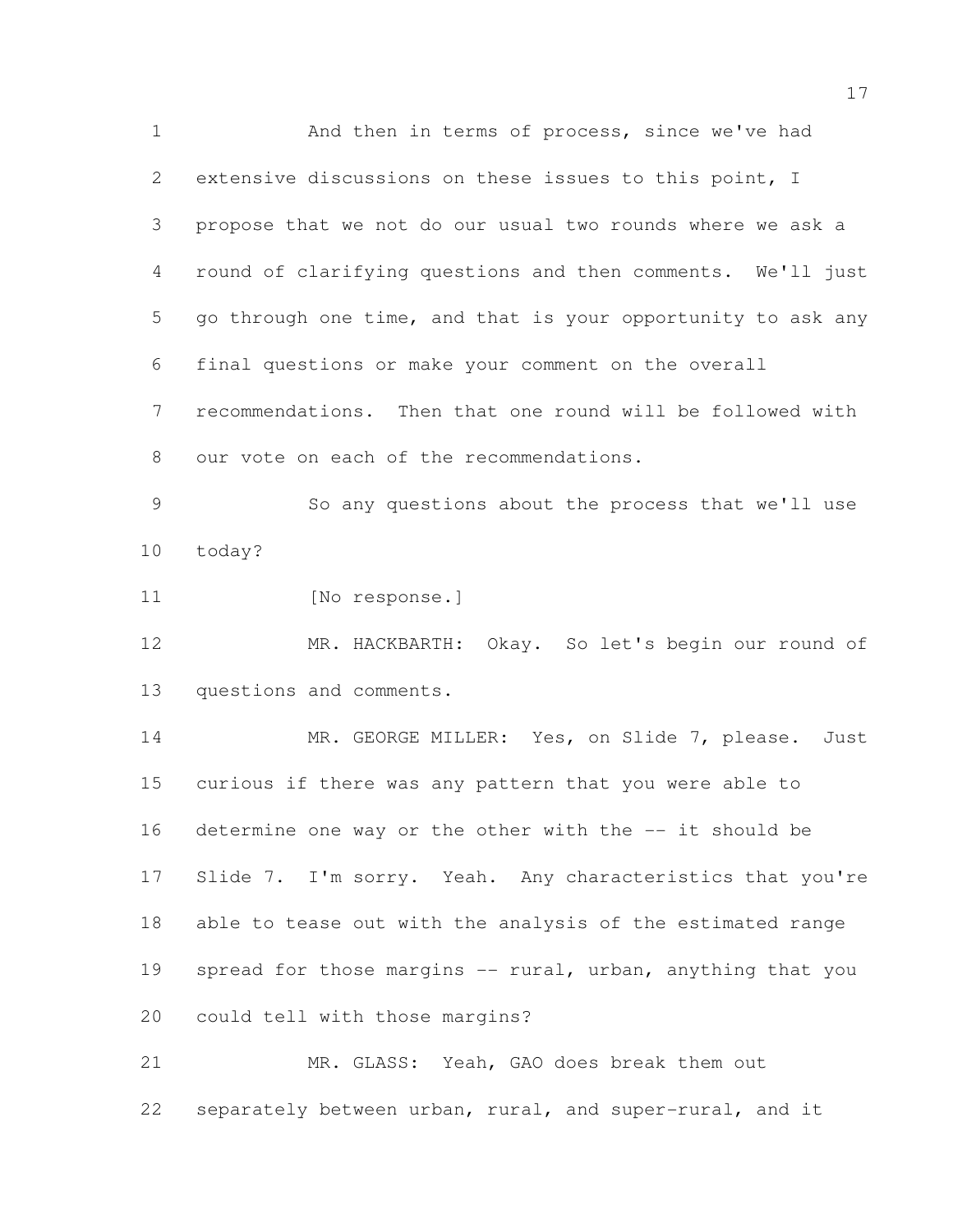looks at the margins before and after.

| $\overline{2}$ | MR. GEORGE MILLER: Is there any pattern? I guess             |
|----------------|--------------------------------------------------------------|
| 3              | that's my question. Or is this the same as we've seen        |
| 4              | before with just there's some geographic variation? Doesn't  |
| 5              | matter whether it's rural or urban, is there any pattern?    |
| 6              | MR. GLASS: There is.                                         |
| $\overline{7}$ | MR. GEORGE MILLER: Just curious                              |
| 8              | MR. GLASS: By predominant services area. You're              |
| 9              | talking about the range calculation?                         |
| 10             | MR. GEORGE MILLER: Yeah, the range -- I mean,                |
| 11             | that's pretty widespread in margins.                         |
| 12             | MR. GLASS: Yeah, the range calculation is very               |
| 13             | widespread --                                                |
| 14             | MR. GEORGE MILLER: Right?                                    |
| 15             | MR. GLASS: -- on all three of them. I think they             |
| 16             | would say that because the range covers zero in all cases,   |
| 17             | they can't say that one is significantly different than the  |
| 18             | other. Am I correct there?                                   |
| 19             | MR. GAUMER: I think that's right. A very wide                |
| 20             | range.                                                       |
| 21             | DR. MARK MILLER: But the other patterns, which               |
| 22             | you already spoke to, is if you're lower volume, you're less |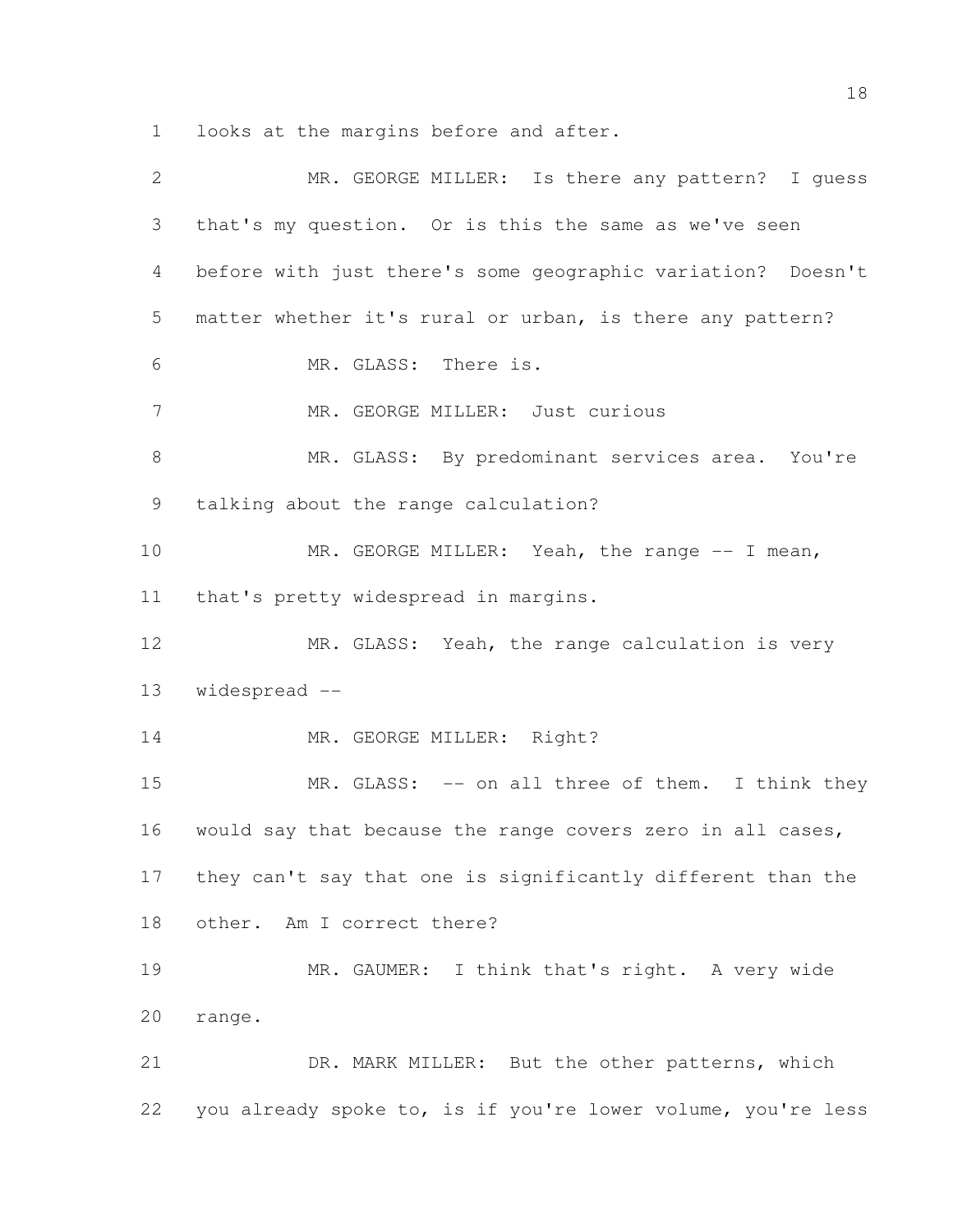likely to be profitable. If you have more emergency, you're less likely. If you have higher levels of government subsidy, there are those patterns. Some of the rural areas have a very wide range, but a lower range, and I think the add-on that they're reconstructing in the targeting actually would probably go a longer way than the current add-on to moving them up to a profitable status. 8 MR. GEORGE MILLER: Yeah, thank you. DR. MARK MILLER: And it's important to keep in mind, it may be a more concentrated group of people, but the dollar add-on would be much higher than under current law. MR. GEORGE MILLER: Yeah, thank you. You answered my question. Thank you. 14 MR. GRADISON: This is a speculative question, but is the anticipated court action with regard to medical or functional improvement likely to have implications with regard to the volume of basic life support nonemergency services, especially for outpatient therapy? MR. GLASS: Well, we haven't thought it through, but ambulance is not going to improve or your conditions in general, so I don't think it would have any effect on the number of transports in the sense of making -- I don't think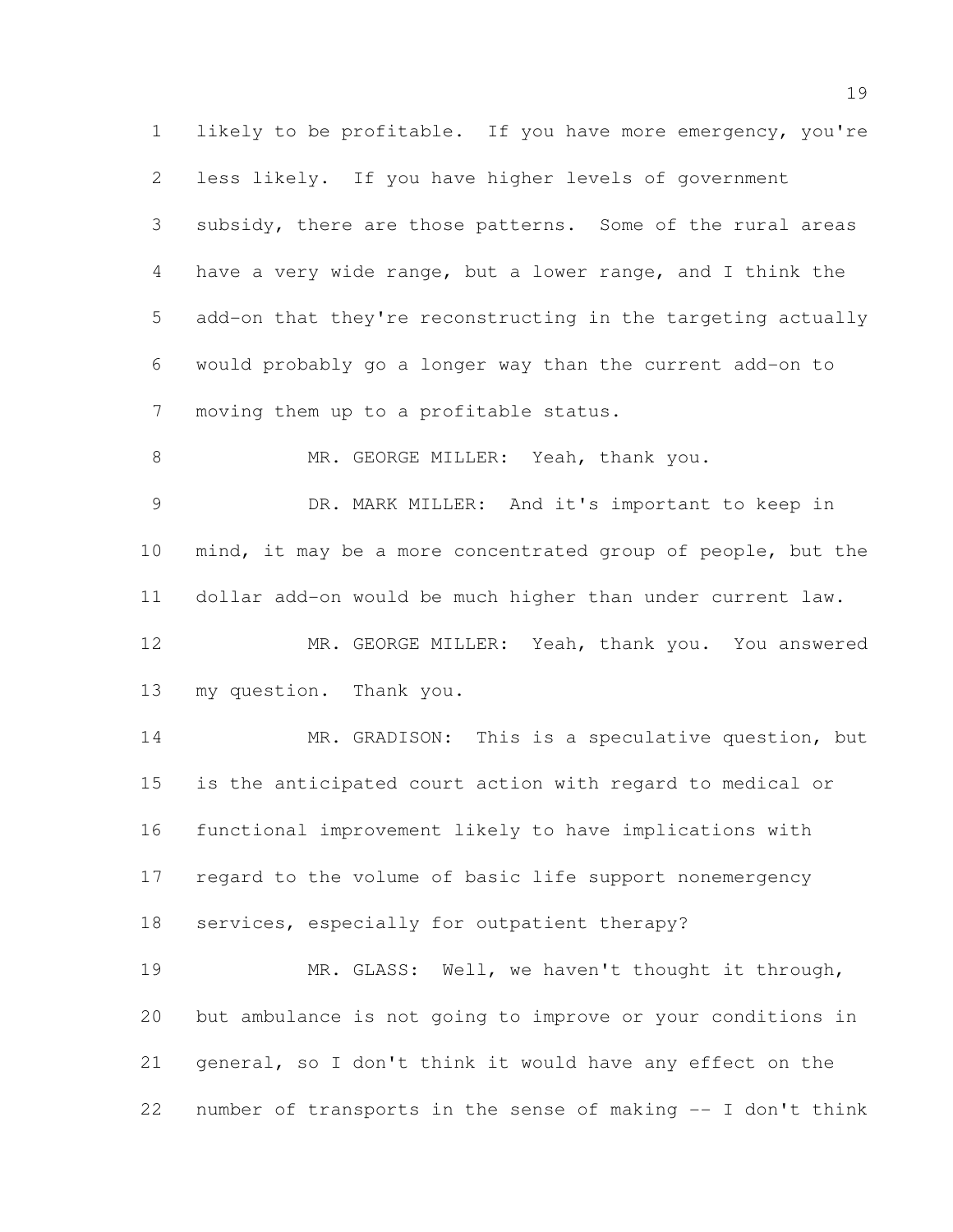it would change the medical necessity for any of the

ambulance transports themselves.

 MR. GRADISON: Okay. MR. GAUMER: If it meant that more people were in SNFs, then it might be reasonable to assume that there might be more volume. But, yeah, I don't see a change. 7 MR. GRADISON: Thank you. 8 DR. DEAN: I probably should have asked this a 9 long time ago. I guess as I was reading through this, I realized I still don't know that I have a clear understanding of the distinction between emergency and nonemergency. In other words, say an ambulance gets called to pick up a patient who has a new problem, but it turns out 14 that it really isn't all that significant. Is that an emergency? 16 MR. GAUMER: What will happen --17 DR. DEAN: Or transfers, you know, we use ambulances a fair amount to transfer from hospital to 19 hospital. Now, some of those people are pretty sick. And yet I see in some of the literature it said that maybe that would be classed as nonemergency. I don't know. Can you

clarify that?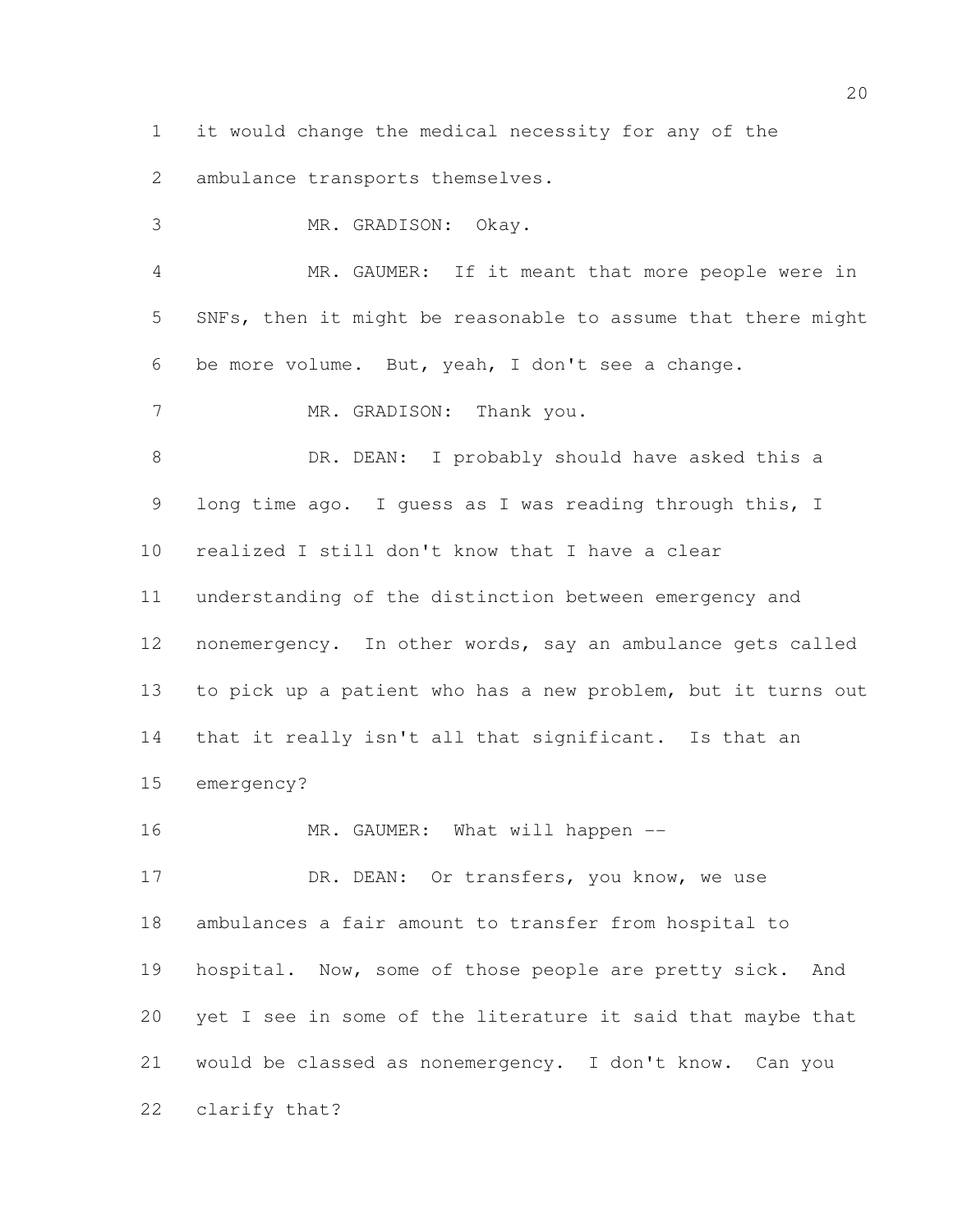MR. GAUMER: Yeah, there are a lot of -- or a large share of the transports that go from hospital to hospital are classified as BLS nonemergency; or if you just limited it to nonemergency, mostly that.

 I think this is where you're going with this, but if an ambulance is sent out and it's an advance life support 7 ambulance and it's sent on an emergency basis, and they determine that, in fact, the patient is not an ALS case or that it's not as emergent, it can be -- the bill for it should reflect the condition of the patient, so the patient will have -- you know, if they had a BLS nonemergency status, then that's what the MAC would be looking for on the bill.

14 DR. DEAN: I quess those of us that don't even 15 have access to ALS ambulances -- what about the situation, though, where, you know, our only system is BLS, and there 17 are times when the ambulance gets called, and it turns out 18 that it's not severe, although there are other times they 19 get called -- of course, they can't tell. They have to go. I still don't quite understand how they sort those out. 21 MR. GAUMER: It's based on --

DR. MARK MILLER: They still get paid. They get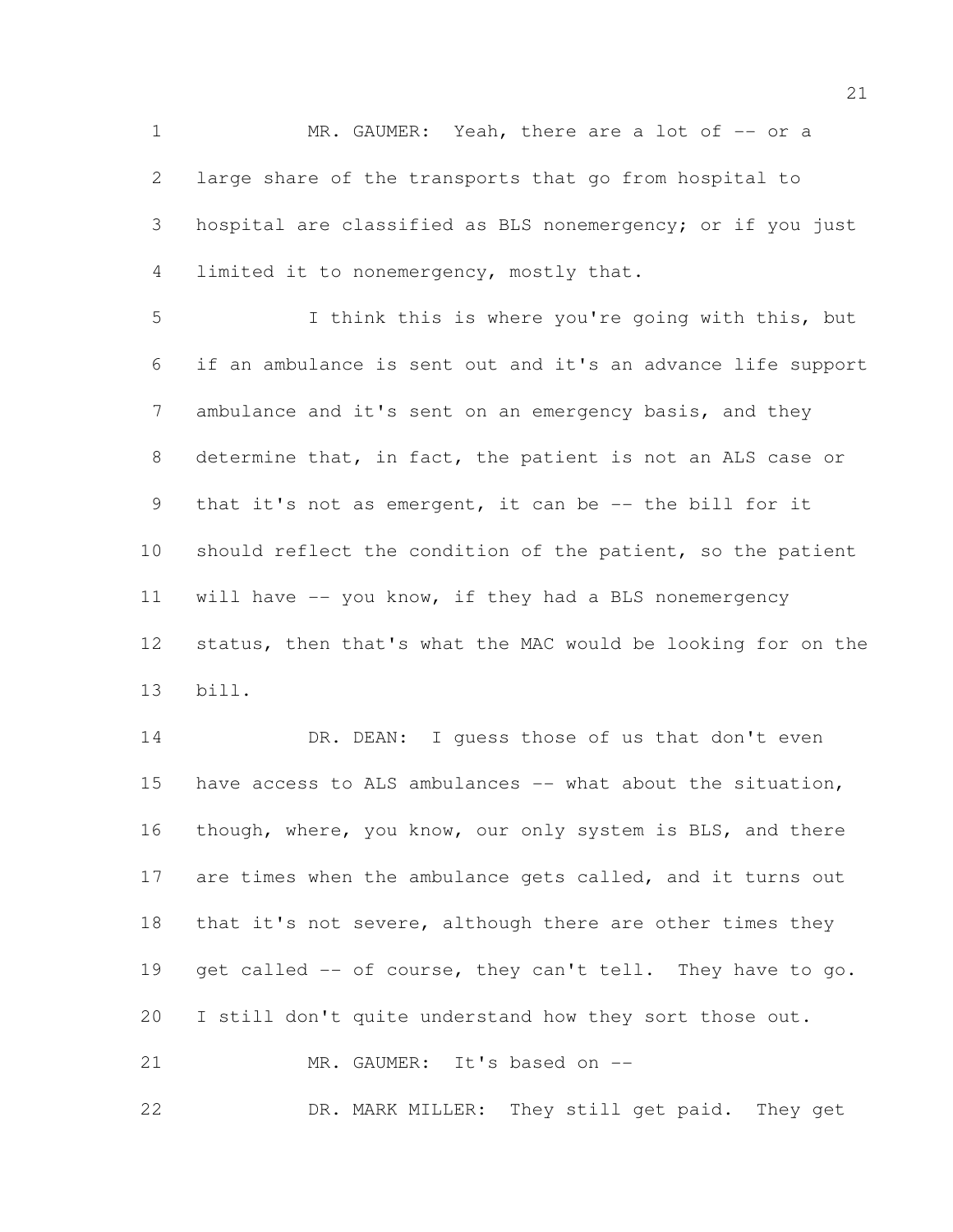paid a different rate. They can make that call on site when they arrive. And one of our recommendations says, you know, this area is a bit murky, the Secretary should have clear guidance on emergency, nonemergency, recurring and non -- recurring and nonrecurring -- or what the reverse of that is.

7 DR. HALL: I was concerned about the nonemergent transport for dialysis, which is a big piece of this puzzle. I guess I would argue on balance that although we say there are no quality implications, I think one could make a pretty safe argument that there may be some very positive quality implications in this, namely, that the ease of using ambulances is a path of least resistance in the medical care 14 system. The easiest thing at night, if there's a call, is 15 to go to the emergency room, or if they say, "Well, how am I going to get there?" "I'll send an ambulance." This happens over and over and over again. And there are lots of 18 other alternatives in the health care system that creative, enterprising systems will develop that I think will actually improve the quality of on-site care in the home. And so I 21 think that's going to come out of this.

There was one other point there on this area, but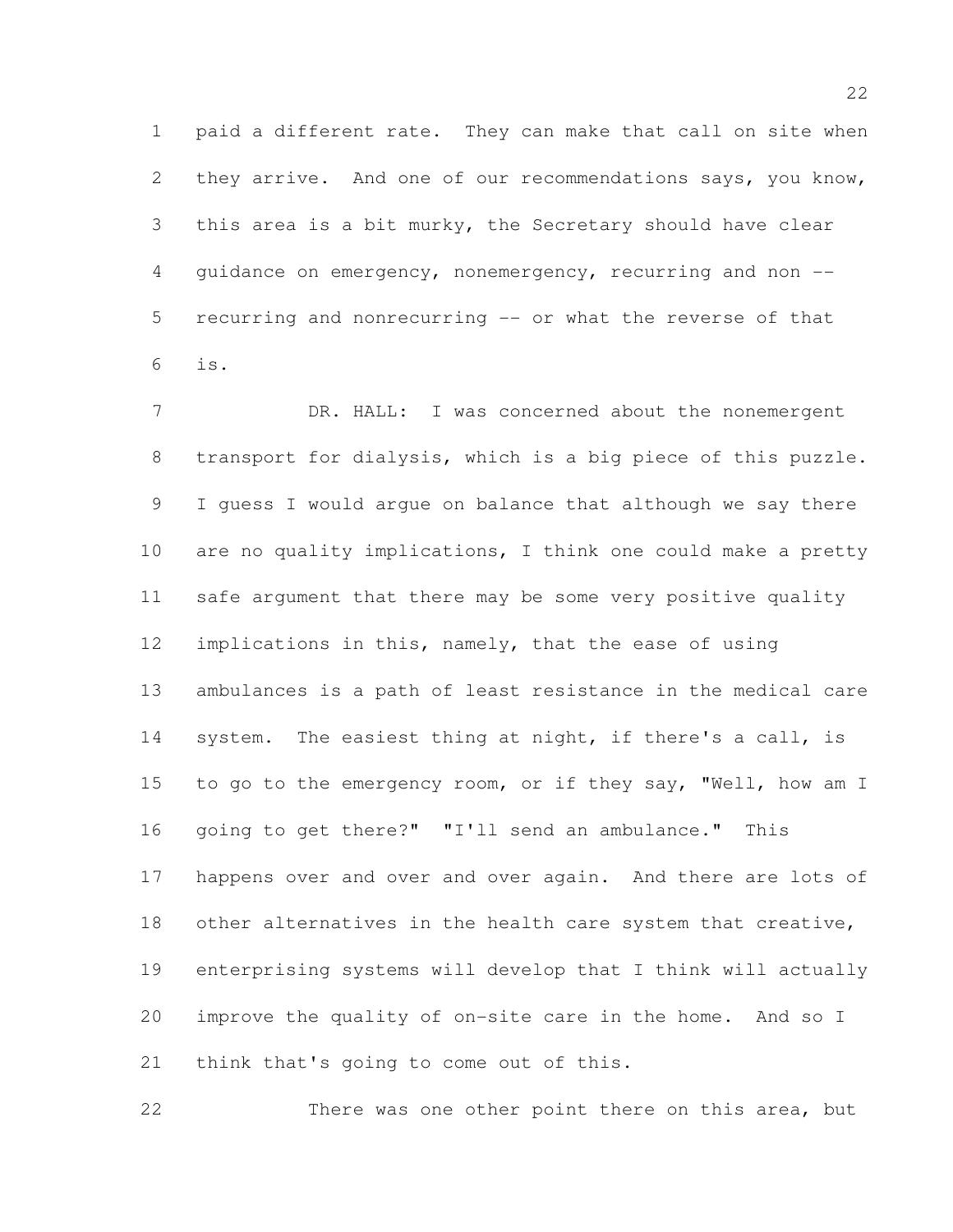I guess it's not that important. I'll let it go. Thank you.

 DR. HOADLEY: I just have one simple question. The savings that you talked about on recommendation 2, can you express those as a percentage of total ambulance spending? MR. GAUMER: Okay. You're going to ask me to do math on the spot. 9 [Laughter.] MR. GAUMER: \$460 million was the estimate for what they could save per year. The total Medicare spending is in the range of \$5 billion, so we're looking at a couple of percentage points. But it would be a large impact, I think. MR. GLASS: About 8 percent. 16 MR. GAUMER: There you go. 17 DR. MARK MILLER: Also, I -- MR. GAUMER: Excuse me. Those are not CBO- blessed numbers. DR. MARK MILLER: Yeah, that's exactly -- 21 MR. GAUMER: These are our --

DR. MARK MILLER: Right, right. Okay.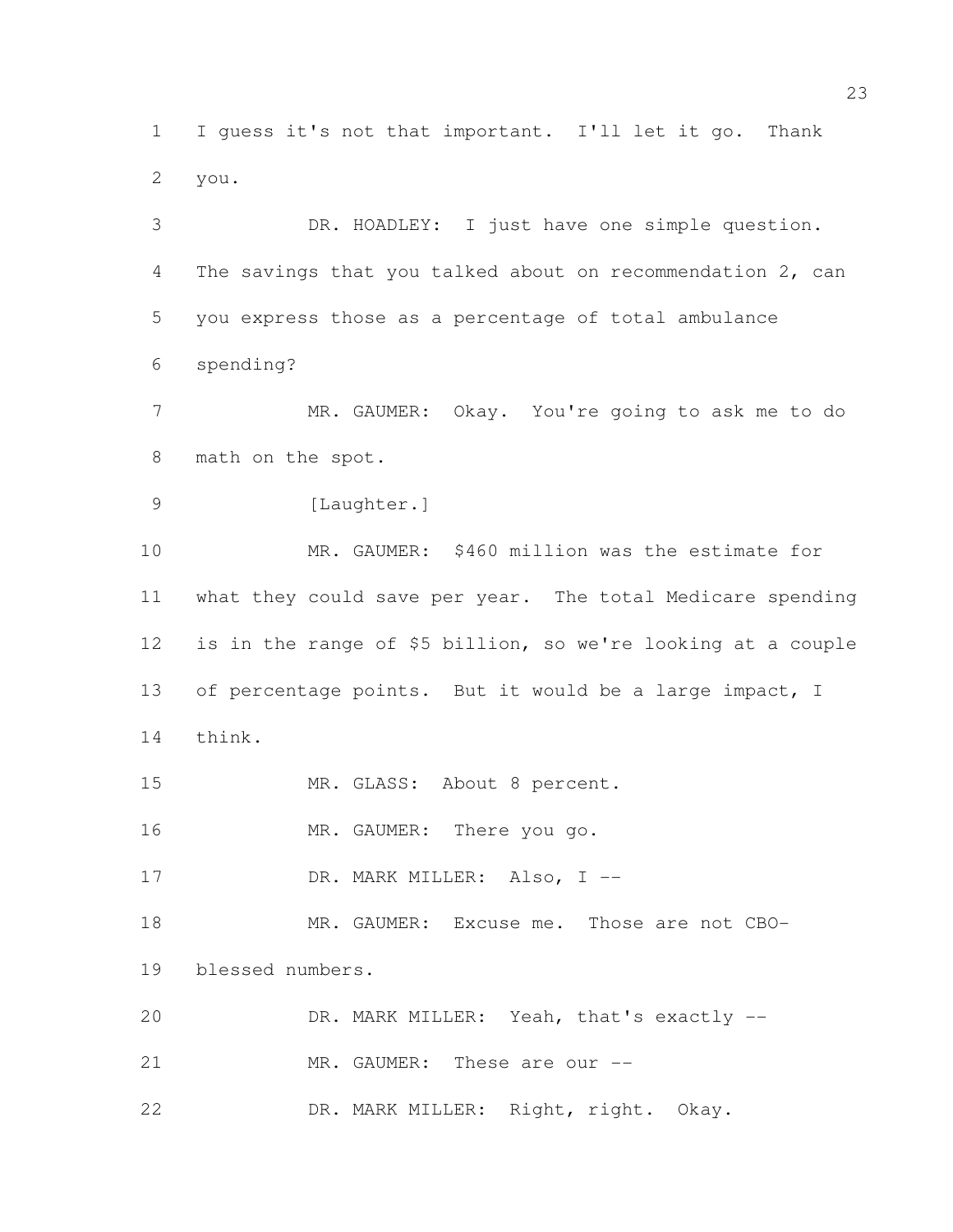MS. UCCELLO: I figured I would make a comment while I still have my voice. I just want to say that I support these recommendations, and in particular, I like how this framework kind of follows the framework that we've used for the rural. And, in general, when we're looking at -- when we're making extra payments or add-on payments and making sure that those are appropriate targeted, and the recommendations that we're making improve the targeting of the payments we're making, I think that's really important. And, you know, I think we're going to talk about that in other sessions coming up over the next couple days.

 And I also want to highlight something regarding 13 the dialysis. I especially liked in the text -- we didn't 14 really talk about it, but thinking through some other potential options for dialysis patients of making sure that they have access to dialysis, but transportation that maybe is a little more appropriate than an ambulance. And I just want to highlight that the text makes the point of noting that, you know, one of these options is kind of removing or loosening the prohibition of dialysis facilities to provide 21 transportation, but noted -- and I think this is an important kind of caveat -- that, you know, doing so would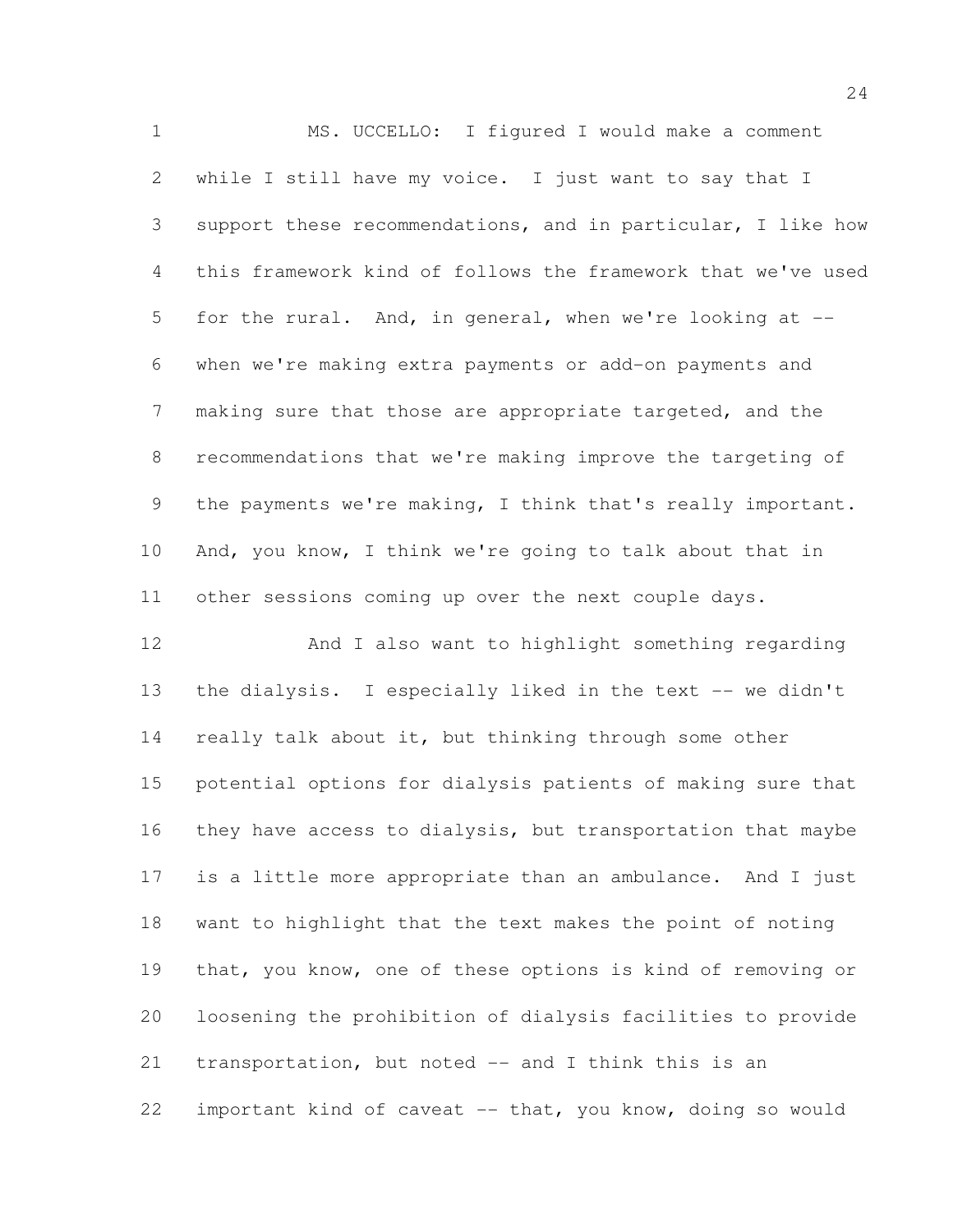not or should not increase any bundled payments to that effect. I think that there are other ways to appropriately get these patients to the dialysis facilities that don't involve kind of extra payments, because that I don't think would be the right way to go.

 MR. BUTLER: So, again, this wasn't a topic that we selected but were asked to do, and as I read the material, again, I was struck again by how impressive the staff work has been on really what turns out to be a very complicated topic. I've learned a lot about ground transport, air transport, rural, urban, municipally supported, private companies, BLS -- the whole lingo. And I say that because I think that the chapter is as important as the recommendations here. I think there's an incredible wealth of information that kind of -- depending on -- no matter where you want to land on the issue, you have data 17 that is all collected in one place that can tell, you know, 18 a story of what's going on. And, obviously, the nonemergent BLS business has grown, and we're choosing to use a fairly crude repricing to kind of contain that growth, in effect, is what we're doing, and trying to more accurately reflect pricing, which is probably the best way to go. So I'm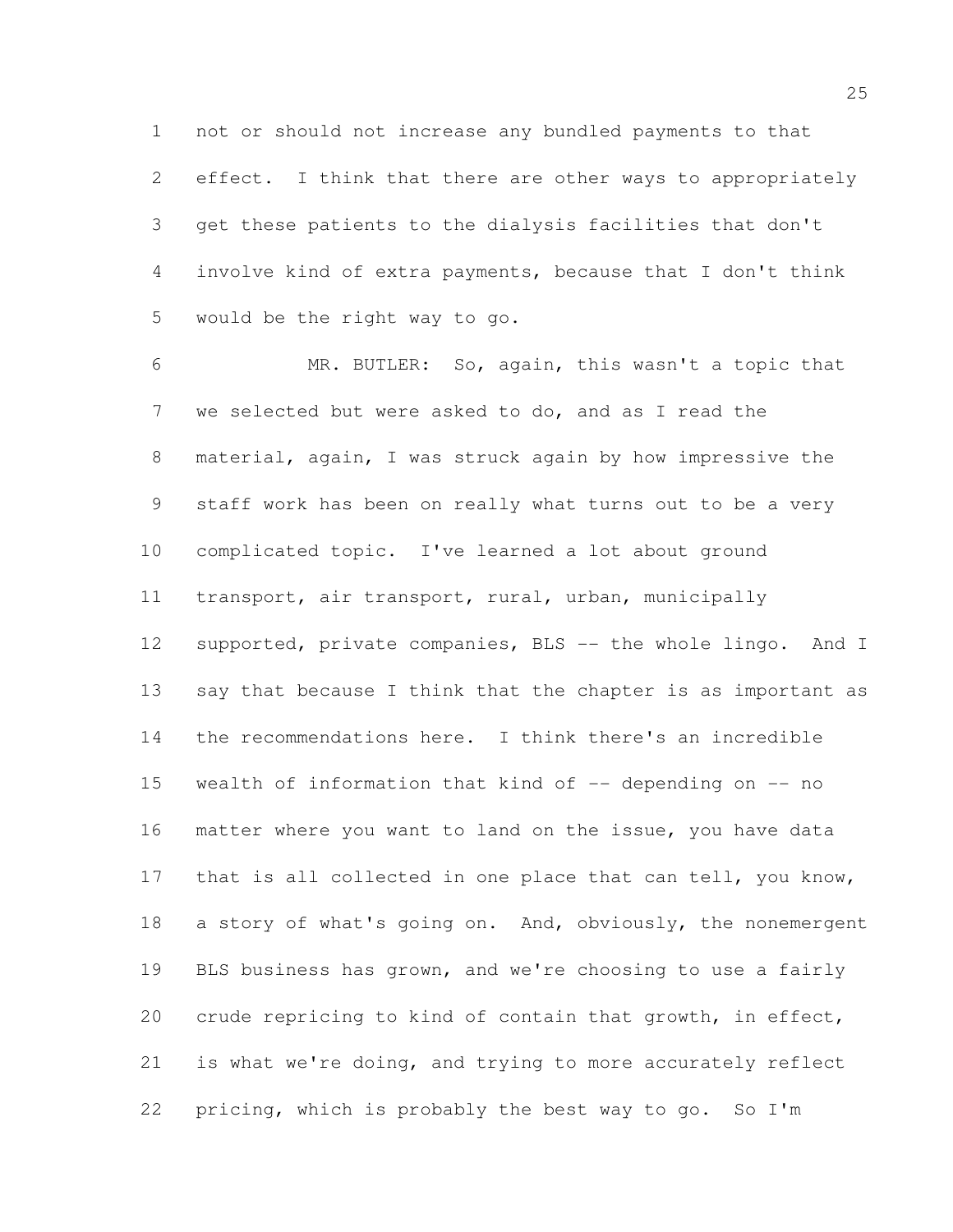supportive of the recommendations.

| $\overline{2}$ | I think if we had more time, we would probably               |
|----------------|--------------------------------------------------------------|
| 3              | fine-tune that a little bit more and zero in on dialysis     |
| $\overline{4}$ | specifically. But we don't have that time, so my only        |
| 5              | regret is probably the recommendations are a little bit kind |
| 6              | of more generic than we otherwise might do had we had more   |
| $7\phantom{.}$ | time. But then, again, I'll restate, for those that want     |
| 8              | the data to support a different methodology, it's in the     |
| 9              | chapter.                                                     |
| 10             | So, again, thanks to the staff for doing good                |
| 11             | work.                                                        |
| 12             | MR. HACKBARTH: Okay. Would you put up the                    |
| 13             | recommendations, David? It's time now to vote on             |
| 14             | recommendation 1. All in favor of the recommendation,        |
| 15             | please raise your hand and hold them up for just a second.   |
| 16             | I think we've got everybody. Okay.                           |
| 17             | [Hands raised.]                                              |
| 18             | MR. HACKBARTH: Okay, no -- opposed to                        |
| 19             | recommendation 1? Abstentions?                               |
| 20             | [No response.]                                               |
| 21             | MR. HACKBARTH: Okay. Recommendation 2. All in                |
| 22             | favor of number 2, please raise your hand.                   |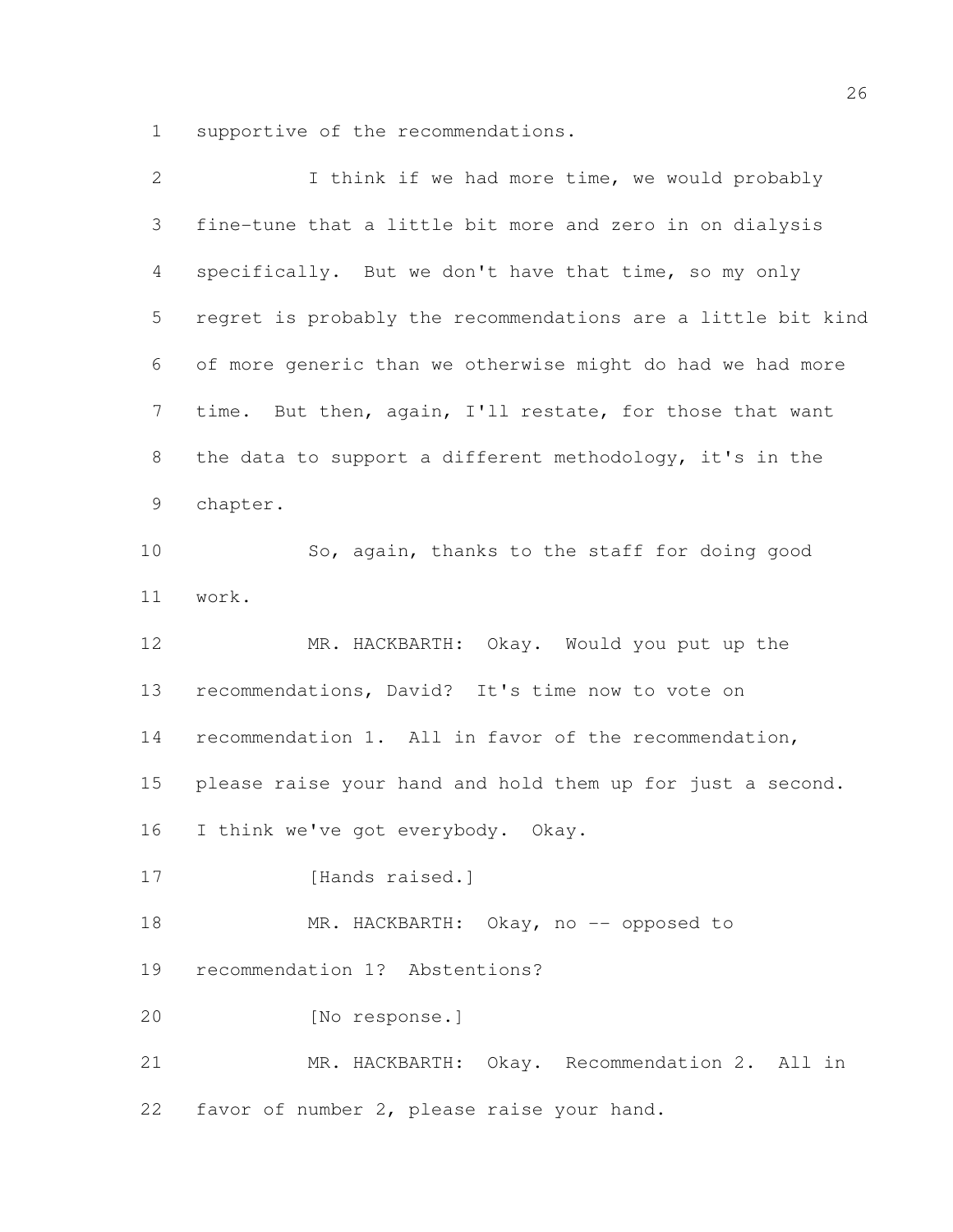1 [Hands raised.]

 MR. HACKBARTH: Okay. No votes on number 2? Abstentions?

[No response.]

 MR. HACKBARTH: Okay. Thank you very much. Good work.

7 So now we change gears for a little bit, move away from our mandated reports to focus on home health care and specifically reducing the hospitalization rate. And, Evan, 10 you can start whenever you're ready there.

 MR. CHRISTMAN: Good morning. Today, I'm going to discuss reducing hospitalizations and home health. We will look at hospitalizations from a few different perspectives today. First, we will review the causes of hospitalization and take a brief look at the interventions available to reduce them. We will review the recent experience with hospitalization rates in home health. Finally, we will look at some key design decisions for a payment policy to reduce hospitalizations in home health care.

 Such a policy would be appropriate for many of the same reasons that we have recommended policies to improve quality in other sectors. First, Medicare pays for volume,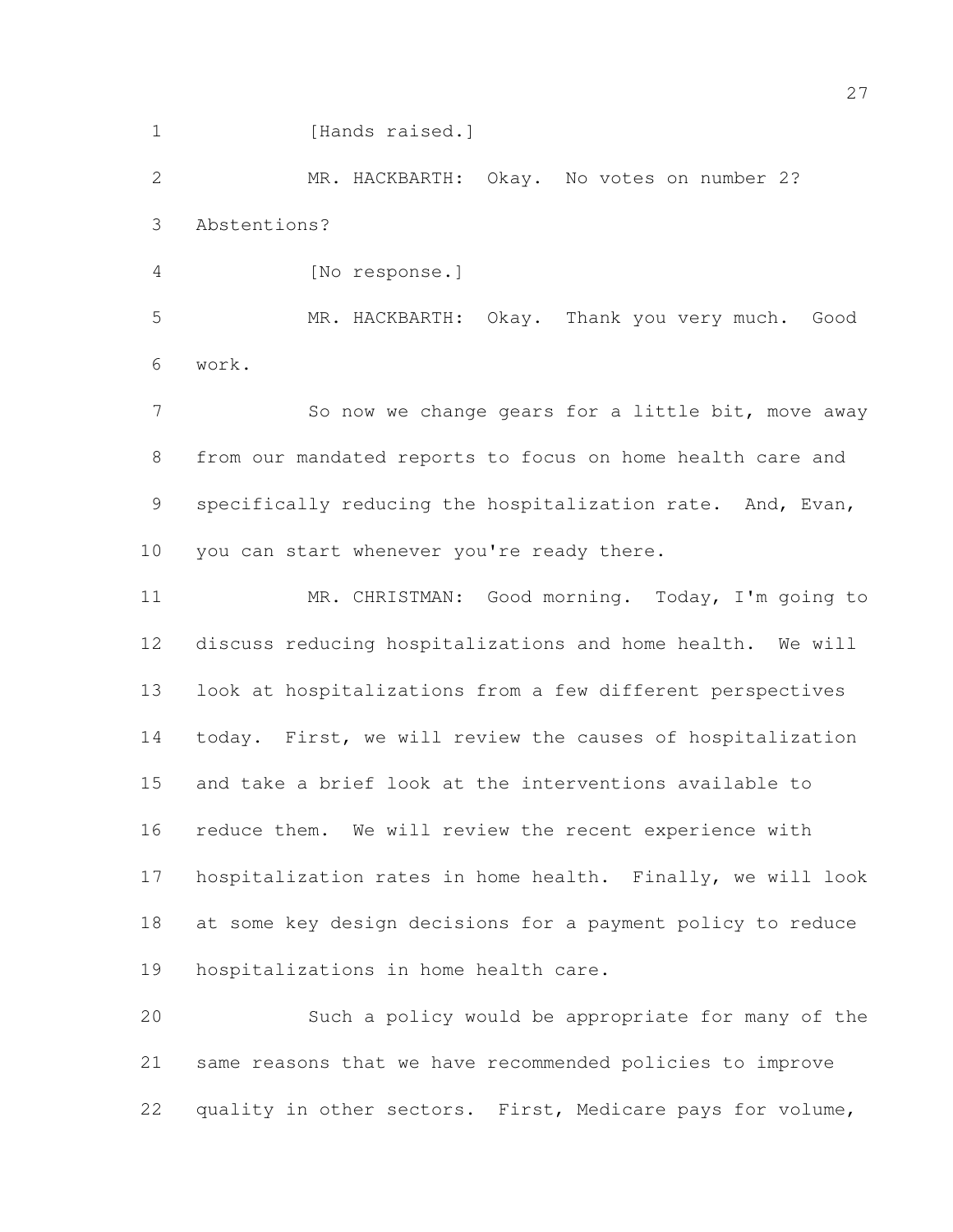not quality, in home health. Providers with high and low performance receive the same payment. This is perhaps particularly troublesome for home health because avoiding hospitalization is a main goal for home health patients. Home health care is also unique in that some beneficiaries are admitted from the community without a prior hospitalization. So establishing a policy could be an opportunity to reduce both initial admissions to the hospital and readmissions. The rate of hospitalization has not declined in home health care since Medicare started tracking it in 2004. About 30 percent of stays are hospitalized and reducing this rate could improve beneficiary health and save Medicare money.

 Finally, a policy for home health would align it with the Commission's recommendations for other sectors. The Commission has recommended a policy for hospitals and SNF for readmissions, and Medicare recently implemented a readmissions penalty program for hospitals. Home health patients are hospitalized for many of the reasons commonly attributed to community dwelling

Medicare beneficiaries. The top three reported causes of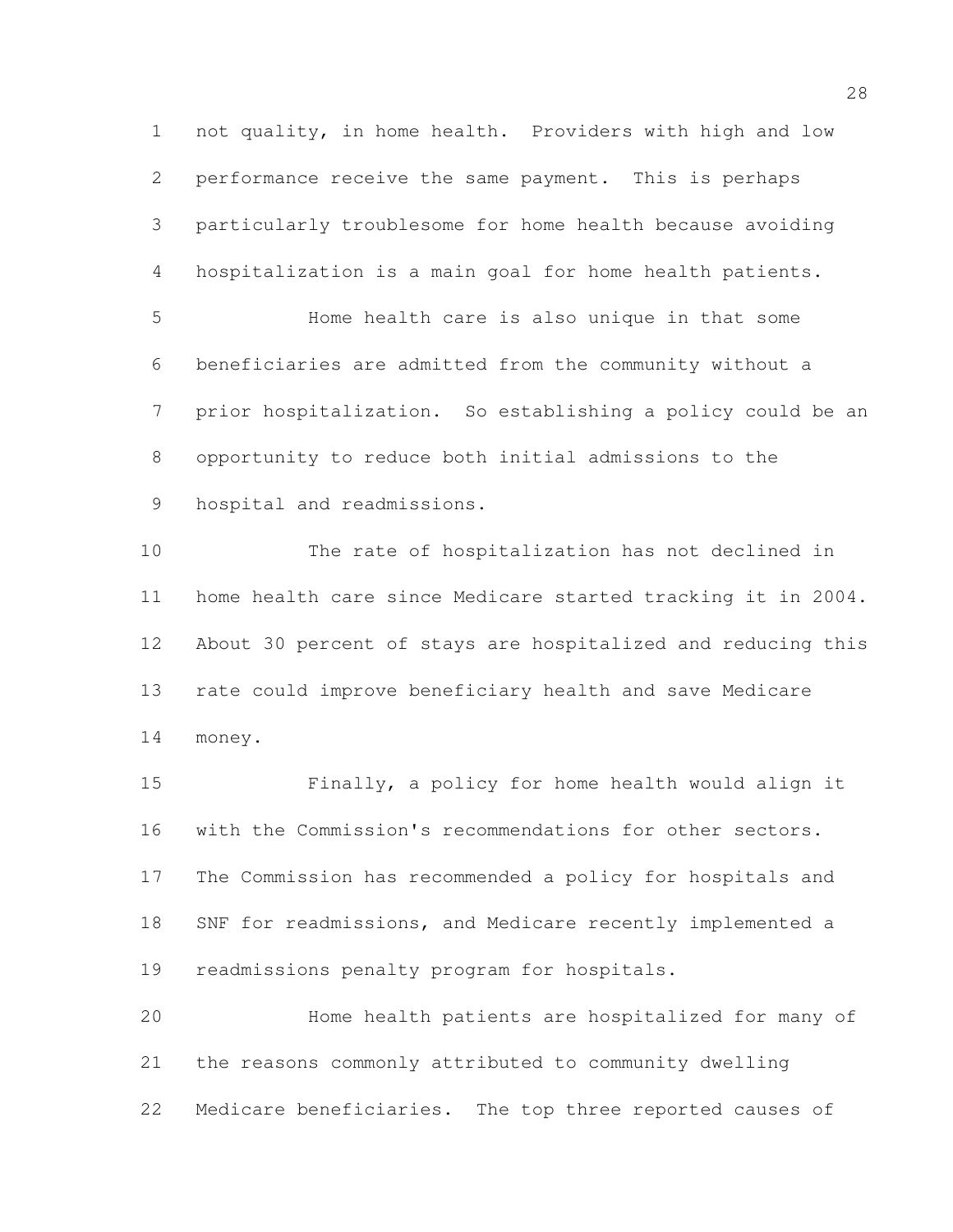hospitalization include respiratory infection, urinary tract infection, and heart failure. These conditions are all considered ambulatory care sensitive conditions, which means that hospitalizations should be avoidable through community- based care. One review indicated that up to 30 percent of the hospitalizations in home health in the first 30 days were potentially preventable.

 Factors other than patient care also play a role, and problems with the care provided by home health agencies have been found to contribute to hospitalization in home health. Medicare has launched a number of initiatives and demonstrations to lower hospitalization in home health, but overall, they have had limited effects and the national rate has not declined.

 Several interventions are possible that could potentially reduce the rate of hospitalization for home health patients, such as these examples on the slide. A financial incentive tied to hospitalizations would encourage agencies to review these interventions and implement those that are most appropriate for the population they serve. Any policy for hospitalizations in home health

should reflect an understanding of the trends in agency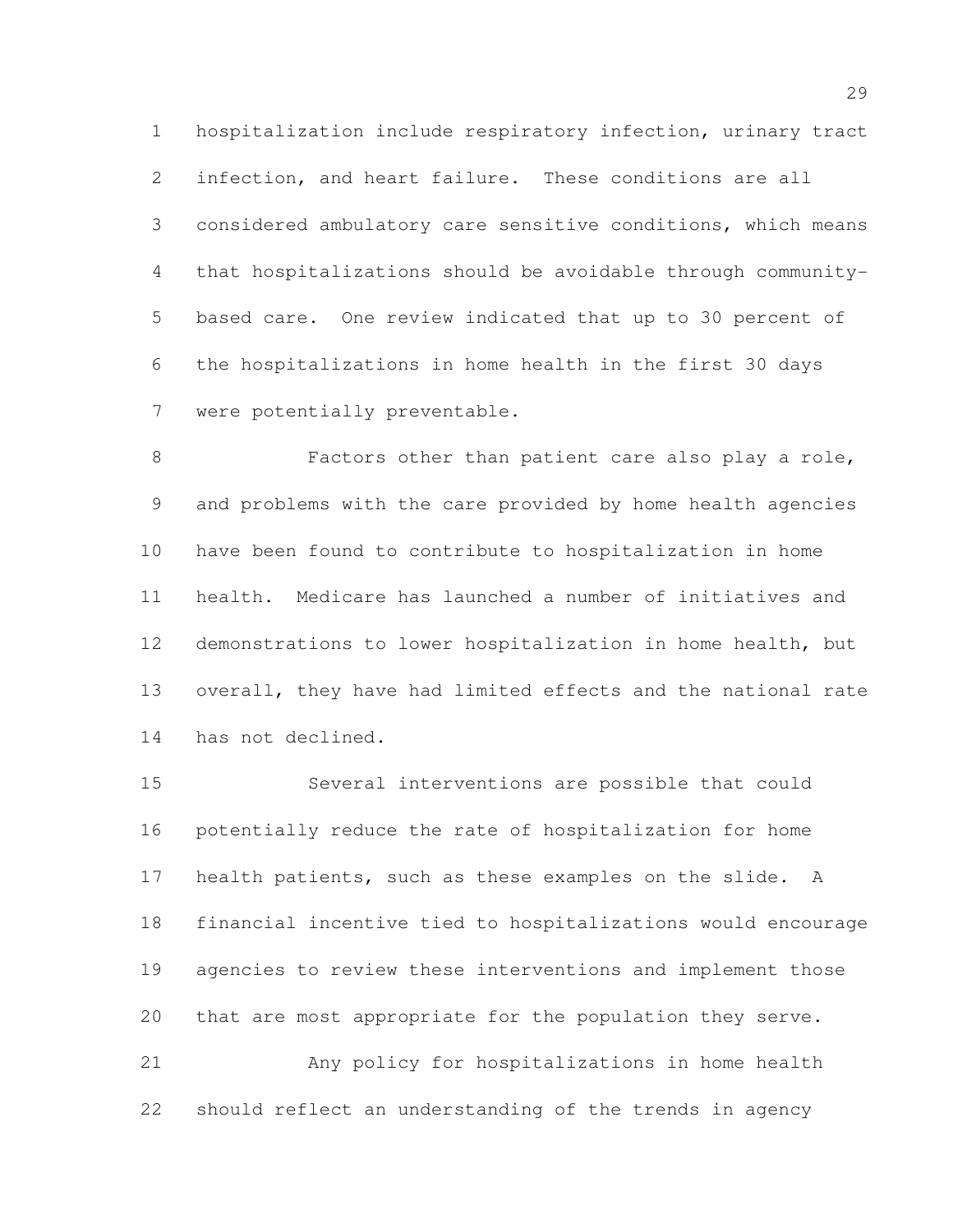performance. We contracted with the University of Colorado to design a measure of hospitalization. The measure uses claims to identify hospitalization. It includes those that occur during or up to 30 days after the end of the home health stay and it has a limited set of exclusions for hospitalizations that are part of a normal course of care. These include things such as inpatient cancer treatment, procedures related to organ transplant or surgical device implants. These rates have been risk adjusted using data on patient characteristics from the home health patient assessment tool.

 Perhaps the most important finding is that there was significant variation in the performance of home health agencies. The agency at the tenth percentile had a hospitalization rate of 20 percent, while the agency at the 90th percentile had a rate of 37 percent.

 There was also significant variation in length of stay among providers. Freestanding providers performed slightly worse than facility-based providers, while nonprofit providers performed slightly better than for- profit providers. The rates for urban and rural agencies were also similar in most regions.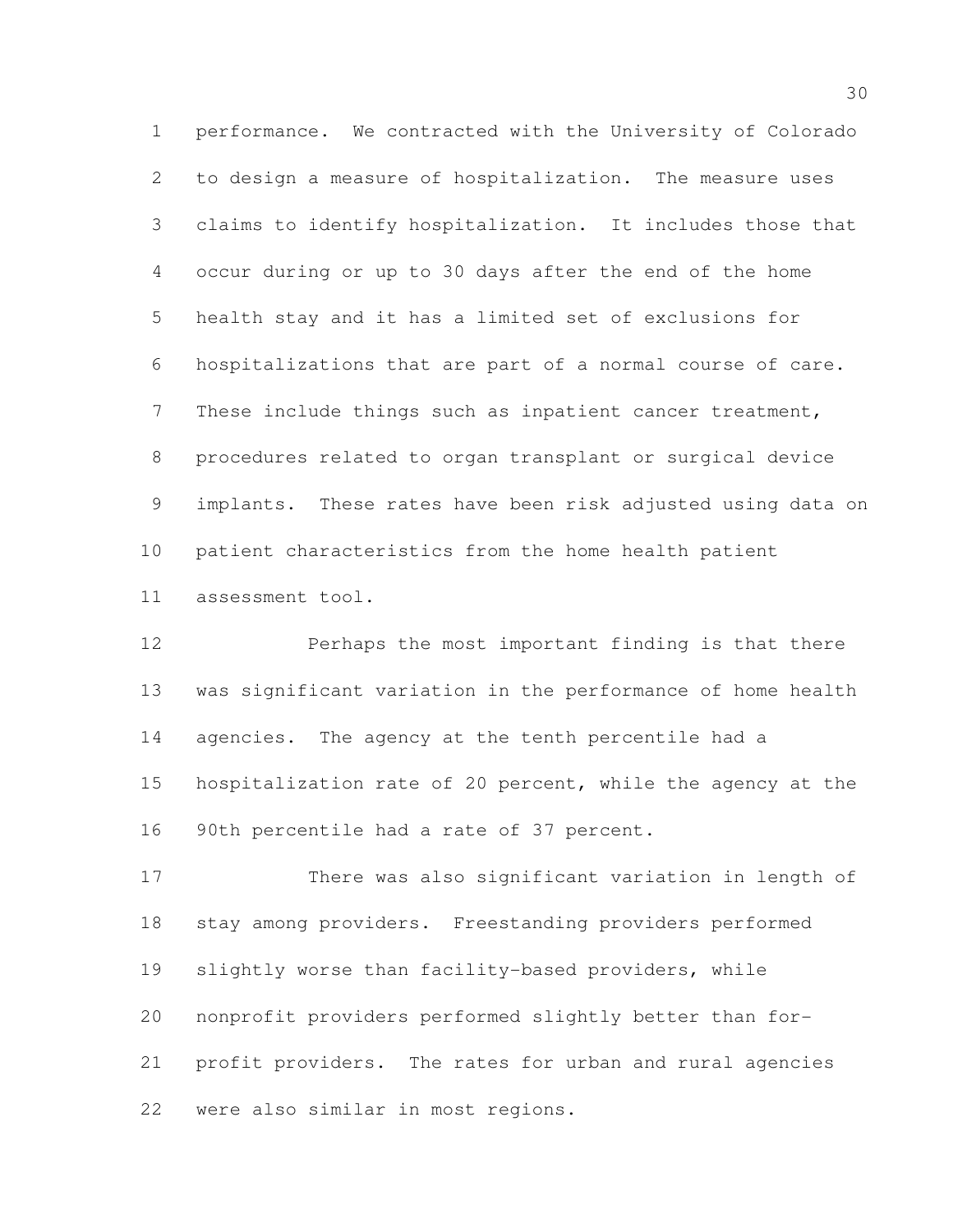The broad variation in performance suggests that there could be a significant reduction in hospitalizations if agencies with higher rates could get their rates closer to better performing agencies.

 We also examined the characteristics of the lowest performing agencies. Agencies in the bottom quartile of hospitalization averaged a rate of 39 percent. They tended to provide more episodes per beneficiary, have a longer length of stay, and be freestanding and for profit. A majority of these agencies came from the Southwest region, which in this example includes Texas, Louisiana, and Oklahoma, three States with high average home health length of stay and high hospitalization rates from home health. There are a few key design decisions for establishing a hospitalization penalty for home health. First would be the size of the financial incentive. Medicare margins in home health have exceeded 15 percent since 2001, so any incentive would have to be large enough to influence behavior for the many agencies with high margins.

 The period of the home health stay to include in the hospitalization measure is another decision. Including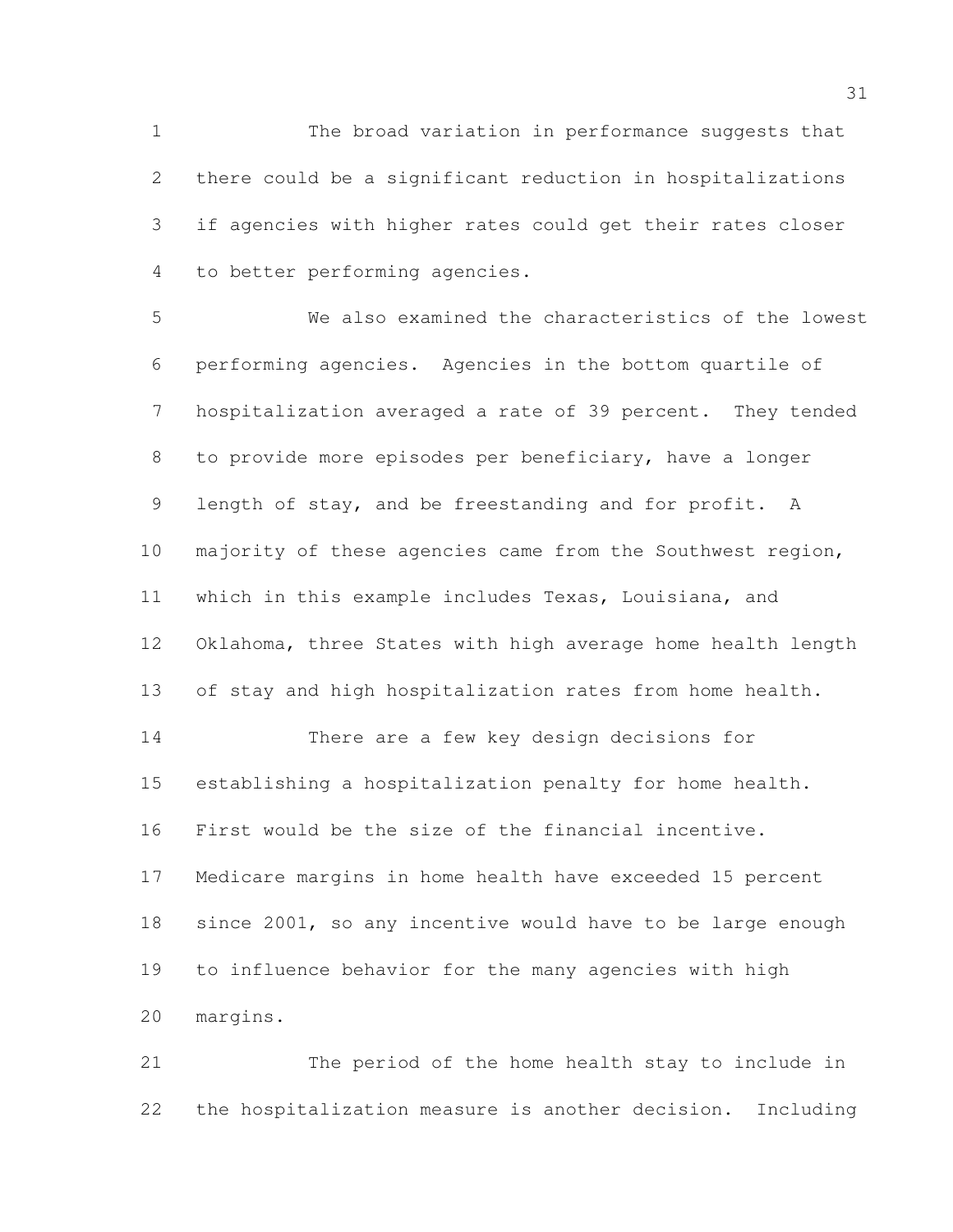all of a stay would be important to maximizing the

 accountability of home health agencies for the services Medicare provides.

 Another consideration is the conditions to include in a measure. A home health measure could follow an all cause potentially preventable hospitalizations approach conceptually similar to the one the Commission discussed for the hospitalization readmission program in September. Under this approach, all home health stays would be monitored, but only those hospitalizations considered potentially preventable would be included in the rate.

 And finally, Medicare may want to take steps to strengthen the integrity of the data it collects given home health history of program integrity problems. A recent report by the IG found that many agencies are failing to report required patient assessment information. This data is useful for risk adjustment. So strengthening penalties for not reporting might be appropriate.

 To give you a sense of how these design decisions might fit together, we developed an illustrative penalty policy. Under this example, the base payment for all episodes would be reduced for agencies that had risk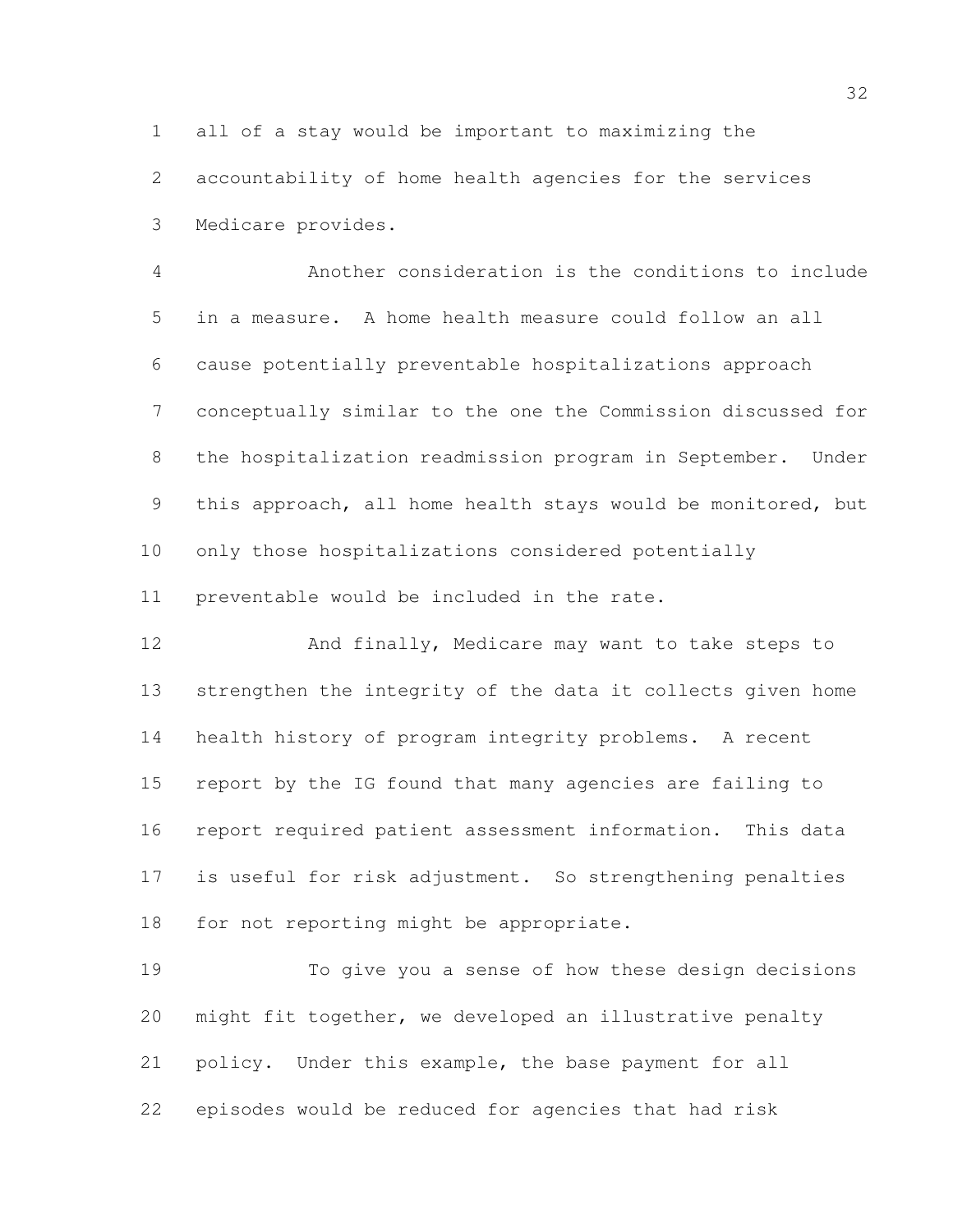adjusted hospitalization rates above the national average. Agencies above the national average would be ranked into deciles based on their hospitalization rate, and the penalty would increase from the bottom to top decile by half a percent. For example, the minimum penalty would be half a percentage point for agencies in the bottom decile and five percentage points for agencies in the top decile.

 The measure of hospitalization is the one I used in the slides previously. It would be claims based, include all of a stay plus a 30-day post-stay window, and exclude some hospitalizations that are planned for unrelated procedures. And again, this measure was risk adjusted using 13 patient characteristics from the patient assessment tool.

 We excluded agencies with fewer than 20 home health episodes in 2009.

 This table provides the summary of the impact. Agencies in these examples have been weighted based on the number of stays they provided. Because of the design of the incentive, 50 percent of agencies would be subject to the penalty and the average penalty would be 2.1 percent. For- profit agencies had slightly higher rates of penalty and a higher average penalty amount. Facility-based providers had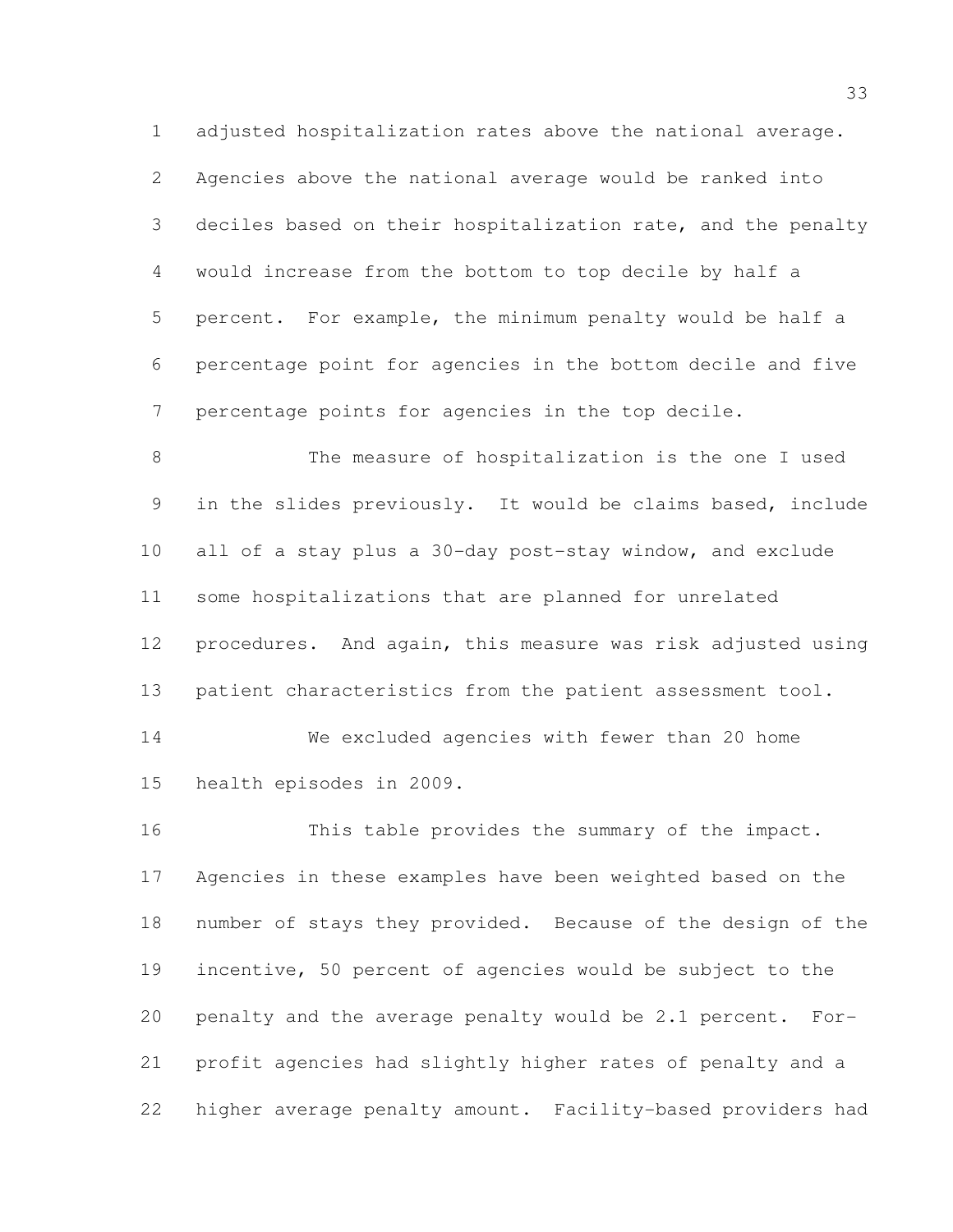fewer agencies subject to the penalty and slightly lower penalty amounts. Rural areas had slightly more agencies subject to the penalty and a higher average rate of penalty, but this was driven by rural agencies in Texas, Louisiana, and Oklahoma. Without these areas, the rural impacts would have been lower.

 This example is just one way a home health policy could be designed. It is meant to be illustrative. But overall, the data suggest that home health agencies could do more to reduce hospitalization in home health. The broad variation in performance among agencies and the lack of improvement in the rate for many years suggests that a change in payment policy might be appropriate. Developing such a policy would involve at least four key decisions, and we have offered potential approaches for addressing them. The Commissioners should consider whether these approaches seem reasonable, any additional analysis they would like to 18 see on this topic, and whether they would be comfortable pursuing a recommendation for a hospitalization penalty for home health care.

 This completes my presentation. I look forward to your discussion.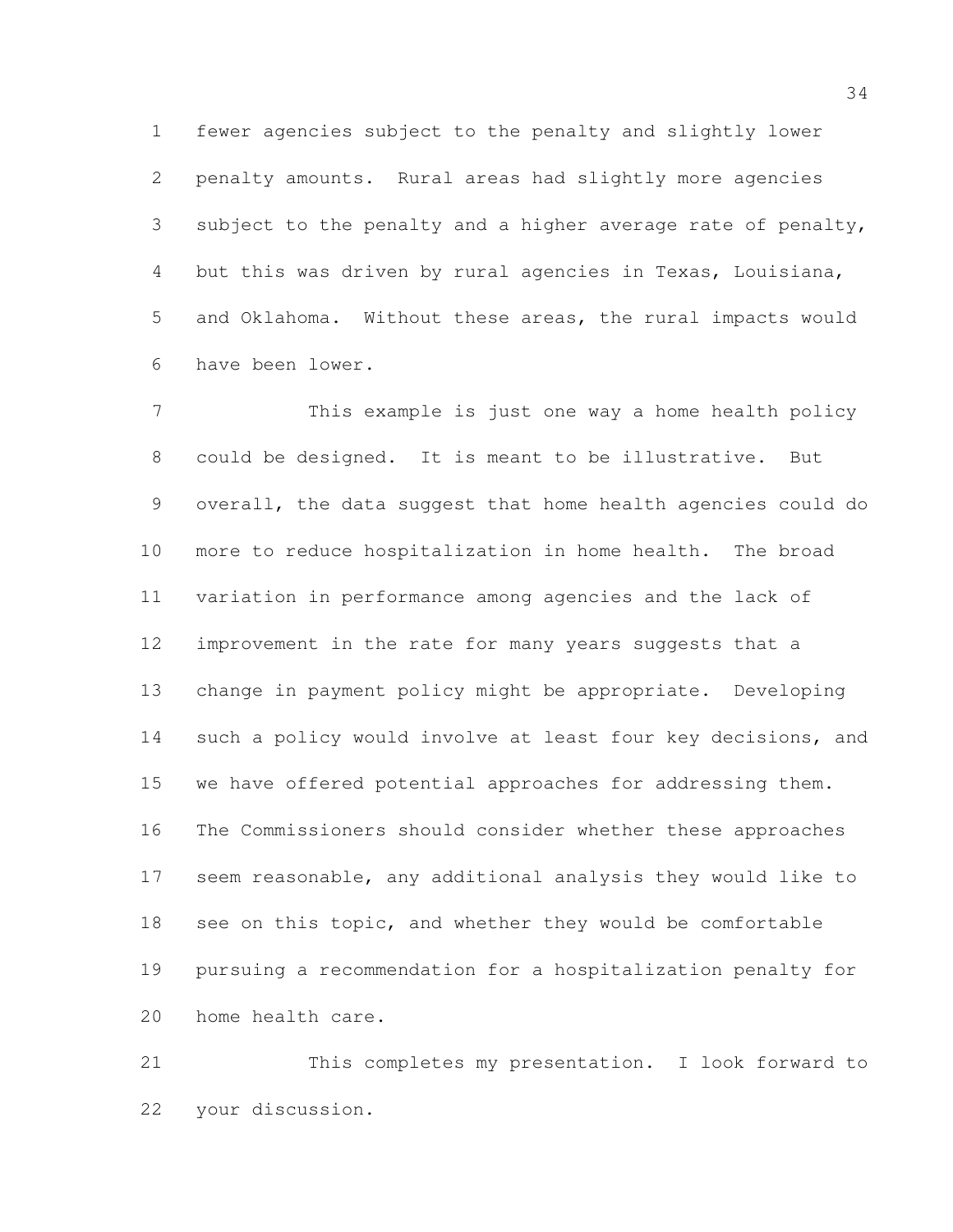MR. HACKBARTH: Okay. Thank you, Evan. Now we'll revert to our usual format of a round of clarifying questions and then a second round of comments. Scott, do you want to kick off clarifying questions. MR. ARMSTRONG: I don't have any. MR. HACKBARTH: Craig. DR. SAMITT: I have a question on Slide 9 and it mostly pertains to the size of the penalty. My sense of this incentive would be a bit different than a hospital readmission in that for hospital readmissions, you could envision the hospitals would be concerned about compromised revenue. So this is a scenario where the incentive needs to be substantive enough to align with the right behavior. 14 But in this particular case, a readmission, or an admission to a hospital would not reduce the home health revenues. So I wasn't quite sure I understood, even if their margins are large, why even the smallest incentive wouldn't reward a focus on reducing hospitalizations. I don't know if I worded that correctly, but -- MR. CHRISTMAN: Okay. So it is true that when a patient goes to the hospital, it doesn't somehow automatically increase the payment to the home health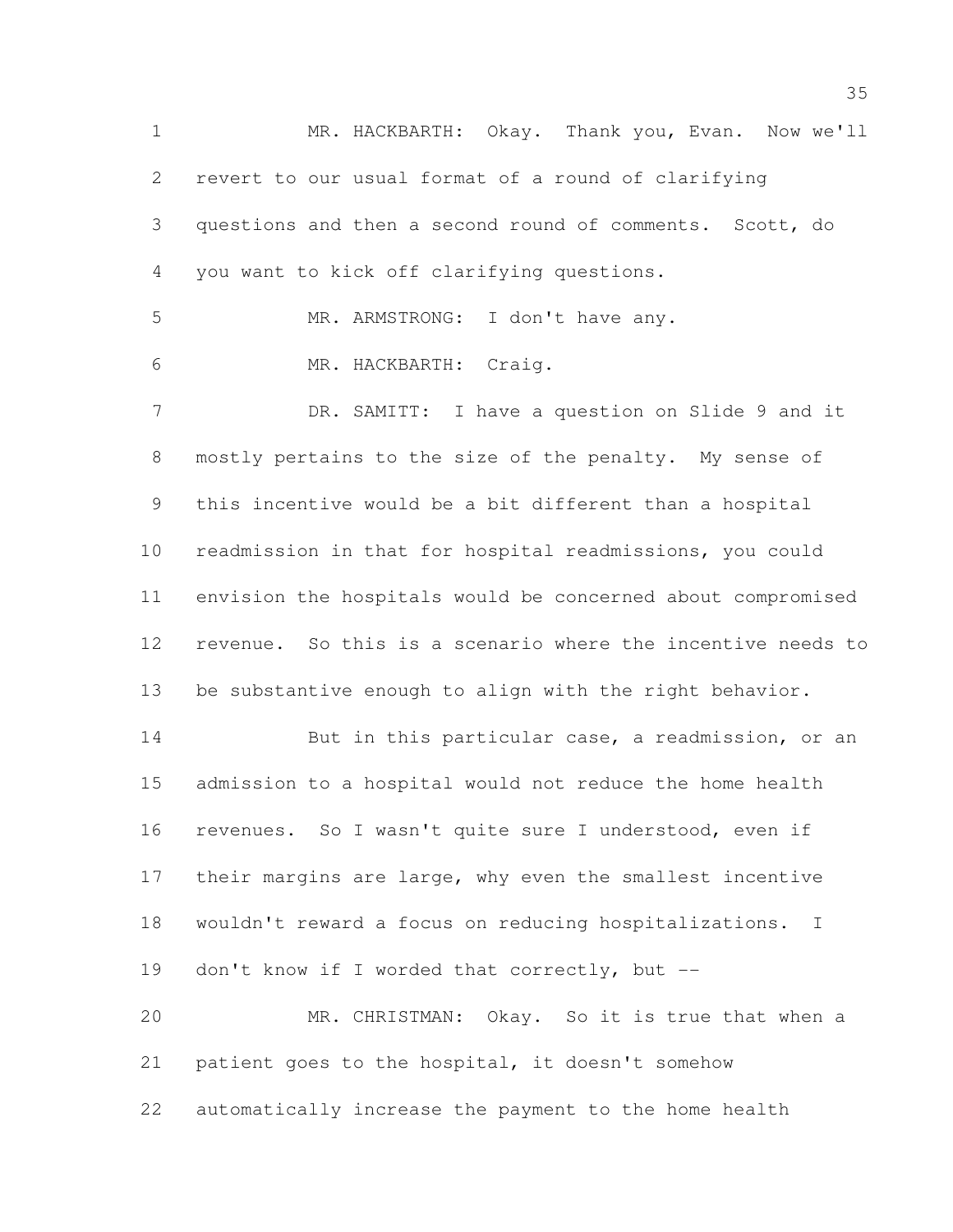agency, and so that's true. I guess one concern we've had is if a patient going to the hospital results in the patient remaining on home health care longer, when they come back from the hospital they require more than they might have otherwise had if the hospitalization had been avoided, they will use additional 60-day episodes. So that's, I think, one piece. But I don't think I was tracking on your whole question.

 DR. SAMITT: No, I just -- I didn't get the sense that we needed to achieve a certain minimum size of penalty the same way that would be important on a hospital

readmission incentive.

13 MR. CHRISTMAN: I quess there's always some judgment in this question. To give you an idea of perspective, what we're talking about, the maximum penalty under this illustrative policy would be an average of somewhere around \$140 to \$150 on a typical home health episode payment. You can imagine that a -- the last time I checked, an average hospitalization clocked in at around \$9,000. So the size of the penalty that some agencies would bear, the maximum size, will be relatively small to the cost the Medicare program incurs when that patient is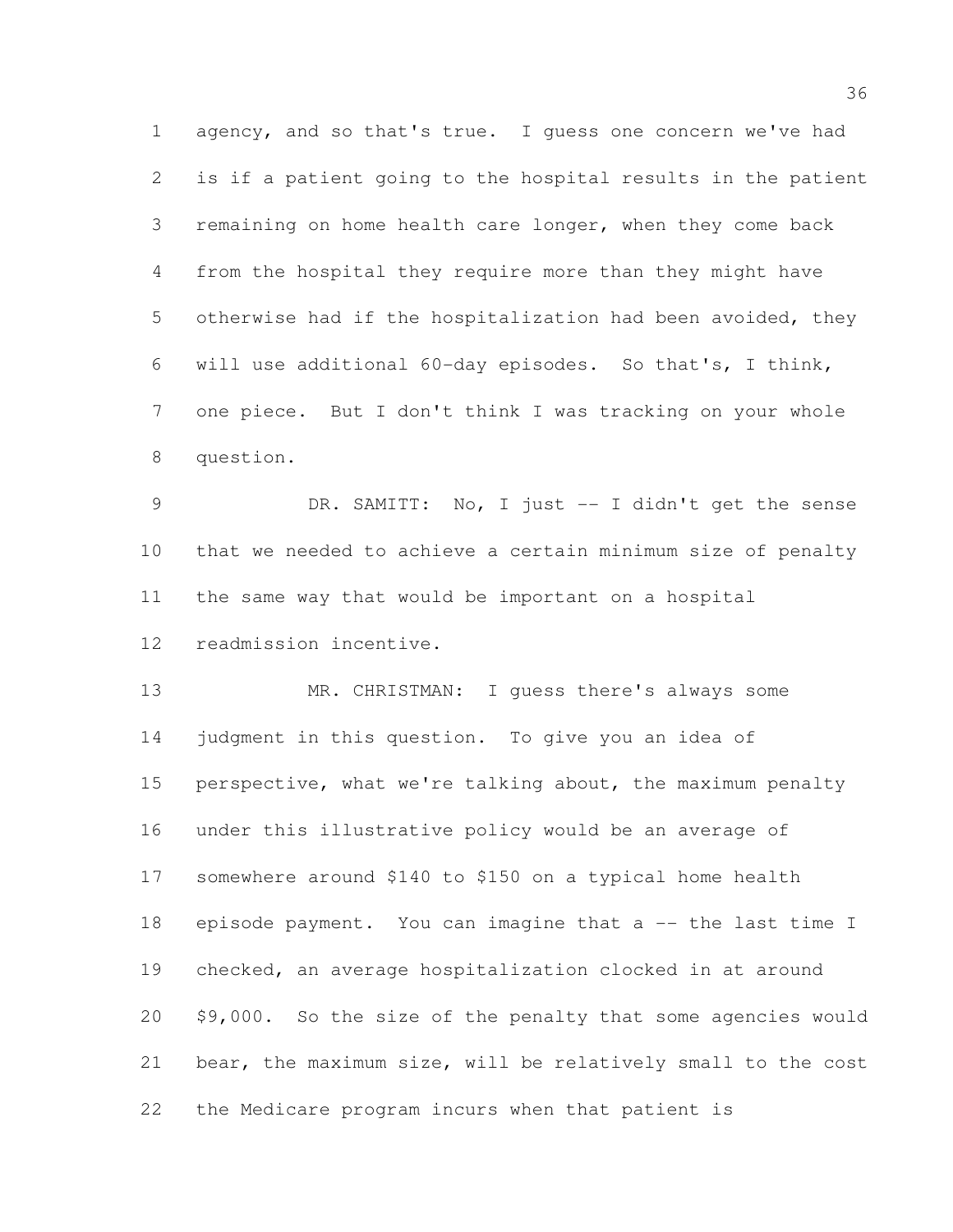hospitalized.

 MR. HACKBARTH: Evan, I thought one of the points was that if you look at the magnitude of the penalty in the context of the magnitude of the margins, that also may influence how strong the incentive is. Did I understand that point --

 MR. CHRISTMAN: Right. Right. So we've put out five percent as an example. In 2010, the margins were about 18 percent. So you can see that that's a little less than a third of the average agency. For the agencies in the top 25 percent of financial performance, the 75th percentile was somewhere around 27 percent, so a quarter of agencies do better than that. So that's kind of a little bit of the challenge here and I think we were perhaps cheating a little bit higher on the range of penalty we were suggesting. You know, if you were to look at the providers at the high end of performance, some might want a higher penalty amount. 18 MR. HACKBARTH: Clarifying questions. Jack.

19 DR. HOADLEY: Yes. I wanted to ask about -- you only alluded briefly in the presentation, but you had more in the paper about the reporting requirements and the gaps in how much they report and I just wanted to get a little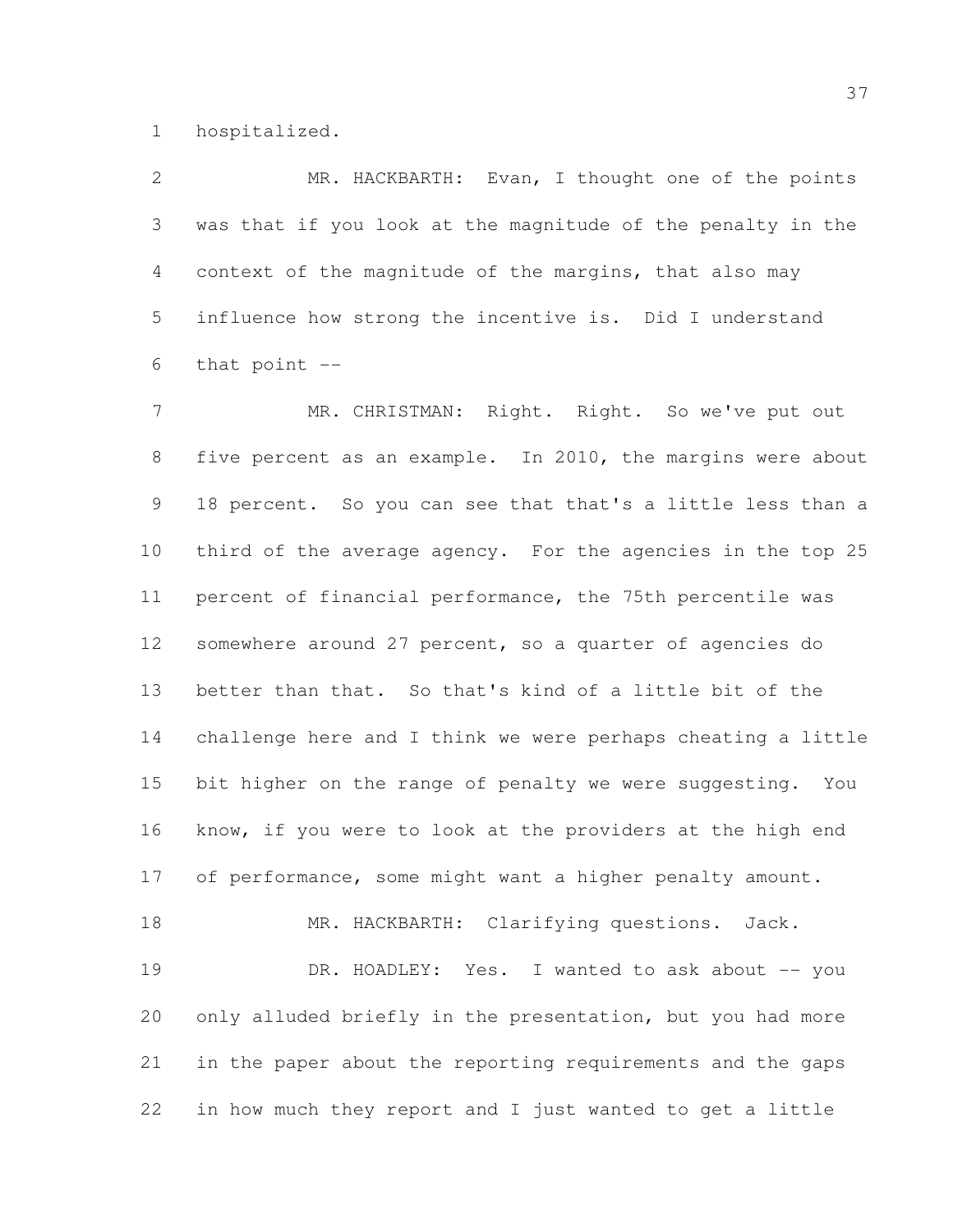better sense of -- it's a bonus system, as I understand it. 2 So they're not required to report patient assessment, or how does that work? Can you just walk through a little bit of how that works?

 MR. CHRISTMAN: Sure. The Deficit Reduction Act established a paper reporting requirement in home health. In order to receive the full payment update in a given payment year, they're required to report quality information, which in the case of home health takes the form of them reporting the patient assessment information they report in this tool called the OASIS. And so, in theory, they're supposed to be reporting this information for all 13 the patients they serve because it's how -- for those of you familiar with MDS in the SNF setting, it's kind of the same situation where they want to track quality of care.

 In practice, the way CMS has implemented this is 17 in a given year, an agency has to submit one patient assessment to get the full update, and so the IG did a report that they published in the spring and it found that the vast majority of agencies were missing at least some OASIS information and some agencies were missing a lot. From a practical perspective, this matters to us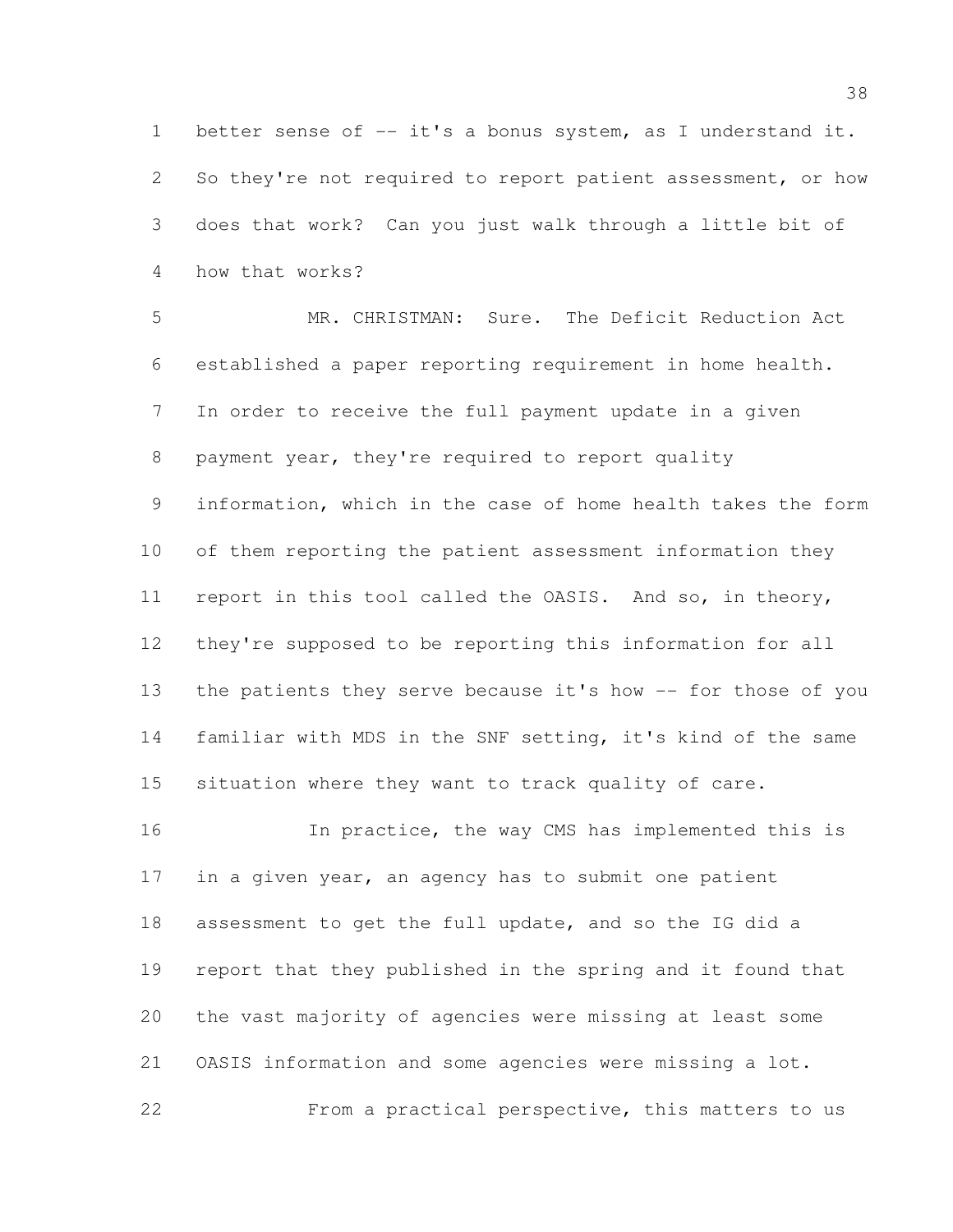for two reasons, because -- well, two spins on one reason. The OASIS is the only source of patient functional data the Medicare program has. So if you want to track things like functional improvement or functional decline, we need it. And it is also a gold mine for doing risk adjustment when you want to build either a case mix system or a hospitalization measure. So the integrity of that information and what's happening to the patients they're not reporting on is important, and one of the things the Commission could consider is advising Congress or the Secretary to bump up that requirement so that agencies are submitting complete information. 13 MR. HACKBARTH: It --14 DR. HOADLEY: I was just going to say, are there some agencies that don't report at all? 16 MR. CHRISTMAN: Very -- my understanding is it's very, very few. 18 DR. HOADLEY: Okay. MR. CHRISTMAN: And when you consider the cost- benefit trade-off there, it's, you know -- 21 DR. HOADLEY: Right. MR. CHRISTMAN: -- it's worth their time to submit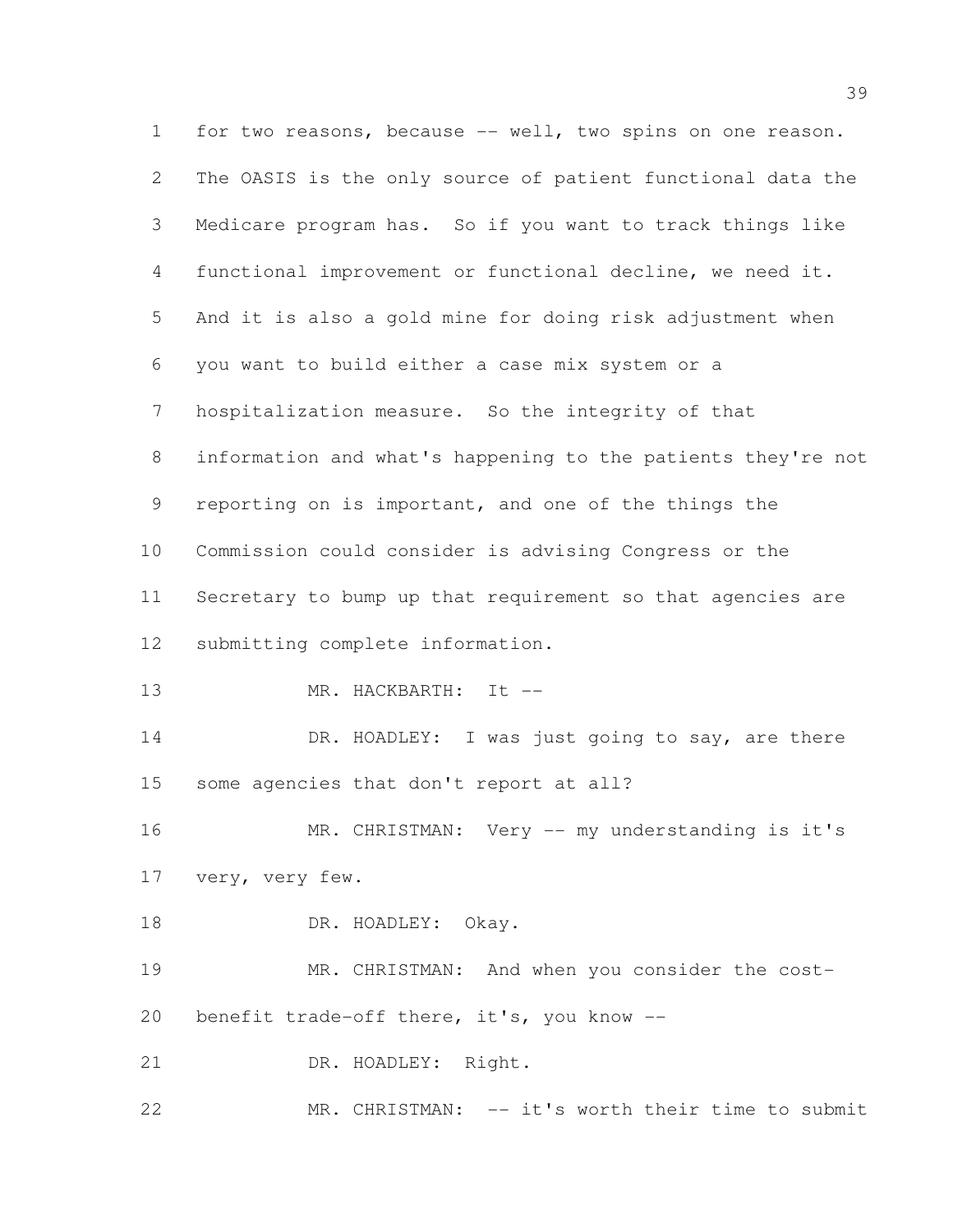one.

 MR. HACKBARTH: Yes, if you can get away with one. Any idea, Evan, why CMS made the threshold so low to qualify for --

 MR. CHRISTMAN: I haven't gotten a good answer on that. They're certainly aware of this problem, but I haven't gotten a good answer as to why they haven't raised it. The OASIS information is collected through a completely different set of information systems. It's not tied directly to the payment systems and they're just sort of crossing the threshold of saying, we've always required this to happen over on the OASIS side. Now maybe we should tie it to payment and make sure that we only make payments to 14 agencies that are meeting all of these requirements. 15 MR. HACKBARTH: Okay. Cori, clarifying questions,

Kate.

17 DR. BAICKER: So there was a lot of suggestive evidence in the variation in hospitalization rates and in 19 some of the correlates, and in the paper you got into some of the evidence that we have of two further steps that I think we'd want to know. One, does the home health agency's practice actually cause a difference in the hospitalization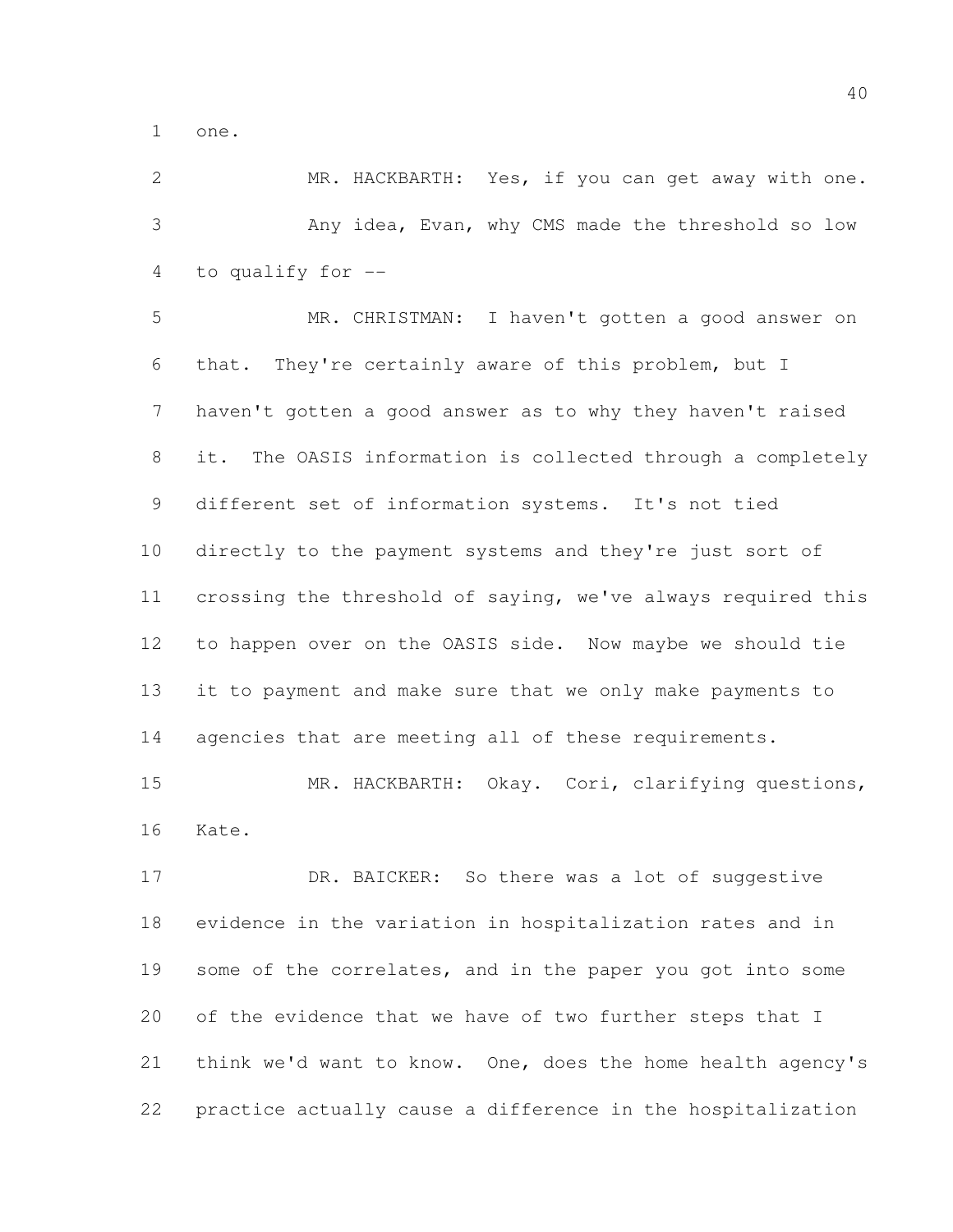rates, and then, second, are there specific things that we think that they should be able to do to lower those hospitalization rates. And it seemed from my trying to read between the lines of the evidence presented that there was some suggestive evidence from not so well controlled studies, but that the only studies that were actually randomly assigned and really worked carefully at the causal inference didn't seem to show the causal connection. So I guess my question is, what is your reading of

 the evidence of those causal pathways that seem like a necessary prerequisite for incentives to have any effect downstream?

 MR. CHRISTMAN: So your point is taken in the 14 sense that -- and I think Mary can probably talk to this point better than I can -- but there haven't been too many randomized studies with looking at interventions. I think what there is a sense of is that there is a gap between what people have identified as best practices and what agencies 19 are doing. I think there are a lot of -- some folks in the industry who feel very strongly that there are a number of things that aren't being done, and there are some limited experiments where people have achieved positive results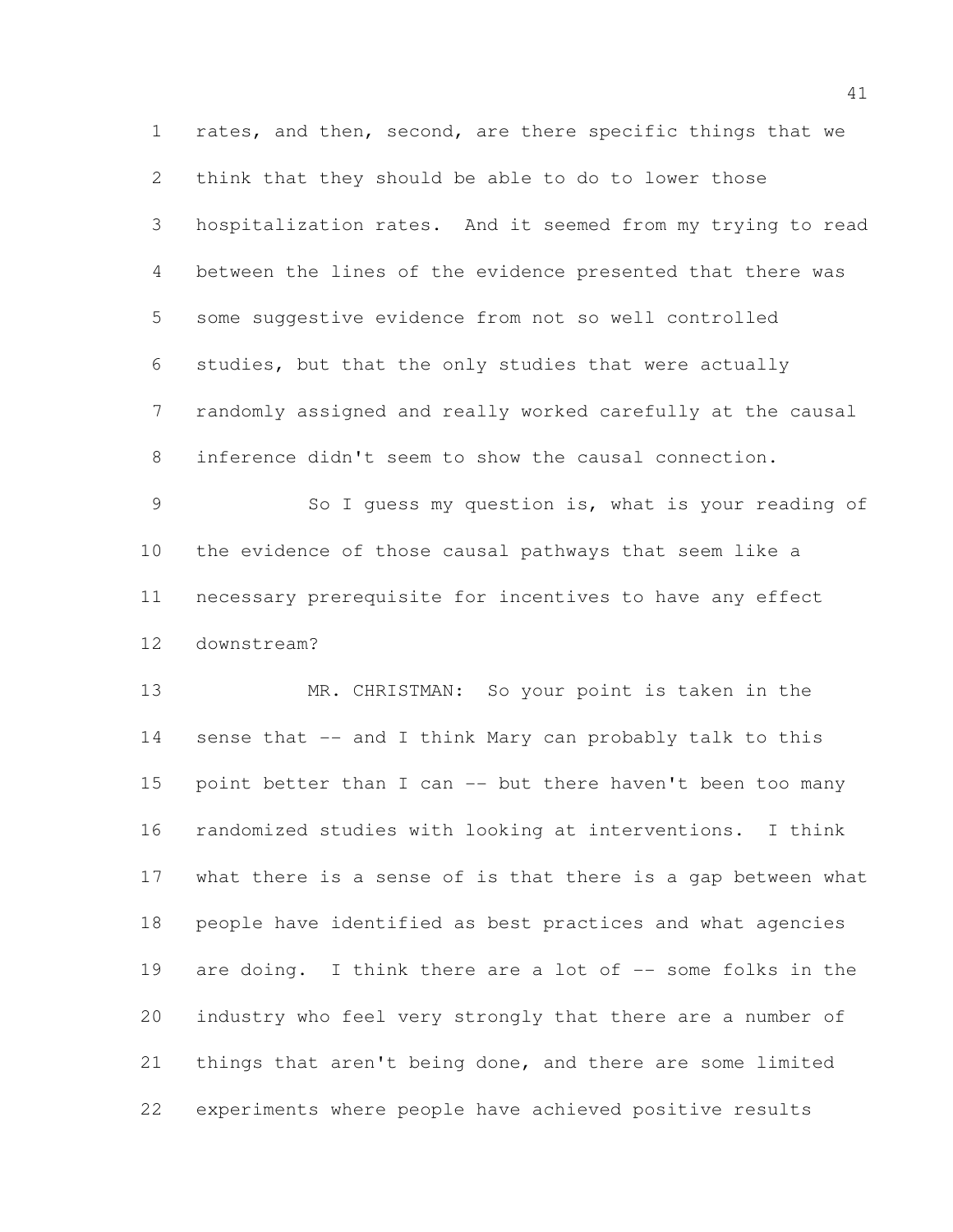through simple things like feedback. The interesting thing is that a lot of these strategies involve -- the bigger problems are organizational change and not infrastructure investments, like how you time services in an episode and the protocols you use, do you take the time to educate caregivers, things like that.

7 So I think there's a couple of things that folks might point to, some limited evidence for things like tele-9 health and advanced practice nurses and beneficiary coaches, 10 that people have done some of the more rigorous studies of. 11 But I think that, more, there's a sense of there's some best practices out there that haven't been fully applied.

13 DR. NAYLOR: Well, we did a systematic review of 14 the body of evidence and the work, as Evan has suggested, focused just on randomized clinical trials, showed that there is an opportunity to improve the care and outcomes. 17 But it is, for many, limited -- not limited, meaning it's something that spans hospital to home. So it's not just home care. It's care of people over the continuum. It's targeted to high-risk individuals. It includes some of the strategies that Evan has talked about. And it is limited in the review to people receiving home care as post-acute care,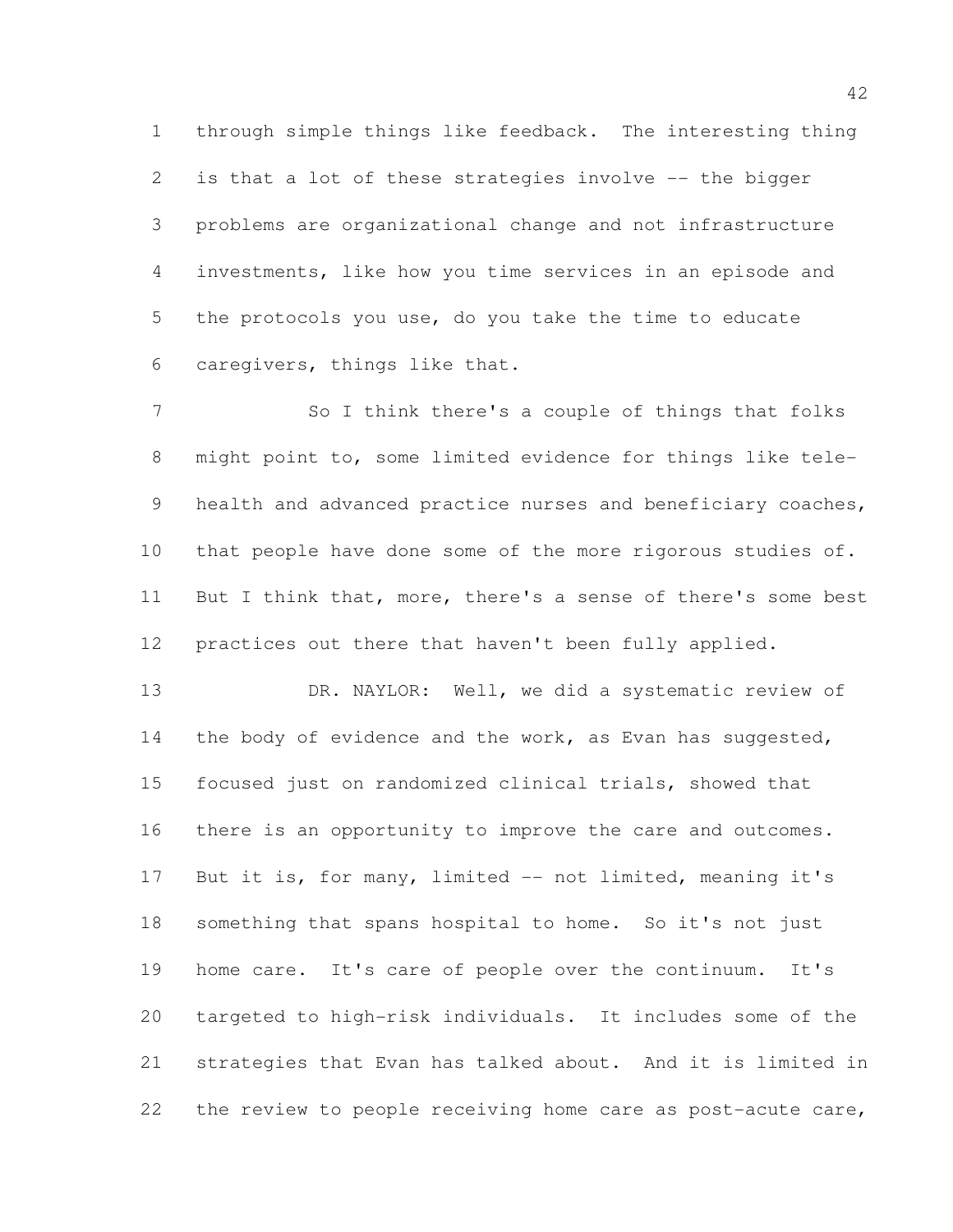which we have a fairly substantial number of people who are receiving home care that's not part of a post-acute service. So I think we know actually quite a bit about what to do for targeted populations over episodes of illness that span hospital to home.

 MR. HACKBARTH: And on that point, I think Evan indicated in his presentation one of the reasons for doing this is to align home health agencies with hospitals in terms of trying to deal with these issues. It often is the transition. We want to make sure that hospitals have an active, willing partner with both the skilled nursing facilities and home health in working on these issues. The alternative path, of course, is bundling, and we're pursuing 14 that, as well. But short of bundling, this approach of aligning the incentives, I think, makes some sense.

16 Rita, clarifying questions.

 DR. REDBERG: I wanted to pick up on Jack's question on the reporting as my first question. So just to drill down a little further, it seems like there's an opportunity, keeping in mind our framework of quality, obviously, that we need to have quality measures in order to look at quality and they obviously need to be reported. It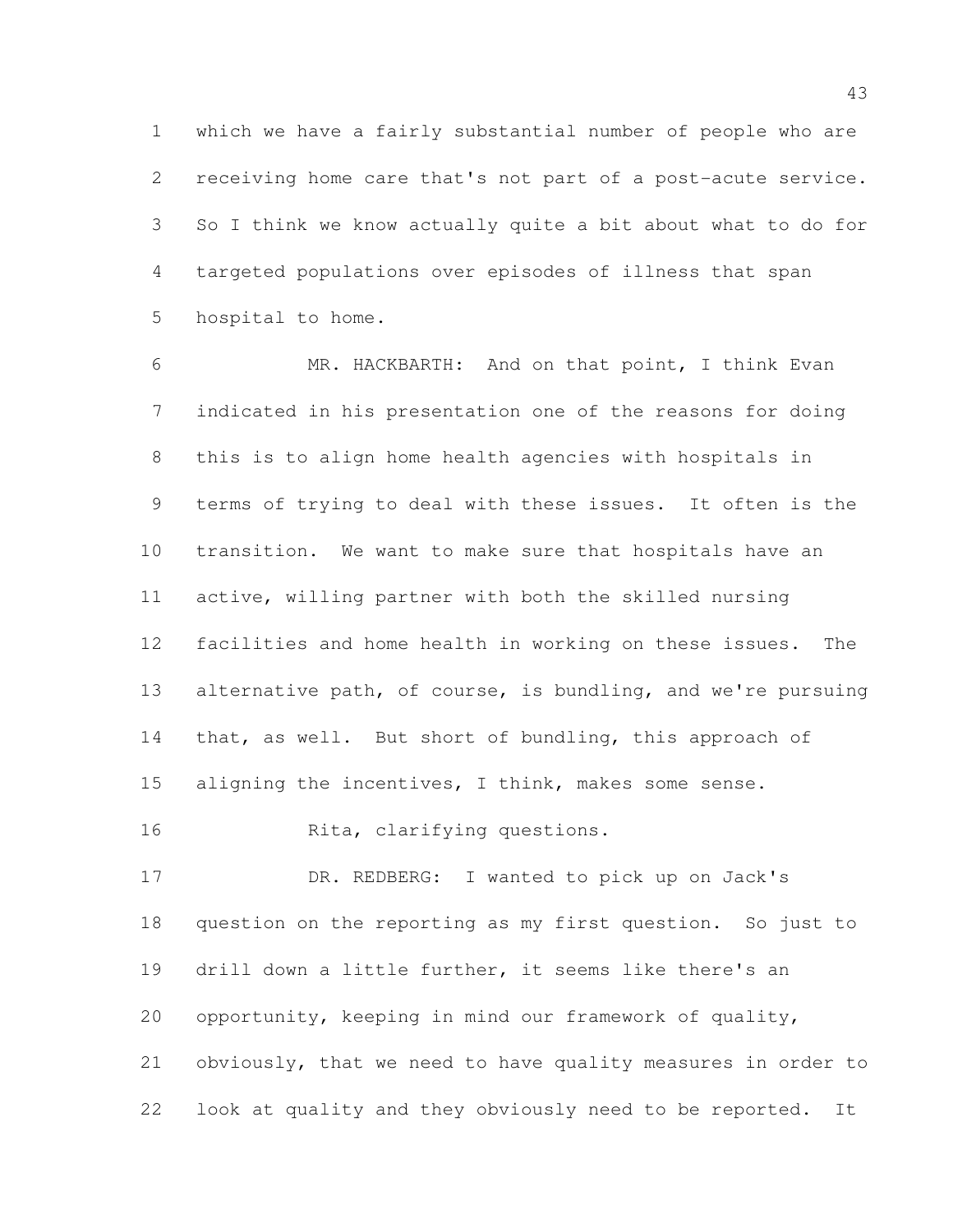is a particular concern, particularly the hospitalization rates, if the non-post-acute, following post-acute care, essentially, is something happening in home health care that's causing hospitalization if they hadn't been coming from a hospital. And I'm wondering, are the measures publicly reported and is it publicly available and is that some additional feedback?

 MR. CHRISTMAN: Sure. You know, that's a great set-up, Rita, because next month, you will see those measures. The CMS established public reporting for Home Health Compare in 2004. They have publicly reported about a 12 dozen measures, hospitalizations, ER visits, and then they have usually between eight to ten functional measures that they report. So those are generally improvements in things like ADLs, walking, transferring, things like that. There 16 are, gosh, probably about three dozen other measures that 17 are also tracked but not -- they're available to gearheads, I guess, and they get reported to agencies. The publicly reported measures are all NQF approved and have been in place for some time. So there's been a lot of work in that area.

DR. MARK MILLER: Also, so you know, Rita, what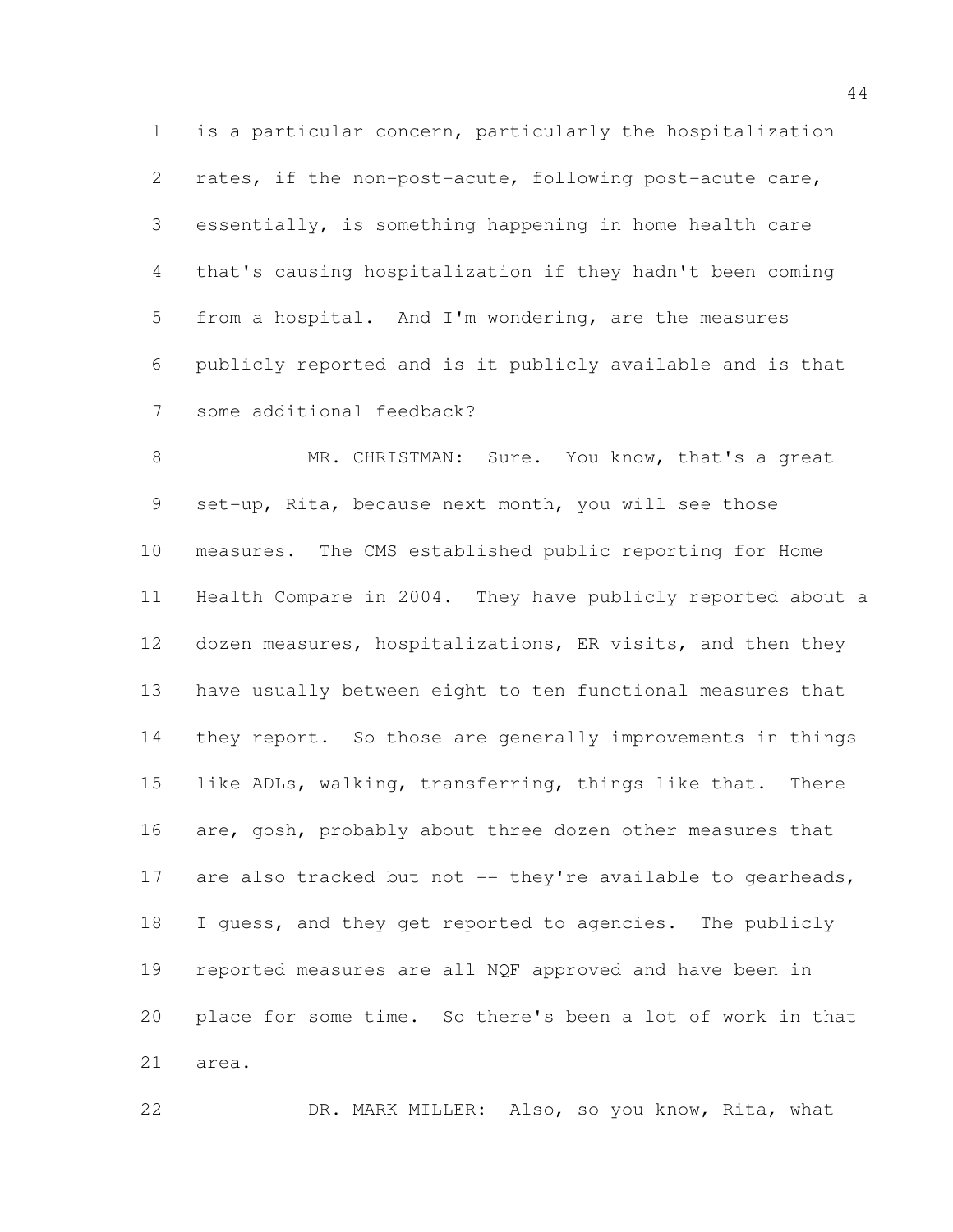we've also tried to do here is develop measures for each of the areas that are more outcome oriented. So, for example, in the skilled nursing facility area, also with the University of Colorado, I think we've developed measures of rehospitalization, discharge to community, that type of thing, so that we have our own measures in addition to the things that are out there on Medicare Compare, et cetera, and this is some of what Evan has been doing, as well. MR. BUTLER: So I'm trying to adjust to a kind of a new lens on this issue. We've been focused previously first on hospital readmissions, and then we've talked a lot about post-acute care options and brought in nursing homes as part of the readmission kind of issue, and we know that home care is a pretty cheap alternative when it can be

substituted.

16 But this starts at a little different place. It starts not with readmissions, it starts with admissions, period. And I suspect a lot of these admissions are not, you know -- I mean, you started your care in the home setting. You didn't start in the hospital and get discharged. So I'm having a little bit of a hard time looking at it through all admissions versus the readmission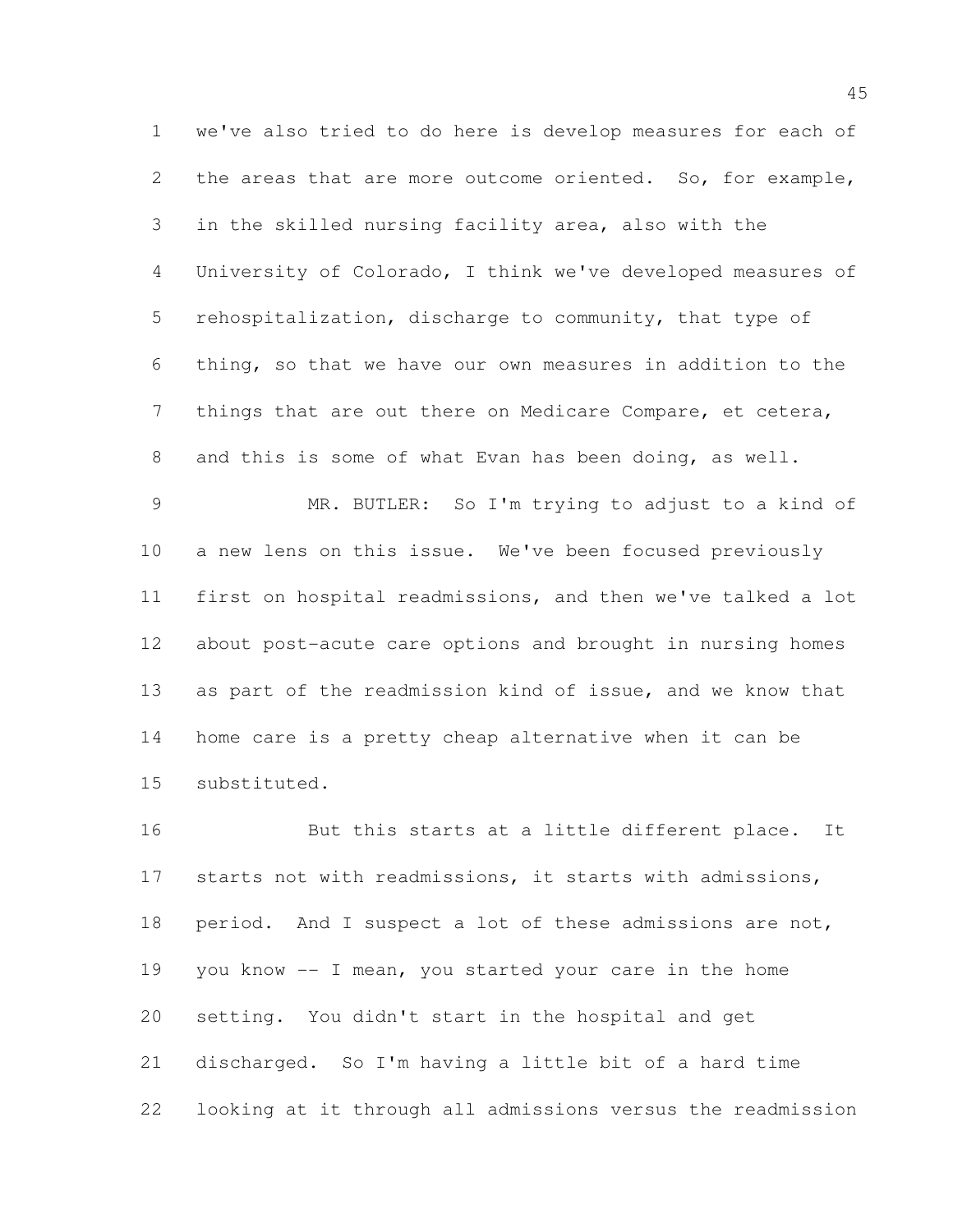issue.

| 2              | And then I'm also not quite clear on the -- if             |
|----------------|------------------------------------------------------------|
| $\mathcal{S}$  | there are, in fact, economic incentives. You've addressed  |
| $\overline{4}$ | this a little bit. I mean, there are economic incentives   |
| 5              | for hospitals and nursing homes kind of to pass patients   |
| 6              | back and forth, in a sense. I don't know of any direct     |
| 7              | incentives here economically that would say, it's a good   |
| 8              | thing to have more admissions for a home care program.     |
| 9              | MR. CHRISTMAN: It's true that the Medicare                 |
| 10             | payment episode is a 60-day rate and the -- so if the      |
| 11             | patient goes to the hospital during the period, you know,  |
| 12             | for seven days in the middle, and then they come back,     |
| 13             | there's not a new episode payment that generally starts.   |
| 14             | That's the expectation.                                    |
| 15             | MR. HACKBARTH: Evan, before you leave that point,          |
| 16             | this was going to be one of my questions. What exactly are |
| 17             | the rules about when a new payment period starts when a    |
| 18             | patient leaves home health care to go to the hospital and  |
| 19             | come back? How big is the window that it still counts in   |

the original episode?

 MR. CHRISTMAN: It's always 60 days. So let me give you an example.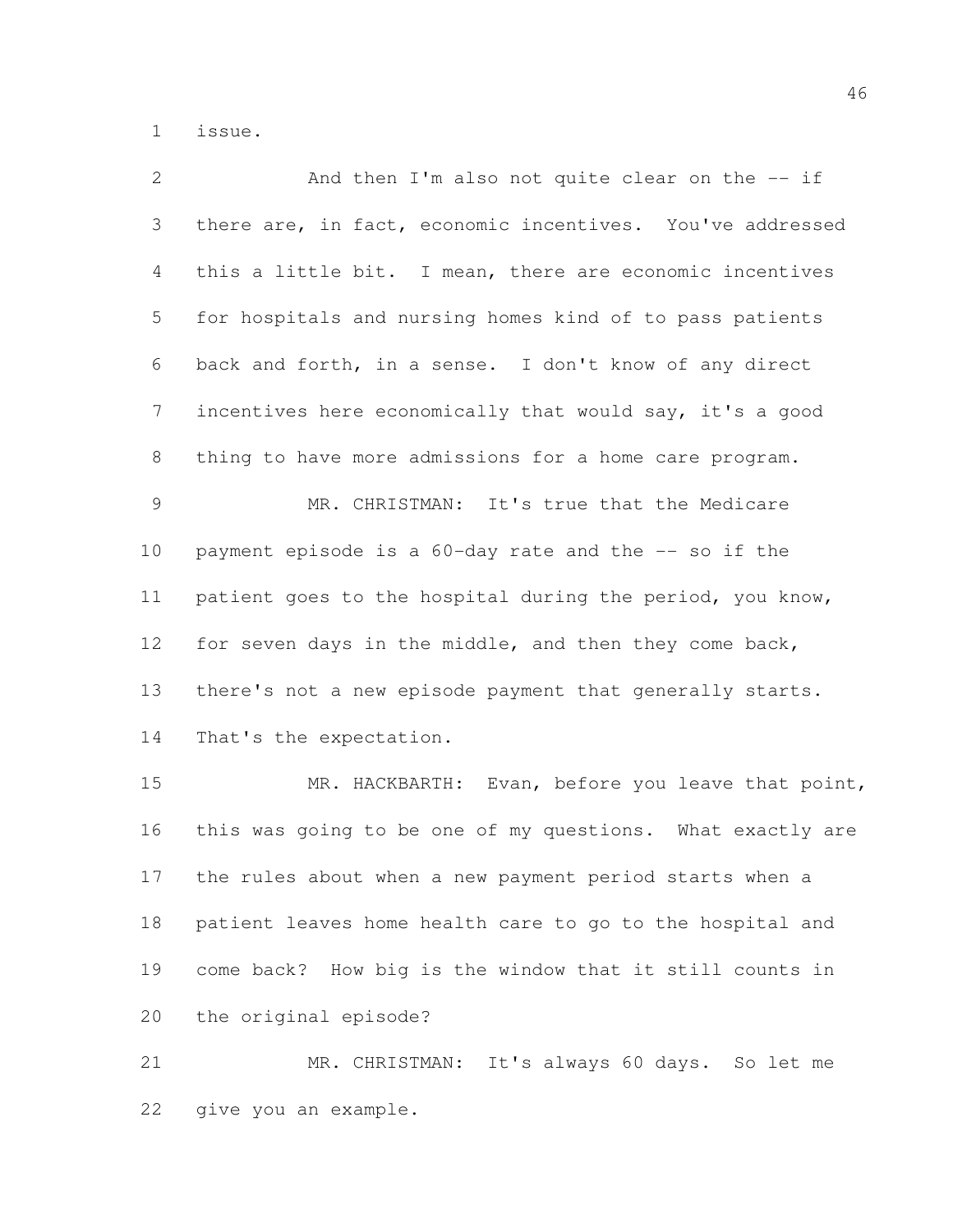MR. HACKBARTH: Okay.

 MR. CHRISTMAN: If the patient is hospitalized and comes back on day 35, the agency has two choices. They can say, we knew the patient is coming back and we're not going to end the original home health episode that started because we know they're coming back.

 If, for some reason, perhaps, there is some question about whether they'll come back to that agency, they could discharge the patient when the patient is hospitalized and the agency would get a prorated payment of the 60-day payment. So, for example, if they're hospitalized on day 30, they'd get half, 30 over 60, of the 60-day payment. And then if the patient comes back after that hospitalization, a new 60-day clock would start.

 So the idea is that the home health agency cannot trigger two full 60-day payments within a 60-day period. On 17 day one when it starts, they're going to get one payment or a prorated share and they won't get a new payment unless they either accept a prorated payment for the original episode or they hold the patient past 60 days.

 MR. HACKBARTH: So I think I understand that. But 22 thinking in terms of the incentives that the agency has, so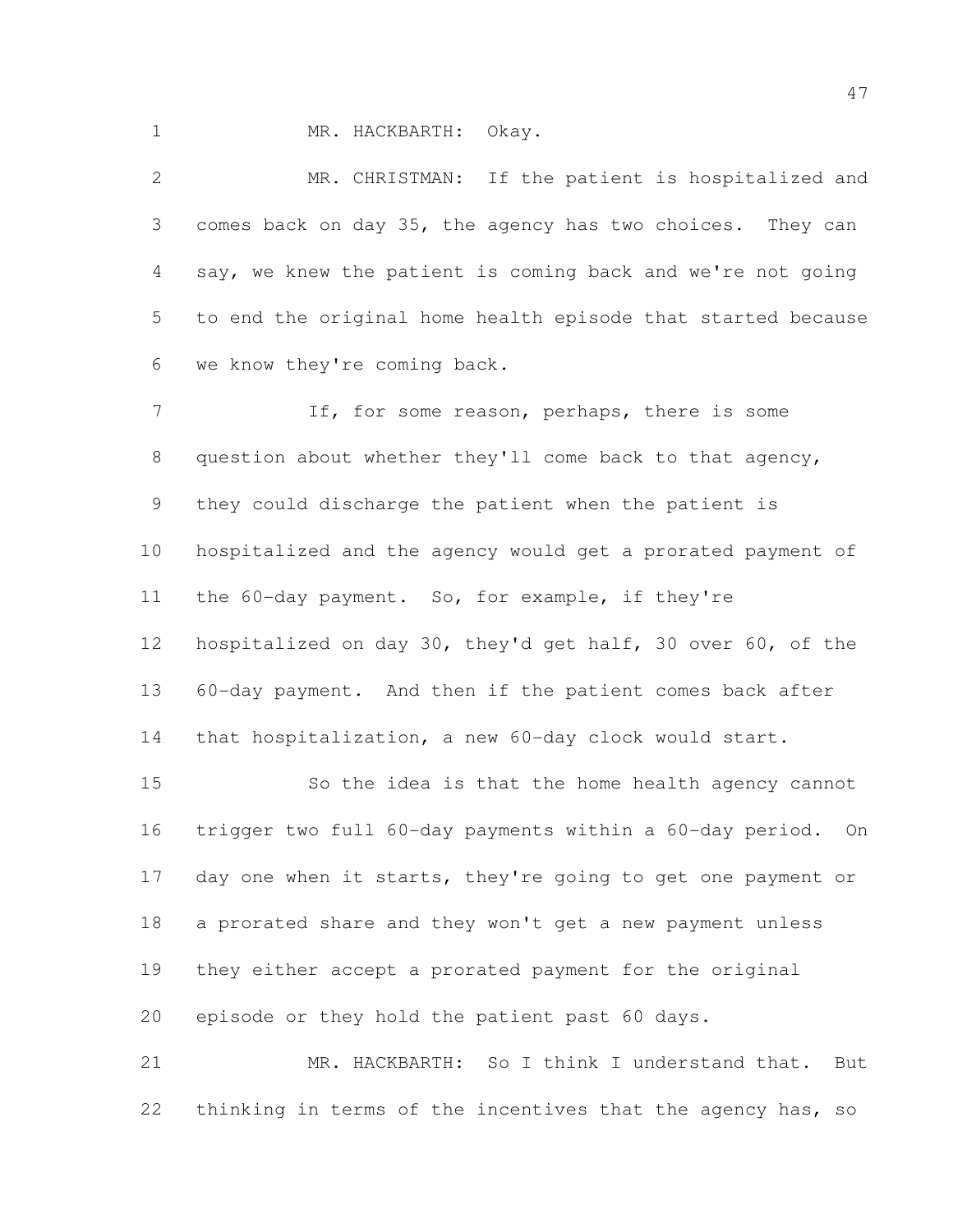they get a payment for the 60-day period. Once they're outside the LUPA period, they're going to get paid for the whole episode. If they hospitalize a patient, that means they're providing presumably fewer visits than they might otherwise, which would increase their profit margin on the episode.

 MR. CHRISTMAN: And I think that there's two 8 things that kind of mitigate against that --

MR. HACKBARTH: Okay.

 MR. CHRISTMAN: -- and one is that the absence of patients when they're not at home health and they're in the hospital is reflected when we build the case mix. So if they're not there, in case mix groups, you know, people are 14 gone, say, for an average of two or three days when we build 15 our case mix groups, we're picking up -- the payments will kind of reflect that a patient was not there for a few days. 17 The second piece that mitigates --

 DR. MARK MILLER: Evan, but that's not a real time adjustment.

 MR. CHRISTMAN: It's not a real time adjustment. It's --

DR. MARK MILLER: Okay. So you're saying that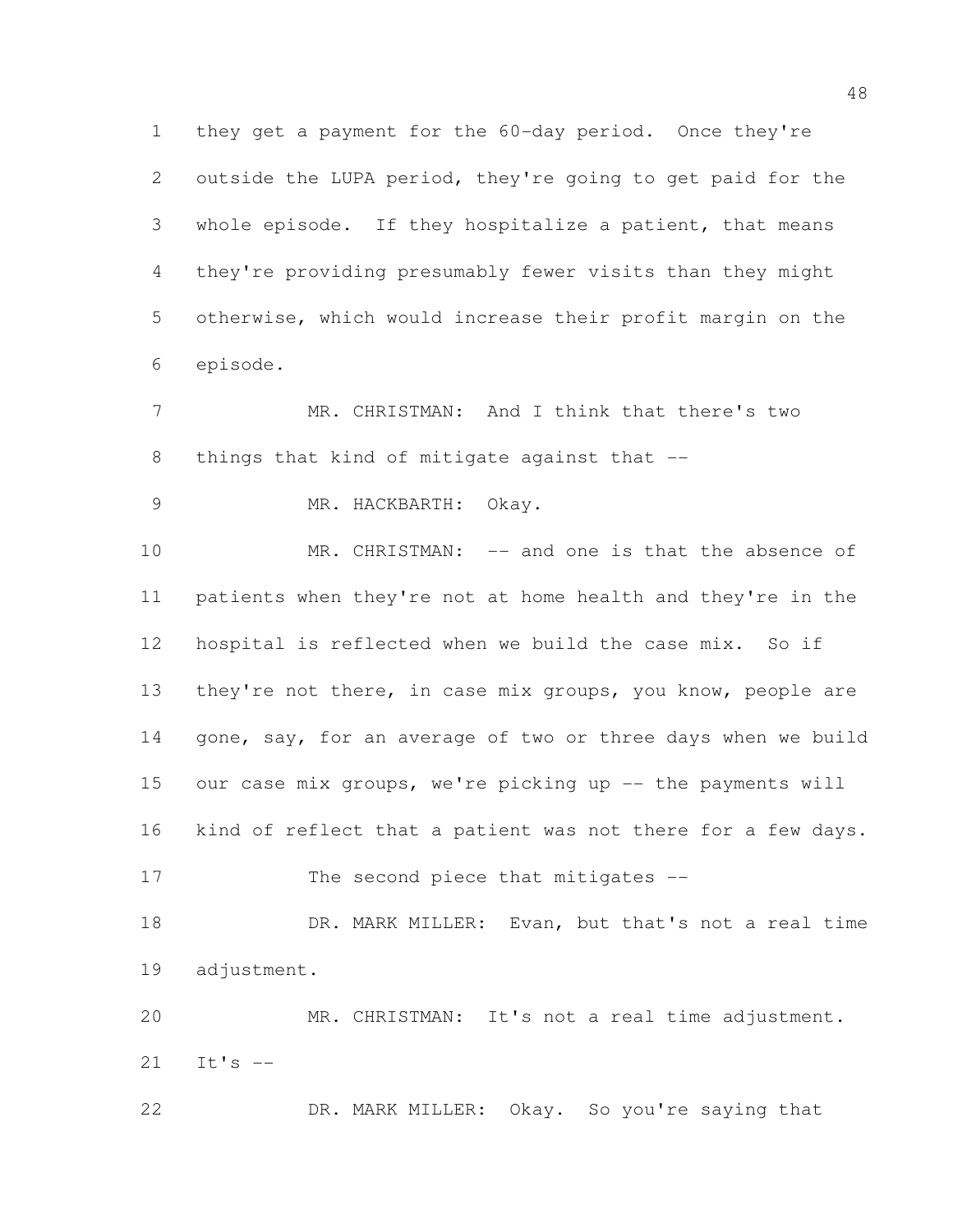when somebody rebalances a late at the national level -- MR. CHRISTMAN: Right. 3 DR. MARK MILLER: -- down the line --4 MR. CHRISTMAN: Right, it -- DR. MARK MILLER: -- and there's a lot of it going within any given category, that might eventually show up. But the incentive in front of the person is not a real time -- I mean, is -- MR. CHRISTMAN: It's not a real time incentive, right. 11 DR. MARK MILLER: Okay. I just want to be clear that -- 13 MR. CHRISTMAN: Right. The second piece that can mitigate against that is that home health visits tend to be stacked up or more intense when a patient immediately reenters the benefit from being at the hospital. The 17 patient comes home. They're a little iller [sic]. They require a more intense level of services. So you can almost see it as a curve as you go out in the weeks. The patients get admitted and you start falling off in the visits as time goes on, and then if they have a hospitalization, it's like a sawtooth pattern. It just pops right back up and they'll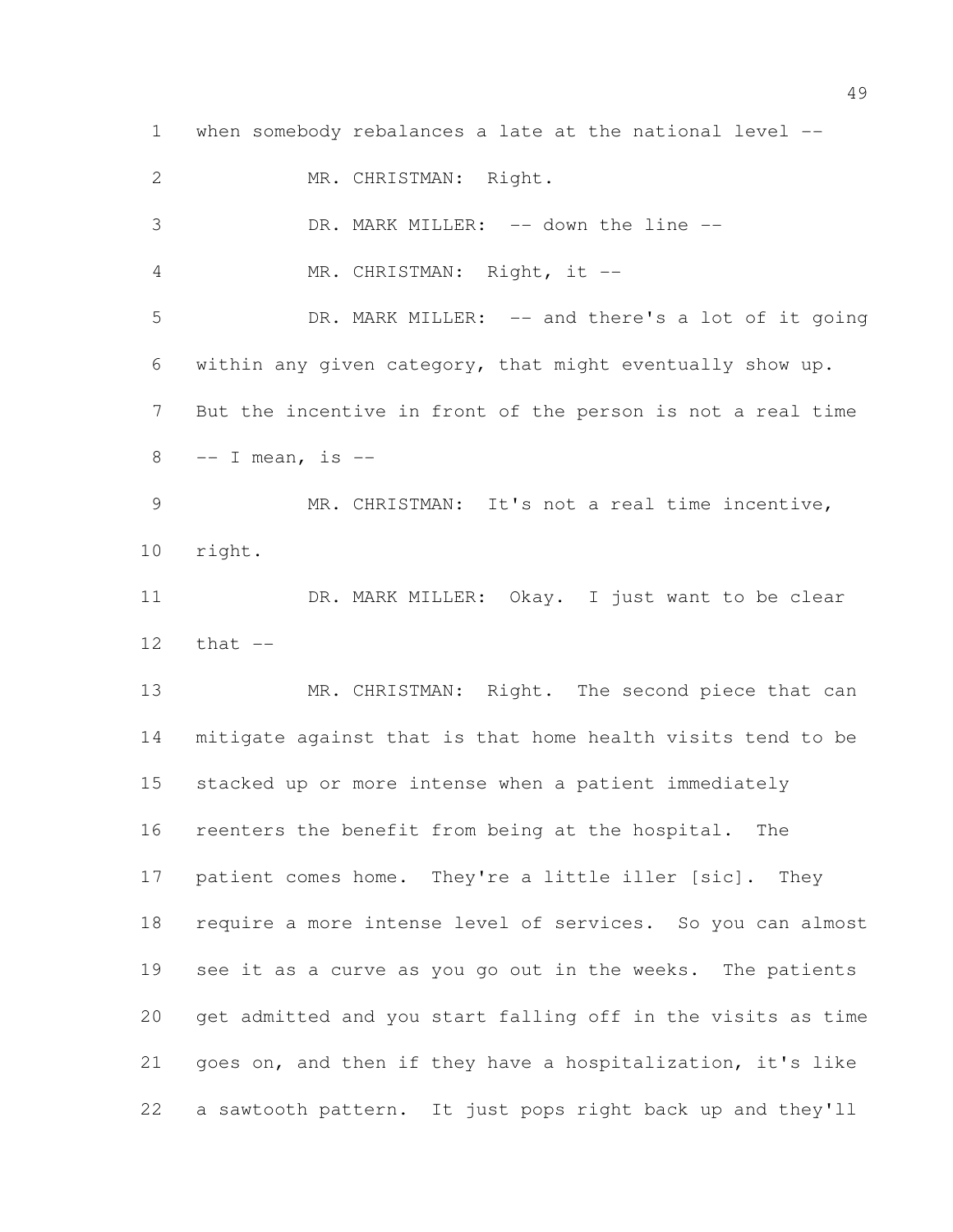kind of be right back at the beginning of that cycle. So the agency can incur some additional costs.

 DR. MARK MILLER: And the way I think about costs is that some of this depends on kind of inside the episode where the hospitalization occurs and how long you think it's going to be. So if you think it's toward the end of the 60 days and the person exits to the hospital, that may be that last period, you basically are getting paid and not providing many services. If it happens right in the middle, there's a period that you're not providing any services, and you might think, oh, well, this is good, it's a good incentive. But if the patient comes back during that episode, you may be hit with a higher level of services. 14 So, you know, it depends, I think, where it falls in the episode as to whether there's a real strong incentive or not.

 DR. SAMITT: Is there any sense of real-time choices? So what percent of the agencies will pro rate versus allow the 60 days to flow through in full in the setting of a hospitalization?

 MR. CHRISTMAN: Right, and I will confess to not having looked directly at this issue, but it's called a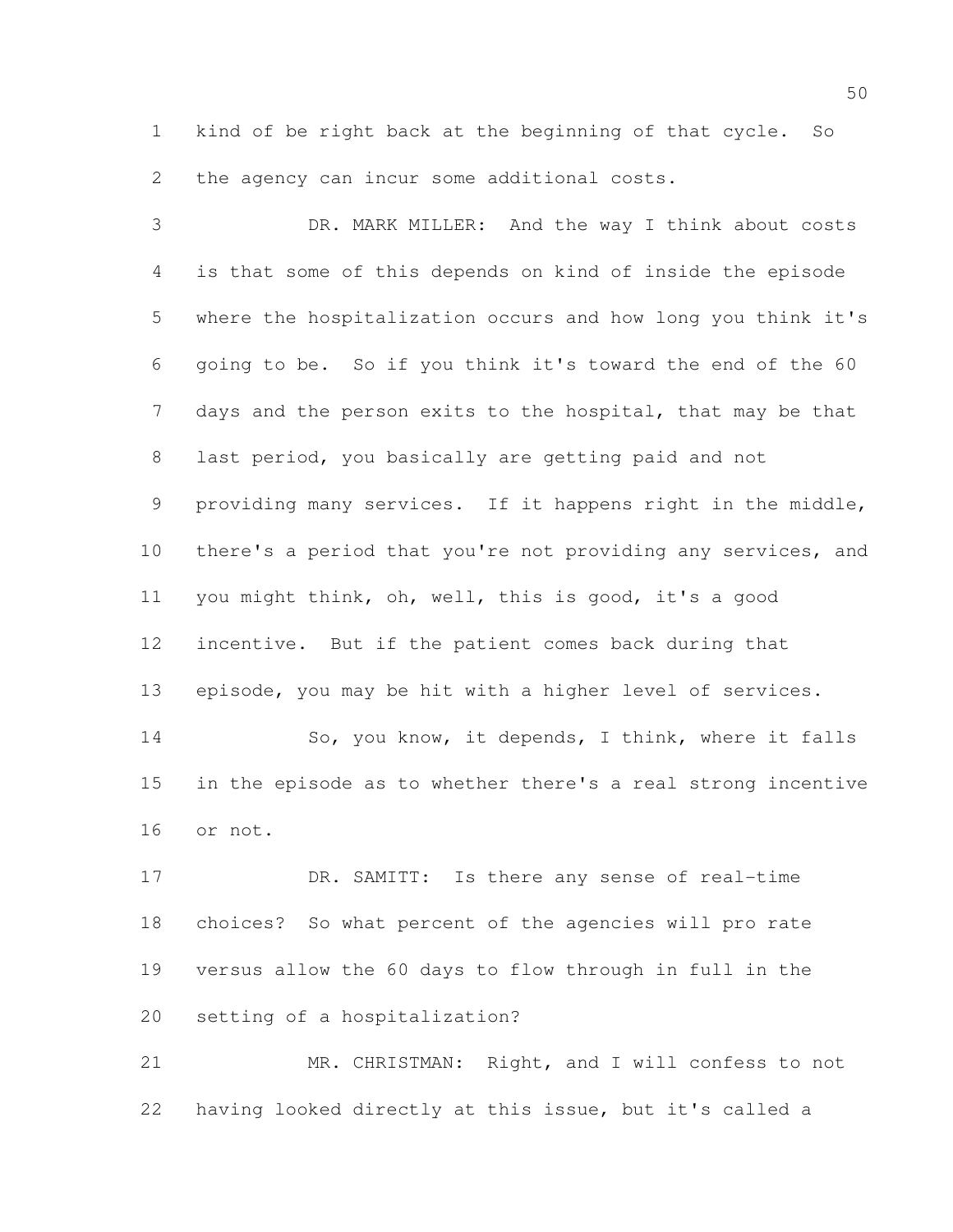partial episode payment when the agency pro rates, and the rate of that is relatively low. It's somewhere in the single digits. I would have to look at that. But it's a less frequent occurrence. We haven't looked at how it's related to things like profitability.

 MR. HACKBARTH: As I understood how you described the pro rating option, that's totally within the discretion of the agency to either discharge and pro rate or let the episode run?

MR. CHRISTMAN: Yes.

 MR. BUTLER: So, anyway, that's a very helpful clarification. At a minimum there are certainly no incentives to keep the patient home, I would say, if there's a patient that's in trouble, nor do you want to overincentivize that, either.

 Okay. My other question/comment comes back to the thought that you want to have -- you say 18 percent profit 18 and, therefore, you have to have the penalty fairly large, maybe 5 percent. I don't get that link. Let's say people followed through and rebased and had these rates more reflective of costs and the margins were now 2 percent. Does that mean we would change the penalty and have a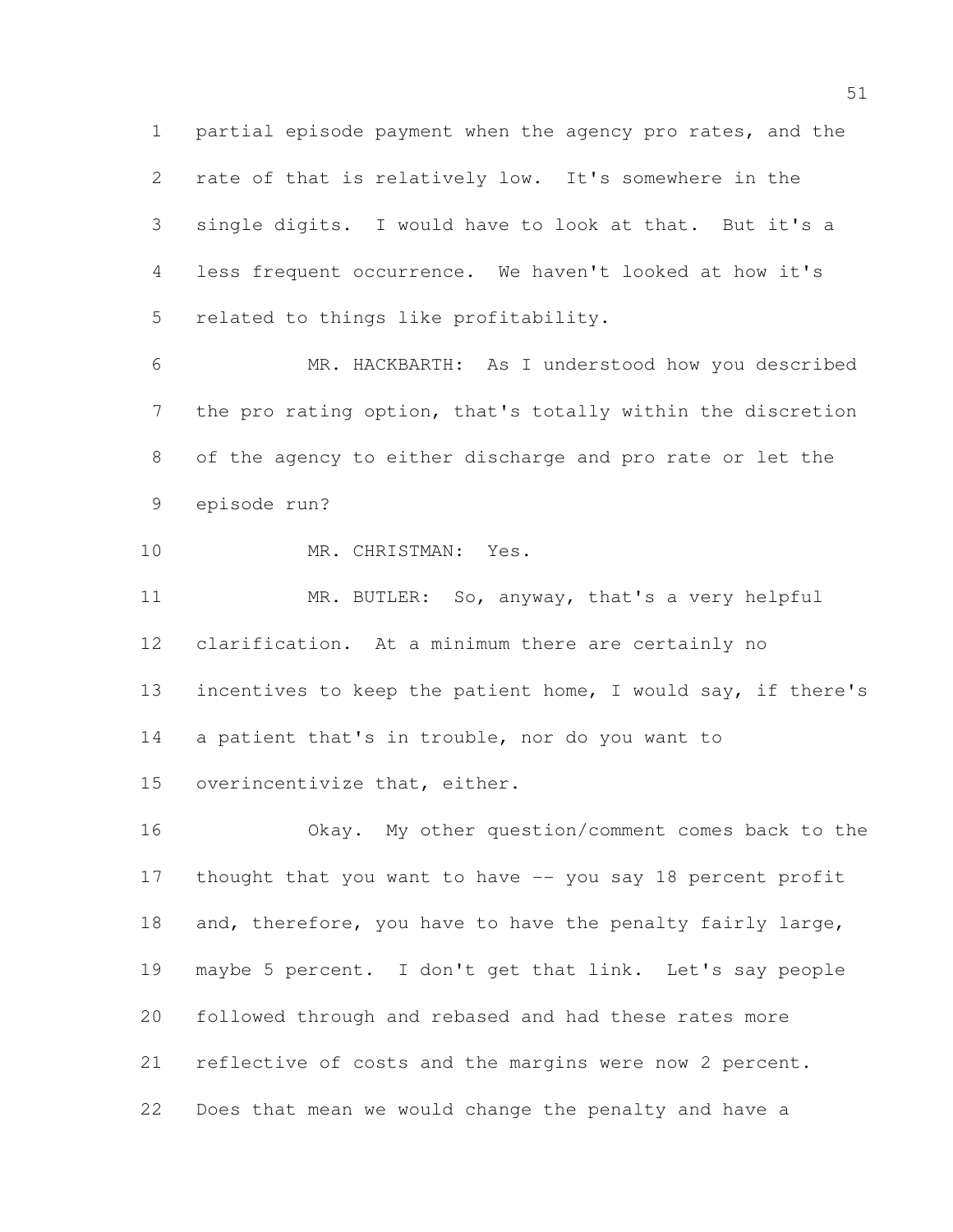MR. CHRISTMAN: You know, I guess the concern, at least at the current rate, is it's not clear how much those rates are going to come down. But certainly your point is taken that we have recommended that. And maybe that's not the best linkage to draw.

different amount? I wouldn't think we would link those two.

7 I guess one other approach is, you know, again, you look at what this costs Medicare when the folks get hospitalized, and then it becomes, I think, a more subjective discussion about how big of an incentive you want to create without, you know, creating problems.

 MR. HACKBARTH: I'm not sure what I think on this point. On the one hand, I understand the logic that if 14 there's a big cushion in the payment rates, a small penalty may not have much of an impact. On the other hand, the precedent of saying our penalties are linked to margins strikes me as potentially an awkward one that could lead us to, if nothing else, a lot of complexity when you start thinking about what that means in the context of hospitals, where we're reporting negative margins yet have penalty, you know, what does the algorithm look like, relates penalty size to profit margins.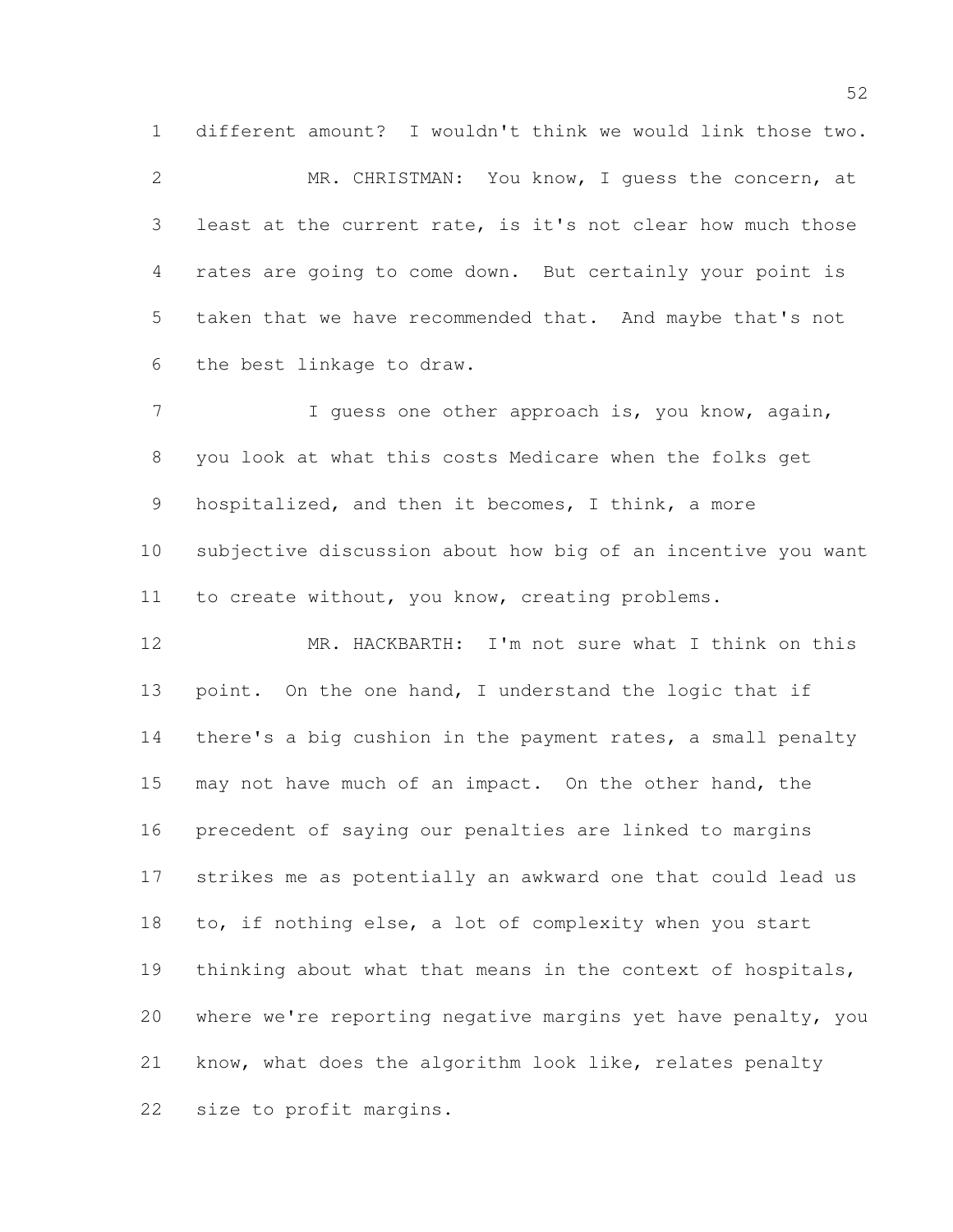DR. CHERNEW: Hospital-specific margin [off microphone].

 MR. HACKBARTH: Yeah, right. So we'll think more about that.

 DR. NERENZ: My main question, I guess, is essentially the same as what Kate asked about what we know about the underlying causal paths and the mechanisms through which an admission occurs for these patients. Maybe I can just elaborate on that a little bit. The question is related mainly to a couple points on Slide 4.

 The fact that these admissions can be labeled as ambulatory care-sensitive conditions rings a little bit of an alarm bell to me that maybe the failures are actually literally ambulatory care failures, and that if the service area of a home health agency overlaps with an area that has some weakness in ambulatory care or primary care, it will look like a home health failure, but it's not. And I'm just curious what we can know about that.

 The fact that the demonstrations haven't shown much effect just, again, it's a little bit of a warning signal that the causal mechanisms are not so easy to change or improve. So now the question.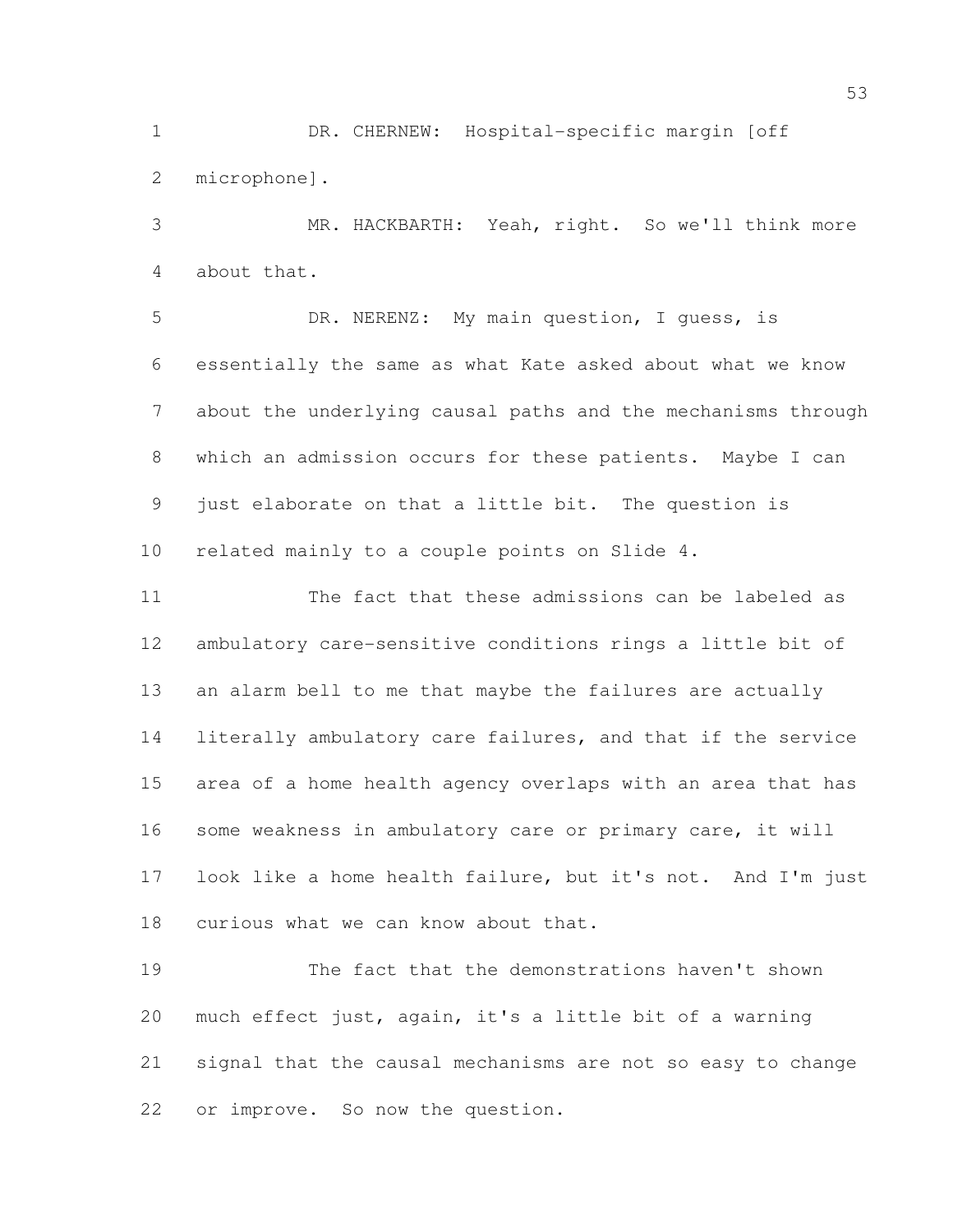In the analysis, given all the rich resources we have with various sort of Dartmouth Atlas things we can overlay, have we been able to look at supposedly good or bad home health performance and lay it up against things like hospital beds per thousand, hospital occupancy rate, propensity of primary care physicians to admit? What do we know about any of that?

8 MR. CHRISTMAN: I think there's probably two 9 pieces to your question. You know, one, when we -- we haven't looked at it in terms of sort of market factors like that, with the hospitalization beds or physician shortage or 12 elements like that. I think that, you know, we do see a lot 13 of variation across the country. The hospitalization rates tend to be higher in the West -- excuse me, lower in the West and higher in the South, and that generally lines up, frankly, with home health utilization. It's higher in the states, frankly, between Texas and Florida. There's something about touching the Gulf of Mexico that seems to push up utilization.

 The other point I guess I would make is that certainly, you know, home health -- it's unique in the sense that people will also be being treated by other sources in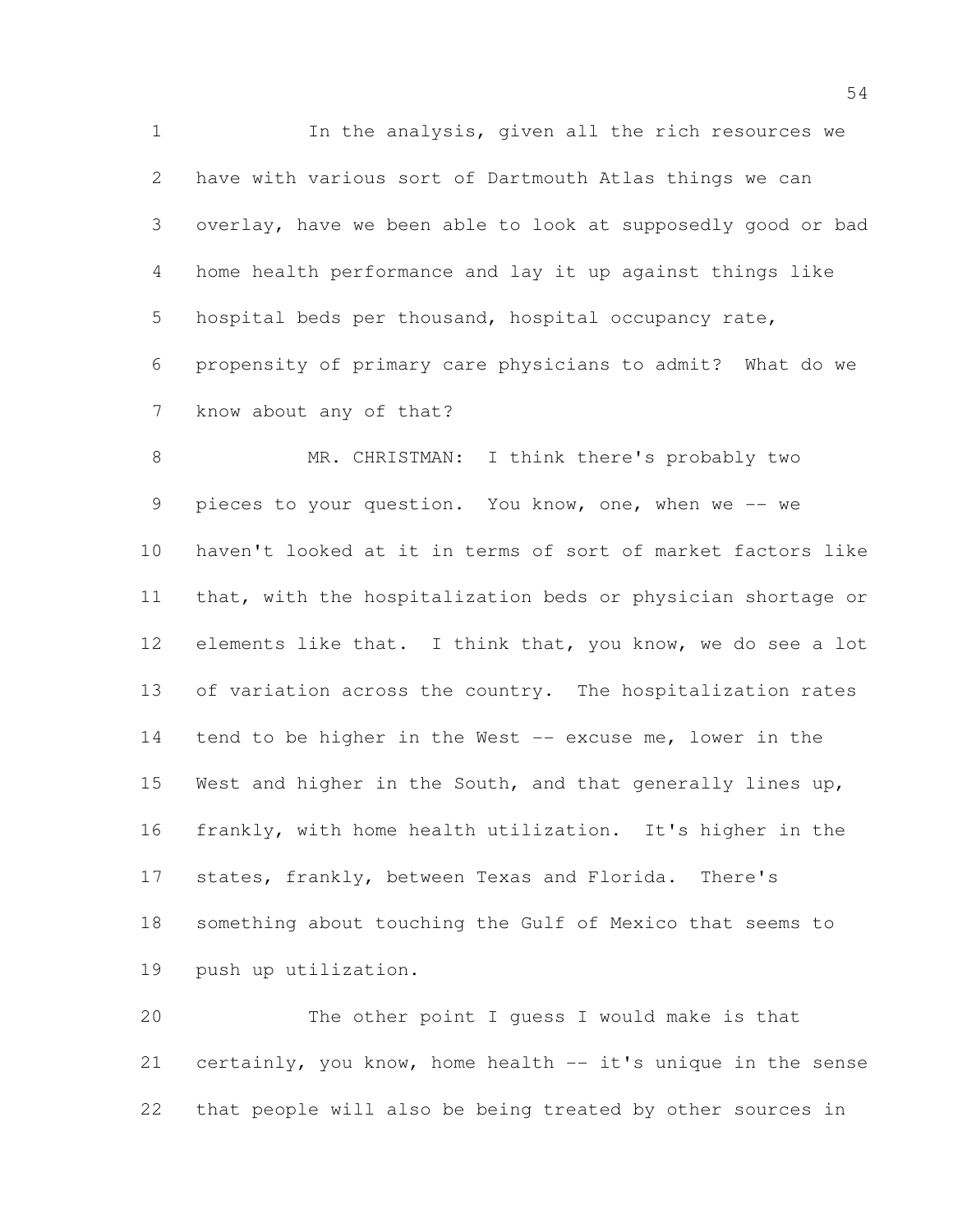the community, and those will play an important role in the outcome. But I think that's contemplated in the design of the home health benefit. You know, care coordination is something home health agencies are expected to play a role in. You know, they may not be able to, frankly, fully compensate for deficiencies or problems with other providers in the community. But, you know, Medicare doesn't restrict access to ambulatory care when someone's in home health for most things. They can go to the doctor. It's not like a SNF where a lot of things are bundled, for example. 11 And so, you know, sort of figuring out how to -- to folks who kind of are proponents of lowering hospitalizations and home health, you know, encouraging agencies to figure out how to do that better is one of the things that a policy might be intended to do. DR. NERENZ: Just to make sure my question's clear, I'm not presuming any restriction in the home health benefit arena, say, on access to care. I'm just observing that if there are just high propensity to admit in the community, that is not -- the home health agency may not be able to control or prevent that, regardless of whatever else good or bad they're doing on their own.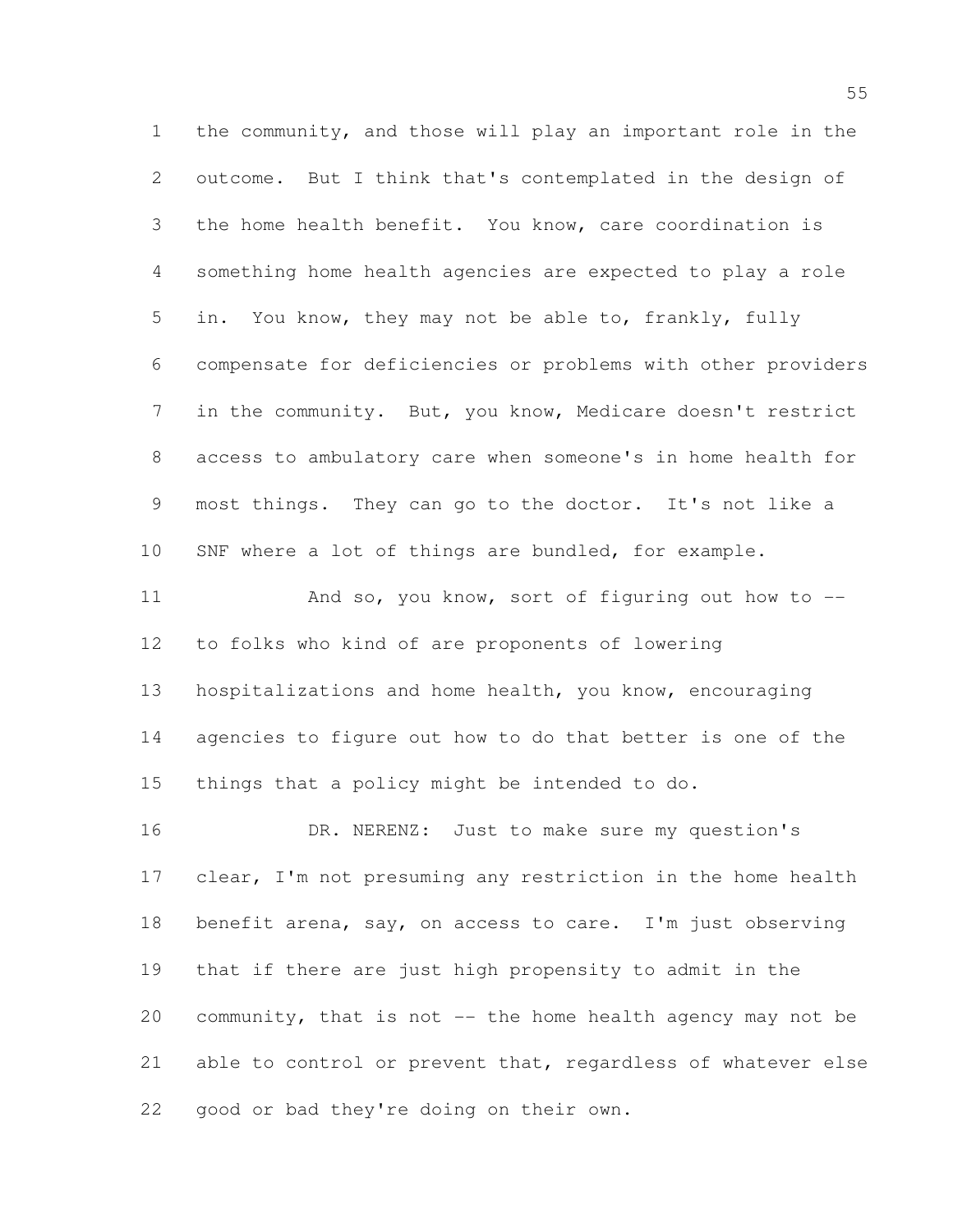MR. CHRISTMAN: I guess, you know, there's been some discussion of anecdotal policies to get exactly at that kind of situation. And, you know, it sort of relates to, you know, at a micro level, care practices. And working with beneficiaries to say, you know, if you're not doing well, call us before you go to the hospital, call us before you call your doctor in some instances. You know, these are agencies doing things like after hours and weekend coverage and things like that. There may be much more afoot than 10 simply that, but I think there is a sense that, you know, there are some things agencies could do to deal with the kinds of situations you're talking about.

 DR. MARK MILLER: The other thing I'll mention just in terms of other work that's gone on -- and I can't remember whether you were here for it -- we also had a session on potentially preventable ER and potentially preventable admissions, and we're trying to kind of work 18 some measurement up on that, which gets, I think, to at least one portion of your question, which is if you knew that by market, how does this compare? And so we're trying to work something up on that.

And then just to reinforce the Dartmouth part of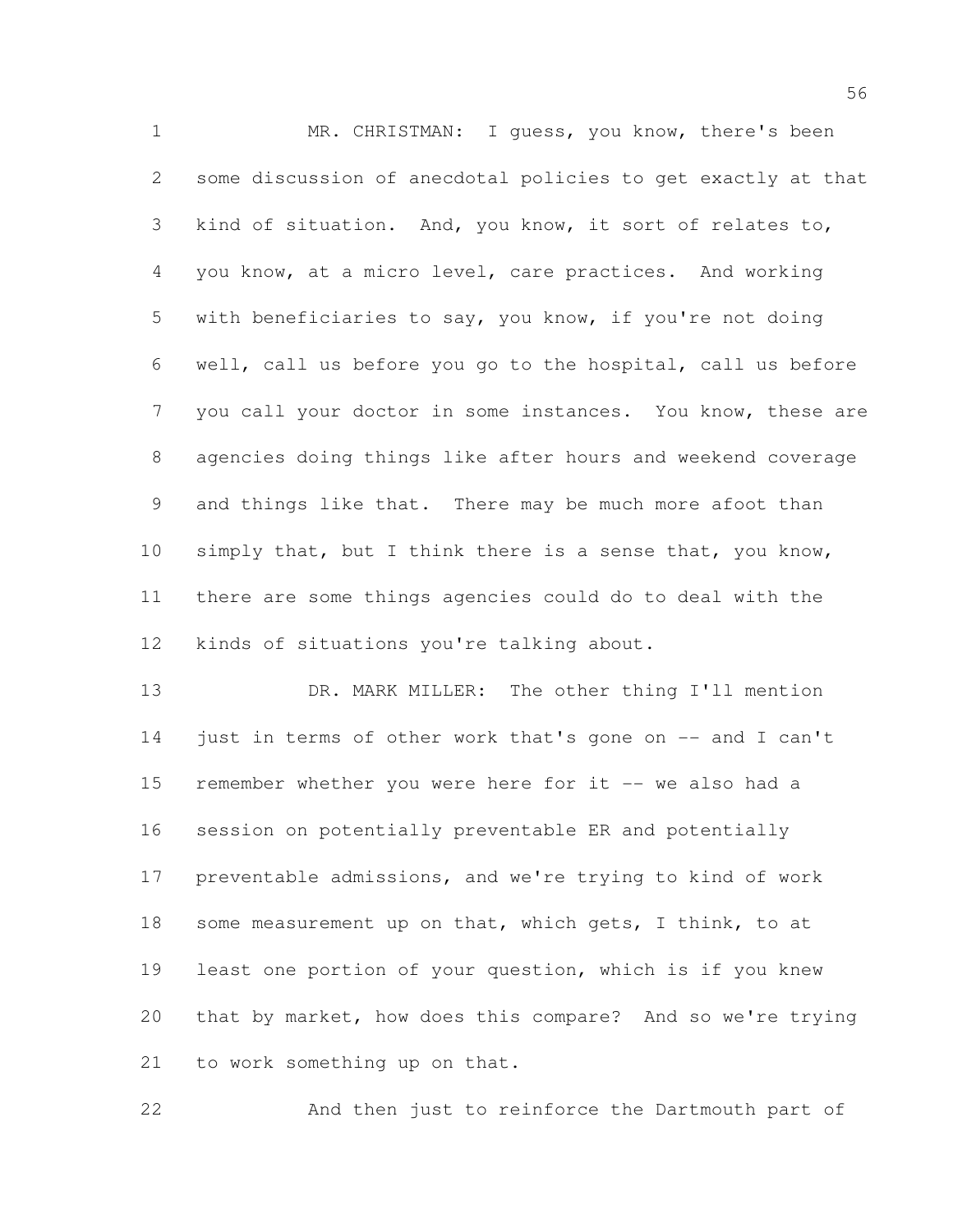your question and his answer, the Dartmouth variation, you know, our work -- and we can give you this; this is before your time as well -- suggested that a lot of that is explained by post-acute variation, and that what you see in home health very much follows the Dartmouth pattern, in fact, explains a lot of what's going on, not just home health but post-acute care in general.

8 DR. NERENZ: And not to belabor the point, do we know in that relationship analysis which is chicken and which is egg? Or do you know what the drives the other? DR. MARK MILLER: Do you know? [off microphone] 12 [No response.]

13 MR. GEORGE MILLER: Yeah, this is a certainly fascinating discussion and information. The chapter was very good to read. I guess I want to turn to Slide 7 because I agreed with Craig's comments, Kate's comments, and Peter's and David's comments concerning the effect. I guess my question is: Are we attacking the right problem with Peter's comments about the margins and tying a penalty to a margin? If the margins were 2 percent, would we have a penalty of 5 percent? I think that's a very good question for us to ask. But on Slide 7, how much of this information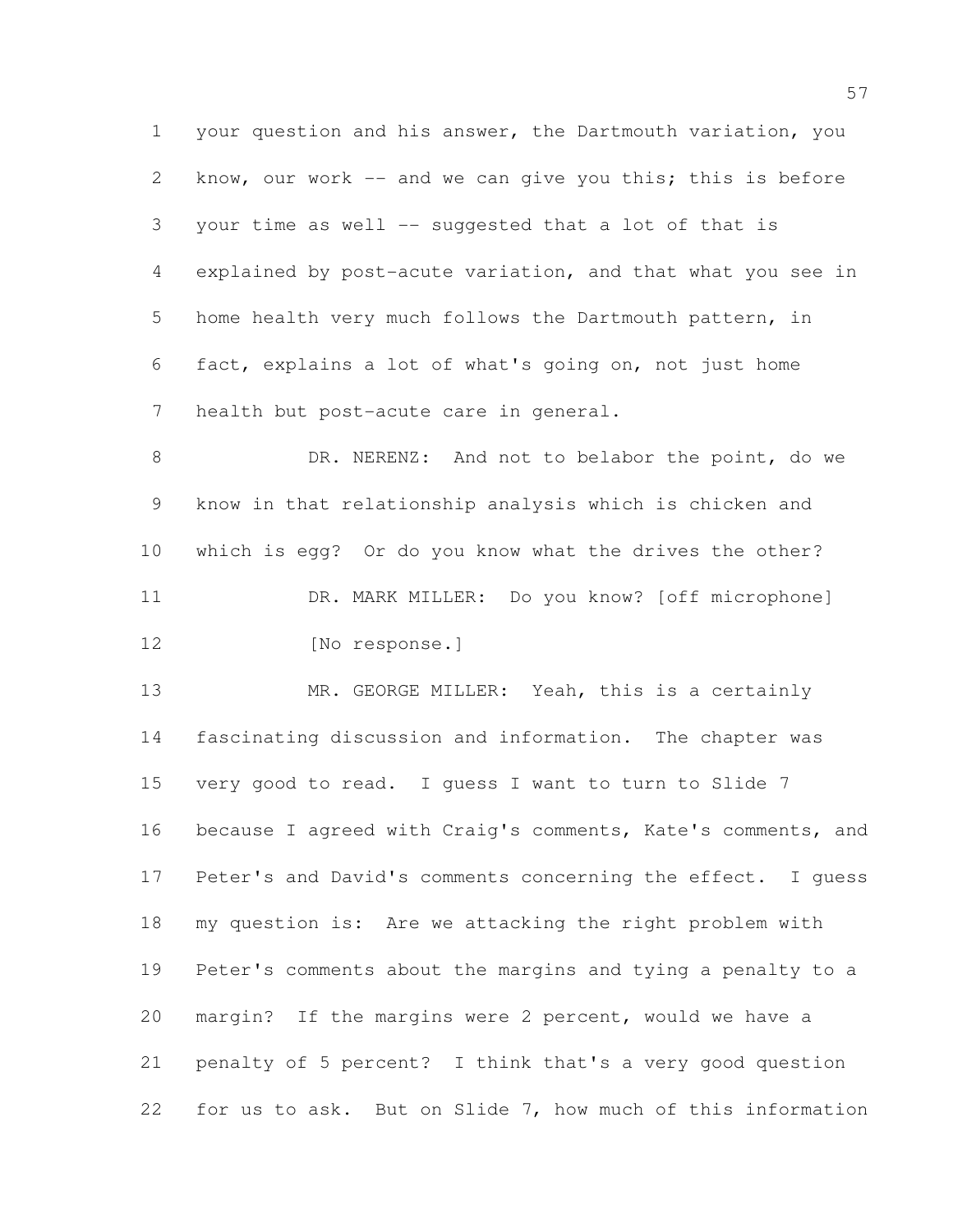do we know about the demographics of each one of the group, particularly dual eligibles or inner-city folks? Is there demographic information to tease this out? And does that explain --

 MR. CHRISTMAN: This slide gets at at least some piece of that. The fourth line down looks at the share of an agency's stays provided to Medicaid patients, and it's not terribly different. You know, the agencies, again, who tend to do worse tend to be in a handful of regions and tend to be rural.

11 The demographic split, I'm sure we have it. I haven't looked at it. But, you know, that's sort of what we know about the lower performers.

14 MR. GEORGE MILLER: But as I will preempt Tom in that there are some areas in rural areas that have very low margins, and if the goal -- if the penalty would be on a low-margin facility, I'm not clear how this would affect it. I would think that the goal here is to incentivize better care coordination and better quality. While I wouldn't disagree that looking at hospitalization rates would not be a catalyst for improvement, I'm wondering if that's the best catalyst for improvement in light of what's already been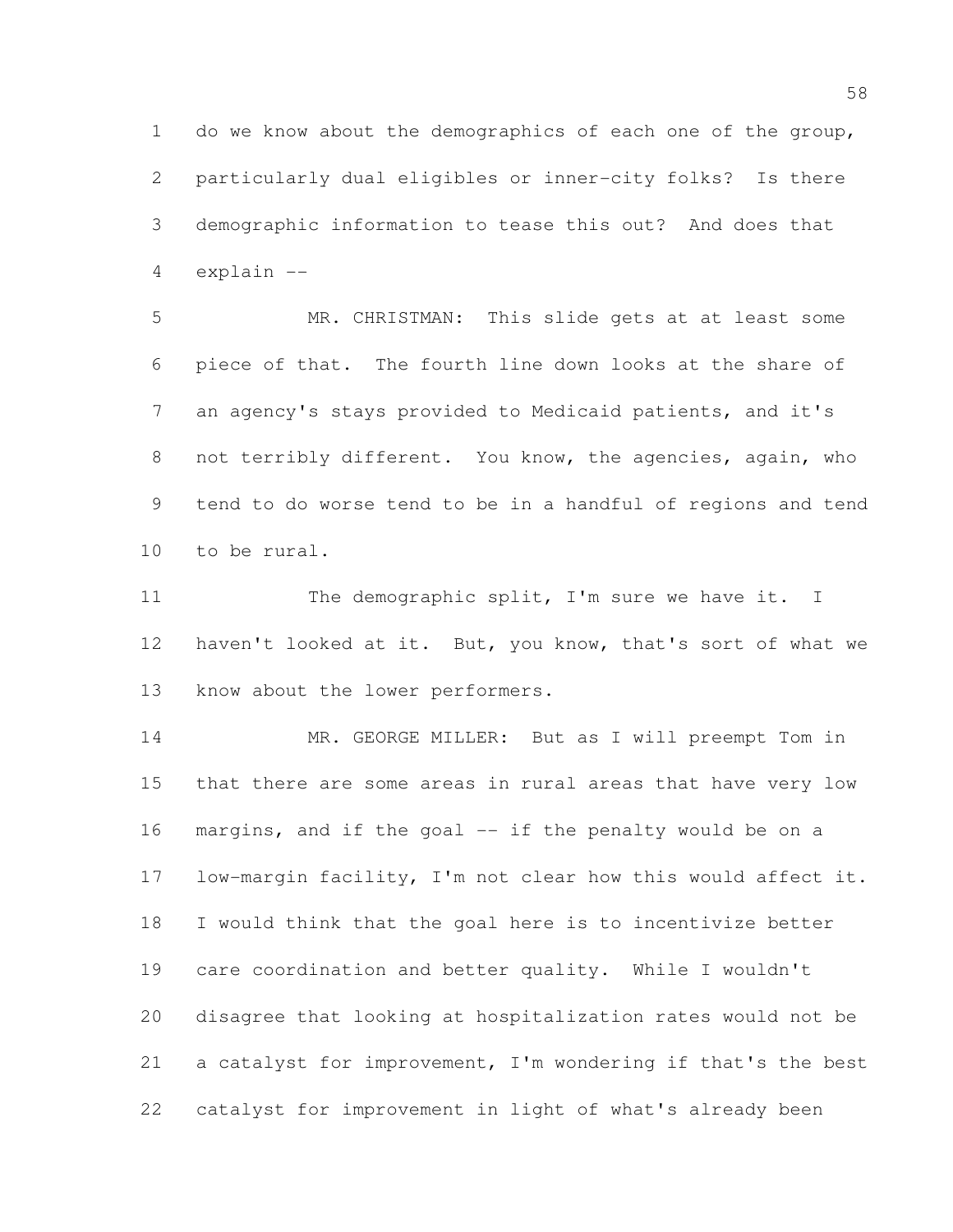said, particularly around the penalty and the margins issue. It's more of a comment than it is a question.

 MR. GRADISON: Yeah, I'm just trying to think through your response, your excellent response to Rita's question. Let's assume I'm a discharge planner for a large urban hospital. I have a patient who has been hospitalized for COPD. Would I be able to get facility-specific data on home health agencies in my region on a condition-specific basis to help me make a judgment the best place to try to steer that person in order to reduce the chances of a readmission?

 MR. CHRISTMAN: You know, the short answer is right now Medicare doesn't provide that information. It's certainly possible that a home health agency could engage somebody to develop that kind of rate. What Medicare reports now is, you know, a rate that covers all conditions, with certain exclusions for things that aren't preventable. But, you know, they don't focus on the 30-day period the hospitals are going to be focused on.

 There's been some discussion about, you know, 21 going down that path, but I think folks are still  $-$ - you know, a lot of these pieces are moving around. But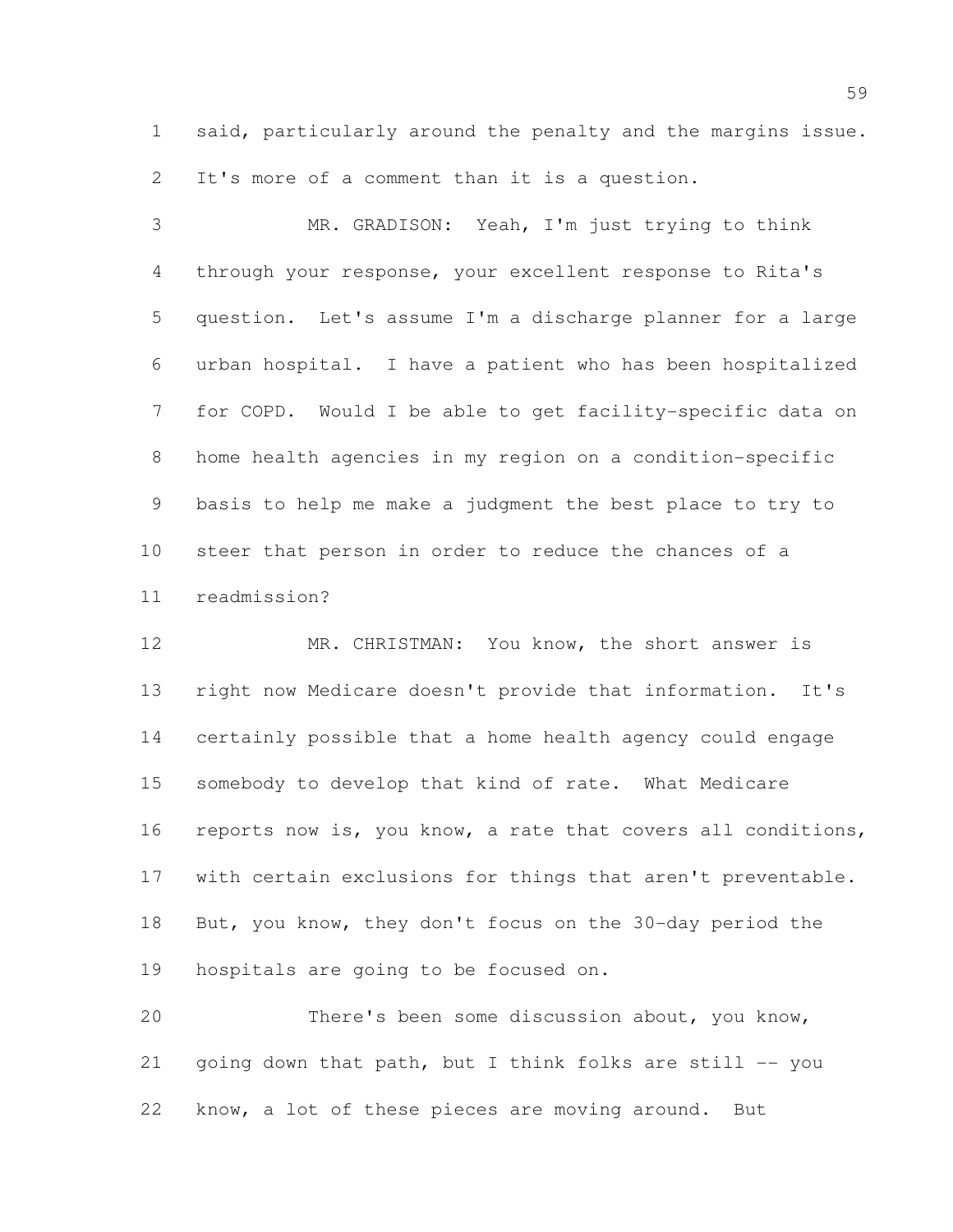Medicare, you know, isn't currently doing that.

| $\overline{2}$  | MR. GRADISON: Well, then, for a high-volume                    |
|-----------------|----------------------------------------------------------------|
| 3               | hospital, they could over time begin to develop their own      |
| 4               | experience based upon where discharges -- where those who      |
| 5               | are discharged were before they were readmitted and form       |
| 6               | some rough judgments of their own, but they couldn't do it     |
| $7\phantom{.0}$ | from currently available or anticipated-to-be available CMS    |
| $8\,$           | data, right?                                                   |
| $\mathcal{G}$   | MR. CHRISTMAN: Right.                                          |
| 10              | MR. GRADISON: Thank you.                                       |
| 11              | DR. MARK MILLER: But, Evan, on Medicare Compare,               |
| 12              | there's a general hospitalization rate. So it's not            |
| 13              | condition specific, but there is a general hospitalization -   |
| 14              | - so there's a rudimentary indicator there. Whether the        |
| 15              | discharge planners pay attention to it, different question.    |
| 16              | MR. GRADISON: Frankly, I would expect they would               |
| 17              | begin to, if they haven't already, in these high-volume        |
| 18              | cases to avoid the penalty, and the data could be built in,    |
| 19              | particularly if they're going to an electronic system.<br>So   |
| 20              | that, you know, over time they might have enough volume.<br>It |
| 21              | may be a rough judgment. It may even be an unfair judgment.    |
| 22              | But it may be better than using no data at all.                |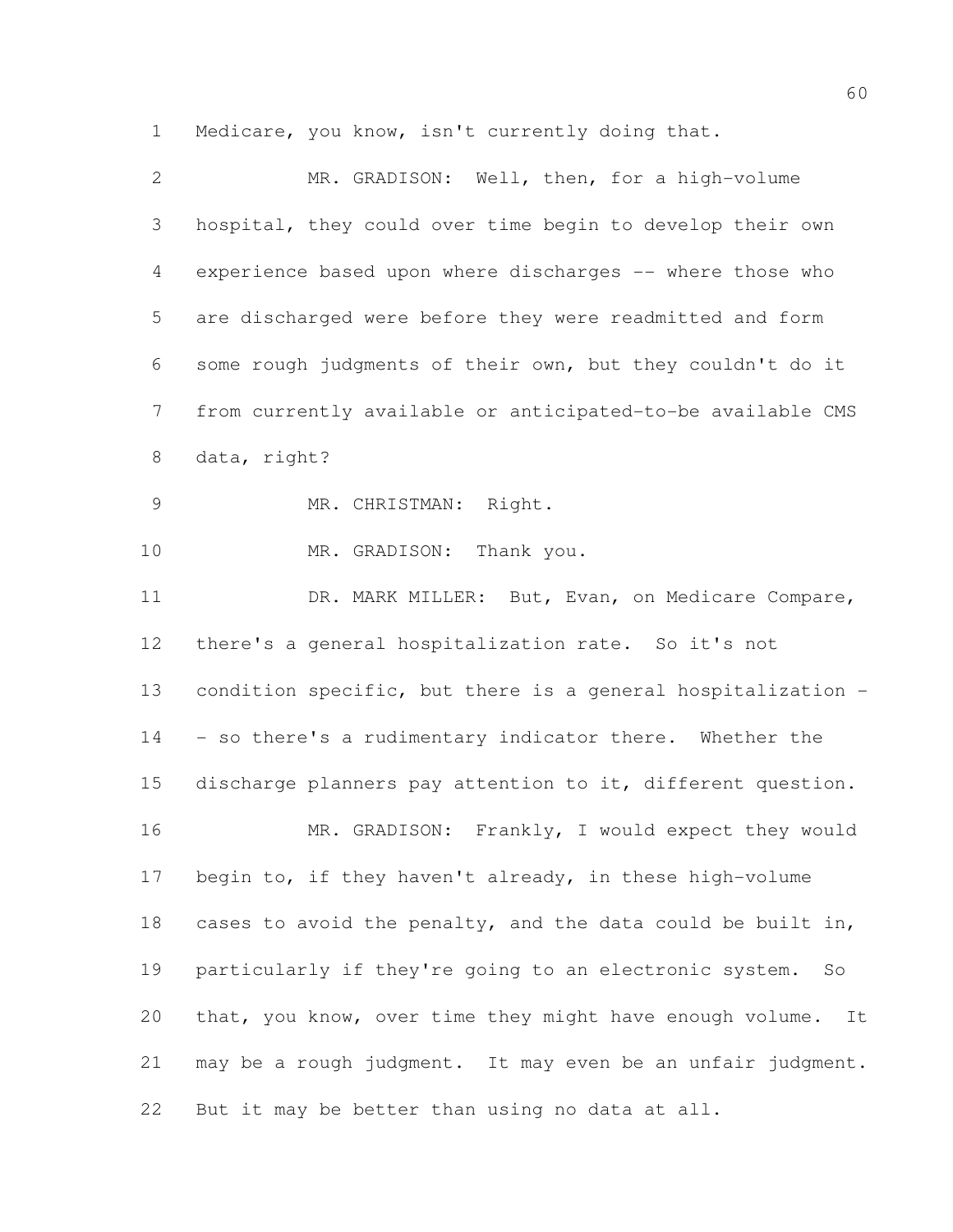1 DR. DEAN: On the slide that's up there, especially the first line, those are risk-adjusted numbers? MR. CHRISTMAN: Yes. DR. DEAN: And I guess my question is: How good do we think the risk adjustment is? I guess the concern would be that unless it's pretty reliable, one unintended consequence might well be that you'll have agencies just simply saying I don't want this patient because they're a bad risk. Has that been talked about? 10 MR. CHRISTMAN: Right, and we talk about this, I think, a little bit in the paper. You know, people have been building models around the OASIS for many years. You know, this is sort of a dichotomous outcome model. You know, it's commonly reported using a C statistic. You know, this one came out in the range of previous models that have used this data on some alternative measures. This measure 17 was -- you know, explained roughly 15 percent of the variation in hospitalization risk. 19 I think, you know, part of the challenge is how much of this is related to patient characteristics. You know, you look at a lot of systems, 15 percent is a pretty

good predictive rate for some things. The MA risk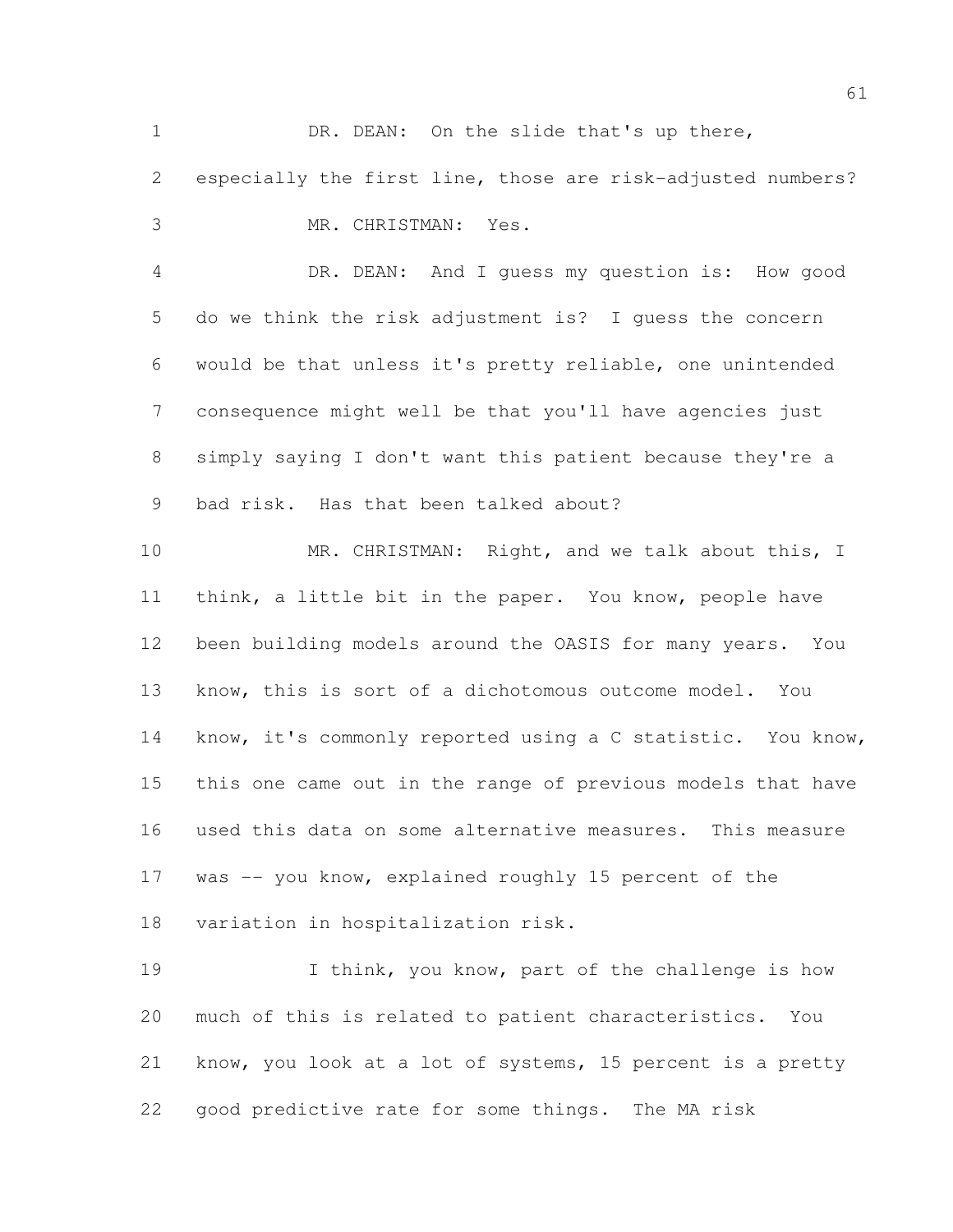adjustment, as I recall, comes in at around 10 or 11

percent, for example.

 DR. DEAN: Really? MR. CHRISTMAN: So I think this one performs pretty well. The conversations I've had with the industry suggest they're focused more on the rate and doing better 7 and not -- you know, I haven't heard any direct concerns about the quality of the risk adjustment and whether that's

treating them unfairly.

 You know, the policy we're talking about has a couple of safeguards that, you know, when we've proposed potentially preventable conditions, so that softens it a little bit.

14 DR. DEAN: That would be separate from that risk adjustment, you're saying.

16 MR. CHRISTMAN: Right, right.

17 DR. DEAN: Okay.

18 MR. CHRISTMAN: So there are some bumpers in there that, you know, I think the risk adjustment doesn't have to be perfect to kind of protect agencies.

21 DR. DEAN: What percentage -- and I think this is probably in the paper and I just don't recall. What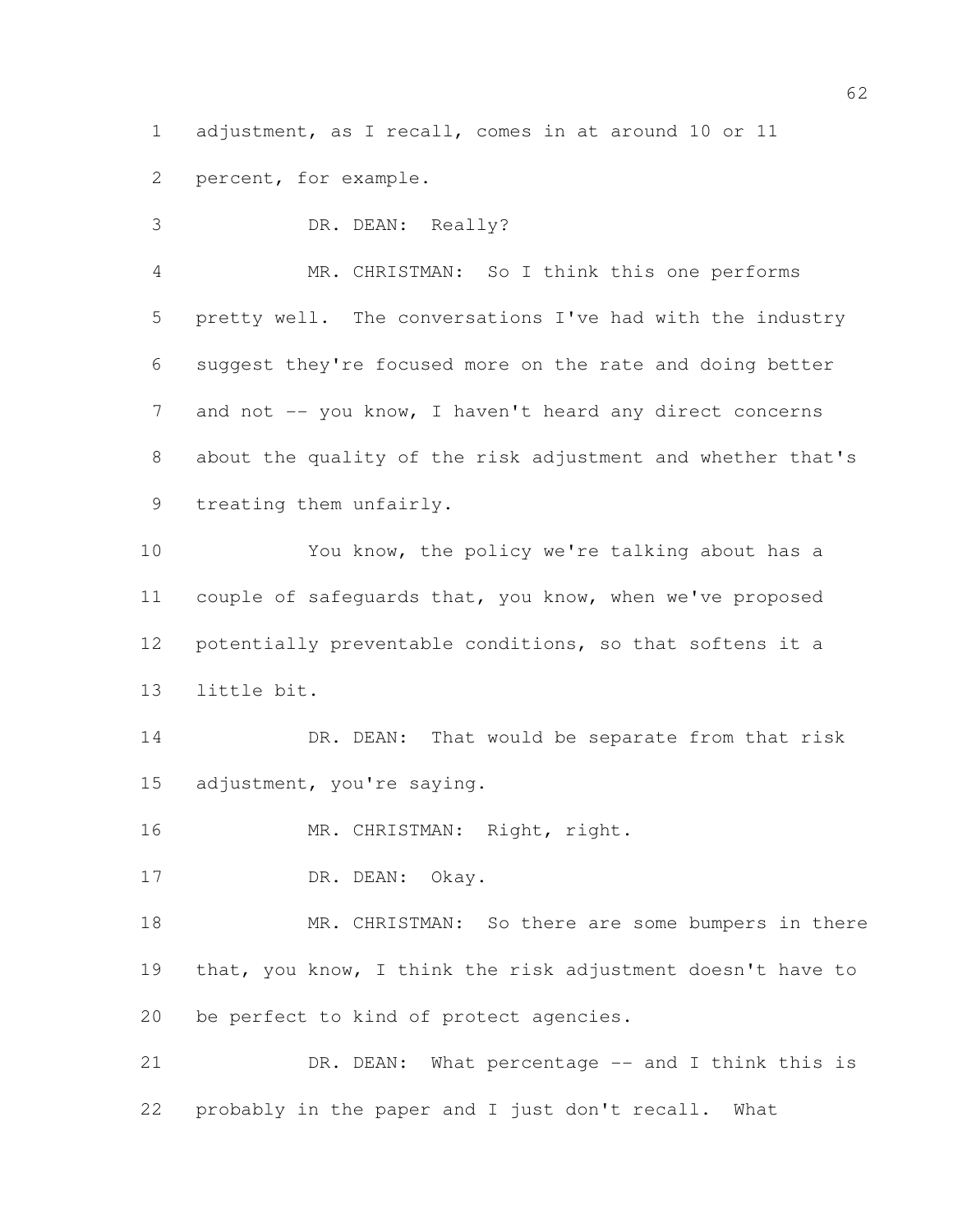percentage of admissions to home health are post-acute as opposed to directly from the community? And I'm sure that probably varies a lot across the country. MR. CHRISTMAN: So on the basis of the 60-day payment episode, about 30 to 35 percent of those 60-day episodes are preceded by a hospitalization or an institutional PAC stay. 8 DR. DEAN: So it's a minority then. 9 MR. CHRISTMAN: Right, right. 10 DR. DEAN: I guess I didn't realize that. 11 MR. CHRISTMAN: You know, the trick is that -- or the thing to understand is that the rate of hospital-13 admitted patients initially, where they first come from when they begin like a long spell, that's higher for the hospitalization piece. But as you look at just the payment episodes, there's a lot of people who get admitted from the hospital and then go on to have a lot of extra episodes. 18 DR. DEAN: I see. 19 DR. HALL: As long as we have Slide 8 up there, I guess I'm intrigued by the 81 percent in the Southwest region. Is it possible to break that down with and without Texas?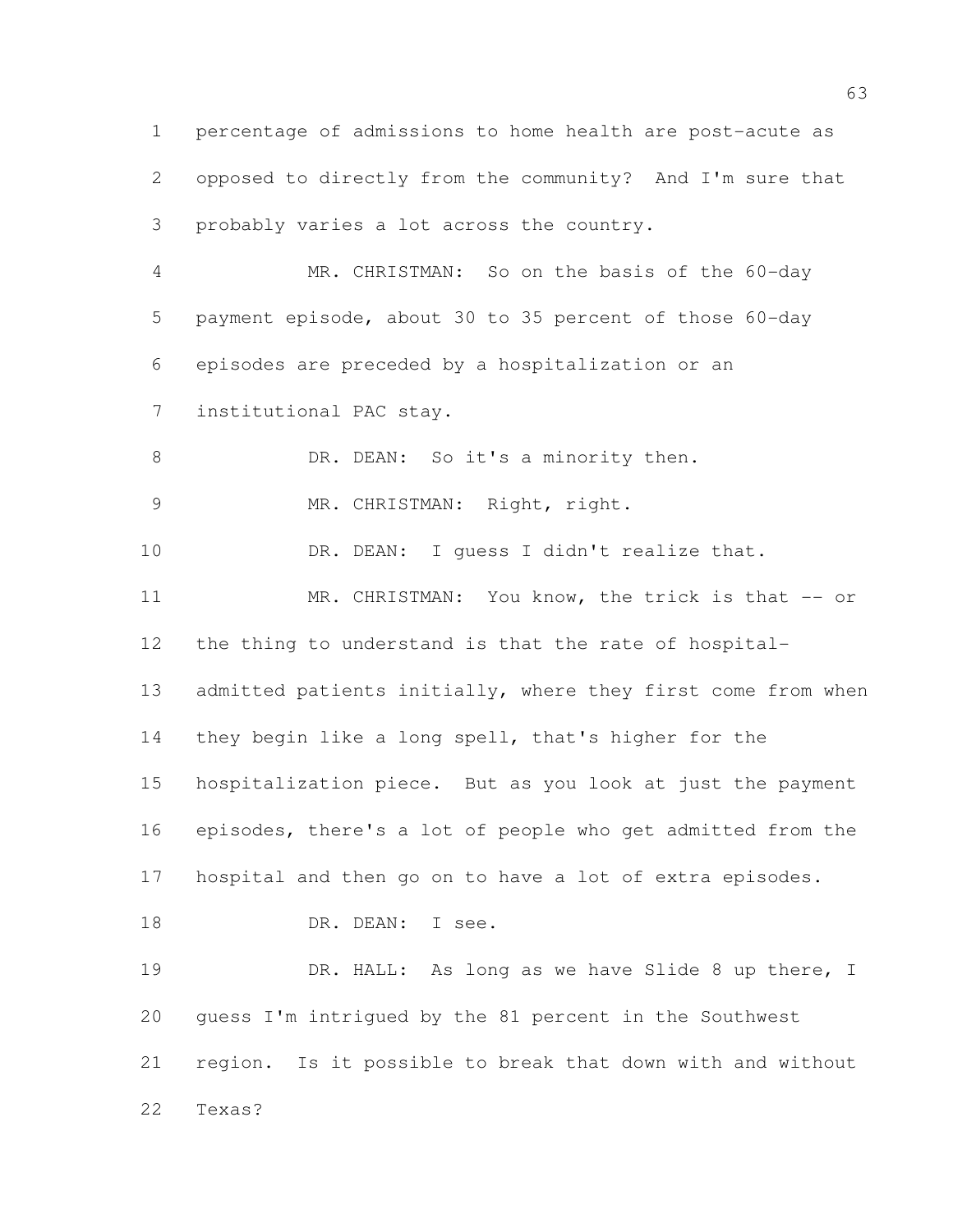MR. CHRISTMAN: We could. I would suggest that Louisiana and Oklahoma are mighty contributors.

 DR. HALL: They are. All right. Thank you. I'll leave that alone t health inequities.

 I have kind of a semantic issue here. In this slide, for example, we use the term "longer home health 7 stays," and throughout the narrative we use "length of stay" quite a bit. I find this a foreign concept to me because length of stay is so integrally attached to acute care in the hospital. If you ask most health care providers what does length of stay mean, they wouldn't even think of any other venue other than acute hospitalization. And I wonder if there's a better way of putting this together. It reads to me like someone who was writing this when English wasn't their primary language. And maybe some of the other physicians might want to comment on that, but I had a little bit of problem with that. Maybe it's just minor. Maybe it's just me.

 MR. KUHN: Evan, a couple of comments or questions. In the paper, you talked a little bit about some program integrity issues, and particularly the fact that there are some agencies that seem to be able to manipulate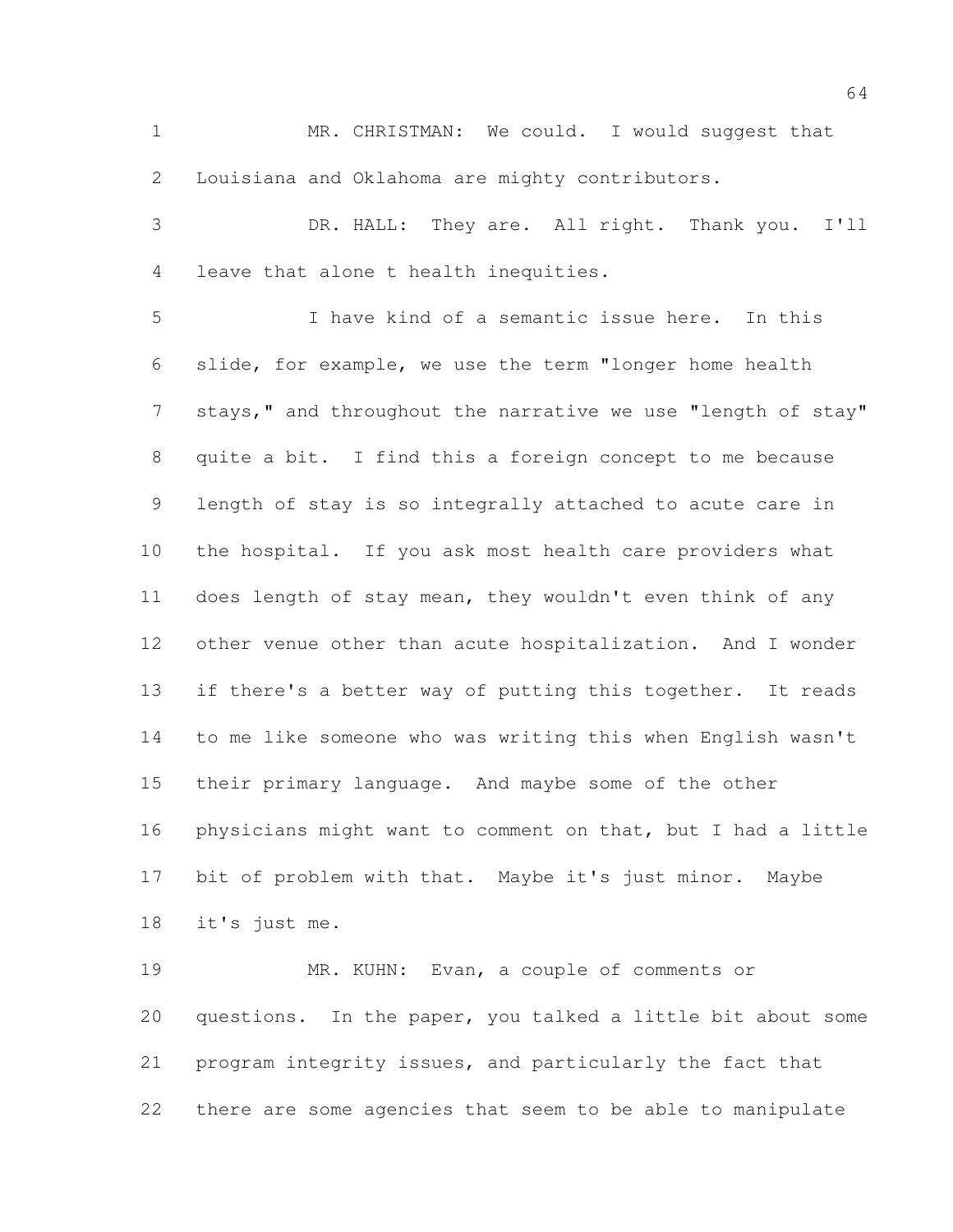the OASIS data and talked a little bit about kind of the risk assessment, you know, the risk assessment of the patient and that activity. So I guess when I think about the size and the order of magnitude that we're talking about, the penalty, how much of this is really related to performance of the whole issue of hospitalizations, performance either by some of those agencies in that one column versus perhaps program integrity issues? How much of it is kind of quality performance versus program integrity? Do you understand my question?

11 MR. CHRISTMAN: I think. I mean, I guess, you know, the concern is that it's easy for us to spot suspicious patterns of utilization. It's much harder for us to sort of draw a clear line and say, well, this is probably some, you know, malfeasance of some sort.

 You know, the areas we see high hospitalization rates include areas that have had some program integrity concerns -- you know, Texas and Oklahoma. But it's not always -- you know, it's sort of pervasive, and it's hard for us to say, well, is this people using home health differently in more of a long-term care model, that's why we see these longer stays? Or is this people gaming the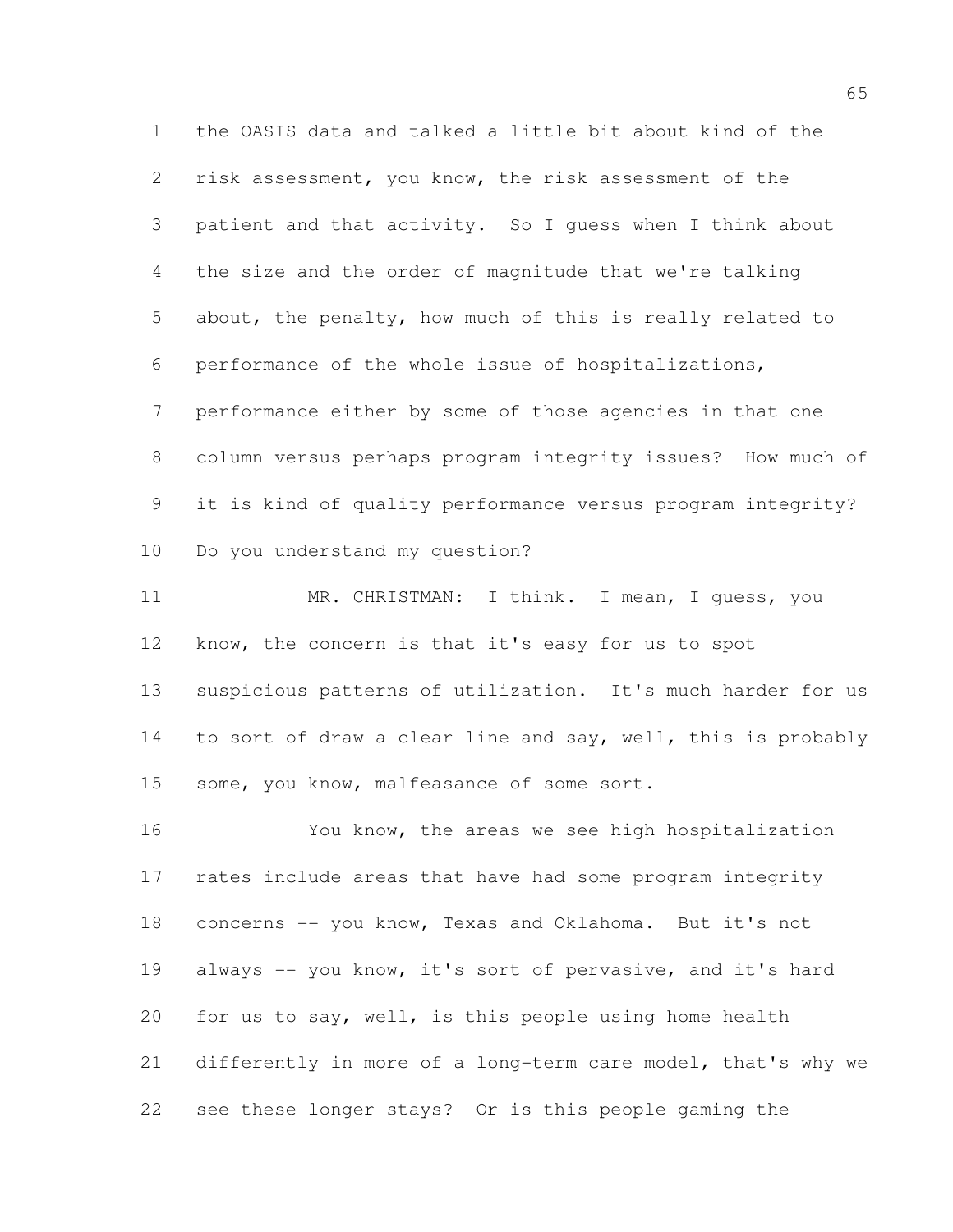system? That's a much harder determination for us to make. You know, I think that one thing we can see is that if you pulled out those higher utilization areas, the higher home health utilization areas, what remains is lower hospitalization rates. And it seems like, you know, something unusual is happening in the areas we would expect. 7 MR. KUHN: So I guess one would think that as we continue to move forward on this work, it would be more than just a payment penalty, but presumably some additional program integrity recommendations --

11 MR. CHRISTMAN: Right. I think, you know, that -- and CMS is proceeding down this path. One of the things they're doing is they will start to cross-check whether a claim has a matching OASIS, and that's, you know, a start. But obviously we've made recommendations in other areas, and 16 as you're aware, they have other tools for going after the fraudulent actors.

18 MR. KUHN: The other thing I was curious about is we continue to move forward, I mean, ultimately the goal is to try to get to bundles, payment bundles, where I think a lot of these issues get addressed, I think, more effectively. So is there a way that we can begin to kind of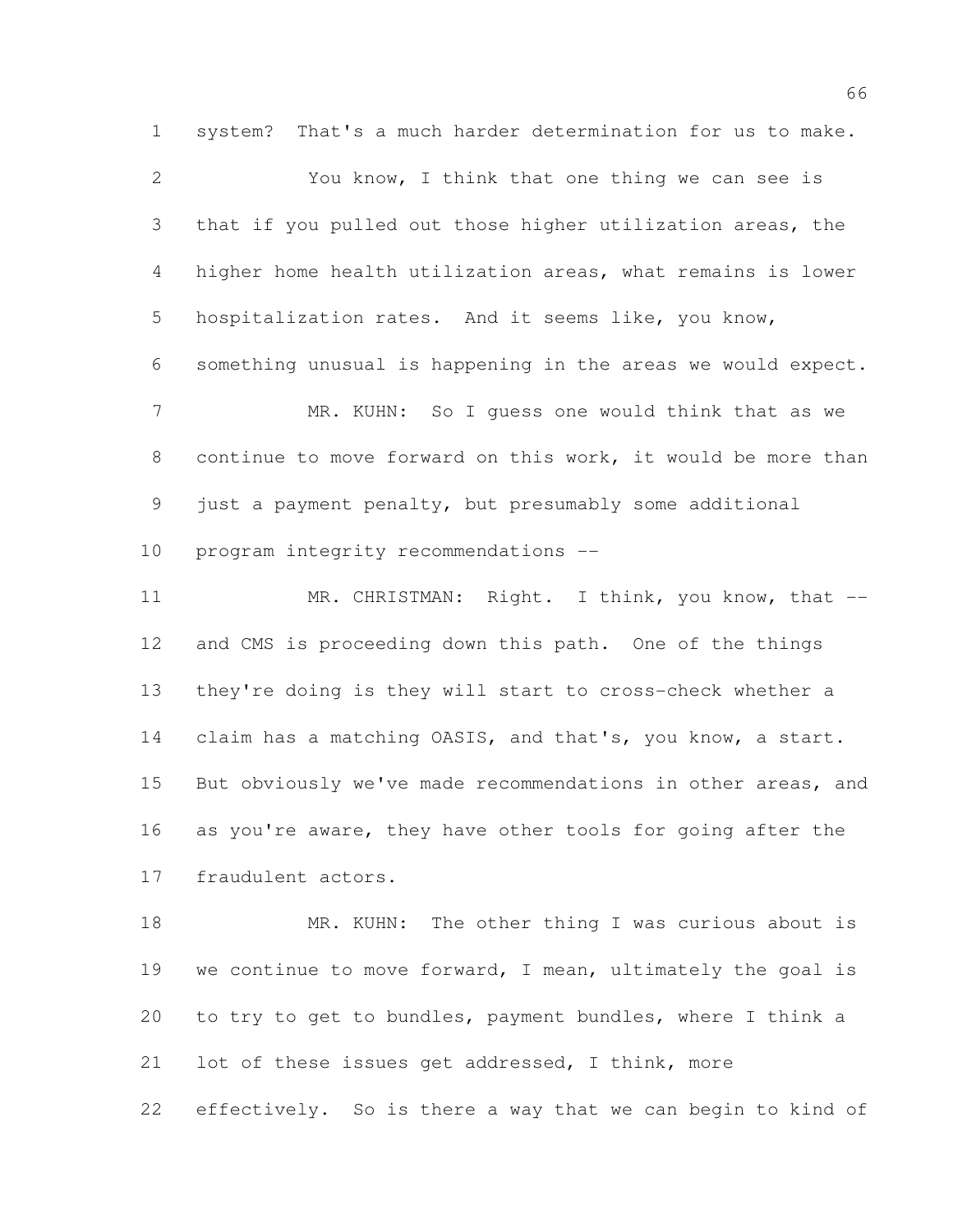do some alignment where we can look at regionally across the country those areas that -- you know, again, I'm mixing hospitalizations versus readmissions, but those that have high readmission rates with hospitals or low readmission rates, the same thing with SNFs and then the same thing with home health, so we could kind of see some patterns here, because as we know from our work on the rural report, what we found is that if you had higher utilization in urban areas, you also had it in the rural areas.

 Are we seeing it across all those settings? And if we had that kind of information, ultimately that might be helpful as we continue to think about bundling opportunities as we go forward? So just something maybe to look at it a little bit differently.

 DR. MARK MILLER: I just want to put a marker down 16 for us on the staff, because I'm taking a couple things from 17 that comment and some of the earlier ones, trying to look, you know, more broadly at how this relates to the rest of 19 the market around it and, you know, we can do that. But the other thing I think we should start thinking about is reporting the data both with and without the aberrant states so you can sort of see, to your point --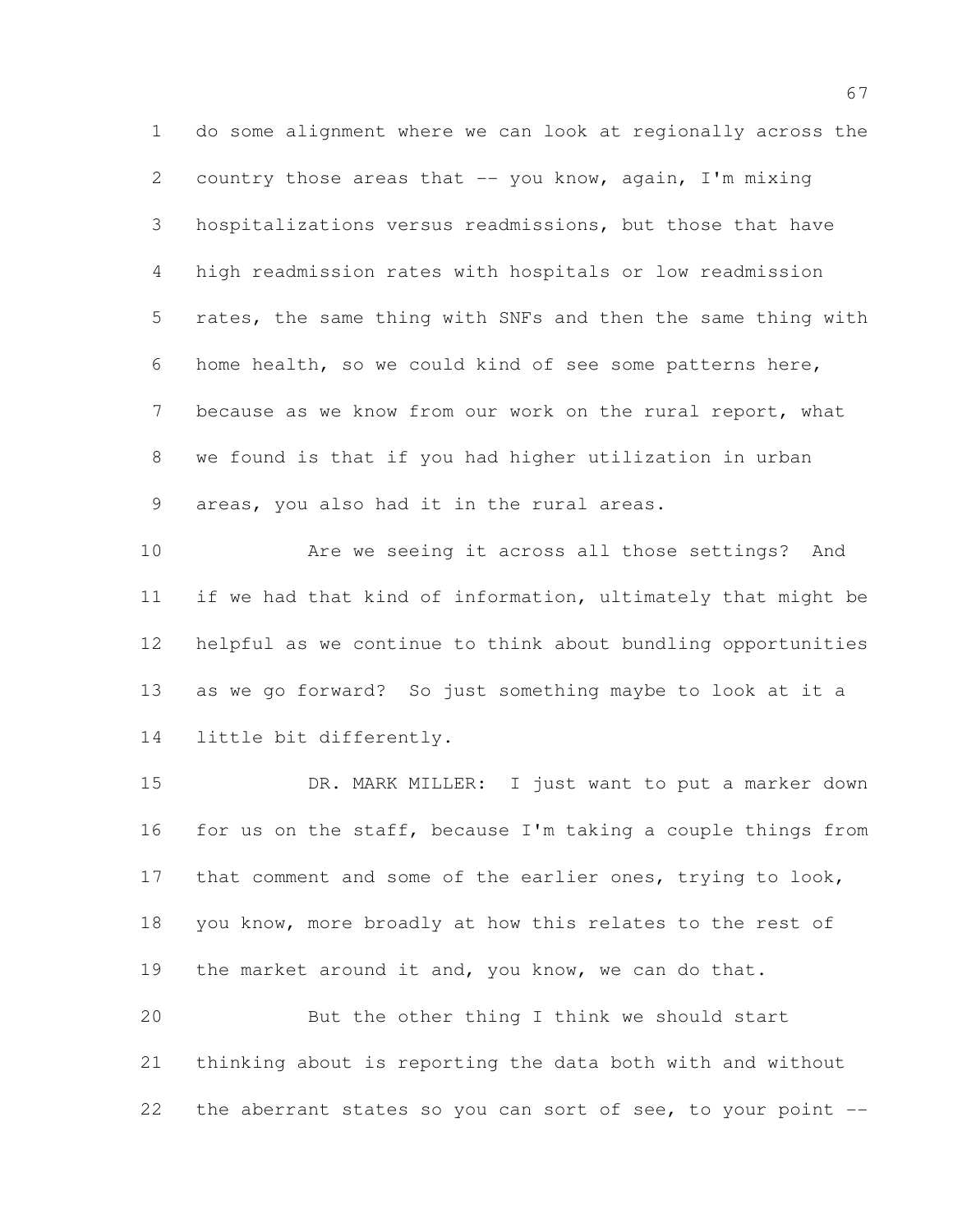that's not program integrity per se, but at least you have a sense of the impact of the very high utilization states and how much it's influencing the numbers. Just as a matter of course to keep that in front of people.

 DR. COOMBS: So I have a lot of questions, and just to start with, it seems like there's two different things we're trying to deal with. One is looking at margins of home health care, and the other is actually looking at just the entity in terms of what happens and throughput in terms of, you know, the admission rate. And I think that logically for us to deal with one versus the other at the same time in the same venue is kind of difficult. So that's part of the issue.

 The first thing, you know, David brought up, which is very interesting, the diagnosis of respiratory infection -- and I have a personal connection with that -- and 17 patients with COPD for a health agent to, you know, a caretaker to say, "I need to admit this patient," I think the threshold might be very varying depending on what agency it is. So, first of all, I'd like to say that, you know, being an ICU doctor, those patients with COPD who get admitted earlier, you can have interventions that actually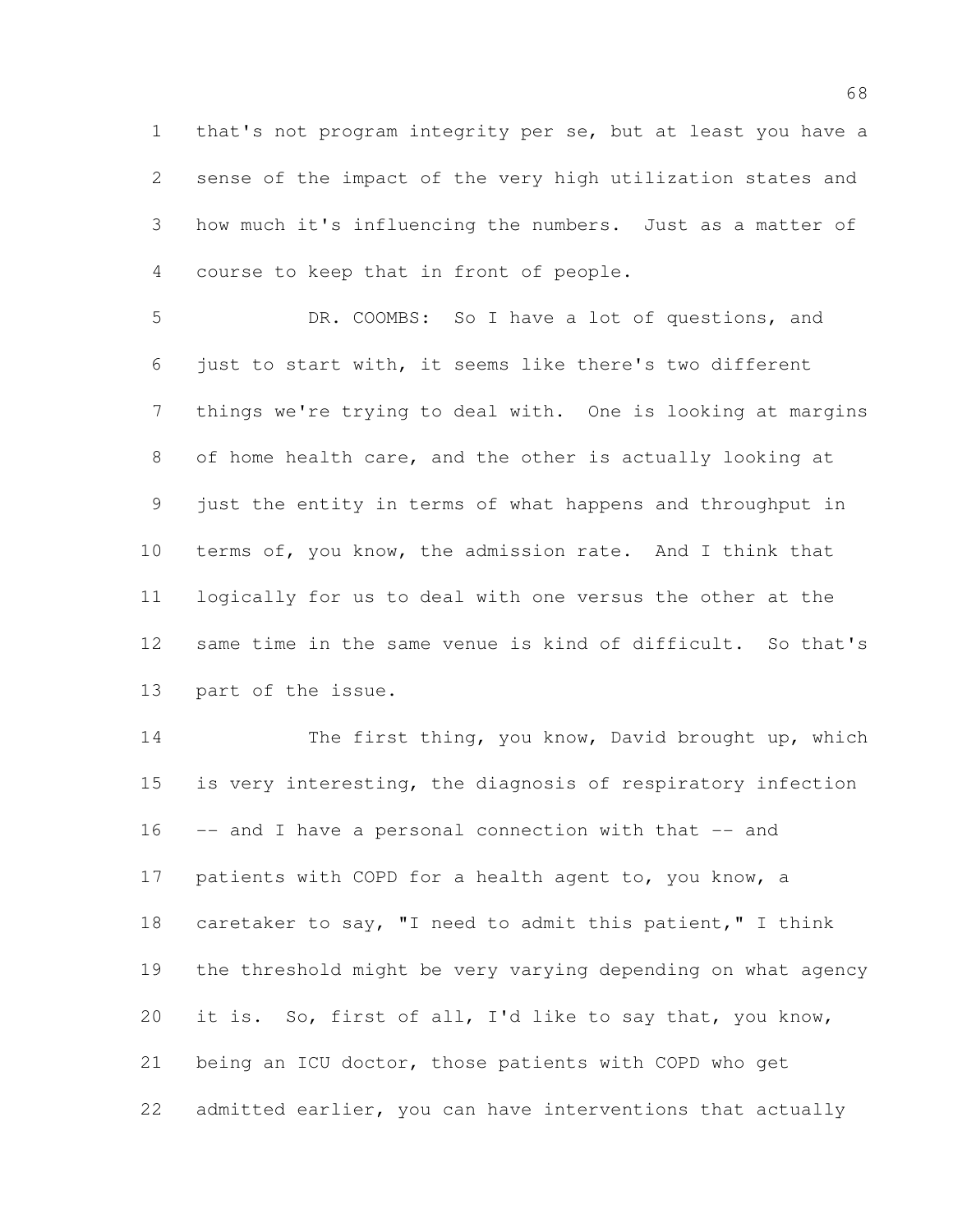drive the cost of care down tremendously. I might put someone on a BiPAP rather than intubate them, and intubating them is a cost driver that drives your budget right out the wall, so for someone to have a lower threshold with an emphysematous patient. So I'm really interested in the respirator infection piece of this.

 Congestive heart failure is a different animal because we know that they can be managed quite easily as outpatients, but the driving diagnosis that was written in the paper -- you did a lovely job writing this paper as well 11 -- is infections and COPD. And then the other one is UTIs, and a lot of these patients will have chronic indwelling catheters, and if they develop early signs of bacteremia and sepsis secondary to their urinary tract infection, it probably is a good idea to get them in early, too.

 On the other side, if I have a patient who's in septic shock from urinary tract infections and we got them early enough, there's a way in which you could probably, you know, institute antibiotics within six hours, and you can circumvent a lot.

 So I'm ambivalent about how we approach home health care in the sense that you can actually have greater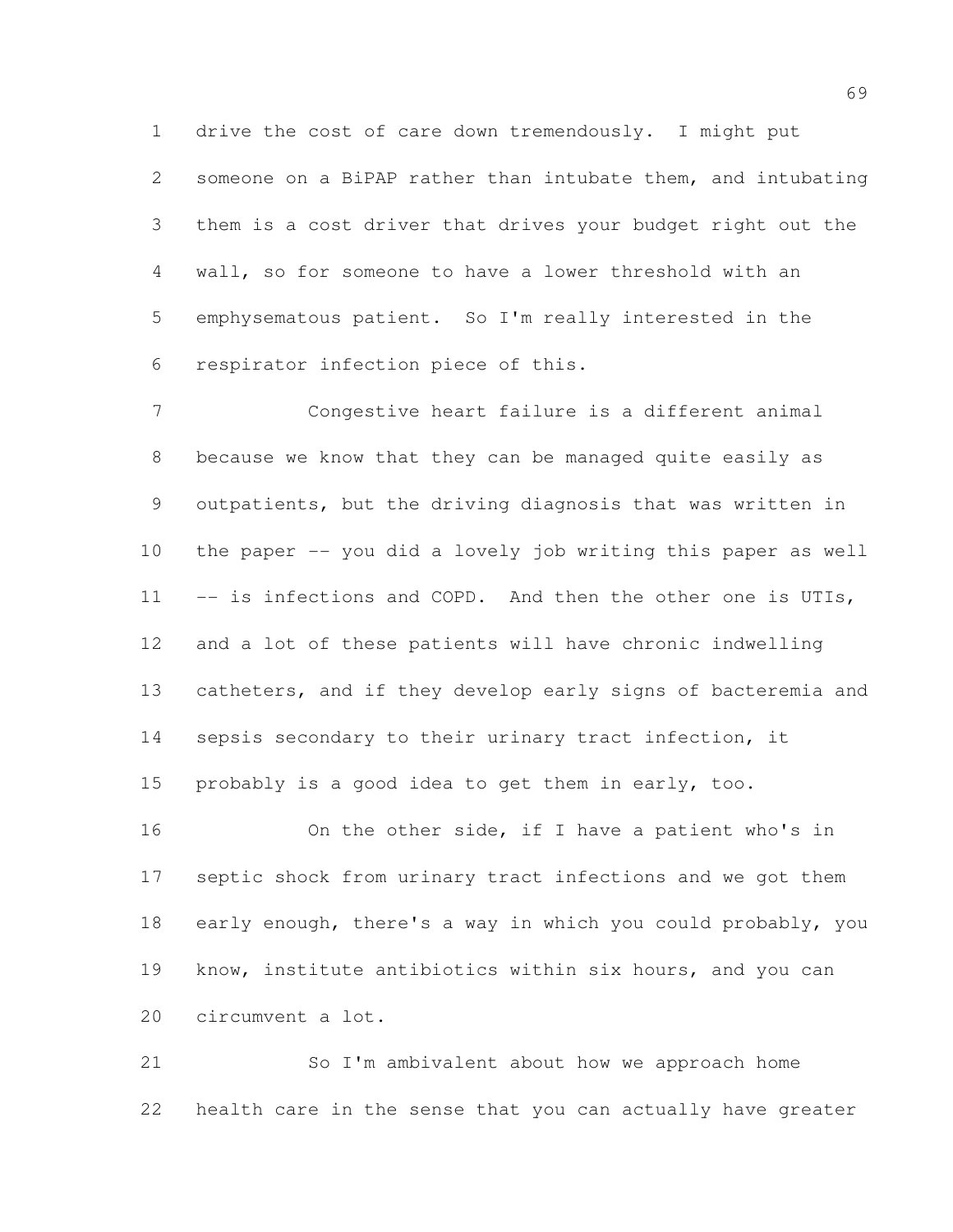cost savings by them being interventionalist early on and 2 admitting those patients. So, you know, that piece of us getting our arms around at what threshold they're actually sending that patient to the hospital is really huge. And so those diagnoses by themselves lend themselves to a lot of perturbations.

7 So the other thing I was wondering is that if we were to talk about penalties, as an accountable care organization, you can get your Cadillac version, you know, Geisinger Clinic, people will take any version, I would like for us to kind of walk ourselves through what the penalty would look like for a highly integrated system, if you will, and you may or may not kind of have this information, versus a very uncoordinated system in an urban area and implementing penalties. And I think a lot of people have kind of alluded to it around the table. What does the penalty do to the behavior?

18 I would argue that what we're trying to get at, maybe this penalty isn't really doing what you want it to do, and those are the few questions I had specifically around the accountable care organization. And I agree with the notion that, you know, in an integrated health care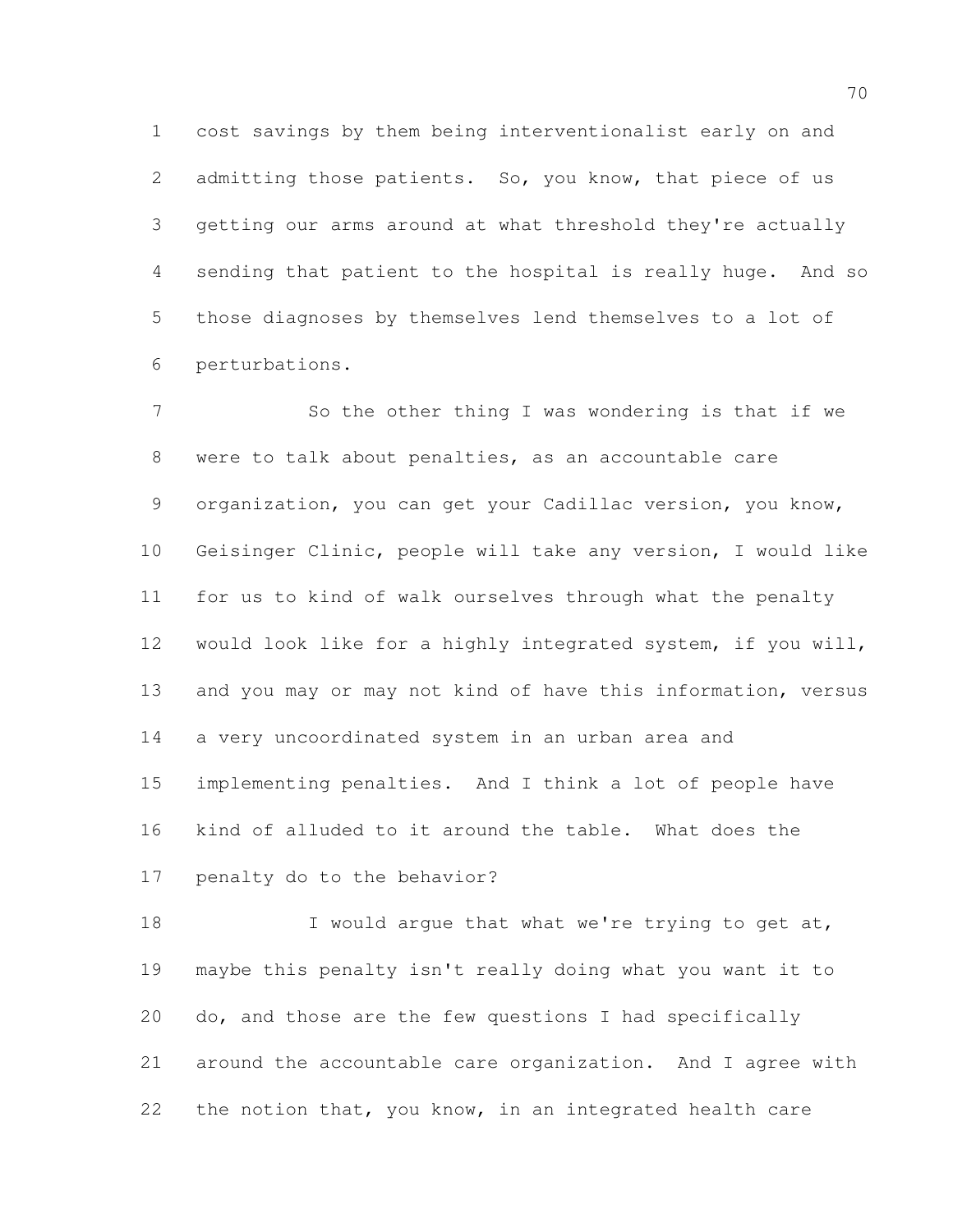delivery system, that is the best product that we could possibly have, that this would work well because there would be feedback and influence from the many bodies within the integrated health care delivery systems that said your report card in this area is failing, what can we do? And then the last question is: Have we looked at this whole notion of navigators in any of the systems for which we have the worst performers in?

 MR. CHRISTMAN: I guess there's a few points I would make, and sort of starting with your point that some of these things, an early hospitalization might be appropriate. I think the way we've envisioned this certainly is that the target hospitalization rate is certainly not zero.

 To give you an example, under the thing, the 16 example we've put up here, hospitals with  $-$  excuse me, home health agencies with 28 percent hospitalization rates wouldn't have a penalty. So there is an expectation that some are going to go. But I certainly appreciate your concern that for some agencies and some patients, there might be some problems with not all ambulatory care sensitive conditions may be preventable or appropriately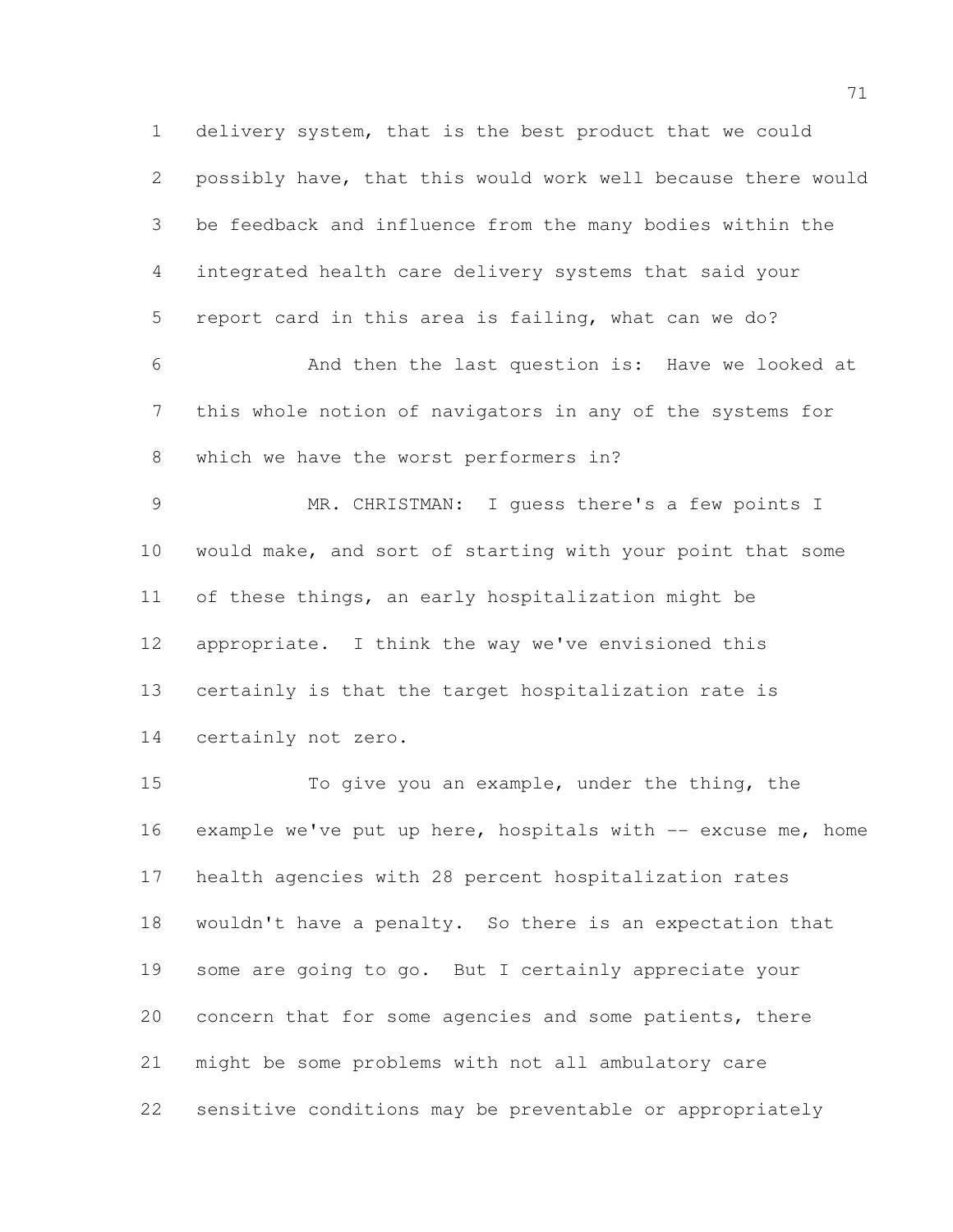avoided.

| $\overline{2}$ | In terms of how this penalty ties in with more               |
|----------------|--------------------------------------------------------------|
| 3              | integrated systems of care, like an ACO, I'll admit that     |
| $\overline{4}$ | that's not one we've -- I've thought about. This is running  |
| 5              | -- we think of this as being on traditional fee-for-service. |
| 6              | Certainly, under a more integrated system, using the         |
| 7              | flexibilities for the various demonstrations in law, they    |
| $8\,$          | might go to different sets of incentives within their        |
| 9              | integrated system.                                           |
| 10             | And then, again, the design of the penalty, I                |
| 11             | guess, in part, that's picking up on sort of the -- we have  |
| 12             | a penalty in place for hospitals and some sense of           |
| 13             | alignment, sort of picking up on that example. That's sort   |
| 14             | of -- it's also similar to the way we thought about the      |
| 15             | skilled nursing facility policy.                             |
| 16             | DR. NAYLOR:<br>Thanks, Evan, for great work that             |
| 17             | stimulated a lot of questions. Slide 7, I was wondering if   |
| 18             | you took a look at the tenth and 90th percentile in terms of |
| 19             | variations in risk adjusted hospitalization based on the 30  |
| 20             | to 35 percent for whom this is a post-acute visit following  |
| 21             | an indexed hospitalization versus the 65 to 70 percent, and  |
| 22             | I appreciate the track that you describe people on who are   |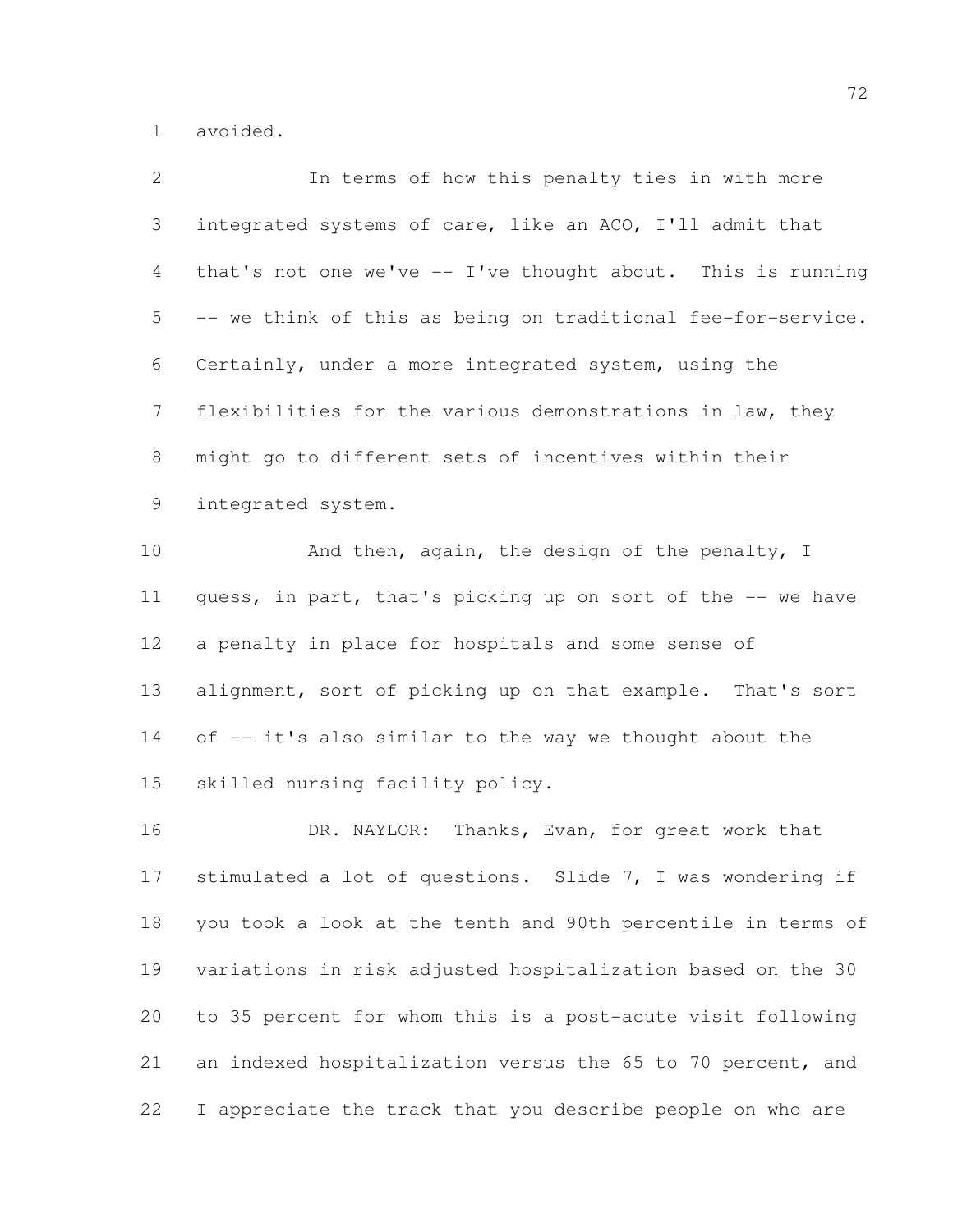using this home health agency for community services. I don't know if you want me to give you my questions.

 And then the second had to do with a table in the paper on page 17, Table 6, which looked at rates of hospitalization at 30 days by length of hospital stay. So - - and that's to Bill's comment. But at one week, over a quarter -- it looks to me, as I'm reading this, that the share of stay -- about a quarter of the beneficiaries have a one-week share of stay and a rehospitalization rate of 46 percent. And so I'm wondering, again, how that would break out if you were to separate these two groups. And, 12 secondly, does it suggest -- if a lot of this is post-acute care, does it suggest accountability maybe for the hospital during the first seven days post-discharge and/or a need for a dose intervention in order to effect the changes that you see later.

 MR. CHRISTMAN: Okay. So there's, I think, two pieces to your question, and one is just sort of what is the post-acute and community-based split. And in general, when we've looked at that, the post-acute rate, it's been a little lower, but, frankly, it's been a while since I looked at that split and so we should get back to you on that.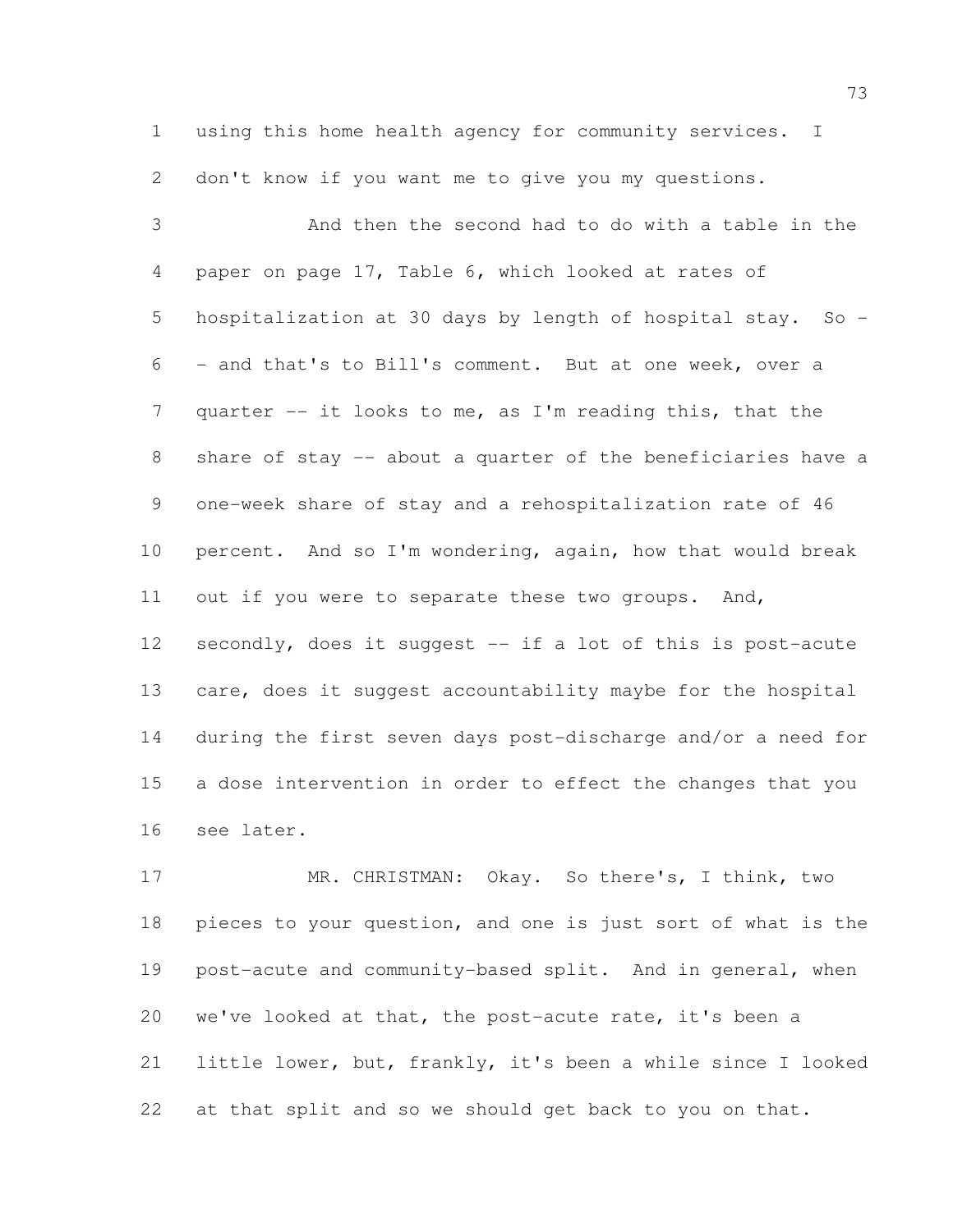The second piece is about Table 6, and what this table shows is it shows the hospitalization rates for sort of different lengths of stay. And you can kind of imagine a U-shaped curve where the frequency of hospitalization is relatively high early in a stay, say, the first four weeks, and then it goes down as length of stay increases. And then it starts to go back up again around the 30- or 60-day mark. And I think the theory here is that it peaks early in a stay because of the issues Mary alluded to, the notion of 10 somebody transitioning to the home, and I don't -- we haven't looked at that by the post-acute community care split, but I think the concerns about the high rates of hospitalization are sort of two things: How much of it is on the hospital and how much of it is on the home health agency for those post-acute care episodes.

16 And I hear your concern that on one part, certainly some of this is the hospital. I think another piece of that high rate early in the stay is agencies making careful decisions about who they can really serve and who they can admit. So we certainly see -- I think the agency can play a role in that, too. But we can look at that split and see how that curve changes for post-acute care versus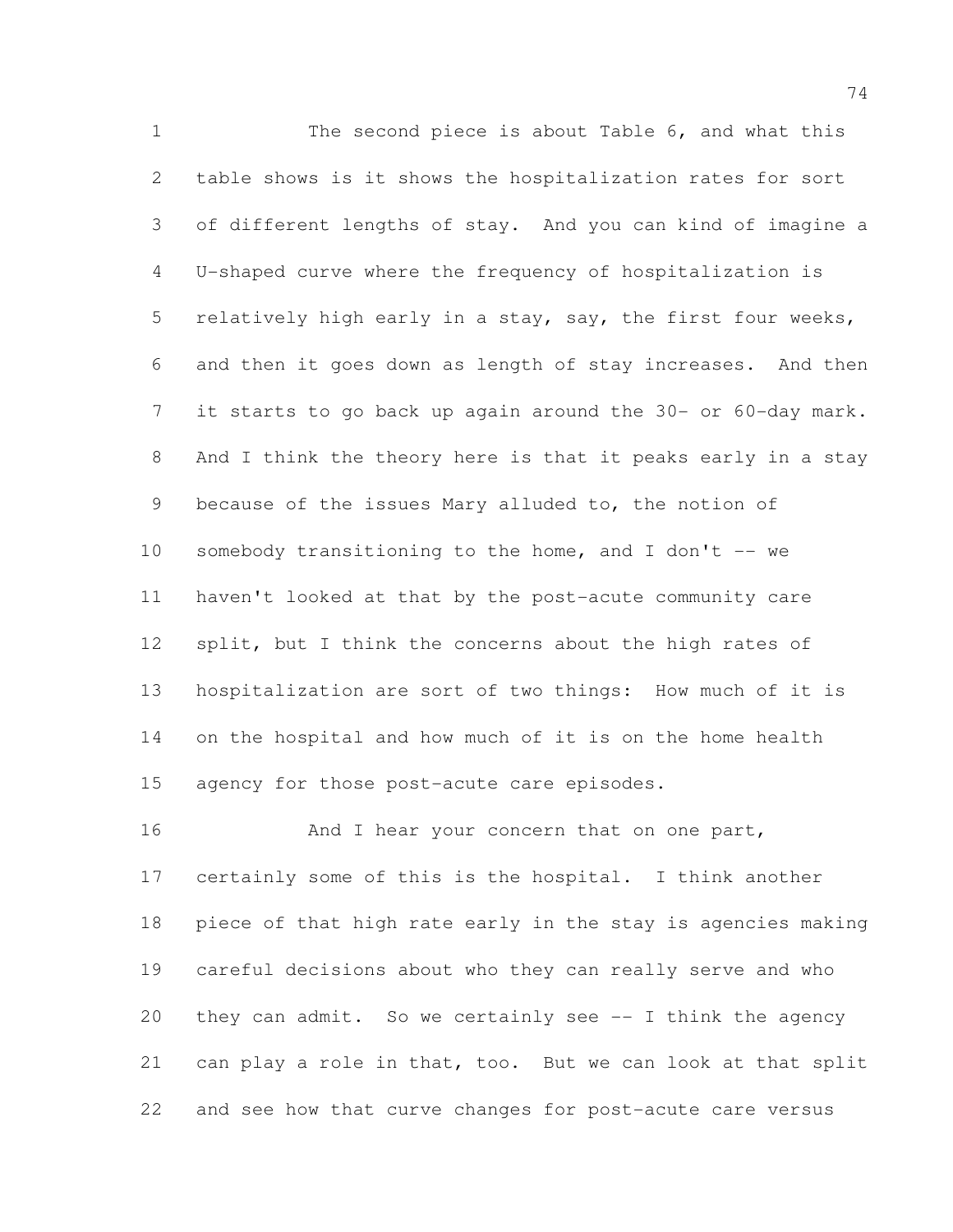community episodes.

| $\overline{2}$ | DR. NAYLOR: I think the literature on you need a             |
|----------------|--------------------------------------------------------------|
| 3              | dose of an intervention to see an effect may also be helpful |
| 4              | in helping us to interpret that, as well. Thanks.            |
| 5              | DR. CHERNEW: Several questions have focused on               |
| 6              | how this relates to bundled payment things, and I just have  |
| 7              | a quick question about that. Do the current ACO rules count  |
| $8\,$          | home health visits towards assignment? In other words, if    |
| 9              | you have a -- if you are in home health and that home health |
| 10             | care agency is not part of the ACO, would those visits       |
| 11             | assign you away from the ACO? Conversely, if the ACO owned   |
| 12             | the home health agency, would you get into the ACO, in part  |
| 13             | because of those?                                            |
| 14             | DR. MARK MILLER: [Off microphone.]                           |
| 15             | DR. CHERNEW: So the home health visits don't                 |
| 16             | count?                                                       |
| 17             | DR. MARK MILLER: [Off microphone.] I don't think             |
| 18             | so, no.                                                      |
| 19             | MR. HACKBARTH: Does somebody want to verify that?            |
| 20             | MR. CHRISTMAN: Somebody just told me it's all                |
| 21             | primary care visits.                                         |
| 22             | MR. GLASS: [Off microphone.]                                 |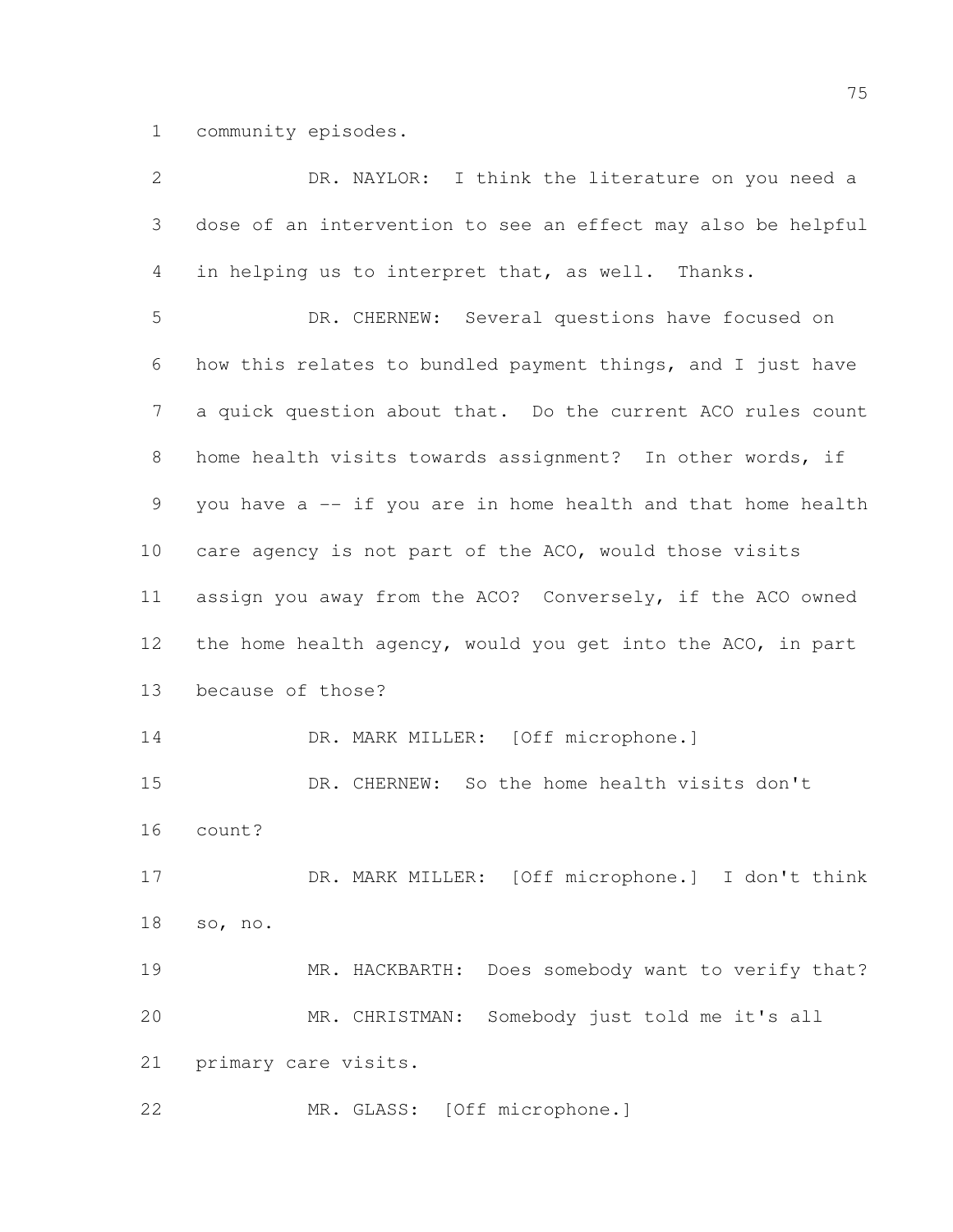1 MR. CHRISTMAN: It's primary care.

 DR. SAMITT: So home health, the plurality of primary care visits doesn't count --

 DR. CHERNEW: No, but my question was, home health doesn't count as a primary care visit, then. Okay. That was my question.

7 MR. HACKBARTH: Okay. Is that the only one? So I'm going to kick off round two here. Dave and Alice both raised points that I think are really important 10 and not easy to answer, but -- so don't expect at the end clarity on this. But I do have a couple thoughts.

 So Dave's point, or one of his points was your 13 rate, if you are a home health agency, could be affected by your environment in which you operate, and I think we all agree that that can be true. And one of Alice's points was that, in some cases, an early admission is not only good for 17 the patient, it can also save money. And so to treat all admissions as they're potentially negative is really not quite right, either. And I think both of those points are valid.

 Ultimately, if I could design the world, what I would have is that integrated delivery system that we refer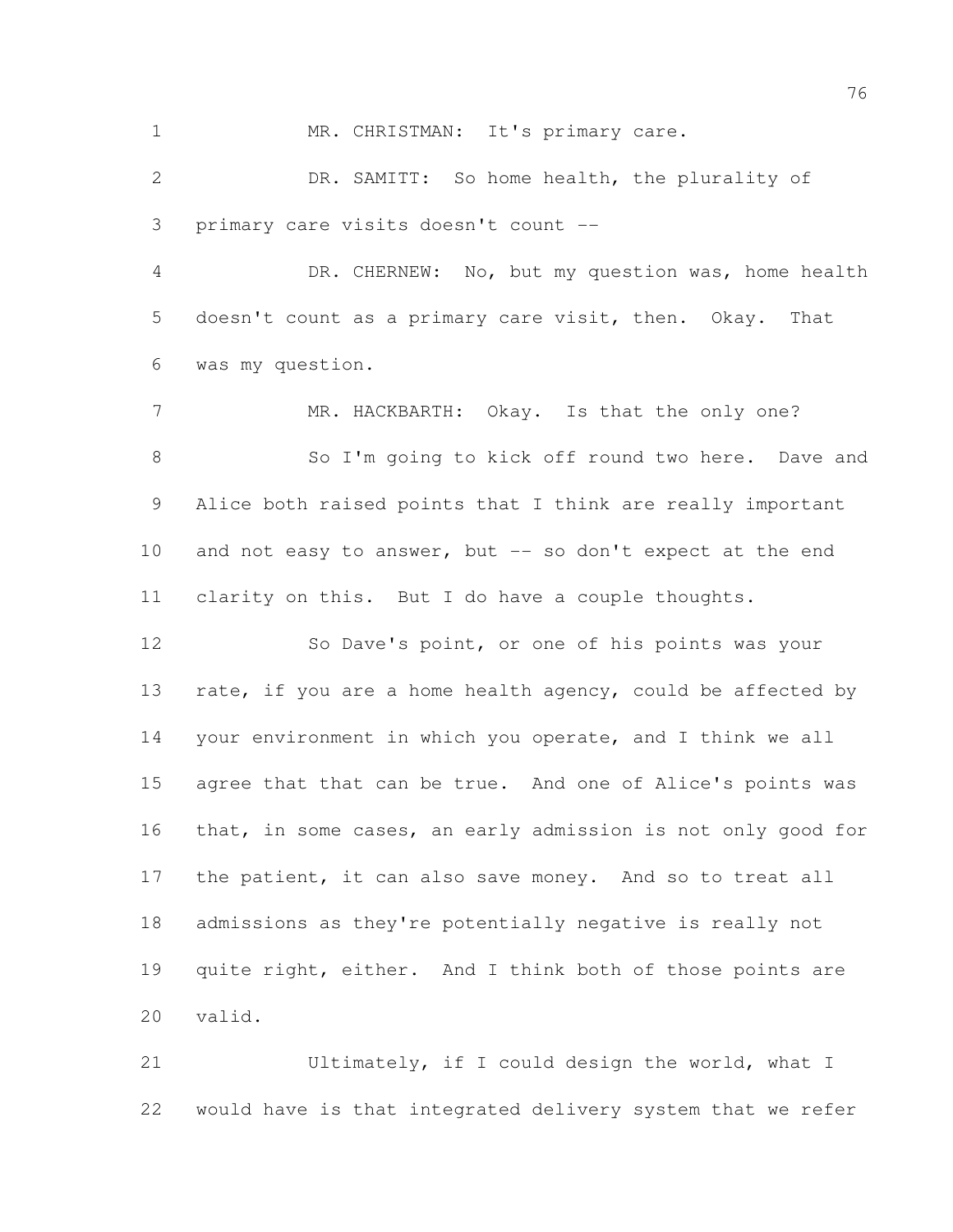to so often and not have decisions driven by separate payment systems, have global capitation and then have clinicians making decisions about when the early admission may be a good thing and help the patient and save money. Also, if you have that, you might also have a little bit more control over your environment because you've got all the pieces assembled together. You're not working in the fragmented, potentially incoherent environment. And so I suspect that there is a lot of agreement among us about what a better world might look like.

 Of course, the challenge that we face is we don't live in that world, and part of the task for us and for the Medicare program and for the Congress is to map a path to get from where we are to where we should be.

 If we allow a fragmented fee-for-service environment to continue to exist with basically little accountability, if you make that world financially viable and you don't apply pressure to it, we probably will not get to the integrated globally capitated world that we seek. And so a consistent theme of ours over years now has been, 21 if we want to get to that new world, we have to apply pressure on the fragmented fee-for-service silo-based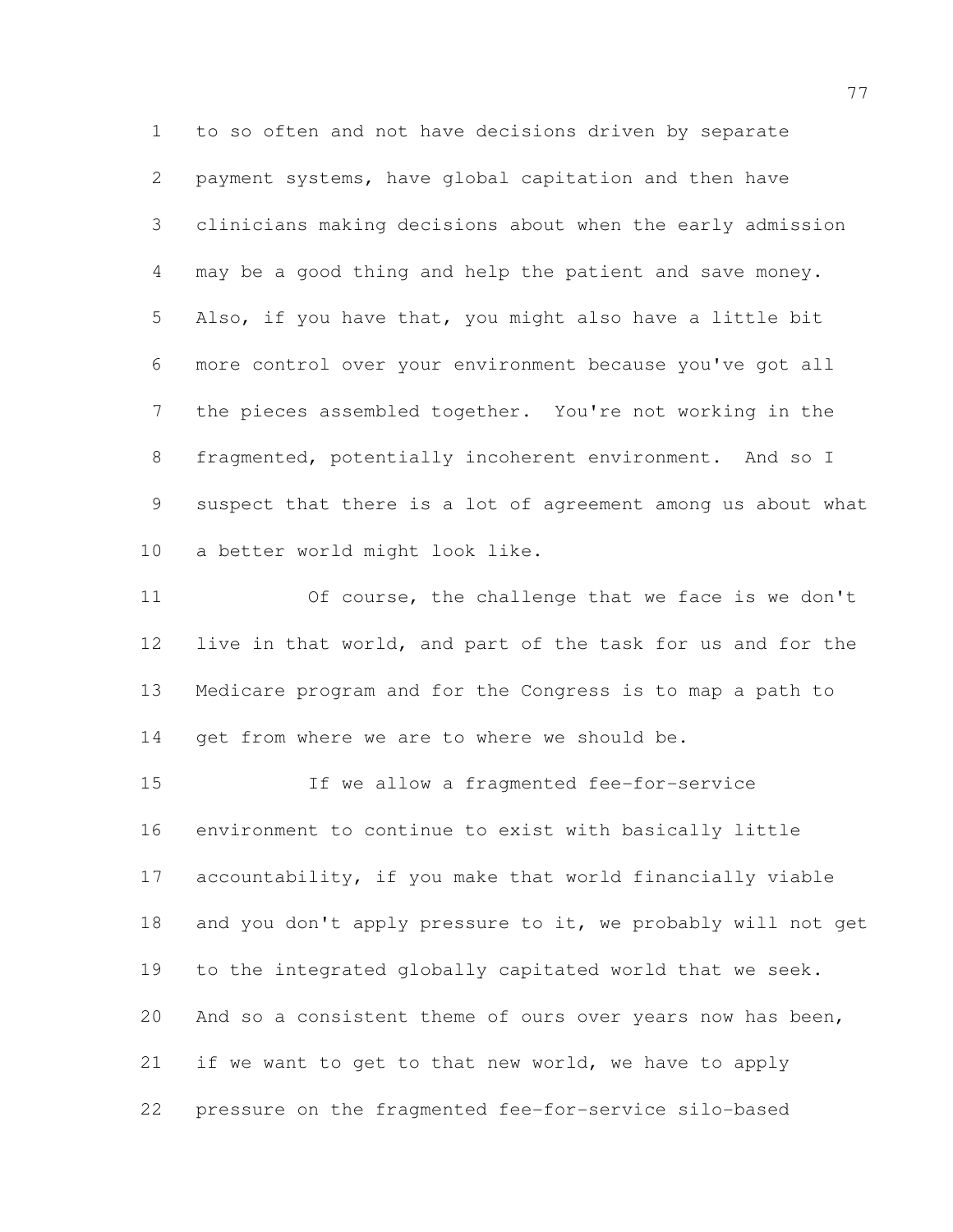payment world to create an impetus for people to say, well, I don't like my environment. Maybe I ought to be part of a system where there's more control, more coherence in the environment. Or this environment's not creating the right incentive about early hospitalization of that patient. Maybe we ought to be in a system where those incentives are better.

8 So, strategically, we need to apply pressure to the fragmented silo-based payment system to get people to think, hey, maybe there's a better way and I want to be part of the better way as opposed to continuing to persist in the old way. Now, that's not to say that this particular 13 pressure point is the right one, but I just wanted, since 14 both Alice and Dave are new Commissioners, I just sort of -- this is a theme that we've been working on and I just wanted to make sure that you understood the context in which we sometimes evaluate these interventions in the silo-based payment systems.

19 DR. CHERNEW: That leads exactly into the questions that I have, and I agree with that completely in the theme of my second round comments. Really, I have two relatively small method points, but relate to whether or not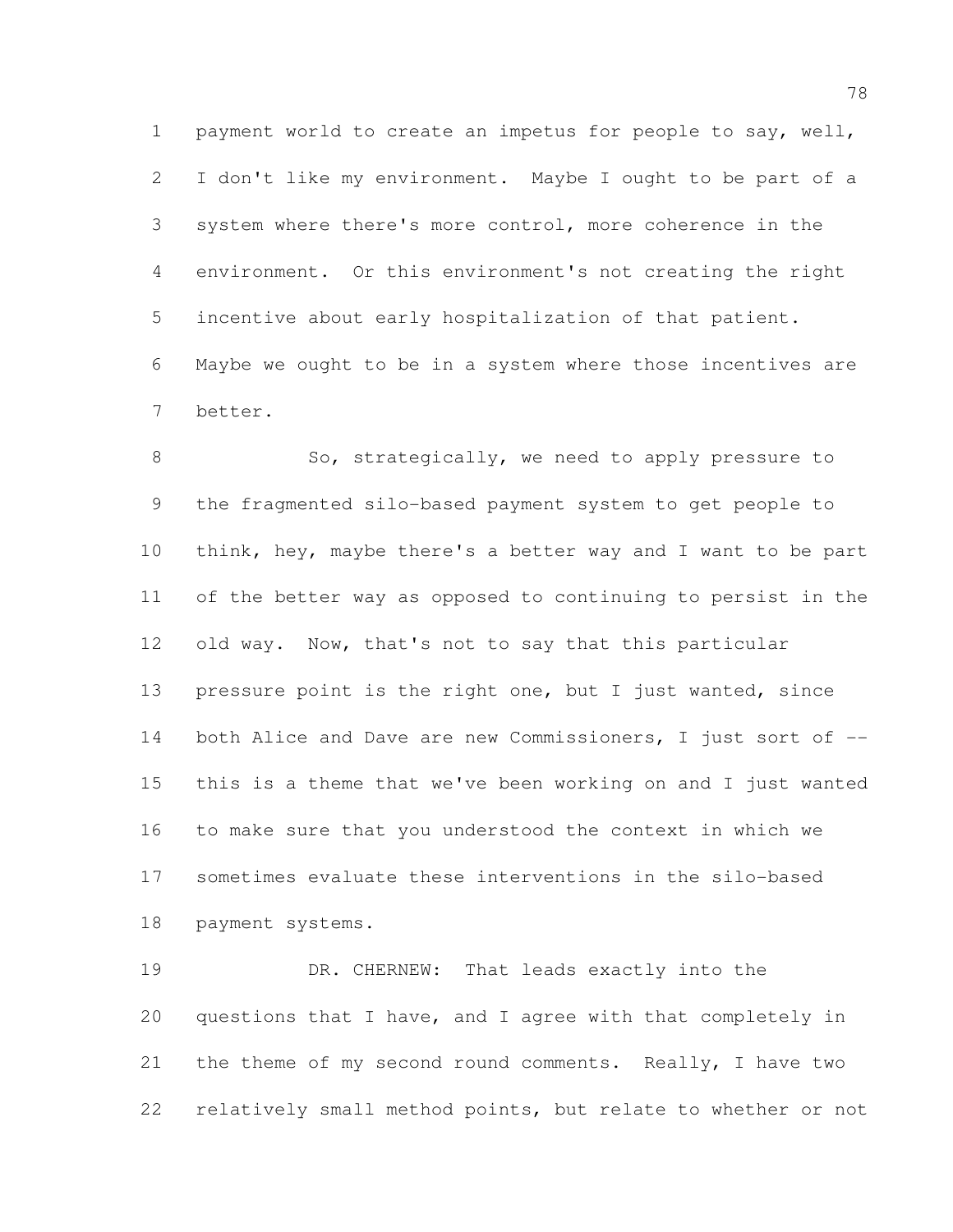this particular type of approach pushes us towards that world or not.

 So I have several concerns, some of which have been mentioned. I'm concerned about the ability of people to manipulate the coding in the risk adjustment and the risk adjustment matters a lot. So even if it looks stable when it wasn't counting for money, as soon as you make it count for money, you change the way in which some of the coding goes and I'm worried about that.

 I'm worried about it discouraging agencies taking on potentially high-risk folks and discouraging hospitalizations that we think might be appropriate

hospitalizations.

 And perhaps more broadly than all of those general concerns is I'm concerned that trying to get this all right and work through all these nuances becomes a big distraction for energy that might be otherwise spent by the time we get the size of the bonus right and worrying about some of the other issues.

 So those are my main concerns. And I guess the one thing I would like to know relates to what Kate asked in her clarifying question and others picked up on, is sort of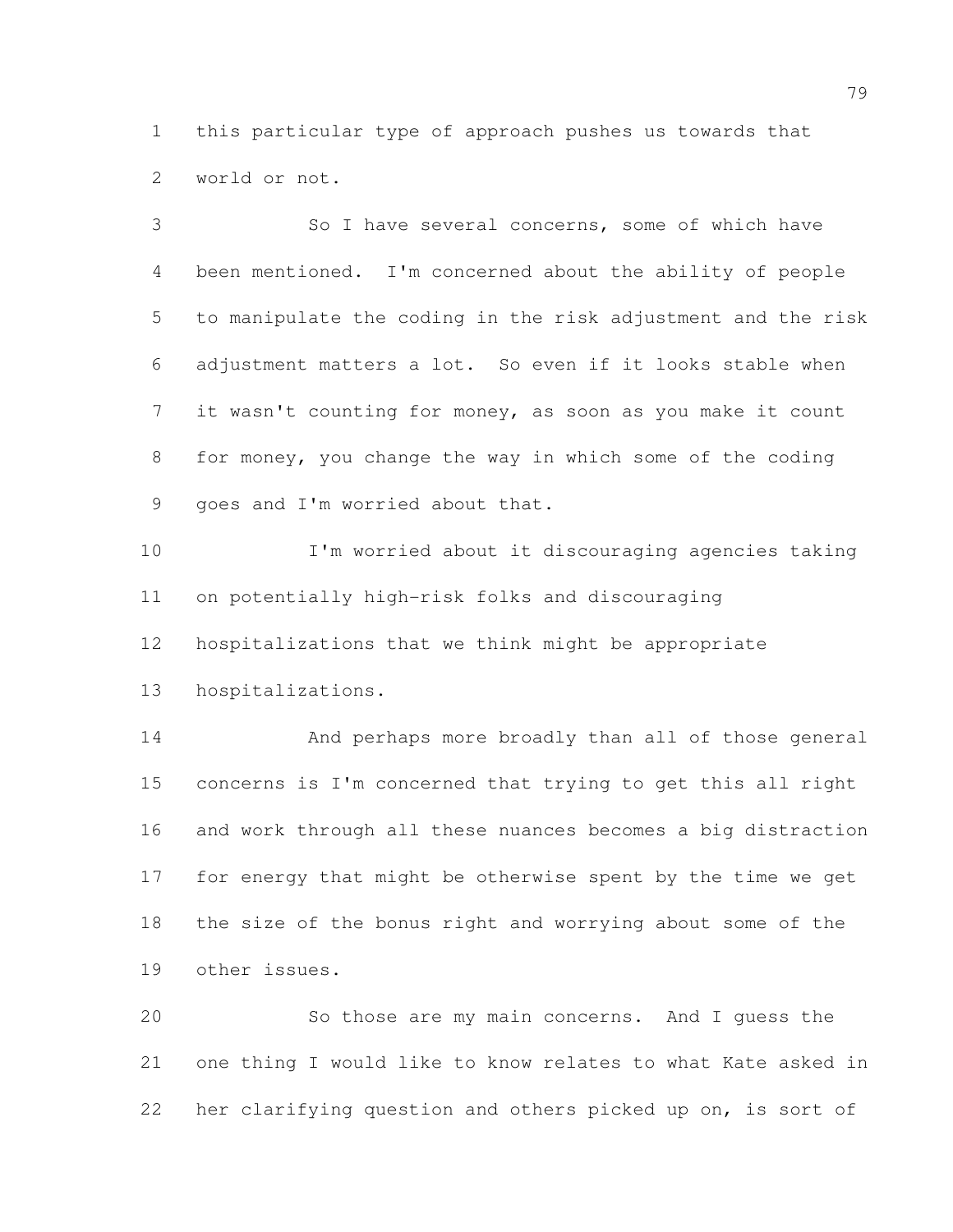how much is this really attributable to things that the home health agency does and how much might just be random variation. So, for example, I would like to see -- and you asked, Evan, what else empirically we might like to see -- is how stable are these rates over time in a given agency? If you're looking bad on this chart over one period, do you look bad over another period? And do you look poor relative to other people in your area, or do you just happen to look bad because in your particular area people don't do well or you have a particular other type of demographic that we couldn't adjust for?

 So those are my concerns. I think that we seldom get to see a policy which is ideal, and conceptually, actually, I agree with holding providers in general responsible for the financial and clinical results associated with patients. I'm just not yet convinced that the home health agency is the right one for people in home health care, but I could be convinced. And I think the spirit behind it, I'm sympathetic to. I just worry about some of the particulars.

 MR. ARMSTRONG: So first, I'd just start by saying, Glenn, your comments were right on and, frankly, I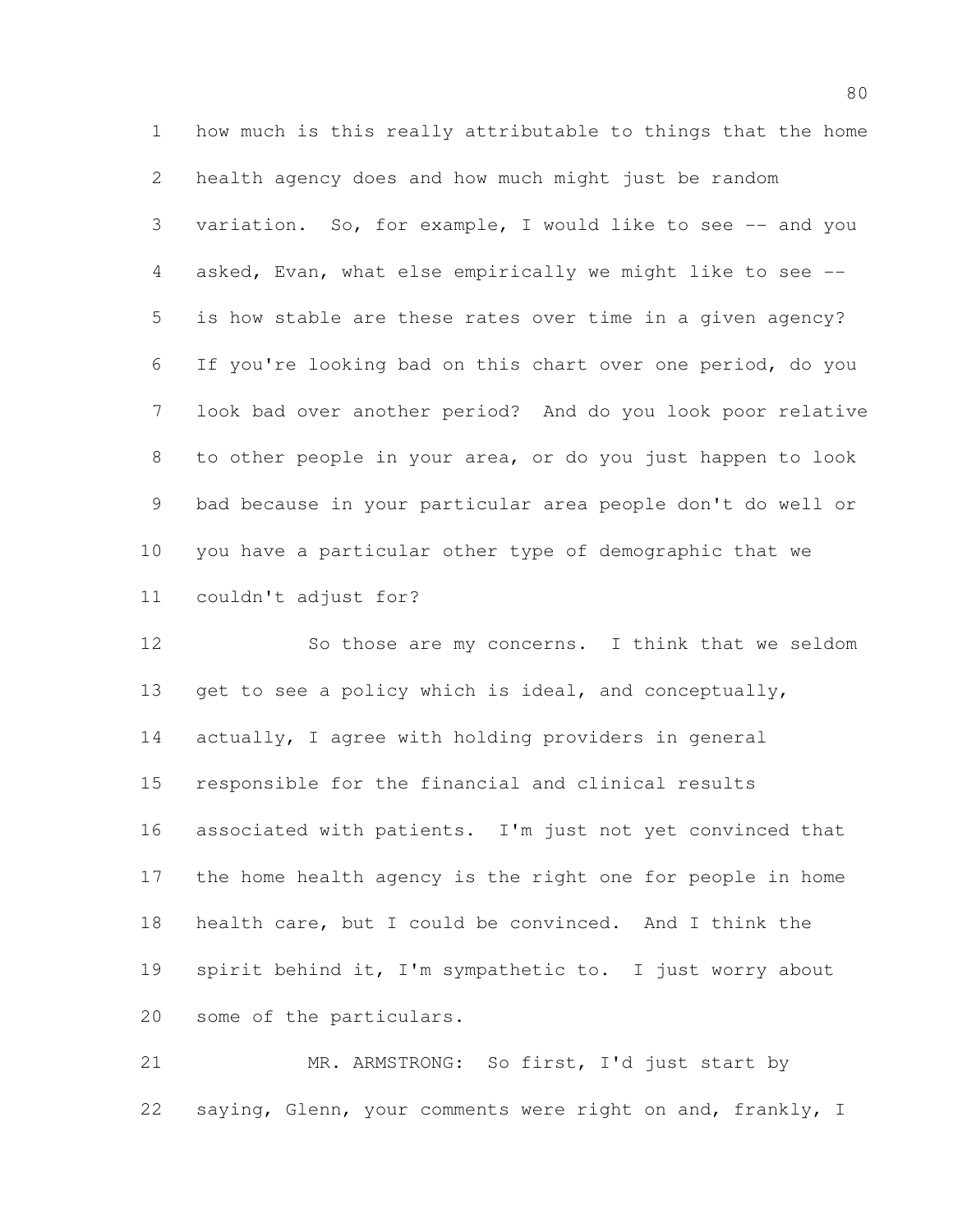consider them to be kind of a pep talk because I was

 beginning to wonder, I think inside your comments, Mike, you know, how much of our attention do we dilute to trying to -- it's kind of like Whack-A-Mole, to try to fix this issue here knowing some other issue is going to pop up somewhere else.

7 I do -- I would say so much of what we're dealing with is in a fee-for-service defined payment structure. To 9 the degree that one antidote is to, frankly, accelerate our pace of investing in real bundling or more bundling proposals, the extension of ACOs to include some of these services, the migration of patients to MA plans, I would 13 just say, let's remember that those are important agendas for us every time we feel frustrated by some of the concerns that we're raising around this particular set of recommendations, or at least this direction.

 I support going forward with this. I think the 18 only final thing I would make, rather than commenting on a variety of concerns about whether this is exactly the right lever to pull and whether the outcome we'll get will be consistent with what we're trying to do, is that I think, to the point Glenn made, we're trying to create pressure on a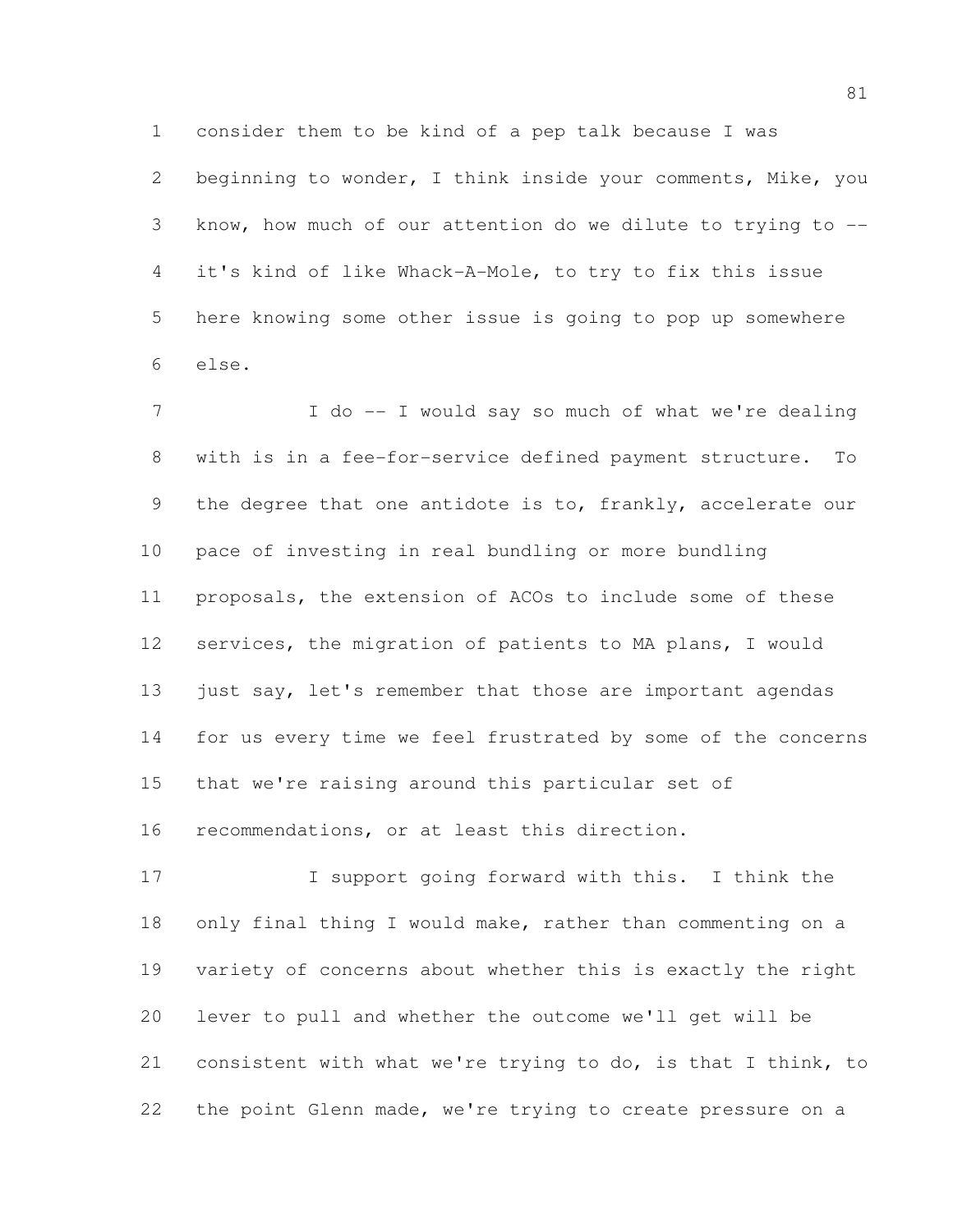system that's just not working very well, and I would say, let's create the pressure even if we don't know everything about what the consequence will be, and that acting and moving forward is better than getting bogged down in too much analysis around these various implications.

 DR. SAMITT: You know, I'm not entirely sure I agree with Scott on this one. I think one of the lessons that I've learned in kind of redesigning incentives for providers over the years is keeping it simple is important. And I'm worried about the conflicting nature of independent incentives for all of the various parts of the system as opposed to sort of an indirect incentive or a balance incentive. It feels like we're circling the wagons as opposed to creating a more simple, elegant solution. And 15 what I mean by that is, you know, this incentive is compatible with other incentives we've talked about, so the post-acute care incentive, the avoidance of readmission incentive, the potentially preventable admissions and potentially preventable visits. So I wonder whether it's best for Medicare to create this incentive or whether we have delivery systems create the pressure upstream or downstream, depending on how you think of it.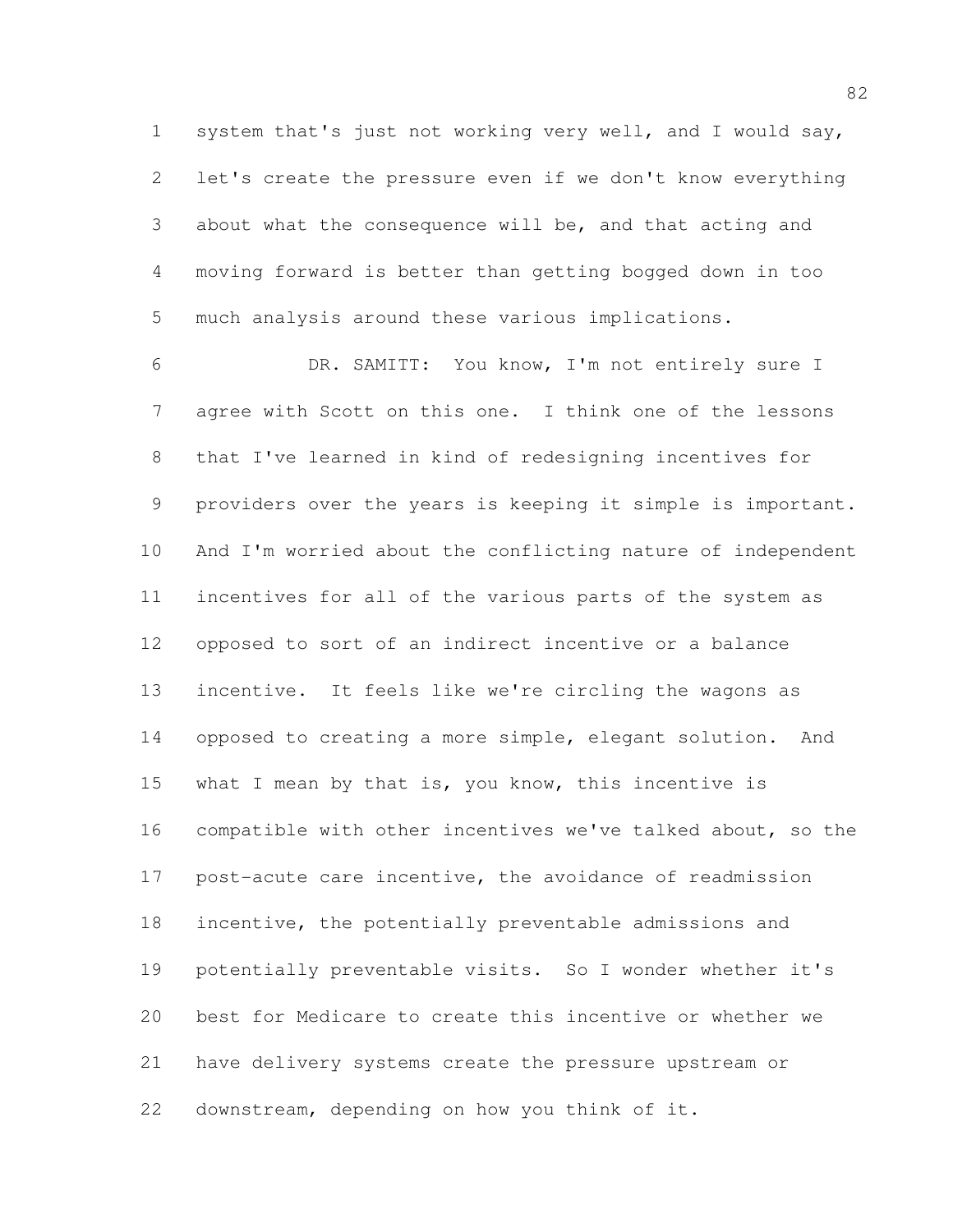So we've had experience with this on the commercial side to get the attention of home health agencies and of SNFs and others. We didn't incent them to practice differently. We essentially said, we're going to monitor your performance and if your performance isn't high performing, we're not going to send you referrals any longer, which was the greatest incentive of all to really achieve alignment further downstream.

 So I just -- I wonder whether we can improve this performance by improving the other incentives we've already talked about in prior meetings.

 DR. MARK MILLER: [Off microphone.] Let me just make one point that has also -- and maybe this is also for some new folks, it's come up in this conversation, and Mike, 15 at least, has made this point -- it's really important to keep in mind, and maybe your point should be taken as this is a different direction that Medicare could go in. You 18 have the ability to do that. You can say, I'm not going to give you one more referral if you behave this way. All this takes place in 75 percent of Medicare, which is, Mike's term, wild West fee-for-service, and that limitation is not there.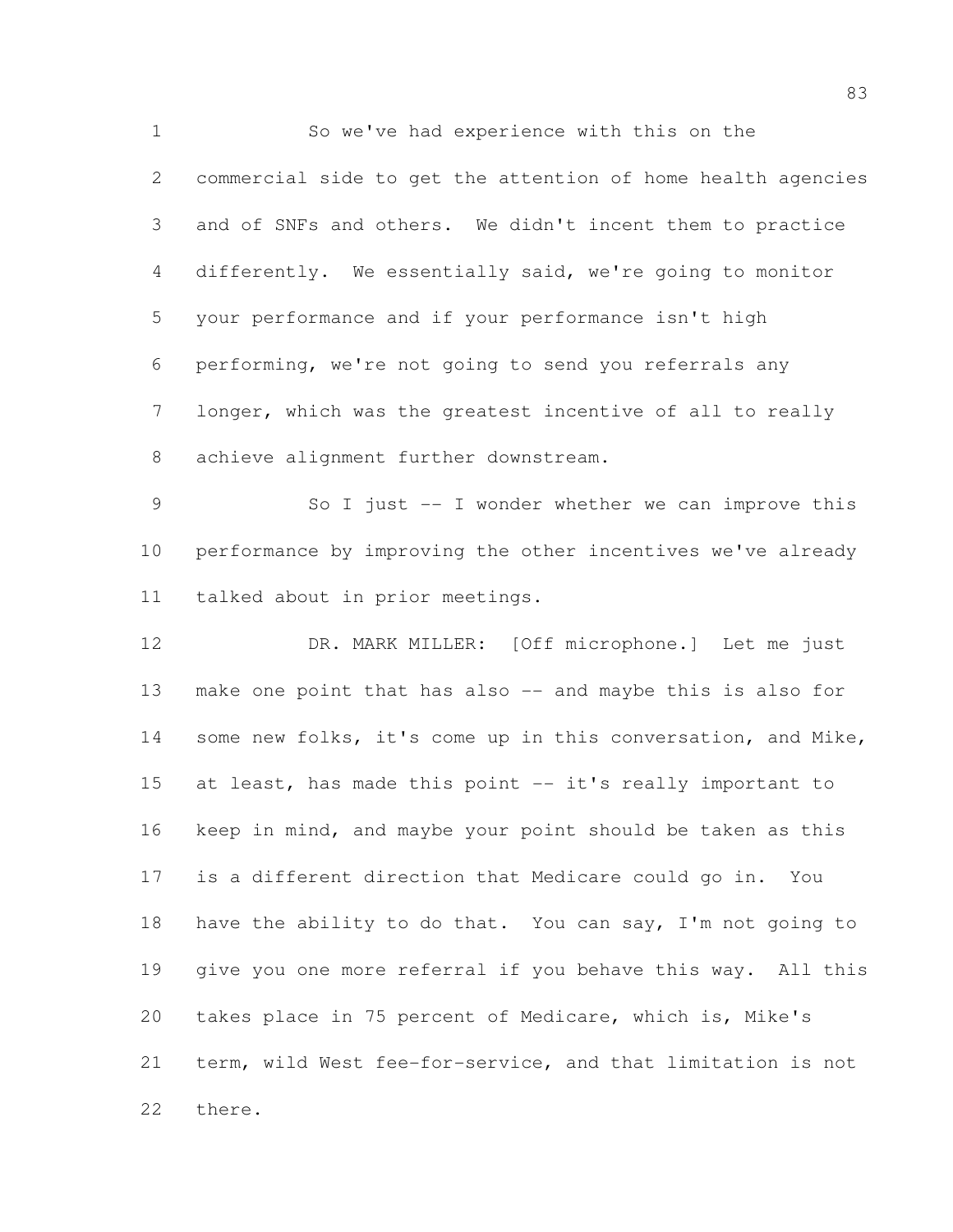And so one way to take your comment is perhaps that should be a direction that we should be thinking about, as well. But just for most people to understand, or for everybody to understand, currently, those kinds of decisions, Medicare can't make, can't say, you can't go to that particular provider, and that's the catch. 7 DR. SAMITT: So if Medicare does incent hospitals regarding potentially preventable visits or admissions, the question is, does the hospital that drives these referrals then influence the behavior by these home health agencies? 11 DR. MARK MILLER: [Off microphone.] DR. HOADLEY: So we're putting lots of really challenging issues on the table and I think this is all good reasons to keep working on this and keep thinking about it. I guess I'll just go back to the point I made in 16 the other round, which is there are still these crazy sounding gaps in the reporting of the patients' estimate measures and that may be a piece of low-hanging fruit that we could speak to as part of probably something bigger or even by itself. You know, whether that means go to pushing CMS to say that you only get this full payment or the bonus, however you want to describe it, if you report everything,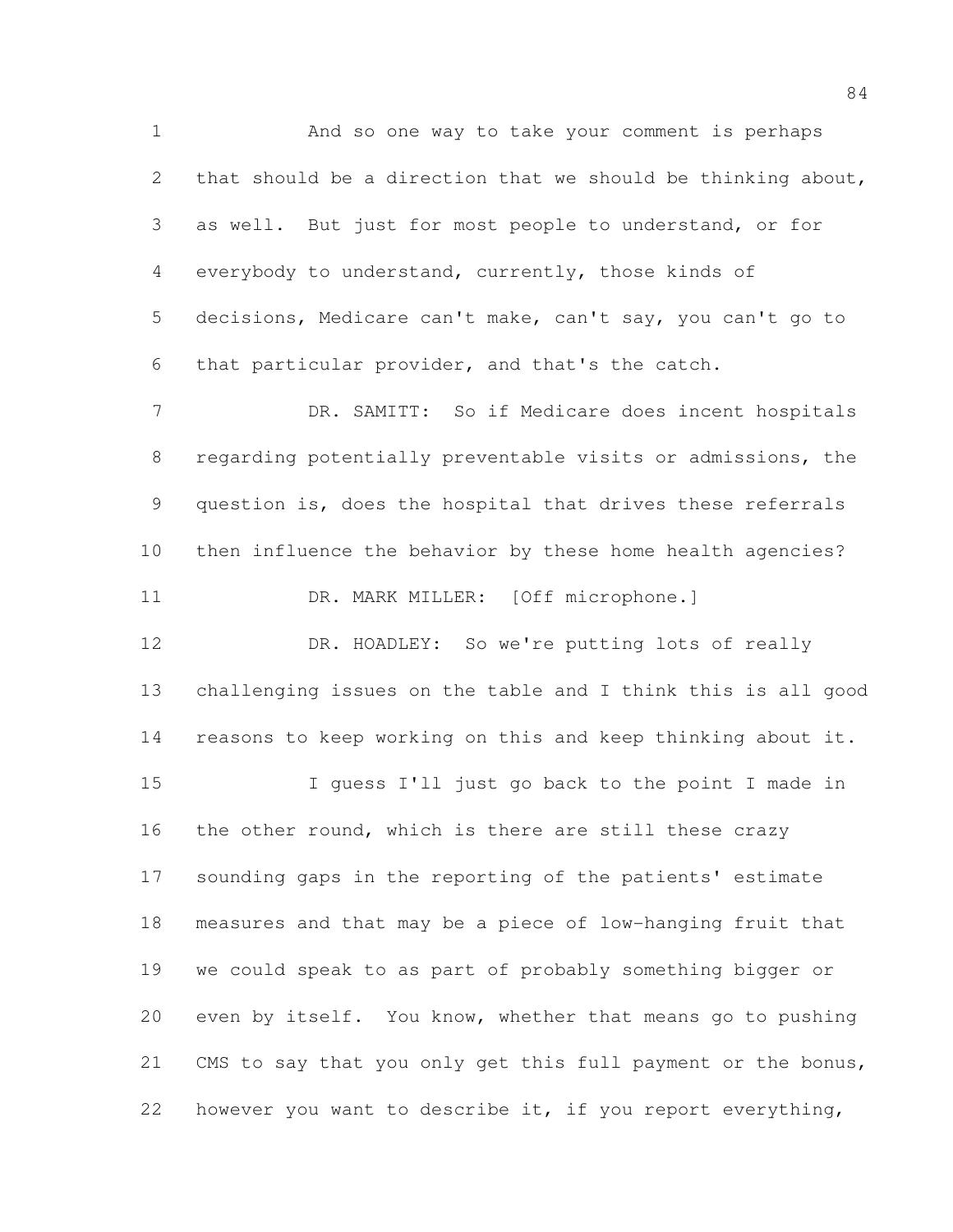or there's some kind of range of payment penalty or payment bonus based on you're at some threshold or another, but it just seems crazy that we're not getting the patient assessment data and that, in turn, causes lots of other problems. So I'll make that my comment for now.

 MS. UCCELLO: I agree with most of the comments already said, even those that might not agree with each 8 other. I think they're both right.

9 [Laughter.]

 MS. UCCELLO: But in terms of kind of some of the questions that were laid out, assuming that we move forward with this and how to do that, I want to kind of key off of something that Herb said in terms of I was thinking about this period of home health stay to include in this, some of these 90-plus-day stays versus these other stays and do we use 30 versus 90 and things like that. And I just want to caution us as we think about that in particular and maybe 18 things more broadly, try to separate out what we think are program integrity issues versus other issues and making sure 20 we're using the right lever, that we can't  $-$ - you know, if something is program integrity, then some of these types of financial incentives might not be the right tool to get at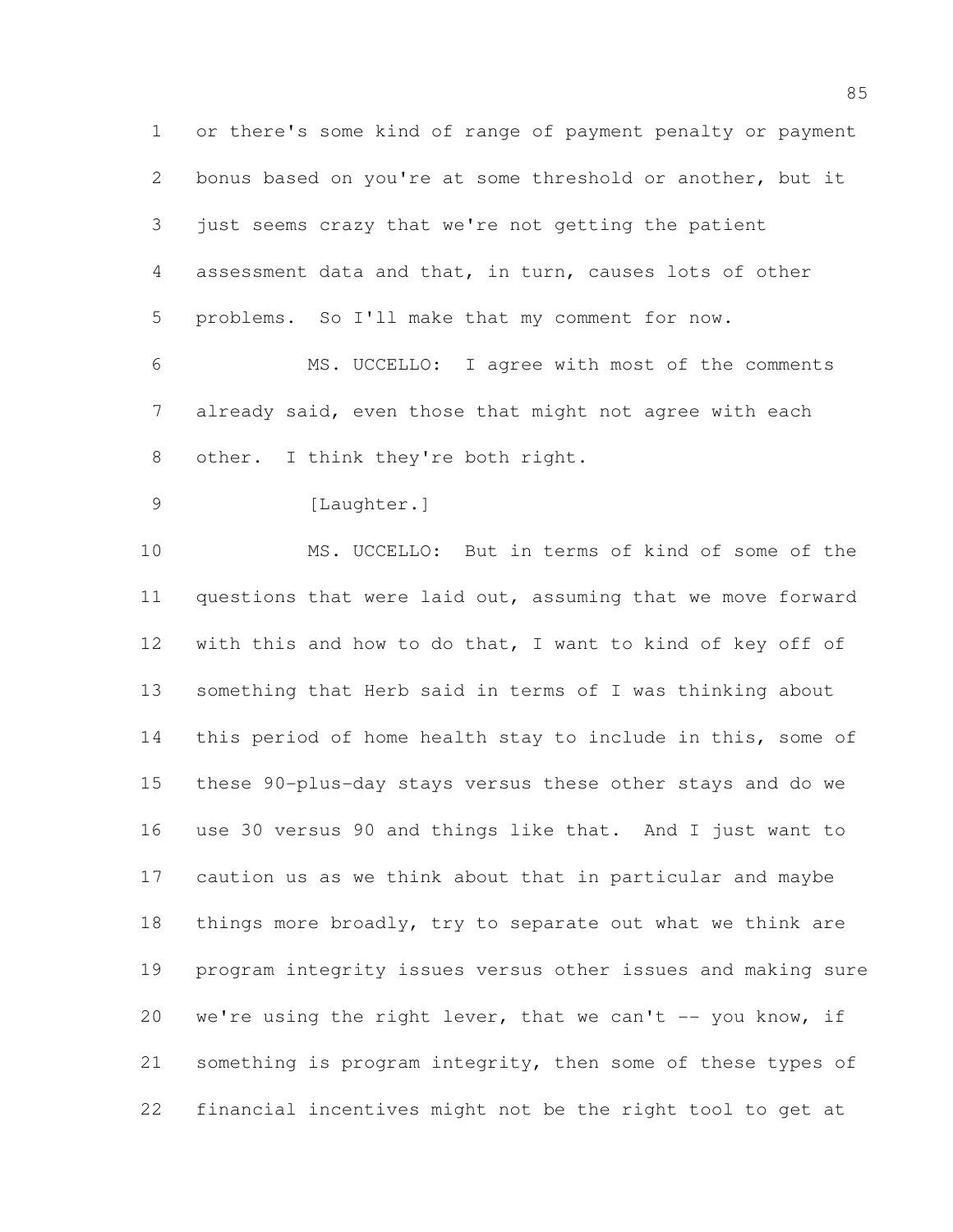those. So just as we think through these, kind of 2 addressing that, I think, is important.

 DR. BAICKER: Yes. I would echo what Cori was saying and also think about -- this seems like a manifestation of the tension that we see in lots of the debates about, in a much better system, we wouldn't have it structured this way at all, but we're not in that much better system, so how do we use these levers, and there's this tension between wanting everything bundled but then not wanting to pay for the very short stays and what do you do with these interrupted stays and all of that. So I'm supportive of the general direction and share the trepidation about some of the specifics, but what we're doing right now isn't so good that we should stick with it 15 even in the face of  $-$  because of any uncertainty, that doesn't mean we should stay where we are.

 DR. REDBERG: I also agree with the previous sentiments, that we're trying to exist [sic], you know, pressure. It is a little like Whack-A-Mole in this and a lot of things because the system pays for quantity and it doesn't pay for quality and we're trying to move it towards paying for quality in a system that is inherently a fee-for-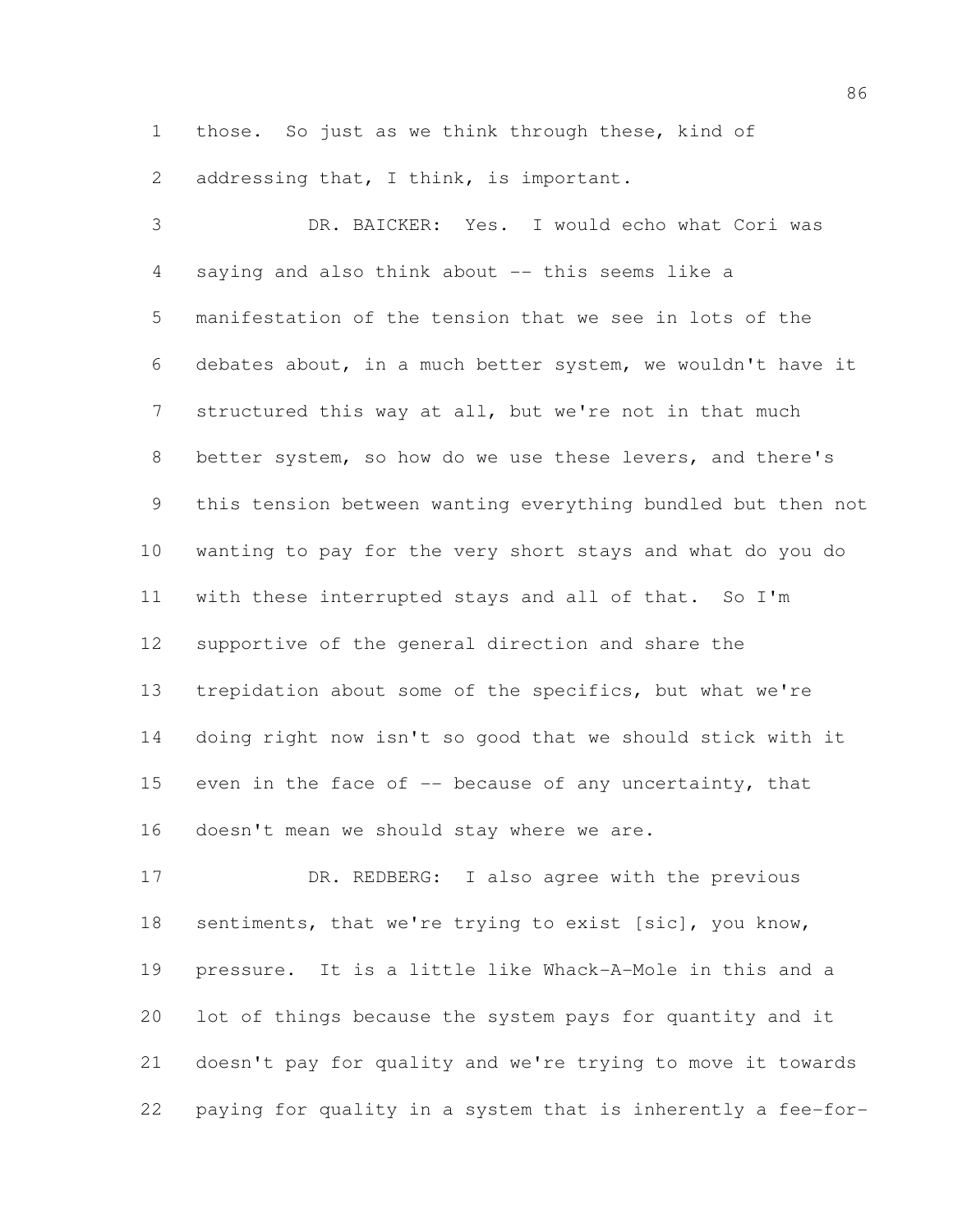service kind of wild system and focus it back on the patient.

 So specifically for home health care, and to all the issues about risk adjustment that were raised, which you're right, we have to address them in the current system, but they are very difficult to address and they do take a lot of time and probably in the long run that's not the best use of our time, but I was wondering specifically in terms of absolute versus relative risk, because if we set those targets for the percentiles, perhaps then it will just happen that people will stop treating the very ill patients and just -- because one way to get good results is to treat people that don't -- you know, put people in categories that 14 don't really need it, the healthier beneficiaries, and so that we might consider having absolute targets, or even more complicated, absolute and relative targets in terms of paying for quality just to avoid that sort of cherry picking way of getting to better numbers instead of really giving services to people that would benefit from them. MR. BUTLER: I'll make three points. The first is on home health overall. It seems a lot of our discussion

has typically been at update time and we wring our hands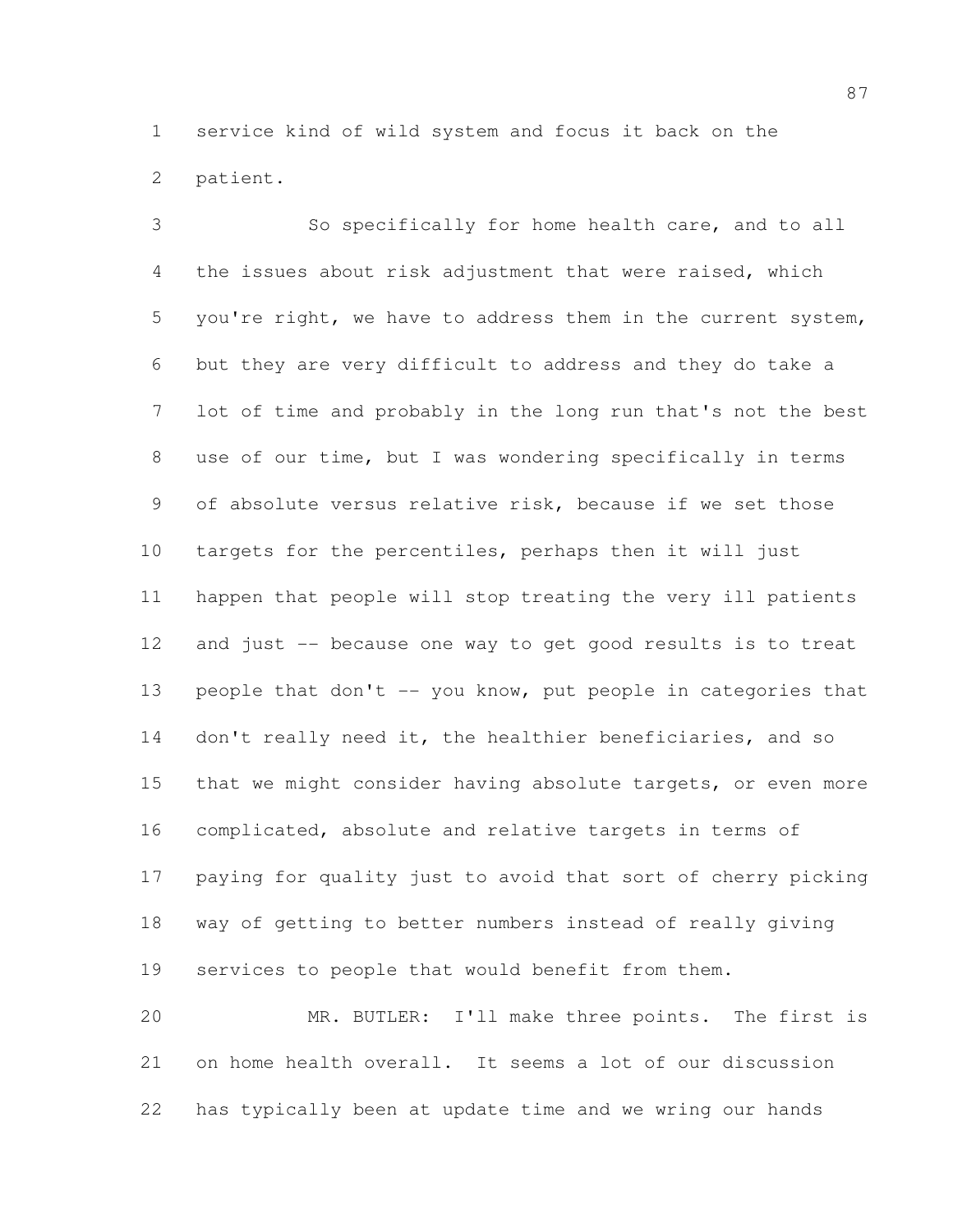over the profits they make and talk much less about the importance of their role in serving Medicare beneficiaries. And as I said in my earlier remarks, I think that whether you're involved in bundling or ACOs, you will look much more aggressively as this as an option in the future than you are today. So the more we understand about it, the better we're going to be, because I think it is -- it's a lot cheaper option than the institutional settings that sometimes are the alternatives.

 My second point is that as I reflect on as we've looked at updates over the years, I'm very encouraged how we've not just begun to look at just the prices themselves but the collateral impact on the other pieces of the continuum. And so -- and that's a way of bridging these silos that we say, why can't we do it? So the more we can draw attention to the impact of the behavior within one silo and what it has on another silo, the more we're going to educate and help us all manage the continuum much better. So in that sense, I'm very supportive of having even perhaps next month something related to this. Now, what we're struggling is we're not ready on a methodology to kind of say, you're going to get a five percent penalty if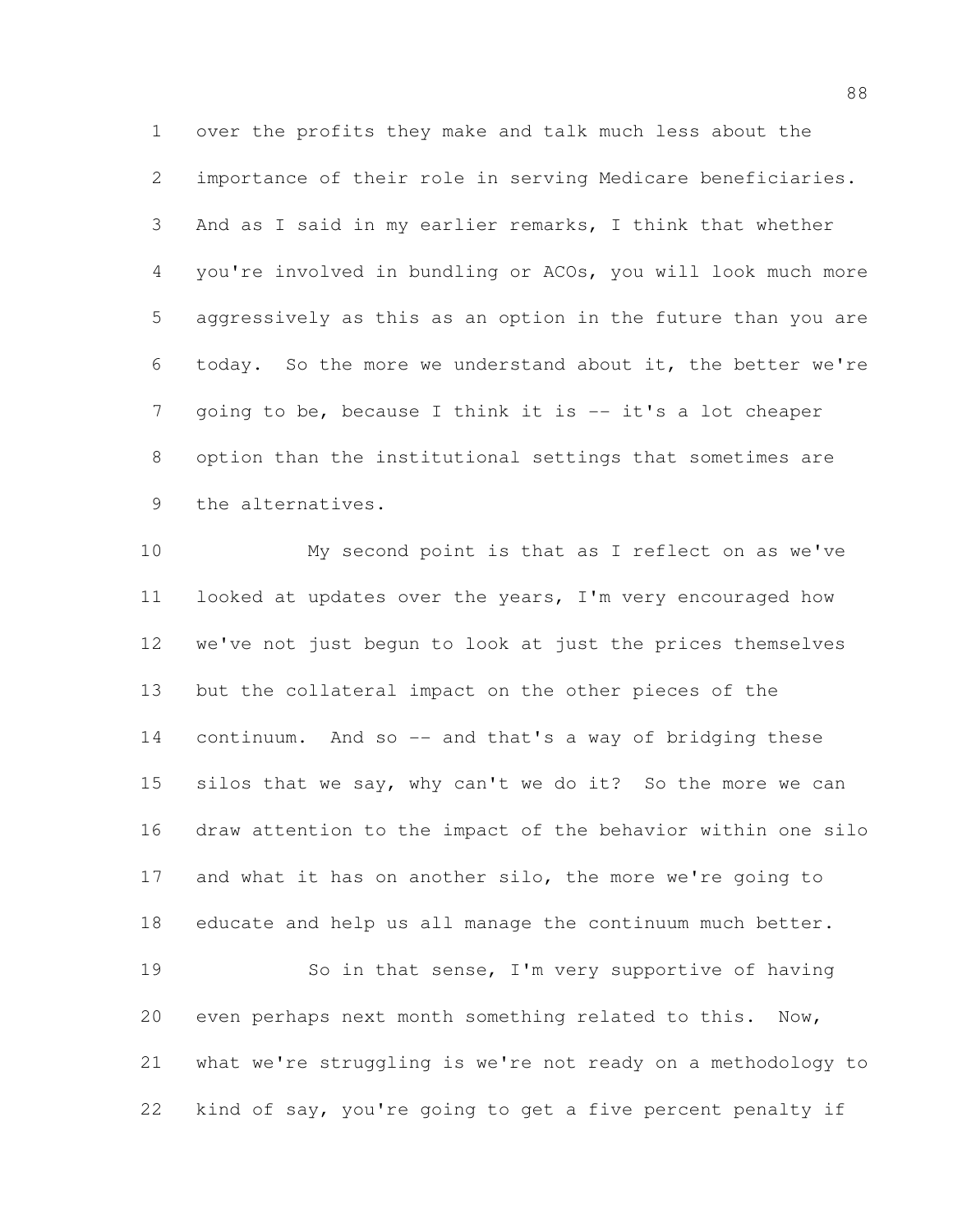you do that. We're -- I just don't sense we're there.

 But maybe we consider something like public listing of admission rates for all home health agencies, for example, something that would say, okay, at least now you've got data out there and if you are involved in the continuum you have some places that you can begin to look to study further to understand what might be going on. I don't know if that's a good suggestion or not, but it's a way that you kind of get us into this world of looking at what's going on without, you know, making at this point any financial consequences with it. But it creates the dialogue and further looking and it provides a tool for those that are trying to understand the continuum better. It's something to look at.

 DR. NERENZ: I think my concern in this was maybe obvious in the question I raised earlier, and that is the applying of a penalty to one entity in an environment where many entities, or at least several entities, are acting. And, Glenn, you are very eloquent in your description about how we may just have to do that in an imperfect world that's not the ideal environment we might imagine.

But there might be a couple other things that we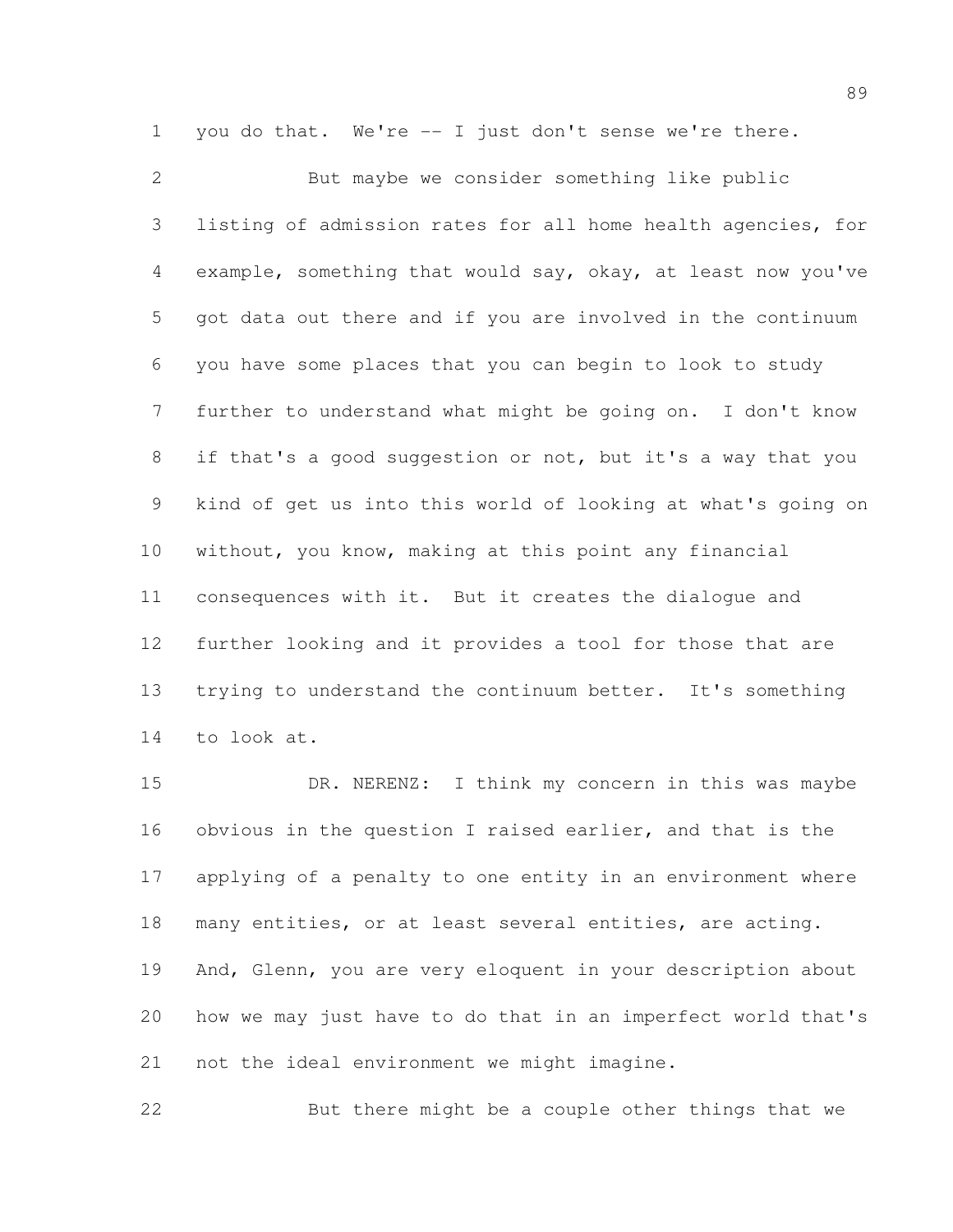could do in the imperfect world of silos and disconnected systems. One would be to think explicitly about spreading the penalties around so that rather than just penalizing the home health agency, there might be penalties for any other clinical entities that had been involved in the patient care during that time. Now, clearly, that's complicated and the details to be worked out, but it at least would address the issue of why do you just go one place when others are involved.

10 The other approach, which actually I had occasion to mention this summer -- I labeled it a crazy idea at the time, it still may be, but over the months I'm thinking maybe not so much -- and that is at explicit points in the patient trajectory, if providers could submit a billing code -- and this, again, in a purely siloed environment -- that by submission of that code would formally claim responsibility for some range of cost and outcomes for some 18 later period of time in the trajectory. That submission of that code would do two things. One, it would trigger, actually, some kind of care

 coordination payment, which would make it attractive. But also, it would then link formal accountability for any of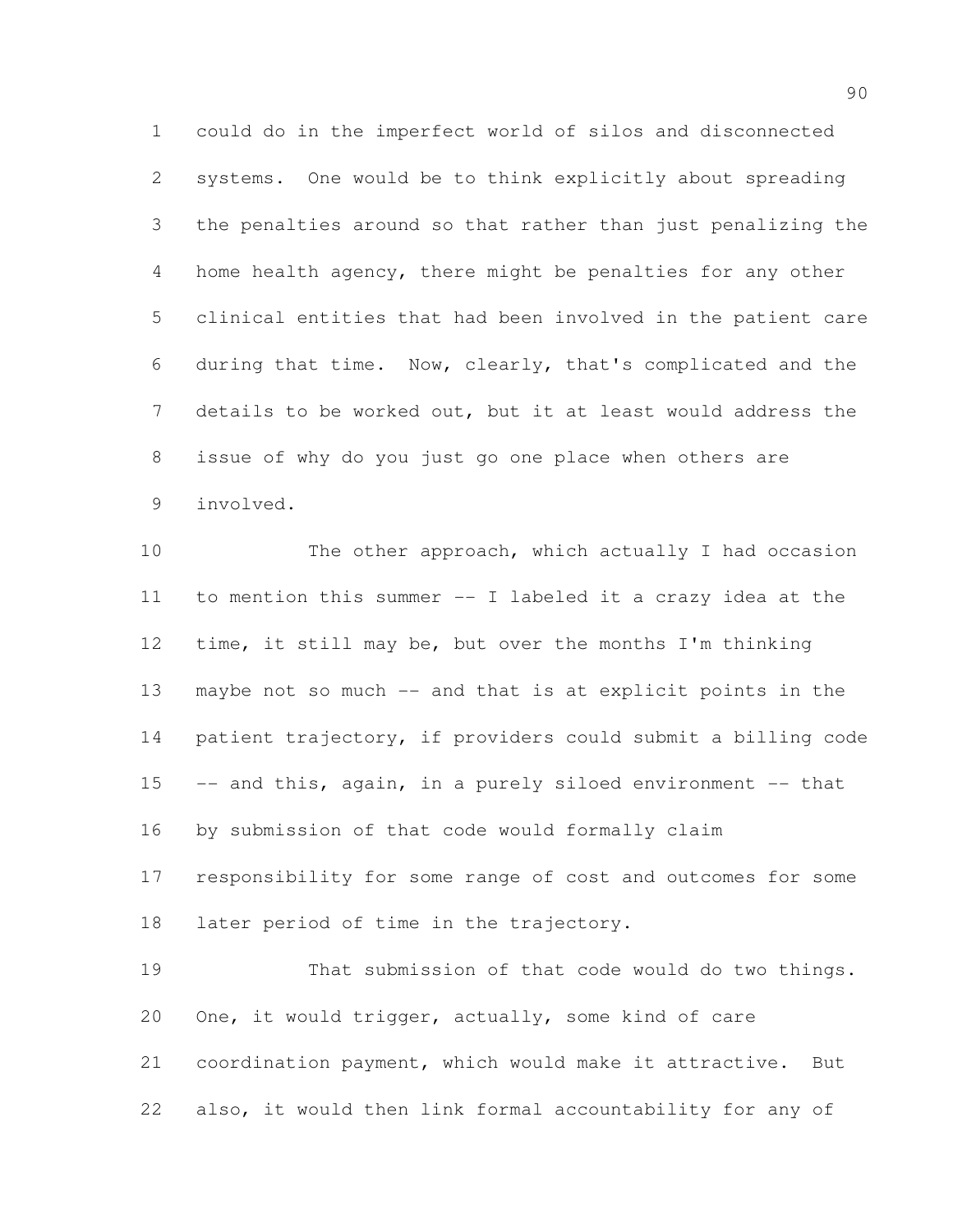these penalties to that entity. So if the home health agency, for example, submitted a code saying I am now responsible for whether this patient gets admitted in the next month, if a penalty is to be applied, it follows that code, but it doesn't follow the absence of a code.

 I think CMS has actually taken a little step toward that already with the PCP care coordination payment following acute care discharge. I don't know that it links to a penalty of any kind, but at least we might think of it that way.

 So this is not going to be an immediate thing to come up here, but it seems like a way to address this question of why you penalize one entity in an environment where no entity is clearly responsible. At least you could take a step at that ambiguity.

16 MR. HACKBARTH: And thanks, Dave. I really welcome the approach you just took of, I'm uncomfortable with A, here are some other paths that might be used to address the same issue.

 On your first point, that don't just apply it to home health, apply it to others so there's some synchronization, if you will, of motivation, in fact, that's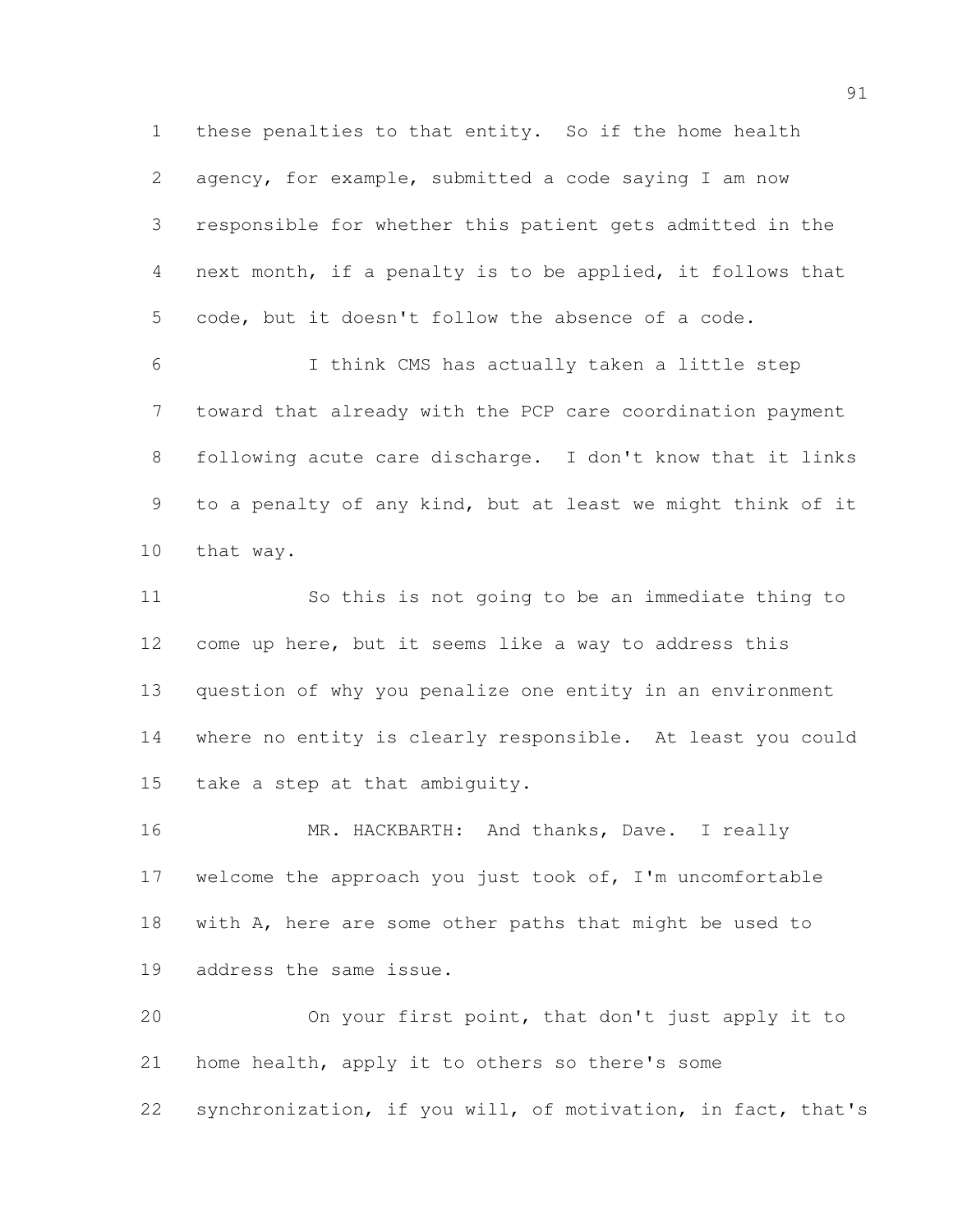part of what brought us to this conversation in that there are penalties on hospitals for readmissions and that led us to think about a comparable incentive for the others who affect those readmissions, including skilled nursing facilities and home health agencies. Now, that's not to say that, oh, that makes this the right thing to do, but it was precisely that logic. What we want to do is get people pulling in the same direction. We want willing partners to deal with problems that span multiple providers when we can't do that through a global payment. Global payment, in my book, is the preferred way to get people working 12 together, but so long as we're not there, are there other 13 ways that we can synchronize those incentives so they say, hey, let's have a meeting and figure out how we can each avoid our penalties, or alternatively, each get our reward. George.

 MR. GEORGE MILLER: Thank you for that clarification because I think that does drive the issue, at least to help us focus on the right policy to take. I, too, am not comfortable with the notion that we need to move forward and do something and that this is imperfect, we just need to get something on the table. But because we are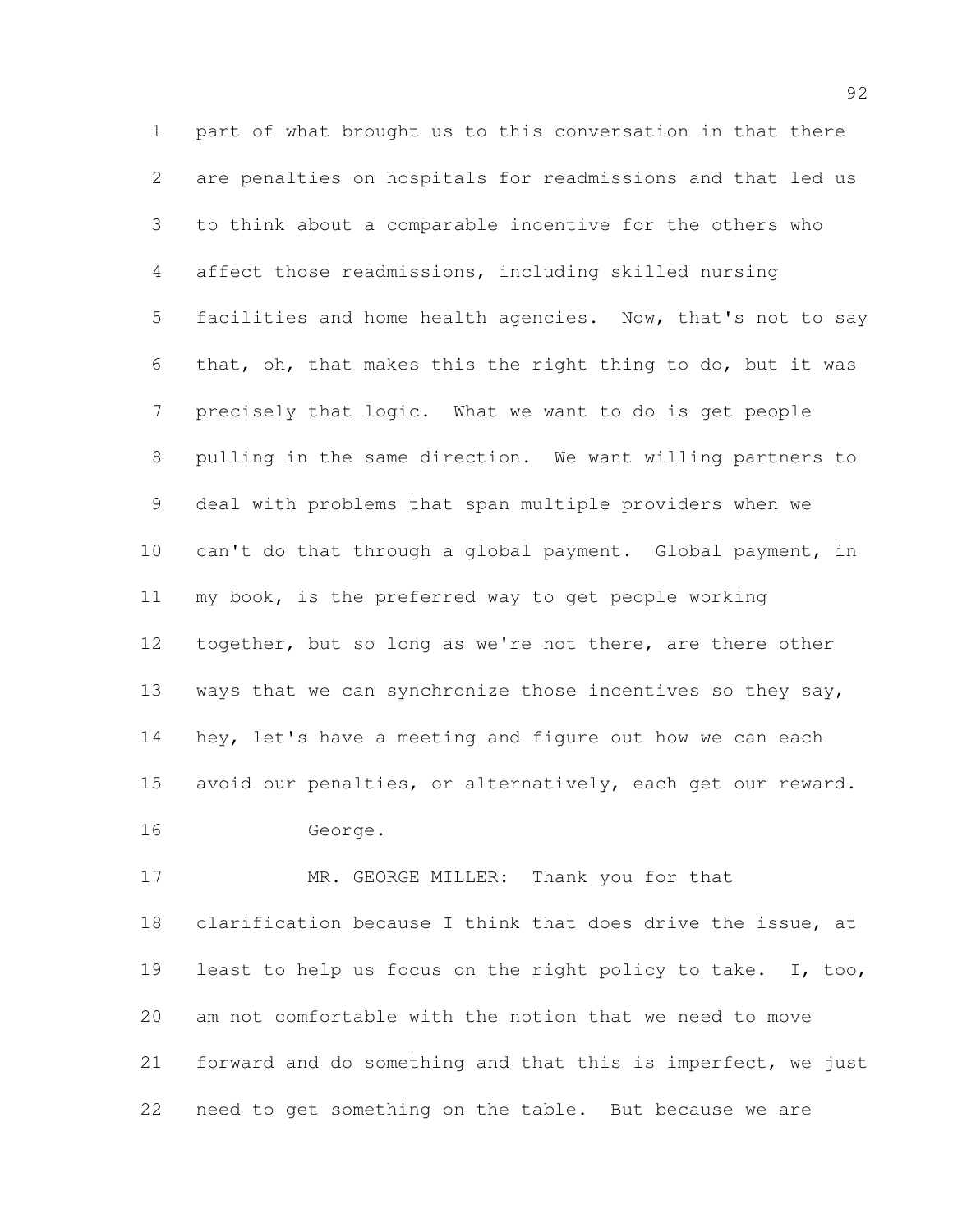leaders and have the responsibility of trying to forge ahead the right set of mechanisms and triggers to pull everything together, I think we should take this opportunity to try to find the right data to drive the right quality, to drive the right outcomes. Because one concern would be -- and I think it's been articulated before -- that we could have agencies selecting patients that are well or would not fall in this category, could penalize somebody else. And so I think Dave's comments are very well taken and very well on point by bringing the whole continuum of care together to positively reinforce and drive all the data we need to get the right outcomes, and then to penalize those for the entire system versus one segment that we're talking about here today.

 So if it means taking just a little bit more time to get it right or to get this set of principles right to be consistent with what MedPAC is all about, I think that would be important as well.

 MR. GRADISON: I guess I'm sort of unreconstructed on the point I'm going to make, and, believe me, I'm not set in concrete on this. But I have questions in my mind about the current policy with regarding to dinging the hospitals.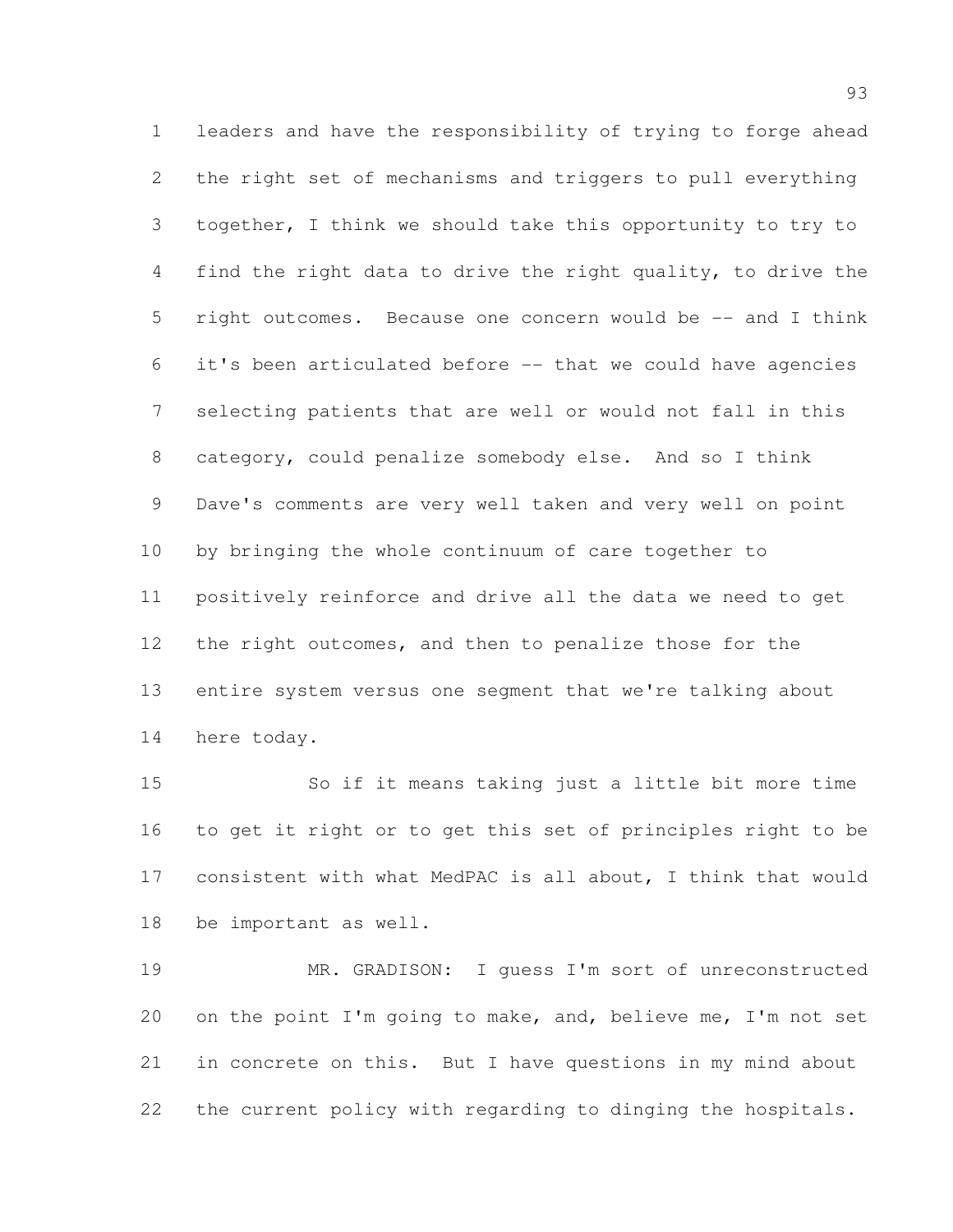1 MR. GEORGE MILLER: Hear, hear.

 MR. GRADISON: And the reason I say that is that I'm not sure what impact this may have on quality. It seems to me I did read a study, which is large, as one might hope, that suggested that lower readmission rates are associated with higher mortality. Now, I'm not asserting that as a fact, but that's the ultimate test of quality, I suppose. And, furthermore, the way the hospital data is analyzed and the reduction in payments are based, it is my understanding, assumes you're kind of always moving against a target which will be going down. In other words, at any given point, half the hospitals are going to be above the median, even if the median itself is going down.

 So at the present point in time, I am not aware that people are being seriously harmed by the current policy. I suppose there's enough evidence that readmissions 17 can safely be reduced. But I wonder how long that can continue. Indeed, if in the short run it's effective in 19 reducing those rates, it may create additional qualitative issues down the line.

 So that's why I'm a little bit concerned about our stated objective of trying to find a way to reduce the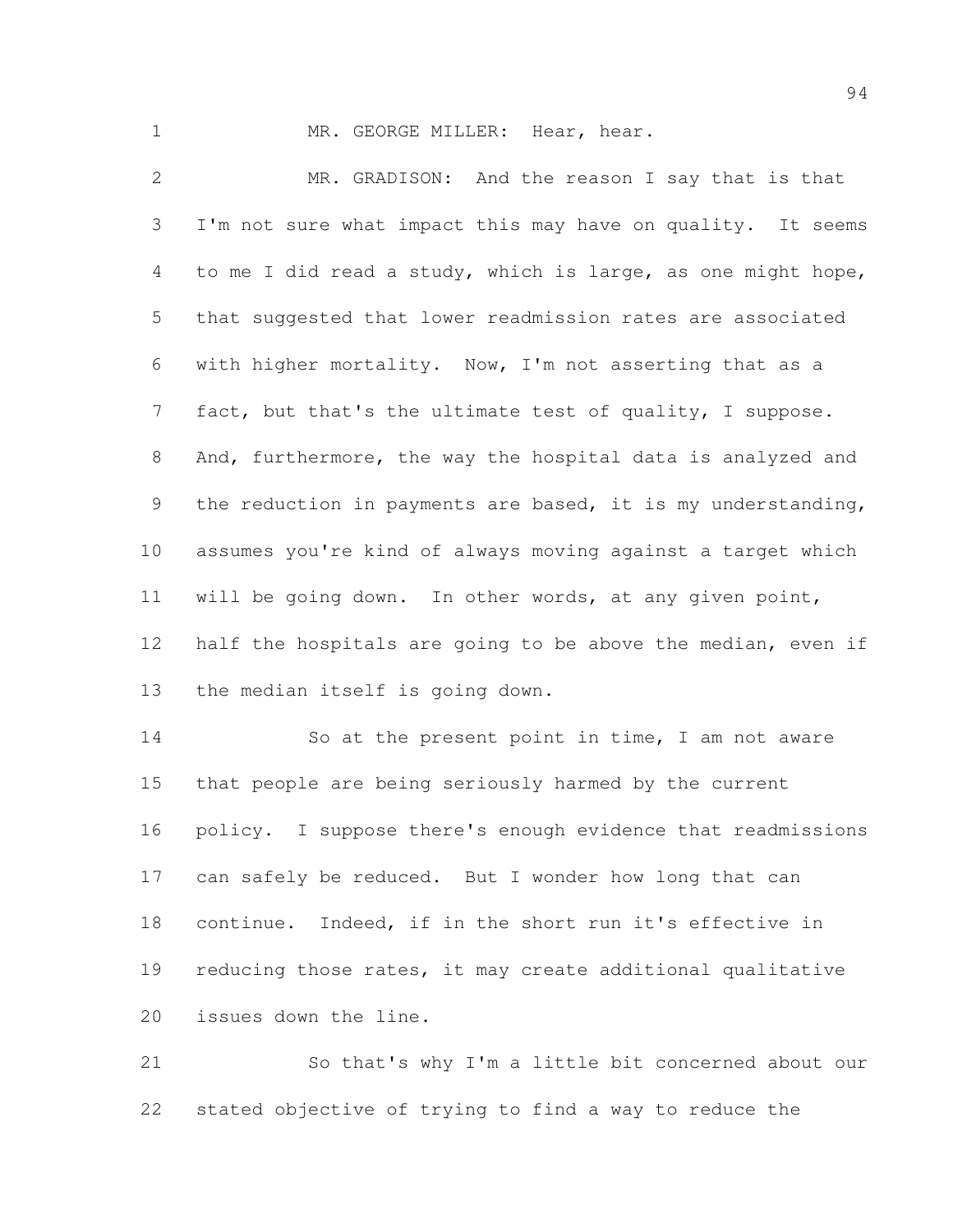readmissions from home health agencies or other post-acute care without an awful lot of thought to what, if anything, does this mean from a qualitative point of view. It should save money. I don't doubt that. I think that's how we got to where we are. But I just wanted to express that my concern goes back to the basis for this, which really is the hospital readmission rate from which we draw or attempt to draw -- attempt to develop policies to apply to various post-acute settings.

10 DR. DEAN: I think most of the things I would say have probably already been said. Certainly the goal is to try to get all the players working together, and how you do that is obviously a complex issue. Bundling is appealing, 14 but obviously it's complicated to get started, though that would be my preference.

 You know, it occurred to me just as Bill was 17 speaking, we focus so much on the cost of hospitalizations, and if you look at international experience, most of the countries that spend substantially less on health care use hospitals more than we do. And so it would -- they have much longer lengths of stay, more frequent admissions, and so forth. And so you wonder. Are we overemphasizing that?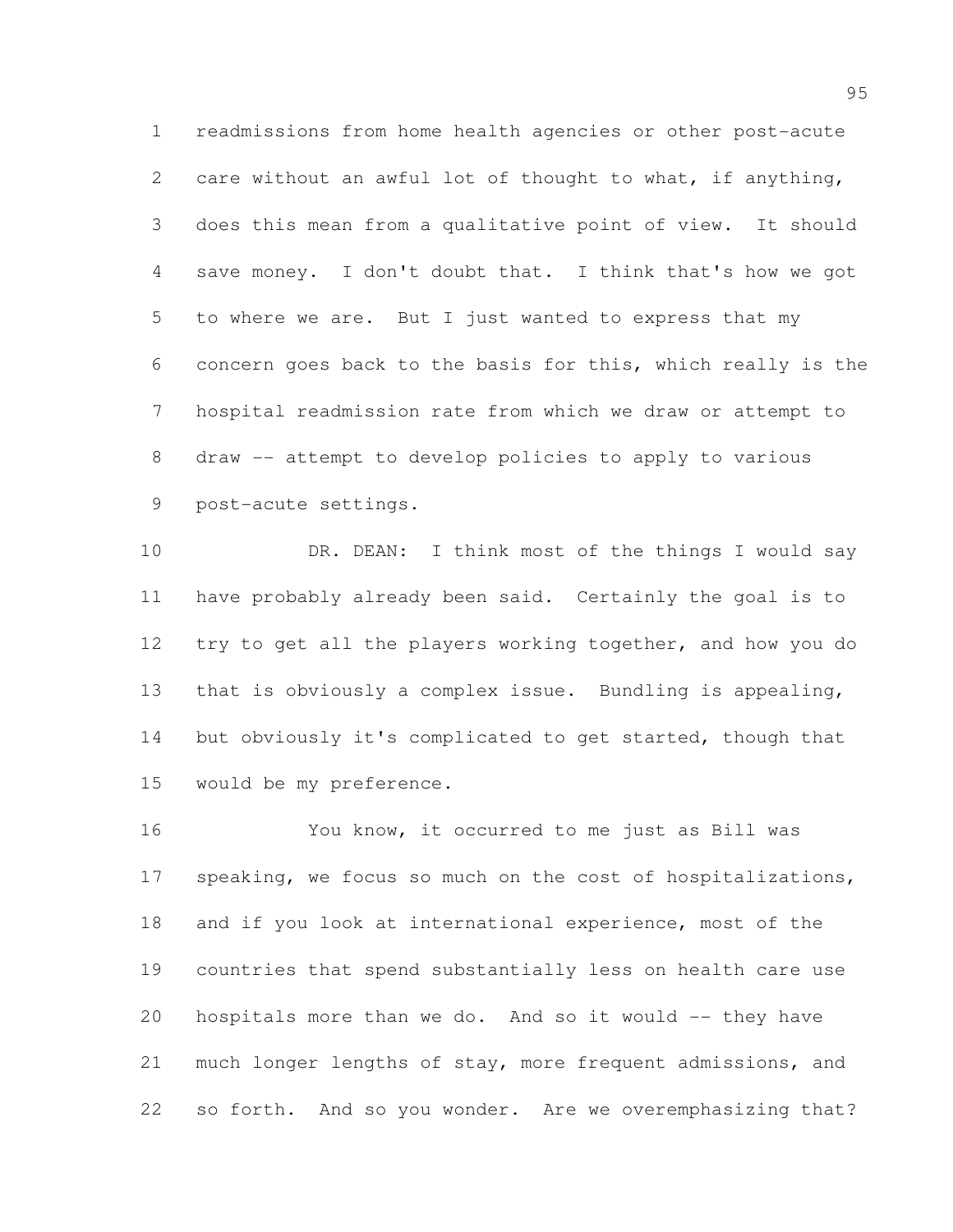But that's obviously kind of an aside.

| $\mathbf{2}$   | I think the fundamental issue is we need to figure          |
|----------------|-------------------------------------------------------------|
| 3              | out ways to get all the players working together, and       |
| $\overline{4}$ | obviously it's not easy, but that continues to be, I think, |
| 5              | the goal that we should be looking at.                      |
| 6              | DR. HALL: Well, I guess I'm reassured that a lot            |
| 7              | of the Commissioners have had some issues here. I've had a  |
| 8              | lot of issues with this. Not from the technical standpoint, |
| 9              | Evan. This has been extremely well put together. But it     |
| 10             | seems to me that home health care is one part of the health |
| 11             | care system that takes on responsibility for things that    |
| 12             | they have no control over. If a home health care agency     |
| 13             | decides that they can't take care of a person in the        |
| 14             | community, the only alternative is to then turn to the rest |
| 15             | of the system, which often does not support them in any     |
| 16             | particular way. And so the only solution is to send a       |
| 17             | patient to the emergency room $--$ by the way, in a         |
| 18             | BLS-certified nonemergent ambulance.                        |
| 19             | [Laughter.]                                                 |
| 20             | DR. HALL: And almost always incur the costs of an           |
| 21             | acute hospitalization. This is a recurrent scenario that's  |
| 22             | played out at every hospital anywhere in the country, even  |
|                |                                                             |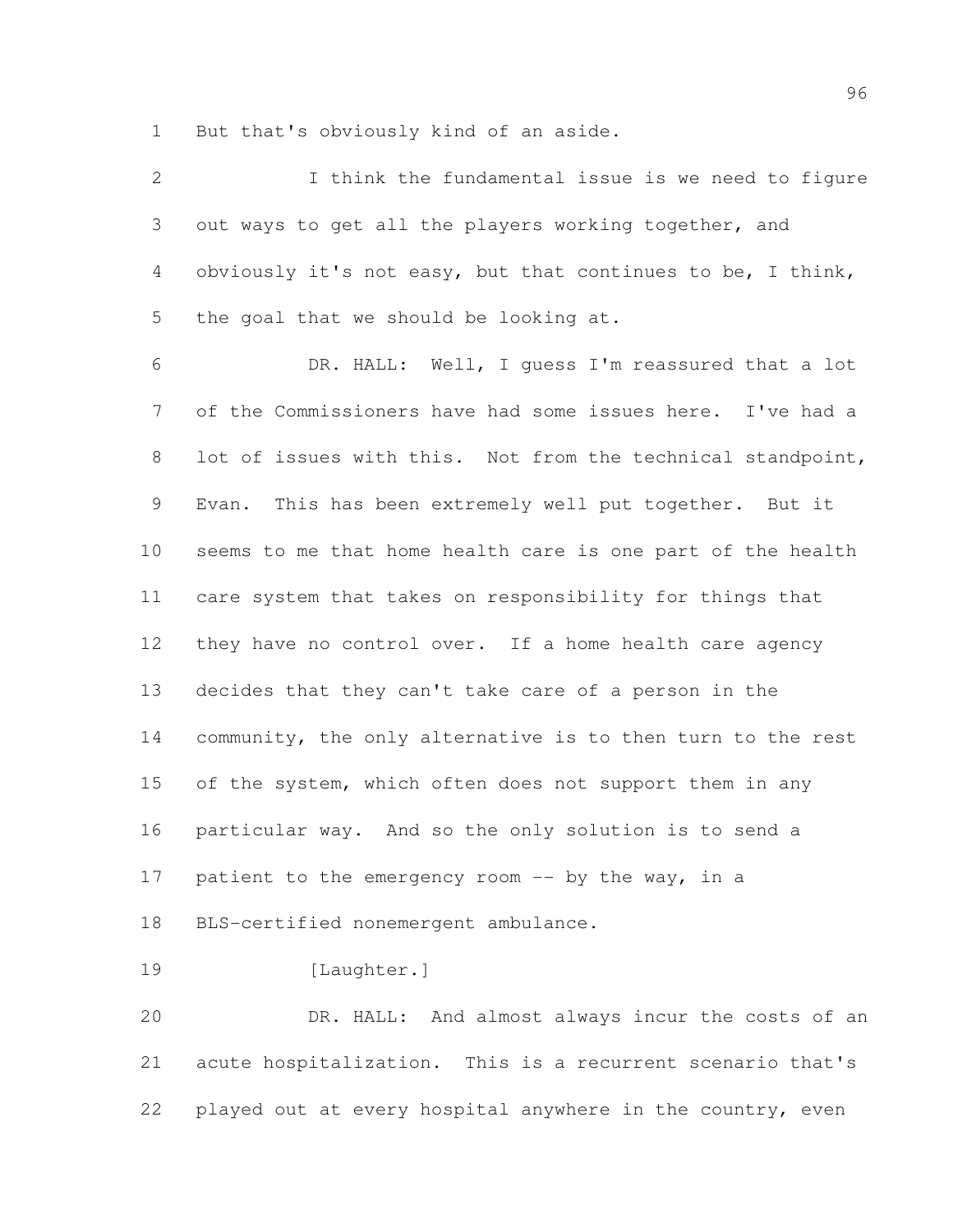in the Southwest.

| $\mathbf{2}$ | So I'm wondering just in terms of alternative                |
|--------------|--------------------------------------------------------------|
| 3            | approaches that we could take to this, given the fact that   |
| 4            | it's an imperfect system. Let me, just in case there's any   |
| 5            | confusion on this issue, when I want to do a discharge plan  |
| 6            | and get a home care program for one of my patients, we'll    |
| 7            | call in the agency, and they will do an analysis. They have  |
| 8            | a 100-percent right to refuse that patient. They don't have  |
| 9            | to accept any patient I send them. And the most common       |
| 10           | reason for refusing is the patient is too complex.           |
| 11           | So now if we put in a system that drives a                   |
| 12           | penalty, if I'm an enterprising CEO of a home health care    |
| 13           | agency, I'm going to use that trump card a lot, and I'm just |
| 14           | going to say, "Well, I'm not going to take those patients    |
| 15           | anymore because then my statistics will look better, and I   |
| 16           | will not be subject to that penalty." They don't have any    |
| 17           | other solution.                                              |
| 18           | So I'm wondering, is it possible that as we look             |
| 19           | at this, could we think about, rather than penalizing the    |
| 20           | bad, to incentivize the good? For example, would it be       |
| 21           | better to encourage a careful analysis of -- and you've done |

that to some extent -- the kinds of patients that do get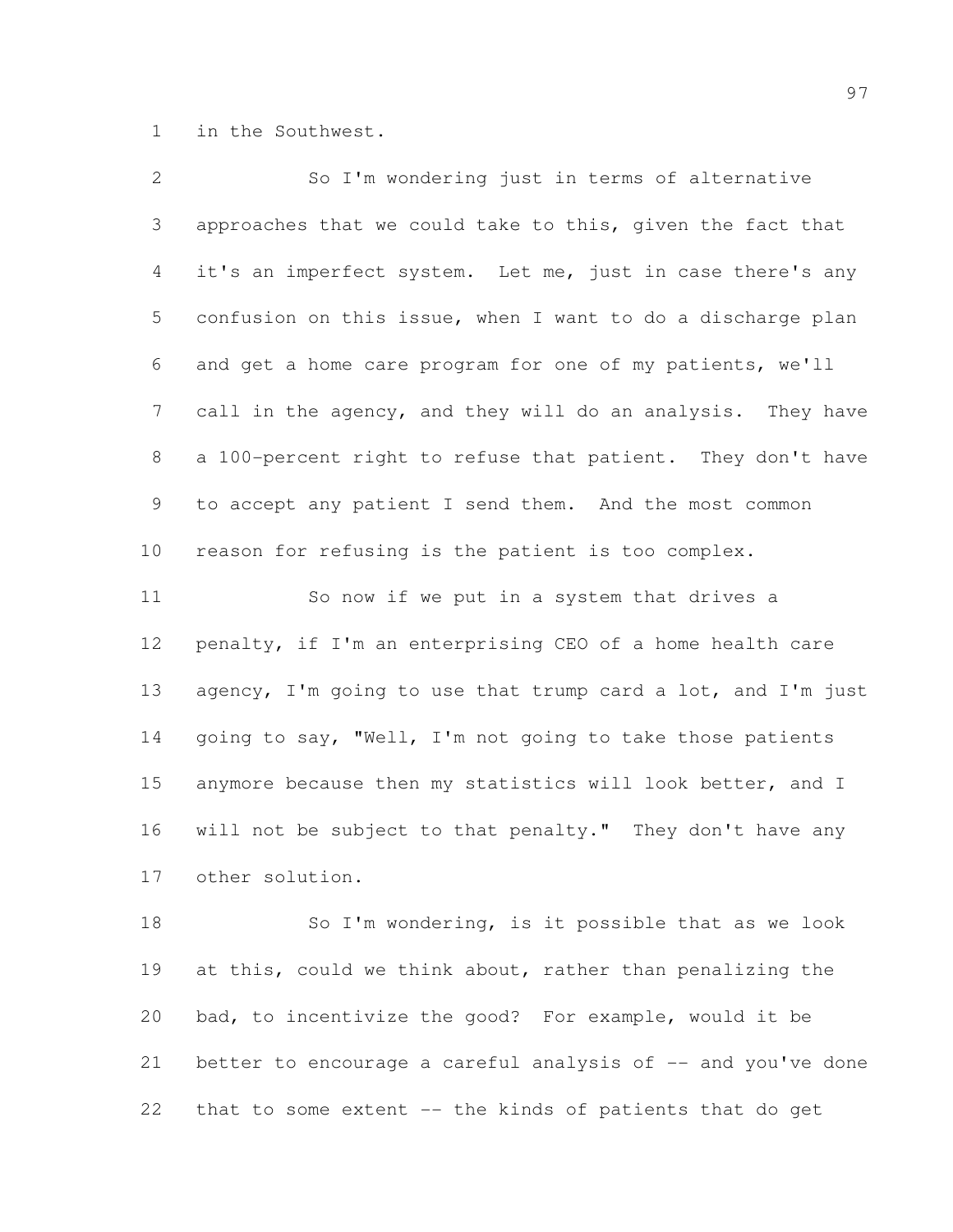either readmitted or de novo admitted from home health care? And exactly what resources would the home health care agency have to have in order to reduce that rate of hospitalization? That I think would be exciting and would really start to move the dial until nirvana occurs and we have this different kind of health care system. But I think that concentrating too much on penalties for people who have responsibility with no authority just kind of bothers me. MR. KUHN: Evan, let me add my thanks for some

 good work, and I think this has been a helpful conversation -- helpful in a lot of ways, but particularly the fact that I think collectively there is, continues to be great discomfort around this table, and I think with everybody who watches health care, about the passive nature of the Medicare program, and so passive that they just simply pay the claims when people get sick or when they come through the door. And this really is an important pivot point for us to really begin thinking about Medicare becoming an active purchaser of care. And there's a lot of ways to create an active purchaser, and I think we've heard a number 22 of different flavors of those around the table today, so I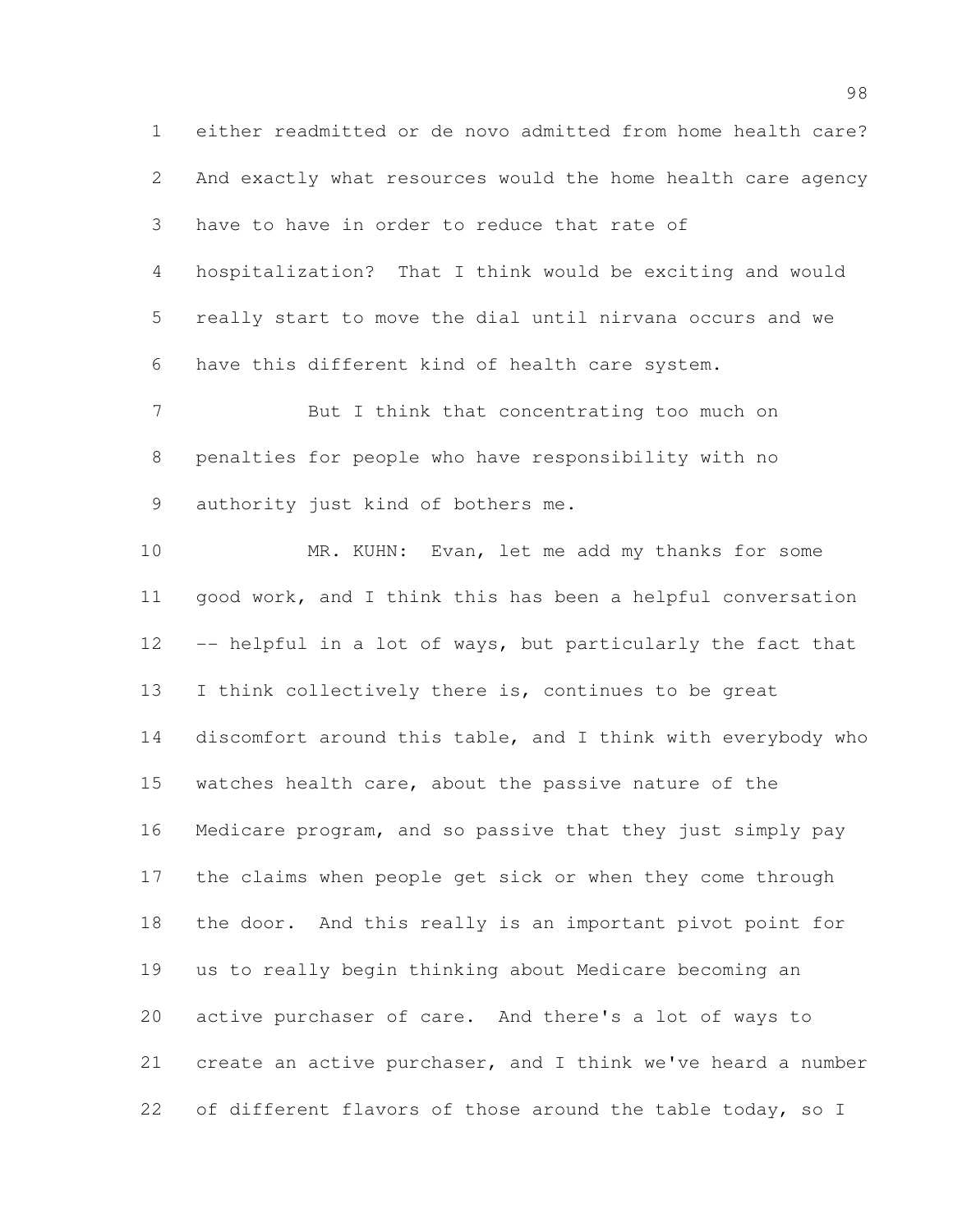think that's good.

| $\overline{2}$ | As we continue to look at this option, maybe a               |
|----------------|--------------------------------------------------------------|
| 3              | little something that Dave talked about in the first round   |
| 4              | and a little bit what Bill was talking about is the notion   |
| 5              | of risk adjustment and the fact that you want to make sure   |
| 6              | that you don't wind up with cherrypicking as part of the     |
| $7\phantom{.}$ | process. And so we had a wonderful discussion at least of    |
| 8              | the hospital readmission policy at the September meeting     |
| $\mathsf 9$    | where we began to look at some refinements to the risk       |
| 10             | adjustment. A lot of things were talked about. Some of us    |
| 11             | raised issues about the SES component and different aspects  |
| 12             | there. I'm just wondering, as we continue this               |
| 13             | conversation, if there's any portability in terms of some of |
| 14             | the conversation we had there that could help influence some |
| 15             | of this conversation to deal with issues like Bill has       |
| 16             | raised, and others, so we can look at all aspects of this as |
| 17             | we continue to go forward.                                   |
| 18             | DR. COOMBS: I was thinking about just the                    |
| 19             | Southern Crescent Association with higher admission rates    |
| 20             | from the home health service and just thinking about the     |
| 21             | paradigm that exists between providers within that           |

Louisiana-Mississippi area. And as it turns out, it's well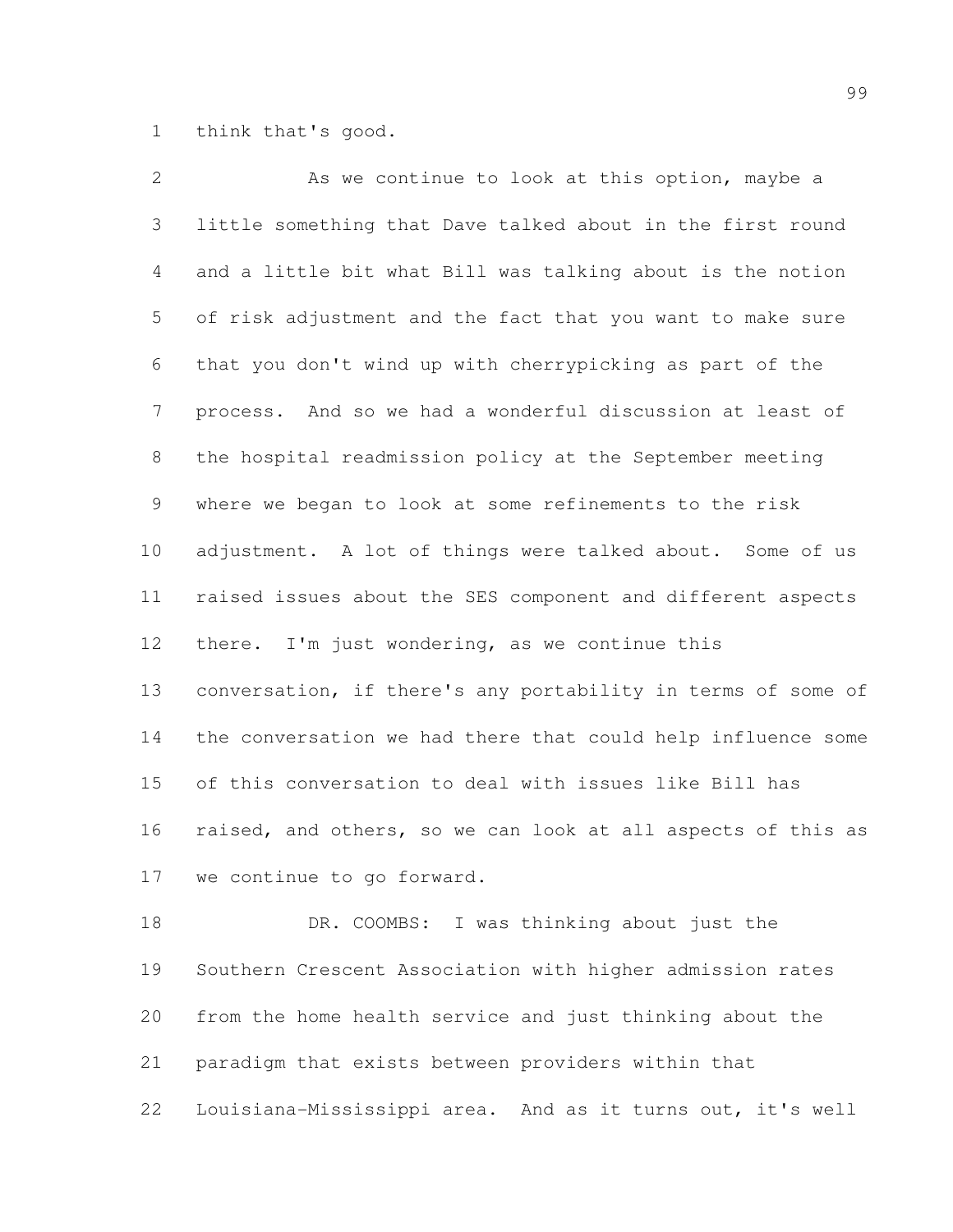known that there's less primary care doctors there, but it's also a different type of practice from the usual primary care practice that you would see in the Northeast with all the bells and whistles. And I think as some of the systems that are there are less integrated, so that a physician who is a primary care doctor might be more dependent on home health services. I'm uncomfortable with charging ahead because one of the things I don't know and I'd like to know is if there was a perfect system, what would an acceptable admission rate be from the home health services? I don't know that. And if there was a benchmark that we could kind of establish, then I think we could go from there and feel really comfortable with saying this is if all things are 14 great, and then you could say, well, you deviate by how many standard deviations from what the best practice would be in our mind's eye until we get to the perfect place in this world. Because I think that if you squish on both ends in terms of the physician who's in the trenches doing the work, in terms of them admitting people more likely from their office directly to the hospital, whereas they might say I'm going to send a home health aide agency and they will help me to keep this patient out of the hospital. And you squish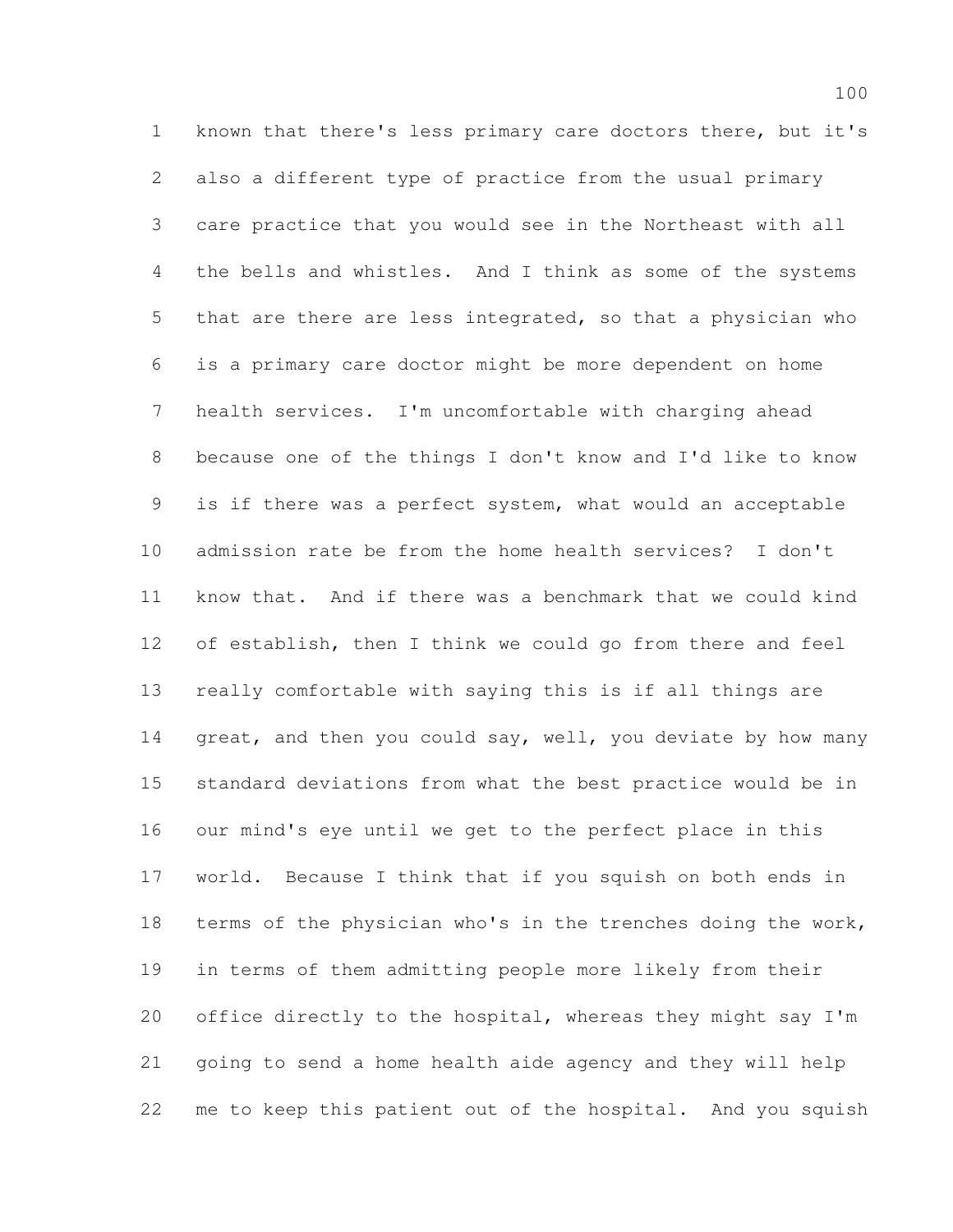on the hospital side with penalties from, you know, the admissions, and then you squish the home health agency in the sense that you say you're taking the most complicated patients with all these co-morbid conditions, and you're trying to manage these patients, and yet you're being penalized because you have a higher admission rate. And the socioeconomic status has got to be in the equation somewhere along the line because it has a lot to do with a lot of the bouncebacks.

 As an internist, I remember one patient that I had that would come back to the emergency room constantly, but it was dietary indiscretion. It was this whole notion of this -- if I could have a medical home back then, you know, 30 years ago, that would have been a thing that would have made a big difference.

 So I think looking at the total sum picture of what we do for our beneficiaries, I think we need more information. And I would like to be more innovative because I think there are some things that we can do that are a little bit more innovative than just penalties. And penalties may be an end product of what we're doing, but there might be something that's a little bit more innovative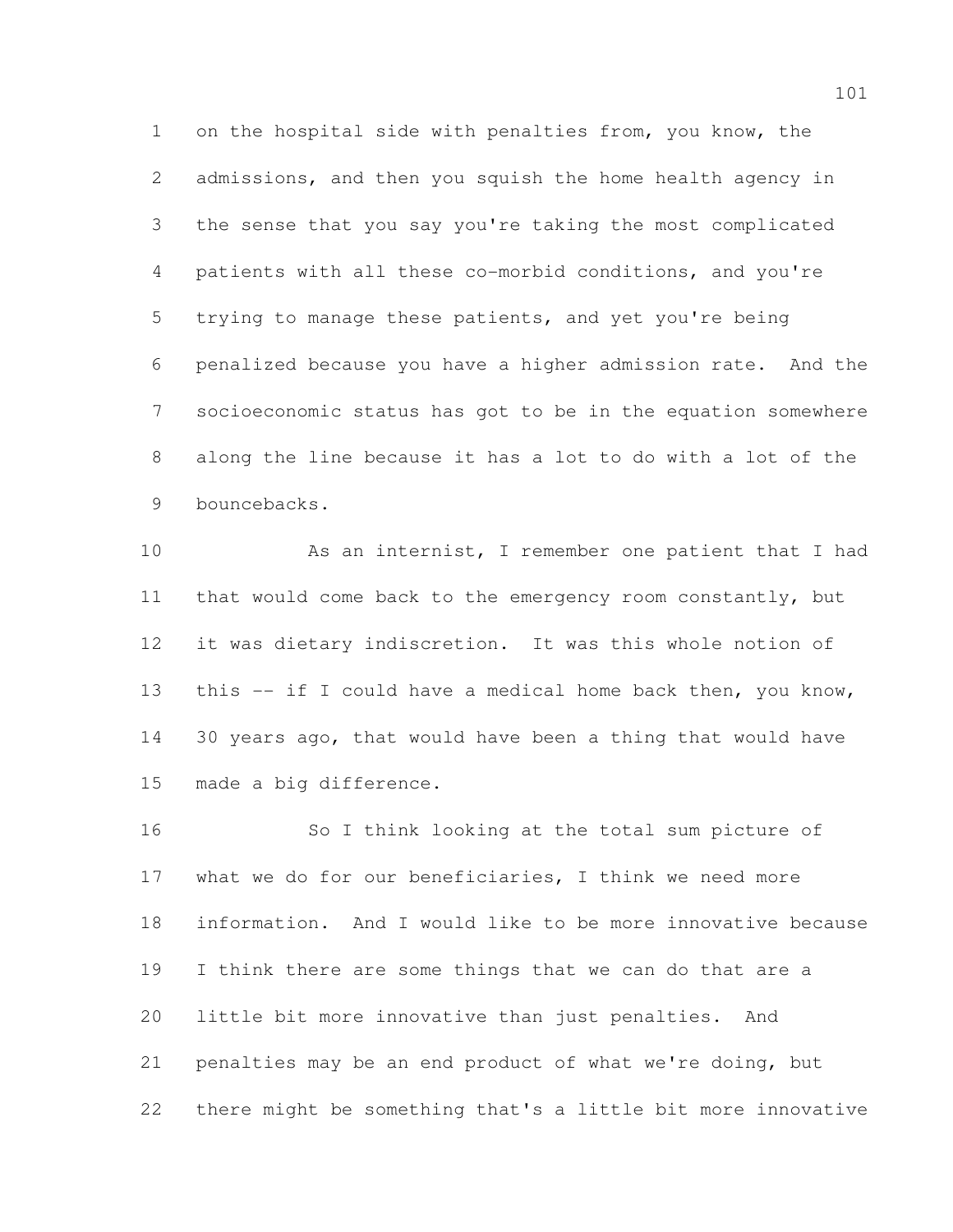in terms of public listing, in terms of looking at what an ACO does that actually brings a better result. And so that's what I'm looking at in terms of a wish list, if we could get to a better place other than, you know, just penalties. DR. NAYLOR: So I actually started at one place, 7 but I'm ending at a different one. 8 [Laughter.] MR. HACKBARTH: That's good. DR. NAYLOR: Yeah, that's good. Thank you all, Commissioners, yes. 12 I do think that keeping our eye on the opportunity here in relationship to the good of the Medicare beneficiaries and the good of the program is exceedingly important. And I do think preventing avoidable hospitalizations, preventing avoidable rehospitalizations is 17 to the good of both, because the data show pretty compellingly that older adults don't fare well in our acute 19 care systems. I mean, it's just not a good place for them. So to the extent that you can create the levers that enable any part of our sector to substitute as a less intensive, less costly, and better place for people, I think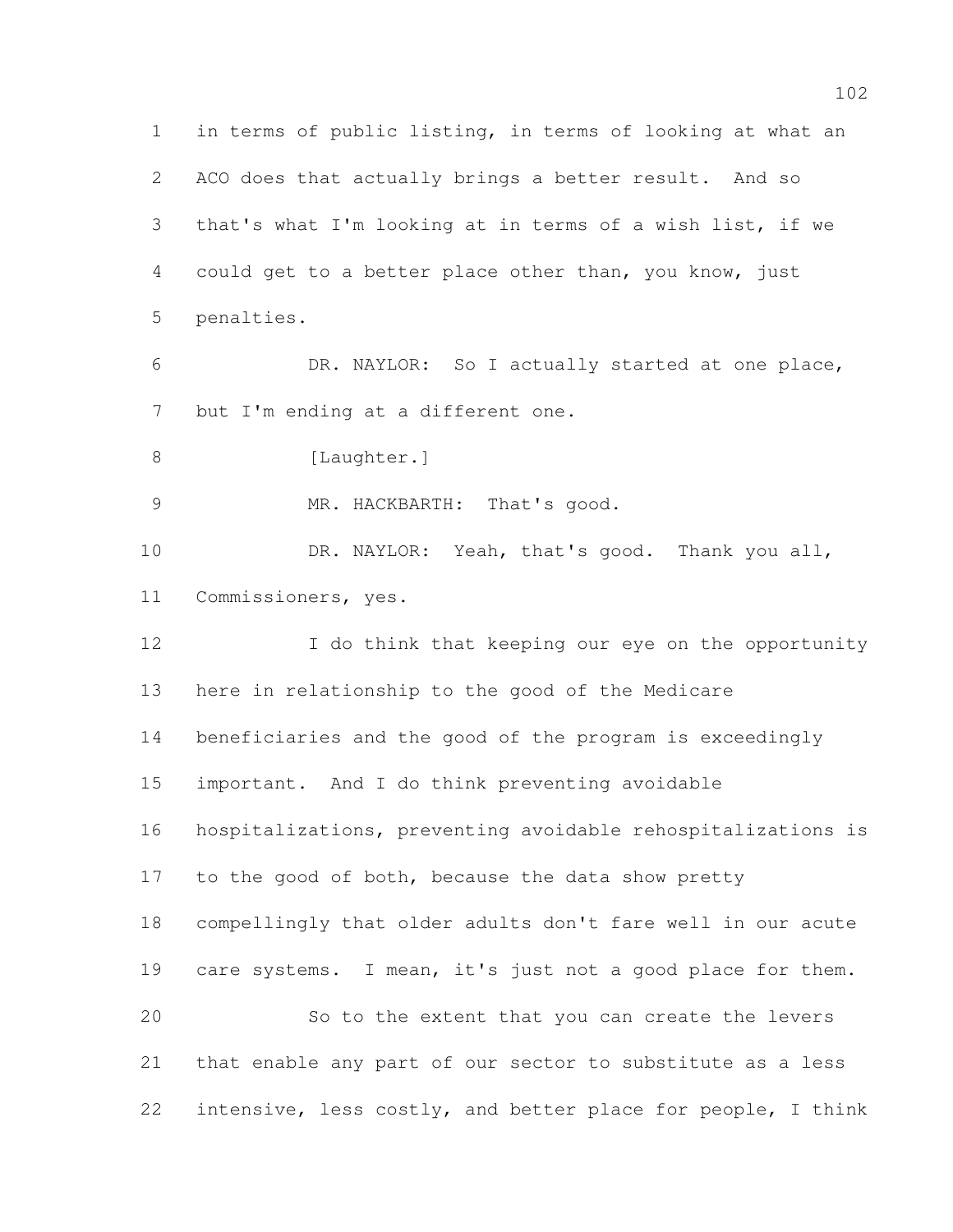we should think about that. And I do think, as Peter has suggested, more and more partners are looking to home health. Patient-centered medical homes, which are now incented to provide care coordination, are looking to home health. And all our bundled payment initiatives are looking. So I appreciate the sensitivities, but I do think we should pursue this path.

8 And I think one option that I hope we could think about is that we'd look at potentially two causal paths, that we have a group of people in a community who get home health care who don't start at a hospitalization. And I think that the causal path in terms of what happens to them and what we might expect in outcomes is different than for the third that we're talking about that start with an index hospitalization.

 So I'm wondering if in the next iteration we could try to separate a little bit more robustly that we're maybe talking about two different groups here with maybe the potential for two different levers to influence preventable hospitalizations for the first preventable rehospitalizations or other acute care services for the second.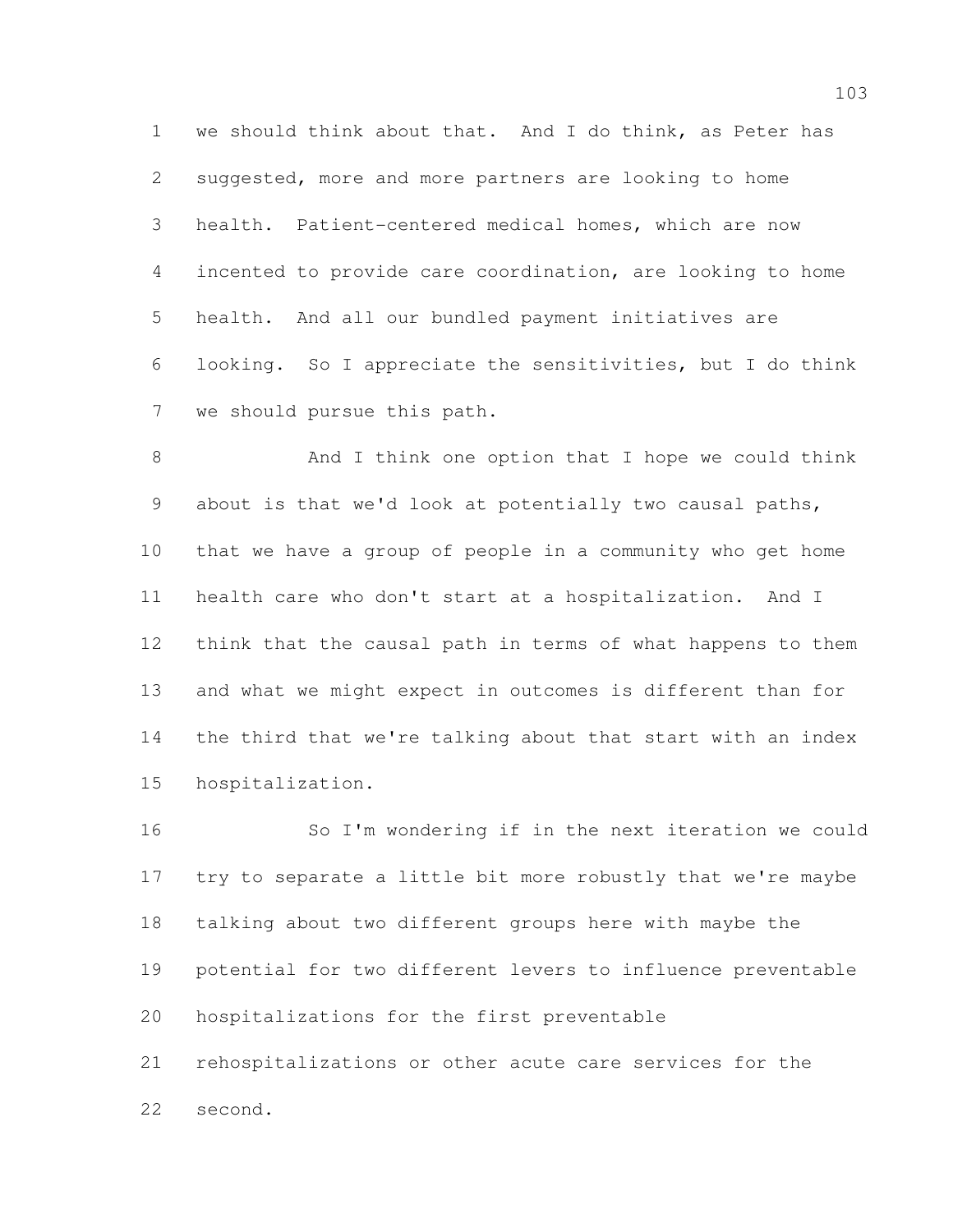So thank you, Commissioners, for taking me down another path.

 MR. HACKBARTH: Just a couple concluding thoughts. It seems to me that we have raised issues at very different levels of abstraction, if you will. Sort of the most basic question is: Is reducing admissions/readmissions 7 a good thing to do? There will always be -- as Alice pointed out, there will always be cases where maybe an admission is a good thing. I think we all recognize that. 10 I am convinced, however, that we have too many 11 admissions and readmissions in the aggregate, and there is an opportunity not just for cost saving but for care improvement in that. I think there's abundant research to support that, including work that Mary has done over the years on care transitions and the like. So I think, you know, we're barking up the right tree, or one of the right trees.

 A second issue raised is this question of accountability, and in a fragmented system, even good people may be party to admissions or readmissions that could be avoided, but they simply are in an environment where it's very difficult for them to change that.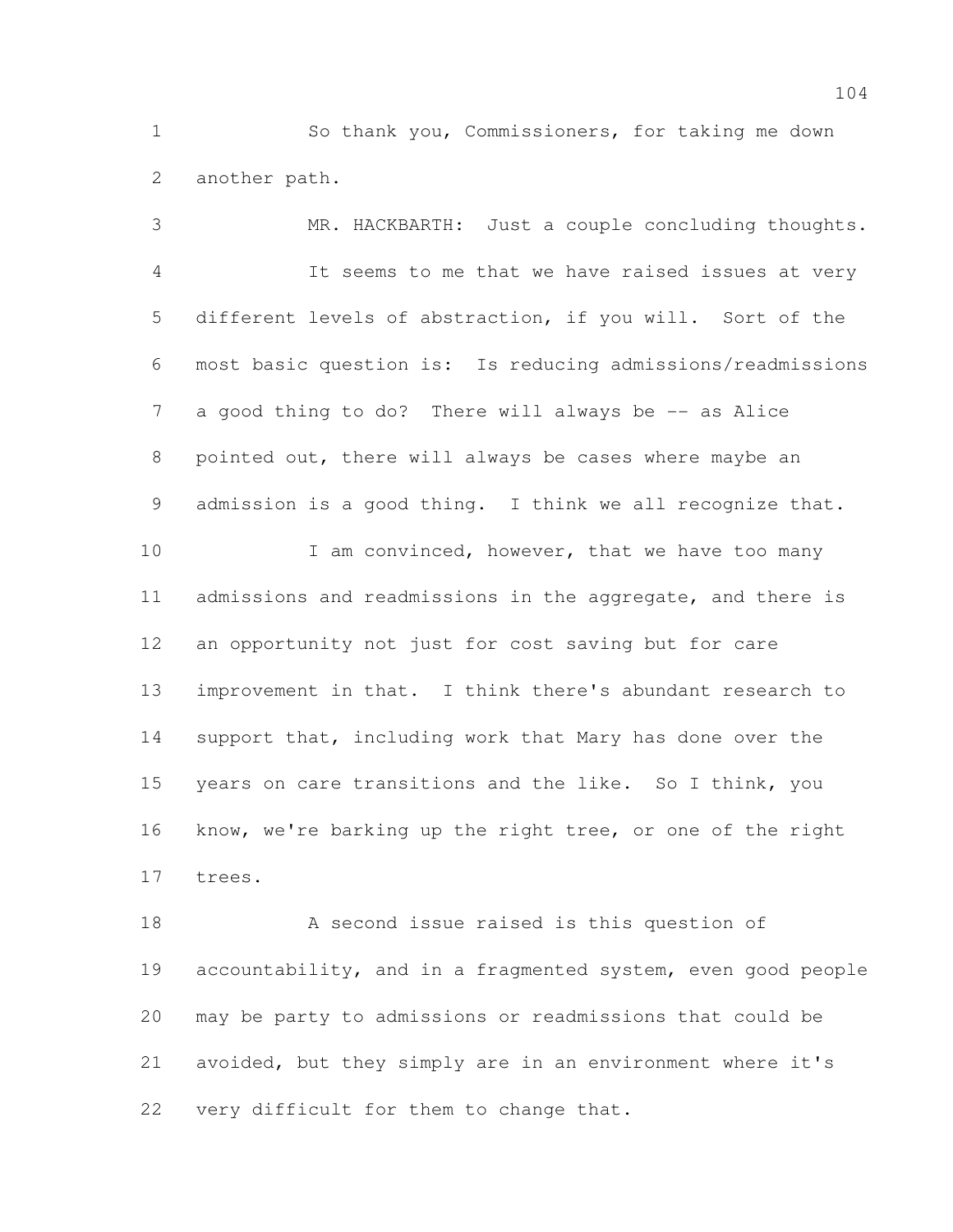I think that's a tough issue. I think it's an artifact of the fragmented care delivery system that we've fostered in this country for decades, and it's not going to be easy to get away from that.

 As I said earlier, I do believe, though, if you allow people to say, "I'm not accountable, somebody over there is," we'll never get out of it. There's got to be some creative tension in the system if you want it to move forward. Even if the tension isn't always perfectly aimed 10 and there are some innocent parties adversely affect, there's got to be some tension in the system to make it move forward to better alternatives. So I'm reasonably confident on those two points.

 The next two issues I find much more difficult to wrestle with. The next one is, you know, how do we accurately measure, how do we properly calculate the incentives, how do we risk-adjust, sort of the technical aspects of these things. And I think they're very difficult issues, even if we're barking up the right tree, very difficult issues in those areas to address.

 And related to that I think is Craig's point about complexity. As you try to perfect each of those things,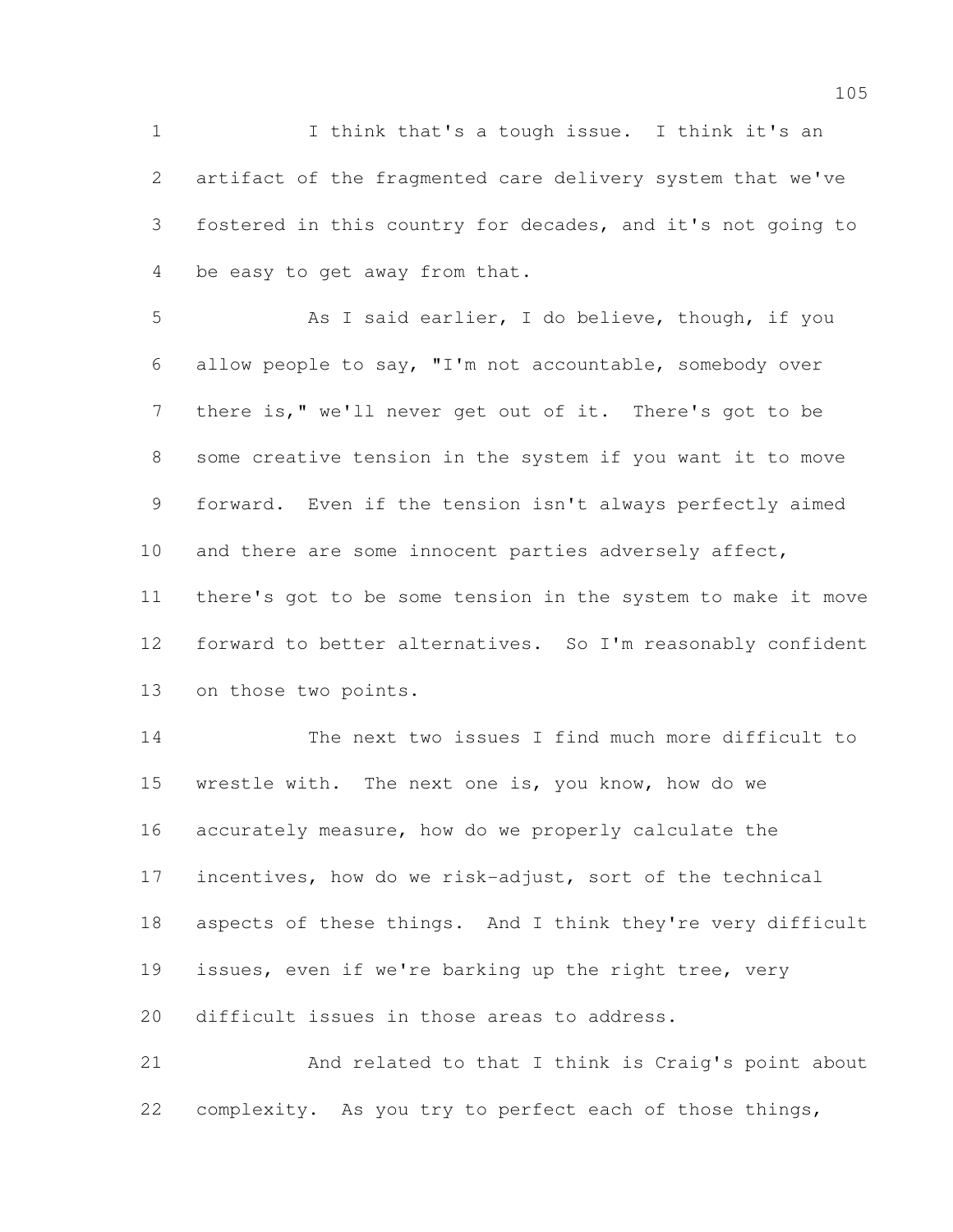these systems get ever more complicated, and there's a price to be paid for that, a price in terms of coherence in care delivery, a price in terms of cynicism among providers who feel, you know, just yanked around, and I worry about that. And I worry about that increasingly as, you know, we try tinkering with all these payment systems. What is the cumulative impact on our care delivery system?

8 And then the last issue is related to that, and that's the effect on CMS and the ability of CMS to effectively manage these ever more complicated payment systems when they're not given the necessary resources. So those last two things sort of interact with one another, compound one another potentially.

 So, in general, to sum up, I think, you know, admissions, unnecessary admissions and readmissions, are a problem. It's a quality problem as well as a cost problem. I think we can do way better. I think there's lots of evidence of that. We need to create some tension in the system if we're ever going to do better. But, admittedly, this is tough stuff when you get down to the nitty-gritty and the details.

22 A last thought, related, at least distantly.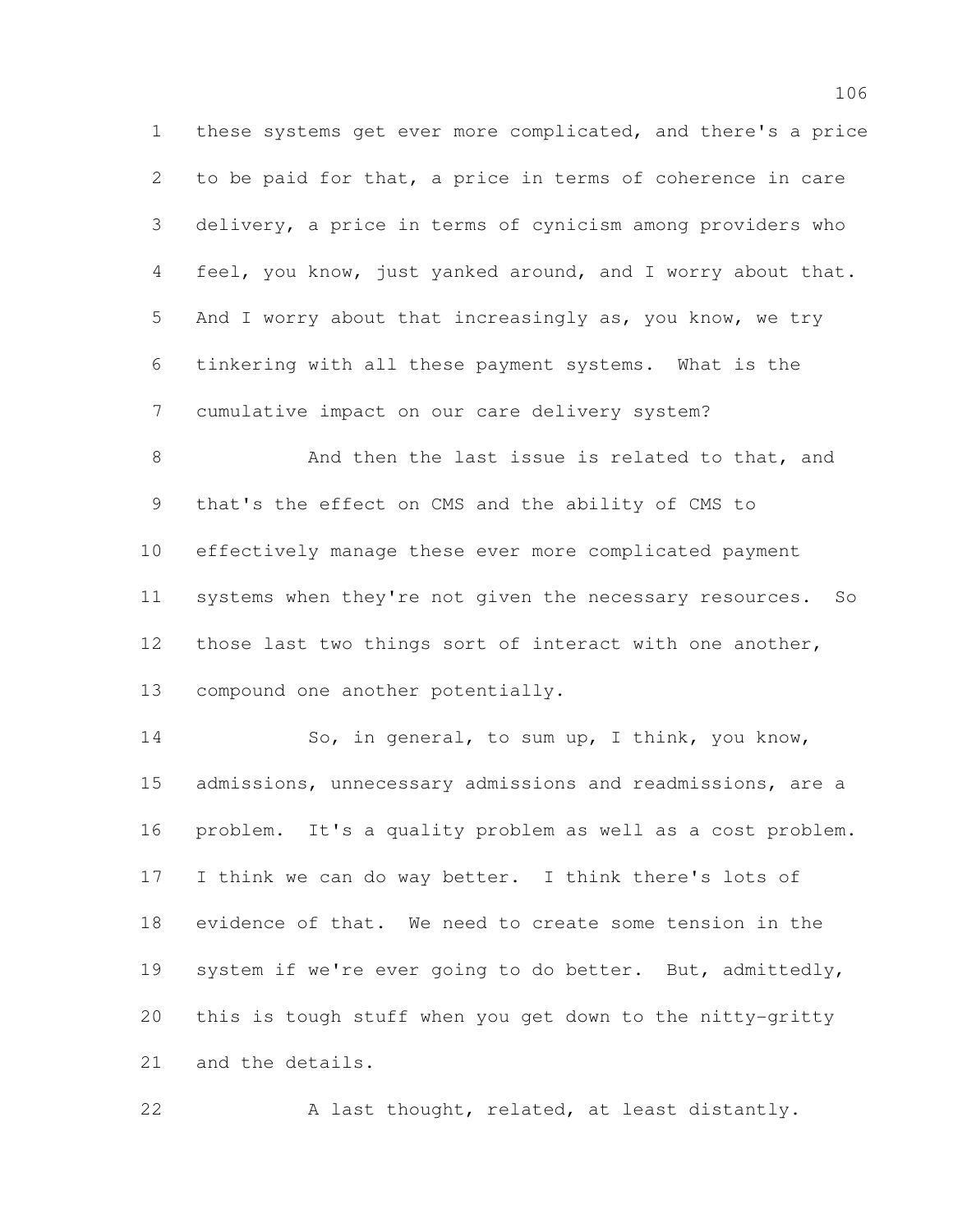Sometimes I think that maybe at our next retreat what we ought to do is require everybody to read the Medicare statute and, you know, just to really get a grip on how complicated all of this has become. And I sometimes imagine, you know, what if I were given a clean sheet of paper here and said, you know, you can rewrite this. How much of it would I retain and how much of it would I throw away? And I think there are big pieces of it I would be inclined to throw away. But, you know, as my friend and former MedPAC Bill Scanlon used to say, there is no reverse gear in government. It's always we add on, we add on, we 12 add on, almost never take anything out. And that's a problem. So that's my soapbox speech for today. On that note, we will have our public comment period. Thank you, Evan. Good work getting us moving on this discussion. 17 [Pause.] 18 MR. HACKBARTH: Seeing nobody moving towards the microphone, we will adjourn for lunch and reconvene at 12:45.

21 [Whereupon, at 11:34 a.m., the meeting was recessed, to reconvene at 12:45 p.m. this same day.]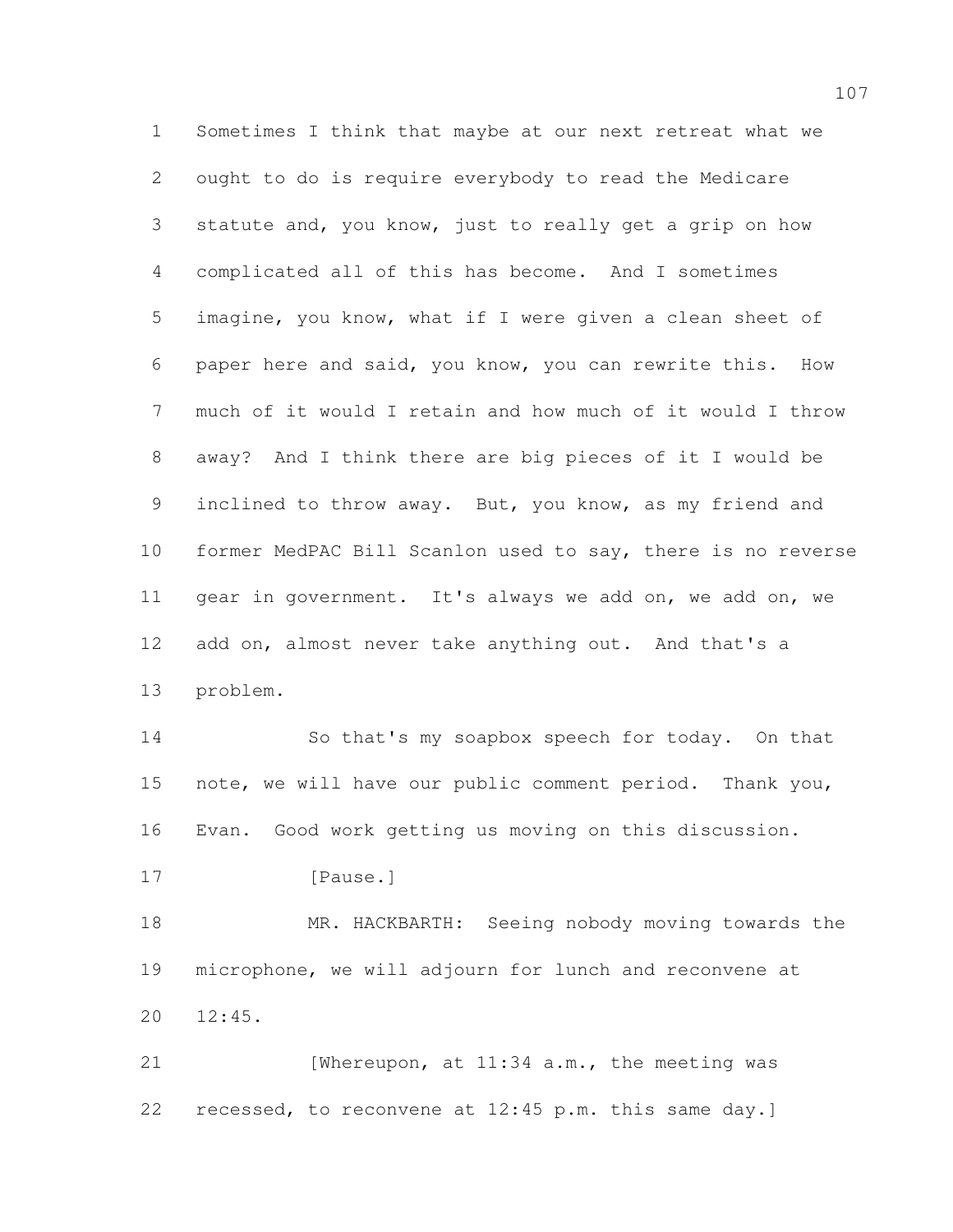| $\mathbf 1$ | AFTERNOON SESSION [12:44 p.m.]                               |
|-------------|--------------------------------------------------------------|
| 2           | MR. HACKBARTH: Okay. It's time for us to begin               |
| 3           | the afternoon session. We begin with two of our              |
| 4           | Congressionally requested reports, first on outpatient       |
| 5           | therapy and then on the work geographic practice adjustment  |
| 6           | for physicians and other health professionals. And, Adaeze   |
| 7           | and Ariel, are you ready to go? Let's do it.                 |
| $8\,$       | DR. AKAMIGBO: Good afternoon. The Middle Class               |
| 9           | Tax Relief and Job Creation Act of 2012 requires MedPAC to   |
| 10          | study the payment system for outpatient therapy services and |
| 11          | to address how it can be reformed to better reflect the      |
| 12          | therapy needs of the patient.                                |
| 13          | I'd like to thank Lauren Metayer and Shinobu                 |
| 14          | Suzuki for their assistance on this project.                 |
| 15          | The mandate requires MedPAC to come up with                  |
| 16          | recommendations on how to reform the therapy system under    |
| 17          | Part B to better reflect the therapy needs of the patient.   |
| 18          | The law also requires MedPAC to evaluate how therapy         |
| 19          | services are managed in the private sector.                  |
| 20          | The Commission has discussed in great detail                 |
| 21          | spending, utilization, and the key policy issues relevant to |
| 22          | outpatient therapy services in March, September, and in      |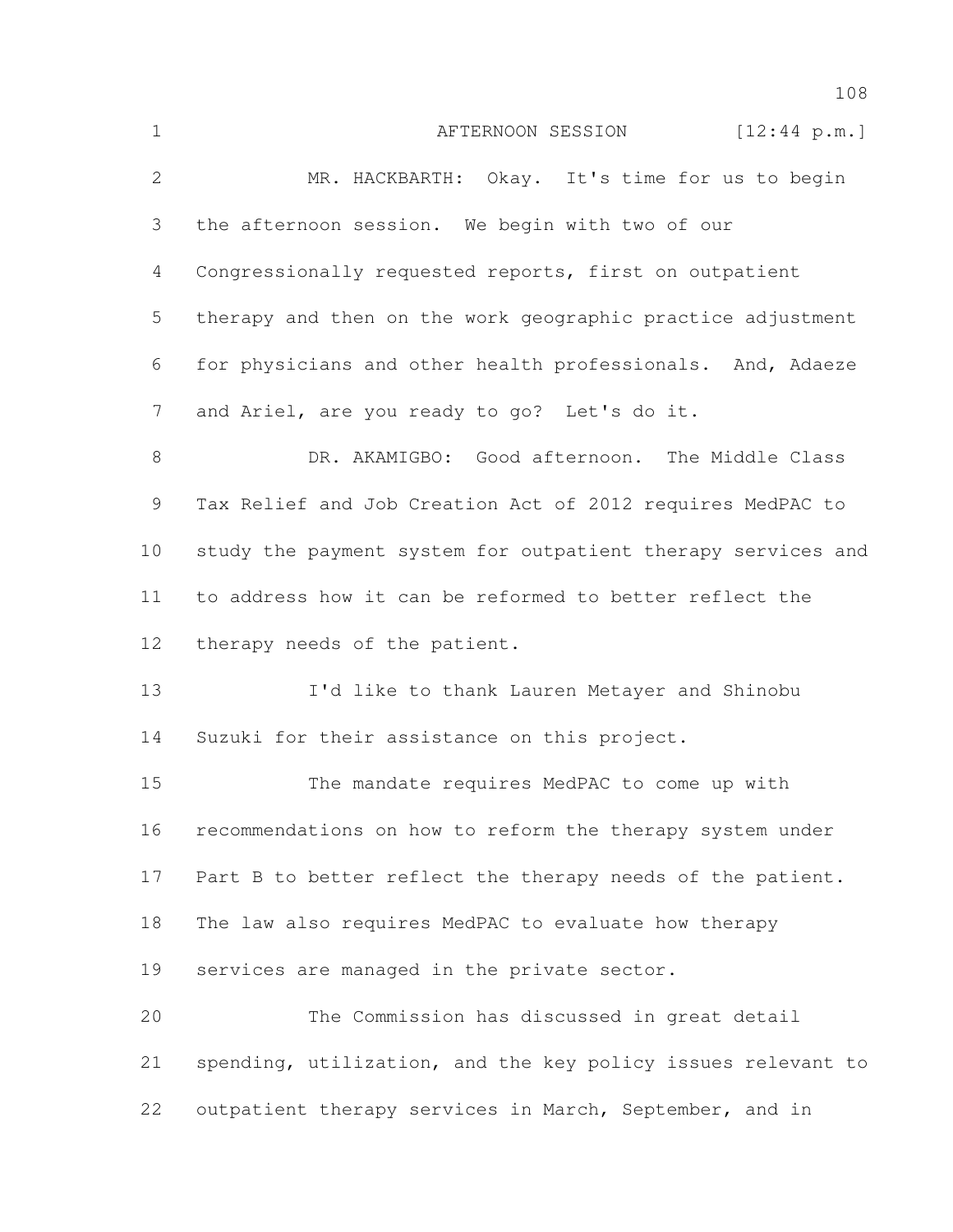October of this year. Some of the policies we've discussed will expire at the end of the year. The Commission's final recommendations today will be useful to the Congress before their deliberations begin. The mandated report is due June 15, 2013, and will include a full discussion of the issues, our analyses, and the final recommendations.

 As a reminder, this is the framework we use to evaluate potential policy changes. We ask, how does the policy impact Medicare program spending? Will it improve beneficiary access to care? Will it improve the quality of care Medicare beneficiaries receive? And will the policy 12 advance payment reform, and here we mean, does it move us away from fee-for-service and encourage a more integrated delivery system? Each recommendation is evaluated using these four criteria.

 Today, we'll begin with a few Commissioner questions from the October meeting that we've addressed. They are listed on this slide and I'll go over them in a 19 moment. Then we will very, very briefly review the issues with outpatient therapy services and Medicare and review the three draft recommendations to address outpatient therapy services.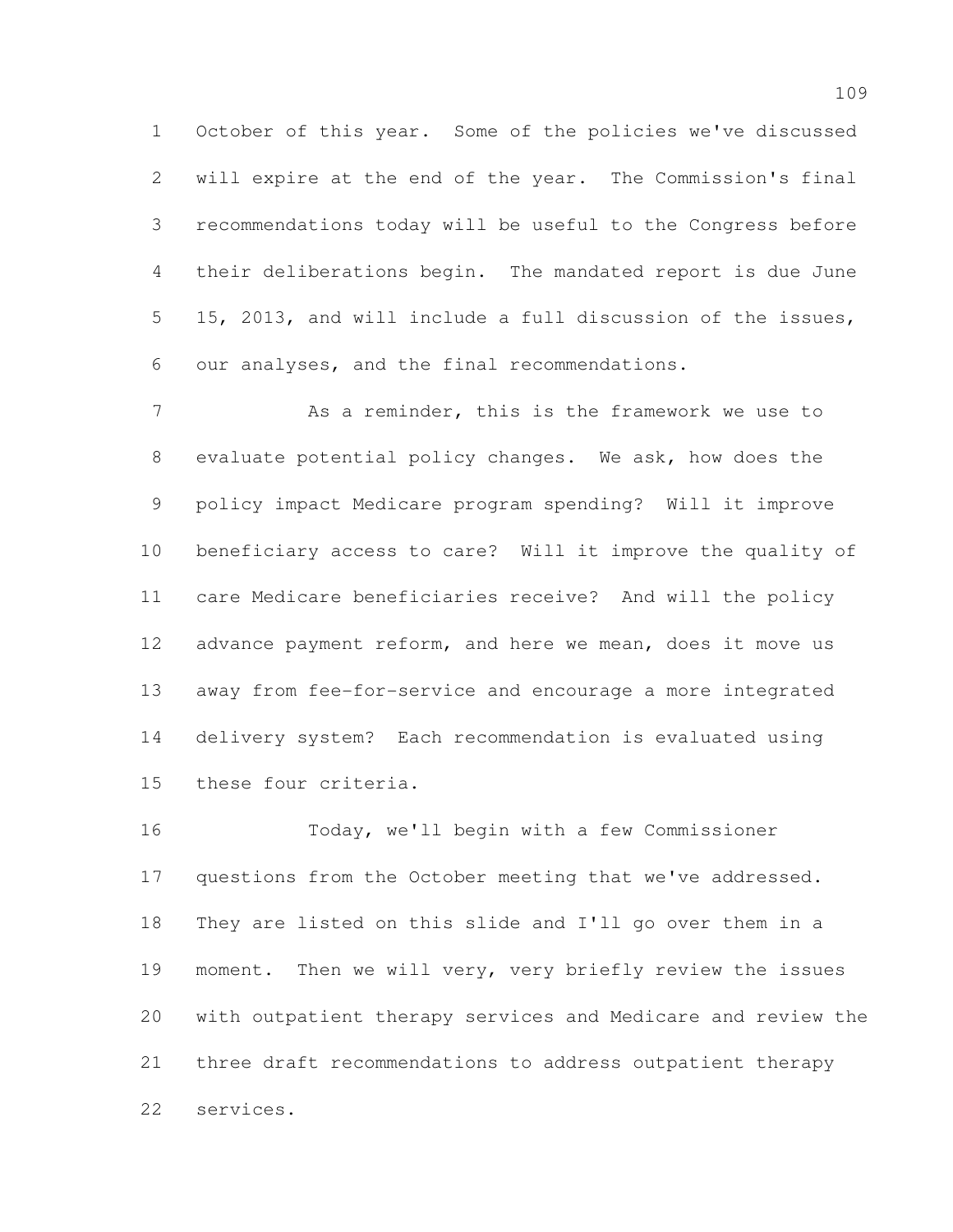Mary, you asked about the demographic characteristics of the beneficiaries who exceed each cap. This slide shows the characteristics of all physical therapy/speech language pathology users and occupational therapy users. As you might expect, beneficiaries who exceed the cap tend to be older and are slightly more likely to be women.

8 Focusing on the last column for a second, occupational therapy users who exceed that cap tend to be older -- 32 percent of them are 86 years and older -- compared to 26 percent of those who do not exceed the cap. Those above the cap are also more likely to be dual eligibles. Sixty-two percent of occupational therapy users are dual eligibles and are more likely to receive all their care in nursing facilities.

 Peter, you asked about the billing sites that account for spending by the highest and the lowest end of the distribution. This chart from the September meeting shows the break-out of overall spending in 2011. Nursing facilities accounted for about 37 percent of total spending. Physical therapists in private practice accounted for 30 percent. And HOPDs and outpatient rehab facilities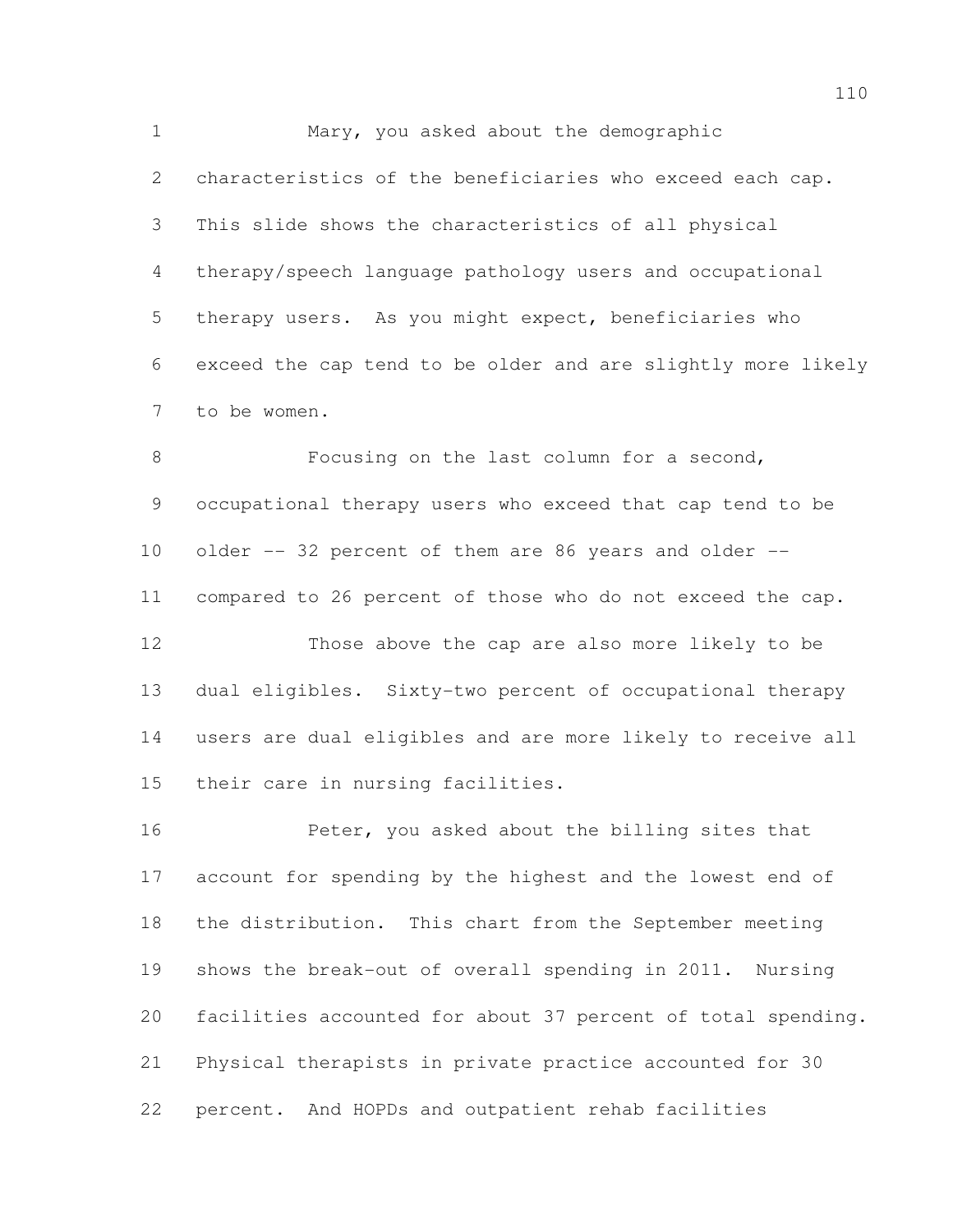accounted for 16 and 11 percent, respectively. At the lowest end of the distribution, the bottom ten percent, HOPDs account for 56 percent of spending among users, followed by physical therapists in private practice, which account for 19 percent, and by physicians in private practice, which account for 11 percent. At the highest end 7 of the spending distribution -- this is the top 10 percent - - nursing facilities account for almost 60 percent of spending. They are followed by PTs in private practice at 18 percent and outpatient rehab facilities at 11 percent. Alice, you asked about the share of beneficiaries 12 who exceeded therapy caps among the top spending counties. This is a list of the top spending counties in your mailing materials from September, ranked from highest to lowest by mean per user spending, adjusted for health status. While overall 19 percent of all therapy users exceeded either cap -- that's the last row on the table -- in the Louisiana counties displayed on this chart, more than 30 percent of users exceeded either cap. And in Kings County, New York, with more than 40,500 therapy users in 2011, almost 40 percent of those users exceeded therapy caps using the automatic exceptions process.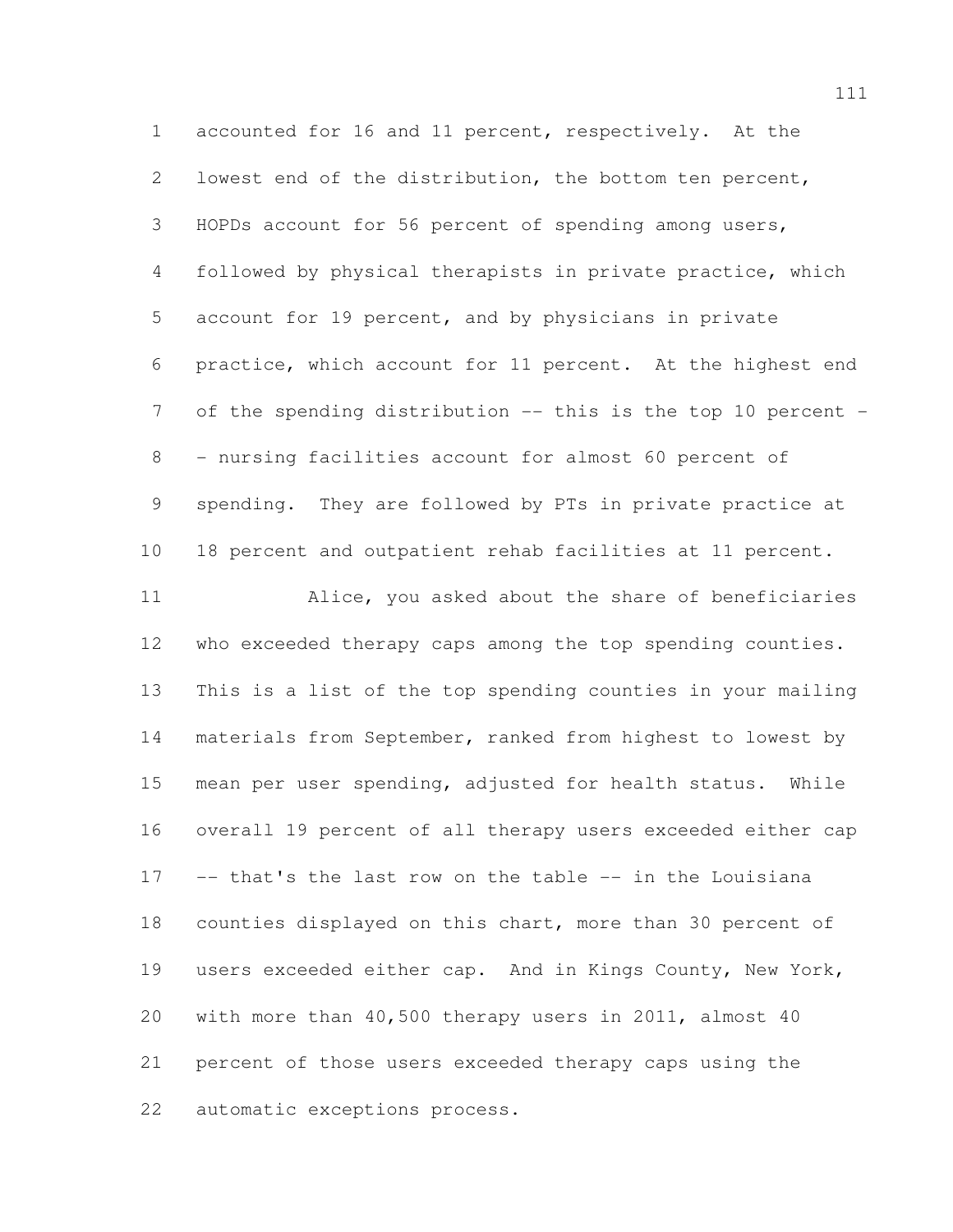And Jack, you asked about the use of ABNs for outpatient therapy services. As a quick background for everyone, Advance Beneficiary Notices inform beneficiaries that Medicare may not consider therapy services medically reasonable and necessary for the patient in a particular instance. The information contained in the ABN allows beneficiaries to make an informed decision about whether to receive additional therapy services and accept financial responsibility for those services if Medicare does not cover them. CMS does not require therapy providers to issue ABNs on a routine basis, but CMS encourages providers to issue ABNs at the initiation of therapy and as the beneficiary approaches their cap limit. It's not known or assumed that ABNs are issued often by providers, particularly given the automatic exceptions process that's existed.

16 Now, if a clinician provides therapy services, bills Medicare, and the services are deemed to be medically 18 unnecessary and, therefore, not covered, the beneficiary can only be held liable if an ABN was issued. Without having provided a valid ABN to the beneficiary, which the beneficiary should have signed to show that they understand their responsibility, the provider may not bill the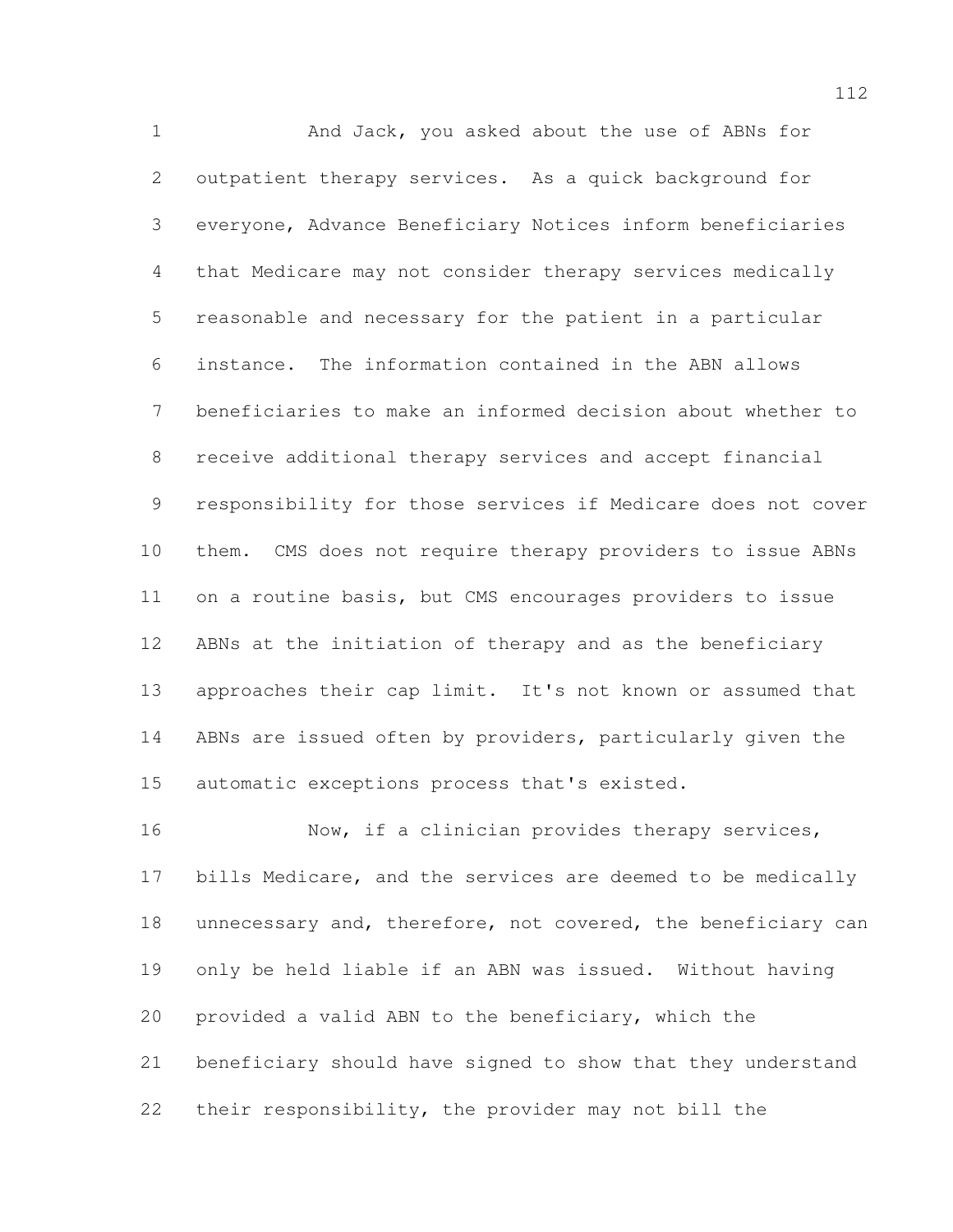beneficiary and would then assume financial responsibility for those services.

 So, we've covered Commissioners' questions from the October meeting. Let me turn to the policy environment facing Medicare beneficiaries.

 Current law provides for no exceptions to the caps. So on January 1, 2013, therapy users would be faced with hard caps and no exceptions to those limits. In 9 discussions since March this year, the Commission is greatly concerned that hard caps will interfere with necessary treatment. Many therapy users who need additional services above cap limits do benefit from those services. With appropriate clinical judgment about the type and frequency 14 of therapy services, outpatient therapy can improve and restore function and facilitates beneficiaries' ability to live independently.

 But let me reiterate some of the concerns about 18 the outpatient therapy benefit under Medicare. First, provision of therapy services is sensitive to payment policy. Utilization is sensitive to changes in payment policy such as caps on annual amounts specific to therapy. And we've seen these shifts in utilization in other payment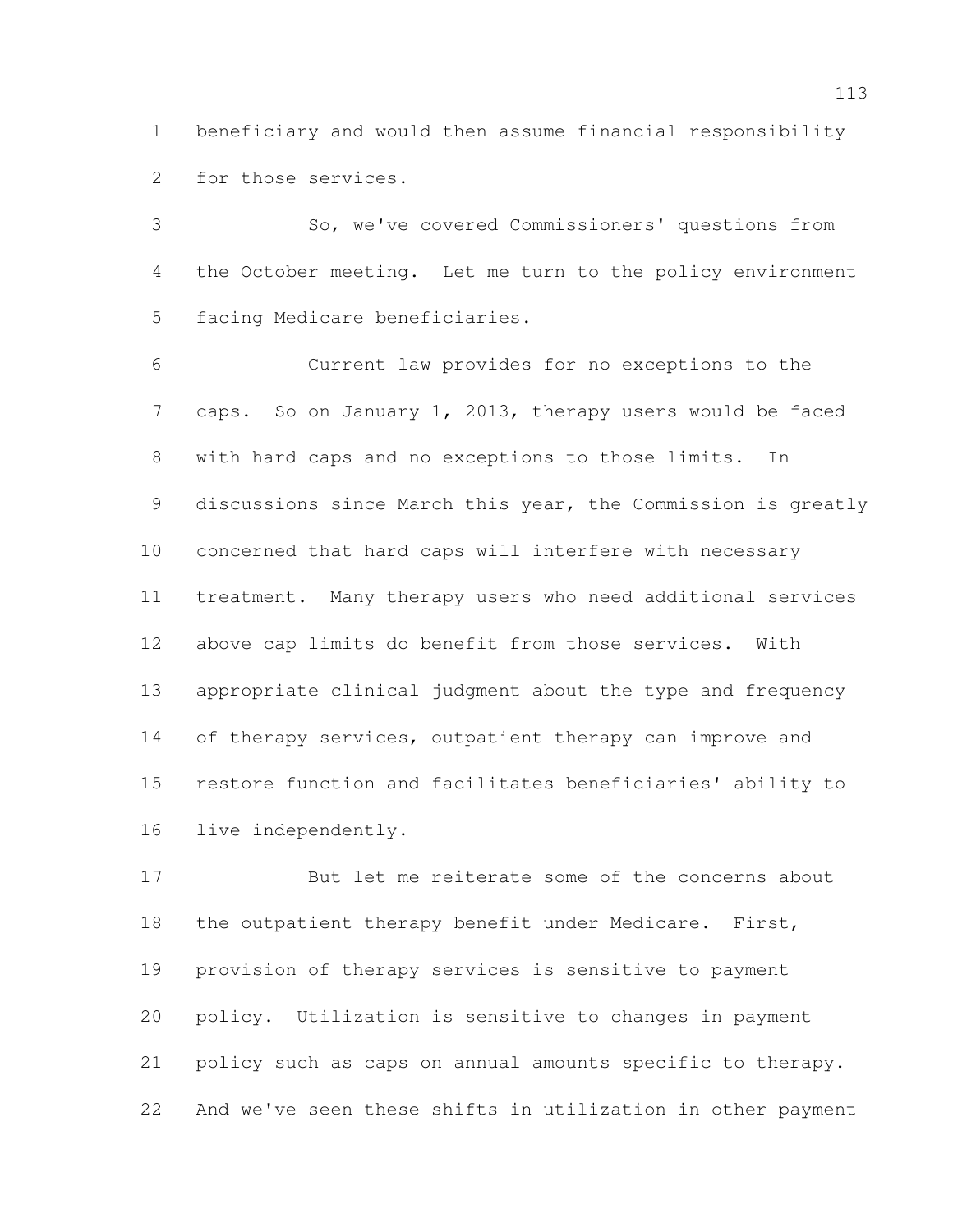settings, such as SNF and home health.

 Second, there is wide regional variation in the use of therapy services and they remain after adjusting for health status.

 Most importantly, there is almost no information available to CMS to judge whether therapy services are appropriately indicated for the patients who get them, what 8 type of therapy and how much they should get, and once they get therapy, there's no information to determine functional outcomes as the result of therapy.

 The Commission has discussed all these concerns in March, September, and October of this year and also discussed some policy options to address these concerns. The Commission's work has culminated in draft recommendations, which I'll now go over. So the Commission discussed these draft recommendations during the October meeting and we've gone

 back and made some adjustments based on your feedback. The first draft recommendation, which is aimed at program integrity, reads: The Congress should direct the Secretary to reduce the certification period for the outpatient therapy plan of care from 90 days to 45 days and develop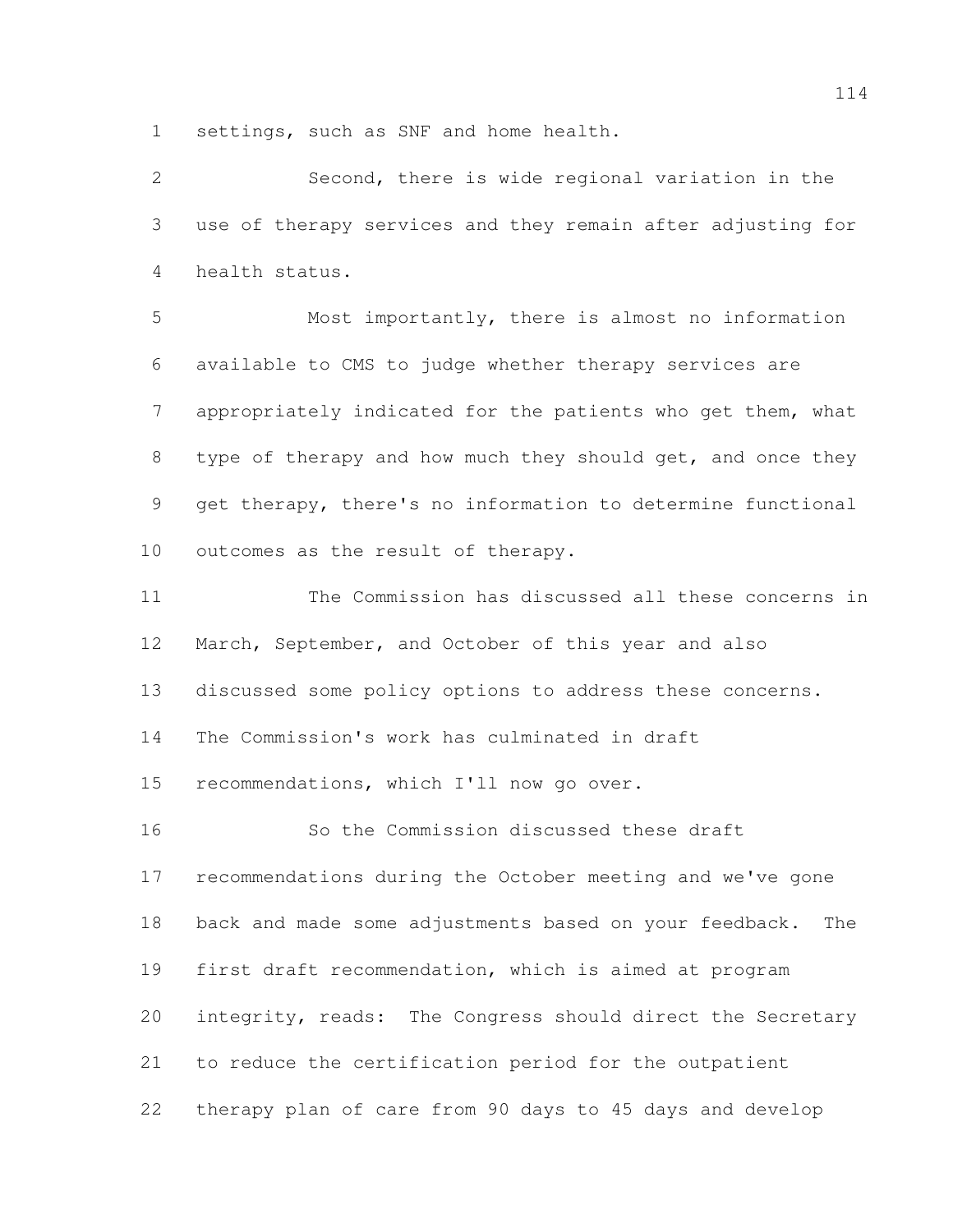national guidelines for therapy services, implement payment edits at the national level based on these guidelines that target implausible amounts of therapy, and use PPACA granted authorities to target high-use geographic areas and aberrant providers.

 Now, for the implications of this recommendation, based on the experience of recent program integrity 8 activities with respect to outpatient therapy, we would expect that reduced unexplained geographic variation in the provision of outpatient therapy should reduce unnecessary program spending. But the amount has not been confirmed by the Congressional Budget Office. We do not expect this recommendation to have an adverse impact on beneficiaries' 14 access to necessary outpatient therapy services, and there are no agreed upon quality measures to assess this recommendation's impact on quality, so we say no implications.

 This draft recommendation does not move us from fee-for-service to a more integrated delivery system, so there would be no implications for delivery system reform. The second draft recommendation, which aims to assure access to outpatient therapy services while managing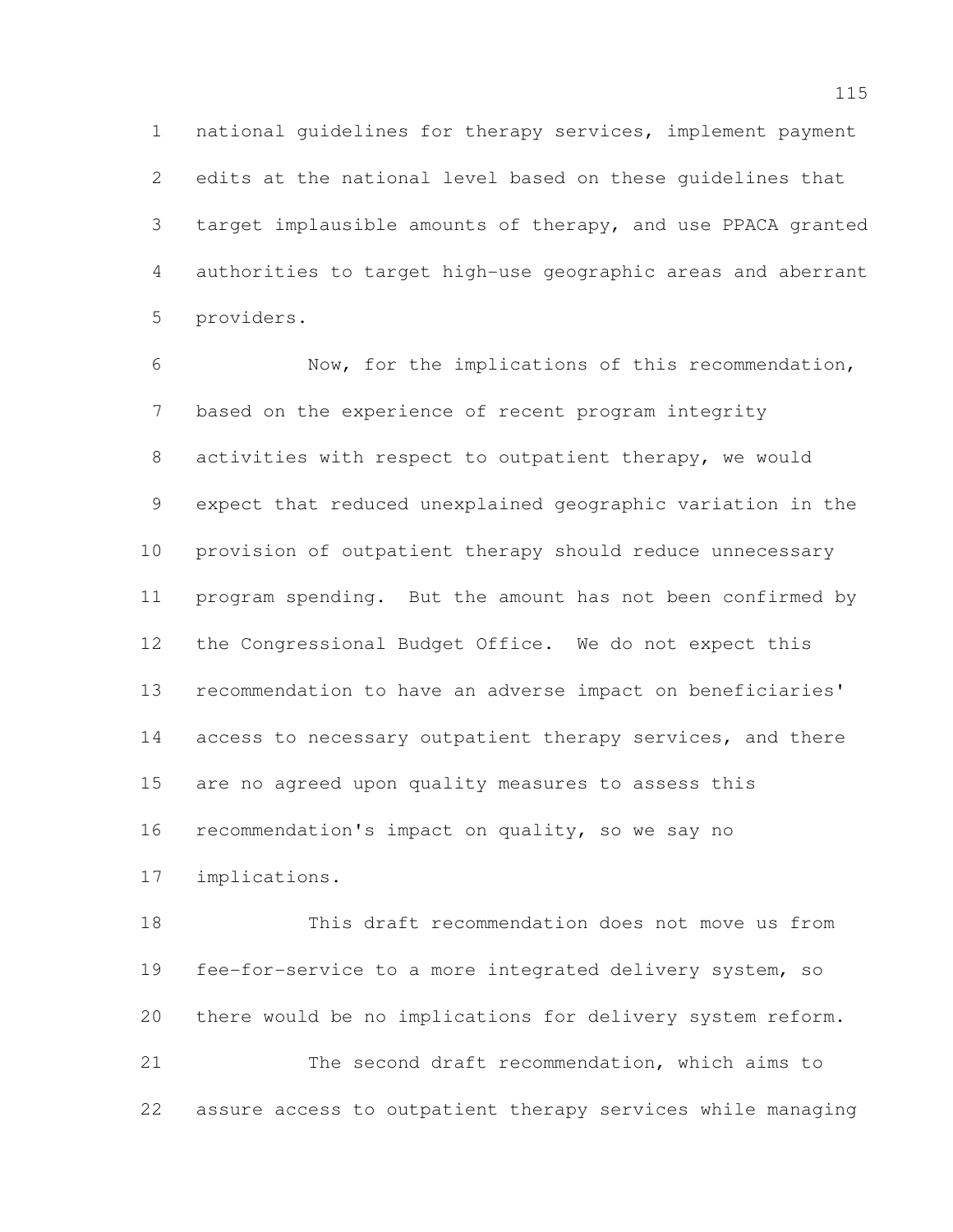Medicare's costs, reads: To avoid caps without exceptions, the Congress should reduce the therapy cap for physical therapy and speech language pathology services combined and the separate cap for occupational therapy to \$1,270 in 2013. These caps should be updated each year by the Medicare Economic Index. And, direct the Secretary to implement a manual review process for requests to exceed cap amounts and provide the resources for CMS for this purpose. And, permanently include services delivered in hospital outpatient departments under therapy caps. And, apply a multiple procedure payment reduction of 50 percent to the practice expense portion of outpatient therapy services provided to the same patient on the same day. Before I talk about implications, let me mention a few things. This table shows the effect of reducing the cap to \$1,270 in 2013. This new amount accommodates the needs of most therapy users. Sixty-seven percent of physical therapy/speech language pathology users as well as occupational therapy users would be unaffected by the cap. That is, two-thirds of all therapy users would not spend an amount that reaches this threshold under each category. For the one-third, or 33 percent, of users whose spending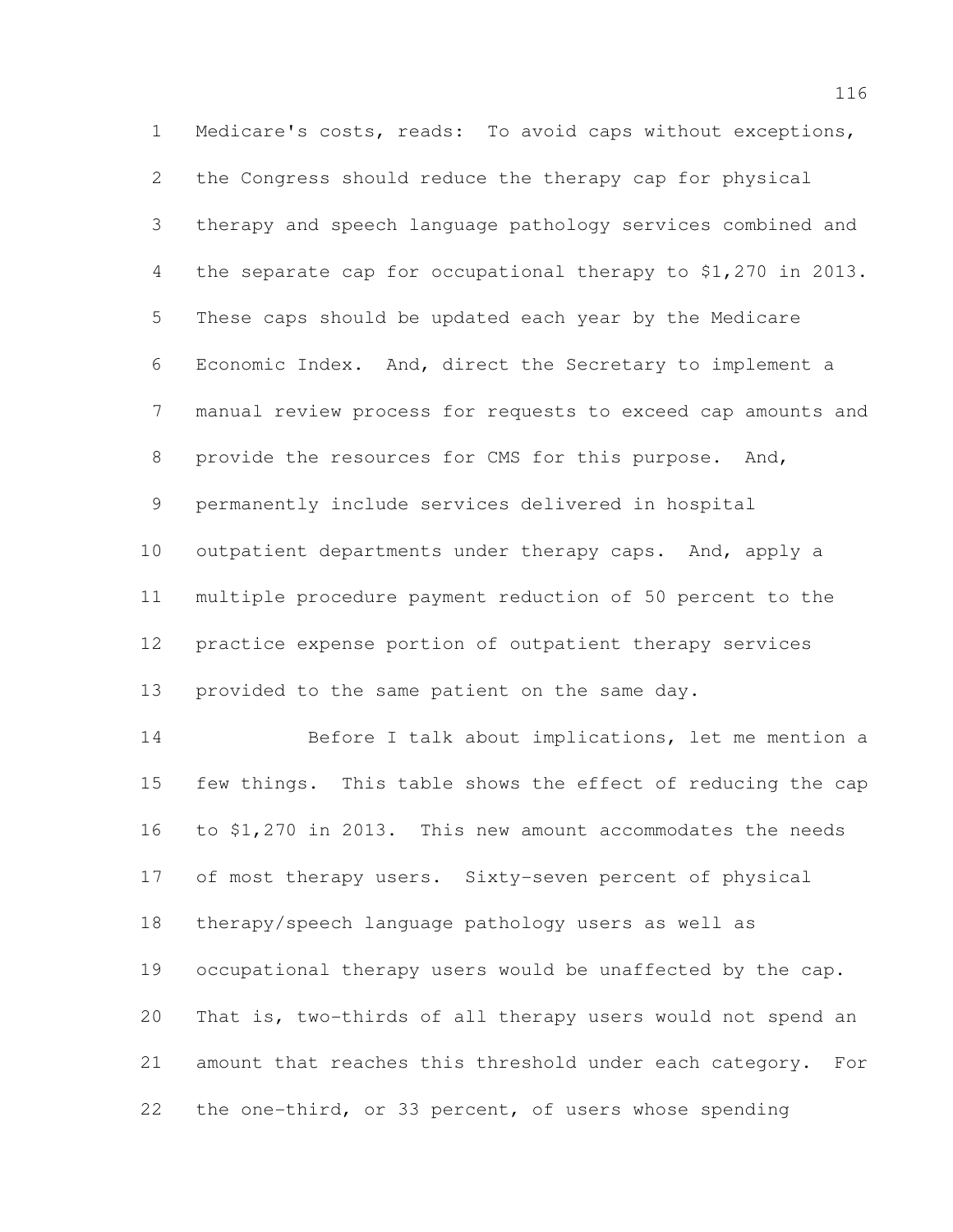reaches the cap amount, they can expect to use 14 visits for physical therapy and speech language pathology services and another 14 visits for occupational therapy services before they would need to obtain exceptions to exceed this amount. In essence, therapy users could incur up to 28 visits for all therapy in a calendar year before they would need medical review to determine if additional services are medically necessary, although I caveat this by saying the benefit is not administered as a combined cap. Now, when beneficiaries reach 14 visits under each category, the manual medical review process at this point would assure access to an additional block of visits while providing some scrutiny for the medical necessity of those additional services.

 Manual reviews performed at the \$3,700 threshold recently began in late September and there have been some concerns with the current process. There was some effort on the part of CMS to provide a smooth process in the short term in the short time they had to set up this review process. But currently, providers are only able to submit requests and supporting documentation via mail or fax. Both of these options can be very time consuming, and in some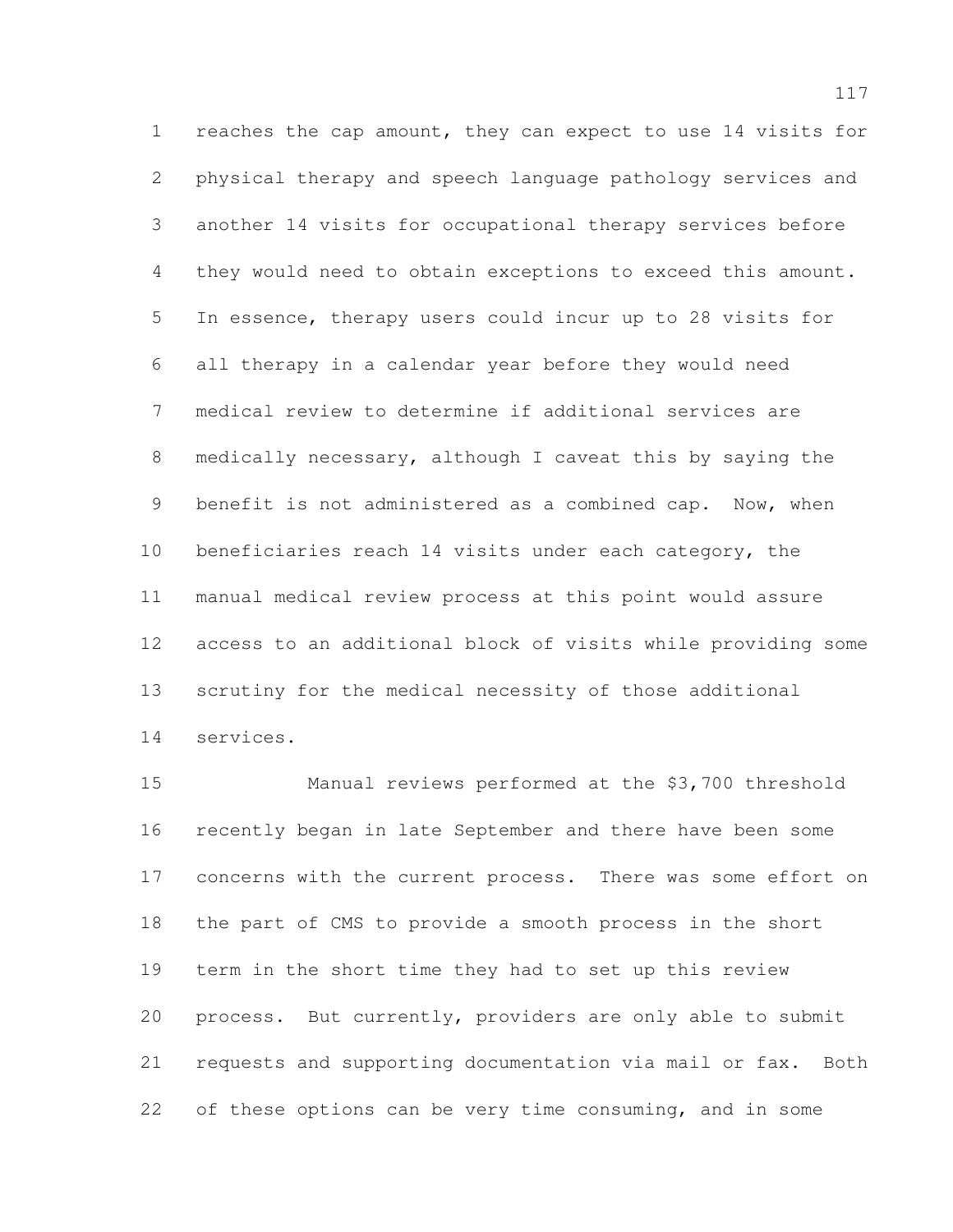cases, providers do not get confirmation that their request has been received, reasons for rejections or denials are not clear, and some have reported that their requests have taken more than ten business days to generate a response.

5 At the same time, CMS has indicated that some providers have not completed their requests accurately, missing key information, such as the beneficiary's name, providers' names or national provider numbers, or the reason for the providers' requests to exceed the \$3,700 threshold. These all contribution to delays in processing and potential breaks in therapy care delivery.

 We talked with several provider groups and CMS since our last meeting in October and the industry had constructive suggestions about ways to improve the manual review process. To conduct a streamlined manual review once per user spending reaches the cap amounts, the Congress would need to allocate additional resources to CMS. To streamline this process, CMS should develop a system to accept requests for medical review electronically in addition to the current mail and fax options. Providers should receive immediate confirmation that their requests have been received and are under review. Requests should be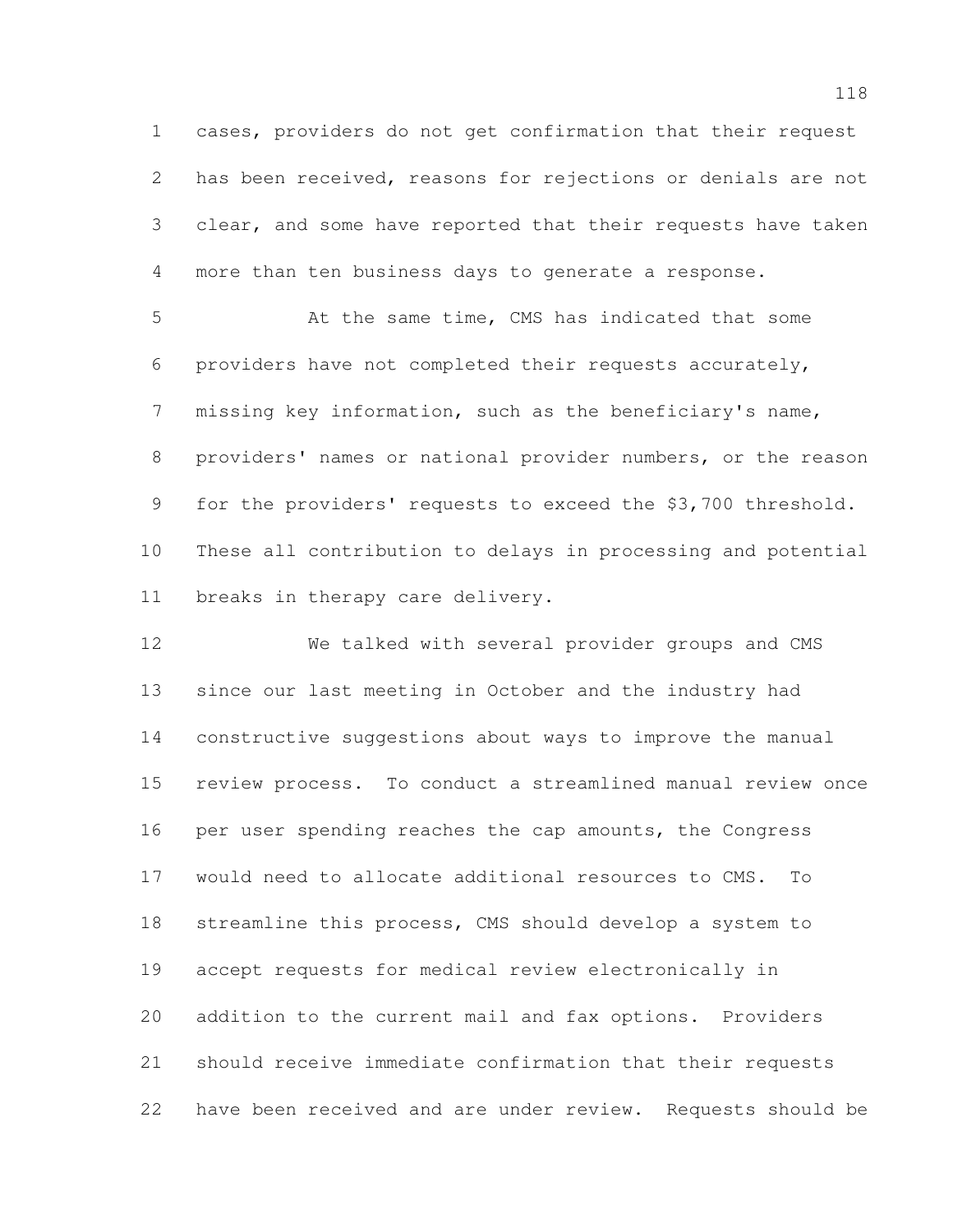processed within ten business days, and within that time frame, the Congress could allow two additional visits for beneficiaries for which the therapist would bear financial responsibility while CMS considers the medical necessity of those additional requests. As a final suggestion to streamline the process, the Congress could consider one or two max to conduct all manual medical reviews nationwide for a more consistent approach to reviews, correspondence with providers, and final resolutions to deny or approve requests.

11 Now, the implications. We expect that this recommendation will result in an increase in Medicare spending relative to current law under which the exceptions process would sunset at the end of the year. But again, the spending impact has not been confirmed by the CBO. This recommendation will also require an increase in CMS's administrative budget to conduct manual reviews of requests for exceptions to the cap limits.

 We expect an increase in the number of outpatient therapy services provided relative to current law, which again provides for no exceptions to the cap, because beneficiaries who need higher amounts of outpatient therapy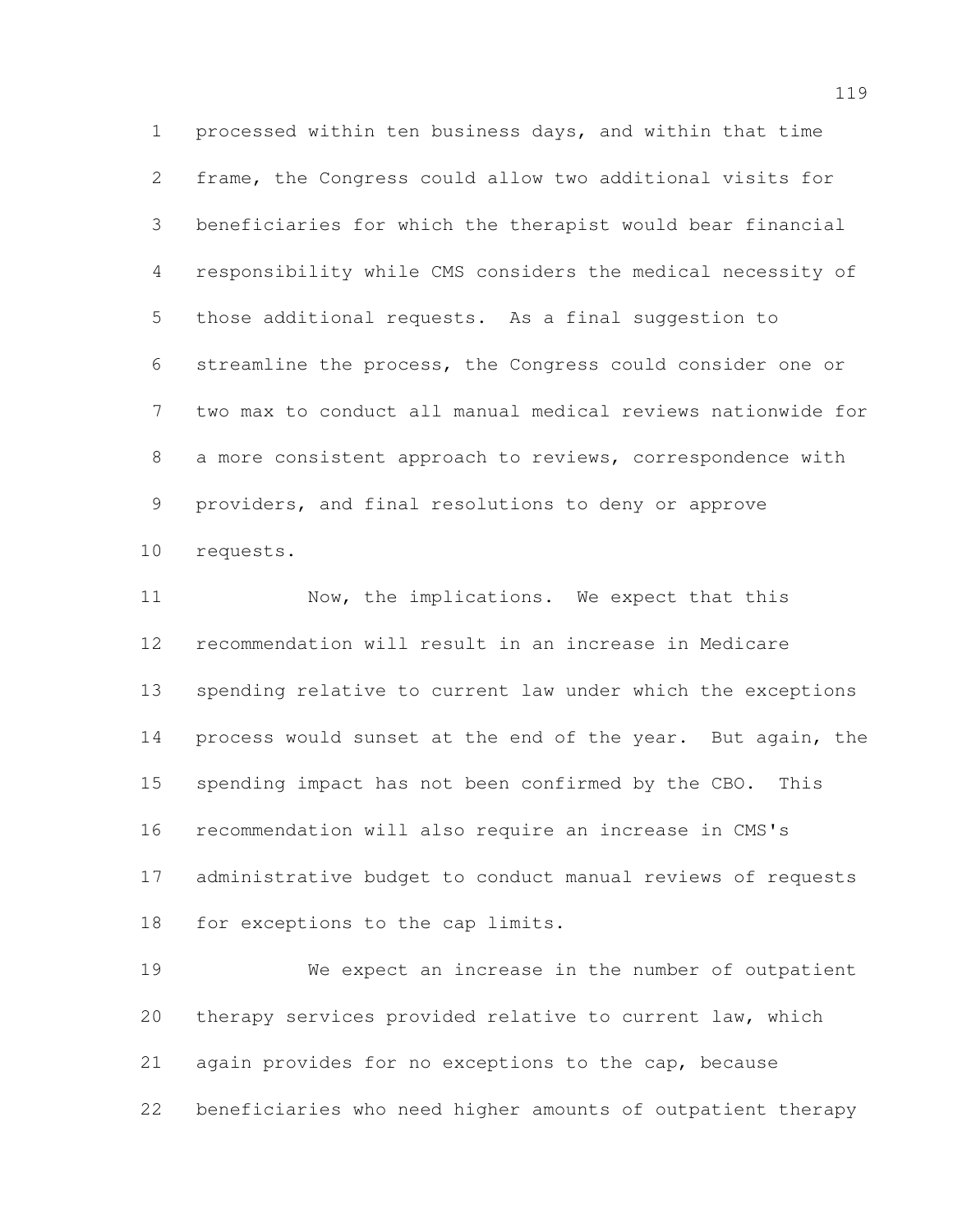process. However, utilization is expected to be lower than it would be if an automatic exceptions process were to be extended.

will be able to receive it via the manual exceptions

 We cannot assess the impact of this recommendation on the quality of therapy services because, again, there are no agreed upon quality measures in this sector.

 We do not anticipate that this recommendation has a significant impact on delivery system reform.

 The components of the second draft recommendation just described include reducing caps and manual review. But since the October meeting, we have met with several groups from the industry who have expressed concerns with manual review. And, again, there is general consensus that there are few good options here.

 We heard from a handful of industry representatives that in lieu of manual review, they would prefer higher caps, less manual medical review, coupled with lower provider rates based on the length of an episode. This option is similar to what we presented last month that identified three tools listed on this slide available to Congress to further reduce spending on outpatient therapy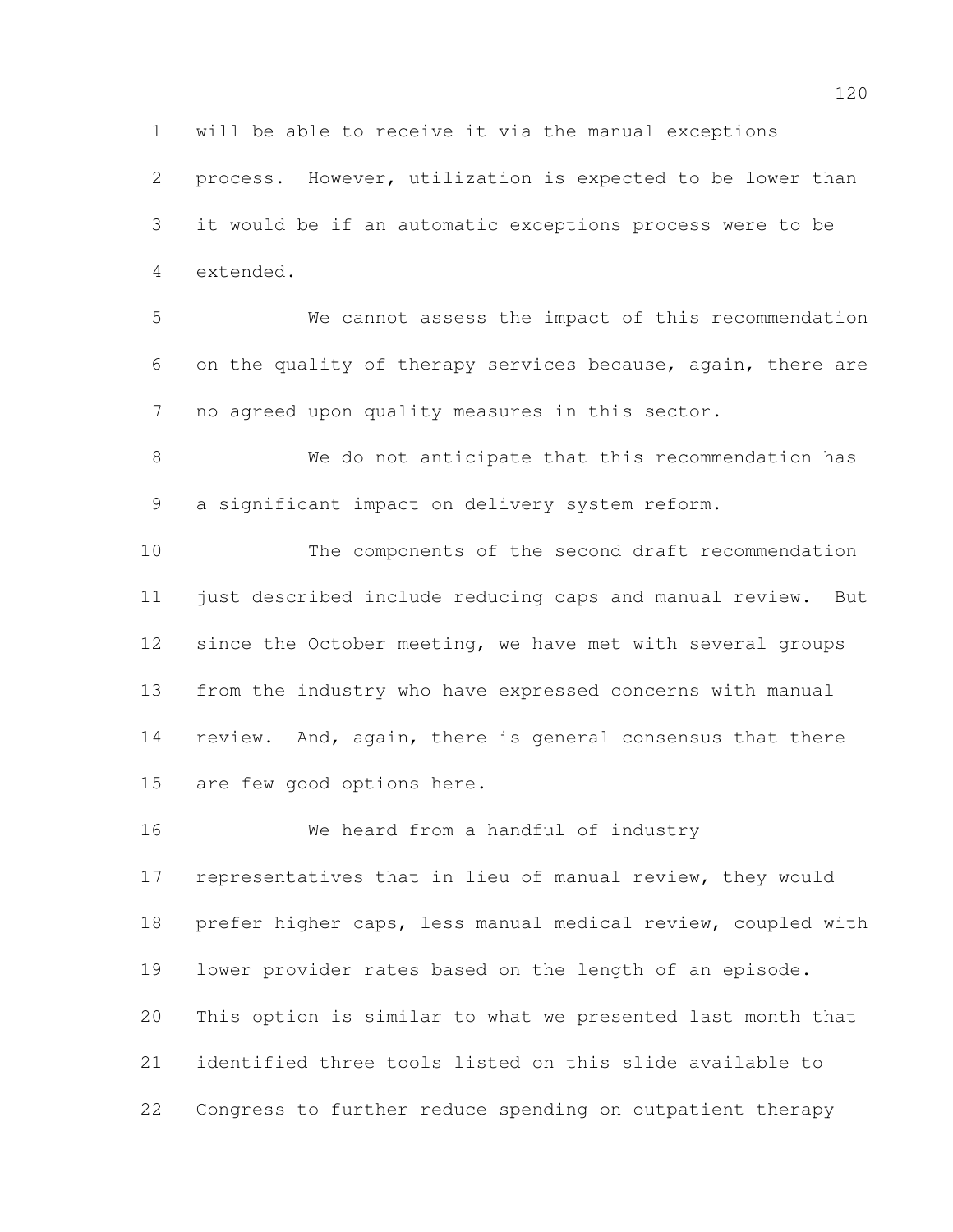services.

 The third draft recommendation, which aims to improve management of the benefits in the longer term, reads: The Congress should direct the Secretary to prohibit the use of V-codes as principal diagnosis on outpatient therapy claims, and collect functional status information on therapy users using a streamlined standardized assessment tool that reflects factors such as patients' demographic information, diagnoses, medications, surgery, and functional limitations to classify patients across all therapy types. The Secretary should use the information collected using this tool to measure the impact of therapy services on functional status and provide the basis for development of an episode-based or global payment system.

 As discussed before, there is a prototype for such a tool that was part of the CMS study to develop outpatient therapy payment alternatives. And as we discussed with the 18 panel of researchers and practitioners this summer, additional data elements to that prototype would serve as a good foundation towards developing an instrument for payment purposes.

The spending implications of this third draft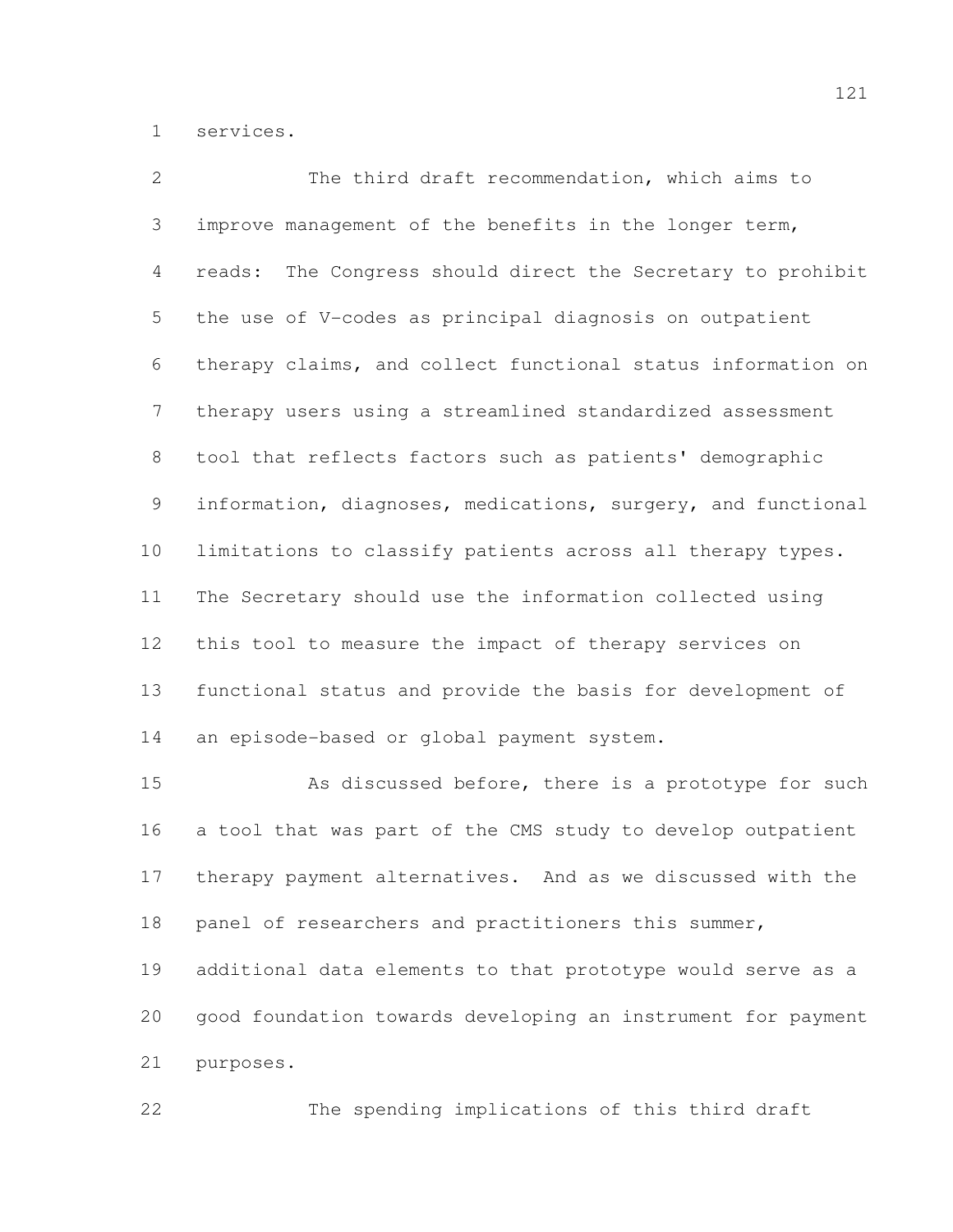recommendation would include some administrative costs to develop the tool and collect the data, but this recommendation will have no impact on program spending. We do not expect that this recommendation will have an adverse impact on beneficiaries' access to needed care. Over the long term, we expect this recommendation to allow clinicians and the program to better assess the effect of these services on functional outcomes and tie reimbursement to those outcomes. The recommendation is consistent with the Commission's goal of reforming the delivery system by allowing Medicare to construct larger payment units for outpatient therapy services and eventually tie payments for these services to the patient's functional outcomes. To wrap up, we look forward to your discussion of these draft recommendations. Some of the policies we've discussed expire at the end of the year and our goal is to finalize these recommendations before the provisions expire in December. Thank you, and with that, I'll turn it back over to Glenn.

MR. HACKBARTH: Thank you, Adaeze.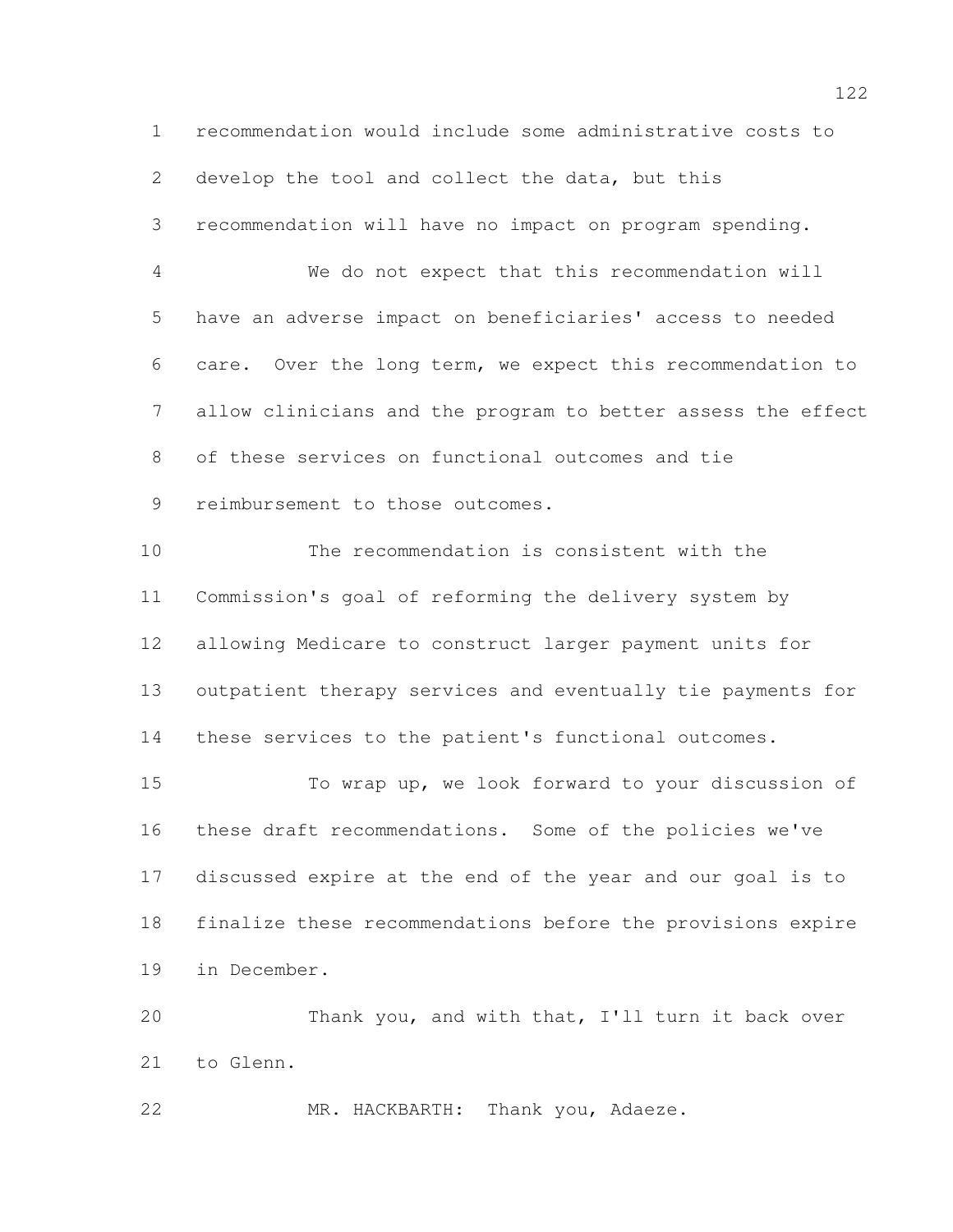As we did this morning on ambulance services, what we'll do is just have one round of comments before the vote, and if I may, I will offer the first set of comments. I'd like to begin by reminding people in the audience of the framework that we are using for evaluating our recommendations on these three Congressionally requested 7 reports on outpatient therapy, ambulances, and on the work geographic adjustment for physicians and other health professionals. The framework that we've applied across all three is that in order for us to recommend an increase in Medicare spending above the current law baseline, we ought to be convinced that there is evidence that doing so would either improve access to care, improve quality of care, or facilitate movement to a reformed delivery system, new payment methods.

16 In this case, outpatient therapy, the recommendations that Adaeze just outlined would, in fact, result in an increase in Medicare spending above the current law baseline. Without estimates from CBO, I can't give you a precise number on what that increase would be, but it is substantial. It's in the billions of dollars over the ten-year budgetary horizon.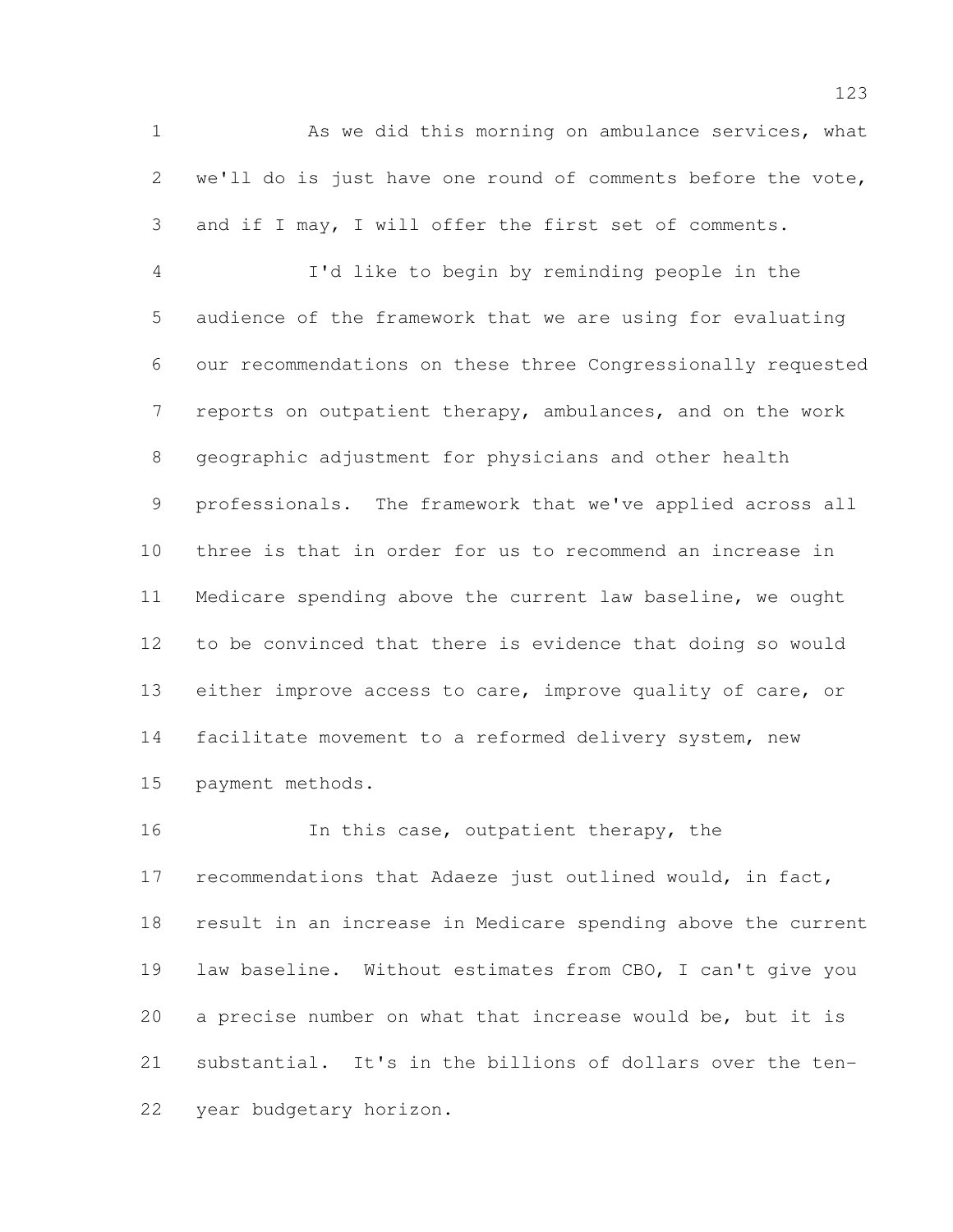Incidentally, this, as you might imagine, is quite a busy time for CBO, with all of the issues that they have pending before the Congress, and so it's understandable that it's perhaps a little more difficult to get our estimates than usual.

 So the question is, within our framework, why recommend an increase in spending for outpatient therapy above the current law baseline? And for my part, it's because I'm convinced that going back to hard caps without exception, as would happen effective January 1 under current law, would, in fact, impede access to necessary and useful care for Medicare beneficiaries.

 Mary and Bill and some others in previous sessions have spoken, I think very persuasively, about the importance of these services to Medicare beneficiaries, to improve their function or ability to live independently, interact with their families and grandchildren and great- grandchildren, and the idea that there would be a hard dollar cap beyond which no additional services would be available, I think, is inconsistent with the goal of assuring appropriate access to important services for beneficiaries. So that's why I think it meets our test and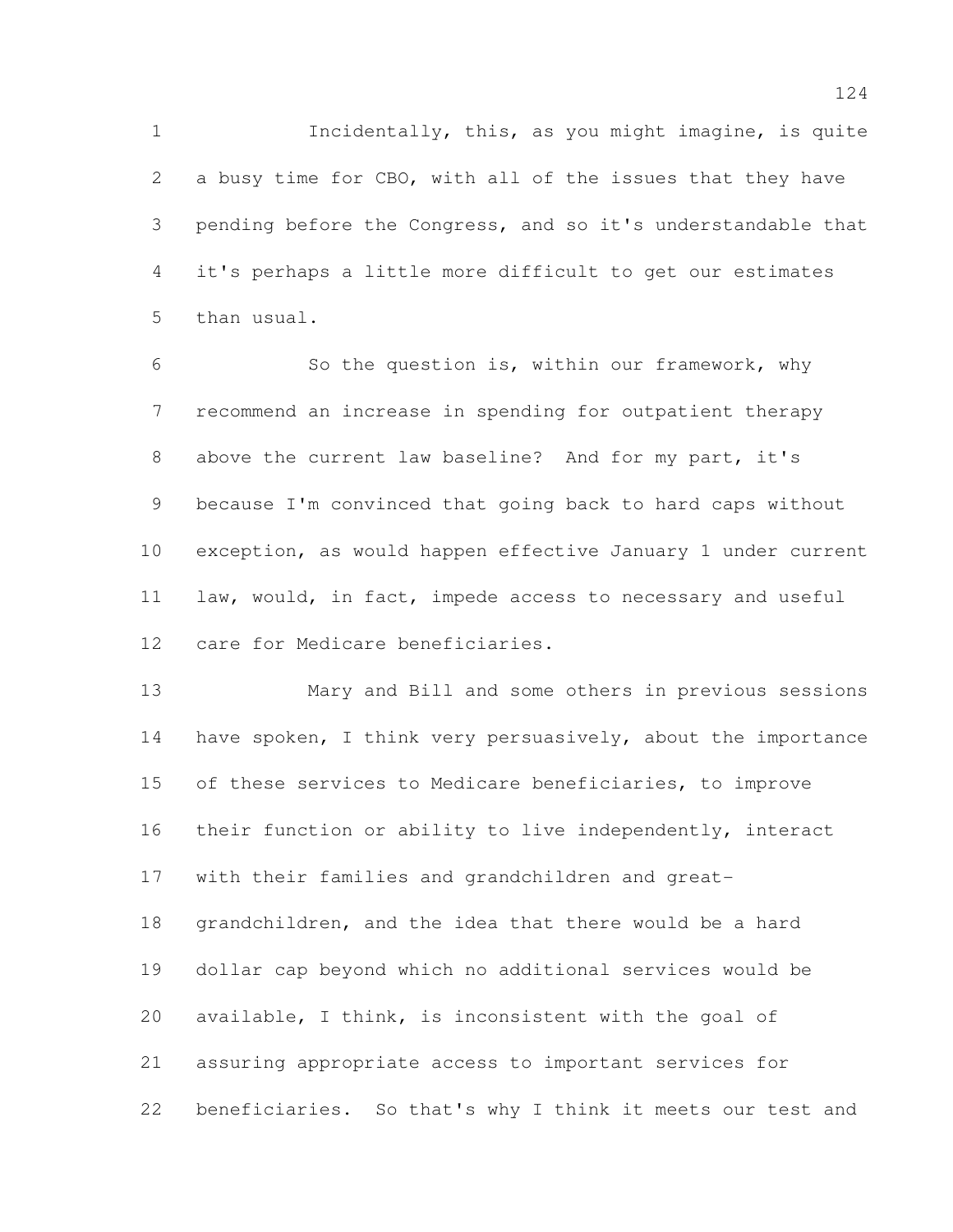the framework that spending above baseline is appropriate here.

 Having said that, we all recognize the importance of doing whatever we can to limit Medicare spending, especially in the current context. And so in formulating these recommendations, what I have tried to do is strike an appropriate balance. Do away with hard caps yet take steps to manage that cost insofar as possible and, in effect, have a level of spending that is -- a rate of spending that is lower than is happening as we speak. Currently, we have a system effectively with no caps because there are open-ended exceptions to the caps. So that's the current high level of spending, if you will. If we allow hard caps to go into effect, there would be a dramatic drop down beginning January 1. I'm looking for a line somewhere in between those two levels that can help assure appropriate access to needed services while keeping the cost below an unrestrained level of spending.

 To do that, I've recommended and we've discussed now several times using a number of different tools, including a lower, albeit soft, cap, one above which there could be additional services provided once they've been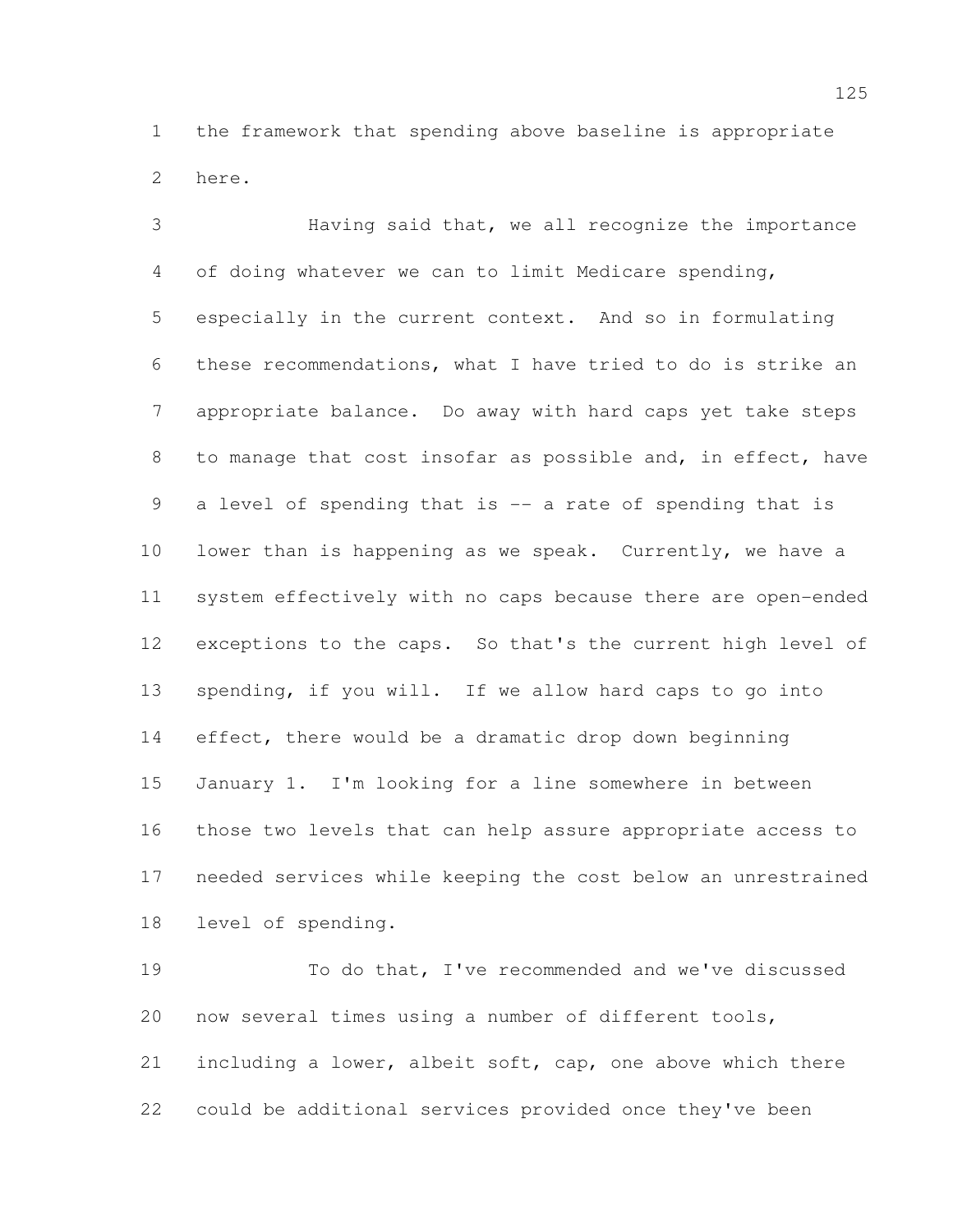reviewed and authorized, as well as a reduction in the payment per unit of service when multiple services are provided in the same day.

 I think those are reasonable steps, but based on our previous conversations, I think we all recognize that they are not easy steps. And for me, the question is, are 7 they better than the alternatives, and personally, I'm convinced that they're better than either reverting to hard caps or continuing with the current rate of spending, which I think is difficult for the Congress to accept in the current environment.

12 So to sum up, one way to characterize this is I support what is basically an expansion of outpatient therapy activity and benefit above the current law of hard caps that takes effect January 1. So this is an expansion, although it is not an open-ended benefit, and I think that's necessary to manage the cost.

 So that's my perspective. Let me turn to Mary for another perspective.

 DR. NAYLOR: Another, Yeah. So, first, I think that, Ariel and Adaeze, you've done a fantastic job, not just in -- in all the work leading up to this and certainly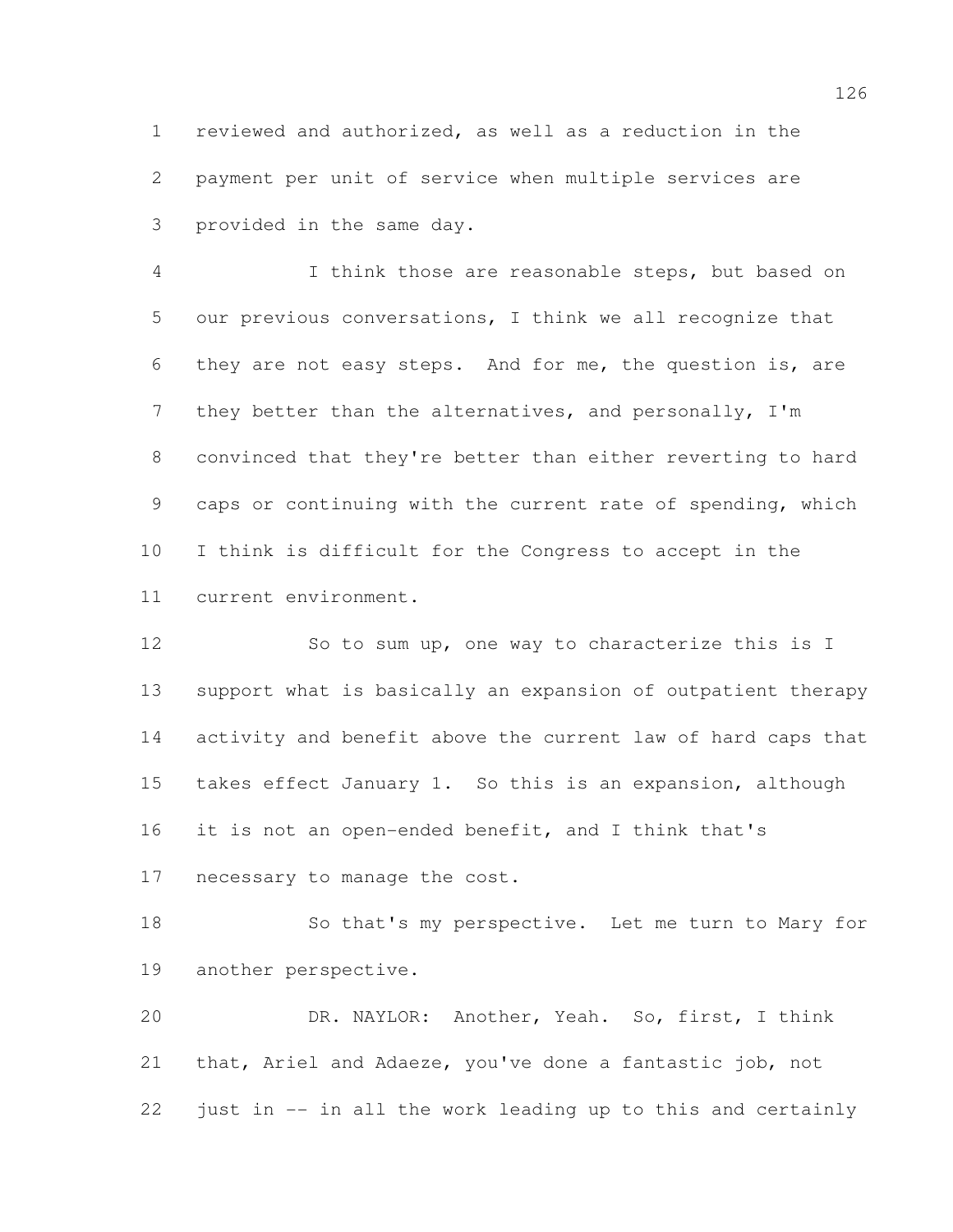in your responses to the questions that we've raised that really have helped.

 First of all, let me just say I support recommendations related to program integrity. I support the goal of avoiding caps at all costs, and I support the recommendation regarding better management of the benefit, especially as it relates to getting that quality measure of functional status that we critically need to understand how well our programs are going, going forward. 10 As people know, I've struggled under recommendation 2 on reducing the therapy cap to the limit, and I've struggled with this in the context of making sure that we had a manual review process that would enable people to exceed the cap and to be able to continue to receive 15 timely services. So those are some struggles. I just wanted to share with you some perspectives on my struggles, and I'm going to listen to the rest of the Commissioners, but I think therapies generally, 19 collectively, the different types of therapies, represent for us, for the individual Medicare beneficiary, and for the program a less intensive, less costly way to get to much better outcomes.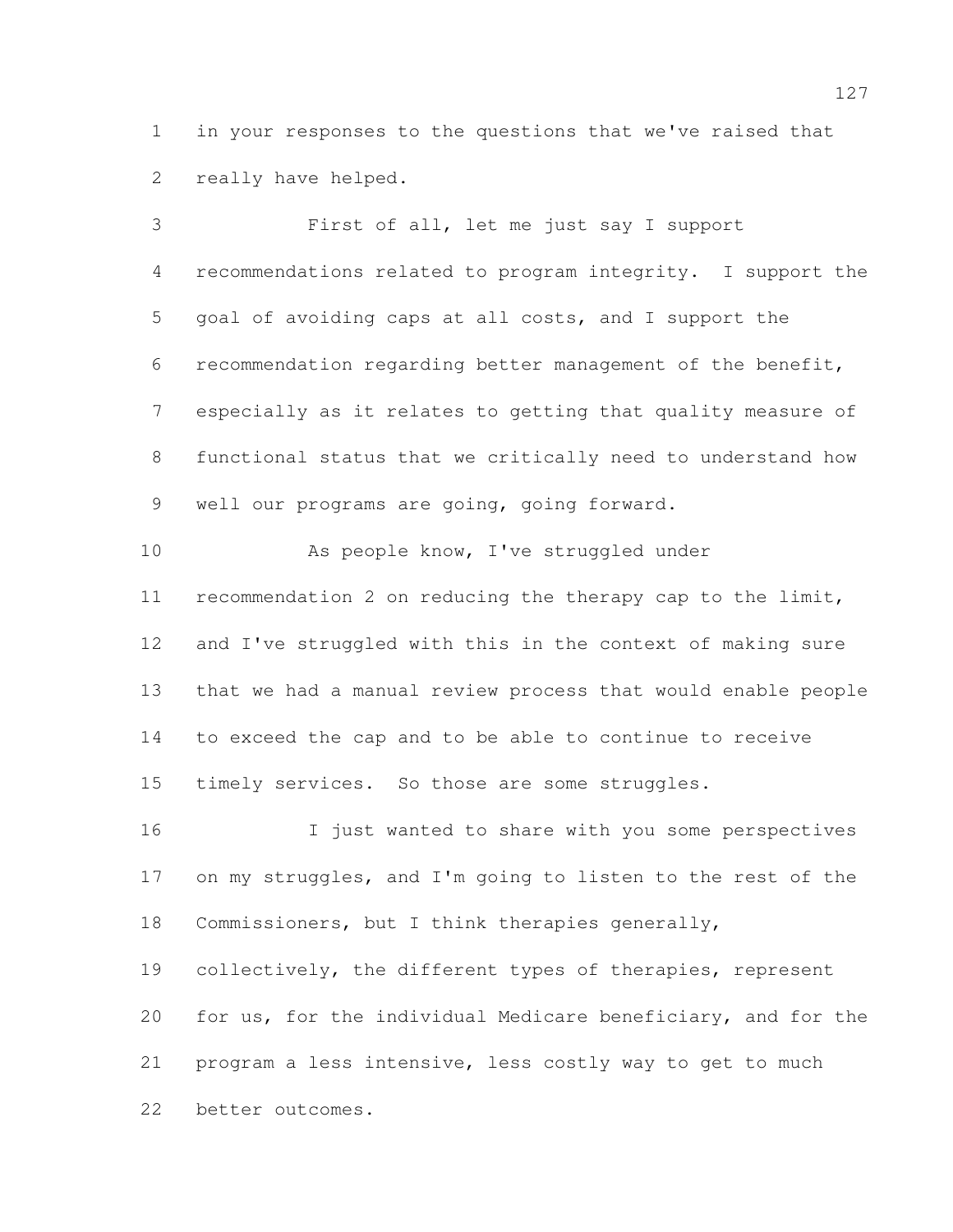There has been a pretty substantial body of work that when someone comes in the hospital and is an older adult, by the time they leave their functional status is decreased. This is Ken Covinsky and others. There's a huge body of work that community dwelling and institutional older adults are at very high risk for falls as a result of problems in gait and balance that are directly affected by therapies, and falls represent for us as a society one of our biggest cost issues. Both in terms of human and economic perspectives, the consequences are extraordinary. 11 So I struggle with this notion that, if optimally 12 applied, these therapies represent tremendous alternatives, especially given some of the alternative surgical procedures that Rita has talked about in the past, et cetera. And that said, I don't have a better alternative, meaning I think that we absolutely cannot go to hard caps, and especially when you look at the data you presented about who's using those caps now: the most vulnerable, the older adults, the group that we're trying to prevent functional decline so that they don't use our more costly resources. And it seems to me that it would be a huge error for us to not create -- "soft cap" is the first time I've heard it, but to avoid all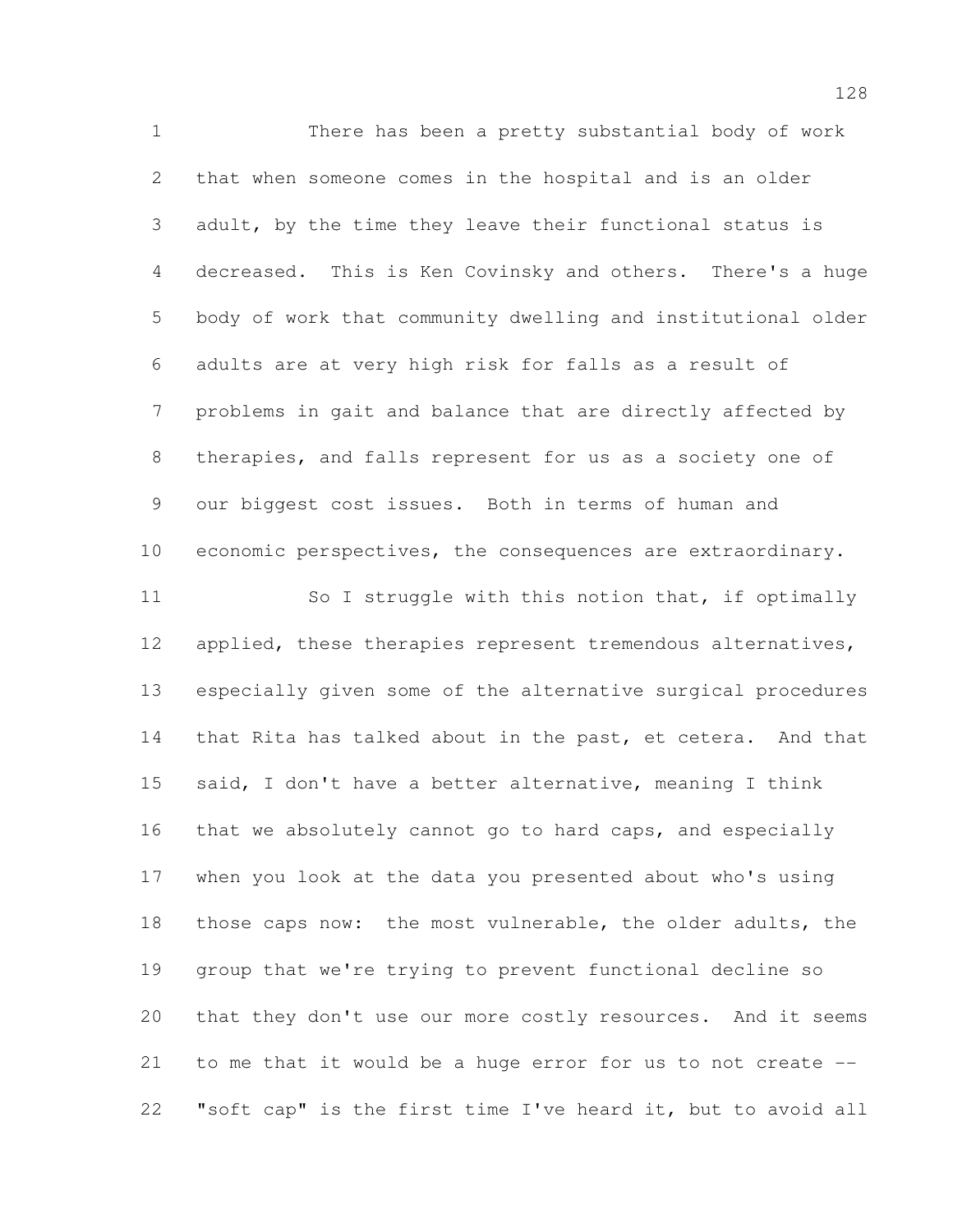of those caps.

| $\overline{2}$ | And so on the framework, I think I don't have                |
|----------------|--------------------------------------------------------------|
| 3              | concerns about spending or access, but on quality, because   |
| 4              | we don't know what's the right dose of investment in these   |
| 5              | kinds of services to get the best quality for the            |
| 6              | beneficiaries and the program. I struggle -- and I'm just    |
| 7              | being honest with you -- with the reduction in cap that's    |
| 8              | recommended and have concerns about the manual review        |
| 9              | process, but support the goal.                               |
| 10             | DR. COOMBS: Adaeze, thank you very much for the              |
| 11             | presentation, and thank you very much for answering our      |
| 12             | specific questions.                                          |
| 13             | I think Glenn and I talked about one issue, and              |
| 14             | that was making sure that CMS has the infrastructure to      |
| 15             | really do the manual review because that was something that  |
| 16             | needs to be -- cannot be overstated in the final report. So  |
| 17             | thank you very much.                                         |
| 18             | MR. KUHN: A couple quick comments. One, from the             |
| 19             | last meeting to the current meeting, I've been doing some    |
| 20             | reading by -- some of the letters and things that we've been |
| 21             | receiving, and one of the questions that was raised has to   |
| 22             | do with the multiple procedure payment reduction and the     |
|                |                                                              |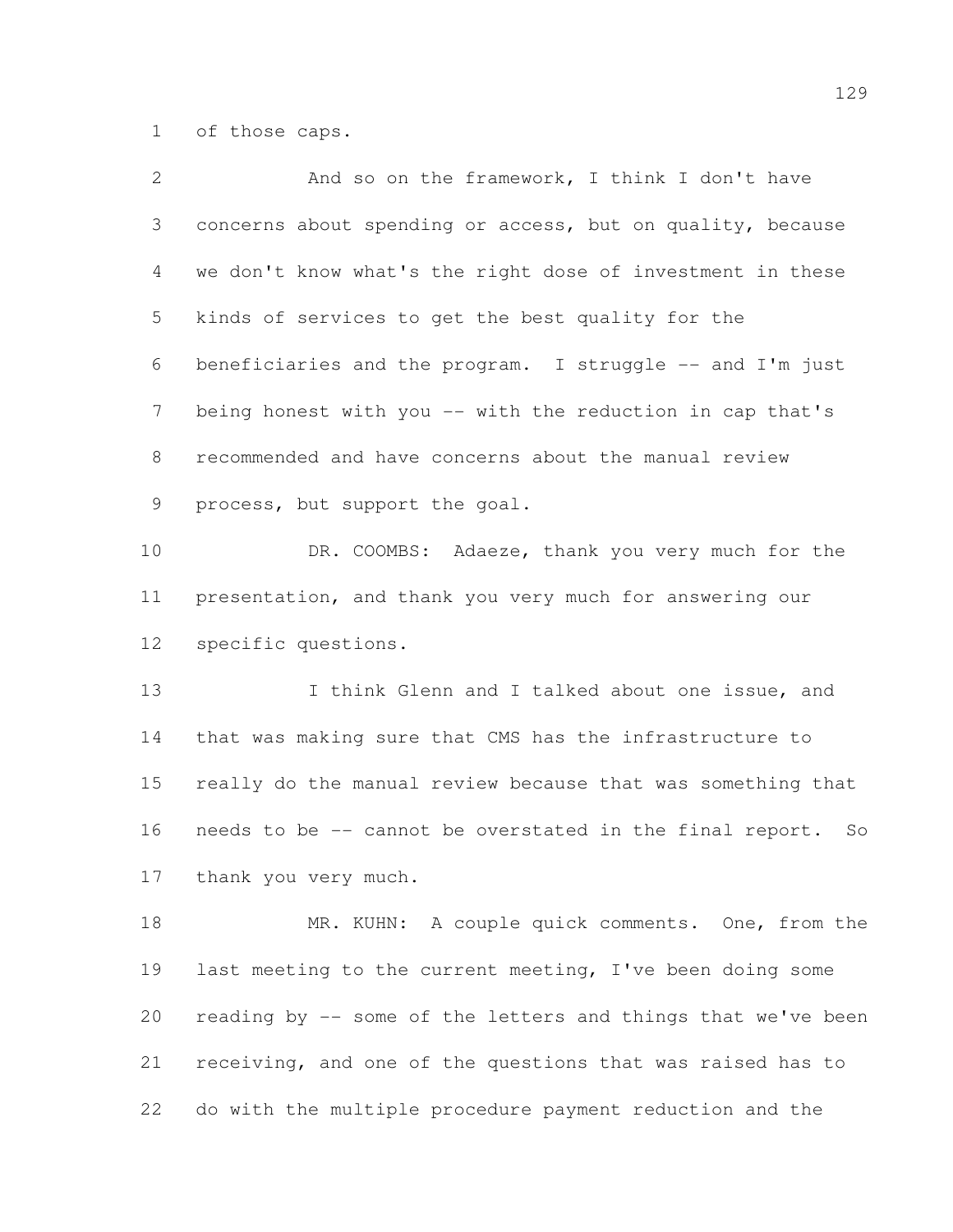practice expense component of that, and where the RVUs have already been adjusted to capture multiple payments. Can you kind of walk me through that a little bit? You know, there has been some concern that maybe we're double counting with the 50-percent reduction. I just want to make sure that I understand what's going on there.

 MR. WINTER: Sure. So in the final rule, where 8 CMS adopted a 25-percent cap, which is now 20 or -- sorry, a 25-percent payment reduction, which is either 20 or 25 percent in current law, depending on the setting, CMS addressed the comments raised by many members of the industry, among which were that the RUC has already accounted for duplicate practice expenses when they valued timed therapy services. And the contention is that the RUC assumed that there were three services per visit for a typical visit, two procedures and one modality, and that they accounted for duplicate practice expense inputs for those services.

 CMS' response to that is that the typical case used by the RUC did not represent many of the combinations 21 of therapy services that they actually found, and, in fact, they looked at the -- they calculated the median number of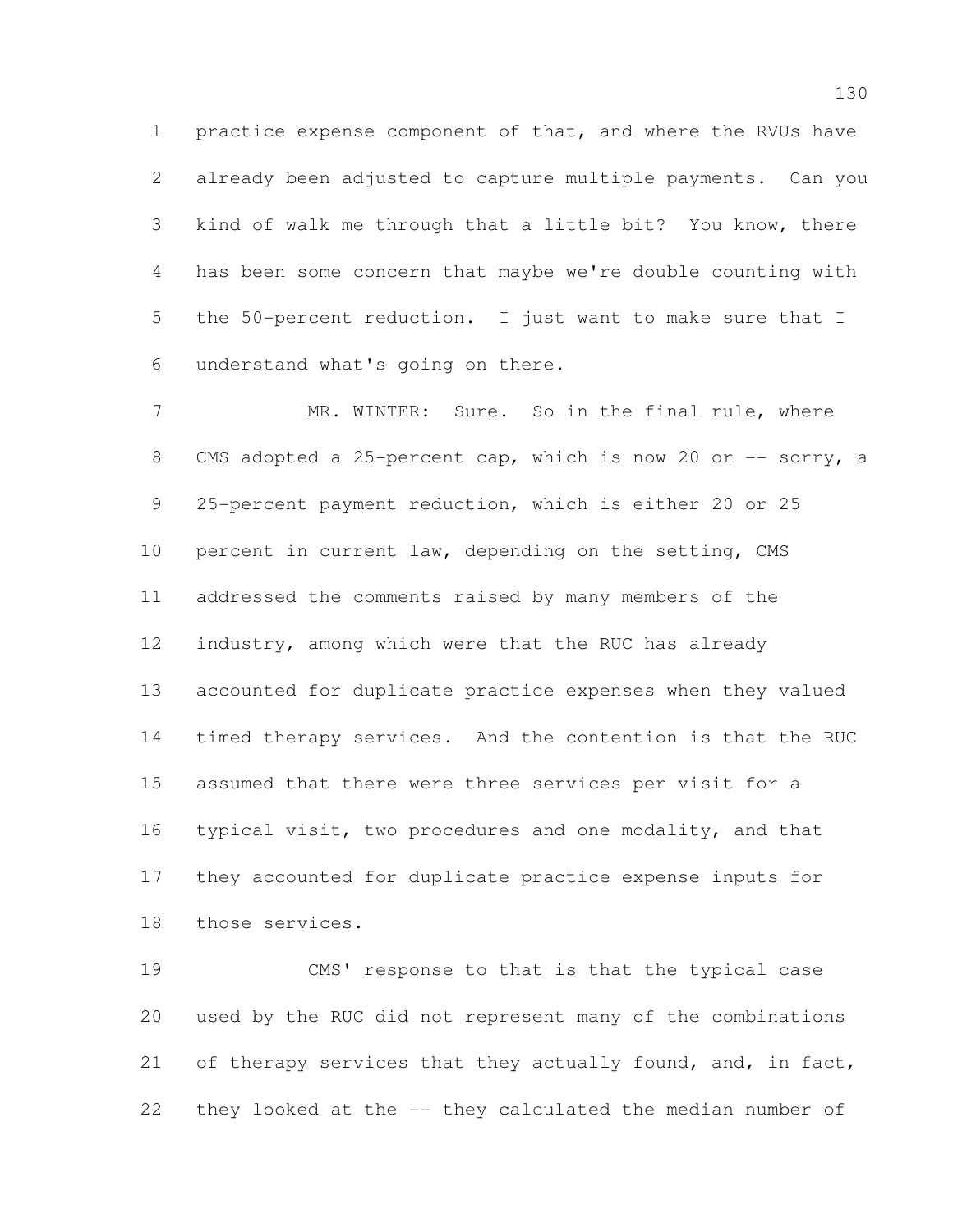services on claims of multiple units of service, and they found the median number was four and the RUC had assumed it was three. And so you should be spreading those inputs across more units of service than the RUC had assumed. They found in their own analysis, where they looked at five high-volume payers of codes, that there were 7 substantial efficiencies that were not -- over and above, beyond what the RUC had accounted for in their process, and that those efficiencies that CMS identified justified a reduction of between 28 to 56 percent in the practice

 expense component of the lower-cost code, the lower-cost codes in a group of codes.

13 MR. KUHN: Thanks. That's helpful to get some 14 better understanding of that, so I appreciate that.

15 The second issue, I would just say what others have said and Alice mentioned as well, and the emphasis that was on the presentation here that CMS have adequate resources due to the manual review. I can think of nothing more frustrating to a set of providers to be bogged down into a process like that. And to maintain the integrity of that system, that has to be key. So I think our emphasis on that -- and I think that will be reflected in the report --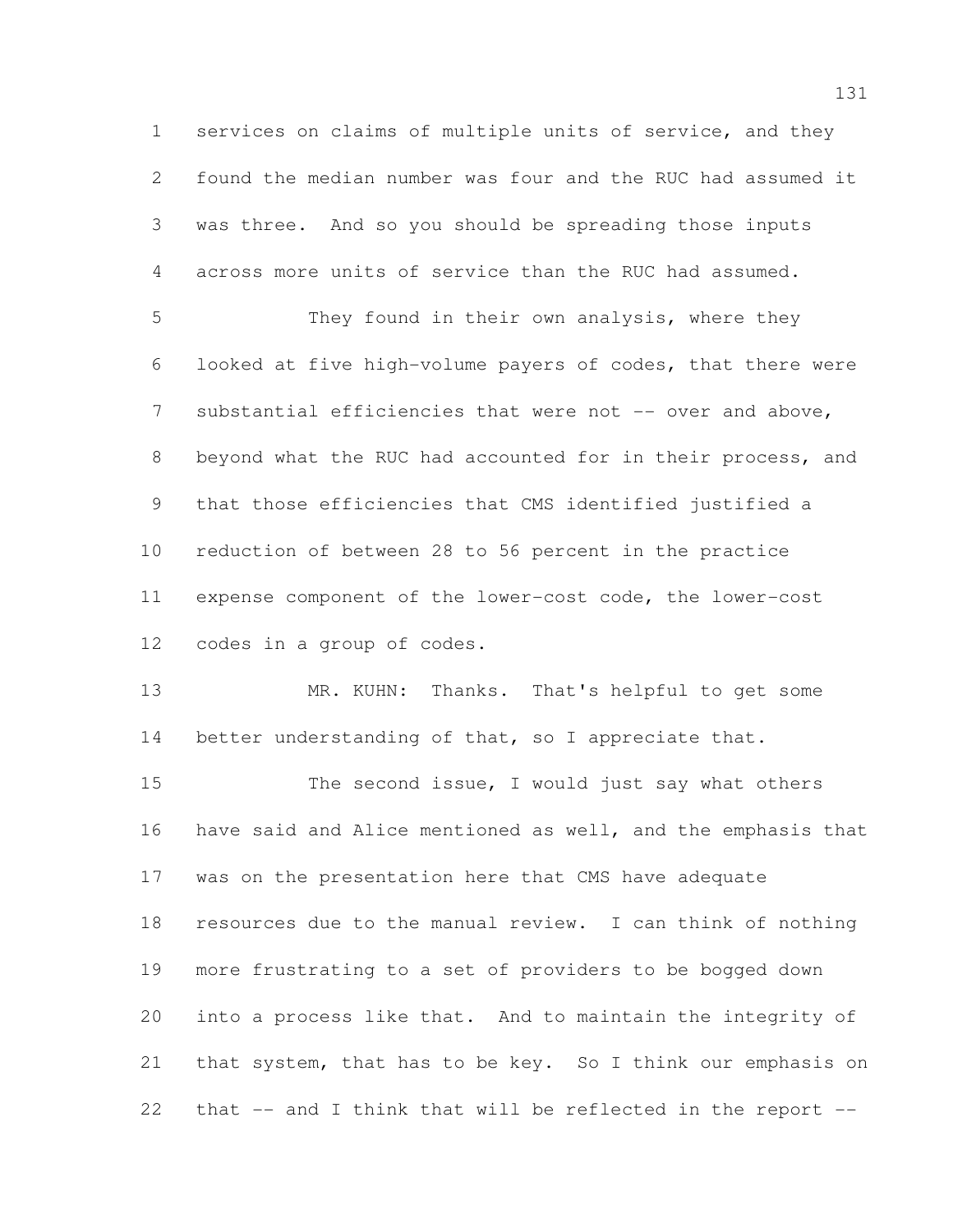is a good thing.

 The final thing I would just kind of comment on here, a little bit outside the scope here, but just 4 something that's been on my mind -- and perhaps others' -- is the decision last week on the improvement standard case, the settlement agreement, and the fact that now we're going to have in the future a different standard in terms of not only benefits in outpatient therapy but skilled nursing and ultimately in home health. And I was trying to reflect whether the recommendations we're making now would capture 11 or did we have to think differently. Obviously, that settlement agreement is going to play out over four years. It's going to very overseen by the judge. CMS is not even going to start the educational process on that until next year. So there's really nothing that I think we can do in this to anticipate, because we don't know.

 But what I would just say is that as I look at what we put together here, whether it's encouraging CMS to look at national guidelines I can help in that process, whether it's a better review process can certainly help in that as that comes forward, and then obviously the program integrity components of our recommendations.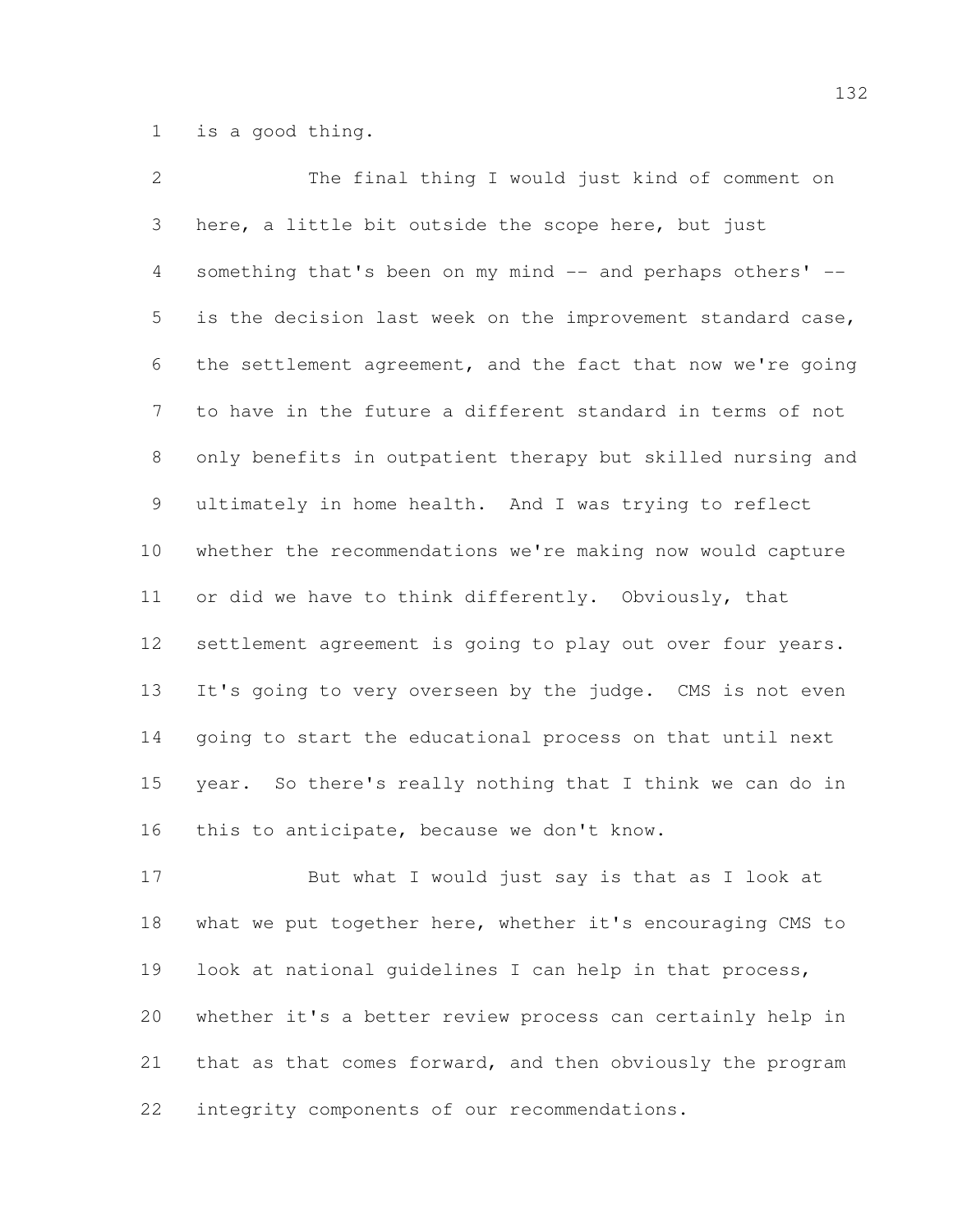So I think there's elements in here that make it very portable to help support that or at least forward-think on that as we go forward, given the unknown nature of that case.

 I would just say, just as an aside, that I know different people are looking at that and reviewing that case. I think it's an extremely impactful decision, and I don't know what the dimensions of this thing are going to be, but in my own mind, I think it now established the de facto long-term care benefit under Medicare. And I think it's going to be much more powerful than I think a lot of people realize when it's fully implemented.

 DR. HALL: Dittos on what a wonderful job you've done on this. It's a wonderful document, I think.

15 I guess I'm particularly happy about recommendation 3. One is we're getting rid of the V-codes, which is, I think, a blow for justice all the way around. 18 But, also, this is one of the strongest statements I think I've seen in my brief tenure on the Commission where we really say that functional status evaluation is the key to making rational decisions in Medicare payment. It has come up a couple of times already this morning, and this is a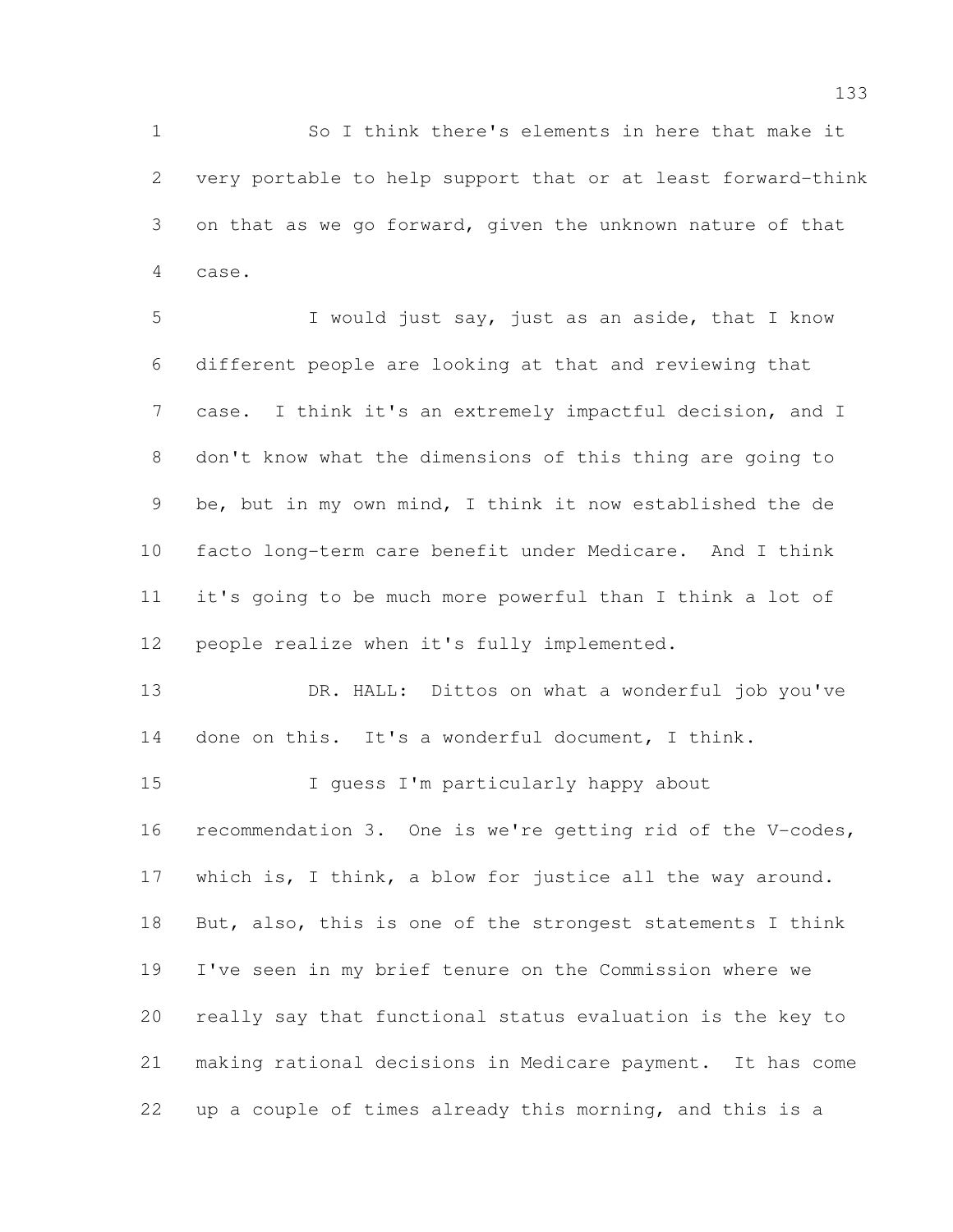very straightforward, hard-hitting exposition of that particular position. So I really applaud you for that.

 The other thing that maybe is a little less obvious, I think, is that we like to think of how things proceed in science and medicine as there's a basic science and a lot of work is done in the laboratory, in rats and in mammals, and that eventually comes up to people and informs clinical decisionmaking.

 In point of fact, particularly in terms of care for the elderly, the process is totally reversed. Something doesn't become scientifically important until we prove it has clinical utility, and these days, not only clinical utility but is cost-effective. So already we're seeing in this functional assessment arena that suddenly there has now been -- there's a proliferation of very basic science and trying to understand how muscles work, how the genes are influencing this. And all of these things start to fall 18 into a pattern, I think, which is very important. So in 19 case you missed it, I really like this.

MR. KUHN: Nicely done.

 DR. DEAN: I would echo most of the things that Bill just said. I'm wondering, about the concern of the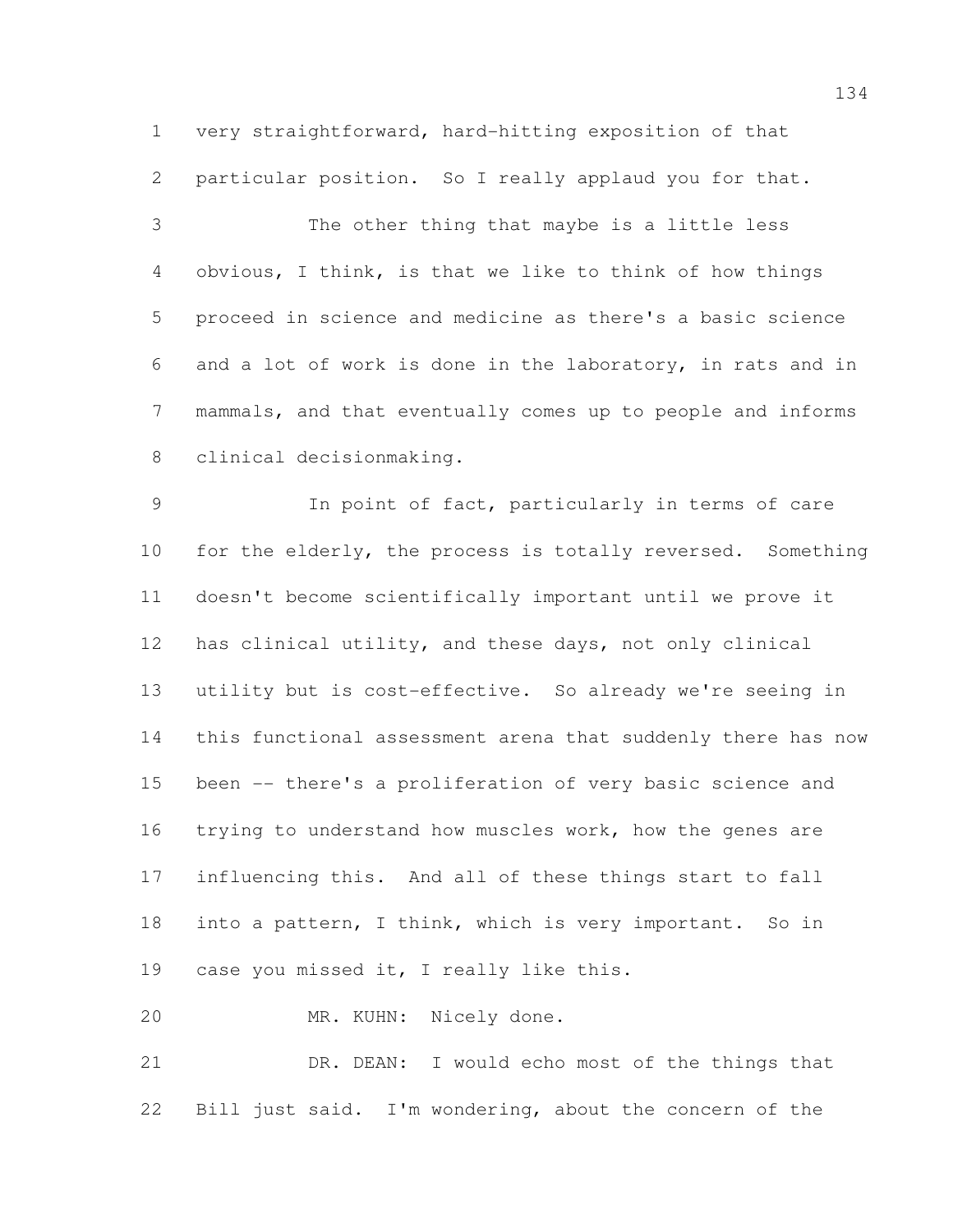people that will exceed the caps, I mean, we know that

 there's a huge difference in utilization in different areas. I wonder what portion -- if you took out the really high-use areas, I suspect the proportion of beneficiaries that are likely to exceed the cap would be significantly smaller. Is that a fair assumption?

7 DR. AKAMIGBO: Yeah, I mean, there would be a lot of areas you would have to take out.

 DR. DEAN: I mean, it isn't going to affect this. Just curiosity.

 DR. AKAMIGBO: Yeah. But, yes, that would be a fair assumption.

 DR. DEAN: Okay. And the reduction in the practice expense, what portion of the fee for the average treatment is in the practice expense portion? Are we talking about a small portion? Or is it a substantial portion of the average fee?

18 MR. WINTER: Yeah, it would depend on the code. I looked at a couple of high-volume codes, and it's substantial, but I think it's less than the work component. DR. DEAN: Okay, so 30, 40 percent?

MR. WINTER: Let's say the work component is, you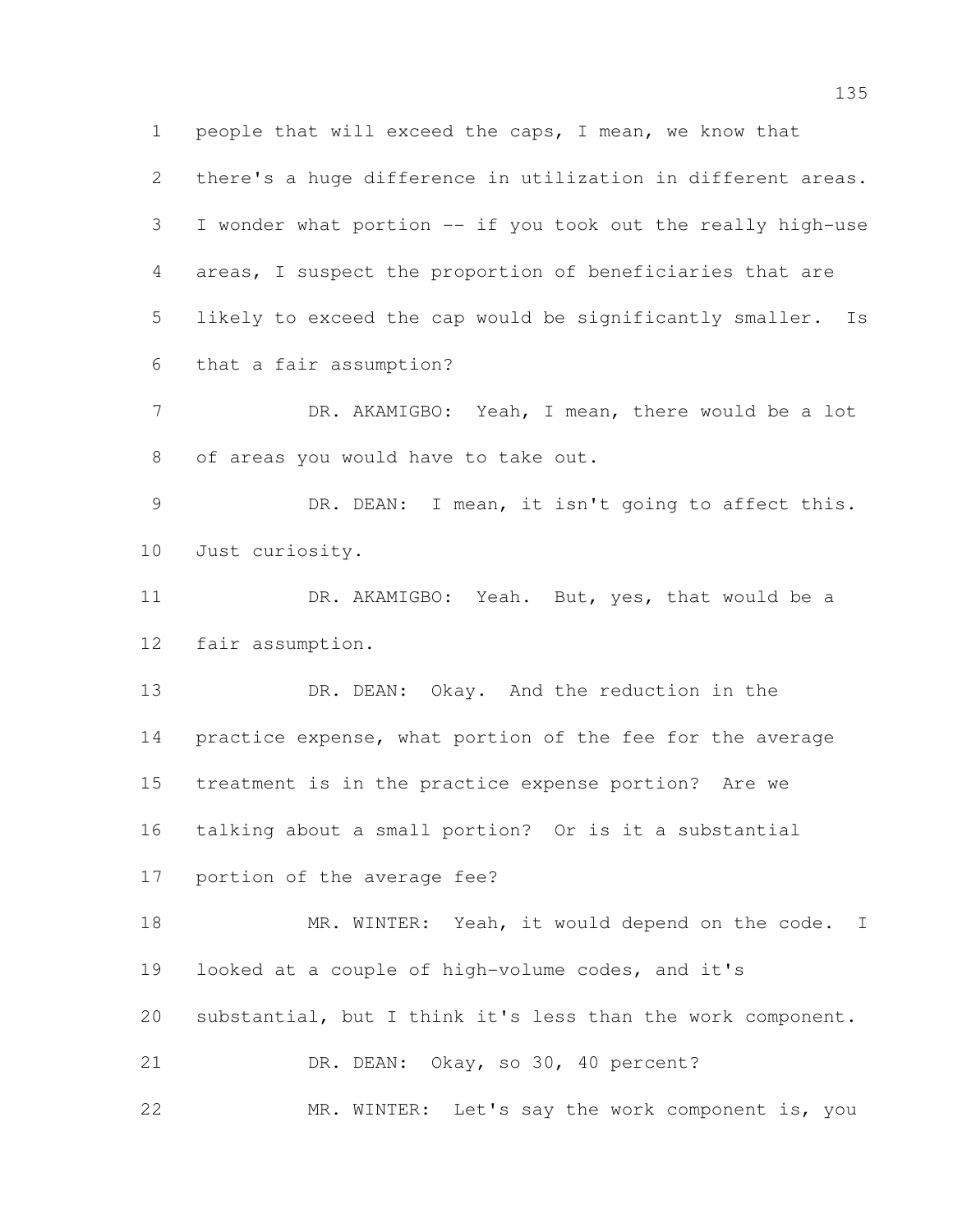know, \$40, the PE, practice expense, might be \$30 or \$35. But I can get you more specific examples, and we can add that to the text.

 DR. DEAN: Well, I guess I was just trying to get a sense of how big a hit this would take. But I think that's reasonable.

7 Finally, to follow up on what Herb was saying, I wonder about the whole manual review process given the elimination of this improvement criteria. To me that is probably the fundamental criteria that would be used in those reviews. I would think without that -- and, again, it doesn't really affect what we do here, but I would think that that's going to make the review process much more difficult. Does that make sense?

 DR. MARK MILLER: When we had some discussion of this, and declaring that I'm not an expert in it, what the settlement will turn on is that there's a need for a skilled service, so that would continue to be a criteria, and then 19 you would see presumably the MAC judging, you know, whether there's an improvement or that's what would have happened before the settlement. After the settlement, the MAC would have to consider whether that skilled service was needed to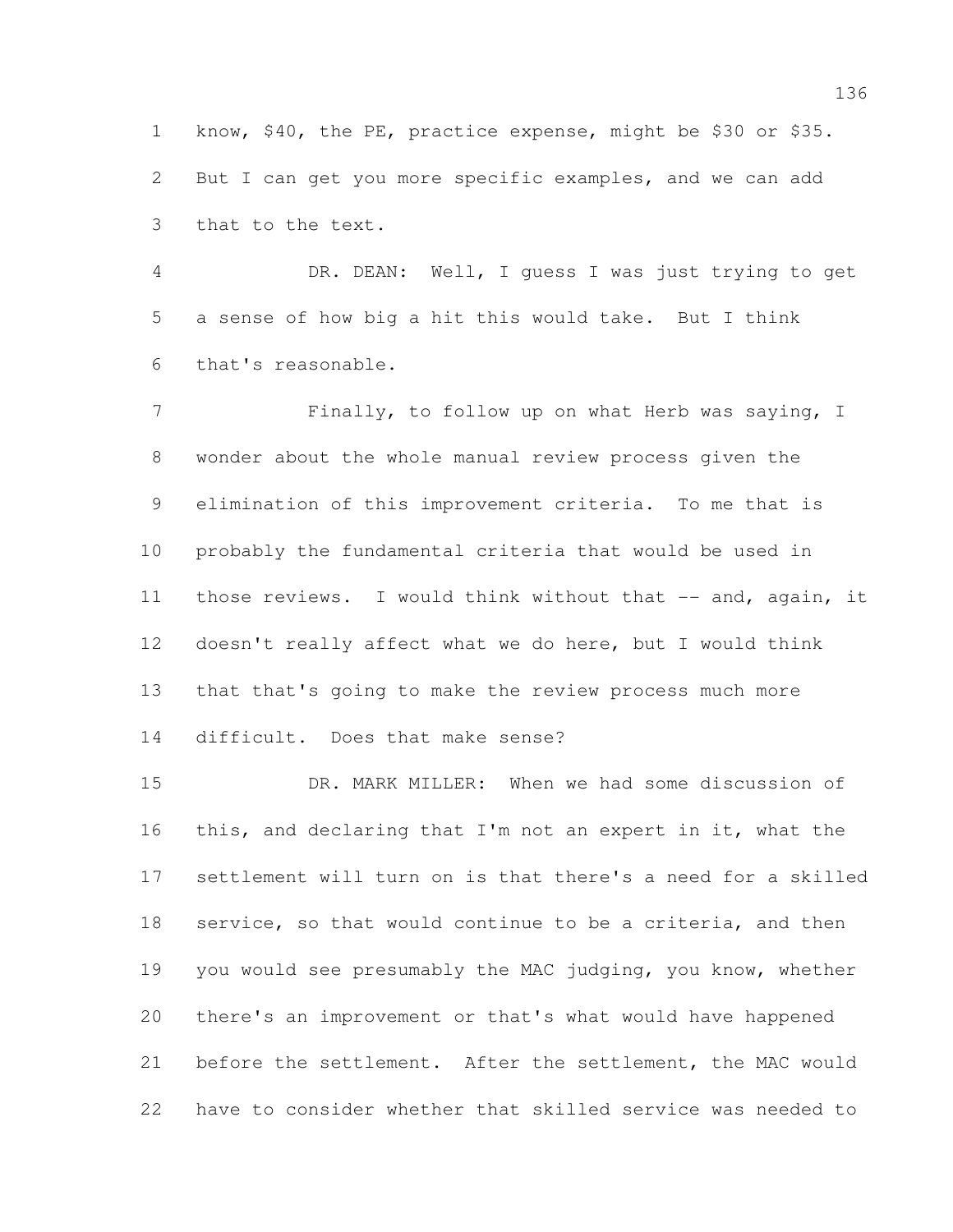either maintain or improve. And so we would see the MAC making the judgment based on the new standard that came out in the manual issuances, assuming the settlement is approved and goes forward, which it looks like it's going to do. DR. DEAN: I guess, you know, I still would -- as

 Bill said, I think that doing functional assessment and documenting that is vitally important, but it seems to me that the whole review process is going to be much more difficult when the criteria are going to be much less precise, it would seem to me. But, again, that's not -- doesn't relate to these recommendations, but it does make the whole problem more challenging.

13 MR. GRADISON: I've got the same concern -- and I 14 wanted to mention it -- that Herb and Tom have mentioned. In particular, on Slide 22, I suggest under the quality paragraph that you take another look at the use of the word "improvement" because my reading of this is that the measurement that we're suggesting is an improvement in functional outcomes, and -- or at the very least have some text in there to indicate that if the court goes from and so forth and so forth, that that no longer would be the test. It may be today.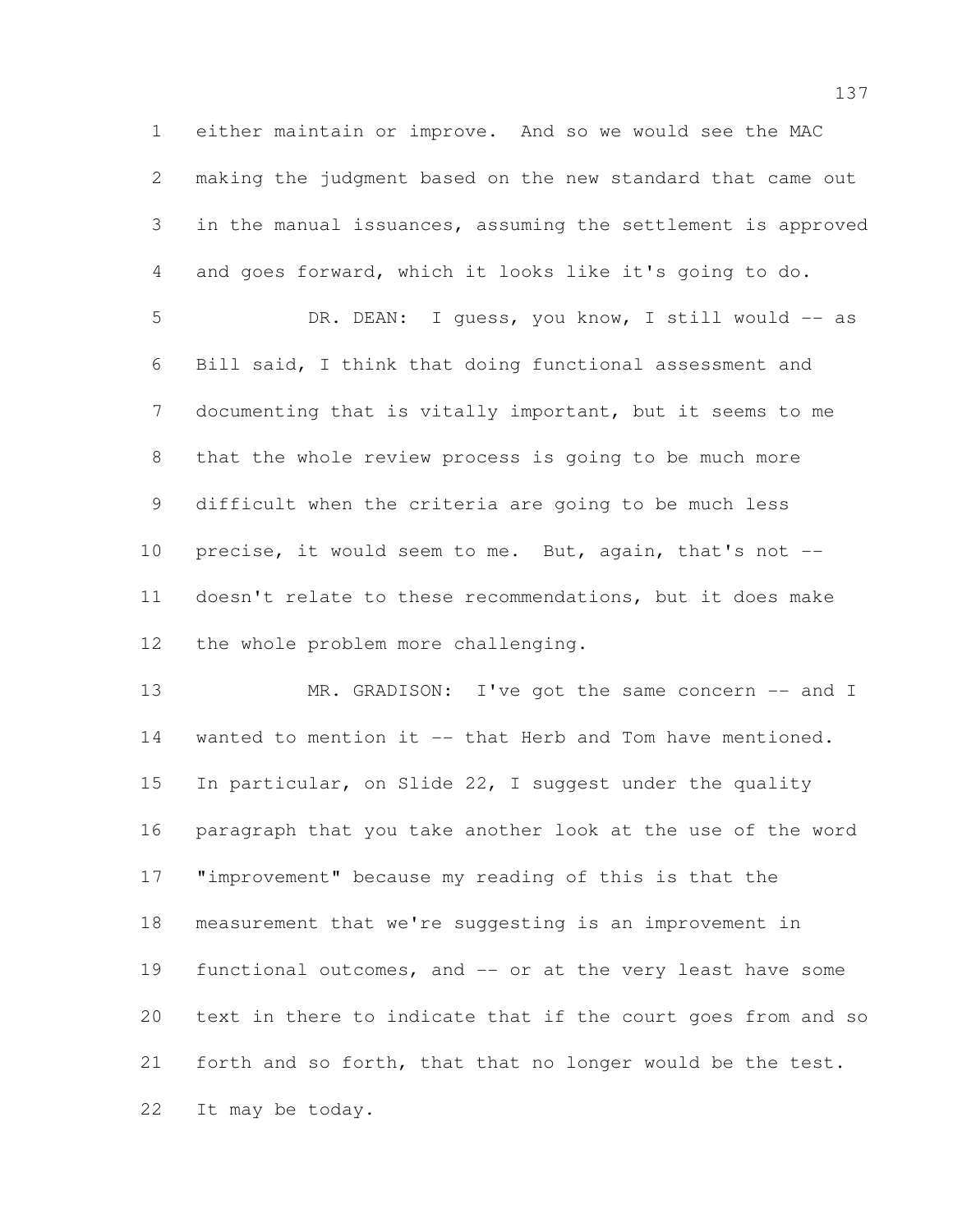DR. AKAMIGBO: We actually ended up adding an end note or footnote in the paper, which I think was sent out 3 the day the court case -- the settlement was announced. So, yeah, this will -- it will reflect that change. MR. GRADISON: Good [off microphone]. MR. GEORGE MILLER: Thank you, Adaeze, and I thought this was very well written. I enjoyed reading it and certainly would echo what the other Commissioners have said concerning this is the right thing to do. So I support the principles of the recommendations and certainly appreciate the Chairman's analysis of dealing with the caps. 12 So I appreciate that discussion. 13 I also want to echo Herb and Tom on the concern, 14 as Jack mentioned, about appropriate resources to make sure this can be implemented, because there's nothing more frustrating to a provider than to have a set of rules but

17 there are not enough resources at CMS to implement.

 I have one technical question before I make a comment, and that is, what was the original reason for the differentiation with the 20-percent fee in the -- excuse me, the difference between the 20 percent for non-facilities or private settings and the 25-percent difference in payments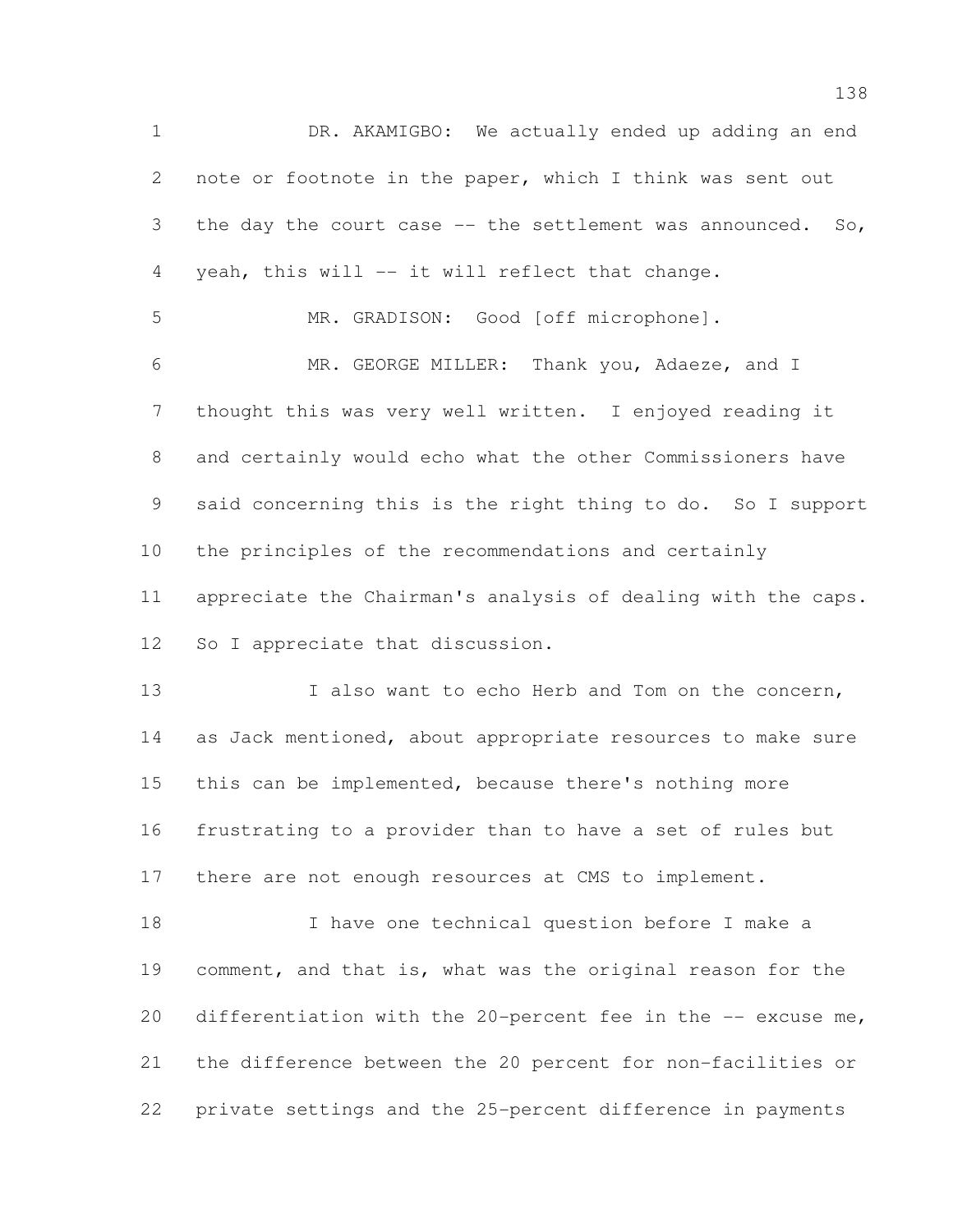for facilities? What was that rationale originally? And I realize the recommendation is saying go to 50 percent, but help me understand what the original rationale for the difference in the -- MR. WINTER: Right. So when CMS implemented the change, it was 25 percent, regardless of setting. 7 MR. GEORGE MILLER: Right 8 MR. WINTER: 25 percent multiple procedure reduction regardless of setting. Then Congress came along a few months later, and in a piece of legislation where they prevented a steep reduction in the physician conversion factor, they implemented a 20-percent reduction for therapy services provided in private practice settings and 25 14 percent -- they kept 25 percent in facility settings. They 15 made both changes not budget neutral, so they were able to use that savings from other purposes. 17 I don't believe there was a justification --

 certainly in the text of the bill there's no justification or explanation for why they, you know, had a distinction. And when CMS did its analysis and explained the policy, they kept it the same across settings because in their interpretation of the statute, they set the physician fee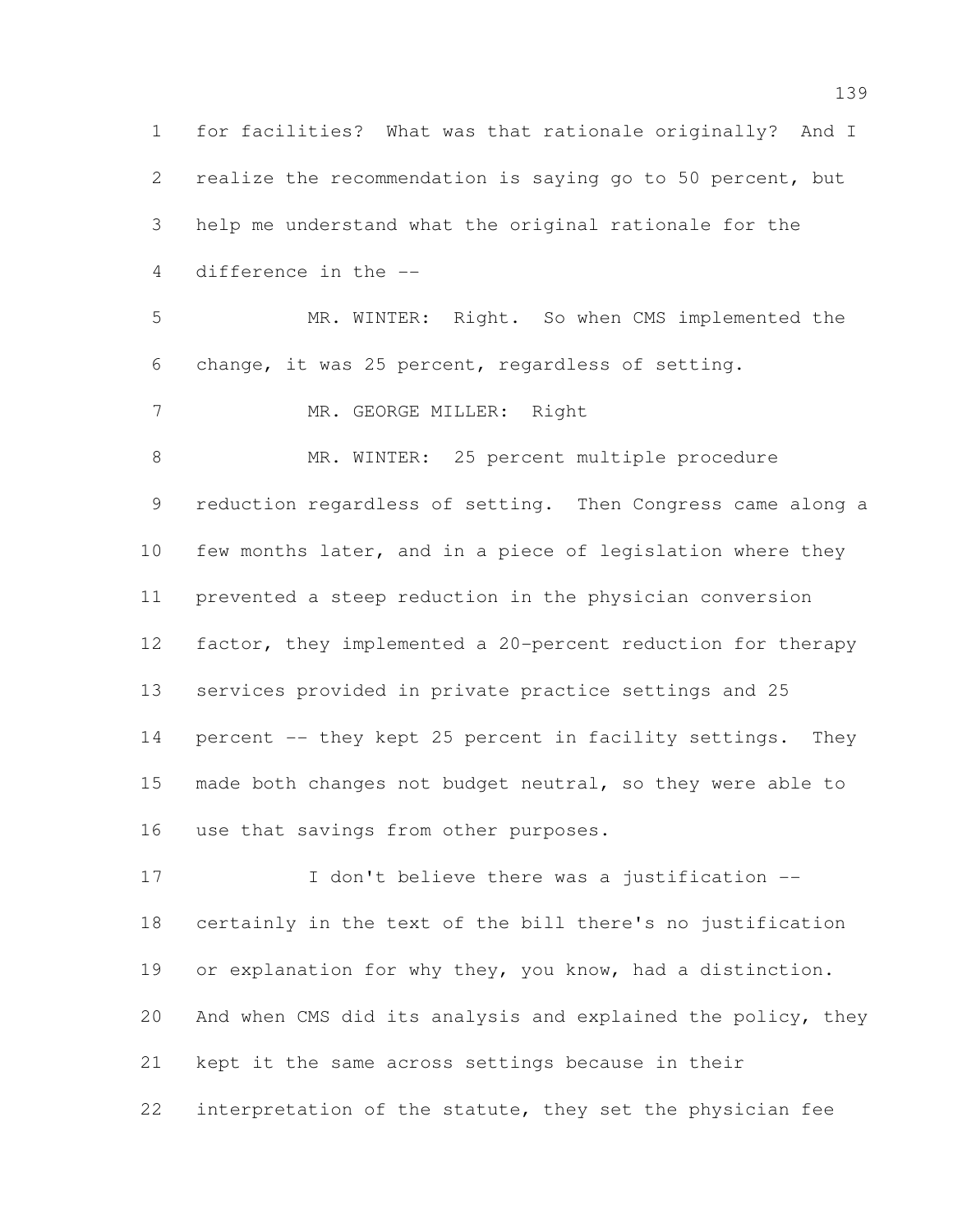schedule rate for therapy services that are provided in physician fee schedule settings -- that is, physicians' offices and therapists in private practice. Those rates also apply to facilities, but those are not considered physician fee schedule services. Those are, rather, considered institutional settings that are paid under Part B.

8 So whatever they decide is paid on for private 9 practice settings for therapy, those rates just by statute automatically applied to outpatient departments and nursing facilities.

 MR. GEORGE MILLER: So do you anticipate this will stay at the 50 percent based on our recommendation, or will that same methodology -- who would predict what Congress would do? Maybe I should just back off.

16 MR. WINTER: I'm not going to go there.

 DR. MARK MILLER: Ariel does not know the answer to that one.

19 [Laughter.]

MR. GEORGE MILLER: Thank you.

 DR. NERENZ: Just a quick question on the bit about reducing the certification period from 90 to 45 days.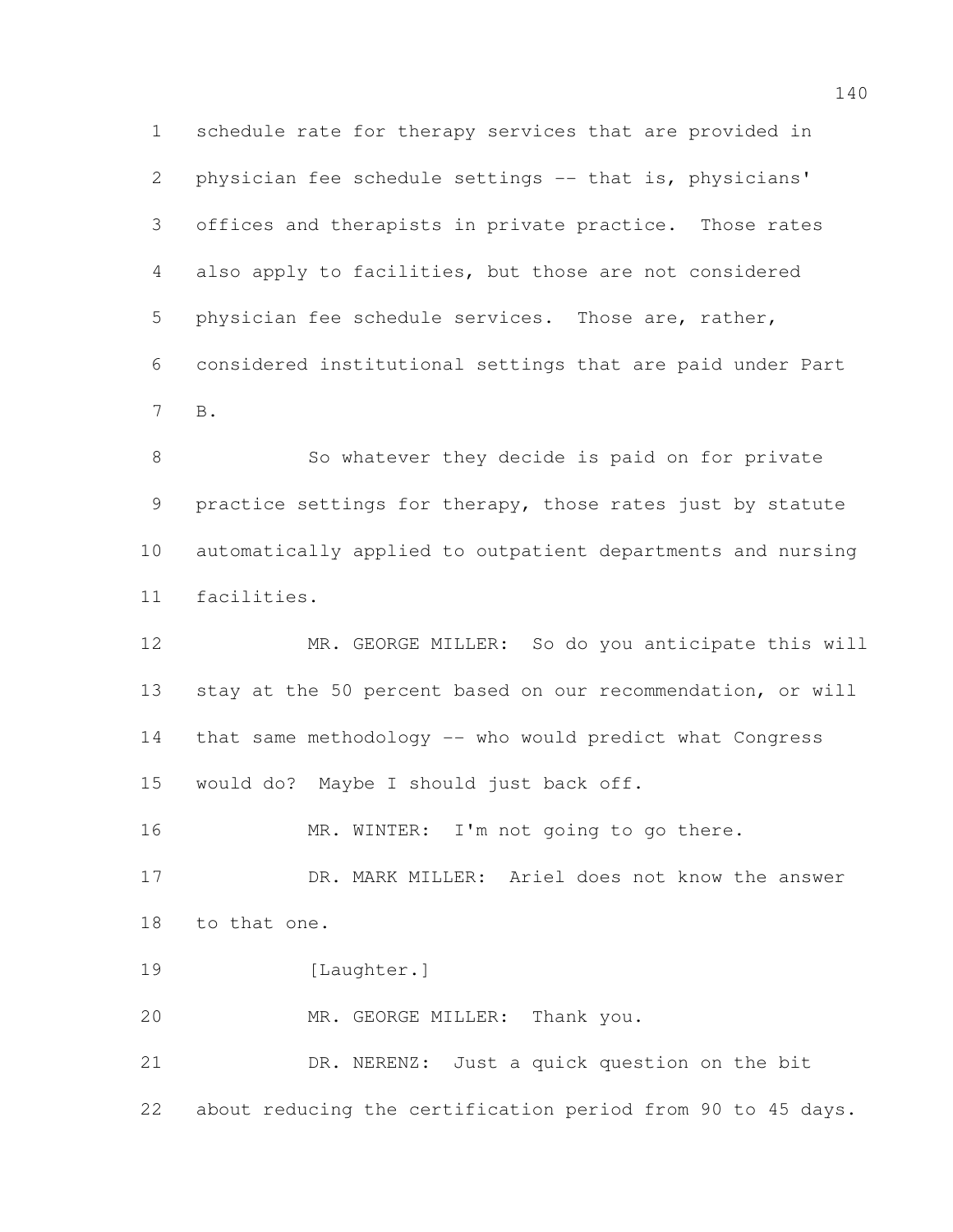I appreciate the program integrity rationale for that, but also appreciate the fact that there's a smallish fraction of episodes to which that would actually apply.

 I think in September I mentioned sort of a concern about just the hassle factor of that. It's just more paperwork without obvious benefit.

7 In the text of the background paper, it mentioned that physicians or a non-physician provider actually does the authorization. So as a way of minimizing hassle and streamlining, in practice can a nurse practitioner or PA or case manager or someone other than literally a physician do this?

13 DR. AKAMIGBO: Yes, a nurse practitioner can certify the plan of care.

DR. NERENZ: Case manager?

 DR. AKAMIGBO: Not a case manager. I think a nurse practitioner, physician's assistant, or a physician.

18 MR. BUTLER: So thank you. On Slides 7 and 8, you responded to my questions. Now I just want to understand it a little bit more where you've shown the high end and the low end. So 7 basically says that the hospital side, if that's where the user is getting the service, they're in the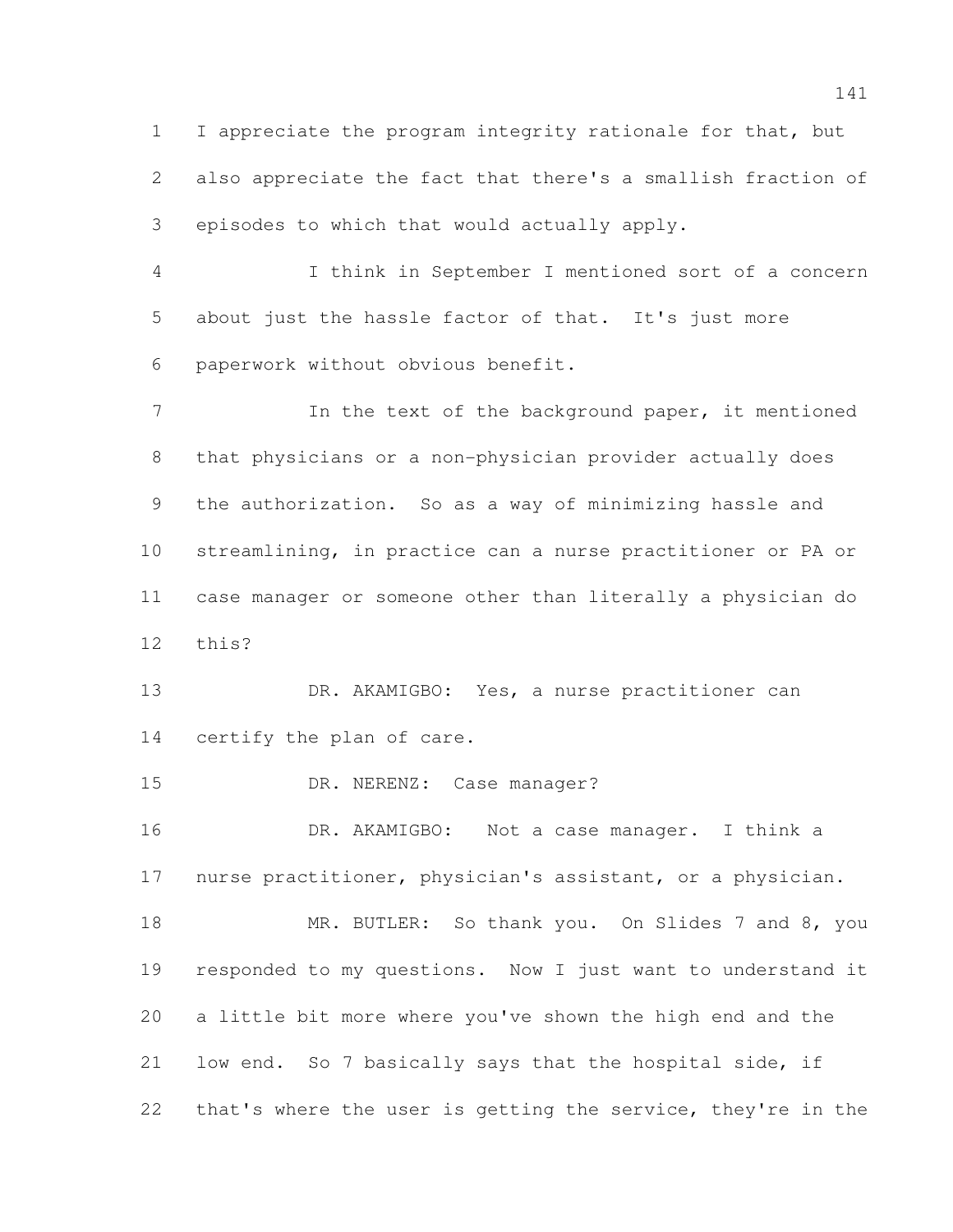bottom 10 percent of spending per user, right? And then the next slide shows the nursing facilities, the high end one. So back on the hospital, I'm just trying to -- could you speculate why that is? I mean, obviously you're an ambulatory patient, so it requires you to be transported, or you have to get to the hospital facility; whereas, in the nursing home or the nursing facility, you're sitting there, and so that the ability to provide the services is easier. 9 But is there something about those -- would you speculate? 10 And then one other, and then I'll let you answer. You said, you know, two-thirds of the people are under the cap, and, again, so I suspect in this hospital setting, virtually all those people are under the cap, right? 14 DR. AKAMIGBO: Probably, yeah. MR. BUTLER: Probably. DR. AKAMIGBO: I can't speculate as to why the low -- so when you look at the distribution of spending for HOPD, you find that the spending per beneficiary who uses therapy services in hospital outpatient departments is probably the lowest among all these other settings, \$500, \$600, and highest --

MR. BUTLER: Hospitals are usually not the low end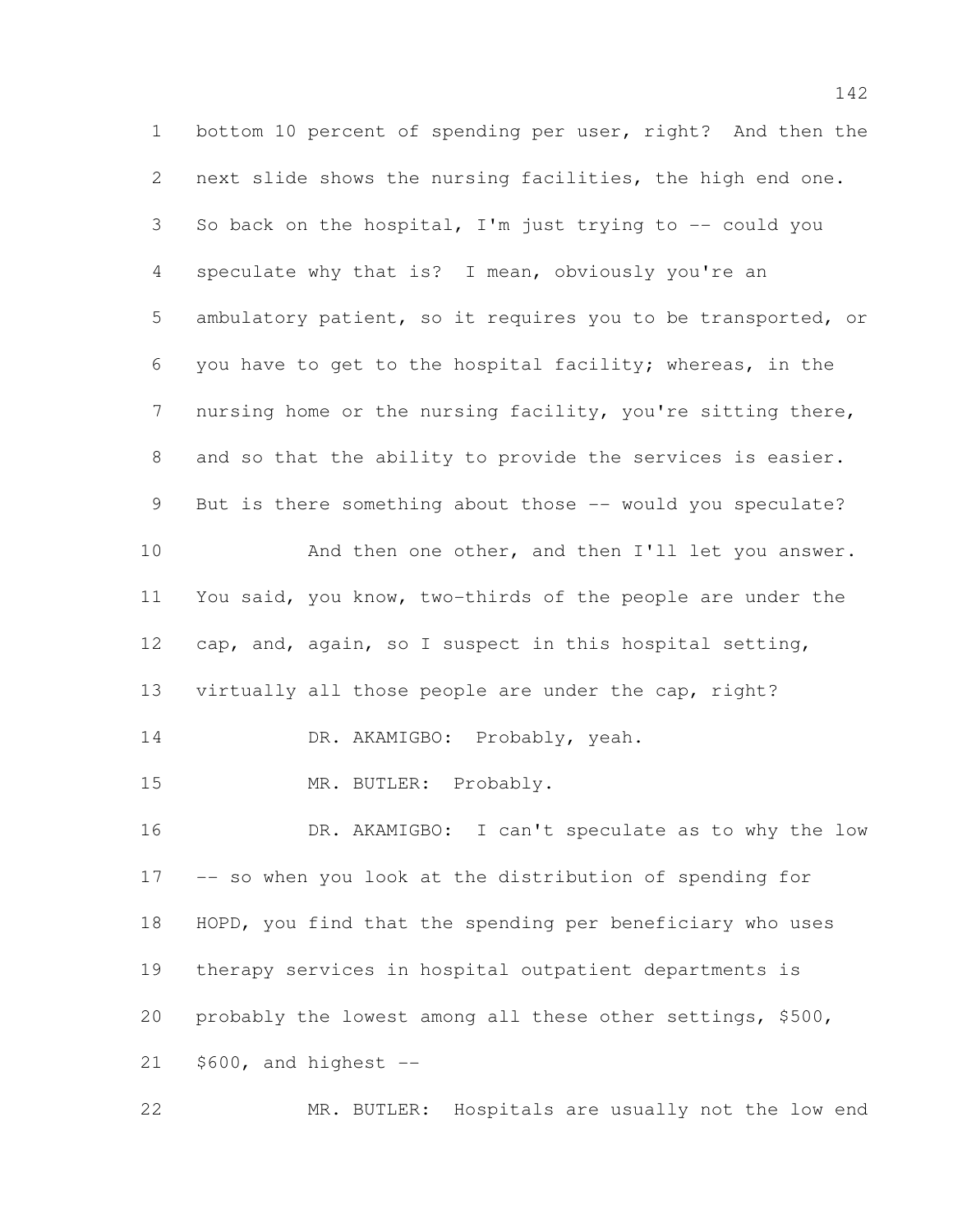of these things, too.

 DR. AKAMIGBO: But these are outpatient departments.

PARTICIPANT: I know.

 DR. AKAMIGBO: And they don't have to be located - - what you just alluded to, maybe getting to the hospital. 7 They could be located throughout -- in various forms across an environment.

 MR. BUTLER: But the patient is not living where the service is --

11 DR. AKAMIGBO: But they don't live --

12 MR. BUTLER: Right.

 DR. AKAMIGBO: I think there's a big difference in service provision between -- for therapy services between nursing facilities and just about every other setting. But since we're talking about HOPDs, HOPDs having a resident in a nursing facility, they tend to be long-term care residents, potentially with multiple needs --

19 MR. HACKBARTH: Is there anyway, Adaeze, to determine whether the clinical problems of the patient are different in the two settings? You know, I could imagine -- DR. AKAMIGBO: Yeah.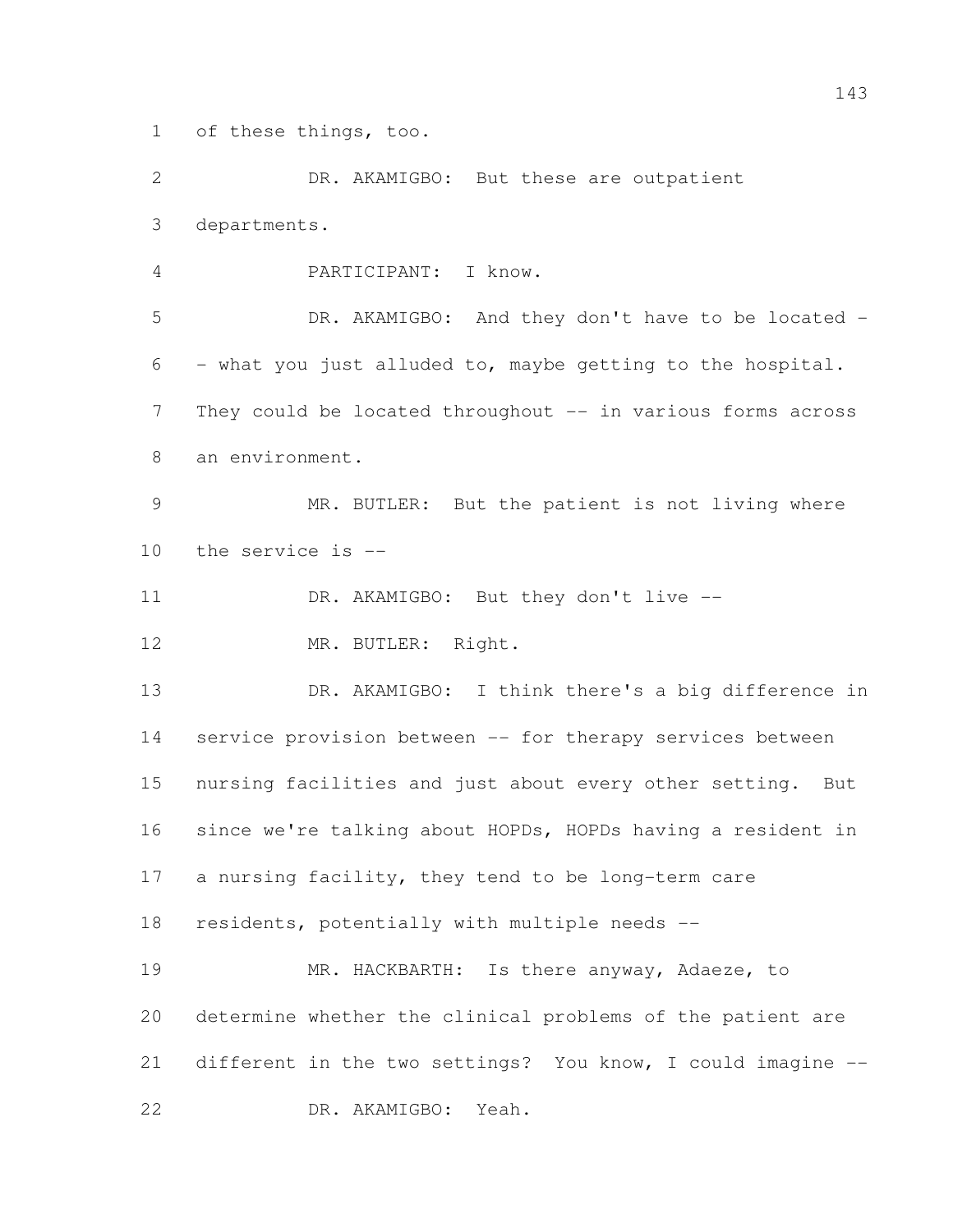1 MR. HACKBARTH: -- that a patient seen in an outpatient department might be more likely somebody coming in for a few sessions, a follow-up to some procedure that happened in the hospital. DR. AKAMIGBO: Yeah. MR. HACKBARTH: As opposed to a nursing home resident having long-term multiple problems. 8 DR. AKAMIGBO: We tried to do that, and -- DR. MARK MILLER: In the discussions with the industry, I think what they would say is that in the nursing facility it is what Glenn is alluding to, and that there are multiple -- more likely to be multiple modalities given to the patient during the stay there, and that that probably accounts for some of what's going on. 15 MR. BUTLER: I suspect some of the very best of these services and some of the very worst in terms of inappropriate utilization is occurring in the nursing facility side of the equation. But I don't base that on any data. I just -- okay. So just a couple quick comments on -- not on these slides, but we had striking data last month that showed that the caps cut spending in half in one year, which I suspect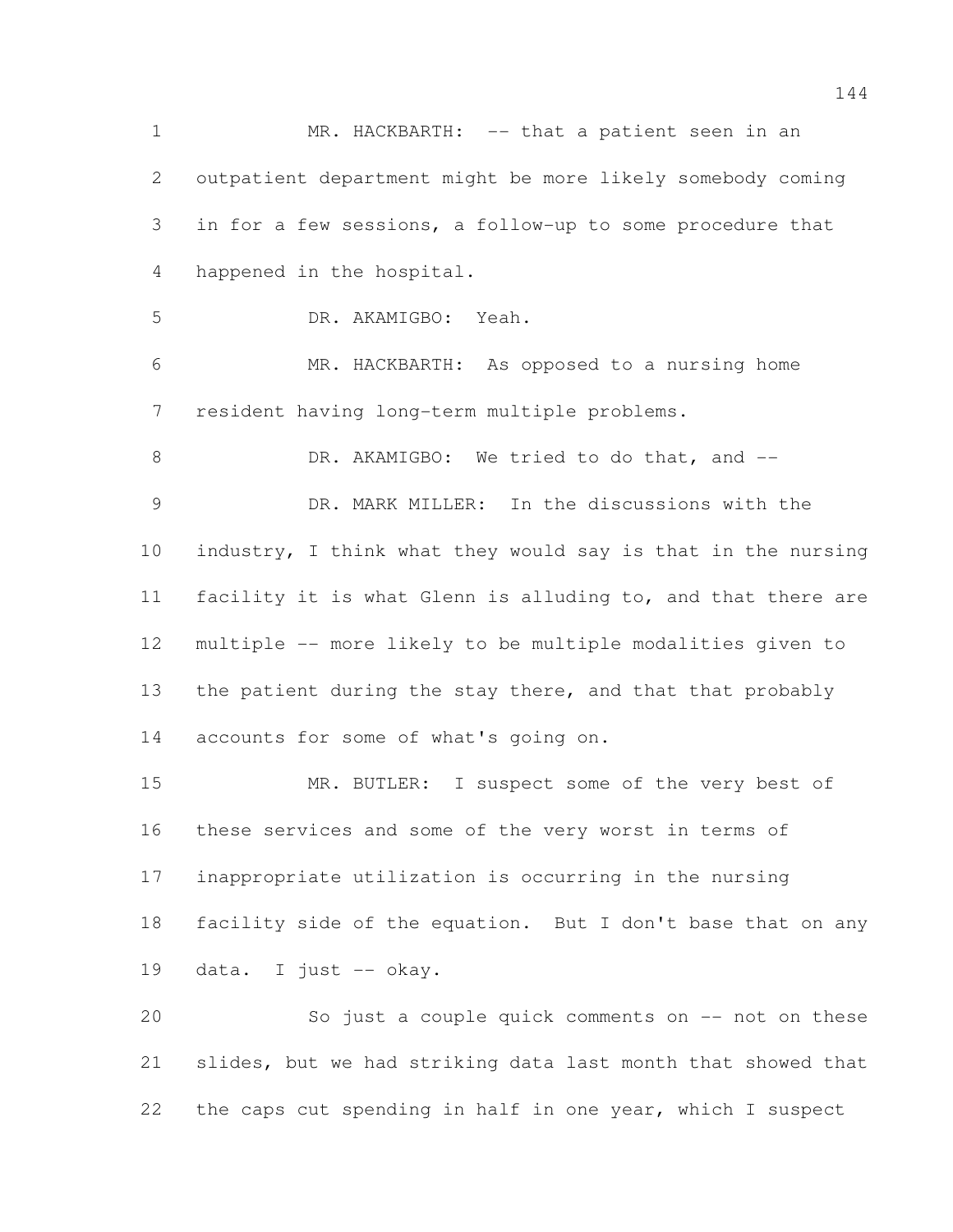was not necessarily fewer users but the fact that you just had a cap, and so less use per user. And then it has kind 3 of gone up since then exponentially  $-$  not exponentially, 4 but at a rapid rate, is why we are where we are.

 So I was more in line with kind of almost the hard cap, but I understand that that was fairly brutal. So I guess I'm suspicious, like a lot of you, that the effort, the resources, and the logistics of manual reviews is going to be tough. But I don't have a better answer than what we've got on the table, and I think it is artfully crafted. 11 DR. REDBERG: Thank you for an excellent presentation, and I just wanted to comment, you know, keeping in mind our framework in general, I think it's great that we have in the recommendations to collect the data on quality of care, because it's very hard to assess whether we're improving quality of care when we have no idea. And so that's great. And I think, you know, as always, but perhaps particularly for this, you want to get this care to the beneficiaries who will need it, but there's this terrible problem of program integrity and fraud and abuse, and I think that's why really the soft caps with manual review is the best way to address that.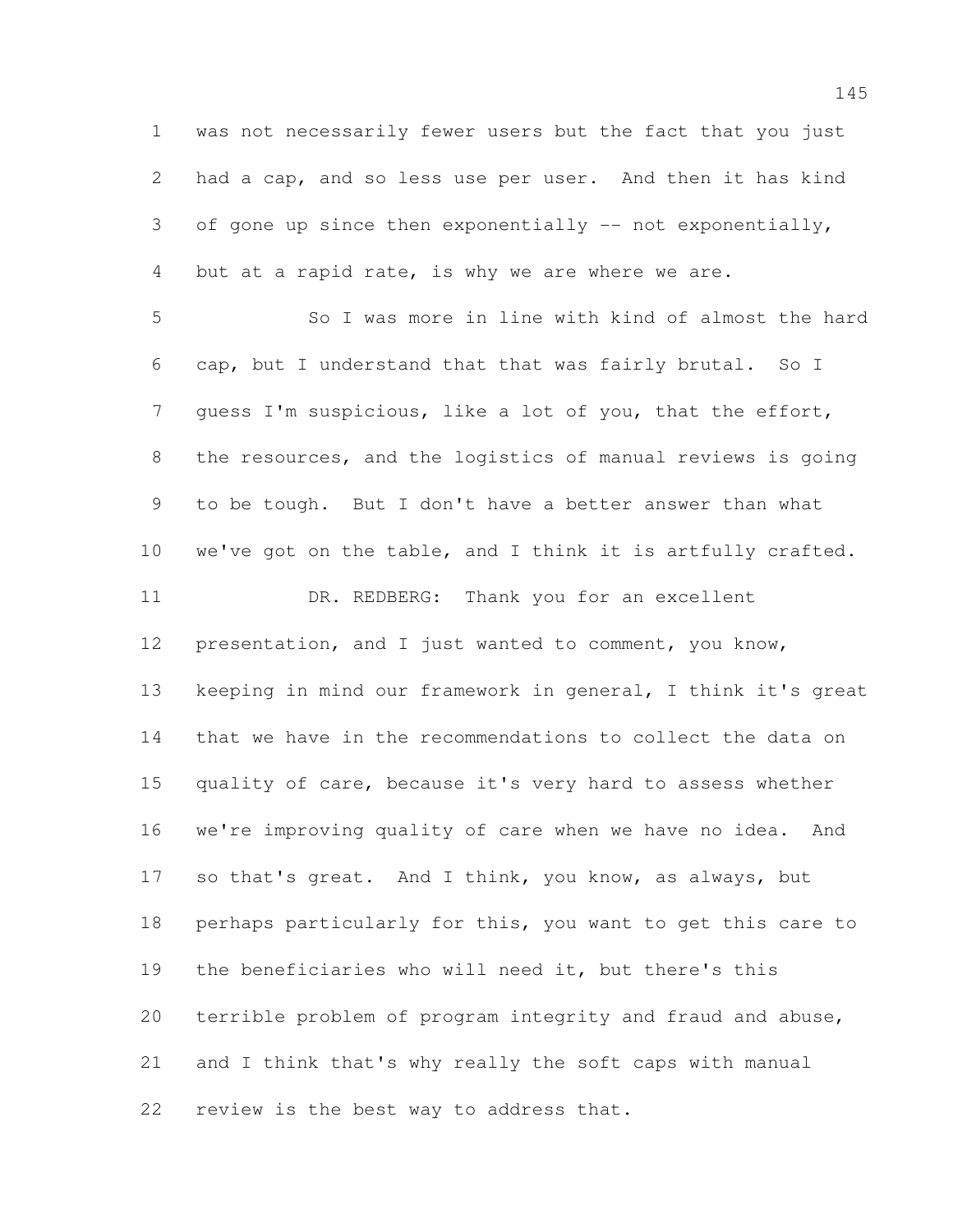I was just wondering, because you have addressed the timeliness, and I can understand certainly we'd want to be timely with the ten days and have electronic and not have to have people mail and fax. But after that, did you have a feeling for why there was continued objection to manual reviews by the groups that talked to you? 7 DR. AKAMIGBO: Maybe I'm misunder.... -- so besides the timeliness of getting responses? 9 DR. REDBERG: Right, which you have addressed -- DR. AKAMIGBO: Other objections? 11 DR. REDBERG: -- so is there something else? DR. AKAMIGBO: Well, the process of submitting the 13 claims, it's not automated in any way. They do rely on --14 the only options they have are via mail, not e-mail. 15 DR. REDBERG: But you addressed that, too. DR. AKAMIGBO: Yeah. So I think I covered the range of issues brought to us by the industry in your materials. 19 DR. REDBERG: Right and that was my question. DR. AKAMIGBO: Okay. DR. REDBERG: Besides what you've already addressed, having it be easier to submit the information,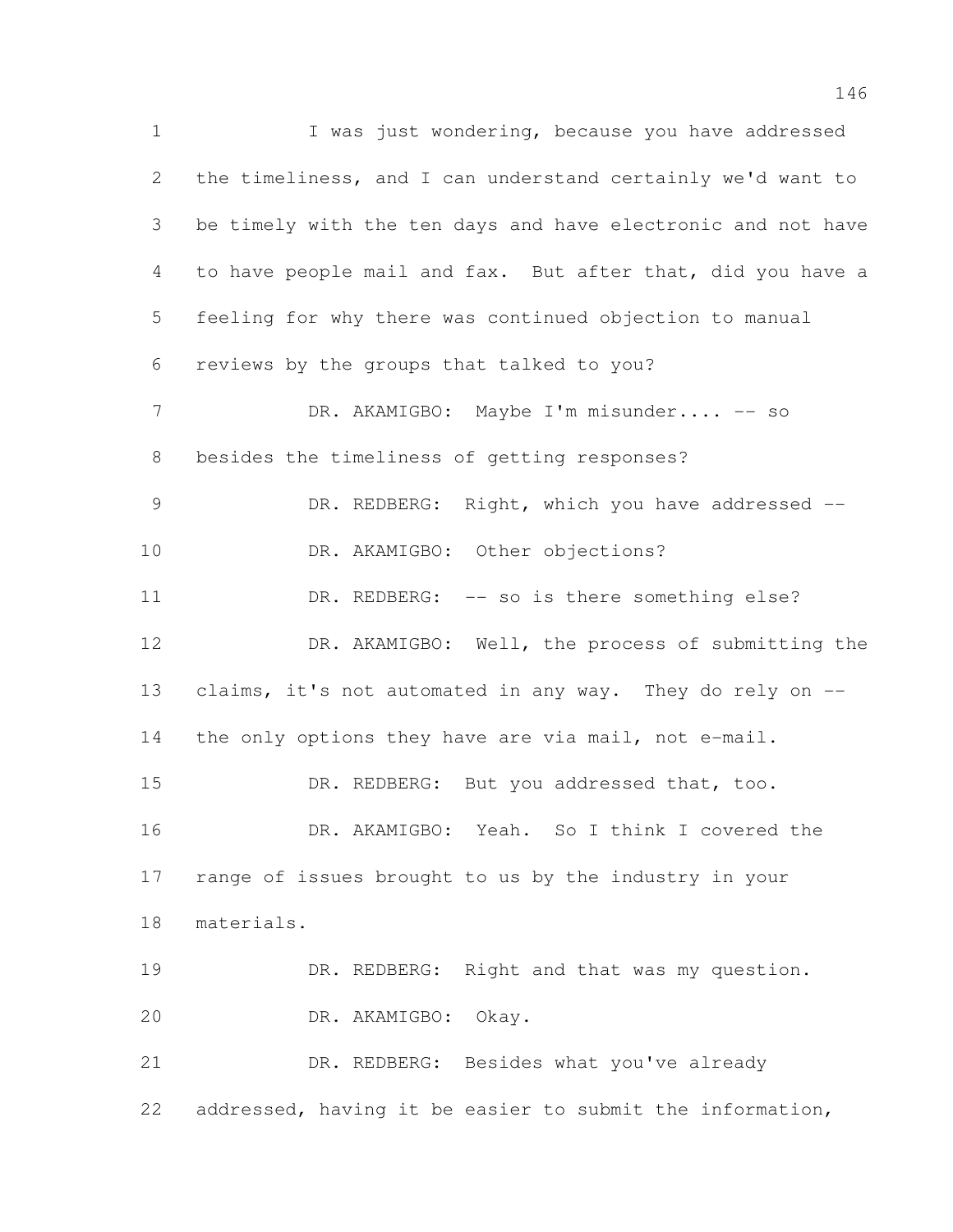being able to do it electronically, and getting a response quickly, and then getting a final decision in ten days, was there anything else? Because it seems like it has all been addressed.

 DR. MARK MILLER: I think what they would say -- and if they had the microphone in the public session they will, so -- but in our discussions, I think -- and I want to say that there were some members of the community who came in and I think were very constructive and very helpful. So I want to say that, and we spent a lot of time talking to a lot of different permutations of them.

 So I think this list, which we got through consultation with them, helps if there's a manual review. Nonetheless, I think they would say things like if the 15 resources aren't there, this is going to be a problem. And I think we have said this ourselves and tried to reinforce repeatedly that without the resources there will be a problem.

19 I think they're concerned that any time a cap gets lowered, it runs the risk of an interruption and/or a denial, and so they, you know, higher, better, if it has to be at all. And I think they might start with, well, there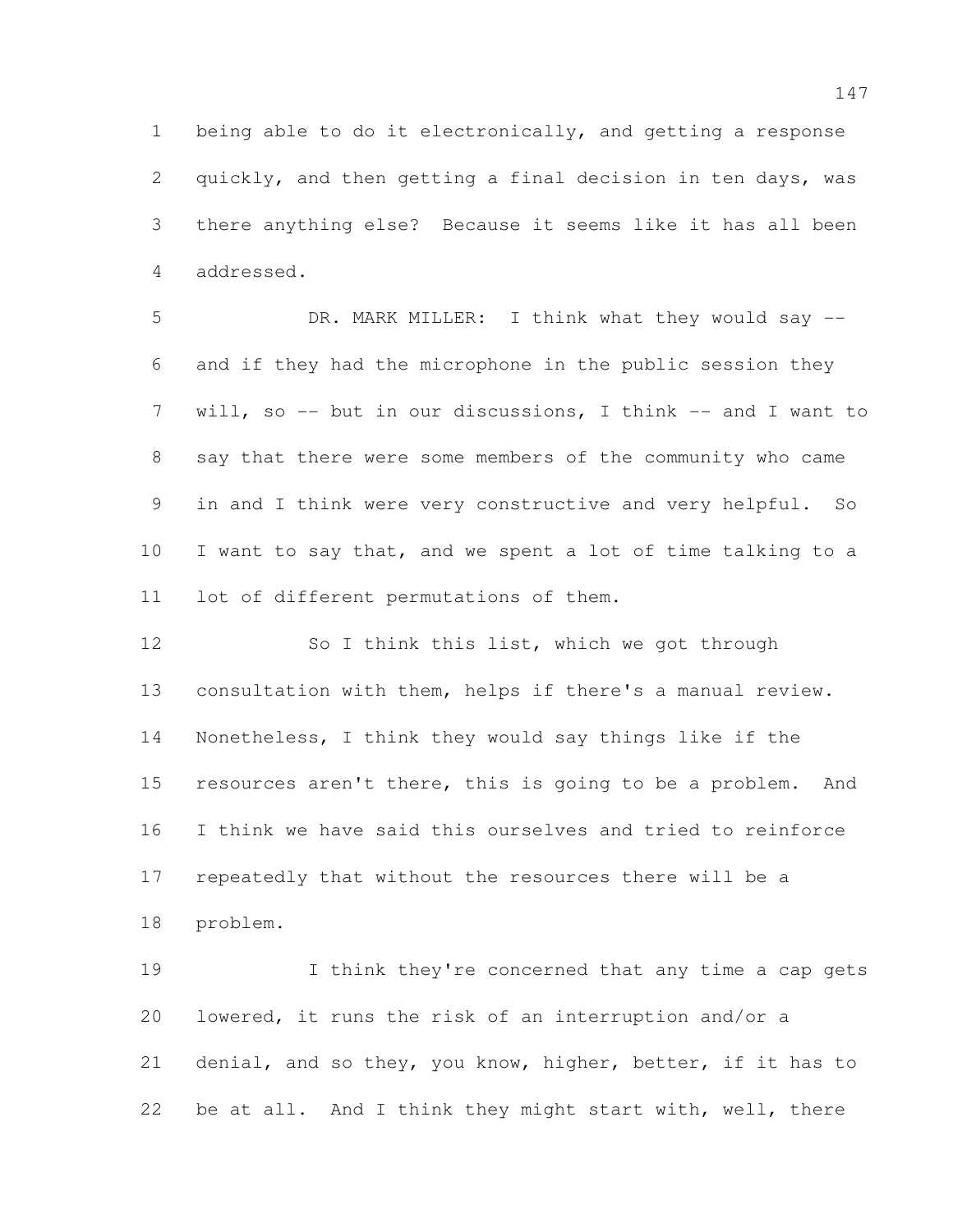was an automatic exceptions process, and that was fine. And so, you know -- well, I'm just trying to speak to what I would think they would say.

4 And I also thought it was significant -- and Adaeze pointed this out in her presentation. This is not an industry-wide view, but some said, "I would rather take a lower rate than a medical review." And, again, I think it's the hassle and the potential that if the resources aren't there, it doesn't execute smoothly. And I don't think any of us here or anyone out there is thinking that manual review is a great process and everything works really 12 smoothly. It's really just what we have.

 DR. REDBERG: There wasn't a sense they'd rather there be a cap than a manual review?

 DR. MARK MILLER: Yeah, but, you know, and I'd tell you --

17 DR. REDBERG: Because that was really the choice. 18 DR. MARK MILLER: -- for the constructive people who came in, they said rather than a hard cap, this is preferable. A lot of people just came in and said, well, you know, there shouldn't be any hard cap and there shouldn't be any medical review, and there shouldn't be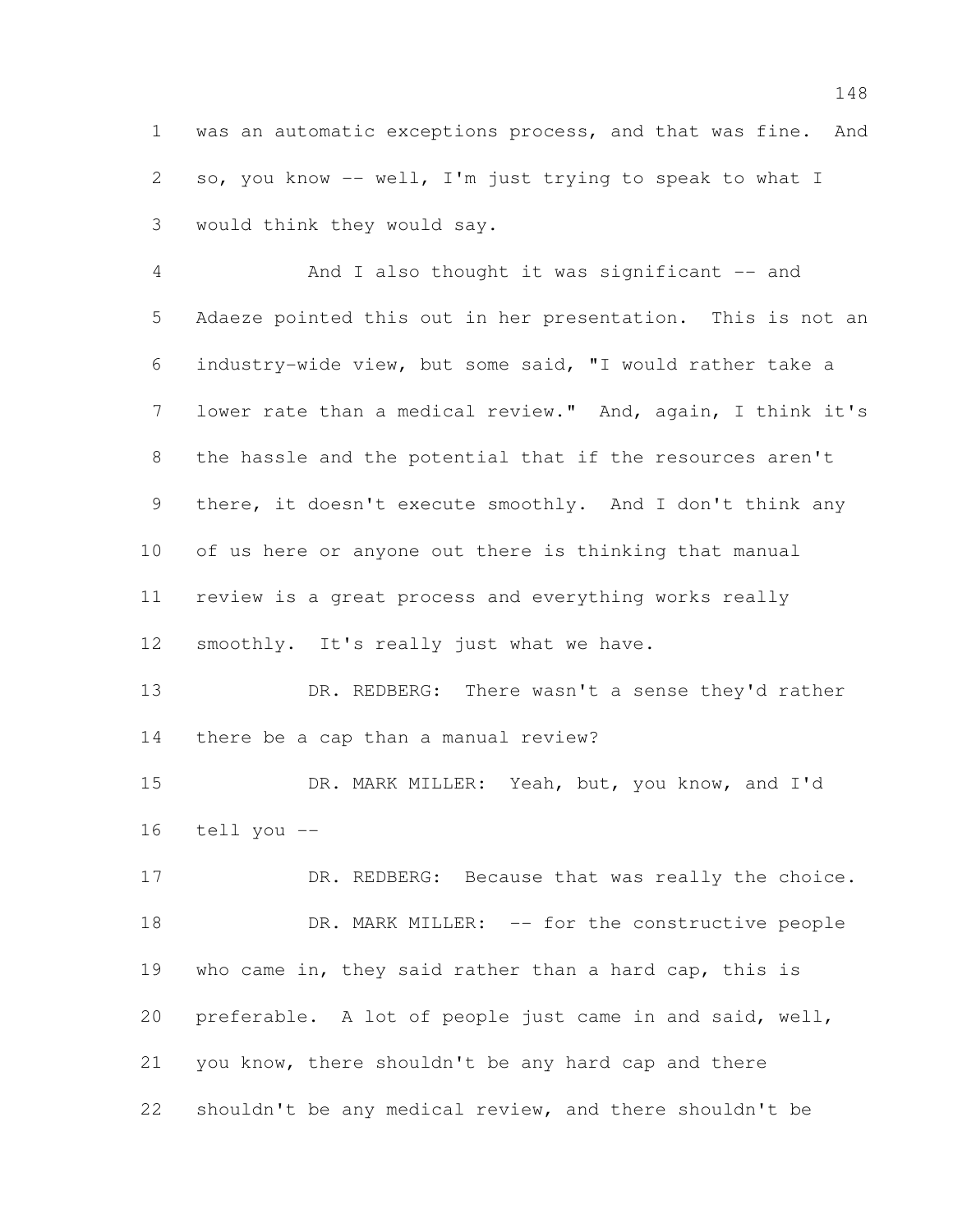anything else. And so, you know, I didn't know what to do with that.

 MR. HACKBARTH: So let me just make sure that I'm clear. The steps on this slide that came out of a conversation with at least some people involved in the therapy world are not incompatible with our recommendations. These are steps that could be taken within the framework of our recommendations to smooth the process, make it less burdensome, less of a barrier to needed care. Correct? I also wonder whether we need to change our language. You know, "manual review" has the connotation of a clerk waiting for the mail to come in, there's a dump on 13 the desk, and opening envelopes. And certainly the spirit 14 of this is, in fact, to void that scenario and try 21st century communication techniques. So we may want to modify 16 the phrase "manual review." DR. BAICKER: Maybe you should call it a customized review or a personalized review. 19 [Laughter.] MR. HACKBARTH: Right, a personal review. DR. BAICKER: That's right. An individual review. MR. GEORGE MILLER: Excuse me, Kate. I apologize.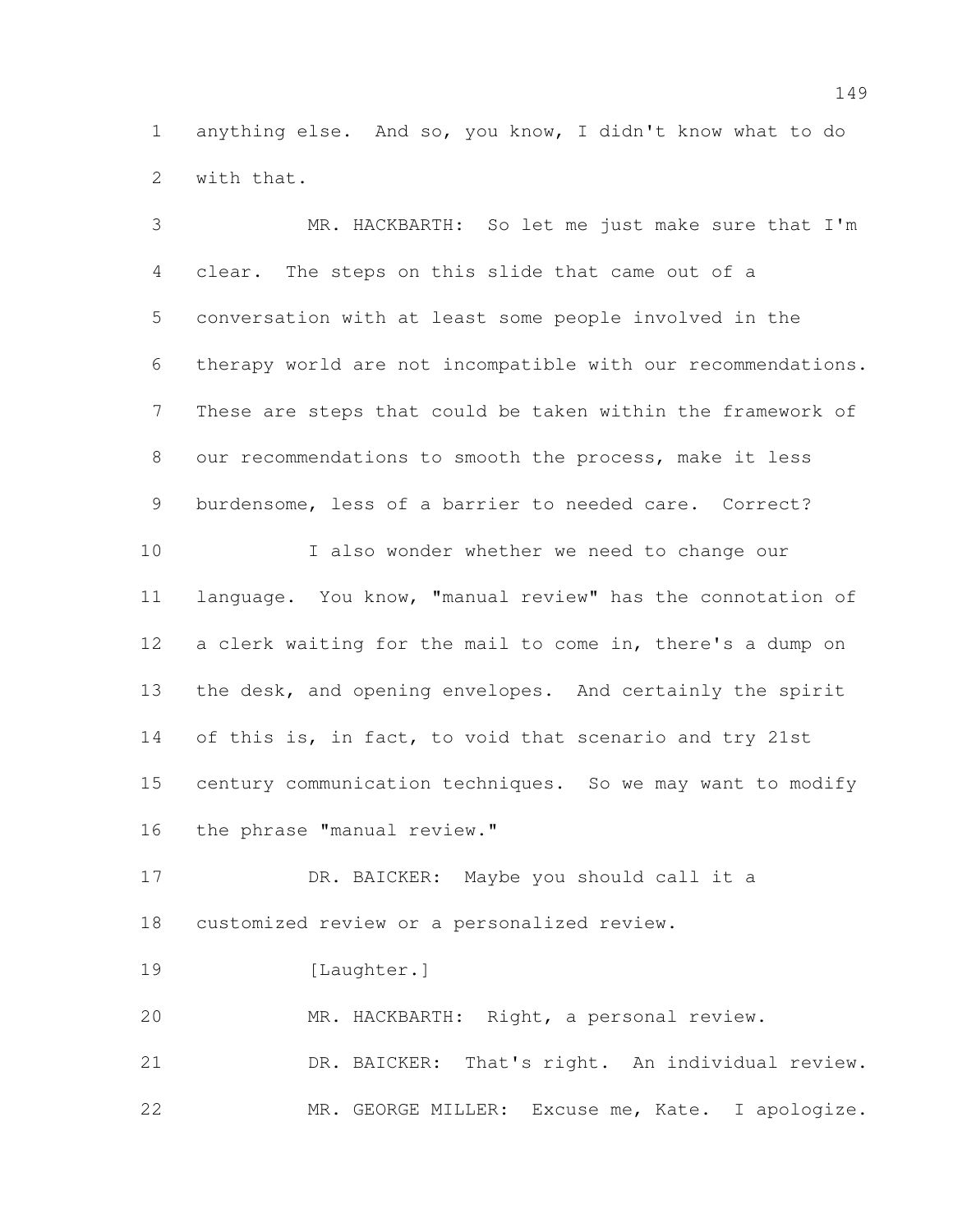Since you brought that up, how many reviews do we think

 MR. HACKBARTH: Would you put the relevant slide up, Adaeze? At the proposed cap of \$1,270, about one-third of the users have use above that level. So about one-third of the users would be subject to the review.

 DR. CHERNEW: But sometimes the existence of the review discourages the --

MR. GEORGE MILLER: Yeah, yeah.

would happen with the lower cap?

 MR. HACKBARTH: Yeah. And to give you another point of comparison, George, at the current level of the caps, which is overridden with the basically automatic exceptions, the \$1,880 level, that's about 20 percent of the users exceed that level.

 DR. MARK MILLER: And also, I think this is obvious, but I'll just say it just in case. It's not that 17 each and every visit is reviewed, but you get, you know, 18 approved to go ahead for another block of -- right. MR. GEORGE MILLER: No, I got you [off

microphone].

 MR. HACKBARTH: And as indicated here in this table. So at this level, \$1,270, a patient would have about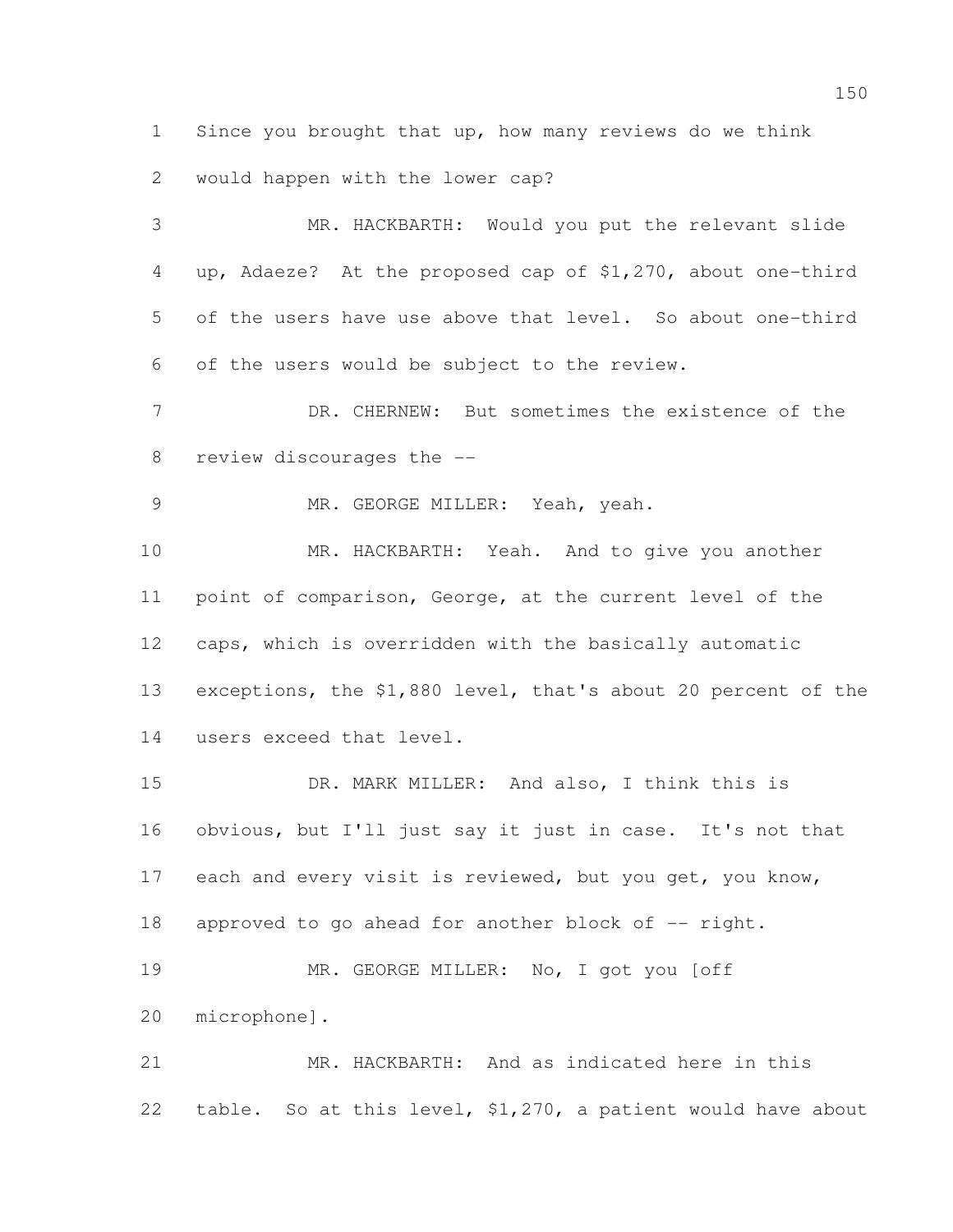14 visits before they would be subject to any review.

 DR. BAICKER: So that actually leads right into my question or thought, which is I think this seems like a very reasonable way to balance the competing interests of wanting to be sure that people have access to needed services but not have completely ungated use of services with questionable value. And in knowing whether we've picked the right cutoff point in thinking about the onerous review process that this might entail, I think it would be helpful to show a PDF, a density function to show what share of claims and what share of dollars fall under each dollar amount, so \$1,270 hits 67 percent of people, what share of dollars does that hit? And then if you dial that up to, you know, \$1,300 or \$1,350, how many fewer claims would you have to review and how many of the dollars would you lose? And that, to just back up, this is the right place to draw that 17 cut point, because if you set the dollar amount too low, you impede access and increase the burden. If you set it too high, then you're not imposing any kind of discipline. So in picking the dollar amount, I think those statistics would be helpful.

DR. MARK MILLER: And I do want to say we did some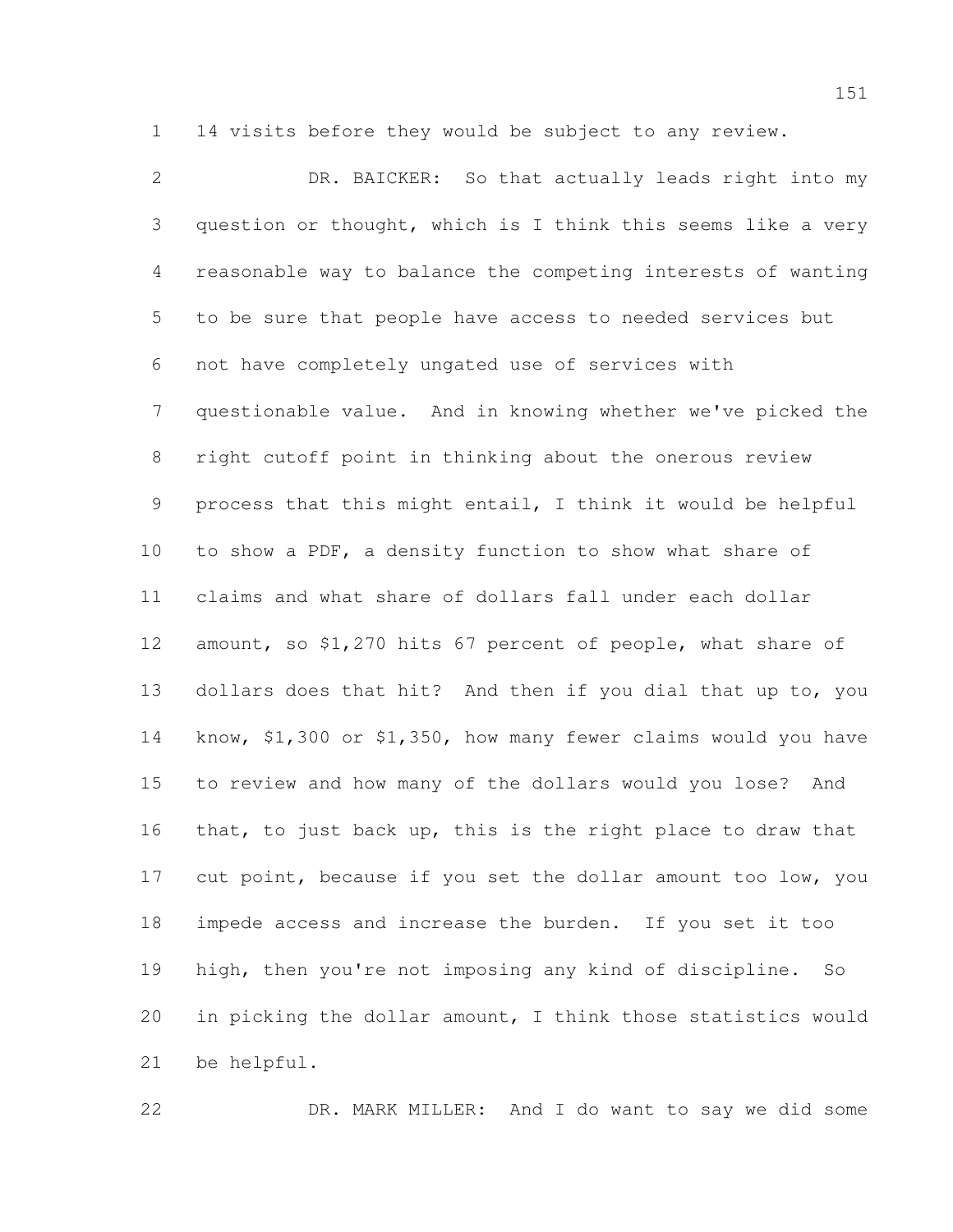discussion of this, and we either have or will develop a table that shows you the distribution of the beneficiaries and the distribution of the dollars. As you suspect, the dollars are a little fatter in the right-hand tail than the beneficiaries. But the distinction is not as much as you might think. And it is true that you could raise the cap, hi, you know, 70-some-odd percent of the beneficiaries and still hit a large block of the dollars, but it's not as much bang as you think.

 The other thing I would say to you and to the public is obviously if the Congress feels and CMS feels that 12 there's some better cut point that this all works, I mean, our point is trying to strike a balance between a hard cap and an open-ended cap.

 DR. HOADLEY: Part of what I was going to ask I think has just kind of been answered in this discussion of this slide, which is I think there's a real value in that kind of data because not only does it help justify what we did, but it also gives the Congress a sense of the impact of different options.

 The other thing I wanted to just clarify on this - - and it was said, I think, in your comment, Glenn -- one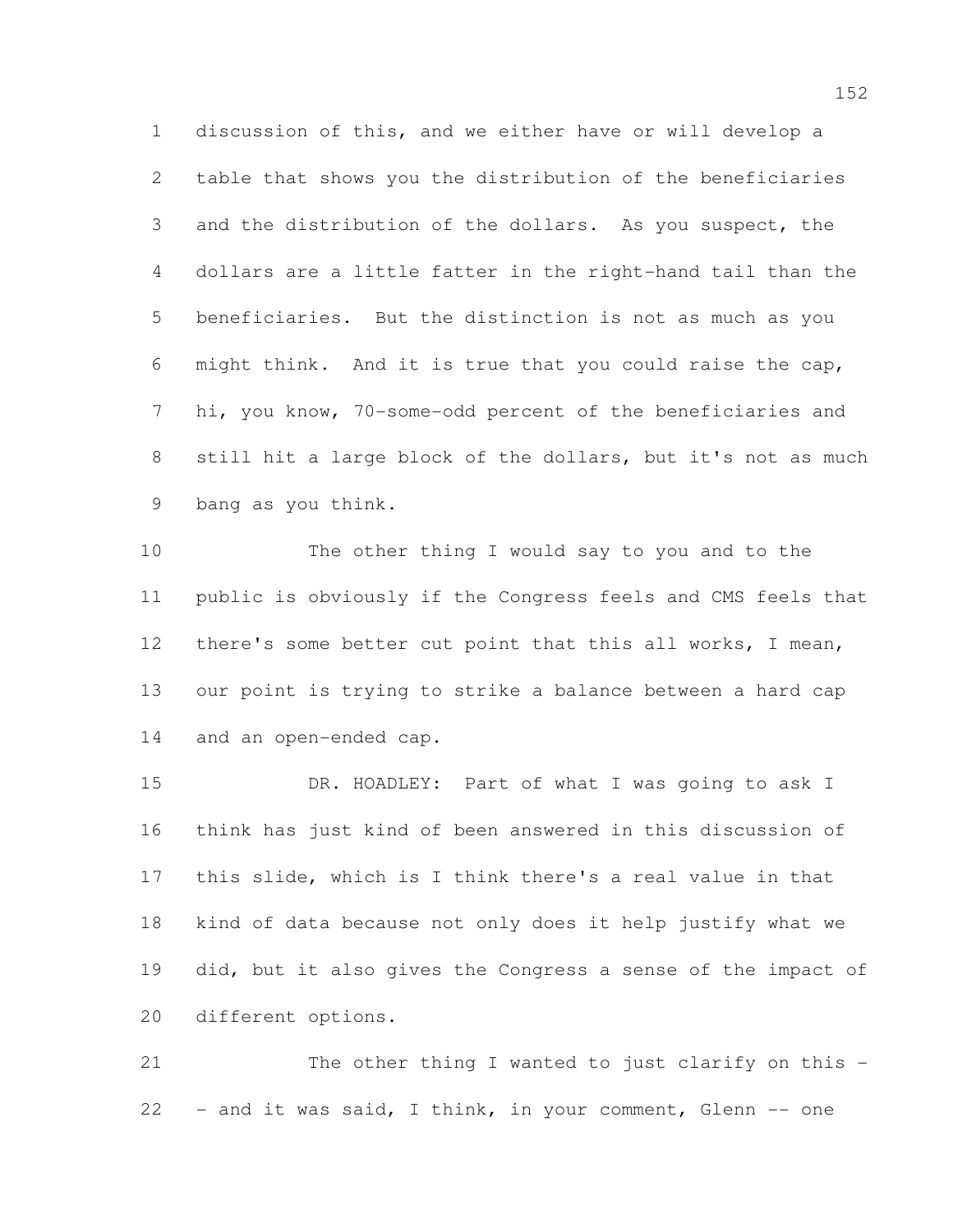should be careful not to misread that number of visits under 2 the cap 14 isn't -- we're not setting a cap of 14. That's 3 just the average that you can calculate from those dollar -- that's correct, right? Because I think that one is tempted to misread that if you're not being careful.

 My other comment, this has been great staff work, and I think we're in the best place we can be given all of our qualms about the tough place that we're put in. And I just wanted to make one other comment along those lines, which is ideally we would know a bunch of other information, including the fact that starting in October we've got a real-life experiment going on. And, you know, if Congress 13 was in a position to be able to wait and see what happens, 14 there's even a GAO report that's due out in May. Obviously, they couldn't start that any earlier because the policy 16 didn't start early to look at the impact of manual reviews, and ideally we'd like to know how many reviews took how much time, you know, and not even do it with sort of the current rules but maybe the streamlined process, which is a really useful perspective. You know, how many end up getting approved because they go past the ten days? How much is the ABNs used and all these other kinds of things? What of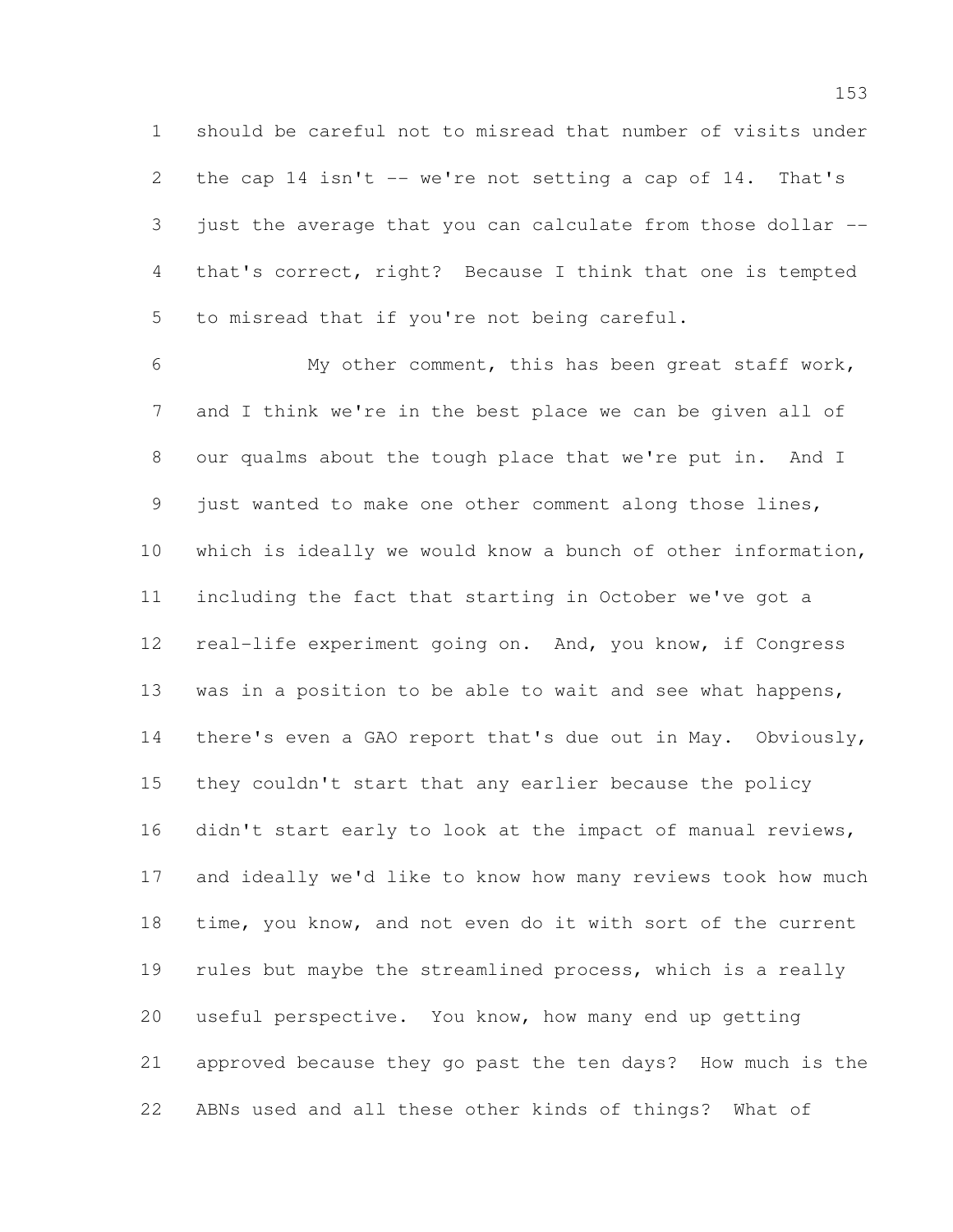patients -- I mean, to really make good policy, we'd like to know all that. Obviously we can't. We're not in a position to wait for that, and the Congress may or may not be. They obviously could choose to, but may well not be able to wait. So I think it's really important that we emphasize the point of the CMS resources, and that whatever we can do with the numbers to sort of show the impact of that will be great. MR. HACKBARTH: Just to put a sunny face on it, what we've heard anecdotally is that the experience of the last several weeks has been difficult, since October 1st, and if nothing else, perhaps that will make it clear to the Congress that if you want to go down the review path, you really do need to provide the resources and, to CMS, you really do need to focus on the sort of streamlining that's discussed, because we've got some real-world experience that suggests those things are important.

18 DR. SAMITT: Great job. Very well done. You know, while I recognize the concerns about the manual medical reviews and the lowering of the cap, as you described, Glenn, it's certainly much more preferable than hard caps. And so if we're between a rock and a hard place,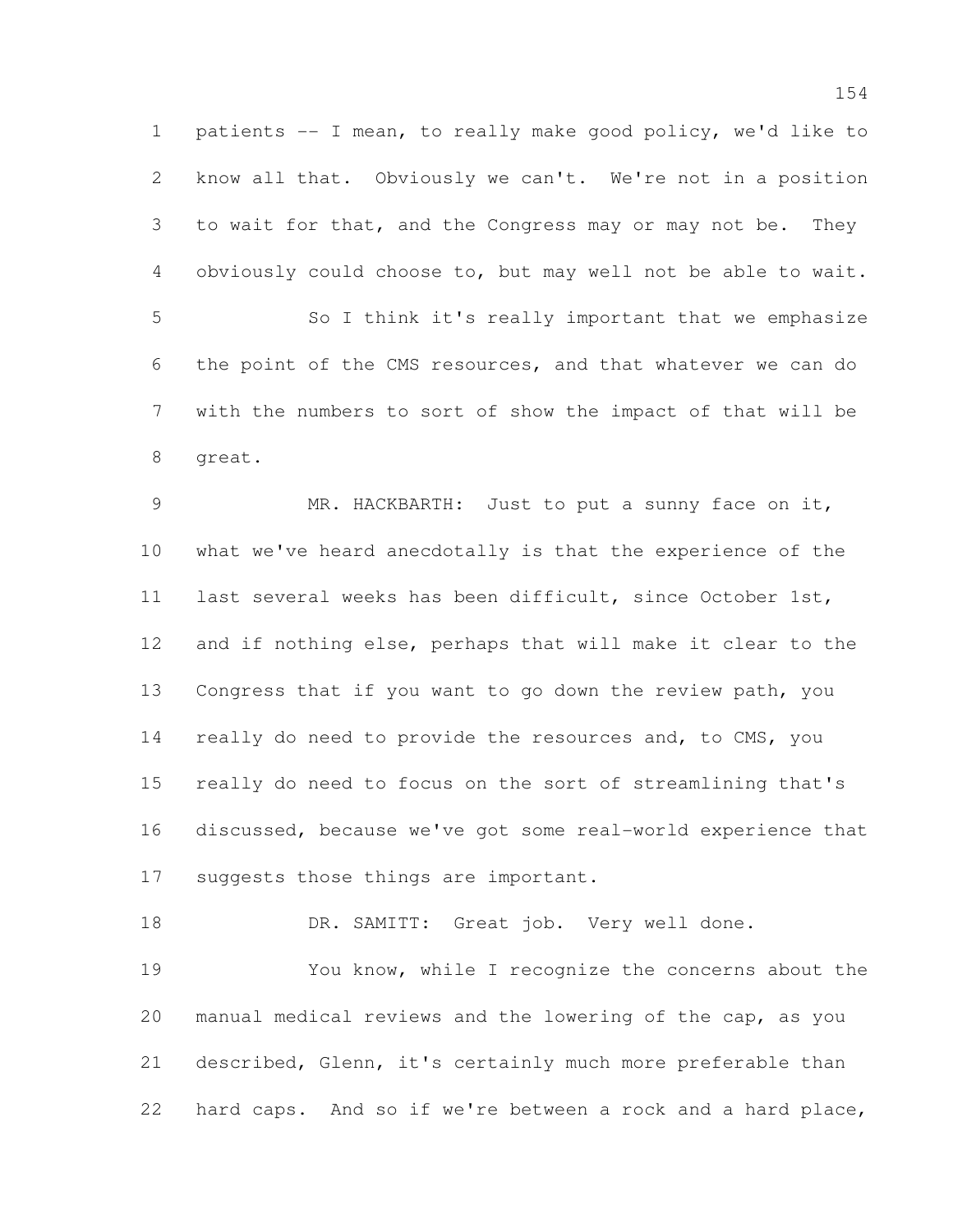this is where I'd much rather be, and I support the recommendations.

 Two things. I want to congratulate you for taking what I think was a great recommendation and making it better by elaborating on some of the concerns regarding the manual medical reviews and how this could be -- the ease of use could be improved for the providers themselves, which I think should hopefully make this better from a provider perspective.

 Then my last comment really pertains to Slide 22, and it's less about this recommendation and more about just the broader mission of the Commission. This is the first one that I think focuses on moving forward with delivery system reform, and I'd love, if possible, every recommendation to have some element of moving us further toward delivery system reform. Most of them have been no impact. But I think there are some elegant elements of this that move us in that direction, and if we could do that with each of our recommendations, I think we'll be well served. MR. ARMSTRONG: So at this point, there's little more to say. I do think this strikes a great balance between the issues that Mary did a very good job of laying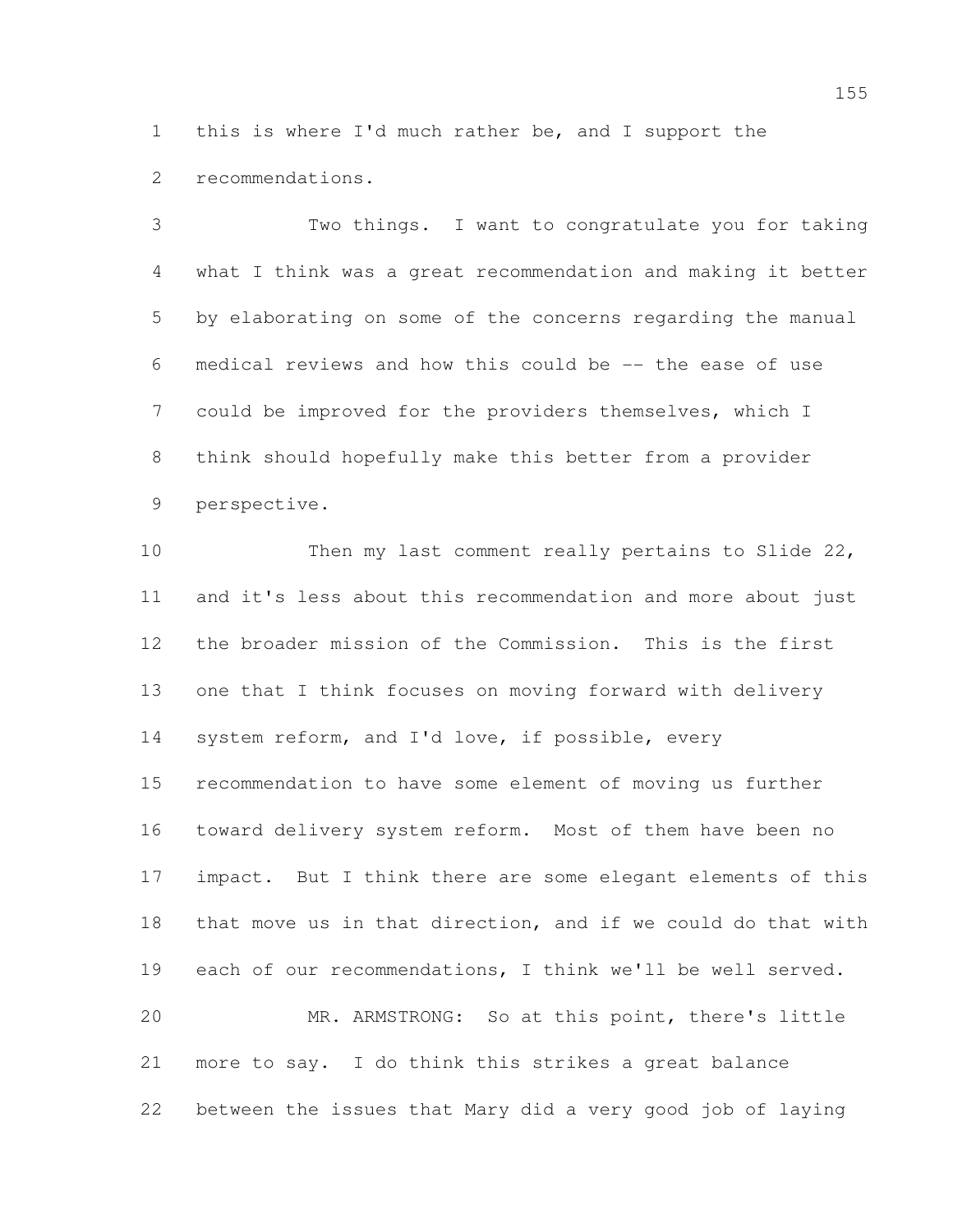out. Actually, we have tended to talk about how this is kind of a compromise, we're kind of between a rock and a hard place, and so forth. I actually think this is a really great going-forward plan and believe that if you do buy the argument, which I really do, that investing in these outpatient services is a great investment with a terrific return on better health for the beneficiaries, then I also think it's an investment through CMS you should be making and checking after 14 visits, how is this going and is this contributing to the quality and health of the beneficiary? And so it's a discipline that we apply to many other products and insurance plans, and I think it's actually a step in the right direction for us to apply to this group of beneficiaries as well.

 I understand the operational concerns, but it seems for all the resources that we invest in CMS, this would be one that would be better use of those resources than a lot of other things that I think the CMS budget is spent on.

 One last question I have, which I'm not concerned about, but I remember in our previous conversations, and actually in one of our slides we referred to it, if this is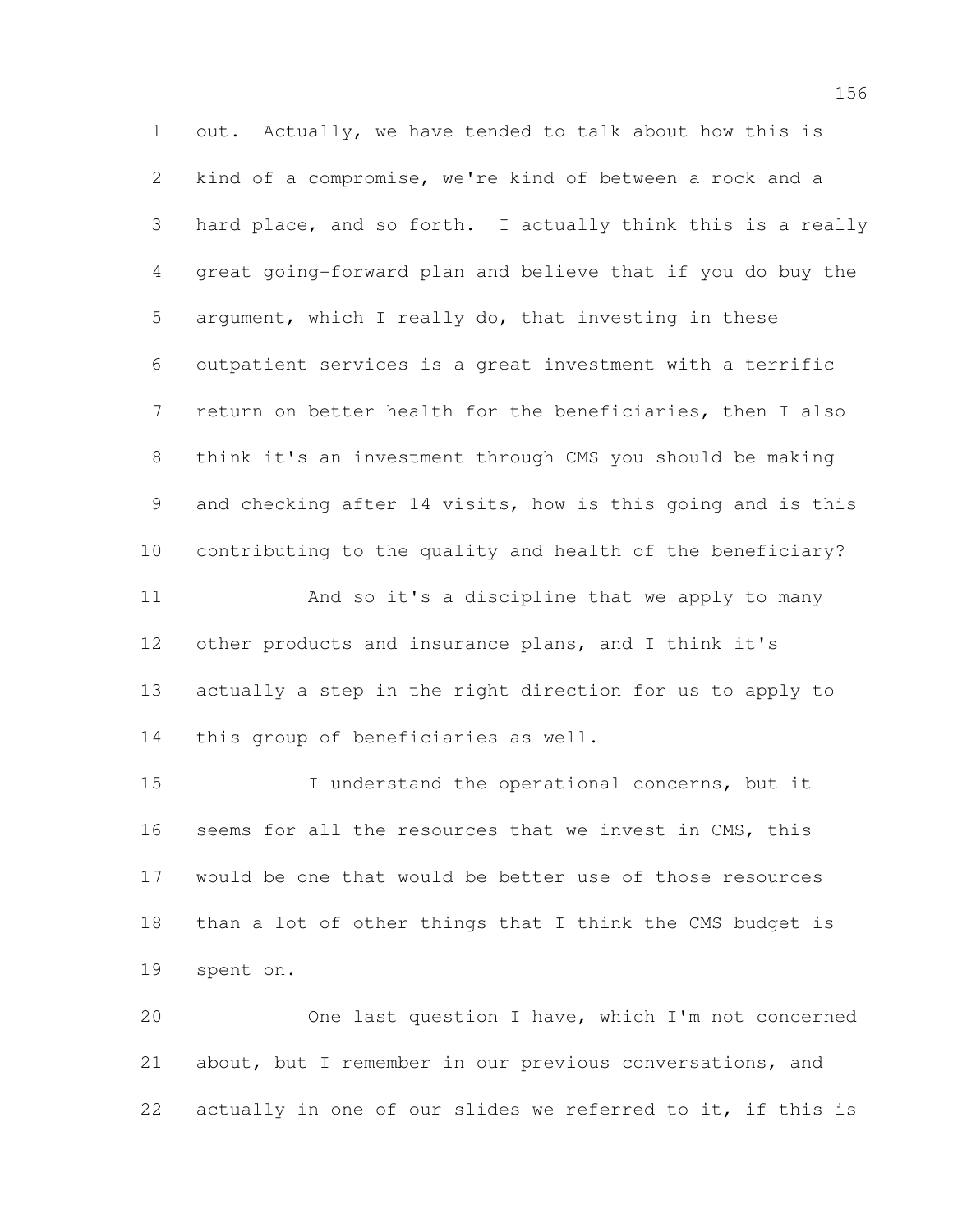still too expensive, there are some alternatives, one of which was additional beneficiary cost sharing. And it seems like after our last conversations that just kind of went away. And I don't know -- it was the third of those three 5 ideas, but  $--$ 

 MR. HACKBARTH: Yeah, could you put up the relevant slide, Adaeze? We do plan on having, continuing to have that list. Right here. So that will be part of what we send to the Congress and part of what we publish in our June report.

 MR. ARMSTRONG: Okay. Just remind me then, our thinking about this was that, first, there's already the 20 percent co-pay, tends to be mitigated through supplemental plans. It wasn't clear to me if we had done much thinking 15 about, you know, any advice or parameters we would offer as this goes forward. My recollection was we weren't very 17 specific about any of that, and I guess there's a question there: Is that true? And do we need to be any more specific about that? MR. HACKBARTH: Specific about what specifically?

21 [Laughter.]

MR. ARMSTRONG: Specific -- I'm thinking -- so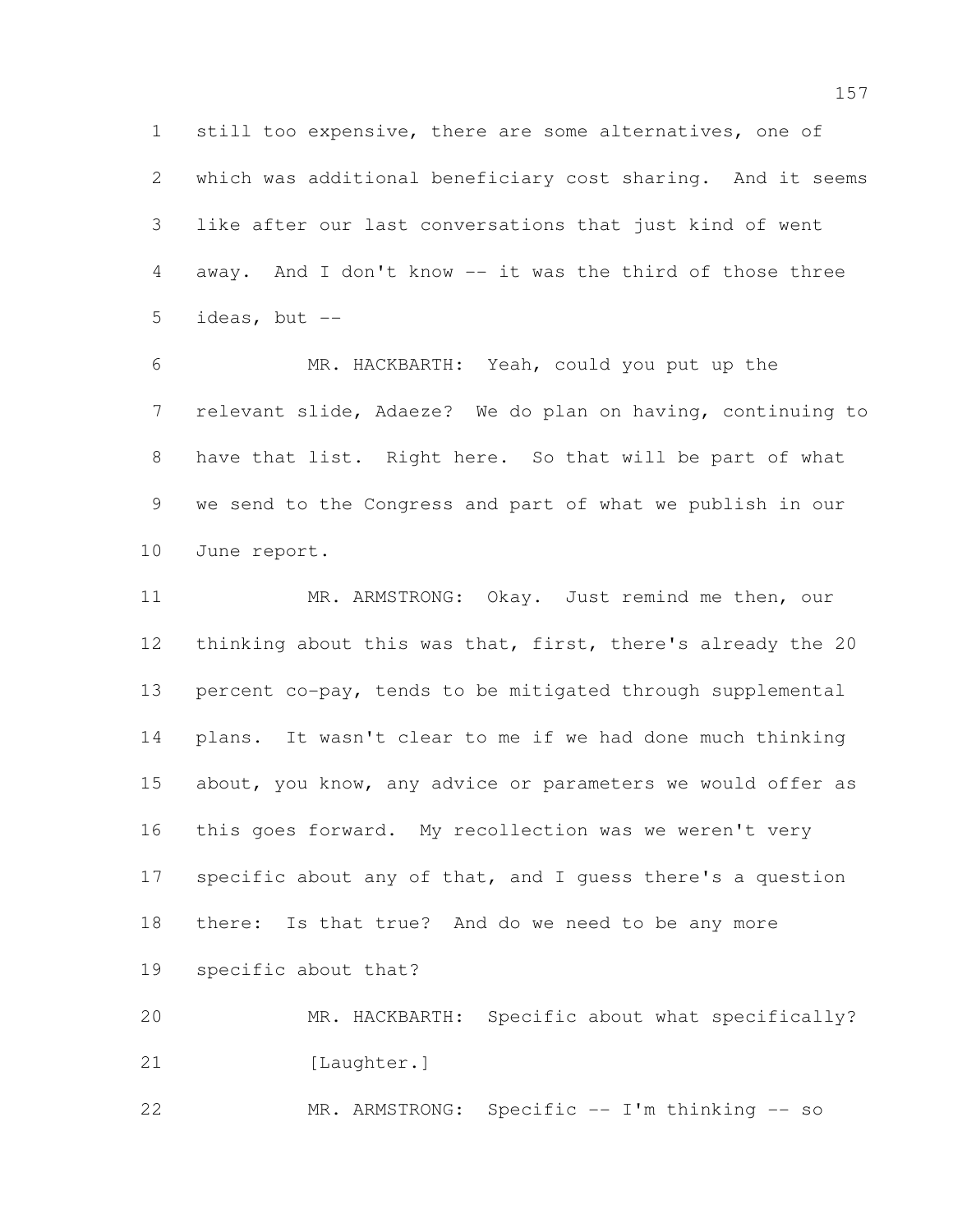what kind of additional out-of-pocket -- what kind of recommendation would we make so that that the out-of-pocket costs actually helped to advance the outcomes that we were pursuing? I don't really know what that would be. And my sense was that we didn't really offer any advice about that either other than that's just one possibility that should be considered.

8 MR. HACKBARTH: We have not. And, you know, when we talked about this much earlier in our discussions of this issue, two types of concerns were raised about increased cost sharing for beneficiaries. One is that current law already includes cost sharing, the Part B deductible, 20- percent coinsurance. So unlike home health where a couple years ago we recommended a co-pay be added, because there was no cost sharing at all, here there already is cost sharing. And there were some Commissioners who expressed concern about the added financial burden on beneficiaries. Another issue that arose was the interaction with supplemental coverage, and in fact, absent change in supplemental coverage, an increase in the required cost sharing would not have any effect on utilization because the

co-pays would be paid for by the supplemental coverage, and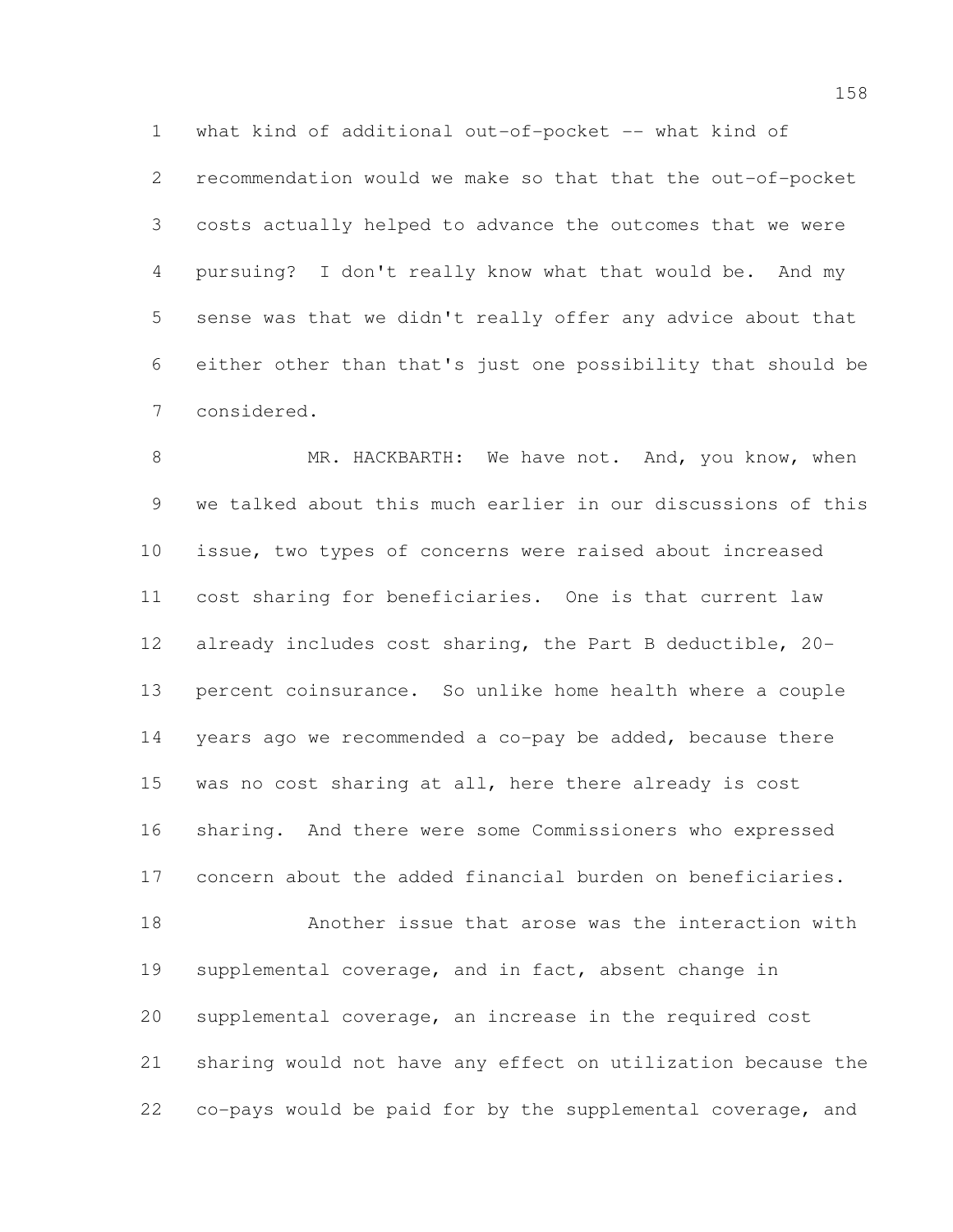it would be just a matter of shifting the program cost to beneficiaries that would then be paid through their supplemental premiums going up. And we couldn't expect any utilization effect.

 Now, in the longer term, MedPAC has recommended that the benefit package overall be restructured, and I know you well know this, Scott, but for some of the new Commissioners. And a fundamental change in how the co-pays are structured, add catastrophic, and then also add a charge on supplemental coverage to reflect at least a part of the cost that the program incurs from higher utilization of beneficiaries that have supplemental coverage.

13 13 If that were all in place today, then, in fact, we might see a different sort of supplemental product that would be much more compatible with where we want to go here, which is cost sharing that is focused on encouraging high- value services and discouraging lower-value services. But, unfortunately, we're not quite to that point yet.

19 MR. ARMSTRONG: So that really answered my question. I remembered that our conversation had gotten up to that point. I thought we had concluded that there wasn't really much we could do. And yet it still kind of connected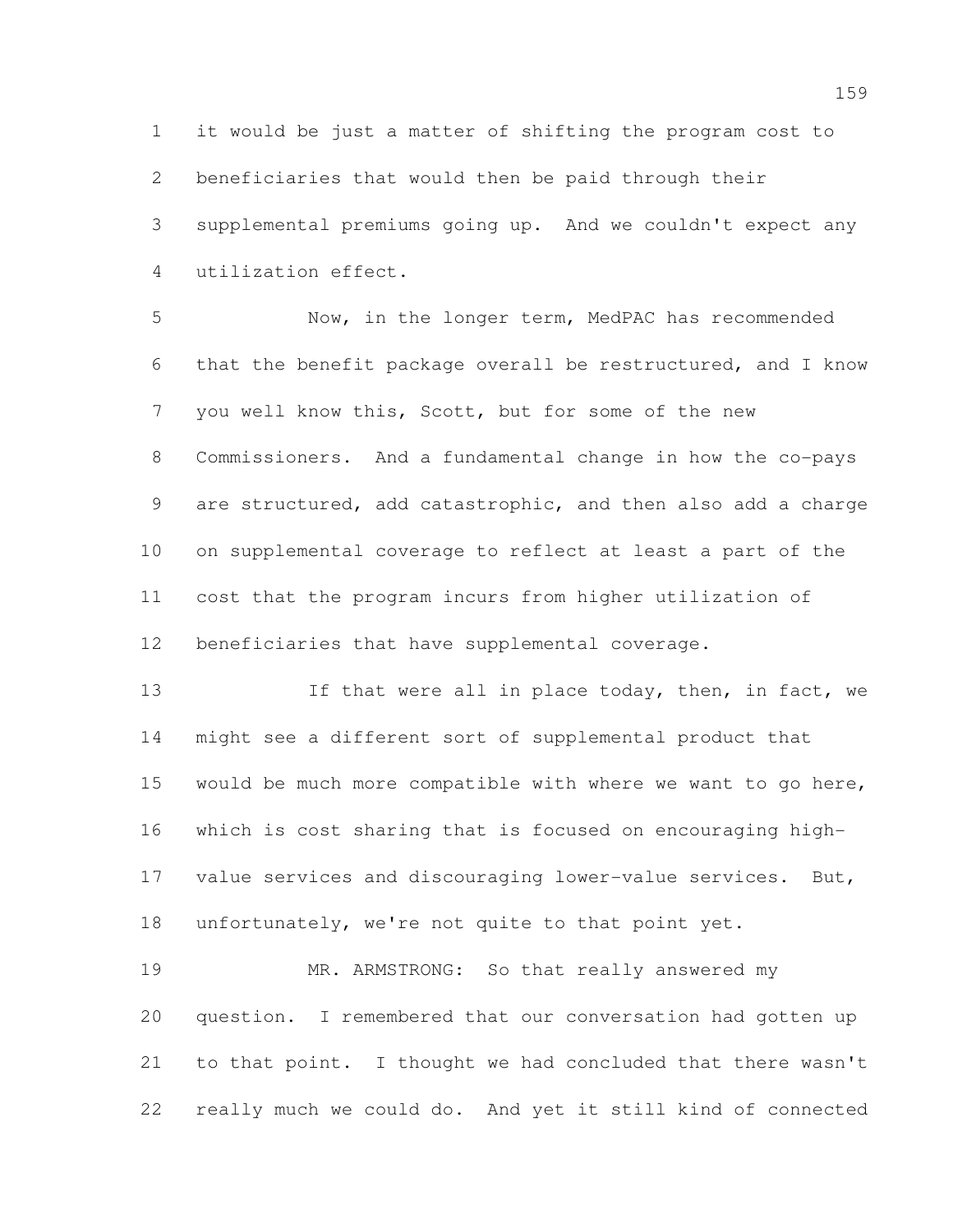to our recommendation, and I'm fine with that. I just 2 didn't know if there was more to it.

 MR. HACKBARTH: The last word [off microphone]. 4 DR. CHERNEW: Yeah, so -- I don't know if I want the last word, but I feel like many people, I think. I support these recommendations, although I don't like them. 7 I think that was the tone of some of what you said, Glenn. There's a few things.

 I'm not a big fan of added administrative costs, and I think even with the streamlined approach and with more resources, it's still a burdensome, imprecise process that's 12 just, you know, not ideally the way the system would work if we had a system that we wanted. And I think, you know, in my happier moments, I hope that it will work well and will drive out bad care and keep good care. And I worry that we won't do that as well as we would like. But, again, let me start where I was before.

18 I support the recommendation because -- it might have sounded like I didn't.

MR. HACKBARTH: It might have.

21 [Laughter.]

DR. CHERNEW: Because the situation is so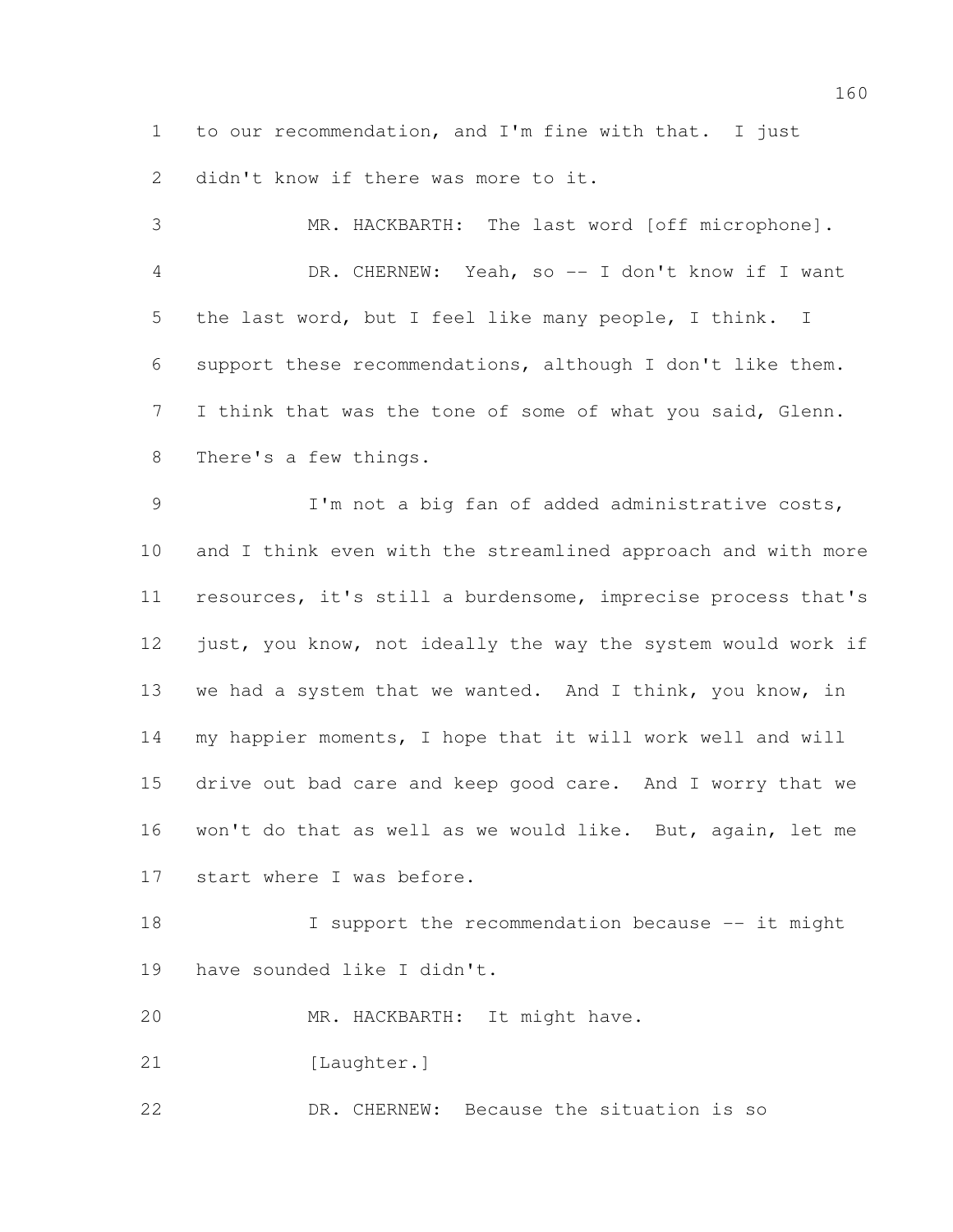difficult where we are. So there's a few things.

 The first thing is I think this illustrates the danger of having temporary provisions of the law, and sometimes there's temporary provisions in the law because there's a particular thing that you want to transition for something and you want the transition to go away. Other times I fear your have temporary provisions in the law for perhaps other reasons. You know, it seemed cheaper to start or something like that. And I think that just becomes problematic to manage, and we find ourselves in this awkward situation where the status quo that we have is not what the current law will have in the future. And it's a very difficult thing to manage, and I think it's worth noting how difficult it is across a series of things when you have these temporary rules that don't have a particular rationale 16 so you could say, well, that rationale has gone away, let's get rid of the proposal.

 The second thing I think is true is ideally moving to some sort of broader bundled payment system would, I think, clearly be better where you could internalize this and have the decisions made closer to the ground and closer to the care. So I would encourage somewhere in the text to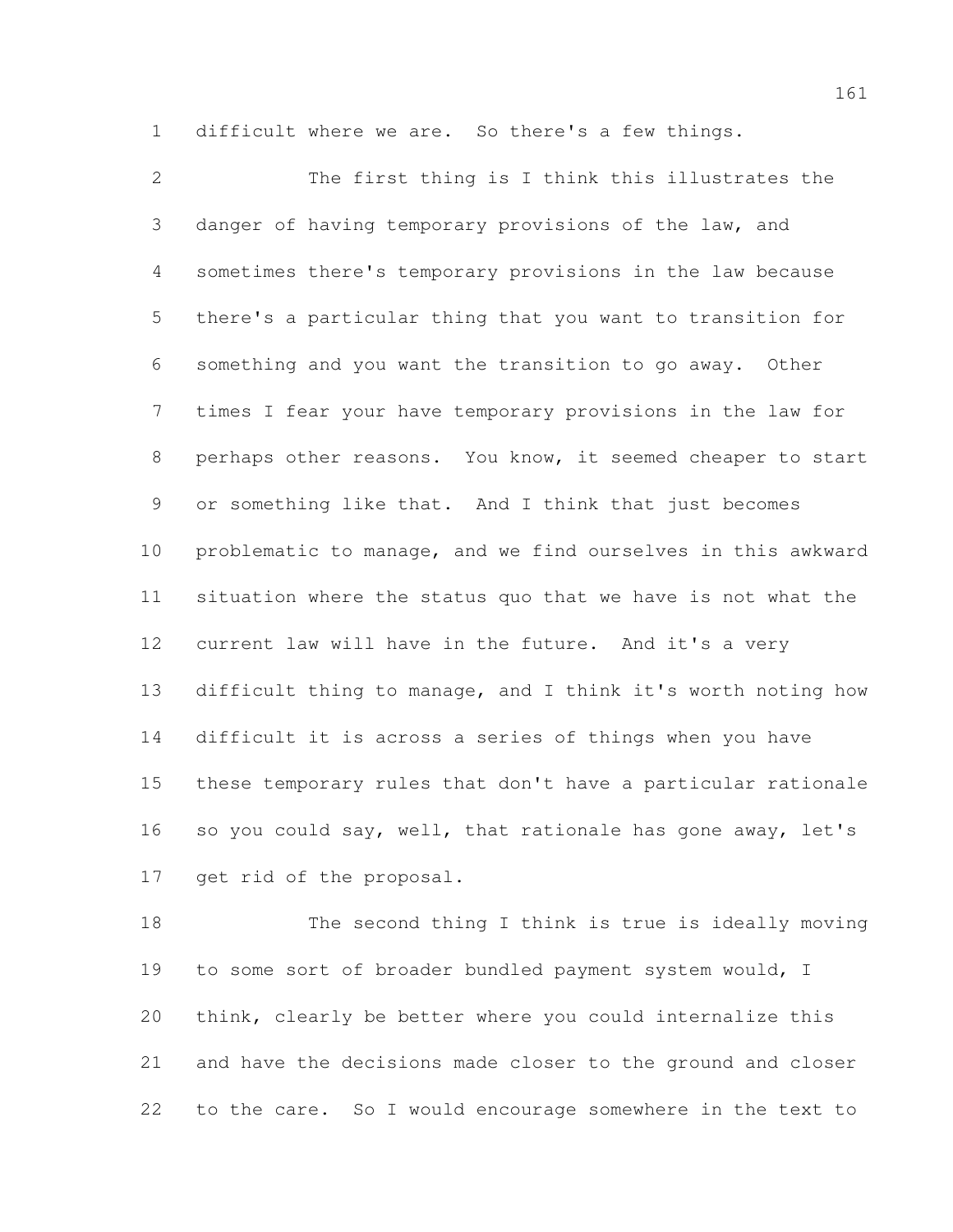maybe think of -- for example, if you were in an ACO, we might have an exceptions process or something, where if you had the right incentives, I wouldn't necessarily push everybody through all of these manual reviews. And so I think in the spirit of our last criteria, thinking -- I wouldn't change the recommendation because I think it becomes distracting. But thinking of ways to minimize the burden if people can transition to payment systems or other models where the incentives are aligned and we can get rid of this administrative burden would make me generally a happier person.

 MR. HACKBARTH: On that last point, as you know, Mike, actually there is some precedent where we've said if care is provided in the context of a risk-bearing ACO, the rules should be different because they've assumed financial and clinical responsibility for a defined population.

 Okay. It is time for us to vote. Would you ut up the first recommendation, please? Okay. All in favor of recommendation 2, please raise your hand?

[Hands raised.]

 MR. HACKBARTH: No votes? Abstentions? [No response.]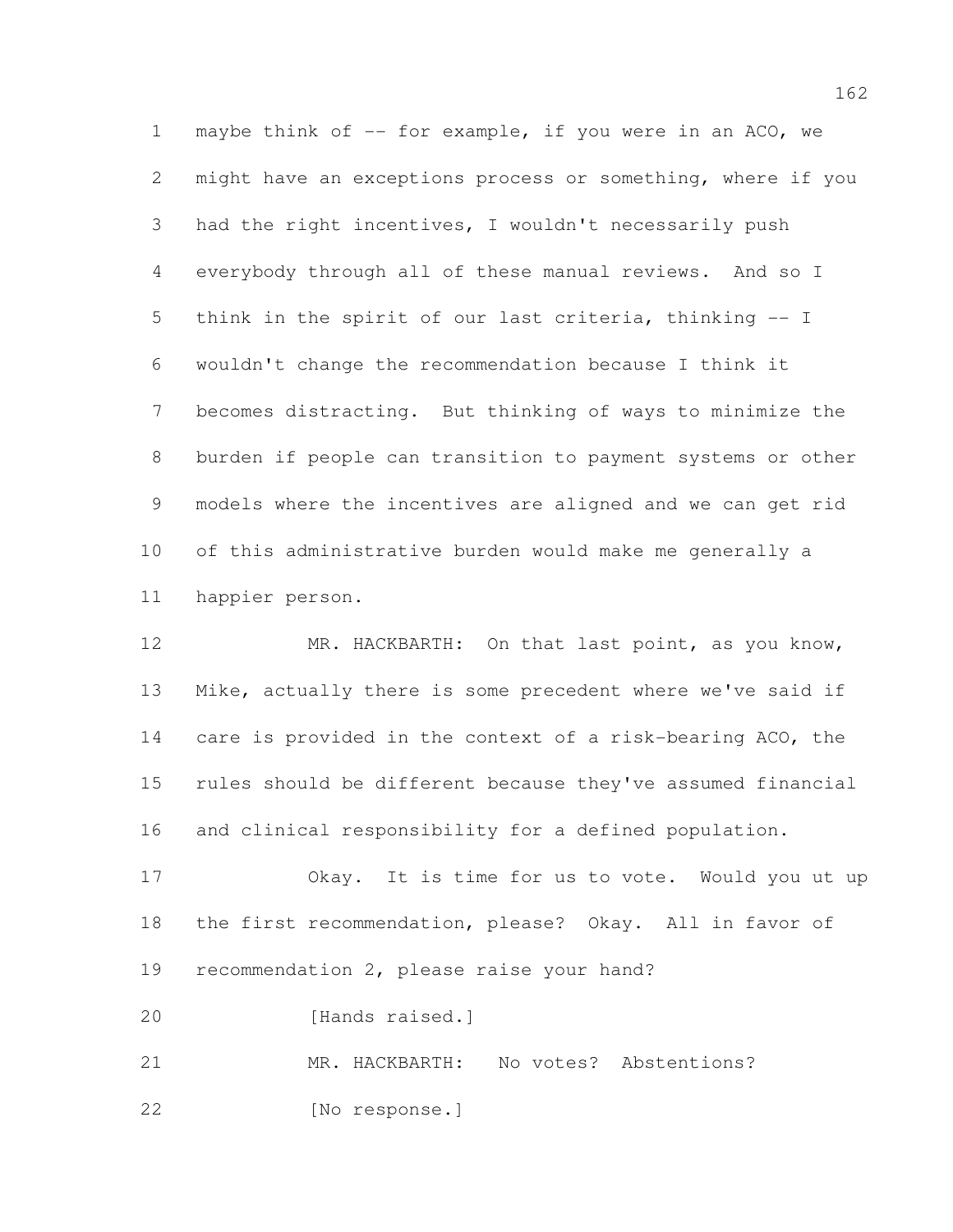MR. HACKBARTH: Okay. Recommendation 2. Wait until we get it up there. Okay. All in favor of recommendation 2? 4 [Hands raised.] MR. HACKBARTH: Okay. No votes? Abstentions? [No response.] MR. HACKBARTH: Number 3. All in favor of number 3? 9 [Hands raised.] MR. HACKBARTH: No votes? Abstentions? 11 [No response.] MR. HACKBARTH: Okay. Thank you very much. Good work on this. Okay. We are now moving on to geographic adjustment of the work portion of the rate for physicians and other health professionals. 17 [Pause.] 18 MR. HACKBARTH: We'll wait just a second. We have a shift change occurring behind us. Okay. Kevin, whenever you're ready? 21 DR. HAYES: Thank you. Good afternoon, everyone. The mandate for this report was in the Middle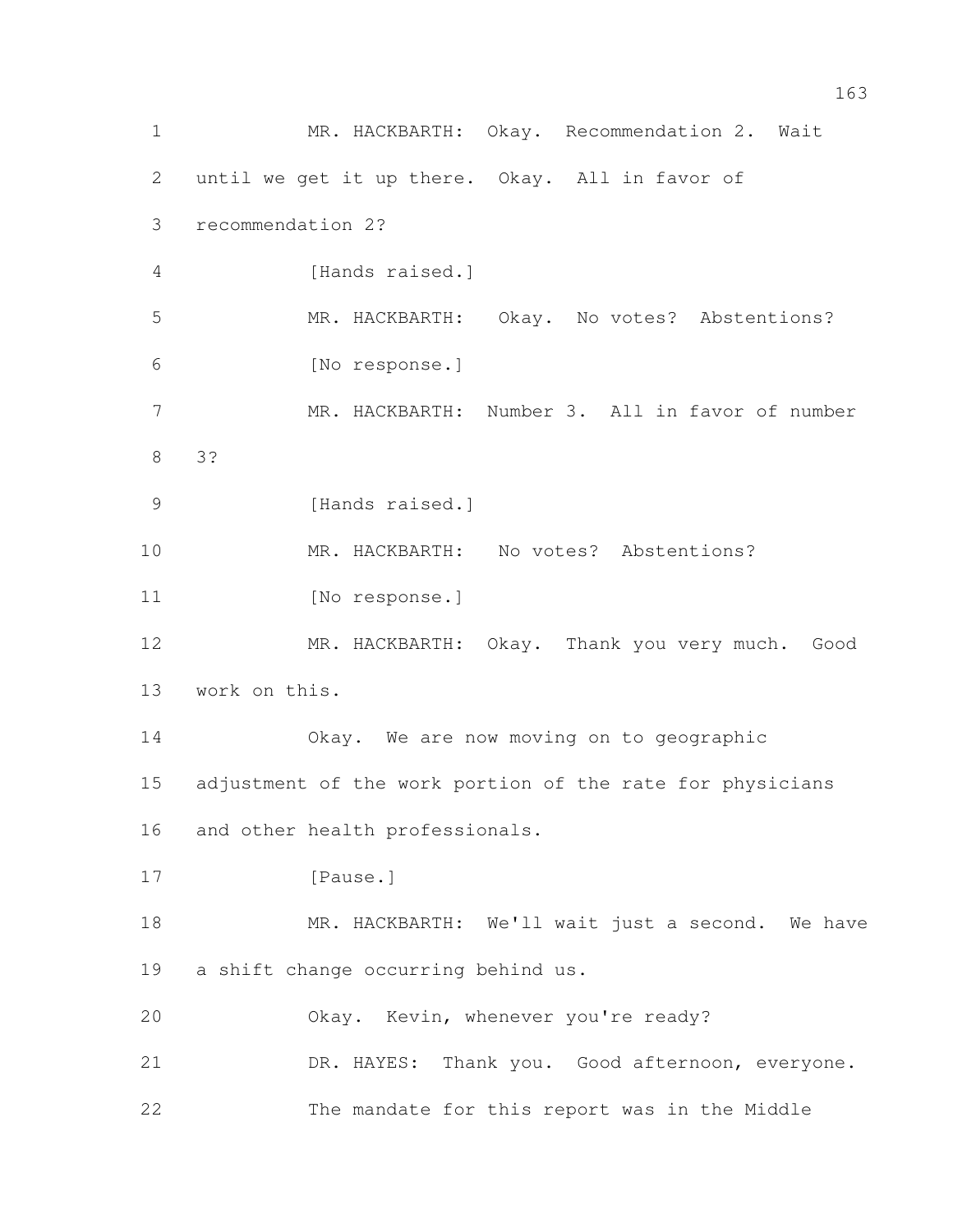Class Tax Relief and Job Creation Act of 2012. It directs the Commission to consider whether certain payments under the physician fee schedule -- these are payments for the work effort of physicians and other health professionals -- whether those payments should be adjusted geographically.

 In fulfilling the mandate, the Commission is to assess whether any adjustment is appropriate to distinguish 8 the difference in work effort by geographic area and, if so, what the level of the adjustment should be and where it should be applied. The Commission must also assess the impact of the current adjustment, including its impacts on access to care.

 The Commission's report on these matters is due June 15, 2013. It will include full discussion of the issues, our analysis, and a recommendation. However, a temporary floor on the current adjustment expires on December 31st of this year. With that date in mind, we will present a draft recommendation at this meeting.

 To fulfill the mandate, we are assessing policy options by considering issues of spending, access, quality, and delivery system reform. The framework was reviewed during previous sessions so I won't go over the specifics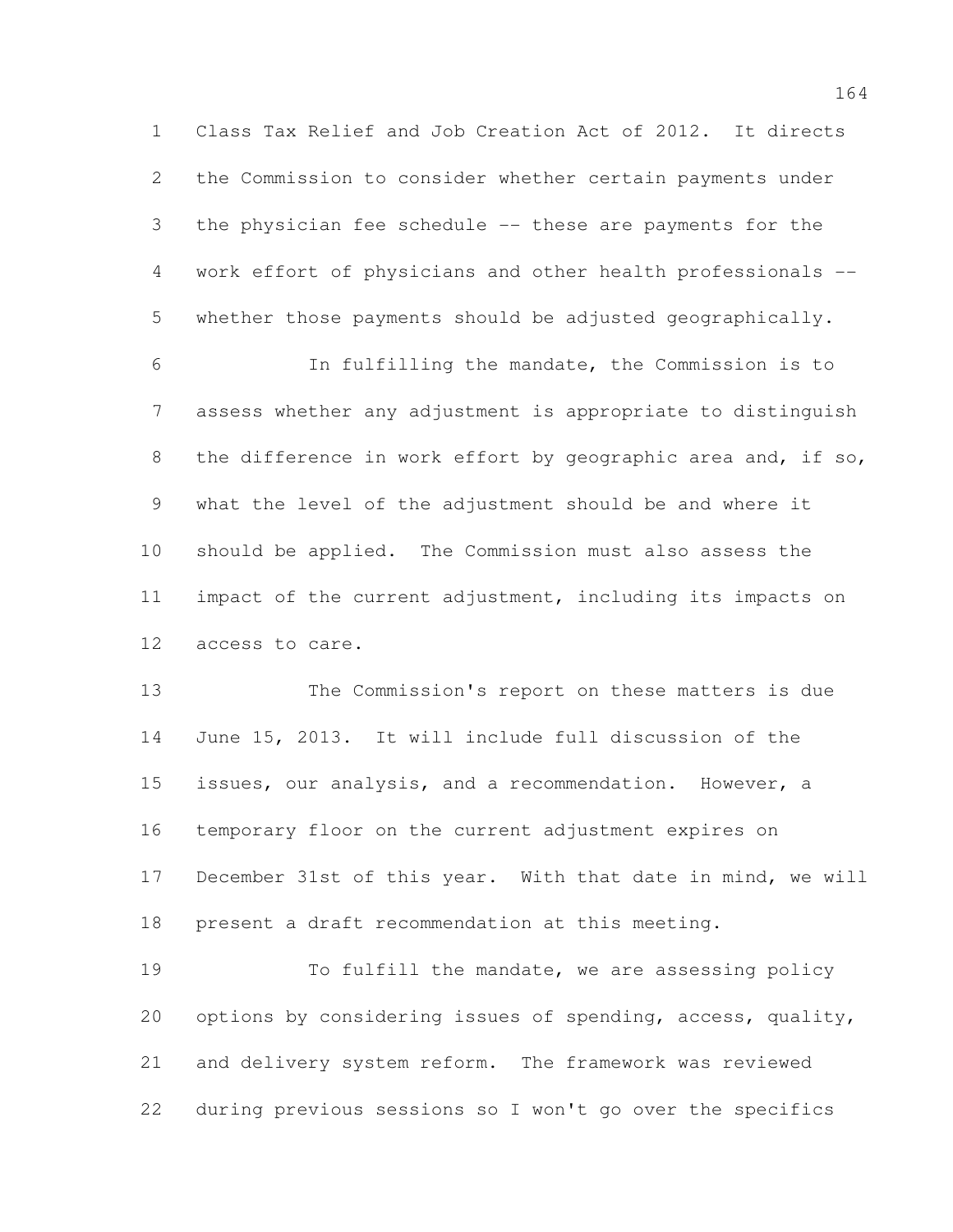again.

 For today's presentation, we will begin with a brief recap of points made at the meetings in September and October. Recall that the fee schedule's geographic payment adjustment for work effort is the geographic practice cost index for work.

7 By way of recap, we will review the GPCI's purpose conceptually and how it has been implemented. We will also review the Commission's findings.

 Our second topic for today is to respond to questions raised at the October meeting. To conclude the presentation, we have the draft recommendation, which is based on discussion of the Chairman's draft recommendation presented at the October meeting.

 Briefly recapping where you have been for this report, the theory relevant to the GPCI is the theory of compensating wage differentials, which says that the wage paid for a unit of work should be equivalent in terms of the goods and services that can be purchased with that wage regardless of the geographic area where the wage earner works.

Factors that vary geographically and believed to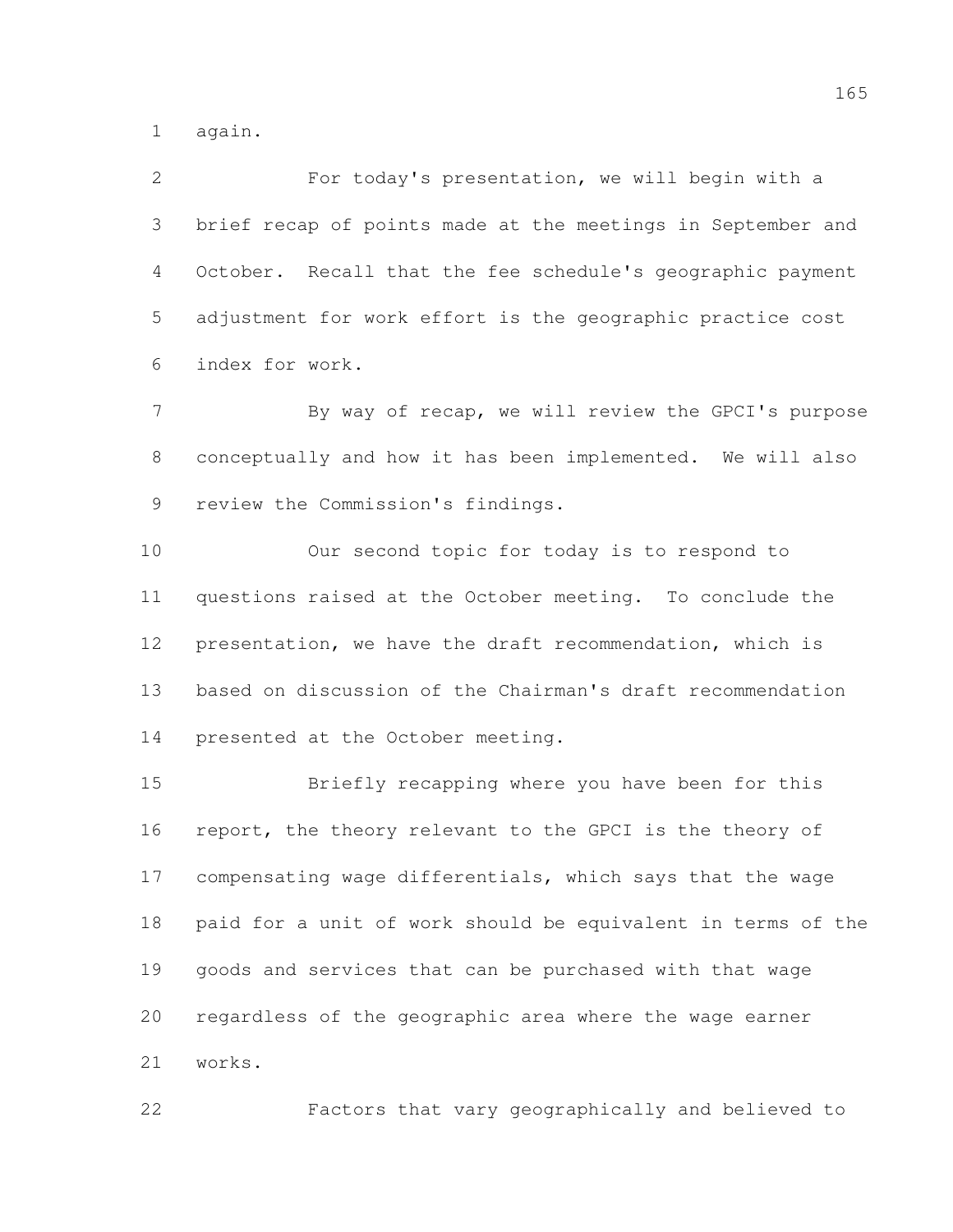influence wage differentials include cost of living and amenities. Earnings data, therefore, would include the effects of both of these factors.

 Data specific to the earnings of physicians and other health professionals can be influenced by three additional factors listed on the slide here: market concentration of providers and insurers; the volume of services; and the return on investment received by practice owners.

 When thinking about a payment adjustment such as the work GPCI, there's also the issue of circularity. If data on the earnings of physicians and other health professionals were used to construct the work GPCI, there would be a circular relationship between the work GPCI and the data used to construct it.

 The work GPCI is constructed with data on the earnings of professionals in selected occupations. Specifically, CMS uses data from the Bureau of Labor Statistics on the earnings of professionals in seven reference occupational categories such as the category, architecture, and engineering.

As you discussed at the September meeting, this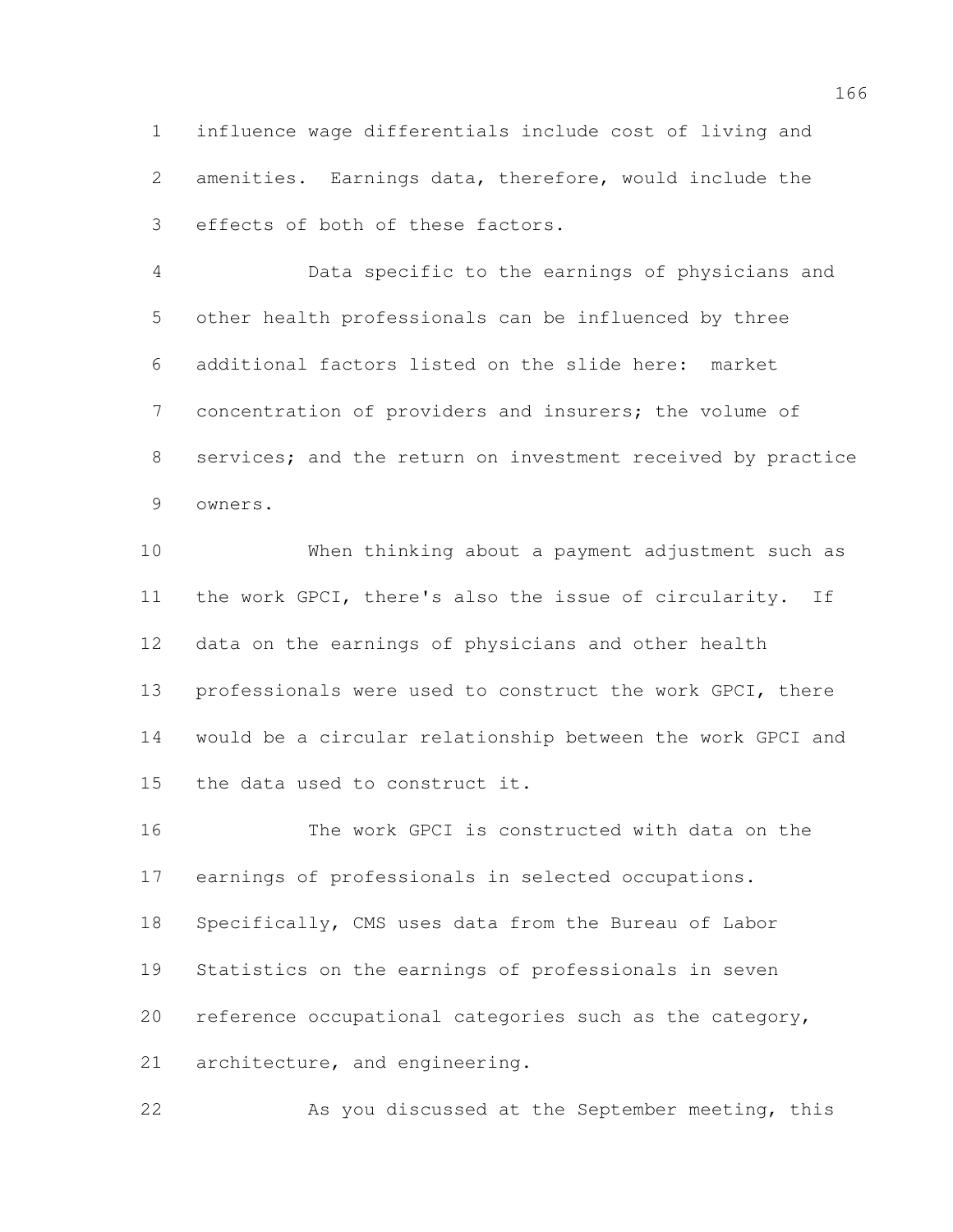method for implementing the GPCI raises two issues.

 One, the data available on geographic variation in the earnings of physicians and other health professionals are quite limited. As a result, it is difficult to assess the validity of the GPCI. Two, some say that the labor market for physicians and other health professionals is different from the labor market for professionals in the reference occupations. In particular, health professionals may value amenities differently compared to others.

11 11 In response to the mandate, the Commission has conducted a series of analyses to see if there is empirical evidence to support the validity of the work GPCI as it is currently constructed.

15 The first finding is that, to the extent conclusions can be drawn from the limited data available, the work GPCI is not well correlated with physician earnings.

 Second, there is some correlation between the work GPCI and a cost-of-living index, but it depends on the level of reference occupation earnings.

Third, the work GPCI is highly correlated with the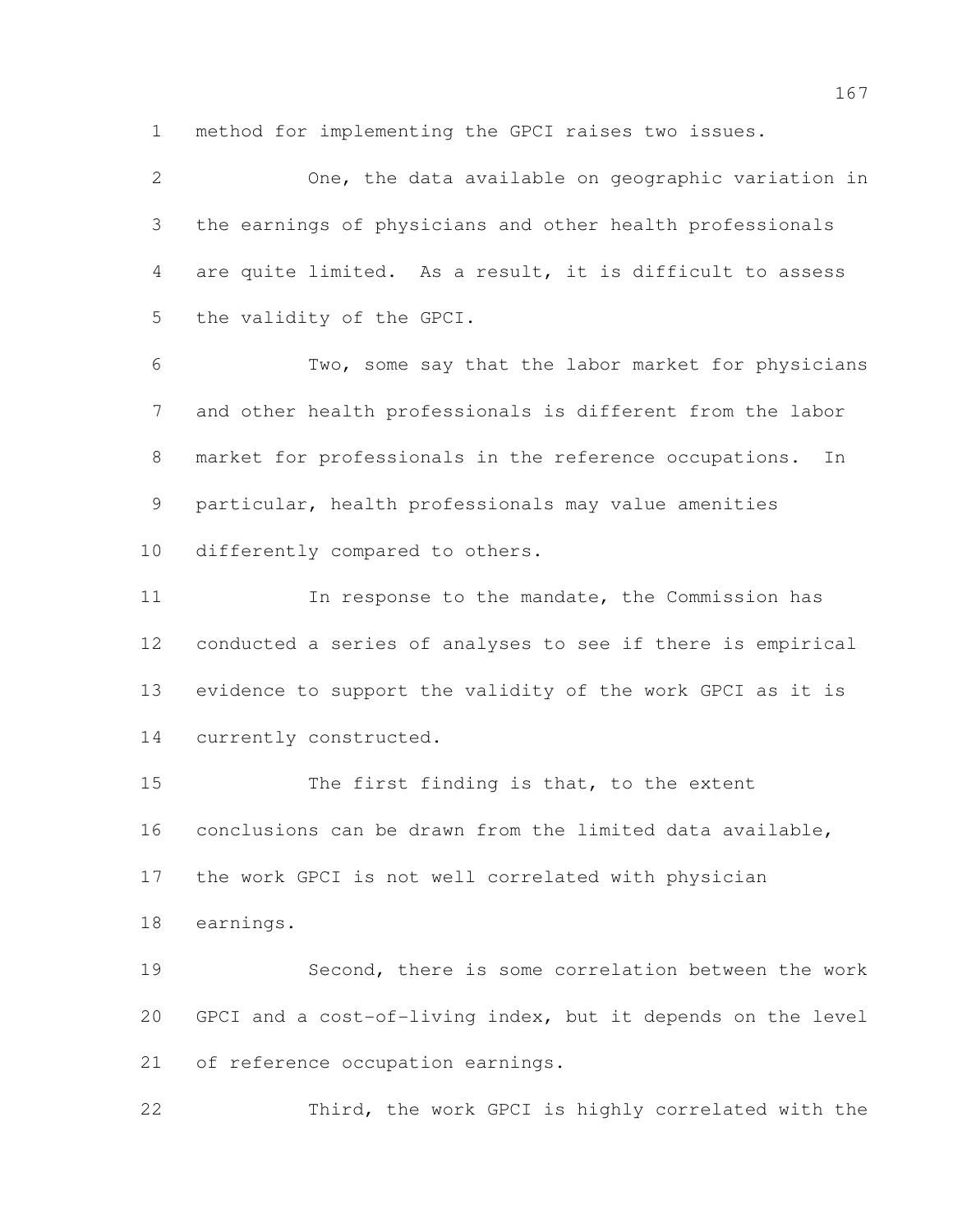hospital wage index.

 Details on these findings are in your materials for the meeting, but, of course, we would be happy to answer any questions that you have. Per the mandate, we do not find that the work GPCI has an impact on access to care. Kate will have more on this in just moment. For now, let me just say that the findings to date are that, in comparing payment areas, the 9 GPCI's impacts on payments are modest -- in a range from minus 3 percent to plus 4 percent Considering supply as a measure of access, growth in the number of physicians and other health professional billing Medicare is similar when comparing low GPCI areas and high GPCI areas. Considering service use as a measure of access, there is much geographic variation in service use, but the variation does not appear related to the GPCI. And comparing service use in urban areas with service use in one 19 type of low GPCI area -- namely, rural areas -- and doing so with data for time periods before and after the floor on the work GPCI floor was implemented, the Commission's findings are consistent, which suggests that the floor has not had an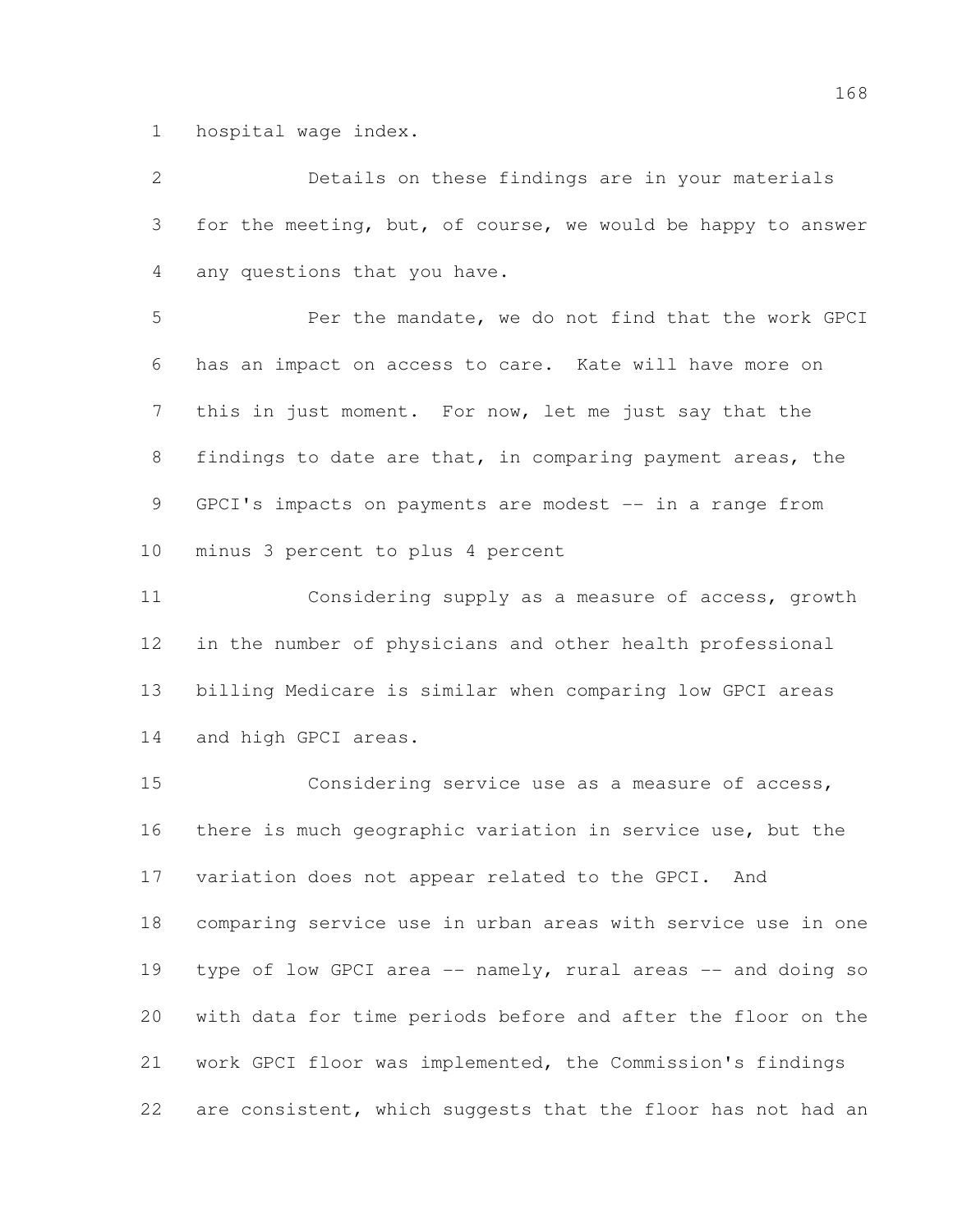impact on access. However, extension of the floor would have a budgetary impact, a one-year impact in the range of \$500 million.

 Shifting gears now to questions raised at the October meeting, we begin with a question Cori asked about the earnings of professionals in the work GPCI's reference occupations. Depending on occupation, professionals, including physicians and other health professionals, may value cost-of-living and amenities differently. Cori's question was: If we consider the reference occupations separately, are their earnings correlated? The implication being that, if reference occupation earnings are not correlated, those earnings may not be a good reference point for constructing the GPCI.

The findings are:

 First, if we put pharmacists to the side for the moment, the correlations are moderate to high, in a range from 0.41 to 0.69, depending on the pair of occupations compared. And the correlation of pharmacist earnings with registered nurse earnings is toward the low end of that same range at 0.43.

However, the correlation of pharmacist earnings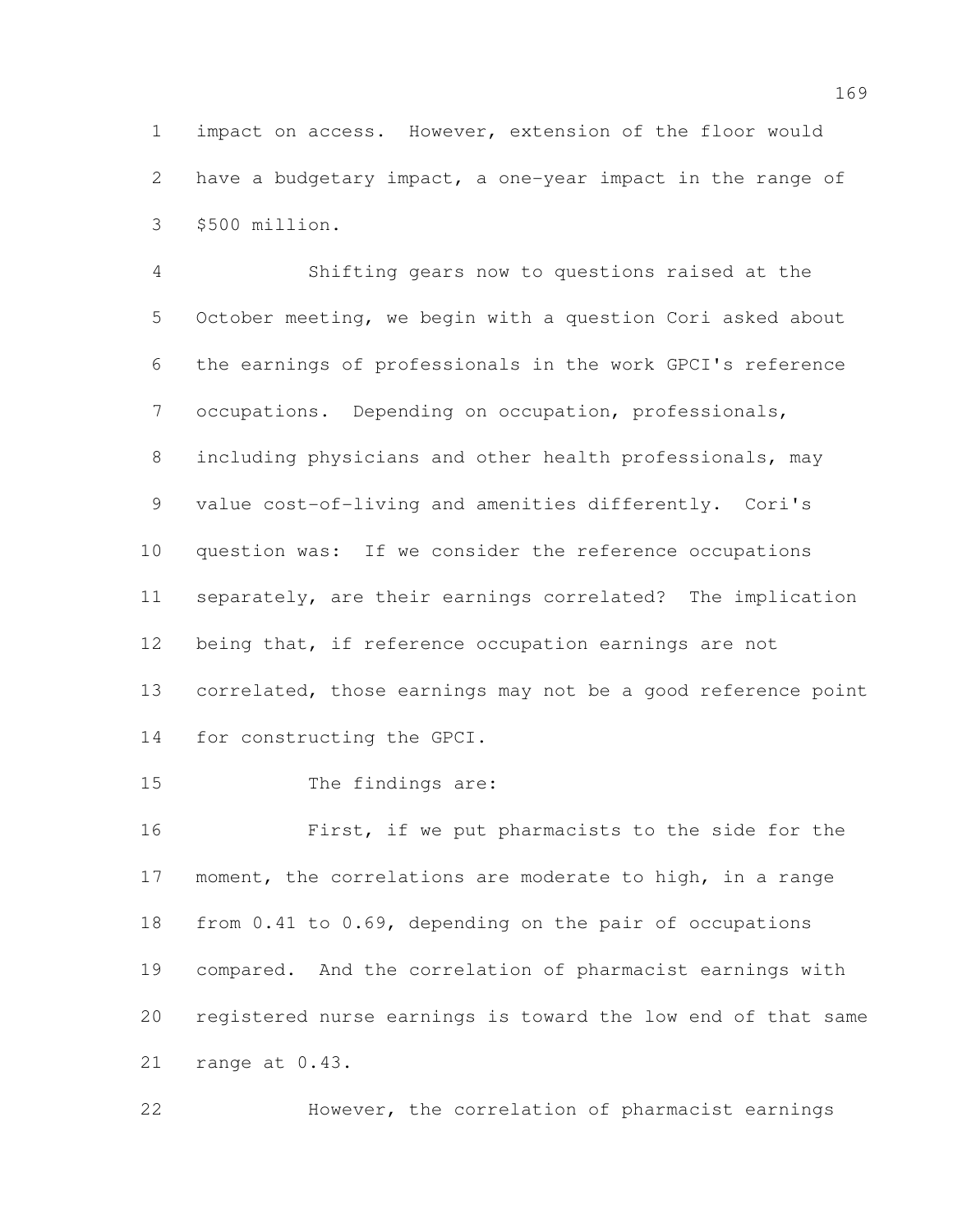with the earnings of the other five reference occupations is much lower -- in a range from 0.13 to 0.24.

 Kate will take over now and start by addressing questions raised at the October meeting about access to care.

 MS. BLONIARZ: So we also looked at the rates of visits across rural and urban areas within the same statewide locality. You could think of these statewide localities as a natural experiment where areas that have this different underlying input prices receive the same GPCI. If the GPCI significantly affects service use, we should see differences between rural and urban areas in statewide localities. The bottom line is that we don't see large differences between urban and rural areas in those statewide localities -- the first line on the slide. 16 And, furthermore, the small difference in service use between urban and rural in statewide localities is basically the same as it is in non-statewide localities. And you can see that across both types of localities, the difference between urban and rural is small -- about a half

a visit per beneficiary.

This is consistent with the findings in the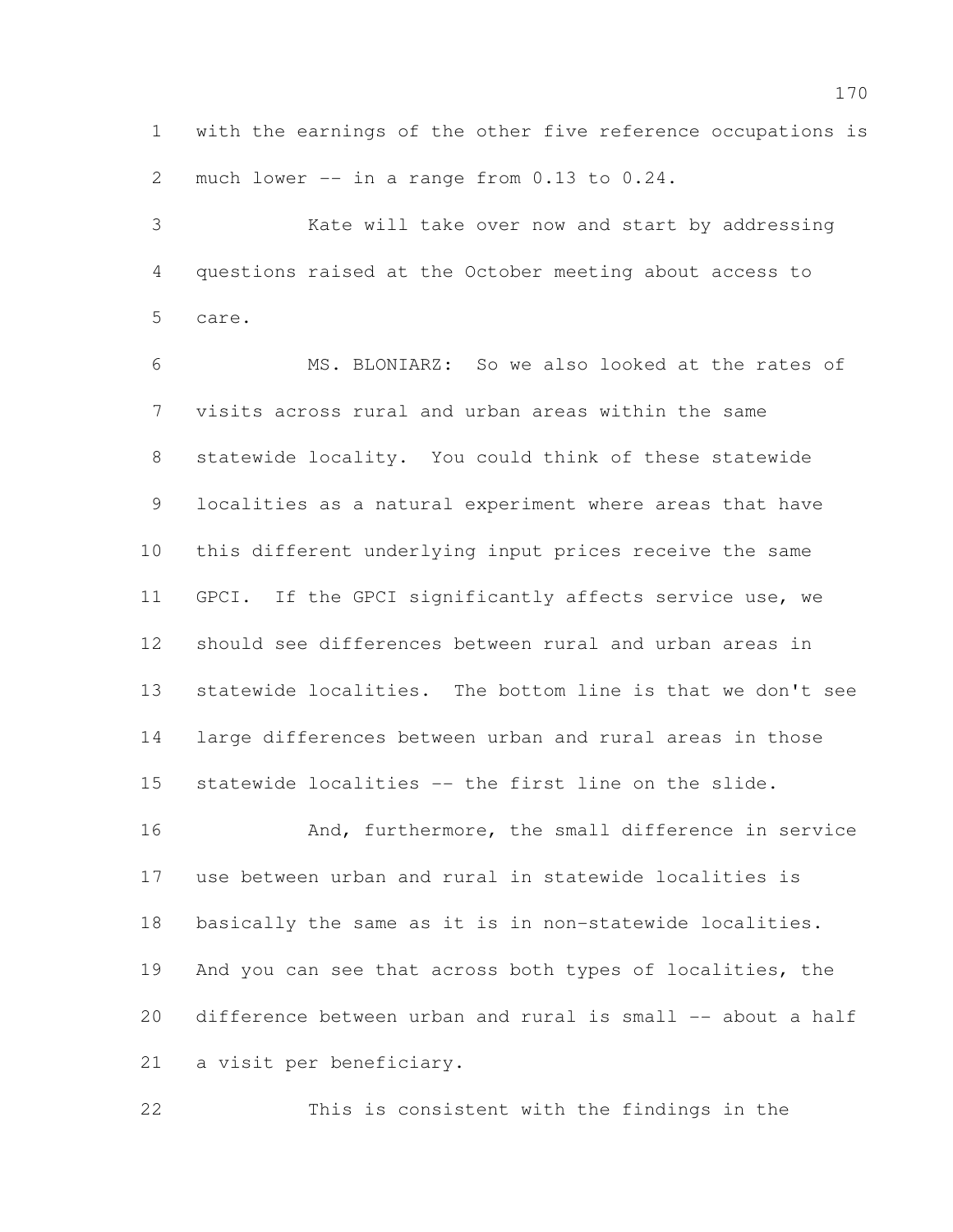Commission's rural report. There are significant

 differences in service use across regions of the country but little difference between rural and urban beneficiaries' service use within those regions.

 Another topic you've discussed is the potential impact of a change in fees on access, and a Center for Studying Health Systems Change study provides some insight here.

 A Medicare fee cut in 2002 did not result in a higher share of beneficiaries reporting access problems. And beneficiaries in areas with a high fee differential between Medicare and private insurance were no more likely to report access problems than those in areas with low fee differentials between Medicare and private.

 On Medicare's specific programs for improving access, there's the HPSA bonus, which is a 10-percent increase in the fee schedule amount for all fee schedule services provided in a primary care health professional shortage area, or HPSA. HPSAs must have a low provider-to- population ratio as well as having individuals that face insufficient access to care, using measures such as wait time or the share of providers accepting new patients. The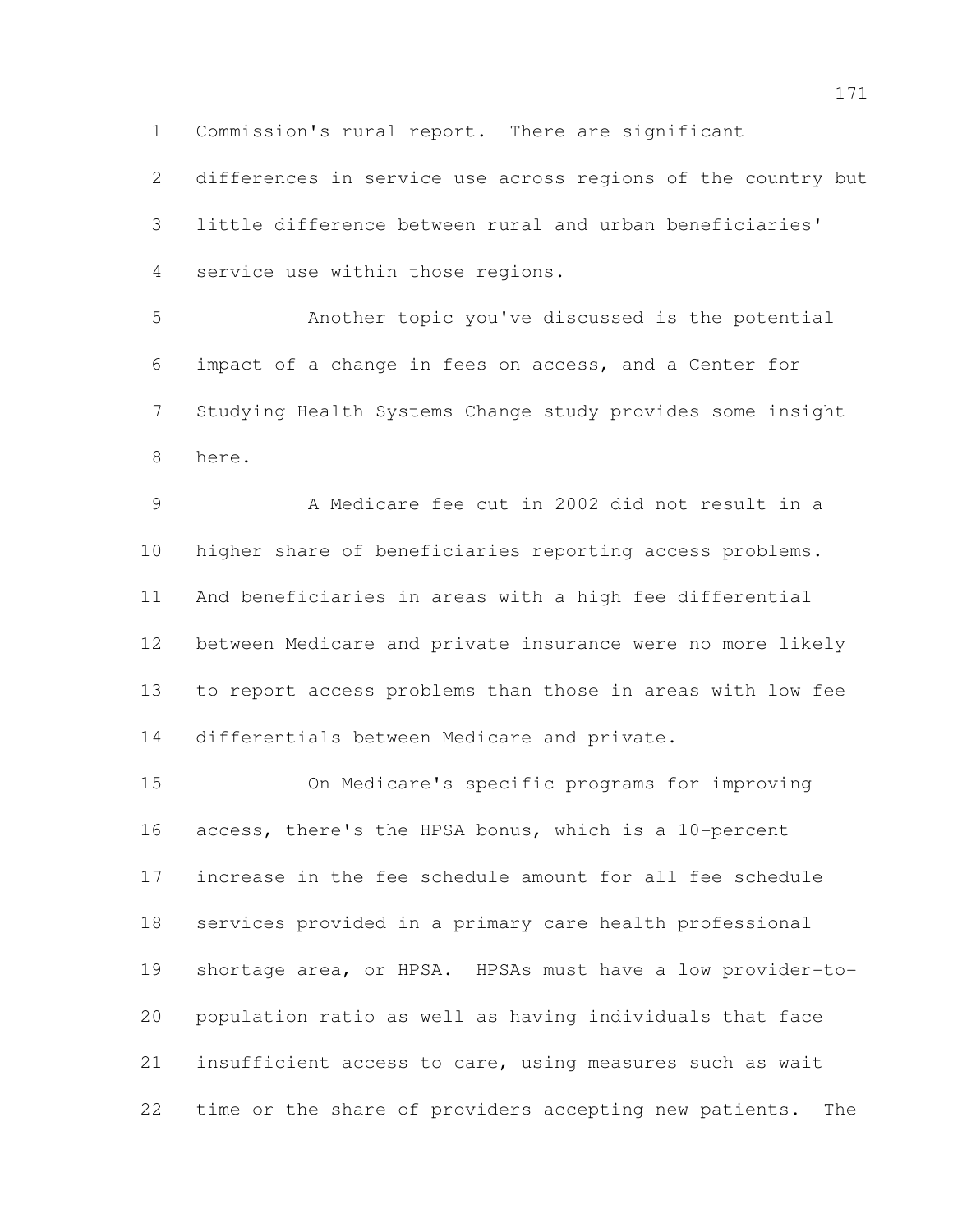HPSA bonus has been in effect since 1991, and payments were about \$200 million in 2008.

 The primary care incentive program also makes a 10-percent bonus to primary care services delivered by providers in certain specialties who specialize in delivering primary care services. The PCIP is along the lines of the Commission's 2008 recommendation for a payment adjustment for primary care services. And payments under this program were about \$560 million in 2011, and the program will expire in 2015. The Commission could undertake further analyses of these programs to see how they could be better targeted.

 So switching gears a bit, an argument brought forward in supporting a floor on the work GPCI is that it will aid in recruiting physicians to areas where access is constrained. But the floor applies to many large urban areas that may not face trouble in recruiting.

 The areas with a work GPCI of above 1 (and so not subject to the floor) include some large metro areas such as Chicago, Baltimore, Washington, and others listed on the slide.

22 However, areas below 1 -- so those that are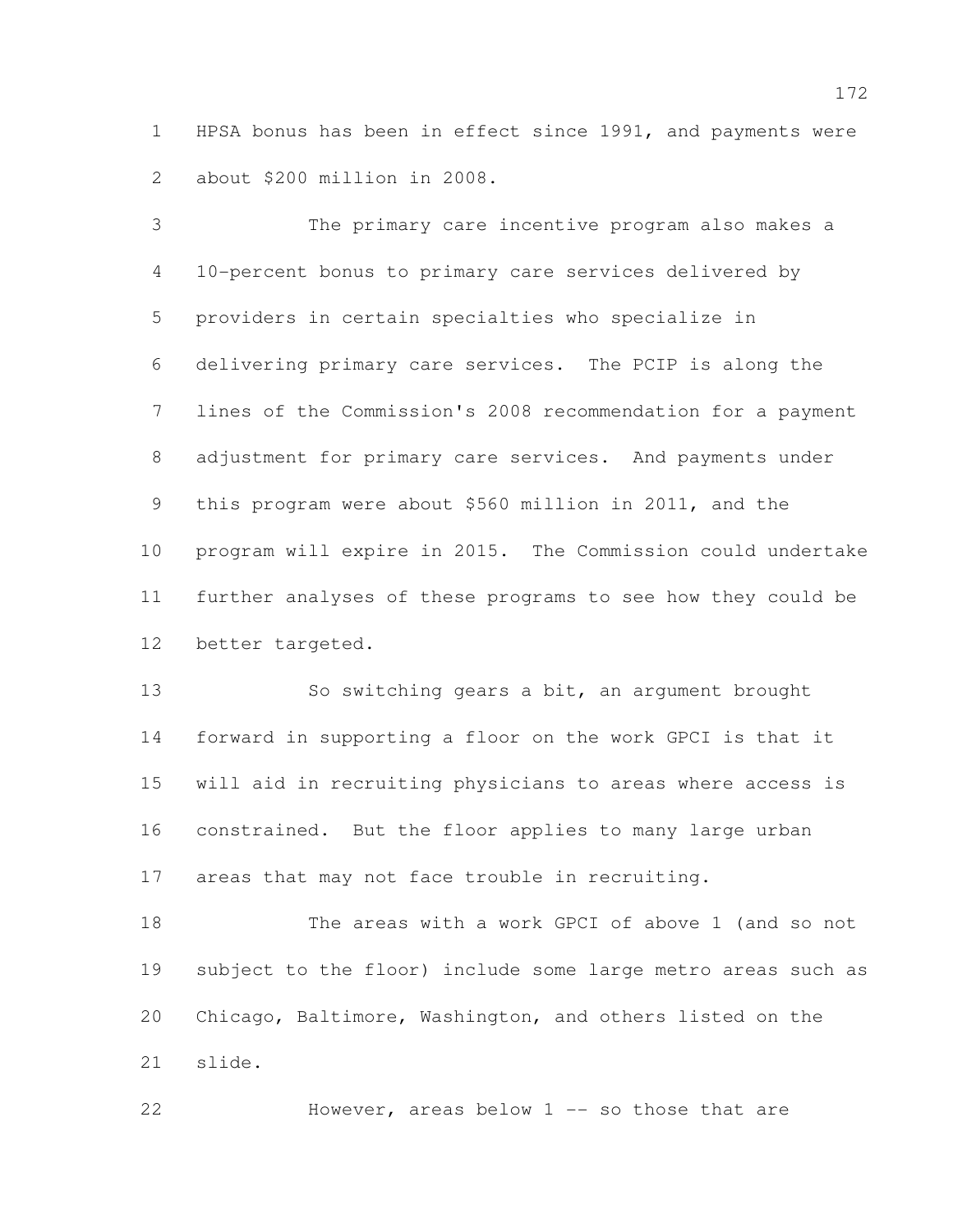subject to the floor, also includes some large metro areas, such as Miami, Phoenix, Minneapolis, and Denver, and other cities on the slide. And some of these areas may not face much difficulty recruiting physicians and other health professionals.

 This may call into question whether the floor on the work GPCI is the best policy for targeting access or whether other policies, such as the HPSA bonus or other targeted bonuses, are more targeted and efficient.

 The Institute of Medicine recently released two reports on the geographic payment adjusters used in the Medicare program. In their principles and assumptions, the IOM stated that continued use of geographic adjustment factors in Medicare payments is warranted.

 IOM also stated that Medicare payment adjustments related to national policy goals should only be made through a separate and distinct adjustment mechanism and not through geographic adjustments. In their Phase 2 report, when the IOM simulated the impacts of their recommendations on payment, they did remove the work GPCI floor.

 To summarize, a geographic adjustment in the physician work component of the fee schedule is warranted.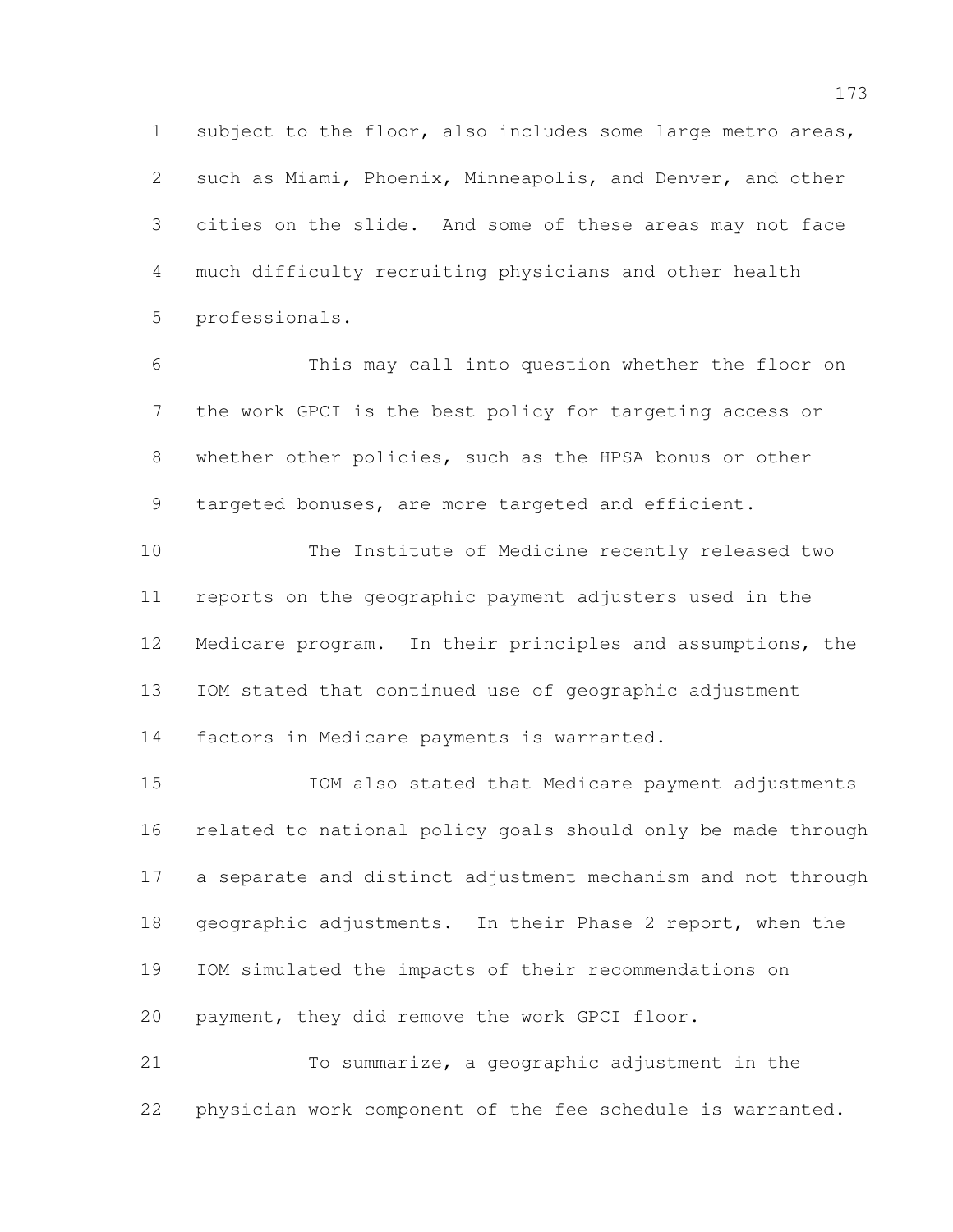There is variation in the cost of living and in physician earnings.

 The work GPCI, however, is flawed in concept and implementation.

 First, the market for the services of physicians and other health professionals appears to differ from the markets in the GPCI's reference occupations.

 Second, there is insufficient data to validate the 9 GPCI -- to know whether it is accurate -- because physician earnings data have many flaws.

 We do not see an impact on access to care from the work GPCI. In targeted programs such as the HPSA or primary care bonus may be a better way of improving access than the work GPCI floor. We are unable to evaluate whether the work GPCI has an effect on quality.

16 And, finally, current law, is the one-quarter GPCI applied to all localities and expiration, at the end of this year, of the floor. And we do not see justification to 19 deviate from current law based on quality, cost, or access. And while the GPCI is flawed, there is insufficient data in 21 the short term to establish a new index.

To elaborate on that last point, if one wanted to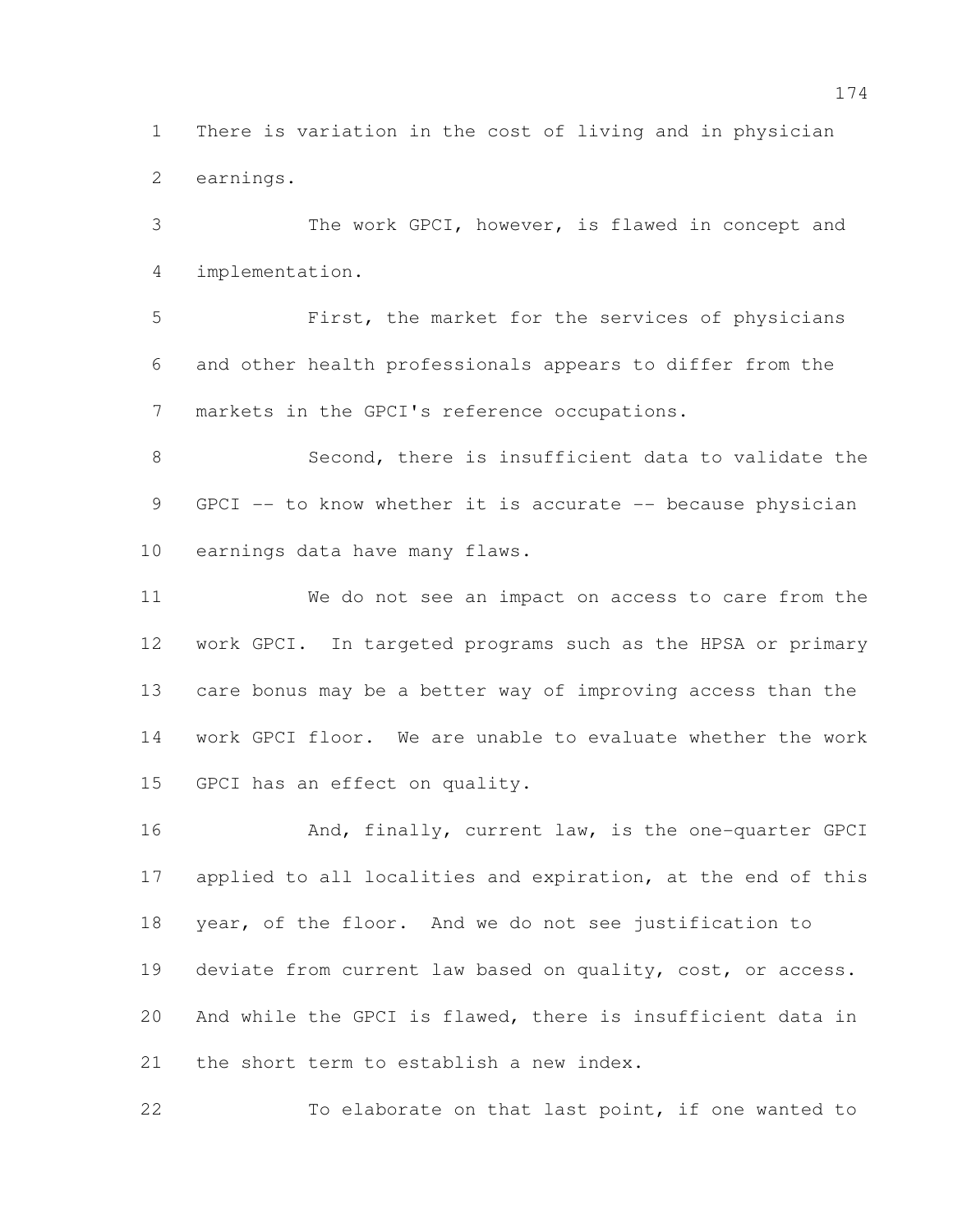develop a new GPCI formula, there are a couple of different ways to do so.

 The Medicare program could directly collect data on the earnings of physicians and other health professionals. The benefits of this approach are that CMs could specify what types of data to collect, such as the earnings of employed physicians. But these data would still be subject to the biases we've discussed -- the profitability of the practice, provider and insurance consolidation, and the volume of services provided. The second option is to use market fees for a specific service or set of services. Advantages include that they are more likely to be obtainable from public sources and could address the volume incentives. Disadvantages include that they are still subject to market consolidation factors and the profitability of the practice. The third option is to base the GPCI on an alternative such as a cost-of-living index or the hospital wage index. These indices are already established, and in the case of hospital wage indices are used to adjust other Medicare payments. But disadvantages include that it's unclear whether these other indices are truly a good match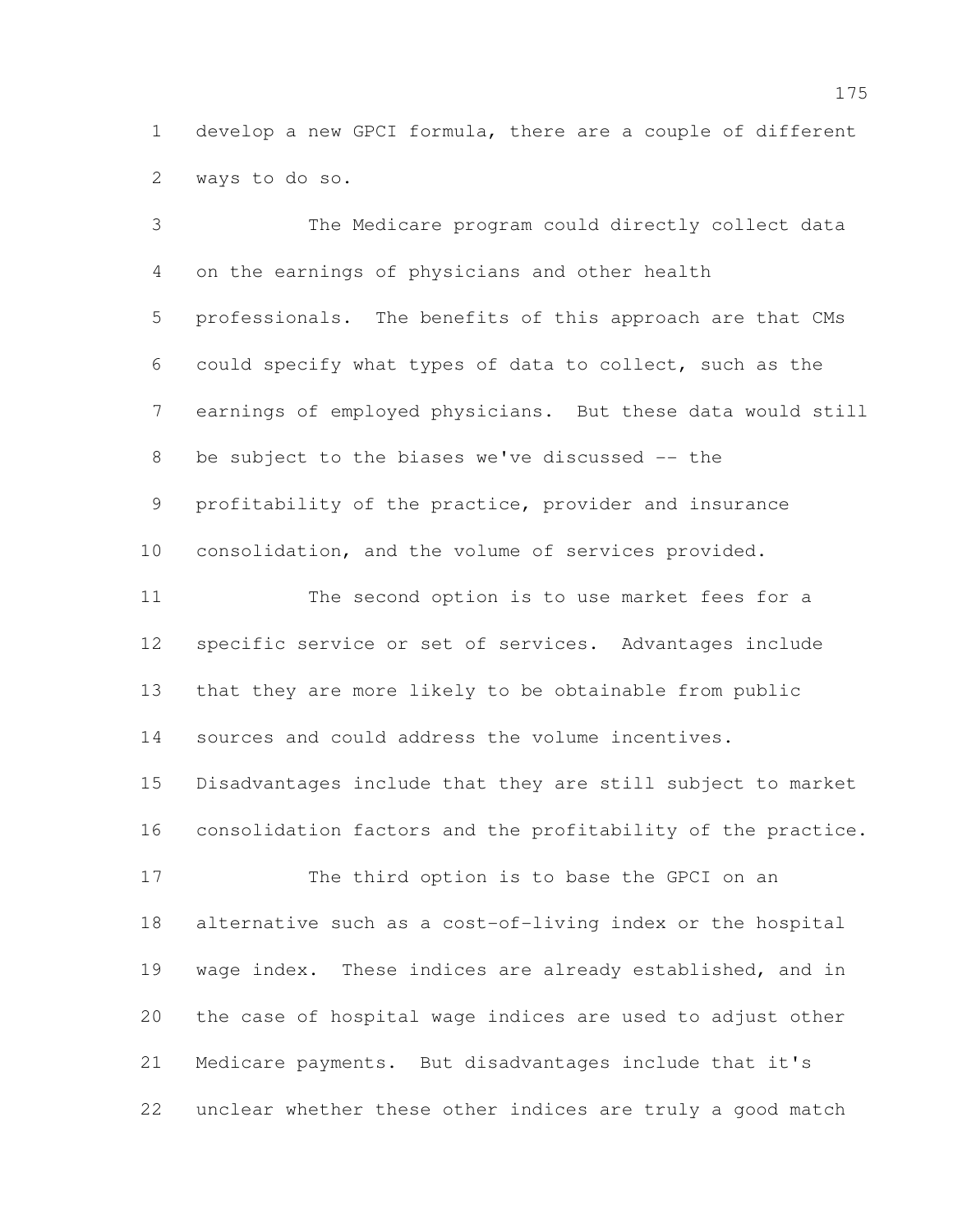for accounting for the work effort of physicians and other health professionals.

 So, with that summary and discussion of future data collection options, we now put up the draft recommendation:

 Medicare payments for work under the fee schedule for physicians and other health professionals should be geographically adjusted. The adjustment should reflect geographic differences across labor markets for physicians and other health professionals.

 The Congress should allow the GPCI floor to expire per current law and, because of uncertainty in the data, should adjust payments for the work of physicians and other health professionals only by the current one-quarter GPCI while the Secretary develops an adjuster to replace it. The implications of the draft recommendation are: First, because it is current law, it has no effect on program spending.

 Second, we do not expect that the recommendation would affect beneficiaries' access to the services of physicians and other health professionals nor the willingness of those providers to serve Medicare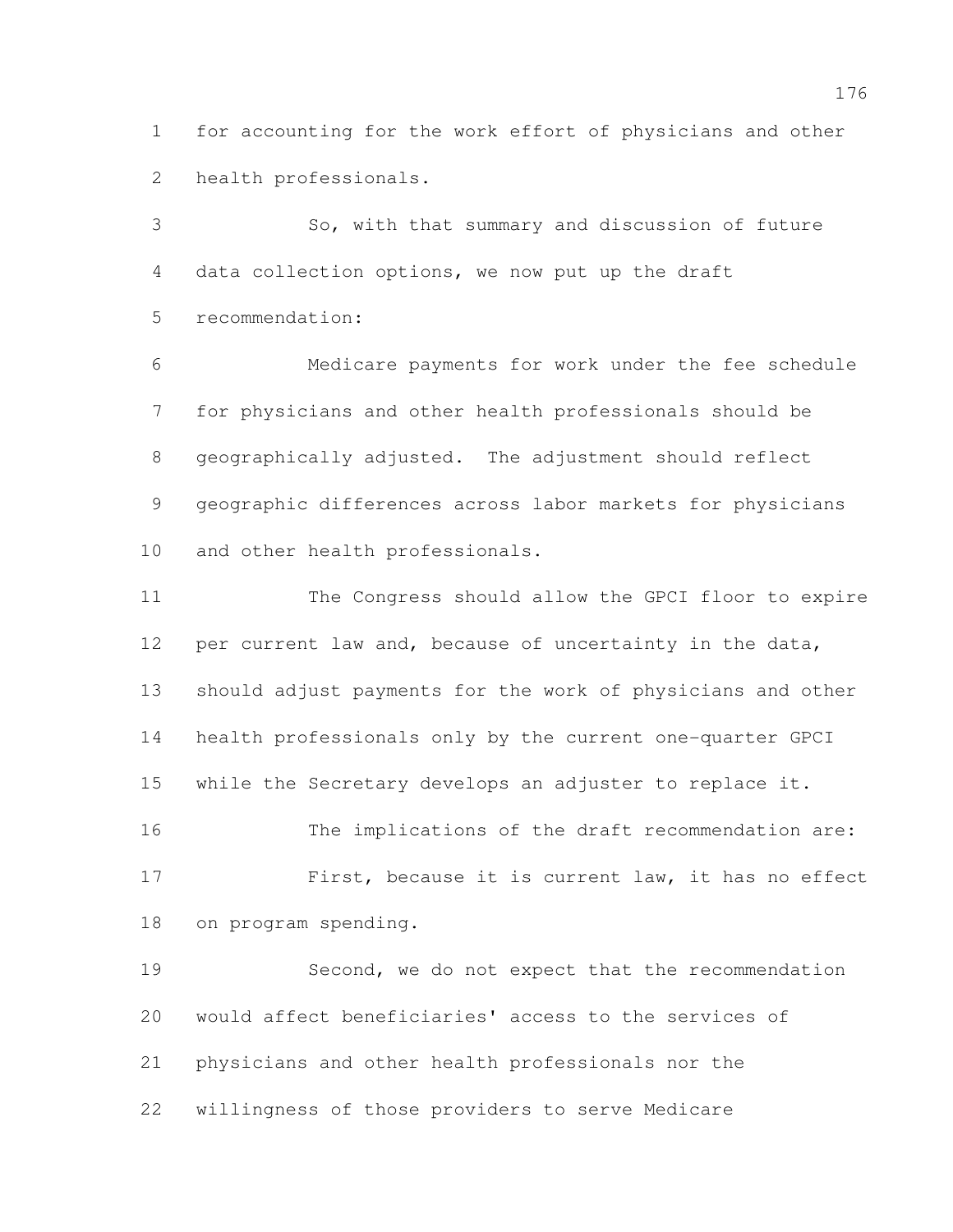beneficiaries.

 We expect that the recommendation has no implications on the quality of care provided to Medicare beneficiaries. And, fourth, the recommendation has no implications with respect to advancing delivery system reform. 8 That concludes it, and we're happy to take questions. MR. HACKBARTH: Okay. Thank you, Kate and Kevin. 11 I hope that Commissioners will bear with me while one more time I say what the framework is that we're using to evaluate these. There's been some turnover in the audience, and I want to make sure that it's understood, our approach. For each of these reports that we've been asked to prepare by the Congress on physician work GPCI, on 18 outpatient therapy, and on ambulance services, we're 19 applying the same framework, which is that in order for us to recommend an increase in the Medicaid expenditures above the current law baseline, there should be evidence that increased expenditure would either improve access to care,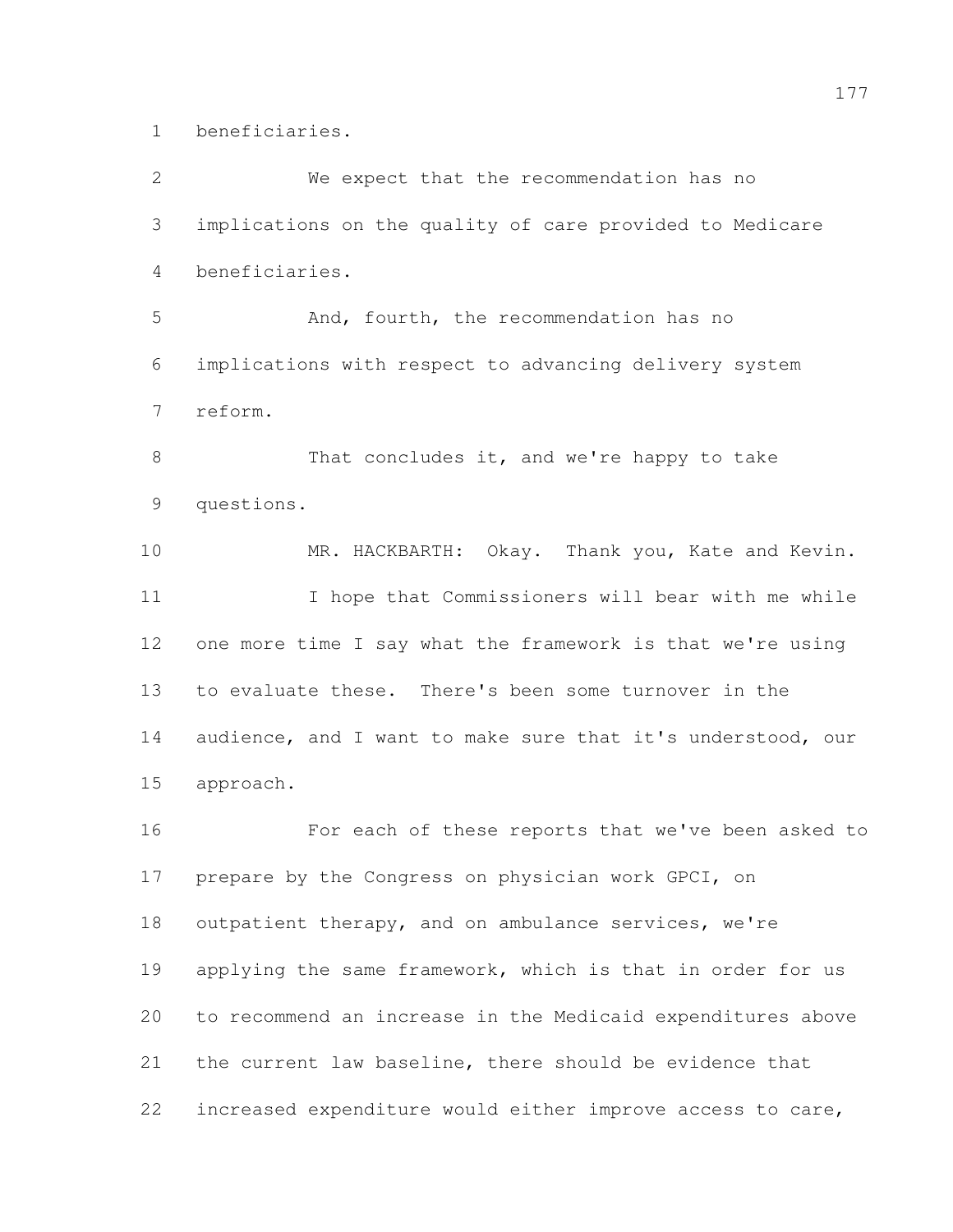improve quality of care, or facilitate movement to new

payment systems and delivery system reform.

 As indicated by Kevin and Kate's presentation, the recommendation here is based on the conclusion that there is no evidence to say that the roughly \$500 million per year additional expenditure that would be incurred by extending the floor would result in improved quality, access, or facilitate movement towards delivery system reform.

 That, however, does not mean that there are not important, legitimate issues worthy of further investigation around does the Medicare payment system assure adequate access to care for all Medicare beneficiaries. It could well be that more targets payment adjustments such as those for health profession shortage areas could be currently an important tool or assuring access and could be enhanced in ways. And I've asked Mark and the staff to undertake work that would allow us to investigate whether those tools function well, whether they can be improved, made more robust in the name of assuring adequate access for all beneficiaries. And that work will occur over the coming months, and we'll have public discussions of that work as well.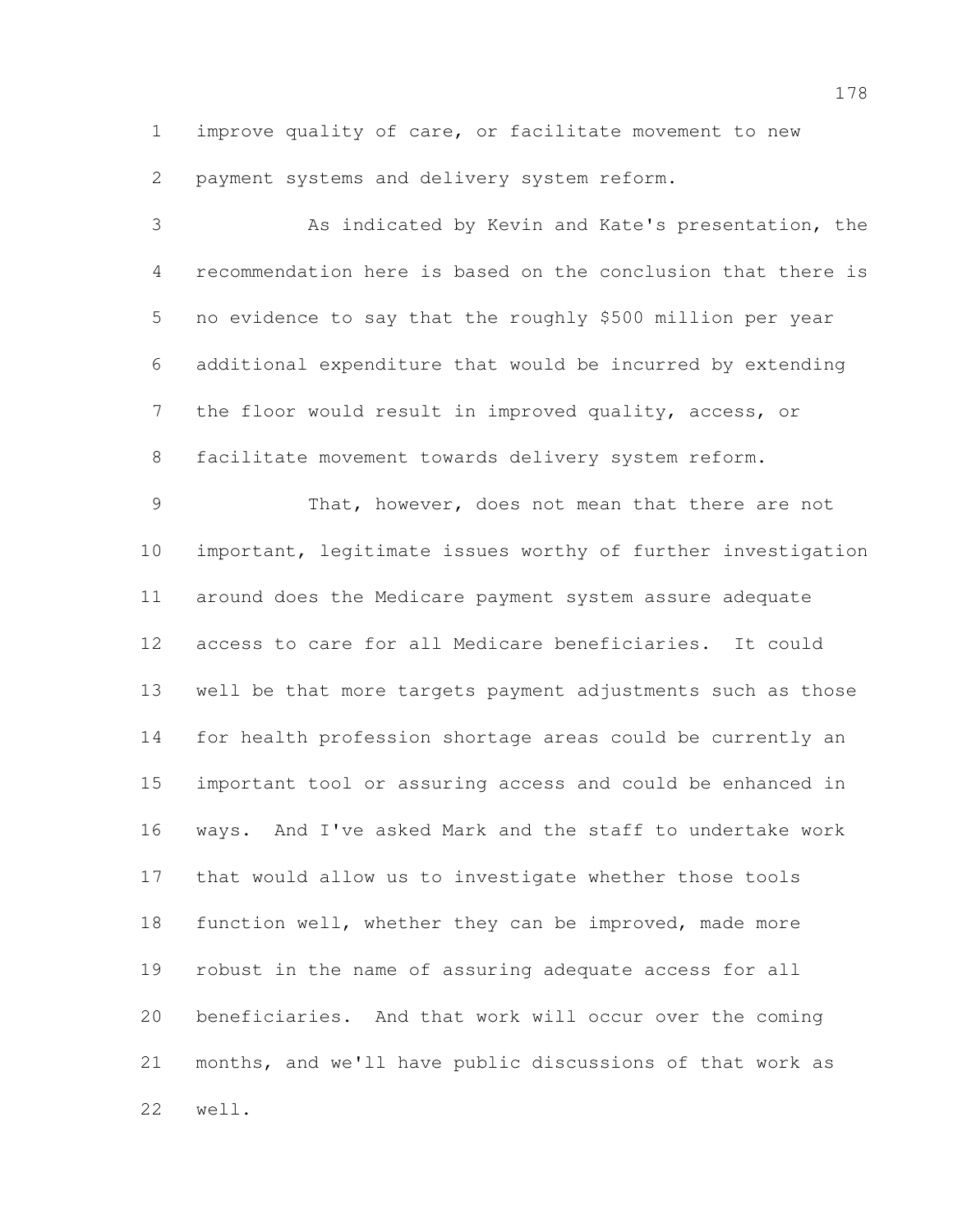Would you put up the slide with the IOM recommendation? I just want to make sure that I am interpreting this correctly. So what page is that? 13. As I read their findings, they're quite consistent with our recommendation, both on the appropriateness of geographic adjustment -- and as I recall the context for this second statement, basically what they're saying is what I just said about HPSA. If we have a concern about access for particular beneficiaries, more targeted approaches are the way to do that as opposed to using the adjustment mechanisms like wage index and the like. Is that the correct interpretation of this?

 Okay. Oh, and the last point. You know, I think based on our previous discussions and my individuals discussions with you, I think there is broad concern about how well the current geographic adjustment works, and some 17 of that I think is -- some of that concern is probably increased, buttressed by the analytic work that has been presented. The whole notion of tying this to reference occupations is, it seems to me, a bit problematic, and we can and should do better than that. But I believe it is possible.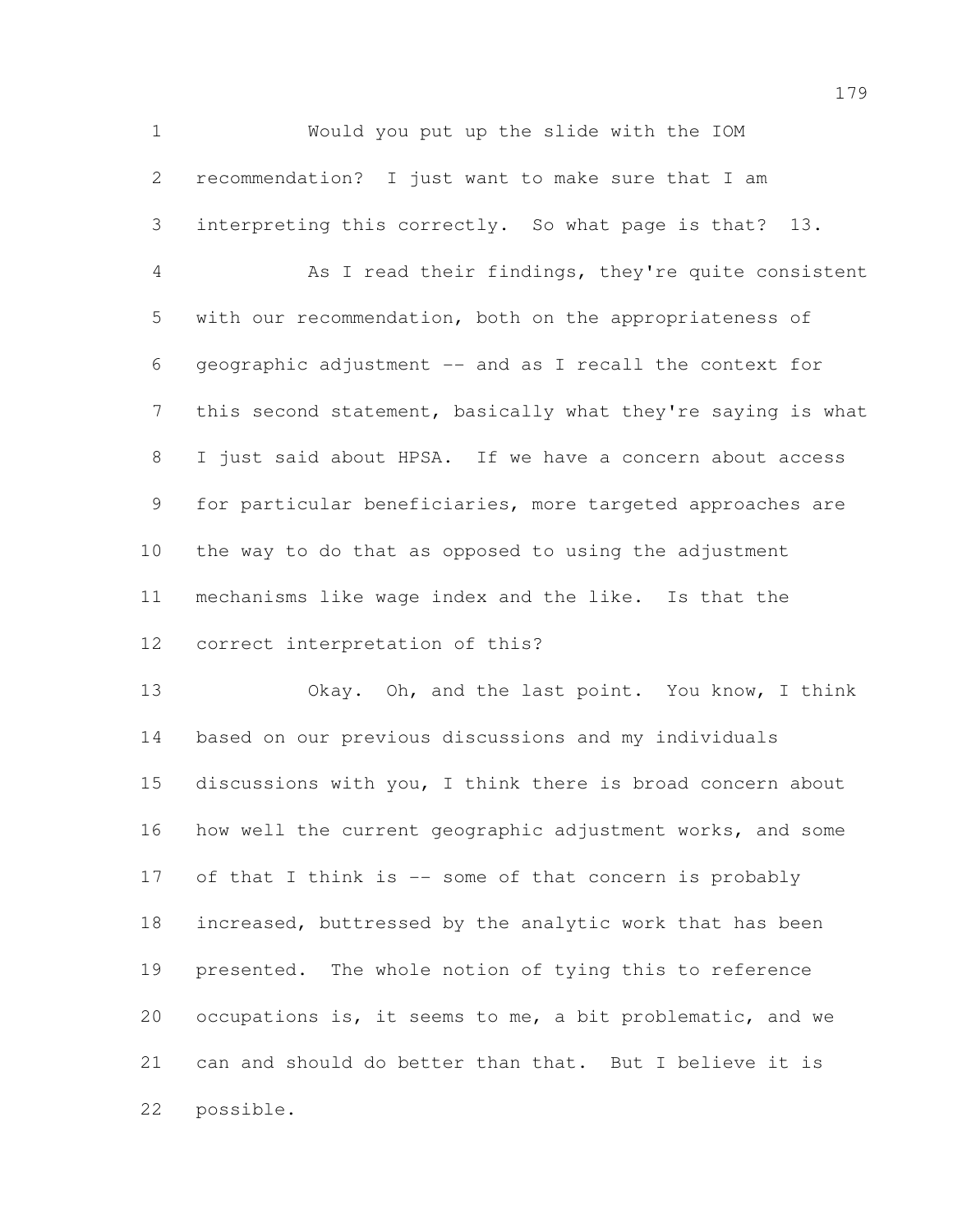I would remind you, as both the recommendation does and Kate did, that what we revert back to on January 1st is a one-quarter adjustment using the current GPCI mechanism. It's not a full adjustment. So those are my comments. Peter, do you want to lead off here? Again, we will have only one round on this issue since we've discussed it -- 8 MR. BUTLER: I have no comments. MR. HACKBARTH: Okay. 10 DR. REDBERG: Just briefly, because you really said most of it, I think we all want to achieve enhanced access to care, but it is also clear from the work that you presented -- and thank you both for that excellent 14 presentation -- that the current GPCI is not doing that. And so I would definitely favor letting that expire and then collecting data -- and it sounds like that's already underway -- on whether the other ways we've talked about to try to ensure physicians in rural areas the HPSA bonus and the primary care incentive, it certainly would be helpful to know how those are working or whether we need to explore yet other options. So I certainly embrace the goals of the 22 GPCI, but clearly this is not effective, and I favor, based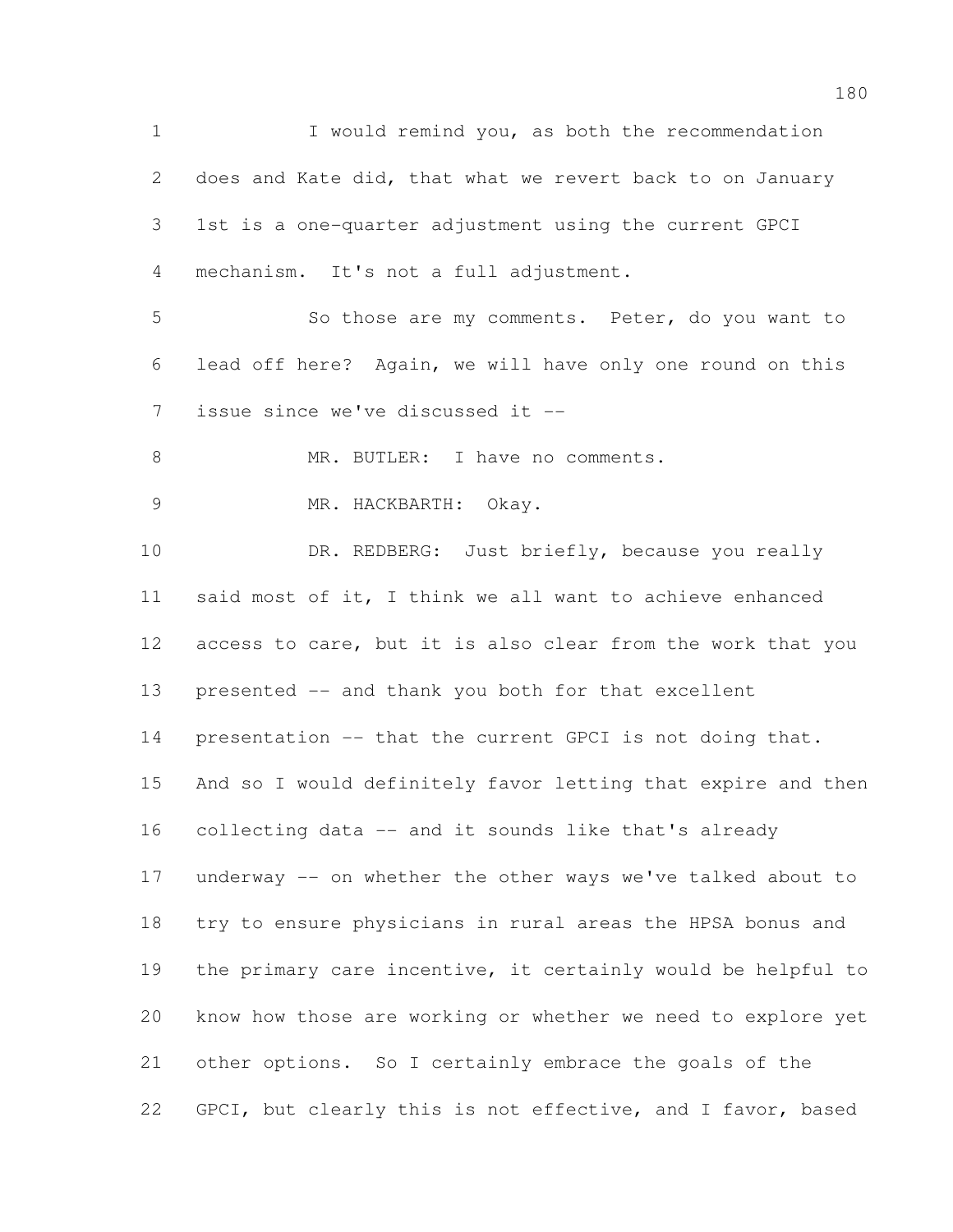on your data, letting it expire and collecting additional data.

Thank you.

 DR. BAICKER: Yeah, I agree with the way -- I like the way that it's framed, that some geographic adjustment is necessary. The one we have isn't perfect, but we don't have a better one, so let's stick with current law. But let's at the same time develop the right geographic adjuster, which is something related to the cost of living but not exactly anything we have.

 MS. UCCELLO: Thank you so much for the additional analysis on the reference occupations. I think I'm probably still more comfortable than most on using the reference 14 occupations, but that said, I'm fully supportive of looking at alternatives that may do a better job. And I'm supportive of the recommendation in general.

17 DR. HOADLEY: Yeah, I thought this was really nicely summarized today and really brought the points that we've been making together, and including the notion of taking a better look at some of the targeting mechanisms like the HPSA.

I guess as I read this recommendation one more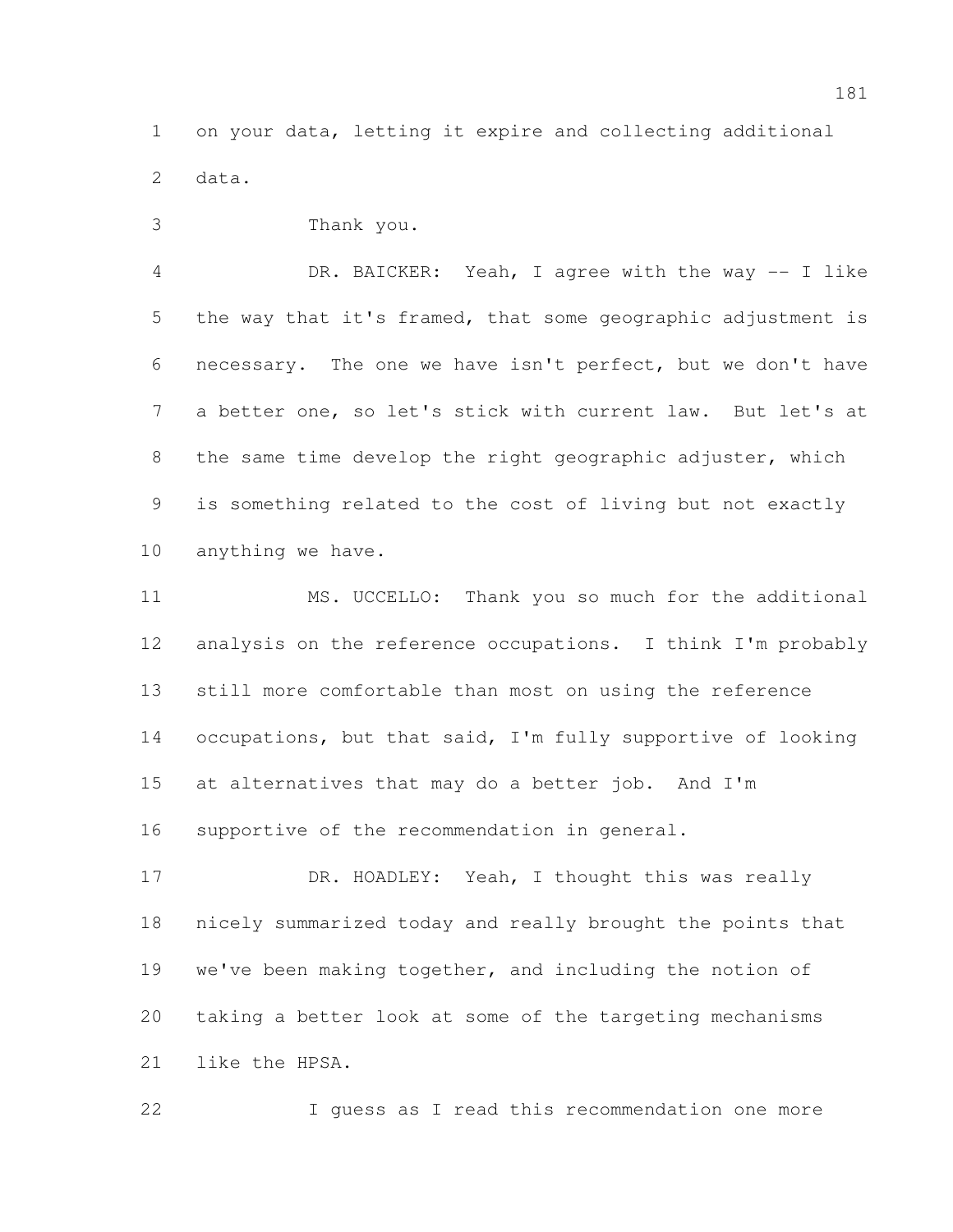time, I wonder whether we are saying that the Secretary should develop a new adjuster, and we say in the last phrase, "while the Secretary develops," we say at the top, "the adjustment should reflect," but we don't actually say the Secretary should work on -- and is that what we mean? And should we reword it slightly to more explicitly say that? 8 MR. HACKBARTH: Well, certainly that is what we mean, that the Secretary should develop an adjuster. DR. HOADLEY: So we could say in that second sentence the Secretary should develop a new adjustment that would reflect blah, blah, blah, or something like that, as just a thought. 14 DR. MARK MILLER: You could -- DR. HOADLEY: The second sentence of the first paragraph I was looking at. 17 DR. MARK MILLER: I was going to go to the bottom and say  $-$  DR. HOADLEY: You could do that, too. DR. MARK MILLER: -- "and direct the Secretary to 21 develop an adjuster to replace it," if you feel like that  $-$ DR. HOADLEY: That would the other way to do it,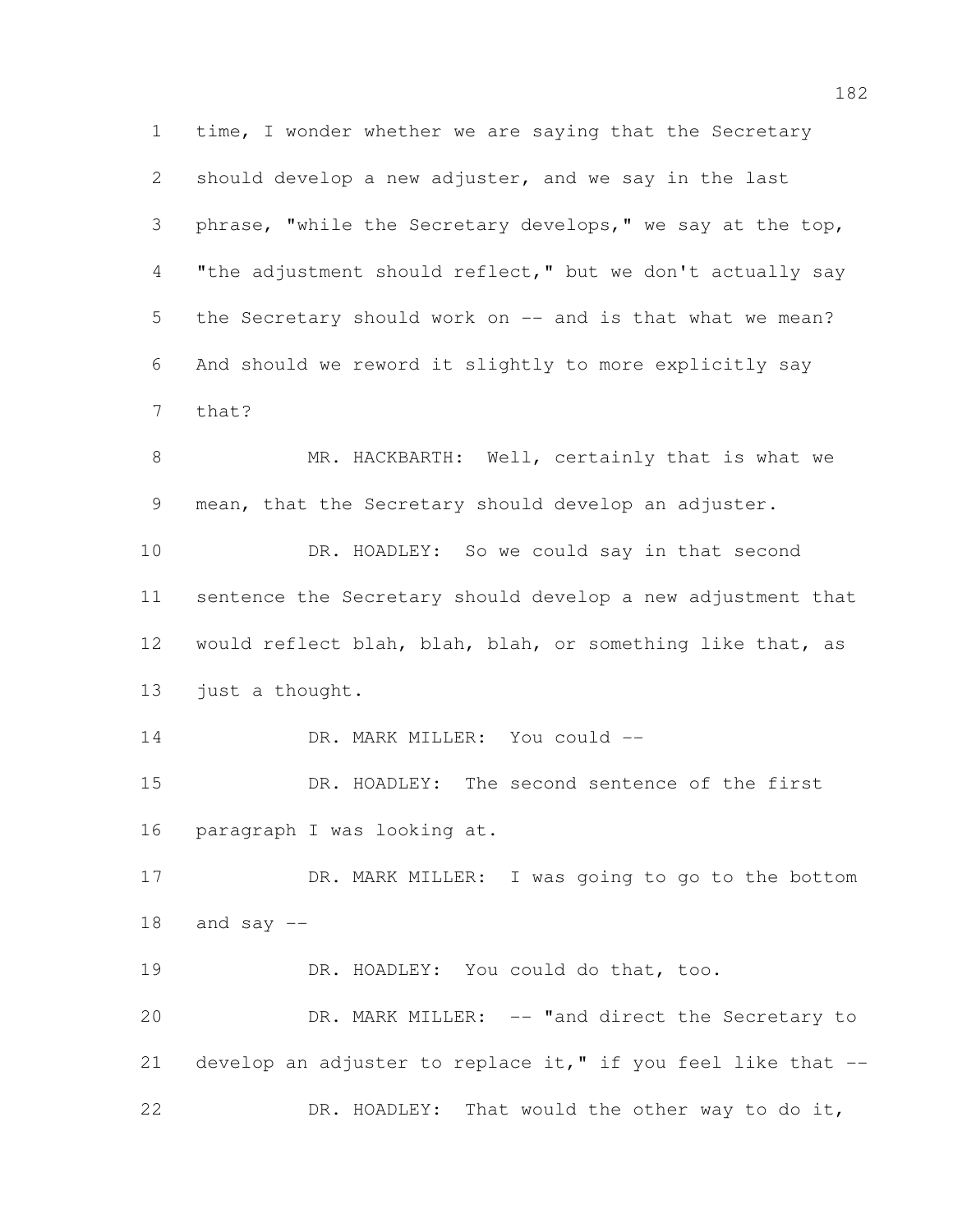yeah.

| 2     | DR. MARK MILLER: It might just be fewer words.               |
|-------|--------------------------------------------------------------|
| 3     | MR. HACKBARTH: Do you want to write that up while            |
| 4     | we go around? And then we'll read a revised version.         |
| 5     | DR. MARK MILLER: If I remember it, yes.                      |
| 6     | MR. HACKBARTH: That's why I'm asking you to do               |
| 7     | it.                                                          |
| $8\,$ | [Laughter.]                                                  |
| 9     | DR. MARK MILLER: What did I say?                             |
| 10    | DR. SAMITT: So in the prior topic, given that                |
| 11    | Michael stated this, now I feel safer to be able to say it   |
| 12    | as well, which is I don't like a third of this               |
| 13    | recommendation, but I will support it. Most specifically, I  |
| 14    | agree with what's been said, that the GPCI is flawed and we  |
| 15    | must replace it. The third of the recommendation I don't     |
| 16    | like is what we plan to do in the interim, because I do      |
| 17    | believe that removal of the floor does have a real impact on |
| 18    | organizations that are currently below the floor, even with  |
| 19    | the one-quarter adjustment.                                  |
| 20    | That being said, I recognize the policy                      |
| 21    | implications of eliminating the GPCI as well as the          |
| 22    | financial implications of preserving the floor. And so it    |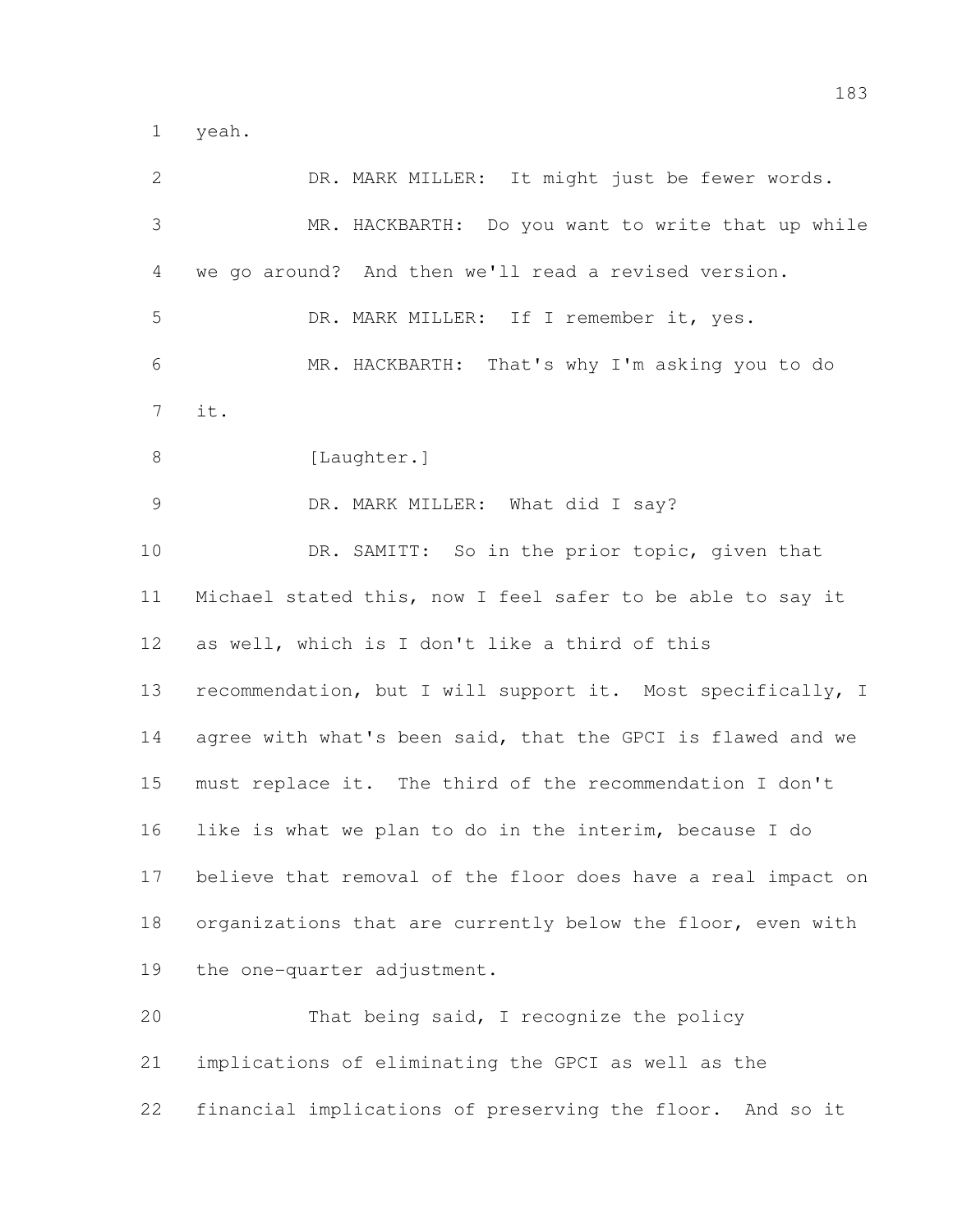feels like we're very much, again, between a rock and a hard place. And, thus, I will support the recommendation.

 The most important part -- and I'm glad that we're going to underscore the last sentence -- is truly developing a strong methodology to replace it. And I appreciate very much the inclusion in the text about some innovative ways we 7 can go about that, including how we can potentially even use information on physician incomes, adjusted and protected for the concerns that have previously existed, to perhaps use that as a real guide for geographic adjustment, as well as the comment of alternative ways to support rural areas, the HPSA bonus and such. So I think they help the recommendation and strengthen the recommendation.

 Finally, the last comment I would make is about 15 the last of our four dimensions, which is delivery system reform. I'm disappointed that this doesn't move that forward either, and my frank concern is about those organizations that are currently delivering value-based care 19 that are now below the floor, and so they're not being rewarded for delivering value, and now the floor will no longer serve as a protection. And so if our intent is to reward systems that are truly delivering value, then making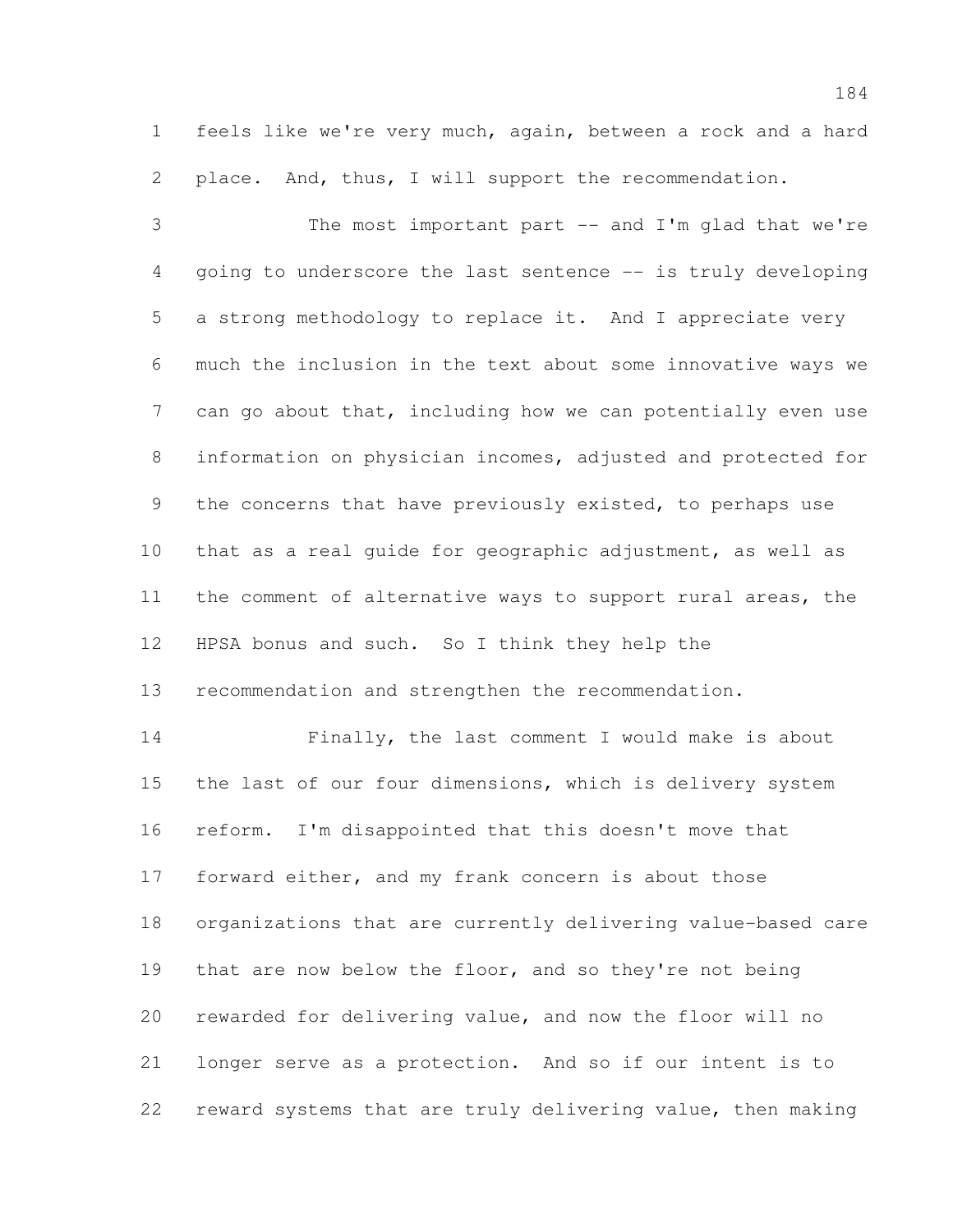adjustments such as this in a fee-for-service manner is really just penalizing the exact types of organizations that we want to reward.

 MR. ARMSTRONG: I support the direction these recommendations are going and have no questions to ask. DR. CHERNEW: I also support them, and I just sort of want to say briefly why because it is problematic.

 And I think the most important thing I support is the theory of having some geographic adjustment because we're compensating individuals in terms of giving them goods and services. The prices of those goods and services vary, 12 and therefore, you would expect that the amount that they would get paid would vary. The amount would depend on the sort of amenities and the offsets we talked about last time. So, in the end, I think it's an empirical question, and a lot of our debate here is how to do this better empirically and what is a remarkably complex empirical challenge that I don't think we should actually underestimate.

 So I think I am actually, in some ways, closer to Cori than I'm -- I'm sort of okay in some ways with the reference occupations. I'm not sure they're perfect. In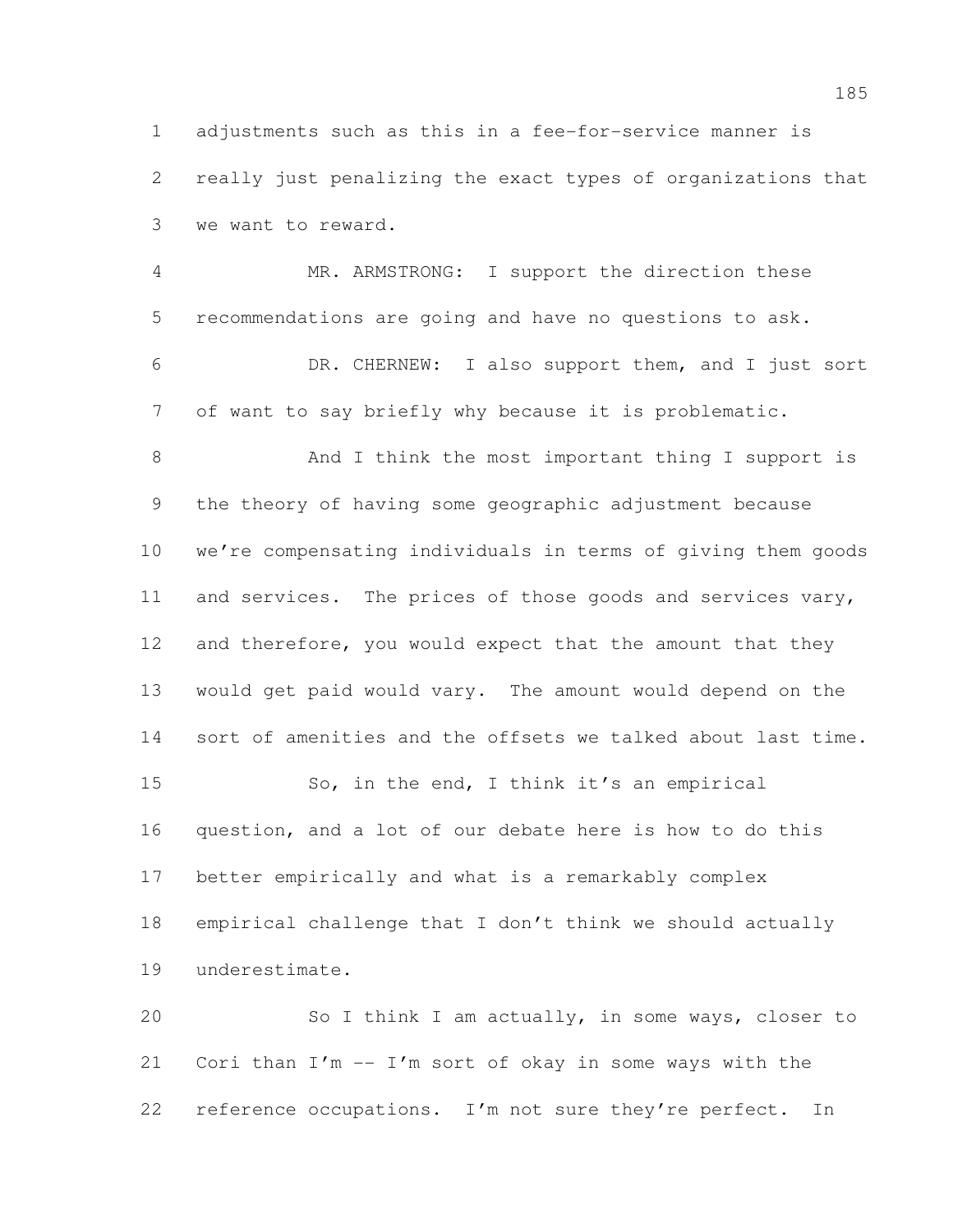fact, I'm sure they're not, but from the data that was just presented I think there is some information there. You know. And so, I don't think would use that, but at least having that on the table when we look at these other methods.

 At some point, we're going to have to look at a 7 bunch of methods, compare them, see where they come out, and that's going to be a complicated discussion.

9 So I'm supportive of where we are, particularly since we down-weight the stuff we get out of there to a quarter. And I don't know if a quarter is right, or an 12 eighth or three-quarters or something like that, but a quarter seems reasonable to me, where we are, and it certainly gets the benefit of the doubt because it's current law.

 The other thing I would say is I really don't 17 think, as a general policy principle, floors are ever particularly a great strategy. They tend not to be targeted so well. If you think that the GPCI is working above some level, why do you think it's absolutely not working below that level?

And so, the theory and the sort of spirit behind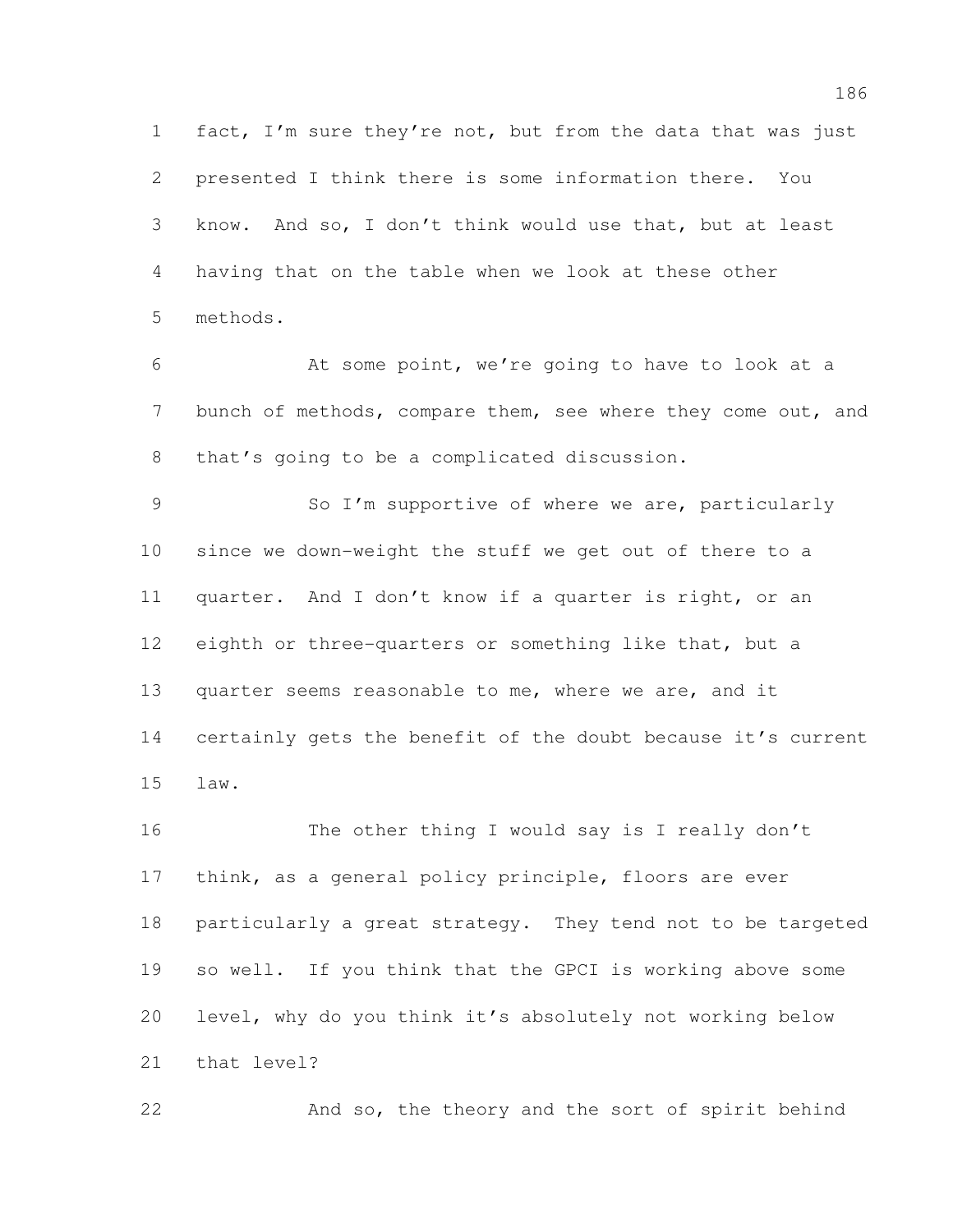this, of trying to target this better, I think is just

 substantially better than policy that tries to put in floors and worries about where people are relative to the floor.

 So I actually -- I'm very much where Craig was. And exactly what he said was we can do better. We can try to do better. We're going to have to evaluate the impact of this when it comes out, and it will be an empirical question 8 that we're going to have to investigate.

 But for where we are now, it strikes me as the evidence that we will do harm in reverting back to current law is very weak, and so I'm comfortable with the way the recommendation goes.

13 DR. NAYLOR: I also support the recommendation. I think its alignment with IOM findings adds strength to our recommendation.

 I think on the issue of delivery system reform as it was described earlier was are we on a path to getting to a more integrated system, et cetera. And I think anytime you make a recommendation where you're talking about allowing resources to be available to be redistributed, to get to a better goal, is part of reform. So I think you could make the case that almost everything that we've done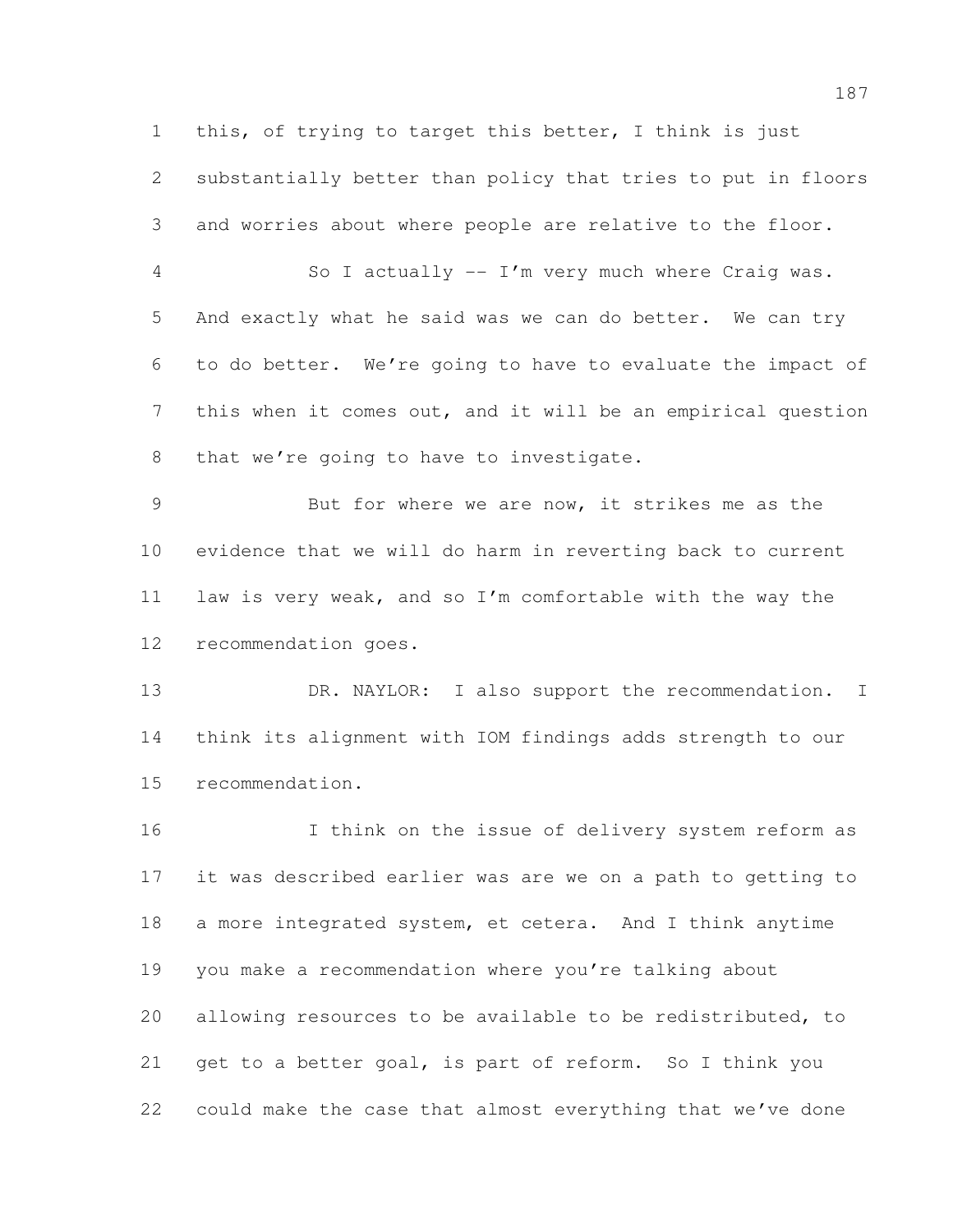today, that that advances the kind of change in delivery system reform because enabling resources to be used for such distribution.

 So I -- that may be a broad brush, but I really think they all align well.

 DR. COOMBS: Yes, I agree that the work GPCI is flawed, and I don't like the recommendation, and I have hard time supporting it.

 I think we have a couple of things moving at the 10 same time, and one of the things -- thank you for the presentation.

 Just the notion that there is \$560 million in the Primary Care Incentive Program -- that's actually going to 14 go away. And the HPSA funding -- you know, I don't know how long that's doable.

 But I am concerned that the interim period can elapse, and we can actually -- because we're seeing that there's an access problem right now. Right now, I don't think it's equivalent to what may happen in years to come. And I think the better plan would be to -- an extension of this process right now while there's a better tool, an adjuster to be made. Now that's in a perfect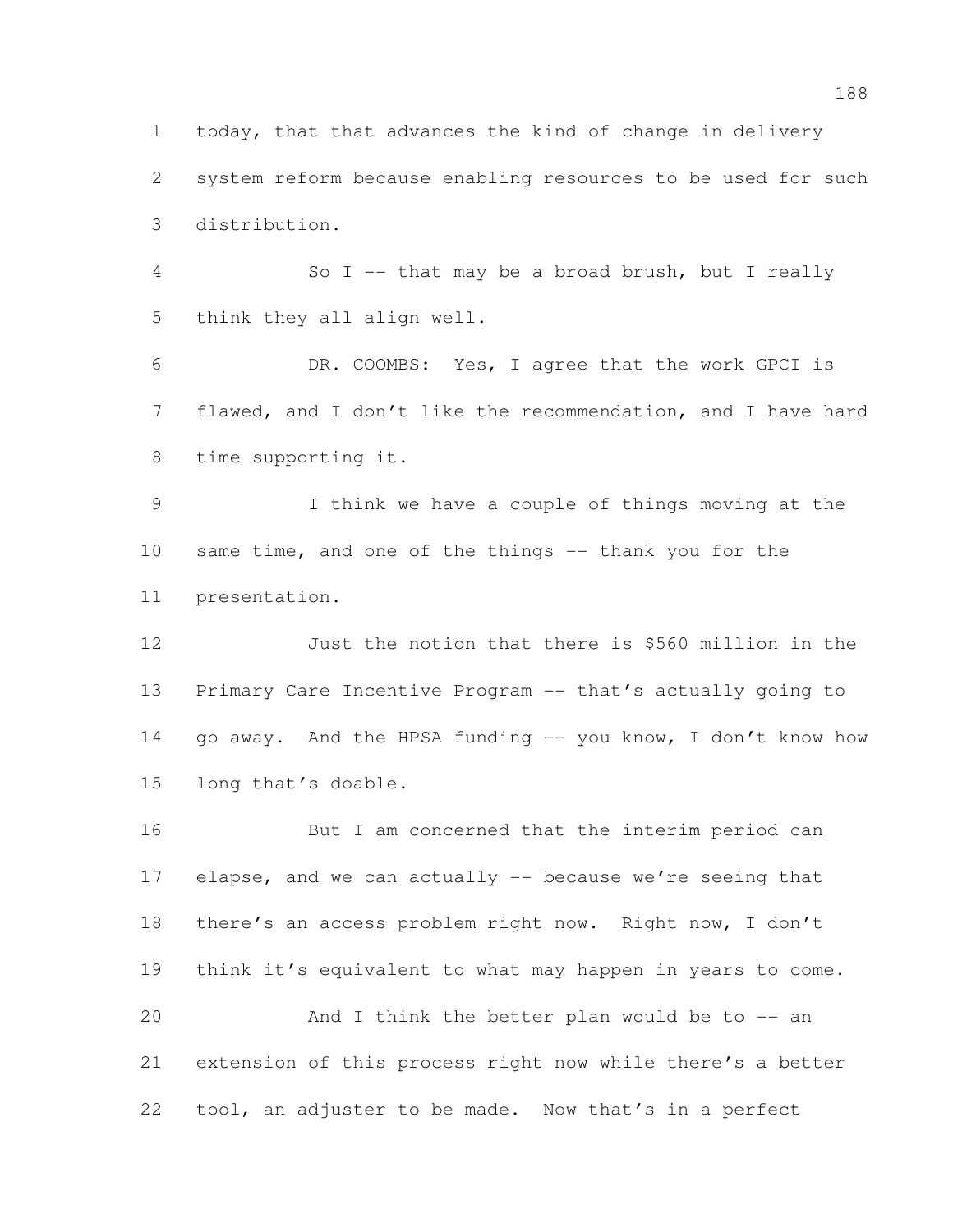world, and I know you can't have everything the way you want 2 it, and I do understand that.

 But my major problem right now is actually seeing that there are several moving things at one time and that the fact that you have an artificially implemented system with extra money to kind of obliterate any kind of impact that you might see once you actually remove the floor and you have simultaneous removal of capital resources into the practices within the rural areas. Thank you. 11 MR. KUHN: I'll support the recommendation and agree with everybody else; it's not perfect. It's imperfect, but I think it's a reasonable way to go. 14 I would just make one comment, and I think this is 15 something that both George and Tom, and I think Craig, kind of referenced it a little bit ago on the HPSA -- is kind of the impact on the rural areas and how this might be. 18 As we all know from the rural report that came out 19 in the June report, or the rural chapter in the June report, we were able to kind of celebrate a little bit and talk about the fact that after a decade of hard work we had kind of reached an equilibrium between urban and rural areas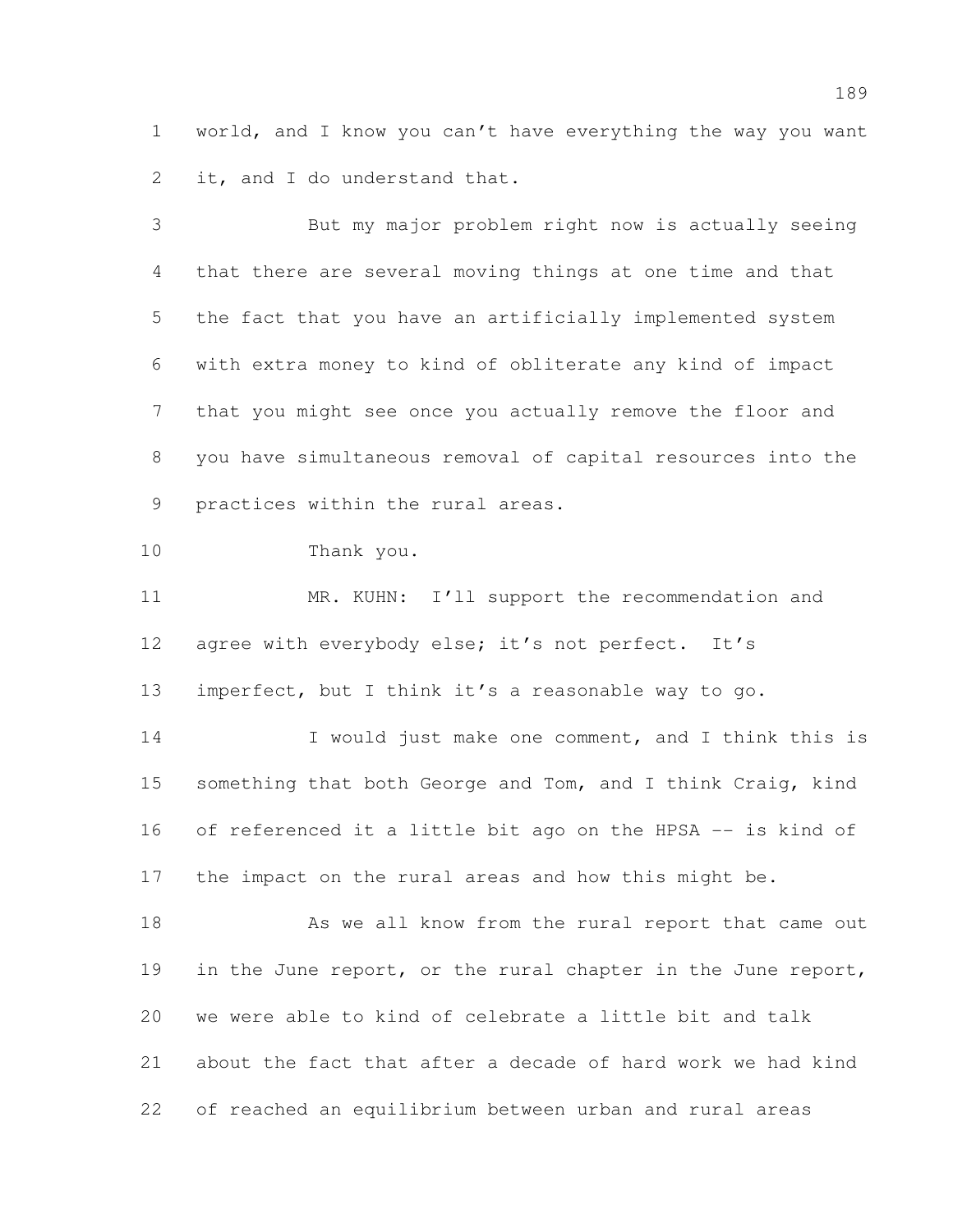that's out there. And so, anything that might peel away from that could be problematic.

 And so, I know one of the questions I asked at the last meeting was, is there -- would there be appropriate to think about a transition in this recommendation, but I think the data that we had showed last time that the differentials were so small, only about 2 percent, that it really was not that impactful as part of the play.

 And so, I agree with the way we've kind of laid this out. More targeted areas through the HPSAs or through other HPSA bonuses, other things, are probably more appropriate in the rural areas than kind of messing with it or trying to move this, which is such a small percentage kind of adjustment.

15 So I continue to be wary about that, as George and Tom are as well, but I think this is a reasonable place to come out for now.

18 DR. HALL: I support the recommendations. DR. DEAN: I have some serious concerns about this for the reasons that have been laid out, especially what Herb just said and what Craig said. I think this is really a flawed approach.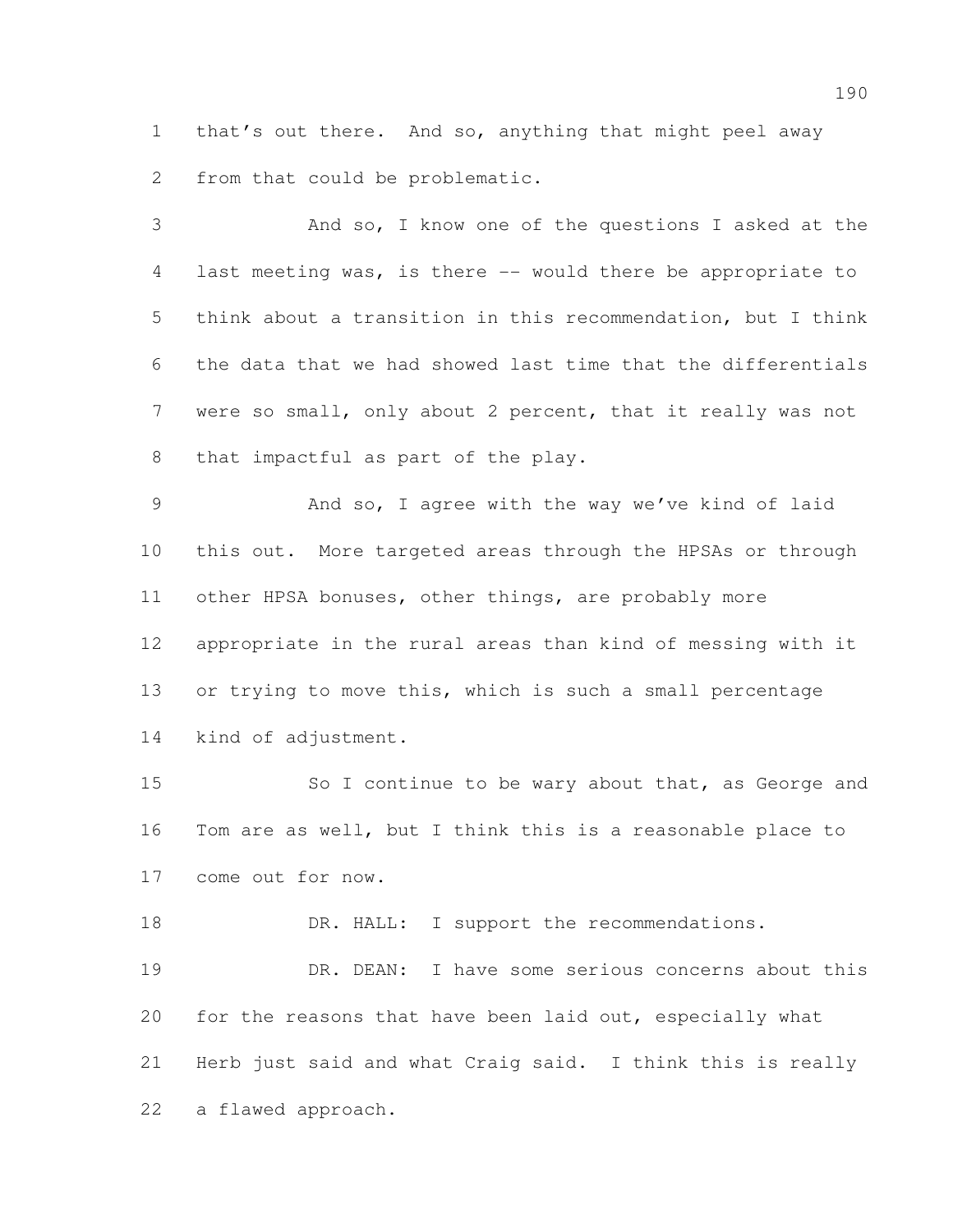1 Part of it is that when we -- my experience in trying to recruit professionals to an area that's difficult to recruit; it's much more complex than dollars. And I live in a relatively low cost of living area, and yet the salaries we have to pay are probably significantly above average. And so, these kinds of formulas, I think, are just going to be misleading.

8 So I guess that I can grudgingly support the recommendation as long as -- to follow up on what Jack said -- as long as we really emphasize that this is poor approach and that we need to look for better approaches and that 12 there needs to be some emphasis and some urgency about that. 13 MR. GRADISON: I support this, but I just want to share a thought that's been growing on me more in the last 15 few years than earlier, and that is my hunch, more than a hunch, that it's really impossible to come up with fair formulas, centralized decision-making in this health care area for a country as large and varied as the United States of America. I don't know a country as large as ours that has done it yet.

 And I think back to when I was a kid and became 22 aware of numbers -- you know, 10 or 12 years of age -- the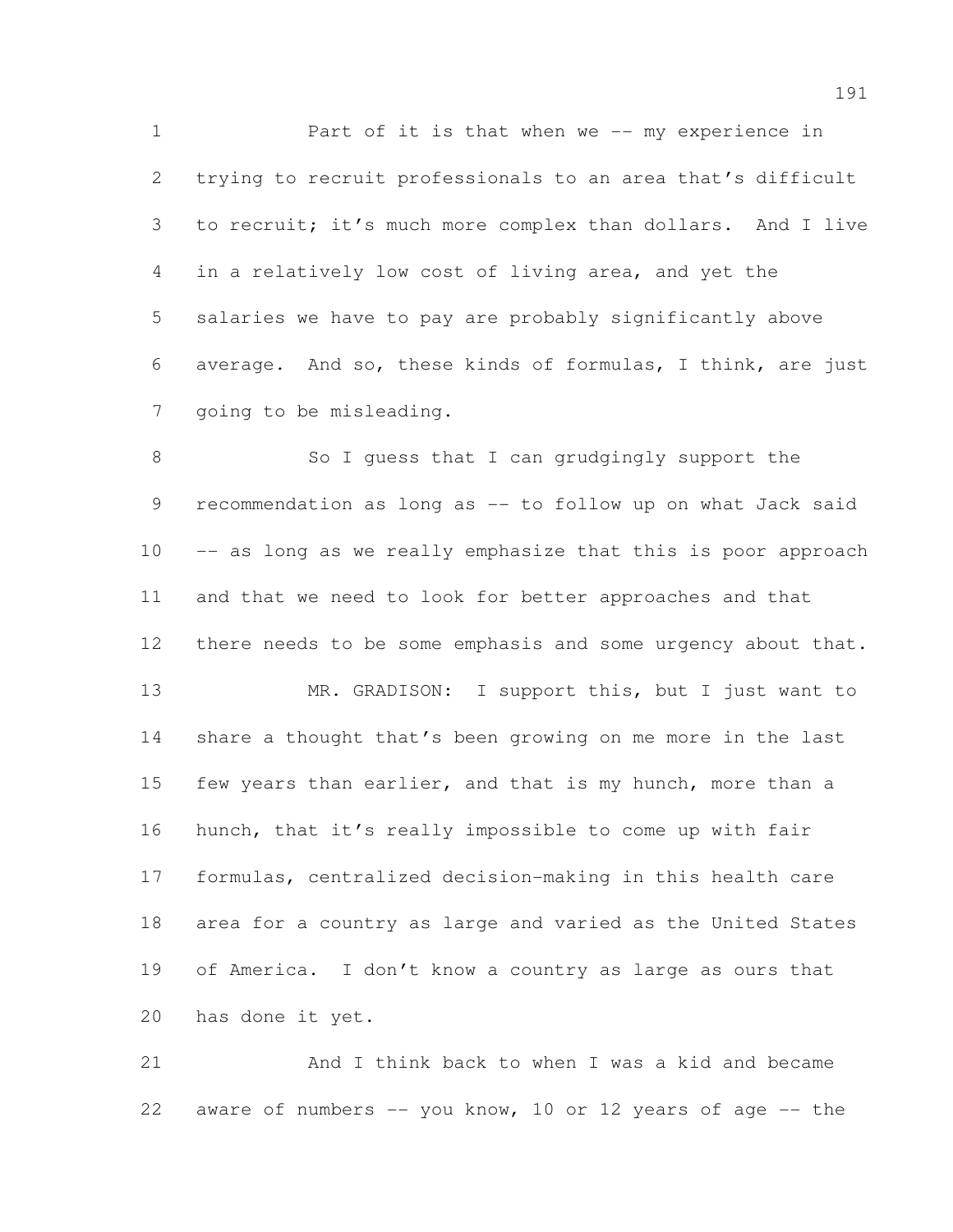population of the United States was 135 million. It's around 315 now. Within the lifetime of my younger kids, it could easily four or five hundred million. And the notion that folks as smart as we have around this table, and in the Congress and in the profession, are going to be able to come up with centralized decisions that are anything more than rough justice, I think is exceedingly doubtful, and I use this as a case example.

 MR. GEORGE MILLER: I think Bill hit part of what I wanted to say very well, but conceptually, I support what I've heard around the table. Conceptually and in a perfect world.

 But a lot like Tom, and what Herb alluded to and what Craig mentioned, I'm really concerned about the impact that this would have on recruitment for rural areas -- my bias, obviously.

17 I'm a rural hospital CEO and recruit positions, 18 and I've never had one say yet, what's the GPCIs, when I try to recruit them. But they will tell me: Well, if you don't pay me X, the guy down the road in Tulsa will pay X plus- plus-plus. So what is it that you have in the community? And we try to sell all the amenities and the great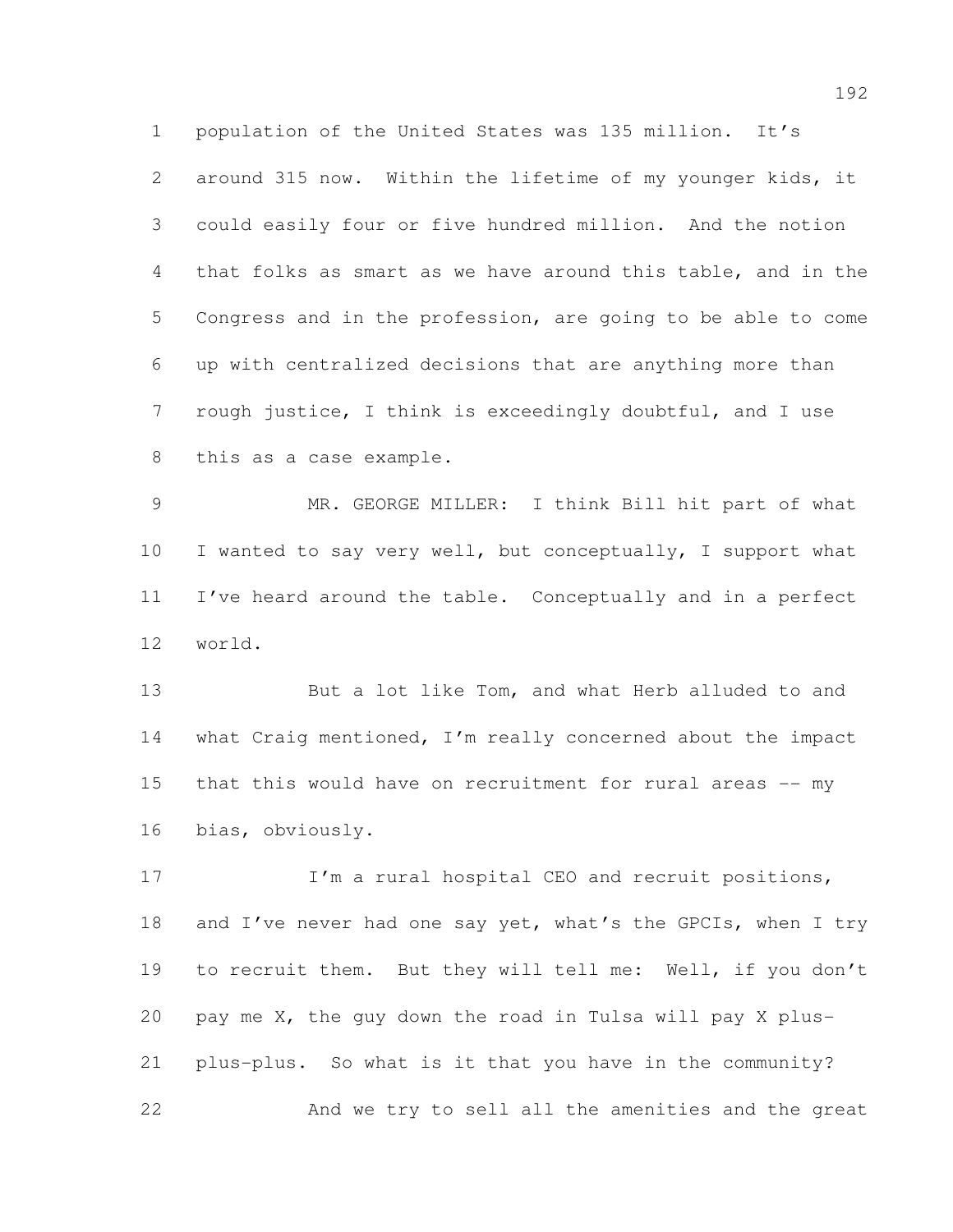things of living in a small, rural community that's not hear the Gulf of Mexico.

3 [Laughter.] MR. GEORGE MILLER: I think over time that this has been the equalizer. And the report rural -- I think it was Herb who mentioned the rural report. We can look back and say this has been the equalizer for us.

8 This is a complex issue. You know, I struggle with it. Philosophically, I understand. I understand the arguments all around the table, but as another colleague said, for those of us who live in the real world, this is 12 just difficult to vote for. So I'm torn.

 We all agree that the GPCI is flawed. And I would love to see what would replace this, what we're going to put in place to make this work first because I'm afraid that we would lose some momentum by -- and, again, I fully

understand the rationale, but I'm real, real concerned.

18 And with the recommendation, it says the Secretary will, but it doesn't say the Secretary will by such and such a date. So are we going to be back here next year or the following year before the Secretary puts this in place? 22 I don't know if we want to put -- I don't know if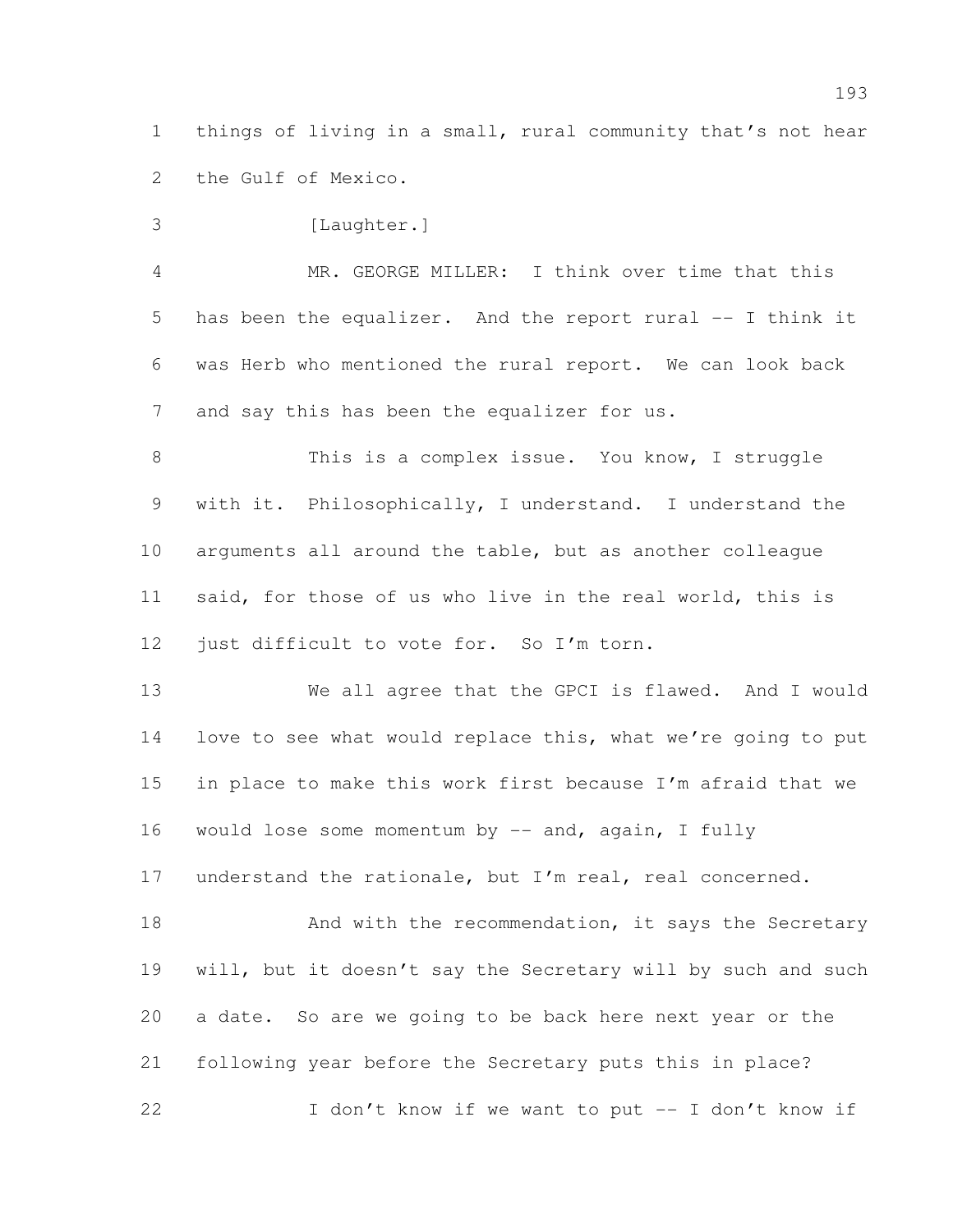we can tell the Secretary when to have this done by. But we know when the law expires, but we don't know when that new mechanism will be in place. And so, there could be some considerable time, and then we then lose the momentum, especially in the rural areas. So I'll leave it at that. 7 DR. DEAN: I have one more -- slide 13 again. It

 almost seems to me that there's a conflict between those first two recommendations -- that on one hand there should 10 be a geographic adjustment, but on the other hand, if we're talking about overall national policy goals and access, 12 there shouldn't be a geographic adjustment.

13 MR. HACKBARTH: Yeah, that's why I asked Kate to clarify this.

15 DR. DEAN: Okay.

16 MR. HACKBARTH: So let me get the right page.

 So, in the second bullet there, the reference to payment adjustments related to national policy goals -- that would be like improving access.

DR. DEAN: Right.

 MR. HACKBARTH: And so, efforts to improve access should be made through a separate and distinct adjustment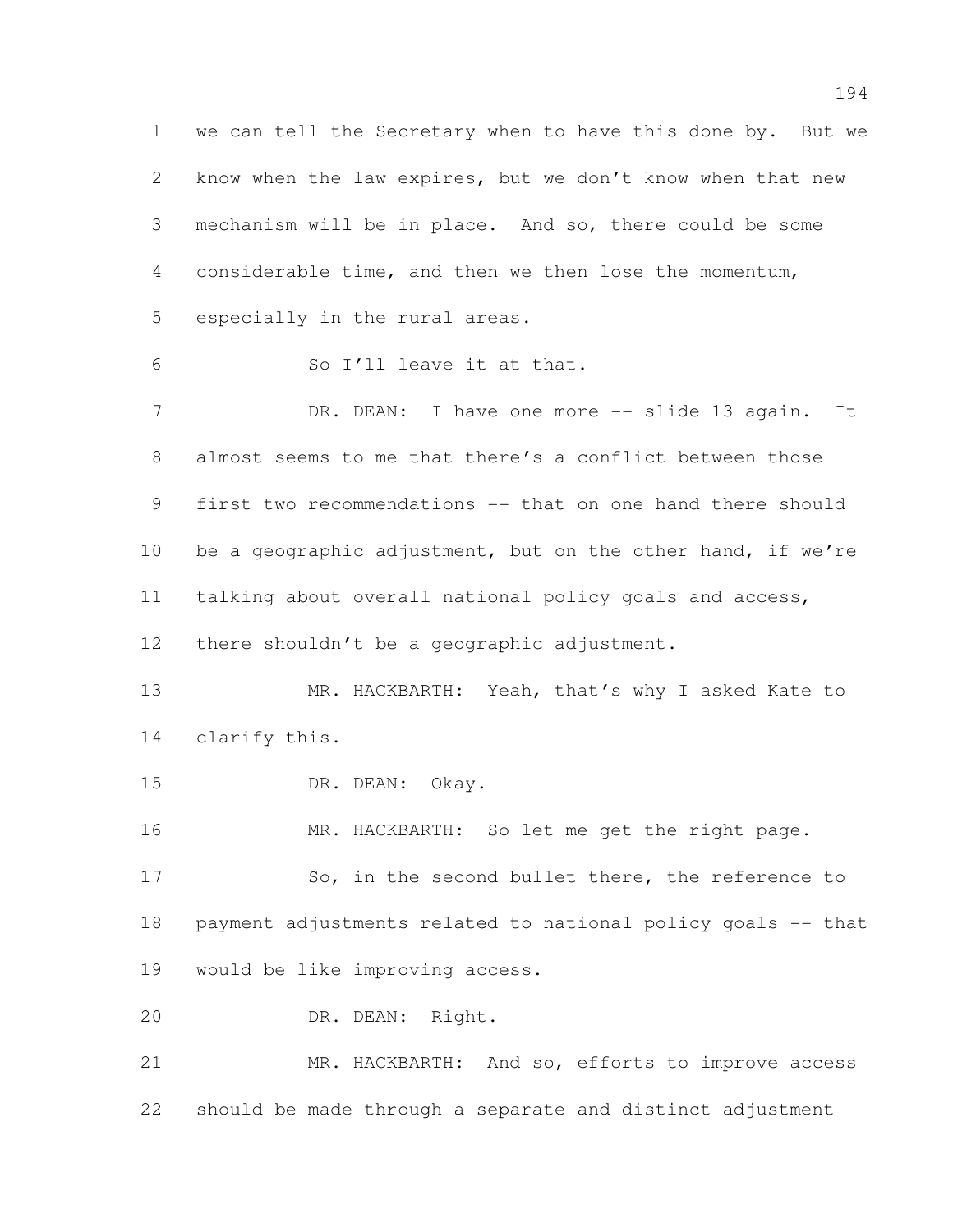mechanism like HPSA as opposed to by putting in floors, limits on wage index adjustments, et cetera. That was when you read this context. DR. DEAN: But, in fact, that's what we're doing, isn't it, with this recommendation? MR. HACKBARTH: No. So what they're saying is 7 that if you're worried about rural access, for example, as a national policy goal -- 9 DR. DEAN: Right. 10 MR. HACKBARTH: -- don't jigger with the wage index, the GPCI, things like that. Have targeted policies like HPSA. And that's what we're saying or proposing. 13 DR. DEAN: Yeah, I don't agree with that. 14 MR. HACKBARTH: Yeah. And that's why, as I said at the outset, I think it's important for us now once we finish this to turn to: How well are those targeted mechanisms working? Can they be improved? Can they be made more robust? Okay. Anybody else? Okay. So would you put up the recommendation? All in favor of the recommendation, please raise your hand.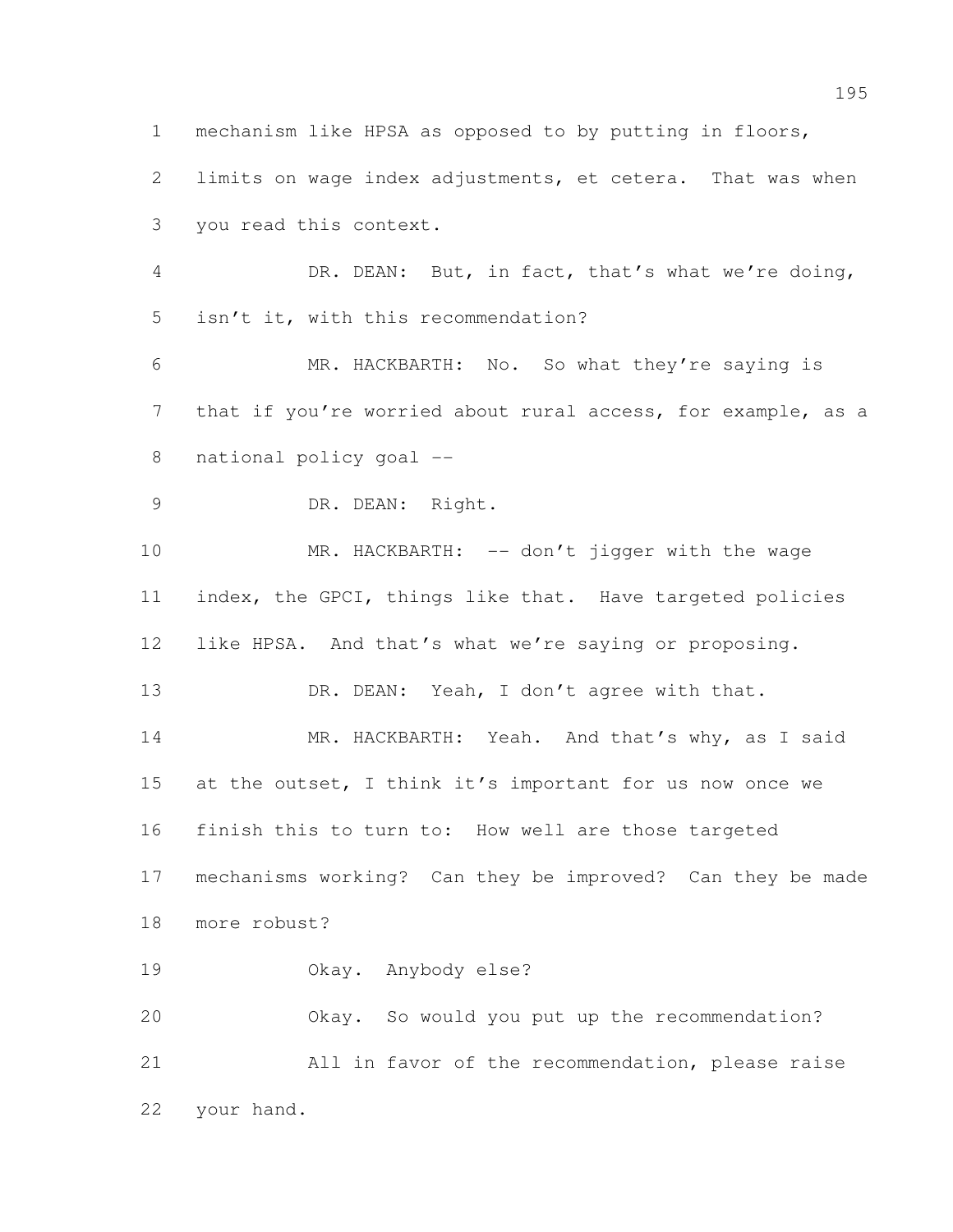1 [Hands raised.]

2 MR. HACKBARTH: All opposed?

3 [Hands raised.]

MR. HACKBARTH: Abstentions?

[No response.]

MR. HACKBARTH: Okay. Did you them all?

DR. MARK MILLER: I think so.

 MR. HACKBARTH: Okay. Thank you very much. Good work.

 Okay. So we are now to our last session for today, and this has got a long title. It focuses on the effect on the prices charged by providers to private insurers from the effect on that of Medicare pricing, right Jeff? Did I get that sort of right?

DR. STENSLAND: You got it right.

MR. HACKBARTH: Yeah.

17 DR. STENSLAND: So, first, I'll start out to say Carlos couldn't be with us today, so Scott is going to be here to handle the tough questions.

 Over the past year, we've been discussing issues related to benefit design. In our June report, the Commission recommended a series of improvements to Medicare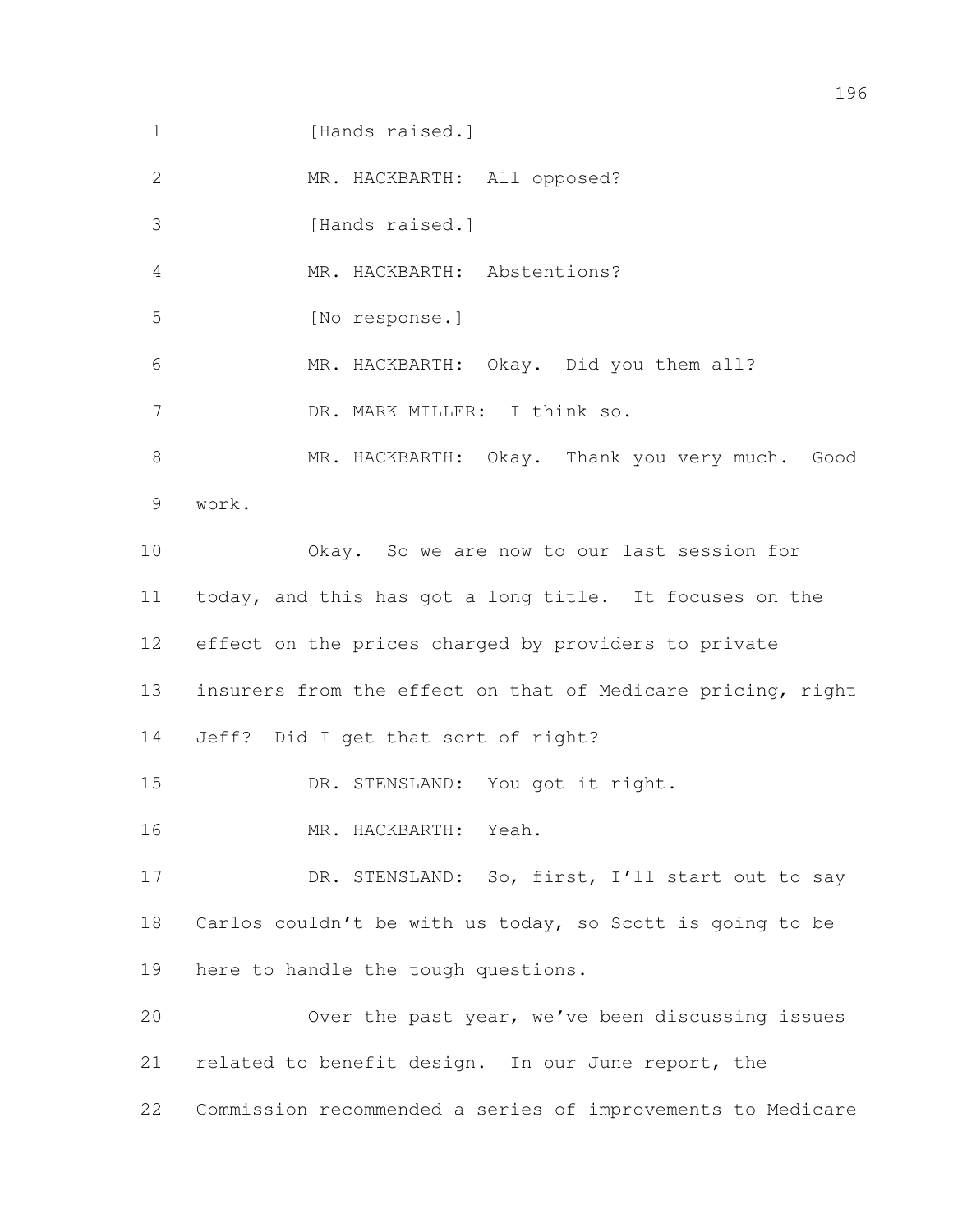fee-for-service that would limit beneficiaries' out-of- pocket costs and encourage better decision-making on the part of beneficiaries.

 In September, Julie and Scott discussed private plans and issues regarding different types of competitively determined plan contribution frameworks, what we called a CPC framework. And a CPC framework is where a Medicare plan and beneficiary contributions are determined by a system of competitive bidding.

 A key issue for both Medicare Advantage plans and for any future private plans is the cost of the plan relative to current fee-for-service.

 Today, we examine the rates private Medicare Advantage plans pay hospitals and how these rates can affect the cost of private plans.

 In terms of the motivation for today's discussion, we start with the concept that the cost of private plan insurance, such as an MA plan, is affected by rates plans pay providers. All else equal, higher provider rates will generally lead to higher plan premiums.

 Today, we look at the experience of Medicare Advantage plans.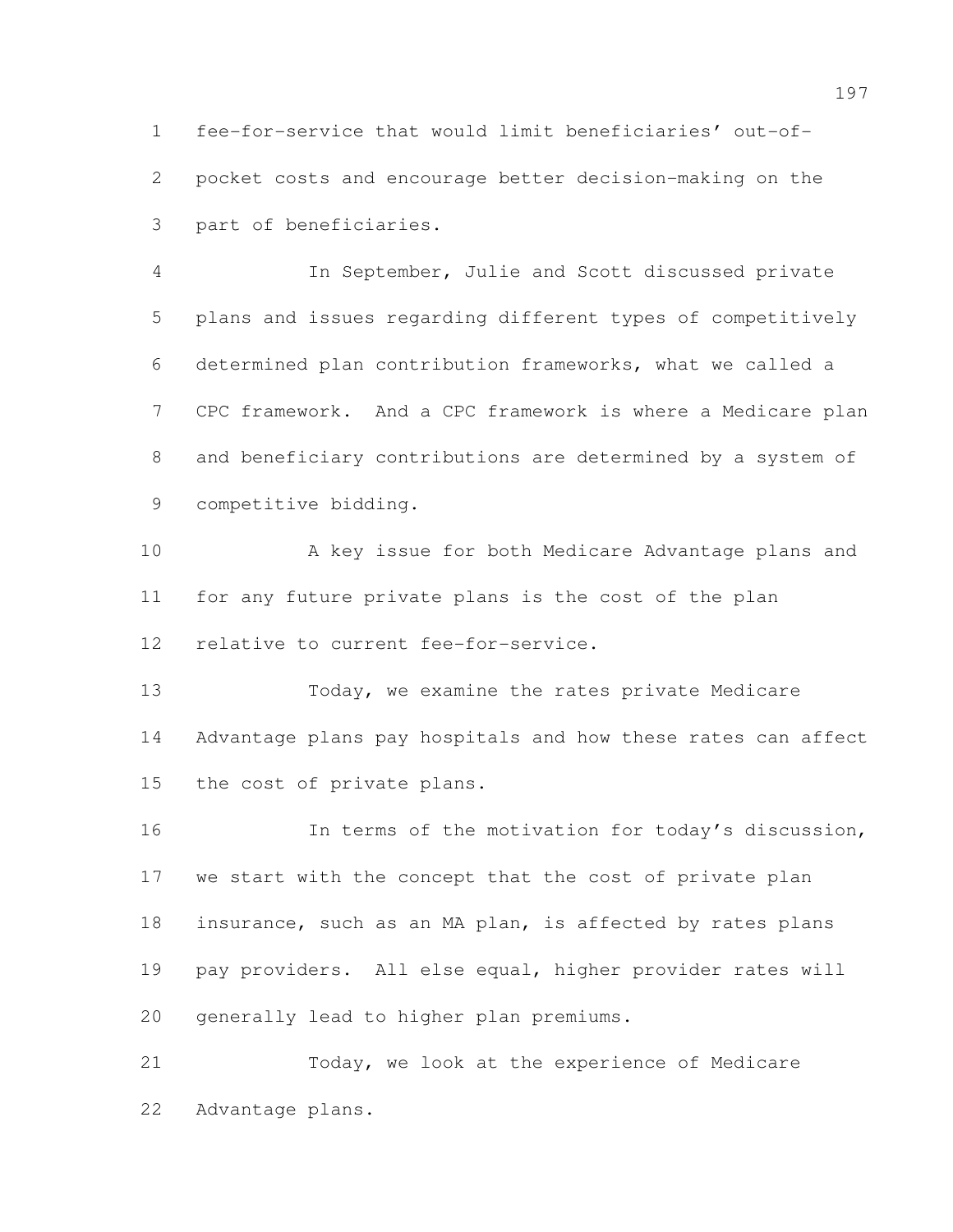First, I will discuss the rates MA plans pay hospitals relative to the rates commercial insurance plans pay hospitals.

 Second, we will discuss factors that may affect the rates Medicare Advantage plans pay hospitals. For example, MA plans must compete with Medicare fee-for- service, and that may affect rates. In addition, there are limits on rates for emergency services which can affect price negotiations, as we will discuss.

 There are a couple of key facts to start with. First, data from the American Hospital Association show that Medicare fee-for-service hospital rates are roughly 30 percent lower on average than private insurer rates. Of course, this varies by market and by hospital. In some cases, Medicare is one of the better payers, but private insurance usually pays hospitals higher rates than fee-for- service Medicare. On average, commercial rates are much higher than fee-for-service rates.

 Second, on average, hospital payments represent 30 percent of fee-for-service Medicare expenditures. Because payments to hospitals are a material share of an insurer's costs, the rates insurers pay hospitals can affect MA plan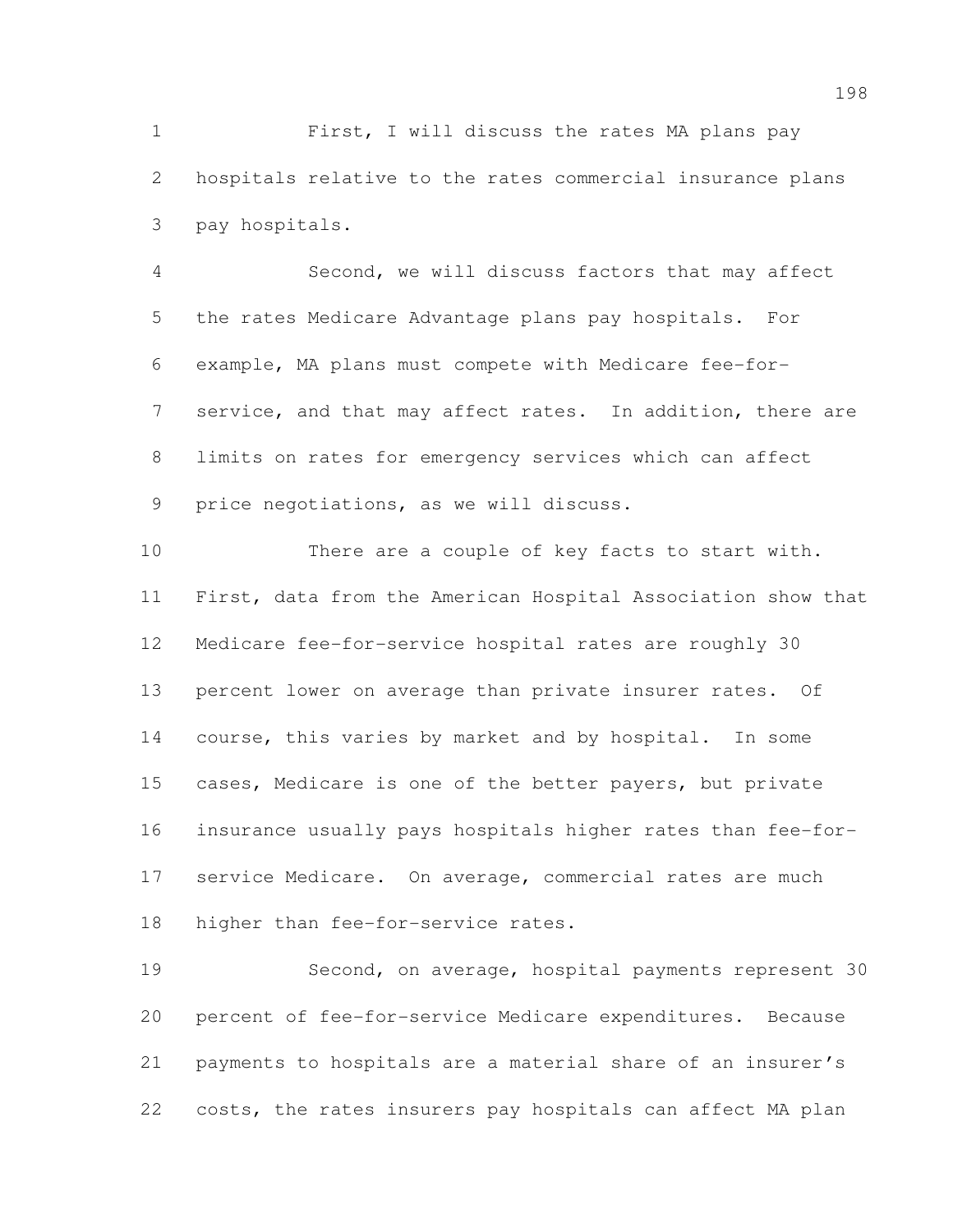premiums.

| $\overline{2}$  | Therefore, if MA plans paid commercial rates to              |
|-----------------|--------------------------------------------------------------|
| 3               | hospitals, MA plans would be at a significant competitive    |
| 4               | disadvantage with fee-for-service. Beneficiaries would not   |
| 5               | choose MA plans if MA premiums were significantly higher     |
| 6               | than premiums for fee-for-service benefits and supplemental  |
| 7               | insurance.                                                   |
| $8\,$           | So the question arises, what rates do the MA plans           |
| 9               | pay hospitals? To examine rates MA plans pay hospitals, we   |
| 10 <sub>o</sub> | took three approaches.                                       |
| 11              | First, we examined MA plan bid data. This is data            |
| 12              | MA plans submit to CMS. The plans project the costs of       |
| 13              | providing Part A and Part B benefits to the beneficiaries in |
| 14              | their private plans. These bids will reflect the rates that  |
| 15              | Medicare Advantage plans pay hospitals.                      |
| 16              | Second, we examined financial data from hospitals            |
| 17              | on the relative profitability of Medicare Advantage patients |
| 18              | compared to fee-for-service patients. If hospitals receive   |
| 19              | higher payments for MA patients, then profits on MA patients |
| 20              | should be higher than on fee-for-service patients.           |
| 21              | Finally, we report on findings from interviews by            |
|                 |                                                              |

the Center for Studying Health System Change as well as our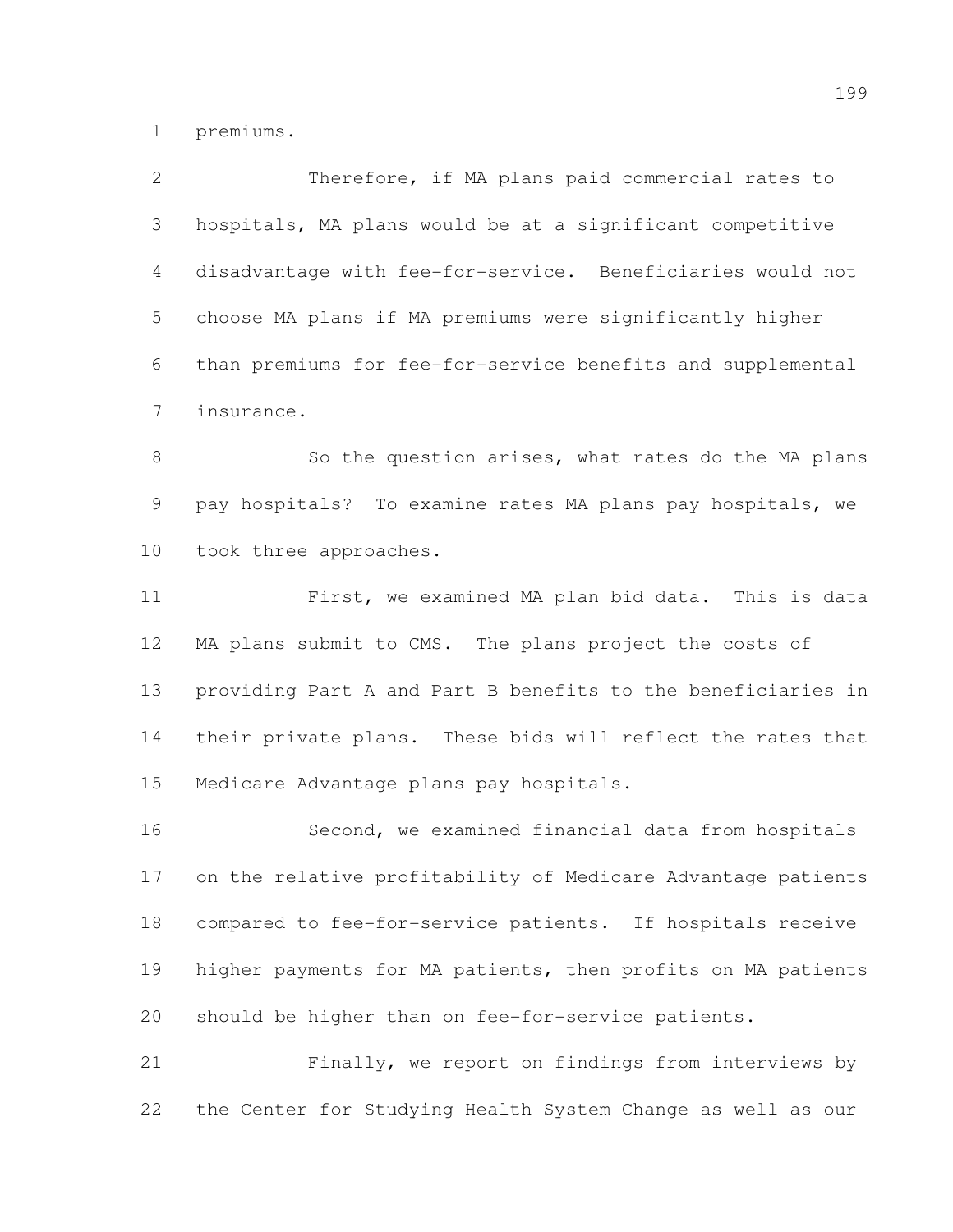own discussions with market participants who are familiar with the contract negotiations between MA plans and the hospitals.

 Our first source of data was MA bids. Each MA plan reports the experienced -- expected expenditures for Part A and B services. If the MA plans paid the same rates as are paid for commercial insurers, then we would expect higher MA bids in markets where hospital prices for commercial insurers are high relative to fee-for-service. The full regression results are in your mailing, and we can discuss those on question if you like, but the bottom line is we failed to find a strong relationship between commercial, private prices and MA plan bids. This implies that MA plans do not pay the same rates as other private insurers.

16 Next, we look at the issue from two other angles to see what are the MA plans paying hospitals and what are these rates anchored to.

 The second source of data was financial data from hospitals, and we found that profit margins on MA patients were roughly equal to profits on fee-for-service patients. This suggests that MA rates, on average, are close to fee-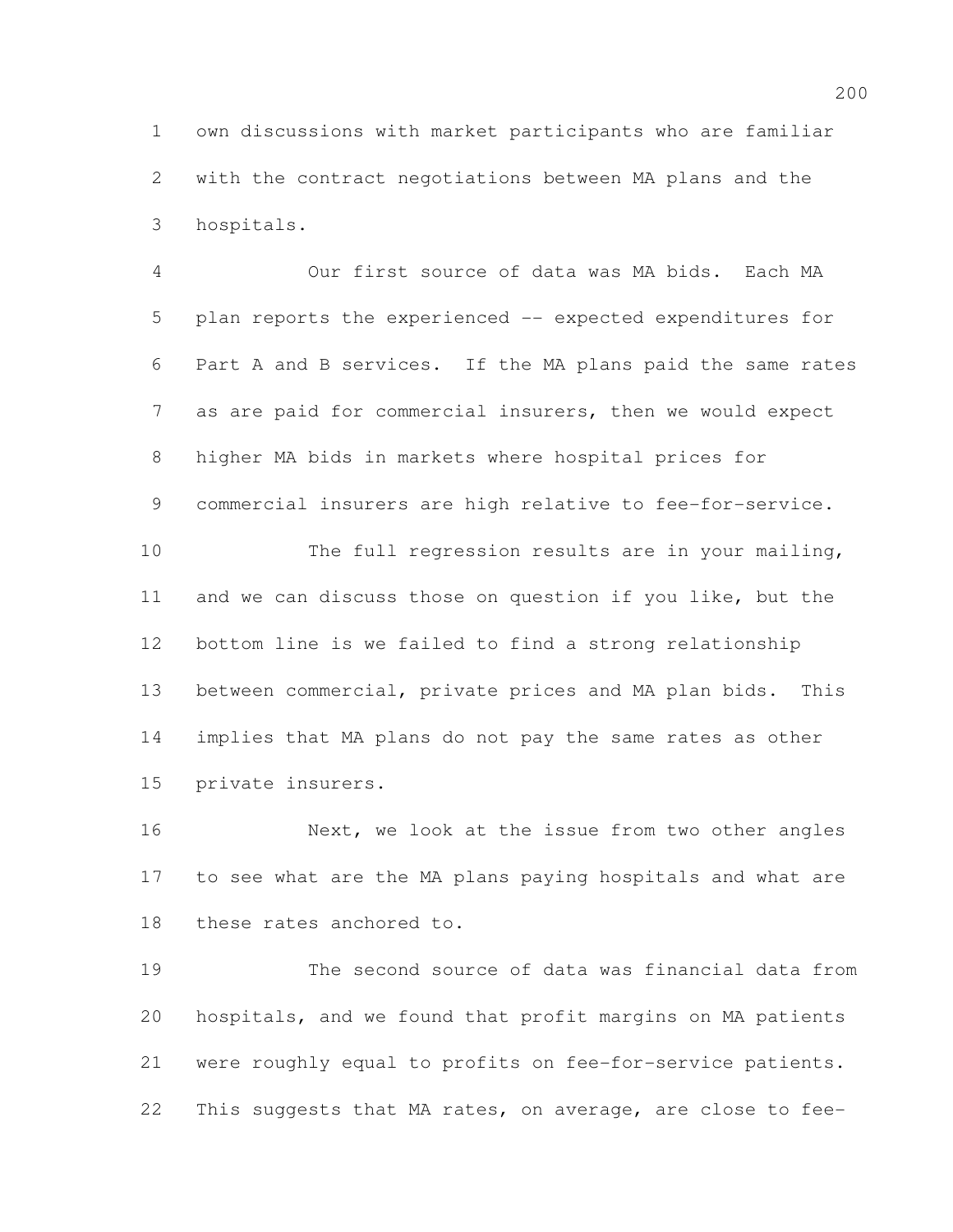for-service rates.

| $\mathbf{2}$   | The third source of data were the market reports             |
|----------------|--------------------------------------------------------------|
| 3              | from the Center for Studying Health System Change and our    |
| 4              | own conversation with the participants in the market, and    |
| 5              | these confirm that hospital payment rates are generally      |
| 6              | anchored to Medicare fee-for-service rates.                  |
| $\overline{7}$ | The net implication of this is that MA rates -- MA           |
| $\,8\,$        | plans appear to pay hospitals rates that are roughly 30      |
| 9              | percent lower than the average rate paid by commercial       |
| 10             | insurers.                                                    |
| 11             | So the natural question is, what is the difference           |
| 12             | about the negotiation dynamics that allow MA prices to be 30 |
| 13             | percent lower than other private insurer prices?             |
| 14             | The first point is that MA plans must compete with           |
| 15             | fee-for-service under the current system. If MA plans paid   |
| 16             | commercial rates, they would have to raise Medicare          |
| 17             | Advantage premiums. If this bid was above the MA benchmark,  |
| 18             | then beneficiaries would have to pay more to join the MA     |
| 19             | plan than they would to stay in fee-for-service. So, to      |
| 20             | keep the prices beneficiaries pay competitive with fee-for-  |
| 21             | service, MA plans must keep prices they pay hospitals close  |
| 22             | to fee-for-service prices.                                   |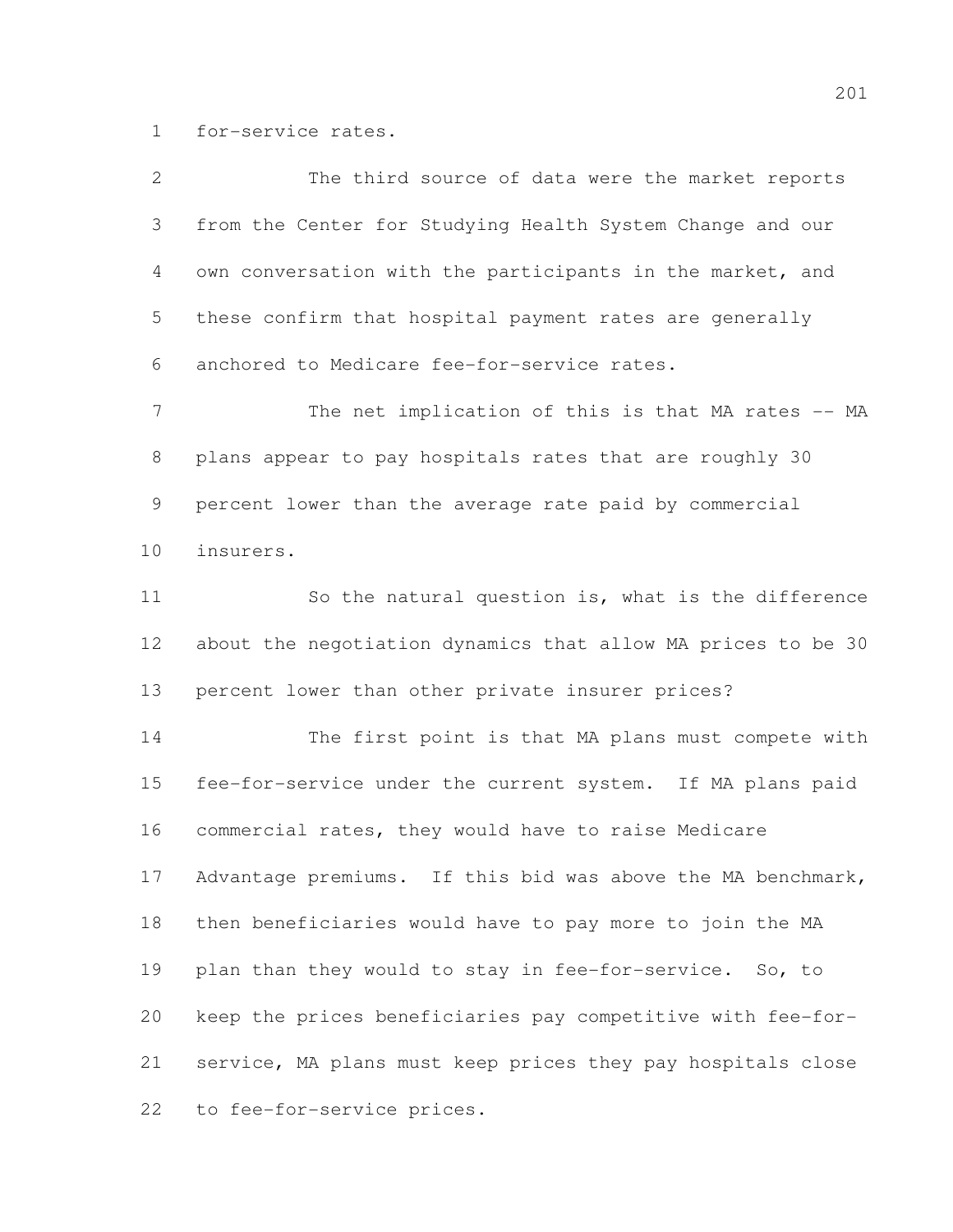Second, MA plans are in a strong negotiating position to keep the hospital payment rates close to fee- for-service. By statute, if a hospital does not come to terms with an MA plan, that MA plan only has to pay the hospital Medicare fee-for-service rates for out-of-network emergency services.

 This is important because over half of Medicare beneficiaries enter the hospital in-patient department via the emergency room. Due to these emergency department price protections, the plan is not at risk for high out-of-network prices, and beneficiaries are not at risk for being balance billed for full charges. And this is not always the case in the commercial market.

 The net effect of these two factors strengthens the MA plan's bargaining position and weakens the hospital's bargaining position relative to the position they are in when negotiating commercial rates.

 So this is just an illustration of how hospitals have less of an incentive to negotiate with commercial insurers than they do in the MA context.

 In this illustrative example, you can look at the first column, and this is the most extreme example -- a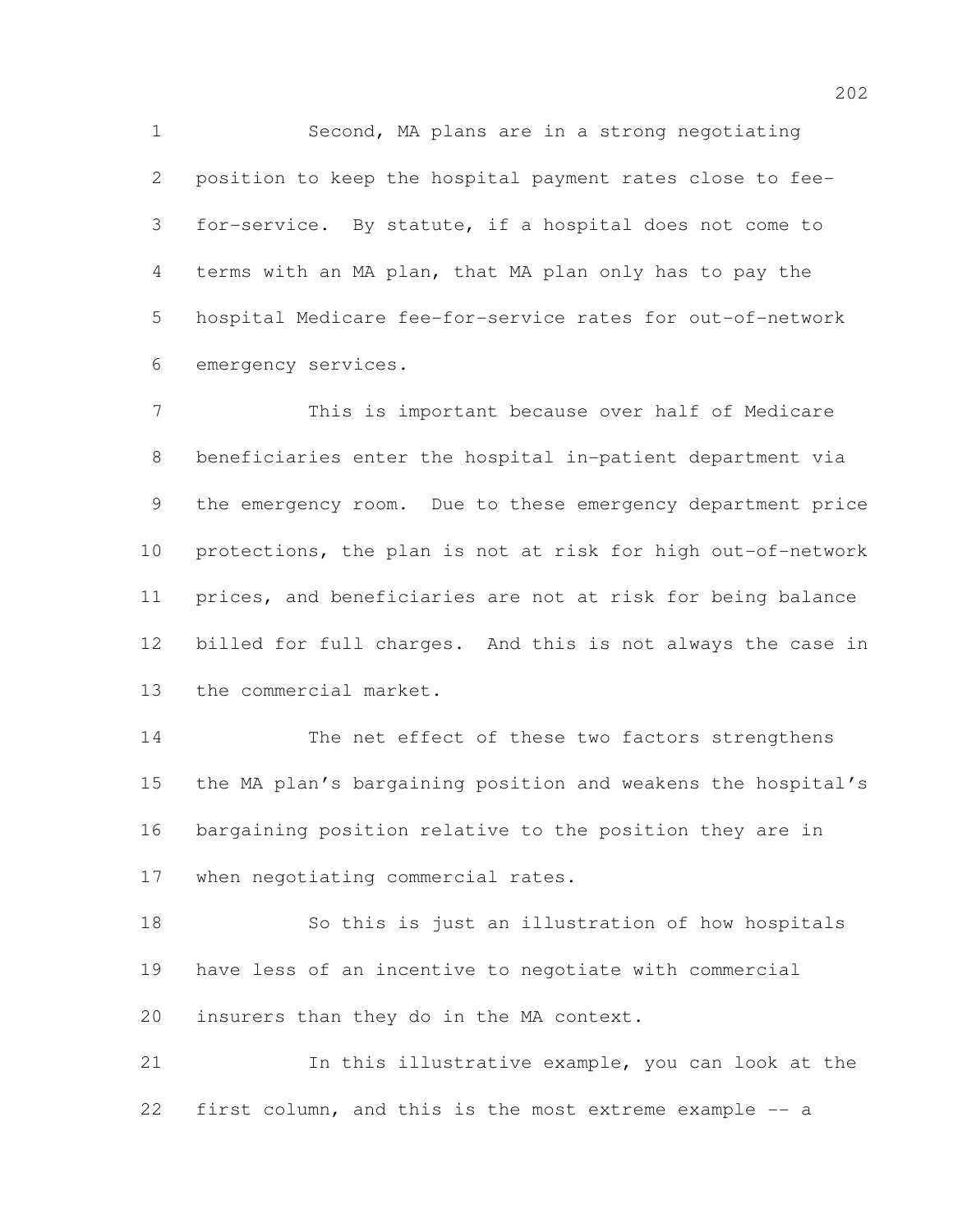closed HMO that owns its own hospital, such as Kaiser in California. This type of hospital would have close to zero scheduled admissions to outside hospitals.

 So outside hospitals contracting with a Kaiser- type HMO would only expect to get emergency visits and emergency admissions. The hospital has very little incentive to negotiate with the HMO. It could just bill full charges for patients entering the ER and then balance bill the patients to the extent the HMO does not pay.

 Because charges are so much higher than negotiated rates, the hospital may be better off just billing the full charges of \$3 million, in this example, even if the portion of the 3 million ends up as bad debt.

 And this was a strategy some hospitals took in California up until 2009. In 2009, the Supreme Court interpreted existing California statutes as saying that for emergency services the hospitals can only bill HMOs usual and customary rates and are not allowed to balance bill patients.

 Other states, such as Florida, have offered similar protections due to similar concerns. However, there are many states where these protections are not available in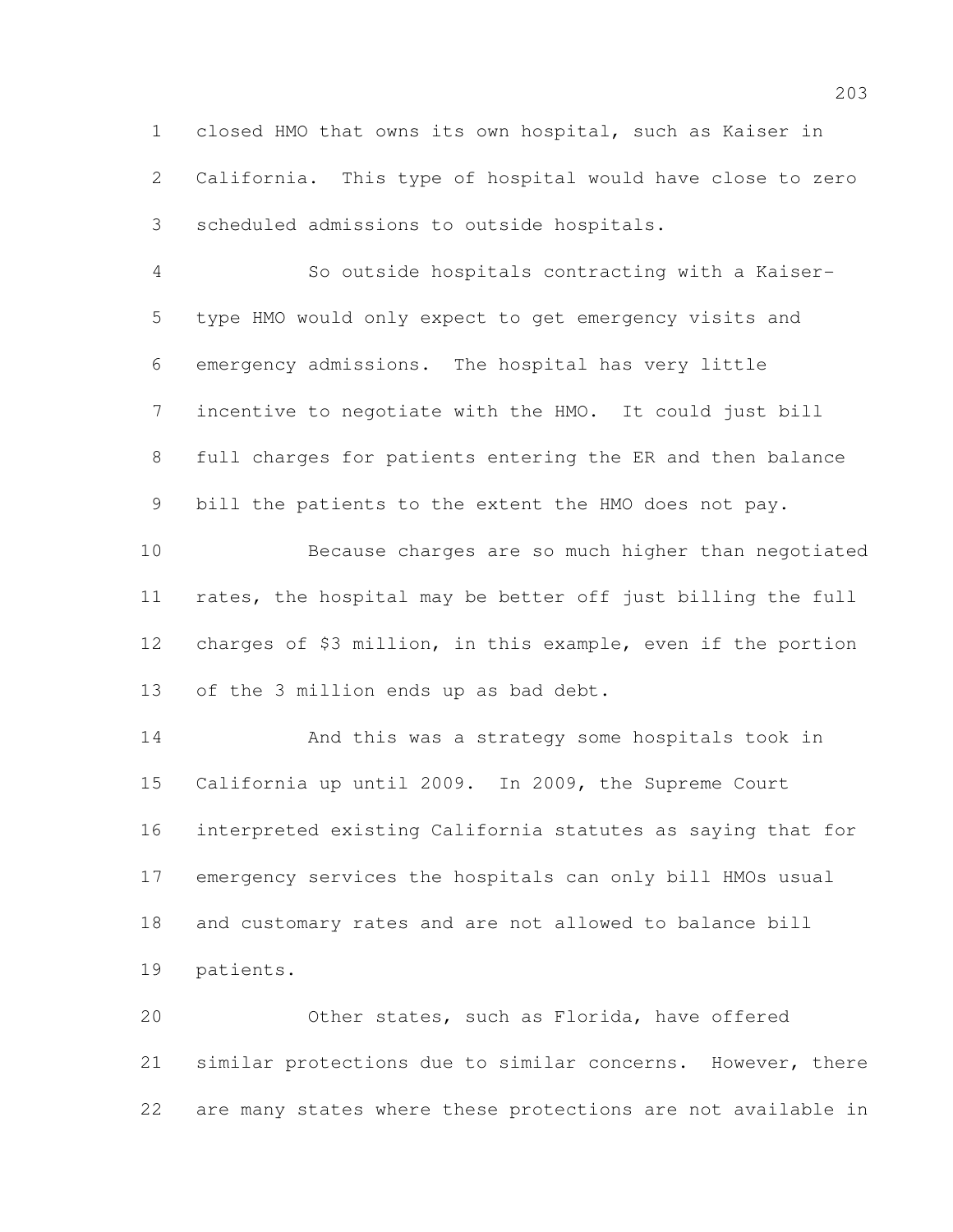the commercial market.

| $\overline{2}$ | Now, as you can see in the second column, a                  |
|----------------|--------------------------------------------------------------|
| 3              | hospital has a stronger incentive to negotiate with a PPO    |
| 4              | plan, but the PPO plan still has some leverage if it can     |
| 5              | bill full charges for ER services if the PPO fails to come   |
| 6              | to an agreement with the hospital.                           |
| $7\phantom{.}$ | As I said, hospitals will still usually want to              |
| $8\,$          | negotiate due to concerns over bad debts if they bill full   |
| $\overline{9}$ | charges, but this illustrative example should provide some   |
| 10             | intuition as to why hospitals may be able to drive a harder  |
| 11             | bargain with commercial insurers than they can drive with MA |
| 12             | plans.                                                       |
| 13             | The purpose of this next slide is just to show               |
| 14             | that the importance to plans and to beneficiaries of         |
| 15             | avoiding full charges is increasing over time. This is       |
| 16             | because over the past 12 years, average markups on hospital  |
| 17             | services increased from roughly 100 percent to over 200      |
| 18             | percent. What this tells us is that the benefit to the       |
| 19             | beneficiary from being protected against full charges for    |
| 20             | emergency room visits is increasing and the price            |
| 21             | protections may have a bigger and bigger effect on the       |
| 22             | negotiating process.                                         |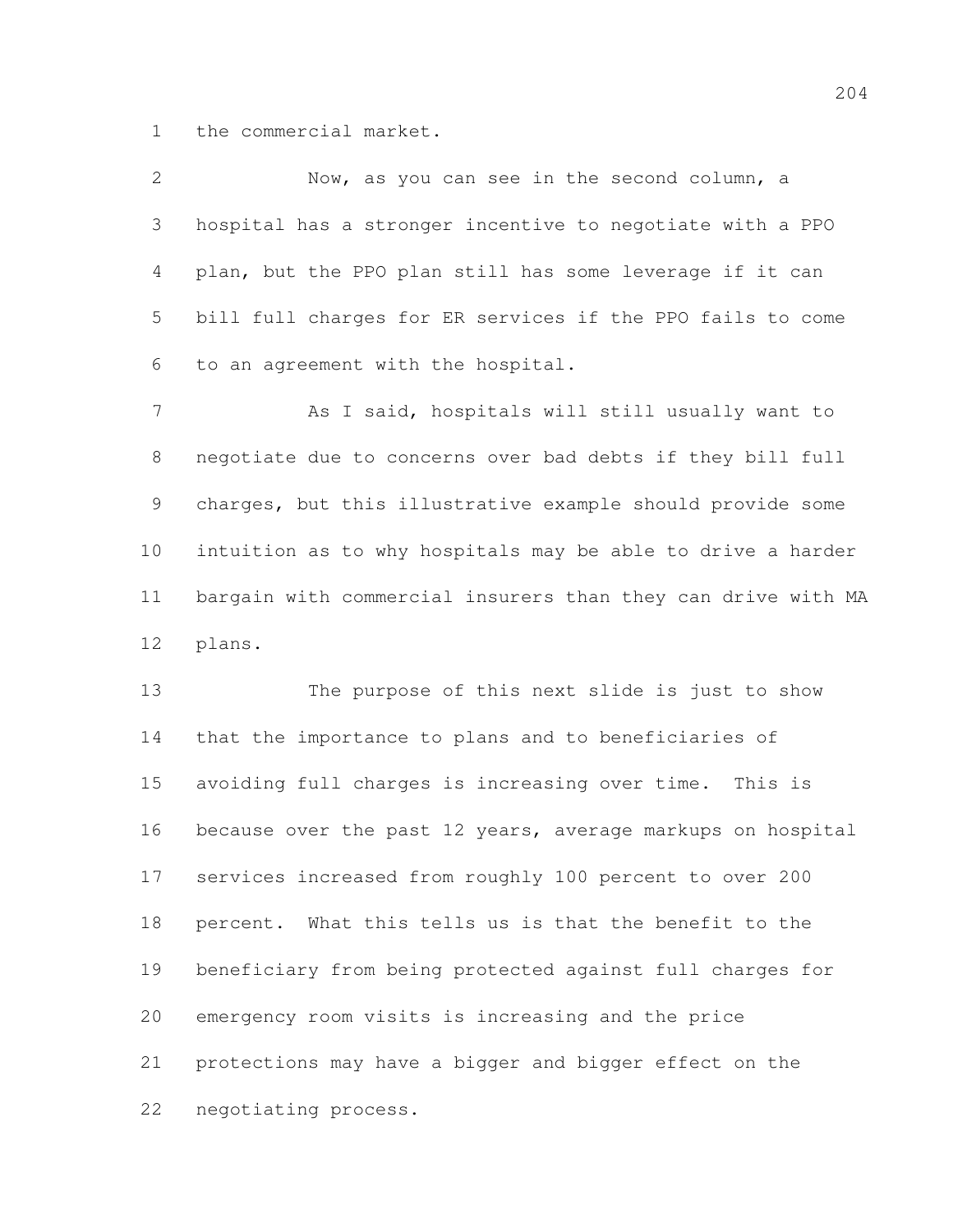So one question is whether MA plans could still get the current levels of prices they're receiving from hospitals even if there was not fee-for-service competition and there was not any out-of-network price protection. Would prices fall this much if there was simply more competition amongst the hospitals? And the literature shows that hospitals with large market shares tend to get higher rates from insurers. So, if there was a reduction in each hospital system's market share, rates would be expected to decline. In recent years, the FTC has had some success at

 slowing down the rate of increase in each system's market share, but I'm not aware of any actual movement seen toward increasing competition.

 To actually increase competition, that would require either building more hospitals or breaking up hospital systems. And I've not heard of anyone calling for the construction of more hospitals as a mechanism for 19 reducing health care costs, and I've not heard of any calls to break up any of the well known hospital systems either that we're familiar with.

There has been some success with ACOs making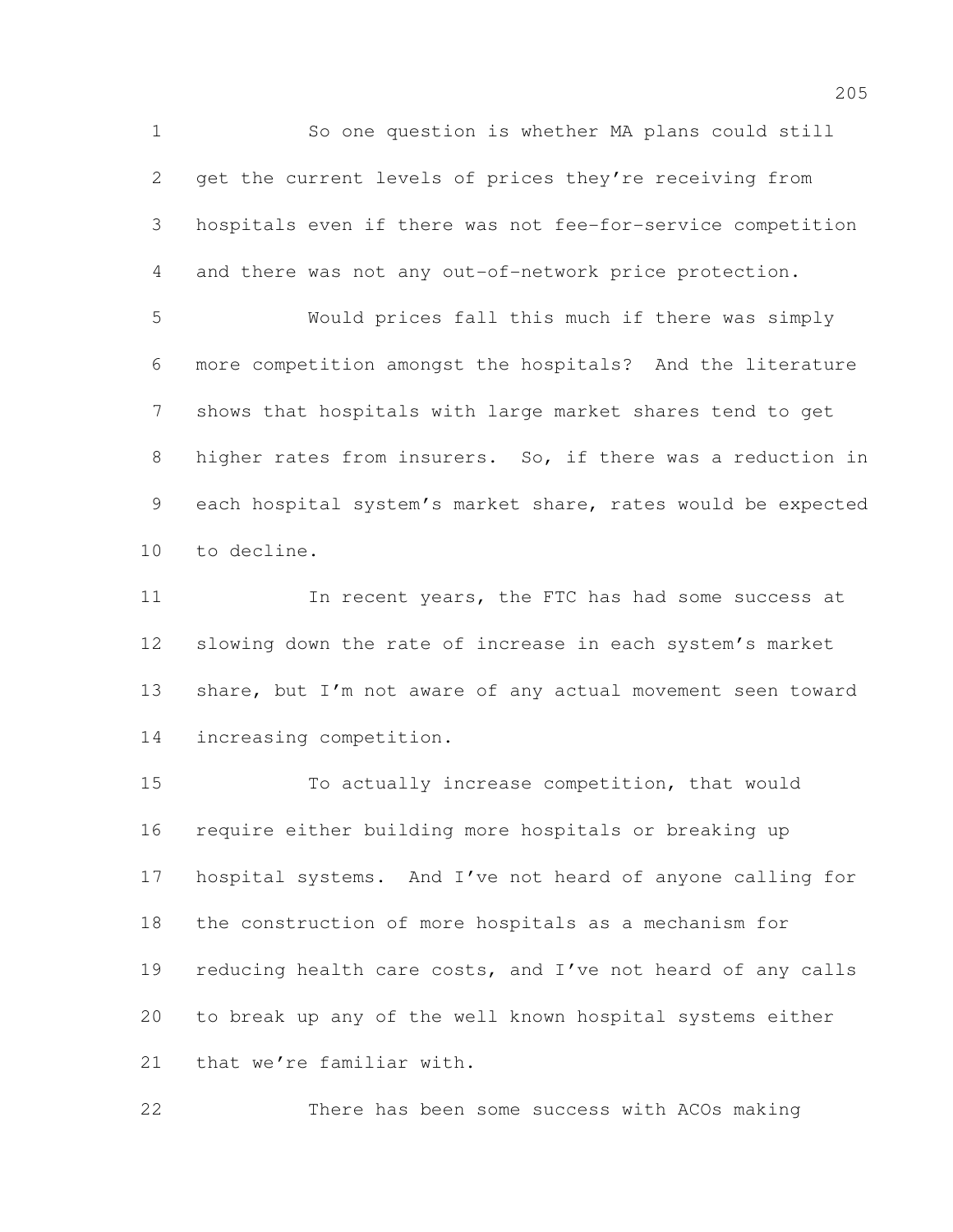physicians more price conscious in their referrals, and there has been some success with tiered networks making consumers more sensitive to price. But there's been very little success in actually reducing hospital systems' dominant market shares. Nevertheless, what if we could see an increase in competition? 8 What would that mean for prices? How much lower would average prices go if hospitals markets are more competitive? Our analysis in your paper indicates that hospital prices are 9 percent lower on average in markets where insurers have much more market power than hospitals. Our measures of market power are imprecise, and so the 9 percent measure we use is certainly imprecise, but I think the point is that that's substantially lower than the 30 percent differential we see in the data between the MA plan payment rates to hospitals and commercial insurer payment rates to hospitals. So, in summary, provider rates affect insurance premiums, as we all know.

Hospital prices are roughly 30 percent lower for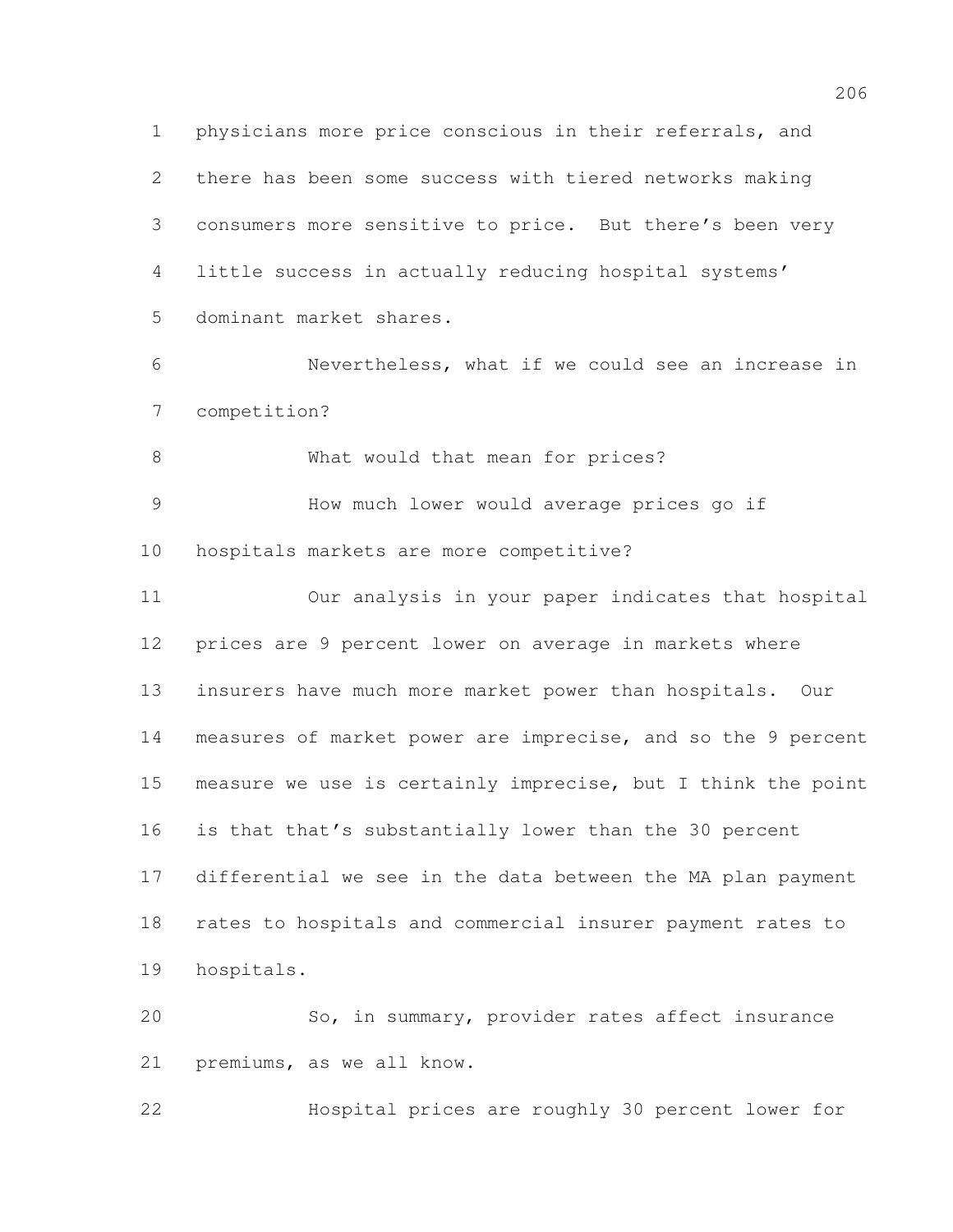MA plans, on average, and this may be due to a combination of 2 factors -- first, MA plans must compete with fee-for- service, and second, MA plans and beneficiaries benefit from out-of-network price protections. We cannot be sure which one of these factors on its own could keep prices at their current levels, if one on its own could.

 Finally, competition tends to result in lower prices, but it's not clear that we can generate enough competition to bring market prices down to the level paid by MA plans.

11 And now, we'd like to open it up for discussion. Many of you have experience either working for an MA plan or working with a provider who has negotiated with MA plans. We'd like to hear your thoughts on how fee-for-service competition has affected the rates MA plans pay providers and the premiums charged by MA plans. In addition, we'd like to hear your thoughts on how price protections that MA plans have had for the past 25 years have affected price negotiations between MA plans and providers in the past. Now we'll open it up for discussion. 21 MR. HACKBARTH: Okay. Thank you. Craig, do you want to go first?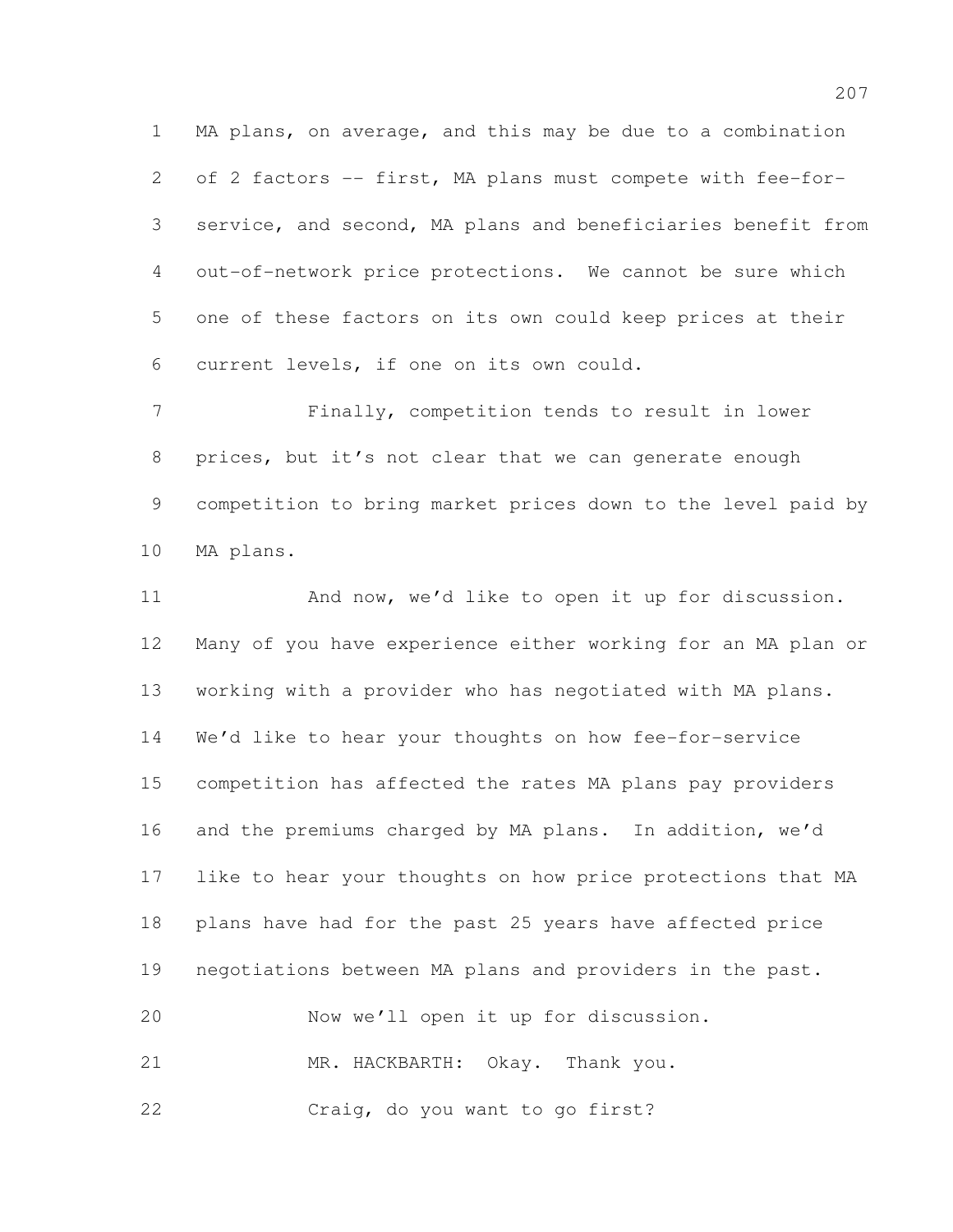And, here, we'll have our usual two rounds. So first round is clarifying questions only. No?

Scott.

 MR. ARMSTRONG: So somewhere in here is a question. You talk about how market share influences the ability to negotiate rates, either hospital share or insurer share. And then, you talk about the concerns about a difference between fee-for-service rates and the Medicare program has kind of like ultimate market share or at least authority to set rates.

 We're wondering how can this future that looks kind of more like MA compete effectively to manage these provider rates, but we're comparing today's MA experience with fee-for-service when MA is really only 20, 25 percent 15 of the overall market share. In this future we're talking about, wouldn't these plans have much more market leverage?

17 And so, I'm just wondering if that's really a great point of reference for us.

19 I told you somewhere in here was a question. I'm not really sure how to get at it, but it really kind of challenges the underlying concern about the 30 percent gap that exists because it's comparing today's market dynamics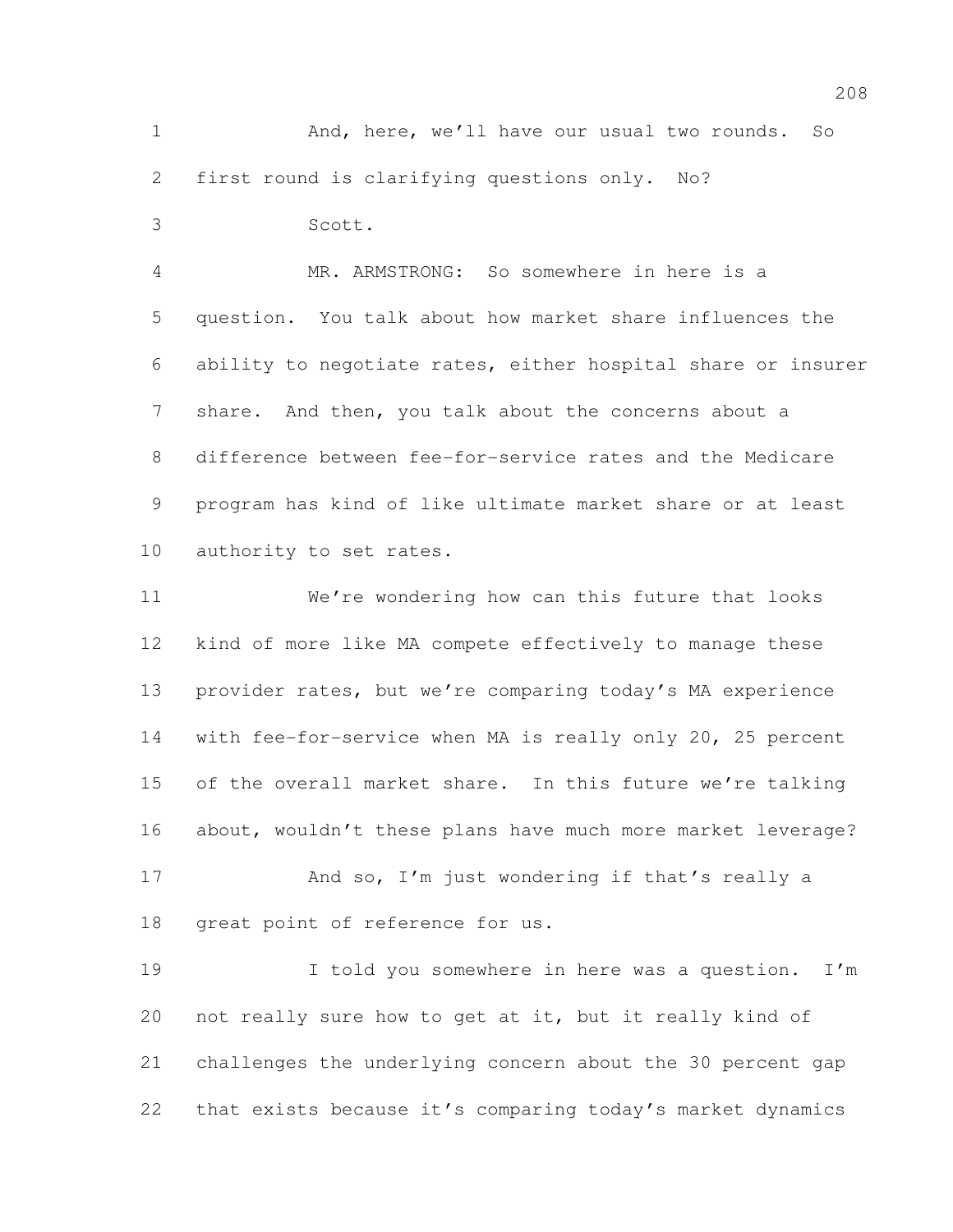to a hypothetical future that would be very different.

 MR. HACKBARTH: So a question that I think is in there is, if the share of Medicare beneficiaries enrolled in private plans were to increase substantially, would that make it more difficult for private plans to command lower rates or less difficult for them to command higher rates? Lower rates, excuse me, from hospitals.

 MR. ARMSTRONG: I think it would make it less difficult. It would put the plans in a better position to negotiate lower rates.

 MR. HACKBARTH: Yeah. So sort of a standard 12 analysis might be that as they get more enrollees they've 13 got more leverage in the negotiation.

14 MR. ARMSTRONG: Right.

 MR. HACKBARTH: All other things being equal, that would equate to lower rates.

17 On the other hand, if they become a larger share of a hospital's business and granting lower rates means a more dramatic hit on the overall revenue coming into the institution, it might give a low rate to a small fish that you will find difficult to give to everybody would be an alternative scenario.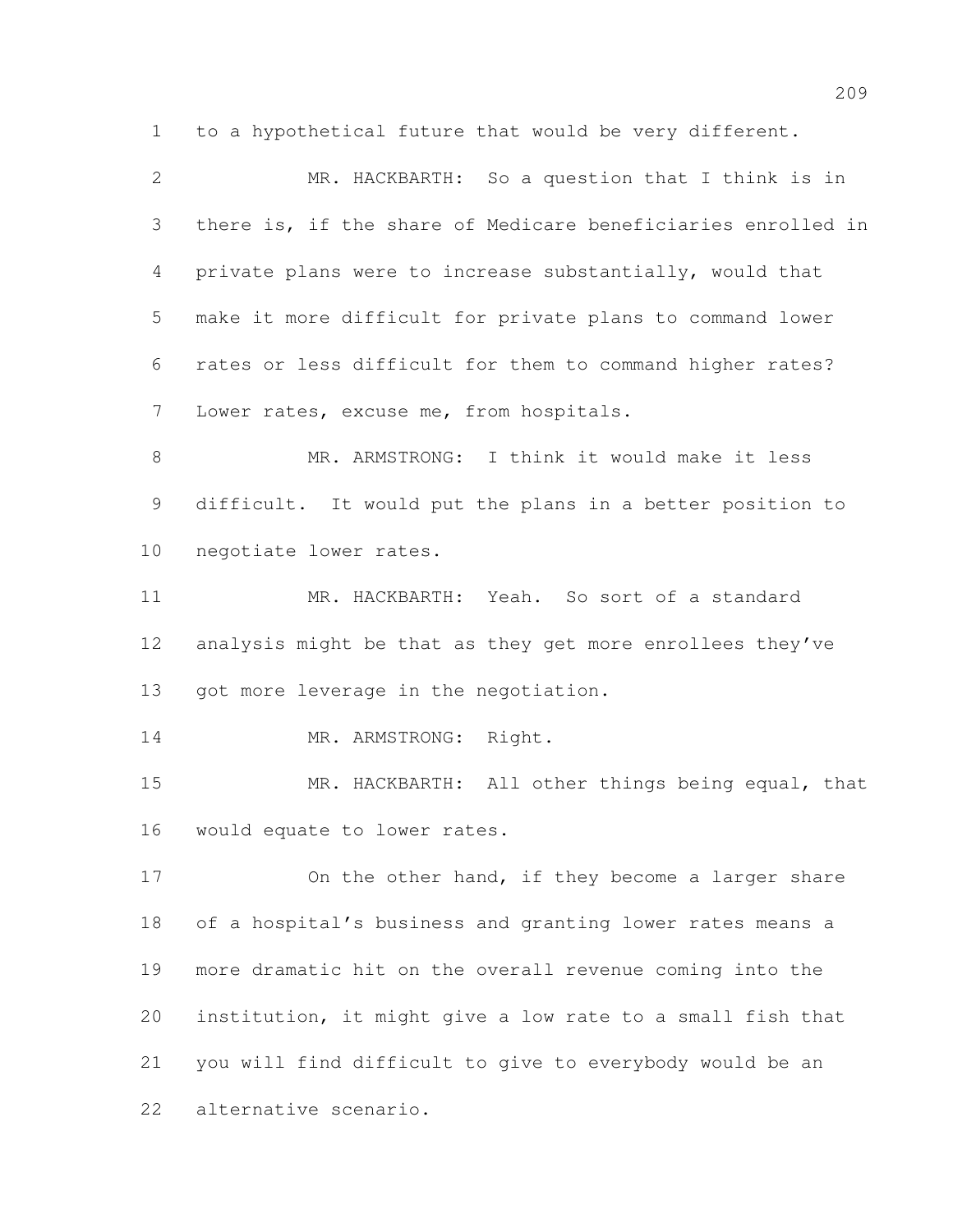1 MR. ARMSTRONG: Right.

 MR. HACKBARTH: So I truly meant it as a question. Which way does it cut as MA enrollment increases, Jeff? DR. STENSLAND: I think we do have some data in the paper. The stuff that we did on market concentration is clearly crude measures, but we have the hospital market share in there, and then we also have another thing I didn't discuss in the presentation, of the insurer market share. 10 And, if we look at prices, when the hospital dominates the insurer, we see they are about 9 percent higher. If we look at prices when the insurer dominates the 13 providers -- and these are cases where they might have 80 percent of the market share in the state, the single insurer 15 -- we see prices, on average, that are 9 percent lower than average. So you have this 18 percent spread there from hospital dominance to insurer dominance. 18 So maybe we could get more than the 9, but I don't 19 know if we're going to get to the 30. And then, of course, we're saying this is the prices the hospital pays. Now there is some work by Daphny that suggests, well, if the insurer has market dominance and they have 80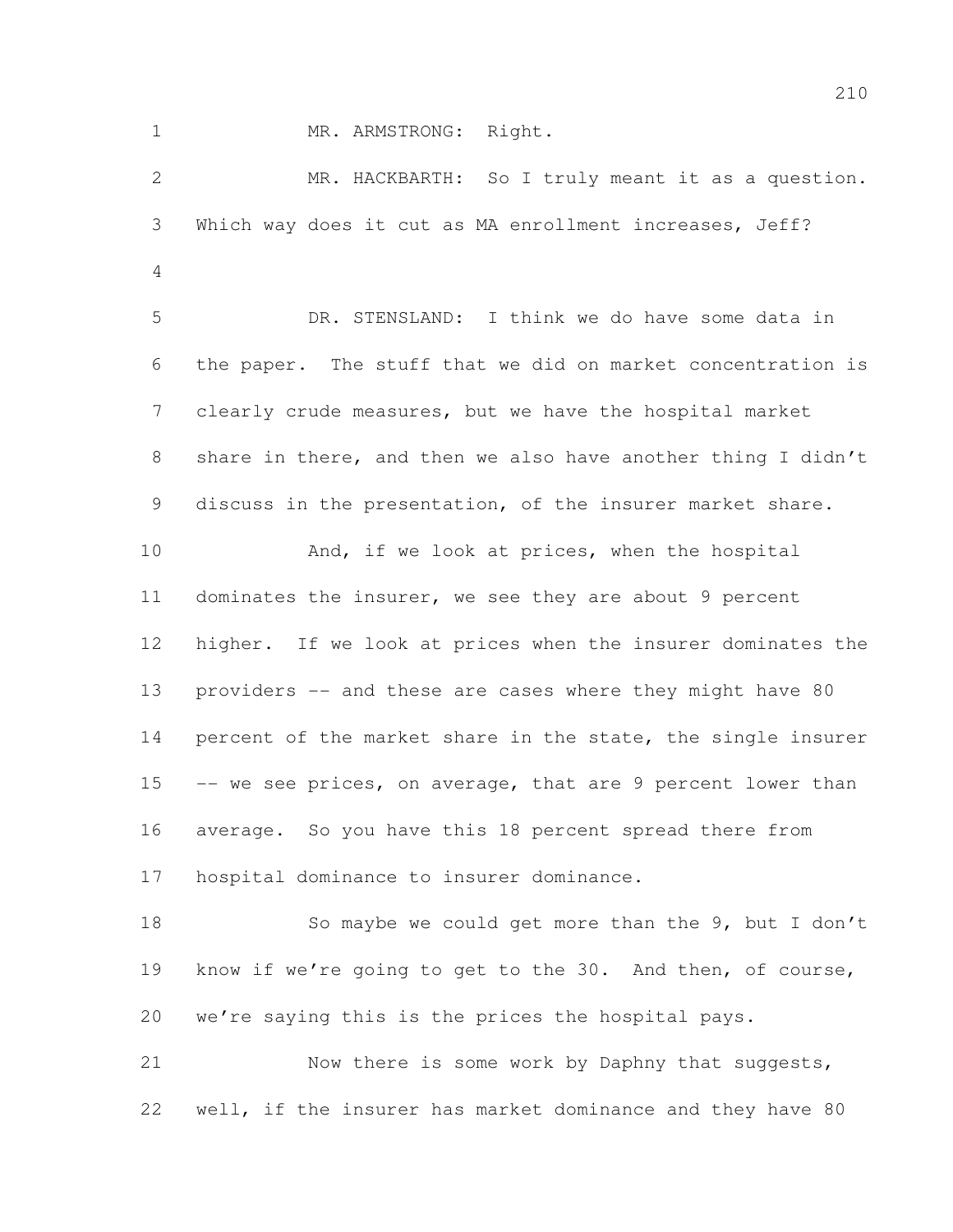percent share, they might not pass all of those savings on to the beneficiary in terms of their premiums. They might keep some of that.

 There's also the question of these are markets where the insurer dominates by having an 80 percent market share, and even if managed care as a whole has lots of market share, lots of -- I mean lots of people are in MA plans. The individual MA plans might not have big market leverage on their own because they only each have a little, teeny slice of it. So you might not see that full 18 percent that we saw in our regression results.

12 And I want to say again that, you know, this is -- I'm certainly not hanging my hat on 18 percent because our measures of market concentration are really imprecise, but that gives you some sort of a flavor for that differential.

 DR. COOMBS: Yes, I was thinking about the cost variation studies that the attorney general in Massachusetts did, Martha Coakley, and just looking at the private market and some of the indicators that they had that were outside of just patient care.

 You know, on your slide 8, I was thinking about the whole notion of one of the impacts of the states where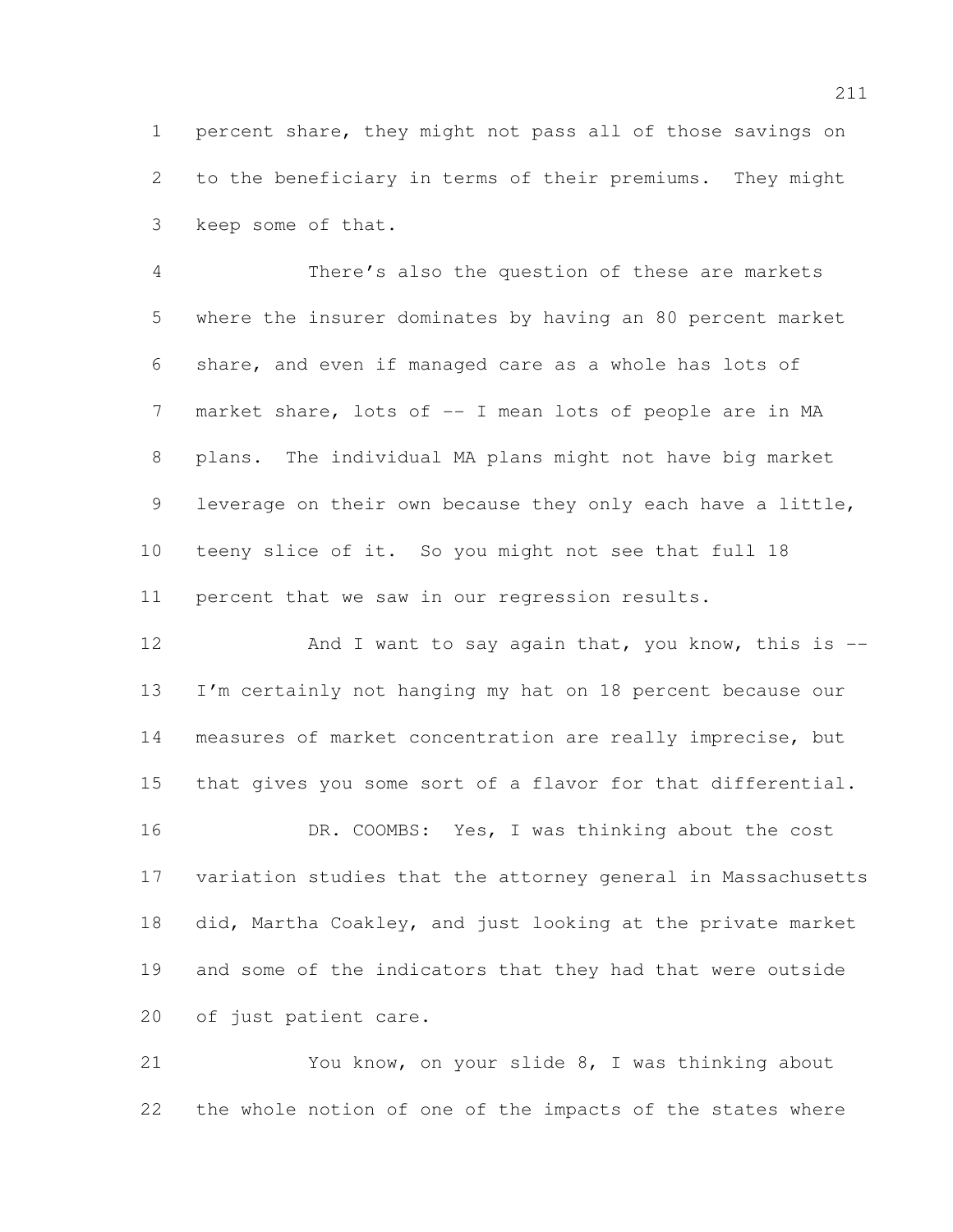there's no balance billing. How do you predict, you know, if there was a CPC intersecting with the areas where you have, say, a 60 percent private market from a single player, almost a monopoly in terms of -- monopolistic, if you will. How would that play with a new product like the CPC? DR. STENSLAND: I don't think I'll try to speculate on a new product, but we can look back at the MA plans and see what we have learned from those. And at least we do see -- when we looked at -- there are some markets where you have both big insurer positions, like you're saying if an insurer has 60 percent market share, like they might in Massachusetts, and some big provider share. In some sense, those two things somewhat offset each other in our data. DR. COOMBS: That's exactly what it is. It's matched by, you know, a dominant player on the provider side and a dominant player on the insurer side. 18 DR. STENSLAND: In those markets, we tend to see, on average, average market prices compared to the rest of the country. Of course, within the market, I think, as you

know, the attorney general said there are widely different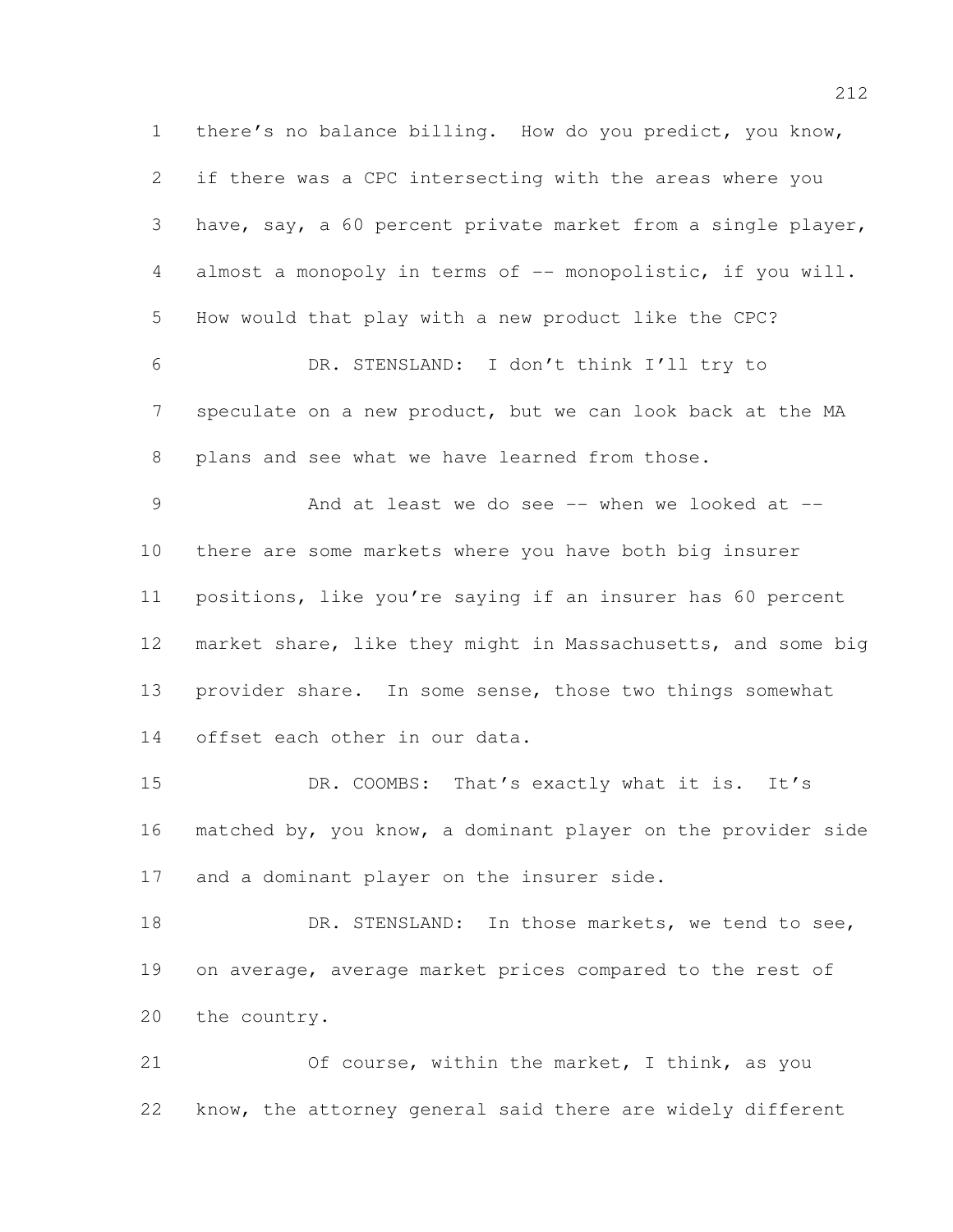prices depending on the individual hospitals' market shares and some getting much lower payments than others. DR. COOMBS: Thank you. DR. HALL: I think you may have answered this. This is about market share. Let me just try one scenario here. What about a community that has a dominant provider -- I mean a dominant hospital system, let's say, 9 and has -- at the same token, there's one dominant MA program. How does this balance out? 11 I guess I'm thinking really more of, say, Florida or certainly some parts of my state that have this situation. 14 DR. STENSLAND: As far as we can tell, at least 15 from the people we talked to, if you're talking MA plans, those MA plans are generally still following the prices that fee-for-service pays. So even though it's a big MA plan and it's a big hospital and a big insurer, they really are still following those fee-for-service rates. And maybe that's because they can't really move those much higher or they lose their people. DR. HALL: They can't move them. That was my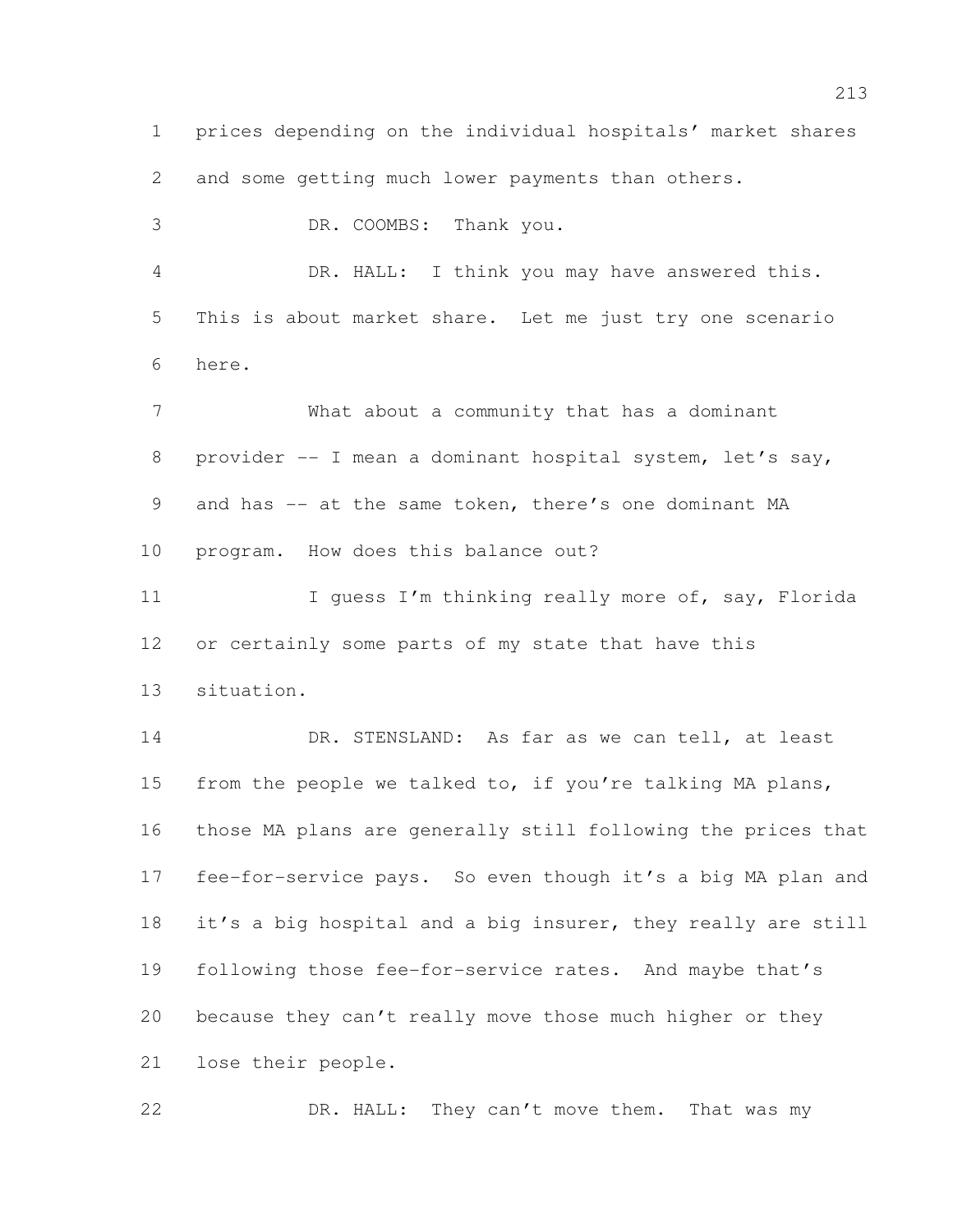impression, right.

| 2               | DR. STENSLAND: And there are some other nuances             |
|-----------------|-------------------------------------------------------------|
| 3               | in the rules that are in the paper that I won't get into,   |
| 4               | but I think that's the general perception.                  |
| 5               | Now, of course, in the private commercial market,           |
| 6               | it's going to be a different scenario, where those -- you   |
| $7\phantom{.0}$ | know, we certainly have examples of those must-have         |
| 8               | hospitals extracting very high prices in certain markets.   |
| $\overline{9}$  | MR. GRADISON: [Off microphone.] Fascinating.                |
| 10              | Very fascinating. Thank you.                                |
| 11              | MR. GEORGE MILLER: Yeah, fascinating. You asked             |
| 12              | the questions. We've had the experience. What you've just   |
| 13              | described is normally the case in our experience, that --   |
| 14              | not on the commercial side but on the MA side.              |
| 15              | And one of our concerns, especially being small             |
| 16              | rural hospitals, is if they will pay us what Medicare fee-  |
| 17              | for-services would pay. So, fascinating.                    |
| 18              | DR. NERENZ: Yeah, it seems like if I'm following            |
| 19              | this correctly the real meat of the discussion is near the  |
| 20              | end of it, and I'm thinking particularly about slide 10     |
| 21              | because other than that it's pretty straightforward. If you |
| 22              | assume that MA plans are going to have to pay higher rates  |
|                 |                                                             |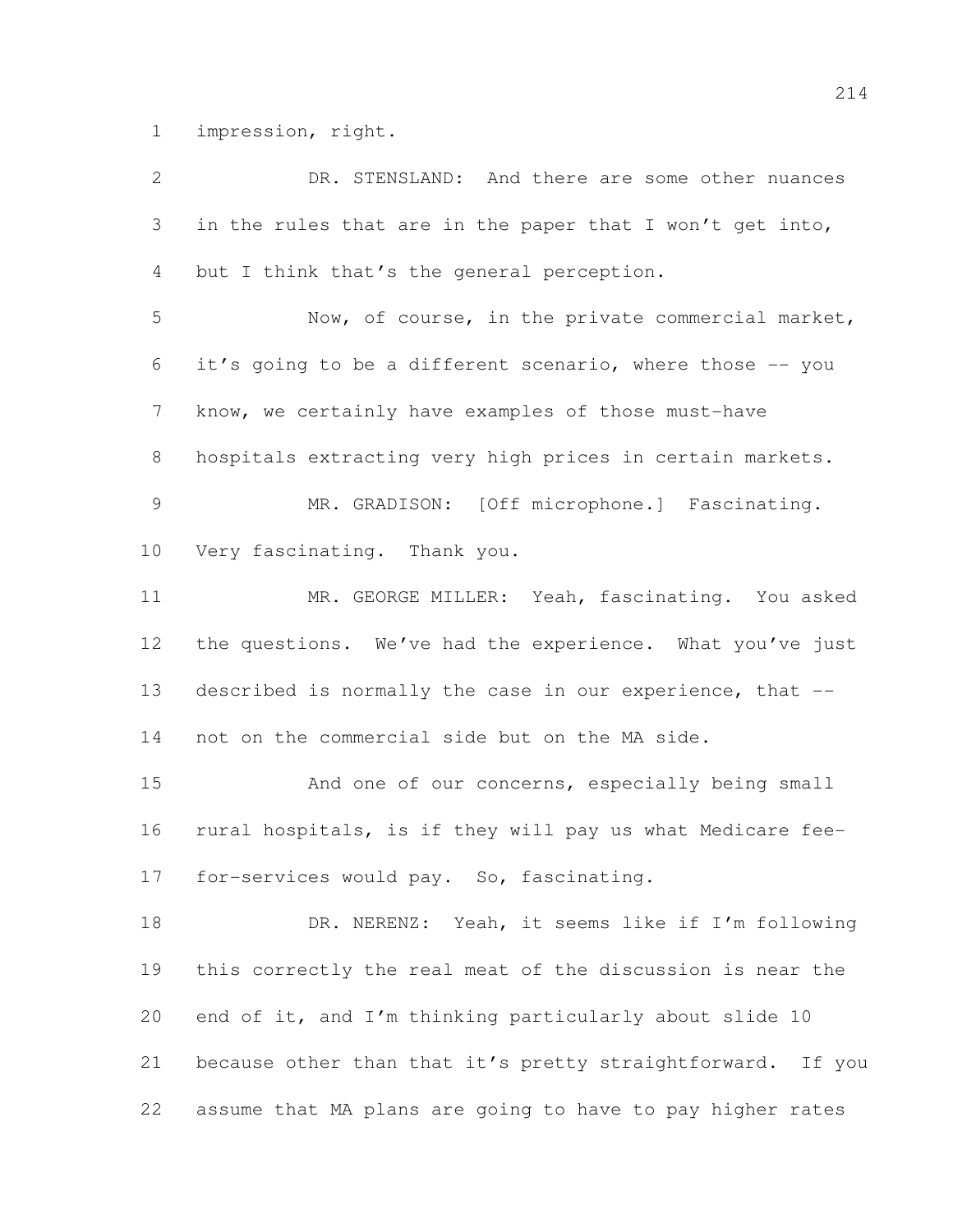to hospitals, inevitably, the premiums go up. It seems like that follows.

 The question would seem to be, will they indeed have to do that, or under what circumstances will they have to do that? And I think you've done a nice job of talking about the leverage and market dynamics and negotiation. 8 I guess I'm trying to imagine the scenario a step or two with the chess game further ahead. If we imagine 10 that fee-for-service has gone away; there is a set of plans; they're negotiating. And let's say imagine that as a first step they do indeed have to go up to what are currently private insurance prices. I think the net immediate effect I would just call a hospital windfall.

 I mean hospitals are treating the same patients, 16 but now they're getting paid more money.

17 Now the question is, do you assume that there is no additional market pressure of any kind that would then result in some down pressure on those increases, or do those windfall increase payments just ride forever into the future?

DR. STENSLAND: I think that's pretty complicated.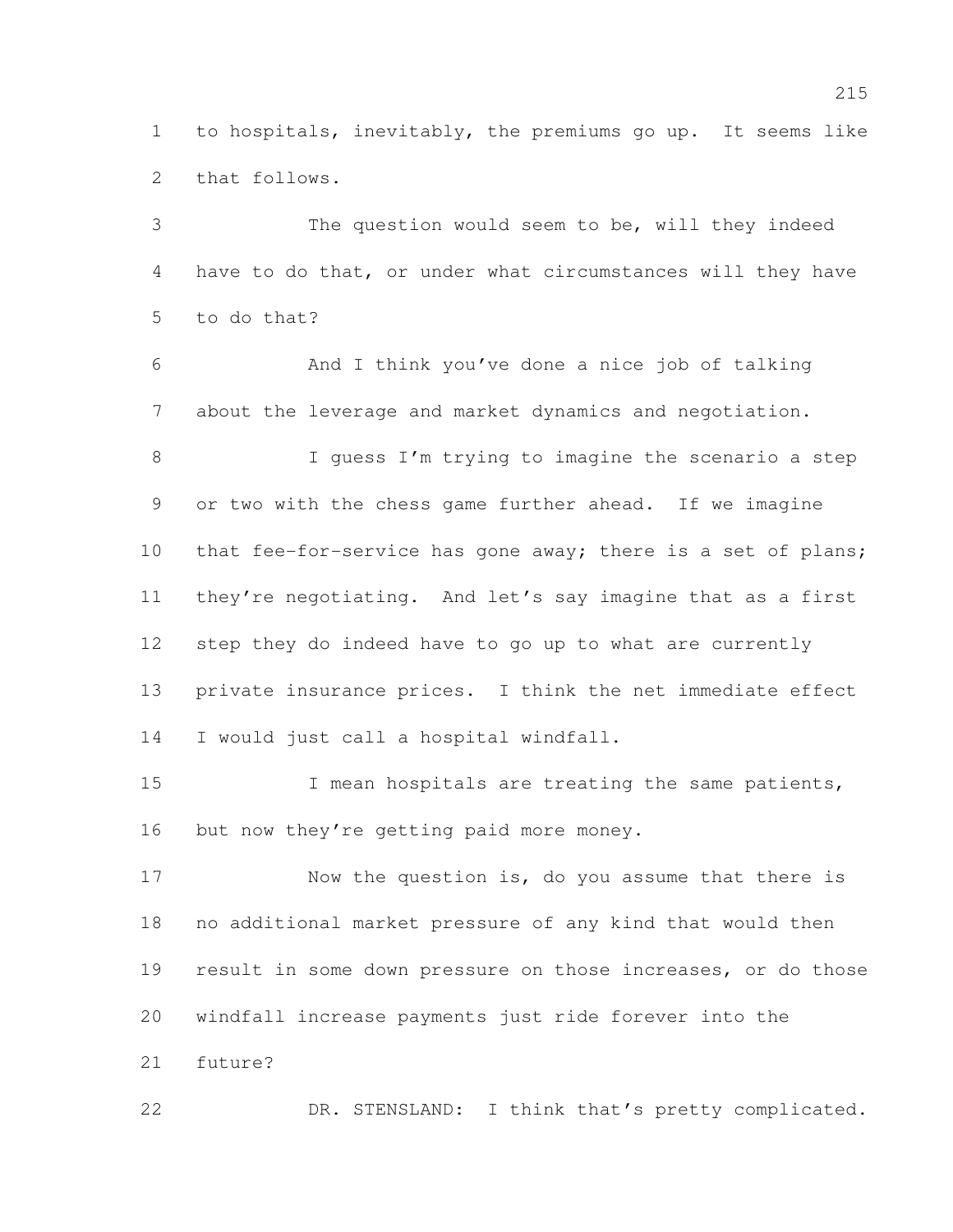The only thing I would add into that dynamic is what we have seen in terms of our past work on financial pressure is when that windfall money rolls in that money can be spent because there's often the hospital system can think of good things to do with that money. And then once they start spending the money, then there's an incentive to keep those rates up so you can keep on doing the things you're doing.

 DR. NERENZ: Understood. Understood. And I'm just trying to think through those steps because up to that point this is pretty straightforward. And I'm just sort of asking you to speculate, because you probably have 13 speculated, about what that looks like.

 The scenario you just described is certainly possible, but I'm also wondering if somewhere then in the resulting negotiating dynamics with whatever plans are 17 active, with whatever leverage they have, is there not some 18 power that produces some return back, meaning some later reduction in those prices.

 MR. HACKBARTH: Dave, can I ask a question there? I'm not sure how we get to the scenario that you're describing where the MA plan is paying much more than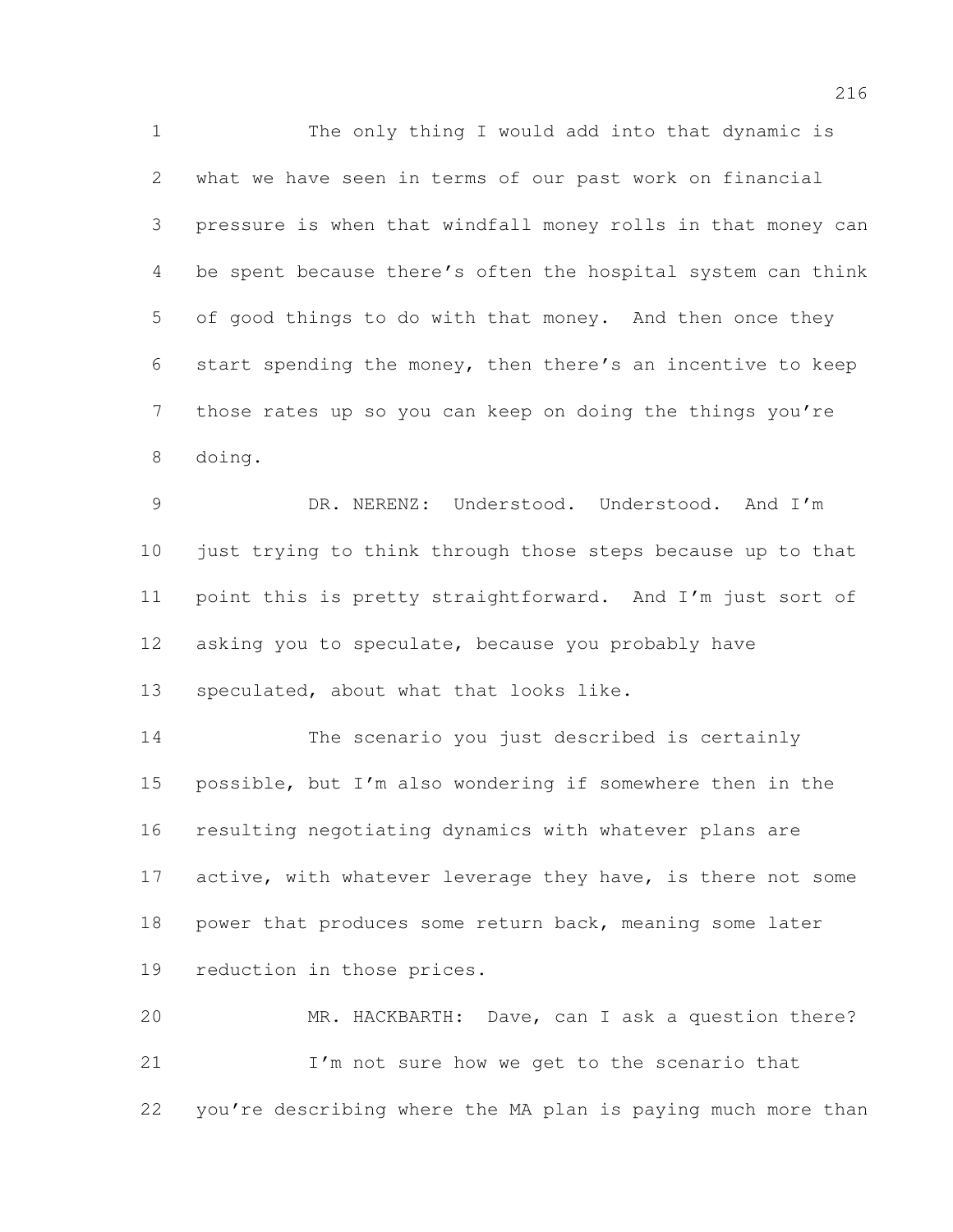Medicare fee-for-service rates.

 DR. MARK MILLER: He said fee-for-service goes away.

MR. HACKBARTH: Oh, I'm sorry.

 DR. NERENZ: That's the number one assumption in this whole discussion.

7 MR. HACKBARTH: So let me just make sure that I understand. So your opening assumption was Medicare fee-for-service goes away? Is that --

10 DR. NERENZ: I'm looking for the bullet point where it I think makes that statement. Is that not the hypothetical here?

 DR. MARK MILLER: I mean, I took his -- I took your question as this: Given this analysis, which does not suppose that fee-for-service goes away, but you were saying, given this analysis, if fee-for-service went away, the MA plan payments to providers would go up. Just yes or no at that point?

19 DR. NERENZ: Yes.

 DR. MARK MILLER: Okay. And then, the second part of your question was, would they stay up, or would there be any countervailing pressure to bring them back down? And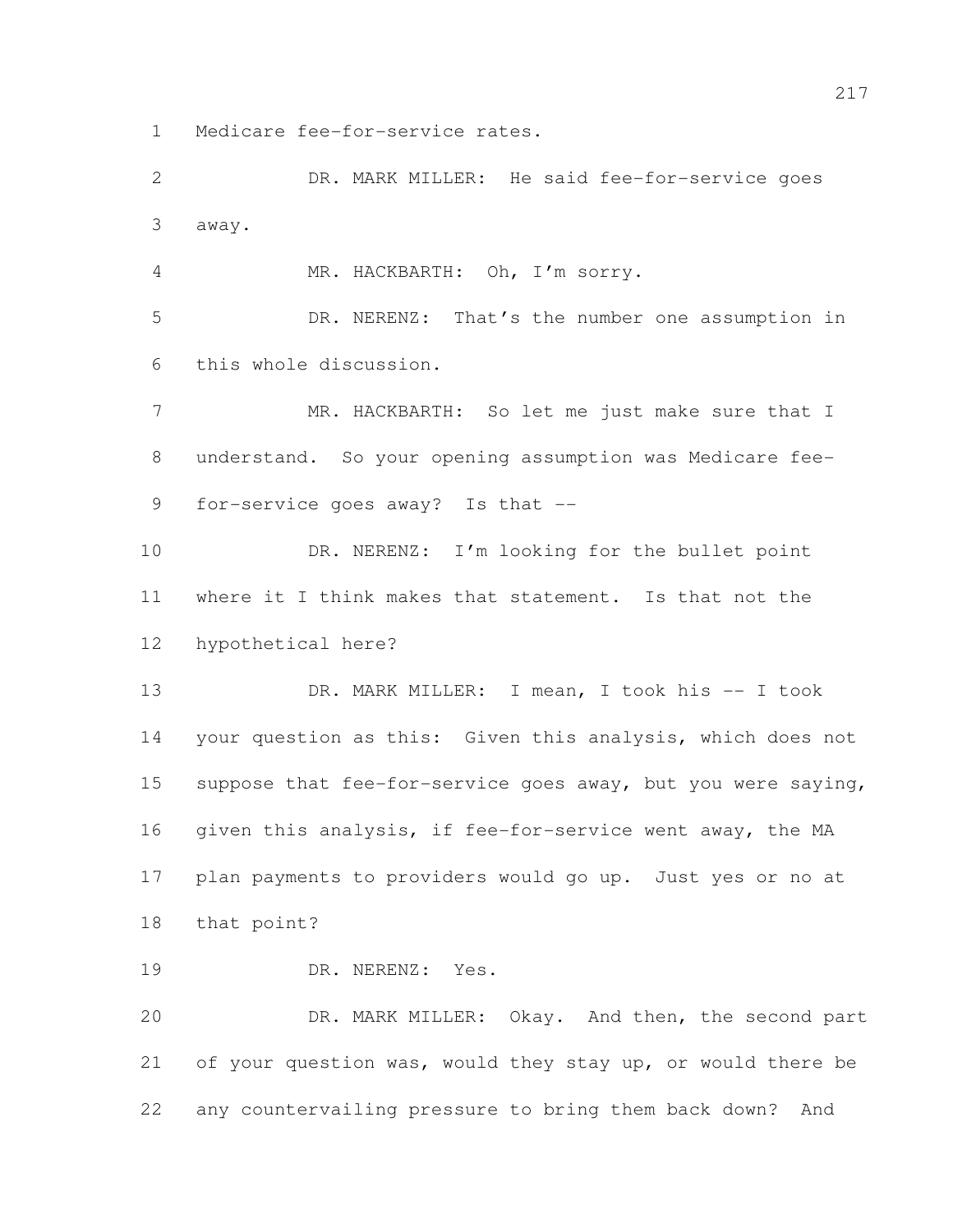you asked Jeff to speculate about that.

 DR. NERENZ: Also, yes. DR. MARK MILLER: Okay. And what I would have thought Jeff would say was I do know a little bit about this. And, Jeff, it's the 9 percent point, I think. 7 To the extent that we've seen a countervailing, you know, market pressure, an insurer-dominated market, there might be some pressure, but it's not going to offset that full amount. DR. STENSLAND: The insurer situation would be something that's already kind of baked into the baseline. 13 The only thing I could think of; I think the story you're talking about might vary very much depending on the different markets. If you're in a market where there's only one hospital or two hospitals, you might really not see anything happening, especially if maybe they dominant all of 18 the -- maybe they employee all the doctors in town also. I think you wouldn't see anything happening, but I could see maybe a little pushback in some markets. And maybe Mike would have some opinion when this

flows around to him on places maybe like Boston, where if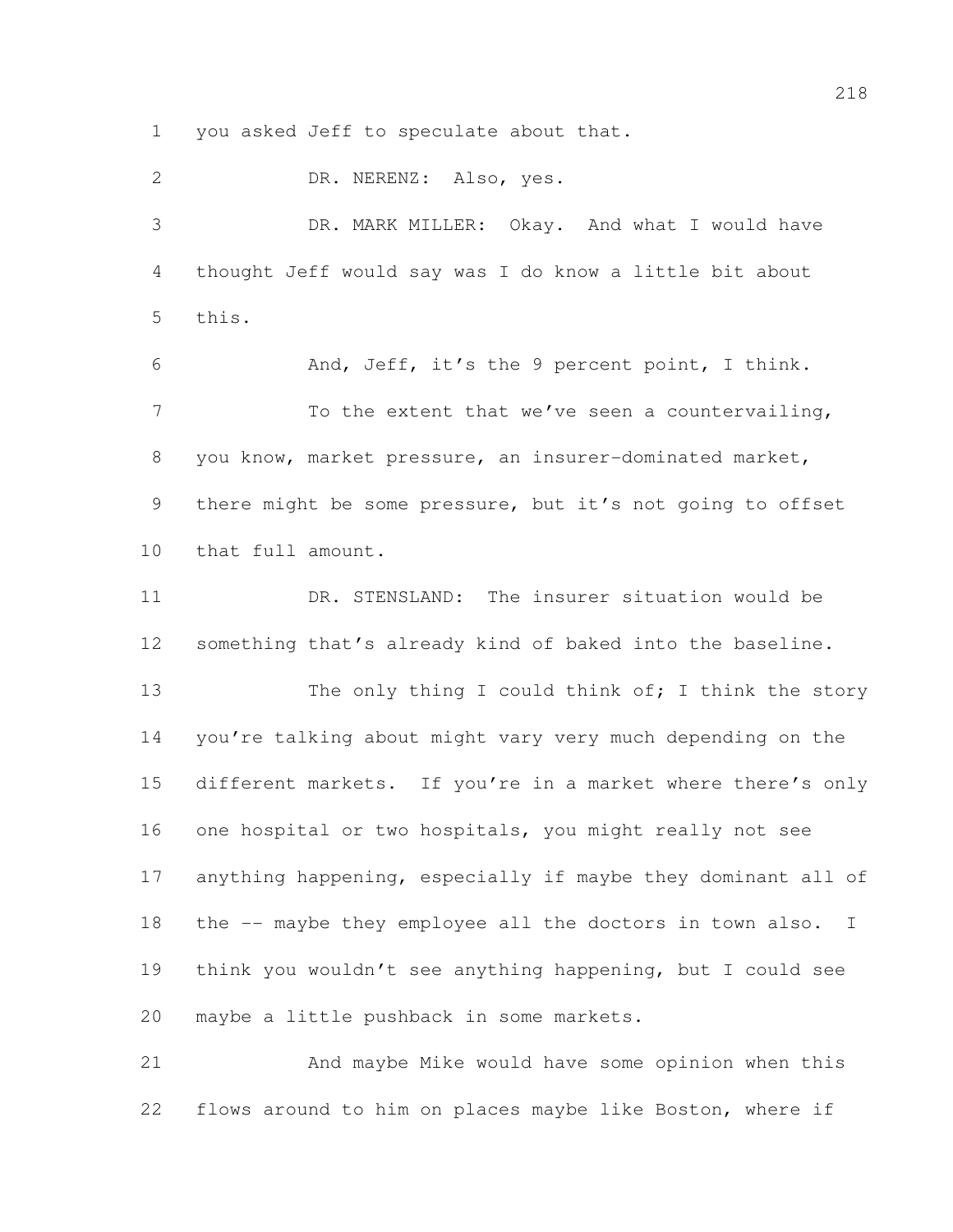you do have these extra higher profits available and you have some ACO models or something where the physicians might be able to, you know, leverage their influence over where their patients go in terms of their referrals if someone gives them a lower price. Maybe you could see some increase, bringing that extra profit down a little bit through that kind of mechanism, but I think it would really depend on the individual market.

 DR. NERENZ: Okay. Well, I just had to go back through my own thinking. I may have made an assumption that you actually didn't put in front of us, but as I look at the bottom bullet on slide 3, that is the hypothetical you're giving us -- if MA plans paid commercial provider rates.

14 And I was just trying to imagine under what scenario would that actually happen.

16 And then, the scenario that came to mind was, well, you pull the fee-for-service anchoring out of it, and 18 that's why such a scenario would occur. But perhaps that's not why it would occur.

 But then I would wonder why else would it occur. MR. HACKBARTH: Yeah, yeah. So, just to be clear, Dave, the reason for my question is the whole purpose of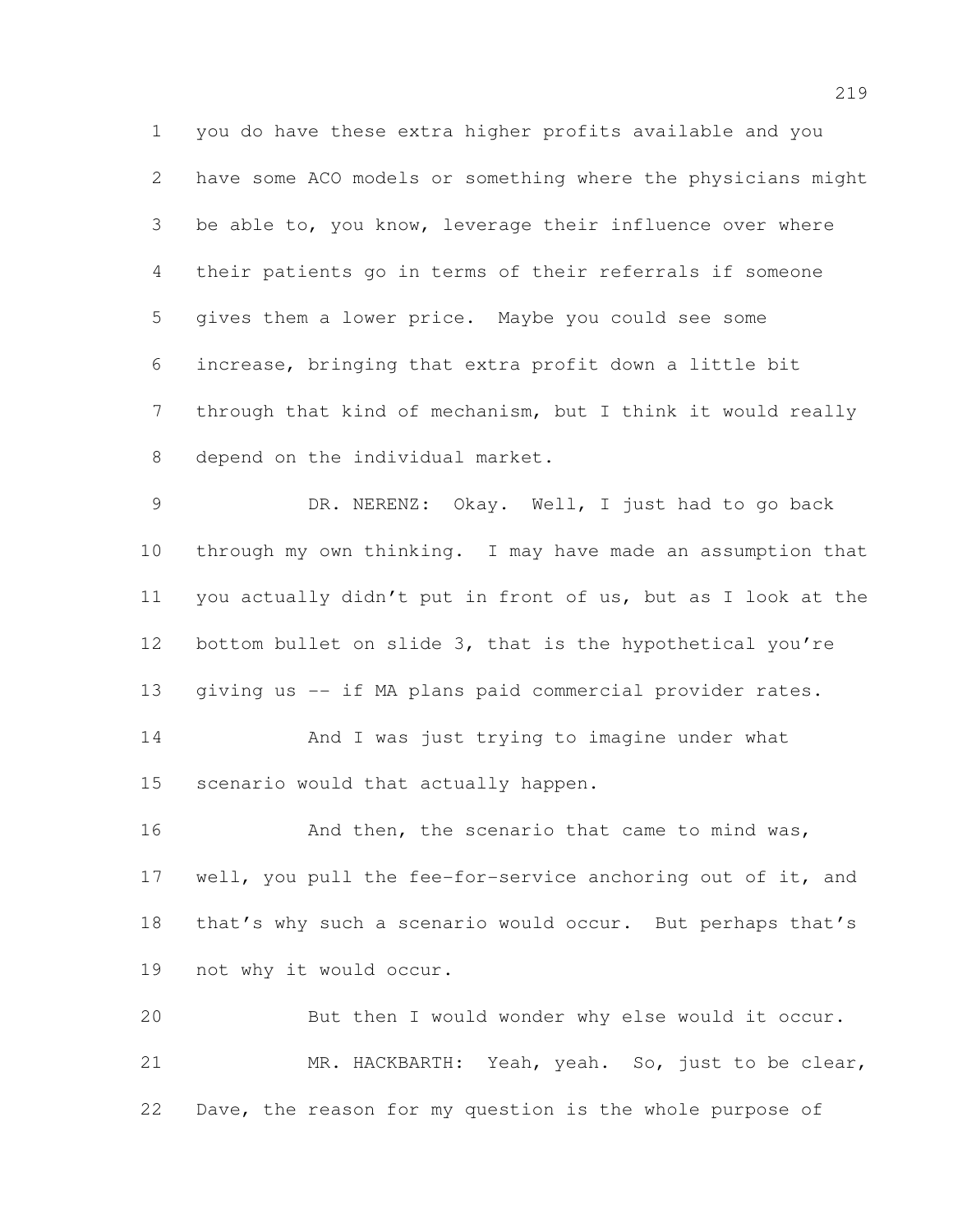this analysis is, in fact, to think about how the

negotiating dynamics and rates paid would vary under

different scenarios.

 But I just want to be clear, though. We're not assuming that Medicare fee-for-service goes away. That's a scenario you can think through what the implications would be, but we're not accepting that as a given in this analysis.

9 DR. MARK MILLER: Can I just -- oh, I'm sorry. So back to you, in your hypothetical, you're correct. If that anchor is removed, you would expect on the basis of this analysis that Medicare payments -- expenditures would go up because the rates that would be paid to providers would go up and the premiums would have to go up. And so do you see any countervailing force that

would drive them back down?

17 DR. NERENZ: That's why I asked for other smart people who have been working on this to --

 DR. MARK MILLER: [Off microphone.] And our last slide was asking you guys --

21 DR. NERENZ: Well, but I just -- it just -- I was just envisioning the scenario where you have multiple plans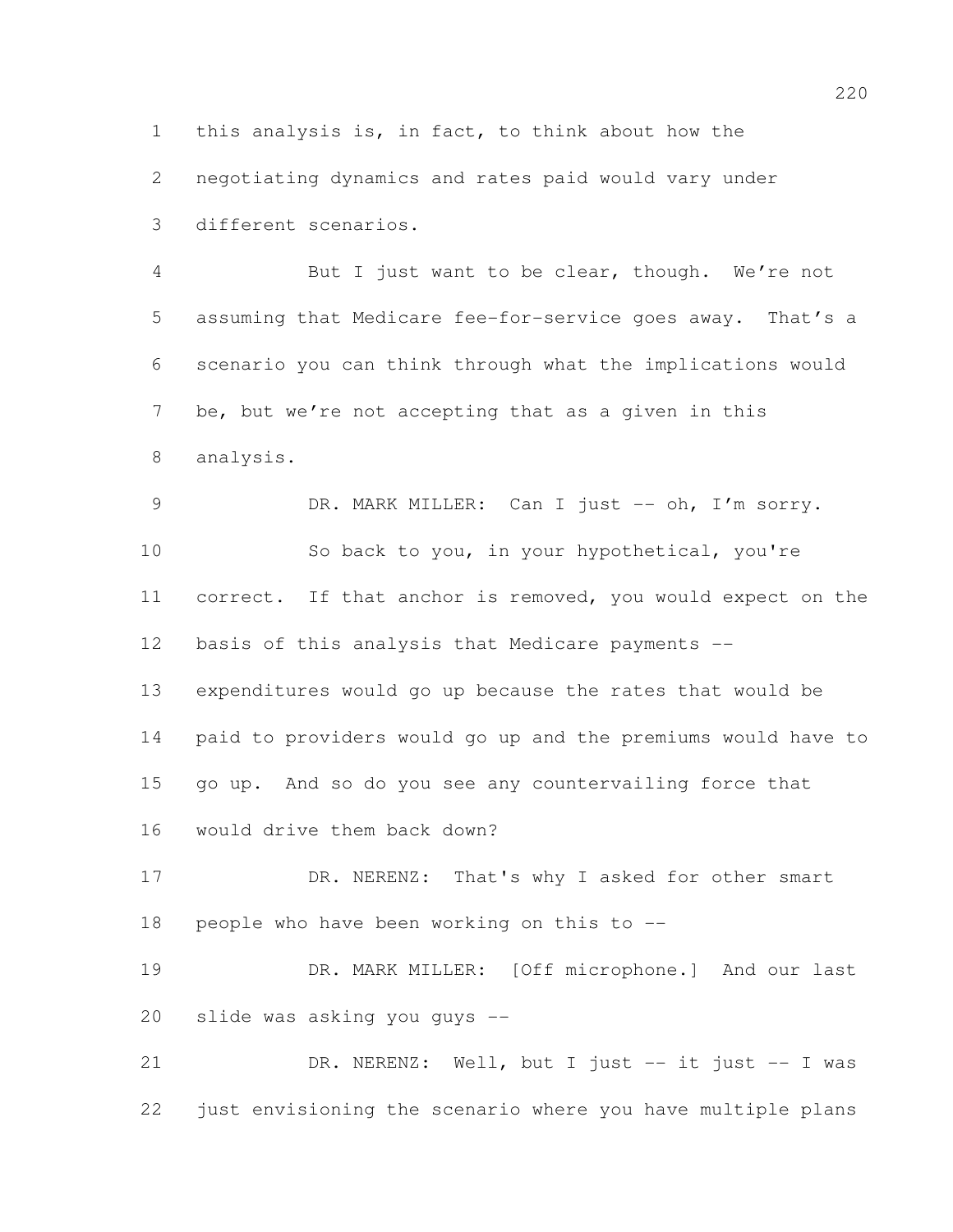and at a first step, their payments to hospitals have gone up. But now, if that's true, then hospitals have received what I'll call a windfall and now I'm looking for the next year. Is there not some negotiating traction that at least one or two of these plans have that would sort of have selective contracting with one or two hospitals who are willing to give back some of that windfall in return for higher volume. And I'm just speculating on that kind of dynamic, but I --

 MR. HACKBARTH: So the dynamic would vary by 11 marketplace, and how many hospitals there are, where there are must have hospitals, whether plans are prepared to go to limited networks, whether they can sell limited networks in that given market, and you potentially get all sorts of different configurations based on those dynamics.

16 DR. NERENZ: All true. Very complicated.

17 MR. ARMSTRONG: Glenn, one quick point. So this was behind my point earlier, was that if you shift so that 75 or 100 percent of the Medicare business is going through these private plans. That also would really shift the dynamic in that negotiation with the local hospitals. I mean, I agree with your point. There are a lot of other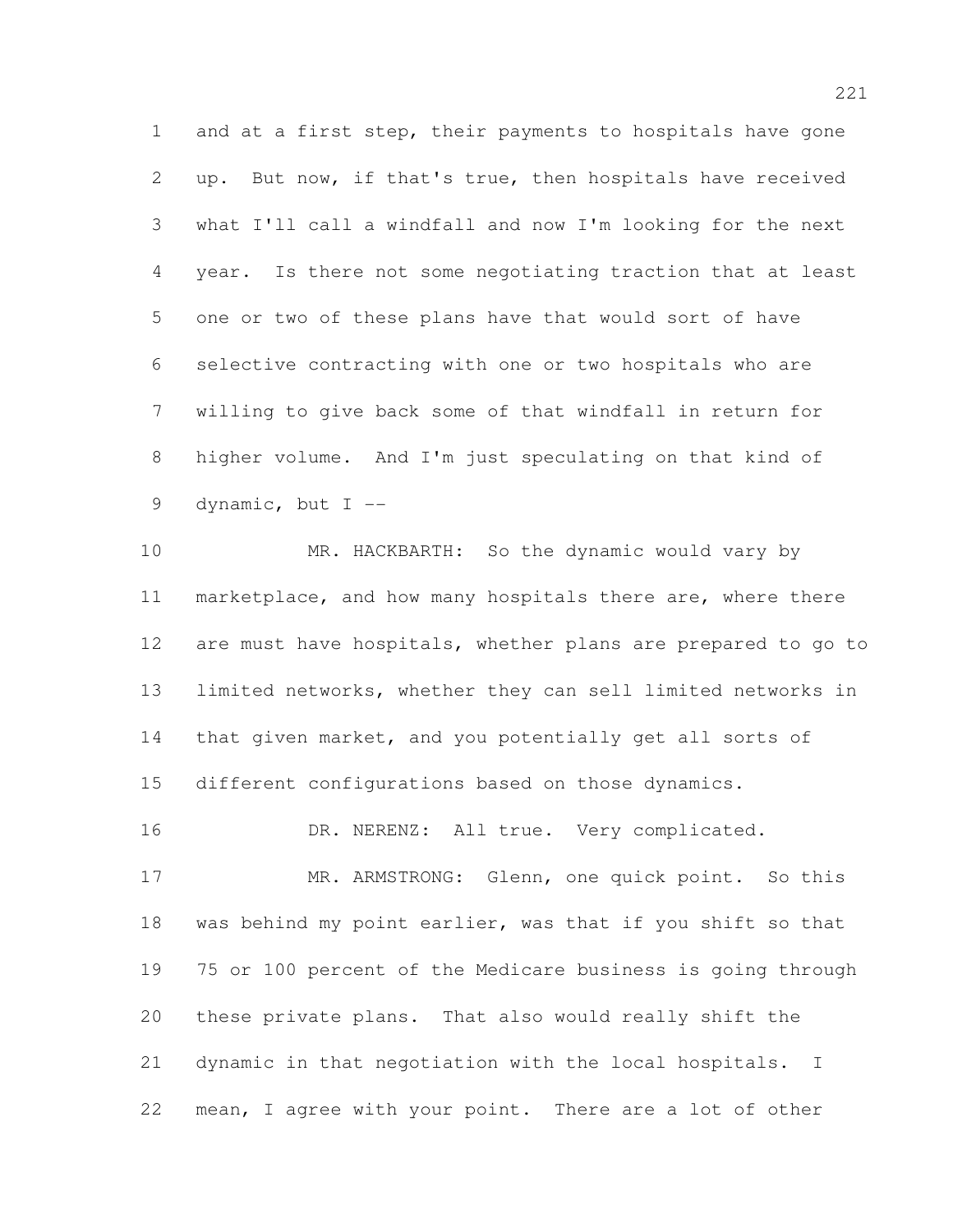variables that would change this, too. But I think that is one view.

 DR. CHERNEW: But 100 percent in one MA plan is different than ten percent in ten MA plans.

 MR. ARMSTRONG: True, but going from 25 percent to something closer to 100 percent will change regardless of the hospital their relative position in those negotiations.

 MR. HACKBARTH: [Off microphone.] Okay. Clarifying questions.

 MR. BUTLER: So I was going to drill down on this 11 nine percent thing, too, and ask if -- you made reference to do the insurers that are able to extract nine percent lower fees pass along the savings. You could look at medical loss ratio. You could look at -- do you think there's data that we could get at that would be able to give a reasonable estimate of per capita spending under the commercial market versus the -- so you get your answer to your question, because that would be an important piece of information. DR. STENSLAND: I think I'm not very optimistic on how well we can do that. There is a paper out there by Dafny, and I don't remember all the details, how basically she was saying that they don't give it all back. But I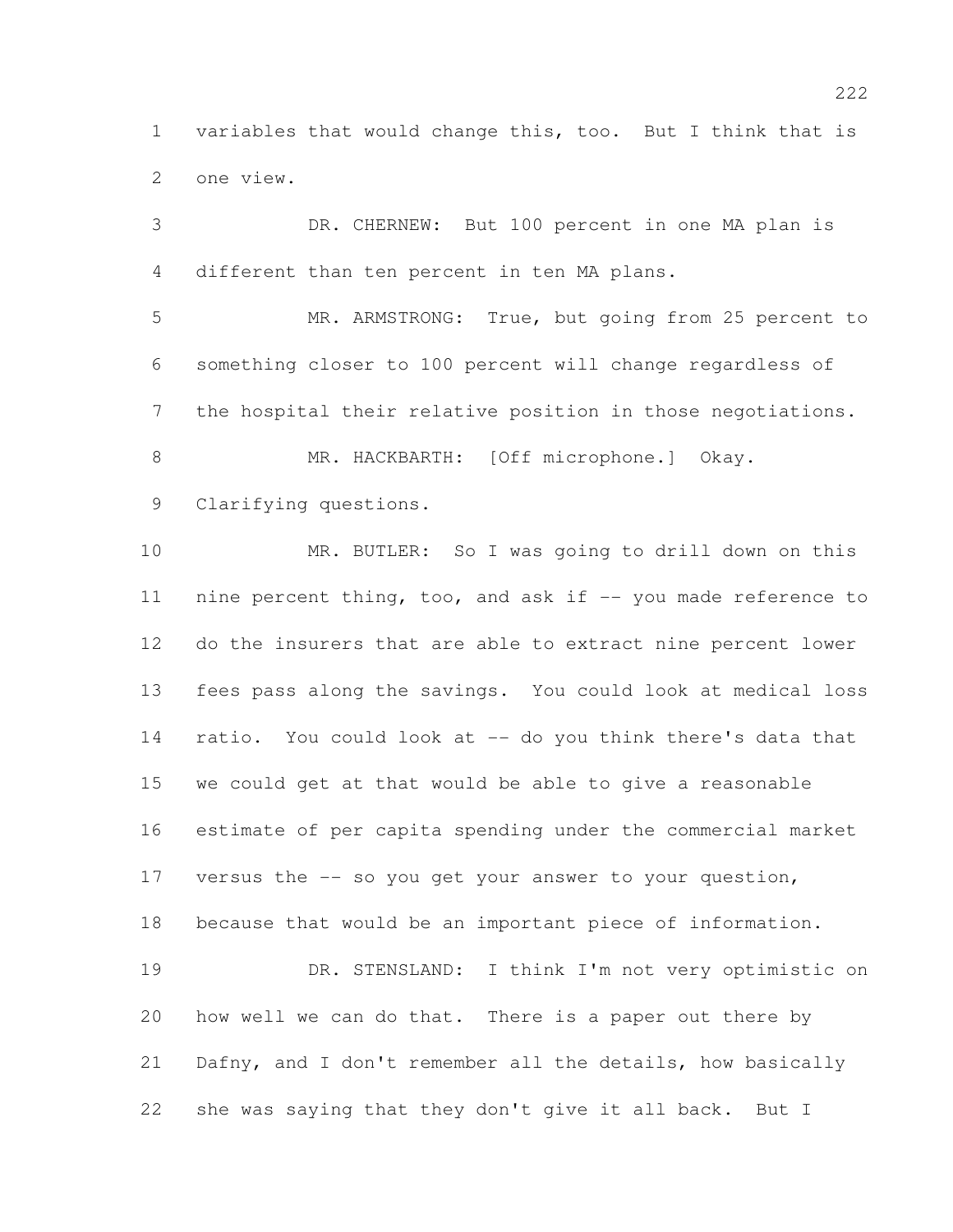think if we actually went through that exercise of trying to figure out what's happening in the commercial markets, I think it would be a big exercise. I'm not sure we would want to go there. MR. BUTLER: You're always up for big exercises. [Laughter.] 7 DR. CHERNEW: I think she says, in fact, that the price -- if you consolidate amongst insurers, hospitals get paid less, but actually, the customers get charged more, which is loosely consistent with theory, incidentally. That's what she says. MR. BUTLER: So the total cost to society and those paying the bills is higher -- 14 DR. CHERNEW: Right, because you basically have a monopsony in the market for the inputs -- 16 MR. BUTLER: Yes, well that's --17 DR. CHERNEW: -- and your monopoly in the market that you're selling stuff. DR. STENSLAND: And I just want to say, there's not a -- at least, I didn't see a huge literature on this, where there's a lot of other papers doing this. And it's not the simplest paper, what she's doing. So I wouldn't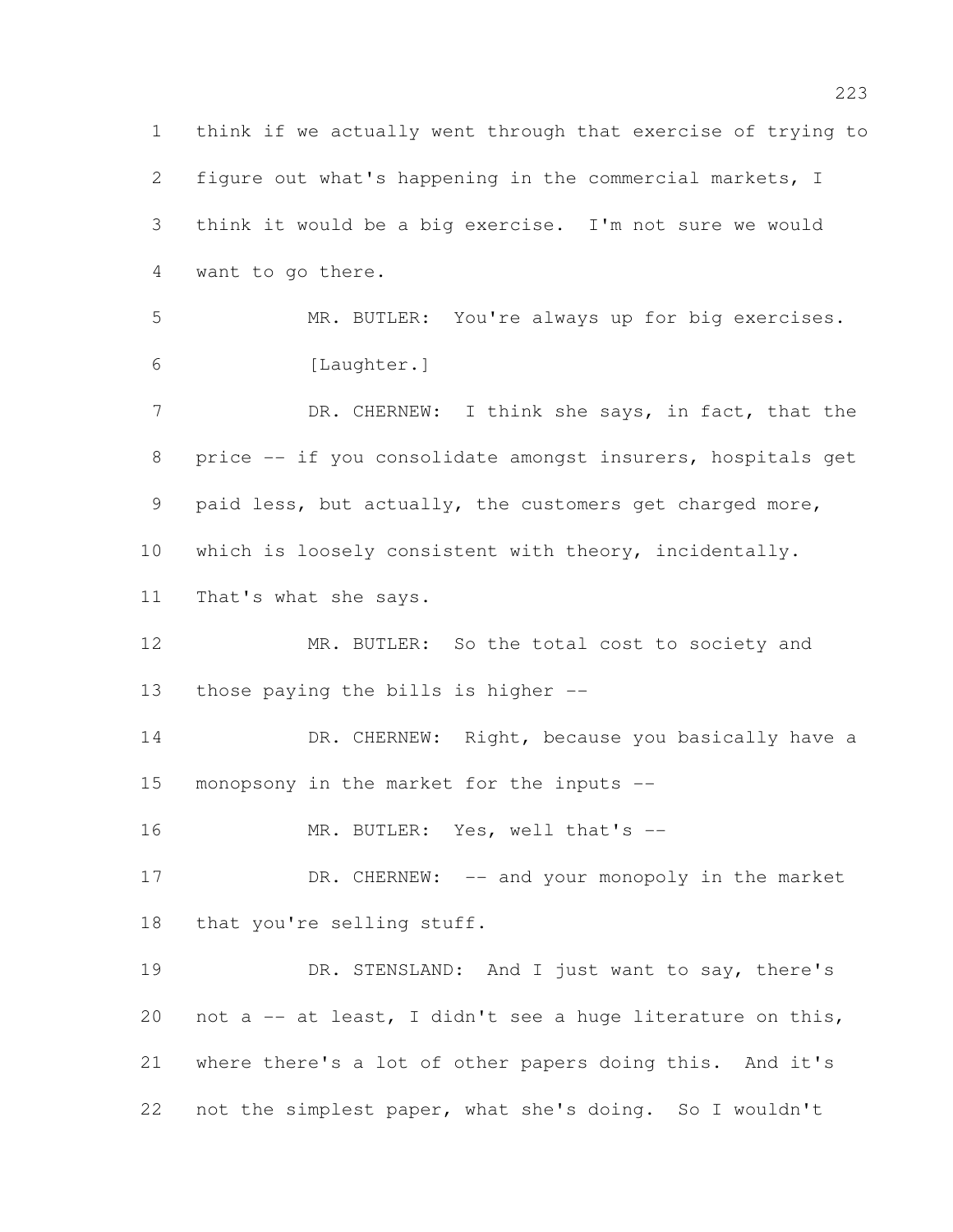completely hang my hat all on this one study, but that is 2 the direction the one study goes.

 MR. HACKBARTH: Rita, clarifying questions. DR. REDBERG: Yes. I wanted to go back to Slide 9. I found this slide of mark-up of charges over cost, because that's been quite an increase, it looks like, from 1998 to 2010, and did you have any more feeling for what was going on there? I assume there was some geographic variation, maybe States near the Gulf of Mexico but not Oklahoma would be higher charges over cost, or other things. What was driving that huge increase?

12 DR. STENSLAND: I could speculate on different things, but there's wide variation across the country and there's variation from hospital to hospital. Probably some of the lowest mark-ups are in a lot of little teeny small towns, and maybe you could see this. You know, you think of a little small farming town where the farmers are on the board of the hospital and they don't have insurance and what are you going to do. Some of the biggest mark-ups of all are actually in California. That's where they tend to really have high mark-ups over charges.

And generally, I think, what people say was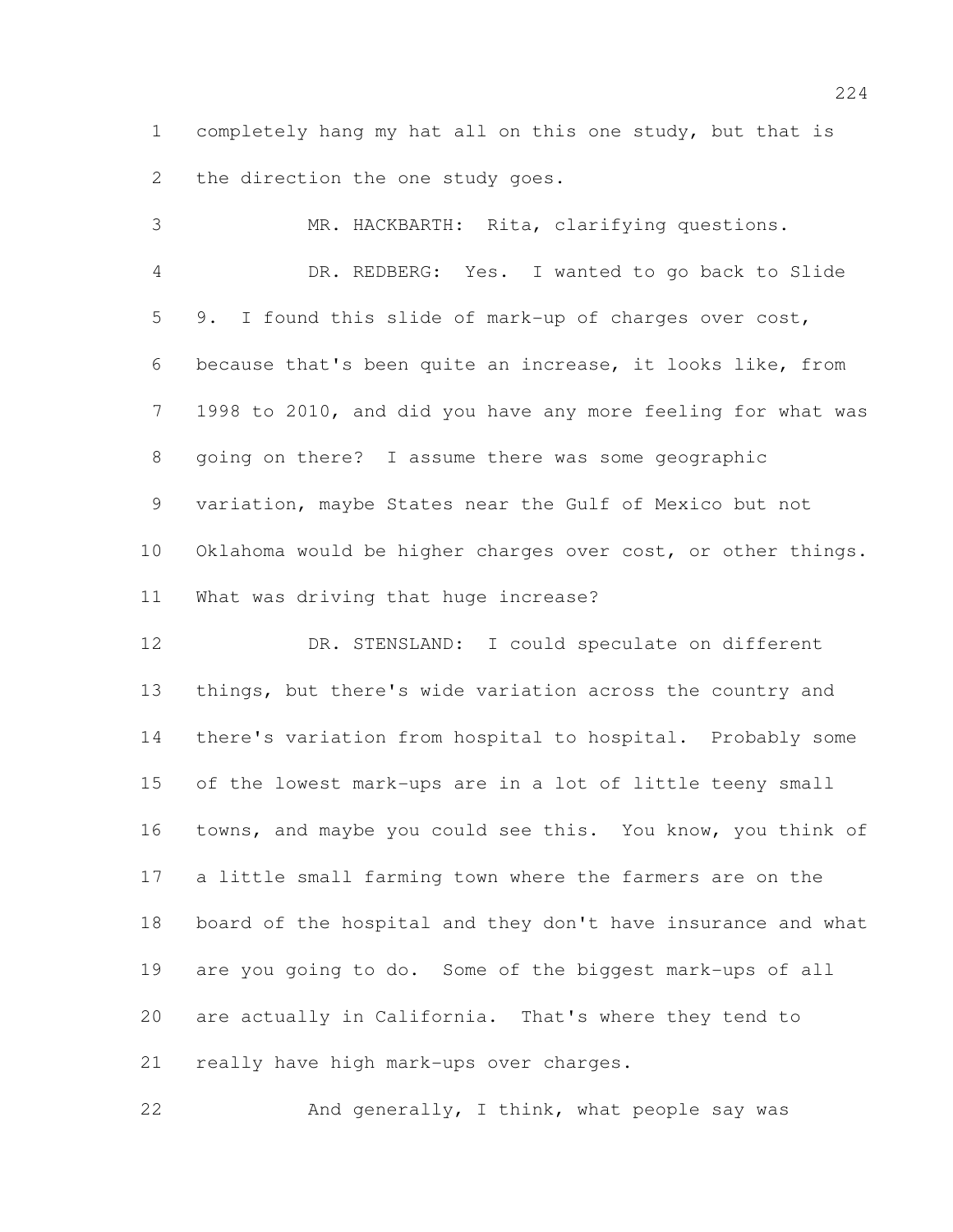driving a lot of this thing, the two main things we hear are people still getting paid discounts to charges on certain procedures, especially outpatient and thinking, well, we need some more revenue. What are we going to do? Okay, we'll move up our charges. And some people saying that, in some cases, the hospitals are maybe willing to go along with this because it makes it even more important for you to buy 8 insurance from them, because one of the services they provide is they negotiate a price, and if their price is now one-fourth of the charges, well, then that insurance becomes more valuable because they've really been able to negotiate a much lower price.

 DR. REDBERG: California in all the systems, like Kaiser and the private and nonprofit, or --

 DR. STENSLAND: There's a lot of variation in California, but, on average, the mark-ups are bigger. And I'm not so sure about Kaiser. We don't have a lot of Medicare data from the Kaiser people because they don't do a lot of fee-for-service business. But in the other nonprofit, for profit, both in California, they tend to be some quite high mark-ups.

MR. BUTLER: If I could just ad quickly, you know,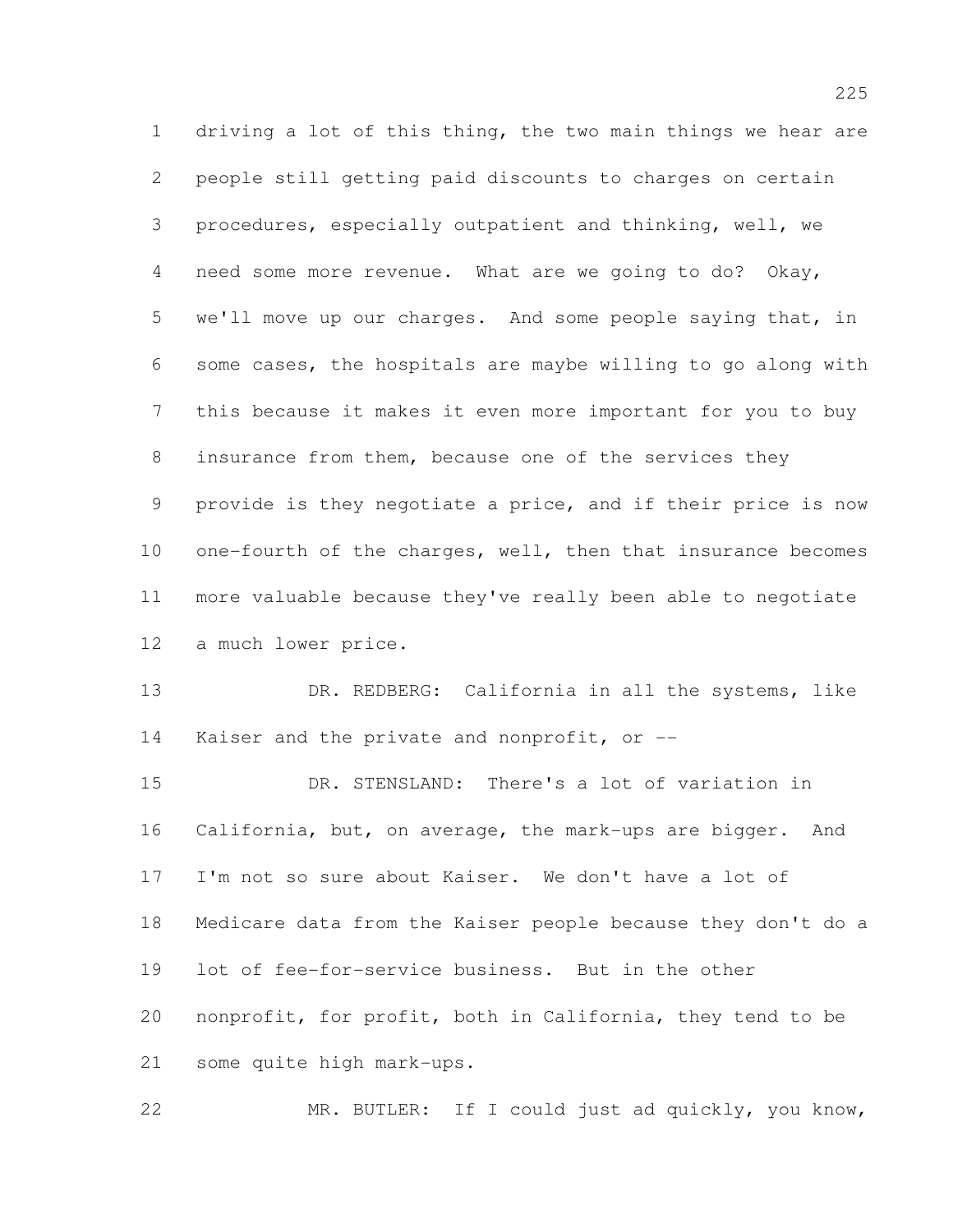virtually nobody pays these. It's like just a teeny part of your business that you're still trying to squeeze what you can out of somebody on a discount. And even those that don't have insurance or are under even four times the poverty level, typically, there are automatic discounts against these charges. So this is a dying -- but it is still some of the differences that you have been talking about. It's not irrelevant by any means. It just looks a little simpler than it is.

 DR. STENSLAND: And just to reiterate what Peter said, under PPACA, if you are under commercial insurance and you are eligible for discounted care because you're poor, under whatever level of poverty, the hospital can't charge you full charges. It has to charge you a reasonable and customary rate. But you could be somebody with private insurance and you go into a market and you have an accident there and there's no contractual negotiation with the hospital. Then there's a potential that you might end up having a really big price tag.

 MR. GEORGE MILLER: That, again, like Peter said, is so small. At my shop, for example, I'm 72 percent Medicare and Medicaid, ten percent commercial, and about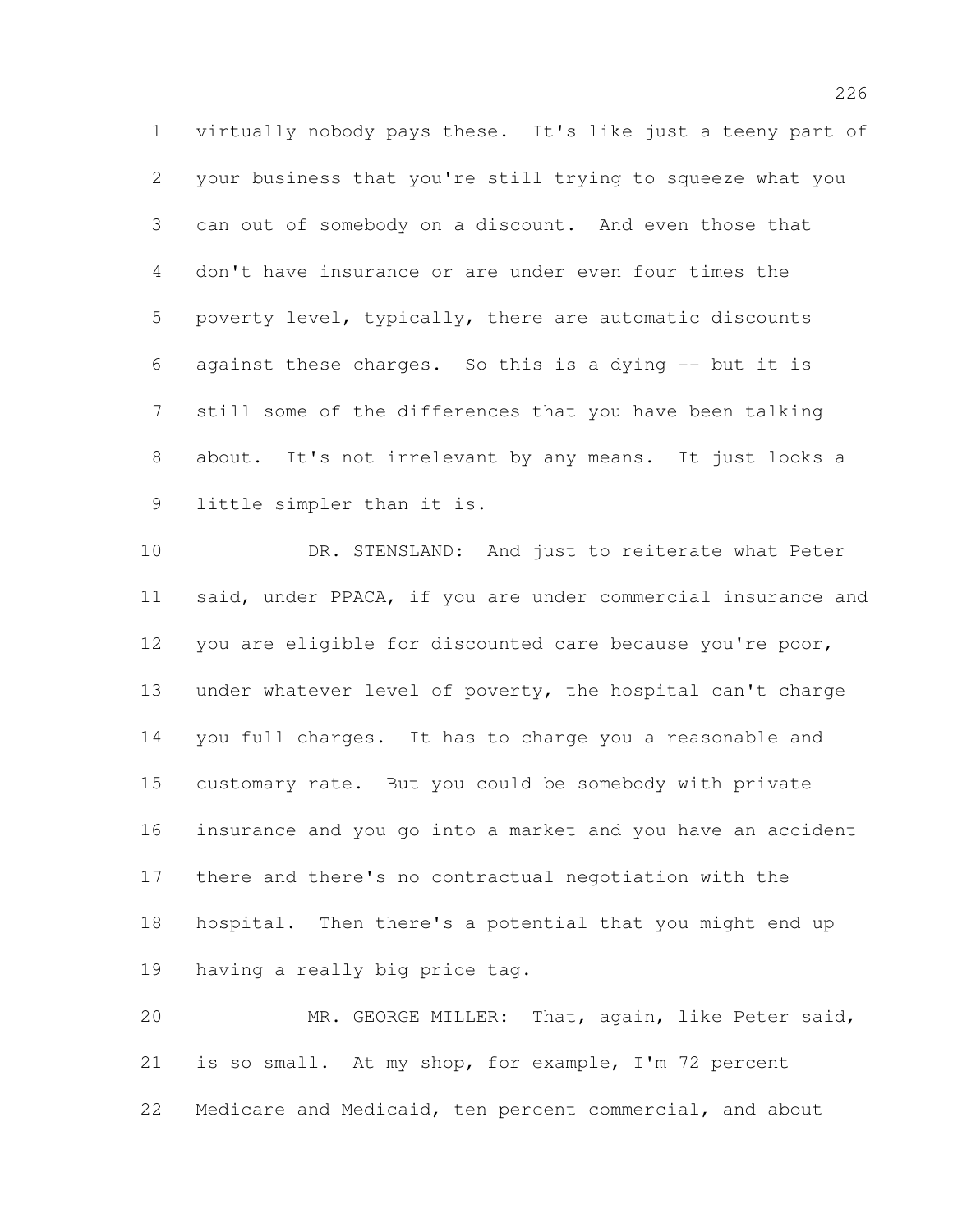five percent self-pay. So nobody -- very few of us, few hospitals, get paid those type of numbers. I mean, we're talking about ten percent of my total revenue, \$40 million. MR. HACKBARTH: Okay. Kate, clarifying question. MR. GEORGE MILLER: That doesn't mean they pay it. That means I charge it to them. It doesn't mean they pay it. 8 [Laughter.] 9 DR. BAICKER: Duly noted. 10 [Laughter.] 11 DR. BAICKER: So this is really interesting, and understanding why they're paying less, why MA plans are paying less, seems at the heart of the problem in understanding what reforms are going to do. You mentioned two factors, two potential explanations that are hard to disentangle and I had a question about each of them. One was the sort of back-end protection against emergency charges out-of-network, and I didn't have a sense 19 of how big the magnitude of that might be. You know, if you did sort of a bounding exercise and said, assume that that's

 passed directly through, my intuition would have been that that can't explain the majority of it, that it has to be a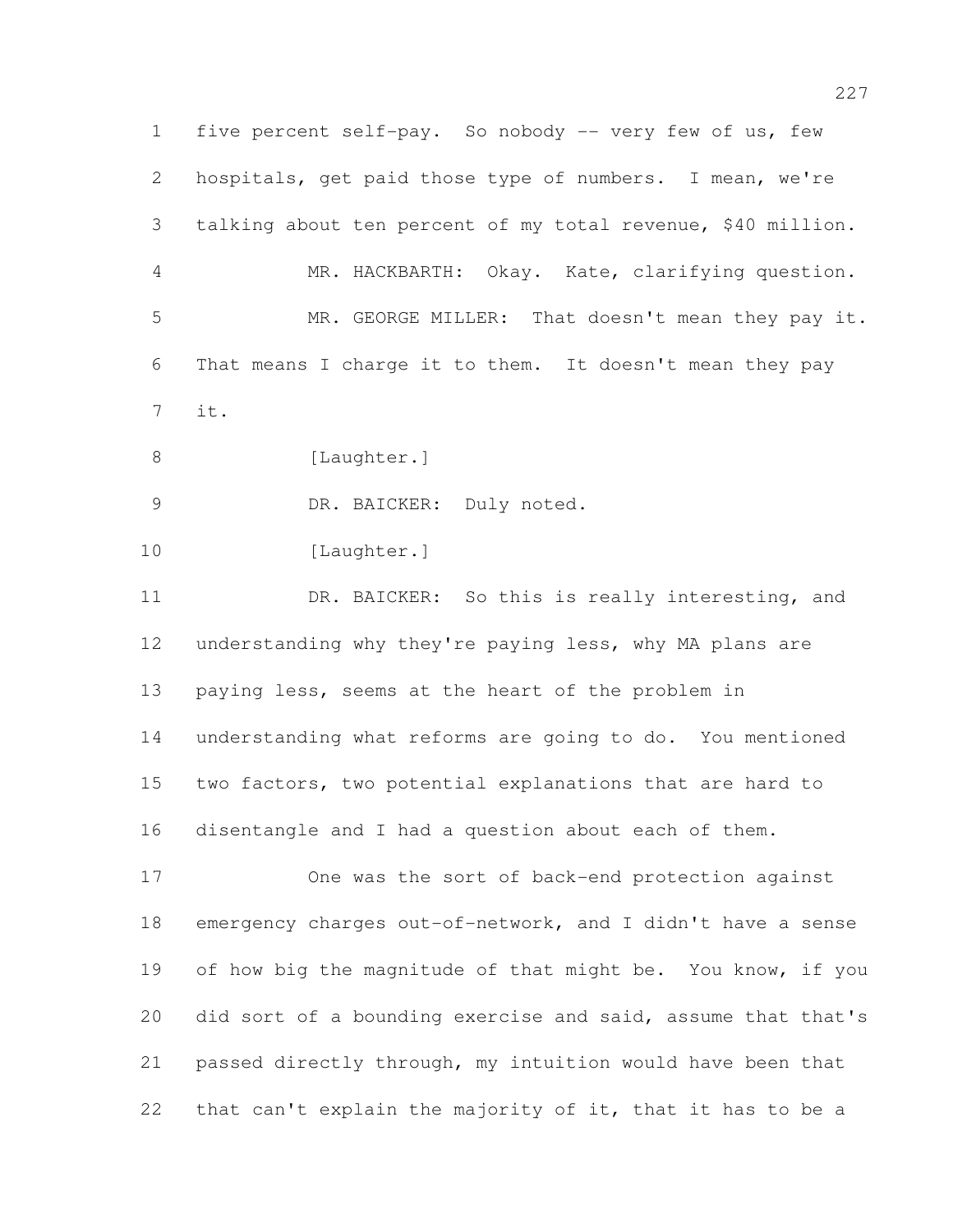fairly minority share of that. But it would be helpful to know how big could that possibly be.

 And then the second channel was because they still have to compete with fee-for-service, then they have this extra negotiating clout. That story seems to me, you know, if we're going to believe anything about economic theory, should only work in a world where they're negotiating in a non-competitive market. But it shouldn't matter what -- 9 that fee-for-service is an option if they're -- insurers are competitive and hospitals are competitive, but they're not. 11 And so the nine percent number that you showed, I interpreted to be overall in insurer-dominated markets, payments were nine percent less.

 But maybe an important complementary figure to that would be the interaction effect between the degree of competitiveness in the hospital market and the differential between the MA plans and the commercial plans in the sense that if the MA plans are able to exploit or able to use the fact that their enrollees have an outside option, they should be able to use that fact more in a situation where negotiation matters as opposed to a perfectly competitive market. So that wedge should be -- if that's part of what's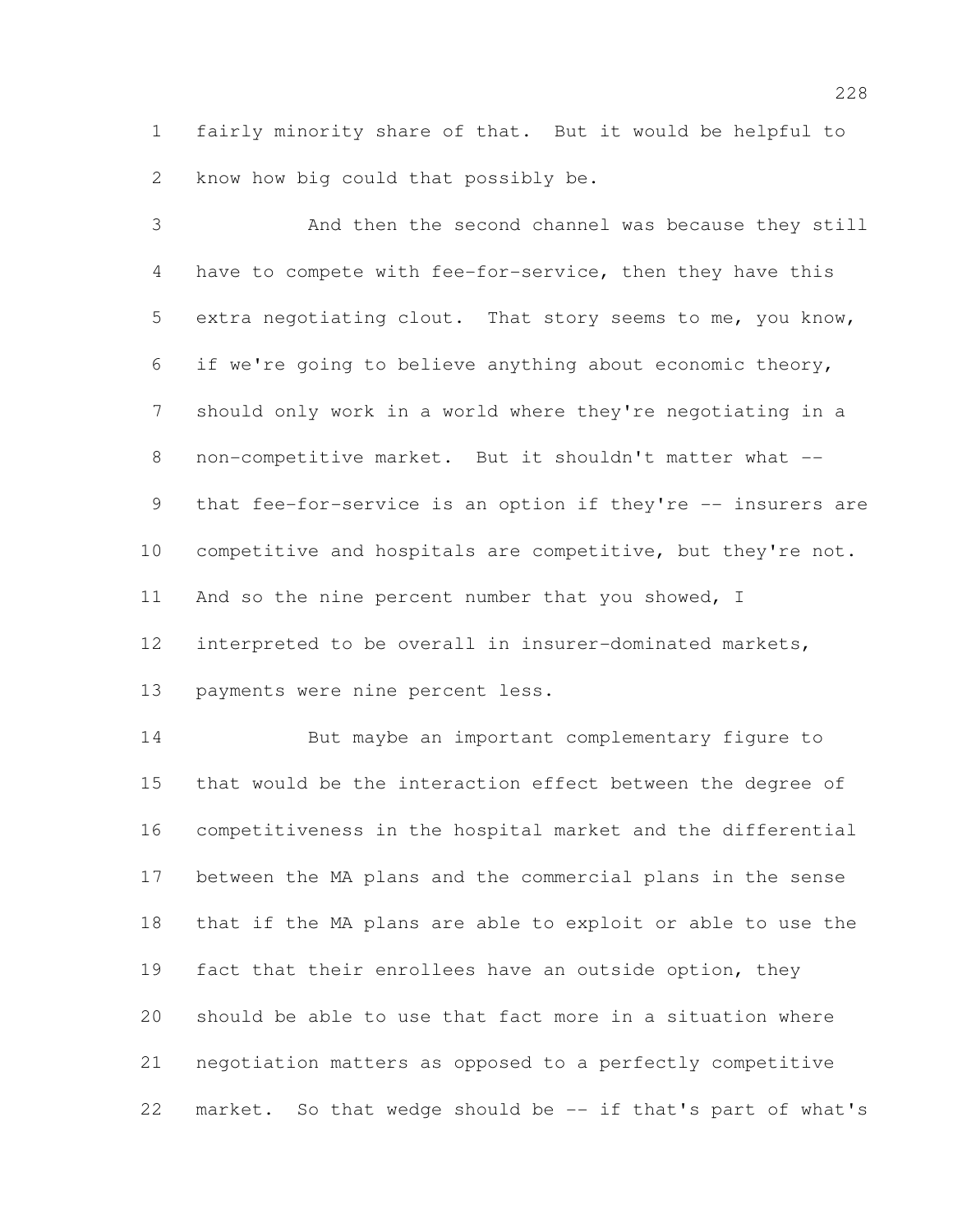going on, I would think that the wedge effect would be bigger in the least competitive hospital markets. Now, we all know theory only works out 50 percent of the time, so we'll see if that's actually true, but that's what I might have guessed. That's more of a request for more information than 7 a question, I realize. 8 MR. HACKBARTH: Cori. MS. UCCELLO: My head is still spinning from her question, so -- 11 [Laughter.] DR. BAICKER: Wasn't it perfectly clear? MS. UCCELLO: Well, my head is not clear, so I think that's the problem. So I'm not sure there's overlap here. 16 I mean, clearly, the local market dynamics are playing into things. But I know -- I'm going to channel 18 some other people, not necessarily me -- in thinking about the role that cost shifting has in this and that 30 percent that we're looking at, is that actually less than 30 percent if there's higher -- MR. HACKBARTH: [Off microphone.] Which 30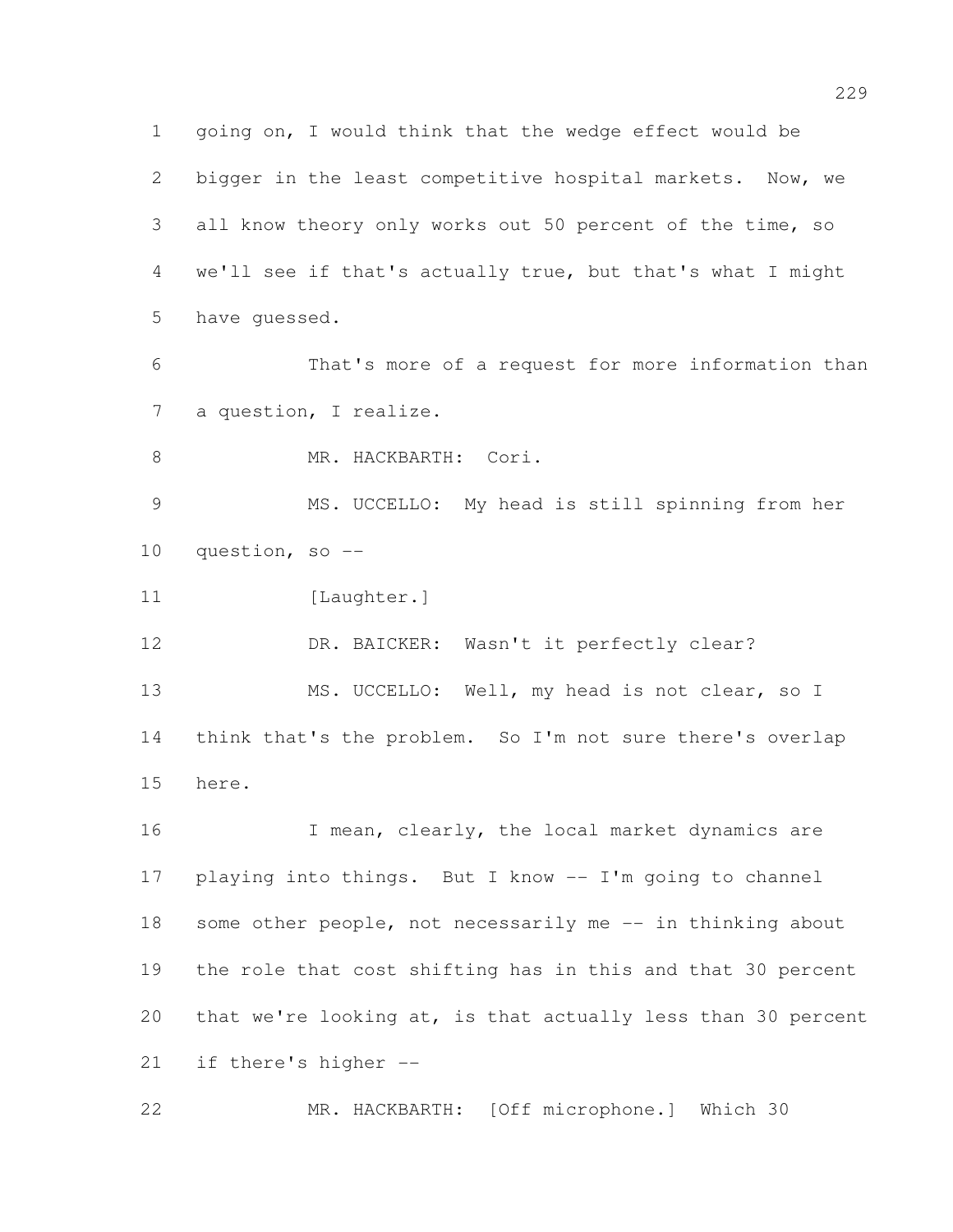percent --

| $\mathbf{2}$   | MS. UCCELLO: I'm not sure. Thirty percent --                 |
|----------------|--------------------------------------------------------------|
| 3              | MR. HACKBARTH: [Off microphone.]                             |
| $\overline{4}$ | MS. UCCELLO: The 30 percent differential between             |
| 5              | the pre-65 commercial and the fee-for-service. If the        |
| 6              | Medicare rates kind of go up, if there's less cost shifting, |
| 7              | then we're looking at less than 30 percent.                  |
| $\,8\,$        | My major question here is to what extent is cost             |
| 9              | shifting an issue here, aside from the local market          |
| 10             | dynamics, because I think there are a lot of people who      |
| 11             | still think that cost shifting, the lower rates paid by      |
| 12             | Medicare are increasing the commercial rates, which, again,  |
| 13             | it's tied into the local market dynamics, but -- I'm sorry   |
| 14             | this isn't clear.                                            |
| 15             | DR. STENSLAND: Let me just -- the basic fact --              |
| 16             | this is what people are telling us, that whatever your       |
| 17             | commercial rate is, going up and down, depending on what     |
| 18             | your market power is, the MA rate is sitting here at fee-    |
| 19             | for-service. So if you have a little bit of market power,    |

 fee-for-service is here and you're here. If you have a lot of market power, you're up here and fee-for-service just stays there.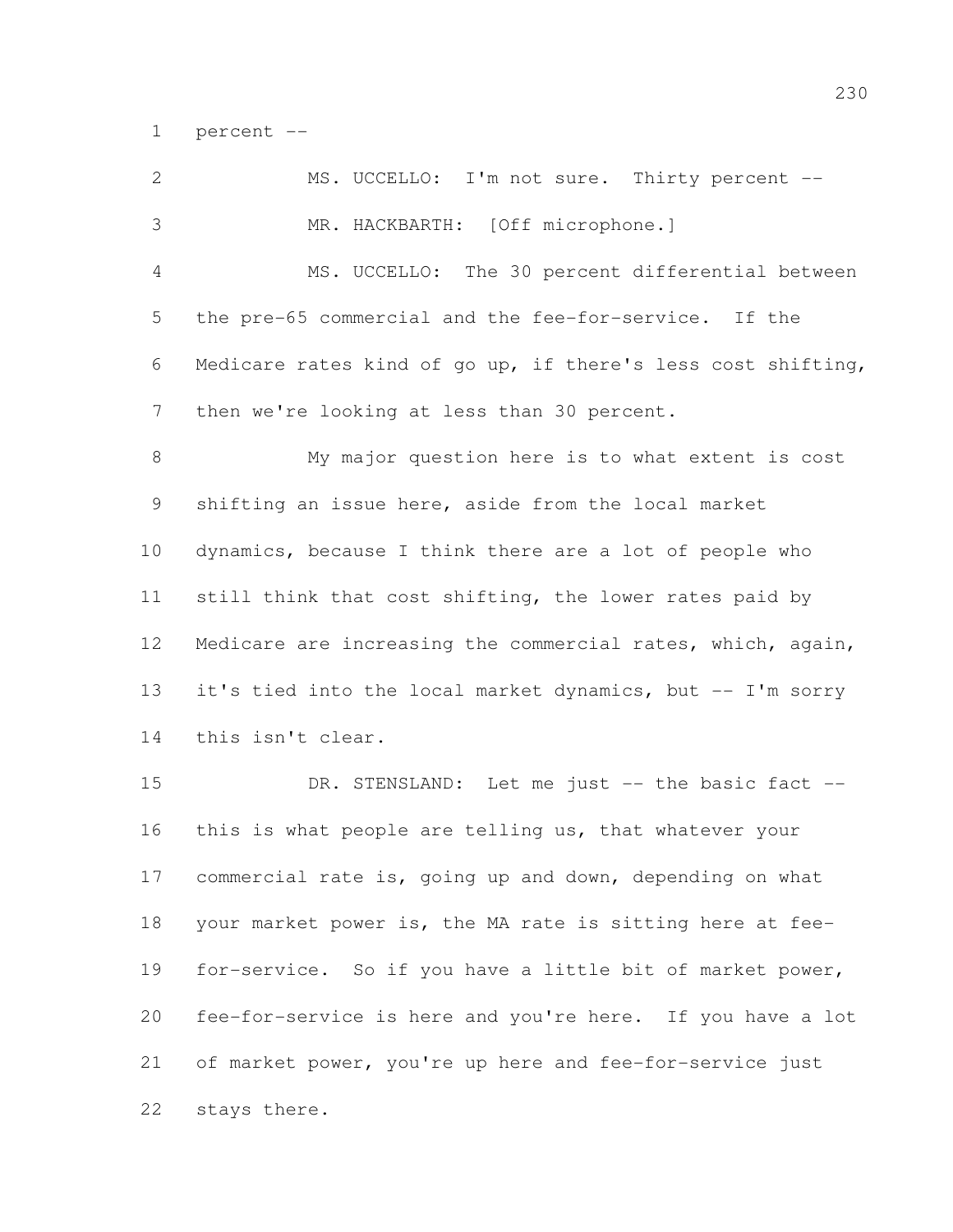So then the question of that cost shifting. I think the way most academics talk about it is if there's some exogenous shift in the Medicare price up or down, what happens to the private prices if Medicare exigency has a rule change and things go down? Do private prices go up? And I think the evidence there is really mixed. Maybe it does go a little bit of cost shifting, or some other studies say, no. But really, they seem to be following Medicare, like they kind of follow the lead of Medicare. So that's mixed.

11 11 I think what's a lot clearer, at least from the work that we did here a few years ago, is that it doesn't look like people are charging the higher rates just because 14 they have to. This idea that I'm only going to charge these high rates because I have to. If I don't have to, I'm not 16 going to charge them. And I think that part of the story really falls apart when you look at the data, because you look at the people that are really charging the high rates. Those are people with lots of money in the bank. These are the people, like, with the billion-dollar endowments. And if you look at the people that are getting the lower rates and have the lower costs, those are the people with the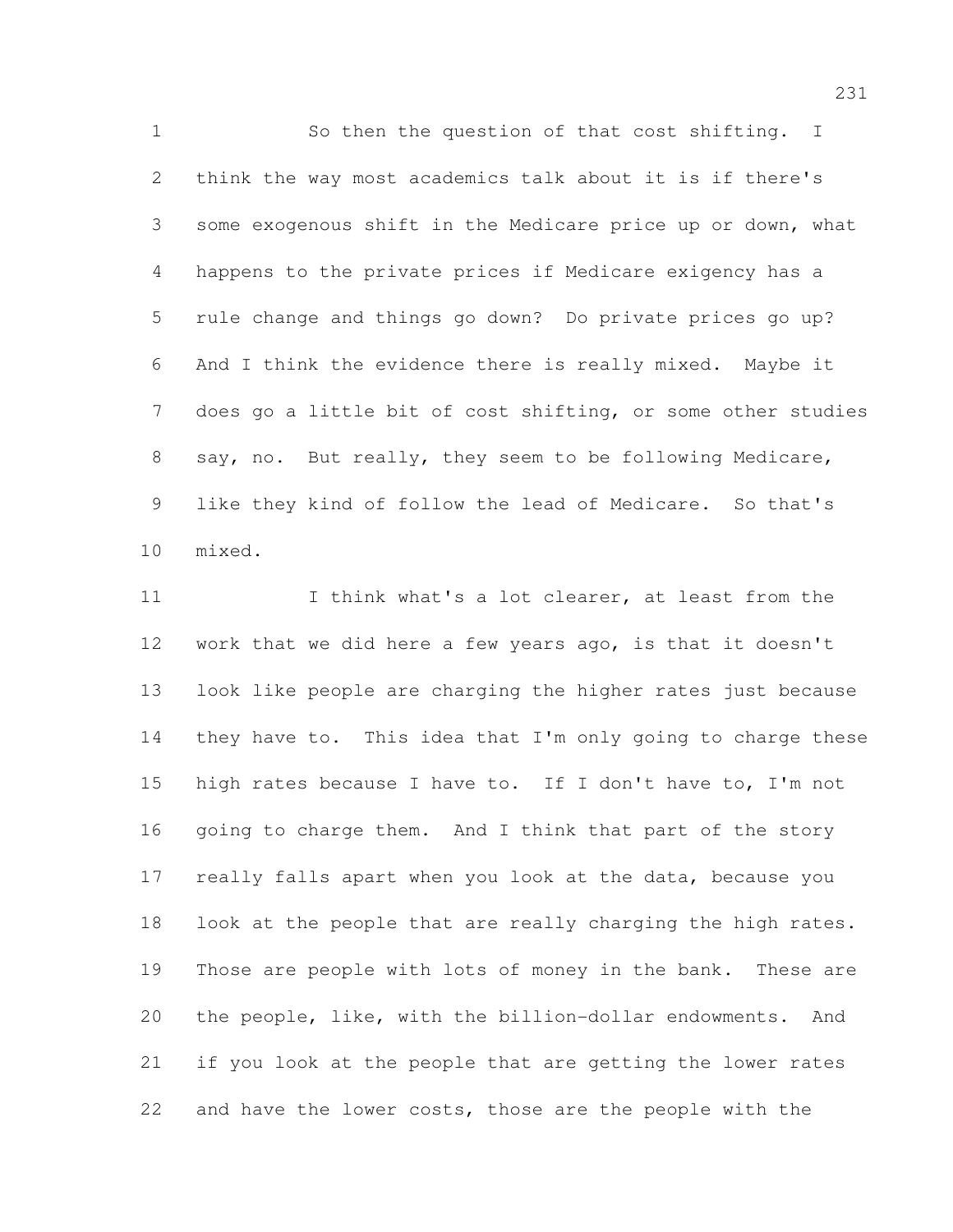eight-dollar endowments. And so I don't think it's the ones that have no money that are the ones that are charging the higher rates.

 MS. UCCELLO: I think that there might still be, maybe not in the community that is writing some of these papers, but I think there is a perception out there that that still is a big part of this. And so the extent to which this work can kind of address that and maybe refute some of that, I think would be helpful.

10 DR. MARK MILLER: Yes, and I think it is worth repeating, and maybe for some of our new Commissioners we can do this again in December. I don't know how much time we have. But I believe you're correct. The perception is very widespread and I encounter this in every room that I walk into, which is no, no, no, this is about cost shifting. Medicare doesn't pay enough. We have to charge more. And we feel that we've shown pretty convincingly for many years that that's not the case, that the people getting the highest rates are the people who are engaged in this and that that's driving costs up in the system much more broadly and that, in a sense, it's almost the reverse problem, that that cost makes Medicare margins look worse.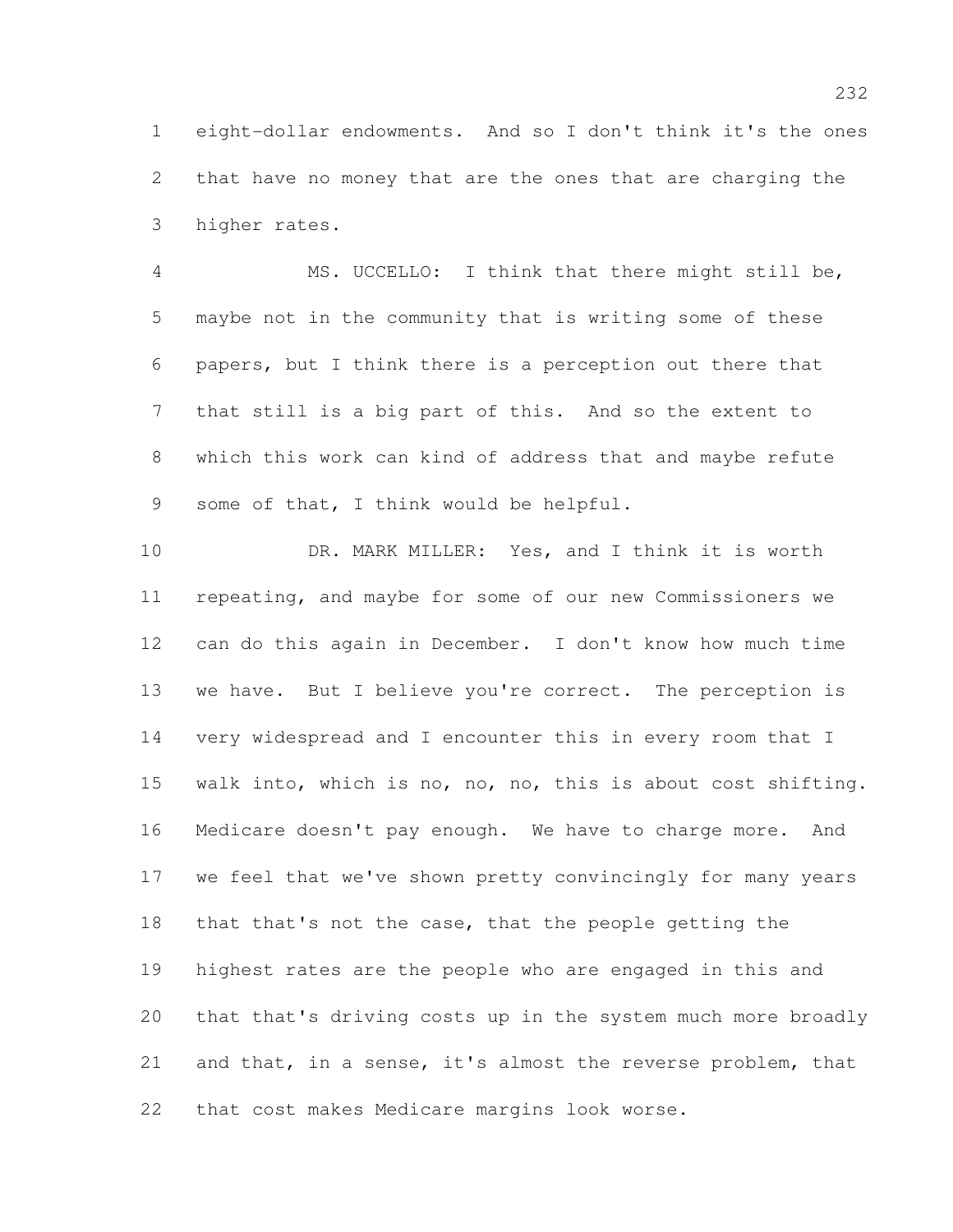And so I do understand what you're saying and I do understand that this perception is very widespread. We have kind of rejected that argument, and I'll tell you, every room I go into, I mean, I have to do it over and over again because people are still carrying that around. MS. UCCELLO: Yes, and I just want to be clear that I'm not talking for myself. I'm just talking about people -- DR. MARK MILLER: [Off microphone.] You said channels -- 11 MS. UCCELLO: Yes, other people -- MR. HACKBARTH: And on this issue -- I think Jeff was alluding to this -- there's been a fair amount of empirical research on this over the years, and Austin Frakt from BU just did a review of all of the available empirical research on cost shifting and his conclusion based on the 17 research was there may be some that exists, but it's way less than that conventional wisdom that you're referring to States, and that's broadly consistent with the sort of work

that we've done, as well. There's a lot of urban legend

here.

MS. UCCELLO: And I think the point here is that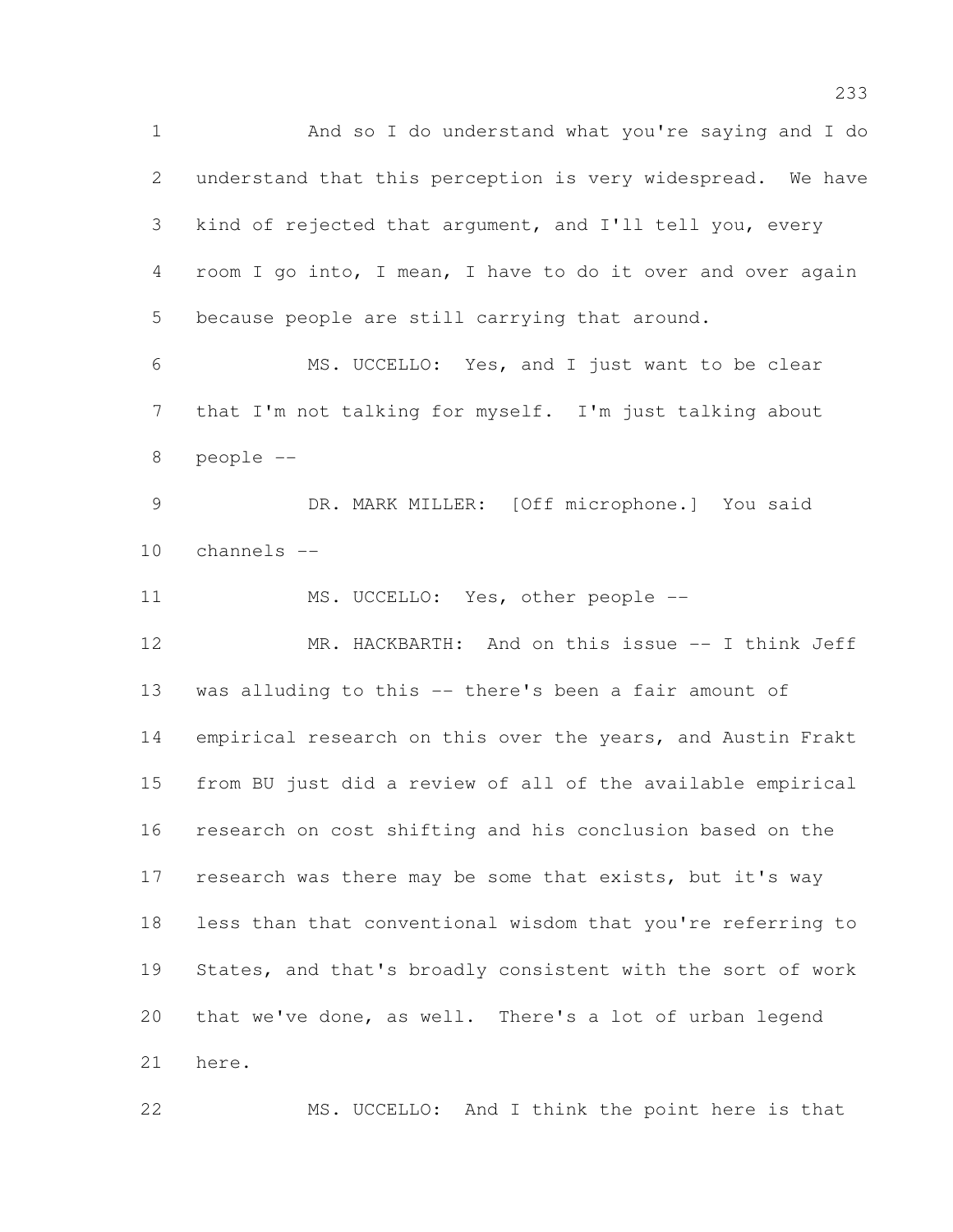as we discuss these kinds of things, using it as another opportunity to highlight that would be useful.

 DR. SAMITT: Round two. So I'm not sure what question we're supposed to be answering, so if my answer isn't right, just ignore it. But, you know, in the universe that I'm in, in response to the specific question, if Medicare fee-for-service did not exist, would we see rising prices in Medicare Advantage, my guess is no. In the universe that I'm in, I think we're hearing two phenomenons. One is if you speak to most hospitals, many hospitals, the prevailing perspective is that they will need to learn to manage at Medicare reimbursement levels, that's it, for all of their payers. So their presumption is they 14 need to bring their cost structure down to Medicare rates, 15 and I'm hearing that more and more and more. So I think that while that chart shows rising charges, there is an overwhelming sense that there is going to be no more revenue.

19 The other phenomenon, though, is I think we've just begun to see enhanced competition between providers for quality and cost. So even in markets where there is mono -- 22 it was a word you used, I'd never heard of it  $-$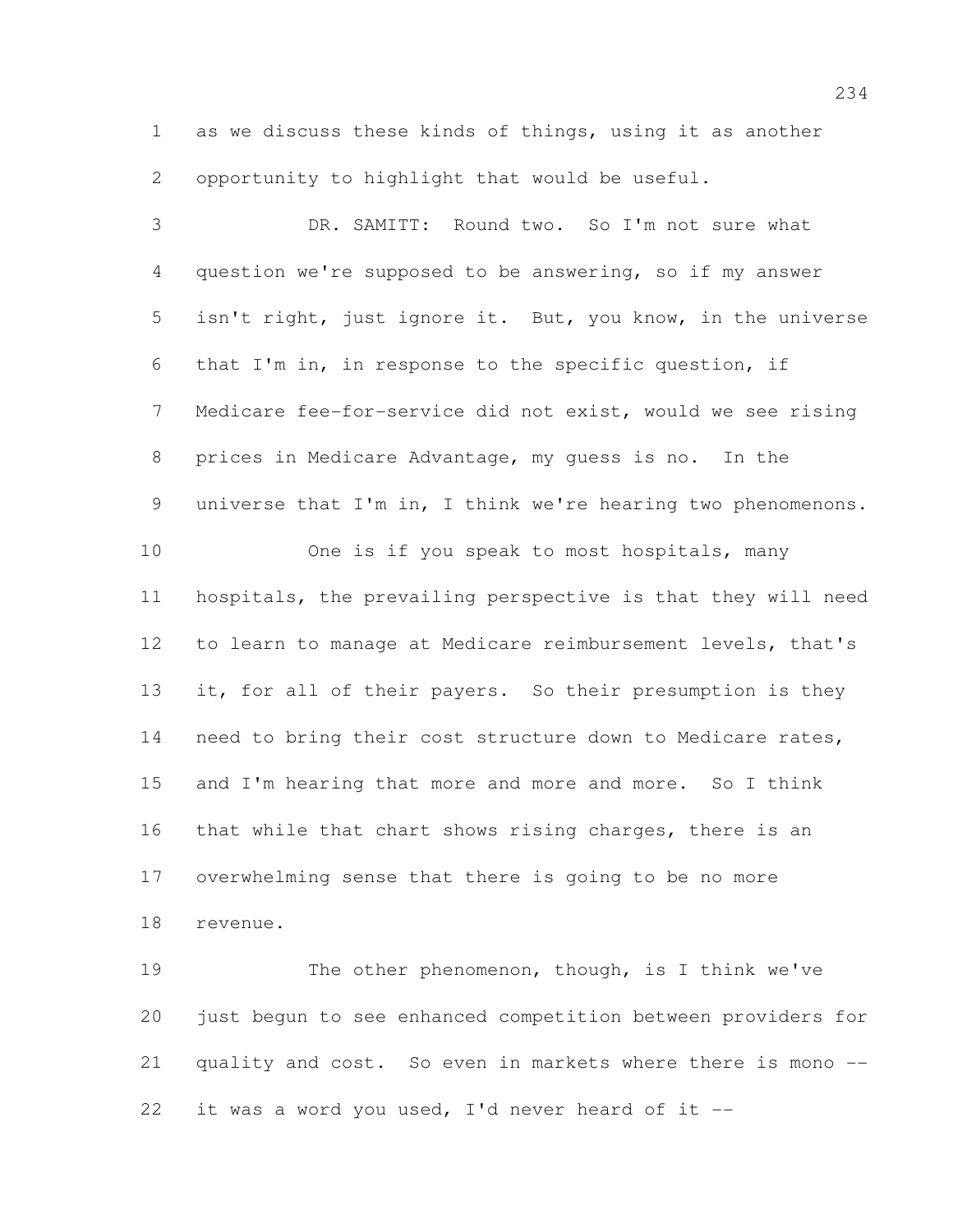1 DR. CHERNEW: Monopsony.

 DR. SAMITT: Monopsony -- even in an environment where there's a monopoly, I don't think those will prevail for long. I think there are organizations that are stepping into the value path, and we've mostly concentrated on discussions of unit cost whereas I think the greatest opportunity to manage under an MA plan is utilization cost. So I think there are going to be organizations that will come in, will seek to focus on wellness and utilization reduction, and aggressively compete as an MA plan, and that's their mechanism of preserving reimbursement levels to hospitals, because they're bringing the utilization cost down.

 So it's great to have a safety net of Medicare fee-for-service to just assure that that doesn't happen, but my prediction is we'll see bids come in lower than Medicare fee-for-service because systems, hospitals and others, will not be able to survive otherwise in an increasingly 19 competitive environment. That's -- you know, coming from the commercial side, I think that's what we're seeing on the commercial side. So why would we not think that would happen on the Medicare side?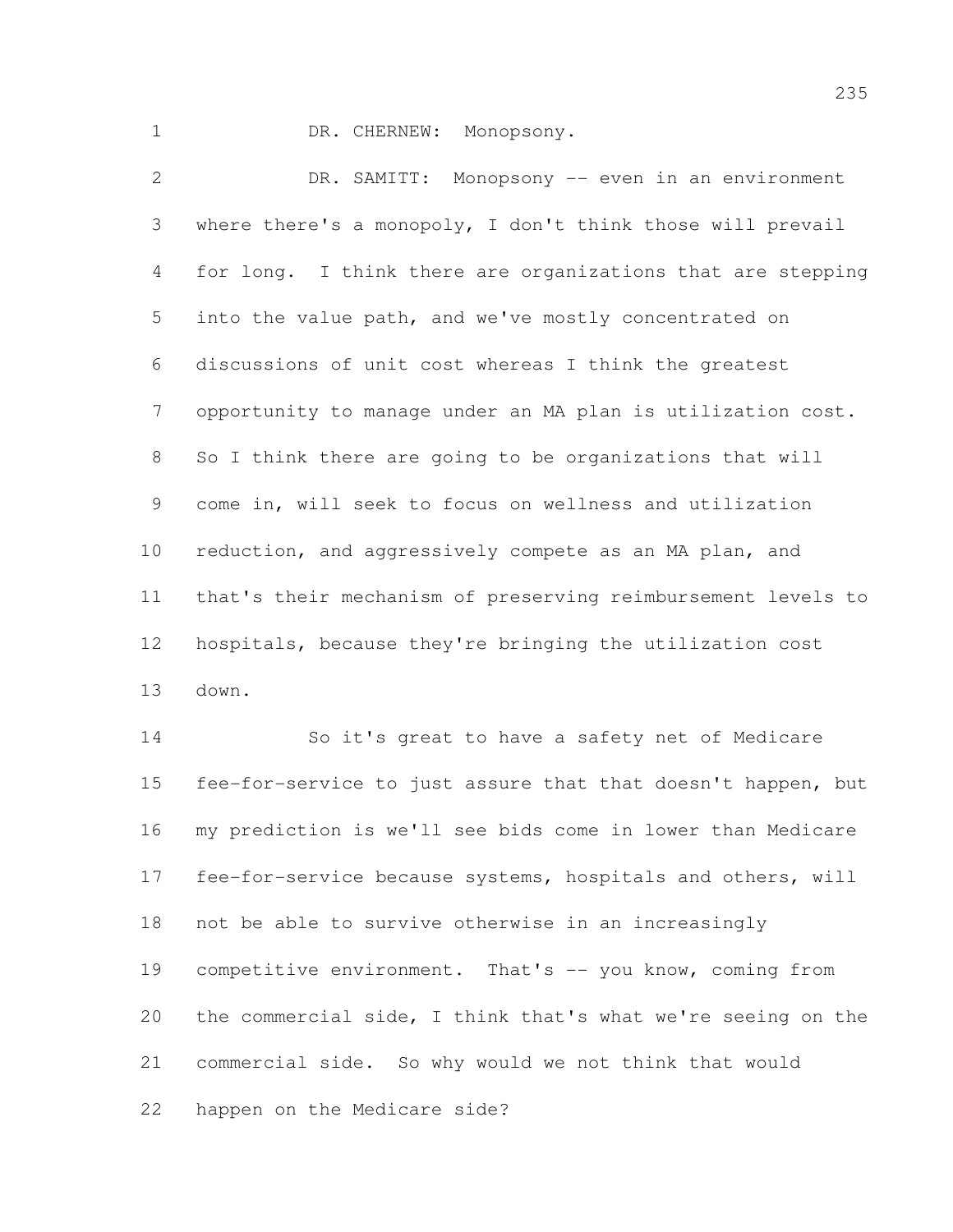MR. ARMSTRONG: So I would actually just start by echoing a point you just made, Craig, that this is a conversation that's focused on price per unit of service and, in fact, we do pay Medicare rates for MA hospital services. We pay higher rates for commercial services. I don't know if we are able to do that because of the presence of those fee-for-service rates, but the market is changing so much, as you said, that it's really hard to say for sure. But we really don't look at those costs per unit of service independent of the overall costs net of the units 11 of service. And, in fact, our model is much more focused on get the rate and then manage the units of service as aggressively as we possibly can. One other point I would make about the plan I work for. Beyond getting the Medicare Advantage rates in terms 16 of our hospital day rates, we also try to leverage a relatively small market share, you know, 20 to 25 percent market share overall, not just for Medicare, by consolidating all of our hospital business in a single hospital in each market. And so it's a great way for us to, as a commercial plan, be able to do things that create leverage that we wouldn't otherwise have. And I think just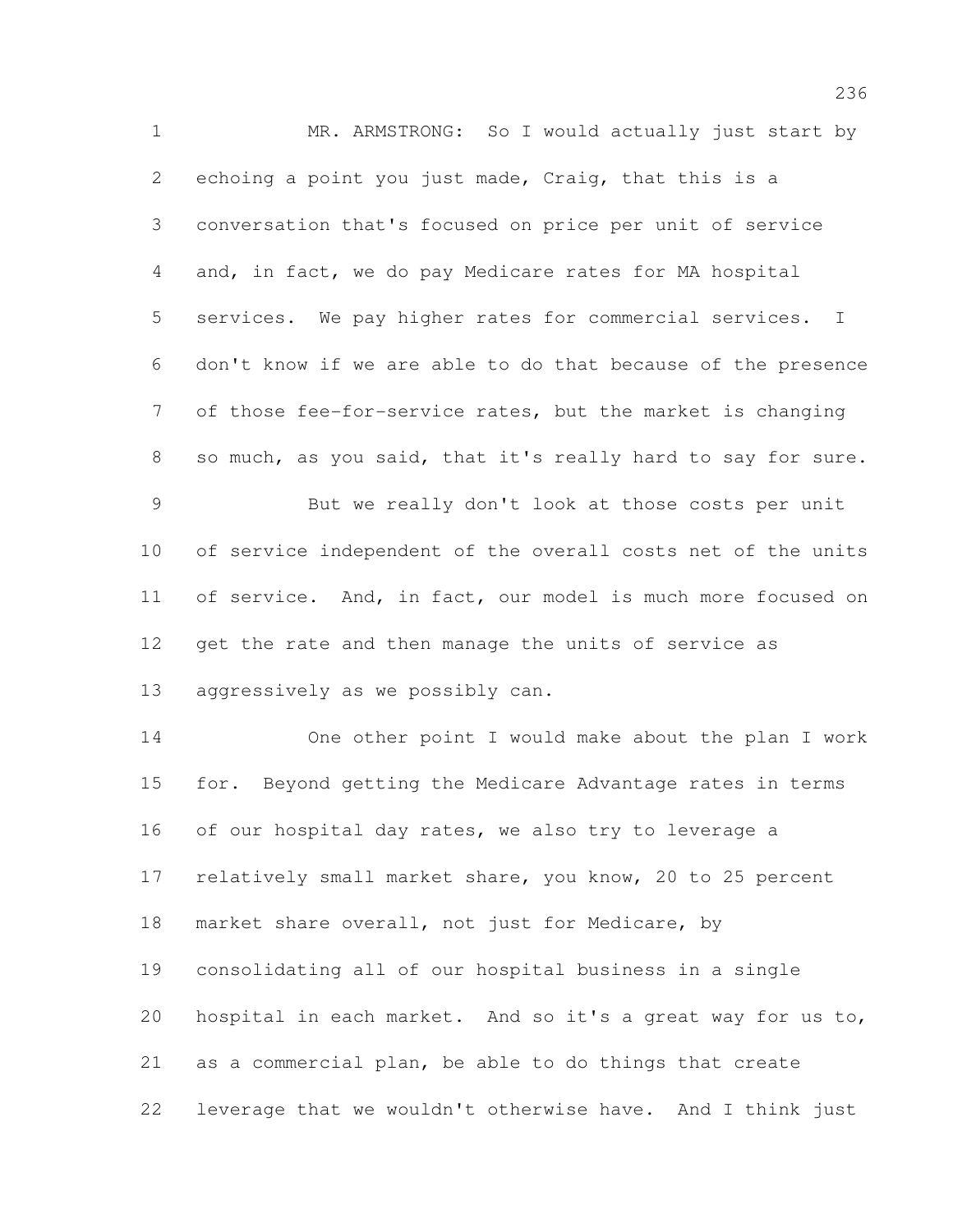one example of the kinds of dynamics that are variables that come into this evaluation of what is that dynamic in each one of these markets.

 MR. HACKBARTH: Can I just jump in and ask a clarifying question I should have asked a minute ago. I want to make sure I understand the statutory provision that gives a Medicare Advantage plan the opportunity to basically command the Medicare rate for out-of-network services.

 So does that mean that a Medicare Advantage plan could go into a negotiation with Peter and say, look, we'd like to include Rush in our network and you give us the rate 12 we want, whatever that might be, in the negotiation. And, 13 oh, by the way, if you don't agree and we exclude you from the network, we're going to pay you the Medicare rate anyhow, and it says here in Section 18 whatever of the statute that we have the right to do that.

17 DR. STENSLAND: At least that's true for emergency services. So if you're out of network and --

 MR. HACKBARTH: But if they're out of network, truly out of network, that's the only way a patient would be admitted to that hospital would be through an emergency service, right?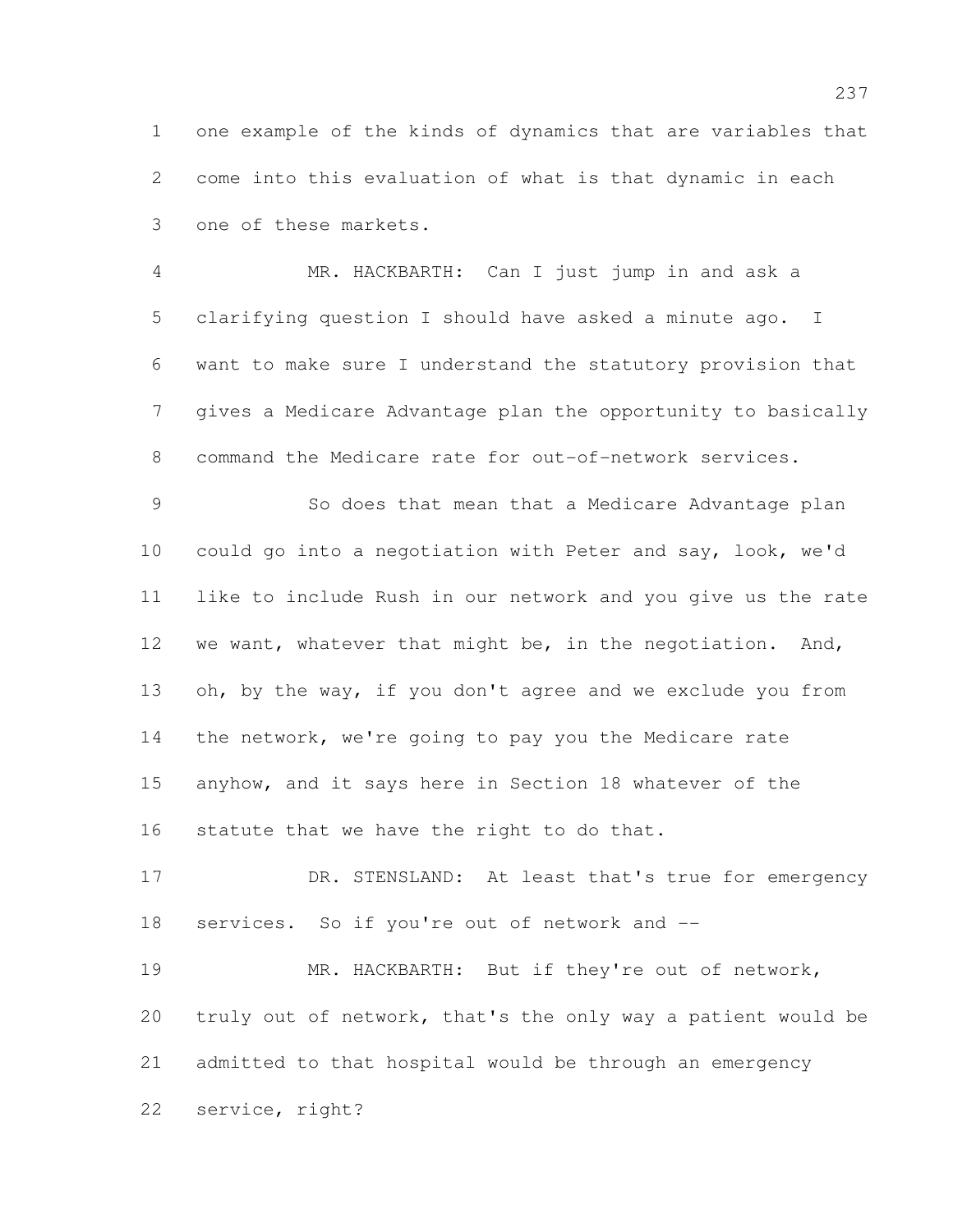DR. STENSLAND: Unless it's something that they don't offer at that hospital. But even if they don't offer it and the -- the way it's structured is if the insurer takes responsibility for that payment -- for example, maybe you don't have anybody that's in network that does transplant but somebody has to get a transplant and your hospital doesn't have it, even if you're a Kaiser or something. Then you're taking responsibility for that payment. They're going to that out-of-network provider. 10 Because you're responsible for the payment, you can demand that they take the fee-for-service rate. 12 MR. HACKBARTH: Peter, you were --13 MR. BUTLER: But you're right. Fifty-eight 14 percent of the admissions come through the ER, is your estimate, and those ones would be immune to anything -- I mean, their Medicare rates is what you would get. MR. HACKBARTH: So that's a pretty powerful negotiating tool. DR. CHERNEW: So, actually, I'm having a harder time thinking through the sort of policy experiment that we're trying to think about. So it sort of started with what if fee-for-service went away. I can't envision it. I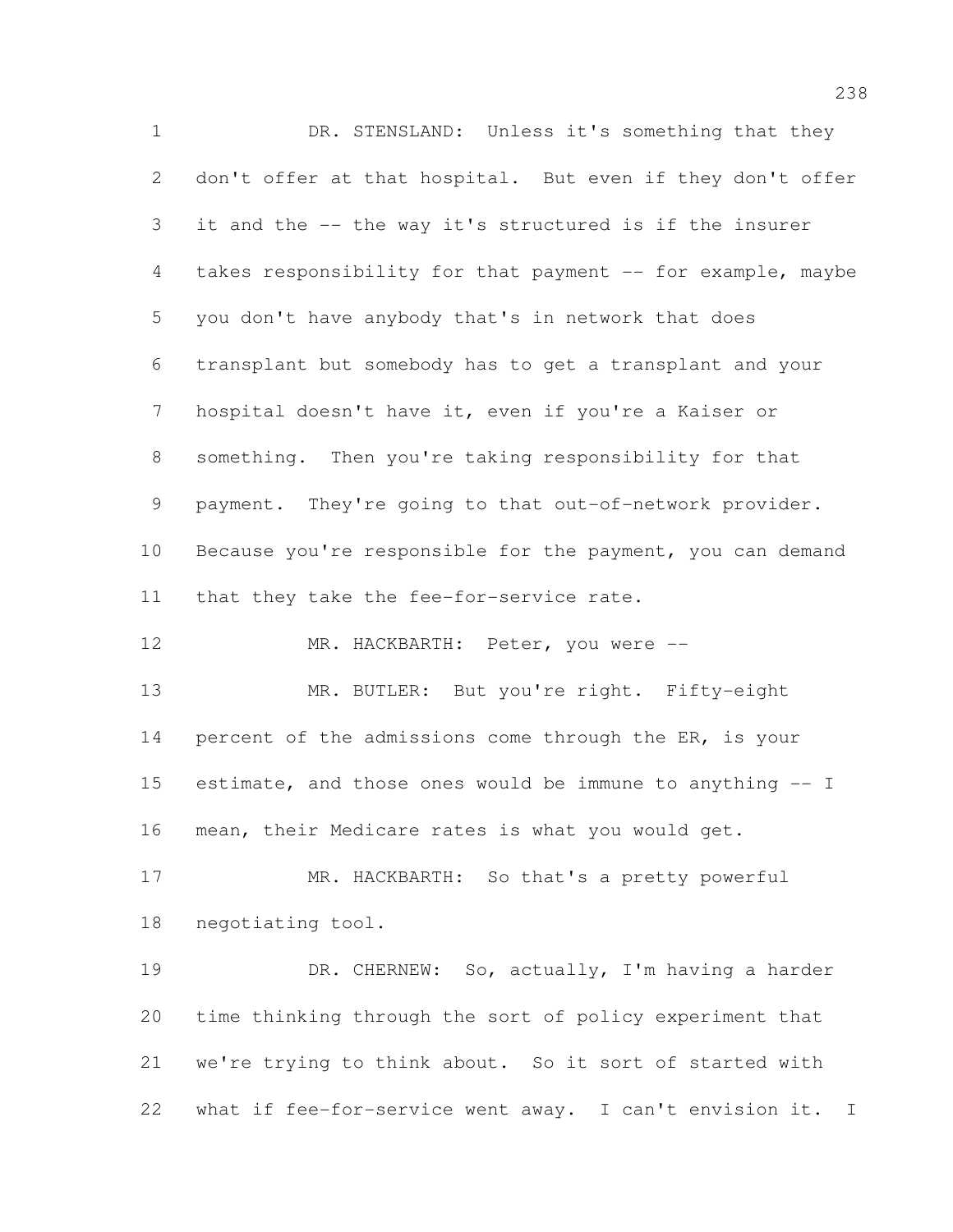probably can't imagine I would really support it. But in any case, that seems to be sort of the exercise, to understand what would happen, and I think that's challenging for a number of reasons, because it's -- for example, if fee-for-service went away, you'd have a hard time figuring out what the benchmarks are. So you need to figure out what the benchmarks would be, and then the benchmarks involve some competition and potentially interaction amongst the plans, depending on how you set it. And I think the answer to all the questions that are being asked would depend on the process that you put in for figuring out what the benchmarks are and the extent to which you think that the markets would be disciplined.

14 And I agree -- I have heard the exact same things 15 and I believe very much what Craig said, that hospitals are trying to figure out how they're going to have to manage at Medicare rates, but I think that's because they think they're going to have to manage at Medicare rates. And in a world where they didn't think they had to manage at Medicare rates, it's not clear that the culture that has been -- I perceive as a dramatic shift over the past five years is one that they're so thrilled about and would remain, though it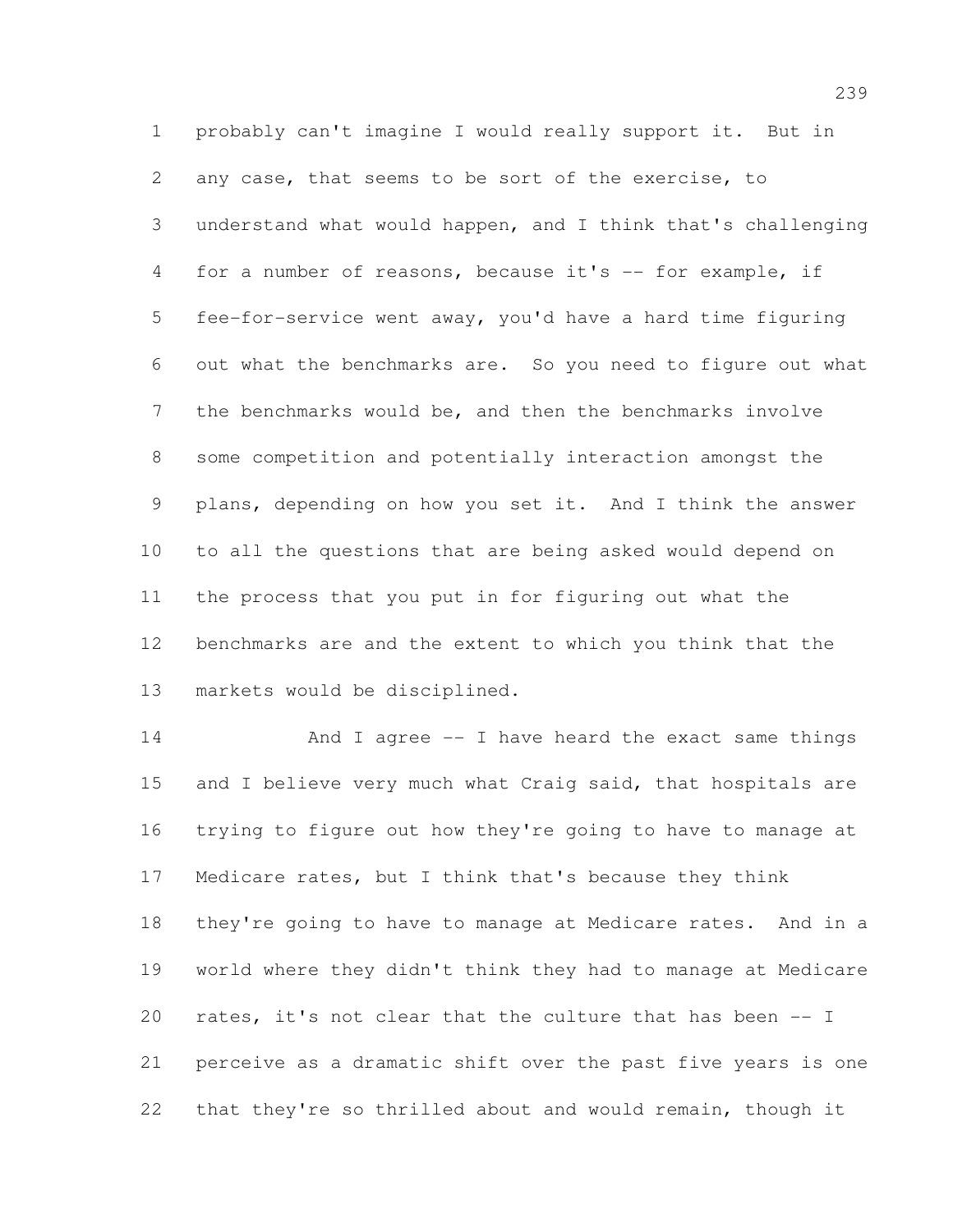might. But whether it did would depend on the exact set of structures you put in place for how benchmarks went.

 And I can envision in, for a worst case scenario world, where you just wrote a blank check to everybody, that there wouldn't be an incentive for the strong negotiation or efficiency because people don't like networks and it would be hard to enter to figure out how you would do that. But I could envision other worlds that are much closer to the sort 9 of competitive ideal that Craig outlined.

10 So I think the one thing that this shows, and I think is important to understand, and it pains me to say as 12 an economist who's generally very supportive of markets, is markets are great, but they're not perfect and there's real problems with competition in a whole variety of ways. And understanding the dynamics of that competition is really important and will depend on the institutional structures that you put in place that folks are competing in.

 But I think it's too simplistic to think that if we just allow competition, that prices will all be driven down. That clearly isn't happening in some markets. But I think it's also too simplistic to say, if we set up a competitive market, that it just would be a dismal failure.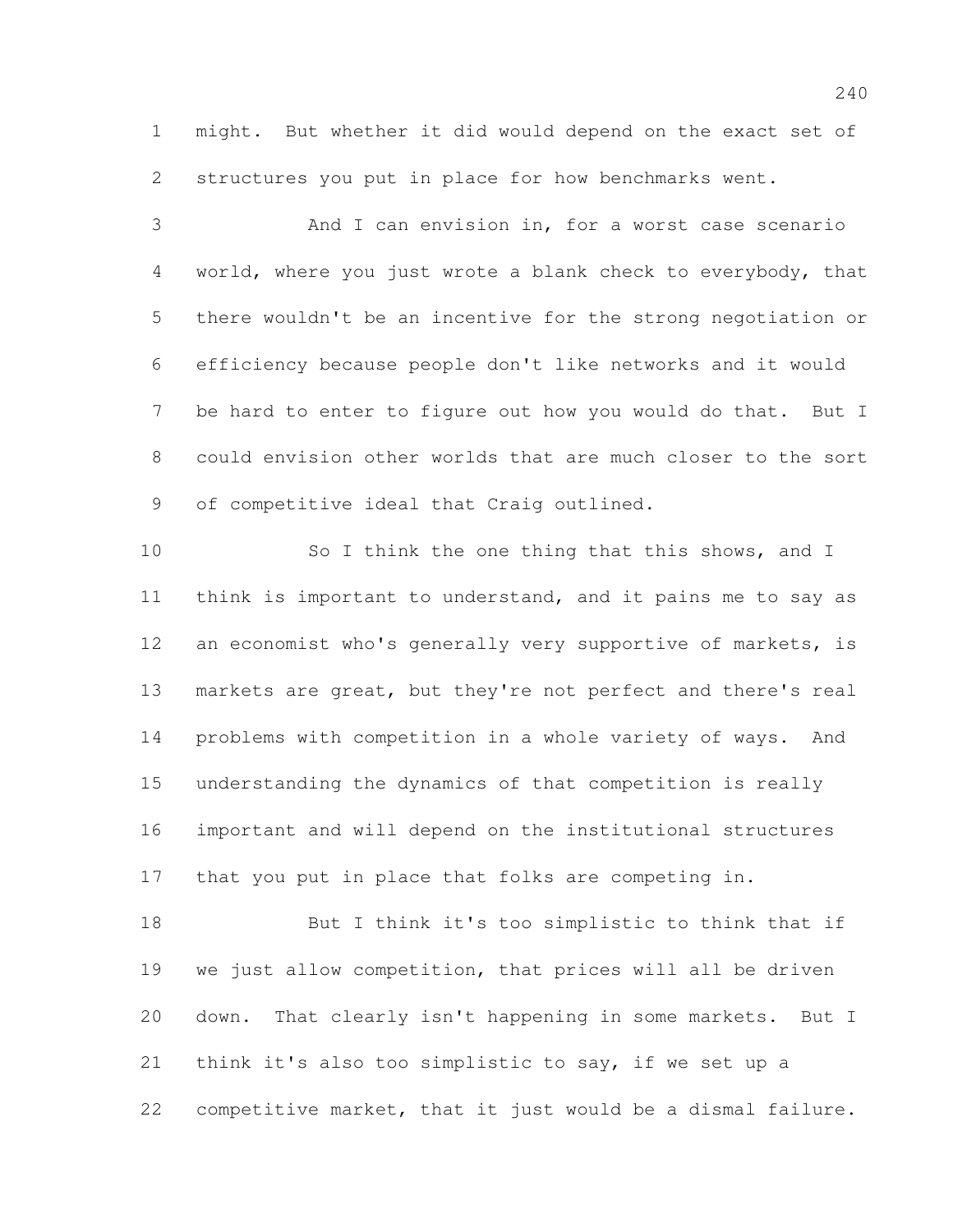And sorting out exactly what that experiment is that we're trying to hypothesize about is really hard, and I think once we do that, we might be able to be a little more concrete as to how to help us figure out what would happen.

 DR. COOMBS: I'm just taking this as a learning session. Thank you.

7 [Commissioners passing.]

 MR. GRADISON: I'm tempted to follow suit, but years ago when I went to business school, we were told there weren't answers to business problems, that the best you could hope to obtain were currently useful generalizations, so I'm going to reflect my current state of confusion by stating some generalizations that I'm not totally sure I would support, but they are just an indication of where my head's coming from on this.

 First is that, typically, in a situation like this, if you're a purchaser and the goods or services you're trying to buy are being in your mind overpriced, you probably become -- you buy them out or buy somebody else or start a new one, start a new hospital or buy out a hospital. But there's a lot of evidence that combining insurance and hospital ownership has not worked very well. I think Humana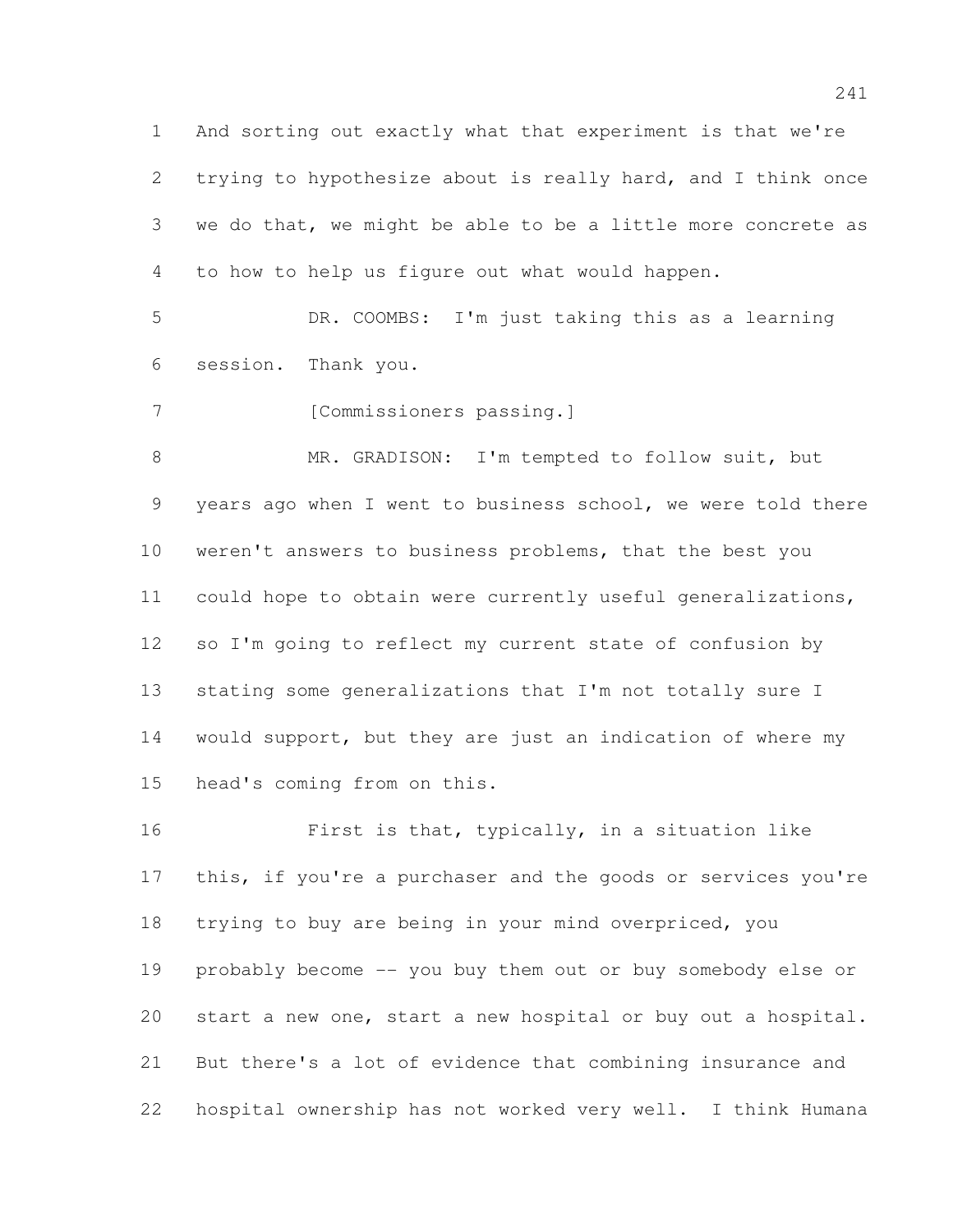was one of the examples that tried this and put it together and then had to take it apart for a lot of reasons. So that general principle doesn't seem to apply very well here.

 At the same time, there is a truly symbiotic relationship and these folks need each other. The hospital needs somebody to pay their bills and the insurance company needs somebody to provide services. So I don't see that the financial deal in the long run can -- I don't see that the arrangements that are worked out in the long run can be based solely, and maybe not principally, on financial considerations alone. I think that there has to be a longer view of the relationships in an individual community.

 A third point which sort of was mentioned here already, and I'm not sure how it relates, but I do want to - - I think it's a factor -- much of our discussion has to do with what are the rates going to be for this year or the next couple of years, something like that, which is sort of a profit and loss consideration. Somewhere in here, I think we have to enter the question of financial reserves, the ability to ride out a couple of bad years. Kaiser almost went under one year when they underpriced their insurance and therefore weren't able to take care of all their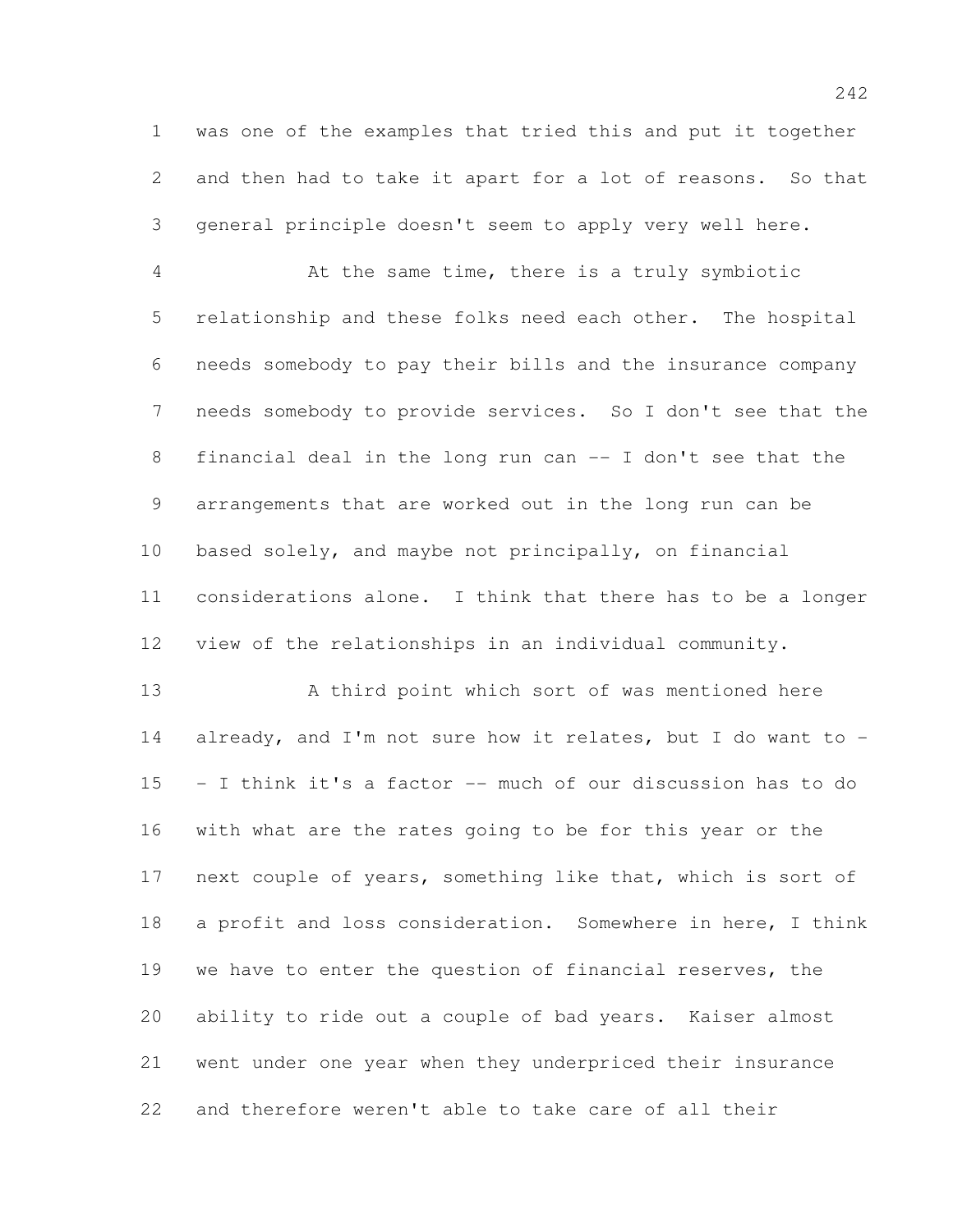patients in their own hospitals and had to go out and buy hospital care at top dollar. It was a very bad period. It was about 20 years ago or something like that. It was really -- I mean, over a billion-dollar loss as I remember it in one year because of that imbalance. At the same time, I read -- and I don't know what the numbers are -- the partners has reserved some \$7.5 billion or something, I 8 mean, huge sums of money, and most hospitals, they get along, but the matter of financial reserves does affect your ability to negotiate in the short run and maybe in the long run.

 And, finally, just to show you how opinionated I really am, I'm very skeptical of this argument of cost shifting because it seems to me that what's actually happening is a perfectly normal procedure where you segment your markets. And you may have the same good and service that you sell in one market for one price and another market for a different price. We may think of it primarily in international markets, where you might have a different price for a drug in one country than another, but the same thing can happen in other settings, as well. So the notion that if you don't get paid enough by Medicare, you're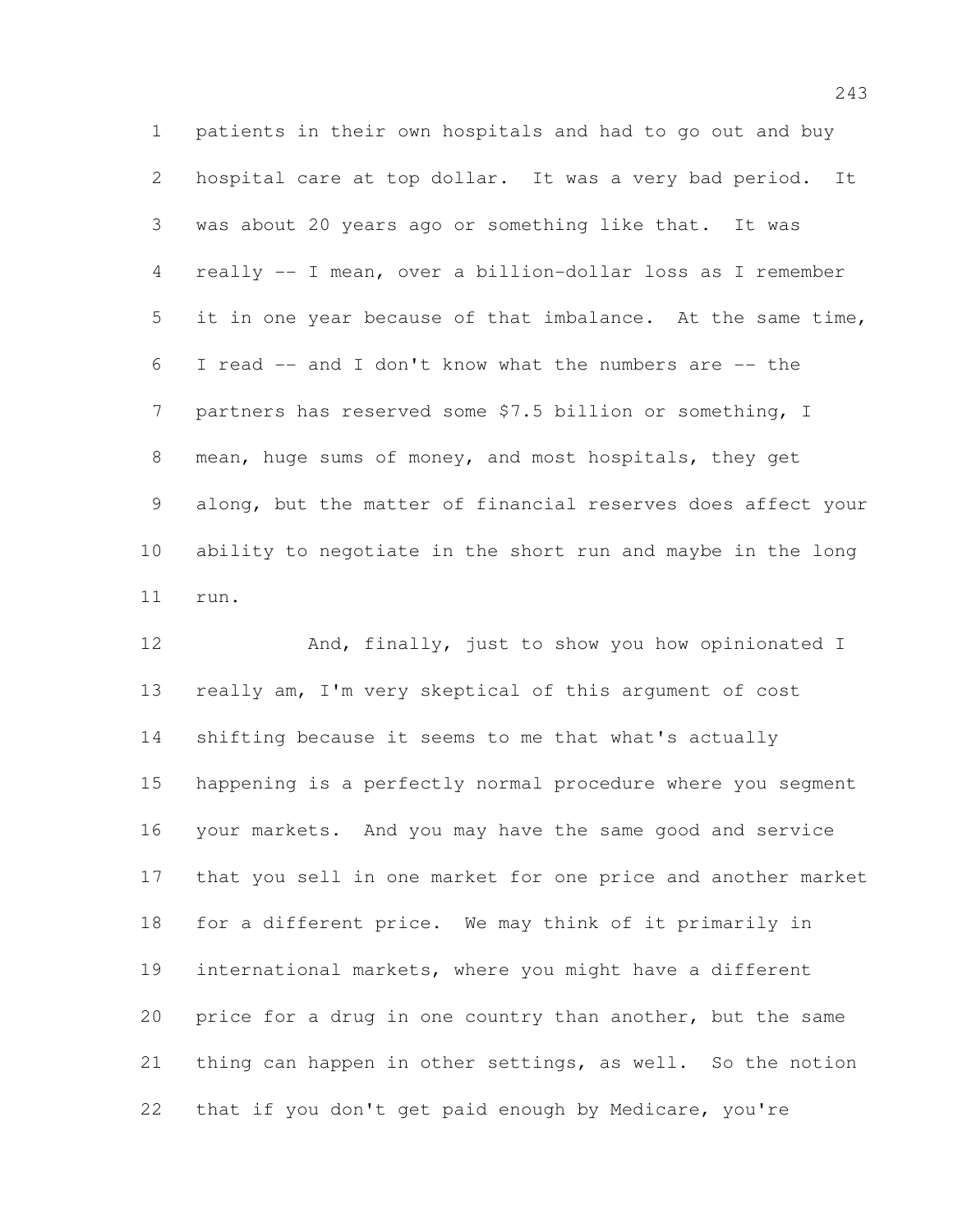automatically going to shift it, may be. I'm not denying the possibility. But it may be that you would charge that higher amount anyway if you can get it. In other words, you've segmented your market to the relationships, the condition of the buyer and seller, in that piece of the market, not the whole market.

7 As I said at the outset, I'm very confused. 8 MR. GEORGE MILLER: Yes, just general comments, very quickly. For those of us who have Medicare and Medicaid business above 50 percent, there's no such thing as cost shifting. It just mathematically does not work. And mine is only ten percent. I used the example.

13 A comment about what Scott said, that they negotiate and direct all of their business to one hospital, that's a very poignant point and I think he's using that as a market strategy for him in Seattle, which makes perfect 17 sense. But if you're in a community like mine and, say, someone like Scott decides to consolidate all their business to one provider, that means, in my community, I would get none of that business if those insureds live in my community. All that business would go somewhere else. That may be market forces. That may be the right thing to do.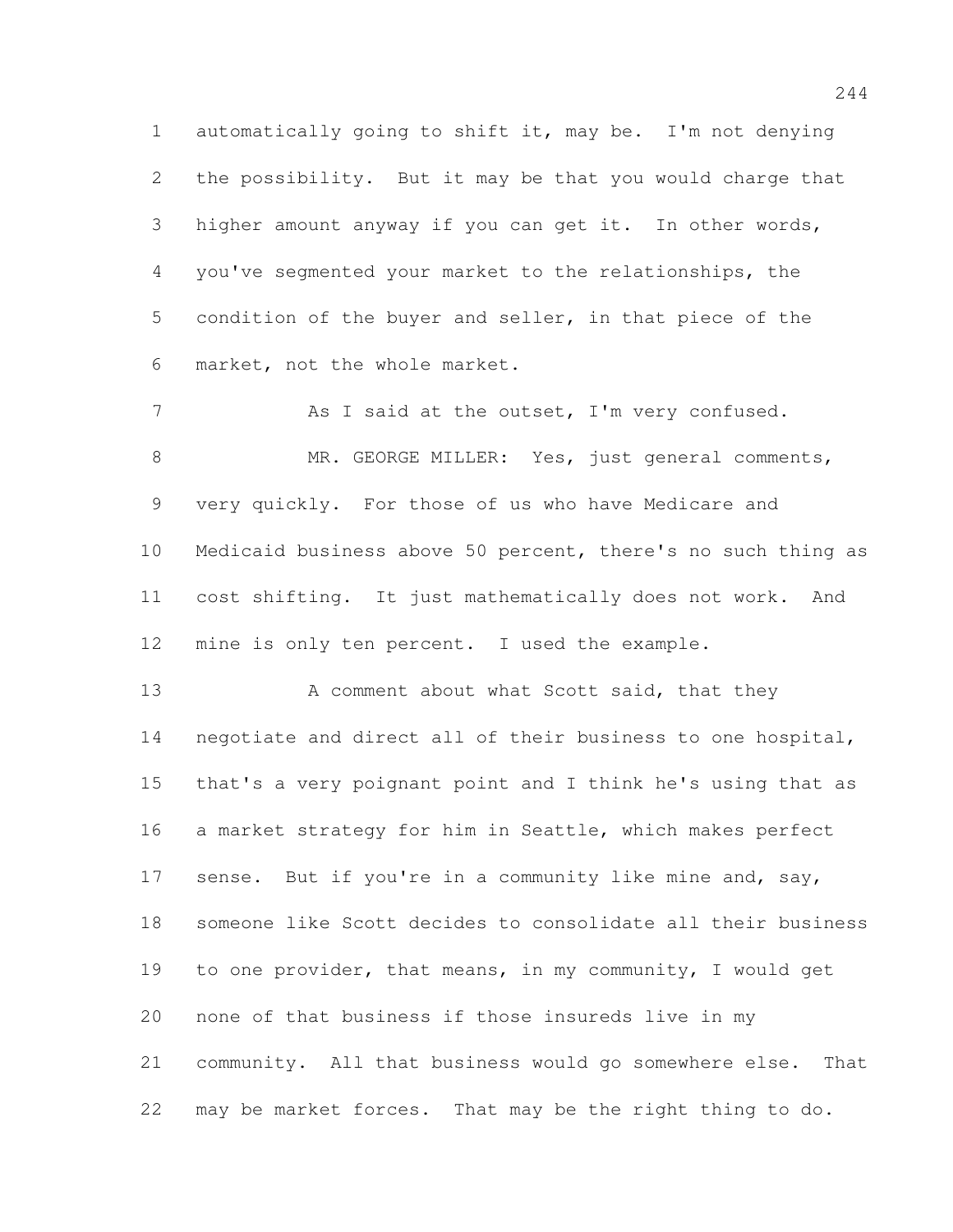But then that infrastructure of providing health care in our community then will go away because the better-paying patients and those that he can drive business to his one hospital in that community then underpits what we're trying to do.

 When I was in both Fort Stockton, Texas, and Jasper, Texas, the major insurer in Texas threatened to do that to our facility if we didn't lower our rates well below what Medicaid paid.

 So I don't know the total answer, but these things happen in the world. I don't know, unless you're a large hospital system, I don't know how you get market domination. 13 I think it's the insurers that have the upper hand. Now, I certainly could be wrong. Unless you're a part of a large 15 integrated delivery system. So, again, for those of us --16 there are about  $1,800$  rural hospitals around the country  $-$  we don't have that power to do those things. It is a concern.

DR. NERENZ: Pass.

 MR. HACKBARTH: This discussion has been illuminating for me. You know, even six months ago -- oh, I'm sorry. I'm sorry. Yes, I'm going to finish what I was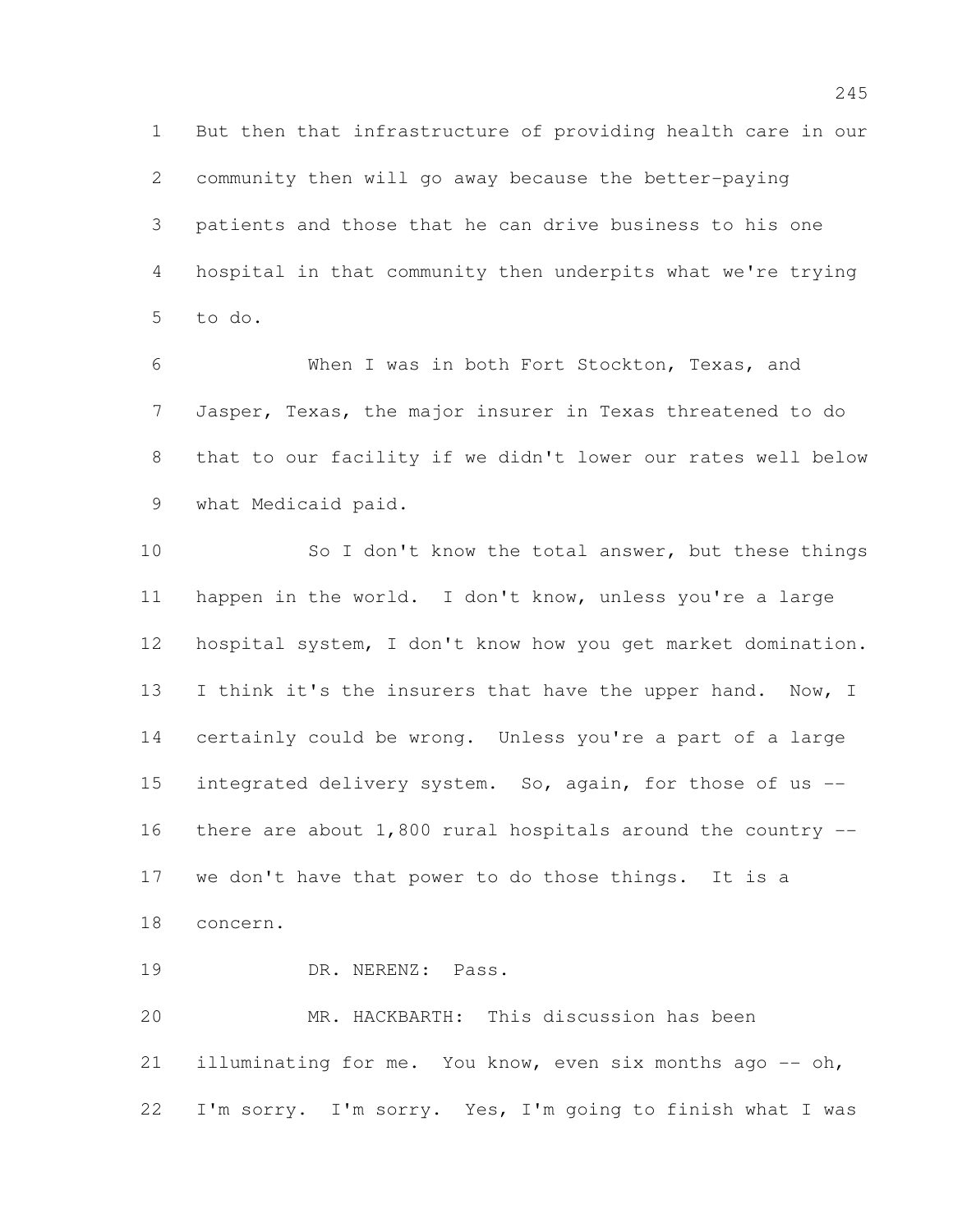going to say and then I'll let Peter go.

 MR. BUTLER: I do have something to say. This is -- I have been in organizations where we've owned our plans and where I am now, we don't. But I'll talk a little more from the provider side.

 First, when you talk about discounts, and I'm not 7 sure how you're looking at some of these, but the fact is, actually, a lot of the rates have far less variation in them than the contract language. All the money is in the contract language, an amazing amount of how you define outliers and carve-outs and, you know, what gets paid for. It's really a huge percentage of the contract. So when you look at your numbers, I don't know whether you just look at basic rates or you look at the contract language, but there are many days when I prefer a single payer system to get rid of the billions of dollars that are tied up in both sides of the equation here to haggle over the contracts and all the apparatus required to keep it going.

 With respect to how providers look at this and why would they give Medicare rates other than the protection that was mentioned, I think many payers will come in, especially the national ones, with a book of business and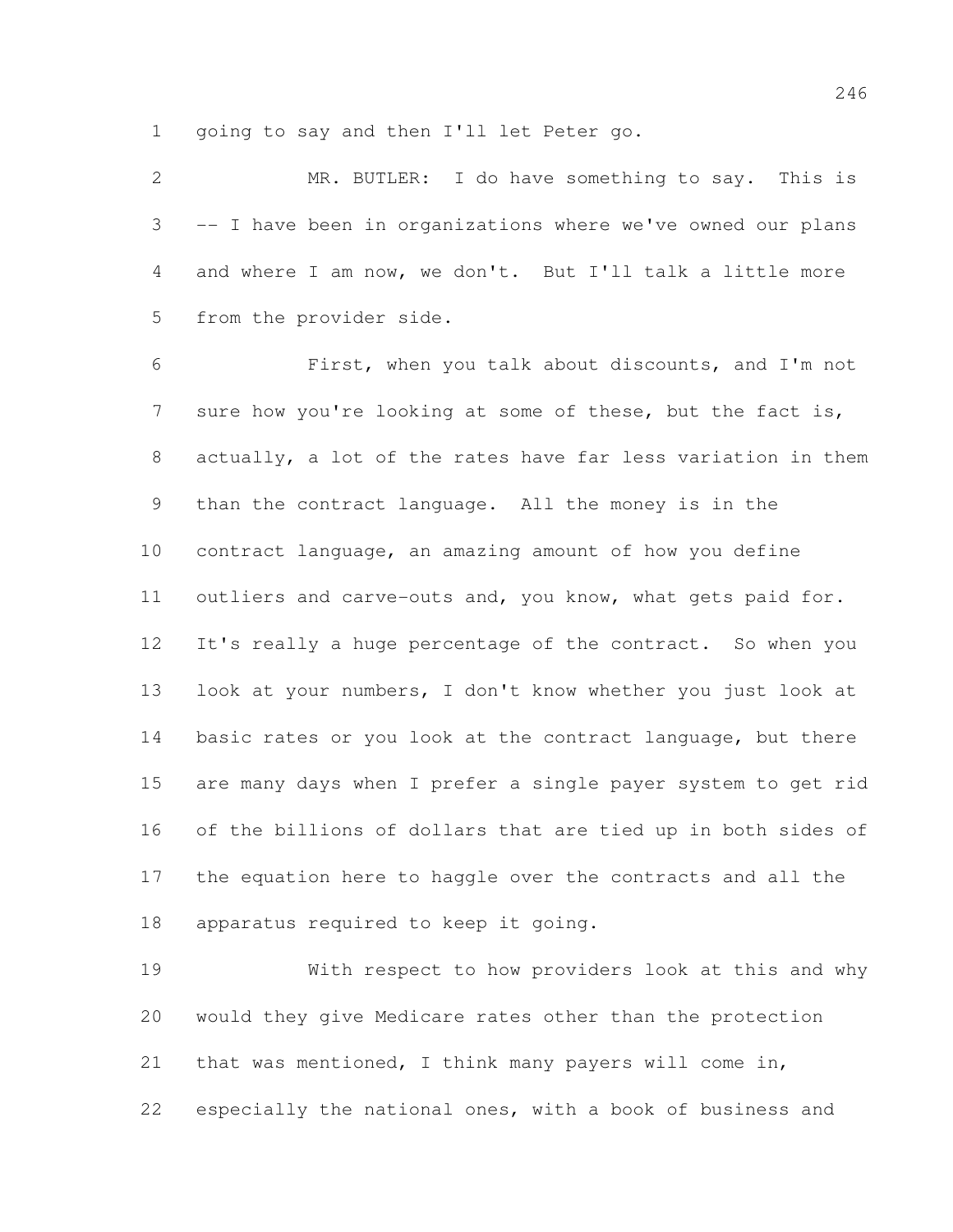they'll say, I've got my PPO product or I've got my HMO product and I've got my Medicare Advantage. And they will say, you know, and the Medicare Advantage is not big, but they say, you know, I really need my Medicare rates over here. And I, myself, in contracting with you can help make it up over on the commercial side, which might be easier to pass through than the Medicare side.

 So you look at your total book of business with the insurer when you negotiate, not just the Medicare Advantage in isolation. And because it's a small piece, some providers might say, okay, I'll give you Medicare rates for that.

 Another reason is that in the -- I think if you looked at the participants in Medicare Advantage, they would 15 be the ones that do have less clout in the market, that are looking for additional volume, that may have lower costs so they feel like they can live with the rate and feel that the patients can be steered into their institution, so they see that there may be a real pick-up in volume incrementally in a kind of narrower network Medicare Advantage. So I won't name names, but the big ad in the Chicago paper just two weeks ago made the major insurer rolling out, here is our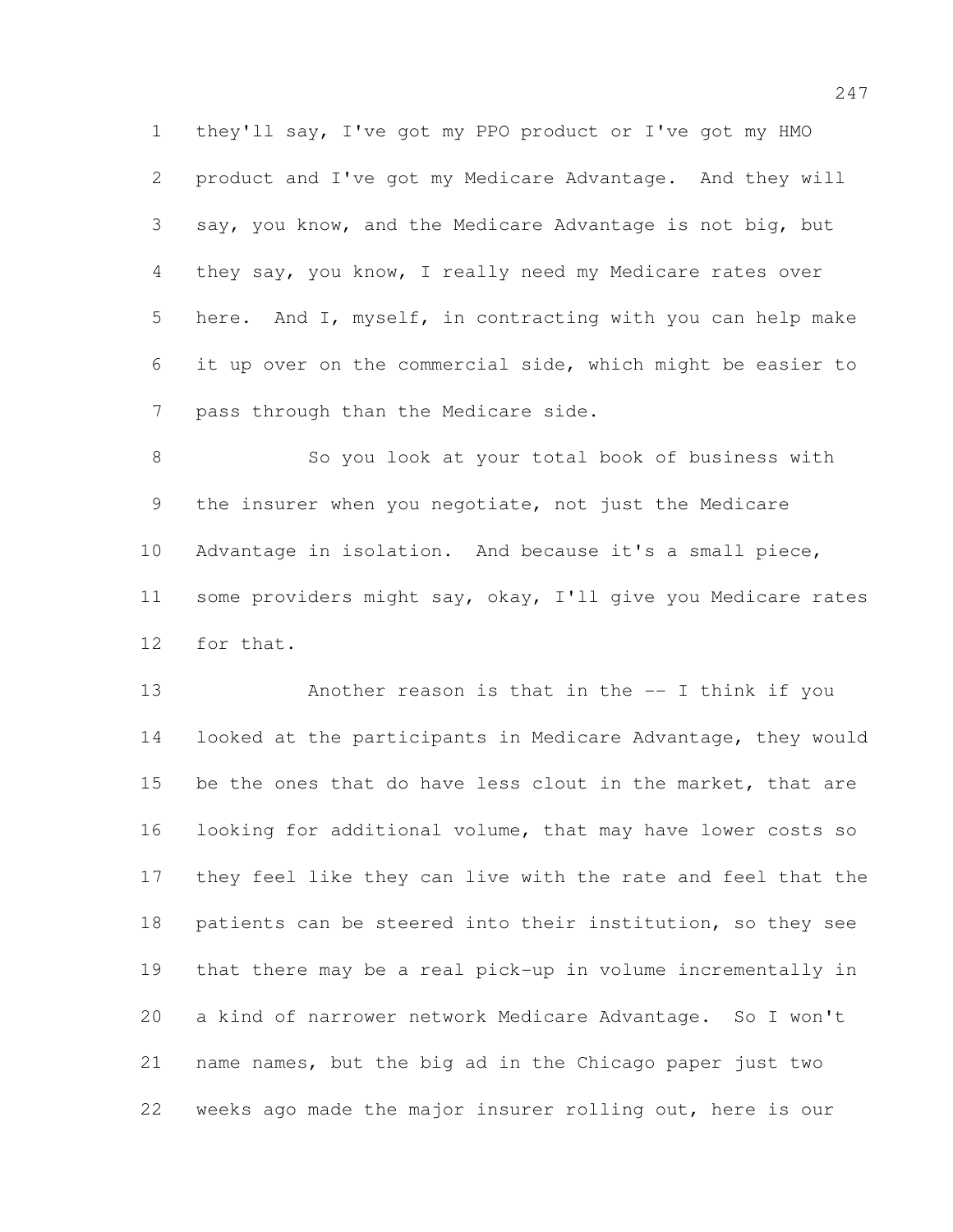Medicare Advantage, and you look who's in there and it would fit the profile of those that, you know, they might be lower cost. They definitely are looking for business. And they're trying to play into filling some beds. Therefore, why not give the Medicare rate? It doesn't look too bad for us to do that.

7 Now, as far as the -- I actually come out the opposite of Craig on the -- I think that you have higher rates if you do away with the protection, almost for sure. I would agree totally that the whole world is saying you've 11 got to live within Medicare rates, but as Mike pointed out, is it because you're willing to give those? Now, they look 13 at their book of business and they say, okay, I've got 45 percent Medicare, 15 percent Medicaid, which is growing, maybe 30 percent in the commercial, and five percent uninsured, which is growing. And when they look at the 17 collective revenue stream and project it out five years, they see the commercial market shrinking and not paying those charges.

 So I see the prices coming down for the commercial market with greater transparency and I see the prices coming up for Medicare. On balance, they might be -- in an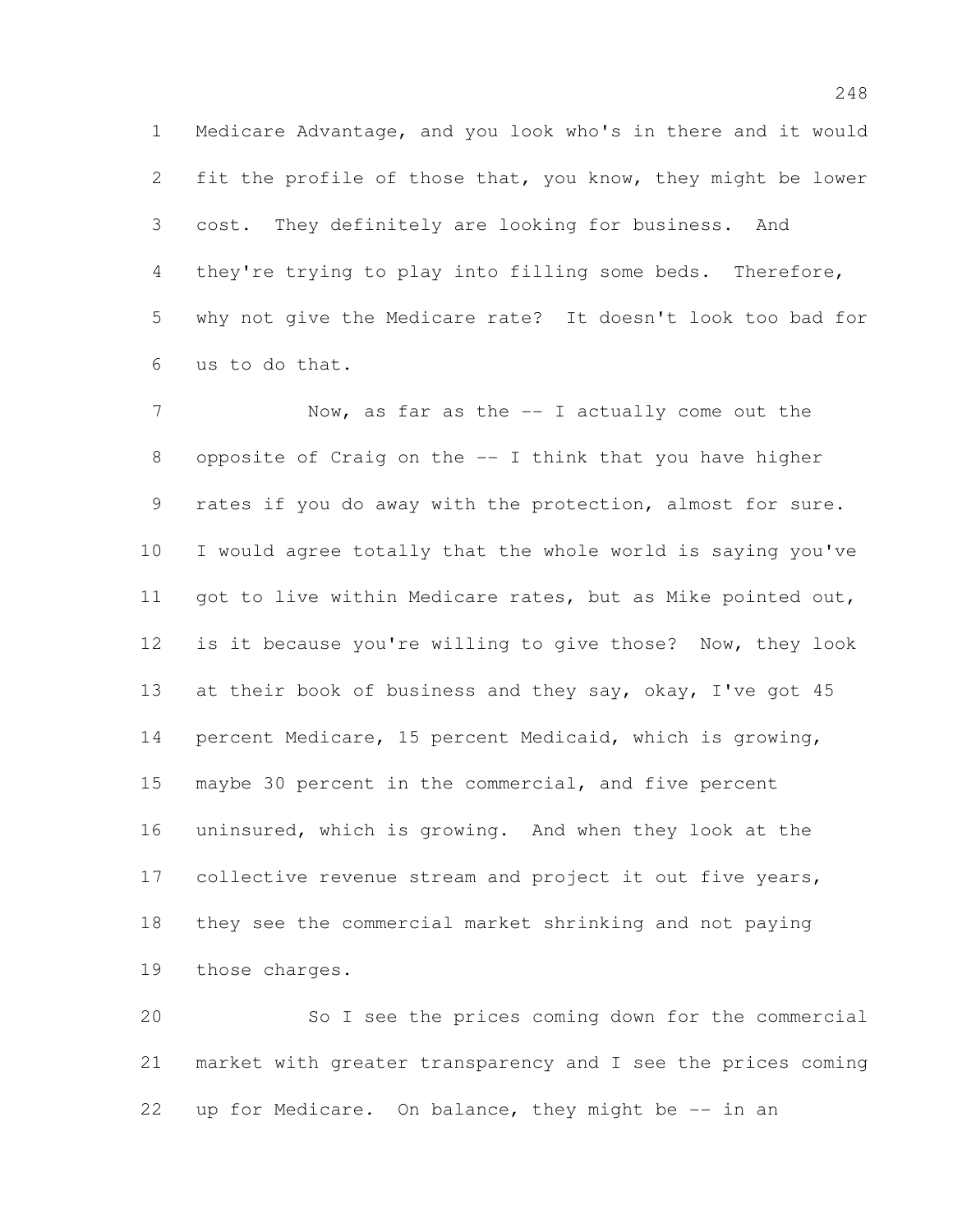effective competitive market, you will have lower rates overall, but I'm not sure that Medicare would get to have the advantage they have now if you really kind of played the whole thing out. So I do think it does provide protection for sure for now and I wouldn't let go of that too quickly. DR. REDBERG: I also found this discussion very 7 illuminating, but -- and I'm not an economist, but I find health care to be a very funny market because it doesn't -- the usual supply and demand really don't apply. Prices have no transparency. Peter corrected me and said, well, charges have nothing to do with what people pay. I mean, that's a little unusual for a market. Physicians can generate demand. Hospitals can generate demand like those ads we run 14 in the paper. And so I think it's very hard to really extrapolate from usual market principles to what one would expect in the health care market because it's not really a market and we certainly can't lose sight that Medicare is a huge player, and for that reason, no matter what, has a lot of influence, or should.

 And then I would just say that to keep in mind our framework, I think besides talking about costs, we should be looking at quality measures here, too, and what are we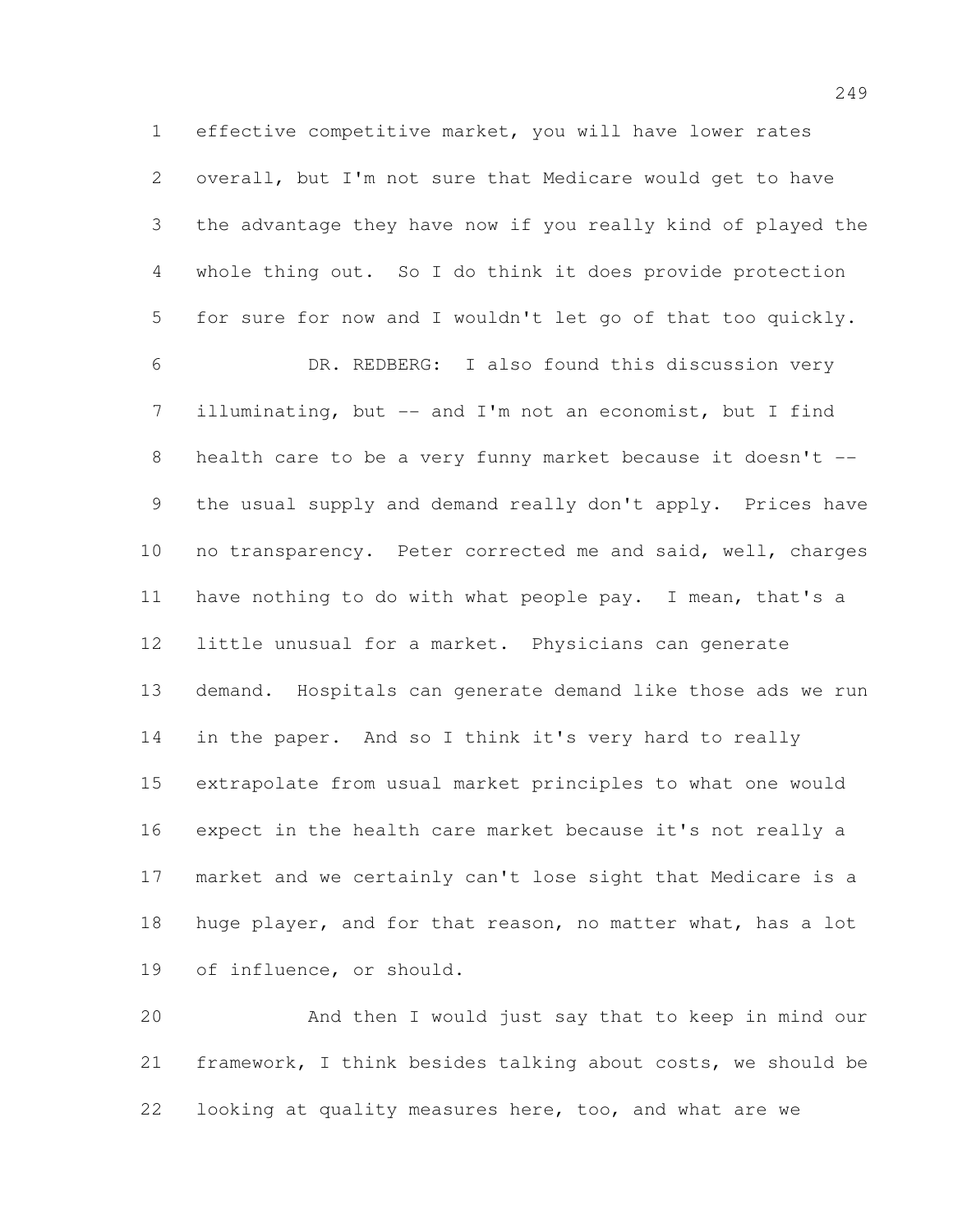getting for what we're paying in all of these different systems and really look at outcomes.

 MR. HACKBARTH: Rita, as a physician, you shouldn't be at all shy about intruding on economics because our economists certainly aren't shy about intruding on medicine. 7 DR. CHERNEW: That's so true. 8 [Laughter.] 9 MR. HACKBARTH: Now to Kate. 10 [Laughter.] 11 DR. HOADLEY: I mean, this is, I think, really helpful, though it's big, complicated, and confusing. So, I mean, I think that we're all taking more time to digest what we're hearing. I mean, I think the simple message out of the

 analysis is that having pay-for-service Medicare makes a 17 difference. Even if you take it at that very simply stated, it makes a difference, without even talking about the direction, I mean, that's already saying something. The other thing that -- two other things that at least implicitly in this analysis is that balanced billing rules make a difference. We don't talk as much about those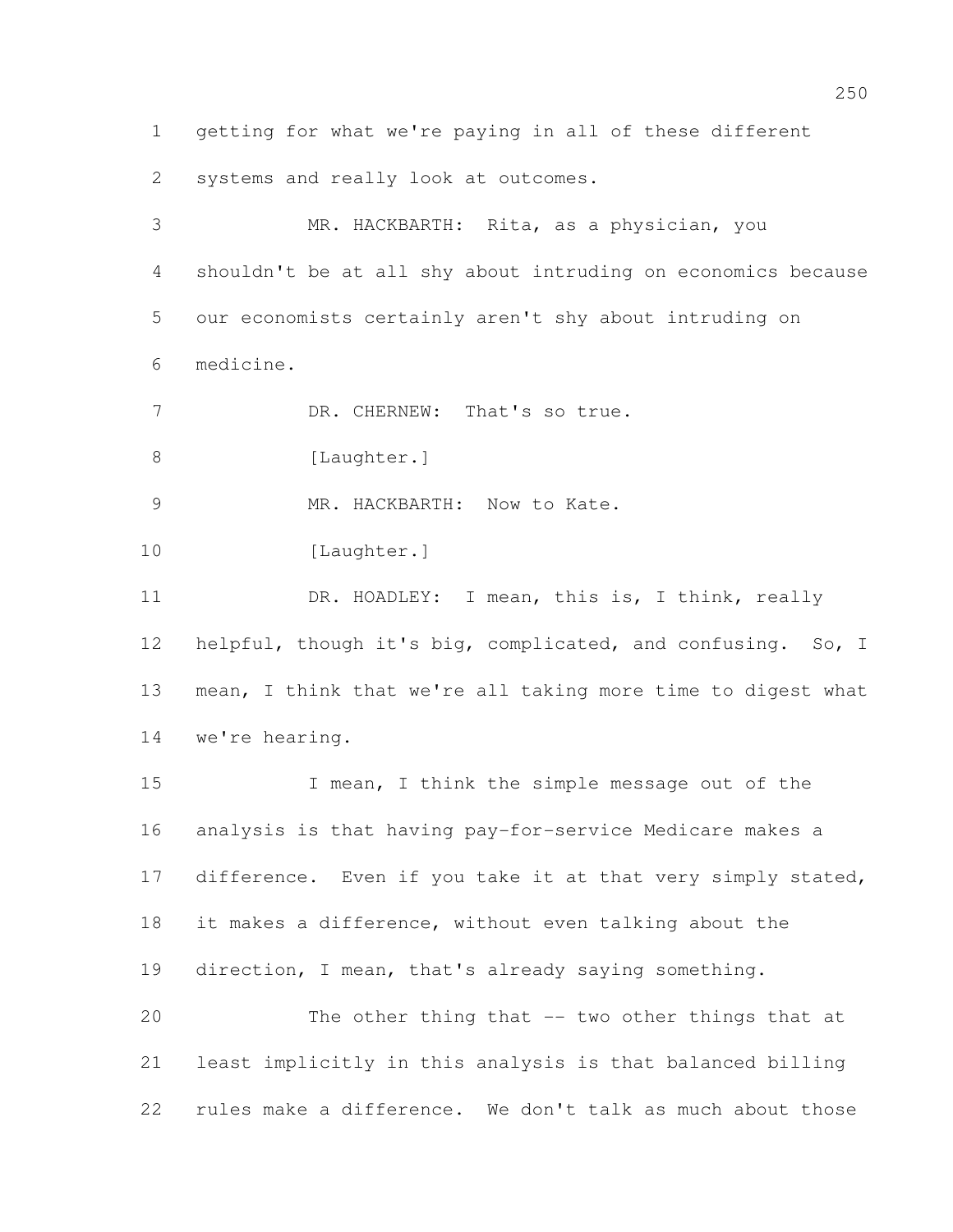and I don't think most people who have talked about sort of future Medicare design have necessarily thought that through and what would you do with and without fee-for-service Medicare. It's also something that the private market is struggling with. I did a little bit of work on State laws about balanced billing on the physician side, and a few 7 States have tried to do something, and none of them very happily, feel like they've mastered how those rules should work. And it does seem like it kind of is having some really interesting effects here.

11 And the third, I guess, is in thinking about the future of a world in which Medicare Advantage or whatever we'll end up calling it someday plays a larger role, whether it's just larger or 100 percent or whatever. I think thinking through what we might expect the balance within Medicare Advantage to be in terms of totally closed or relatively closed network models versus much more open network models. Obviously, PPOs in general in the under-65 market have a lot of popularity. There's clearly been a niche for very closed network model plans, particularly in some communities. But I think the way we think about all these things and a lot of the comments people made, it's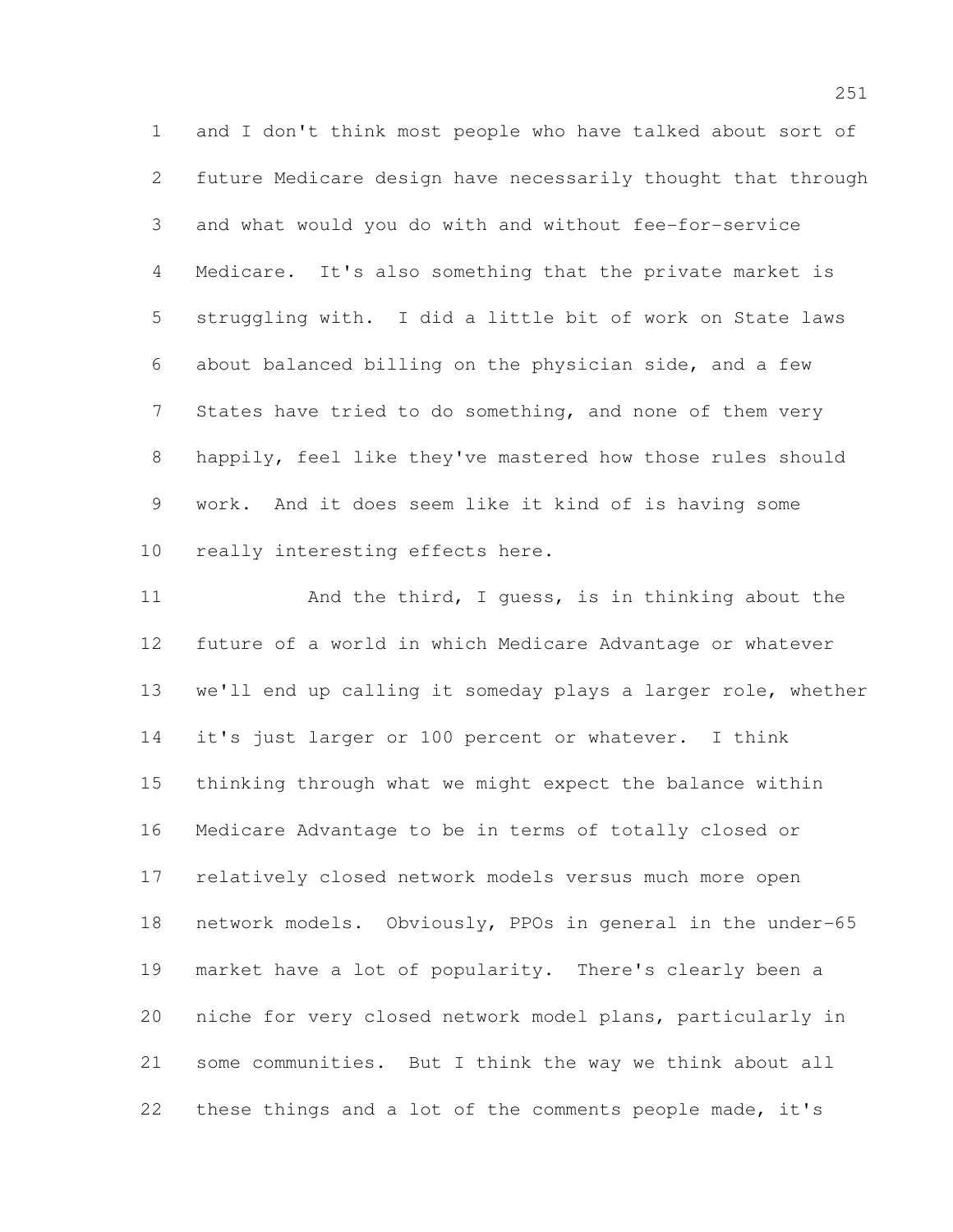1 going to sound very different if we assume that -- and whether this is a question about what the public will accept or what the market will offer -- it's going to make a lot of difference whether that future is more heavily skewed to one or the other.

 And I guess my last comment is sort of a question. Are we thinking of or are you working on anything to do a similar kind of analysis on the physician side of things, which is clearly a lot more complicated.

10 DR. MARK MILLER: Well, in this analysis, we didn't play it up here, but if you go through the paper a little bit in detail, the premium for MA is everything -- 13 DR. HOADLEY: Right.

14 DR. MARK MILLER: -- and then what we entered or what Jeff entered was the index for hospital and physician services. And similar to hospital, you did not find a very strong effect and it's certainly not what you would have hypothesized or expected.

 MR. HACKBARTH: You were talking about the relationship between physician fee levels and MA bids. 21 DR. MARK MILLER: That's correct. DR. HOADLEY: But then, also, thinking through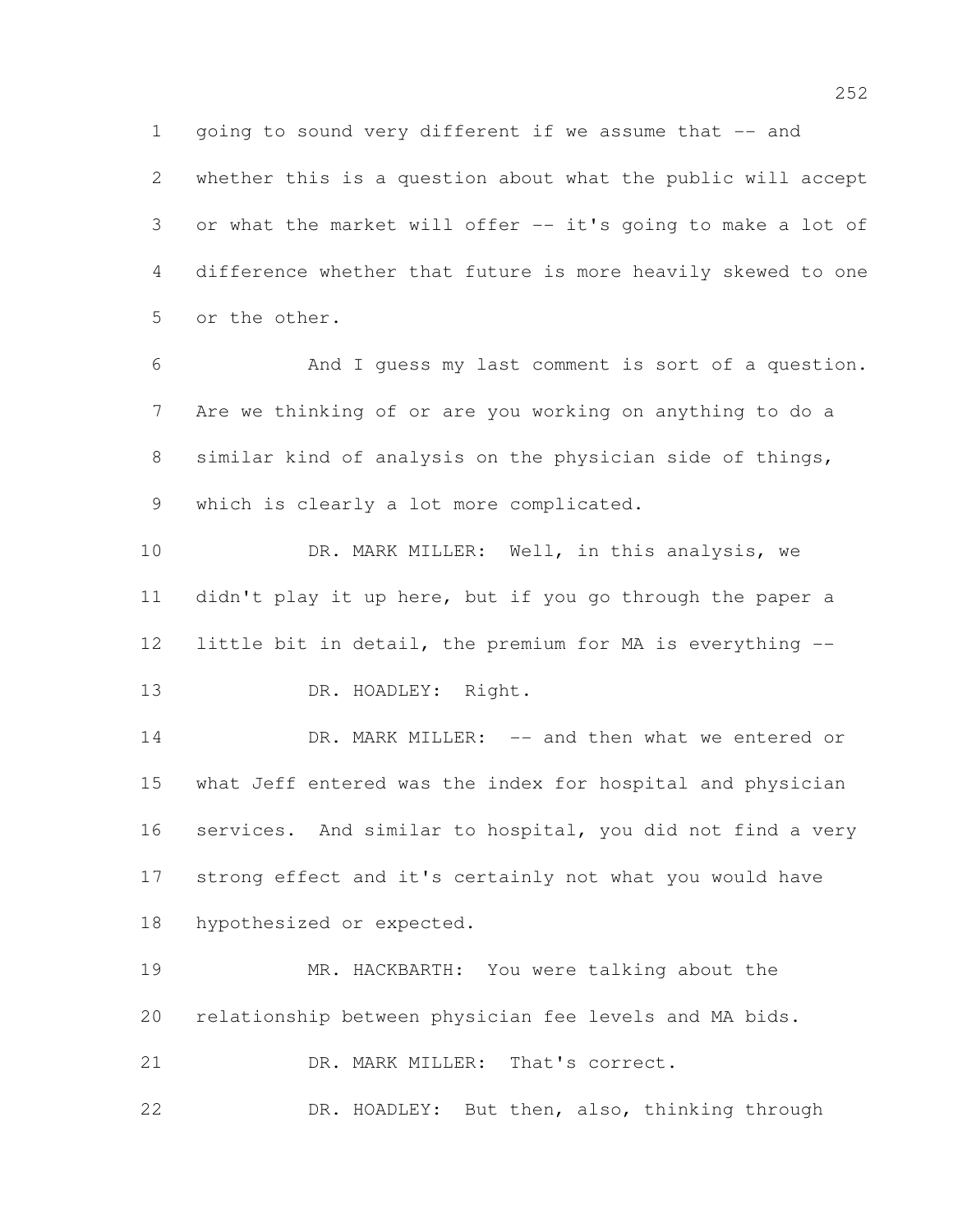some of what other things in the literature would say about some of the dynamics of market levels, it would be really interesting --

 DR. MARK MILLER: [Off microphone.] Yes, absolutely. But I think just to note, for anybody who missed it, that was --

DR. HOADLEY: Right.

 DR. MARK MILLER: [Off microphone.] And I got that right, Jeff, roughly?

10 DR. STENSLAND: Yes, roughly. I think the physician story was, at least for HMOs, there was a little bit of a relationship between the relative physician commercial rates and the rates that HMOs were paying. The sign actually flipped in the PPO thing and how you structured your model. It wasn't really solid, like it didn't just sit there. For an economist, you do these models. You do another one, another one. It's always just 18 -- but the hospital thing, it's -- that's the story. It's the end of the story. I think for the physician one, it's not as clear, I think for a couple of reasons. One, because it's not as big a portion of the pie. And another thing, I think there also might just be a lot more complexity in how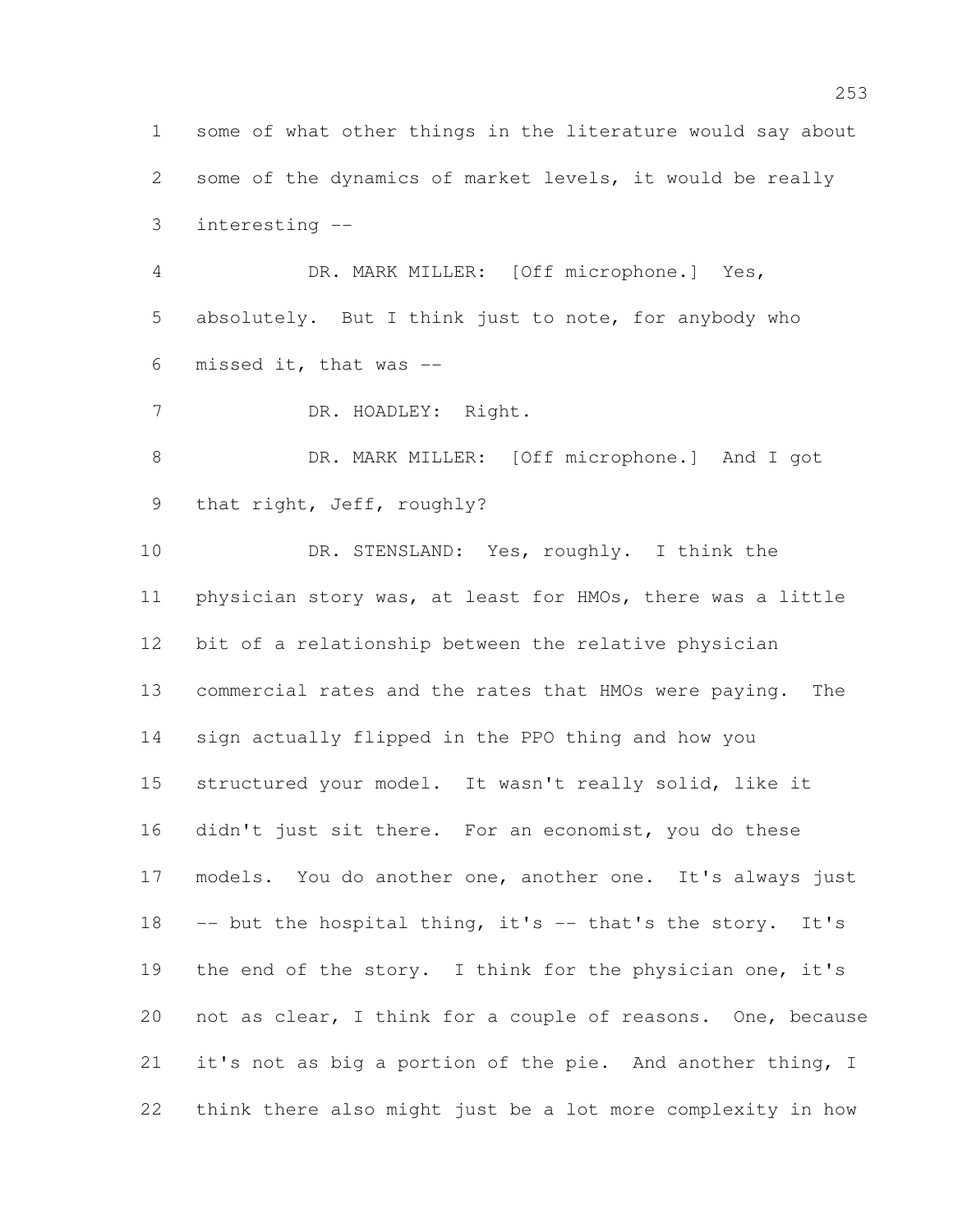you pay the physicians. Are you paying them some capitated arrangement or some bonus arrangement? And it just might not be as clean of a story as it was for hospitals. MR. HACKBARTH: Cori and then Scott. MS. UCCELLO: [Off microphone.] MR. ARMSTRONG: Actually, you just made the point I wanted make, in that throughout this whole conversation, we haven't actually ever acknowledged that while fee-for- service may always be kind of an important point of reference, in fact, our organization is I'm sure not alone in talking with hospitals about how we get way beyond a cost per unit of service as a basis for reimbursement. And so we 13 just at least, I think, need to put that out on the table, too. MS. UCCELLO: So I changed my mind. I'm going to say something. 17 [Laughter.] MS. UCCELLO: So we've talked today kind of in isolation about the provider prices and how that would work, perhaps with or without the fee-for-service in there. But I would suggest that other elements of the CPC can maybe 22 affect these things. And in particular, I'm thinking about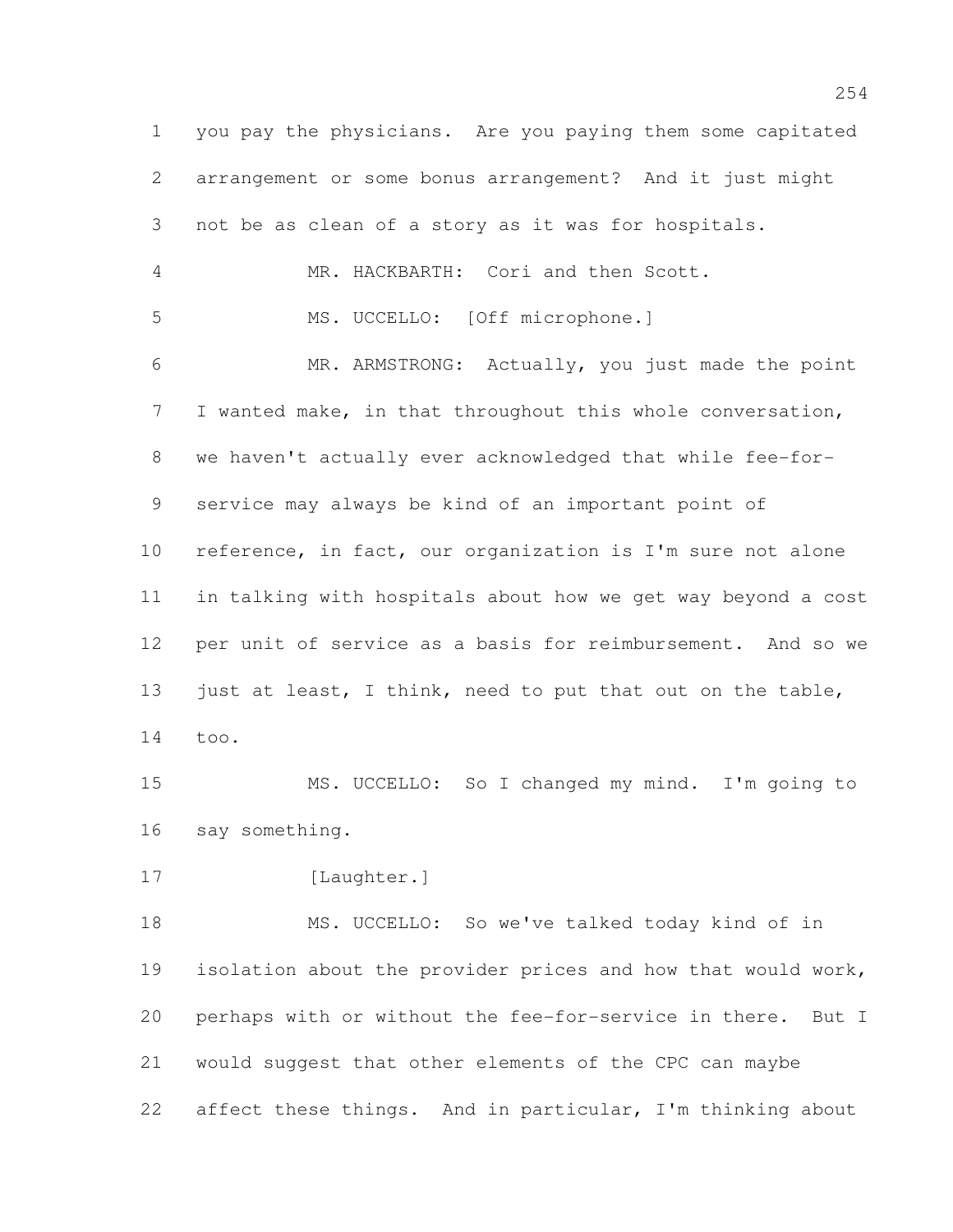how the government contribution is set. If we're talking about this and it's competitive bidding, that's kind of how this discussion went. But if we're thinking about setting the government contribution as a fixed amount that increases by something --

DR. HOADLEY: [Off microphone.]

7 MS. UCCELLO: -- then would that kind of mechanism be able to apply pressure in a way that maybe a competitive bidding process wouldn't? So I think we just need to think about these not necessarily in isolation but how the different features of a CPC design could interact.

 MR. HACKBARTH: Scott, on your point, back in the 1990s when I was involved in the health plan and medical group business, at least in Boston, we did go through a period where we started sharing the Medicare revenue on a per member per month basis with at least select hospitals because they wanted to assume more risk with the potential of more gain by reducing utilization, et cetera. And those arrangements blew up around the country and we sort of reverted back to negotiated rates based on per diems or per admission. But there was a period when we tried some of these new mechanisms. I'm sure you remember that, as well,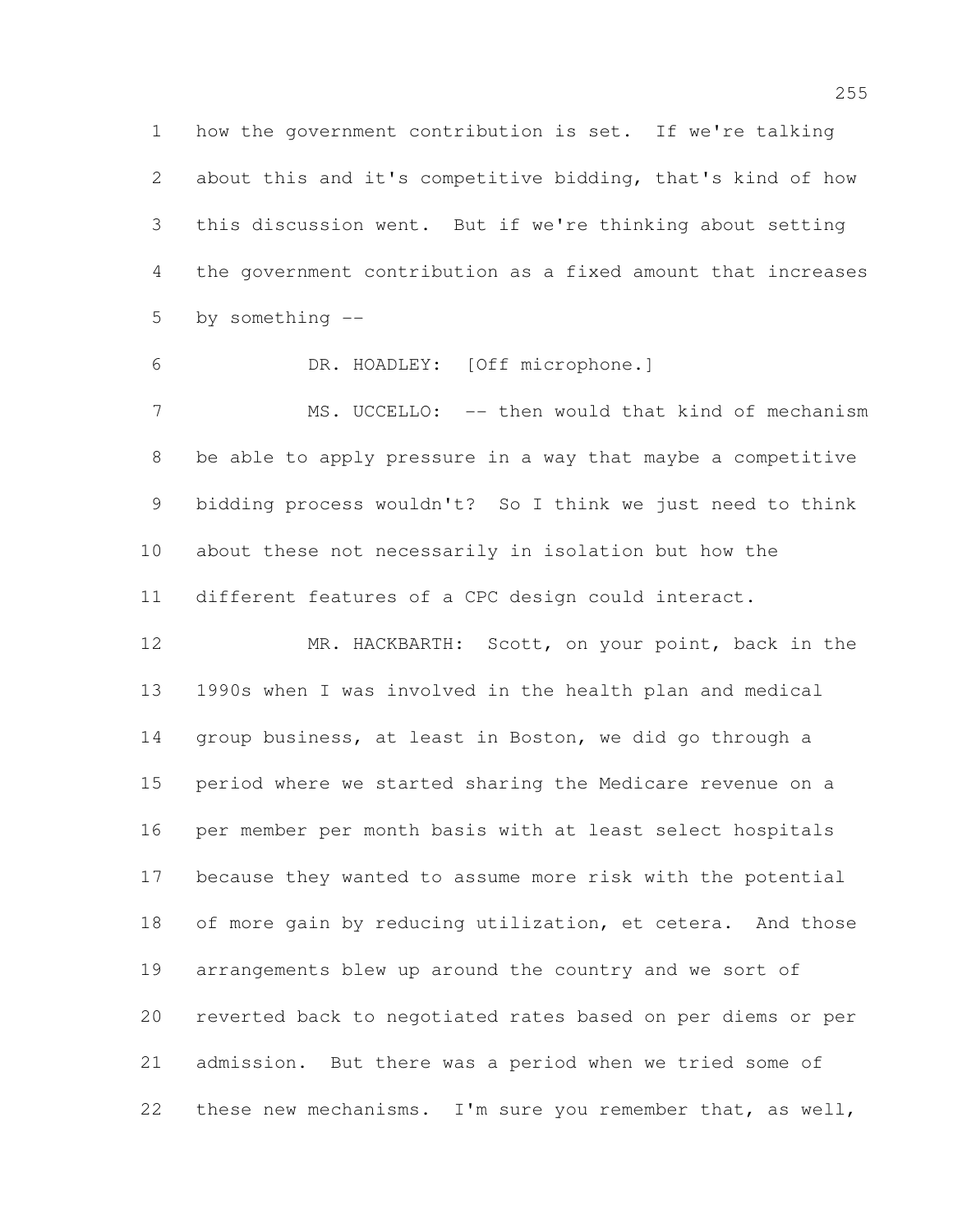Craig.

| $\mathbf{2}$   | DR. SAMITT: The one other point I would add to               |
|----------------|--------------------------------------------------------------|
| 3              | that, which is, I guess, a third dynamic, is clearly the     |
| 4              | ongoing consolidation of the industry. And so the question   |
| 5              | is who will really bid for these plans in the future.<br>My  |
| 6              | guess is many of them will be integrated systems that have   |
| $\overline{7}$ | their own health plans. So in many respect, it's going to    |
| 8              | be these integrated groups that already have internal        |
| 9              | alignment that may very effectively be able to compete and   |
| 10             | bid.                                                         |
| 11             | MR. HACKBARTH: Okay. Thank you. Very                         |
| 12             | interesting analysis, Jeff, and we'll be coming back to this |
| 13             | in the not too distant future.                               |
| 14             | Okay. We'll now have our public comment period.              |
| 15             | MS. METZLER: [Off microphone.] I'm the only                  |
| 16             | brave soul --                                                |
| 17             | MR. HACKBARTH: Yes, and let me just quickly                  |
| 18             | review the rules before you begin.                           |
| 19             | MS. METZLER: Yes, sir.                                       |
| 20             | MR. HACKBARTH: So please begin by introducing                |
| 21             | yourself and your organization and I'll give you a brief     |
| 22             | amount of time. When the red light comes back on, your time  |
|                |                                                              |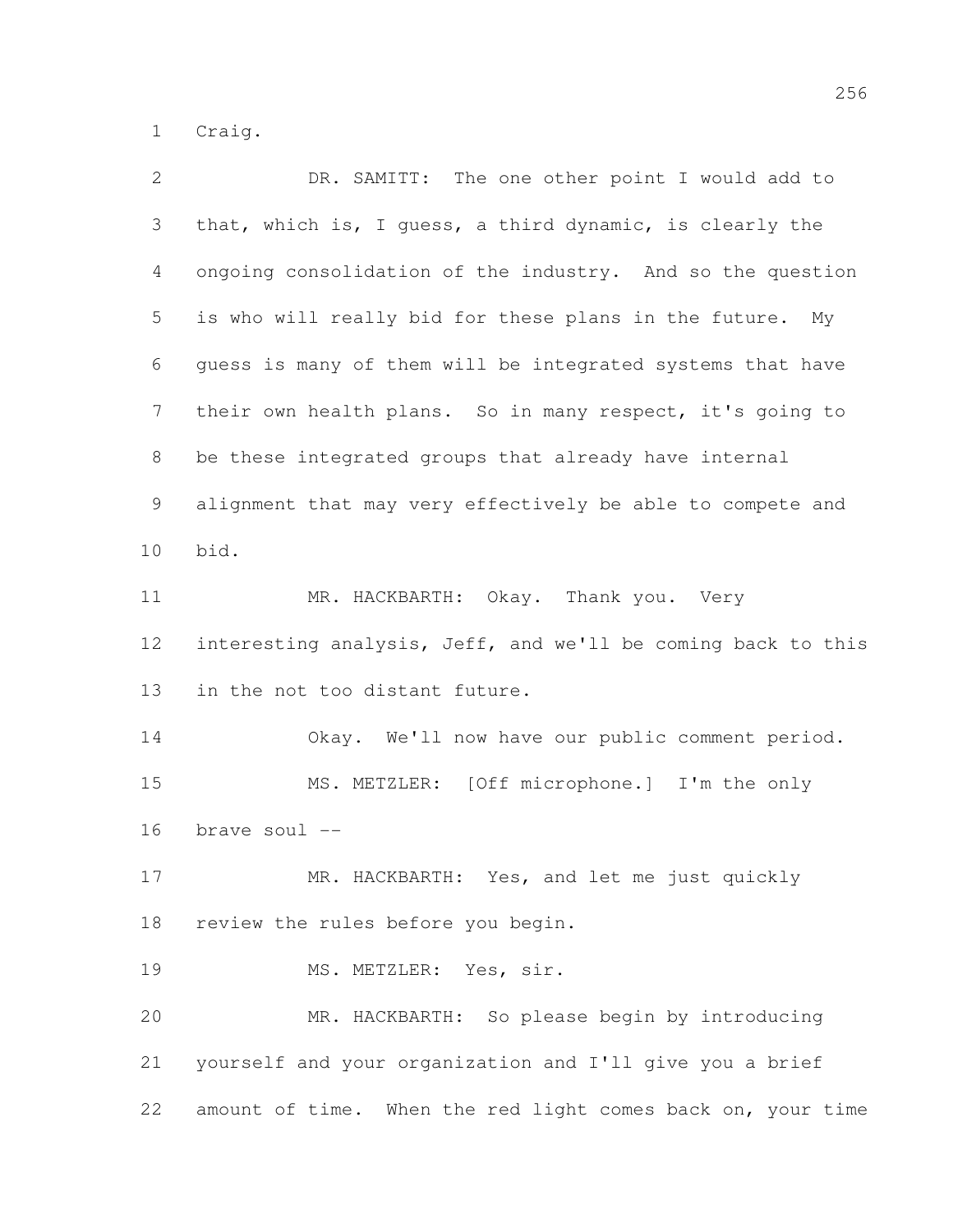is up. And, as I always do, I remind people that this isn't your only or even your best opportunity to provide input on the Commission's work. You can place comments on our website and, of course, interact with the staff, and that latter one is your best opportunity.

With that, it's all yours.

 MS. METZLER: Thank you. Christina Metzler. I'm the Chief Public Affairs Officer at American Occupational Therapy Association.

 And thank you for that reminder about the contact with staff and other opportunities to communicate to the Commission, because we've taken advantage of that and have been pleased during the recent few months about the collaboration and the outreach from staff to AOTA, the Occupational Therapy Association and the rest of the therapy community. We thank you for that opportunity and we appreciate that some of the thoughts that we have put forward were reflected in the discussion as well as in the recommendations.

 But nonetheless, I have to say that we are disappointed that the NPPR hammer was used. We don't believe that this is a good approach and we opposed it when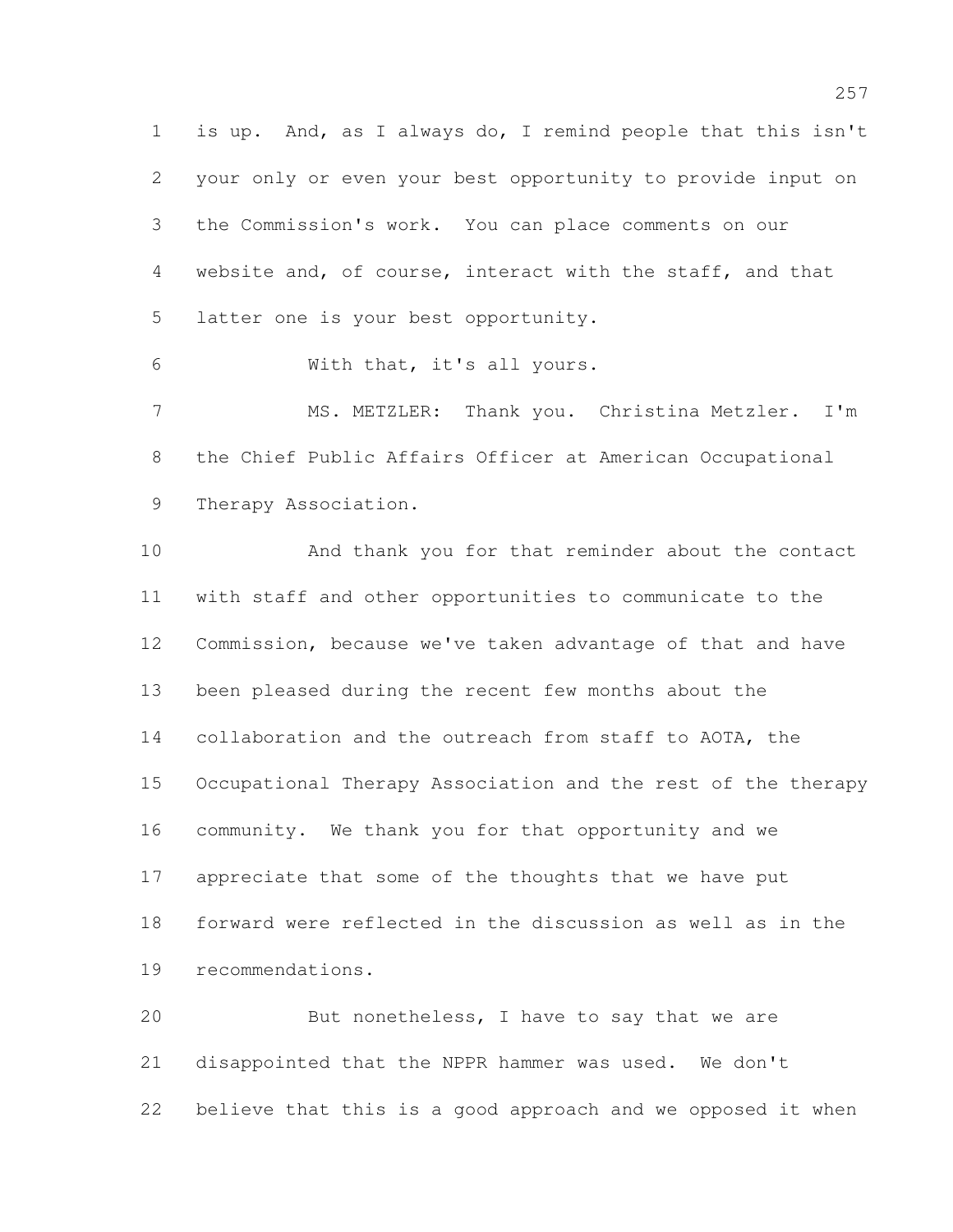it was first suggested by CMS, primarily on the basis of the integrity of the AMA process that is used by -- used to determine the value for -- across all of medicine and health care and that using the NPPR invalidates what the AMA process has done. And we don't think that that is a sensitive way to reduce expenditures or assure appropriate utilization.

 Furthermore, I just want to point out the concerns from a beneficiary point of view. Beneficiaries are really in a bad state right now. Therapists are getting calls from the beneficiaries because CMS has chosen to send letters directly to the beneficiary underlining that they are vulnerable to pay for therapy even if their therapist thinks 14 it's legitimate. And underscoring this creates fear, 15 confusion, and it puts a damper on people accessing therapy 16 that is legitimate, that is medically necessary, that they are entitled to under Medicare, and that they should be getting to perhaps improve their life but also perhaps to save money down the road.

 So I urge the Commission to watch what happens with the communication to beneficiaries, that that scaring of beneficiaries can be short-sighted and have negative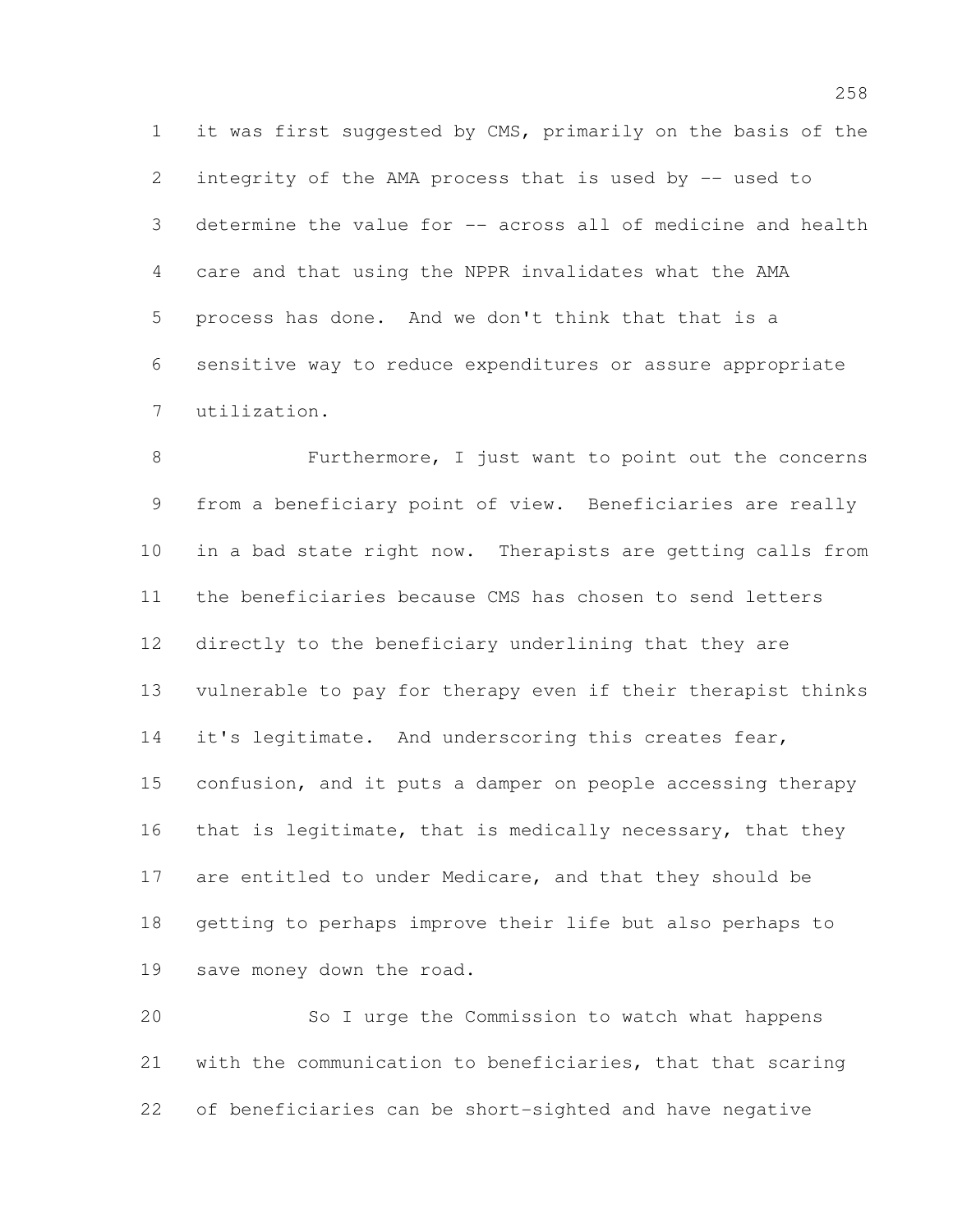effects, especially on the quality of outcomes, as you were talking about.

 CMS, I want to state that CMS and its contractors have always had the authority to do manual medical review. It's only in this newest iteration that manual medical review is now being interpreted as a prior approval process. It's ironic in some ways to us because AOTA has suggested several times that there be a prior approval process at a certain level. We suggested it at the 95th or 90th percentile. But CMS always said they did not have the resources to do that, did not want to do that, would tell Congress that that wasn't an acceptable alternative, and now that's what we have. But I think we need to call it a prior approval process so that beneficiaries and providers are clear about what this process is.

 I wanted to mention that the notion of the improvement standard and this new ruling -- one of the Commissioners, I think, talked about how this may bring about a long-term care benefit. But I want to reiterate what Mr. Miller said about the therapy services have to be skilled. We're not talking about maintenance services. We're talking about the skilled services that can help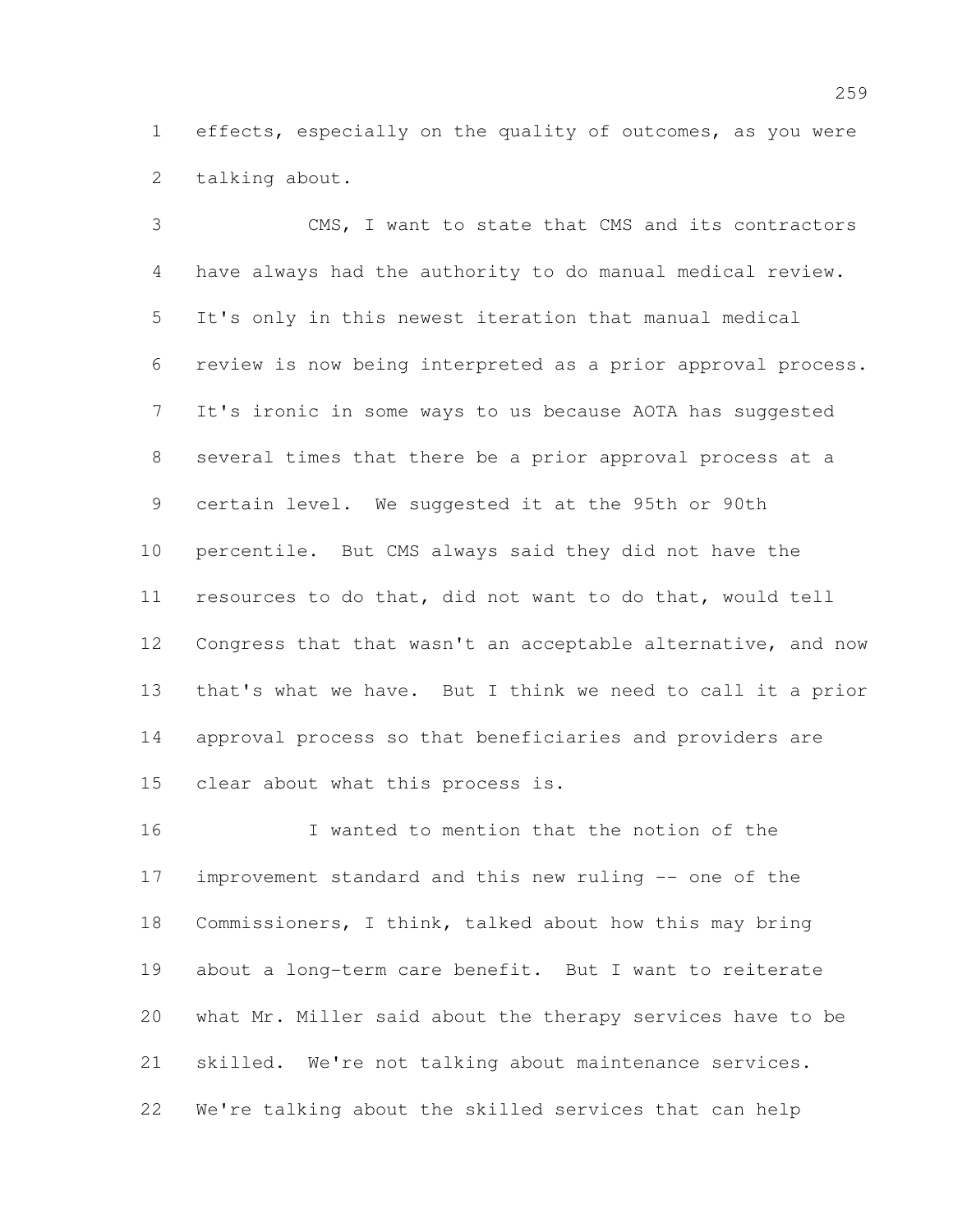people maintain function. And as we see people with more chronic conditions, it's not just maintaining function or restoring function. It's habilitating people to their new status, whether they have a limited function from a stroke or they have a progressive disease. That needs to be remembered.

7 I also -- one last thing. Occupational therapy, physical therapy, and speech therapy are three distinct benefits and the functional status and any movement to develop an episodic payment should be developed with the awareness that they are distinct benefits and distinct services that have different purposes.

Thank you.

 MS. WORZALA: Good afternoon. Chantal Worzala from the American Hospital Association.

 Following on the comments about the multiple procedure payment reduction, the AHA is very disappointed that the Commission has recommended this 50 percent multiple procedure payment reduction for outpatient therapy services. We're especially disappointed that the Commission made the recommendation without any independent analysis of the number of visits per day or practice expenses. Instead, the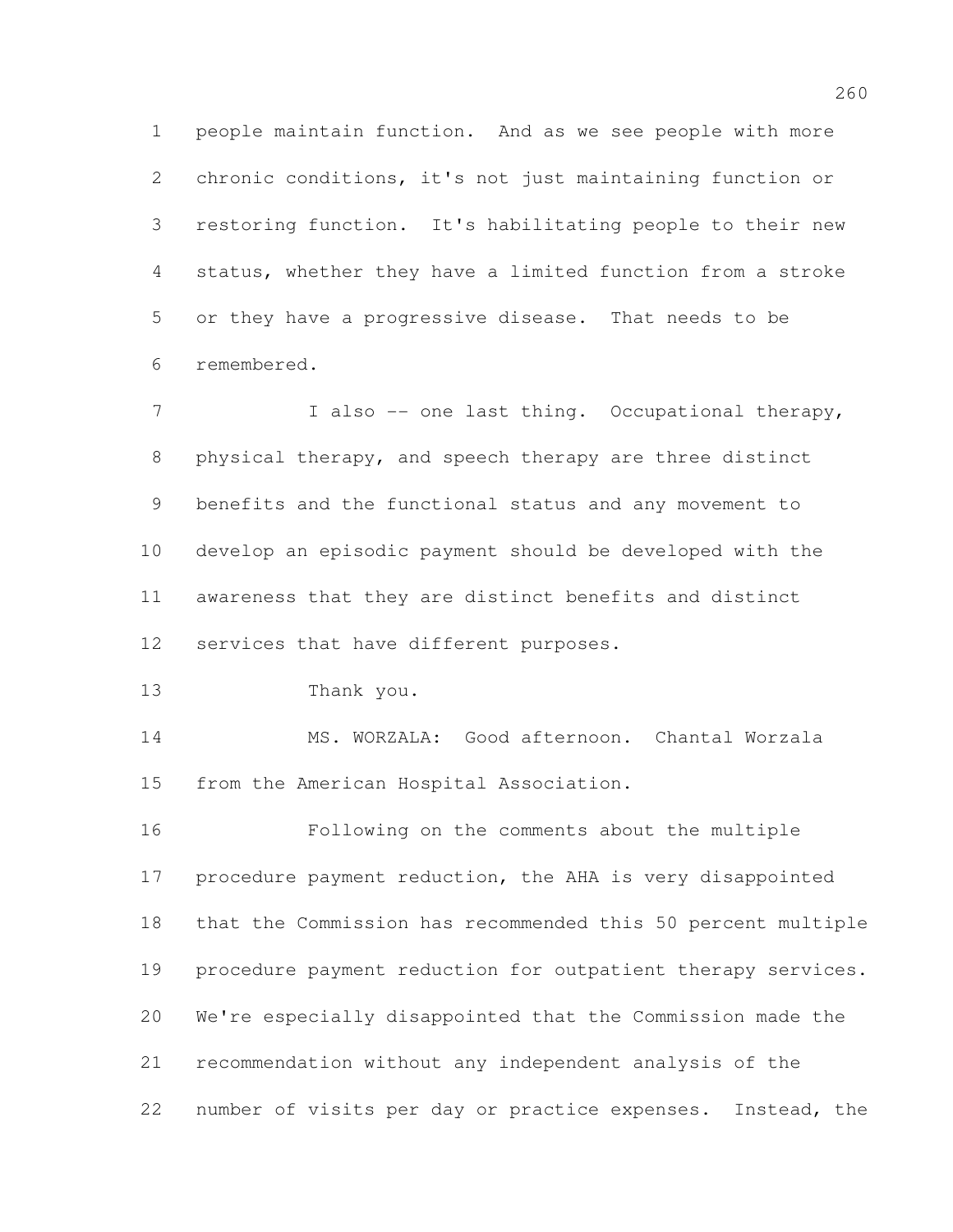staff seemed to have referred to a CMS analysis on visits per day and that actually was subject to a comment letter from MedPAC that questioned the data as needing better justification.

 Some of the questions about the CMS analysis about visits per day include the fact that they did not include any institutional settings in their analysis. It was only private practice. And they actually excluded from the analysis any claim that had a single service per day. So by definition it overstated the median services per day coming to the four median services per day that were referenced in the discussion.

 Further, I'd just note that this payment cut for practice expense is recommended at the same time that the Commission is actually recommending increasing practice expenses by asking for data collection on patient status. I think everyone benefits from the collection of quality data and functional status data. But collecting that data is not free of cost and would, in fact, be part of a practice expense, were that recommendation to be taken up by CMS or Congress.

On the flip side, the AHA does greatly appreciate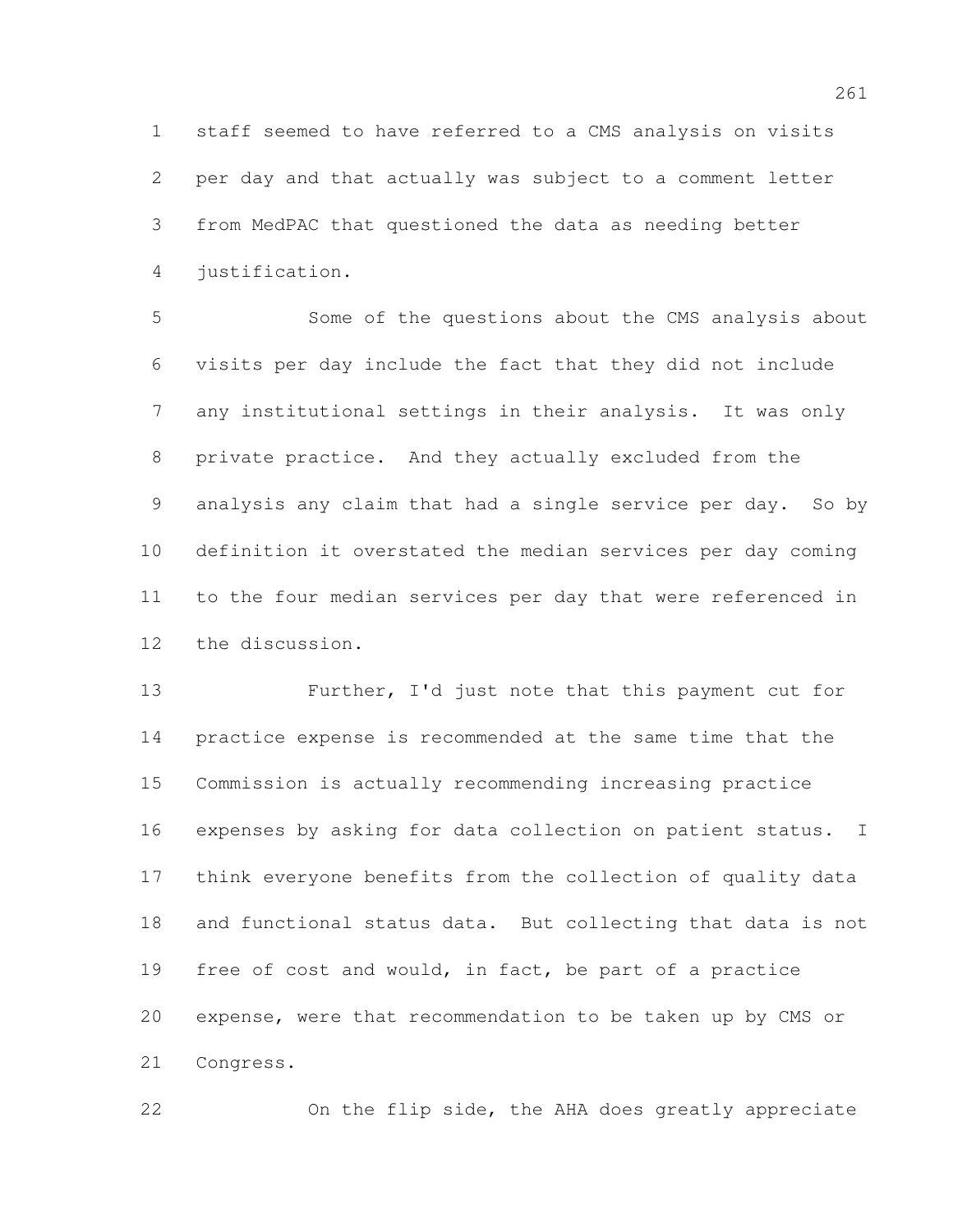the discussion of this balance between ensuring you

 disincentivize inappropriate care or unnecessary care with a burdensome manual review process. And when we think about where that cap should be set, I think it is important to think about the number of reviews that would be required and the cost and burden of those reviews.

 It looks like, from the materials on Slide 5, that there are about 4.5 million beneficiaries that receive 9 outpatient therapy services each year. Therefore, that one- third of beneficiaries being subject to the cap could lead to as many as 1.5 million manual reviews per year. So I think that's an important factor to keep in mind as conversation continues about where to set the cap. 14 Thank you very much for your attention. MS. McILRATH: Sharon McIlrath, AMA. I just want to make a couple of points about the multiple procedure

payment reduction.

18 One is that the CMS, even if you accepted that there were no problems in their study, the CMS study was based on the overlap in a single session. The way this thing is being applied is to a single day. So the kinds of efficiencies that you get when you moved an imaging machine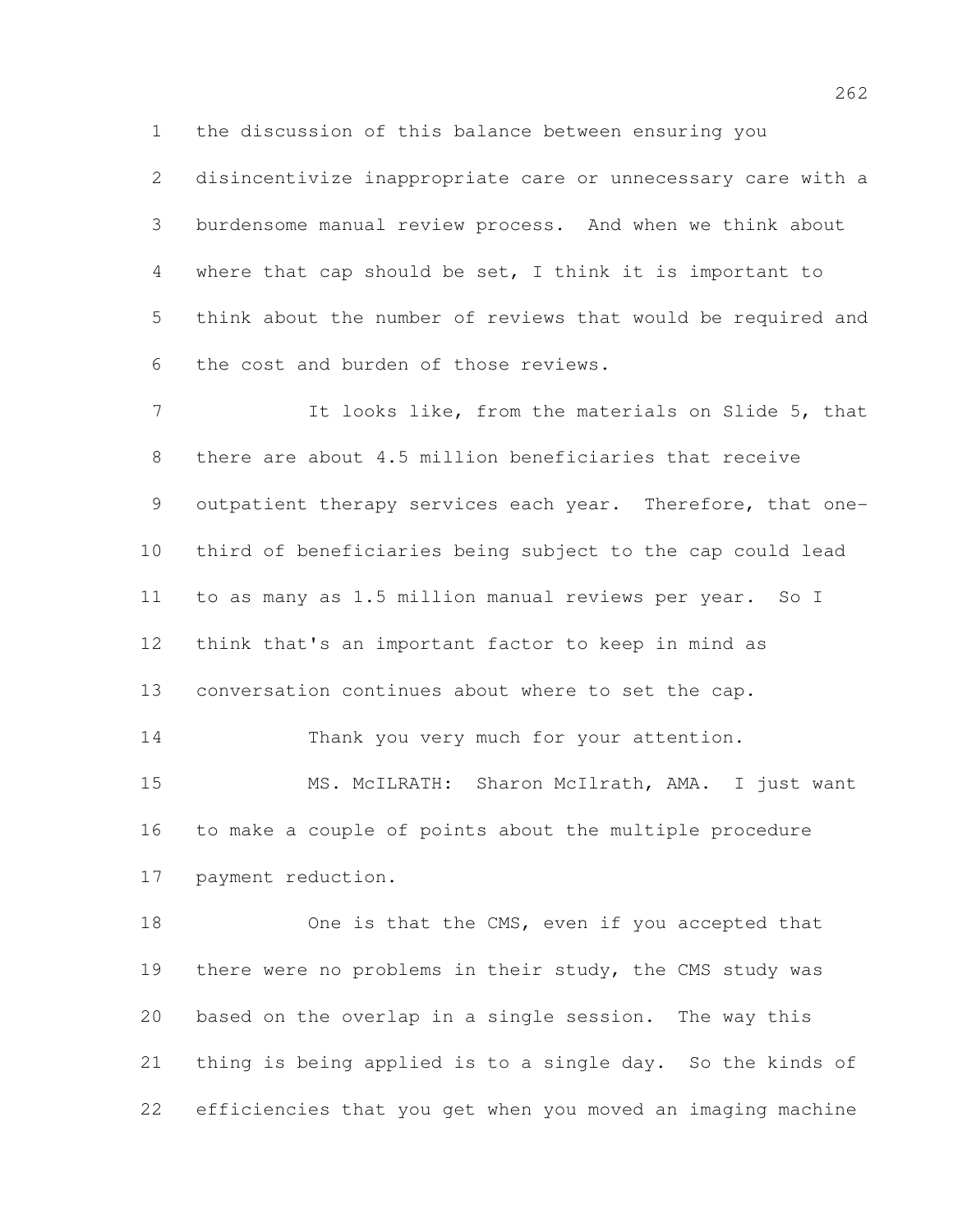from the abdomen to the chest, you don't find the same kind of efficiencies when you have occupational therapy done in the morning and speech language therapy done by a totally different person in potentially even a different office on the same day. So as a precedent for every time you are going to be looking at multiple procedure payment reductions, you need to distinguish between a single session and a single day.

 And then the other point about these is that this is being applied, the exact same number, to every single kind of service, where even the CMS study found a difference of 28 percent to 56 percent. So it's way too high for the 13 procedures at the low end and way too low -- or not way, but too low even if you accept that everything in their study is correct.

16 MR. BUCCAFURNI: Hello. My name is Anthony Buccafurni. I'm a physical therapist, an associate in a large private PT practice, and I just wanted to discuss briefly the outpatient therapy discussions that you had today.

21 I'm in a private practice named Fox Rehabilitation. We specialize in home treatments of the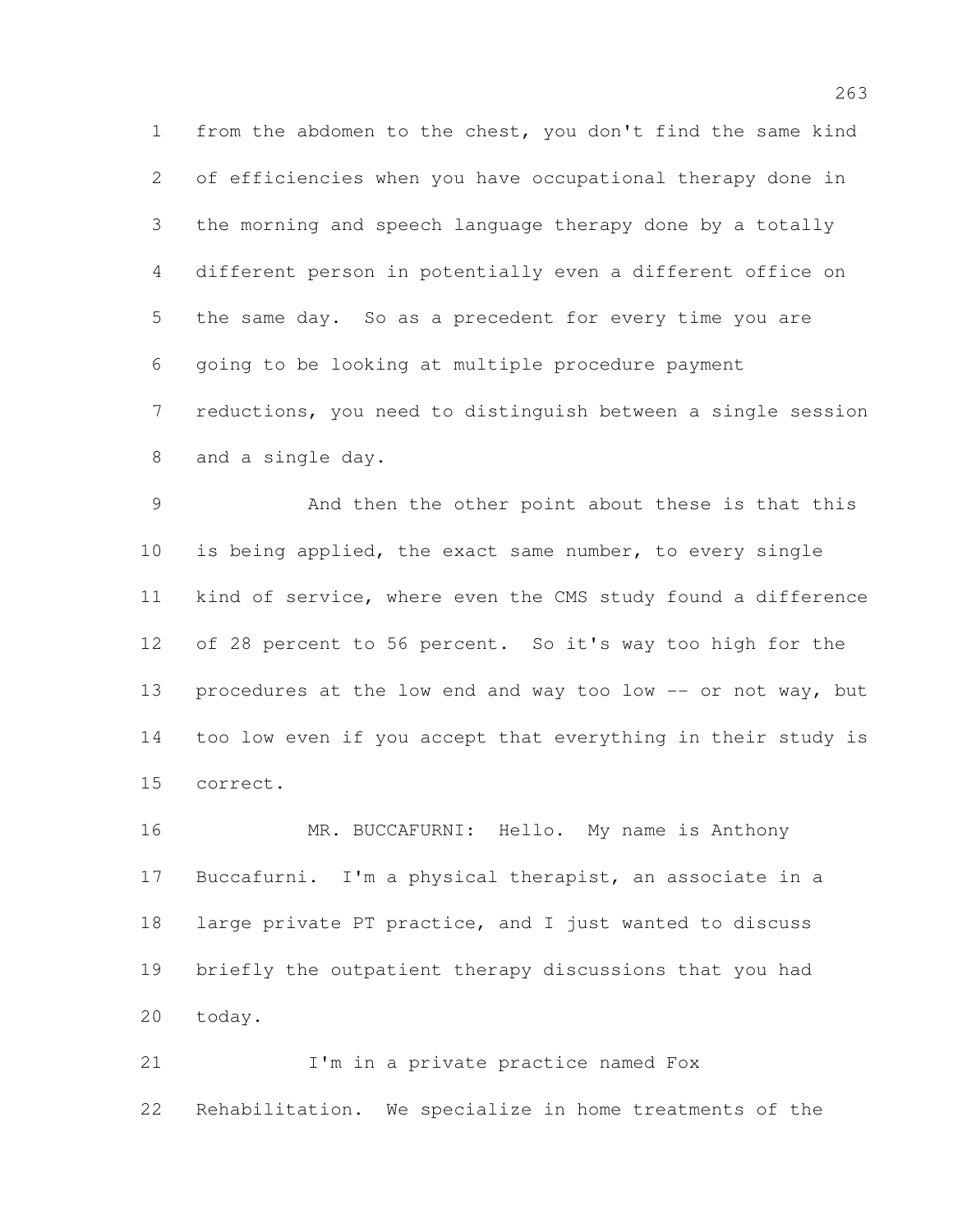older adult. Patient average age for us is 85 years of age. Most of our patients have a multitude of medical complexities, obviously.

 I first want to thank you all for your stance on the hard cap. Mary began the day by referencing the patients and implications that hard caps would place on access to care. You all echoed your concerns. I'm thankful on behalf of my profession for that. This is a difficult decision you all have to face and I'm thankful for the extensive attention that you all have made towards it. You referenced in your analysis today that 33 percent of patients are potentially impacted by the 2013 lowered therapy cap. In our private practice, approximately 90 percent are potentially impacted by the regulation you have suggested. As a result, the most vulnerable of beneficiaries who are in need of rehabilitation care will have access issues to care due to the various roadblocks and administrative obstacles providers are having to navigate. 19 19 In our current practice, with an MMR approval rate

 of greater than 86 percent, we have submitted 2,309 reviews to date. We have received a response on 581. But the concern is that greater than 37 percent have exceeded the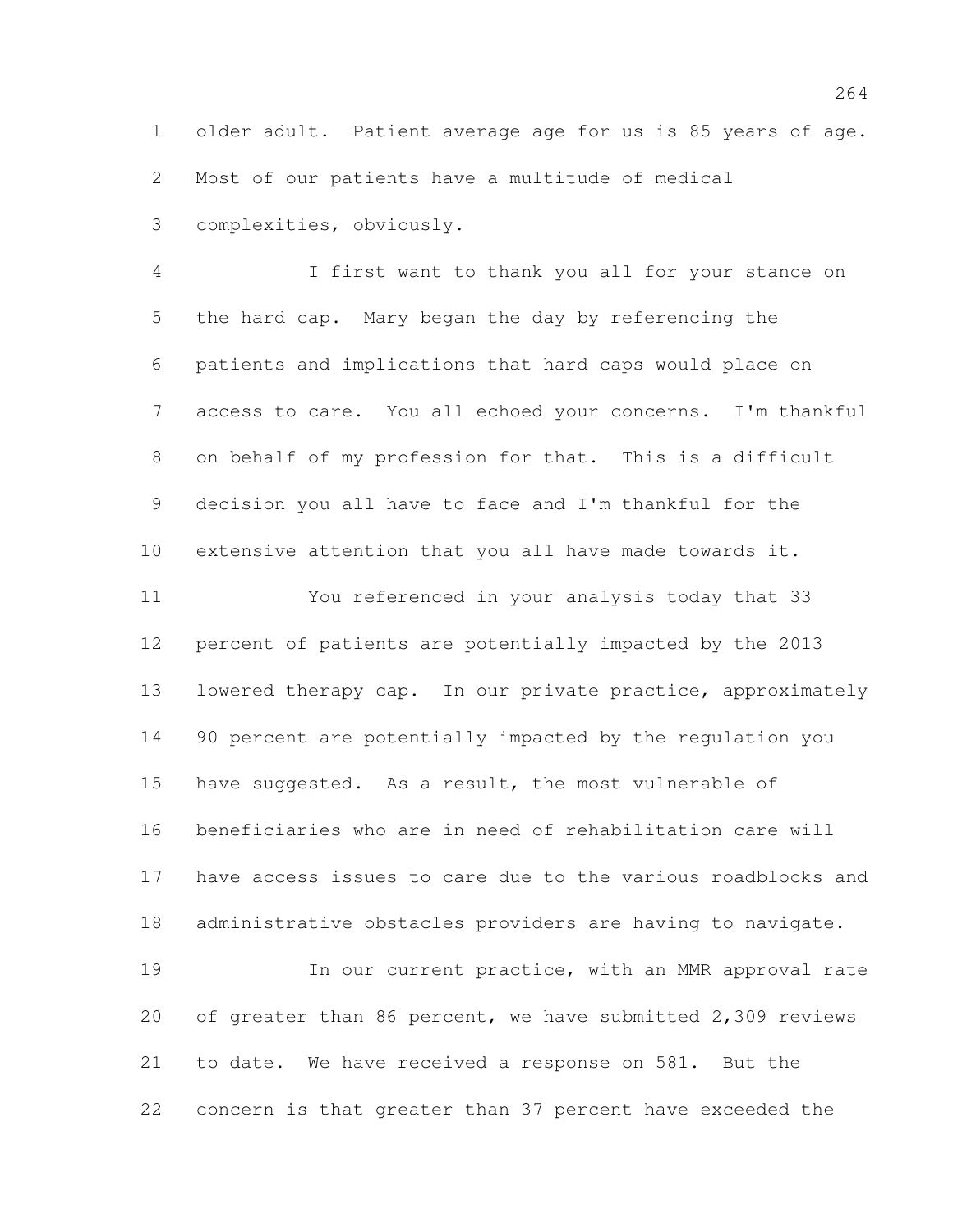ten business day threshold. In fact, earlier today, I was working with a group of physical therapists in Delaware County, Pennsylvania, who have submitted 40 MMR requests that are in excess of 15 days.

 As a provider, how do I direct my clinicians to provide continuity of care and achieve optimal objective functional outcomes, as you have suggested today, when we have no idea when and if we'll receive the approval for the ten visits? And you've gone into great length today to discuss the need to make sure that Medicare has these systems more efficient and user friendly to the providers.

 But I wanted to read a quick note I just received 13 today from one of our therapists. "Anthony, this resident," I will withhold the name, "was on hold pending manual medical review authorization. In the interim, she fell. She fractured her elbow, went out to the hospital to the emergency room, had a myocardial infarction upon return to her assisted living, then went back to the hospital and was admitted." So, unfortunately, the delays that are the result of the administrative burden of these processes are a significant impact to beneficiaries, and I have a dozen more stories like this since the implementation of this process.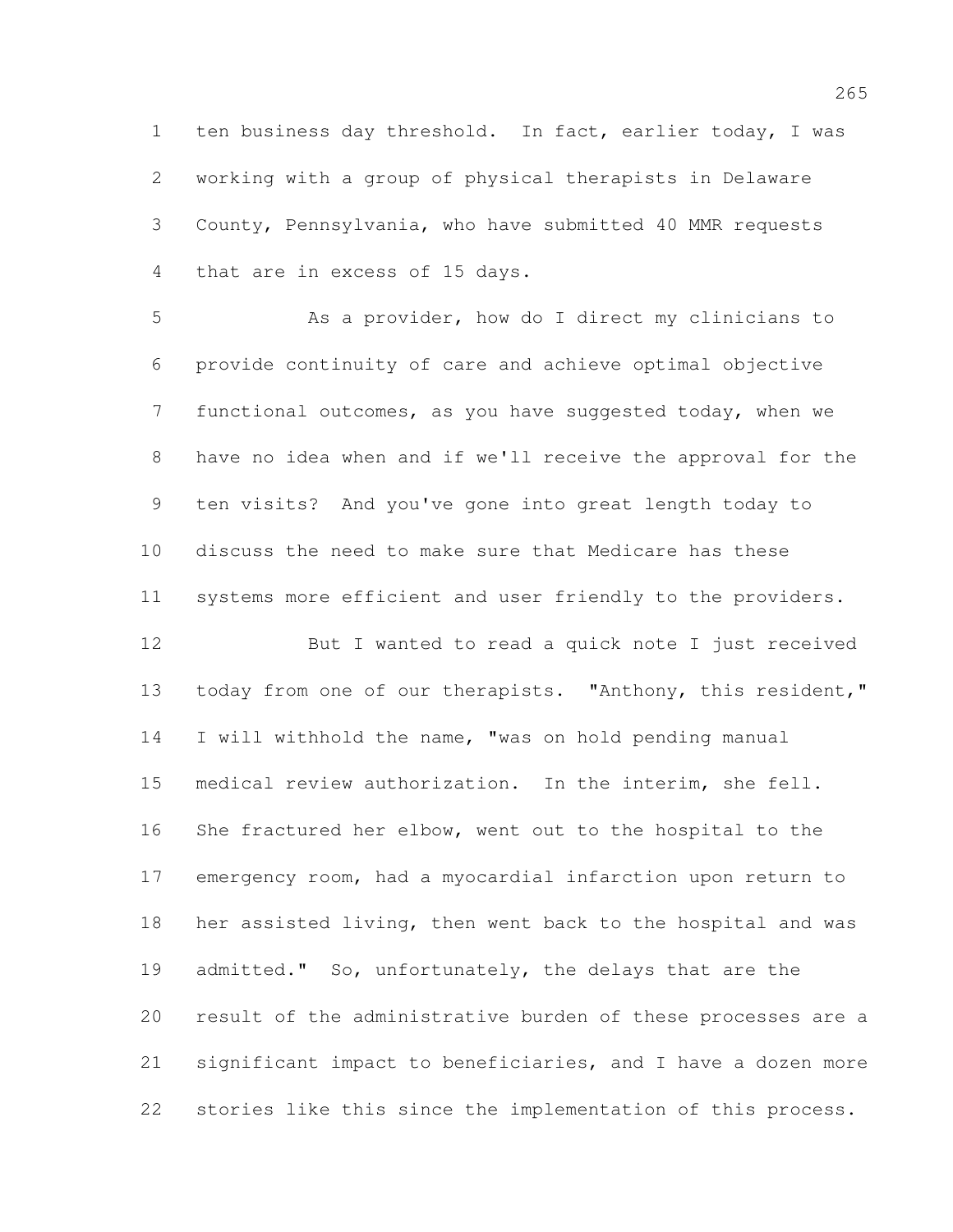So, again, I understand the difficult decision you all face, but from the field's perspective and our beneficiaries and our patients, I just wanted to share that information with you today. Thank you. MR. HACKBARTH: Okay. We are adjourned until 8:30 tomorrow. 7 [Whereupon, at 4:07 p.m., the meeting was adjourned, to resume at 8:30 a.m. on Friday, November 2, 2012.]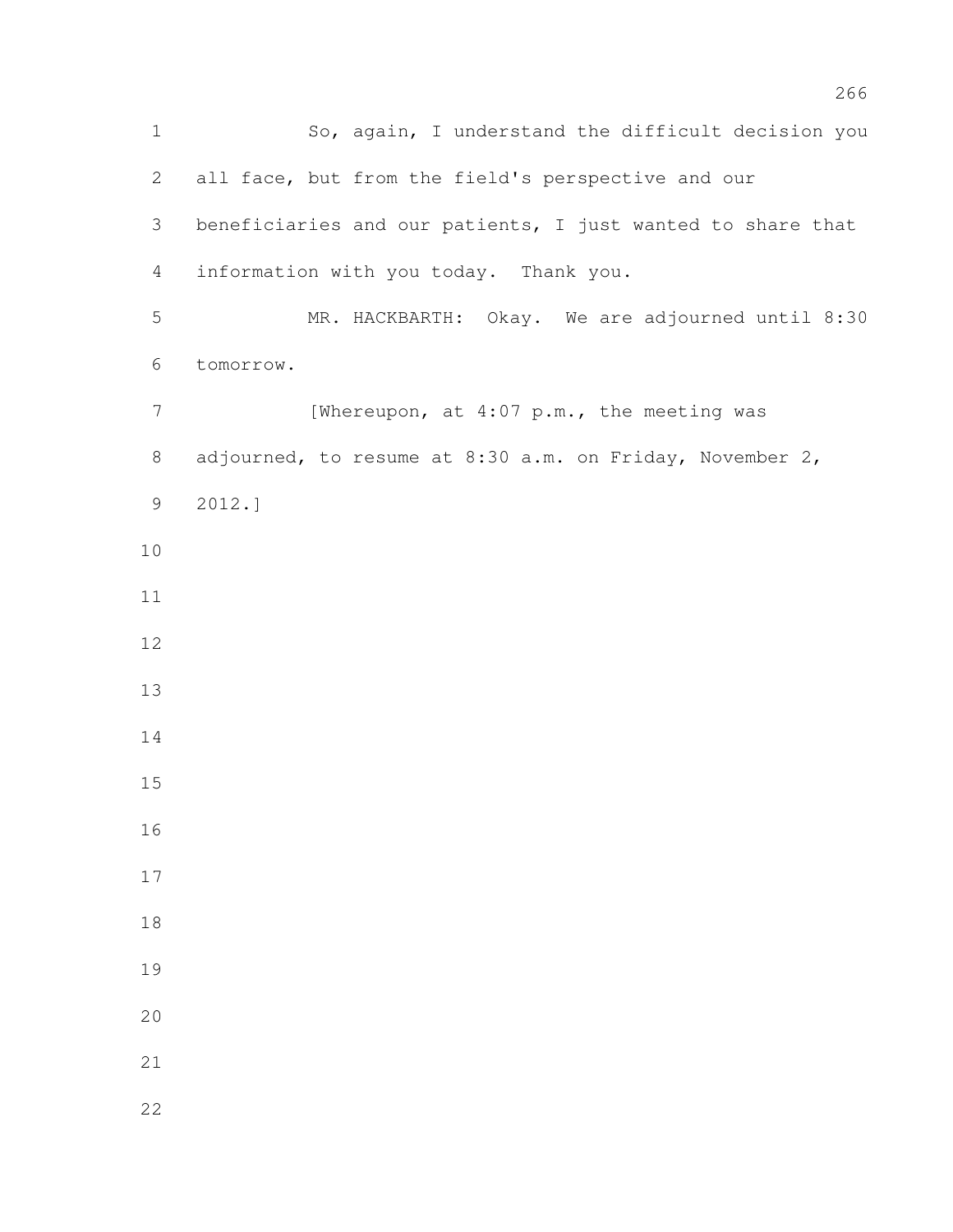## MEDICARE PAYMENT ADVISORY COMMISSION

PUBLIC MEETING

The Horizon Ballroom Ronald Reagan Building International Trade Center 1300 Pennsylvania Avenue, N.W. Washington, D.C.

> Friday, November 2, 2012 8:31 a.m.

COMMISSIONERS PRESENT: GLENN M. HACKBARTH, JD, Chair MICHAEL CHERNEW, PhD, Vice Chair SCOTT ARMSTRONG, MBA, FACHE KATHERINE BAICKER, PhD PETER W. BUTLER, MHSA ALICE COOMBS, MD THOMAS M. DEAN, MD WILLIS D. GRADISON, MBA WILLIAM J. HALL, MD JACK HOADLEY, PhD HERB B. KUHN GEORGE N. MILLER, JR., MHSA MARY NAYLOR, PhD, RN, FAAN DAVID NERENZ, PhD RITA REDBERG, MD, MSc, FACC CRAIG SAMITT, MD, MBA CORI UCCELLO, FSA, MAAA, MPP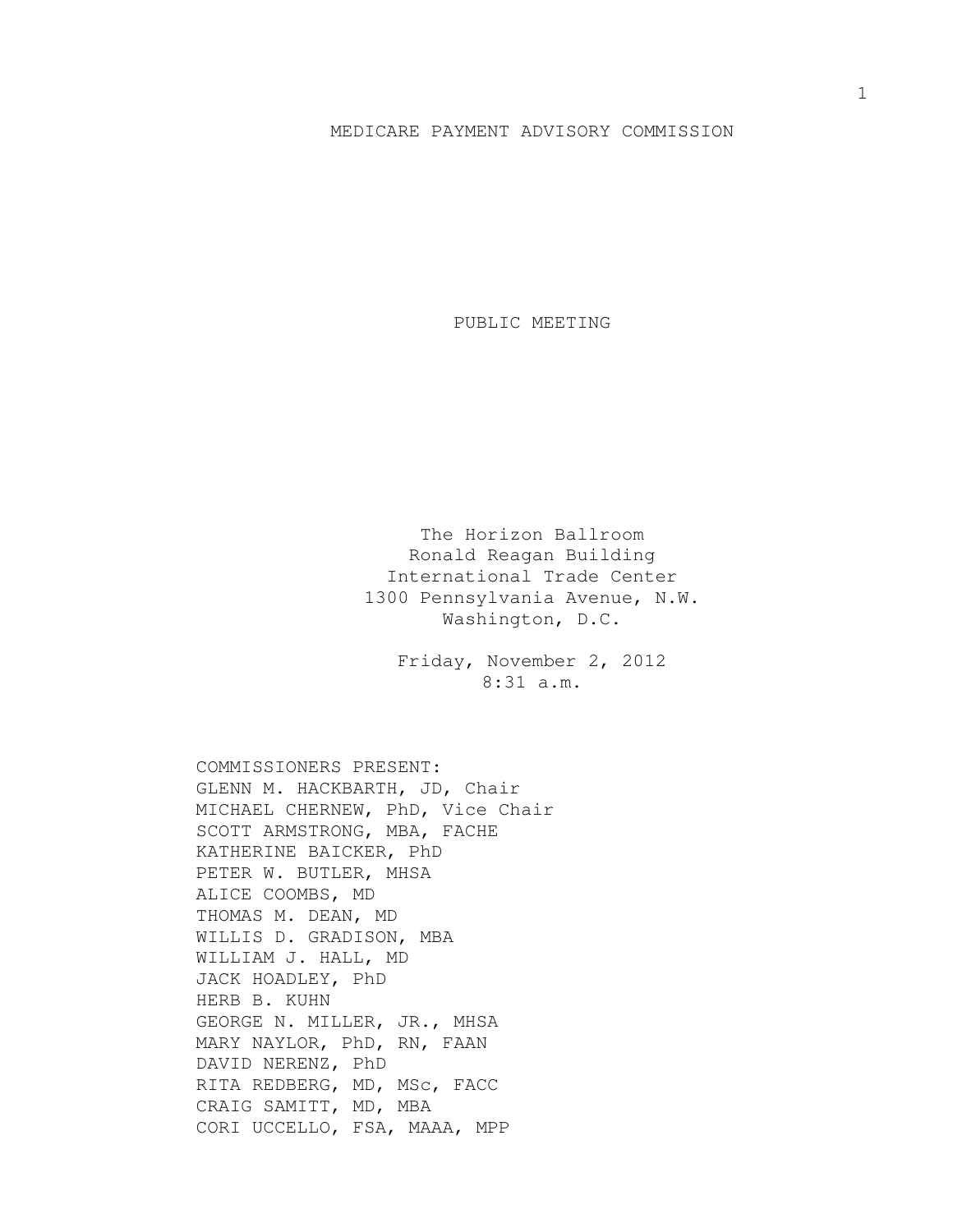| AGENDA                                                                               | <b>PAGE</b> |  |
|--------------------------------------------------------------------------------------|-------------|--|
| Medicare Advantage special needs plans<br>- Christine Aquiar, Carlos Zarabozo        |             |  |
| Addressing Medicare payment differences across<br>settings: Ambulatory care services |             |  |
| - Ariel Winter, Dan Zabinski                                                         | 95          |  |
| Public comment                                                                       | לה 1        |  |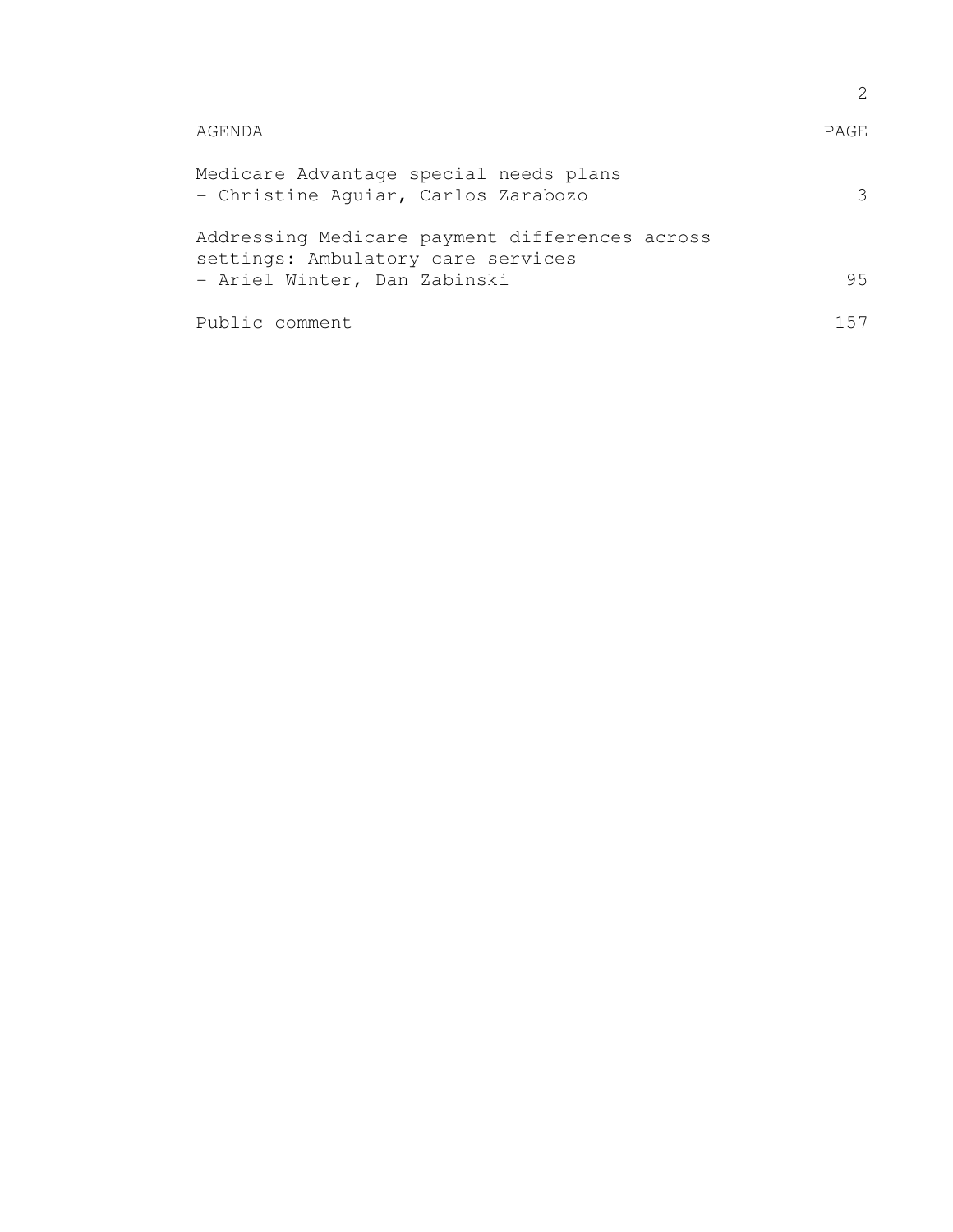| $\mathbf 1$  | PROCEEDINGS [8:31 a.m.]                                     |
|--------------|-------------------------------------------------------------|
| $\mathbf{2}$ | MR. HACKBARTH: Okay. Good morning. We have two              |
| 3            | sessions today, one on Medicare Advantage special needs     |
| 4            | plans and the other on synchronizing payment rates across   |
| 5            | settings. On special needs plans we will discuss some draft |
| 6            | recommendations that I am offering. They are draft          |
| 7            | recommendations. And so for those of you in the audience,   |
| 8            | no votes.                                                   |
| 9            | In terms of when we will come back on special               |
| 10           | needs plans, in part that depends on how the conversation   |
| 11           | goes, but have we scheduled time in the December meeting    |
| 12           | potentially for this? No. So when would we come back, Jim?  |
| 13           | DR. MATHEWS: This would be January.                         |
| 14           | MR. HACKBARTH: January, okay. So assuming the               |
| 15           | discussion goes well and we see some either current         |
| 16           | agreement or potential for future agreement, we'll be back  |
| 17           | on this in January. And we'll hear in just a minute, I'm    |
| 18           | sure, about the timing of the special needs reauthorization |
| 19           | and why it's important that we examine this issue now.      |
| 20           | So who's going first? Carlos?                               |
| 21           | MR. ZARABOZO: Thank you for doing the first                 |
| 22           | slide.                                                      |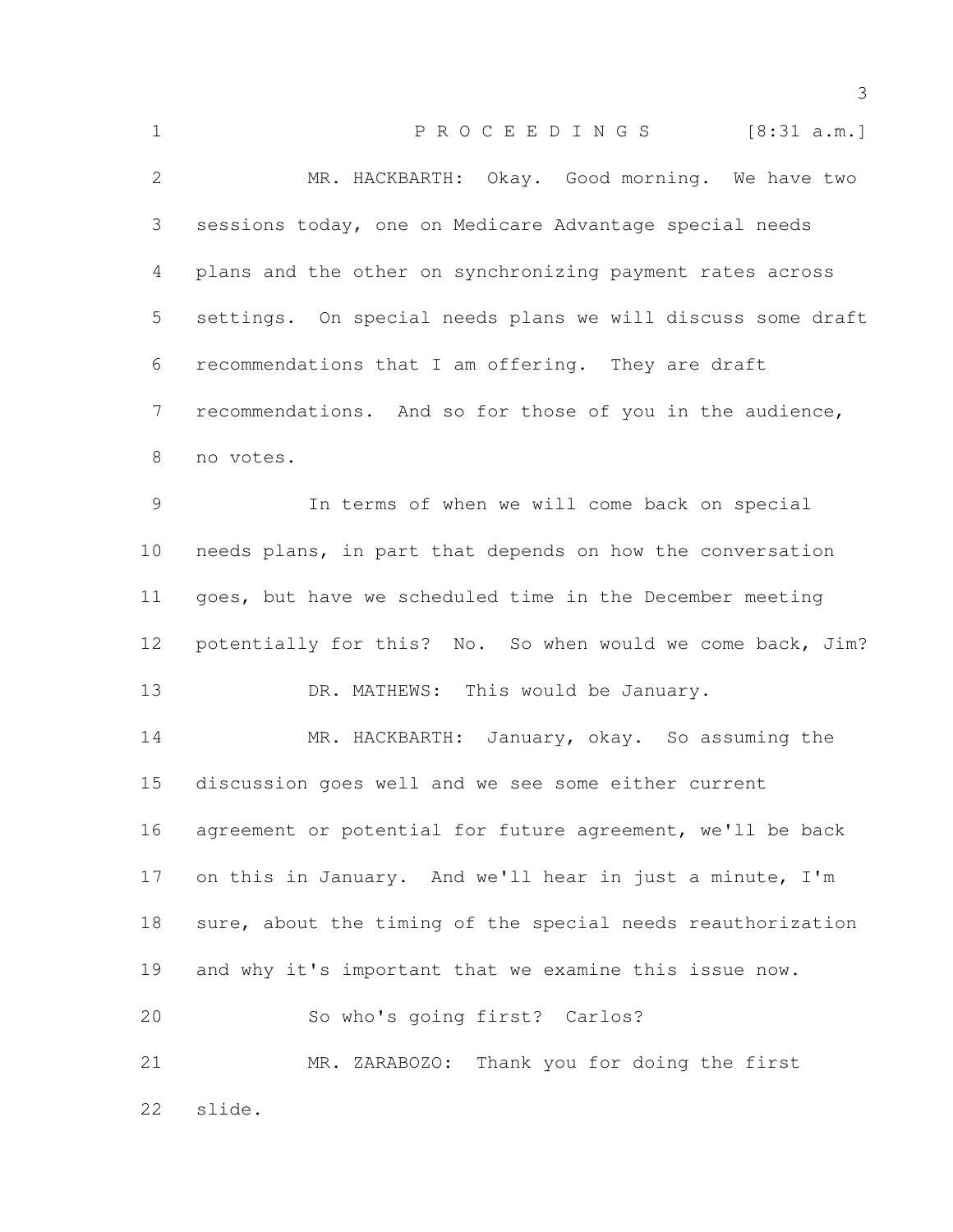1 [Laughter.]

 MR. ZARABOZO: I'd like to add to that, at last month's meeting, several Commissioners asked specific questions about special needs plans, which we'll answer over the course of our presentation. We will begin our presentation with a brief review of the current status of SNPs and then talk about each of the three SNP categories and present the draft recommendations by SNP category. We would like to thank Scott Harrison for his assistance in our analysis.

 We are examining SNPs at this time because the statutory authority that enables such plans to enroll only certain categories of Medicare beneficiaries expires at the end of 2013 unless Congress acts to extend the authority. Under current law, if there is no change in the statute, special needs plans must decide by the first half of 2013 whether they wish to continue in the Medicare Advantage program in 2014. If the statutory authority allowing exclusive enrollment of special needs individuals does expire, these plans can continue in the Medicare Advantage program, but they will no longer be able to limit their enrollment to only special needs individuals.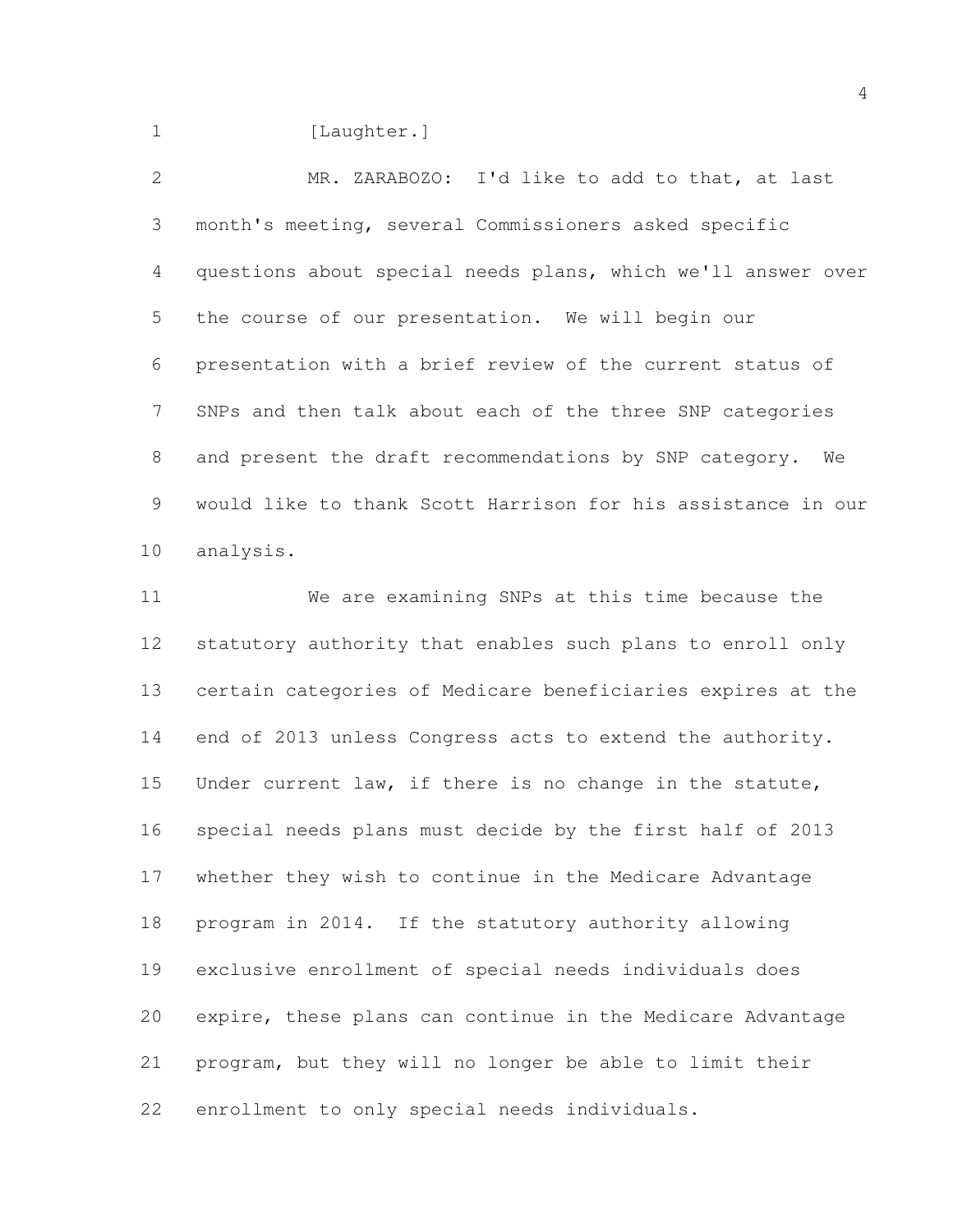Here is a road map for the presentation. We'll review information that was presented last month about SNPs, using updated data; we'll discuss the differences between SNPs and general MA plans in order to provide more clarity about what those differences area; we'll review information that we previously presented on quality in SNPs; and, again, we'll present the Chairman's draft recommendations and the basis of those recommendations.

 Although the SNP program was not the subject of a mandated congressional report, it is similar to the issues discussed at yesterday's meetings in that Congress may take action to modify current law as it applies to SNPs. Therefore, the framework that you are familiar with for the 14 analysis in the mandated reports -- shown in the slide --can be applied to the SNP program.

 With respect to the impact on program spending, a reauthorization of SNPs will increase Medicare spending. If SNP authority expires, some beneficiaries currently enrolled in SNPs will likely enroll in Medicare fee-for-service. If SNP authority were to be extended and there was not a movement of some enrollees to fee-for-service, that would result in higher program spending because, on average,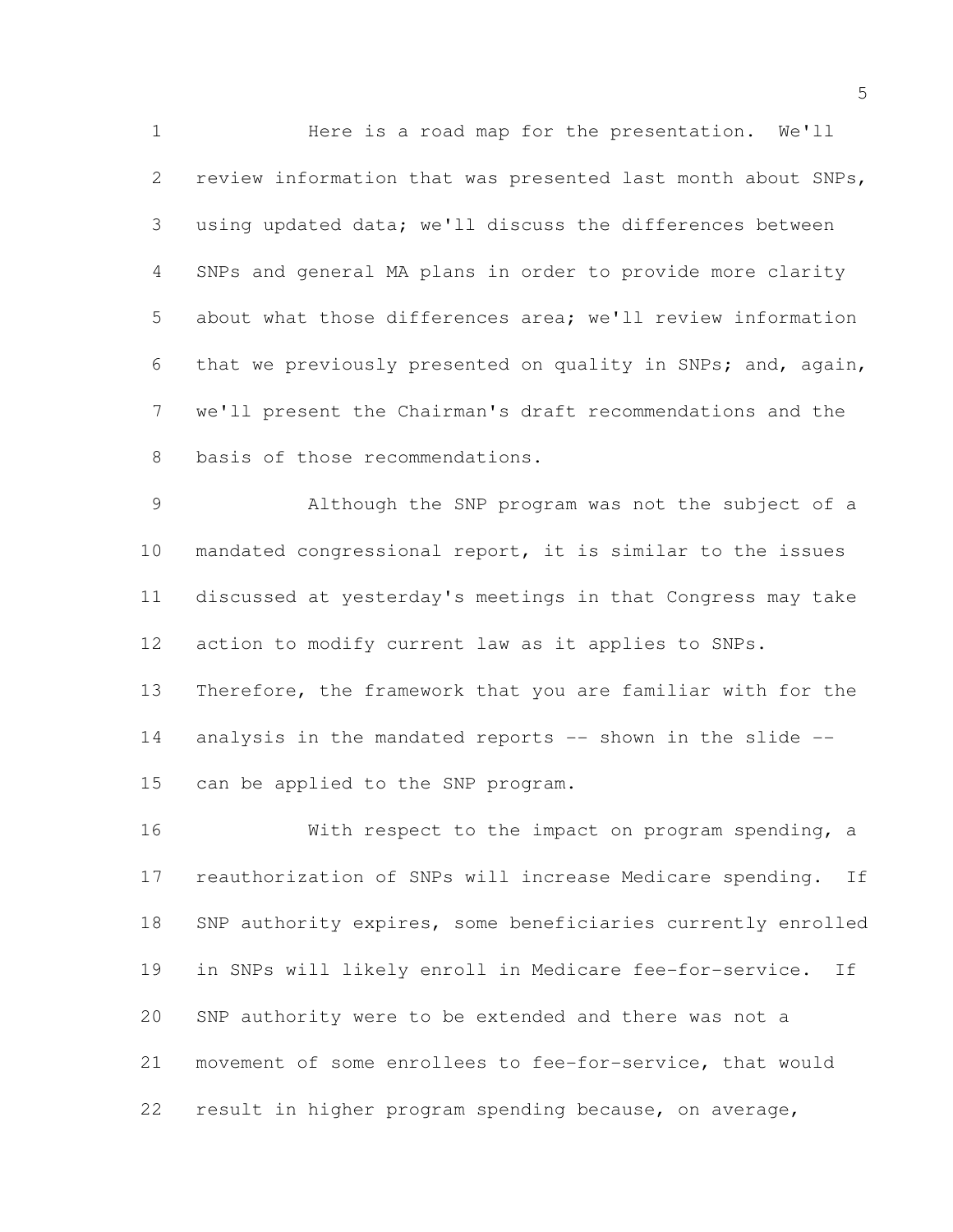Medicare spending on SNP enrollees and on MA enrollees in general exceeds program expenditures for beneficiaries in fee-for-service Medicare.

 In terms of access, broadly speaking beneficiaries have similar levels of access to Medicare-covered services and to providers in general MA plans, in SNPs, and in fee- for-service Medicare. We'll discuss quality-of-care issues for SNPs in more detail during the presentation. In terms of advancing payment reform and encouraging a more integrated delivery system, both general MA coordinated care plans and SNPs offer an integrated delivery system. Also as we'll discuss in more detail, some D-SNPs encourage integration between D-SNPS which are for dual eligibles, encourage integration between dual-eligible beneficiaries' Medicare and Medicaid benefits.

 There are three kinds of special needs plans permitted under the statute. The greatest number of enrollees are in plans for beneficiaries who are dually eligible for Medicare and Medicaid. These SNPs, the D-SNPs, enroll about 1.3 million beneficiaries, or about 10 percent of all MA enrollment. However, we would note that there are about 900,000 dual eligibles enrolled in general MA plans.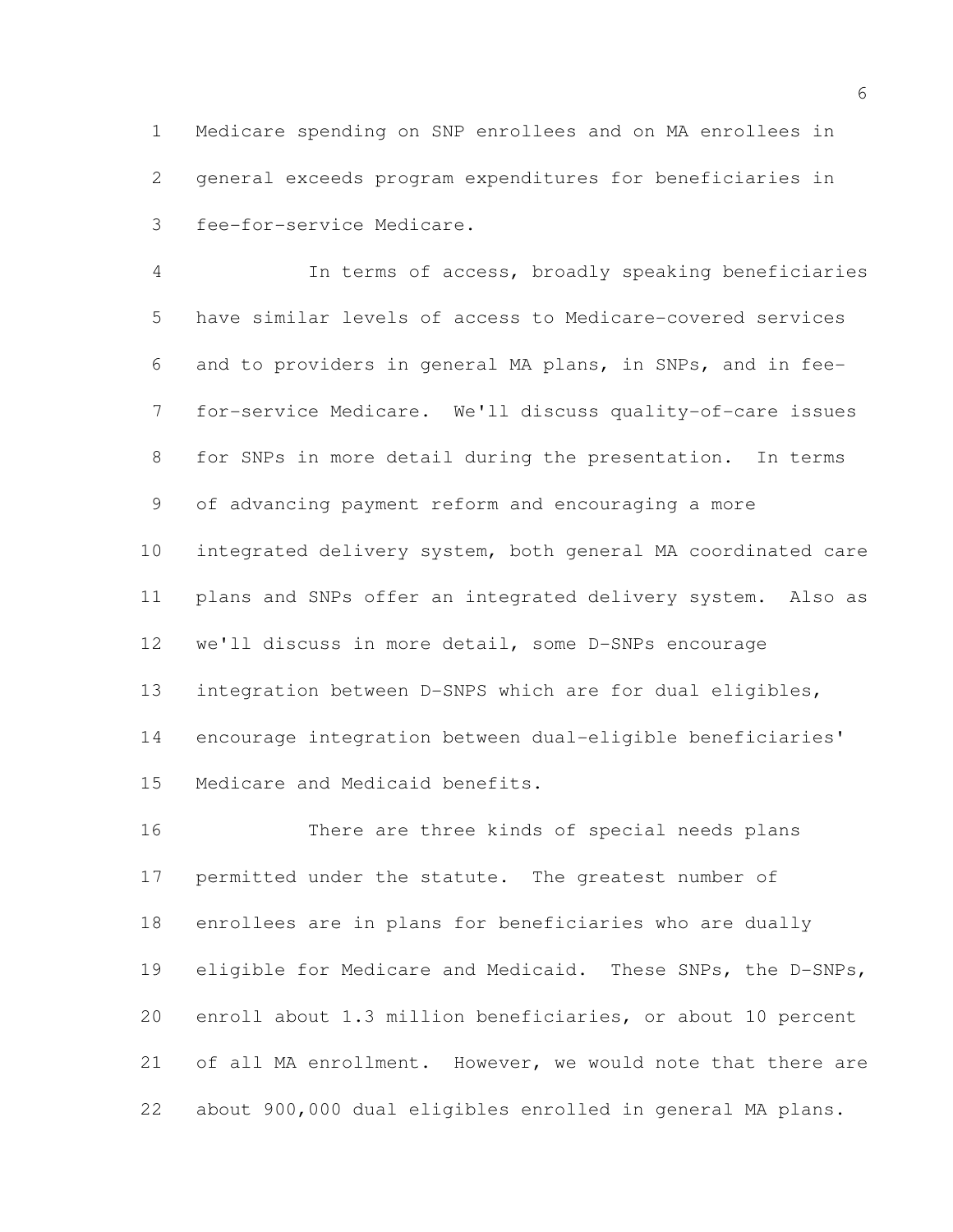As of the upcoming contract year, 2013, D-SNPs will be available to about three-fourths of the total Medicare population. By comparison, 99 percent of Medicare beneficiaries will have access to at least one coordinated care plan in their geographic area as of 2013.

 C-SNPs enroll beneficiaries with certain specified chronic or disabling conditions and have far fewer enrollees 8 and more limited availability.

 The category with the smallest number of enrollees are I-SNPs, which provide care to people in institutions or who reside in the community but need an institutional level 12 of care. All SNPs function as MA plans, and they are responsible for the full range of Medicare Part A and Part B benefits for their members.

 Now we'll talk about how SNPs differ from general MA plans. The main difference between SNPs and MA plans is that SNPs can design benefit packages that are tailored to the special needs of the beneficiaries that they seek to enroll. An organization can sponsor both a general MA plan that appeals to the general Medicare population and a SNP plan with a very different benefit design. SNPs also have to report more quality data than MA plans, and SNPs submit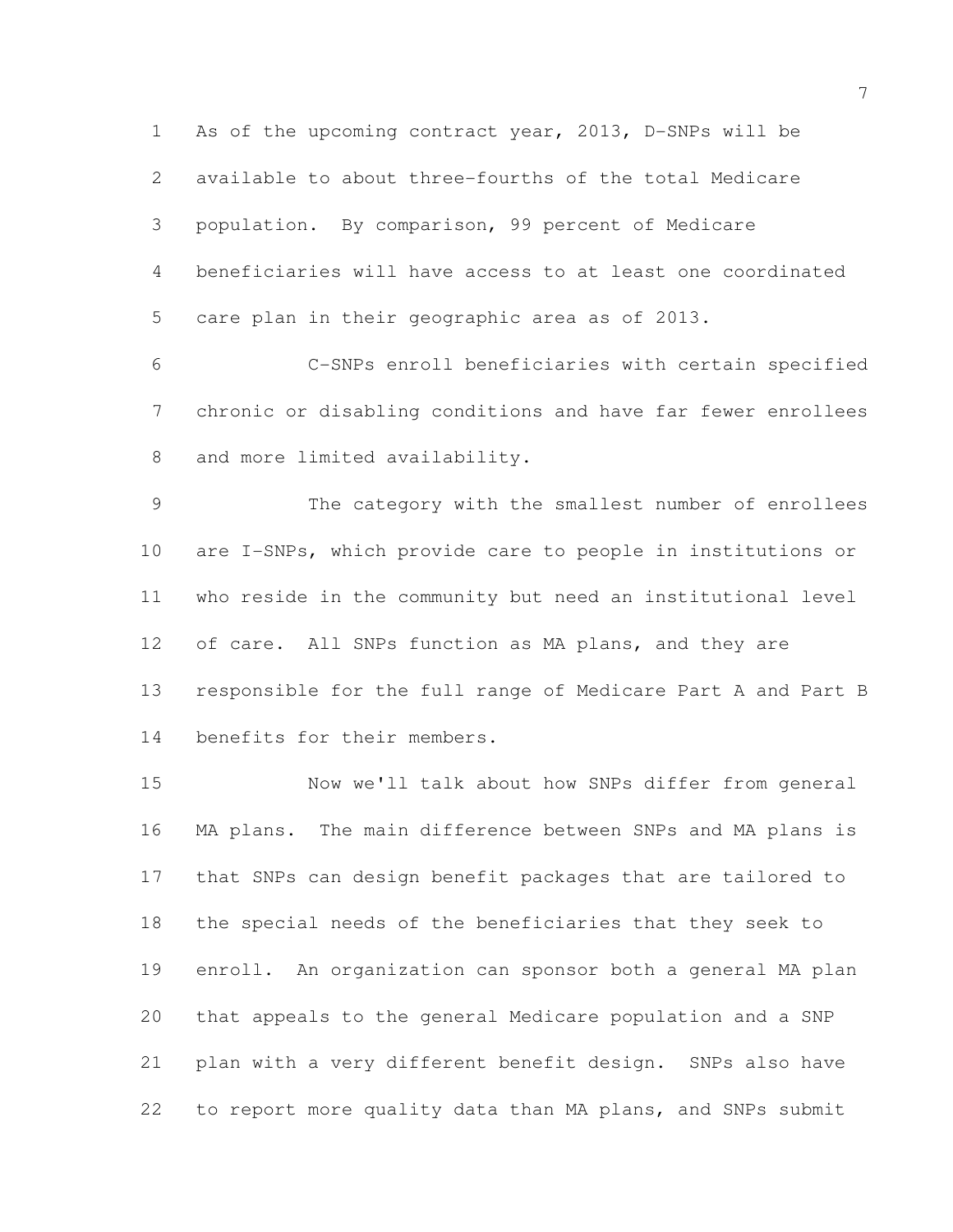reports on their model of care and report on structure and process measures. Rules on enrollment are also somewhat different between MA plans and SNPs, as I'll explain in the next slide.

 One of the differences between SNPs and general MA plans is the great ability of SNPs to enroll beneficiaries outside of the October-December open enrollment period. Two categories of Medicare beneficiaries can enroll in MA and disenroll from MA on a month-to-month basis, as shown in the two middle columns. The open enrollment right attaches to the beneficiary status and not to the plan type. However, 12 because D-SNPs and I-SNPs specialize in these populations, which are the dual eligible and those who are institutionalized, they may be more likely to enroll such individuals. For C-SNPs, a beneficiary that has the chronic condition covered by the C-SNP has a one-time opportunity to enroll in the C-SNP outside of the open enrollment period. The right may not be exercised again after that, and the person can only change status at the next open enrollment period.

 Glenn, at last month's meeting, you asked whether we knew how much C-SNPs benefit from the year-round open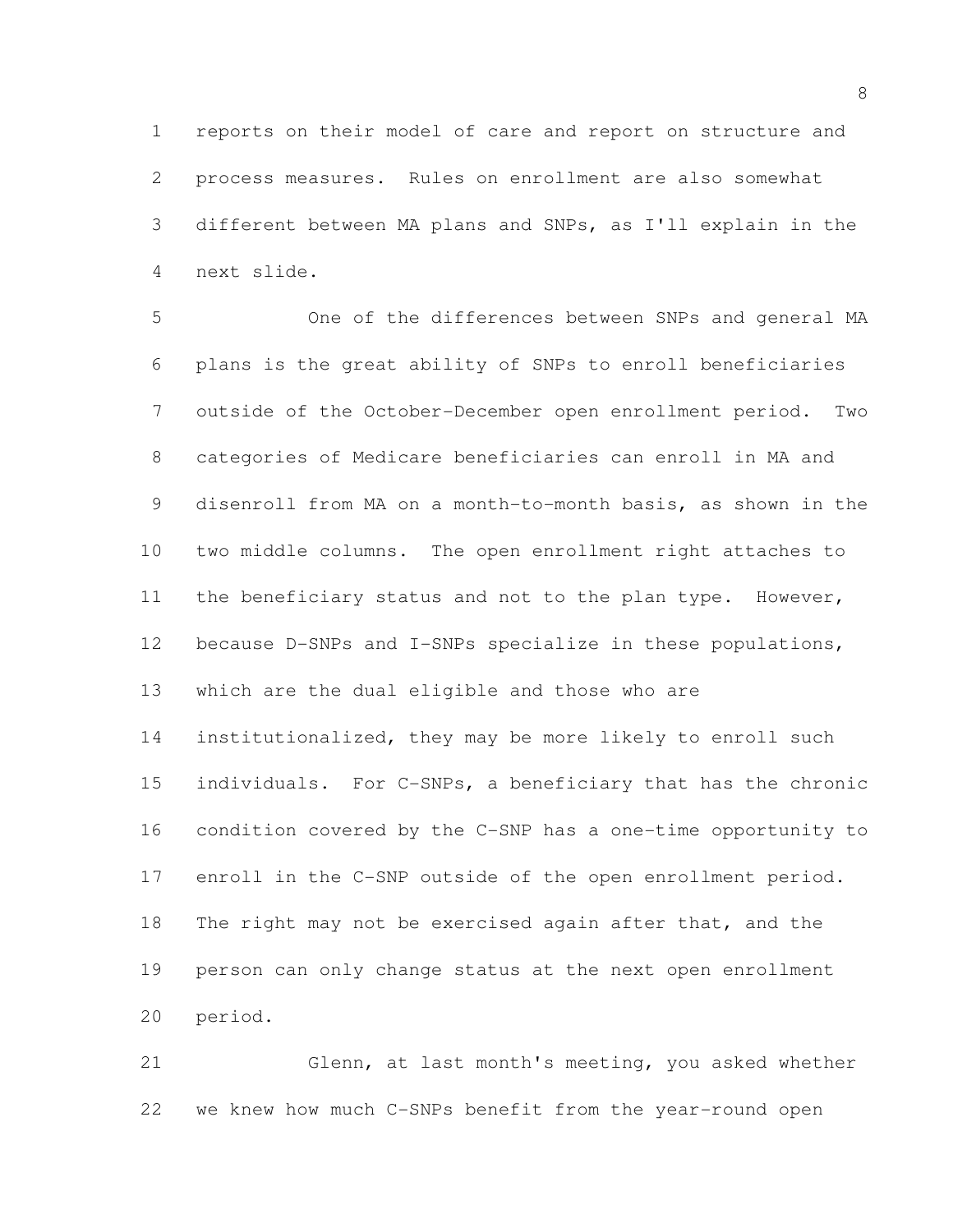enrollment provision. We looked at the enrollment patterns of two large C-SNPs in 2011 and found that they both had a substantial level of enrollment outside the October-December open enrollment period. For one of the plans, for example, 72 percent of its C-SNP new enrollment came from outside the open enrollment period.

7 A couple of other items to note on this slide are that general MA plans can enroll people year-round if they have a five-star quality rating. Beneficiaries with end- stage renal disease, or ESRD, cannot enroll in general MA as new enrollees, but the Commission has a long-standing recommendation that would allow such beneficiaries to enroll in MA. There are a few SNPs specializing in ESRD, but there are many more ESRD beneficiaries in other MA plans. About 10 percent of all Medicare beneficiaries who have ESRD are enrolled in MA because they acquired end-stage renal disease after having joined the plan.

18 Peter, you asked what we knew about enrollment growth in SNPs and the nature of organizations sponsoring SNPs. As indicated in the slide, D-SNP enrollment growth has been similar to general MA growth. C-SNPs have had the highest level of enrollment growth, and for I-SNPs, one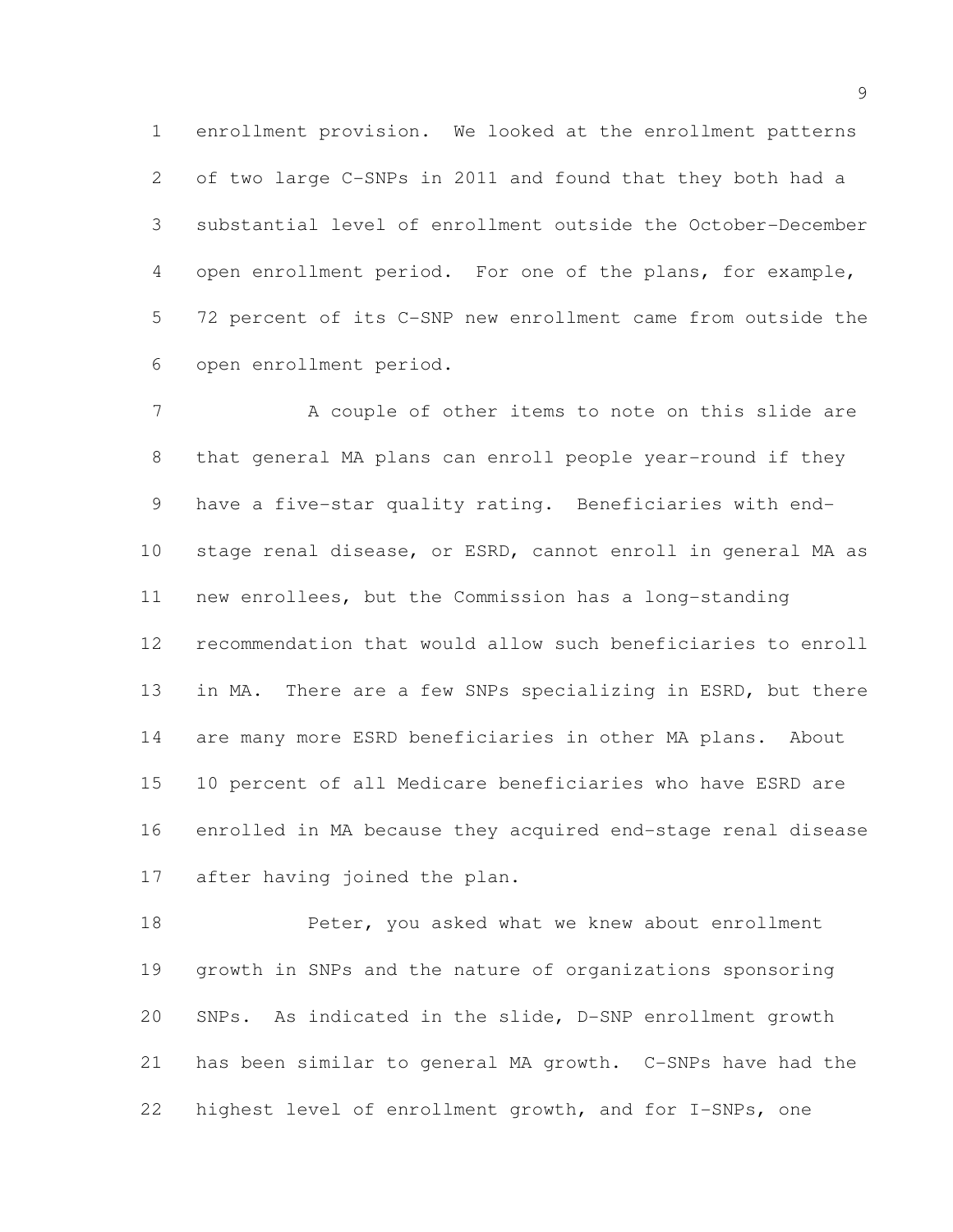organization changed its status, causing a decline in I-SNP enrollment in the last 12 months.

 MA is dominated by enrollees in for-profit plans, but both C-SNPs and I-SNPs have a much higher proportion of for-profit enrollment -- over 98 percent for each category. Scott, you asked what we knew about the financial viability of C-SNPs. We looked at the stability of C-SNPs over several years. Among the 136 plans that were operating in 2010, about half will still be operating as C-SNPs in 2013, or the sponsoring organization will continue to have a C-SNP. We also examined several publicly available insurance commission filings of organizations that are primarily C-SNPs, and in each case the medical loss ratio was very low--at 82 percent or lower.

 As we mentioned at the last meeting, it's also true that C-SNPs have bids for the Medicare Part A and Part B benefit that were on average below Medicare fee-for-service levels.

 An important question to ask about SNPs is whether their special status enables them to provide better care to the targeted populations, an evaluation that is difficult to make in terms of comparing SNPs to general MA plans or to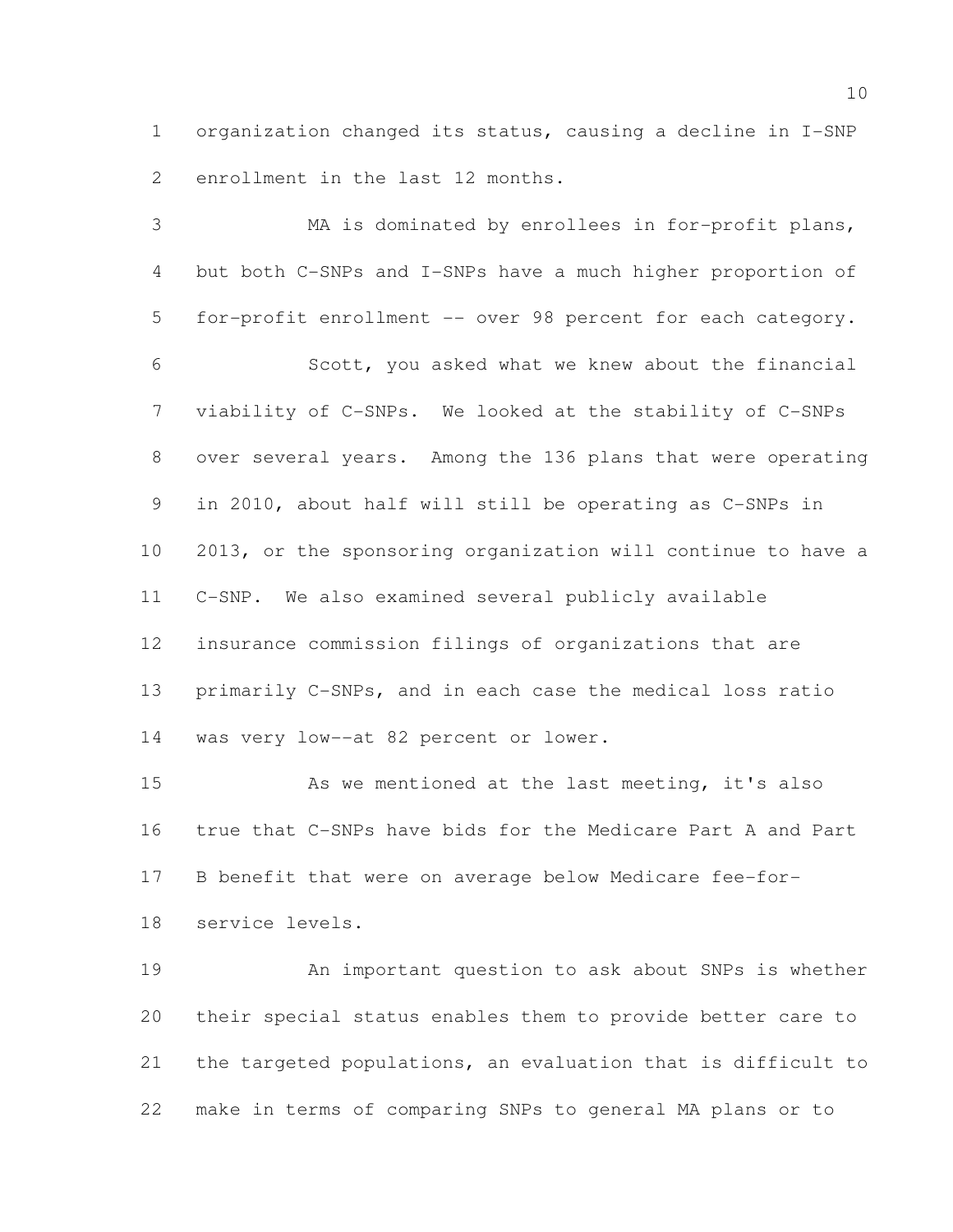fee-for-service.

| $\overline{2}$  | To summarize what we discussed last month, using a           |
|-----------------|--------------------------------------------------------------|
| 3               | proxy method of comparing plans that are primarily or        |
| $4\overline{ }$ | exclusively SNP plans, we find that looking at a composite   |
| 5               | measure that includes process and outcome measures as well   |
| 6               | as beneficiary access measures and administrative            |
| $7\overline{ }$ | performance -- which is the CMS star rating system -- we see |
| 8               | that SNPs generally do not perform as well as other plan     |
| 9               | types. For most of the currently collected process and       |
| 10              | intermediate outcomes, SNPs on average do not perform as     |
| 11              | well as non-SNP plans. However, there are exceptions which   |
| 12              | we will point out as we discuss each SNP option.             |
|                 |                                                              |

13 Last month, we also noted that the industry does not feel that the current rating system is appropriate for SNPs. The industry also believes that new measures should be developed that are more appropriate to the populations that SNPs serve. Work is still underway to develop such measures, which would be applicable to both SNPs and non-SNP MA plans.

 Mary, you asked a question about the status of new measures emanating from the work of the Measure Applications Partnership, or MAP. The MAP issued a report in June of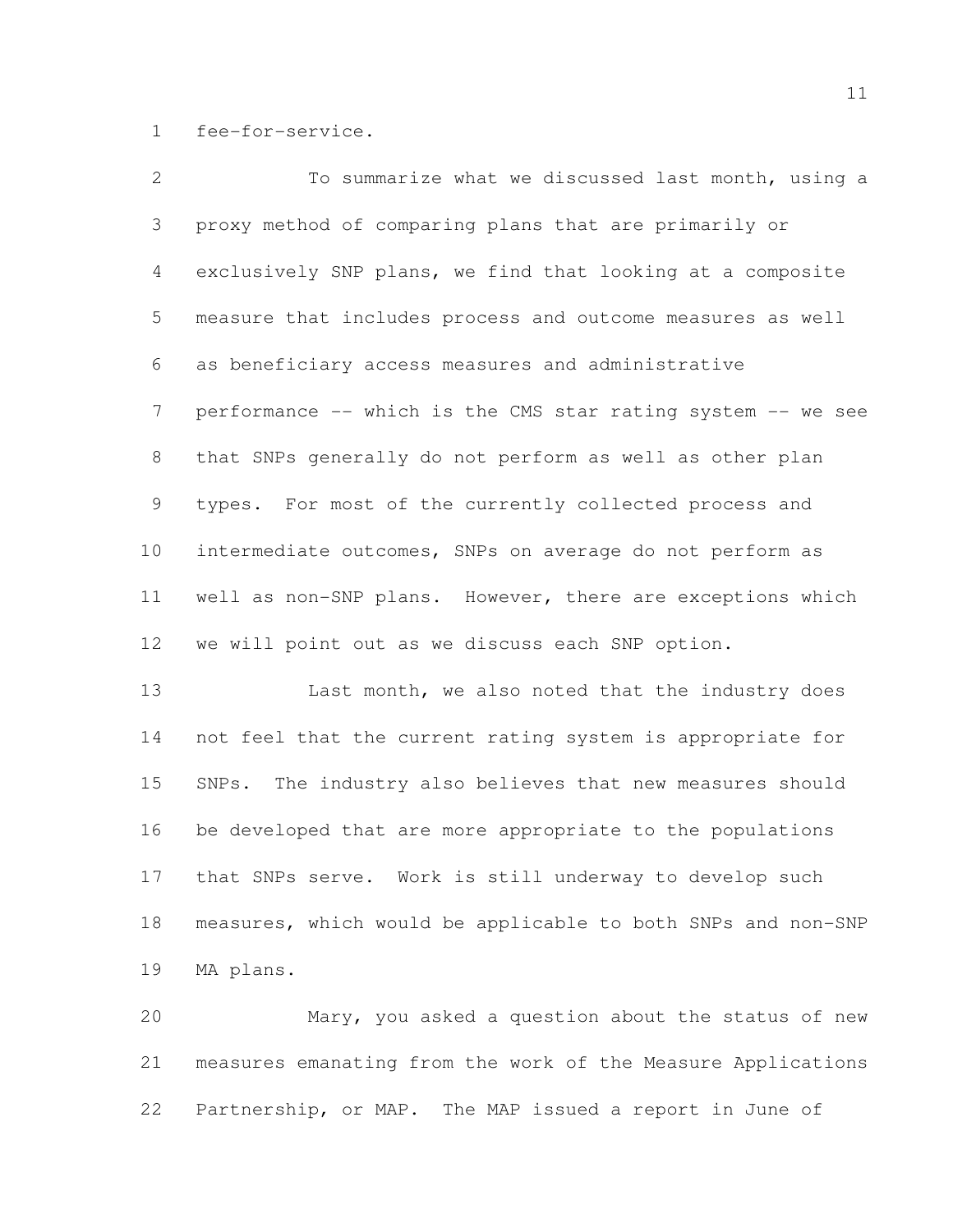this year that included a recommended starter set of seven measures and a revised core set of 23 endorsed measures for dual eligibles. About half of each of those sets of measures is currently in use in some form, but it will take some time to have new measures in place. This would include more outcome measures and certain screening measures such as screening for depression.

 On October 25th, CMS announced the testing of several new measures, including continuity of information and care from hospital discharge to the outpatient setting and continuity between mental health provider and primary care provider. But it will be two to three years before these measures would be part of the star rating system.

 Alice, you asked the extent to which certain states are involved in the CMS dual-eligible demonstration projects or have waivers under Medicaid. Of the 23 states 17 on the table that you were looking at, the majority hopefully Medicaid waivers, primarily to offer home and community-based services to certain populations. About half the states are working with CMS to implement one of the demonstrations on dual eligibles, with 11 of the 15 states that are interested pursuing the capitated model. As you're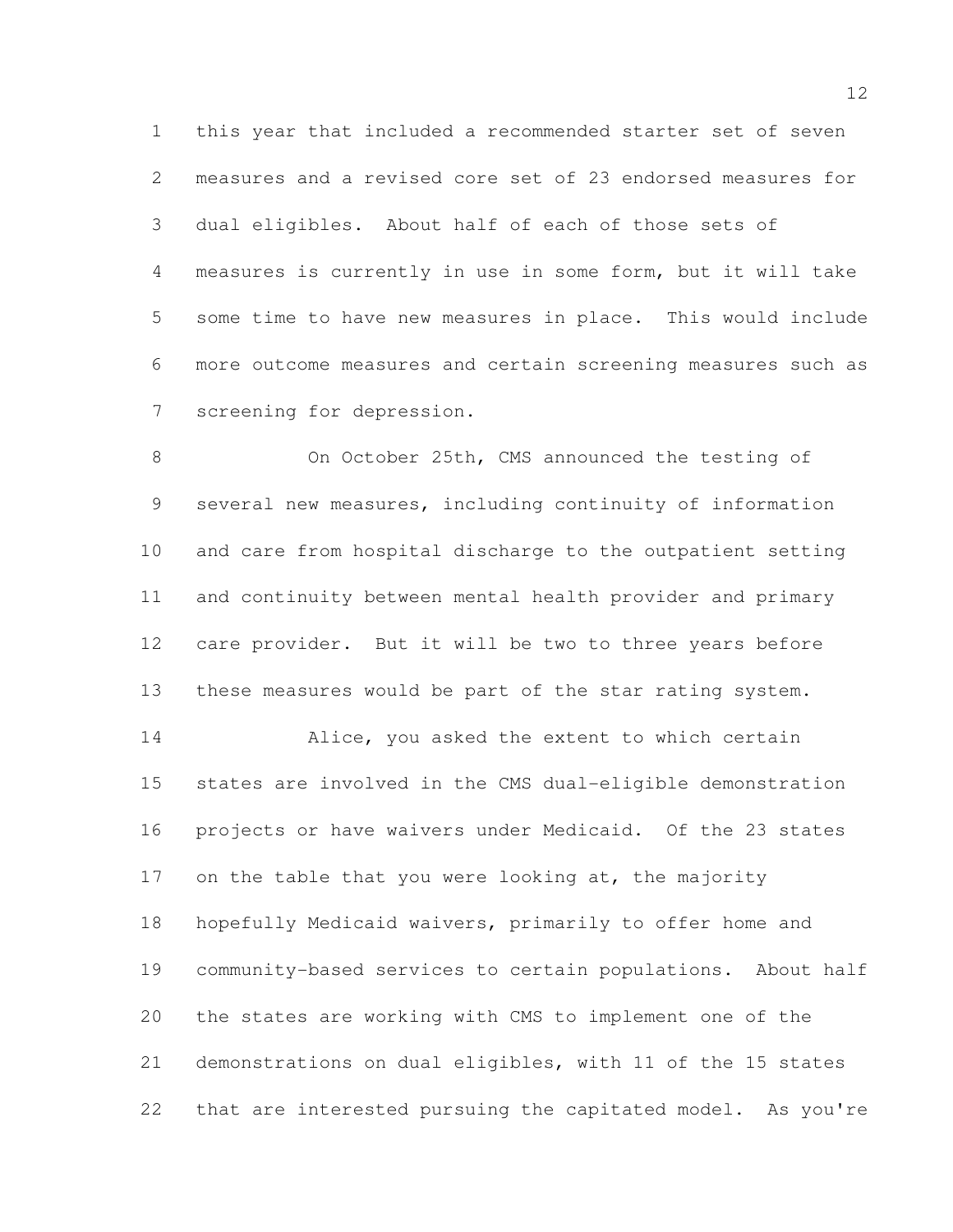aware, Massachusetts has signed an MOU with CMS, and Washington State recently signed an MOU to pursue the managed fee-for-service model.

 We'll now turn to two of the Chairman's draft recommendations, which pertain to I-SNPs and C-SNPs. This slide summarizes our findings on I-SNPs. I-SNPs serve a very distinct, identifiable population with specific needs resulting from their institutionalization or their risk of being institutionalized. Enrollment in I-SNPs is not large, and it is concentrated in urban areas, primarily in two states. I-SNPs perform well on an 12 important measure of care for this population, the rate of readmissions to hospitals, as well as on certain other measures tracked at the SNP-specific level, such as functional status assessments and pain screening. The Chairman's first draft recommendation for I-SNPs states that, "The Congress should permanently

 reauthorize institutional special needs plans." This recommendation would result in a small increase in Medicare spending relative to current law, as explained at the beginning of the presentation.

The draft recommendation will not have an adverse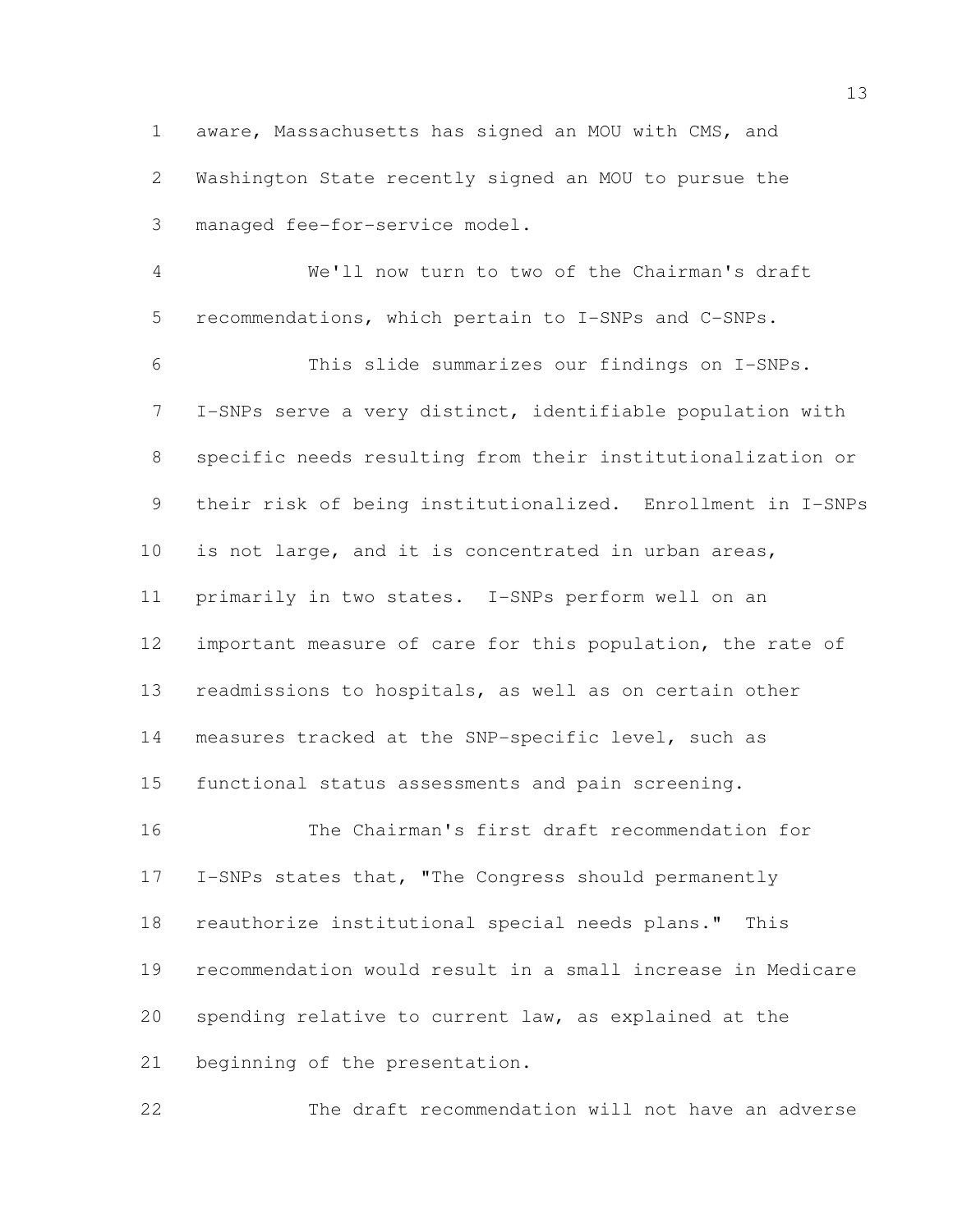impact on beneficiaries or plans. Current beneficiaries can remain in their plans, new beneficiaries can be enrolled, and plans no longer have the uncertainty associated with being in a program operated under temporary statutory authority.

 Moving on to a summary of findings on C-SNPs, these plans offer tailored benefit packages to beneficiaries 8 with chronic illnesses; however, the most frequently covered C-SNP condition -- diabetes -- is common among the population enrolled in general MA plans. The vast majority of C-SNPs are offered through organizations that also have a companion general MA plan. C-SNPs as a whole do not have better quality results than non-SNP MA plans, with the exception that several C-SNPs that are HMOs perform well on 15 a number of quality measures, though the measures are not disease-specific measures. Enrollment in C-SNPs is concentrated in the South, the enrollment is growing, and the number of such plans being offered in 2013 suggests that there will be additional growth.

 With respect to C-SNPs, the Chairman's draft recommendation reads: The Congress should:

22 - Allow the authority for chronic care SNPs to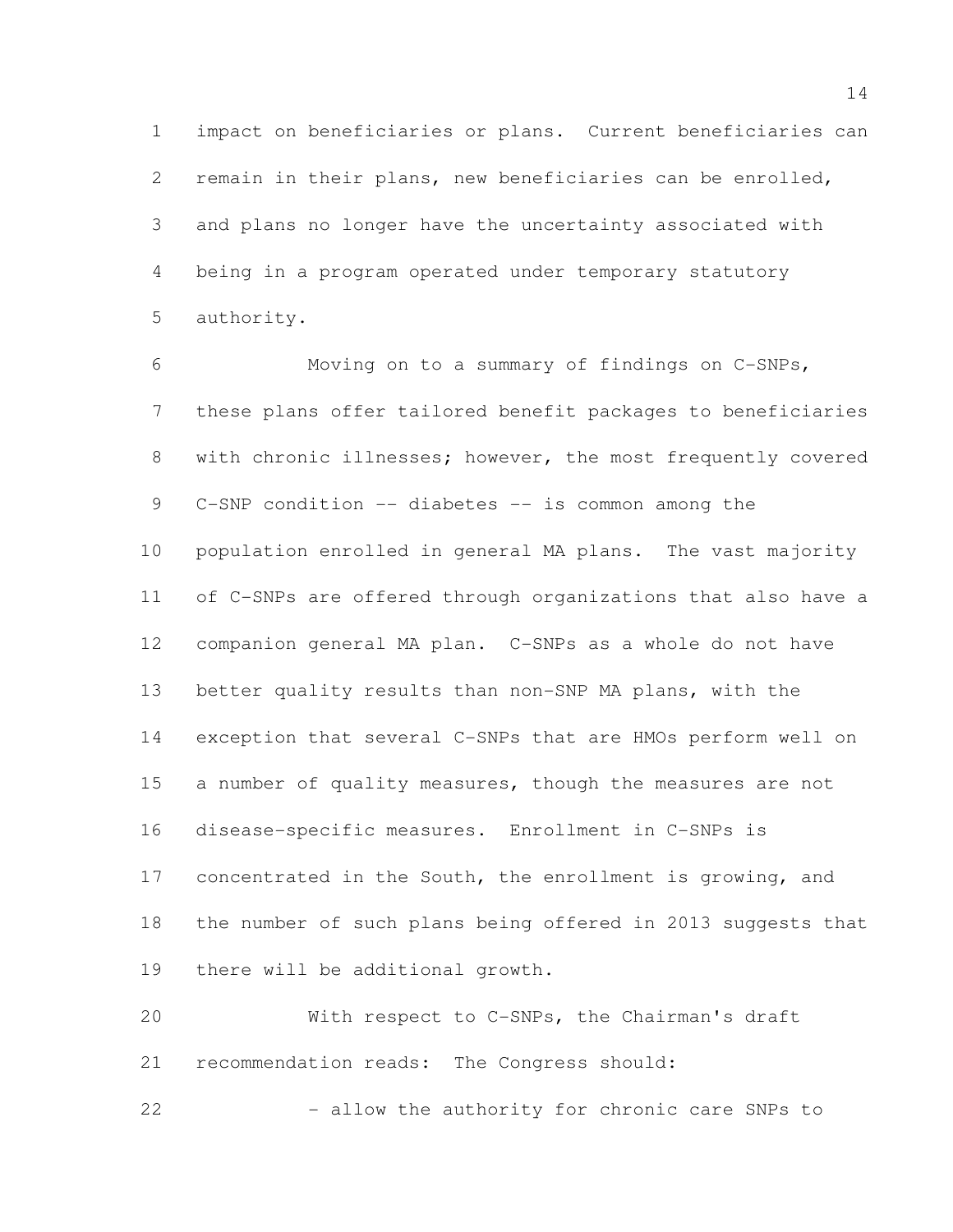expire;

| $\overline{2}$  | - direct the Secretary, within three years, to               |
|-----------------|--------------------------------------------------------------|
| 3               | permit MA plans to enhance benefit designs so that benefits  |
| 4               | can vary based on the medical needs of individuals with      |
| 5               | specific chronic or disabling conditions;                    |
| 6               | - and permit current C-SNPs to continue operating            |
| 7               | during the transition period as the Secretary develops       |
| 8               | standards but impose a moratorium on new enrollment in those |
| 9               | plans as of January 1, 2014.                                 |
| 10              | What this draft recommendation does is to fold the           |
| 11              | C-SNP approach into the general MA program by allowing all   |
| 12 <sup>°</sup> | MA plans to fashion alternative benefit packages and care    |
| 13              | models tailored to a set of specific of chronic or disabling |
| 14              | conditions, and making the models of care that C-SNPs use    |
| 15              | more widely available. This recommendation would increase    |
| 16              | Medicare spending relative to current law, again, because    |
| 17              | some beneficiaries would otherwise have been in fee-for-     |
| 18              | service Medicare. We would expect a limited impact on        |
| 19              | beneficiaries and a limited impact on plans in that we       |
| 20              | anticipate that the large majority of C-SNPs will be able to |
| 21              | operate under the new rules after the transition period.     |
| 22              | Christine will now discuss the D-SNP                         |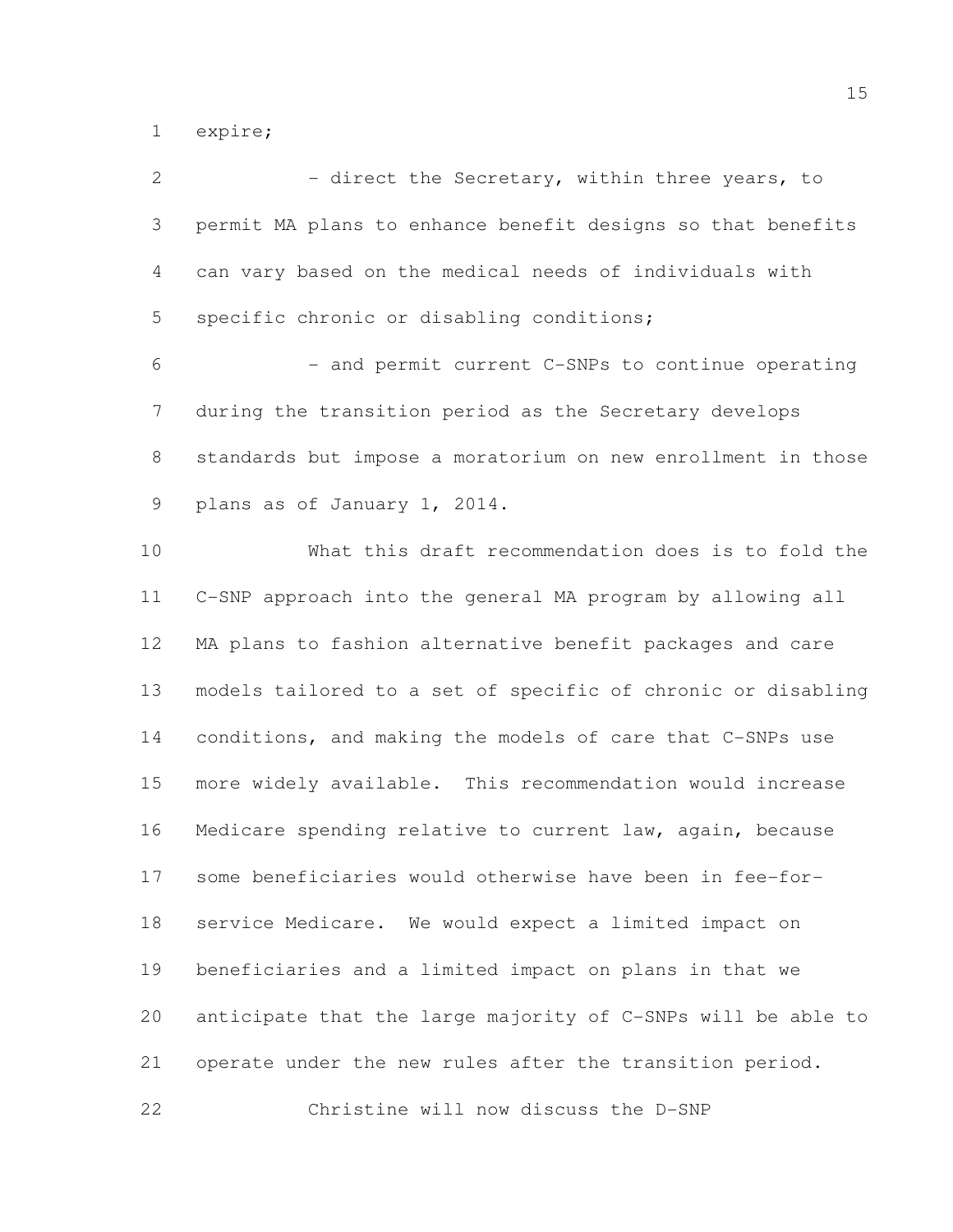recommendations.

| $\overline{2}$  | MS. AGUIAR: I will now review our findings of               |
|-----------------|-------------------------------------------------------------|
| 3               | whether D-SNPs integrate Medicare and Medicaid benefits for |
| 4               | dual eligibles.                                             |
| 5               | As a reminder, D-SNPs are the current managed               |
| 6               | care-based vehicle in the Medicare program for the          |
| $7\phantom{.0}$ | integration of Medicare and Medicaid benefits. We found     |
| $8\,$           | that the best environment for integration with Medicaid     |
| $\mathsf 9$     | benefits occurs under two scenarios which are depicted on   |
| 10              | this slide.                                                 |
| 11              | Under the first scenario, one plan -- the D-SNP --          |
| 12              | covers both Medicare and Medicaid services. We refer to     |
| 13              | these plans as financially integrated D-SNPs.               |
| 14              | Under the second scenario, depicted on the right            |
| 15              | side of the graphic, one managed care organization has both |
| 16              | a Medicaid plan and a Medicare plan, and the same dual      |
| 17              | eligibles are enrolled in both plans. In this scenario, the |
| 18              | integration occurs across the two plans. It is not          |
| 19              | necessary for the Medicare plan to be a D-SNP under this    |
| 20              | scenario. However, the benefit of a D-SNP here is that it   |
| 21              | can limit enrollment to dual eligibles and can tailor the   |
| 22              | benefit package and supplemental benefits to those          |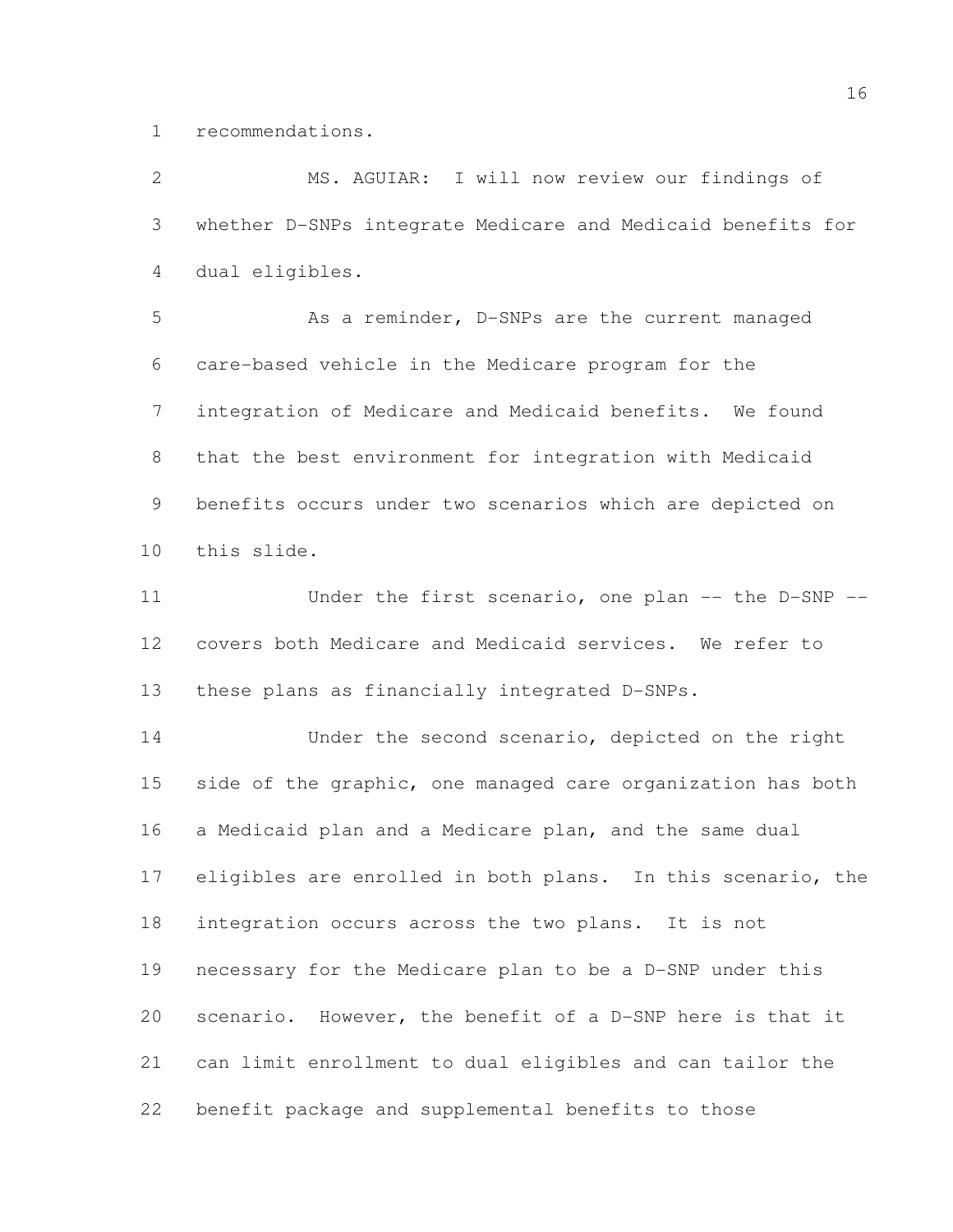beneficiaries.

| $\overline{2}$ | Under both scenarios, the managed care                       |
|----------------|--------------------------------------------------------------|
| 3              | organization has the financial incentive to manage and       |
| 4              | coordinate Medicare and Medicaid services because it is      |
| 5              | financially at risk for those services. And under both       |
| 6              | approaches, the managed care organization has the ability to |
| 7              | coordinate Medicare and Medicaid services because it covers  |
| 8              | those services.                                              |
| 9              | This chart shows our estimates of the number of              |
| 10             | integrated and non-integrated D-SNPs. As you can see on the  |
| 11             | second line of the chart, we estimate that there are fewer   |
| 12             | than 60 integrated D-SNPs that collectively enroll           |
| 13             | approximately 300,000 dual eligibles or about 24 percent of  |
| 14             | all dual eligibles enrolled in D-SNPs.                       |
| 15             | However, as you can see on the last row of the               |
| 16             | chart, the majority of D-SNPs are not integrated. These are  |
| 17             | D-SNPs that are neither financially integrated with Medicaid |
| 18             | benefits nor are part of a managed care organization with a  |
| 19             | companion Medicaid plan. We estimate that the majority of    |
| 20             | dual eligibles enrolled in D-SNPs, about more than 75        |
| 21             | percent, are enrolled in these non-integrated plans.         |
| 22             | This slide summarizes our main findings on D-SNPs.           |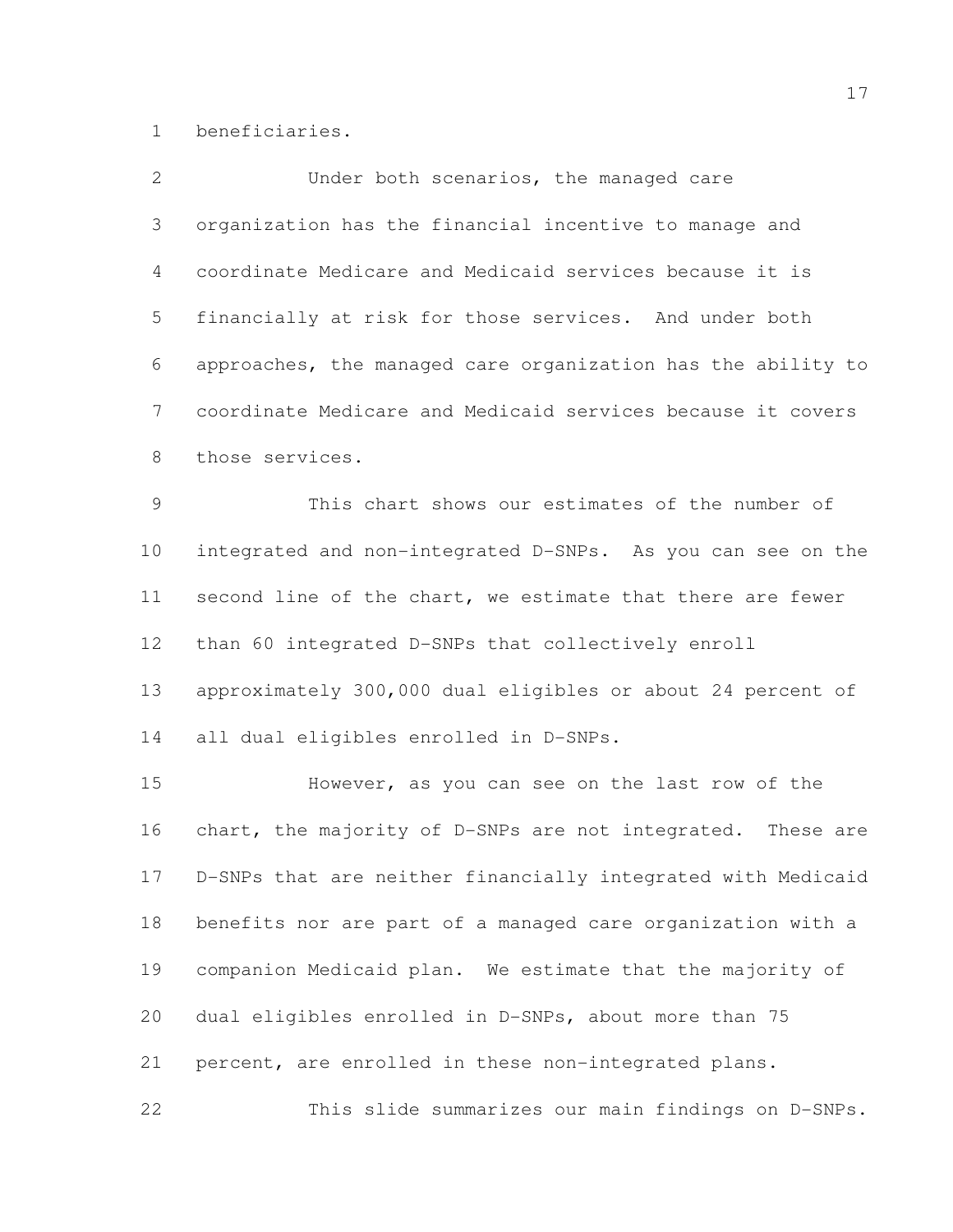With respect to quality of care, we found that financially integrated D-SNPs tend to perform well on star ratings. There are fewer than 25 financially integrated D-SNPs, and there is sufficient data to calculate star ratings on 15 of them. Of these 15 plans, eight of them received star ratings of 4 or 4.5 in 2013.

 In terms of integration with Medicaid benefits, we found that financially integrated D-SNPs or D-SNPs that are part of a managed care organization that offers a companion Medicaid plan are the only types of D-SNPs where Medicare and Medicaid benefits are integrated. All other D-SNPs do not integrate Medicaid benefits, but some of those plans may try to coordinate them.

 This brings us to the Chairman's third draft recommendation. It reads: The Congress should permanently reauthorize dual-eligible special needs plans that assume clinical and financial responsibility for Medicare and Medicaid benefits and allow the authority for all other D-SNPs to expire.

 Under this draft recommendation, financially integrated D-SNPs and D-SNPs that are part of a managed care organization with a companion Medicaid plan would become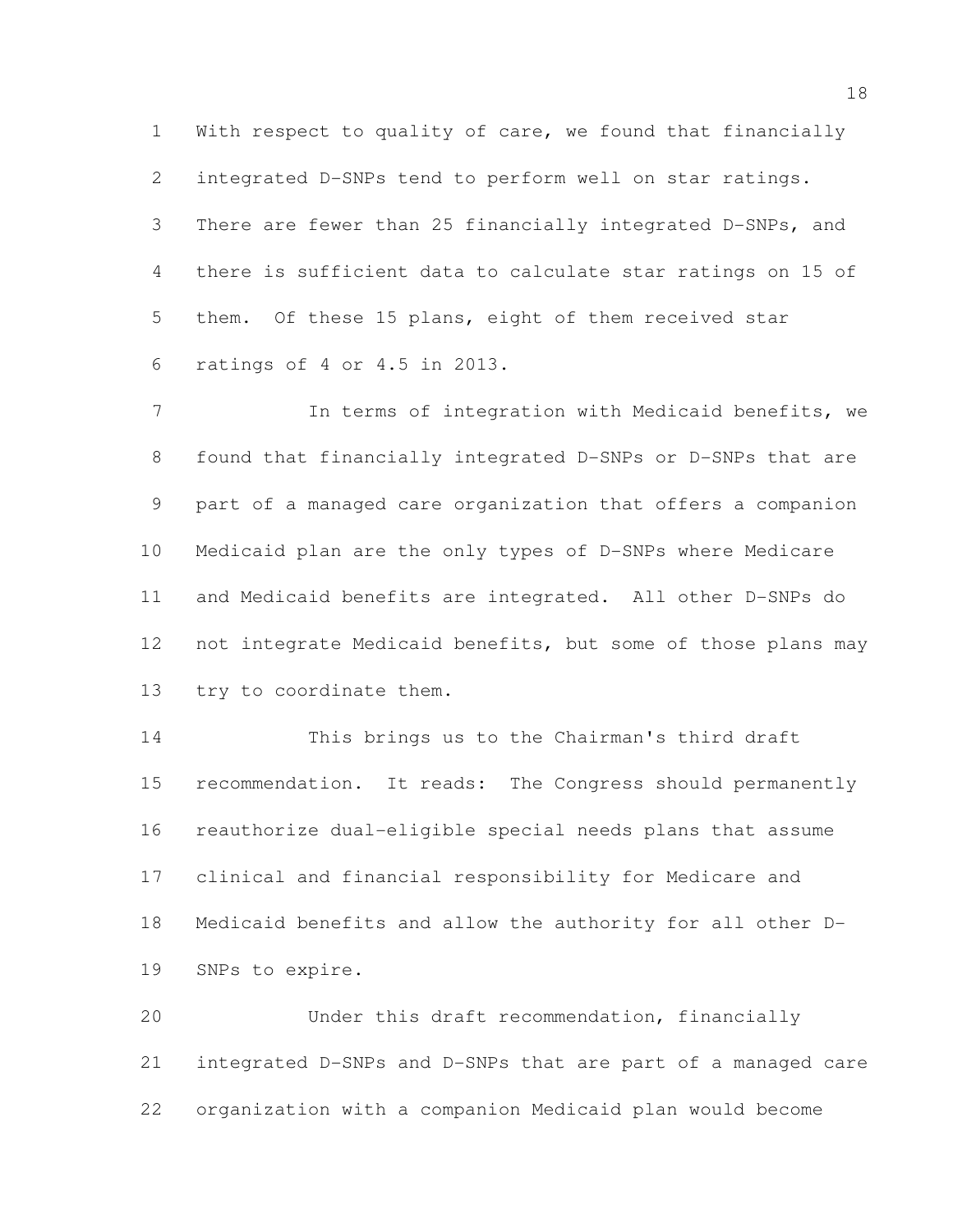permanent. These are the D-SNPs that integrate Medicare and Medicaid benefits. As I previously discussed, we estimate that there are fewer than 60 of these plans and that they collectively enroll almost 25 percent of all dual eligibles enrolled in D-SNPs.

 Non-integrated D-SNPs would not be reauthorized under this draft recommendation. However, to be clear, this recommendation does not preclude those plans from working with states to cover most or all Medicaid benefits and operating as an integrated D-SNP. These plans would have the option of working with states to become integrated or converting to general MA plans. If the non-integrated D- SNPs convert to general MA plans, they could still retain 14 their contracts with states.

 With respect to spending implications, this draft recommendation would increase Medicare spending relative to current law. Integrated D-SNPs would continue permanently, and spending on beneficiaries enrolled in these plans is higher than fee-for-service spending. We do not expect this draft recommendation to have adverse impacts on beneficiaries. The dual eligibles enrolled in integrated D-SNPs would be able to continue in those plans. The dual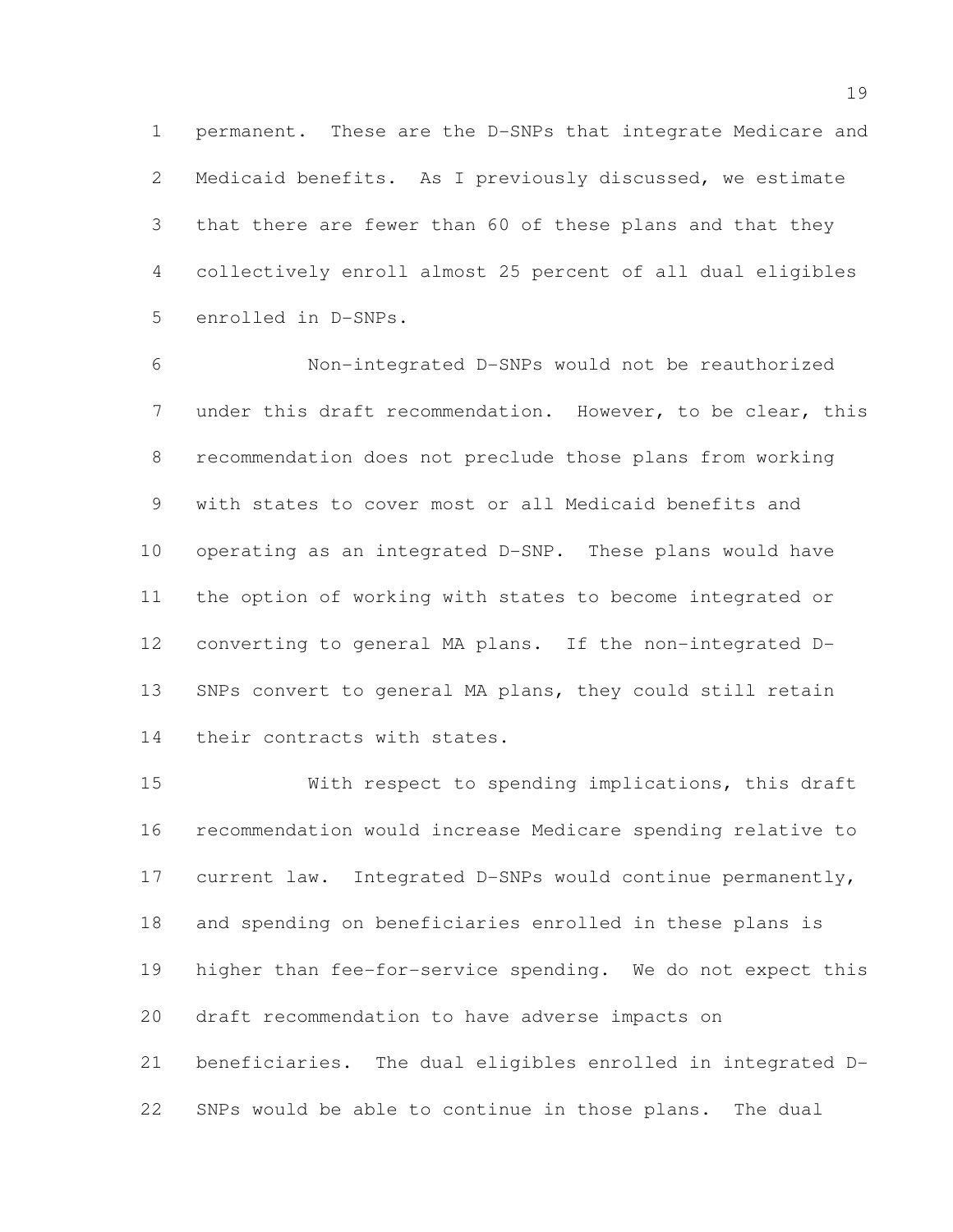eligibles enrolled in the non-integrated D-SNPs could remain in those plans if they convert to general MA plans. We also do not expect this draft recommendation to have adverse impacts on plans. The non-integrated D-SNPs could convert to general MA plans or could work with states to become integrated. Integrated D-SNPs would benefit from this draft recommendation by being able to continue permanently and would no longer have uncertainty about whether they will be reauthorized.

 Returning now to an issue that we discussed in October, we also found that there are administrative misalignments between Medicare and Medicaid that are barriers to integration. One of those is marketing requirements. D-SNPs cannot describe the Medicare and Medicaid benefits they cover in the same place on their marketing materials. Another barrier is that Medicare and Medicaid have separate appeals and grievances processes. These barriers can be confusing and burdensome for both beneficiaries and the plans.

 Herb, to address your question from the October meeting, the Secretary has authority to permit D-SNPs to jointly market their Medicare and Medicaid benefits.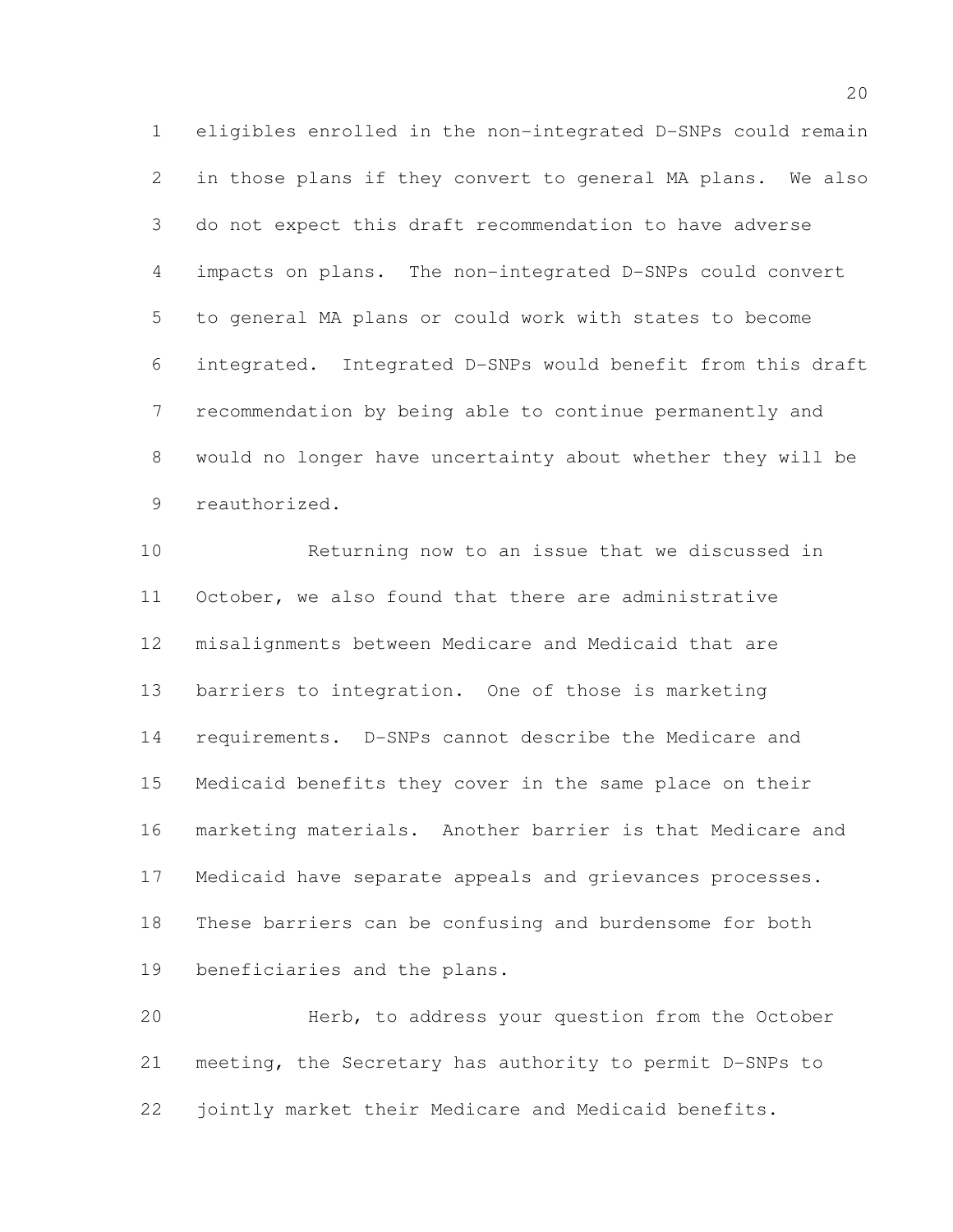However, an aligned appeals and grievances process would require congressional action to change the law.

 This brings us now to the Chairman's fourth draft recommendation. It reads: The Congress should align the Medicare and Medicaid appeals and grievances processes for D-SNPs that assume clinical and financial responsibility for Medicare and Medicaid benefits. The Congress should direct the Secretary to allow D-SNPs that assume clinical and financial responsibility for Medicare and Medicaid benefits to market the Medicare and Medicaid benefits they cover as a combined benefit package.

 This draft recommendation would align the appeals and grievances processes and the marketing misalignments for integrated D-SNPs. We do not expect this recommendation to affect program spending. We expect this draft recommendation to have a positive affect on beneficiaries and plans by eliminating two administrative misalignments. This slide presents a summary of the Chairman's draft recommendations. This concludes the presentation, and we are happy to answer your questions.

 MR. HACKBARTH: Okay. Thank you, Christine and Carlos. Well done.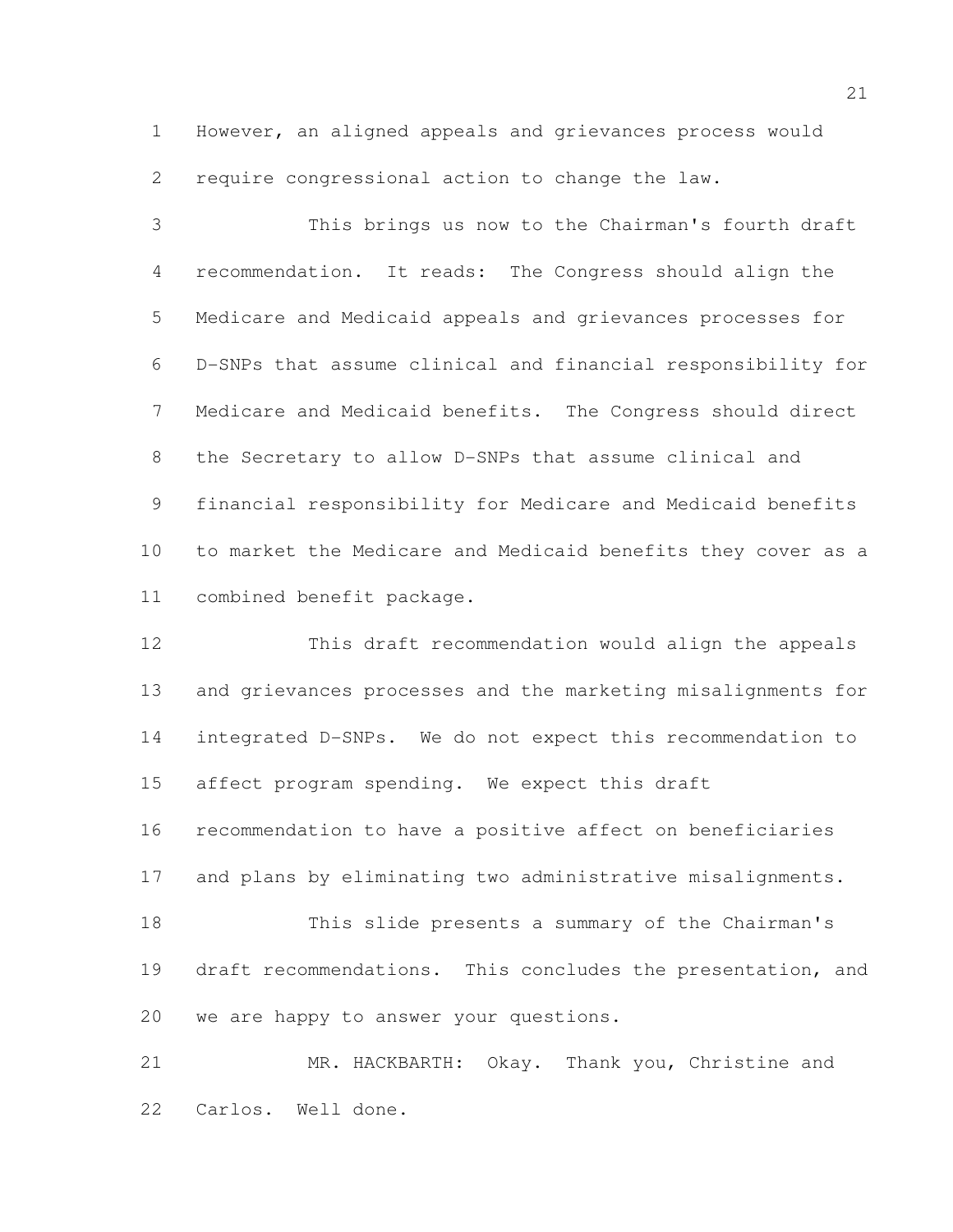As we proceed through the discussion, I would ask 2 the Commissioners to, if they can, frame comments in terms of the framework that we've been using to assess these reauthorizations. In other words, if we're going to increase Medicare spending above the baseline, it should be because we believe there's evidence that it will improve quality, access, or aid movement to delivery system reform. So if you can frame comments in that context, that would be helpful to me in terms of moving forward. 10 Then I have a couple clarifying questions myself.

 Could you put up Slide 7, please. So I want to make sure that I understand this correctly. So as I interpret this chart, duals and institutionalized beneficiaries can enroll off-cycle in general Medicare Advantage plans, but beneficiaries with chronic conditions cannot. Is that correct?

17 MR. ZARABOZO: That's correct. The chronic condition person has the one-time opportunity off-cycle to - - so in July, if you have a chronic condition and it's C-SNP available, you can enroll in that plan, but that's it. That's your one-time opportunity, and to change status, you have to wait until the next open enrollment.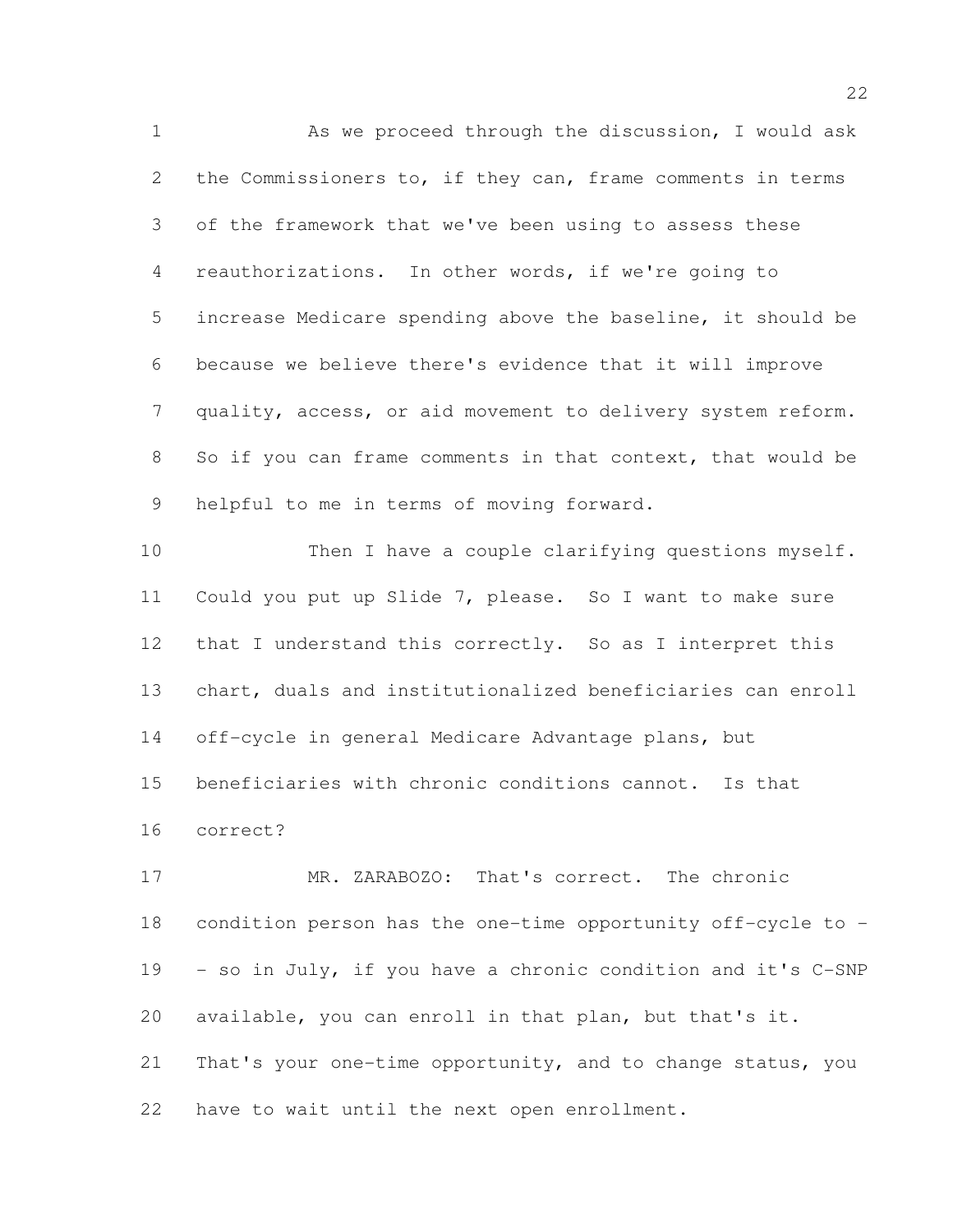MR. HACKBARTH: Okay. And so I'd ask people, Commissioners, to also react to the possibility of a recommendation that that same opportunity be extended to all Medicare Advantage plans, so a beneficiary that has one of the covered chronic conditions would have an opportunity to enroll off-cycle in Group Health of Puget Sound. It wouldn't be only a right to enroll in a C-SNP. Is that clear, what I'm asking? MR. KUHN: [Off microphone.] Can you say that again? MR. HACKBARTH: So there's a list of conditions, chronic conditions, that C-SNPs are eligible to focus on. The law says that if a beneficiary has one of those conditions, they have a one-time opportunity to enroll in a C-SNP off-cycle. And I'd ask you to react to a recommendation that we extend that opportunity to all Medicare Advantage plans. So if I'm diagnosed with diabetes in July, I not only have the opportunity to enroll in a C- SNP, but in any Medicare Advantage plan. Okay? Is that clear? DR. ZARABOZO: And I'd like to add, Glenn, that

right now, C-SNPs also have a slight difference in payment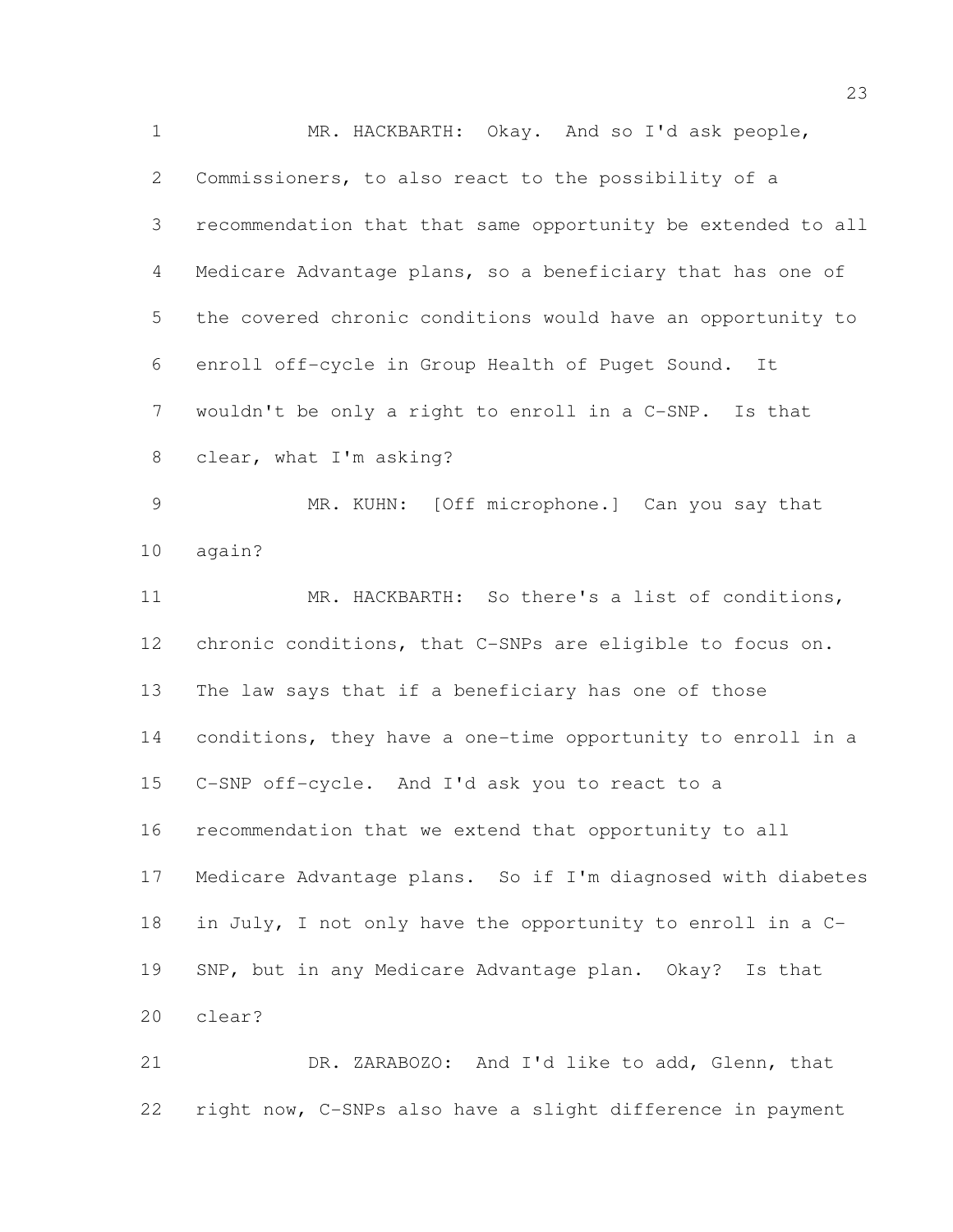from other plans in that for a person who's a so-called new enrollee for whom there's no claims history because of that condition, they can be coded as having that condition as opposed to any other situation where you have to wait for the claims history to catch up. So that would be a companion piece.

 MR. HACKBARTH: So perhaps also extend that opportunity to any Medicare Advantage plan.

 DR. ZARABOZO: Right. And it's by the -- the 10 authority is not specifically statutory, but it's under the opportunities for open enrollment as determined by the Secretary. So it's --

MR. HACKBARTH: Okay.

14 MR. ARMSTRONG: And just to clarify, you asked for consideration of that extension to MA plans to coincide with a recommendation that C-SNPs actually get brought into MA

plans in the future?

 MR. HACKBARTH: Yes. So the idea would be, let's do away with a special category of C-SNP but recognize that, in fact, when a beneficiary receives a major new diagnosis, like you have diabetes, that that's a significant event and it may alter their thinking about their health care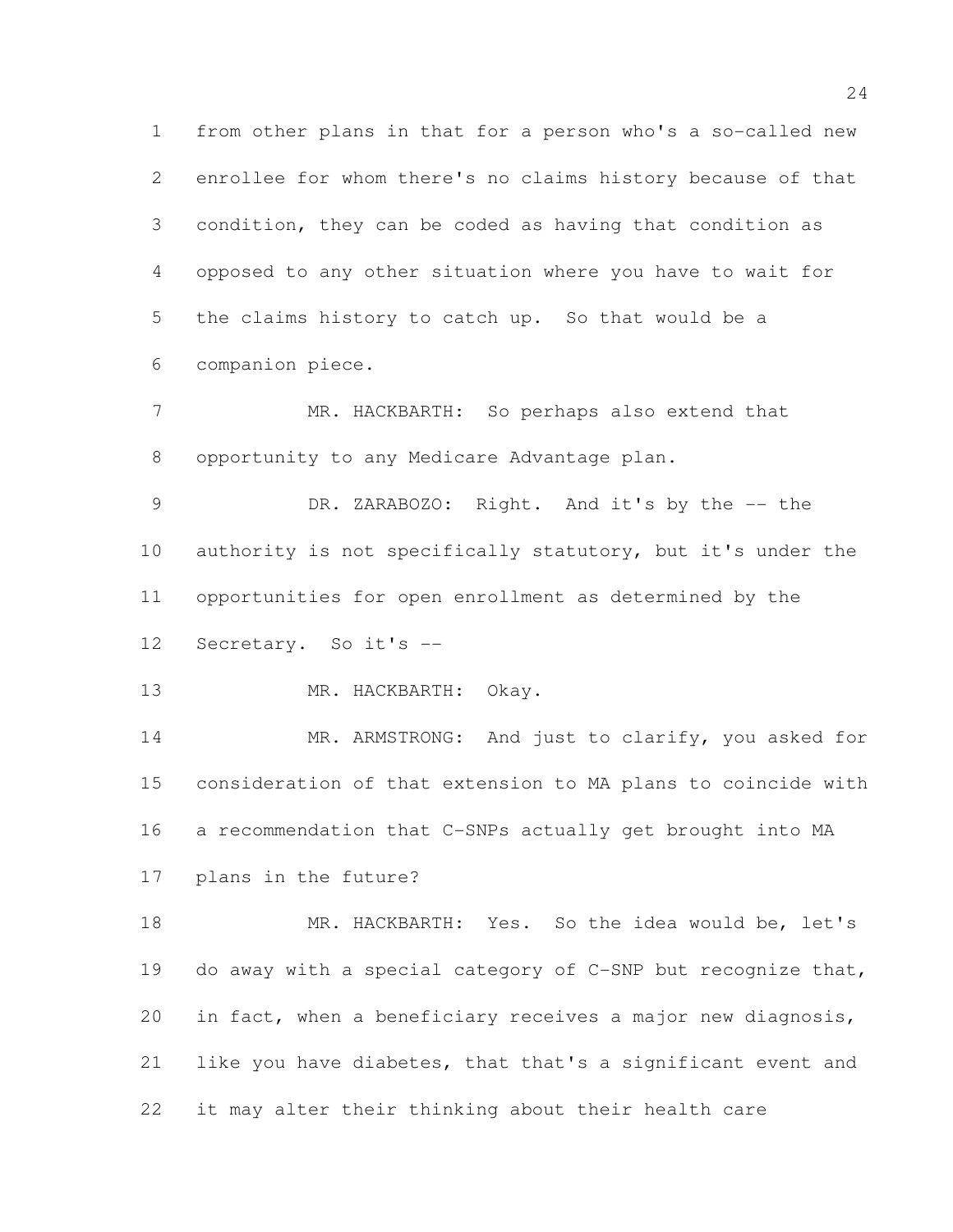arrangements. And the way the law works right now is, well, you can say, oh, I have diabetes. Therefore, I want to go into a C-SNP focused on diabetes. I think that maybe what we ought to say is you can go into any managed care organization that you think can help you better manage your diabetes. It doesn't need to be a C-SNP. It can be any Medicare Advantage plan. Or, of course, you can elect to remain in fee-for-service, if that's what you wish. Is that clear? Did I answer your question? MR. ARMSTRONG: Yes. But to clarify, but our recommendation is there won't be C-SNPs in the future -- 12 MR. HACKBARTH: There won't be C-SNPs, but there will be a general opportunity -- MR. ARMSTRONG: Yes. MR. HACKBARTH: -- to enroll in Medicare Advantage when you receive a significant new diagnosis off a list established by CMS. Okay? 18 DR. MARK MILLER: The other way I've heard you describe it is that the way it stands for I and D is that the off-enrollment attaches to the beneficiary, not the plan type. MR. HACKBARTH: Right.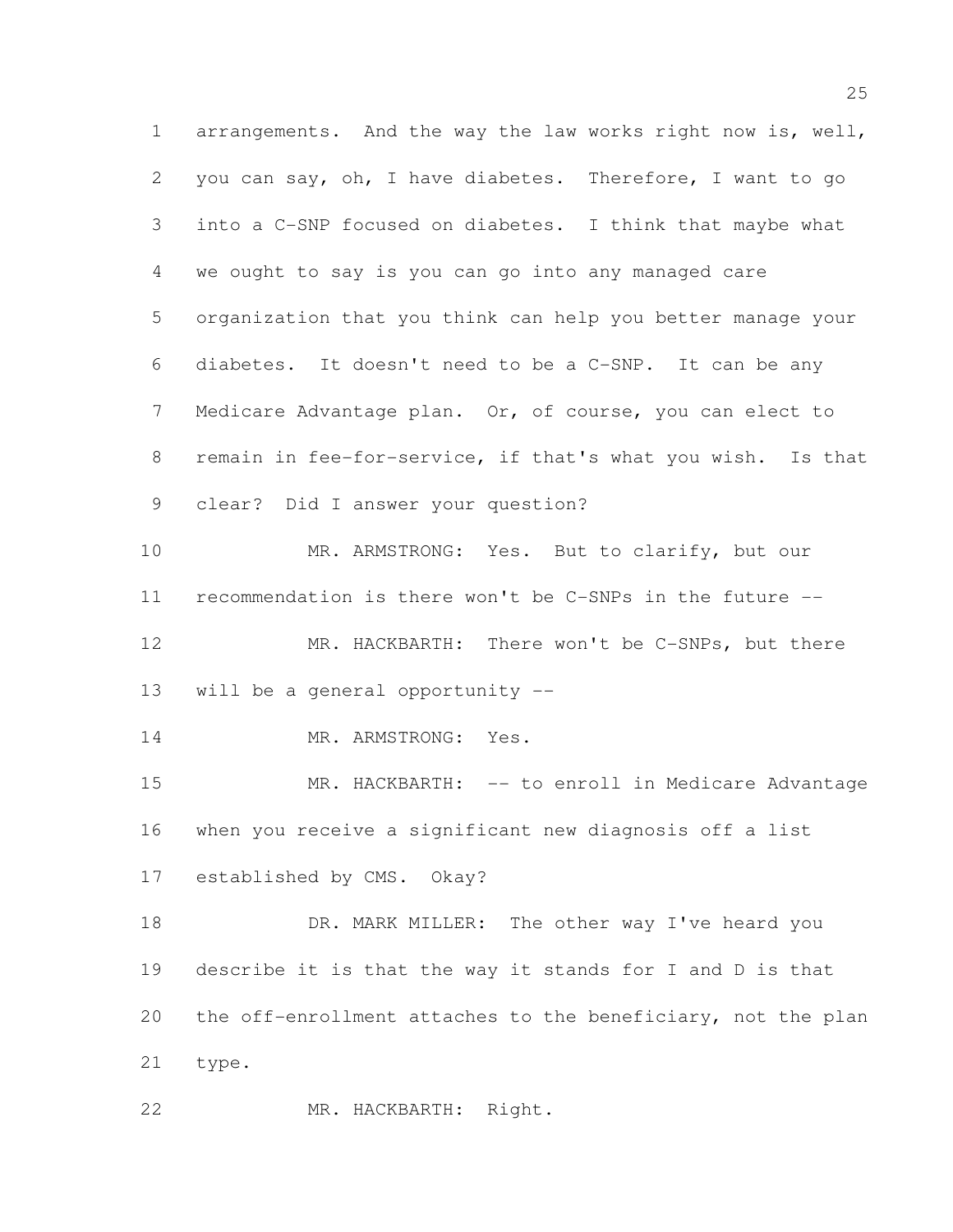DR. MARK MILLER: And this would basically extend the chronic condition to the beneficiary, and so the right to enroll, or the opportunity to enroll off-cycle would attach to the condition of the beneficiary as opposed to the existence of the plan and, in a sense, normalizing the situation across all three types.

 MR. HACKBARTH: Okay. And then one last clarification for me. Could you put up Slide 17, please. 9 So I think it might be helpful -- actually, maybe I've got the wrong slide here. Well, leave it there. So the issue, Christine, is that you say the non-integrated D-SNPs coordinate benefits as opposed to integrate benefits. If you could just be a little bit more specific about what it means to coordinate benefits, that would be useful to me.

 MS. AGUIAR: Sure. So, again, we spoke with a range of managed care organizations, both those that were on the chart that we showed that had the Medicare and the Medicaid within the one plan and then those that had the Medicare and Medicaid as two separate plans.

MR. HACKBARTH: Mm-hmm.

 MS. AGUIAR: We also spoke with some plans that just had the duals in their D-SNP but did not have them in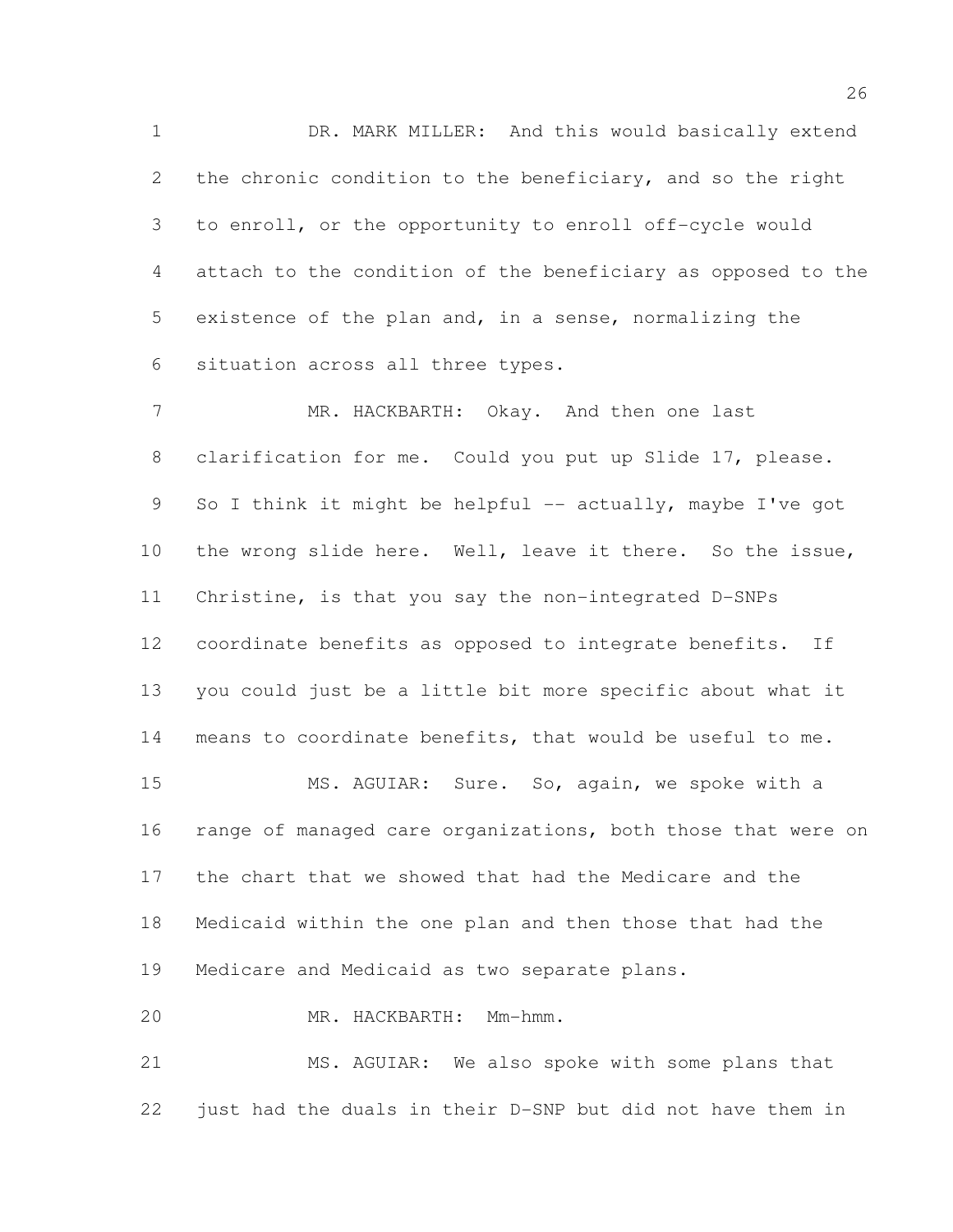the Medicare product.

| $\overline{2}$  | And so there's a range of coordination that is               |
|-----------------|--------------------------------------------------------------|
| 3               | going on under that scenario and it seems to -- I don't know |
| 4               | if I'd say it's up to the discretion of the plan. So on one  |
| 5               | level, you'll have some plans that will assess the dual      |
| 6               | eligible for their Medicaid benefits for what they're        |
| $7\phantom{.0}$ | eligible for, for what their needs are, and refer them,      |
| 8               | refer those individuals to those services. And then what we  |
| $\mathcal{G}$   | heard from those plans is because they don't provide those   |
| 10              | Medicaid services, that's sort of where their ability to     |
| 11              | help stops, is to make that referral. The responsibility     |
| 12              | then becomes onto the beneficiary to do the follow-up. And,  |
| 13              | there again, depending on the plan, there could, there could |
| 14              | not be some follow-up as to whether or not that beneficiary  |
| 15              | is receiving those services are not.                         |
|                 |                                                              |

 Now, there are some other D-SNPs that we spoke with that are also non-integrated that will take a further step, that will actually try to make relationships with community-based organizations, with the organizations that provide those Medicaid services, and in addition to making referrals will try to help the beneficiary, actually make the referral for them, try to make sure that they actually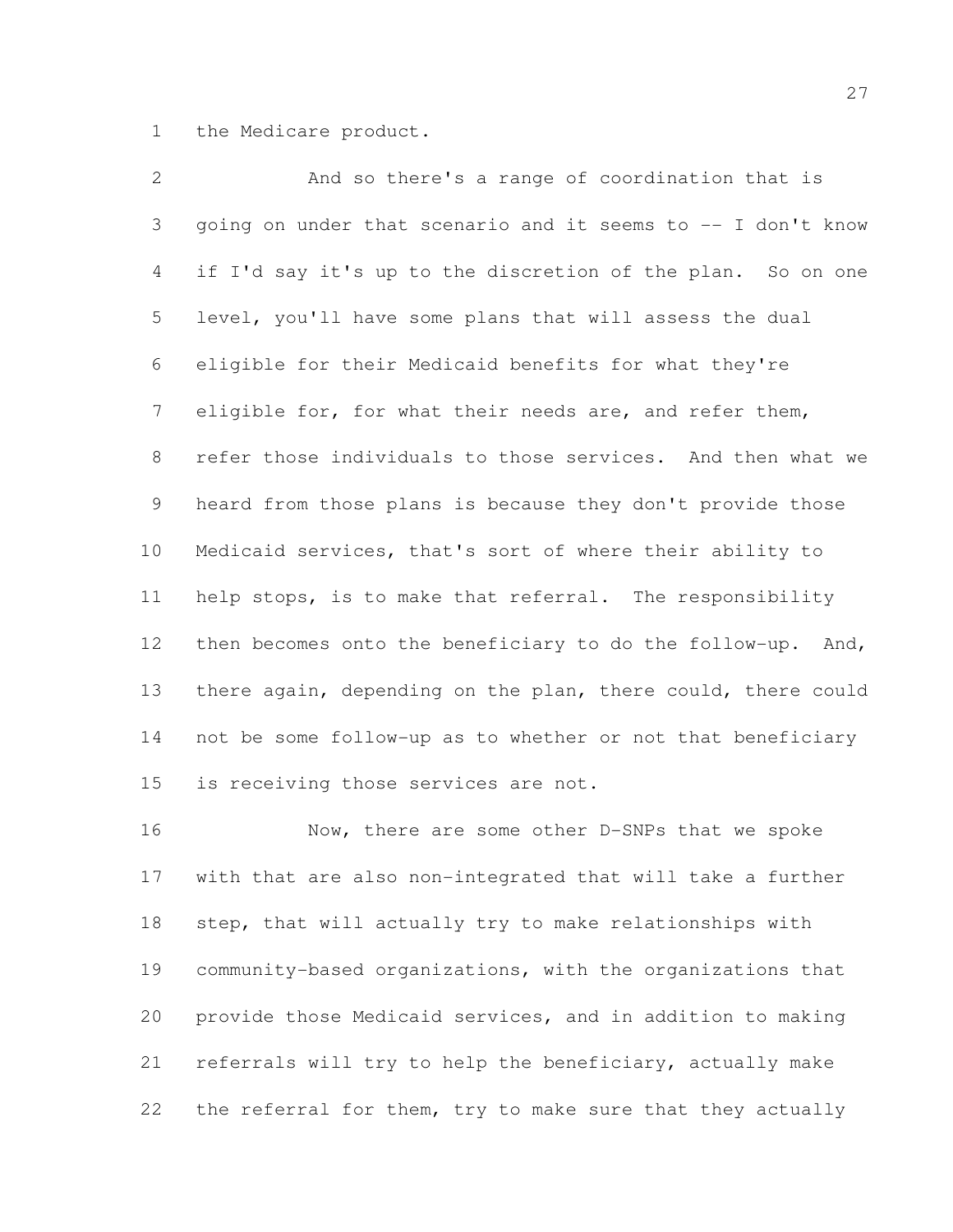get that Medicaid service, and then do some follow-up on that.

 MR. HACKBARTH: Okay. So here's my question. If non-integrated D-SNPs were to disappear, my understanding of Slide 7, if you'd put that back up for a second, is that even if non-integrated D-SNPs disappear, that duals would retain the opportunity to enroll off-cycle in Medicare Advantage plans. MS. AGUIAR: Yes, that's correct. MR. HACKBARTH: And so a Medicare Advantage plan, they could also refer dually eligible beneficiaries to providers for Medicaid services. There's no bar to them doing that. 14 MS. AGUIAR: Right. That is correct. And I think, from what we've heard, it really does sort of seem to be the plan makes the decision to make those relationships with the organizations in the community that could help their dually eligible members, but that possibly could also help their non-dual eligible members. In addition to that, some of the same organizations that we were speaking with that sort of take that next step to make those relationships with the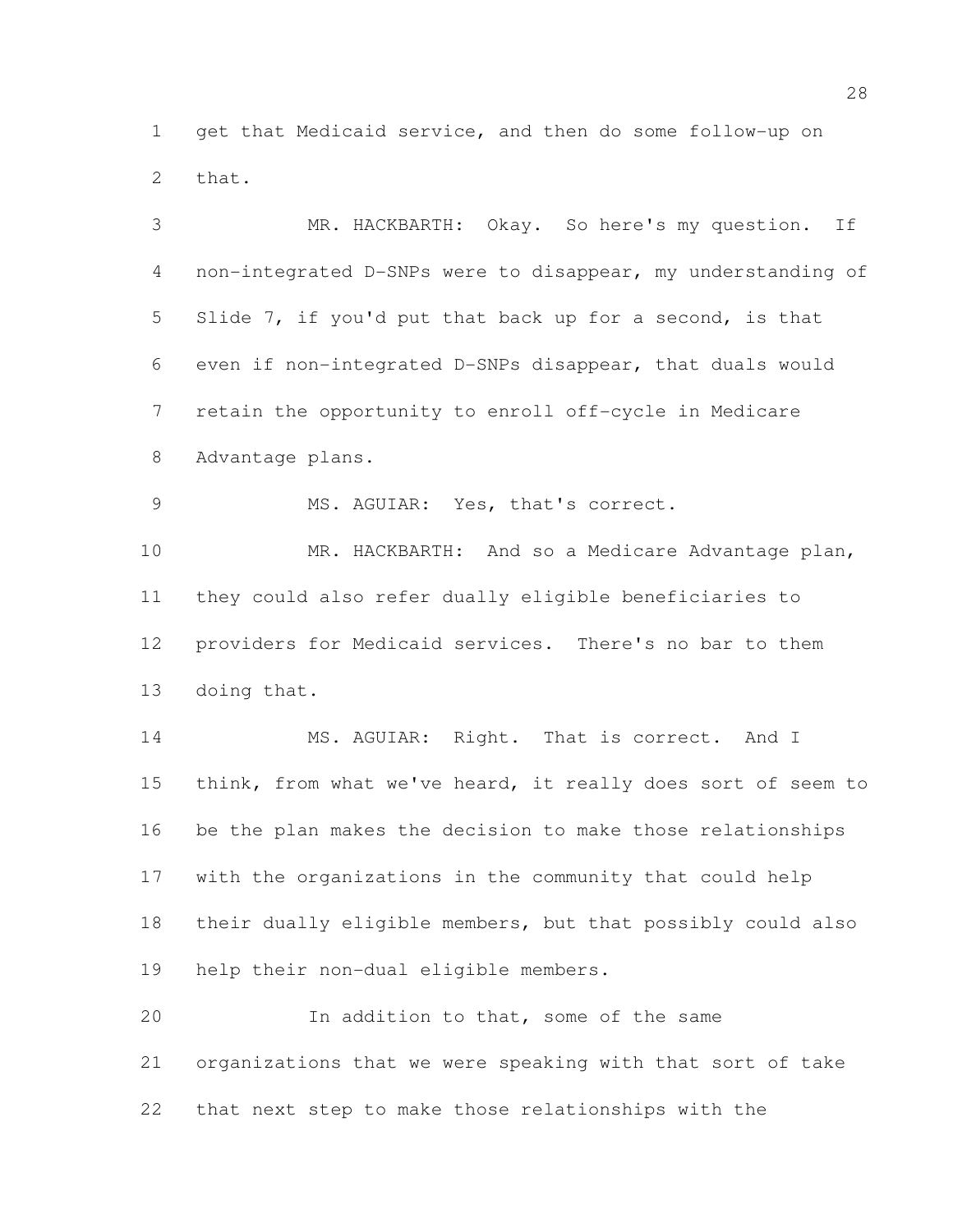community, they also are taking efforts to sort of build much more of a primary care network, to build much more clinical centers that could benefit their dual eligible and also non-dual eligible members if they were to convert to a Medicare Advantage plan. MR. HACKBARTH: Yes. MS. AGUIAR: So, again, there's nothing barring them from continuing to do what they're doing now. 9 MR. HACKBARTH: Okay. So those are my clarifications. 11 Let's see. Who looks ready to start the clarifying round? I think Cori is primed to. Cori. MS. UCCELLO: I'll jump in. So in terms of the C-14 SNPs, I mean, my concerns are that plans get payments that

15 are commensurate with the risks that they're bearing, and so there -- I'm just kind of thinking out loud here. I think 17 things are okay, but I want to make sure.

 So if C-SNPs can't enroll new entrants, in a regular plan, that would mean the risk in that plan is devolving over time. They're becoming more expensive. I'm not quite sure how that works with a C-SNP where they 22 already have conditions. But in any case, the plan --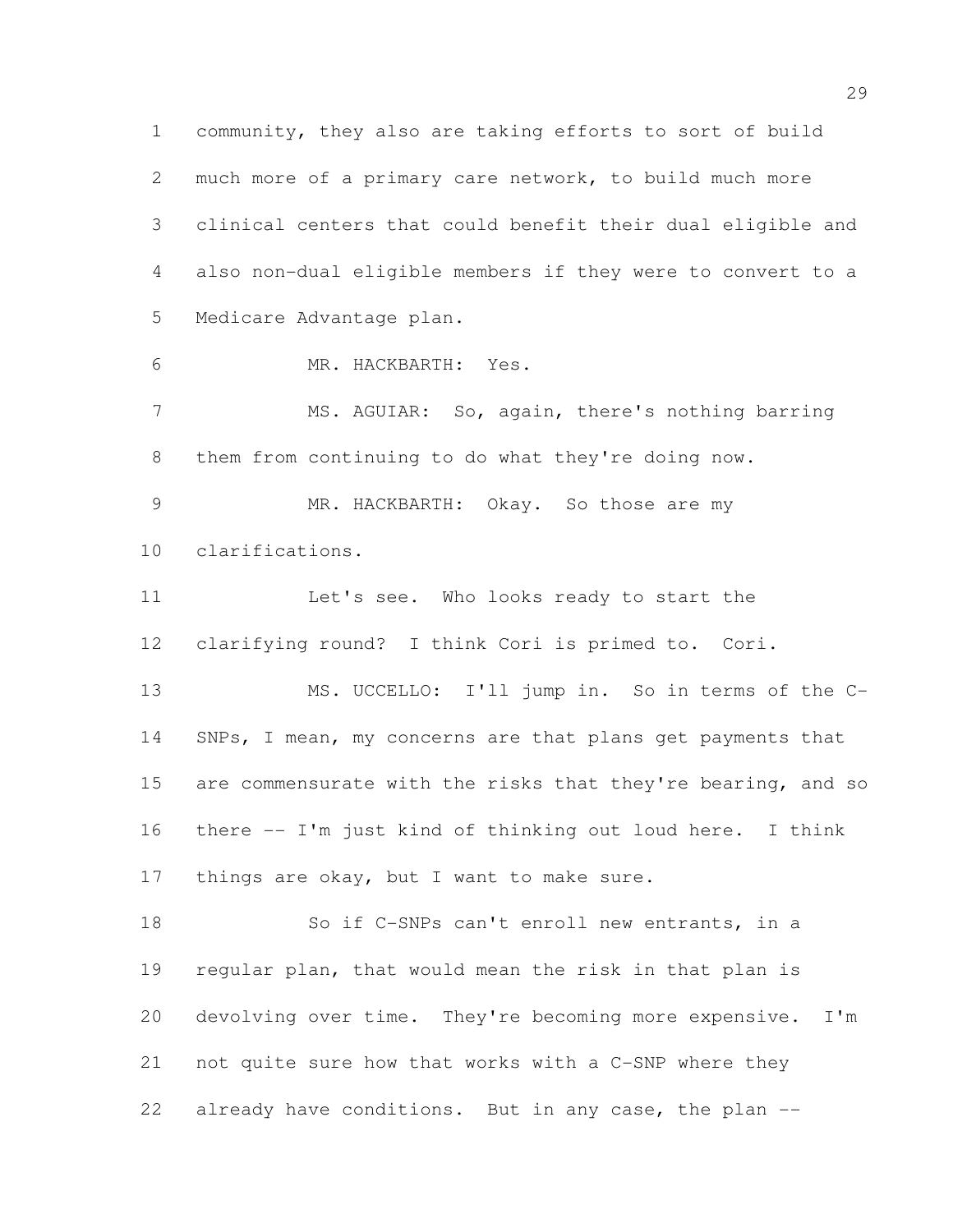because the payments to the plan are risk adjusted, that that's going to make sure or ensure that the plan kind of remained viable, right? For the plans -- MR. HACKBARTH: [Off microphone.] MS. UCCELLO: Translator, please. DR. MARK MILLER: What my colleague, Cori, I think is saying, and I must remember she's speaking for her friend from yesterday -- 9 [Laughter.] 10 DR. MARK MILLER: I think what she's saying -- and obviously, if this is wrong, say something -- there's a natural -- if you stop enrollment, you have an aging of a population so you have a devolving risk, okay, over time. 14 And so I think the potential concern you're expressing is, well, wait a second. If we stop enrollment on these C-SNPs for three years, do we potentially put the plan in a financially not viable -- I'm not speaking well -- situation? Of course, counteracting that is that as their risk devolves, the payments should also be going up because there's some adjustment for risk. And the other thing I would say is it's a relatively short period of time that I think we're proposing. But I think that's what you're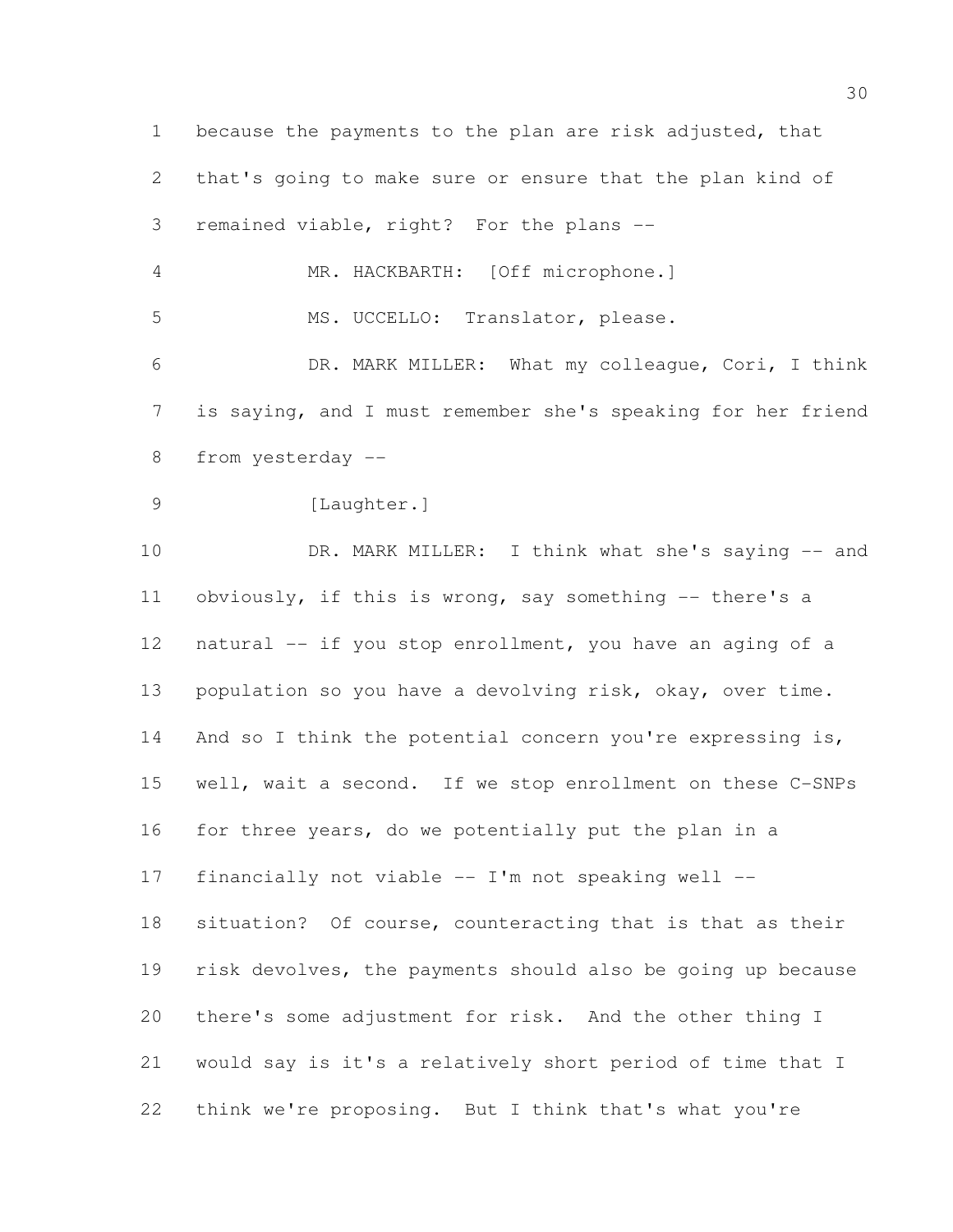saying.

 MS. UCCELLO: Correct. MR. HACKBARTH: In addition to that, they can potentially convert to regular Medicare Advantage status and enroll new -- MS. UCCELLO: Yes, and I was going to get to that next, actually. 8 MR. HACKBARTH: Okay. MS. UCCELLO: But I guess I'm just making sure that from what Mark and I were saying, that there isn't a problem, that my friend was saying. DR. ZARABOZO: Yes. Your friend should be fine, I think. 14 MS. UCCELLO: Okay. 15 [Laughter.] 16 MS. UCCELLO: So now, thinking about regular MA plans who now in the middle of the year have to start accepting people who are newly coming in with conditions, how are the plans going to be appropriately compensated for them? Is that what you were talking about, where they can automatically do the risk -- note that in the risk adjustment --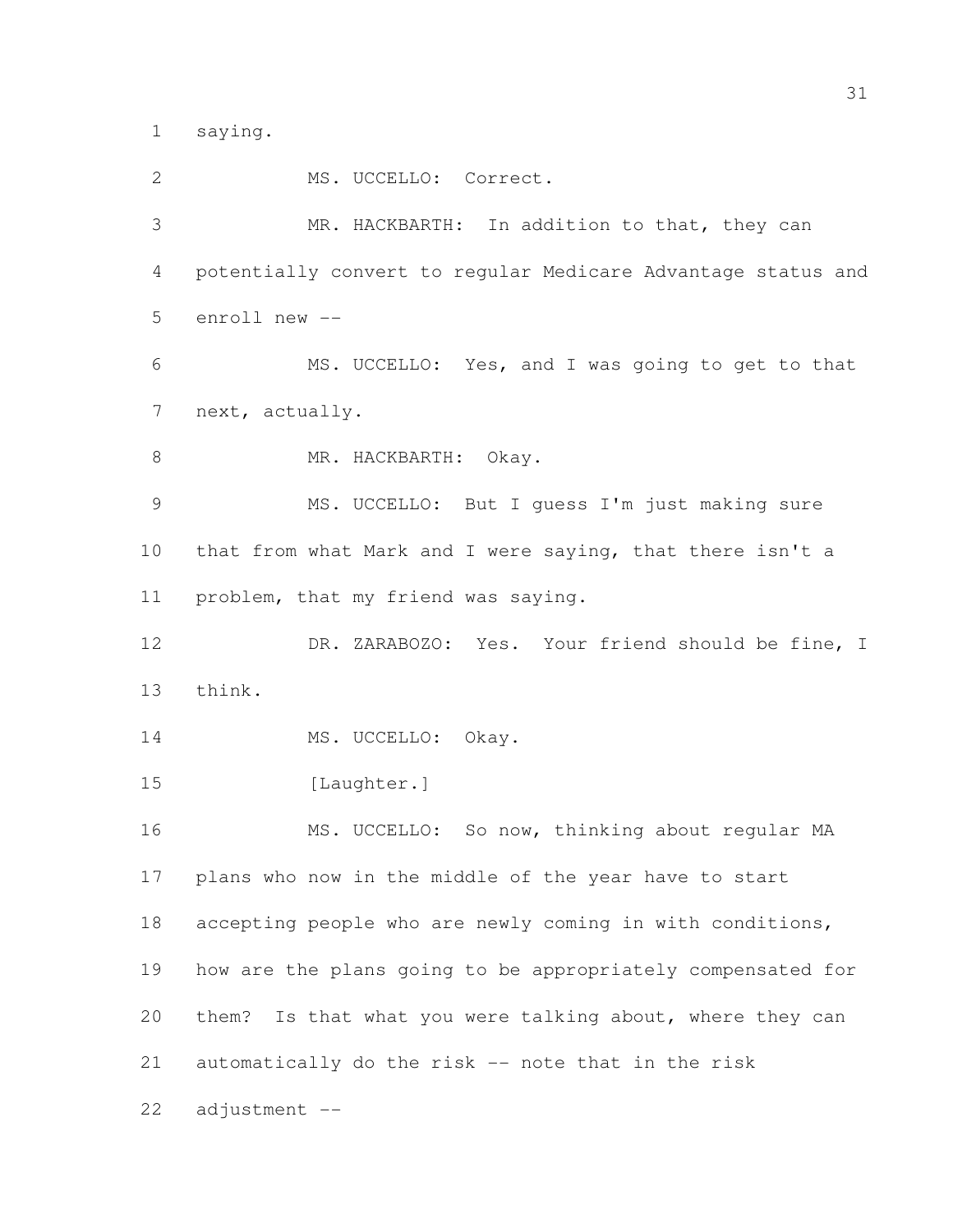DR. ZARABOZO: Yes, but I think what you're proposing is that if the plan chooses to do so, it can set up a benefit package for diabetics, for example, and say, this is open year round for people with diabetes. It's not going to be the case that all MA plans would have to accept somebody with diabetes, for example. They would say, we are participating in this way, which is what used to be a C-SNP is now a benefit package under general MA that is only for these kinds of people and we will take these kinds of people year-round.

 MR. HACKBARTH: Okay. I'd like people to react to both versions of that, in particular, people with experience in the plan business. If you say this is a right that 14 attaches to the beneficiary, that would maybe indicate that it isn't a plan choice and so I welcome comments on that issue.

17 DR. ZARABOZO: The other point is that if somebody, for example, has had diabetes for a year, let's 19 say, they decide, well, I feel like changing a plan, I can do that because a year and a half ago I was diagnosed with diabetes. I never exercised my right to do so, but I feel like doing so now. So it's not necessarily a matter of on a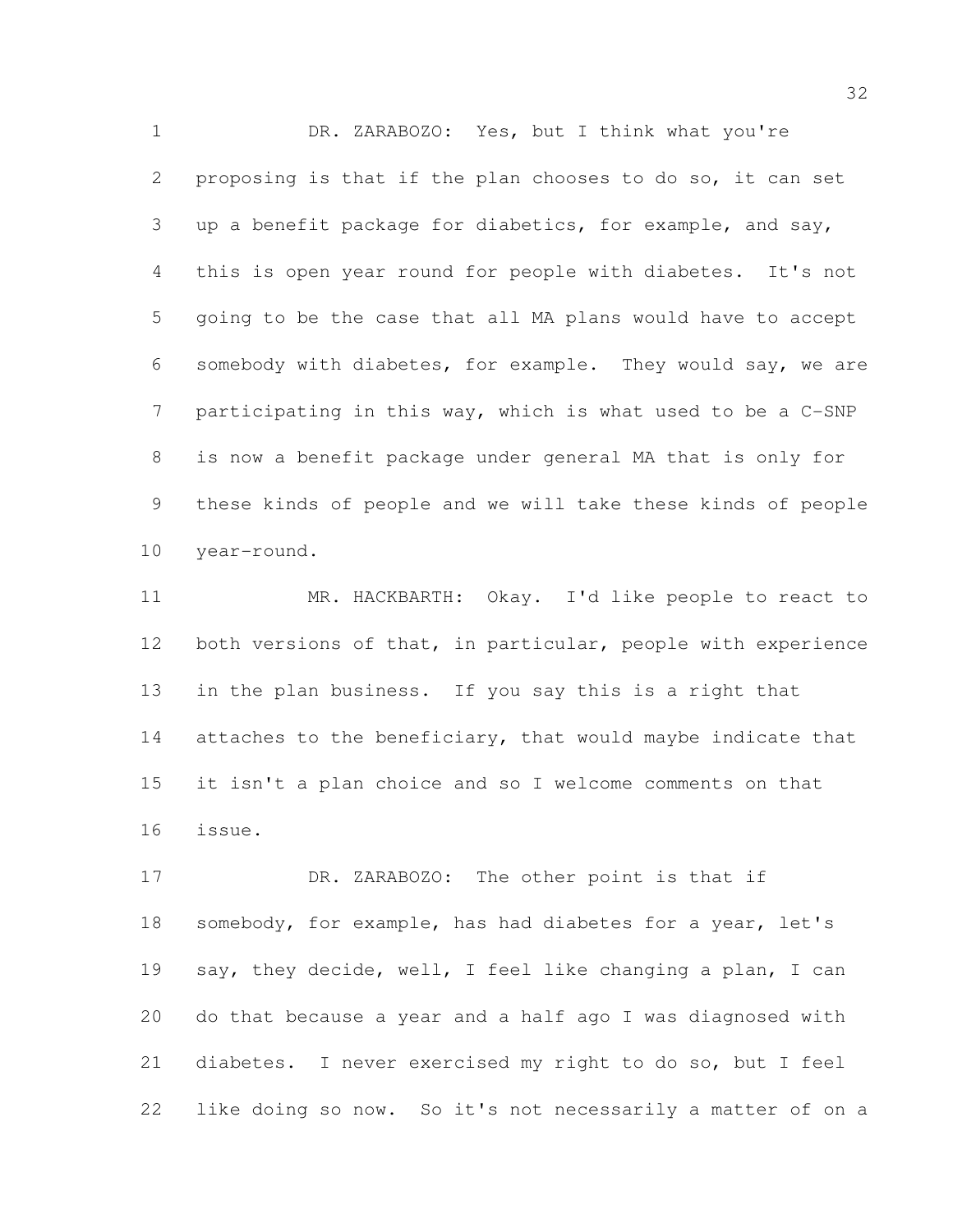certain day you are diagnosed with this and therefore -- I mean, that's a life-changing event thing. That would be a little bit different from the current situation. So you would also need to be specific about is that what you're thinking about.

 MR. HACKBARTH: And as I understand it, what you're saying is that the current law for C-SNPs, it's not, strictly speaking, a life-changing event. It's a one-time opportunity that can be exercised on diagnosis or at some later point.

 MS. UCCELLO: But in any case, the diagnosis is going to be attached to the person when the payment is made to the plan.

14 DR. ZARABOZO: Under the current rules, yes. Again, for the new enrollee for whom there is no history, they would say, yes, you have been diagnosed with this. You can now be coded with it.

 DR. BAICKER: So following up on the C-SNP line of inquiry, I'm disappointed that they didn't work on some of these metrics, and do you have some sense about why they didn't work and then how those factors would play out in the new regime where we're sort of offering -- we're allowing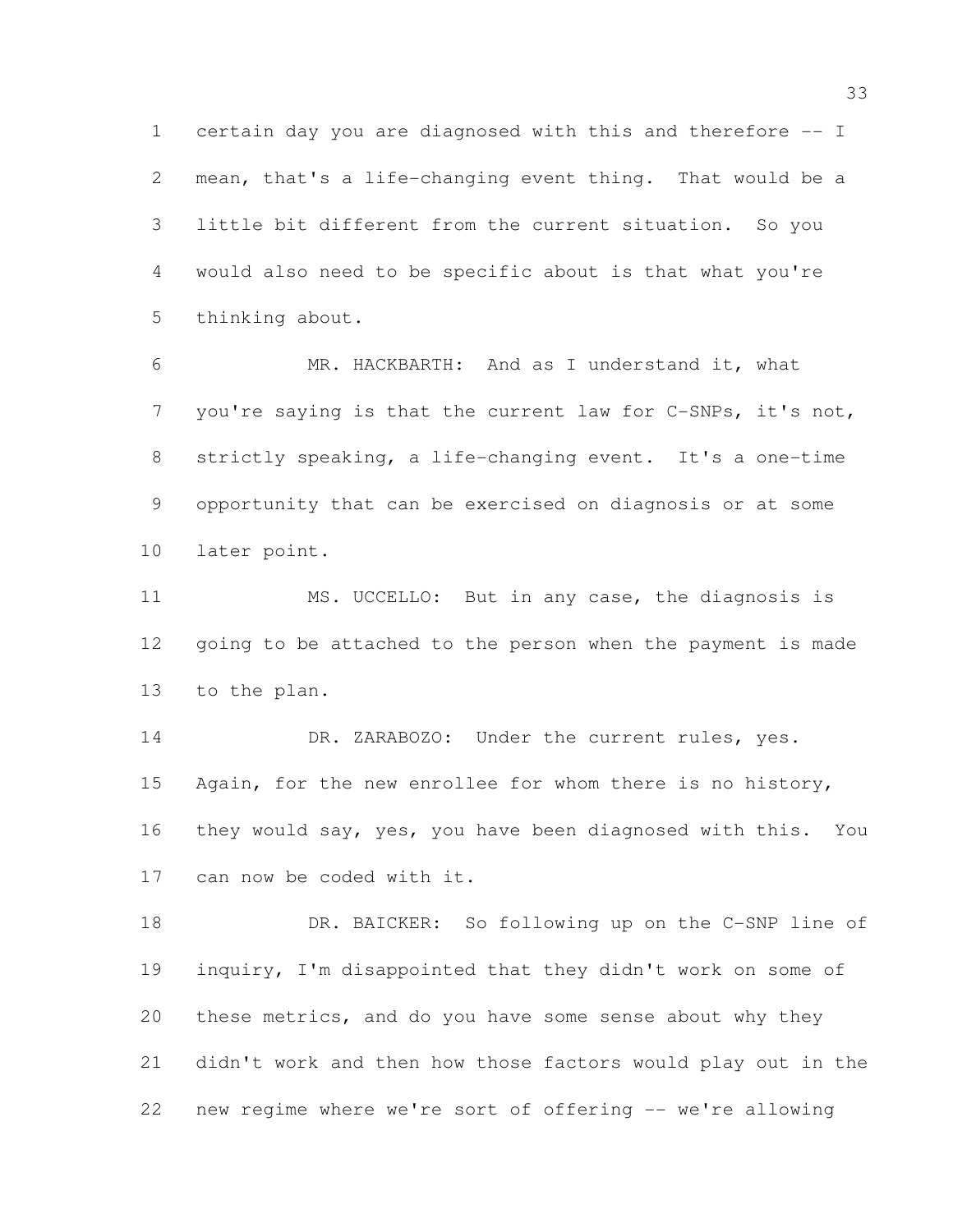them to offer these kinds of benefits within the broader MA umbrella.

 DR. ZARABOZO: Well, I wouldn't necessarily say that they didn't work because there's a lot of variation, as was pointed out. Some of the HMOs that are C-SNPs do actually pretty well. The regional ones do not do very well. So part of the reason is to essentially broaden the C-SNP model to other -- to a larger population, essentially. MS. AGUIAR: I would just add to that. So some of the C-SNPs that we spoke with, when they were talking about what makes their model work, they were saying that it really is focusing on changing the actual system of care, so making that systemic change, you know, moving from an idea of an insurer is just paying claims to one that's actually changing the model of care.

16 And so the idea is that maybe -- and again, I think as Carlos has said, there's been some consolidation in 18 the industry where some larger, broader MA plans have been purchasing the C-SNPs with perhaps the idea to move this model of care into a more broad base for the more general MA population. And so when we have heard what works, it's really been fairly consistently this notion of actually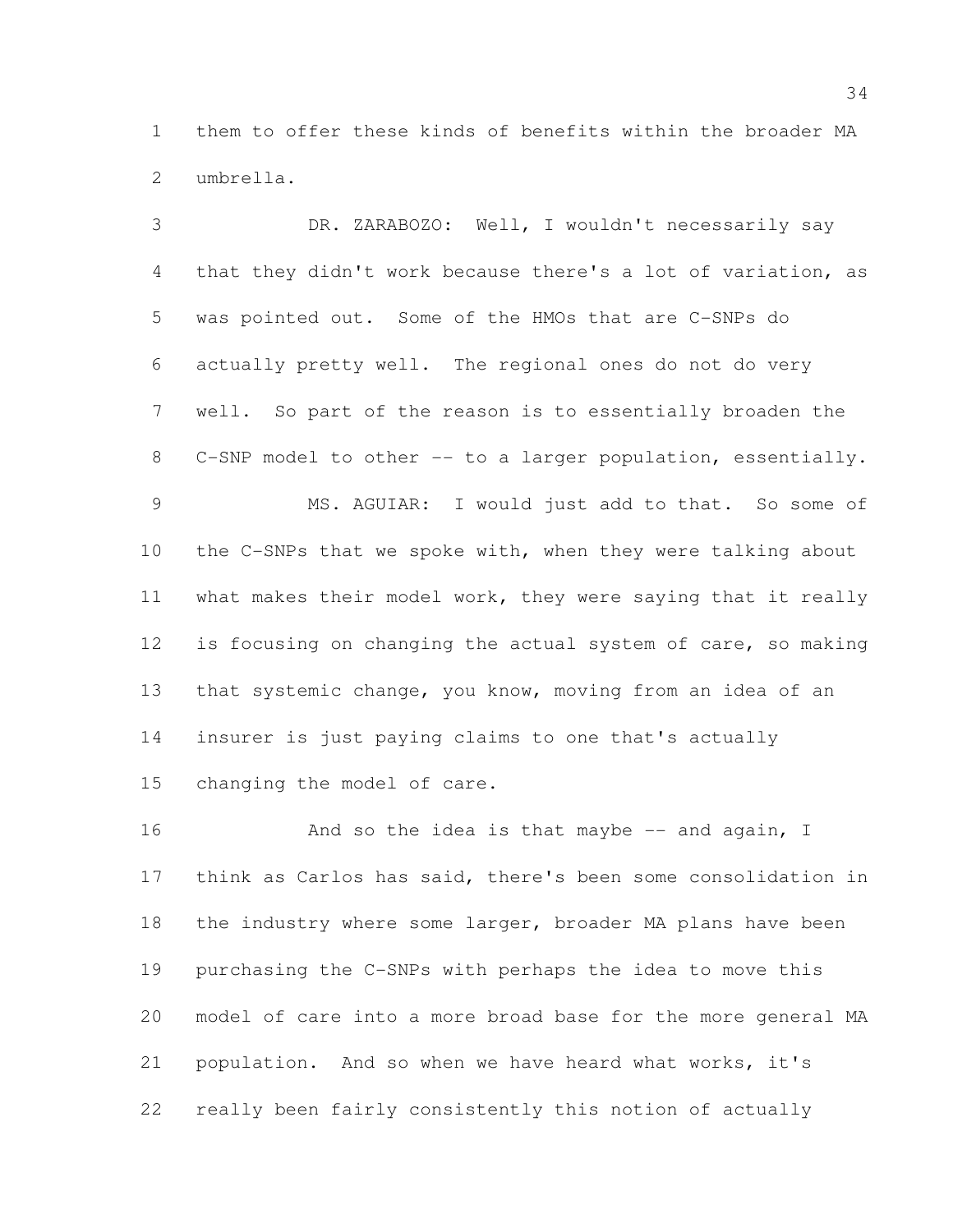being able to change delivery systems.

| $\mathbf{2}$    | And then what we're thinking and sort of the hope            |
|-----------------|--------------------------------------------------------------|
| 3               | is that if we move that into the broader MA, that that could |
| $\overline{4}$  | perhaps push the broader MA plans to be thinking about       |
| 5               | actually changing systems of care. That goes with more of    |
| 6               | our framework of moving towards broader integration.         |
| 7               | DR. BAICKER: So, obviously, we wouldn't want to              |
| $\,8\,$         | draw too much from a few case studies, but in the examples   |
| 9               | of the more HMO-style C-SNPs that you said worked better,    |
| 10              | are there innovations in the kinds of things that are        |
| 11              | covered or in the way that services are delivered, or is it  |
| 12 <sup>°</sup> | -- do they look like examples of the kinds of innovation in  |
| 13              | coverage that we were hoping this would spur?                |
| 14              | DR. ZARABOZO: We would say yes.                              |
| 15              | [Laughter.]                                                  |
| 16              | DR. ZARABOZO: Cori's friend might say yes, also,             |
| 17              | but I don't know her that well.                              |
| 18              | DR. MARK MILLER: What I'm trying to remember is              |
| 19              | when we were meeting with some of them, as Kate was talking, |
| 20              | are there specific activities within that that you can       |
| 21              | identify for them. And I don't want to put you on the spot,  |
| 22              | because I actually was having a hard time kind of dredging   |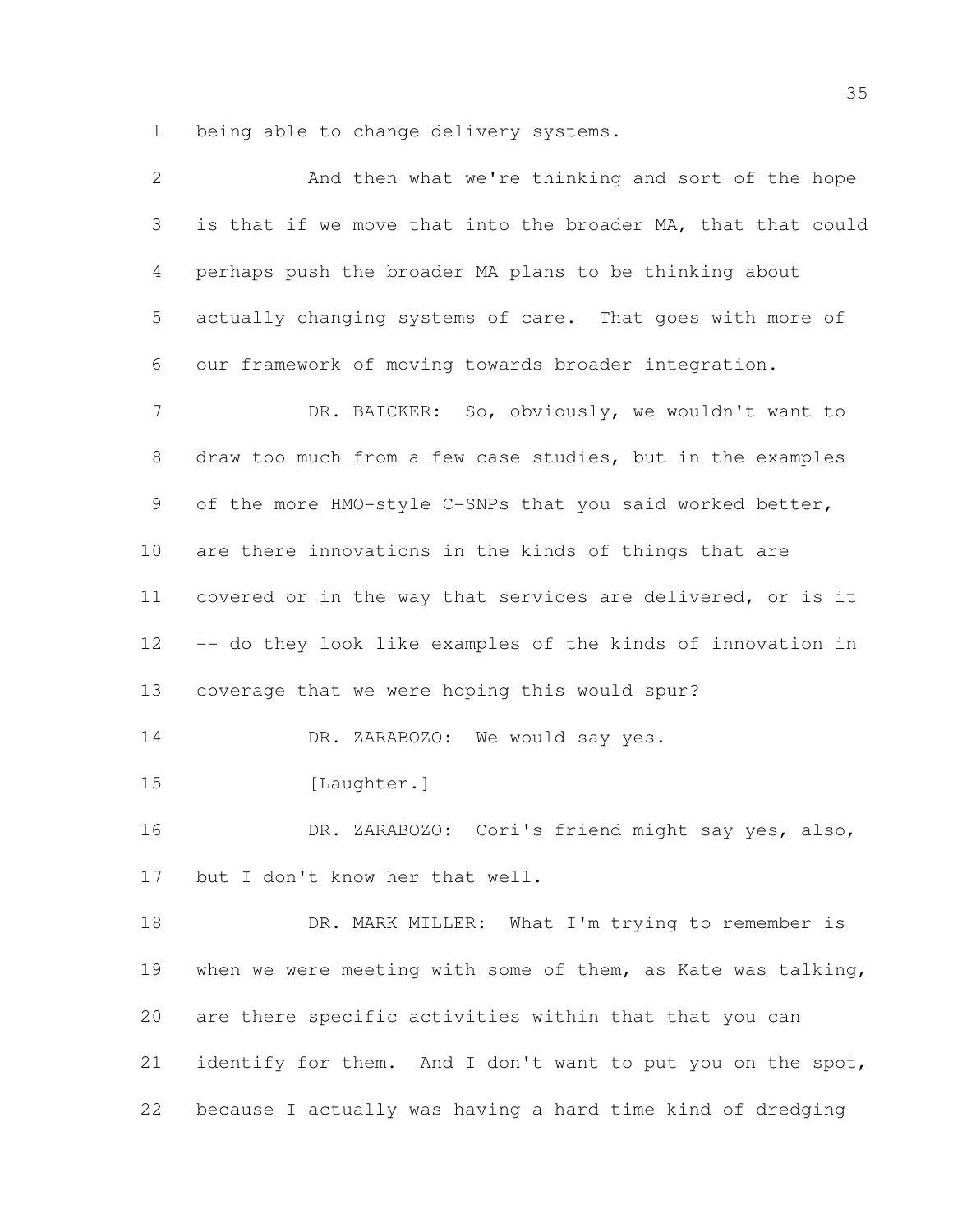up from those meetings, too, the specific activities, and I remember leaving the meetings thinking, yes, there were some identifiable things that they were doing, but -- and I think that's what you're fishing for.

 DR. BAICKER: And part of the reason that I'm fishing for that is not just to know, oh, do those kinds of things work in this context, but then to make sure that in the new regime we're discussing, those kinds of things would still be fostered, and the fact that they would be open to enrollment from people without those conditions necessarily wouldn't be so much of a problem. So I just want to be sure that the hope stays alive.

13 MR. HACKBARTH: So, Kate, there are at least some C-SNPs that perform well for patients with chronic conditions. There are regular Medicare Advantage plans that also perform well for people with chronic conditions. And 17 so if you imagine a diagram with high performers, the plan type does not seem to be the driving factor. The performance is based on delivery system characteristics that can be found in either plan type.

 That raises the question for me, why perpetuate a 22 difference in plan type with different rules when, in fact,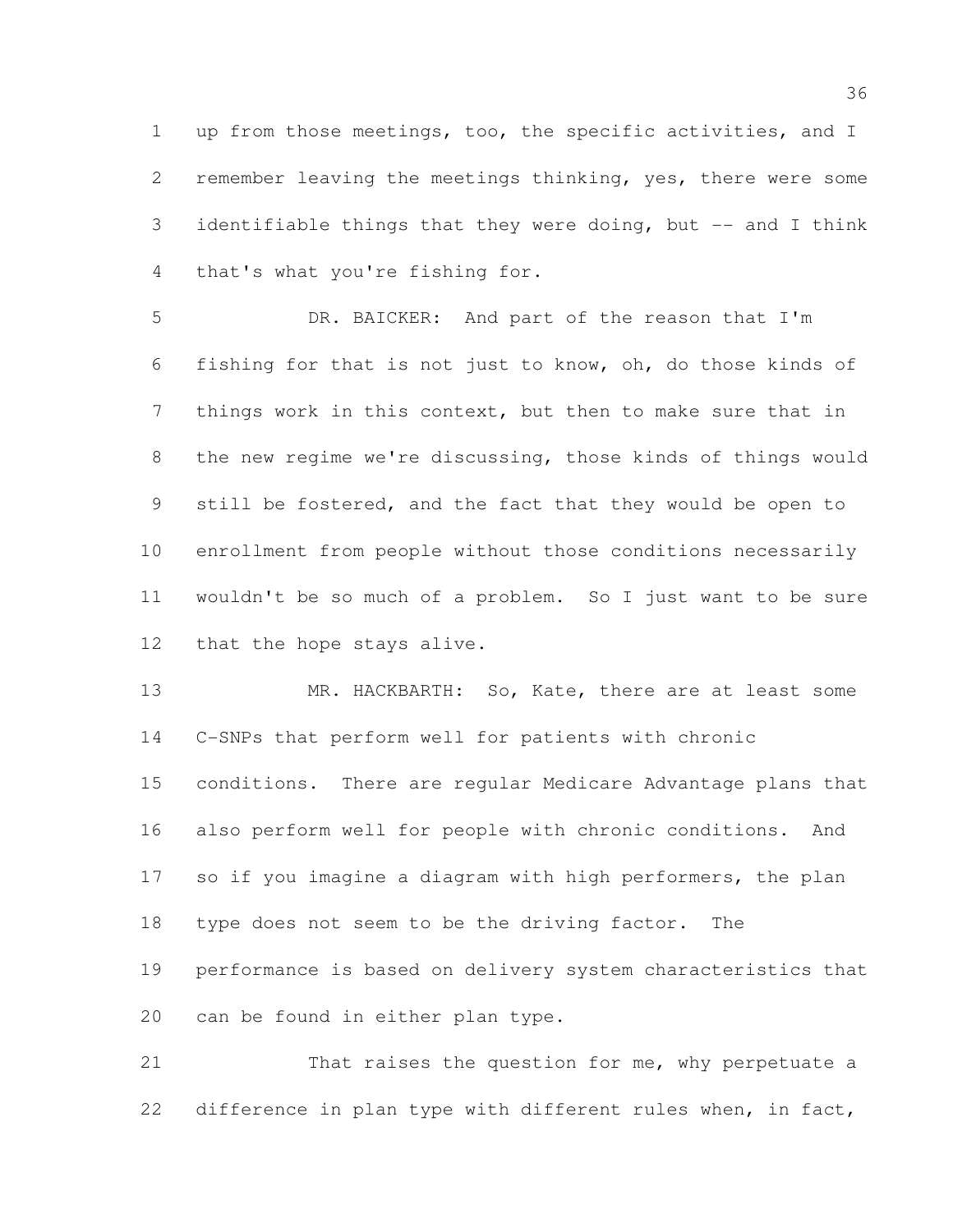what we're searching for is a change in care delivery that can be readily found in other plan types. Plan type is not the critical variable here. Care delivery system is the critical variable.

 DR. REDBERG: I think this question is trying to get more to what is different about the successful C-SNPs or what's different, because I think you said on Slide 4 that the spending was higher in C-SNPs than in other Medicare 9 Advantage plans and I was wondering --

 DR. ZARABOZO: They have lower bids, actually, compared to fee-for-service, so --

12 DR. REDBERG: Okay. Was the --

 DR. ZARABOZO: Spending is generally higher in MA because the bid is on the Medicare benefit package and then there are rebate dollars and so on, so generally higher in MA.

17 DR. REDBERG: Do we have any -- my other question is on Slide 9, in which we said that the outcome measures are lower for SNPs than for MA averages and that the plans were concerned the outcome measures weren't appropriate. So I was just wondering, are the populations sicker? Do they think that's why it's not appropriate? Or what was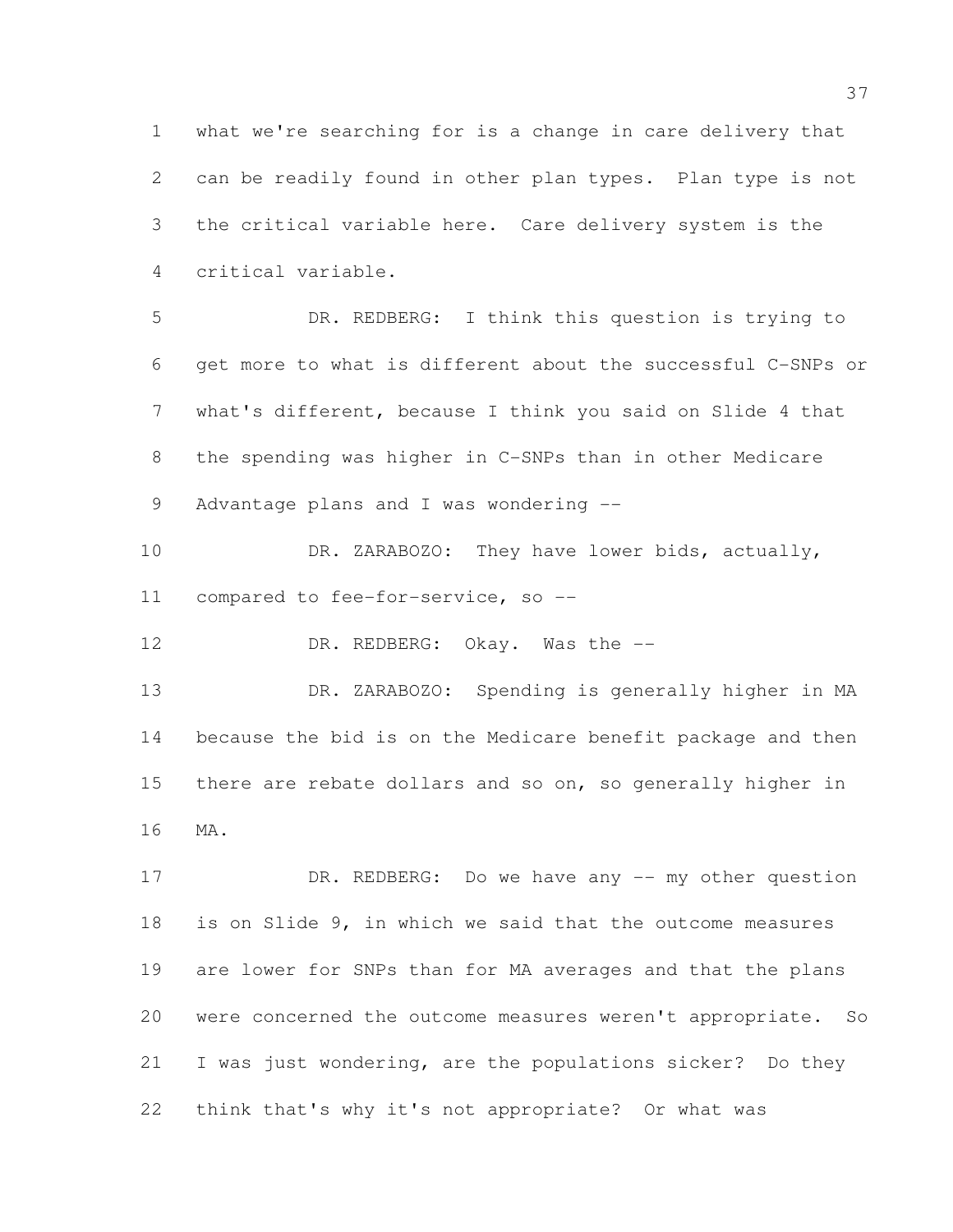different?

 DR. ZARABOZO: Their main concern -- DR. REDBERG: I'm trying to get at -- DR. ZARABOZO: -- is socio-economic status, and that's mostly for the D-SNP situation. These are the intermediate outcome measures in HEDIS. And, for example, for the C-SNPs, the SNP-level reporting, the only outcome measure is really control of blood pressure across the entire population. There is no disease-specific outcome measures included in the SNP-level performance. So that's why it's hard to judge. You may recall there was a footnote in the reading material that said, well, let's look at the diabetic measures to the extent that we can. DR. REDBERG: Right. DR. ZARABOZO: And there, we didn't see necessarily better performance by the C-SNPs on those measures. DR. REDBERG: Okay, because I'm just -- I'm still not, I guess, clear on what is different about the care 21 delivery in the C-SNPs as compared to -- like, if I had diabetes and I'm in the MA plan, I'm probably going to get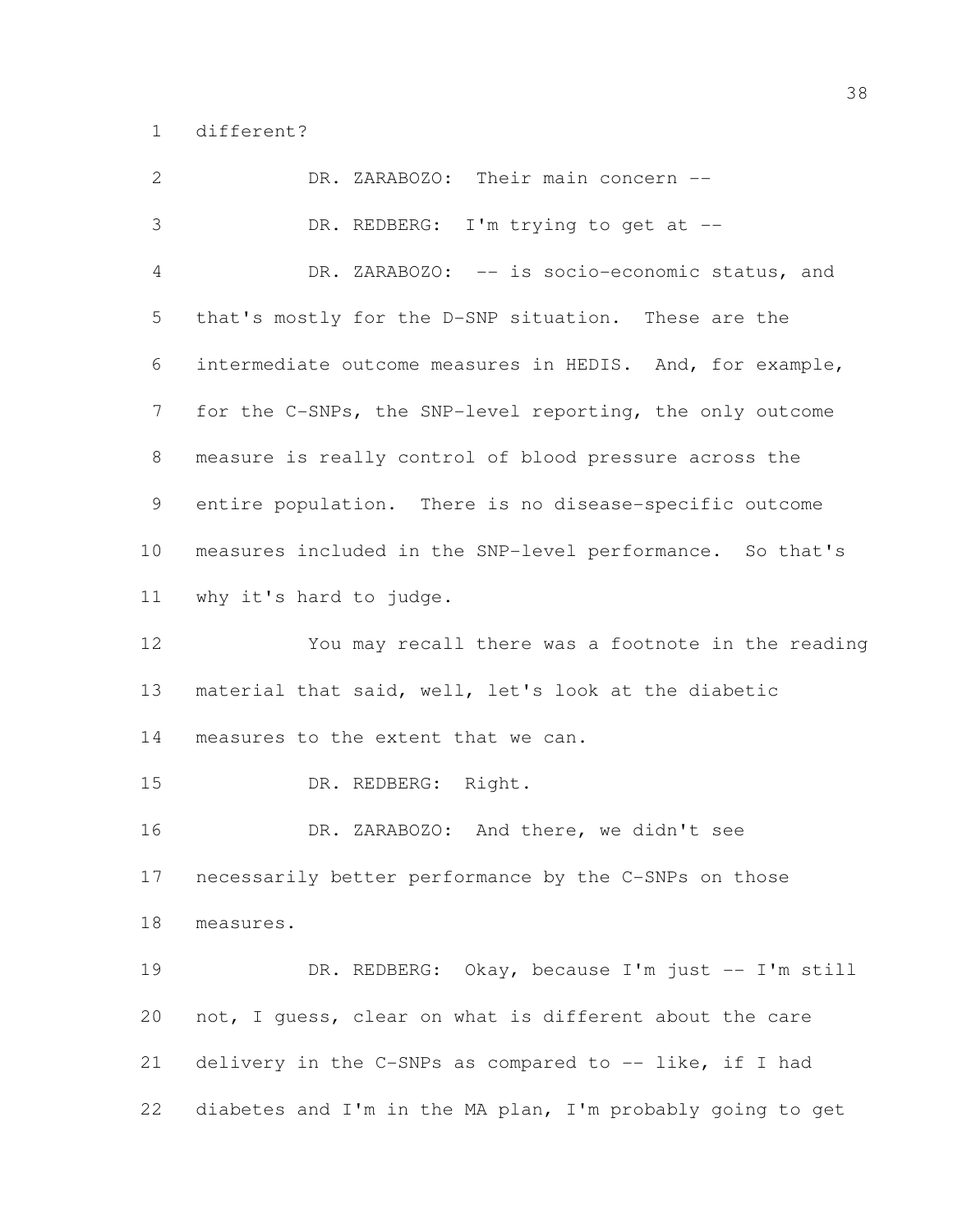the diabetes counseling or the classes. So what would be different if I was in a C-SNP that would theoretically be better?

 DR. ZARABOZO: Yes. The C-SNPs, for example, in talking to one of them, they have -- in their general MA plan -- this is both general and -- they have, even for diabetics, they have cost sharing for diabetic supplies in the general MA plan. In the C-SNP for diabetics, they do 9 not. And then the same with the shoes, they have cost sharing. Not so in the C-SNP for diabetics. The provider network appears to be the same. There does seem to be more non-physician contact with the patients and more making sure that they get to appointments. They have a better transportation benefit for the people in the C-SNP to ensure that they do get to appointments. So a lot of it is the benefit package and much more -- a lot of family involvement, for example, with the patients. 18 DR. MARK MILLER: My recollection from the conversation, beyond the structuring of the benefit, is,

 it's like much, much more engagement. I think if the C- SNPs, or the ones that seem to be doing a good job, were speaking, they would say, what we try and do is concentrate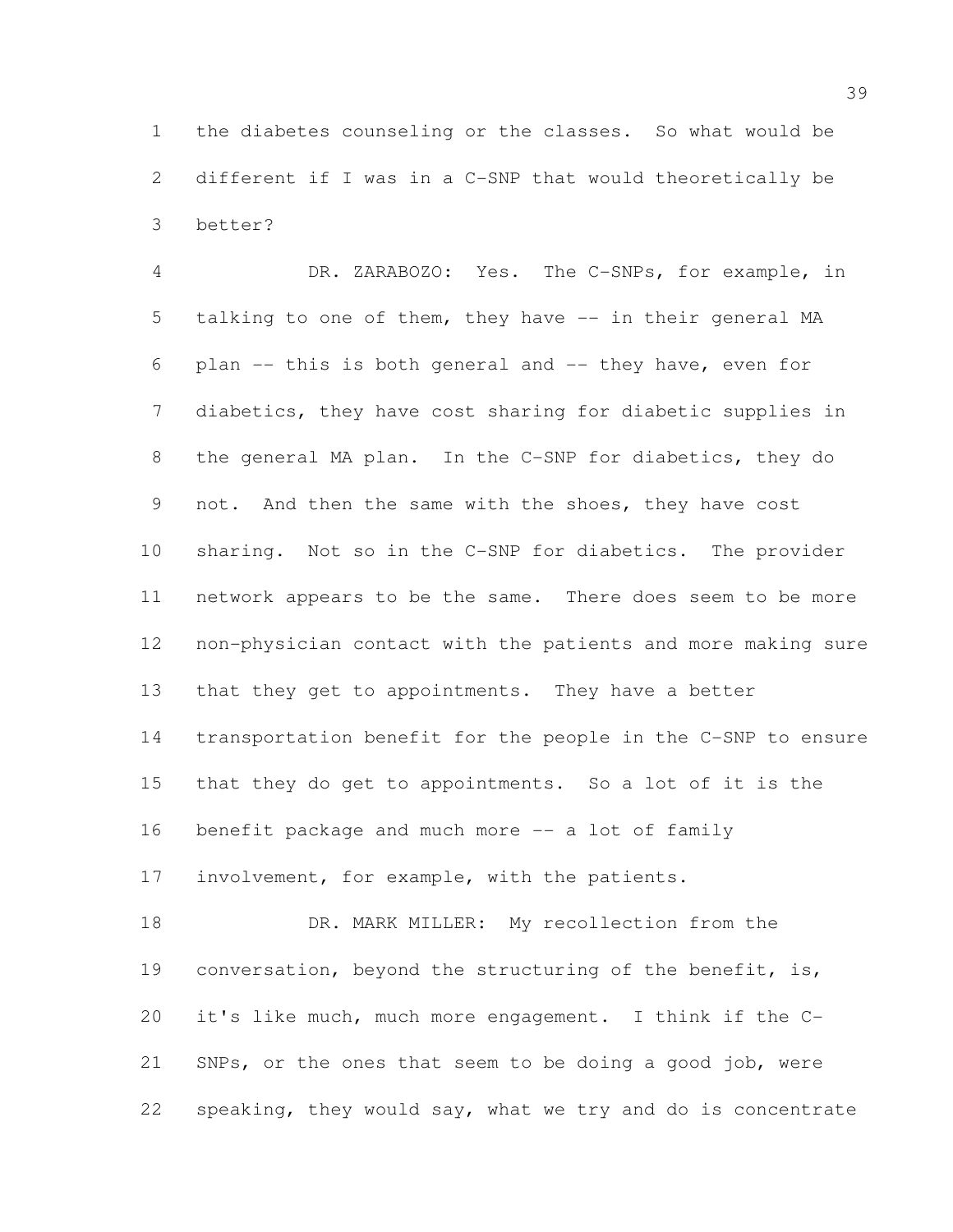our effort on a particular area and population and that's why they want the C-SNP designation. I think that's what they would say. There are different ways to look at it, but  $-$ 

 MR. HACKBARTH: So what are the current barriers to Medicare Advantage plans doing all of the things that you just said?

8 DR. REDBERG: That's the question.

 DR. ZARABOZO: Yes. Well, the interesting thing in that case was that even for diabetics, in the general MA plan, they didn't remove the cost sharing for diabetic supplies, and the C-SNP --

13 MR. HACKBARTH: But my question is, is there any statutory or regulatory barrier to a Medicare Advantage plan doing those things?

 DR. ZARABOZO: The barrier is you can do it if something is specific to the disease. Like diabetic supplies naturally only goes to diabetics. But if you wanted to say, I would like to have no cost sharing for primary care visits for diabetics but everybody else has to have primary care cost sharing, that, you can't do.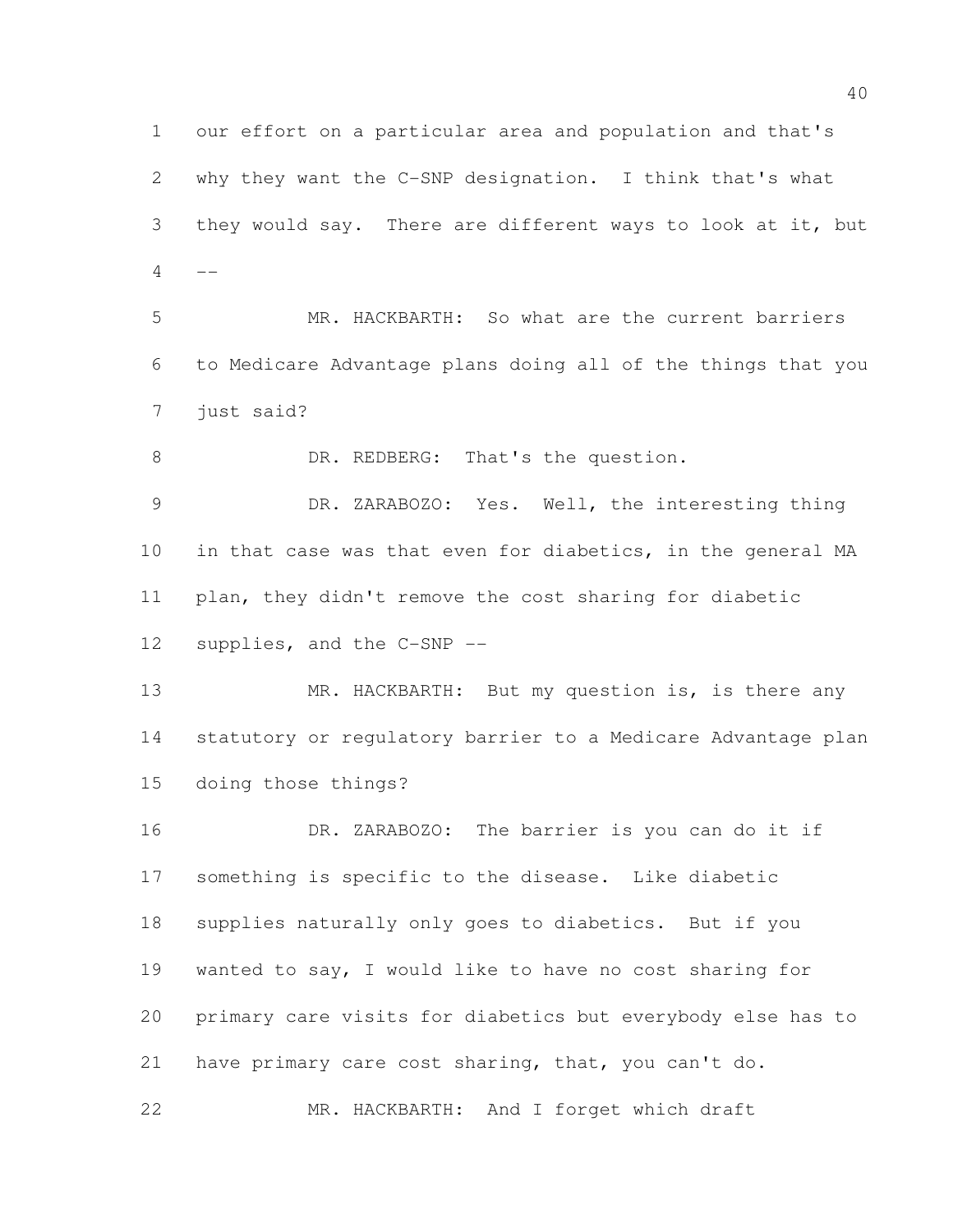recommendation, what number it is, Carlos, but part of it is 2 to  $-$ 

 DR. ZARABOZO: Number two, right. 4 MR. HACKBARTH: -- yes, is to grant that flexibility to general Medicare Advantage plans. MS. AGUIAR: And I would just add, because we did ask this very question of one of the better performing C- SNPs and we said, you know, why is it that a general MA plan couldn't be able to do this, and the answer that we had received is it's more sort of the orientation over the 11 general -- not all general MA plans, but the one that we were talking about specifically, where they sort of came into the market thinking more as a typical insurer that pays claims, perhaps just telephonic case management. So this idea of really creating system change even in a sometimes more localized area is just a shift in mentality, a shift in 17 sort of how they have to operate. And our understanding is that there are some broader MA plans that are really interested in adopting that more C-SNP model, if you will, for their broader population. It's just it'll take time. It's a change in how they've run their operations previously.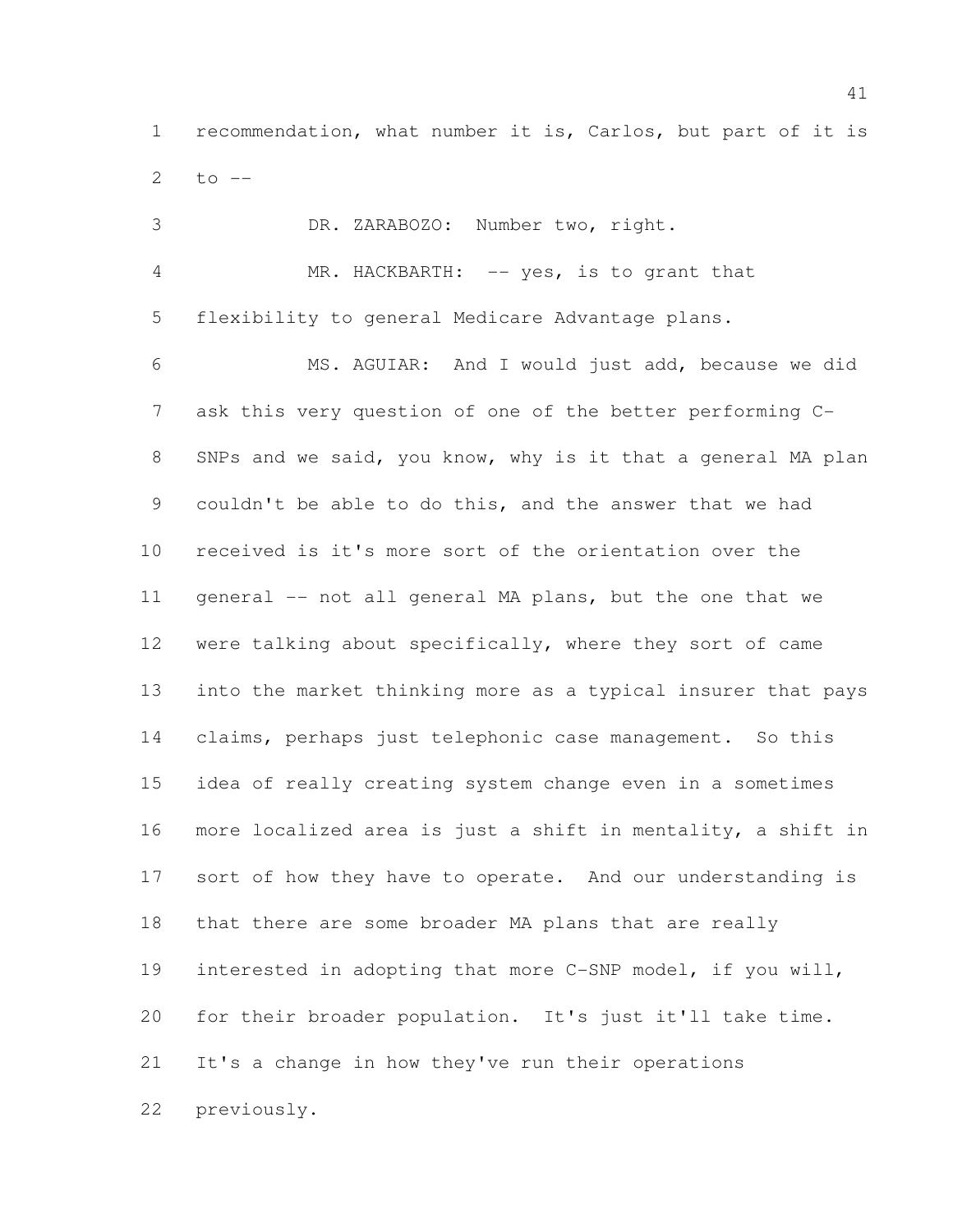MR. HACKBARTH: One argument that I've heard from somebody who's involved with one of the very best of the C- SNPs is that it permits you to develop a critical mass that allows you -- it supports investment in certain types of programs, and I understand the economic logic of that. Would there be anything to prevent a Medicare Advantage plan from saying, boy, we want to develop an outstanding program in caring for diabetics and in order to get the necessary critical mass, we want to do some targeted marketing to diabetics, you know, calling out the fact that we've got this outstanding program and perform exceedingly well? DR. ZARABOZO: Not if it's general marketing. One of the issues is how do you do provider marketing, and 14 that's kind of a sensitive issue, that -- MR. HACKBARTH: Say more about that distinction. DR. ZARABOZO: Meaning that if a medical group, 17 let's say, is capitated and they have a program for diabetics but they are selective about which diabetics they 19 refer to that, that's the issue that people have with provider marketing, that to the extent that there's financial risk involved and they may -- you know, the possibility of selection of one patient is referred, another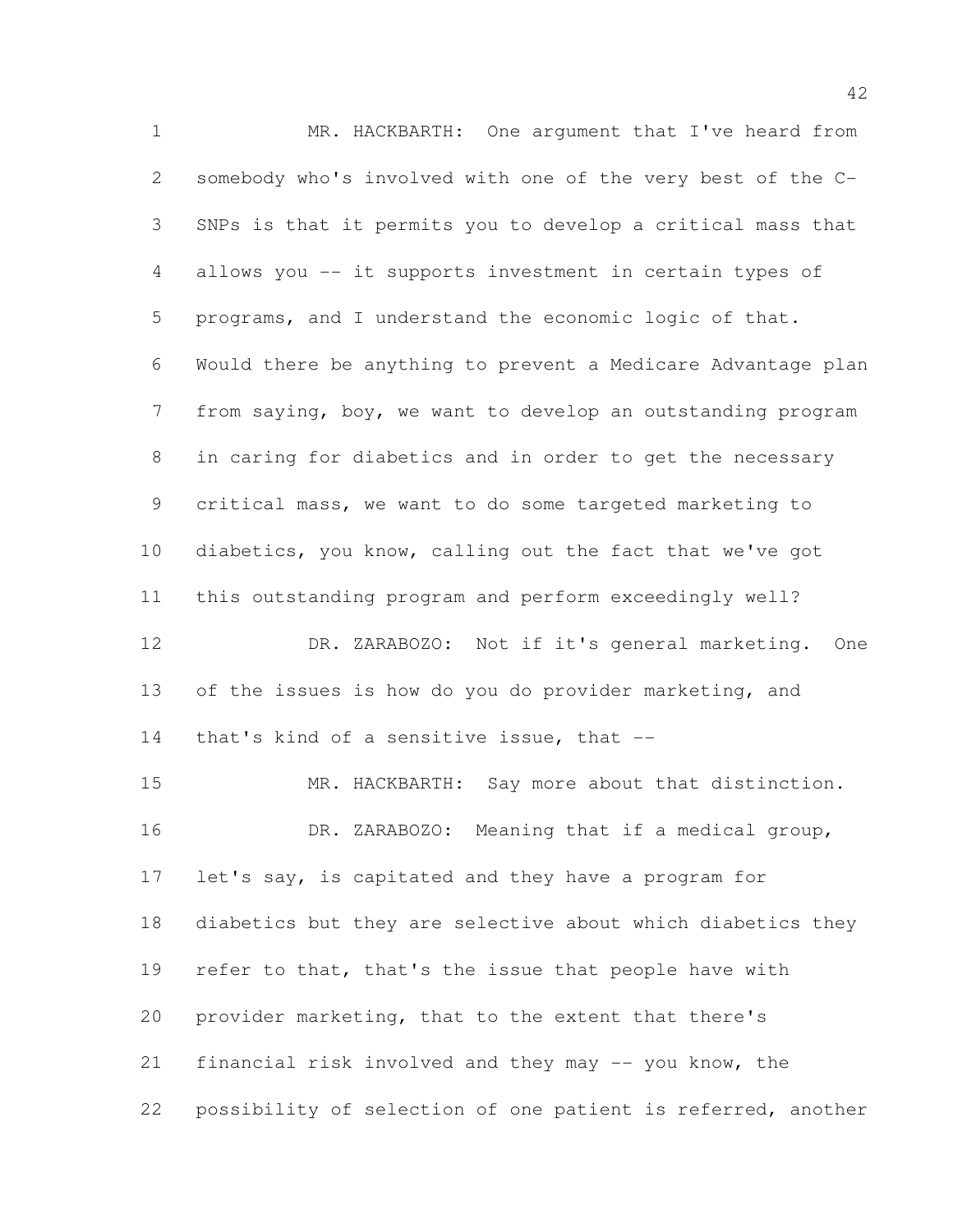patient is not referred as being too costly, that's the sensitivity about provider marketing. I'm not sure what the current rules are on the extent to which there can be provider marketing, but there's always been a concern about selection.

 MR. HACKBARTH: Okay. I'm dominating the discussion here too much, so maybe we can talk some more about that.

 Rita, did you have any other questions that you wanted to ask?

11 DR. REDBERG: No. Actually, what you extended and then you answered clarified my question. But now I'm just - 13 - would the difference between, then, caring for those same patients in the regular MA plan mean that they would be less desirable in a regular MA plan because they're going to be higher and the costs will be higher for people with chronic conditions in a --

 DR. ZARABOZO: Well, of course, it's the risk 19 adjusted payment. So, I mean, I think the issue there would be, well, in order to work within that risk adjusted payment, we would rather have a program where we can do all these things for these people, and so we actually do better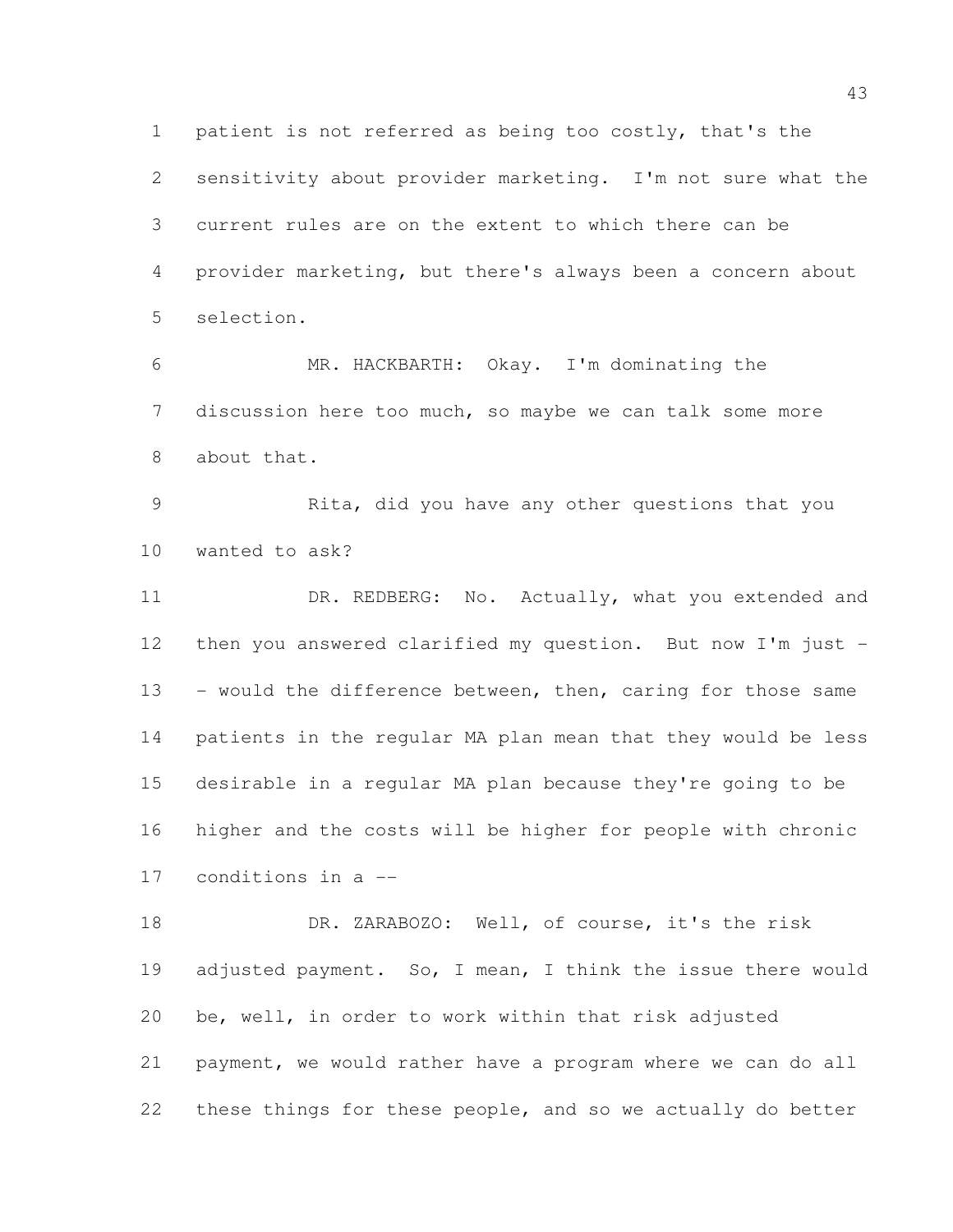financially because of all the things that we can do by targeting these people as opposed to being part of a broader population where risk adjustment by disease as opposed to, yes, we know how to do this for this particular disease and we can really be successful financially by what we do. MR. BUTLER: On page 8, slide 8. So I'm still grappling with who these plans are.

 My first question is on the I-SNPs that have declined 39 percent in 1 year, I guess. And I know there 10 are only 48,000, but that's a big drop. So -- and you have not disclosed who the entity is, but how did that happen, or what changed status means?

 MR. ZARABOZO: I think what is happening with this particular organization is that previously you could be a SNP if you had predominantly served a particular kind of population -- the institutionalized, for example. So this particular organization was in that category.

18 And then, the law was tightened up to say, no, you had to serve exclusively these kinds of people. So this is that organization that over the years has moved from I-SNP status to not being an I-SNP.

MR. BUTLER: It just seems that you're making a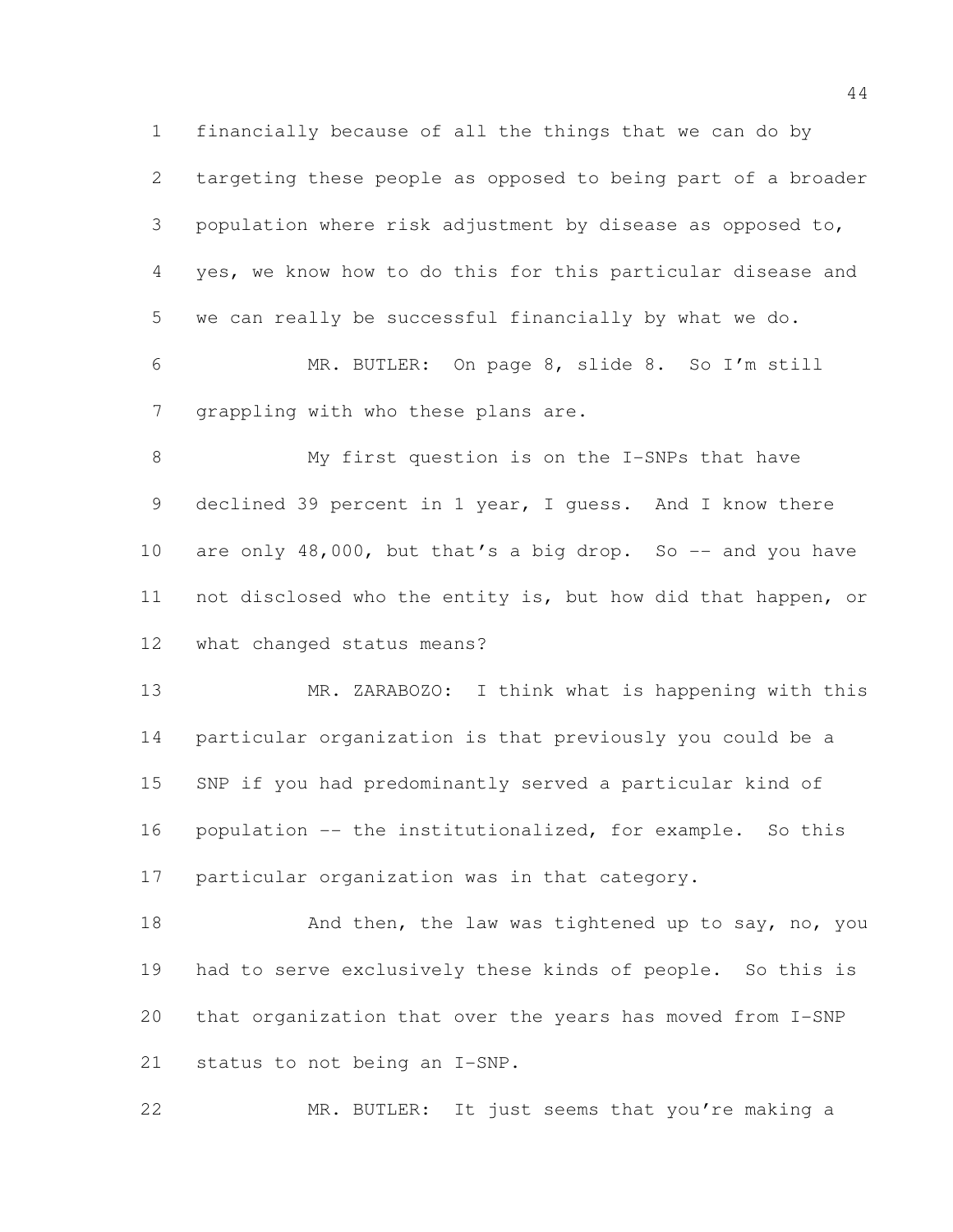recommendation around I-SNP, and you said that 40 percent of the members are gone in one year. It's a funny thing. And then, I still have a feeling. I feel like wasn't it Butch Cassidy when Paul Newman and Robert Redford said, who are these guys? I still feel that about this a little bit because we've got 20 percent of the D-SNP enrollment in Puerto Rico, half of the I-SNP in California and New York, and you get some weird geographies. 10 And one side of me says, okay, you've got Humana and United and the usual MA suspects. Are they somehow selectively choosing where they think this will work? 13 And I said, I don't think it's so much that as 14 smaller, different plans, but that's what I mean. 15 I don't quite understand who are these quys quite yet, and if you have more insights that would help me kind of frame whether the motivations and the likelihood of this spreading more successfully across the country rather than in a fairly weird distribution of where these are taking hold MR. ZARABOZO: Well, in terms of the I-SNPs, it's important to have contracts for the skilled nursing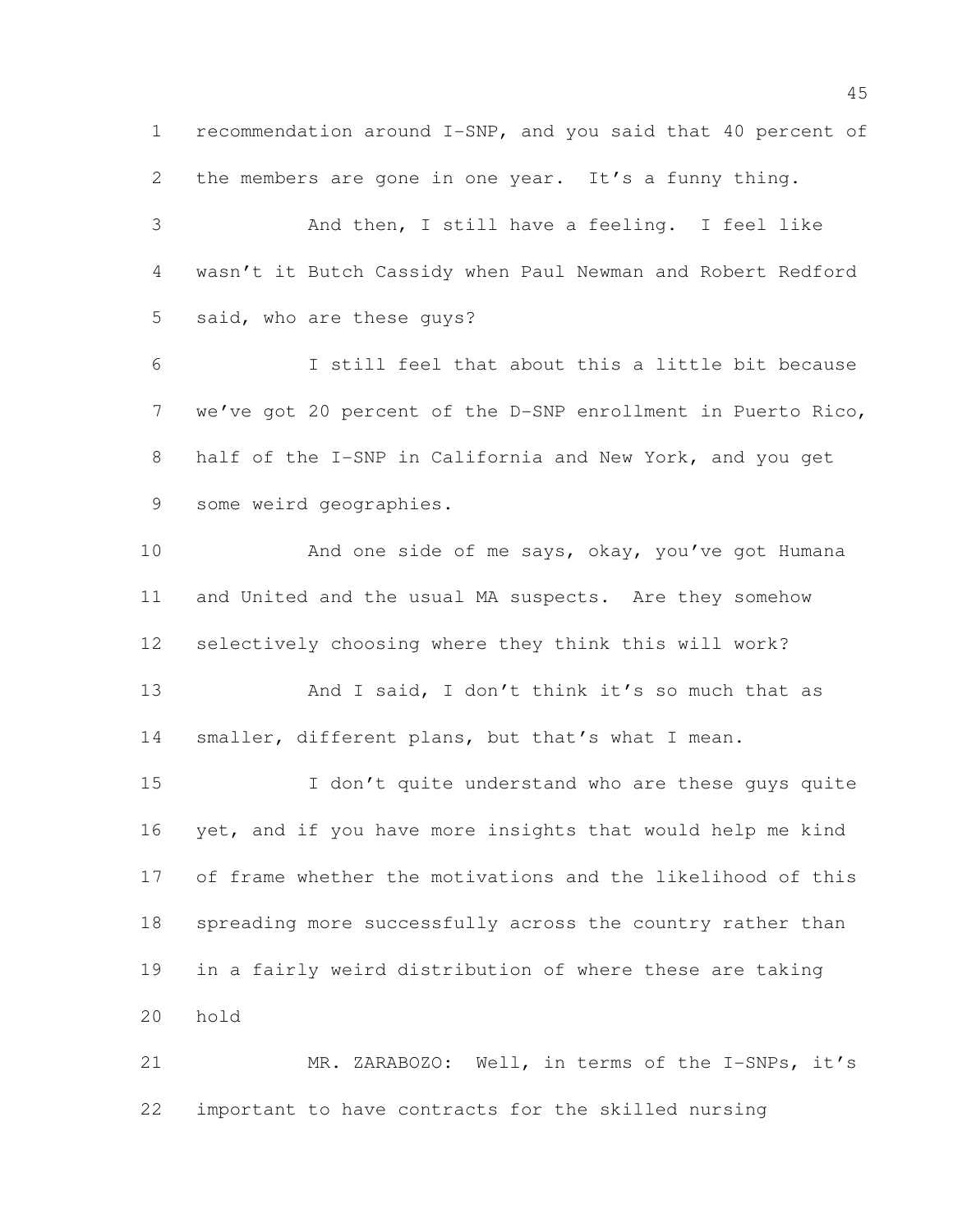facilities. So there's an issue there.

 And you want kind of a different provider makeup. So there's also a critical mass point there although they're not very big. But the I-SNPs -- the origin of the I-SNPs is from the Evercare demonstration which was United HealthCare. So United is still big in the I-SNP area. 8 And there's also actually Eriksson, which is now part of United. It is a continuing care retirement community. So they are also sometimes in the I-SNP category. MR. BUTLER: So how about D-SNPs because that's where the vast majority of these folks reside? MR. ZARABOZO: Many companies have been involved in D-SNPs just because it's an opportunity to get enrollment 16 outside of the open enrollment period. But, as noted here, there are many more not-for-profit organizations in the D- SNPs, and about 5 percent of the enrollment is in public authorities, like county health systems or like the Jackson Memorial Health System. DR. NERENZ: I just want to make sure I understand

the bullet points about implications for program spending in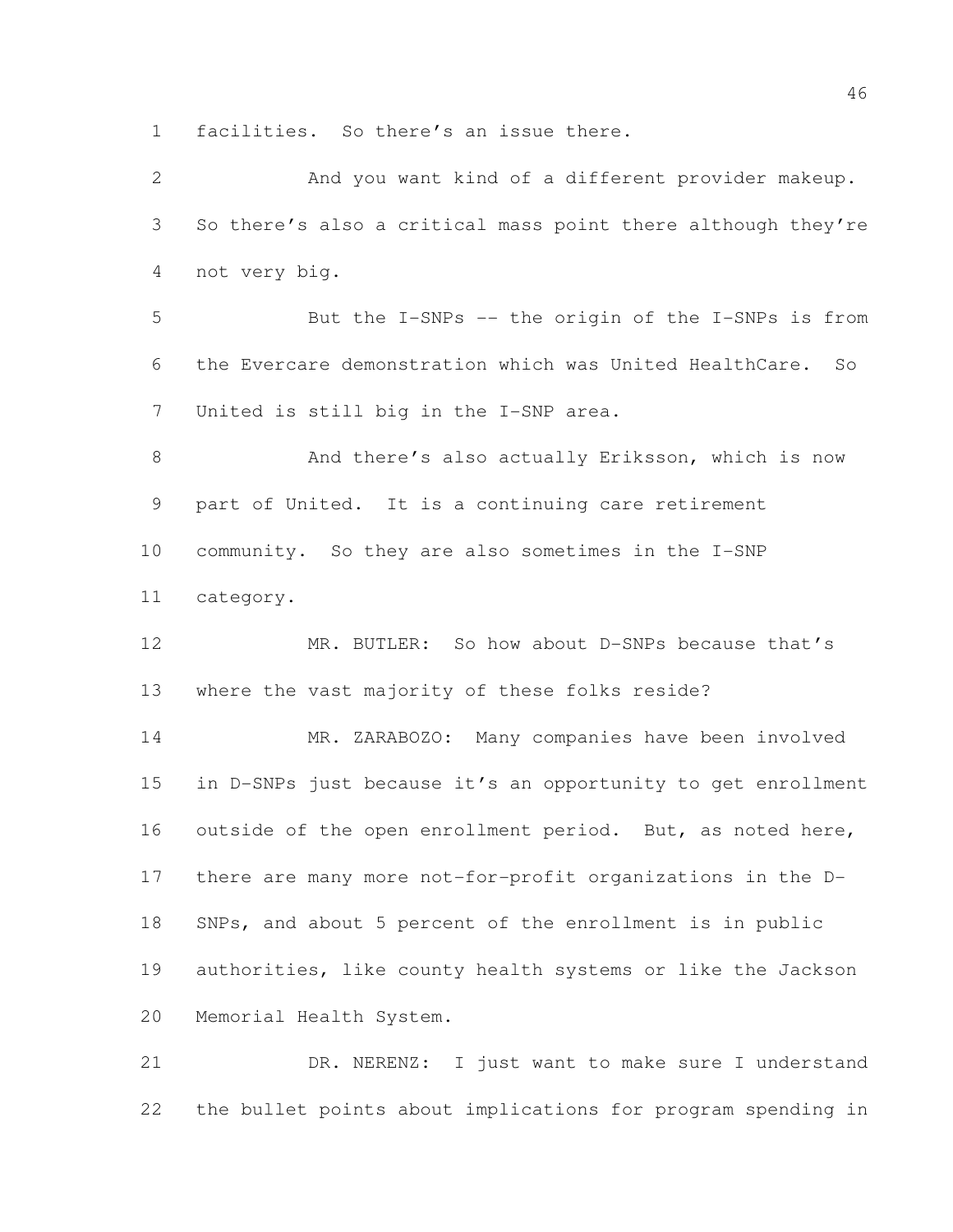the various recommendations.

| $\mathbf{2}$    | And I want to make sure I clarify something you              |
|-----------------|--------------------------------------------------------------|
| 3               | said, and I think you actually said it when this slide was   |
| 4               | up, but it's not on this slide. It's about the bids. It's    |
| 5               | seems to me we've got a couple of comparisons, and this is   |
| 6               | what I want to clarify. And then, you actually repeat it     |
| $\overline{7}$  | again.                                                       |
| $\,8\,$         | The bids that you describe, you said, are lower              |
| 9               | than the regular MA bids?                                    |
| 10              | MR. ZARABOZO: The C-NSP bids are lower, and this             |
| 11              | could be a function of geography because a lot of the        |
| 12 <sup>°</sup> | enrollment is coming from Los Angeles, for example. The Los  |
| 13              | Angeles area.                                                |
| 14              | DR. NERENZ: Okay. And then, in the text                      |
| 15              | materials, there's also a similar statement, but it goes the |
| 16              | other way. It also refers to bids, and it says that the      |
| 17              | bids are higher than fee-for-service. Are we talking about   |
| 18              | the same bids?                                               |
| 19              | MS. AGUIAR: Right. So the bids for C-SNPs, and               |
| 20              | perhaps I-SNPs, are lower than fee-for-service, but total    |
| 21              | payments are over fee-for-service.                           |
| 22              | DR. NERENZ: Okay.                                            |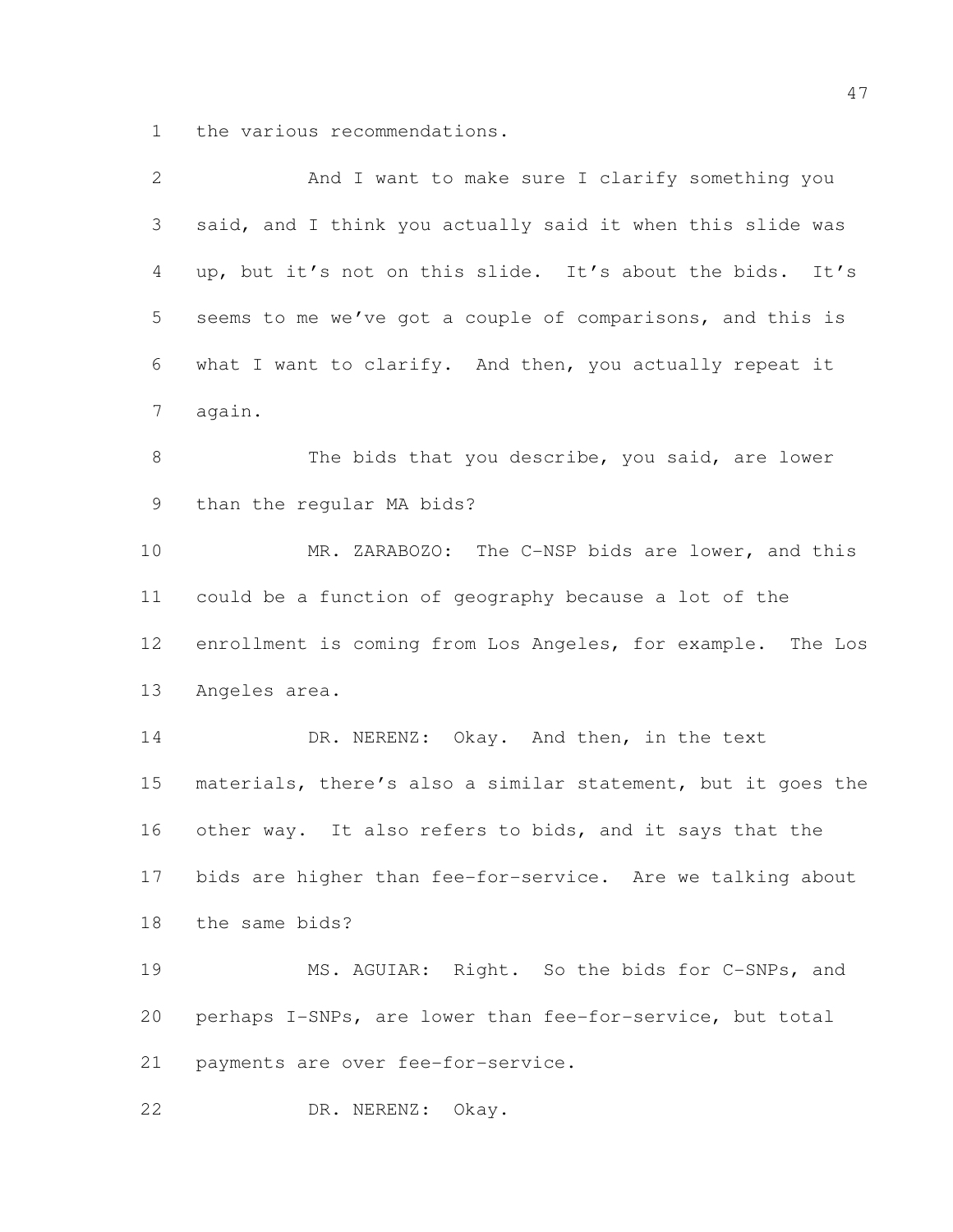MS. AGUIAR: So the bids for C-SNPs are lower than fee-for-service. The payments are over -- are higher than fee-for-service. Bids for --

 DR. NERENZ: Payments by them to providers? MS. AGUIAR: Oh, no, no, Medicare payments. MR. HACKBARTH: You may need to explain the benchmark system and how all the pieces fit together. DR. NERENZ: Okay. I'm sorry if this is going to get us into deep water, but it seems like it's essential to the question of what the program spending implications are. MR. HACKBARTH: Yeah, yeah, this is important. DR. NERENZ: So I just want to make sure I can follow it.

14 MR. ZARABOZO: It's the way that the MA payment system works, which is plans present a bid for how much, what revenue do they need to cover the Medicare A and B benefits.

18 DR. NERENZ: Yes, yes.

 MR. ZARABOZO: This is compared to an area benchmark.

DR. NERENZ: Yes.

MR. ZARABOZO: And in many areas the benchmark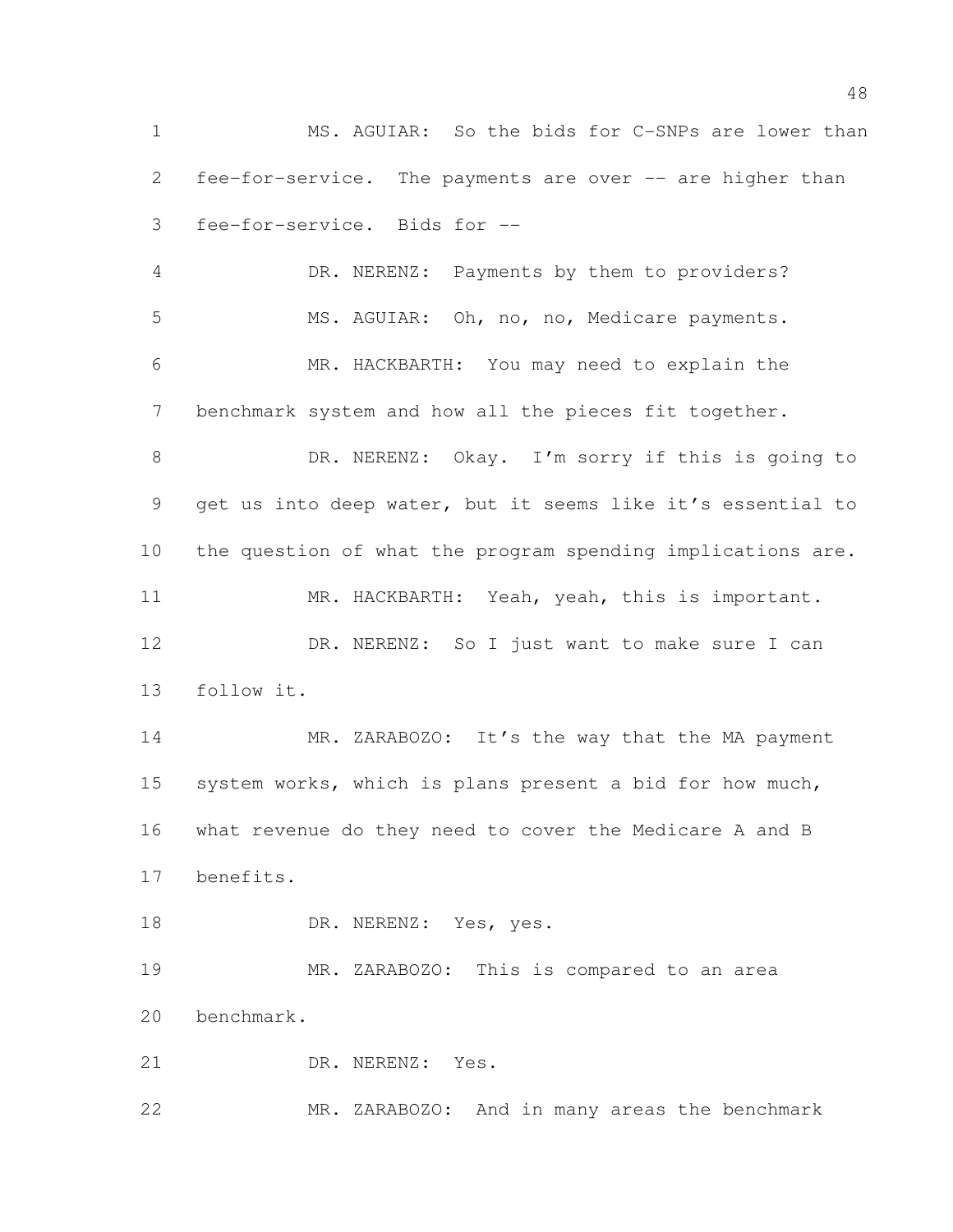itself exceeds fee-for-service.

| $\mathbf{2}$    | DR. NERENZ: Yes. Okay, I understand that.                  |
|-----------------|------------------------------------------------------------|
| 3               | MR. ZARABOZO: So then the bid is compared to the           |
| 4               | benchmark. There's a rebate calculation that says you can  |
| 5               | have some of that.                                         |
| 6               | DR. NERENZ: Yes. Right.                                    |
| $7\phantom{.0}$ | MR. ZARABOZO: So, if you combine the bid for the           |
| 8               | A and B benefit plus the rebate dollars-                   |
| 9               | DR. NERENZ: Yes.                                           |
| 10              | MR. ZARABOZO: -- that's when you get over fee-             |
| 11              | for-service in terms of payment to the plan.               |
| 12              | DR. NERENZ: Okay, okay. I get that. It's                   |
| 13              | complicated, but I think I get it.                         |
| 14              | MR. ZARABOZO: Right.                                       |
| 15              | DR. NERENZ: Okay, but if we go back to at least            |
| 16              | the first part of this, the bids in the SNPs -- and it may |
| 17              | be different in the three different subtypes -- are lower  |
| 18              | than MA for the comparable people? Is that --              |
| 19              | MR. ZARABOZO: It is different in the three                 |
| 20              | subtypes.                                                  |
| 21              | DR. NERENZ: Okay.                                          |
| 22              | And what we were specifically<br>ZARABOZO:<br>MR.          |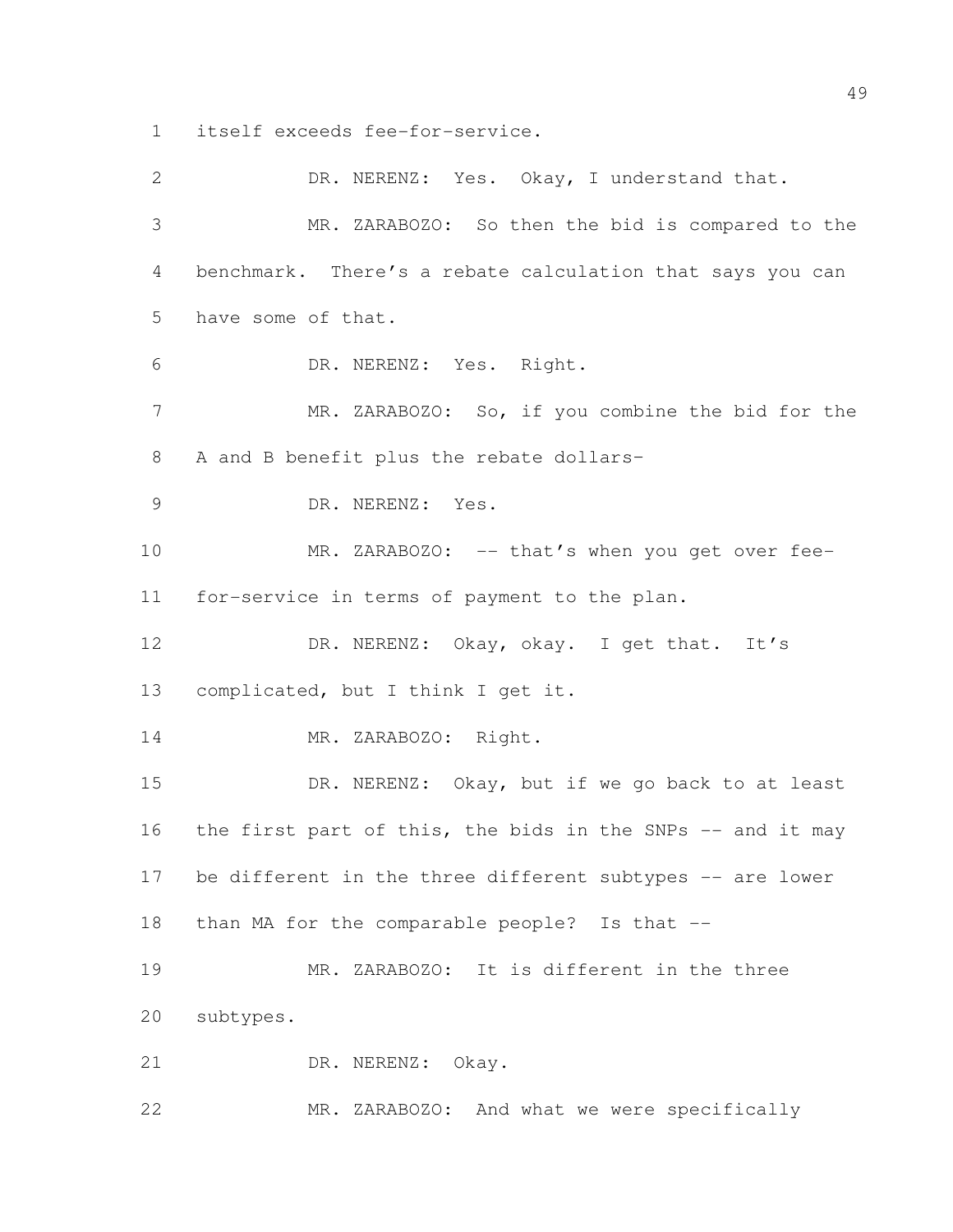pointing out is that C-SNPs have low bids, relatively low bids. The other plans are close to fee-for-service. MS. AGUIAR: D-SNPs are. MR. ZARABOZO: And D-SNPS are higher, yeah. DR. NERENZ: Okay. So now just let me play it out as if it were fairly straightforward. 7 If then, the C-SNPs were not reauthorized -- and we are -- I think there's another little line of text. This is on page 26 of the chapter, that says we are assuming most of those enrollees then will just move into general MA. Does that mean then that program spending will go up because of that movement from the lower-bid C-SNP to a higher-bid MA? Is the logic as straightforward as that? MR. ZARABOZO: Yes, that is a possibility. That's a logical possibility. 17 DR. NERENZ: I mean, is that actually the basis for -- MR. HACKBARTH: You'd have to do it on a geographic basis. So, as Carlos indicated, a lot of the C- SNP enrollment -- I think I heard you say -- is in Southern California. And so, there high fee-for-service costs in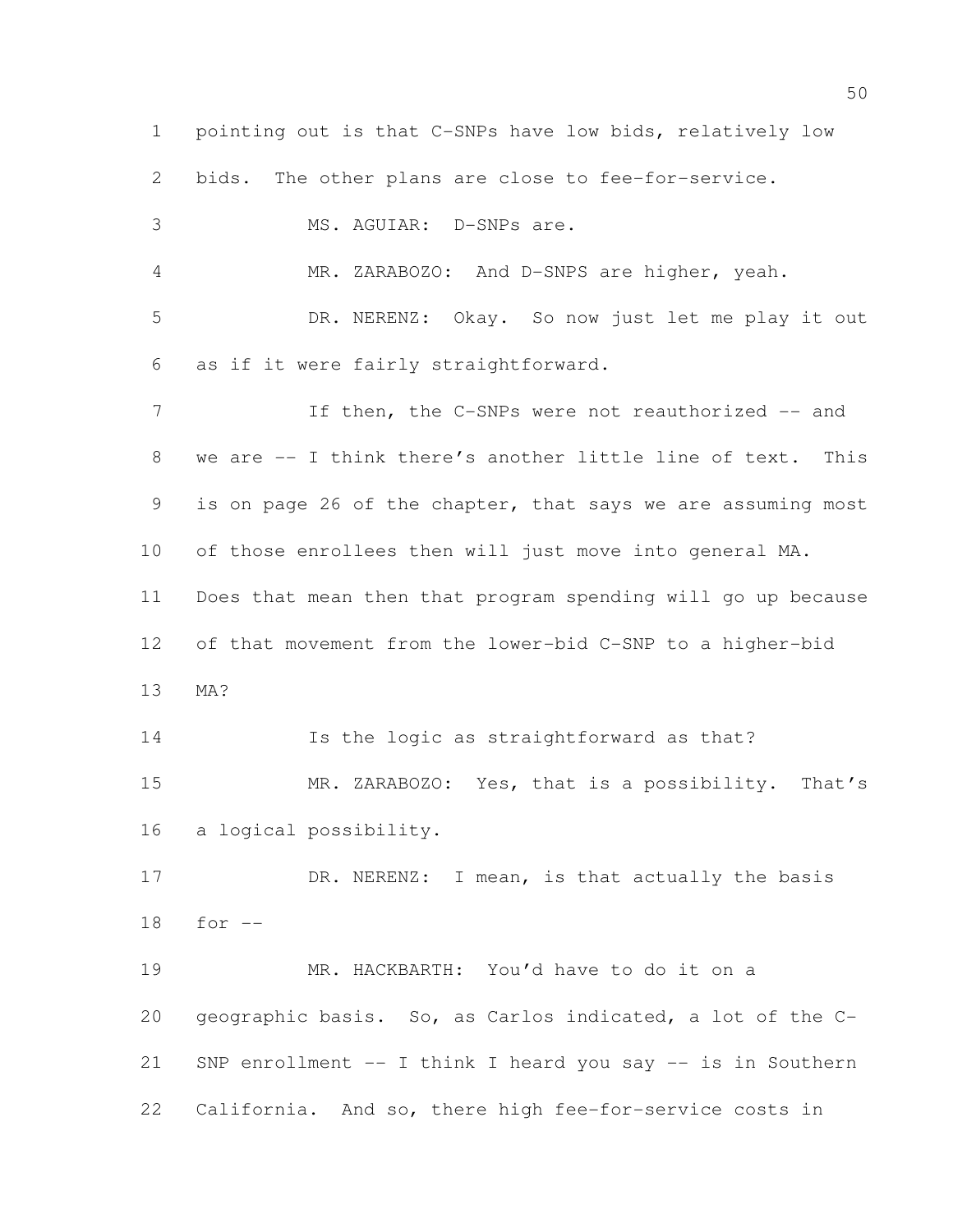Southern California, and so they're coming in lower.

 Now if -- I don't know how the general MA bids compare to fee-for-service in Southern California. I suspect that they may be lower. And so, if you have a conversion within Southern California of C-SNPs with below fee-for-service bids to MA plans with below fee-for-service bids, you may not have a significant budget. MR. ZARABOZO: Although the point there, though, is if like 100 patients are in the C-SNP and they cost less because of the many things the C-SNPs can do, if they just 12 go to general MA and they suffer -- you know, they have 13 additional costs -- because they couldn't do what they did, 14 then that's the logical consequence. DR. NERENZ: Okay. Well, that's essentially the dynamic I was trying to understand with the question. 17 I know the bullet -- at least this is now slide -- I'm sorry I've got to flip through these. Top of 14 basically says that if the implication is increased program spending. I just want to understand what the underlying logic chain is to get to that point. MR. ZARABOZO: The other point is that we expect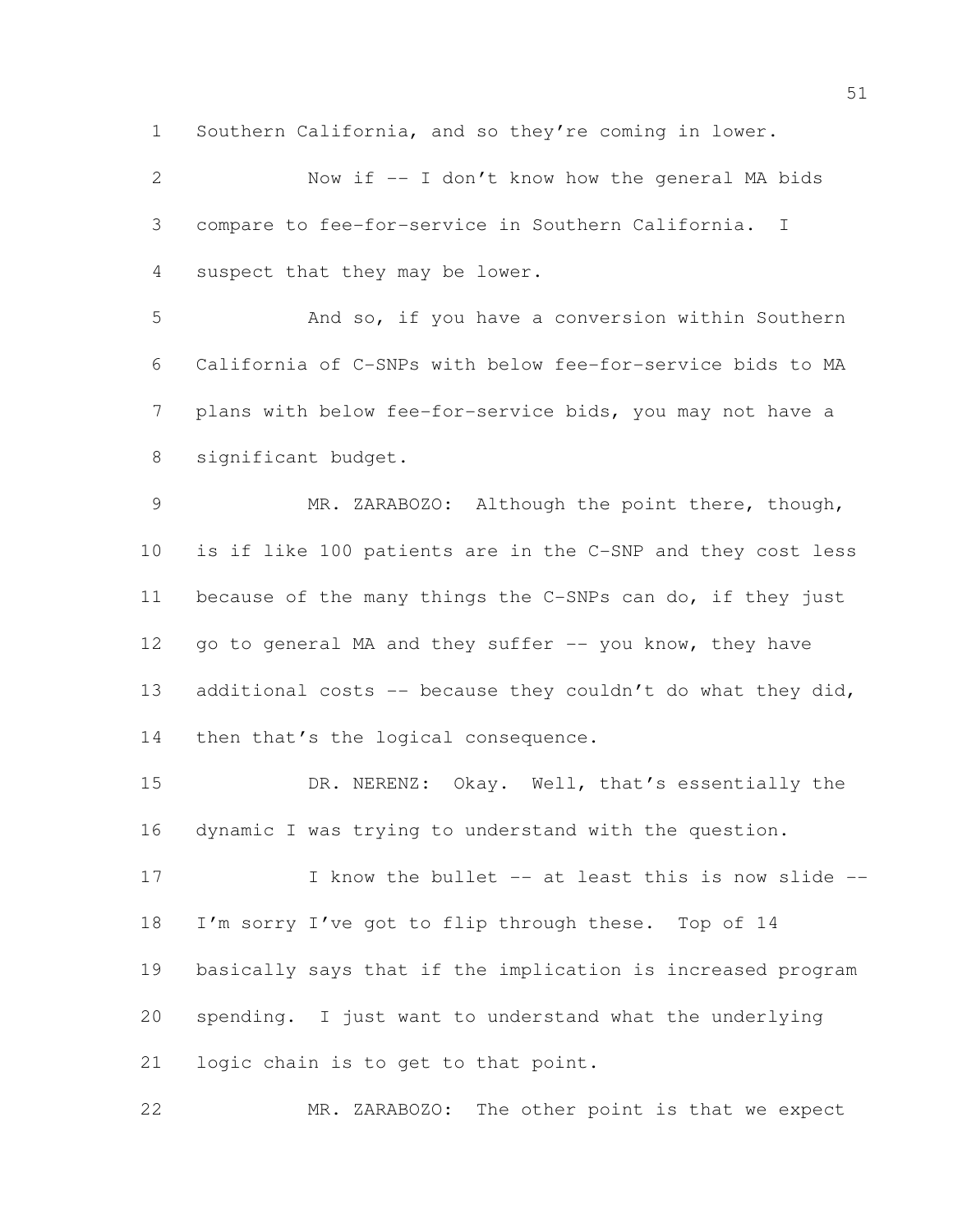1 growth in the C-SNP area. So that -- because of they're almost doubling the number of plans in 2013 and it would be -- it is a broader geographic area.

 DR. NERENZ: Okay. Fine. So the answer is complicated.

MS. AGUIAR: It is.

7 [Laughter.]

8 MS. AGUIAR: And I would just add to it. When we think about the bids, we've been thinking about them as how much that plan is able to provide Part A and B services for that beneficiary. So we've been thinking about if that 12 beneficiary's cost -- has a certain cost of A and B services to them, if they were to move into MA, it should be about the same.

 The difference in increase in program spending is not from whether or not these beneficiaries would move from the C-SNP to the general MA plan. It's actually because there is an assumption since C-SNPs are going -- since all 19 SNPs are going to expire in current law, there is an assumption that a certain percentage of those beneficiaries will go into fee-for-service.

22 And payments to C-SNPs, I-SNPs and D-SNPs are over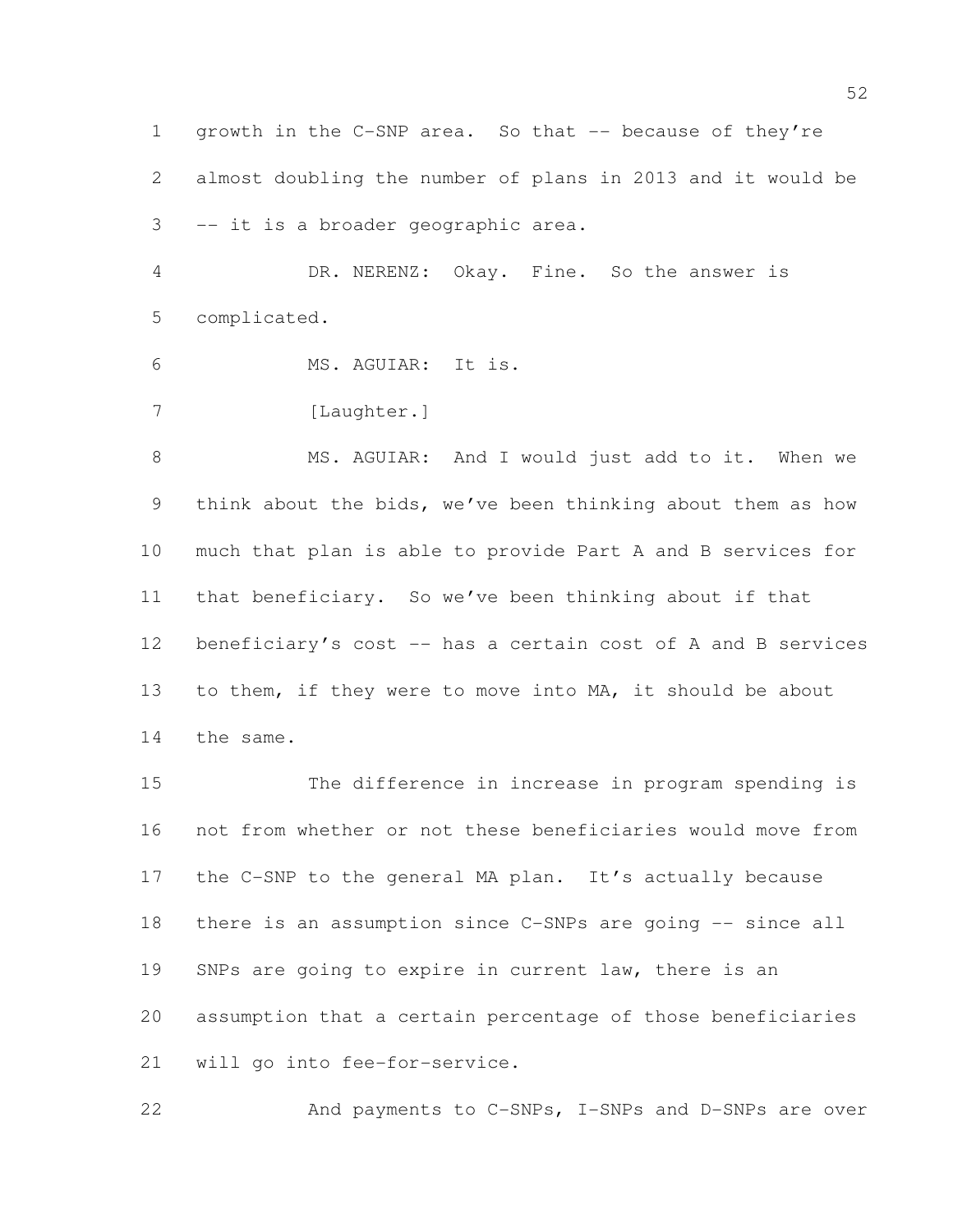fee-for-service. So if they go into fee-for-service under current law, spending on those beneficiaries will decline. That's already in the baseline. So, if we keep them in MA, whether in a C-SNP in MA, in a D-SNP, that's -- so that's actually where the cost is coming from. 7 DR. NERENZ: All right. Okay. So then I'll 8 elaborate my previous point; it's really complicated. 9 MS. AGUIAR: Yes. 10 [Laughter.] 11 DR. CHERNEW: I think that's the main effect. Our recommendation actually keeps more people in MA than otherwise might. And MA benchmarks are higher in 14 general. At least, they're assumed to be. And so, that's why in the transition period as opposed to just getting rid of them, it costs more. 17 DR. NERENZ: Yes. Thank you. No, I didn't fully appreciate that dynamic until we got into this discussion. Thank you. MR. GEORGE MILLER: Yes. And mine has to do with the reading material, and I really appreciate the information on the demographic characteristics. Following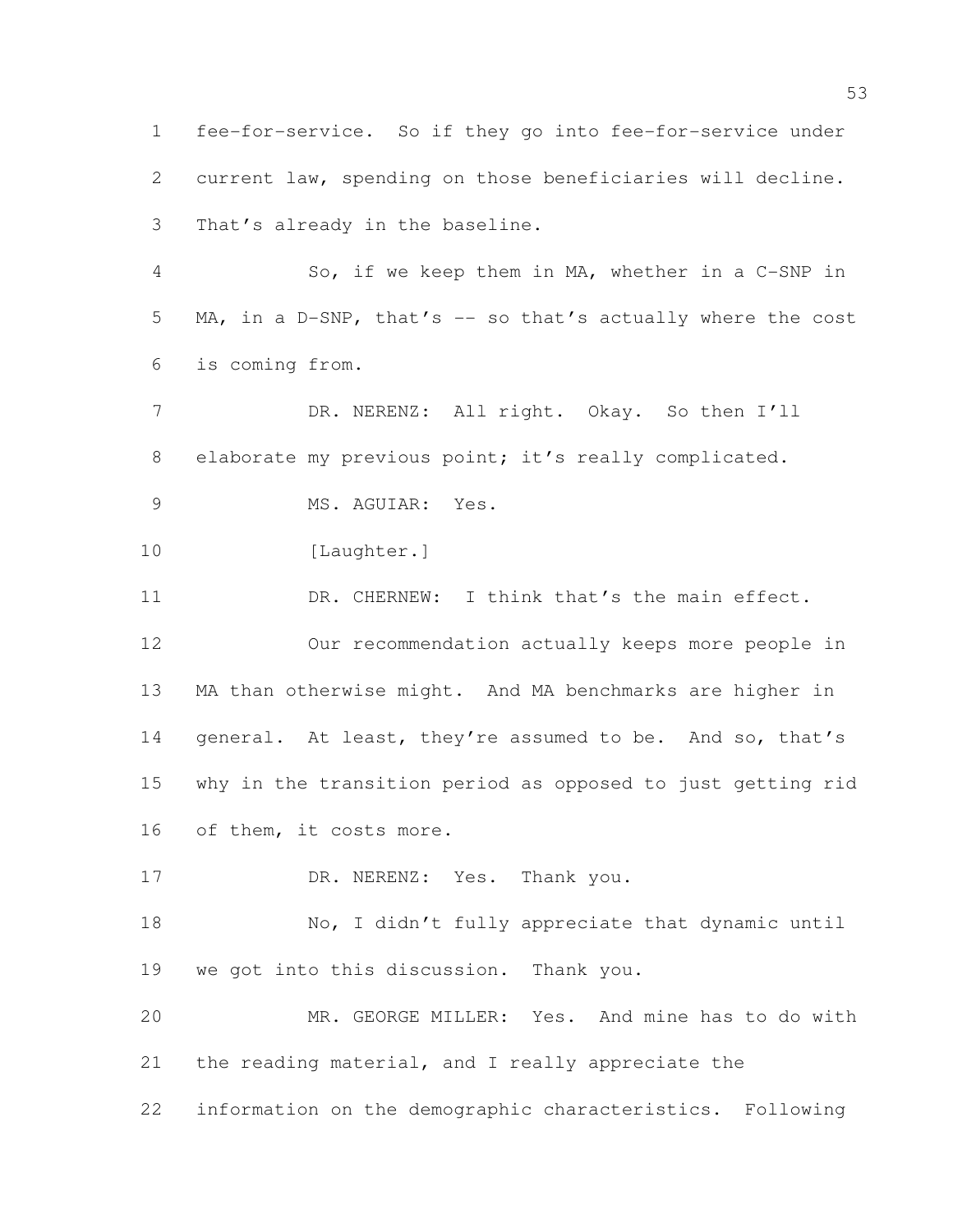this line of questioning about C-SNPs, especially on page 8, we project 21 percent growth in the last 12 months. But I notice in the C-SNPs, in the reading, that 32 percent of all C-SNPs are African Americans.

 So part of my question deals back with the quality issue, and that is, do you know -- have you done research that the disparities are less or greater than the general population of fee-for-service?

 At least I thought around the table there's still a concern about disparities in health care in general, across the Medicare population. So do we know, in spite of what you said about the quality for C-SNPs, if disparities are less or if there's a better coordination of care with C- SNPs being focused on the model of care to deal with that particular disease process?

 So is there a better quality, less of disparity of 17 care, or have you been able to tease that out?

18 MR. ZARABOZO: We're trying to look at that with the person-level HEDIS data that we're working with. So we're still looking at that data.

 But I would point out on the distribution the distribution matches the geography; that is, the reason the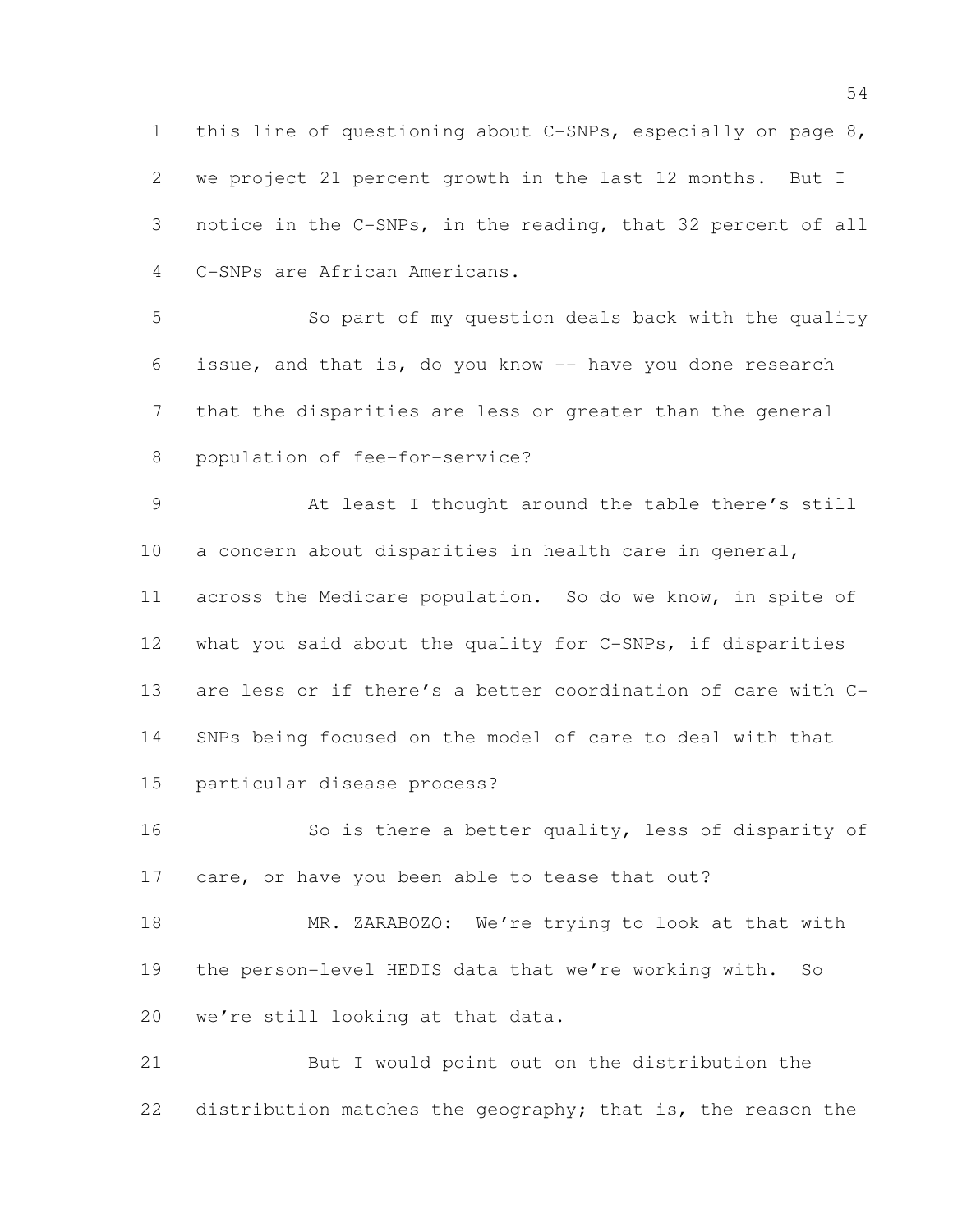proportion of African Americans is so high is it matches -- 2 MR. GEORGE MILLER: Where they are. MR. ZARABOZO: -- the distribution in the geography. MR. GEORGE MILLER: Okay. So it's not disproportionate. 7 MR. ZARABOZO: Right. It does not --8 MR. GEORGE MILLER: Okay. Got it. Yeah. Okay. Thank you. MR. GRADISON: I have two questions. I think the answers to them are self-obvious, but I want to make sure. 12 I envision that at some point in time the reimbursement rates to MA plans are going to actually move towards fee-for-service rather than go north as they have been with the star rating and the election and a few other things going on. So my first question in my mind has to do with the viability of MA plans. If our recommendations are adopted, I think the answer is it doesn't make any difference if you have appropriate risk-adjusted payments. Is that right? Shall I rephrase the question? The question is, if we make these changes, will it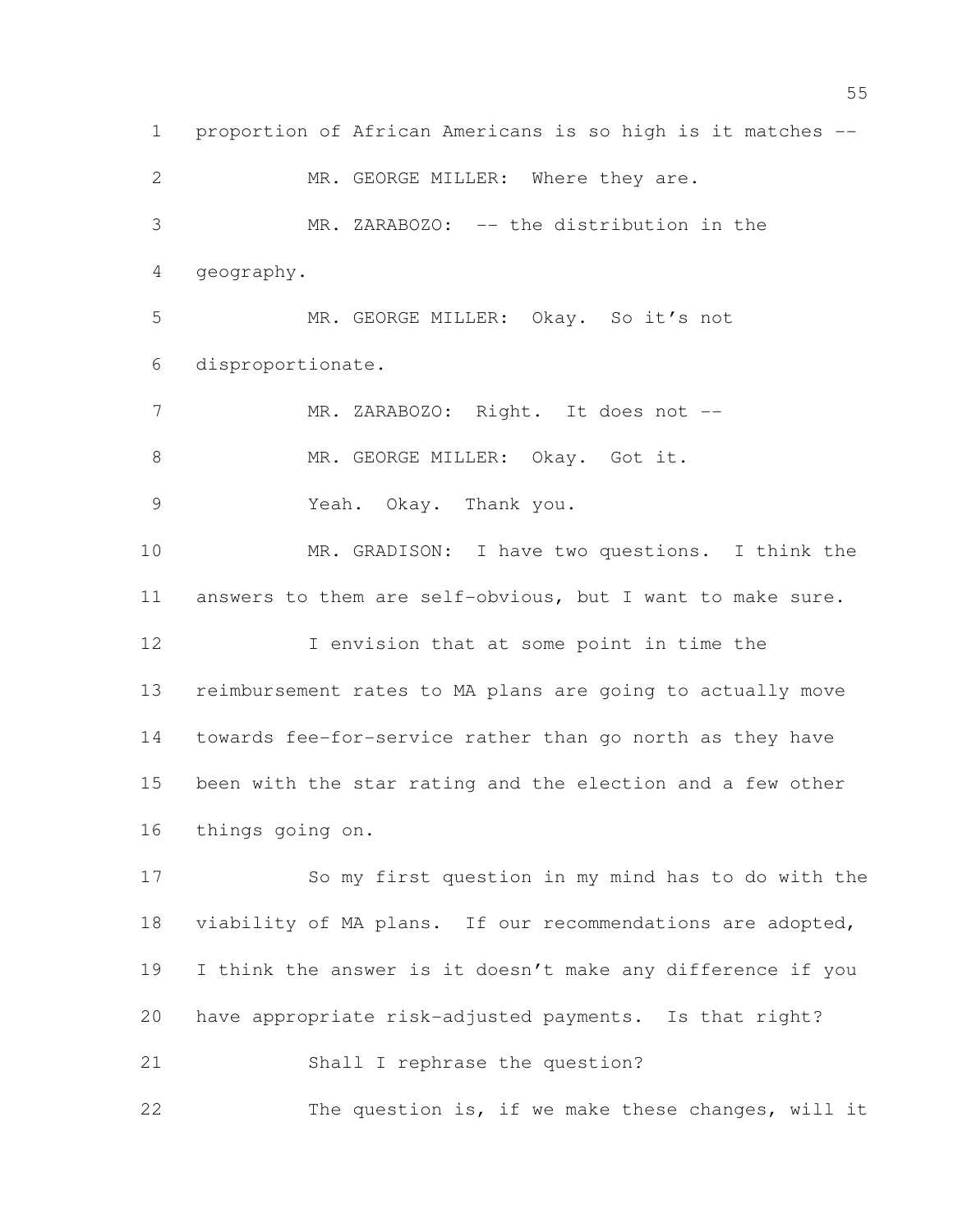influence one way or the other the viability of MA plans in an environment in which their reimbursement rates in general are going down?

 MR. ZARABOZO: That's more of a general MA question. I don't think it is SNP-particular question. DR. MARK MILLER: I think that's what he's saying. 7 MR. GRADISON: That's what I was -- that was my impression, but I just want to make sure.

 MS. AGUIAR: And I would just add to that. I think, as we emphasized more in the mailing materials that have been sent to you, you know, there are dual eligibles, about 900,000 of them, in general MA plans already. You 13 know. So it's not just -- they're not only in D-SNPs. 14 And then the same thing with the C-SNPs. There are beneficiaries with those chronic conditions, with many of those chronic conditions, that qualify for C-SNPs already

in the MA plans.

 So I think that we would not expect a greater influx of individuals with those same conditions into general MA, to have a negative financial impact on MAs, since the risk adjustment system is -- you know, the risk adjustment -- you know, the HCC scores attached to those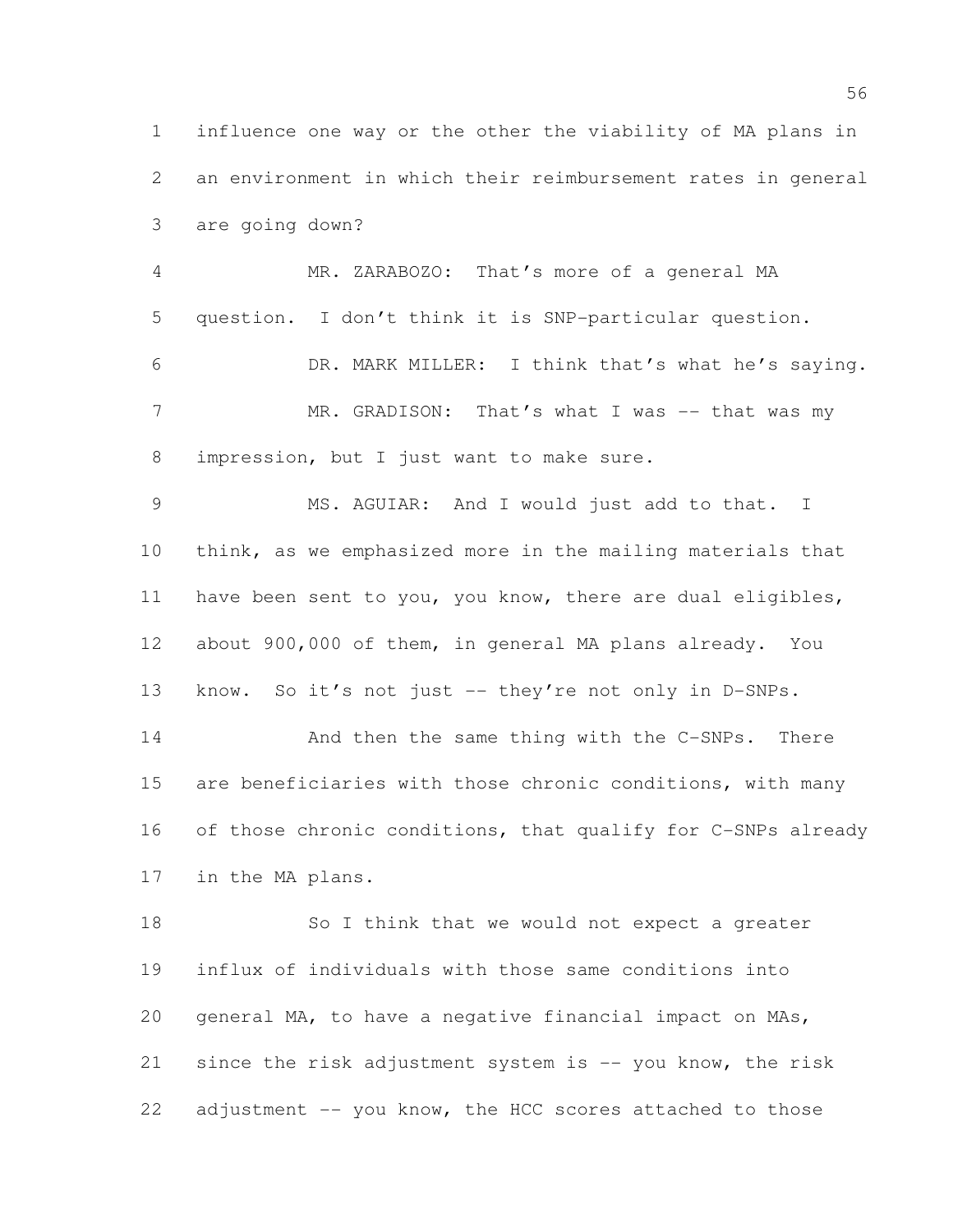beneficiaries in the C-SNPs should be the same ones attached to those beneficiaries when they're in the general MA plan. Does that make sense? MR. GRADISON: Yeah, that's from the plan point of view. MS. AGUIAR: Yeah. MR. GRADISON: Same environment, let's assume significantly lower reimbursements for MA plans. What may be the effect of the beneficiaries who will be shifted into the MA plans? I assume what happens is that step by step the premiums get higher, and the enrollment gets smaller. Maybe it's more complicated than that. But from a beneficiary's point of view I suppose they are no more inconvenienced than anybody else that's 16 gone into the MA plan, but I just want to make sure, if there are fewer options available among MA plans or the plans kind of struggle along but with a declining enrollment resulting from higher premiums. MR. HACKBARTH: Do you see the higher premiums being the result of general changes in the payment system for MA plans, or are you saying as a result of this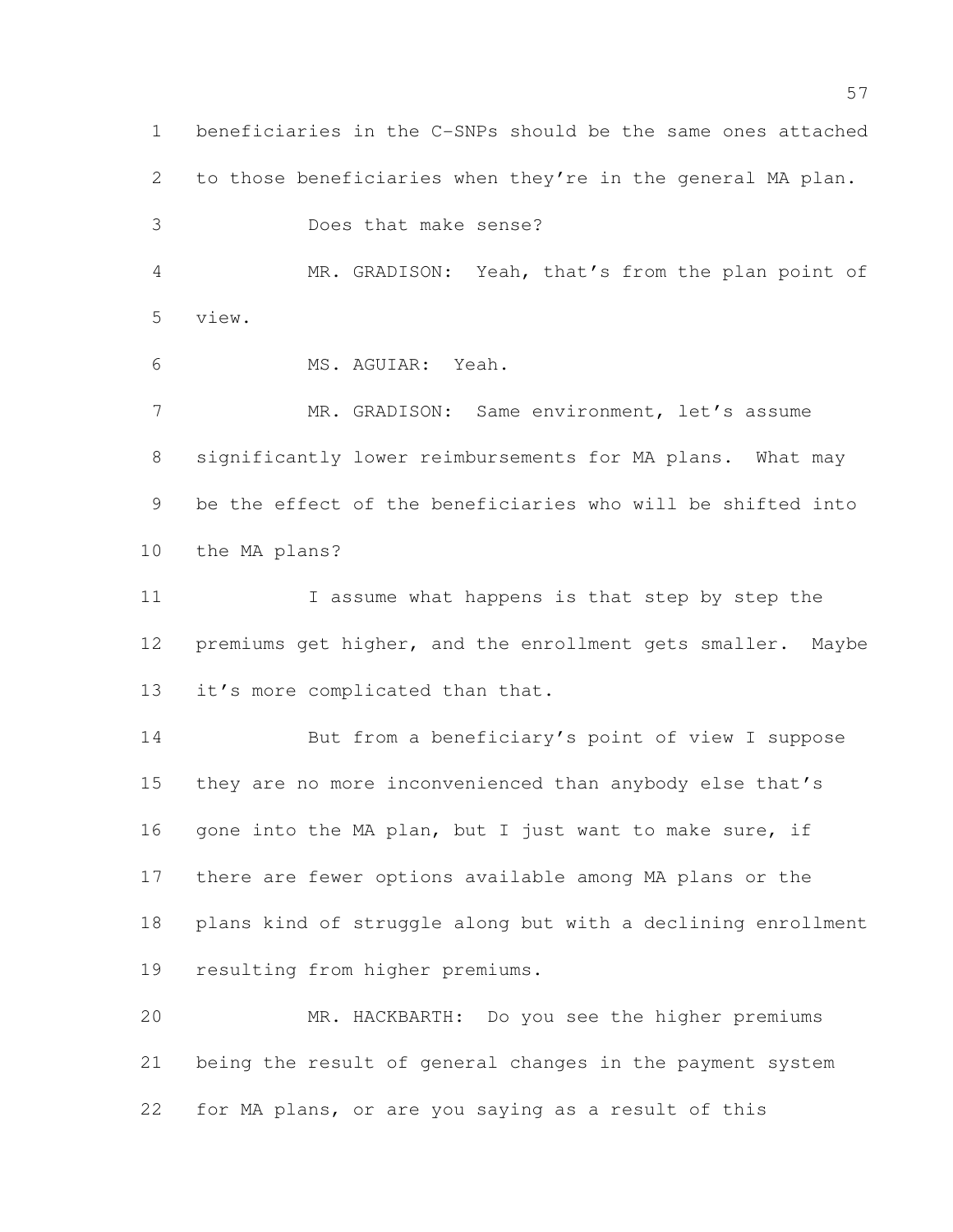migration of people from SNPs into MA?

 MR. GRADISON: A general migration, yeah. My sense would be that the reimbursement rates, as they move toward fee-for-service levels, would probably force many of the MA plans to try to shift more of the costs to the beneficiaries. 7 MR. HACKBARTH: And so, the changes in PPACA that happened to payment for Medicare Advantage plans also will happen to the SNFs because they're basically in the same payment system. 11 So, to the extent that lower Medicare payments to MA plans results in higher increases in premiums for Medicare beneficiaries, that will be true across the board. That effect is general. 15 And then, what Christine is saying I think is that because of risk adjustment, if SNP people with higher risk scores migrate into Medicare Advantage plans, they will bring with them higher Medicare payments. MR. GRADISON: Yeah. MR. HACKBARTH: And so, in and of itself, that should not result in higher premiums for MA enrollees. MR. GRADISON: Thank you. That was very helpful.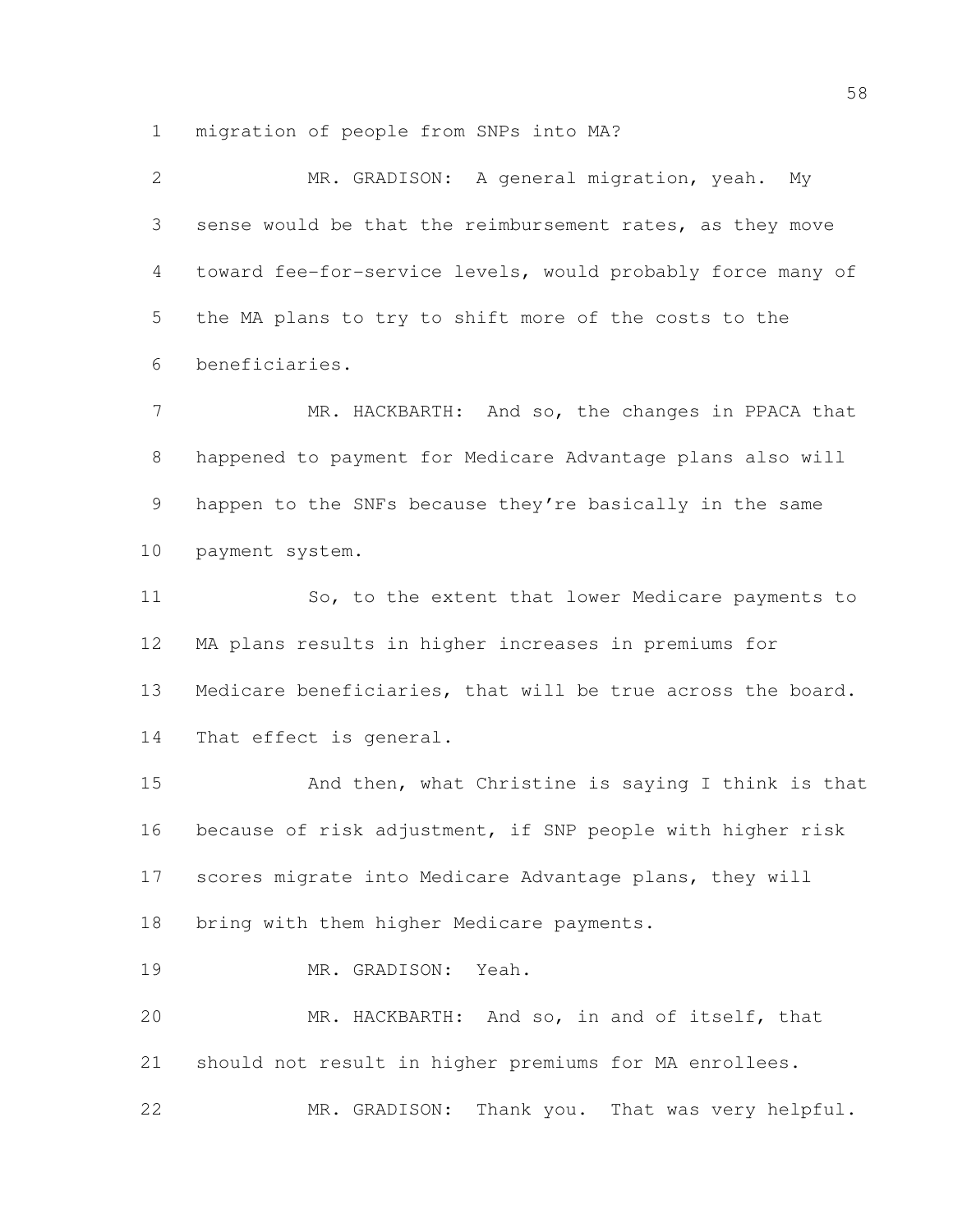Thank you.

| $\mathbf{2}$  | DR. DEAN: I had some of the same struggles that              |
|---------------|--------------------------------------------------------------|
| 3             | Peter had, to try and figure out who these guys are,         |
| 4             | especially the I-SNP, which seems like it might be a very    |
| 5             | appealing approach because it really is a unique population, |
| 6             | more so maybe even than some of these others.                |
| 7             | Do these organizations $--$ are they just $--$ do they       |
| 8             | actually deliver care as well as pay for care?               |
| $\mathcal{G}$ | I mean, do they -- are they delivery organizations           |
| 10            | as well as financing organizations?                          |
| 11            | How do they -- how are they structured, and who              |
| 12            | are they?                                                    |
| 13            | MR. ZARABOZO: They are MA plans. So, in other                |
| 14            | words, they're responsible for the full range of A and B     |
| 15            | benefits.                                                    |
| 16            | DR. DEAN: But I mean do they -- I understand                 |
| 17            | that, but do they actually employ caregivers, or do they     |
| 18            | just contract?                                               |
| 19            | MR. ZARABOZO: I think they employ, for example,              |
| 20            | nurse practitioners that go into the facilities, and then    |
| 21            | they have the contracts with the institutions. I don't know  |
| 22            | whether, for example, the medical -- they use the medical    |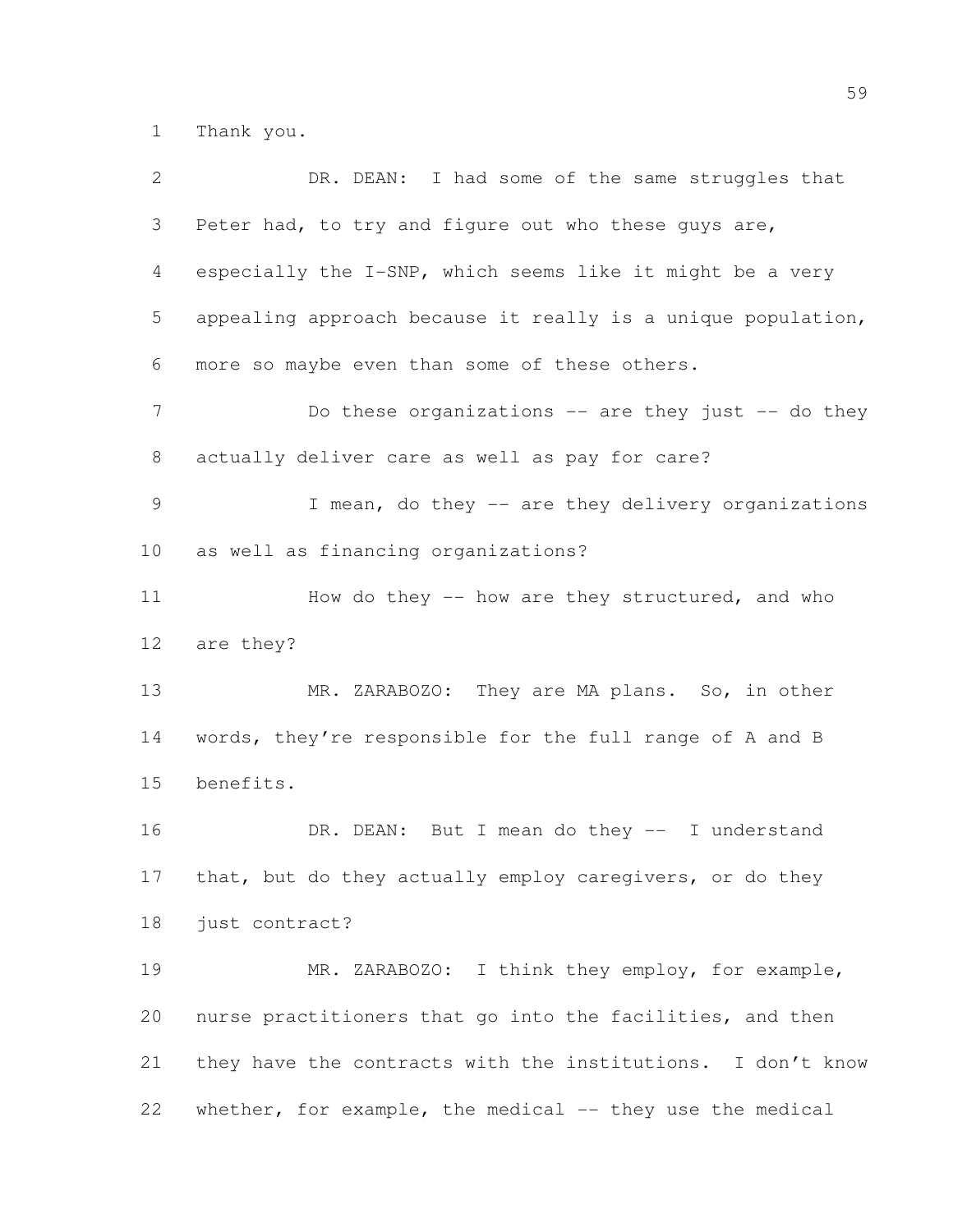director of the institution or not.

 DR. DEAN: And with the decline, is that something that is expected to continue, or was that because of just this one chain? MR. ZARABOZO: That was that one organization. DR. DEAN: And is there any prospects as to 7 whether there's -- what is the interest within the industry? Is it likely that there would be more interest in it because, like I say, in many ways this is a very appealing structure? MR. ZARABOZO: Yeah. I don't know the extent of interest in expanding the I-SNP option. 13 DR. DEAN: Thank you. 14 MS. AGUIAR: I would just add to that that we call them the duals office for short, within CMS. It does have actually a demonstration going on now, which is sort of a little bit more of a relaxed model of the I-SNP model that's really sort of trying to bring -- you know, get interest from nursing homes to participate. I believe that they have recently kicked off that demonstration. And so it's similar to the I-SNP model, and it's really sort of trying to broaden, you know,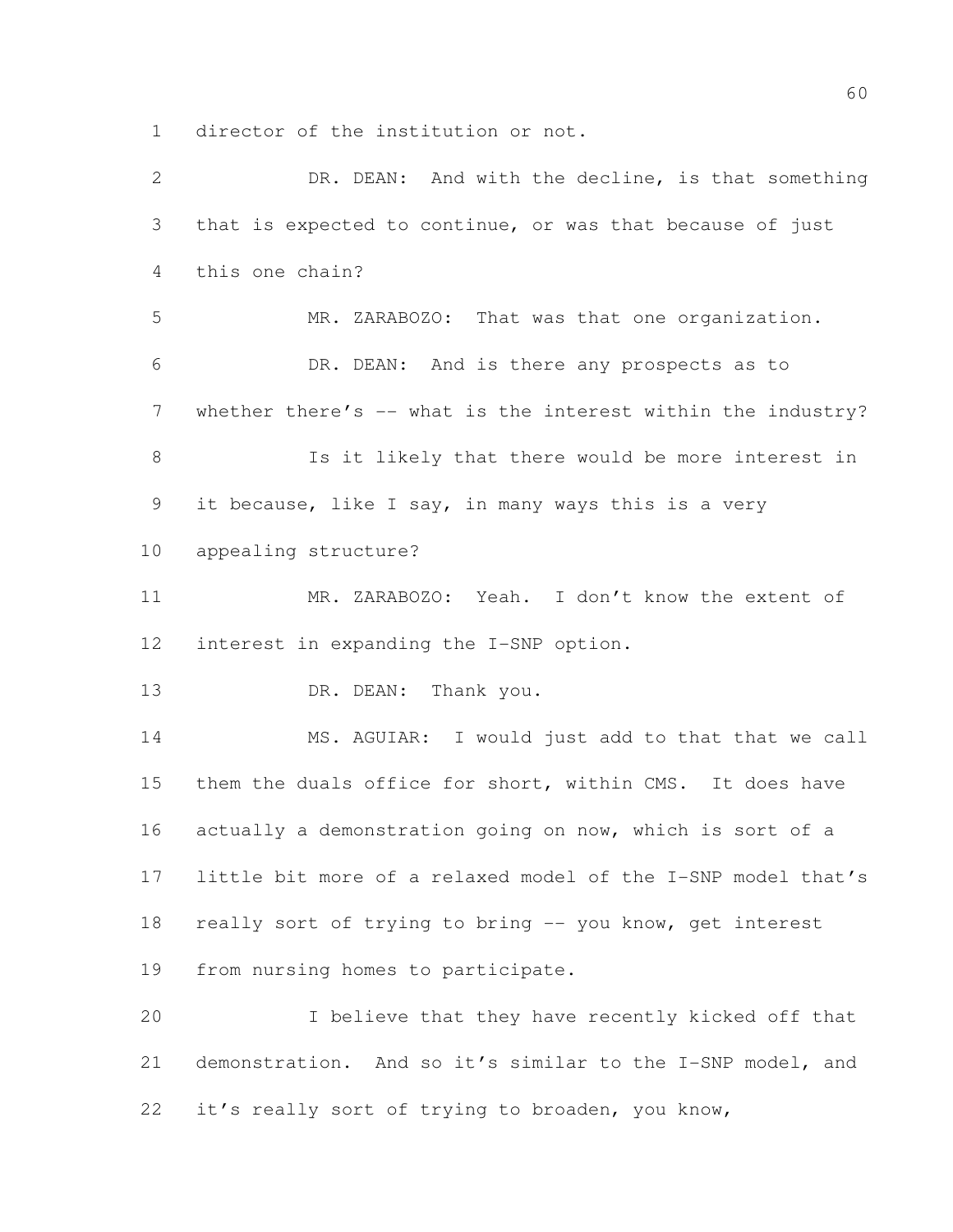participation into that model because if you think about it I think the I-SNP model is more or less that they'll embed a nurse practitioner or they'll have a staff there. They obviously are responsible for all Medicare Part A and B benefits, but the real sort of value proposition is that they'll be there to help medically manage that patient there and then, ideally, to reduce unnecessary hospital readmissions.

 So, you know, you could see from a nursing facility's perspective some of them have a financial incentive to not do that.

12 DR. DEAN: Right.

 MS. AGUIAR: And so, I think that could be possibly why some of the I-SNPs have not been able to expand 15 it. But again, there are sort of other movements more 16 happening now to try to sort of broaden that concept, even if not in the exact same structure of the I-SNP model. 18 DR. DEAN: And the program you mention, that's

completely separate from MA.

MS. AGUIAR: Completely. It's a demonstration.

21 DR. DEAN: Okay.

DR. HALL: Well, thank you for trying to shed some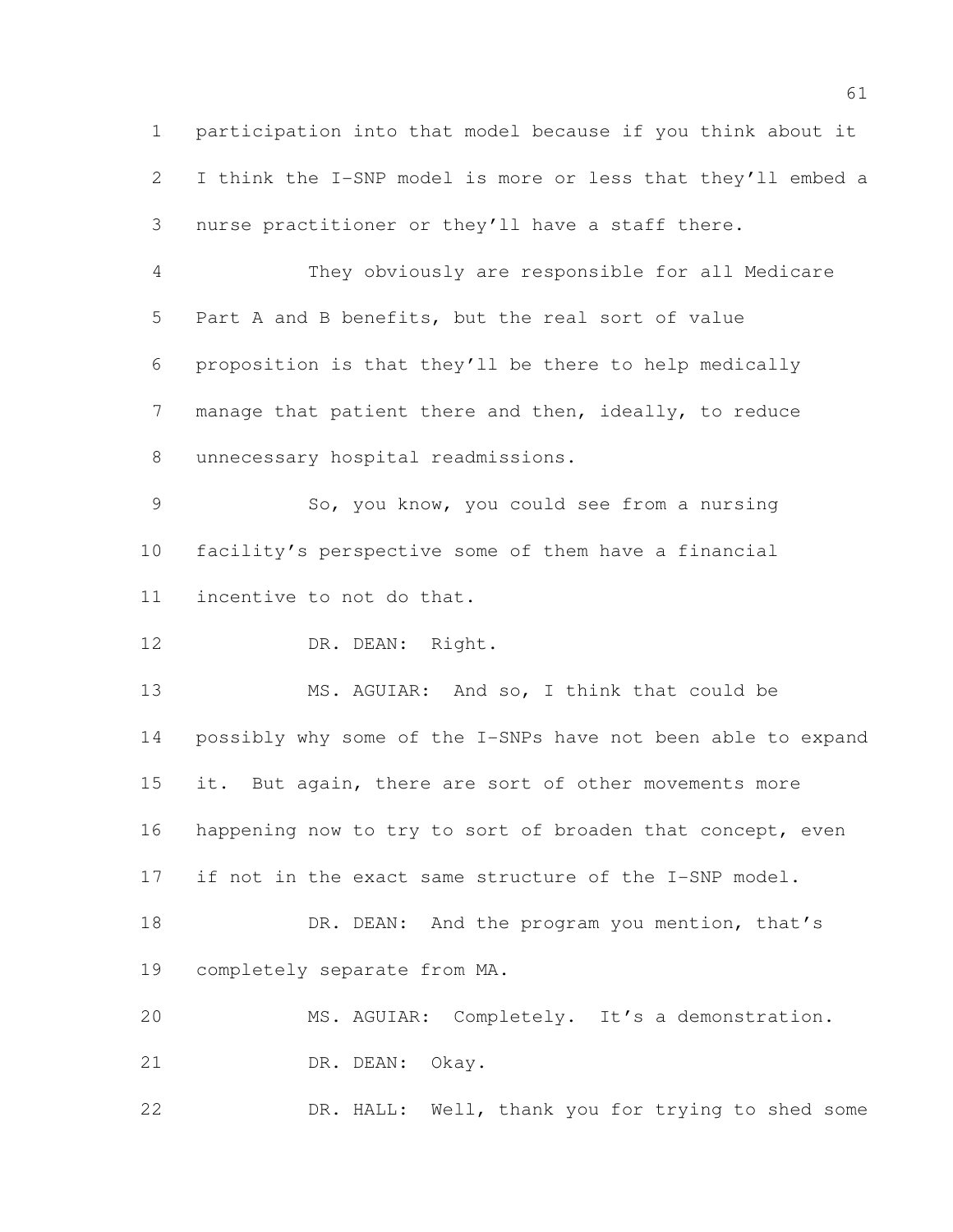light on this confusion.

| $\mathbf{2}$    | We're spending a lot of time, it appears, on C-             |
|-----------------|-------------------------------------------------------------|
| 3               | SNPs right now, which recommendation 2 is suggesting we     |
| $\overline{4}$  | should make a suggestion for deauthorization. And the       |
| 5               | numbers are relatively small relative, say, to duals. It's  |
| 6               | about 20 percent or -- it's over a million in duals and     |
| $7\phantom{.0}$ | about 200,000 plus in C-SNPs.                               |
| $\,8\,$         | One thing you said, Carlos, I guess I want to make          |
| 9               | sure I got this right. So we're seeing a decline in one     |
| 10              | sense, but you mention that some of the carriers are        |
| 11              | actually anticipating a large increase in enrollment. Could |
| 12              | you clarify that for me?                                    |
| 13              | MR. ZARABOZO: In terms of the C-SNPs?                       |
| 14              | DR. HALL: Yes.                                              |
| 15              | MR. ZARABOZO: Yeah, the -- a couple of the firms            |
| 16              | have been bought by much larger firms that have C-SNPs. So  |
| 17              | -- and the number of plans are being offered in 2013 is     |
| 18              | almost doubled.                                             |
| 19              | DR. HALL: Okay.                                             |
| 20              | MR. ZARABOZO: So that's why we would expect a               |
| 21              | growth in the C-SNP enrollment.                             |
| 22              | DR. HALL: So one would think that from a clinical           |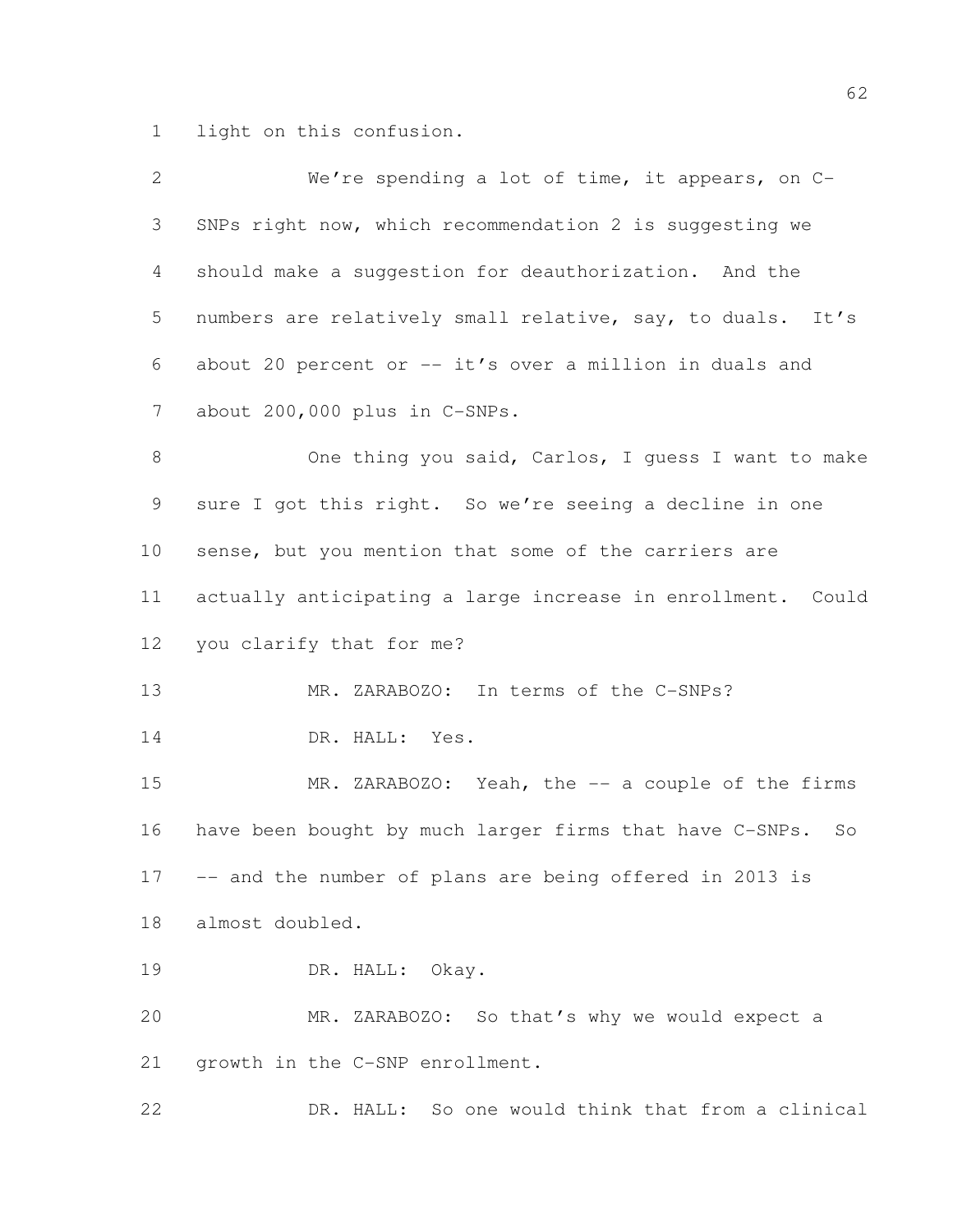standpoint what's good for a diabetic in Alabama might be good for a diabetic in Alaska. And yet, what seems to happen in this marketplace is that the drivers have relatively little to do with the rationale of clinical care of the chronic illnesses being covered. Am I missing something here? Is this more a matter of profit-loss? Why is this so regional, and how do you explain this -- these discrepancies? MR. ZARABOZO: Well, I think the current C-SNP situation is partly the regionality of it, so to speak. It's because one regional plan, or regional organization, has entered this particular market. So that explains why 14 the southern emphasis in terms of the enrollment, but I would expect that to change because of the larger entrance now. 17 DR. HALL: And the reason it will -- if we were to 18 go to the major carriers, what would they say is the rationale for wishing to expand this program, which has been somewhat tenuous now over the years? 21 MR. ZARABOZO: Well, I think -- it's hard for me

to say.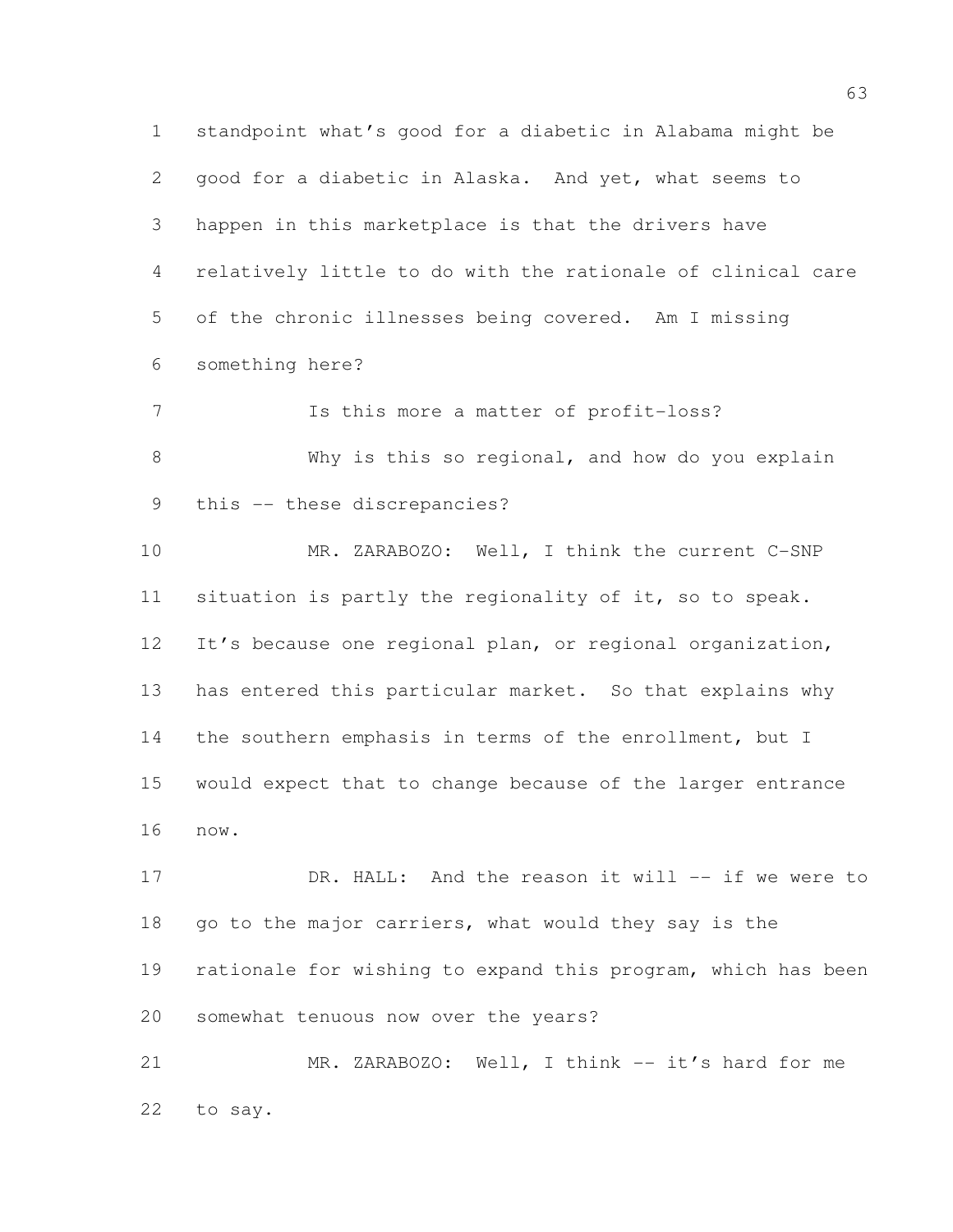1 DR. HALL: Okay. You said enough. MR. ZARABOZO: No, I would say that the C-SNPs, I mean, have been successful financially, it appears, and therefore, the model may be appropriate to extend to more people, essentially. And large organizations can also be successful with that model, I think is the -- 7 MS. AGUIAR: And again, we've also heard that some

 of the reason for this acquisition is an interest in adopting the C-SNP model for their broader, general MA population.

 DR. HALL: Right. That could be one possibility, 12 that it's a pilot study. But a crude analogy is that we're moving from a very intense concentration on high-risk people to more of I guess you'd say community rating if we move back into MA, putting people with chronic disease back into the general pool.

Okay. Thank you.

 MR. KUHN: Quick question, kind of related to C- SNPs but a little bit broader, but first, I do like the SNP concept overall. I think the differentiated structure adds some nice flexibility to the program, which I think is quite useful.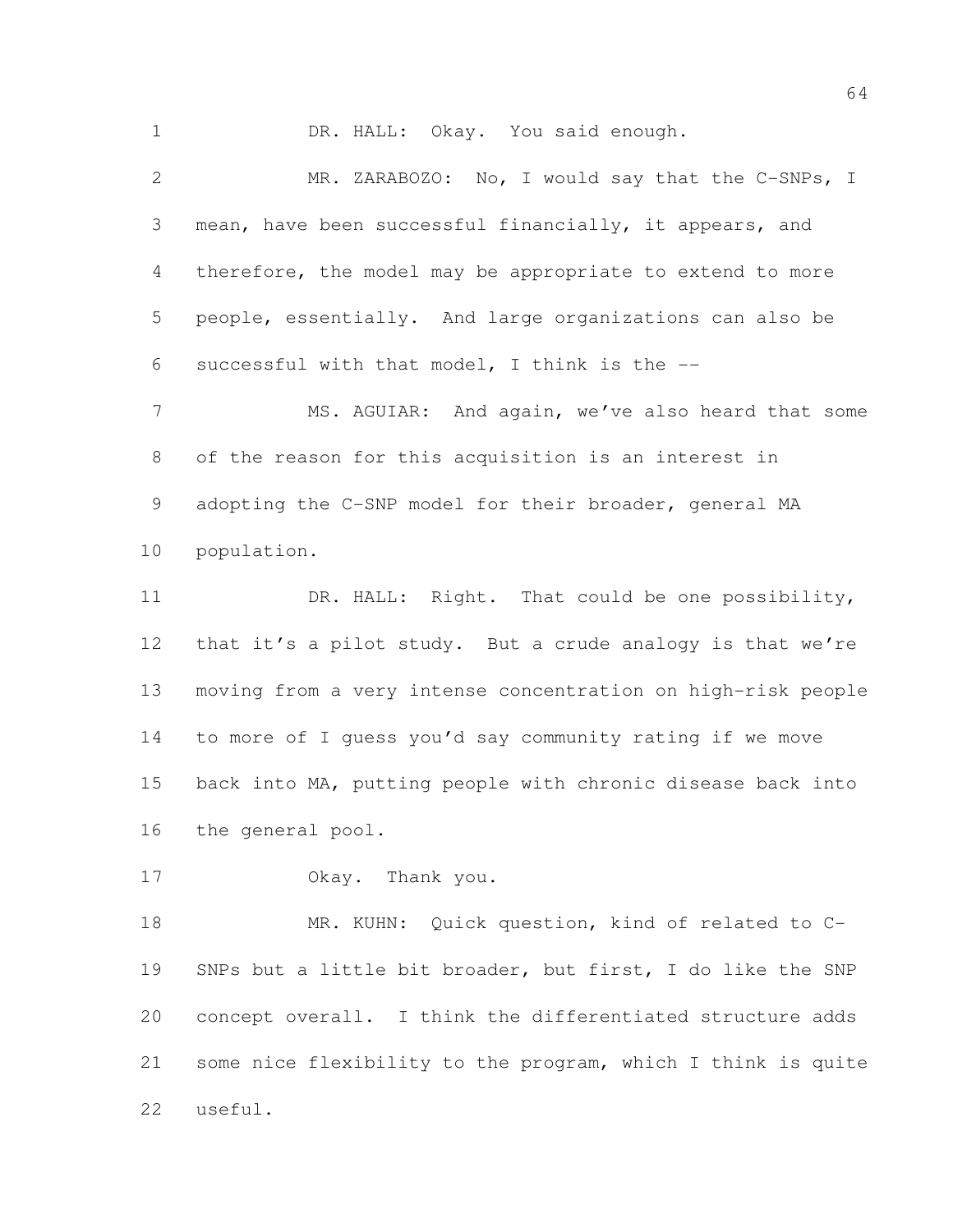1 When I thought about C-SNPs -- and I'm glad, 2 Glenn, you raised that question -- I've always thought a little bit that you need large numbers of patients in order to kind of bring together some of the -- it's easier to base some of the interventions when you have a larger group that's out there.

 And Carlos mentioned the example about the benefit 8 package, but I also heard what you said, Glenn. So it's something I want to think about a little bit more.

 The real kind of question I have is kind of the differentiation in terms of the variation of performance of plans. We said we had some very high-value plans out there in all categories but some that were less so.

 So just kind of once again kind of an inventory of the tools that CMS has now to kind of encourage innovations 16 for plans -- obviously, there's the five star. There's the so-called quality bonus program. What are some of the things that they have in their tool kit now to kind of drive innovation, to drive higher performance of MA plans all over but predominantly the SNP plans?

 And is there anything that's left on the sideline that might be helpful, that if they had those, it would be a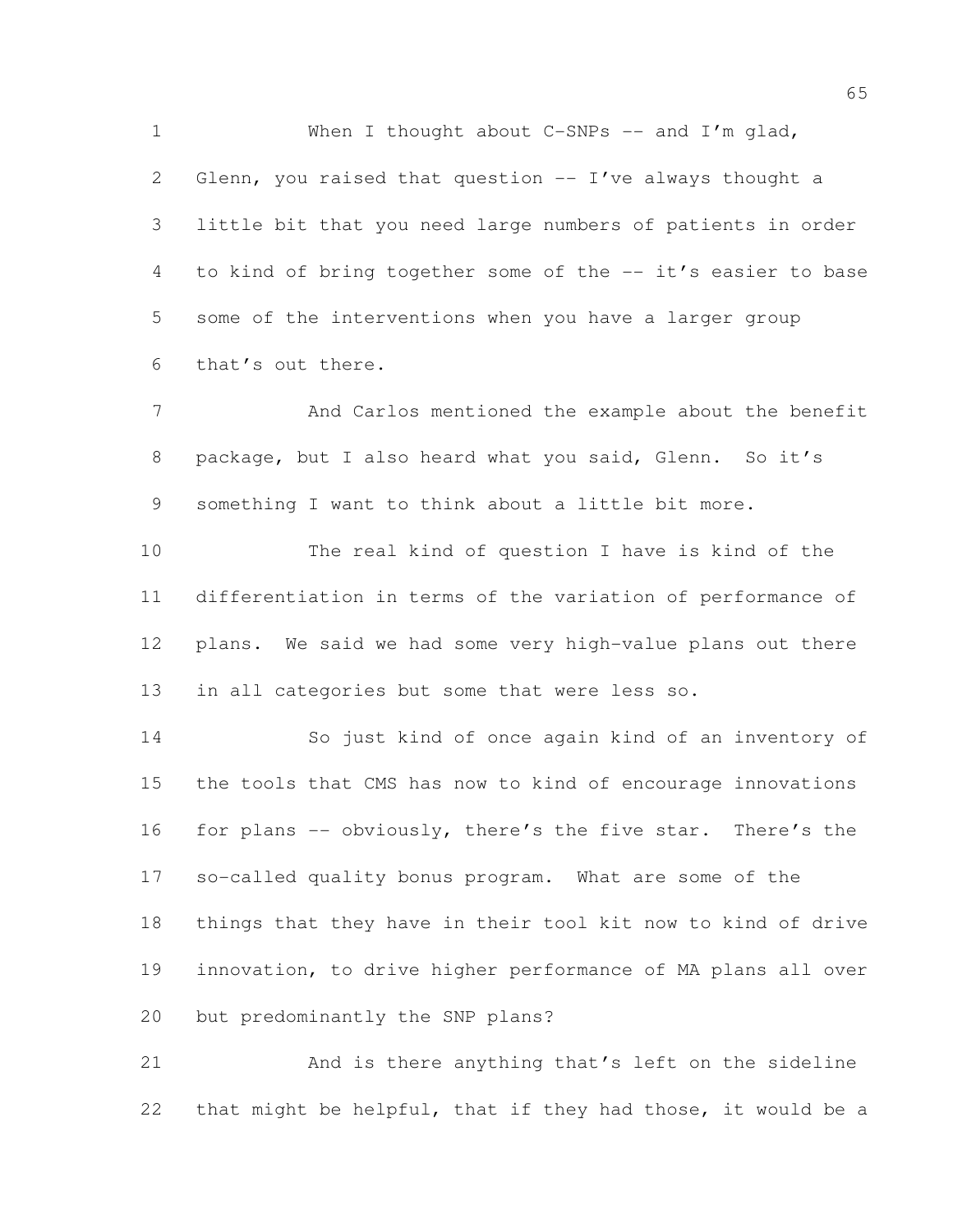more robust opportunity to drive improvement?

| $\mathbf{2}$   | MR. ZARABOZO: Well, as you mentioned, the primary            |
|----------------|--------------------------------------------------------------|
| 3              | driver is the star system. And one aspect of the star        |
| 4              | system is that SNP enrolles are rolled up into the star      |
| 5              | ratings by the proportion of their population.               |
| 6              | And the elements that are -- some SNP-specific               |
| $7\phantom{.}$ | elements are included in the star rating system. They only   |
| 8              | apply to the SNPs. So that's really the principle tool of    |
| 9              | promoting better quality among the SNP plans                 |
| 10             | MR. KUHN: Is there anything that MedPAC has                  |
| 11             | opined on in the past or that others in the policy world     |
| 12             | have talked about that if CMS were to add those, have that   |
| 13             | in their portfolio, either through Congress and through      |
| 14             | regulation, it would also help drive innovation?             |
| 15             | MR. ZARABOZO: Well, we've recommended in the                 |
| 16             | report on -- the MIPPA required report on comparing quality  |
| 17             | to have more outcome measures. I mean in terms of what is    |
| 18             | the main interest in quality measurement, so to increase the |
| 19             | number of outcome measures. And CMS is working on that.      |
| 20             | I don't know otherwise what additional approaches.           |
| 21             | DR. COOMBS: Slide 16. In going over that slide,              |
| 22             | for the integrated D-SNPs, you know, I'm noticing that for   |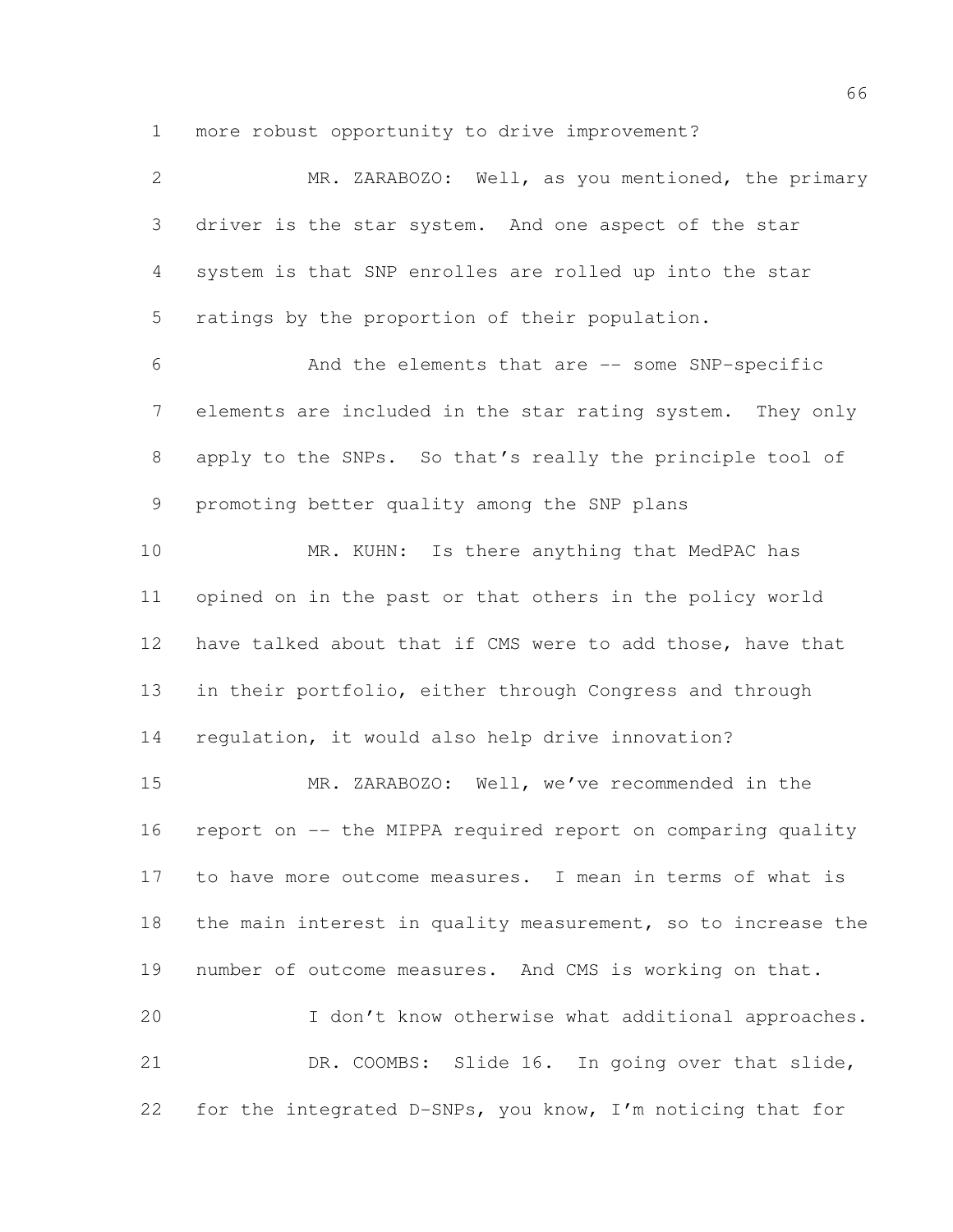the percentage -- and I hope I'm understanding this

 correctly -- financially integrated was 5 percent, 65,000 enrollees and 25 approximate D-SNP enrollees. So, for the non-integrated, it's a large number.

 Was there some kind of impression you had in terms of their way -- on their way to some kind of integration, whether financial or the combined Medicaid integration?

8 MS. AGUIAR: Yes, this is a frustration that we've 9 heard from the D-SNP industry over the past few years. We've heard of plans that very much so want to integrate, to 11 the extent that they perhaps -- even if not full, with full Medicaid benefits, are really interested in integrating for

some or all of the Medicaid benefits.

14 And the just unfortunate limitation is that there are just some states that are either just not interested really in managed care and moving their long-term care benefits into managed care. There's a lack of resources on states, and so they can't right now.

 Now since the demonstrations have come up -- CMS- state demonstrations have come up -- a lot of the states are sort of moving their focus on that and again less -- so this is what we've been hearing from the industry on working with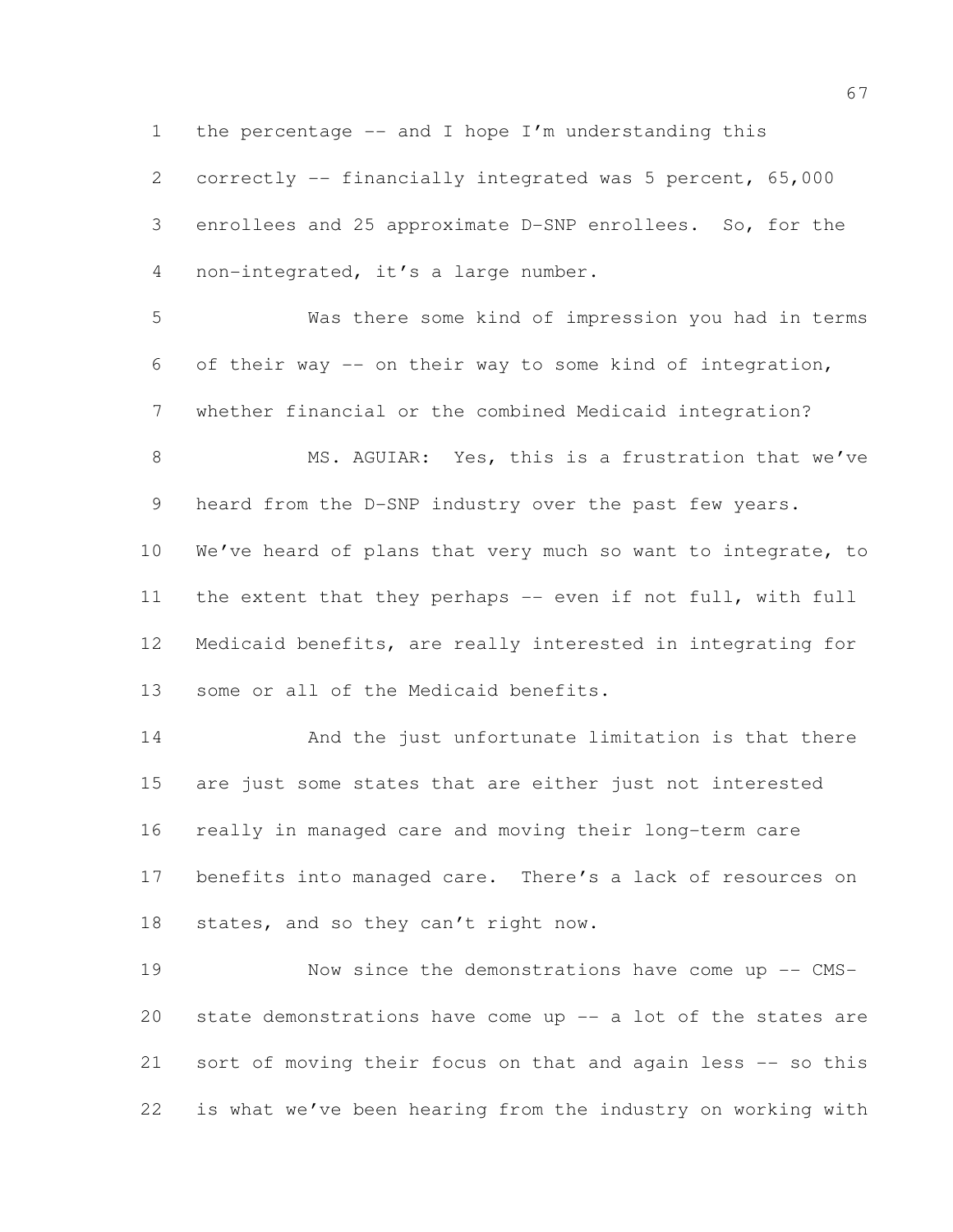the D-SNPs.

| $\overline{2}$ | And then, another concern we've heard on the part           |
|----------------|-------------------------------------------------------------|
| 3              | of the state was that the D-SNPs would be -- have to be     |
| 4              | reauthorized every few years, and so it would quite an      |
| 5              | administrative task on the part of the state to really move |
| 6              | towards a managed long-term care for a product that they're |
| $7\phantom{.}$ | not sure whether or not it was going to be able -- it was   |
| 8              | going to last.                                              |
| $\mathcal{G}$  | So, again, we have heard frustration from those             |
| 10             | plans that want to become integrated and are just not able  |
| 11             | to.                                                         |
| 12             | DR. COOMBS: So, Glenn, I was just thinking about            |
| 13             | your recommendation in light of that and this large, you    |
| 14             | know, quantity of D-SNPs that are involved.                 |
| 15             | And I know, speaking with Massachusetts's head of           |
| 16             | the Medicaid and Medicare Services, that one of the         |
| 17             | challenges is just that they felt apprehensive about the    |
| 18             | state jurisdiction, and when the implementation grant came  |
| 19             | about it allowed them to do some very innovative things.    |
| 20             | So I don't know that there's opportunity for some           |
| 21             | transition from the integrated -- the non-integrated to     |
| 22             | progress to the integrated, and so I was just kind of       |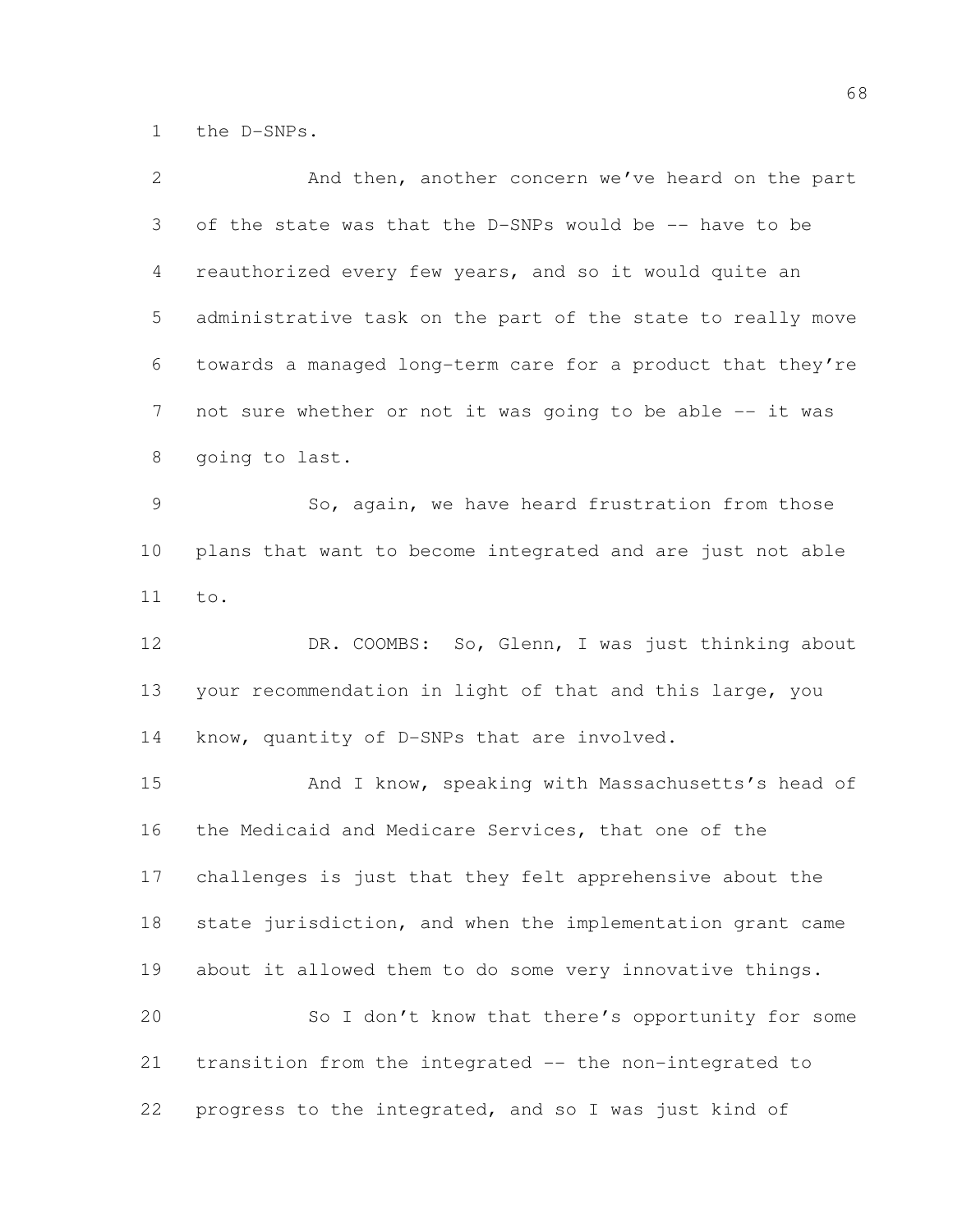interested in that next leap.

| $\overline{2}$ | MR. HACKBARTH: Help me out here, Christine.<br>I            |
|----------------|-------------------------------------------------------------|
| 3              | don't think the issue is states like Massachusetts.         |
| $\overline{4}$ | DR. COOMBS: No, no, no.                                     |
| 5              | MR. HACKBARTH: They're interested in the fully              |
| 6              | integrated models, and they're using those plans in their   |
| $\overline{7}$ | demonstration proposal. The issues about states being       |
| 8              | reluctant to support full integration are other states that |
| 9              | don't share that orientation.                               |
| 10             | Let me ask this, which I think is a related                 |
| 11             | question. Alice, as I think you know, there are 26 states   |
| 12             | that have expressed interest in doing demonstrations for    |
| 13             | dually eligible beneficiaries.                              |
| 14             | DR. COOMBS: Right.                                          |
| 15             | MR. HACKBARTH: Some of those states envision                |
| 16             | using as the primary vehicle plans that they've worked with |
| 17             | under Medicaid. Is that correct, Christine?                 |
| 18             | MS. AGUIAR: That is correct, and that also is a             |
| 19             | concern that we've heard from the D-SNP industry. Again,    |
| 20             | according to CMS information that they have put out, from   |
| 21             | what we've heard, it is supposed to be a joint selection    |
| 22             | process between CMS and the states. There has been some     |
|                |                                                             |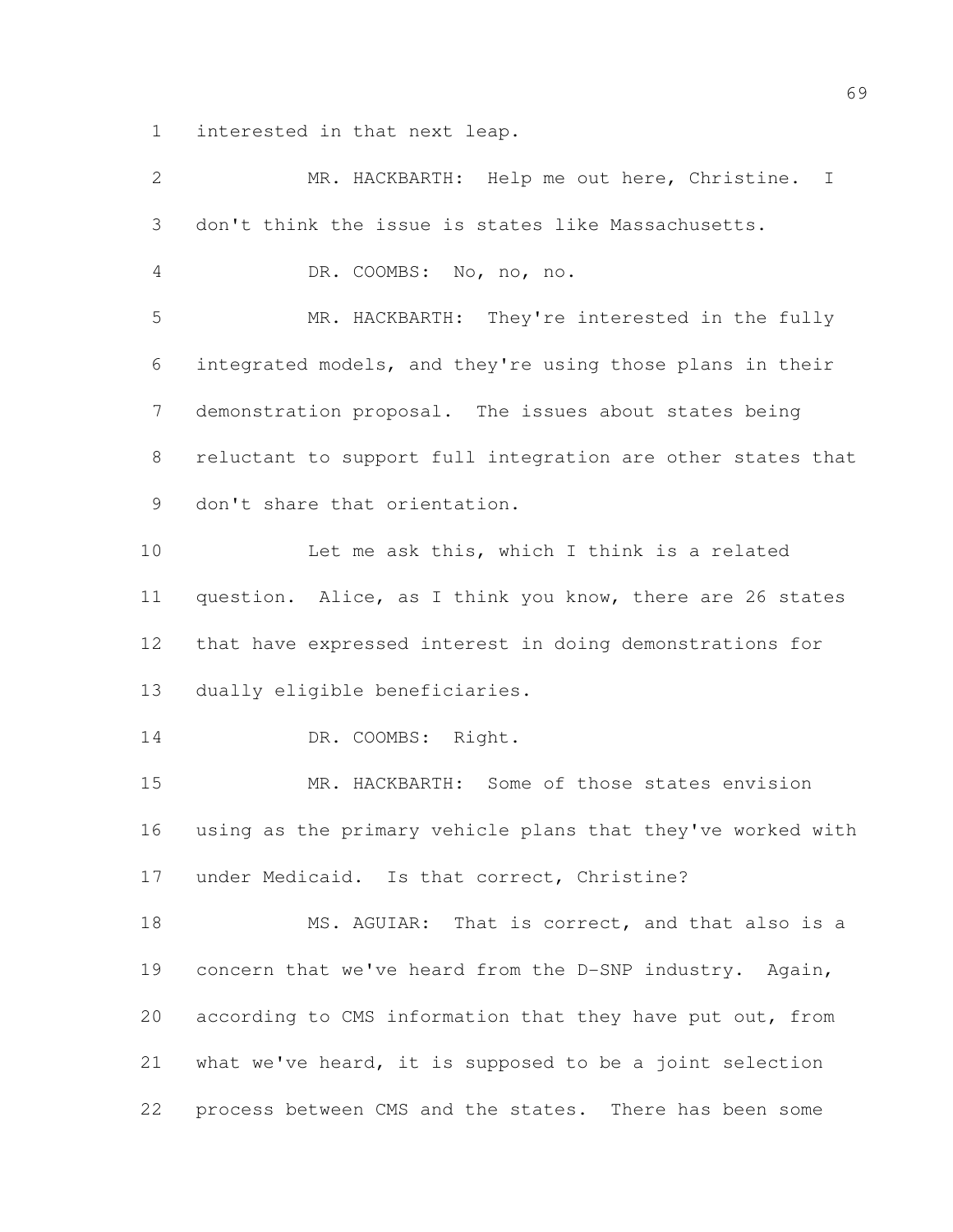concern about whether or not in truth it actually will end up that way in every state. There has just been some concern about that. But there has been preference from some states to work with the Medicaid managed care plans that they already are working with. And you can understand, I mean, they already have that set up with those plans.

 Some of those plans in some states may already offer a D-SNP or at least an MA plan, so then perhaps that organization could still participate. But there has been concern in some states that the D-SNPs that are not already integrated -- and most of them aren't -- will not be able to participate in the demonstrations.

13 MR. HACKBARTH: So several years ago -- I think it was in PPACA -- the Congress included a provision requiring that D-SNPs, to be eligible as D-SNPs, had to have contracts with states, and that was based, at least in part, I think on a MedPAC recommendation to that effect. And the problem here is that you've got a program, Medicaid, with joint federal-state responsibility, and the Congress can say, you know, we want contracts for these plans. But unless the states are eager to use these plans as vehicles, it doesn't go anywhere.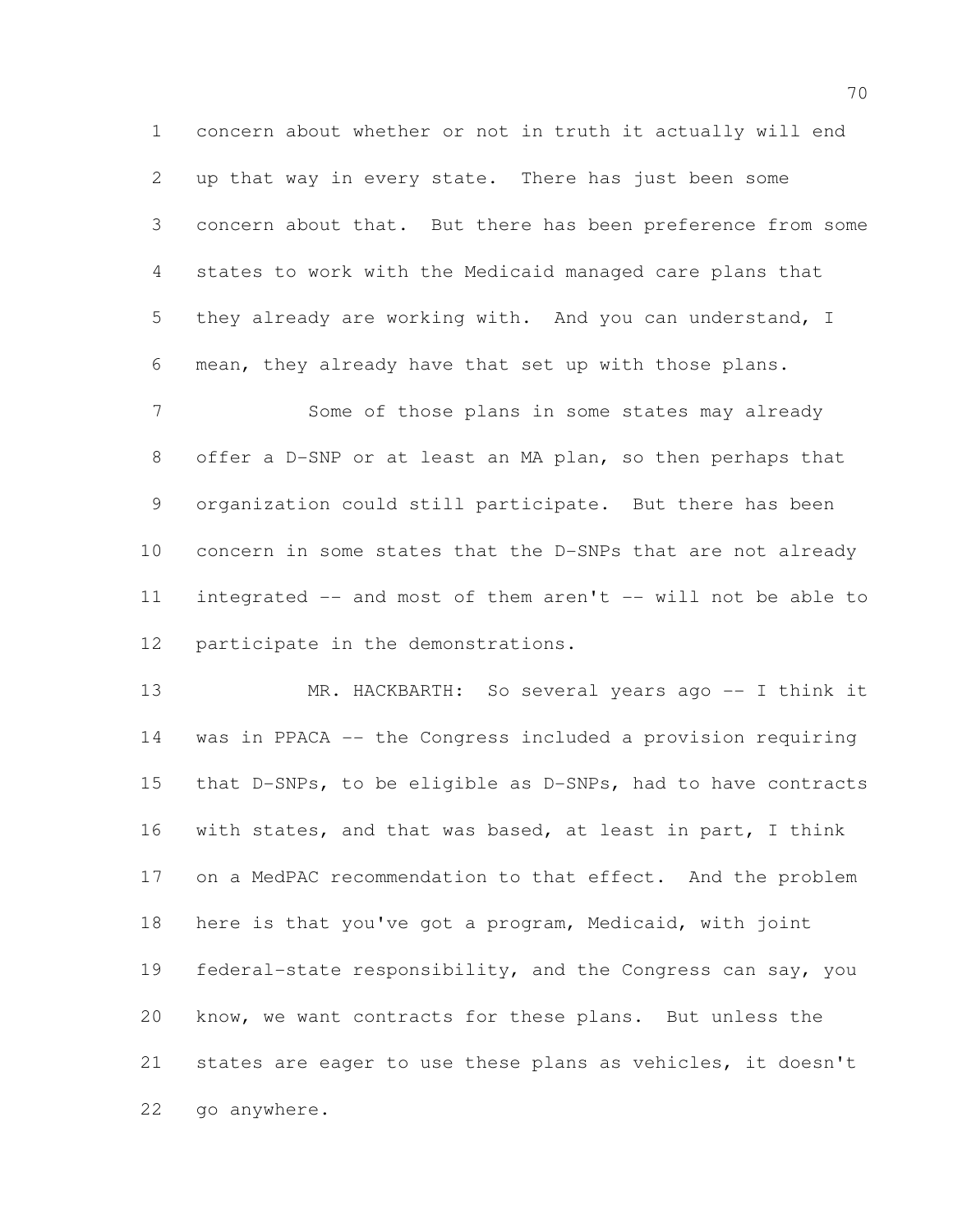1 DR. COOMBS: Right.

 MR. HACKBARTH: And so many of the D-SNPs have met with frustrations. We'd love to contract, we'd love to financially integrate, but we don't have a willing partner in the state, because in some states they're more oriented towards using their Medicaid HMOs. And so, you know, it's a byproduct of this shared responsibility between the federal and state governments. Is that a fair statement? MS. AGUIAR: I think that is, and I think, Alice, part of your question was about innovation and are states seeing the demonstrations as an opportunity to be more innovative than they are when they work with the D-SNPs. DR. COOMBS: Right. 14 MS. AGUIAR: Part of that, which the fourth Chairman's draft recommendation tries to get at is to address some of these administrative misalignments. You 17 know, so that was a sticking point for some states, and understandably that was a barrier. There are differences amongst the demonstrations that you do not have in the current D-SNP system. Primarily 21 the states are able to share in the Medicare savings, that they're not able to do so now when you have a D-SNP. And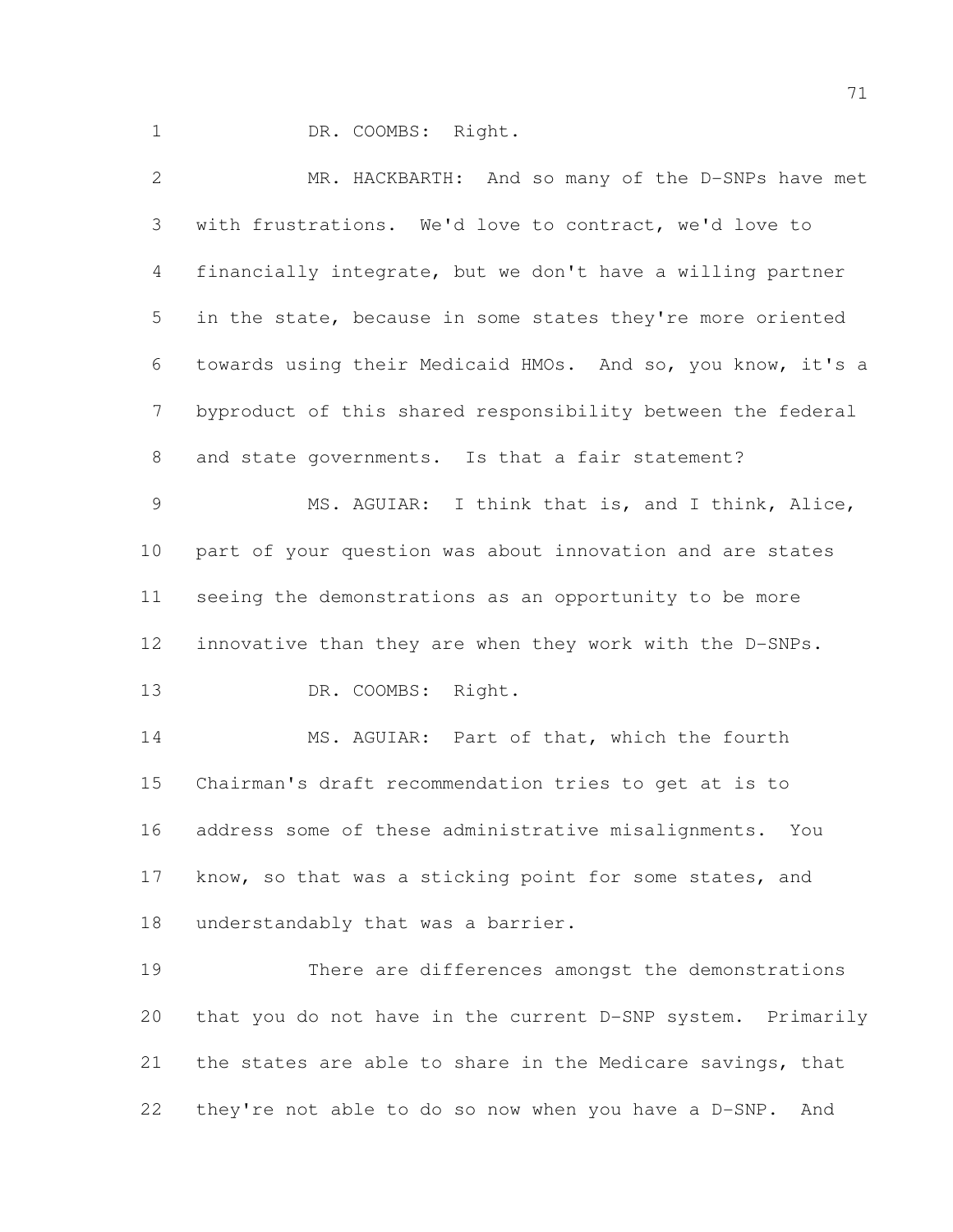the rates to the demonstration plans will be set below current spending, and, again, that's not how it is currently. And so I think part of what we've heard some of -- because there really was quite a rush to the table with the demonstrations around the states -- DR. COOMBS: Right. 7 MS. AGUIAR: -- was this opportunity sort of force, try to force savings up front through these lower capitation rates relative to lower spending. And then the states will be able to share that, to share in that savings 11 in the beginning, you know, in year one of the demonstration. Again, some of reluctance with states to contract with the D-SNPs to be integrated is this concern 14 that from what they have told us that, you know, the first year, sort of savings, if you think about it, tend to be from acute care Medicare services with long-term care 17 savings coming later on. You know, we have argued that that is not perhaps always the case in every situation. But, nevertheless, under the demonstrations the states are -- you know, there will be a -- in some states, like a 1-percent, 2-percent, 3-percent forced savings up front in year one, and then that will be shared between Medicare and the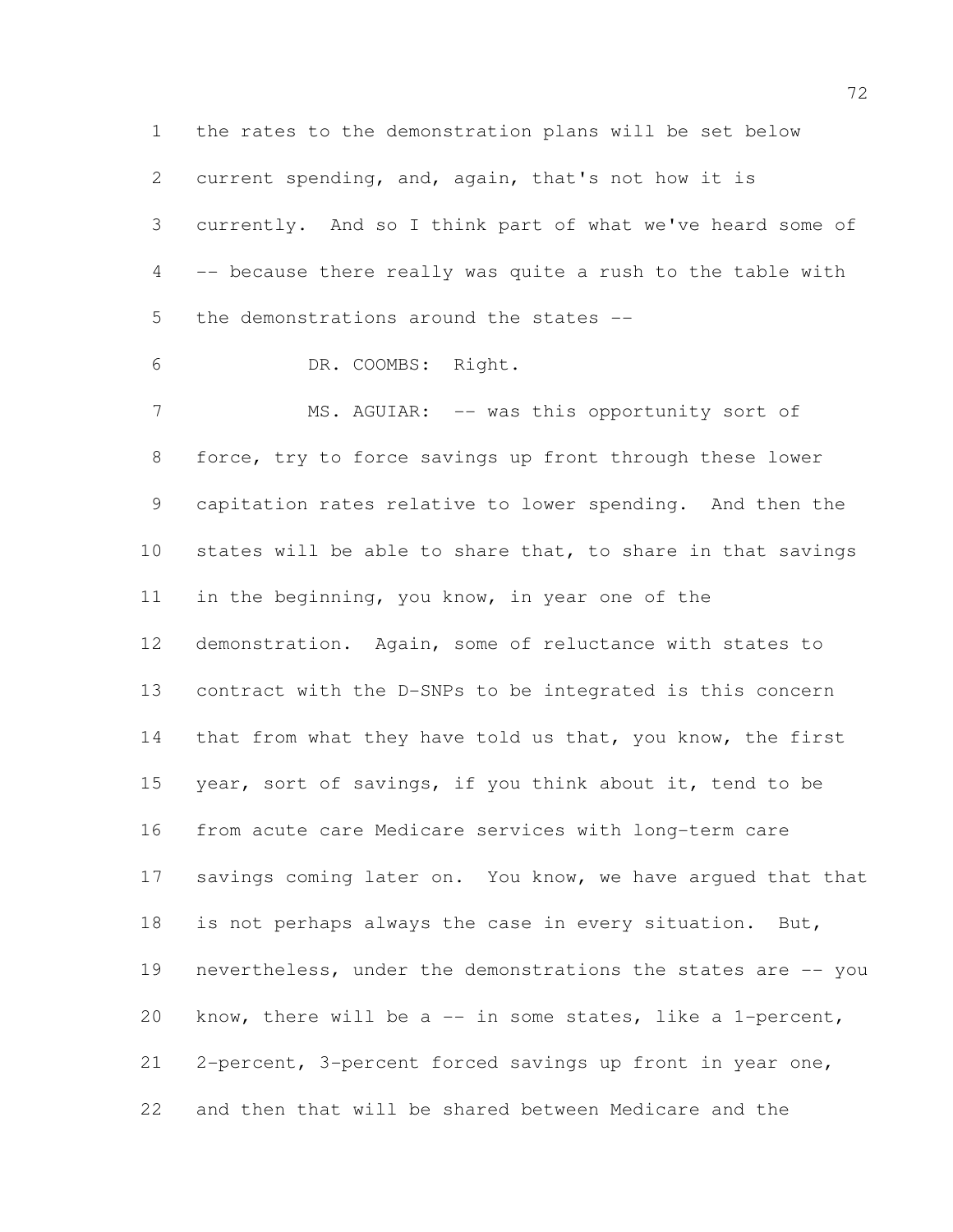states.

DR. COOMBS: Right.

 MS. AGUIAR: And so there's sort of a financial flexibility there that doesn't exist under the current D-SNP model, which I think has made these demonstrations more attractive.

7 DR. COOMBS: To whatever extent we could, if the Secretary could actually work with some kind of innovation to work with the states locally, I think that would help us tremendously with improved integration. I don't know how that can happen.

 MR. HACKBARTH: In fact, that's the intent of the demonstration, is to bring the parties together and, you know, flexibility around the roles.

 DR. COOMBS: I think that's the next level for us. Thanks.

 DR. NAYLOR: So just following up on that, on Slide 20, I'm wondering if -- you talk about the administrative barriers in the context of better alignment with the appeals and grievance process. Why can't we seek just one process? I mean, for the beneficiary, they haven't a clue that this is coming from this stream and this is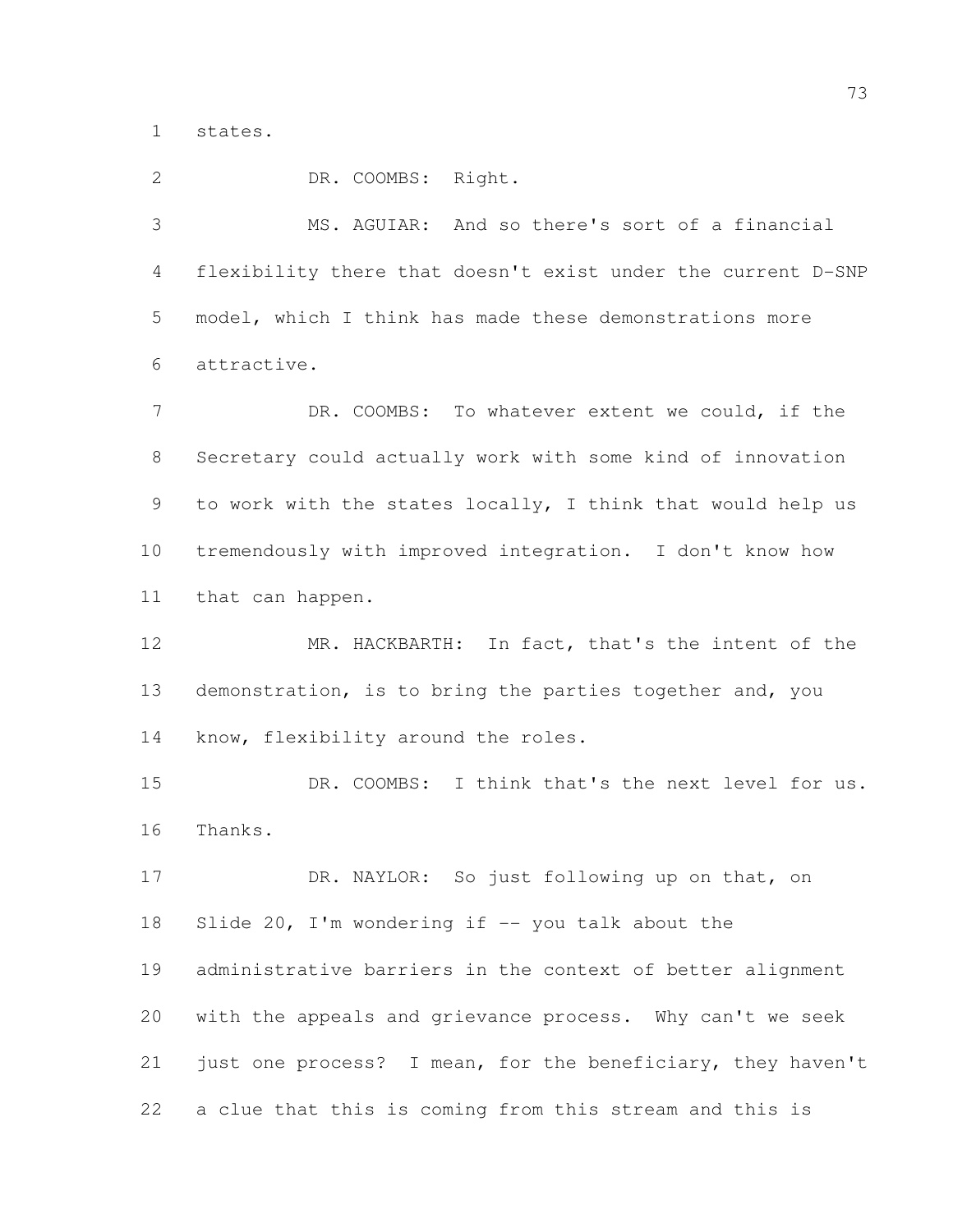coming from this stream. So why not just recommend a process?

 MS. AGUIAR: Right. Well, I think that -- and correct me, please, Glenn, if I'm misspeaking. I believe that the intention of this draft recommendation is for there to be an aligned. So one -- 7 DR. NAYLOR: An aligned. 8 MS. AGUIAR: Right. DR. NAYLOR: Okay, because I was reading it as align the processes, but it sounded like there could be -- 11 MS. AGUIAR: Right. DR. NAYLOR: All right. On Slide 13, given the 13 conversation that we've been having, help me to understand. If we're to take some of the lessons learned from the best practices around C-SNPs, so around targeting and this opportunity for flexibility and special service provision and then risk adjustment payments accordingly, I'm looking at the timeline here, and so the transition, if you were to think about that, into an MA plan is a moratorium starting a year from now, essentially, if we look at this again in January, directing the Secretary, though, to think about three years from now having assembled an opportunity for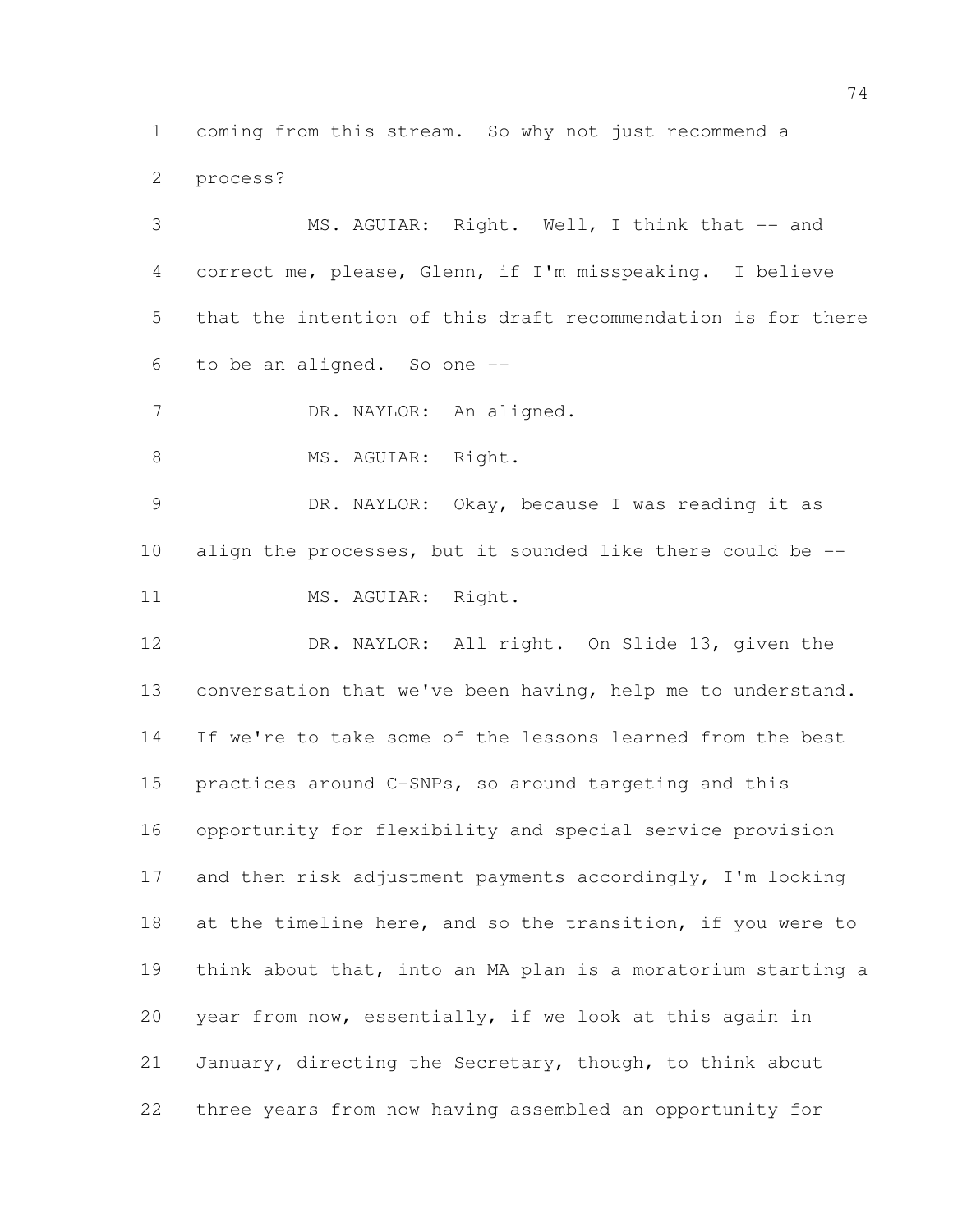benefit redesign that would allow to capitalize on best practices and so on. And I'm wondering -- we lose something here in momentum, especially given what you were talking about in terms of increased interest and so on in that time line.

 MR. ZARABOZO: Potentially. I mean, if you would 7 -- yes, you would have fewer C-SNPs, presumably, during that -- if it had been reauthorized, then you would have presumably more C-SNPs. But the reason for the three years is sort of an approximation of how long will it take the Secretary to do this, because it would involve here are the standards, here are the regulations that we would -- so 13 three years or less, hopefully. So it's within three years, 14 but setting it, you know, by the end of three years you will have done all of this, hopefully it will occur sooner than by the end of three years.

 DR. NAYLOR: One other question. This talks about the benefit design, but part of C-SNPs was also this set of expectations around reporting process and outcomes. And I'm wondering, does that have -- does this recommendation now move those expectations into the MA plans generally for those that take advantage of the redesigned packages?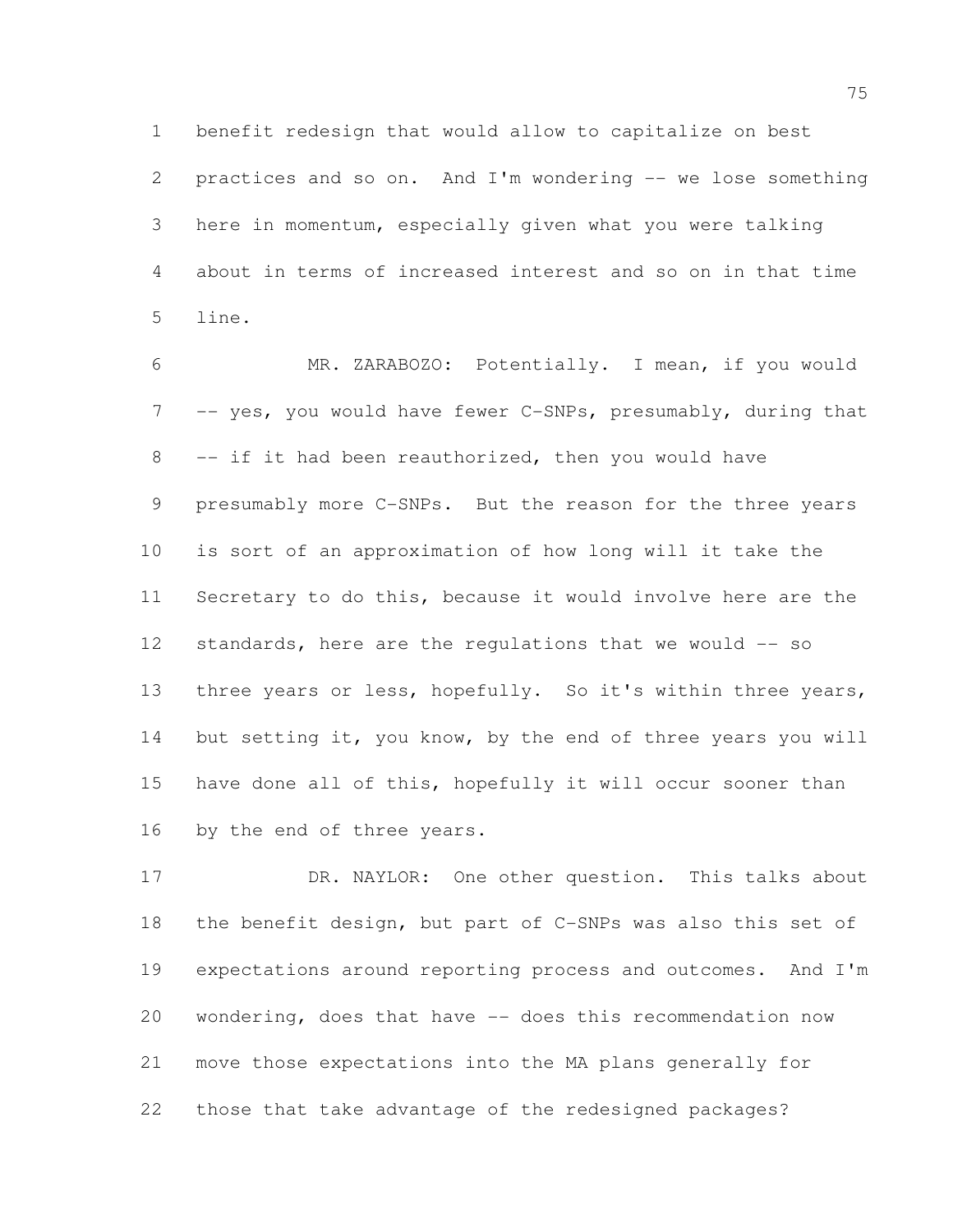MR. ZARABOZO: Yeah, that's a good question that I think that part of the -- part of what is required of C-SNPs is to have this model of care that explains how is it that you're going to specialize in the treatment of these people. And I would presume that we would say, yes, that needs to continue, you need to show that if you're going to do this specialization, you have to be capable of doing it and be effective at doing it. So I think the reporting and the standards would continue. MR. HACKBARTH: Okay. Round 1, clarifying questions [off microphone]. MR. ARMSTRONG: First, I just would disclose that I work for an organization that has 80,000 Medicare Advantage lives, and we started a C-SNP a couple of years ago. It never grew -- I can't remember the enrollment -- to more than 1,500 patients. And we've decided to close this effective January 1st. And I think that for us the issue has been the distinctive value of that C-SNP wasn't so great and different from what our MA plans had to offer, to be frank. So that just influences my point of view on this.

 I also just would say I really like the fact that we're having a conversation about how we can organize these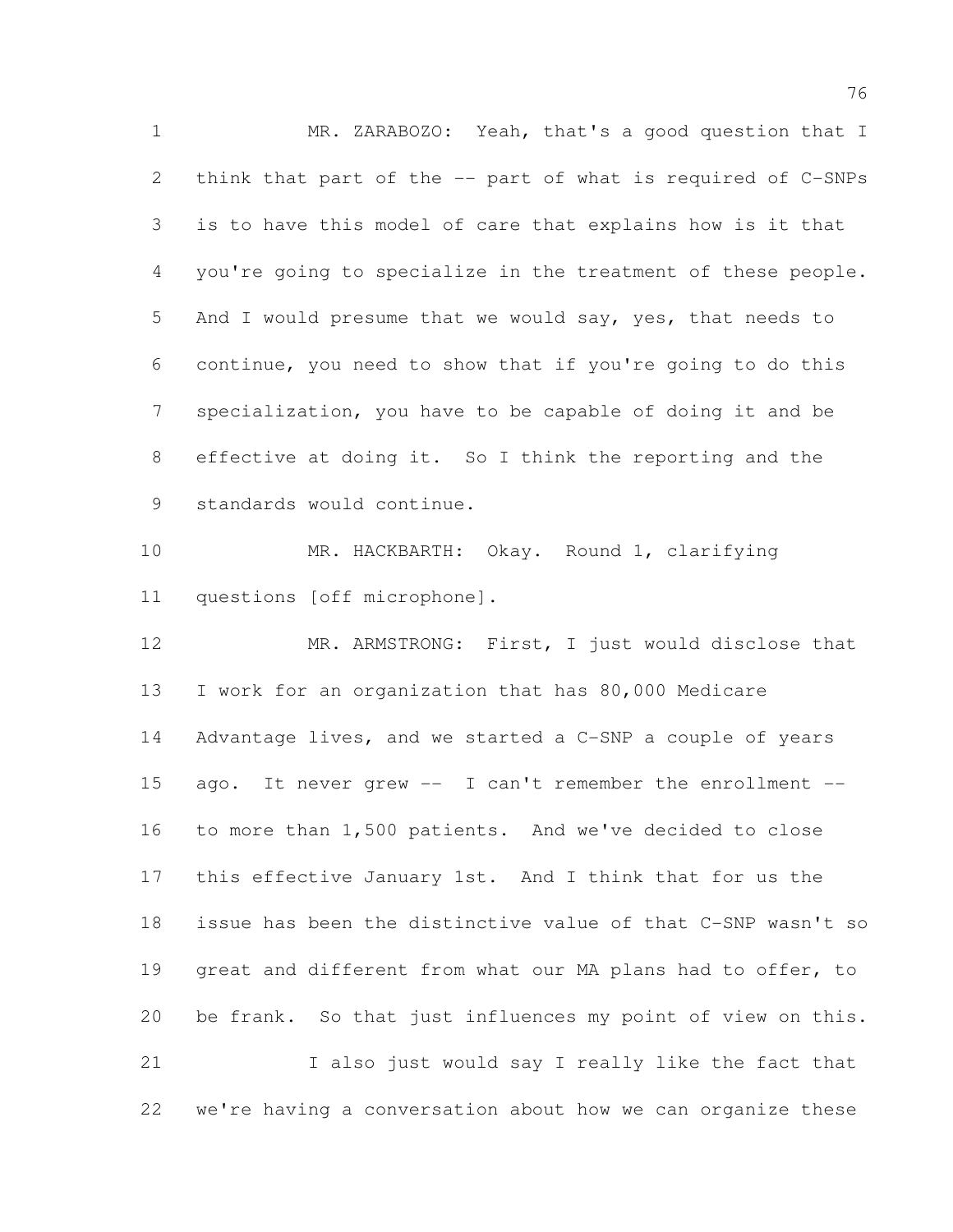prepaid, financed kind of plans to better match the special needs of different populations of our beneficiaries. I wish it wasn't a conversation forced by some deadlines and so constrained.

 So that leads to just a question. In a way it's kind of rhetorical. I can't remember, but I think it's a very high percentage of all Medicare beneficiaries actually live with at least one chronic illness. Isn't that right? MR. ZARABOZO: That's correct, and that's the 10 point that we're mentioning, that 15 percent of beneficiaries have diabetes, for example. If you sum up the top three conditions, I think 30 percent of the people fall within, you know, the top three conditions. MR. ARMSTRONG: So 30 percent of beneficiaries have at least one of those chronic illnesses, and we would expect that more and more of our beneficiaries are going to

 be living with at least one chronic illness as we go forward.

 I guess the round two point I'll make is that I like the idea of folding the chronic illness -- the C-SNP kind of role into regular Medicare Advantage, because I think that's what Medicare Advantage is going to have to be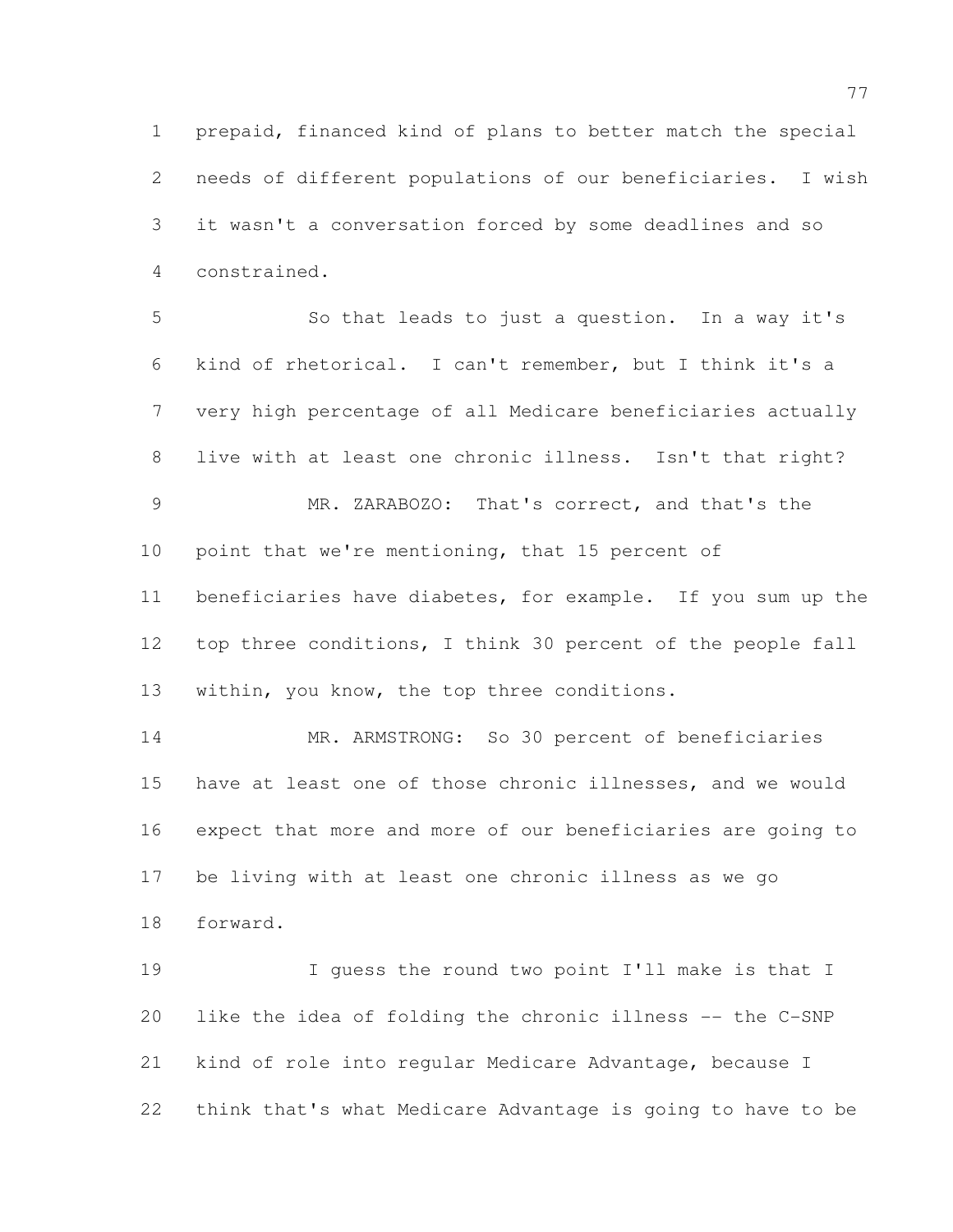all about.

| $\mathbf{2}$    | But the other question I had is a little bit                 |
|-----------------|--------------------------------------------------------------|
| 3               | broader, and that is, what we're proposing here leads us to  |
| $\overline{4}$  | a place where basically we have two SNPs -- one focused on   |
| 5               | the unique issues of dual eligibles, and, unfortunately,     |
| 6               | that ends up becoming kind of a bureaucratic kind of web we  |
| $7\phantom{.0}$ | try to untangle, and that's too bad that gets in our way;    |
| 8               | and the other is institutionalized patients.                 |
| 9               | I just wonder if -- there's a presumption that               |
| 10              | those are two patient populations with special needs that    |
| 11              | could be met better by a special program. I just wonder      |
| 12 <sup>°</sup> | what that tells us about what other populations or           |
| 13              | beneficiaries might also benefit from special needs plans.   |
| 14              | And I don't know the answer to that question, but my hope -- |
| 15              | I quess my question is: Have we considered that? Is that     |
| 16              | something MedPAC has put on the table in the past? And if    |
| 17              | not, I would hope that that would be something that, as we   |
| 18              | go forward, we might put on the table.                       |
| 19              | DR. SAMITT: Two questions. We haven't at all                 |
| 20              | discussed the materiality of the spending increases, so it's |
| 21              | described as minimal for the I-SNPs and in transition for    |
| 22              | the C-SNPs and I assume more substantive for the D-SNPs.     |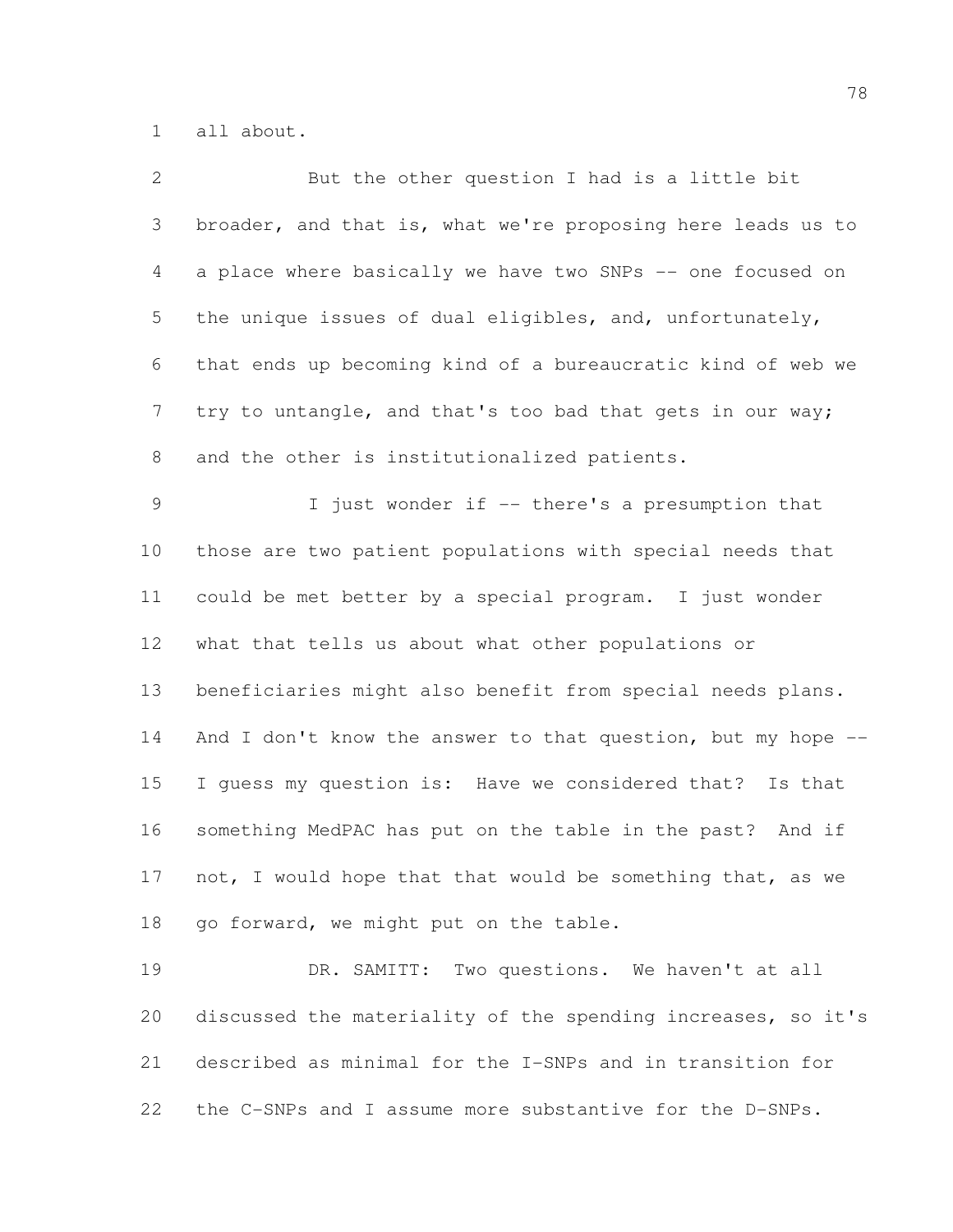Has an assessment or an estimate been done of what you'd predict the increase would be relative to current law? MS. AGUIAR: We have done our own internal estimates. We're waiting now to hear CBO's to fact-check them with CBO to see if they match their estimates. I would say on the D-SNP side, because it would be only the financially integrated and those that have a companion Medicaid plan, which is about 60 plans, and then the rest -- so the vast majority of the industry could convert to general MA. The financial impact is not as large as you sort of would assume if we were saying that all these SNPs would be reauthorized. 13 I believe that for the -- when we come to the final recommendations where you would vote on it, that is when we would present our buckets, our estimates. 16 DR. SAMITT: Although can I follow up on that? Would we estimate with the recommendation 3 that there would be non-integrated D-SNPs that convert to integrated D-SNPs? So it wouldn't just preserve those existing D-SNPs. I assume there would be some SNP transition if they -- MS. AGUIAR: Right, exactly. So the difference is

sort of what we're modeling that's not current law. So if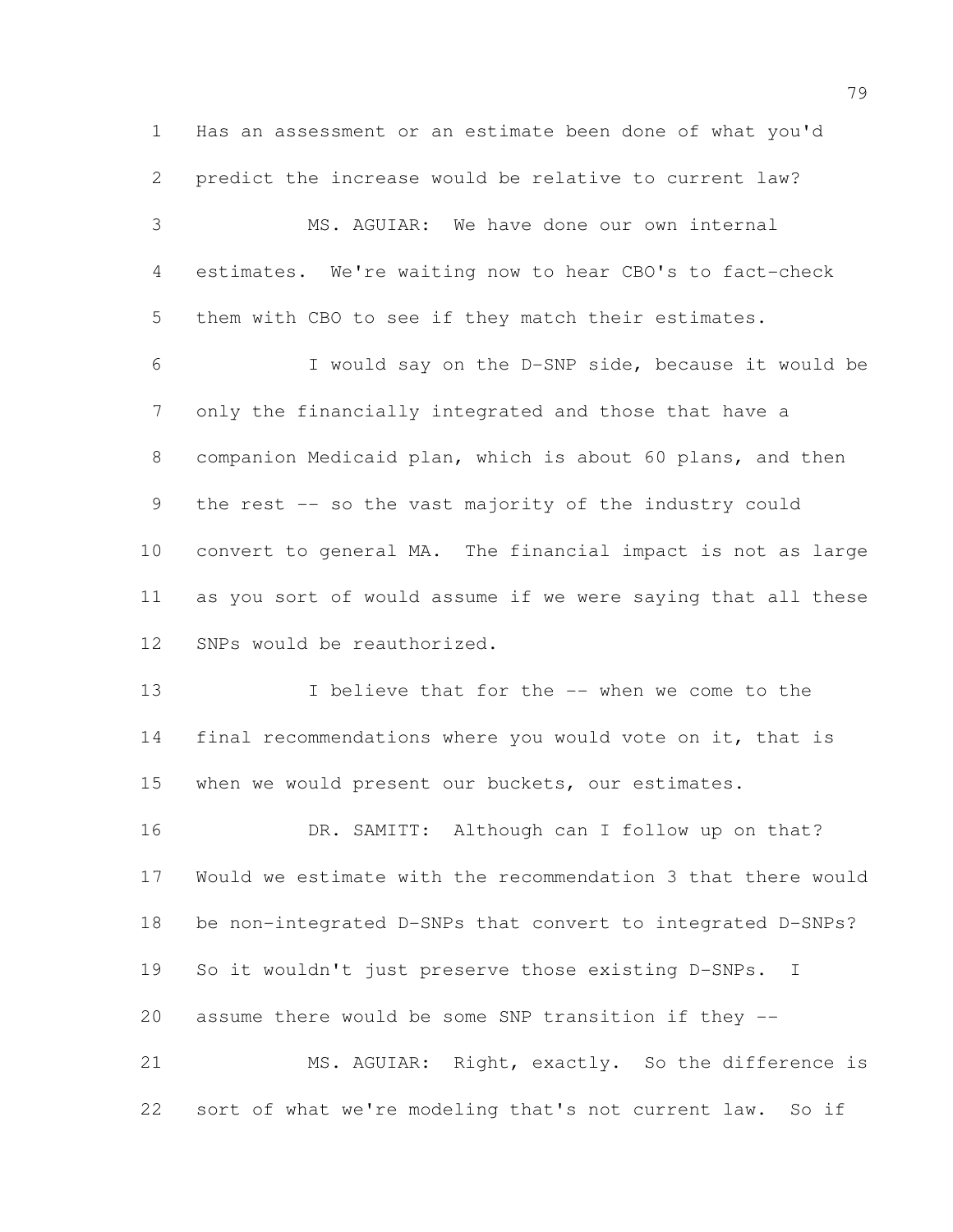it's under current law for all D-SNPs to expire and then the issue is a percentage of those individuals and current law have gone back into fee-for-service. So what their recommendation would be changed and what we would be modeling is the percent of beneficiaries in those financially integrated D-SNPs that would have gone into fee- for-service, were they to expire, that would remain in the MA program. And so that's where the cost is coming from. 9 DR. SAMITT: And --

 MR. HACKBARTH: So making the estimate a critical variable is the assumption about how many go back into fee- for-service versus MA plans, and also the geographic distribution of those matters, because the gap between Medicare Advantage rates and fee-for-service rates is not uniform across the country.

 DR. SAMITT: My follow-up question was really in line with that as well. Do we envision, especially for C- SNP and D-SNP, that we would see differential choices by the beneficiaries in each of those two? So, for example, C-SNP, would we envision that those beneficiaries would switch to fee-for-service or other MA plans to a different degree than those that are currently in non-integrated D-SNPs?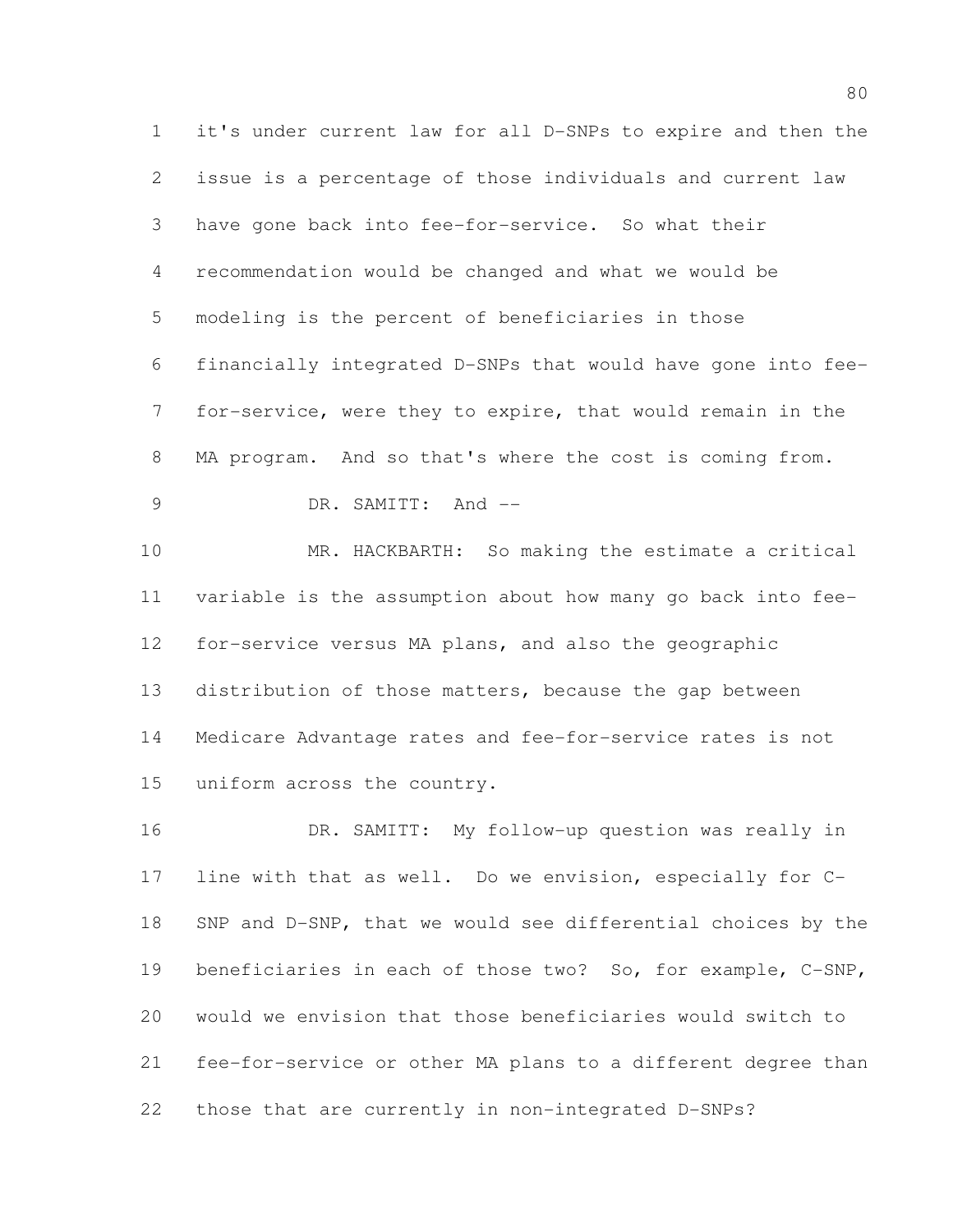MS. AGUIAR: I believe -- and, again, I wouldn't want to be quoted on this because we have to fact-check this with CBO first. My understanding is that there is an assumption, a particular assumption of the percentage of beneficiaries in D-SNPs that would go into fee-for-service. And I don't believe it differs by type of plan. 7 DR. SAMITT: Okay. Thank you. 8 MS. AGUIAR: But, again, that is something that we're working with them now. 10 DR. SAMITT: Okay. Thanks. MR. HACKBARTH: You would think -- and correct me if my logic is flawed here -- that how many convert to fee- for-service as opposed to another Medicare Advantage plan would vary geographically. In the areas where Medicare Advantage rates are well above fee-for-service, that gives the Medicare Advantage plans an opportunity to offer additional benefits that may make people in those areas more likely to go to an MA plan as opposed to back to fee-for- service. Where the gap is smaller, you might have more migration back into fee-for-service. And so, again, the patterns in how these things happen I think are critical for the final estimate.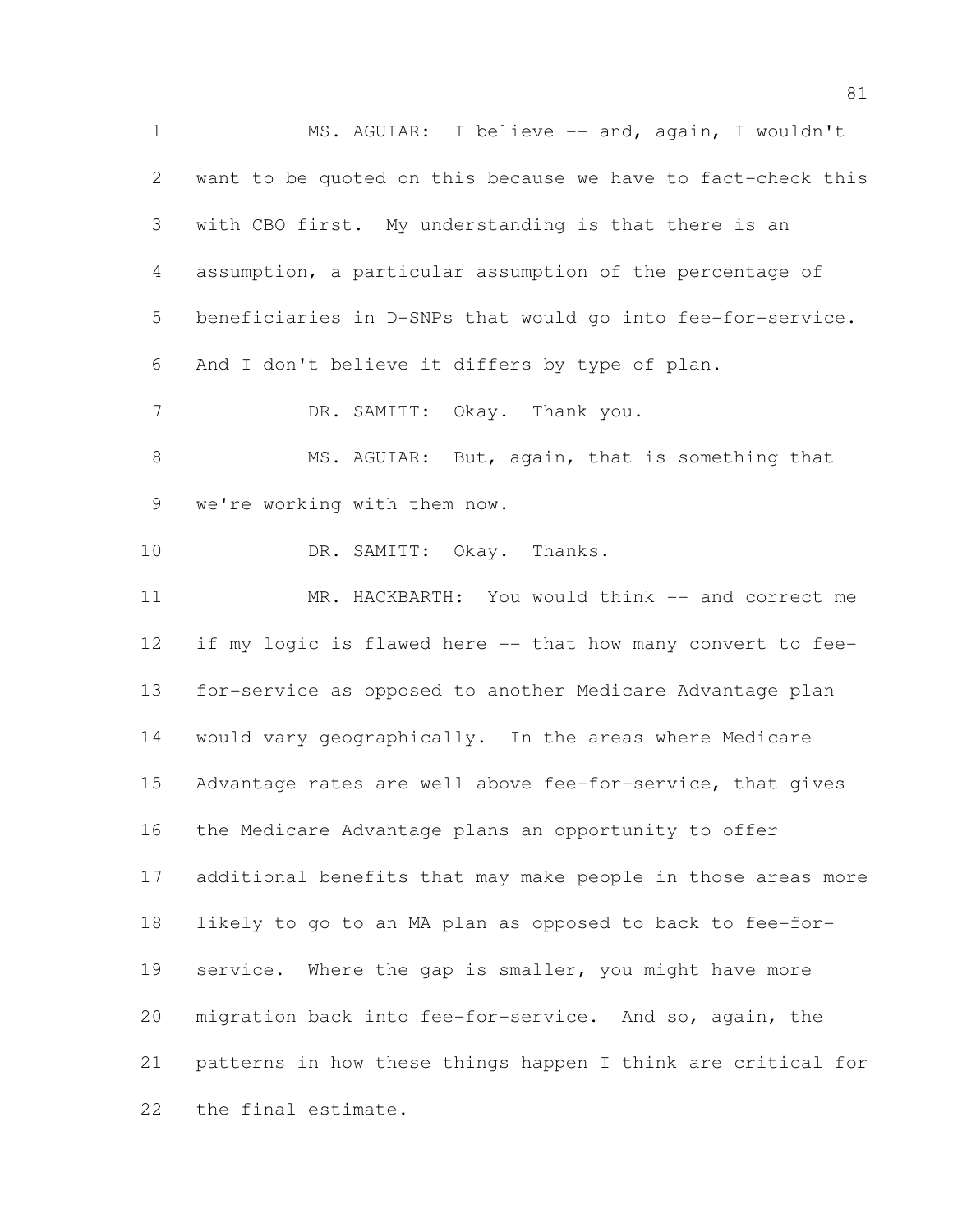1 DR. MARK MILLER: And the only thing I would say, just to lower the expectations as much as possible --

3 [Laughter.]

 DR. MARK MILLER: Remember a few things. We won't in any instances produce a point estimate because that's a CBO job and that comes from legislation if somebody wants to 7 pursue this. So we have this process -- and you wouldn't 8 know this being the first time through -- where we estimate things within buckets. And some of the precision we may be talking about here will not influence that bucket, and so CBO's approach to this in our world may be a little bit different than when somebody shows up with a piece of legislation.

 The other thing I think CBO would say is a lot of those dynamics are included in baseline types of 16 assumptions, and to the extent it's wildly different, they might make a separate assumption. But if it's embedded in the baseline, they might not. But, again, this is something that is really their prerogative, and we're working with them.

 DR. HOADLEY: So a lot of what I was going to raise has come up already in the discussion, but I guess I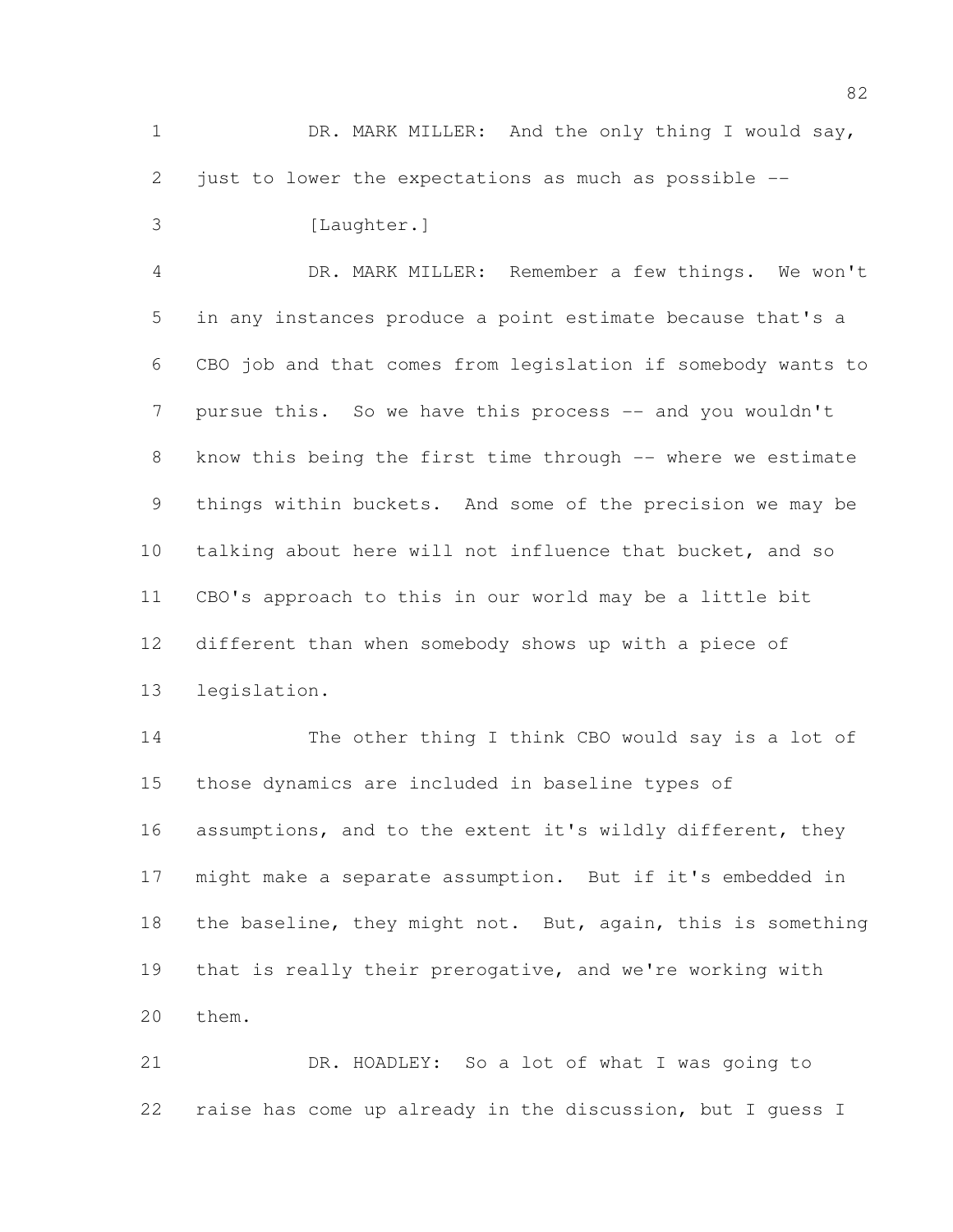want to ask about a couple of things.

2 On the C-SNP issues of -- and it really goes into the recommendation on 13 of the things that the Secretary might be able to do to change the current rules to make it easier and which of those are secretarial authority and which of those are laws. And you talked a little bit about, you know, some of the cost-sharing rules and things, and it seems like it would be really useful to figure out as much of what that list might look like as possible so we can think about it, and including leading down into the drug plan side because since to enroll in a drug plan you have to 12 be in the drug plan affiliated with your MA plan, whatever changes will flow on down into that part of the program. And so, again, co-pay flexibility, the ability to do differential cost sharing for the drugs for a particular chronic condition might fit on that list.

 But it seems like all that runs up against the tension of sort of the general nondiscrimination policy. You know, it's always been a thought that MA plans should be able to market themselves, and we talked about this, you know, because they're very good at treating people with diabetes. The flip side is we want to make sure they're not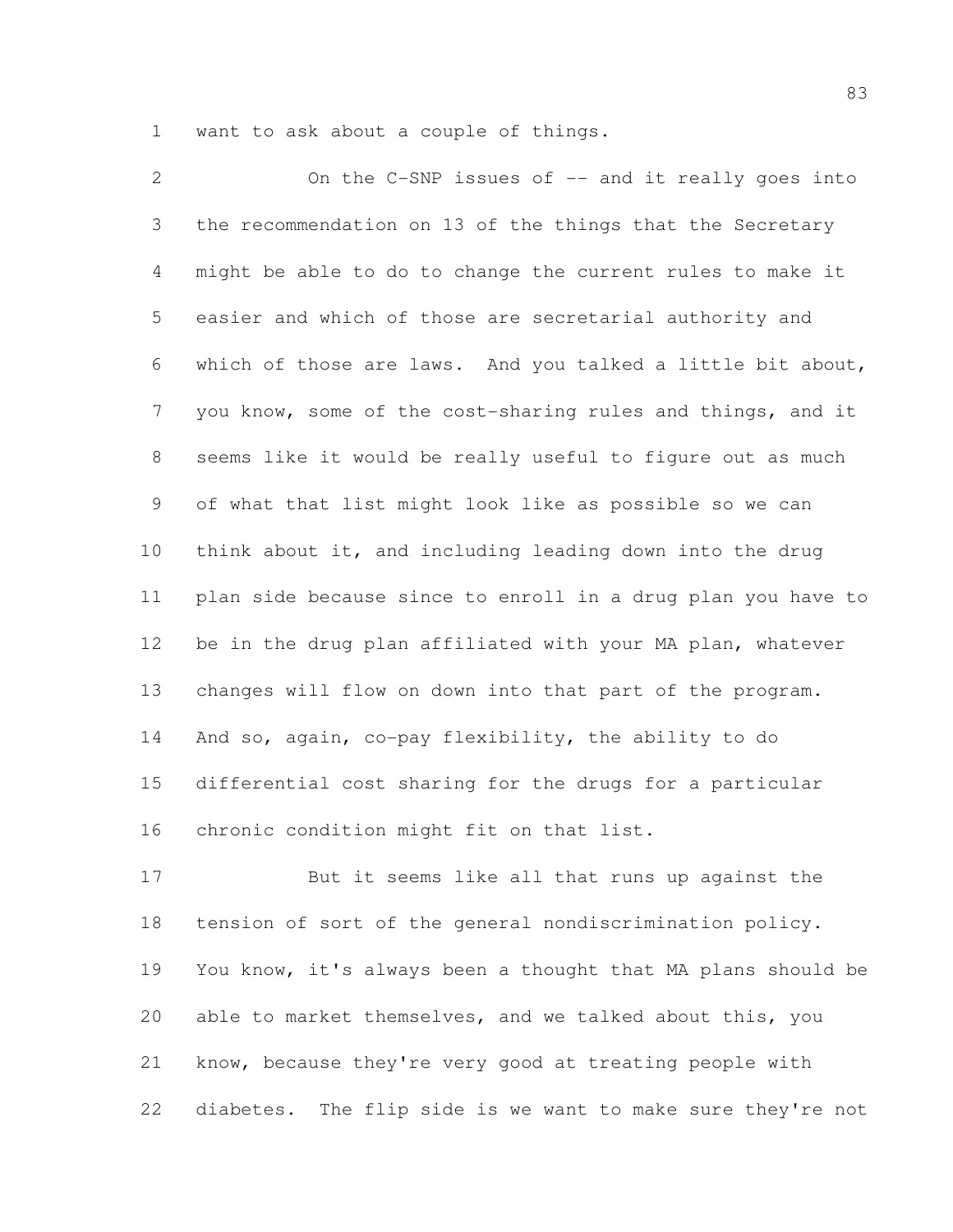trying to avoid people with X or Y or Z. And in some ways, this is -- you know, it's the two sides of the same coin. So how do you adjust those rules without opening up another problem it seems like is the real tension that we're trying to work at there. So the more we could think about, you know, sort of what those items might look like.

 And then the other set of items it seems like where secretarial authority doesn't help are the things 9 where -- and, Glenn, you talked about whether there was --10 whether the label matters and whether the plan type matters. Are there things -- and it seems like we've had a couple examples of these where having the sole focus on one population is allowing a plan to do some things that they are less likely to end up doing when they have to worry about not just the people with diabetes but the people with cardiac problems and going down the list. And so are there potential losses that we can't fix that come through a more diluted focus? So those are some things that -- I guess it's not really a question, but a sort of request.

 And then on your other question that you posed to us in the beginning about the sort of open enrollment or flexible open enrollment opportunity, the first thing that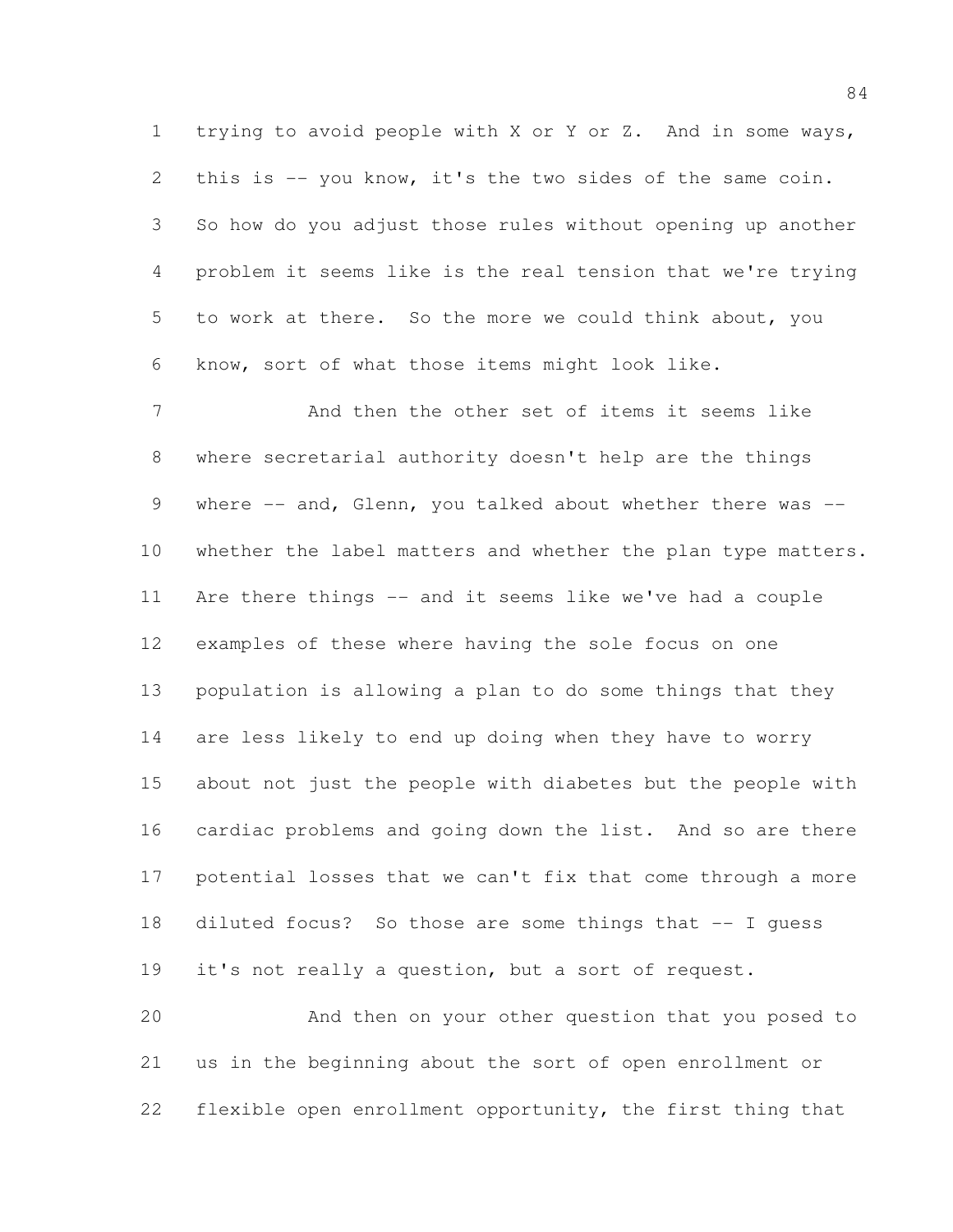came to mind to me is what would the administrative issues be. I mean, my understanding from when I've been on focus groups is that the duals that have this opportunity now often don't know they have that opportunity. Obviously, they can learn about it, they can be told about it, and it can be brought to them and they can act on it. So the 7 question of education and sort of understanding -- and there was a distinction between the way you first phrase it as newly diagnosed versus the current policy of sort of ever diagnosed, ever diagnosed could be everybody, essentially, or close to everybody. What does that do to education and marketing? What does that do to the current notion of the open season? You know, how do you regulate that? Do you only allow the people to go into a plan that somehow has a special component or is it truly wide open? And if it's a special component aren't we just reinventing a SNP under some different rubric?

 So I see a whole bunch of administrative education issues associated with that, which makes me skeptical about the ability for that to be effective, even though the idea might be appealing in some ways. And so, again, the more we can understand what the administrative barriers might be and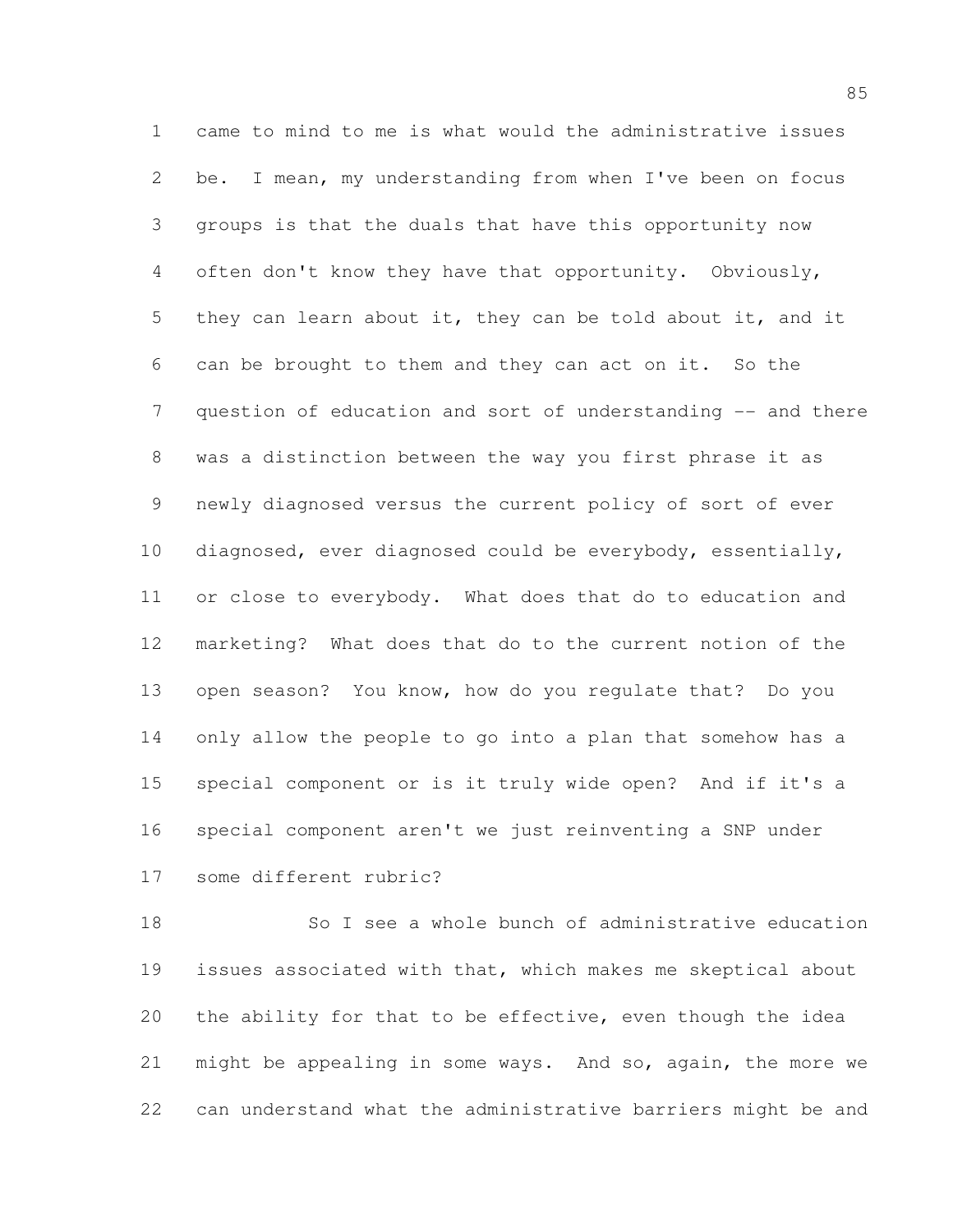sort of the education barriers that would help us think 2 through that option, I think. So I'll leave those requests. MR. HACKBARTH: So you all remember how yesterday I ran ahead of schedule all day long, right? 5 [Laughter.] MR. HACKBARTH: Remember that. Right now we're 13 minutes over for this session, and we just completed Round 1. So I'm going to propose -- well, first let me ask a question. We're currently scheduled to end at 11:45 after a public comment period. If we needed to go to 12:00 would that pose any big problems for people in terms of plane, train reservations? Okay. We will be done no later than 12:00. Maybe at 11:45, but no later than 12:00. So as opposed to going around one by one in Round 2, what I'm going to propose is that I'd like to see the hands of people who have Round 2 comments that they really urgent want to make at this point. And my slipping "urgently" in there, I'm really not trying to, you know, 19 aggressively discourage comments. In fact, I need comments so that we can figure out what to do for January. But if you could really, you know, focus on being efficient in terms of those comments, that would be helpful.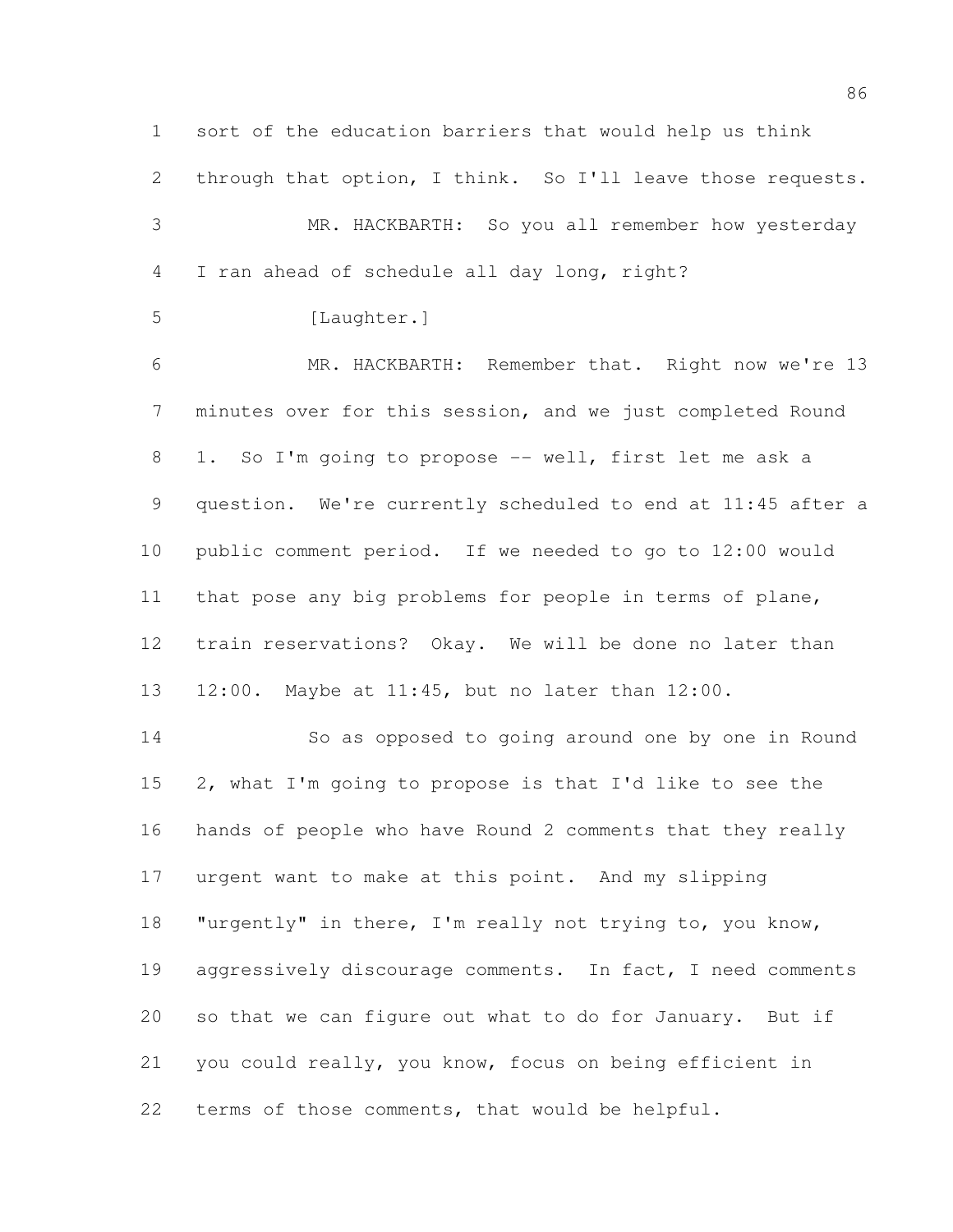So who has Round 2 comments that they would like to get in here? We have about seven or so. Okay. So let's proceed with those.

 DR. NERENZ: I think this is very quick. I'm asking you to consider possibly adding a recommendation about quality measures and whether this would be specific to one type or all types. I know this has been done in the past, and it seems to me that the recommendation is to find more outcome measures, add more.

 My new point would be just to consider a recommendation that would recommend taking some quality measures currently in the star system out on the basis of there being not a high clinical priority for some of these specific populations. I don't think we've been given a list 15 of those measures. I don't have a specific one to suggest. 16 I'm just raising the concept.

 DR. DEAN: Yeah, just quickly, I just wanted to reinforce what Scott said, that chronic disease is such a 19 big part of our challenge as a society that -- and we've talked a lot about diabetes, and certainly there are a lot of specialized and types of approaches that we know help people that have diabetes. On the other hand, diabetes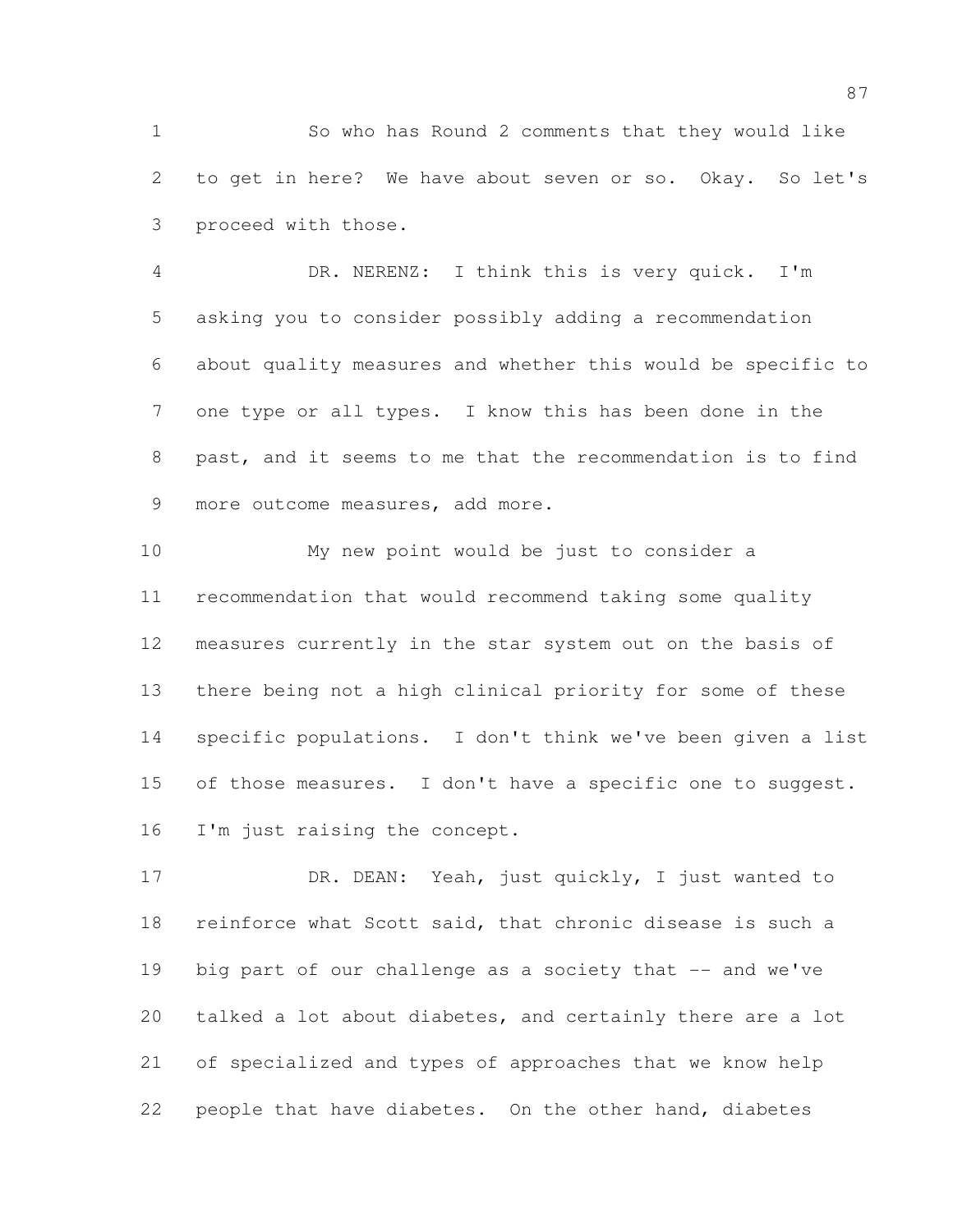rarely exists by itself. I mean, usually those folks will have some other chronic disease as well, and I think that we might even do harm to the care of these folks if we focus too much on a few selected conditions.

 So I think it makes good sense to -- chronic care really ought to be part of the total part of coverage that Medicare provides, and I don't think we should focus on individual conditions that are so common.

 Now, the possible exception to that might be -- I see you listed, you know, HIV/AIDS. That is probably a unique population, possibly the folks with ESRD. You know, 12 there may be a few within that, but for the most part, I think a special program focused on "chronic disease" is probably not appropriate.

 DR. HALL: Similar comments, I guess. Chronic disease never exists in a vacuum. These are incredibly complex clinical cases for the most part. A lot of decisions are made, room --

19 DR. DEAN: Weighing one against another. DR. HALL: Right. Room for legitimate argument as to whether highly specialized care is more effective. It certainly isn't more cost-effective, that there's a lot of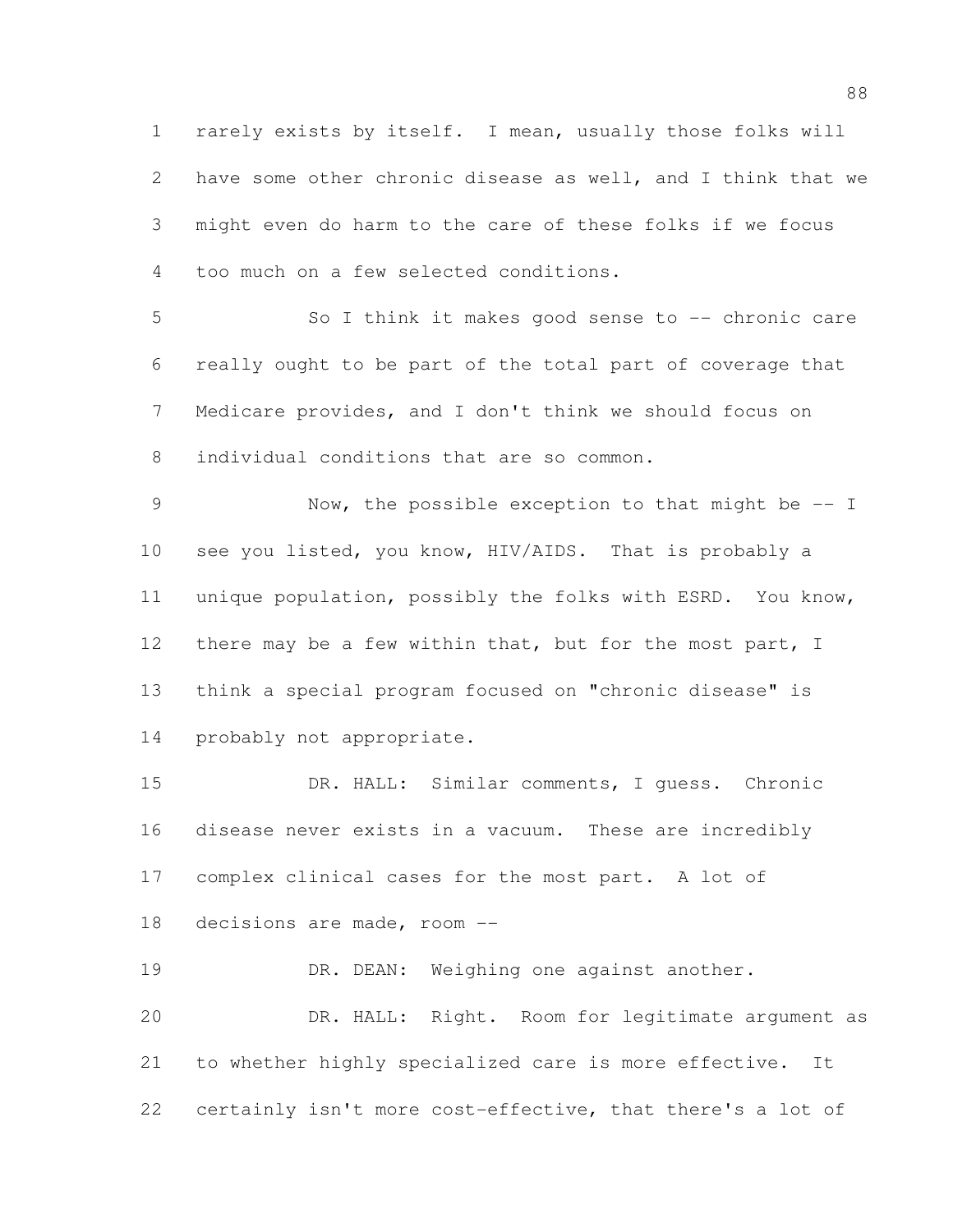uncertainty in all of this.

| 2  | On the other hand, one thing I think we know for             |
|----|--------------------------------------------------------------|
| 3  | sure is that the increase in the Medicare-eligible           |
| 4  | population will be bringing with it an unprecedented amount  |
| 5  | of chronic illness, unless there's some extraordinary series |
| 6  | of breakthroughs in medicine. But we know there's more       |
| 7  | obesity, more diabetes, cardiovascular complications related |
| 8  | to that, more respiratory illnesses, et cetera, et cetera,   |
| 9  | et cetera.                                                   |
| 10 | Now, the whole point of this is that these                   |
| 11 | diseases, for the most part, there are some reversible       |
| 12 | factors and a huge number of preventable practices that are  |
| 13 | not being utilized at the present time, certainly not for    |
| 14 | pre-Medicare but also for Medicare patients.                 |
| 15 | I wonder if it would inform our discussion when we           |
| 16 | come back to this if you might be able to give us a couple   |
| 17 | of slides or data on a couple of things. One is maybe some   |
| 18 | concrete numbers on the projections of what will the         |
| 19 | composite Medicare population look like in 10 and 20 years   |
| 20 | from now. I think it would be very informative. It's a       |
| 21 | very different landscape than what we deal with now.         |

And the other would be, Are there any home runs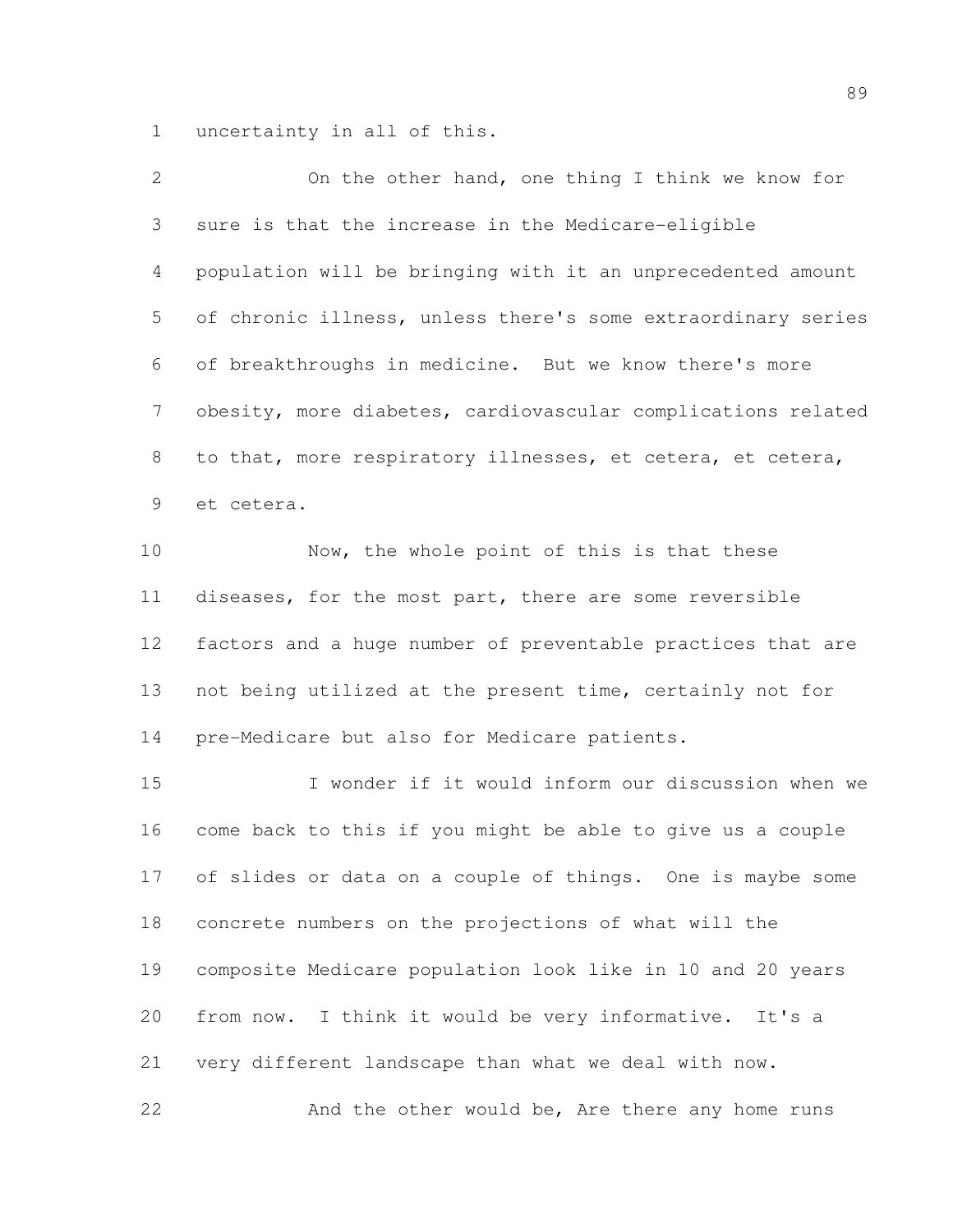that you can point out to us within the C-SNP plans? I 2 don't know them that well. I'm not very familiar with them. But is there something that would say somewhere here there seems to be some light at the end of this tunnel that says this highly specialization has some merit. It might inform even how we modify recommendation 2. I'm not sure.

Just those two ideas.

 MR. HACKBARTH: Bill, in answer to your second question, one plan that has received a lot of publicity is 10 Care More. In fact, there are articles that have been written in some journals that you could look up if you're so inclined. And so they're one of the C-SNPs, in fact, I think, one of the ones that has a very high rating under the Medicare system.

15 MR. KUHN: Just quickly, overall, all the recommendations, I'm pretty comfortable with the direction we're going, Glenn, except for number two a little bit. I want to think more about the C-SNP one. I was moved by Scott's comment that they had been in this space but are now exiting it. I listened to what Tom and Bill had to say. But I want to think about that one as we go forward. So I just wanted to let you know so no surprise when we get to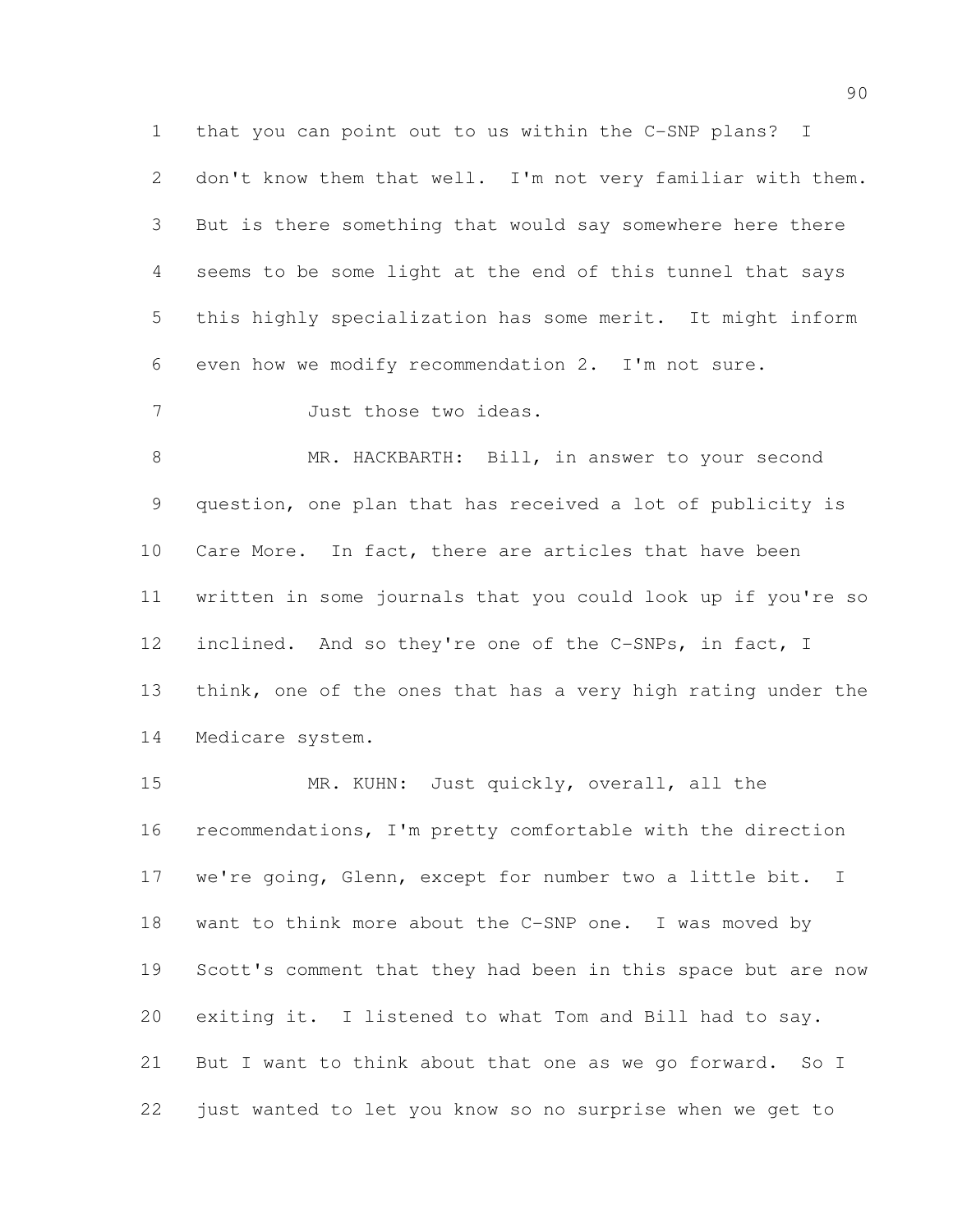January.

 DR. CHERNEW: So -- and I didn't have a round one. I think the challenge in this area is to understand that while it seems like we're restricting things, because we're letting certain authorizations expire, in many ways, I think our intent is to expand those things to broader populations. And I think the broad philosophical line that we're trying to walk is between the idea of specialization, targeting things for particular people with particular conditions, and allowing plans the flexibility to do that through benefit design, allowing enrollment of people just when they get the diagnosis, coordinating with other programs. And I think that there's general -- I'll speak for me. I generally support that type of specialization.

 The concern is if you run a whole bunch of different programs, so you're running the regular MA program and you're running a SNP program and the SNP programs have I-SNPs and D-SNPs and C-SNPs, it becomes administratively 19 complicated. So very much in the spirit of what Jack said, I think that my hope would be that we could find a way to administratively simplify this from the CMS perspective as to what the programs are and allow this flexibility and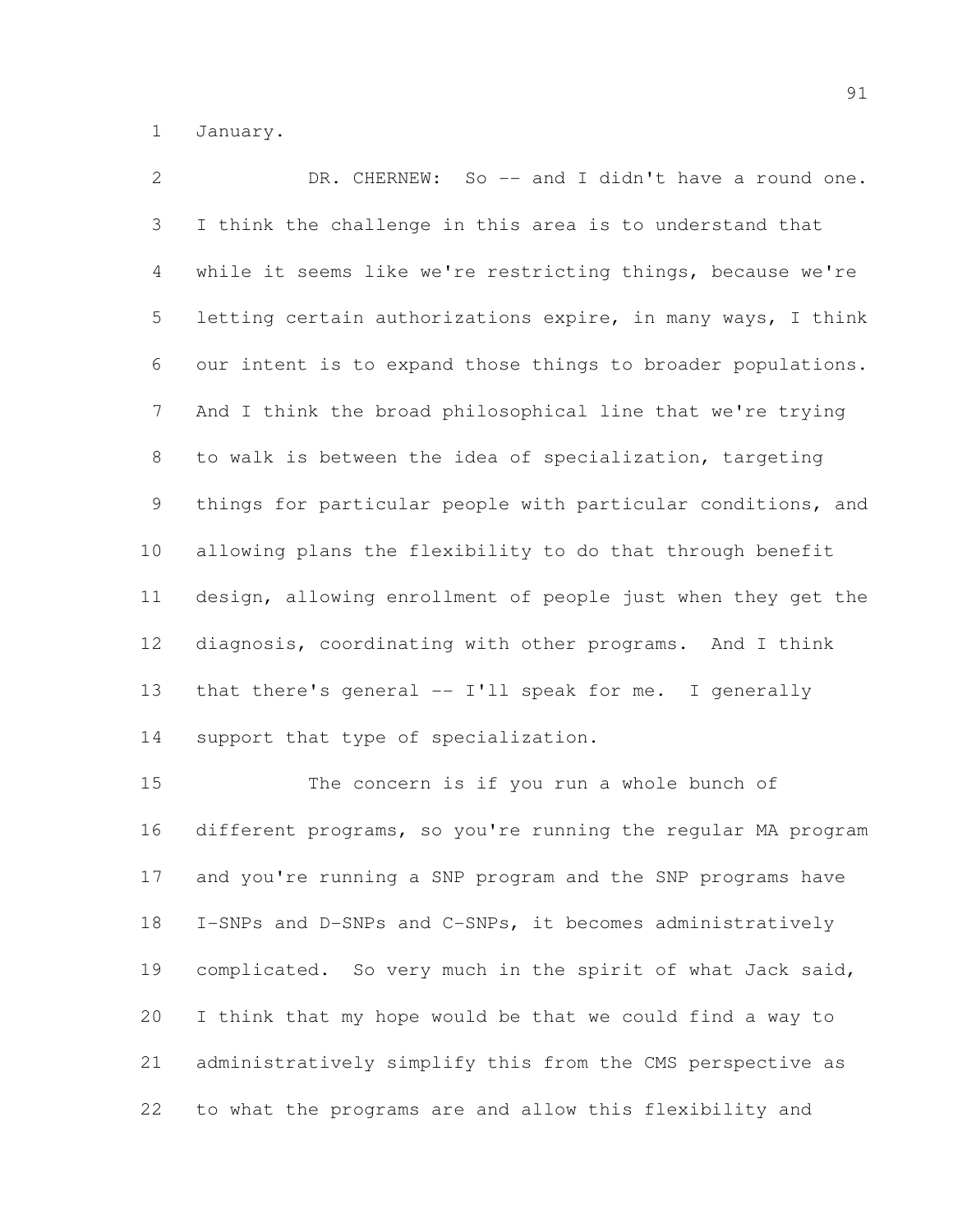specialization. But any time you have specialization, there is complication. And I think my hope would be that we could do this in a way that we don't allow our opinion about the average to drive out those that are good. The places that are really doing good things shouldn't find recommendations like this will prevent them from continuing doing those good things.

8 And I think -- so I'm supportive of the recommendation. I believe that I have not yet heard any of the good things that we would be preventing in the way that this is crafted. But if you have thoughts on that, I would like to know.

 MR. ARMSTRONG: So, generally, I just would echo the sentiment that Mike just expressed. I think this creates an opportunity for us to really think through how we advance some of the reforms around payment policy that we 17 are constantly talking about.

18 I won't repeat what I said earlier, but I do think that inside of here, this -- I support these recommendations and the direction we're going. Inside, particularly, of the C-SNP recommendations, this idea around eligibility to enroll based on the patient's diagnosis rather than the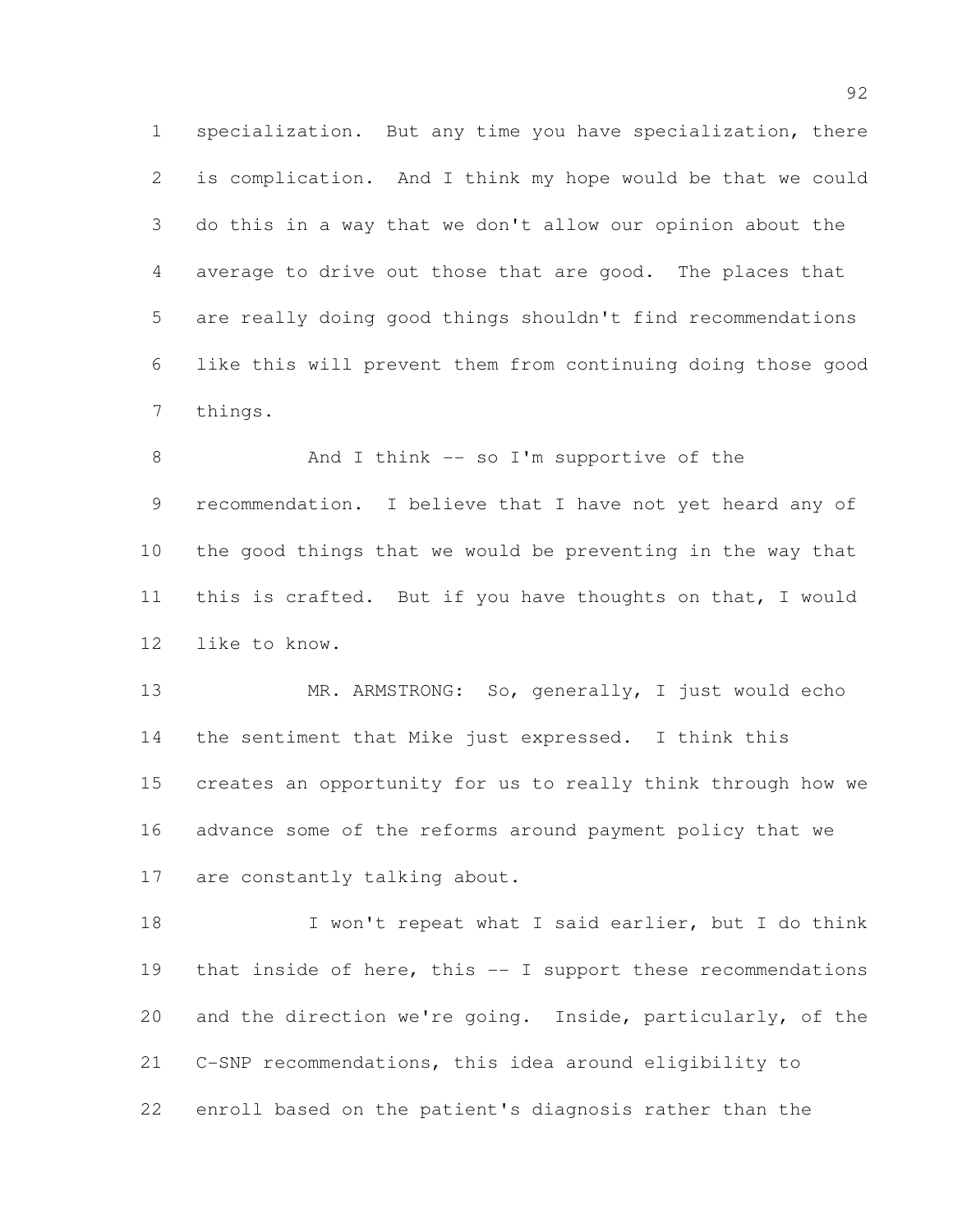benefit type and so forth, I think is really an interesting idea. I really like that.

 And I also like, I think as a way, I think, a way of dealing with the complexity, Mike, that you were referring to, to really think through how within the MA construct you can give more flexibility around benefit design and then the development of a care model, depending upon that patient's diagnosis. So I think that's a really potentially powerful idea and a way in which we could help the MA plans match better with the illness patterns that are going to be evolving through our beneficiary groups in the future. And so I'm enthusiastic about it. I feel like we spend so much time on the details of fee-for-service payment. I wish we could spend more time really sorting through some of these ideas, and that's no surprise. 16 DR. SAMITT: So two quick comments. To echo what Scott said, this is -- these recommendations, which I support fully, including the modifications you added later, I think are forward compatible with broader health care reform and we should keep moving in that direction. For the

 C-SNPs to recognize more specialization really isn't working and getting us anything else. And for D-SNPs to really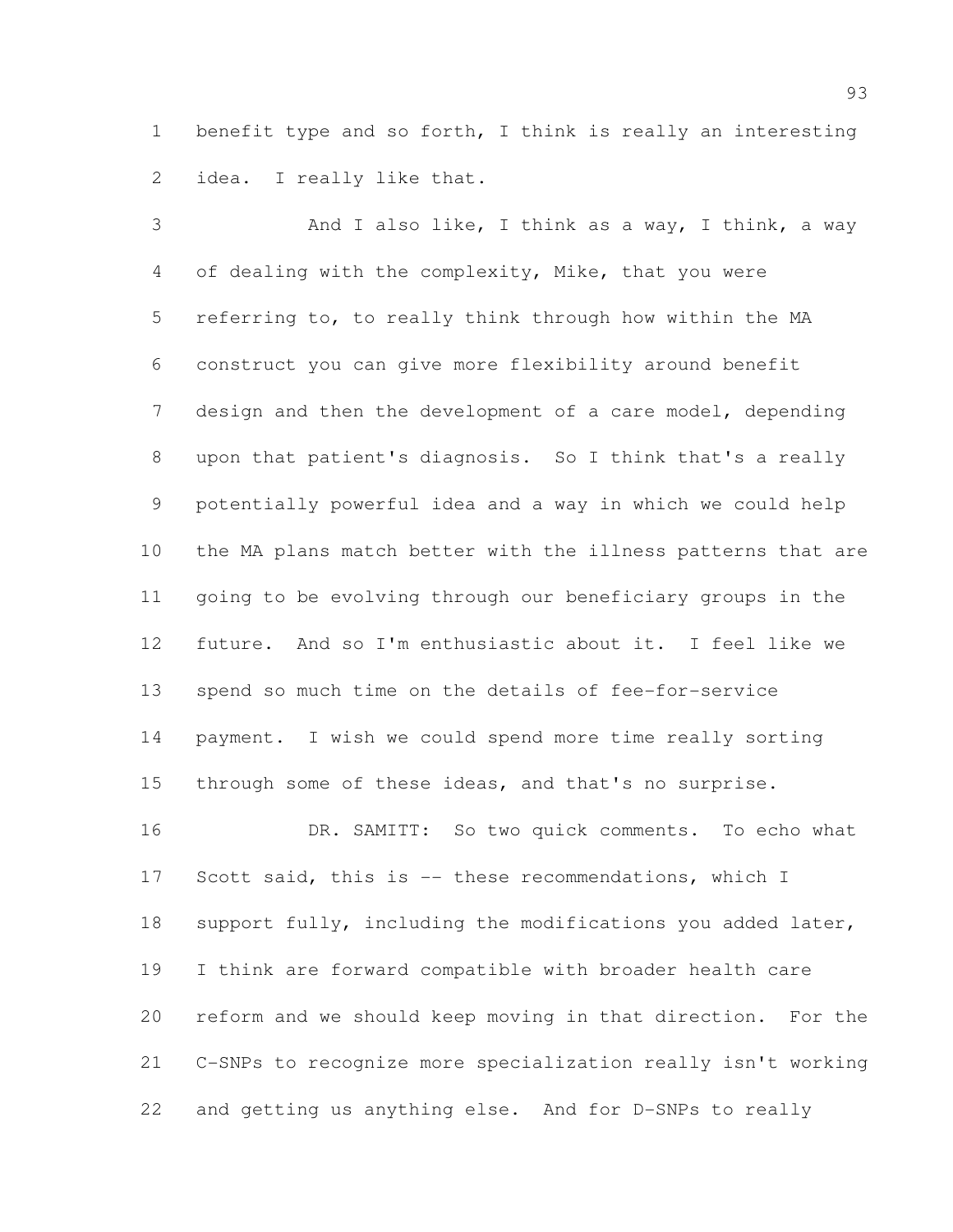encourage this alignment regarding duals, which we really want to see alignment elsewhere.

 The last comment that I want to make is about the notion you heard from C-SNPs about critical mass. You know, there are health care support organizations that are blossoming and doing very well that are taking on sort of the critical mass elements of this. So there are disease management organizations that could help any number of either commercial or Medicare plans manage complex populations. So each plan in their own right does not need to duplicate programs or services when there are support organizations that these plans have access to that can do 13 that on their behalf. So, in short, I don't really buy the argument that it's a critical mass reason why C-SNPs should prevail.

 DR. HOADLEY: I guess I'm still trying to sort this through, and sort of like Herb, I'm trying to think about the things that the last several people have all talked about around the C-SNPs. It does seem clear that a lot of them are accomplishing much. There may be some that really are, and whether we can incorporate that -- I mean, in the ideal world, the comments that Craig and Scott have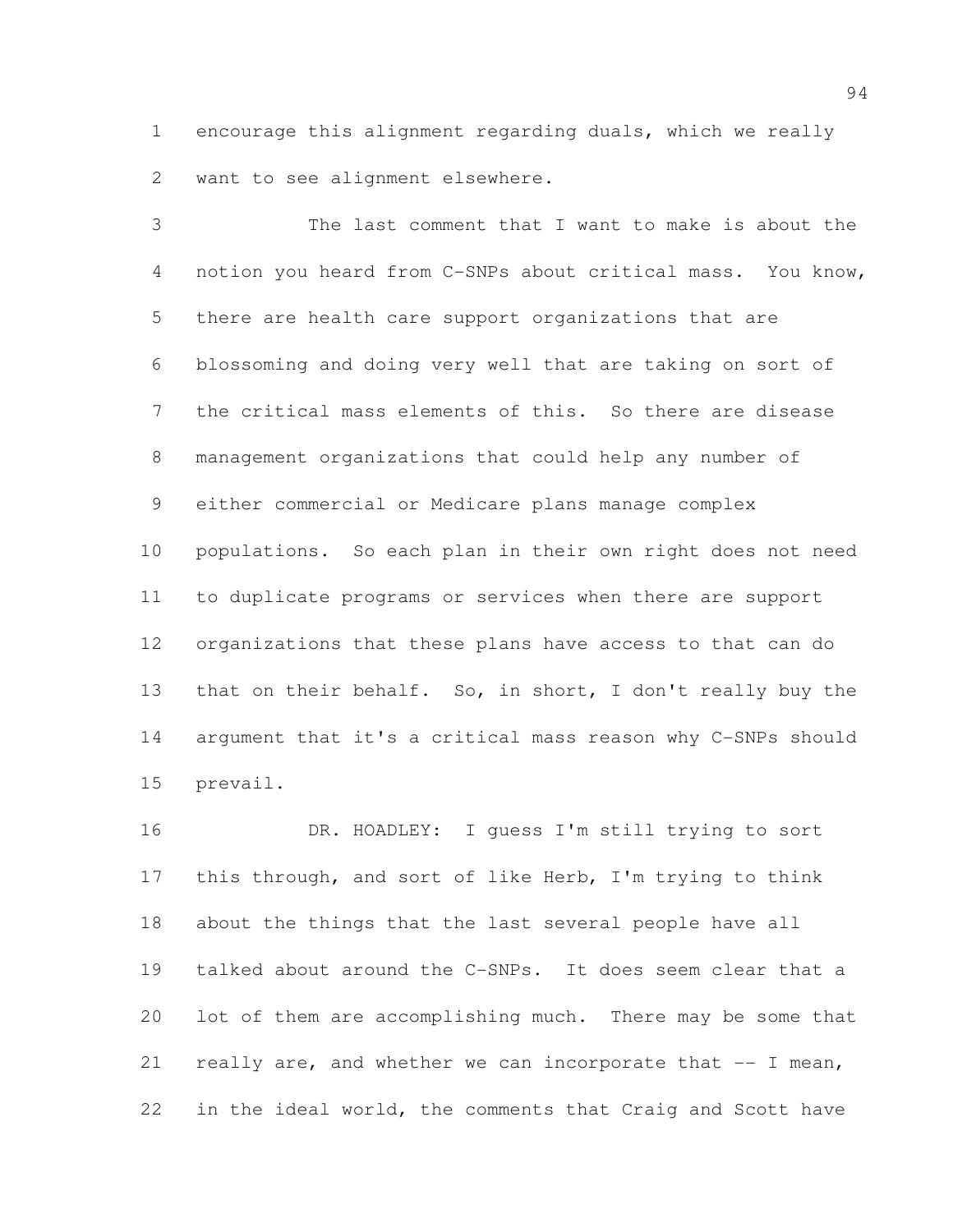made make sense, that plans -- I'm not sure that all the MA plans across the board are really doing a very good job at doing that, and so those are the tensions, I think. So I'm just putting that on the table. MR. HACKBARTH: Thank you very much, Christine and Carlos. Good job. And very good discussion. I'm sure we could have gone on for much longer. Okay. We are now moving on to addressing differences in Medicare payment across different settings. 10 And you can begin whenever you're ready. DR. ZABINSKI: We have a nice, light, non- controversial topic to close. 13 [Laughter.] 14 DR. ZABINSKI: All right. But before starting our discussion, we'd like to thank Jeff Stensland and Lauren Metayer for their assistance on this analysis. Okay. At the October Commission meeting, we presented an analysis of narrowing or eliminating payment differences across the OPD and physician office settings for ambulatory services that meet a set of criteria, and today, we'll review key features of those policies. Also, Commissioners asked many questions at the October meeting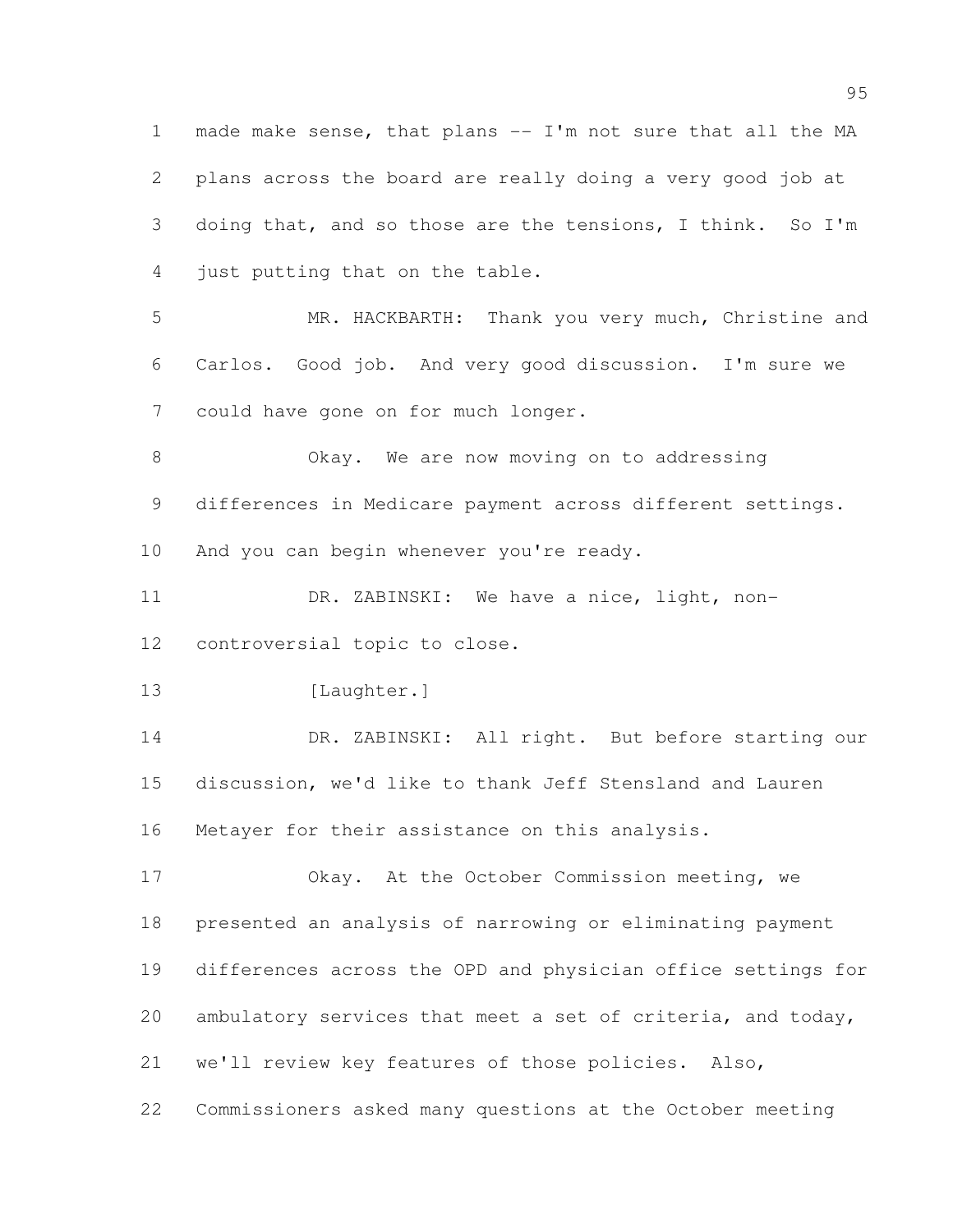and we will address those today. In addition, we will provide results of the combined effects of the policies that we presented in October and equal payments across settings for E&M office visits, which we recommended in our March 2012 report.

 We have identified four criteria for services that could have equal rates in OPDs and freestanding physician offices. the first is that a service should be frequently performed in a physician office, and we define this as services where at least 50 percent of the ambulatory volume occurs in freestanding offices.

 The second is that the service should have a similar unit of payment in both settings. This is a concern because the outpatient PPS often includes much more ancillary services in a unit of payment than does the Physician Fee Schedule. Therefore, to be considered for 17 equal payment across settings, a service must have less than five percent of its total cost from ancillaries under the outpatient PPS.

 The third attribute is that the service should be infrequently provided with an ED visit when it is performed in an OPD, which we define as less than ten percent of the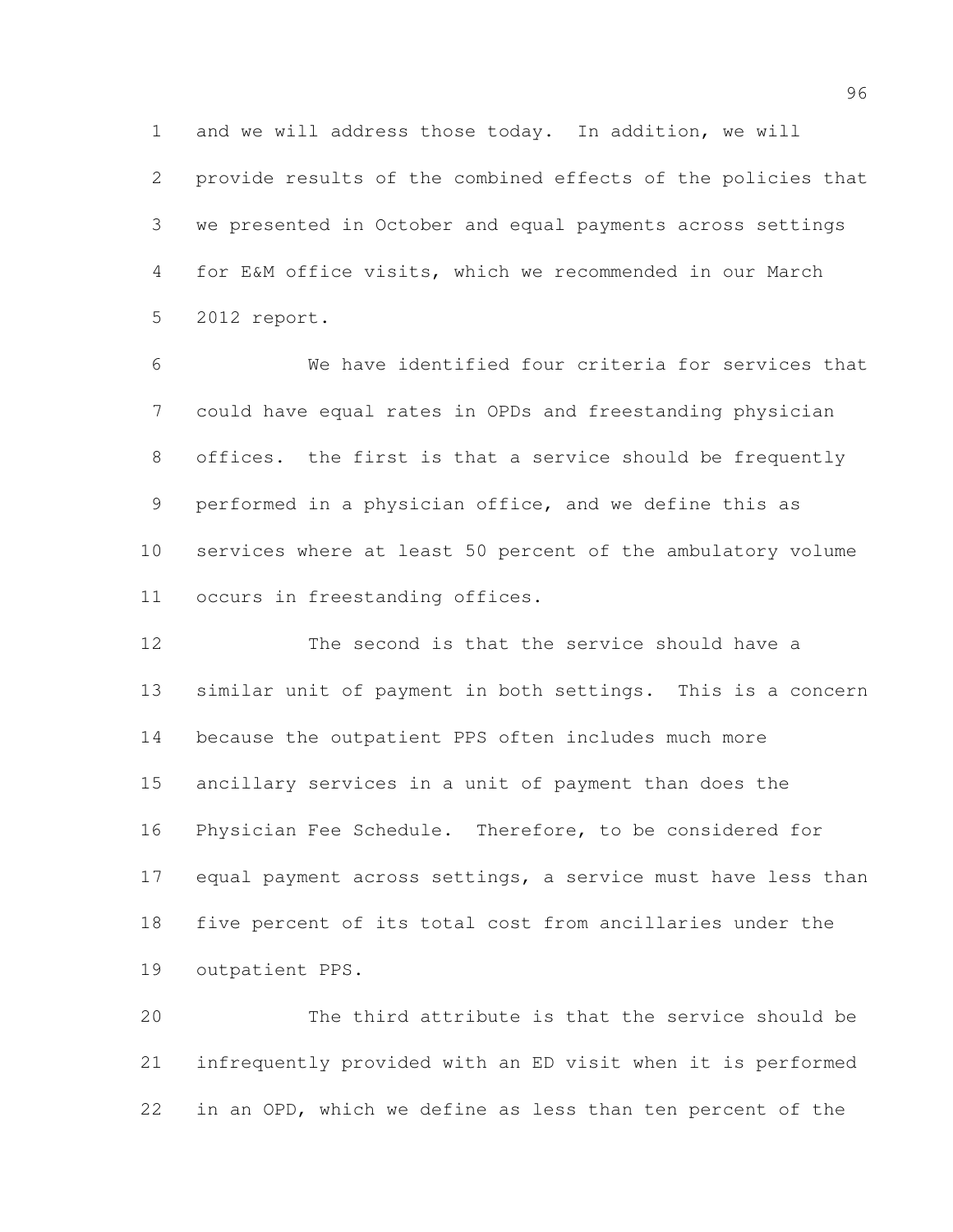time.

 And the final attribute is that there should be minimal differences in patient severity between OPDs and freestanding offices.

 On this slide, we provide a summary of the two groups of services we included in October's presentation. The services in Group 1 meet all of the criteria from the previous slide, while the services in group 2 meet three of the four criteria but they miss on the criterion of minimal packaging, as more than five percent of their total cost is from packaged ancillaries in the outpatient PPS.

Ultimately, we have 24 APCs in Group 1 and 47 in Group 2.

 For Group 1, we established equal payments across settings for each service by setting the rates in the outpatient PPS to the difference between each service's non- facility practice expense rate and its facility practice expense rate in the Physician Fee Schedule.

18 For Group 2, we allow for differences in packaging. This results in the outpatient PPS rates for each service being set equal to the difference between the service's non-facility PE and its facility PE rates plus the costs of additional packaging that occurs in the outpatient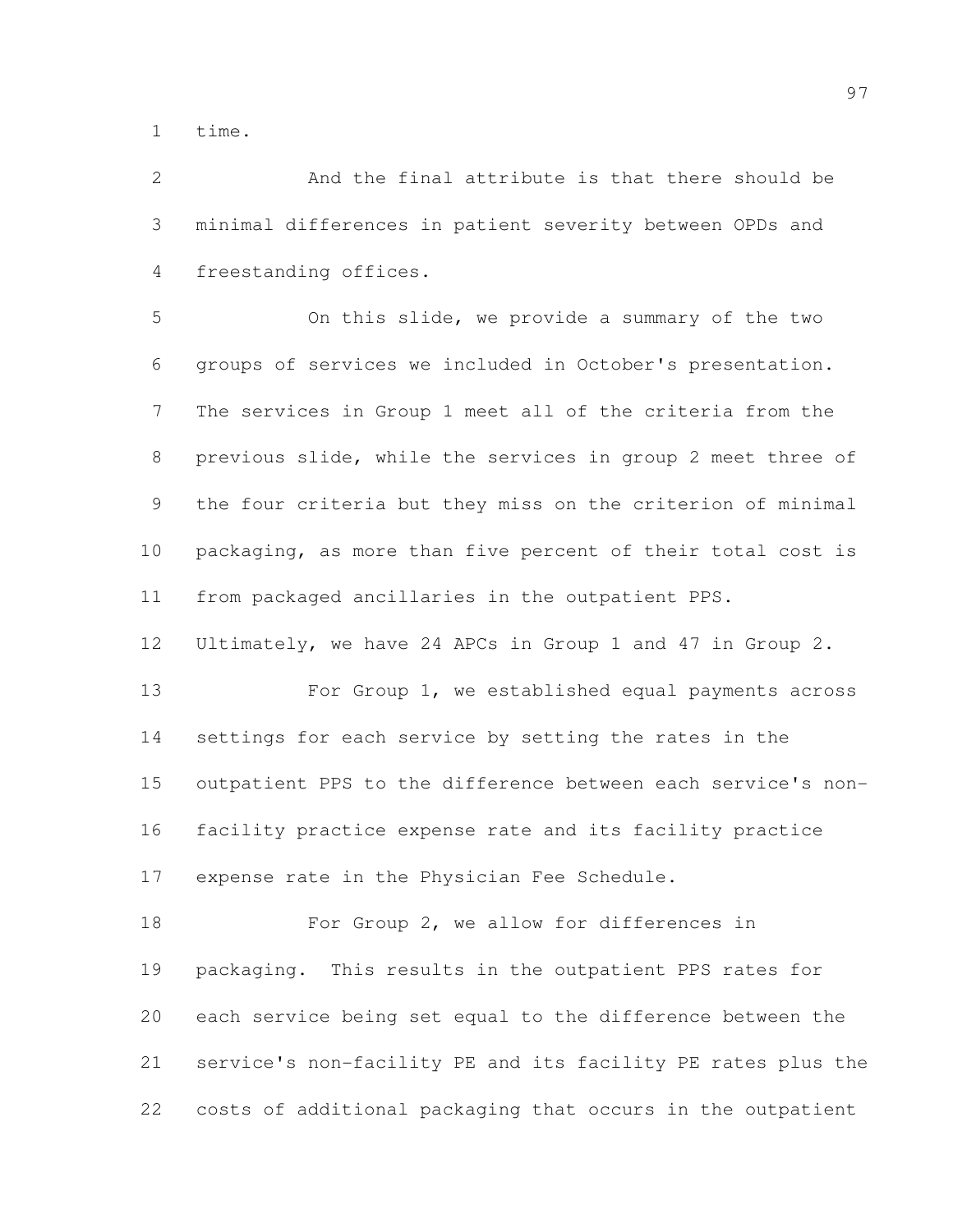PPS. This narrows but does not eliminate differences in payment rates across settings.

 Jack, you asked what percent of hospitals' revenue from the outpatient PPS is included in the E&M office visits from the March 2012 report and the APCs that are in Group 1 and Group 2 on this slide. We found that the E&M visits are 4.5 percent of total outpatient PPS revenue and the APCs in Group 1 and Group 2 are 11.1 percent, for a total of 15.6 percent. I want to be clear, though, that this is not the reduction in revenue from those policies, which we discuss later, but it is the percentage of outpatient PPS revenue that actually resides in those services.

 George, last month, you expressed some concerns over the idea that the OPD rate for APC 247, laser eye procedures, would decline by 92 percent, to \$30. We want to first point out that this is an extreme example of the impact on OPD rates in the policies we discussed. On this table, we have an example of an APC with more of a median payment change among the services that we analyzed. This is APC 698, level two eye tests and treatments.

 The first column on the table shows this service has a payment of \$66 if it is provided in a physician's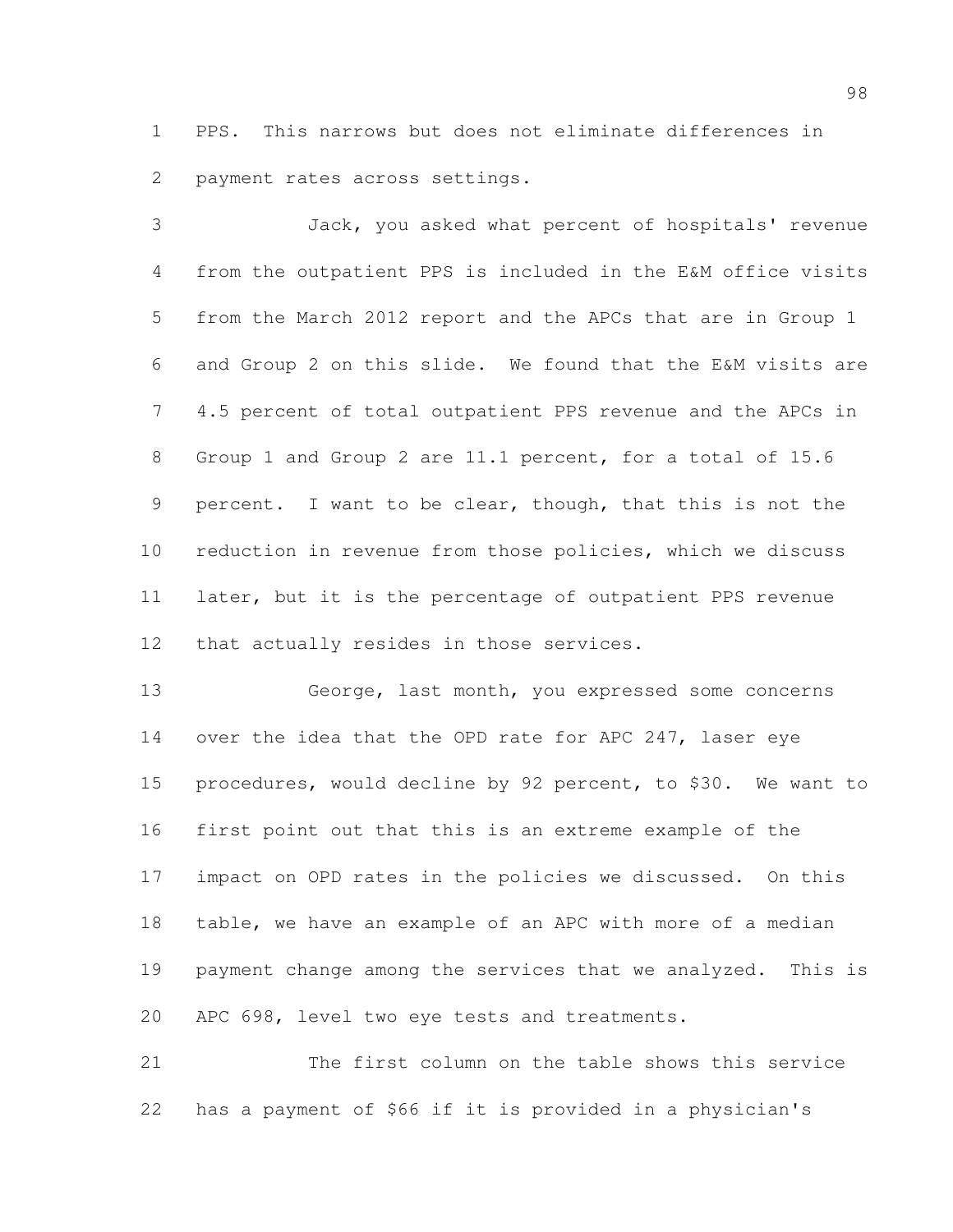office, while the second column shows the payment if the service is provided in an OPD. The physician receives \$27 and the hospital receives \$67 and the total payment is \$94.

 The under the policies we covered in October to make these payments equal across settings, the third column indicates the physician would receive \$27, but the hospital payment would decline to \$39 and the total payment would be \$66, which is the same as when it is provided in a

freestanding office.

 And George's concern over APC 247 brought us back to examine the APCs in our analysis. We found that some APCs, including number 247, have 90-day global periods in the Physician Fee Schedule, and we also found that the 90- day global periods include time for physician staff to coordinate with hospitals and that cost is not included in other services. And this additional staff time is similar to the issue of additional packaging that occurs in the outpatient PPS, which we have been able to adjust for in Group 2 services. But we don't have adequate data to make a similar adjustment for the additional staff time.

 Therefore, we decided to exclude all APCs from our analysis, including number 247, where more than five percent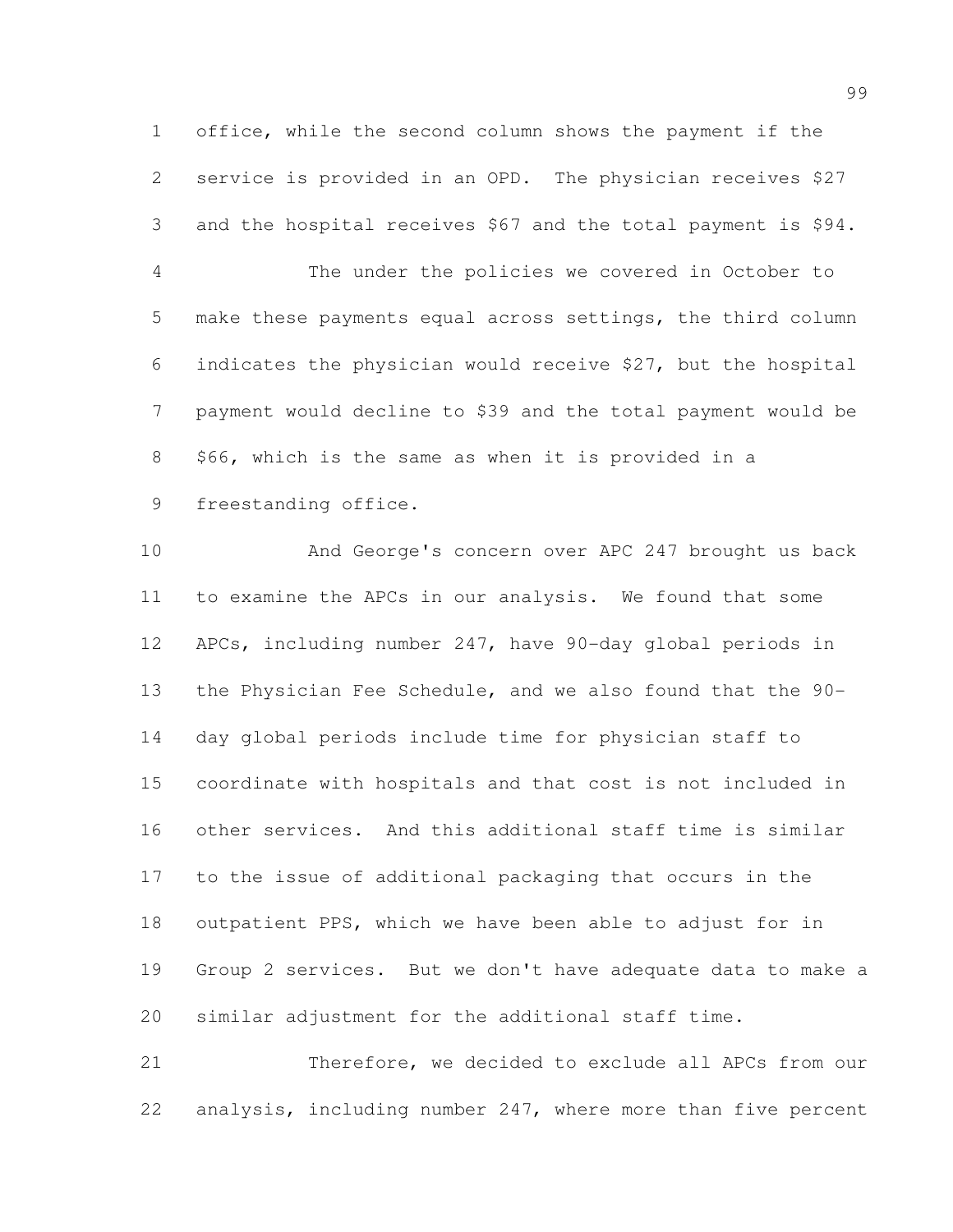of the volume is in services that have 90-day global

 periods. And we found there are 15 such APCs, which reduces the number of APCs in our analysis from 86 down to 71. It also reduces the savings to the program and beneficiary cost sharing from the \$1.2 billion that we mentioned in October to about \$1 billion. About \$780 million of that would be program spending and \$220 million would be beneficiary cost sharing. The remaining results we discuss today exclude the 15 APCs eliminated on the basis of the 90-day global

payments.

 At last month's meeting, we presented this diagram that shows the relation between hospitals' 30-day episode costs and their gain in overall Medicare revenue from the higher OPD rates for the services in Group 1 and Group 2. The point of the diagram is to illustrate that there is little correlation between how much hospitals gain from the higher OPD rates and hospitals' cost per episode. For example, a regression of gains from higher OPD rates on cost per episode has an R-square of just 0.07.

 And Alice asked, where are the for-profit hospitals on this diagram, and we indicated them by the red dots on the chart. And the chart shows that among the for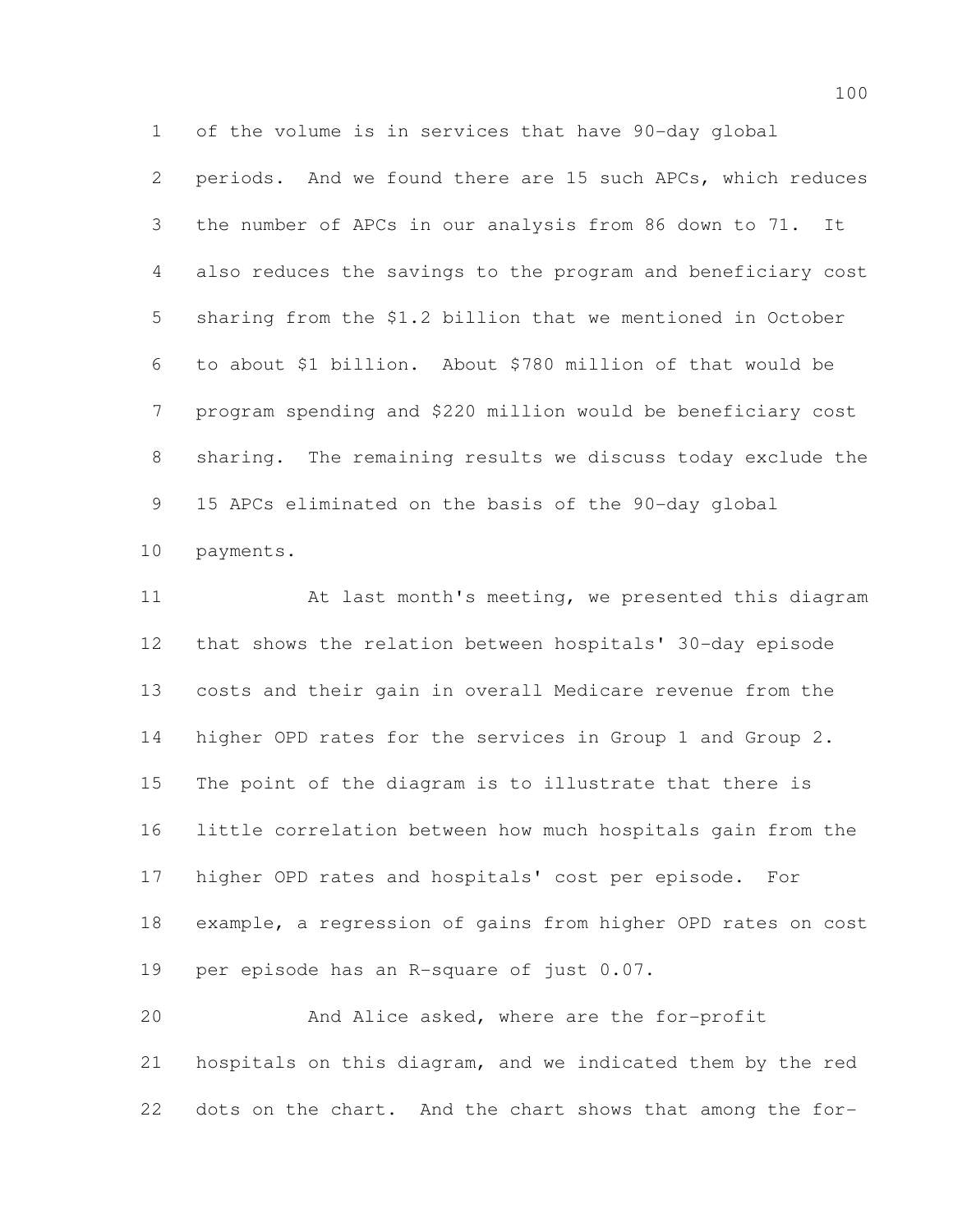profits, there is little correlation between how much they gain from the higher OPD rates and their cost per episode. For example, for these hospitals, a regression of their gain from higher OPD rates on cost per episode produces an R-square of 0.11.

 Okay. In October, we analyzed the effects of the policies we presented on the hospitals that are under the inpatient PPS. Part of this analysis compares the 100 hospitals that would be most affected by those policies to the overall PPS hospital population. Relative to the overall hospital population, the 100 most affected hospitals tend to have much lower DSH percentages. They have a lower percentage of major teaching hospitals, about the same percentage of rural hospitals, and a much higher percentage of proprietary hospitals. Also, we found that 53 of the 100 most affected are specialty hospitals.

 And Craig asked about the profile of the 47 hospitals from the 100 most affected that are not specialty hospitals. So when we eliminated the 53 specialty hospitals from the 100 most affected, we found that relative to the overall hospital population, the remaining 47 non-specialty hospitals have a similar DSH percentage, a much higher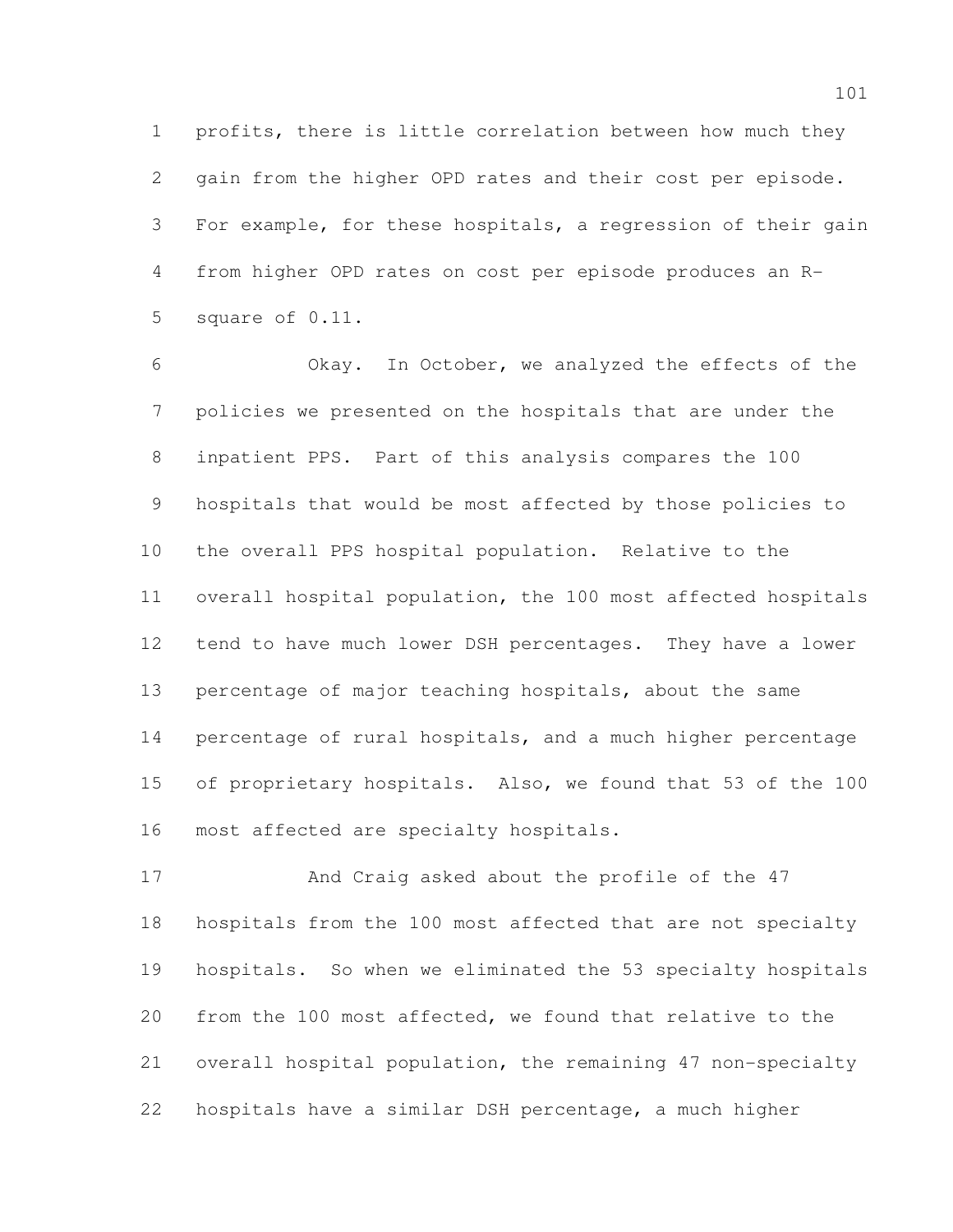percentage of rural hospitals, about the same percentage of proprietary hospitals, and no major teaching hospitals.

 And Herb wanted us to look into hospitals that have DSH percentages above the median for all hospitals and that are among the 100 hospitals that are most affected by the E&M recommendation we made in the March 2012 report and among the 100 most affected hospitals we discussed in October. And we find that in the E&M policy, there were 50 hospitals with above-median DSH percentages that appear in the 100 most affected hospitals. And under the policies presented in October, there are 24 with above-median DSH percentages that appear in the 100 most affected hospitals. And, finally, there are seven hospitals with above-median DSH percentages that are in the top 100 most affected in both studies.

 Also in October, we showed you the effects of reducing OPD rates for Group 1 and Group 2 at the hospital level and for hospital categories, and the first column of this table displays those results again. As we pointed out, rural hospitals would face a greater reduction in revenue than urban hospitals, one percent for rural hospitals and 0.6 percent for their urban counterparts. But these results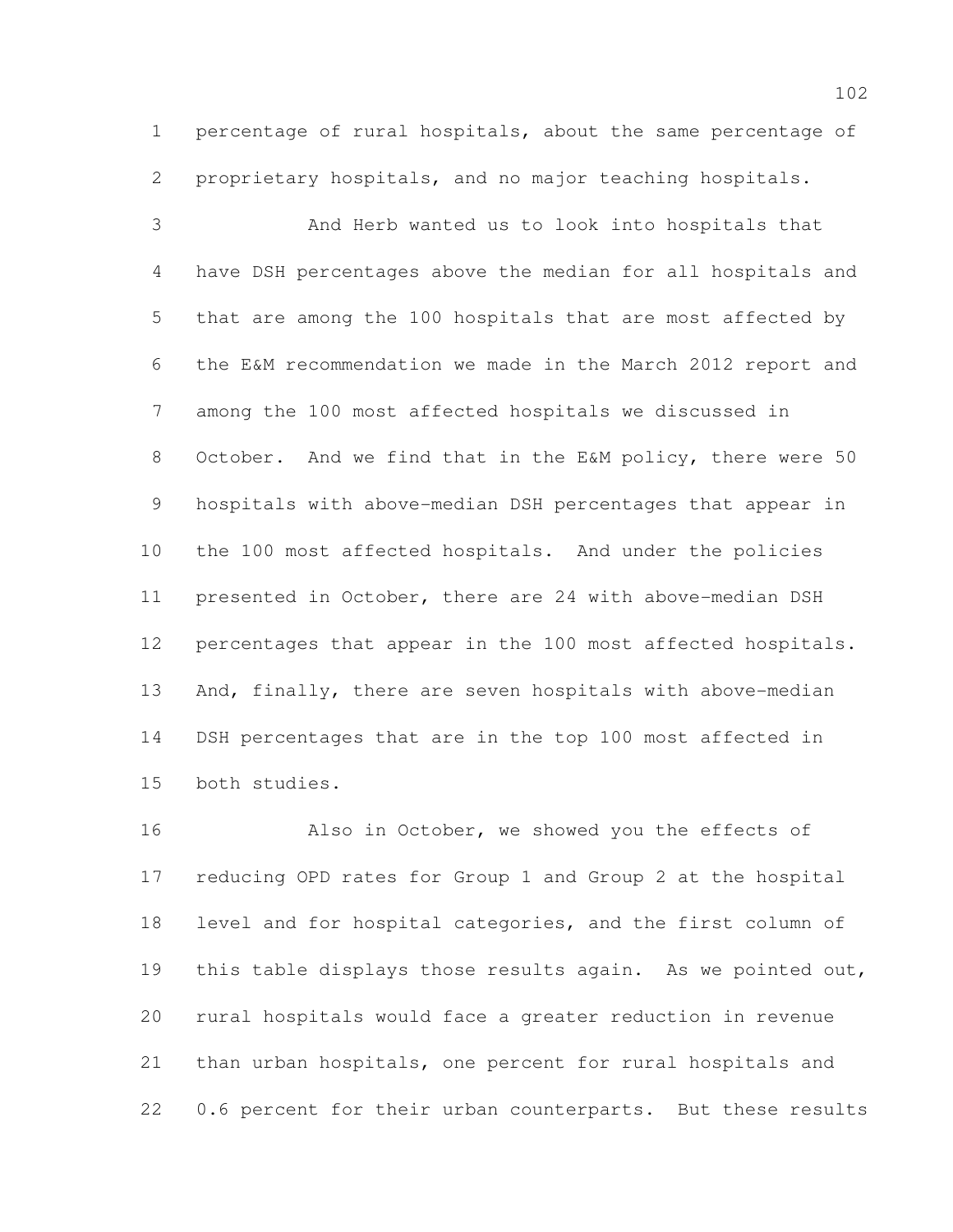do not include the additional hold-harmless payments that some rural hospitals would receive because of lower outpatient PPS payments where the hold-harmless payments provide additional revenue to small rural hospitals if the outpatient PPS revenue is below the amount they would have received under the cost-based system that preceded the outpatient PPS.

 And Glenn asked about the effects of including the additional hold-harmless payments that would occur and the second column of numbers on this table shows these effects. In general, the hold-harmless payments have a nearly negligible effect, but they would reduce the effect on rural hospitals from a decline in revenue of one percent to a decline of 0.9 percent.

 We also looked at the effect of the additional hold-harmless payments on the 100 hospitals most affected by these policies. Once again, there is only a small effect of the hold-harmless payments in general, but there is a reduction in the number of rural hospitals appearing in the number of most affected, from 29 down to 26.

 Some Commissioners wanted to know the effects of combining the policies we discussed in October with the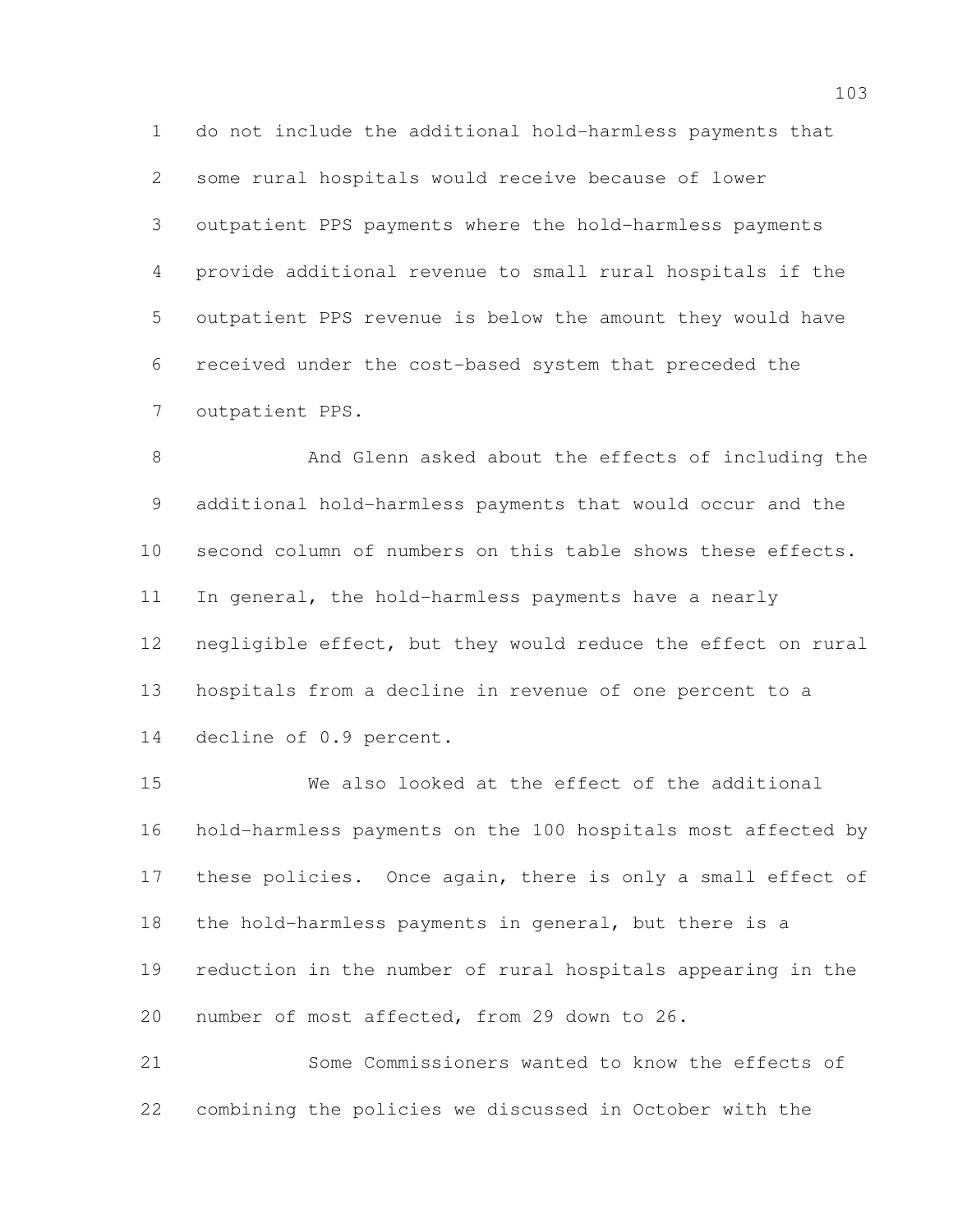changes in payments for E&M office visits that we

 recommended in the March report, and this table shows the aggregate effects of this combined policy, including the effects of additional hold-harmless payments that would occur for the small rural hospitals.

 The first column of numbers shows the aggregate percent impacts on hospitals' Medicare OPD revenue. The effect of the combined policy decreases hospitals' OPD revenue by about 5.5 percent, and the two policies have about equal impacts.

11 The second column shows the effect on hospitals' overall Medicare revenue, and together, these policies 13 reduce overall revenue by about 1.2 percent.

 On this table, we show the effects on hospitals' overall Medicare revenue of the same combined policy on the previous slide, but we disaggregate the results to hospital 17 categories. The effects vary widely across hospitals, as ten percent would have revenue decline by 0.2 percent or less, and ten percent of hospitals would have a decline of 2.7 percent or more. Also, rural hospitals would be affected more than urban hospitals. Major teaching hospitals would be affected more than other hospitals. And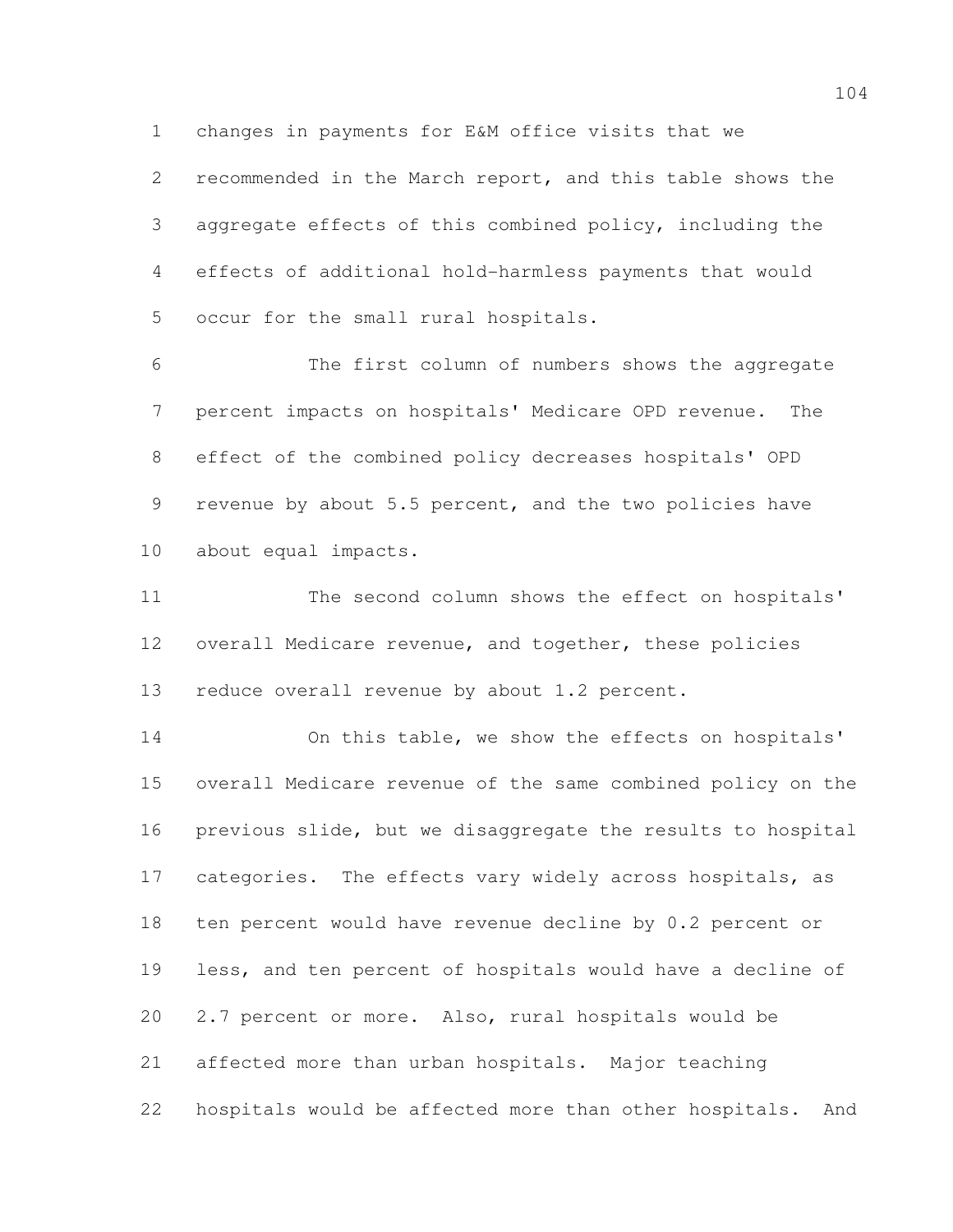government-owned hospitals would be affected more than voluntary or proprietary hospitals.

 On this table, we compare the 100 hospitals that would be most affected by the combined policy on the previous two slides to the effects on the general PPS hospital population. It shows there are some important differences between the hospitals that would be most affected and the average overall hospital. The most affected hospitals would have a much greater loss of revenue from the combined policy. They tend to have lower DSH percentages. They are more likely to be major teaching, which is due to the effects of the E&M policy. They are less likely to be rural because of the hold-harmless payments. And they are less likely to be voluntary and more likely to be proprietary. And they also have much fewer beds, on average. Also, 30 of these most affected hospitals are specialty hospitals.

 So our next steps on this analysis include a request from a few Commissioners to investigate a lower threshold for one of the criterion for equal payments across settings, that a service be frequently performed in physicians' offices. The analyses we have done so far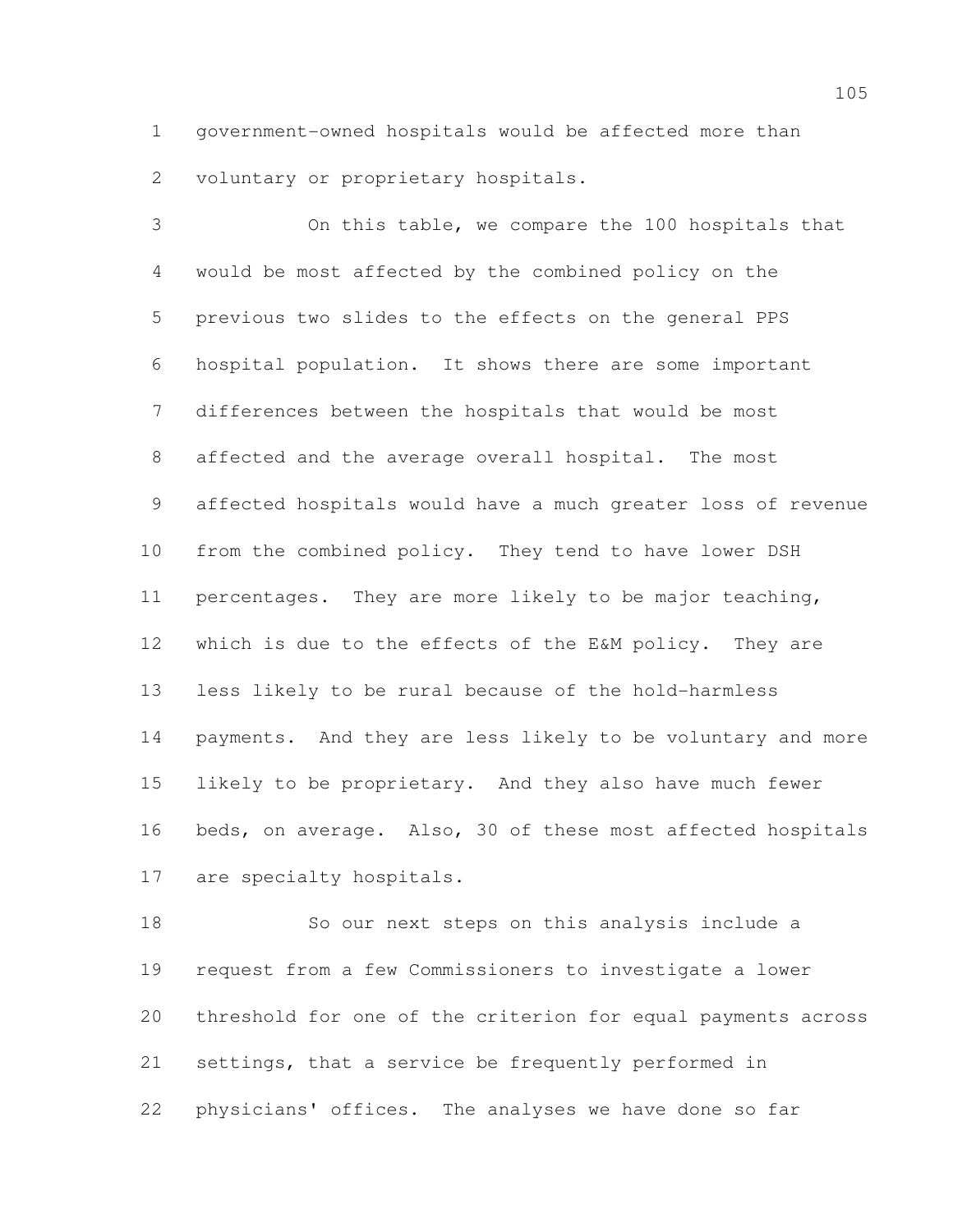requires that the service be performed in a physician's office at least 50 percent of the time and we are currently investigating the effects of dropping that threshold to 25 percent. We are also open to analysis of any issue that is of concern to Commissioners, and we are now ready for your discussion and questions. 8 MR. HACKBARTH: Okay. I think George is ready with his round one clarifying questions. MR. GEORGE MILLER: Well, first, let me say thank you for this analysis. I guess I've got a couple of questions. The first one is, doesn't the hold harmless for the rural hospitals expire at the end of this year? 14 DR. ZABINSKI: Yes, it does, but it has been intended for sunset several times and it's always been extended by Congress in one way or another. 17 MR. GEORGE MILLER: But for this analysis, we have to assume it will expire because that's the current law, correct? DR. ZABINSKI: Correct. I was just going with a request to include the hold harmless and see what the

impacts would be. As I showed, generally, they're not very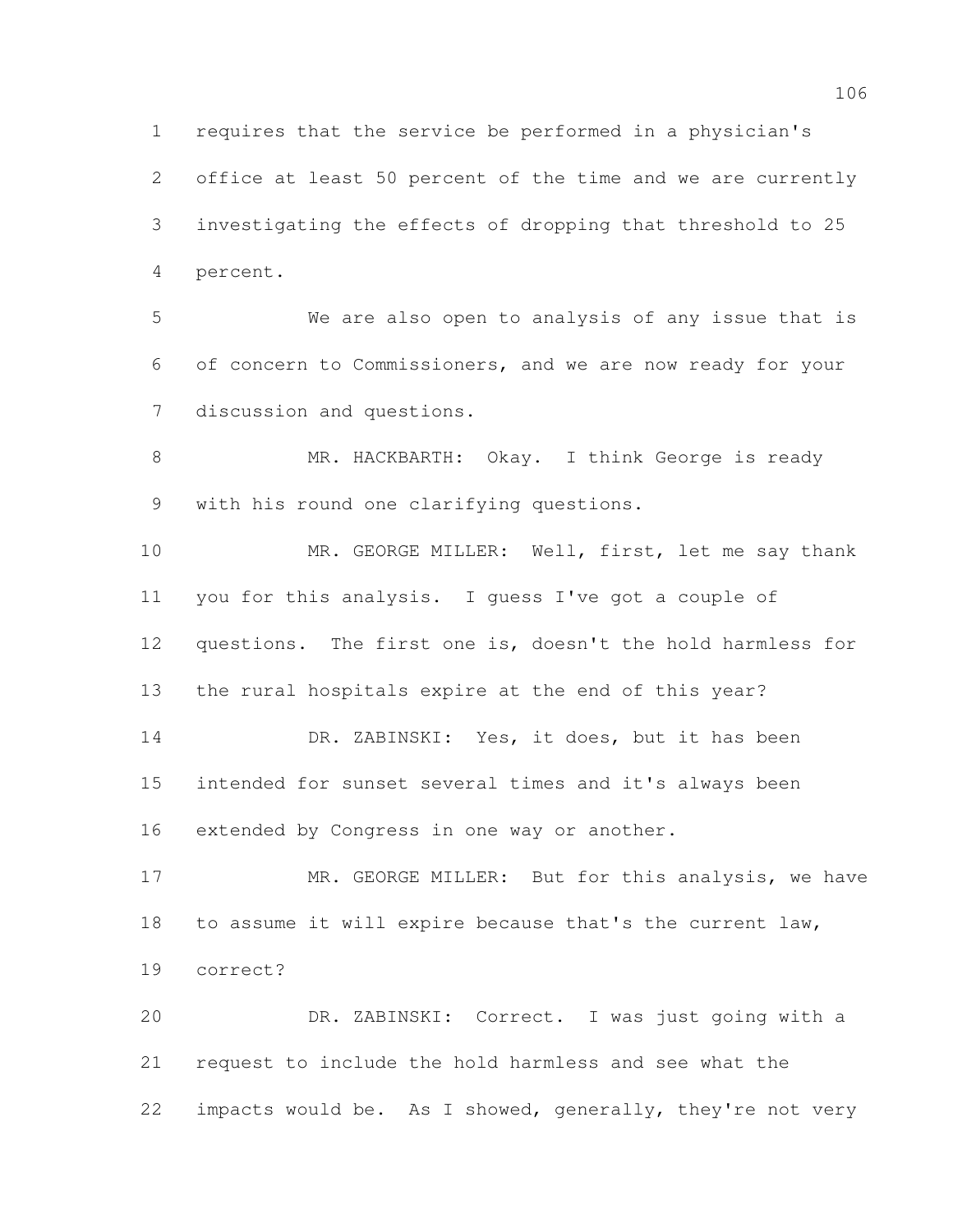big, and obviously, because they focus on rural hospitals,

it has some effect on rural hospitals.

 MR. HACKBARTH: So as Dan indicated, that was something I asked for and we're not at the point of making a recommendation yet. So we will likely know whether the hold harmless is extended or not by the time we get to the point of considering a recommendation.

 MR. GEORGE MILLER: Okay. And I've got a lot of round two questions, but let me use another one here on round one. The assumption of this currently as presented is that the payments to the hospital clinics will save the Medicare program costs -- I'm sorry, by lowering the payments to hospitals, will save the program costs. But in the example we had when we had the gentleman from the Denver clinic and Ron Anderson from Parkland is that they were able to put together a whole network of clinics to provide better 17 care in the community. So the theory I got from that, they provided great quality and that they were able to lower the cost to the program for providing a medical home for the patients in the community surrounding Dallas County and Denver and provided a better structure. The impact of these cuts may not allow them to do that and to have total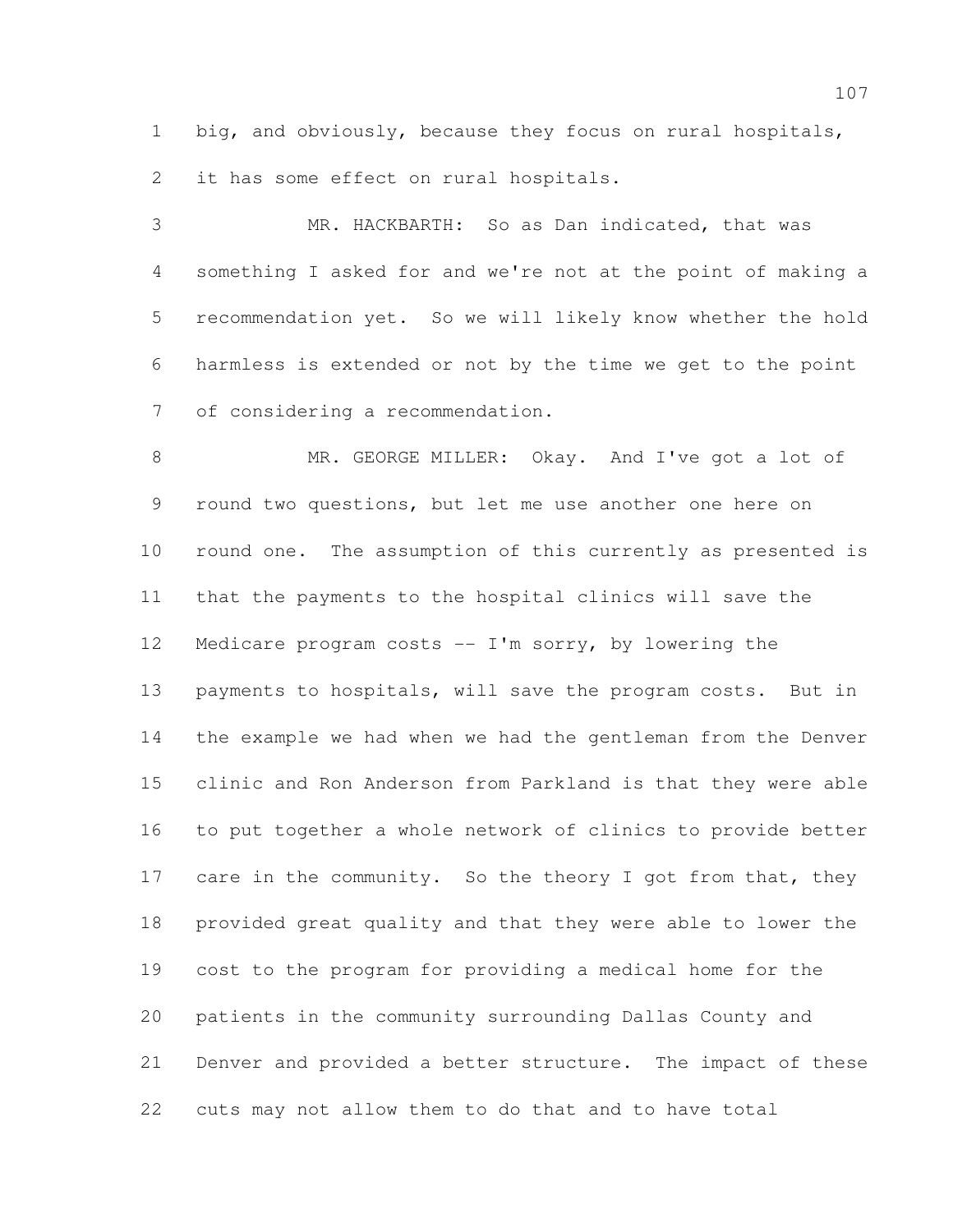integrated care, which is the goal of the program. So my question is, have you done the analysis that 3 just because you lower the clinic costs, would this then lower the program costs for the Medicare program in the long run? DR. MARK MILLER: So the first thing I'd do, guys, is put the correlation up. 8 DR. ZABINSKI: Right. DR. MARK MILLER: And so do you want to take it from here, or do you want me to? 11 MR. HACKBARTH: Well, why don't you talk about the correlation, since you're better at that, and then I'll add on a comment. 14 DR. MARK MILLER: Well, it's going to be very 15 brief, because that's an argument that a number of systems are making -- 17 MR. GEORGE MILLER: Yes. 18 DR. MARK MILLER: -- and say that it's worth giving me these dollars because I'll save you money over the long run. This shows that that's not going on. And I think the second comment, which may roll over to the Chairman, is even if you wanted to do that,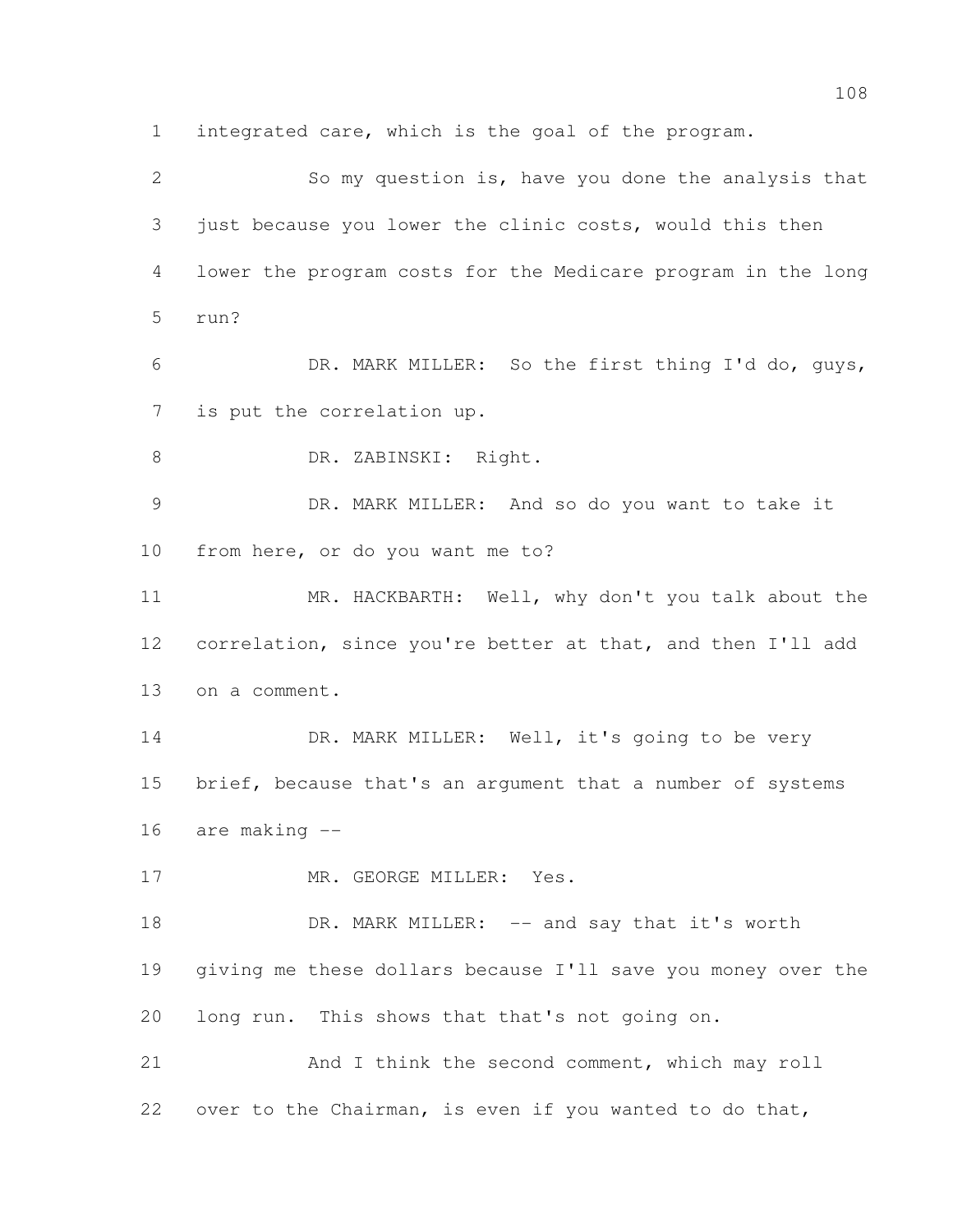would this be the mechanism that you would do that. Is that where you're going?

 MR. HACKBARTH: And that would be my point, is that I think we all believe that integrated care has the potential to reduce total cost and we wish to encourage it. Is higher outpatient department rates for all providers, including those who are not engaged in integrating care, the best way to accomplish that goal?

 MR. GEORGE MILLER: Okay. I'll wait until round two.

 DR. NERENZ: As long as the slide is still up, 12 just a question of how we should interpret that, and I quess I'm going back to Mark on this. It seems like the issue is 14 not that the dots, say, above 0.03 are lower. The question would be, is it remarkable or interesting that they're not higher than 1.0, the point being -- and this is, again, right to George's point -- if these hospitals are receiving a relatively high number of additional payments, would you not expect, all else equal, the average on the 30-day episode cost to be higher, and is it not then sort of interesting and curious that they are not higher? The point 22 is not that they're lower. The point is they're not higher.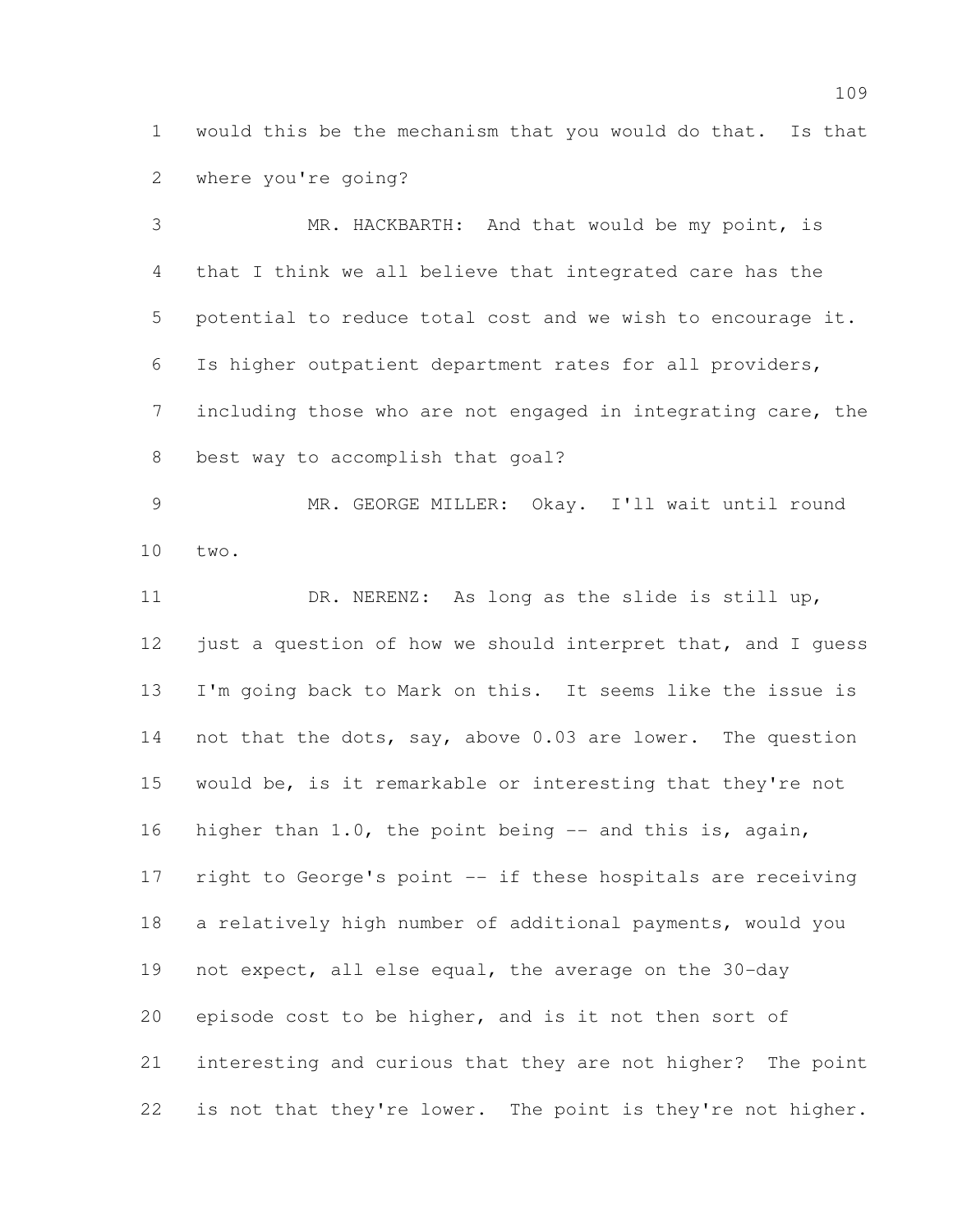So I'm just asking a clarification. How should we interpret this?

 And then a very basic -- I'll just put this out there. We can come back to this. The top of Slide 13, average loss, 7.7 percent. That is 7.7 percent of what, exactly? Is that of OPD or of overall Medicare? 7 DR. ZABINSKI: That is the average loss among the 8 100 hospitals that are most affected, 7.7 percent of their overall Medicare revenue. 10 DR. NERENZ: Of overall Medicare. DR. ZABINSKI: Right. DR. NERENZ: Okay. Thank you. Okay. Then maybe 13 we can go back to that other figure, because  $I -$  MR. HACKBARTH: So can I go back to the graph for a second. So what we're relating here is the revenue from OPD versus total cost and trying to examine whether there's a relationship, and at least at a gross level we don't find much of a relationship. Dave has offered sort of another way of thinking about that. I think what we know about the total cost per Medicare beneficiary is that it's usually variable across

the country with a lot of regional, big regional differences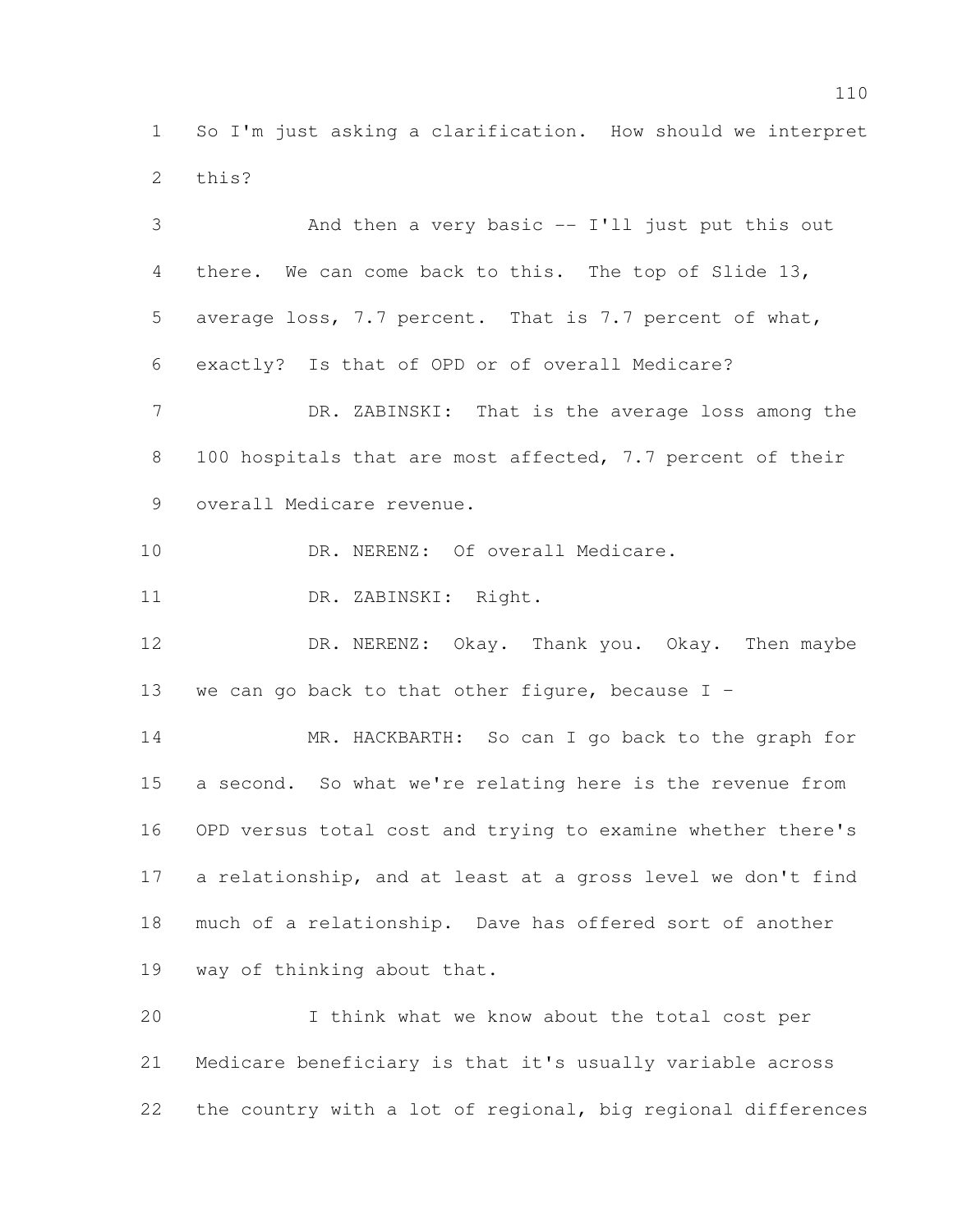and I'm not sure how that factors into this. So it could be that some of the places that have high OPD spending have low total cost, totally unrelated to their investment in OPD. They happen to be in areas of the country that have very low cost. And everybody in those regions has low cost. DR. NERENZ: But just so I make sure we're clear, the vertical axis here is not overall OPD spending. It is at least labeled here as gain in, what, gain in revenue 9 because of the provider-based payments. Is that -- so it's not just overall OPD spending, right? 11 MR. HACKBARTH: Yes. Okay. 12 DR. BAICKER: So are you asking -- MR. HACKBARTH: How does that alter the question, the answer to the question? DR. NERENZ: Well, I guess I don't know how -- I'm trying to just understand what the true dynamic -- I don't know that regional variation is either reflected or important in what we see here, and I also am just trying to clarify the labeling of the vertical axis. I don't think this is overall OPD spending, either, that it seems like 21 what I thought was captured here was -- it's labeled "gain," but it's basically the relative amount of OPD payments that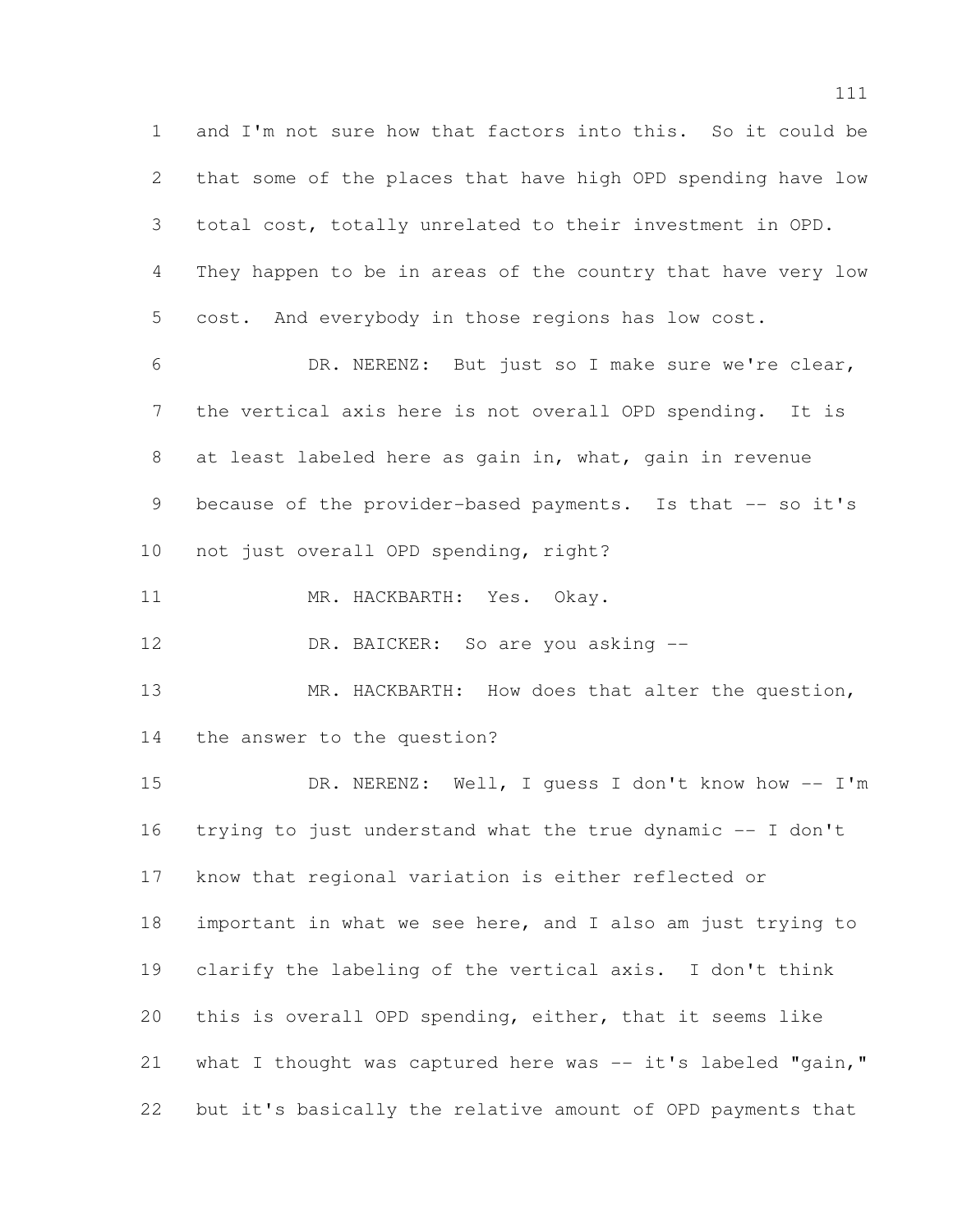flow through this higher payment rate. I see Mark nodding, so that's what it is.

 MR. HACKBARTH: Yes. DR. NERENZ: And then I go back to my question, then. If that had the effect of raising overall program spending, or in this case overall episode spending, all else equal, would we not expect a shift to the upper right quadrant, and is it not then remarkable that we do not see such a shift? DR. BAICKER: Just to make sure I understand the question, I think you're saying that there's a mechanical correlation built in potentially -- 13 DR. NERENZ: We think so, yes. 14 DR. BAICKER: -- in which case the fact that there's a component that's mechanically showing up on both sides that should generate a positive correlation -- 17 DR. NERENZ: Yes. Yes. 18 DR. BAICKER: -- the fact that we see it flat means the parts that aren't mechanically positively correlated must be negatively correlated to produce that thing that's flat that should be mechanically upward

sloping.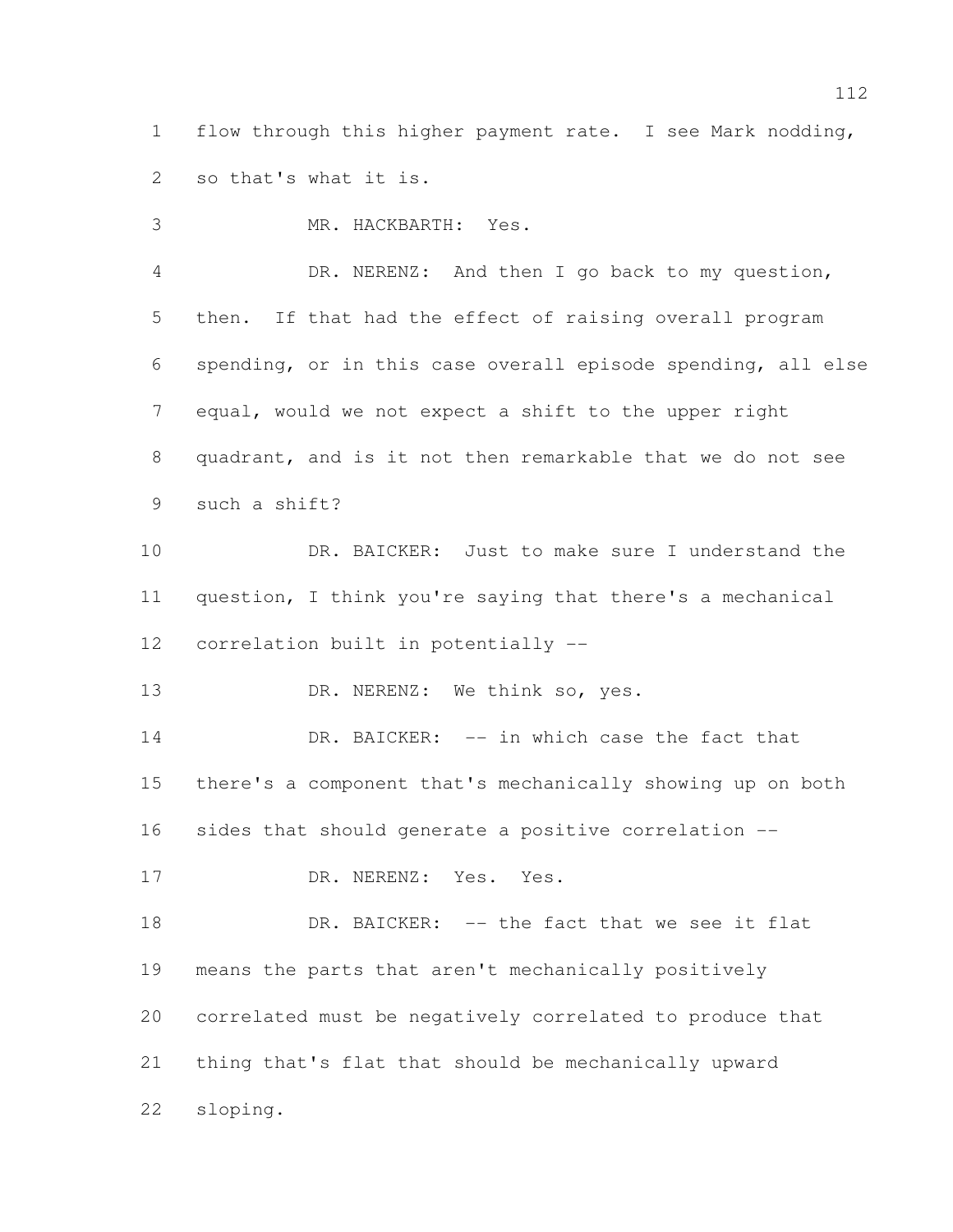1 DR. NERENZ: Exactly right.

 MR. HACKBARTH: I think I understood that. 3 [Laughter.] MR. HACKBARTH: Really. I think that was both clear and helpful, Kate. I'm not being sarcastic there. DR. BAICKER: [Off microphone.] DR. REDBERG: We don't need to channel Cori's friend. 9 [Laughter.] MR. HACKBARTH: But unlike you two, I'm way out of my element here in talking about this. It still seems to me that what you'd want to do, if one of your variables is episode cost relative to the national average, sort of control for differences that may be regional or otherwise. It seems like there's a lot potentially going on on that bottom axis that doesn't necessarily relate to what's on the vertical axis. And I want to do some sort of -- let me stop there. Or am I just totally confused as a non-statistician? DR. STENSLAND: So let's just start with the basic of what that bottom axis is, and that bottom axis is 30-day episode spending. So it's basically when you enter the hospital and all that inpatient visit plus all the visits in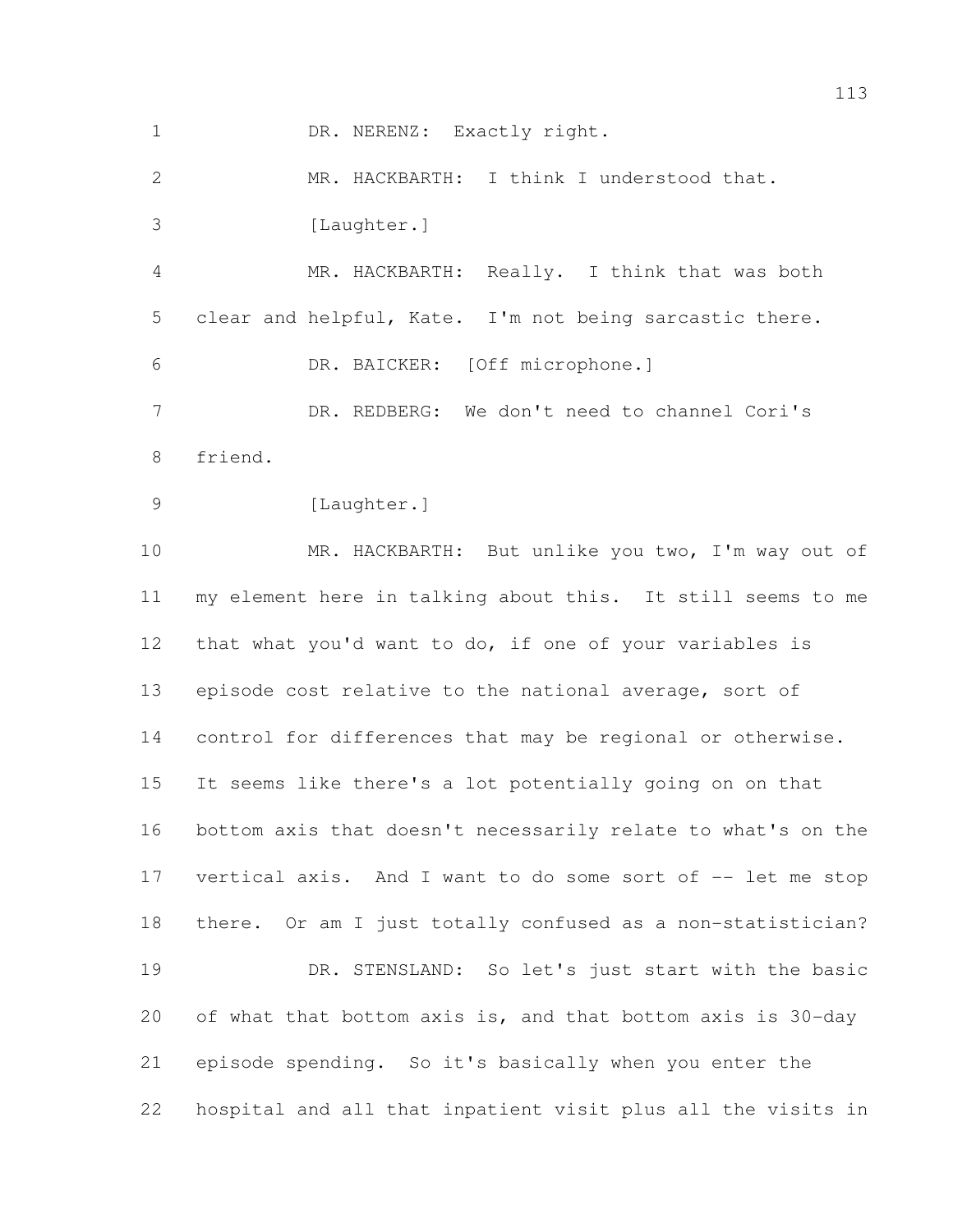the hospital and your post-acute care and your post-acute visits.

MR. HACKBARTH: Right.

 DR. STENSLAND: But the inpatient visit is going to be the bulk of it, and it's not going to be affected by this at all.

7 MR. HACKBARTH: Right.

 DR. STENSLAND: And then there's the visits that the doctors do in the hospital during your stay. That's not affected by this at all because there's no facility fee. That's all wrapped up into the DRG payment. So that's not going to be affected at all.

 And then your post-acute payments won't be affected at all.

 So the only thing that's really being affected is the difference between the post-discharge visits, like two weeks after you get discharged from the hospital, you go see your general practitioner, and do you see that person in an office-based or a facility-based practice. So there will be that \$30 difference or whatever it is. But that \$30 difference is just not going to be much relative to the variation you see in this --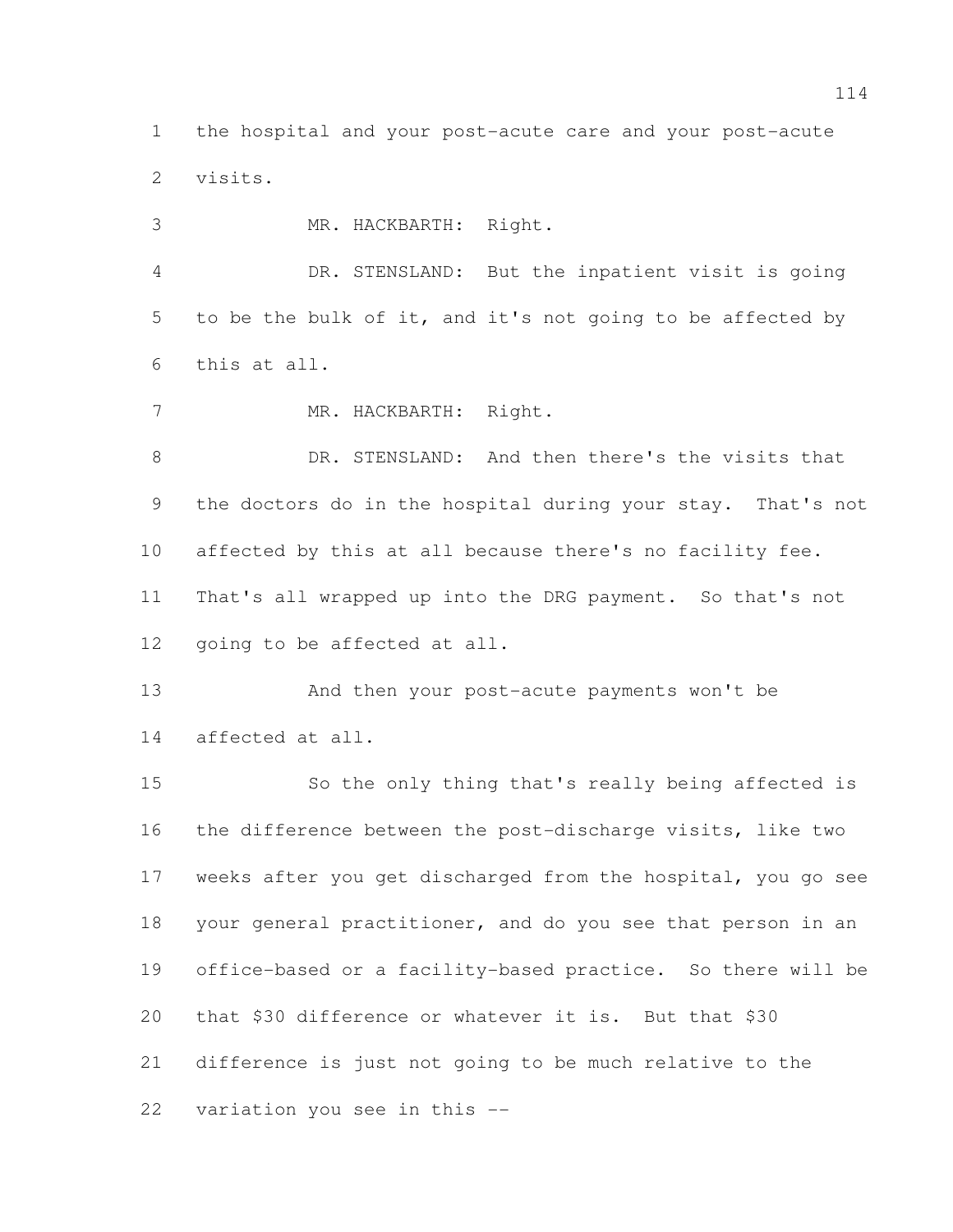| $\mathbf 1$    | MR. HACKBARTH: In the inpatient costs.                       |
|----------------|--------------------------------------------------------------|
| $\mathbf{2}$   | DR. STENSLAND: -- in the episode spending.                   |
| 3              | MR. HACKBARTH: Sort of dominate here.                        |
| 4              | DR. STENSLAND: And then there is the regional                |
| 5              | question, so we also did this two different ways. One way    |
| 6              | was to say, well, how much does this 30-day episode spending |
| $7\phantom{.}$ | relate to basically how often you're seen in an OPD rather   |
| 8              | than a physician's office, is basically what we're asking.   |
| 9              | MR. HACKBARTH: Uh-huh.                                       |
| 10             | DR. STENSLAND: Just raw, on average, is what                 |
| 11             | we're seeing here.                                           |
| 12             | Another way I looked at it is to say, well, let's            |
| 13             | look at what is the episode spending for you relative to     |
| 14             | everybody else in your State. So is the people that are      |
| 15             | high in their State tend to have high relative -- and again, |
| 16             | you see the same, almost no relationship whatsoever. So you  |
| 17             | can pull out the regional effect and you still get almost    |
| 18             | nothing.                                                     |
| 19             | There is that mechanical negative correlation that           |
| 20             | you would expect, but it is such a small magnitude, I just   |
| 21             | don't think it's going to move anything.                     |
| 22             | MR. HACKBARTH: Okay. That's helpful. Thanks,                 |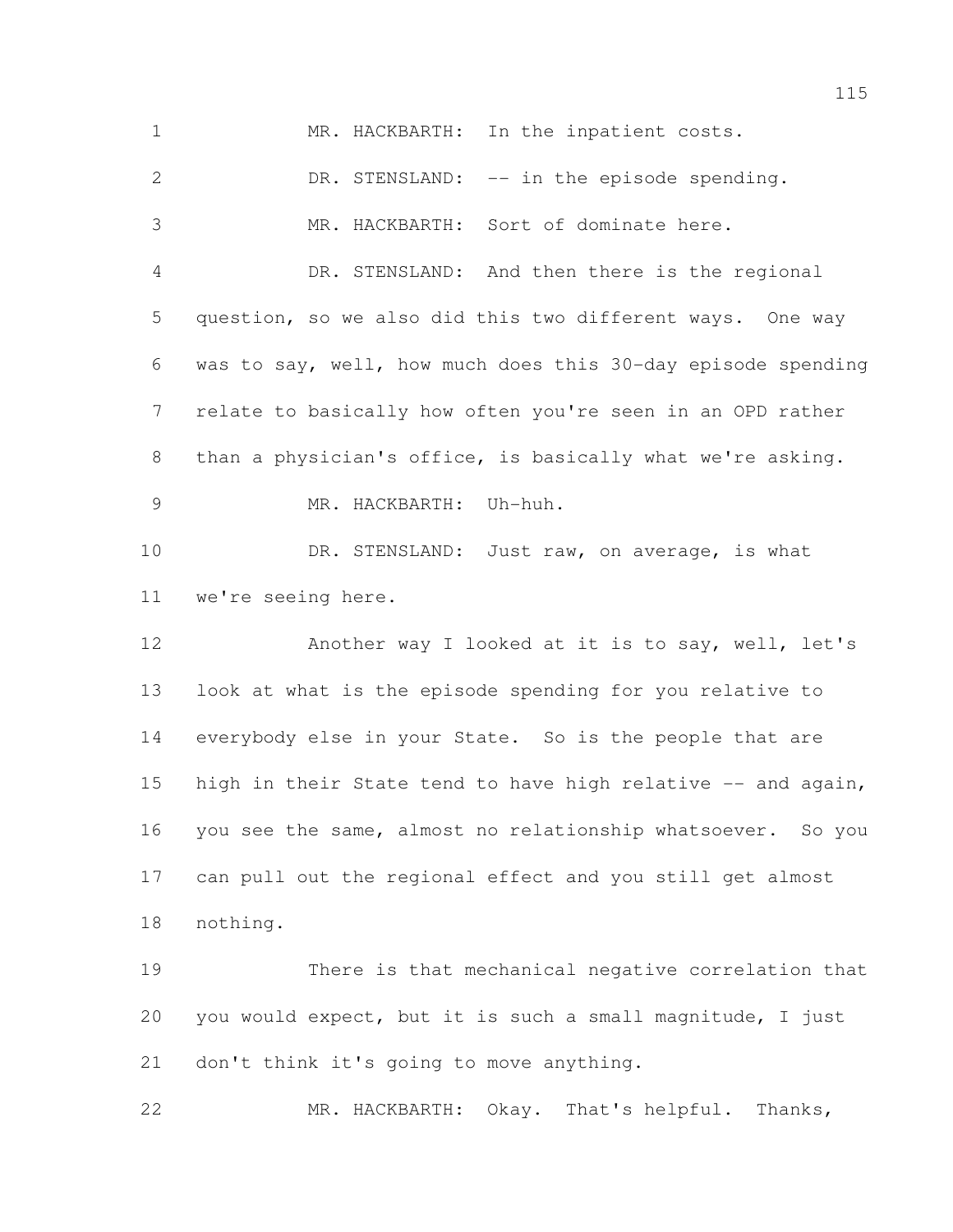Jeff.

| $\mathbf{2}$    | Peter, clarifying questions.                                   |
|-----------------|----------------------------------------------------------------|
| 3               | MR. BUTLER: So I really appreciate the staff                   |
| 4               | trying to assess the impact and provide additional data.<br>It |
| 5               | suffers a little bit, because without the narrative, it's a    |
| 6               | little hard to understand some of this. I should be an         |
| 7               | expert on this and I feel like I still don't understand some   |
| 8               | of it.                                                         |
| 9               | But on Slide 6, so we have listed two months ago,              |
| 10              | I think it was the top 25, right, in the text? The top 20?     |
| 11              | But this says there are now going to be 71 in the analysis,    |
| 12 <sup>°</sup> | it's suggested, right?                                         |
| 13              | DR. ZABINSKI: Yes.                                             |
| 14              | MR. BUTLER: I'm just trying to clarify.                        |
| 15              | DR. ZABINSKI: Yes.                                             |
| 16              | MR. BUTLER: Okay. And then they have the --                    |
| 17              | you've shown the eye example, a different one on the           |
| 18              | previous page, but so much was tied up, if I remember right,   |
| 19              | in, like, the top three were half of the echocardiograms and   |
| 20              | largely around heart and pain management and we still kind     |
| 21              | of haven't -- and I said, boy, I kind of felt if we            |
| 22              | understood that, particularly how it related to these          |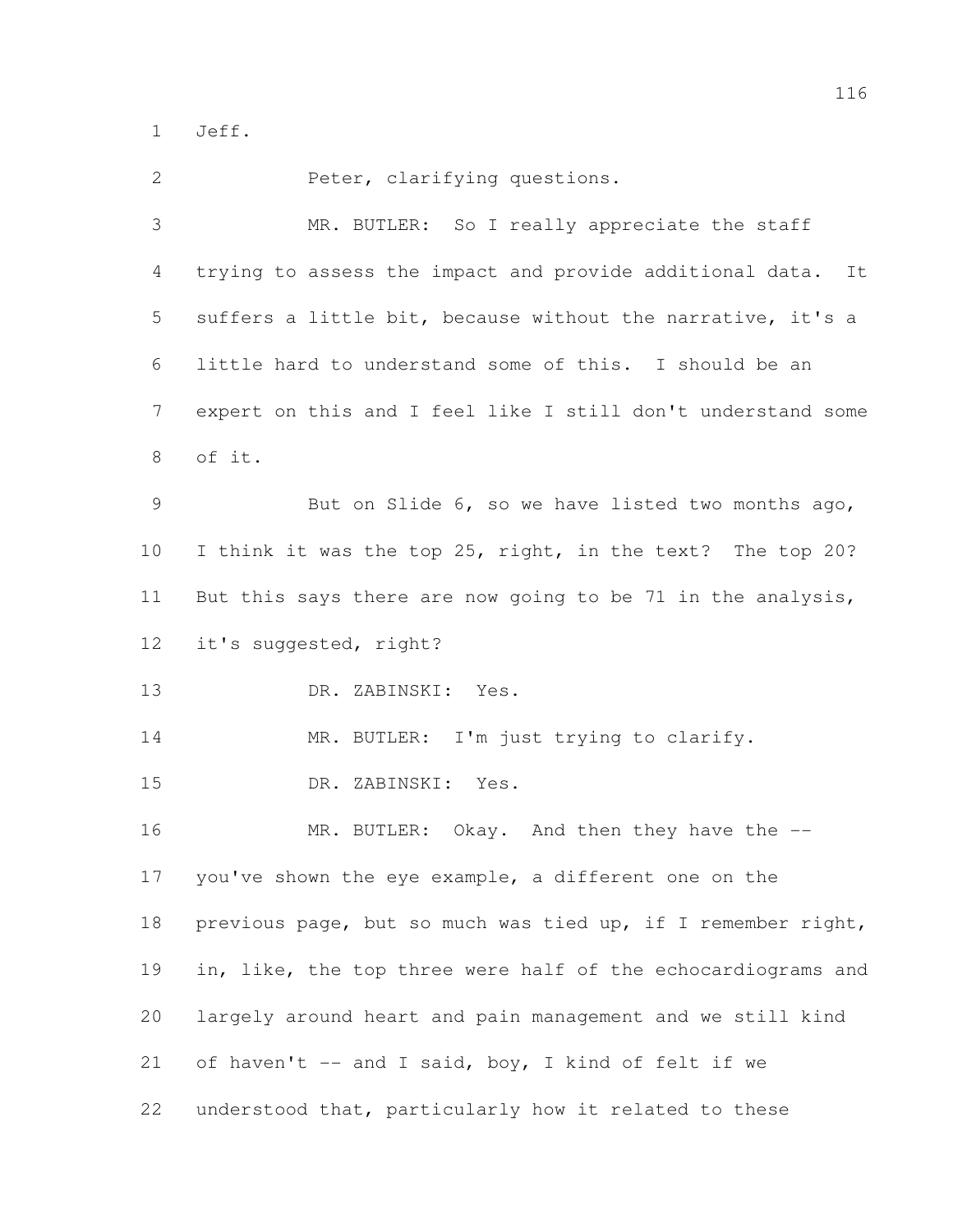smaller for-profit probably heart and orthopedic hospitals, we would have a better understanding of what's going on. 3 And then part of that is, too, are the physicians -- because this all started with employing physicians too rapidly because this was a mechanism to kind of help fund the salaries. And I'm not sure that that's going on in the smaller specialty hospitals. I'm not sure there is 8 employment, yet they're getting the facility fee at a -- I just don't quite understand the dynamics in this, not the E&M codes, but these set of tests.

 And I don't even know if I'm asking -- I'm 12 obviously not asking the question quite right, but so much of these APC volume and where the reductions occurred in relatively few APCs that seem to be now skewing more towards the for-profit smaller specialty hospitals, I just don't quite understand what is happening there, and this data doesn't quite get at it. Can you answer that –

 DR. ZABINSKI: Well, would it be helpful -- I'm wondering if it would be helpful if we looked just at the cardiac imaging codes, APCs. As you pointed out last time, they were the top two and they accounted for roughly, you know, half-a-billion dollars in savings, program plus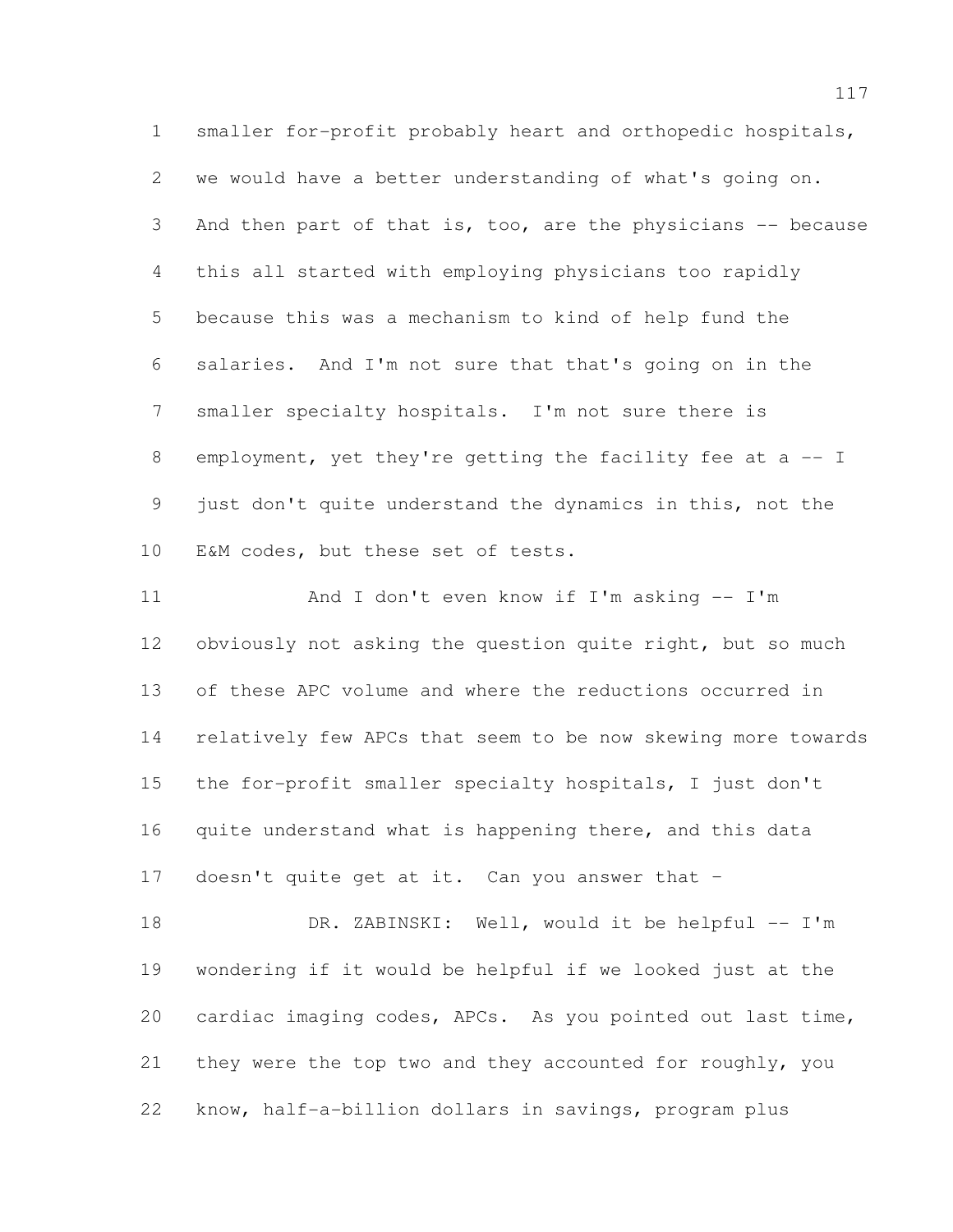beneficiary. If we looked at which hospitals, you know, provided most of those services, or which would be the most affected by the payment changes, and if we saw -- it sounds like you're asking, is it really going to be the cardiac hospitals that would be affected by this policy proposal or other types of hospitals. So if we looked at it by category 

 MR. BUTLER: Well, that might help. But it did strike me, like, half of the savings are coming from, like, two or three APCs, and yet we're looking at 71 of them and all this detail. Understanding those in particular, I think, would help understand the bigger picture.

13 DR. MARK MILLER: There are two things that 14 occurred to me, and you were on to one of them, Ariel. What if you ran this analysis for just those? That could be one way to cut it. And the other way to cut it -- and I don't know whether we're taking them out or just looking at them, but I'm going to say it this way: take out the specialty hospitals and see what it looks like. They were my two -- MR. BUTLER: That might be good, too. DR. MARK MILLER: -- gut reactions to what you

said.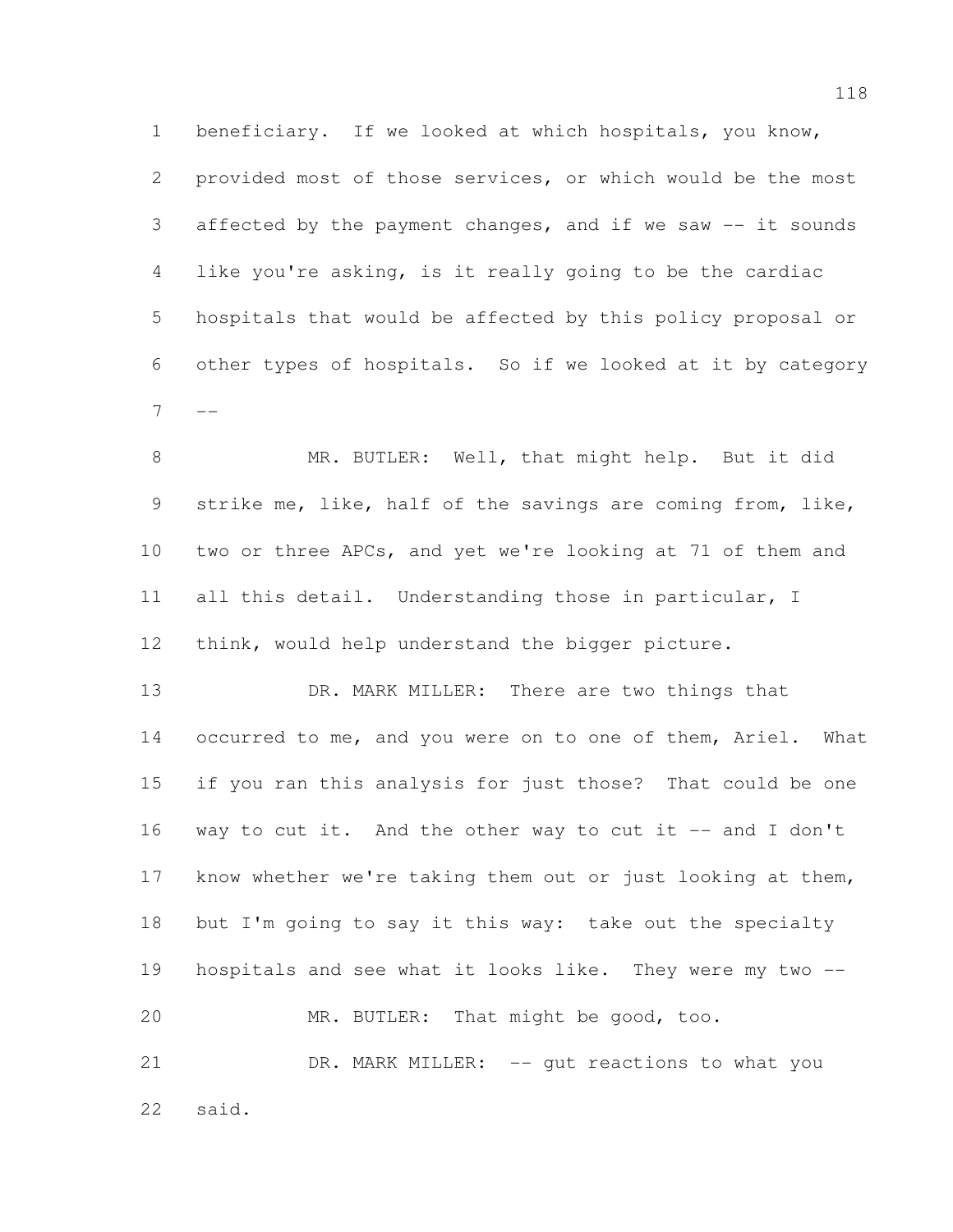MR. BUTLER: Yeah, because one of my other comments would be, you know, we look at the top hundred. Well, if a bunch of them are these really dinky things, it's a small part of the total hospital. So even those they're smaller, it just explains part of the total spend that is being impacted by the policies. I know there are many, many ways you could slice the data, and you've been trying to do that. But I still don't feel I quite have a handle on what's going on on these high-volume APCs where the impact will be the greatest.

11 DR. ZABINSKI: Some of the obvious things, you know about them, you know, relative to the -- in the list of 71 APCs, they do have a high volume, and they also start with a very high, relatively high payment rate. So, you know, a lot of money as a share of the total is tied up to 16 them to begin with, and then you drop their rate, and they do have -- in terms of their magnitude of their drop in their rate is large. The percent drop is not unusually large, but their magnitude is, and that's what really matters here.

 And we also do know that there's a fair amount of shift in these APCs from free-standing offices to OPDs over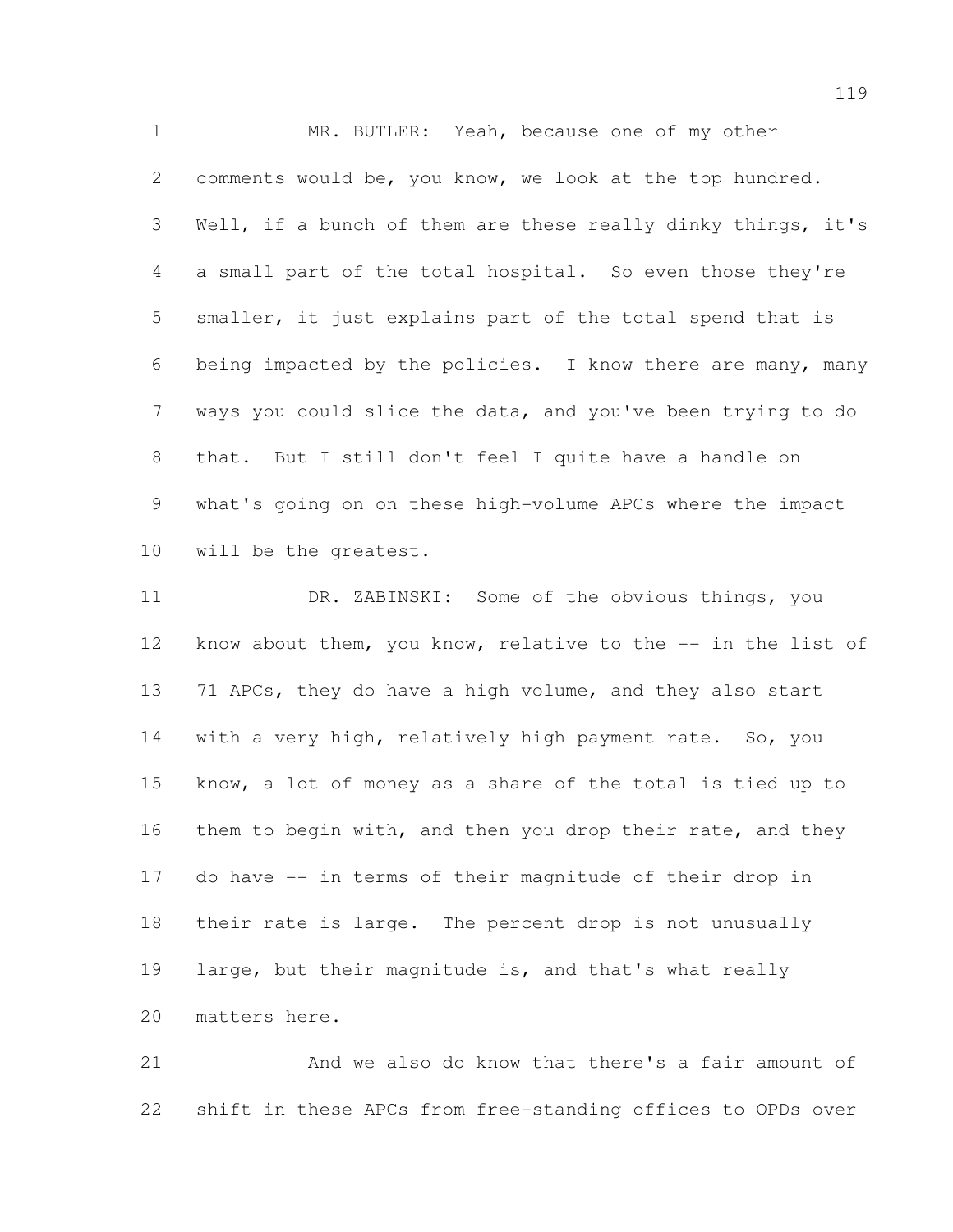the last few years.

| $\overline{2}$  | MR. BUTLER: I suspect, and I think most --                  |
|-----------------|-------------------------------------------------------------|
| 3               | anecdotally you hear that the reductions in general for     |
| $\overline{4}$  | cardiologists and how they're being paid and technical,     |
| 5               | professional, et cetera, led to this rapid employment and   |
| 6               | particularly in cardiology, and this was a safer haven that |
| $7\overline{ }$ | provided more money than the previous model. And the more I |
| 8               | think we kind of understand the dynamics around, for        |
| 9               | example, heart as just an area, I think the more we can     |
| 10              | target this in the appropriate way to get at an underlying  |
| 11              | issue.                                                      |
| 12              | I think it's a very different scenario, for                 |

 example, for primary care or maybe some of the other areas that are less intense in some of these tests but have a lot of E&M codes, for example.

 MR. HACKBARTH: This is helpful, Peter. So the impact analysis is showing a combination of three things. 18 One, as Dan says, these are relatively high priced -- these cardiac things, they're a significant amount of money. There's a lot of volume and a relatively high price. We've got this move that Peter described that has occurred from physician office into OPD, and then the specialty hospital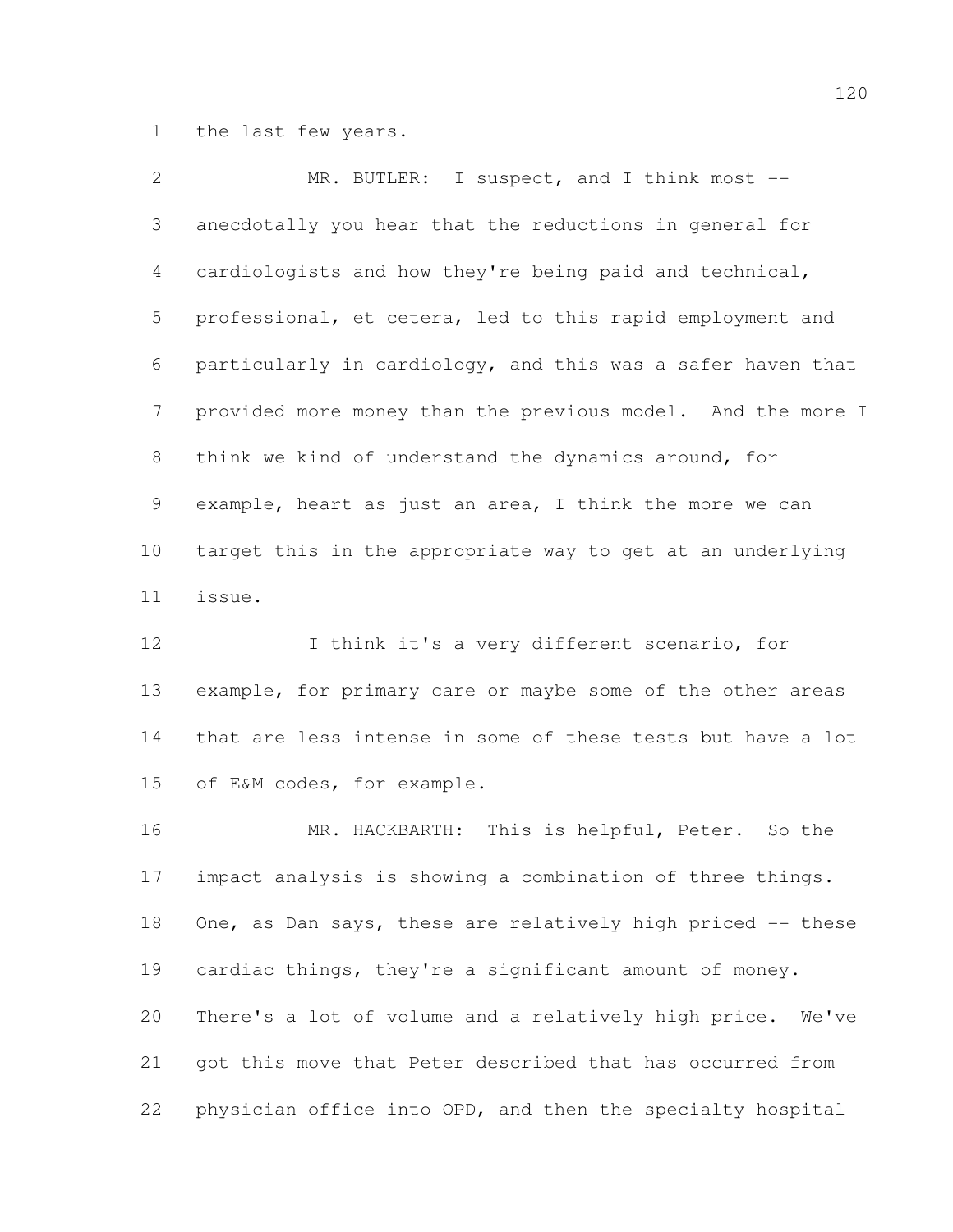numbers, this is also an area where there has been a lot of development of specialty institutions, the cardiac, and so those three factors are showing up in these impact analyses. 4 MR. BUTLER: Now, there aren't new -- a lot of new physician-owned specialty hospitals, but there have been barriers to making that occur. So -- MR. HACKBARTH: But a lot of them existed before the moratorium. 9 MR. BUTLER: Right. So there are different dynamics going on here. 11 And then on Slide 13, I just think we need to -- this would be very tricky to kind of bring together what we had in a previous recommendation, which was controversial by itself, and then layer on another one and look at the 15 impacts on, you know, the 7.7 percent is a pretty big whack of your total revenue. So I don't know how we need to start thinking ahead. How do you kind of put that in the context of the other reductions that PPACA has or updates? I'm just trying to anticipate what obviously will be a tough discussion to try to balance all of these things, because it's hard to -- it's one thing to take an isolated issue and kind of a principle that makes sense and then fold it into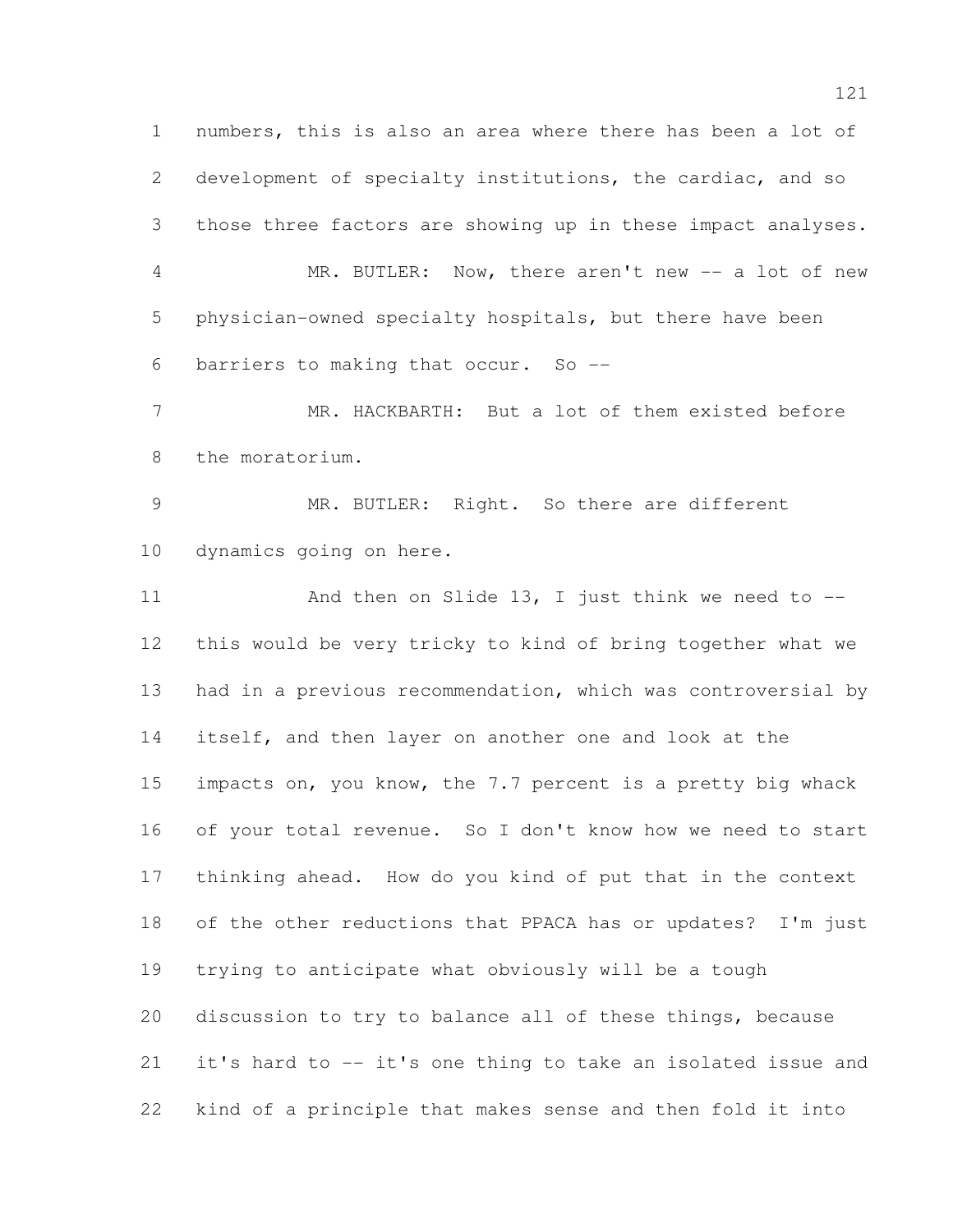the other dynamics of everything else that we do when we make our recommendations and updates.

 So I don't have a recommendation today other than to suggest that obviously some institutions would be -- if you did this all in one year, the way the data lays out, it would be pretty darn tough.

 MR. HACKBARTH: This is the combined effect of E&M plus the new ones.

DR. ZABINSKI: That's correct.

 MR. HACKBARTH: On the E&M calculation, does that include our hold harmless features in there?

DR. ZABINSKI: Yes.

13 MR. GEORGE MILLER: That assumption is that hold harmless will continue beyond this year in these numbers.

Is that correct?

DR. ZABINSKI: Correct.

 MR. HACKBARTH: I'm actually talking about a different hold harmless. I'm not talking about the hold harmless in under-100-bed rural hospital. I'm talking about the --

21 MR. GEORGE MILLER: I'm sorry.

MR. WINTER: Stop loss?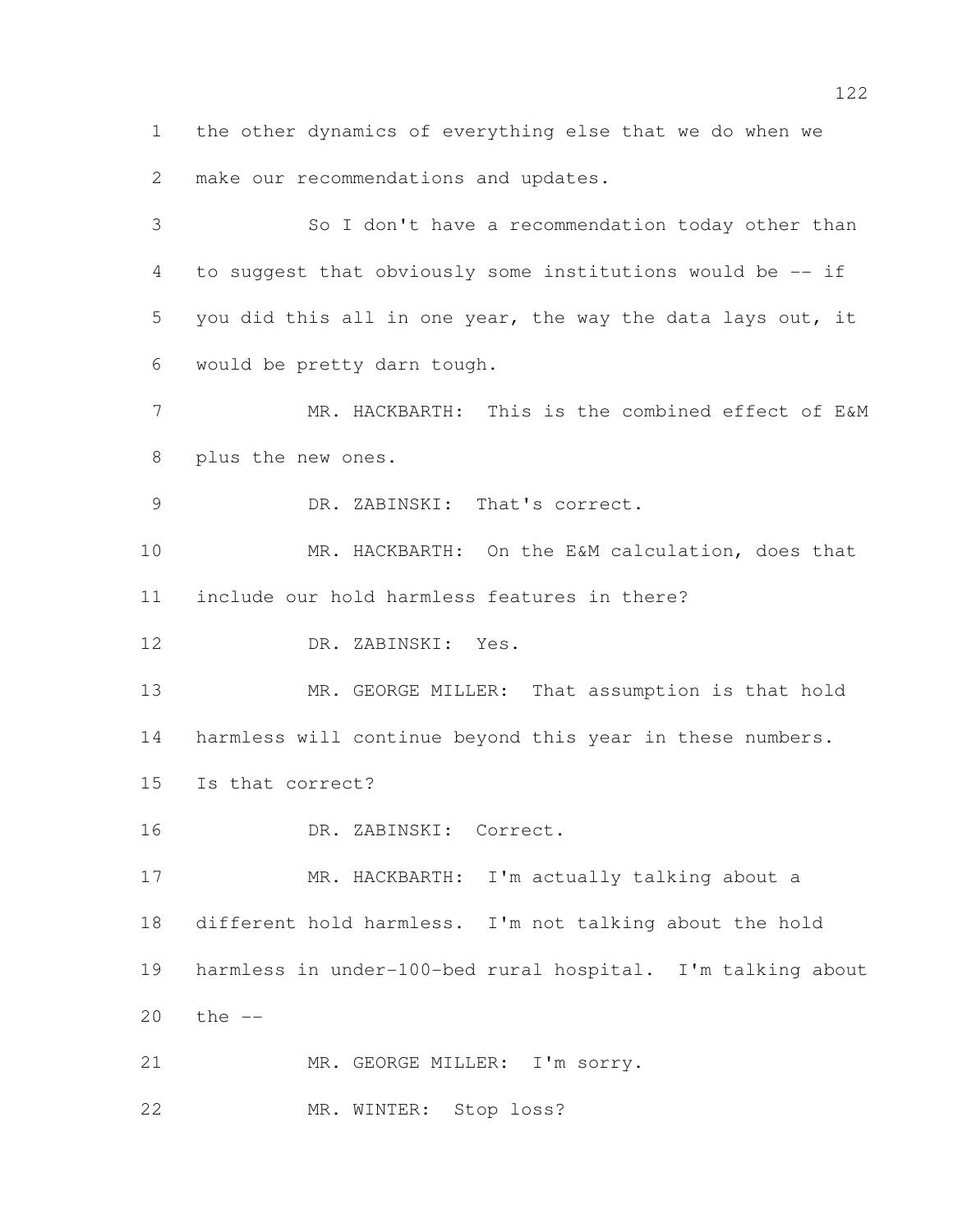1 MR. HACKBARTH: Stop loss. DR. ZABINSKI: It does not include any sort of stop loss in it. MR. HACKBARTH: Okay. So even on the E&M stuff, those numbers that factor in here don't include our stop loss -- DR. ZABINSKI: No, it does not. 8 MR. HACKBARTH: Okay. MR. GEORGE MILLER: Well, if I could just follow 10 up, did we model  $--$  I mean, the current  $--$  if I remember correctly from last year, the margins in HOPD are negative. Have we calculated what this impact would be on those margins as well? 14 MR. HACKBARTH: We can do that. DR. ZABINSKI: Yeah. 16 DR. MARK MILLER: When we get into that next month, George. MR. GEORGE MILLER: Yeah. I would love to see that. DR. MARK MILLER: Actually, I just wanted to finish off where I think Peter was. So the 7.7 is for the top 100, just to make sure that we're tracking through that.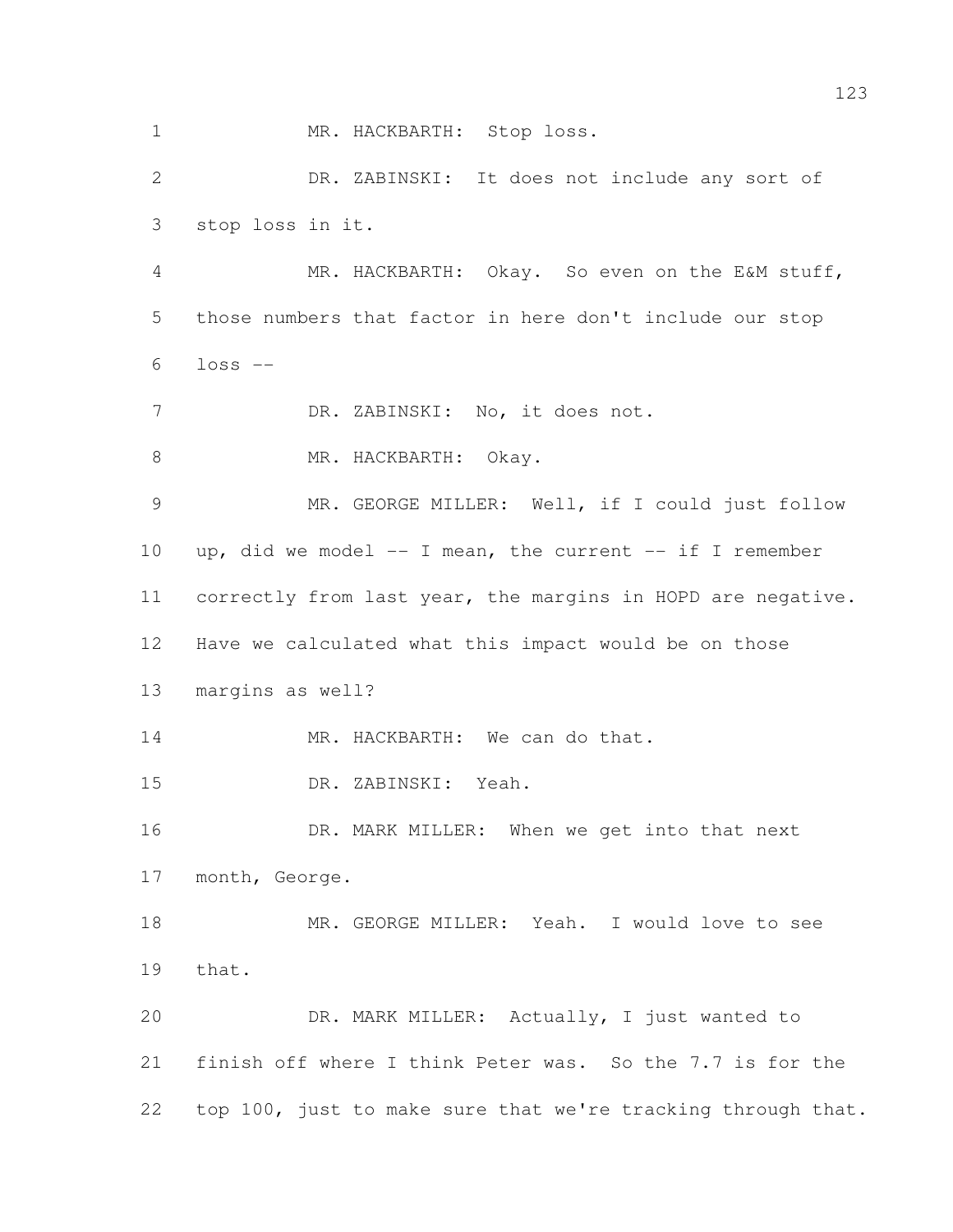And what I can't remember on this one is when we do the Group 1, Group 2, that top 100 had a lot of specialty hospitals in it. DR. ZABINSKI: Correct. DR. MARK MILLER: And when you put it together with the other policy? DR. ZABINSKI: Thirty. DR. MARK MILLER: Okay. I'm sorry. I had forgotten. MR. BUTLER: So, Mark, though, another way to look at it is Slide 11, instead of saying, okay, the top hundred, there is, you know, on average 5.5 percent reduction in outpatient for hospitals in general and a 1.2 percent on their total Medicare revenue, which is the average impact. MR. HACKBARTH: But this also, I assume, does not include the stop loss on E&M. DR. ZABINSKI: No. DR. REDBERG: Just to follow on from what Peter said, besides looking at the non-specialty hospitals, for example, on the top 100 and also in the most affected, you would also look at the specialty hospitals specifically? Because, obviously, it's a very diverse group of hospitals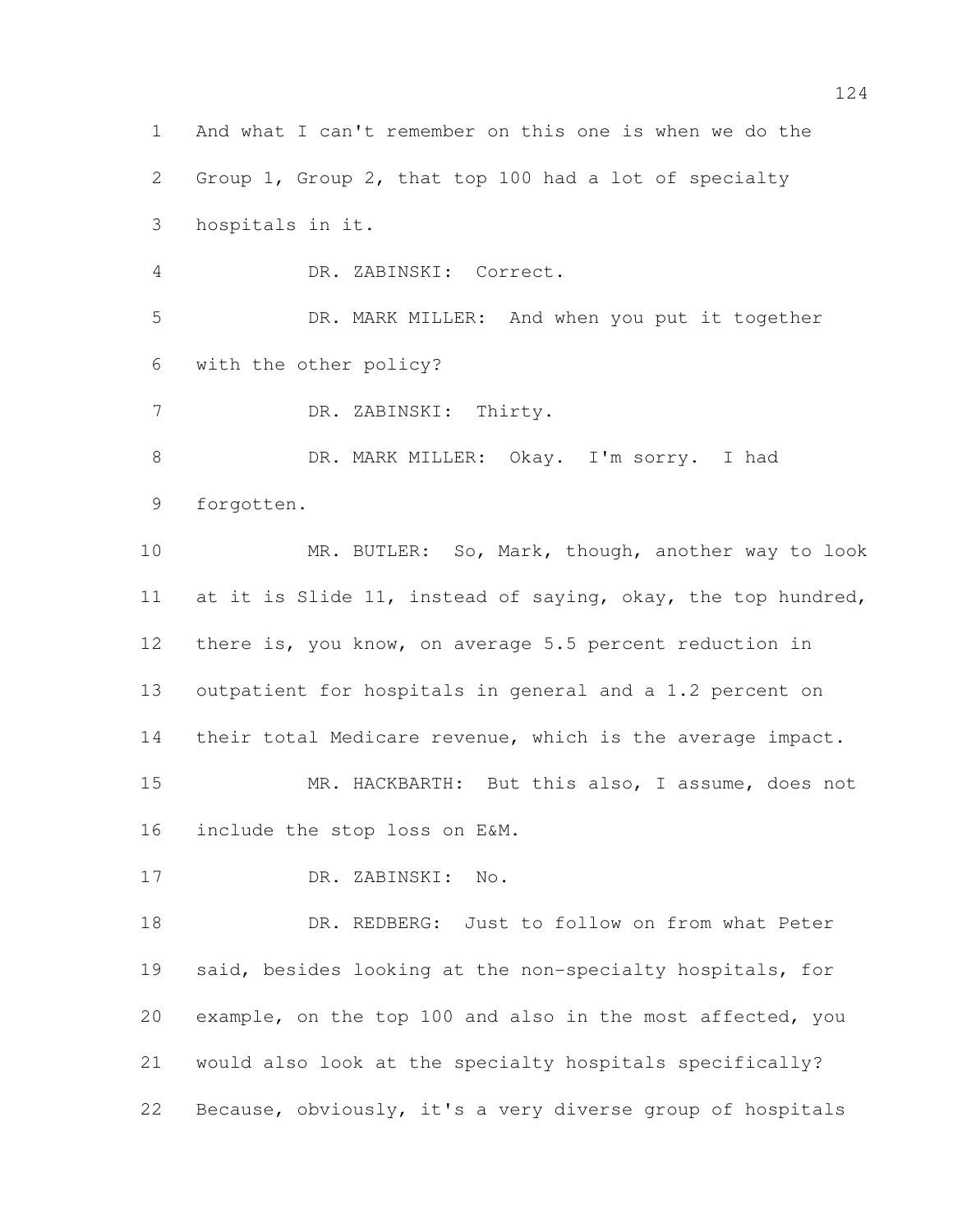that would be affected, or more affected, with very different characteristics. So I just think it would be interesting to break it out or helpful to break it out. DR. ZABINSKI: [inaudible]. DR. REDBERG: And just the other point. Is it possible to also, besides looking at the costs like you gave us in Slide 7, to look at some of the quality measures, the performance measures that CMS measures for inpatients? For example, for the cardiac specialty hospitals, we have a lot of inpatient performance measures. Can you compare quality as well as costs and see if there's any correlations between these payments and types of hospitals and quality? DR. ZABINSKI: Sure. 14 DR. REDBERG: Thanks. DR. HOADLEY: Just two small ones, and thanks for the various responses from the previous questions. On the answer to my question, the 11.1 percent on this second group, was that before -- the total bucket that was affected, was that before or after you made the APC global period exclusion of those additional APCs? 21 DR. ZABINSKI: That is after.

DR. HOADLEY: Okay.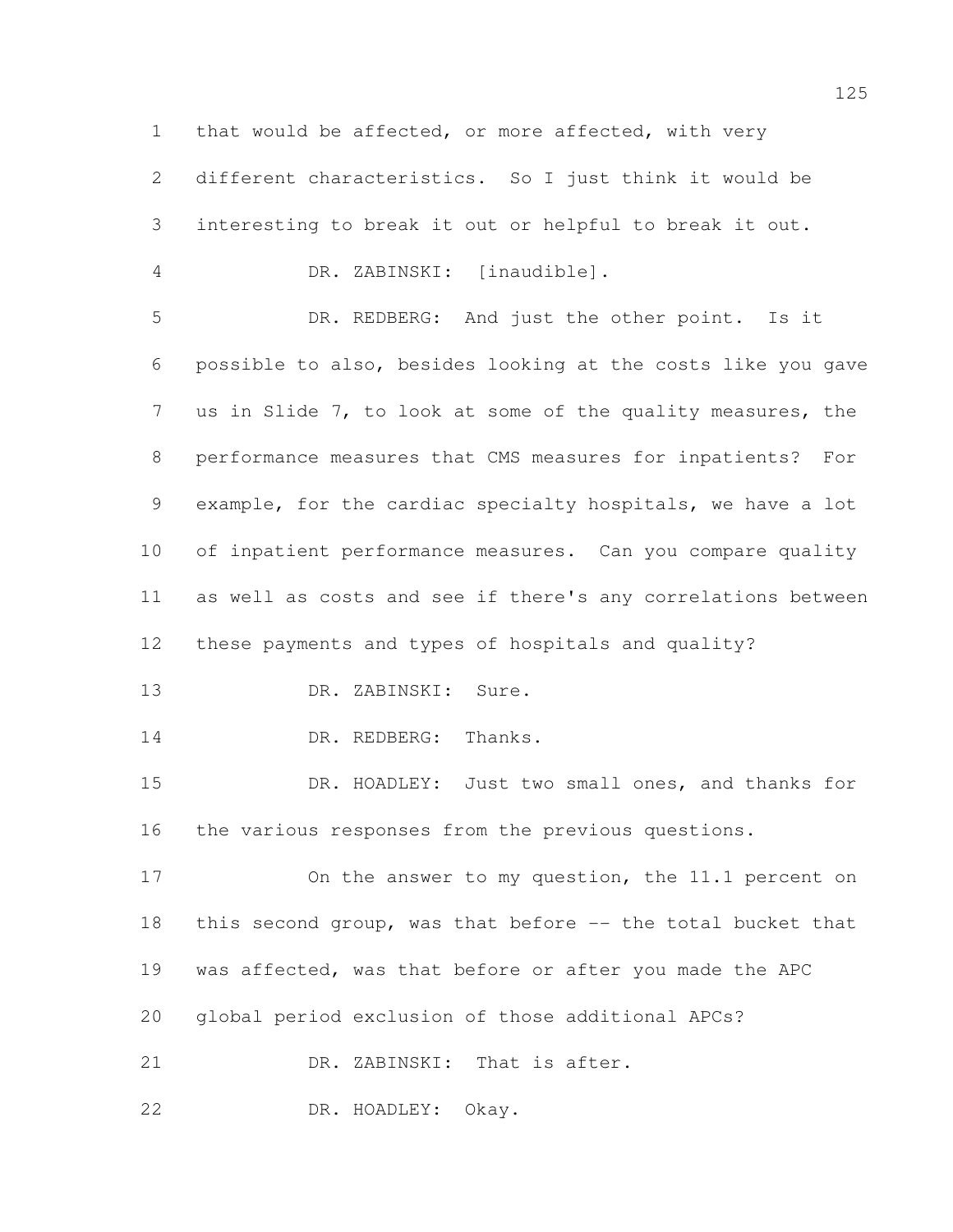DR. ZABINSKI: Yes, after.

 DR. HOADLEY: And I don't think you've given us this, but it's sort of underneath several of the graphics. How correlated are the two policies in their impact on hospitals? I get a sense that they're affecting kind of different groups, but I'm not sure I'm actually seeing anything that shows that. Or maybe we don't know that right now. DR. ZABINSKI: Yeah, I did not look at that. Just going by what I know and which hospitals fall in and where they fall in the distribution, I would guess that it does affect different groups of hospitals. DR. HOADLEY: I mean, the Slide 9 that talked about, you know, the DSH statistic sort of implies that the list at least of the top 100 are different, but -- DR. ZABINSKI: That's definitely true, yes. The top 100 list, there's not much overlap, but I think in general -- DR. HOADLEY: But it would seem like it would be useful to know if -- you know, because if the two policies are reinforcing the impact on -- as opposed to one hits some

and the other one really hits, it's kind of an uncorrelated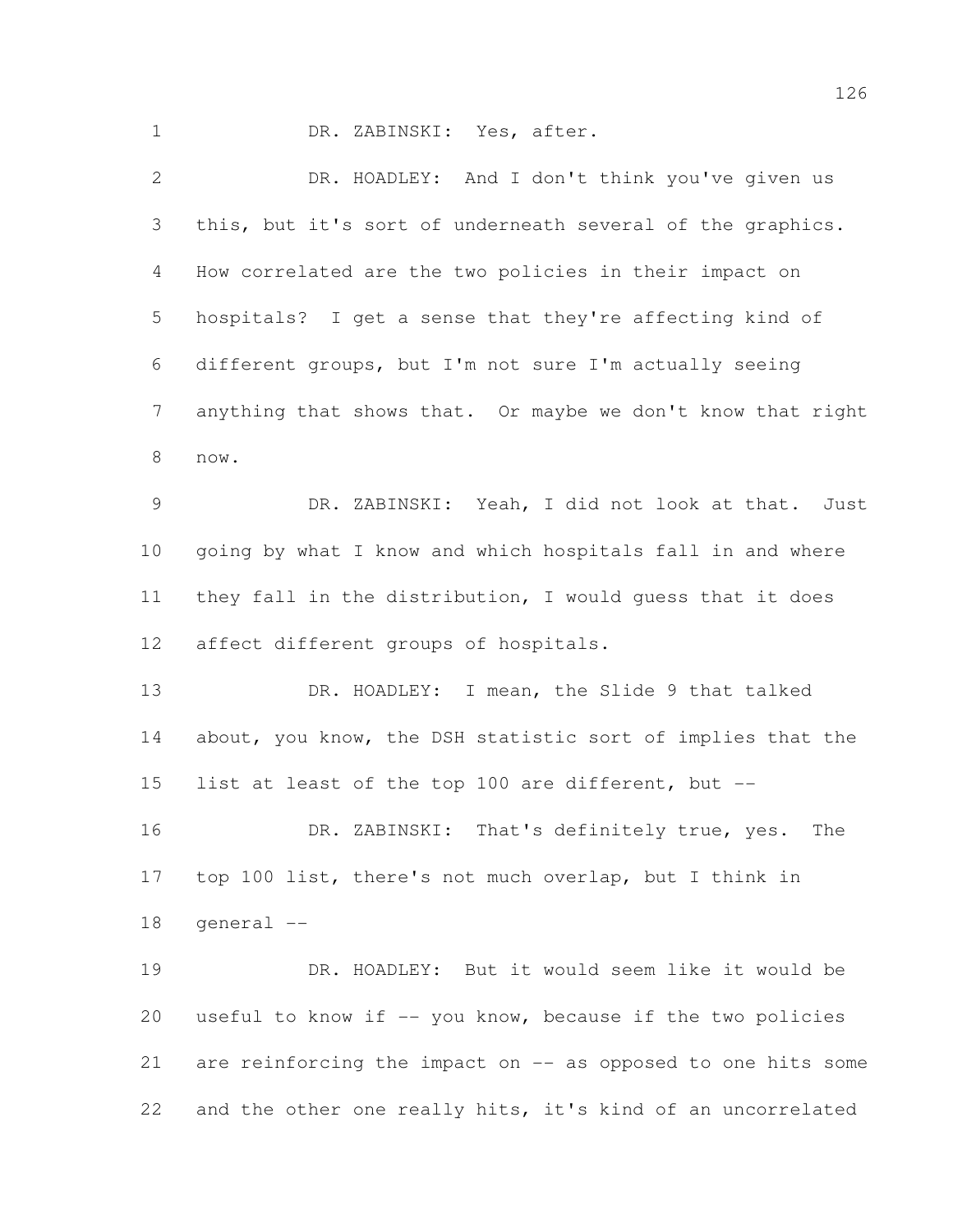set that's just useful to know, it seems like.

| $\mathbf{2}$    | MR. ARMSTRONG: So I'm not sure exactly to ask                |
|-----------------|--------------------------------------------------------------|
| 3               | this, but we're looking at estimates that would reduce       |
| $\overline{4}$  | revenues to hospitals by 5.5 percent or 7.7 percent for the  |
| 5               | top 100. The question I have is: Given payment policy and    |
| 6               | the changes that we've seen that have inspired these         |
| $7\phantom{.0}$ | policies, how quickly did the revenues go up by that much    |
| 8               | over the last few years? Has this been a gradual thing over  |
| 9               | the course of a decade? Or is this just                      |
| 10              | MR. WINTER: Last year in our March report we                 |
| 11              | showed that the shift of E&M office visits from physician    |
| 12 <sup>°</sup> | offices to outpatient departments has been accelerating.     |
| 13              | Correct, Dan?                                                |
| 14              | DR. ZABINSKI: Yeah.                                          |
| 15              | MR. WINTER: It has been accelerating over the                |
| 16              | last couple years. We also looked at a couple of cardiac     |
| 17              | imaging codes, like echocardiography and nuclear medicine,   |
| 18              | and those have also been accelerating over the last couple   |
| 19              | of years.                                                    |
| 20              | We have not looked at all of the 71 APCs in Groups           |
| 21              | 1 and 2, but that gives you a flavor for what we're seeing   |
| 22              | in some of the really higher-volume, high-payment APCs where |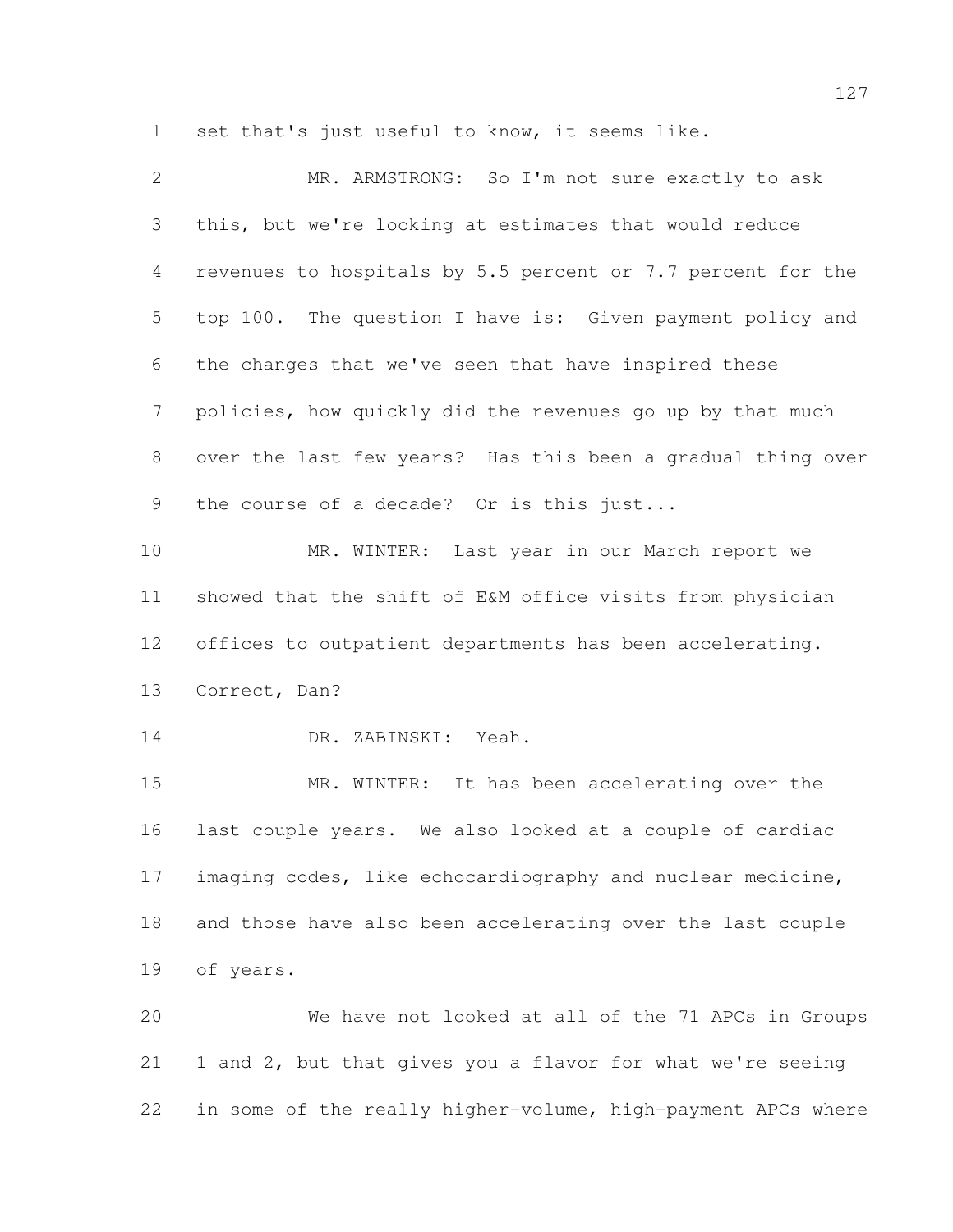there are big differences in payment rates.

| $\overline{2}$ | MR. ARMSTRONG: Yeah, and I ask that because I               |
|----------------|-------------------------------------------------------------|
| 3              | think Peter raises a good point, that on the one hand       |
| 4              | there's kind of the discipline around the policy and does   |
| 5              | the policy make sense. But then there's also the impact     |
| 6              | operationally on changing the policy. But let's not forget  |
| 7 <sup>7</sup> | that while we would be taking revenues out, those are brand |
| 8              | new revenues that have been coming up. And so let's just    |
| 9              | not forget that, too. If that's the right way to think      |
| 10             | about that.                                                 |
| 11             | DR. COOMBS: So I was interested in if you were              |

 able to get at a granular level with the disproportionate share hospitals and the overlap with academic institutions 14 to see what the impact would be, especially for, you know, inner-city urban teaching centers in terms of, you know, their margins might be very different than the for-profit. Thank you very much for answering my question, too, about the distribution correlation.

 DR. ZABINSKI: We haven't done anything on really digging down to that level that you're asking about. That's something we can do.

DR. COOMBS: My concern is the disproportionate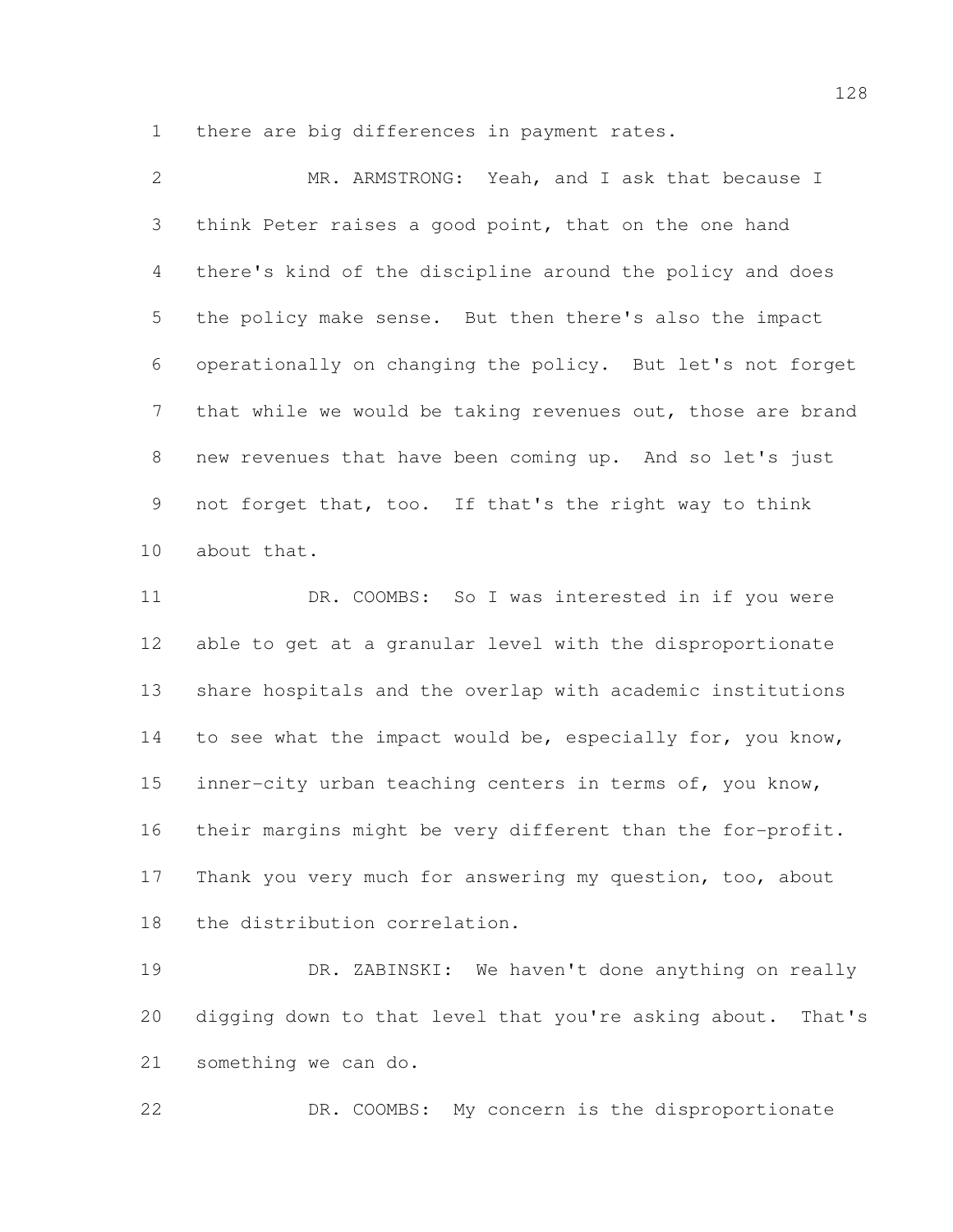share hospitals that actually have a major mission for teaching in the GME slots that are appropriate for what the government has slated and what's necessary for them to actually meet the demands of their surrounding communities. Some of the institutions have actually increased the number of GME slots on their own to kind of meet the needs of their community, and so what would this do to them. And in that same vein, we made an accommodation when we did E&M codes for DSH hospitals, and I was wondering if we had been thinking along those lines for this as well. MR. HACKBARTH: That's certainly an option to do

 some sort of special protection for the above average disproportionate share hospitals.

14 MR. WINTER: And for the Groups 1 and 2 that we talked about in October, Dan did model a limiting -- a stop- loss policy similar to what we recommended for E&M, and I think the impact was minimal, very minimal. Right?

 DR. ZABINSKI: Yeah. It's much smaller than what the impact would be under the E&M policy we recommended last March.

 DR. COOMBS: So could you do that as well for the teaching institutions just to see the impact? Because I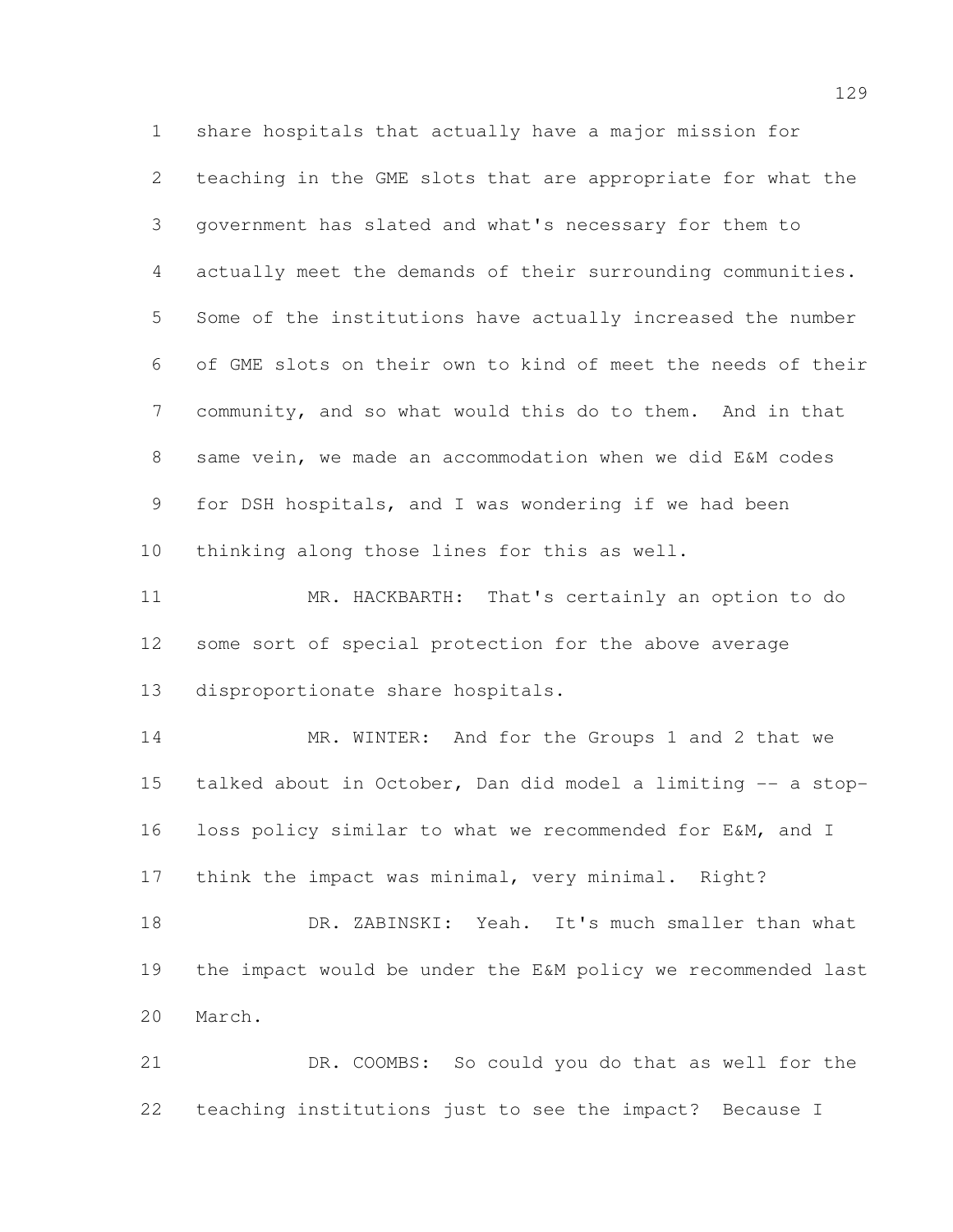think we just focused on the disproportionate share hospitals.

 DR. ZABINSKI: Yeah? MR. HACKBARTH: I want to make sure I understood what you said. So you're saying that for this second group of services that the impact on the disproportionate share hospitals is much smaller than for the E&M services. 8 DR. ZABINSKI: That's correct. MR. HACKBARTH: Okay. Clarifying questions? MR. KUHN: Yes, just one. Page 5 or Slide 5, just a quick question to make sure I understand on the numbers. 12 So let's just take that top line, the fee schedule rates. So the \$66 includes both the professional, the practice 14 expense and the malpractice. And then as we move forward, then it goes to the 27. Is that the just the professional and malpractice only?

 DR. ZABINSKI: That's the three parts. It's the professional, it's the malpractice, and it's the facility PE for the physician.

MR. KUHN: Okay. In the 27.

DR. ZABINSKI: In the 27.

MR. KUHN: Okay. It would be interesting as we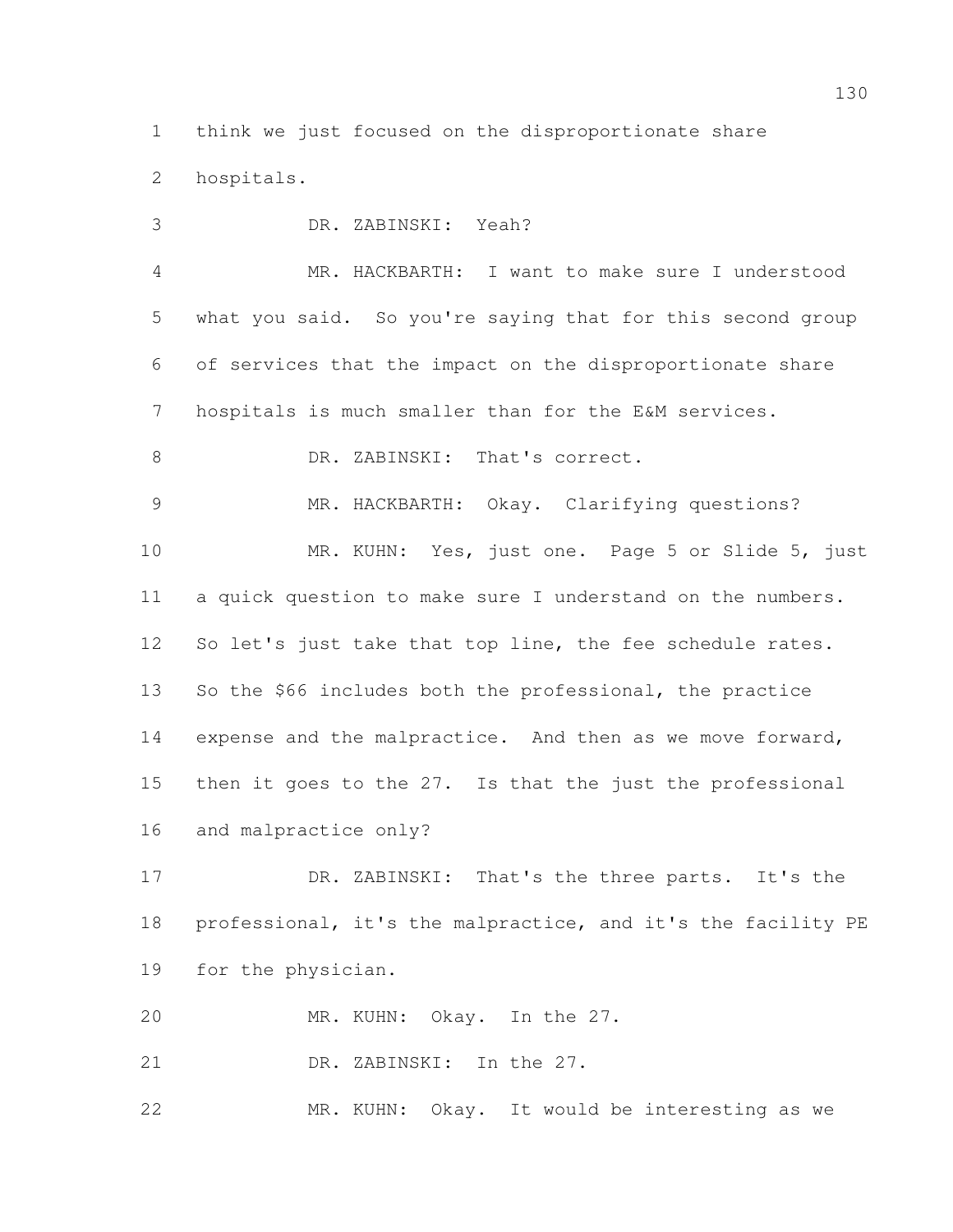look forward that, you know, if you think about this, you're basically, you know, going into a hospital-based facility, so it basically is the hospital's machinery, it's the hospitals supplies, et cetera. So I would be really interested to look at it as how we really separate that the physicians are getting paid for what they are doing, that is, you know, their professional, their malpractice, and then the facility charges are separate. We might have a different look at this if we had it that way. It just seems like we're providing payment for services that aren't being rendered, if you follow my logic here.

 MR. WINTER: Would it be helpful if we broke down the total fee schedule rate by the three components --

14 MR. KUHN: It might help us look at --

15 MR. WINTER: -- so PE, PLI, and work? Is that what you're asking?

17 MR. KUHN: Yeah, I mean -- you know, I quess if -- well, I guess it depends where the locus of the practice expense is. If it's all in the outpatient in the hospital- based, then that's where all of the expense is. Or in the example you have here, the physician is getting not only the physician rate but also practice expense when they're using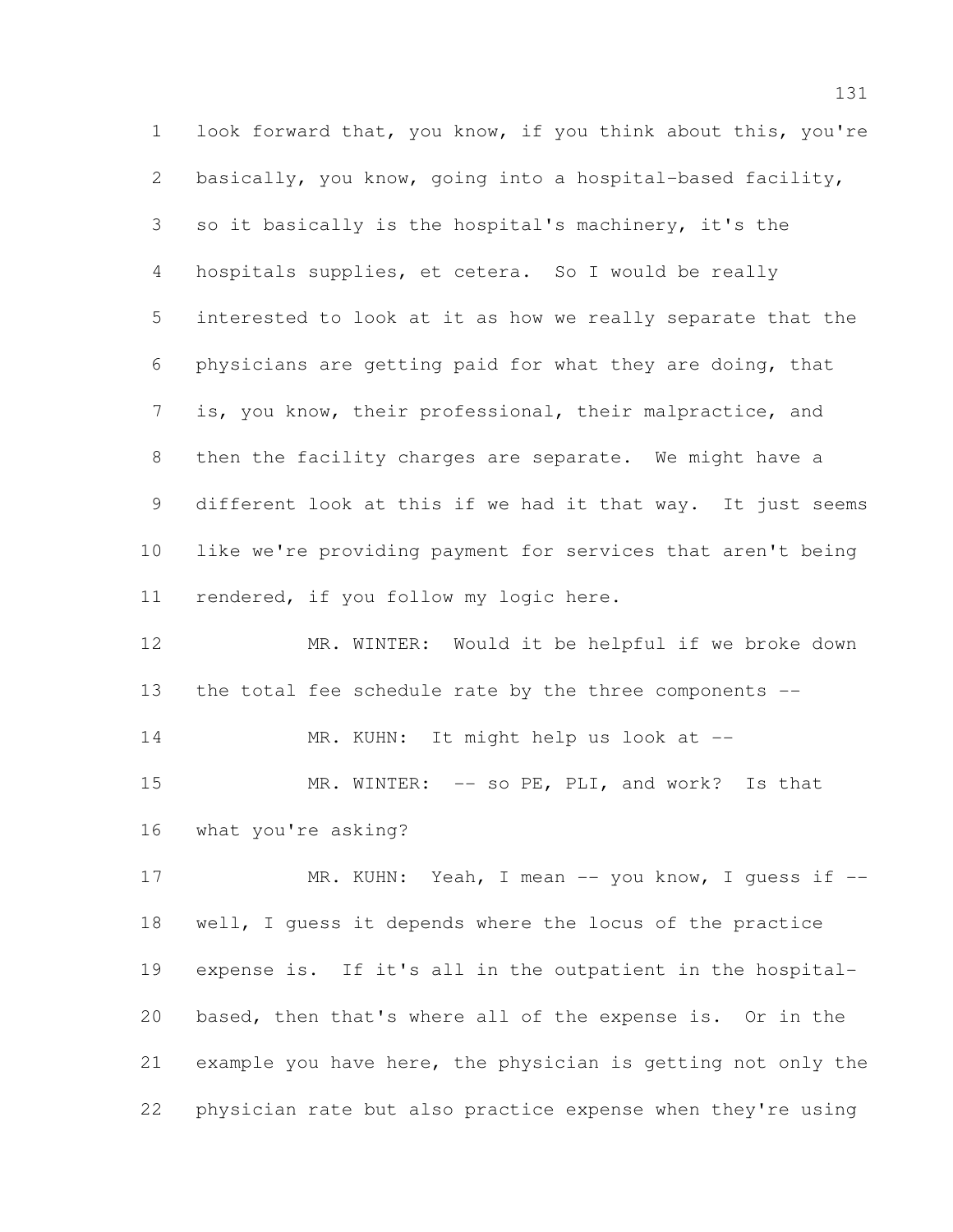the hospital's equipment. It's kind of a little bit what George was talking about at the last meeting. It would be interesting if we could break it out differently just to see what it looks like.

5 MR. WINTER: Right, so -- and we can certainly break it out in greater detail as we did with the E&M stuff 7 last spring, last winter and spring. There are going to be, even for services performed in a facility, there are still going to be some practice expense for the physician for costs related to billing and if -- these are not 90-day globals, but for billing and for perhaps coordinating the service in the hospital, that sort of thing. So there's going to be some -- there's going to be some costs --

14 MR. KUHN: Some costs.

 MR. WINTER: And also just because of the way the formula works for allocating the indirect practice expense, that's based on the work and the direct practice expense input. So even for codes that have no direct practice expense inputs but do have work, so like surgical procedures that are done just in the hospital, there's still going to be indirect practice expense costs allocated for those procedures. So, you know, there's always going to be some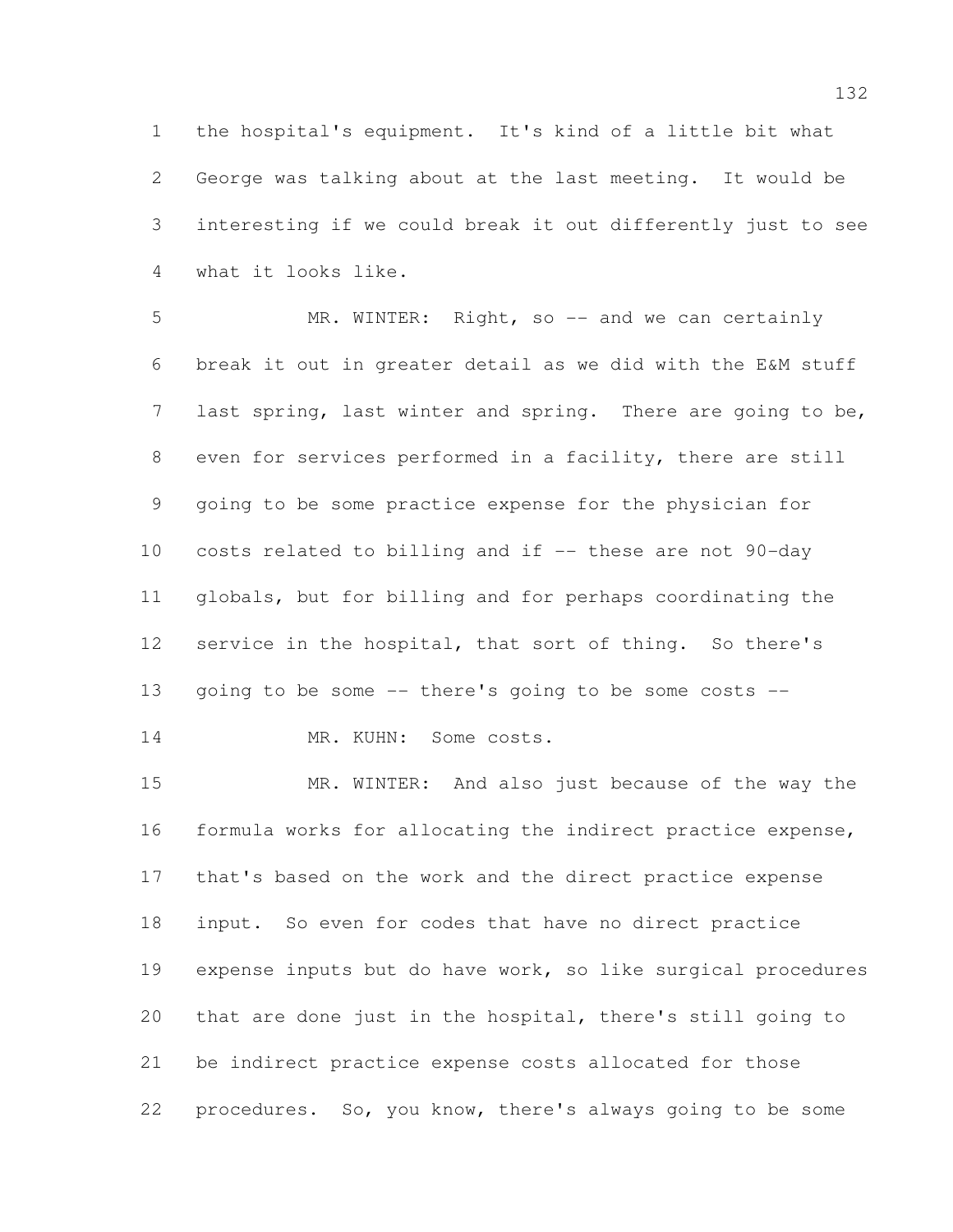practice expense on the facility side, even when the

procedure is always done in a hospital.

 MR. KUHN: Yeah, and maybe the easiest way is to kind of break out those three components so that at least we can just see what they look like. MR. WINTER: Sure. 7 MR. KUHN: Thank you. 8 MR. HACKBARTH: Round 2 [off microphone]. MR. GEORGE MILLER: Yeah, Herb covered one of my Round 2 because that was the question I had last time, if you remember, what component of the fee schedule for the 12 physician and then reduce the proposal -- last time it was 13 reduce that rate down to \$30, and I commented about that. But to that point, once we break that out, it would be interesting to look at that. The other thing is you mentioned that the physician office has to coordinate with the hospital. Well, it looks like we're going to reduce our payments, but I would imagine the same coordination would take place and the

same  $-$ 

 MR. WINTER: That's really an issue for the 90-day globals, which we took those out for that reason, because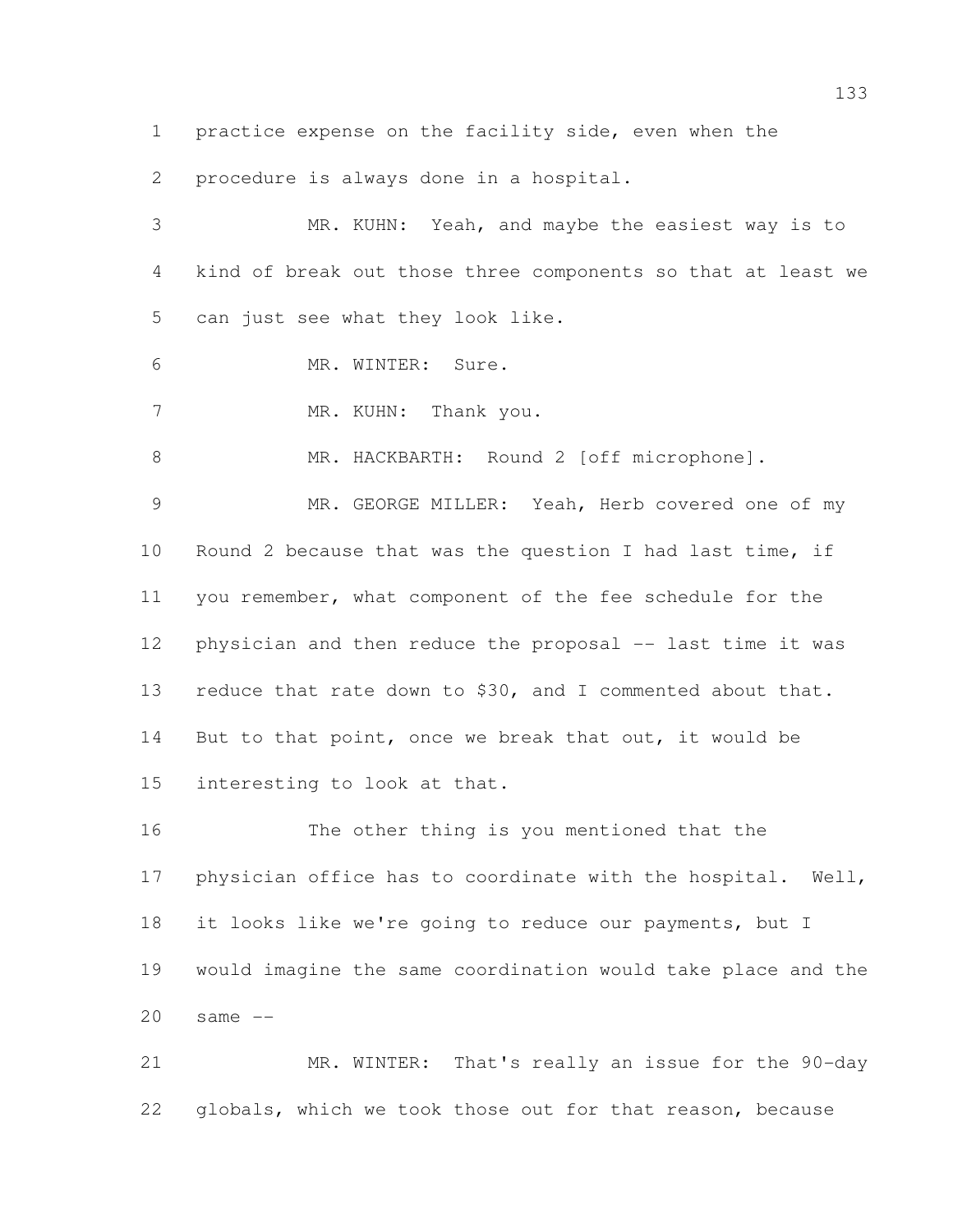there are these higher costs, higher staff costs associated with coordinating and scheduling the service in the hospital. That's probably not going to be true for the zero-day globals or the 10-day globals. But we can look into that.

 MR. GEORGE MILLER: Okay, great. And then just 7 for Round 2, I'm still concerned that -- although Scott raised the question about how long we have been getting that, and you said and quoted that there's been a recent shift in certain areas, but for some of us, especially rural hospitals, that have had employment of physicians and rural clinics for a long time, the impact on the previous slide shows that it's going to be pretty hefty on the rural hospital. This is not a recent phenomenon for us.

 And so, again, I'm concerned. Part of the challenge for us, again, is the standby capacity that a physician office does not have and that we have. Even our infrastructure, especially in that HOPD, is in the hospital versus a separate physician office, which I understand that argument still requires us to do things that a physician office does not have. And God forbid, what we just witnessed and when I was in Jasper, Texas, when we had the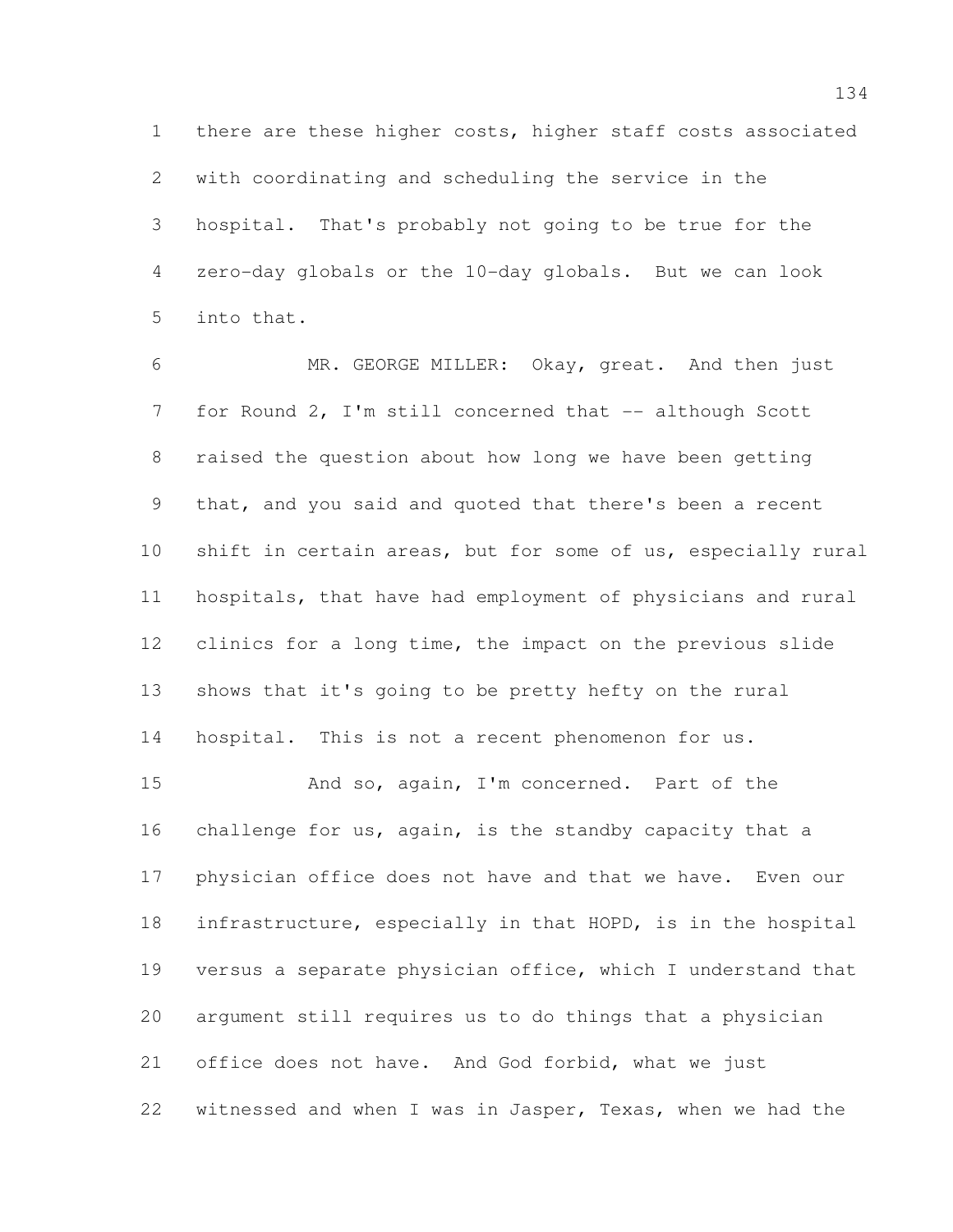hurricane, everyone came to the hospital. Nursing homes couldn't go anywhere else. They came to the hospital. And that's part of that standby capacity. It's not just to have an emergency room, but it's also to have a standby capacity in case of disasters and floods and hurricanes or anthrax threats. They come to the local hospital. So in my mind, that's what some of these fees address.

 We have a different mission than a physician office, and it looks like what we're doing and discussing has a limiting impact on what we first proposed, but I am very concerned about the direction and the total impact.

12 I mentioned, and you said you would look at it, 13 the hospital outpatient departments have negative margins, and I would love to see what the impact of this percentage would be on those margins already.

16 DR. MARK MILLER: I just want to say one thing. George, I do appreciate your comments last time. I think it did lead to a deeper dive on this, and we've come to a different place as a result of that. So I want to thank you again for what you said last time.

21 [Off-microphone comments and laughter.] DR. NERENEZ: This is a very broad question, I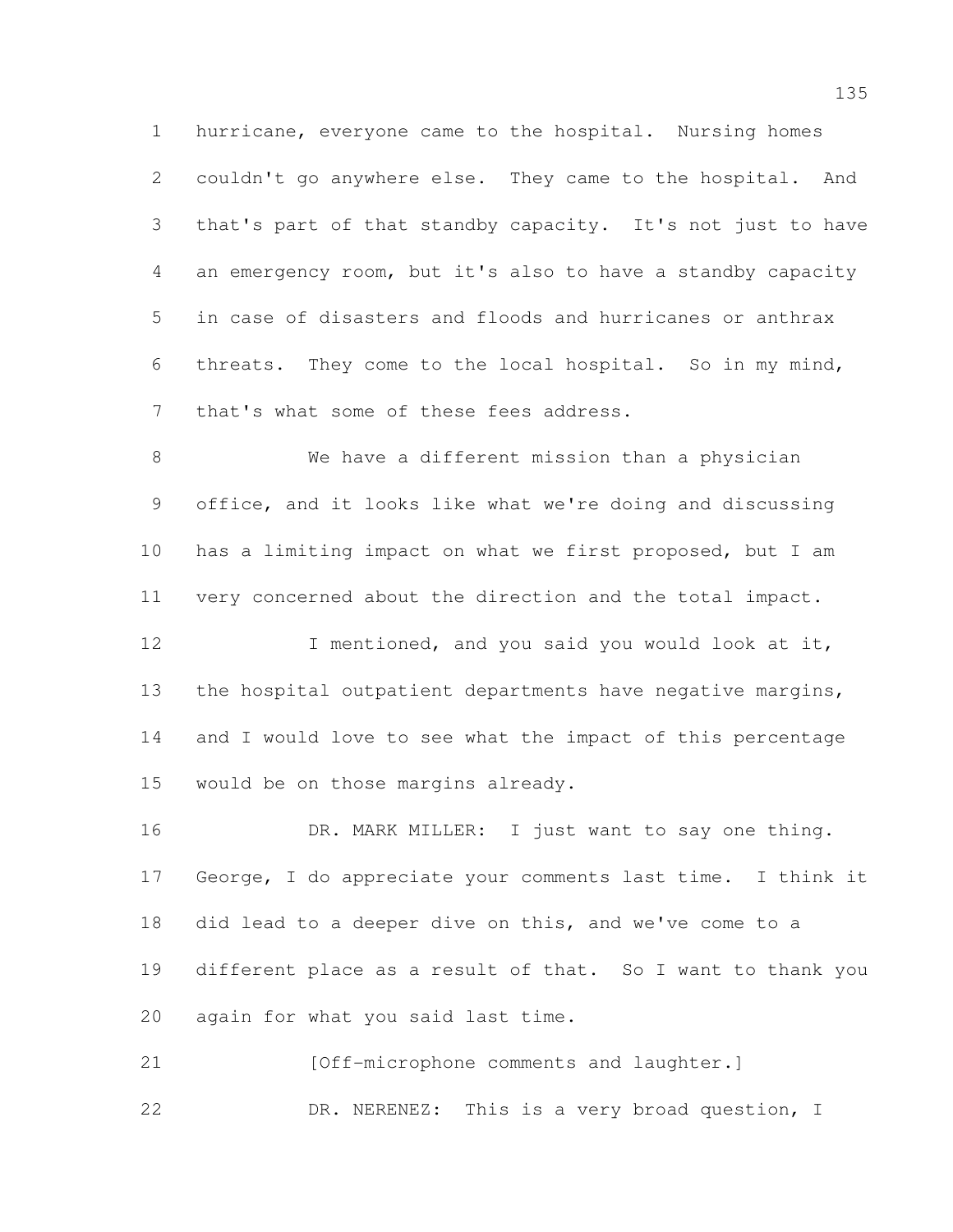think, about MedPAC philosophy and history perhaps, and I ask it in that way because I'm new to this. If we just look at the slide that's up, you know, you compare 94 and 66, what's being considered here is dropping from 94 to 66. Or perhaps if we look at the current thing, it's saying, you know, what are hospitals doing with the difference between 66 and 94? And I can imagine many different scenarios, but at least two clearly different ones. One is that the extra \$28, if I'm doing my arithmetic right, essentially just goes straight to the bottom line as profit or perhaps as executive perks on the way to the bottom line, and we could decide that maybe that's not such a good thing.

13 But, on the other hand, in other environments, that could support community outreach. It could support a safety net mission. It's basically an indirect subsidy of other perhaps socially desirable things.

 So my question is, in general, do we like indirect subsidies like that because -- well, just -- but at least I'd like a detailed answer.

DR. CHERNEW: [off microphone].

 DR. NERENEZ: And I could think that the answer could be simply because those area politically acceptable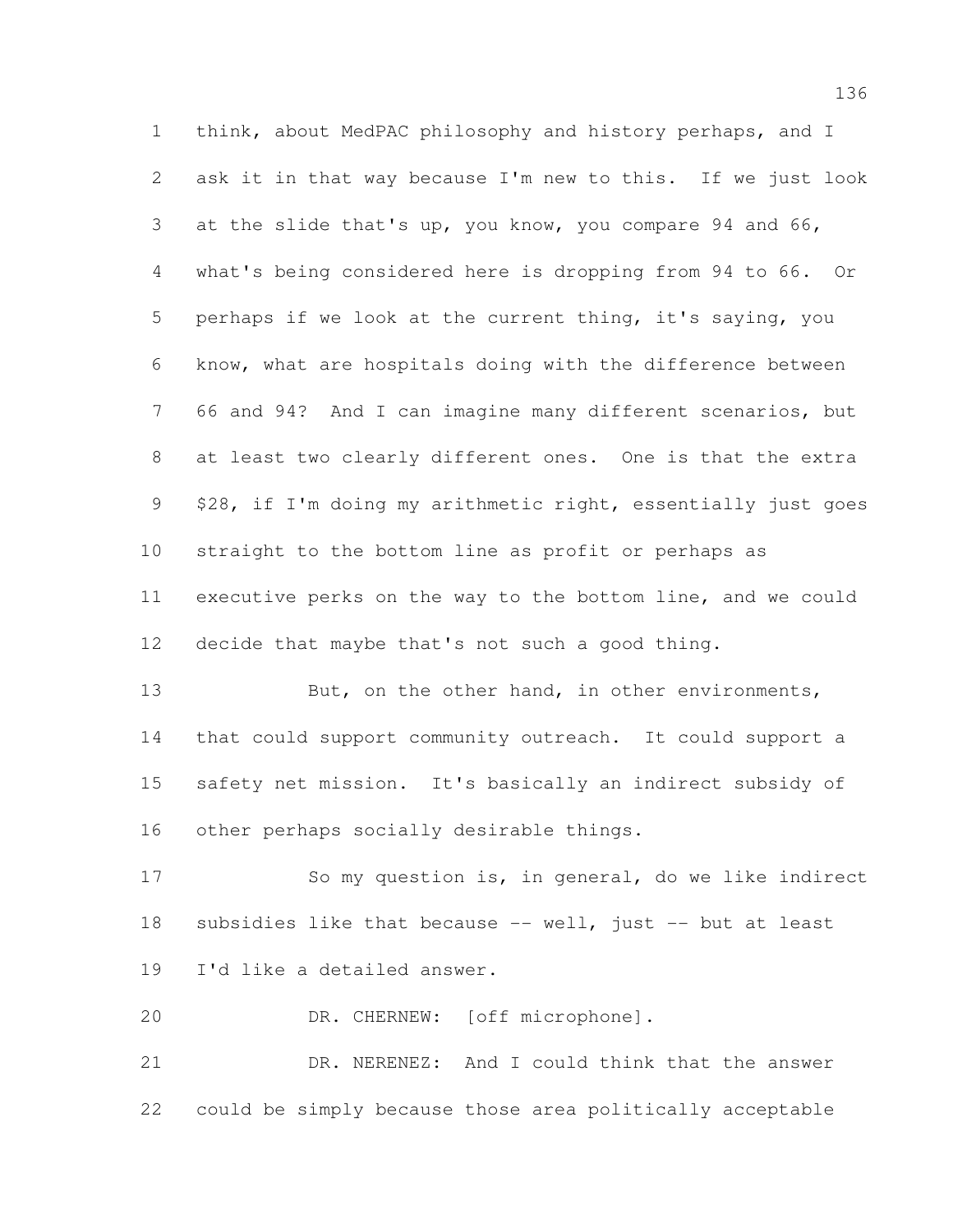ways, things that can pass to accomplish socially desirable things. Or, obviously, the alternative is that as a matter of principle, we do not like those things because they hide or they mask or they somehow should be replaced by things that are more specifically given their proper name. So I'm simply asking, is there a broad philosophy that is being applied here?

8 MR. HACKBARTH: Yes, there is, and it's to use direct targeted subsidies to achieve policy goals, not put out broad payments and then hope good things are done with them.

12 DR. CHERNEW: I'm sorry. I didn't mean to interrupt you before. I think the other thing to note is the indirect subsidies have all other types of indirect effects and distorting effects on prices and drive people in ways that you might not want them. So it's not simply, oh, we're giving you this money in some indirect way. We're distorting relative incentives in ways that could really affect behaviors in ways that we don't want. So it's not just the indirectness. It's the price right versus price wrong kind of thing where people get their care, where they don't get their care, and a whole bunch of other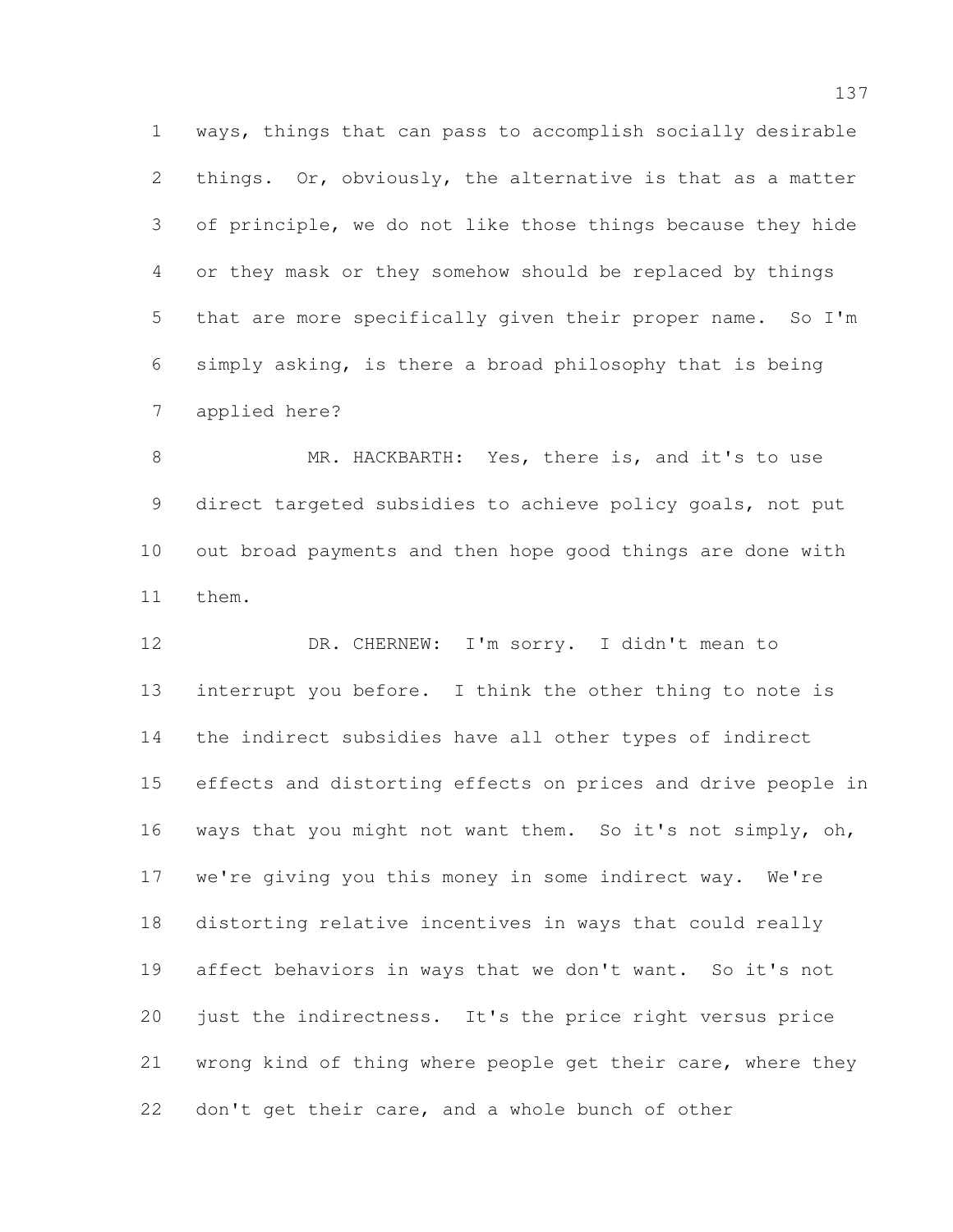distortions, as opposed to just the money.

 MR. BUTLER: Yeah, I think, Mike, you were the one that last time said, you know, you aggressively apply a good principle in one place, and then it balloons and pops out somewhere else with some unintended consequences -- or consequences that you have to deal with, and that's a little bit of what we're dealing with here. And I've been supportive of the direction that this has been headed, but I 9 angst deeply over those institutions that have a -- they 10 tend to be more urban, they tend to be the larger safety net teaching hospitals that are providing access for patients in these clinics that wouldn't otherwise occur. And just to bring it a little more to light in a more personal way is 14 that, for example, in Illinois, we're now up to -- we're 25 percent of the residents, citizens -- 25 percent of the people in Illinois are on Medicaid. And if you're not a 17 safety net institution as defined by the state, you are looking at hospitals now that have 240 days in receivables. Now, Illinois is unusual. We have a number of these clinics on our campus, open for business to Medicaid patients to come in and be served, to dual eligibles, to others, and you have -- that's in contrast to some of these other private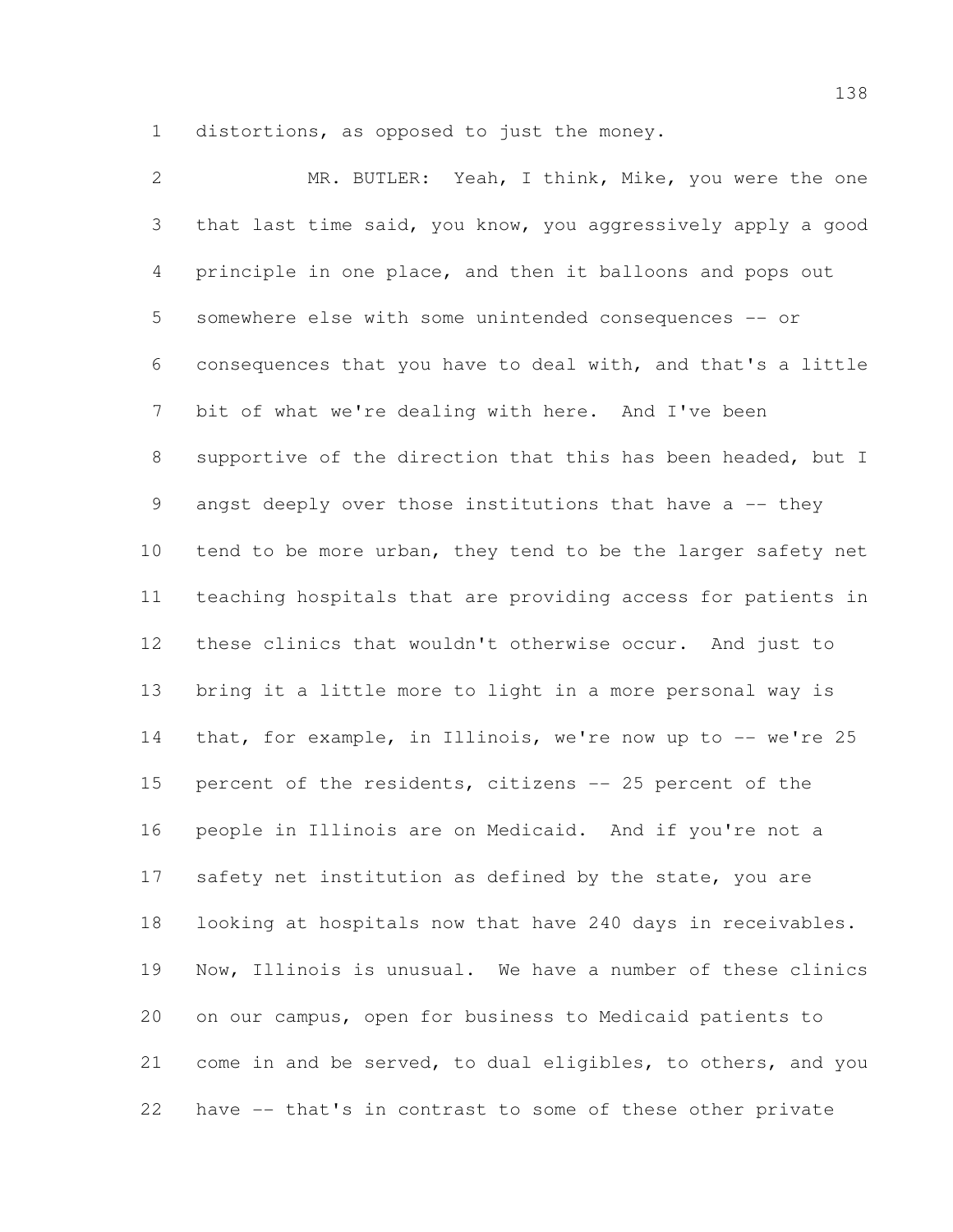offices that are off campus, may even be actually in some of the same systems as the ones that have the on-campus ones, that are suddenly getting new money for an office that doesn't look any different than it was yesterday.

 And then you even have some prominent, progressive, integrated systems that we tout that may not have much hospitals in their integrated system at all, and also have a very low percentage of the Medicaid compared to the population that, you know, overall is on Medicaid in the 10 -- so I struggle mightily with -- it is a subsidy, but I struggle mightily with that very tenuous source of care for particularly the Medicaid that -- where the doors aren't open -- and some of these ones, by the way, if you could 14 determine if they flipped or they become -- they don't even take Medicaid in their practice. The hospital may through the emergency room, but some of these do not even take Medicaid. If you could have a switch that says do you take Medicaid or not -- and I know I really am mixing Medicaid with Medicare, but -- and we did a pretty good job last year of taking into account disproportionate share and phasing as a way to kind of get at this. I wish we could get a little bit more sophisticated around that to make sure we don't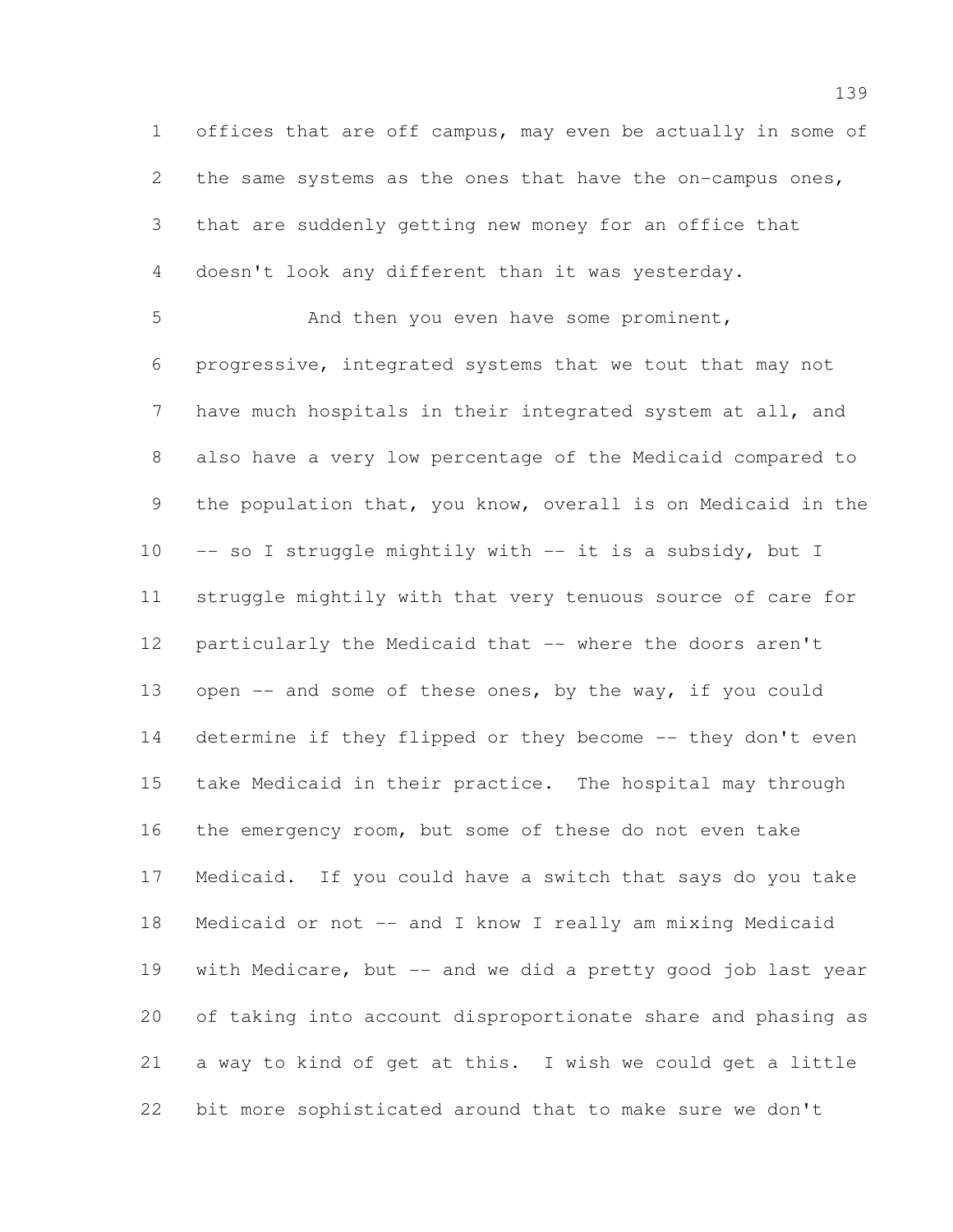have unintended consequences.

 Thank you for listening to my passion. MR. HACKBARTH: Peter, can you go one step further? The DSH protection was an effort to get at this issue. What might be different or better than that? MR. BUTLER: Well, throughout the -- it would really be interesting to know if these clinics are open for Medicaid business or not. And I don't think there's a way to do that, and you couldn't say -- they say, sure, I'll take somebody that came through the ER, I'll do a follow-up visit in my office. But if you looked at the underlying nature of the business, they're really not in the Medicaid business. MR. HACKBARTH: Yeah. MR. BUTLER: And I find even in some teaching 16 place some reluctance, they say we're going to cap, no more Medicaid, for example. So you just have to think about what might be other than DSH to get at it. MR. HACKBARTH: So what I hear you saying is that you think there are high DSH hospitals that have minimal Medicaid commitment or declining Medicaid commitment. MR. BUTLER: You could find a mismatch between the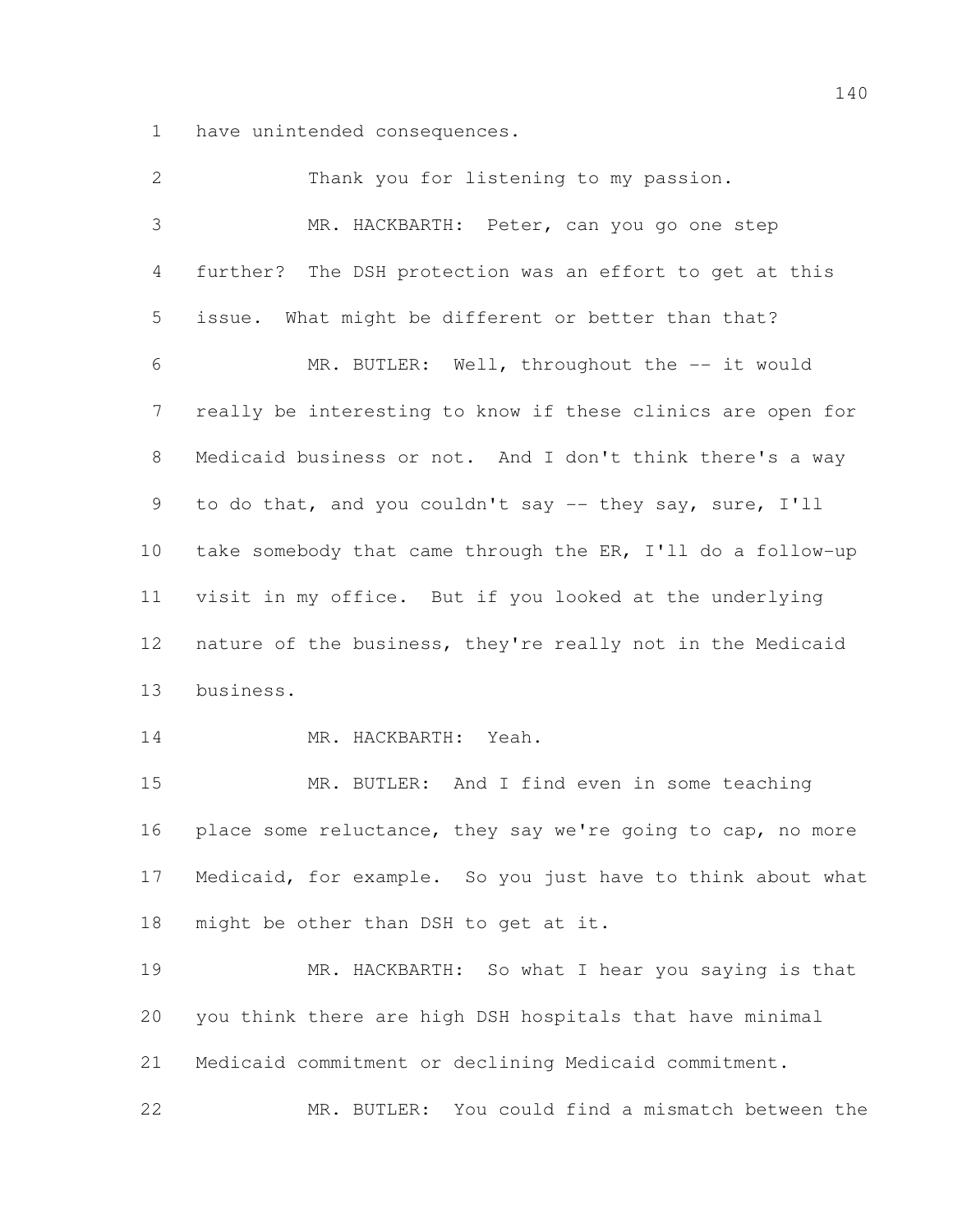DSH and the hospital versus what is occurring in the

 clinics. I could site a couple of place in teaching even 3 that say no more Medicaid, we're not -- even though it's coming through the ER.

 MR. HACKBARTH: Yeah, let's think some more about what the variables might be that could replace or supplement DSH as a tool.

8 DR. BAICKER: Following up on the issue Dave 9 raised, I think we have -- ought to have a strong preference against subsidizing some activity on the margin that's not the activity that we want because it happens to disproportionately benefit entities that are engaging in a 13 different activity that we want. I think we can -- I think figure out where the impact of this is concentrated is really valuable, and I can see an argument for smoothing the transition more carefully for hospitals or departments that are less able to weather the transition. But in the long 18 run, I think we have to move towards a system where we are not using this very funny mechanism to subsidize an activity that we don't think is particularly beneficial for patients because it might have this correlated component that we think is good.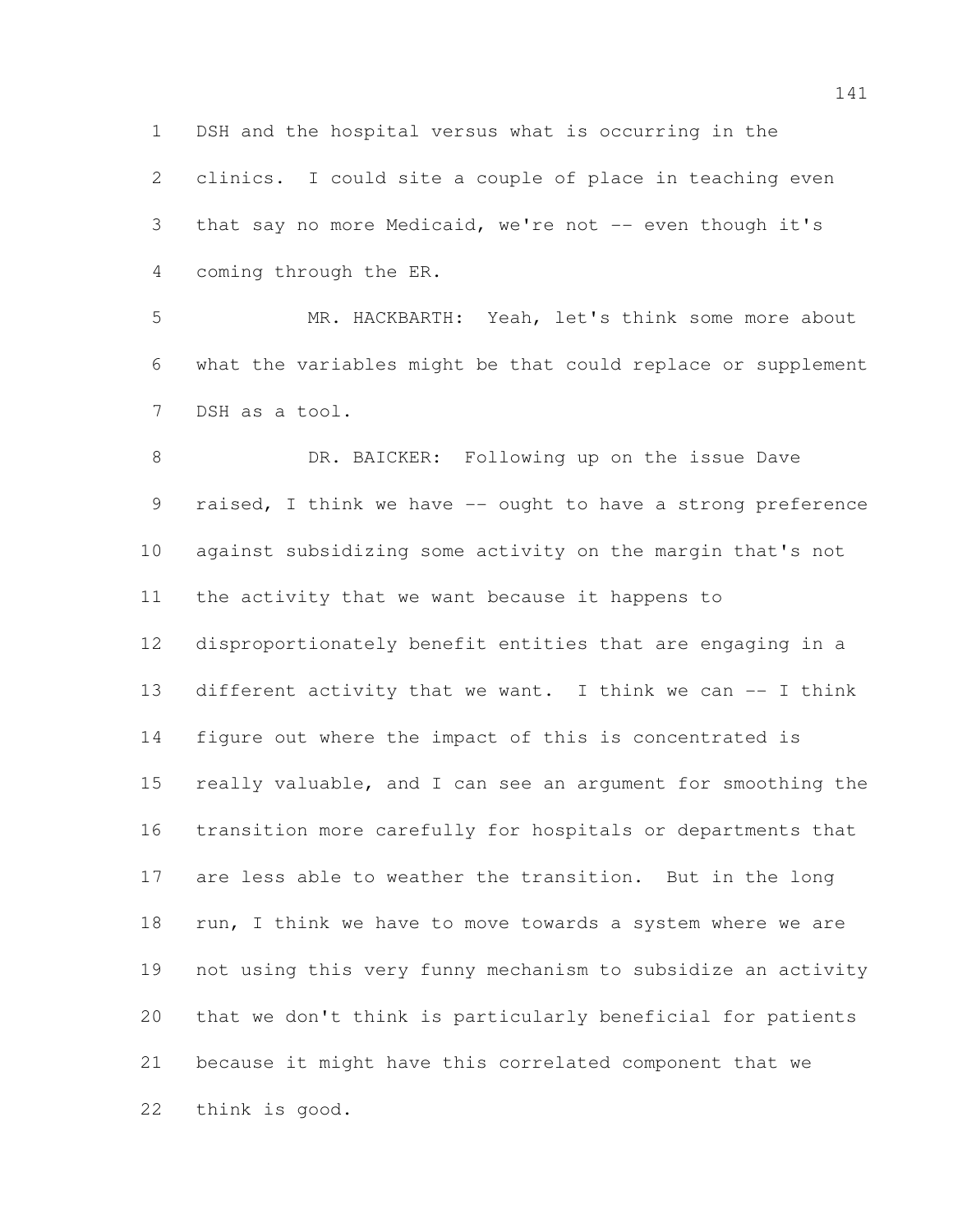DR. HOADLEY: I would second that sentiment, and I guess the only thing I would add is that in the discussion yesterday we had -- because of our time constraints on the particular policy issues we were addressing, we had to say, yes, we have to make a decision on one thing now, and the targeted thing we will make a commitment to get to. To the extent that we don't have the same time commitment, you know, thinking about how to do them more in concert at the same time seems valuable.

 DR. SAMITT: I support the direction this is heading. In fact, I would argue it hasn't gone far enough. And so my comments are about the Next Steps slide. You know, where should additional analyses be focused? We currently looked at 50 percent. We talked about investigating the 25 percent. I'm even wondering if the 25- percent analysis will miss something. And so recognizing the data's not available for Medicare Advantage, I guess the question is: Can we look at another source like the performance of the Pioneer ACOs with the lowest total cost of care or the shared savings program ACOs with the lowest total cost of care, and look within those organizations at this question, this issue of what's being done in hospitals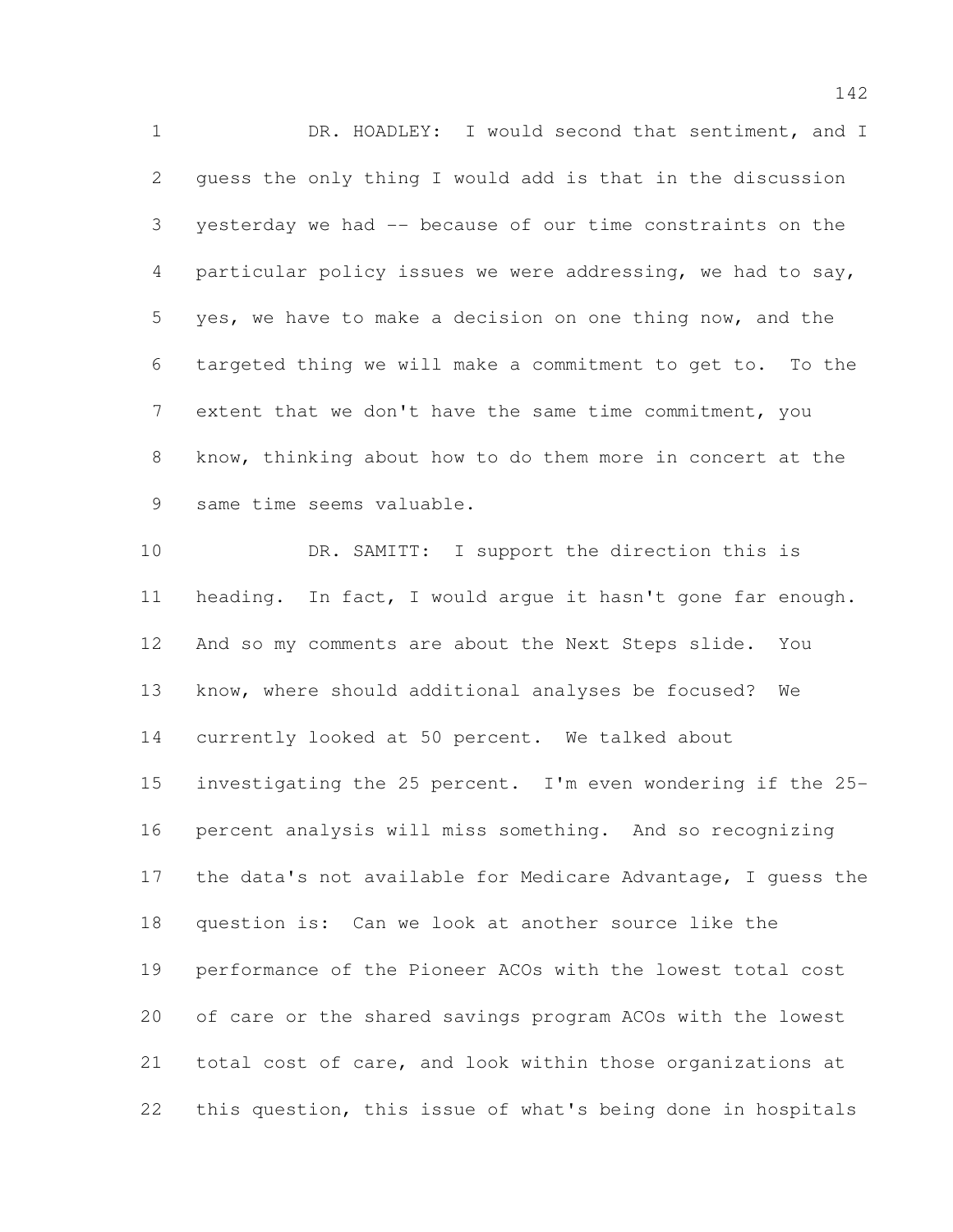versus what's being done in physician offices. I don't know whether that data is available, but I'd be curious whether it reveals additional opportunities that some of these high- performing systems are exploring today. MR. HACKBARTH: [off microphone] for Medicare Advantage? 7 DR. MARK MILLER: I cannot believe how quickly he's integrated right in [off microphone]. MR. ARMSTRONG: Thank God he did that, because I was about to do the same thing. 11 [Laughter.] 12 DR. SAMITT: That's the advantage of going first [off microphone]. 14 MR. ARMSTRONG: I'm not sure we should be sitting 15 so close together, actually, but I was going to make a very similar point. 17 First, actually I just wanted to say, you know, I really understand the concerns that Peter has been 19 representing, and I think they are legitimate concerns. I just don't think this payment policy is the way to deal with those. And I like the direction that we're going with this work. I think we should challenge, just as Craig said,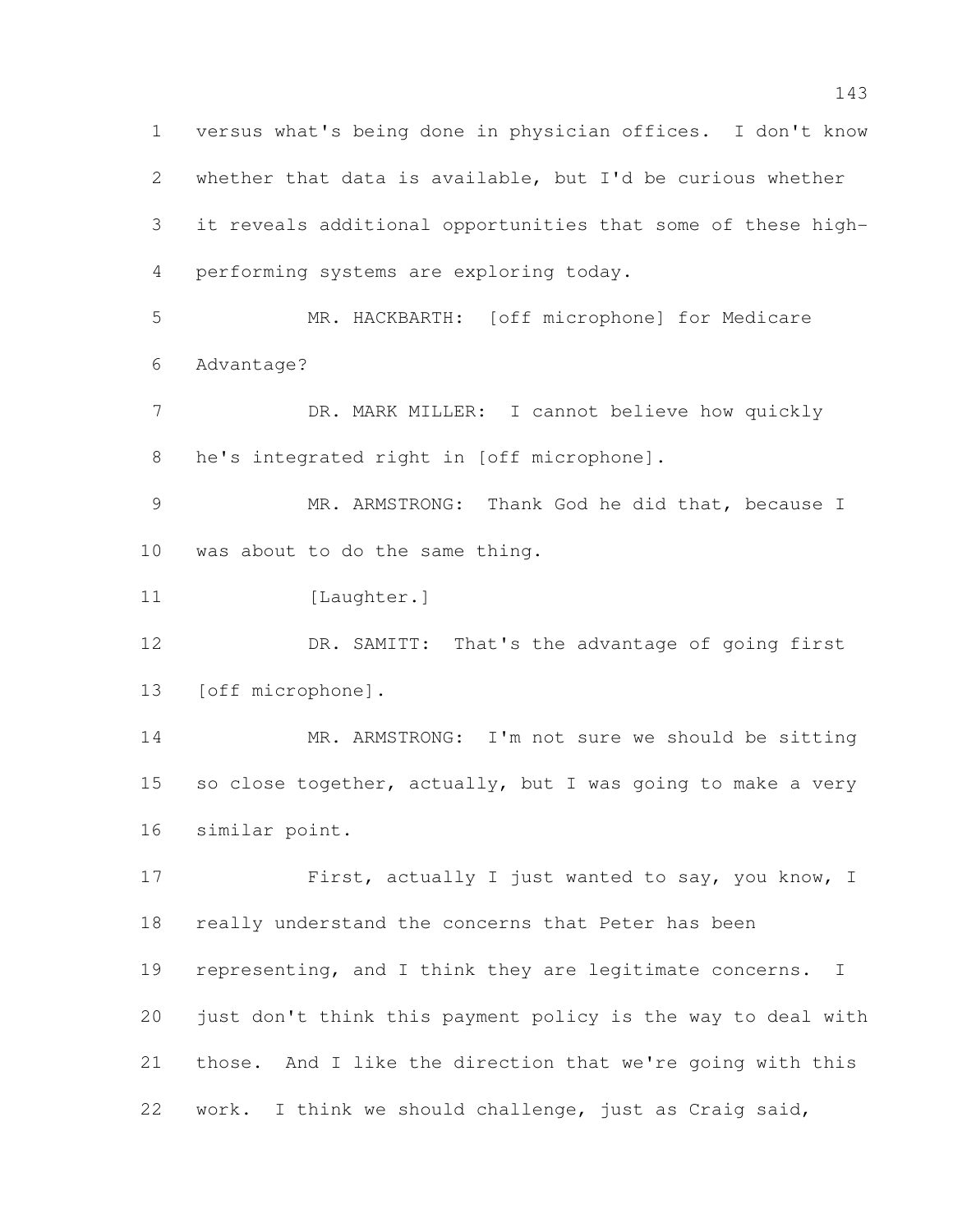whether that 50-percent standard of services still remaining in the physician's offices is the right standard, because so much has already migrated, I think that's a conservative standard.

 I also just would say let's recognize that the concern we have about just sort of the issues with the policy for Medicare payment is one that's not limited to Medicare. So much of commercial provider payment is based on Medicare payment policy. And so this has an implication that extends quite beyond just the Medicare program.

11 And I would just add a personal anecdote, and that is that my organization recently sent letters to all hospital providers in our network disclosing -- or informing them that as of January 1st, we are no longer paying the facility fees for the E&M codes for all patients. So we just -- I don't just articulate my point of view here at MedPAC, but we are actually in practice making these changes. We're the only plan in the state that's doing this so far. I know it will be controversial, but I believe it's the right thing to do.

 DR. CHERNEW: I only articulate my views here in MedPAC.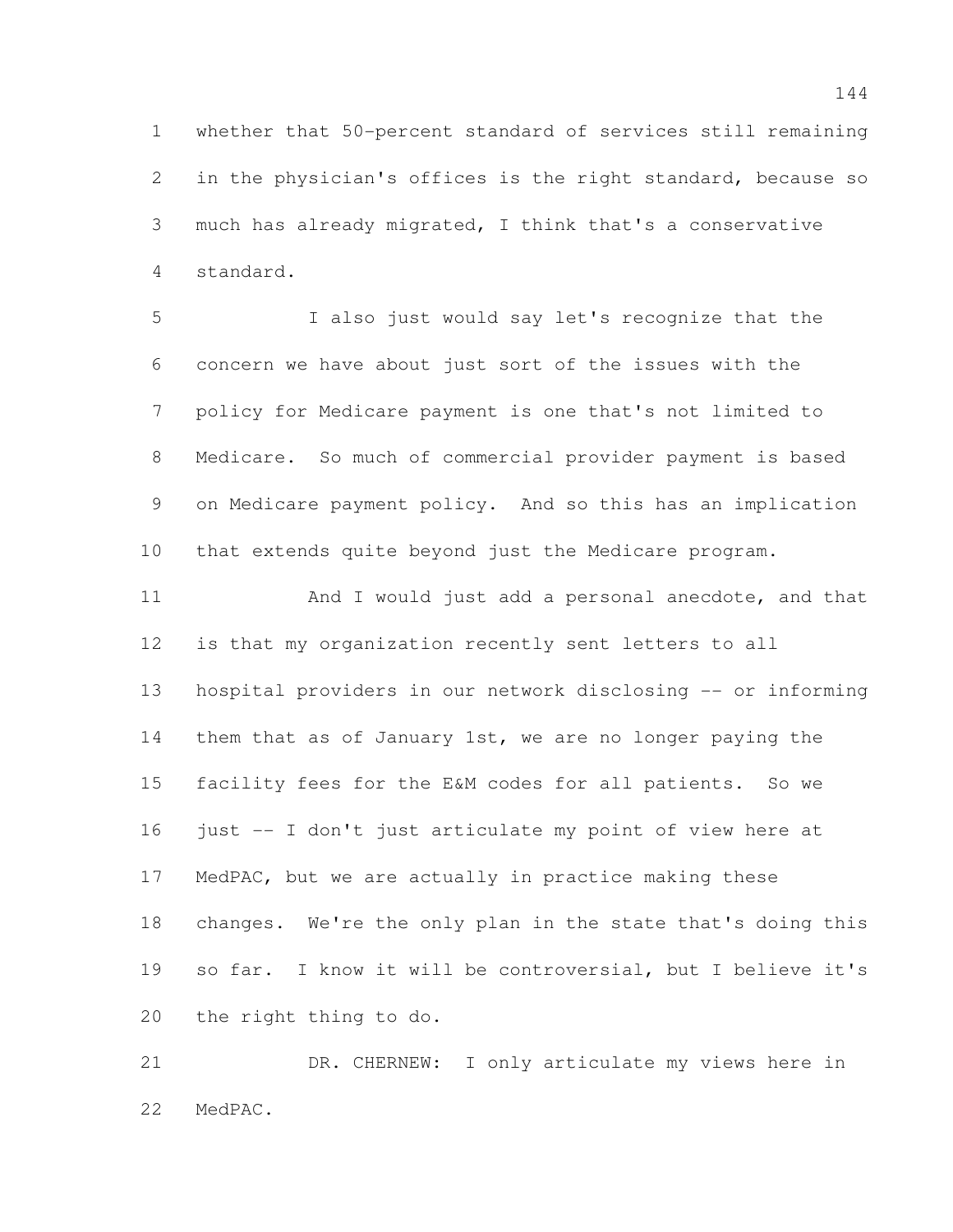1 [Laughter.]

 DR. CHERNEW: I don't have anything else to do. But, anyway, that's wonderful -- that's good to hear, and let me say that it's important -- I guess with Kate. I think it's important to realize that this fits into a bunch of other things we do, like the updates and other types of things. So I very much think that George's point about standby capacity and stuff is valid. It's just paying for standby capacity by putting incentives for people to get services in places where it might not be the right way to get services isn't right way to pay for standby capacity. And I do think that we run the risk of undervaluing some of the things hospitals do if we try to pay for every little service at the margin because there's broader average things that they do, and we need to take that into account without a doubt in our payment system. And certainly we need to worry about the populations they serve and the overall health of our hospitals, which are essential.

 It's just doing that in a way that distorts prices strikes me as fundamentally the wrong way to do it, and if we move to other payment models, it will become a little bit easier, I think, to get right. But, nevertheless, in the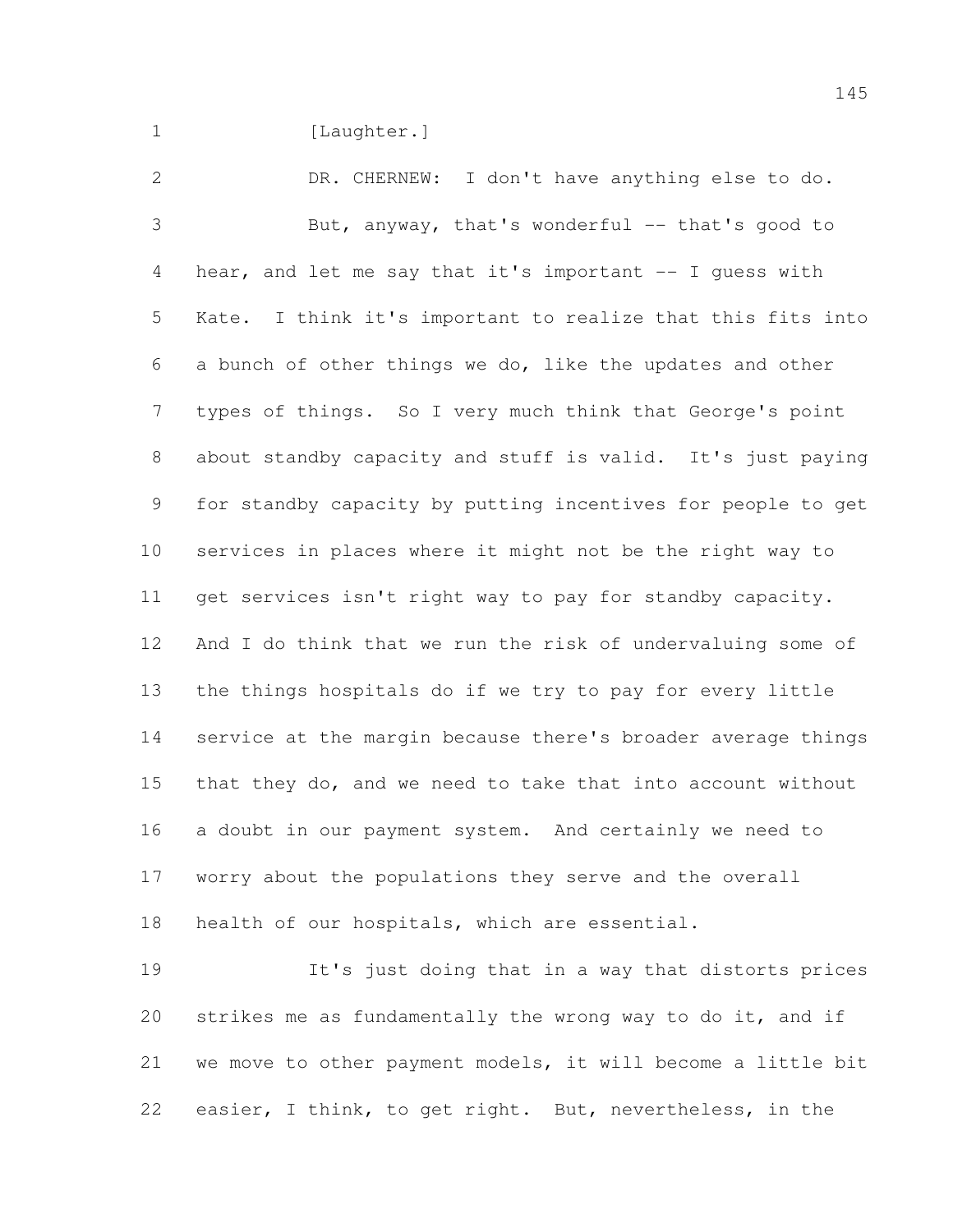payment models that we have, I think we have to start by trying to get the incentives right at the margin and not undervaluing things that institutions provide that we value.

 So I very much think that David's question was the right question, and I, again, very strongly think that indirect subsidies are a disaster, and if we really support something, we should be able to stand up and say we support standby capacities or extra care for these populations and those types of things.

 DR. NAYLOR: So I also support the direction of these proposed -- of this policy change. I think that the thing that has guided all of us all of these years, depending on how long you've been on the Commission, is that set of principles that -- and one here is equal payment for equal services. I think that for the 71 APCs you're talking about a \$1 billion potential savings, 780 to the program but 220 to the beneficiaries. And I think we've also had a principle of really being sensitive to the impact of these payment policy directions on the beneficiaries' pocketbooks as well.

21 So I think that's it.

MR. WINTER: The other thing I just want to point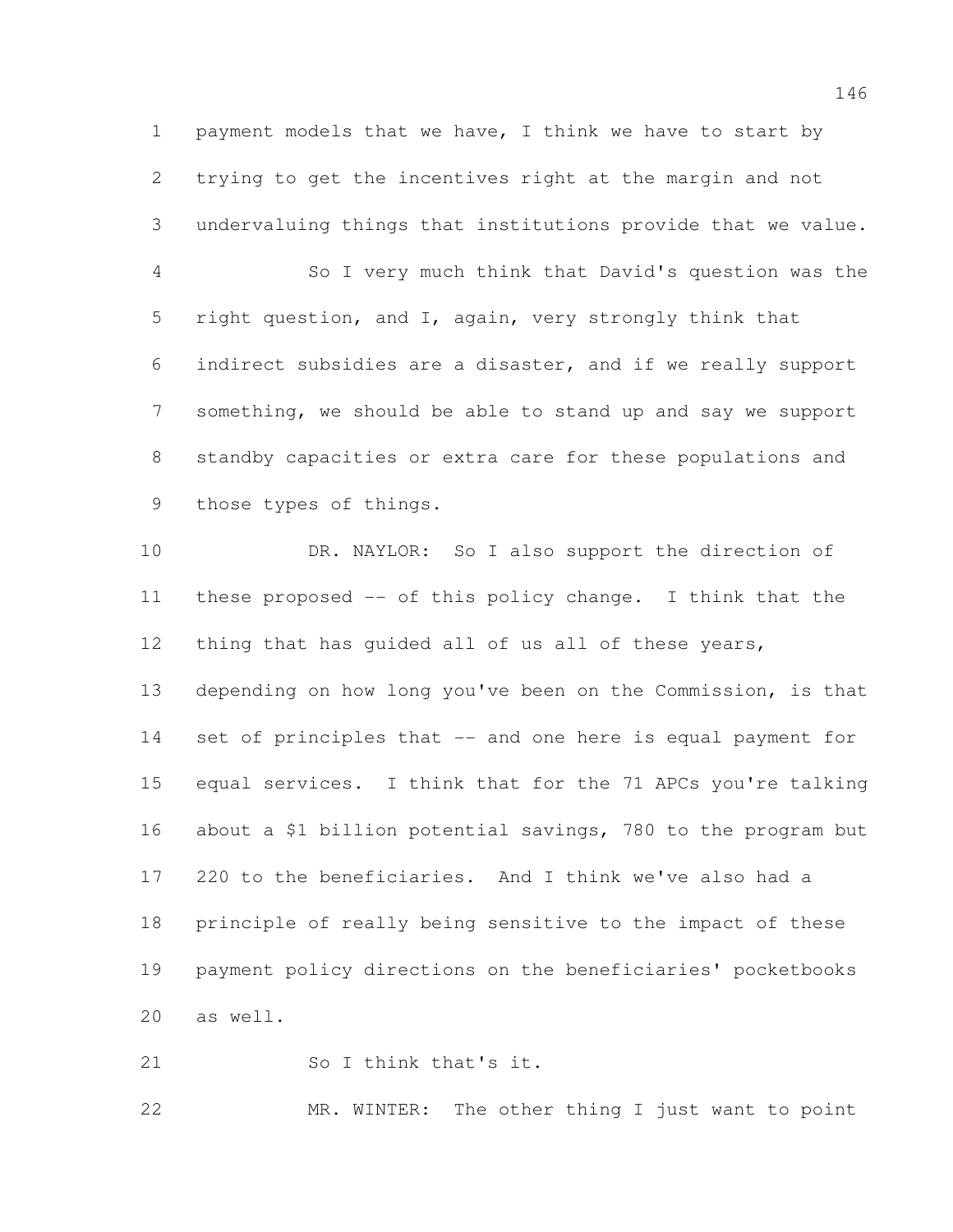1 out is beyond -- we didn't say this in this presentation, but beyond the reduced coinsurance, this would also reduce Part B premiums for beneficiaries because they're paying part of the payment for that. DR. COOMBS: There's a couple of subsets, and it's almost like -- as I listened to the discussion around the table, I always think of the common thing we say in Massachusetts: Not one size fits all. Part of my concern is around the vulnerable 10 population, around the graduate medical education, and what we do in terms of our trainees and how this would impact them. But the other piece of it is in practice, having been an internist and now an anesthesiologist and ICU doctor, I know that some procedures are done in the hospital because there are certain things that need to be done a little different than a doctor's office can provide. And so that's one entity. And the second entity is if you're in the hanza coots [phonetic] where George lives, you might not have the

for doing certain things in your office invokes some element

office of support, and you may feel that your comfort level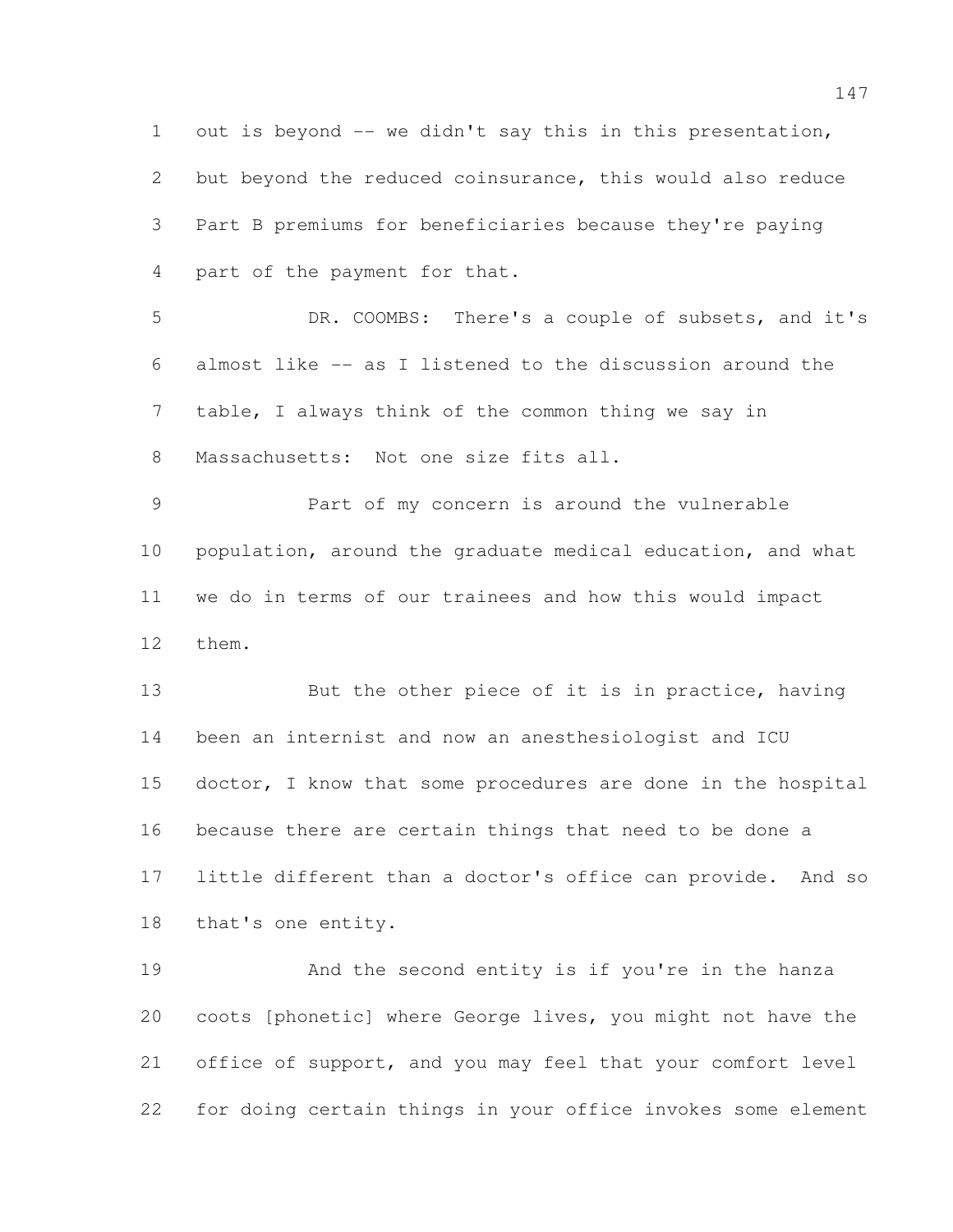of safety. And so I don't know how we could enter into this discussion of the appropriateness of when to do it there and not be penalized for it in the sense that -- I'm thinking right now of an echocardiogram that's done in the hospital and they call for one of us to come down and do anesthesia, give a little propofol for someone with a low ejection fraction and there's all these other problems that are -- I was looking at \$39, I said, Oh, my goodness. It's a very complex arrangement with a lot of co-morbid conditions.

 So I think there's some reason for these things to be done in the hospital, and there are the things that could be done in the office, but it might be that it may be done 13 safer there, and the patient may go home right afterwards as well.

 So I'm thinking about that. I'm thinking about just the whole nature of what we do for large disproportionate share hospitals. You know, as Peter was talking, I was thinking. You need a marker of missionary dedication in terms of being dedicated to your community, the surrounding community. And if you had to look at the surrounding community that a hospital is located in, you know, you have some hospitals that are located in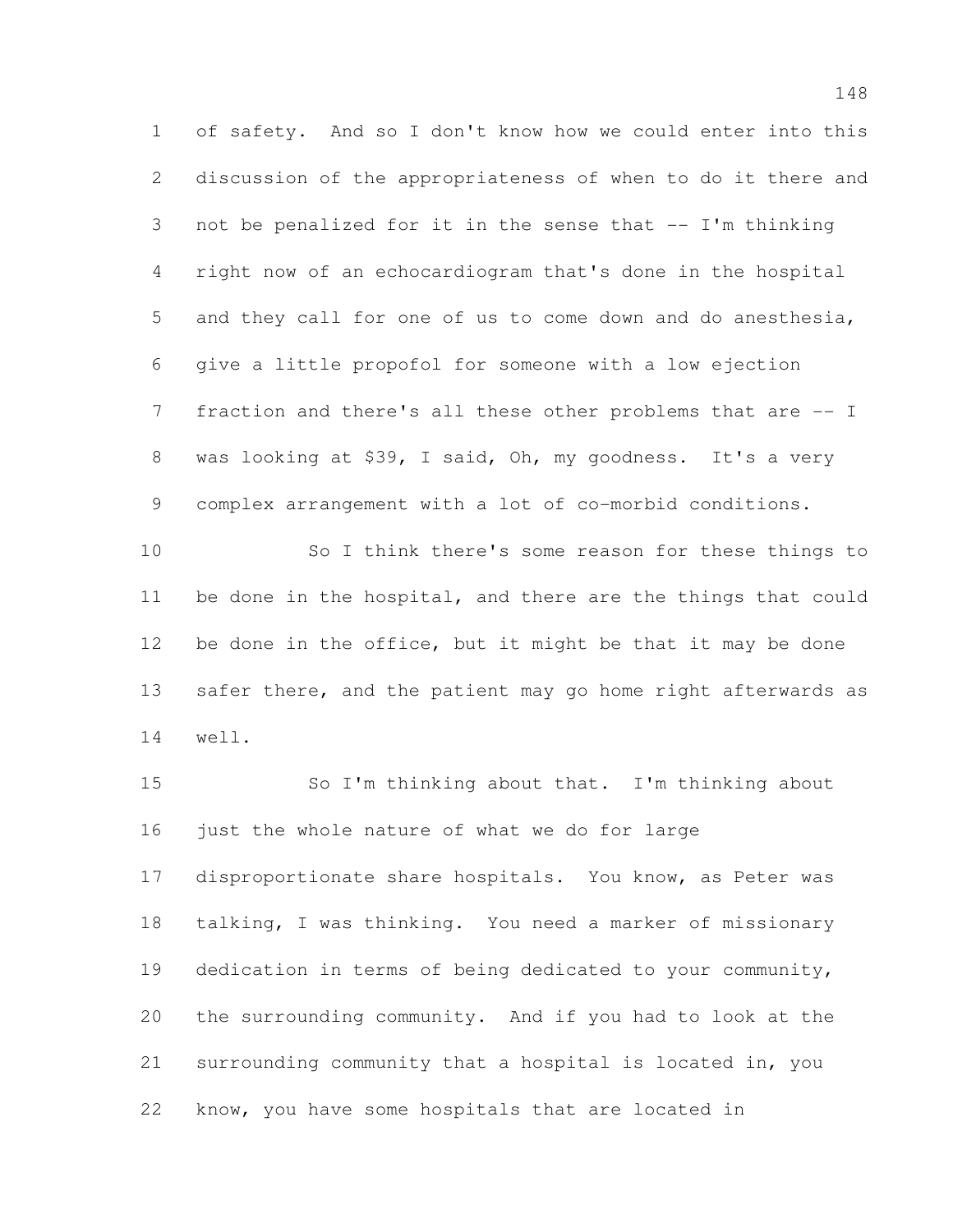communities that are the vulnerable populations. I don't know how we can get our arms around it, but I think that's where we should go. I think that's a healthy way to approach it.

 MR. HACKBARTH: On both of those issues, I think there's broad agreement, and so when we did the E&M version of this, you know, we tried to build in protections for the high disproportionate share hospitals, or some modification that Peter will help us come up with could be included here as well.

 On the issue of patients having different risk profiles and some procedures that are done either in the physician office or hospital outpatient departments, that the higher-risk people tend to migrate to the outpatient department. There, again, you know, that's a legitimate issue that we're trying to address. That was one of the reasons why we started with E&M services because we thought that those issues tended to be less significant. And you'll recall in this case, with this new batch of services, what we're trying to do is look at patient severity across settings and identify things where the severity levels are similar.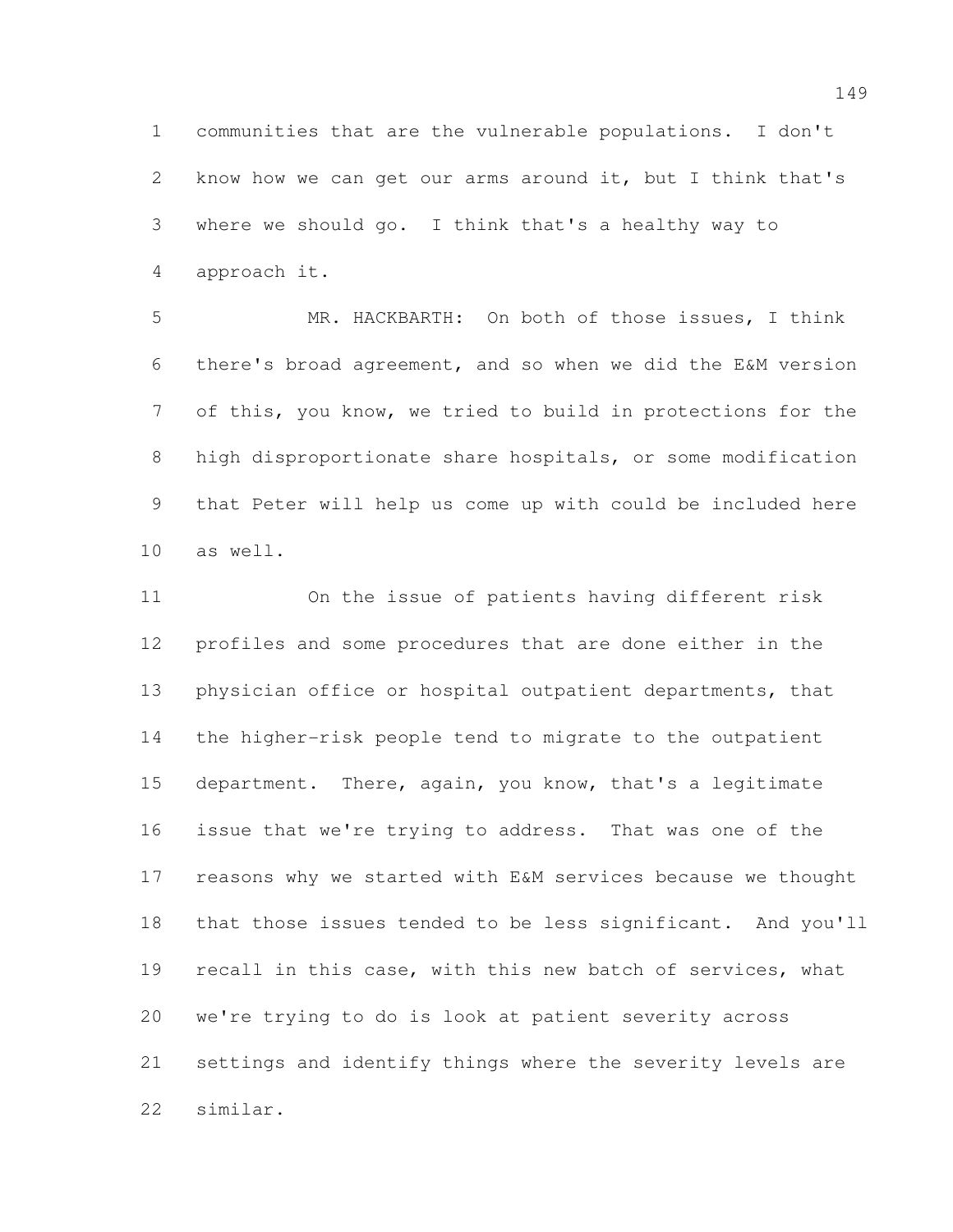So my basic point is, you know, the issues you're raising are valid ones that we're trying to wrestle with and address, so help us do that.

 MR. KUHN: Just looking at this through the lens of kind of the criteria that we've been using on other conversation over the last day and a half, let me start with access. And I think Peter said it very well, and I think the same kind of conversation came up when we were doing the E&M. I think there's an issue here that we have to think pretty hard on the access equation, so I think that conversation will continue.

 On the quality dimension, I don't think there's 13 any debate. I think the quality is basically the same. One 14 of the other -- although I think as was raised just before, the whole notion of some higher acuity issues, you know, we can continue to kind of grapple with that.

 On the issues of integration, however, I think 18 there is an opportunity to further explore that one. I appreciate the information that was up on Slide 7. I've continued to look, like the rest of us, about the increasing opportunity for care coordination, and provider-based is one way to get to care coordination. And so now as we're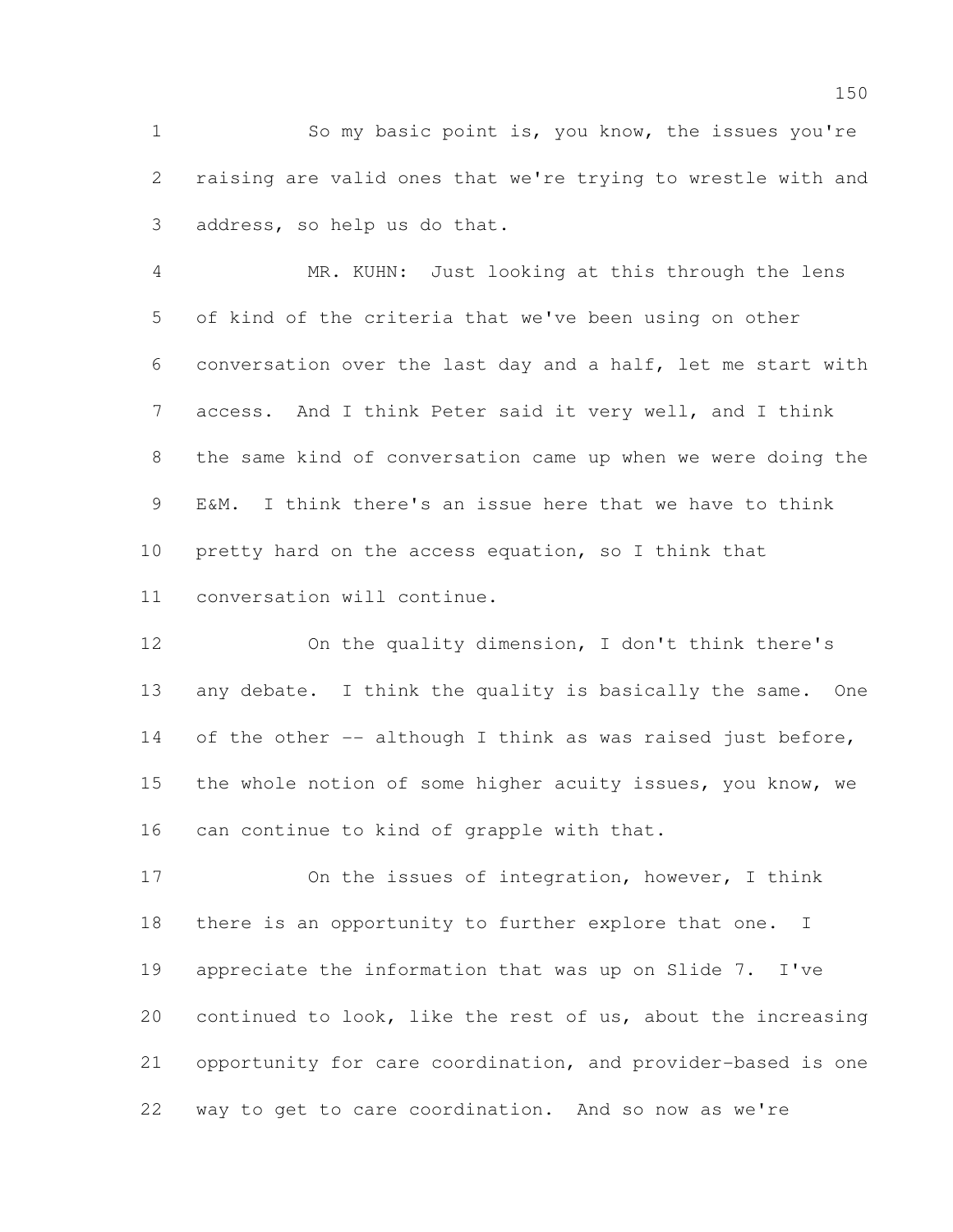starting to get that, we're starting to say, wait a minute, maybe we need to think about how the payment on that works differently.

 So I know there has been some interesting conversation here about indirect subsidies, but I don't think we can deny the fact that it is leading towards integration, towards care coordination as part of the process. So I want to continue to sort that out in my own mind.

 The other kind of issue that hasn't come up here yet and what I'm trying to think more about is how this could impact the issue of the readmission policy which began 13 on October 1. There are things people do post-discharge and hospital outpatient department because the hospitals are responsible for those patients under the 30-day rehospitalization out there. And would this inadvertently disrupt some of the feedback loops that go on as part of the process and create more disruption in the readmission policy? And so I'd like to kind of see if we could think about or that explore that one a little bit further as we go forward.

And the final kind of criteria we used is kind of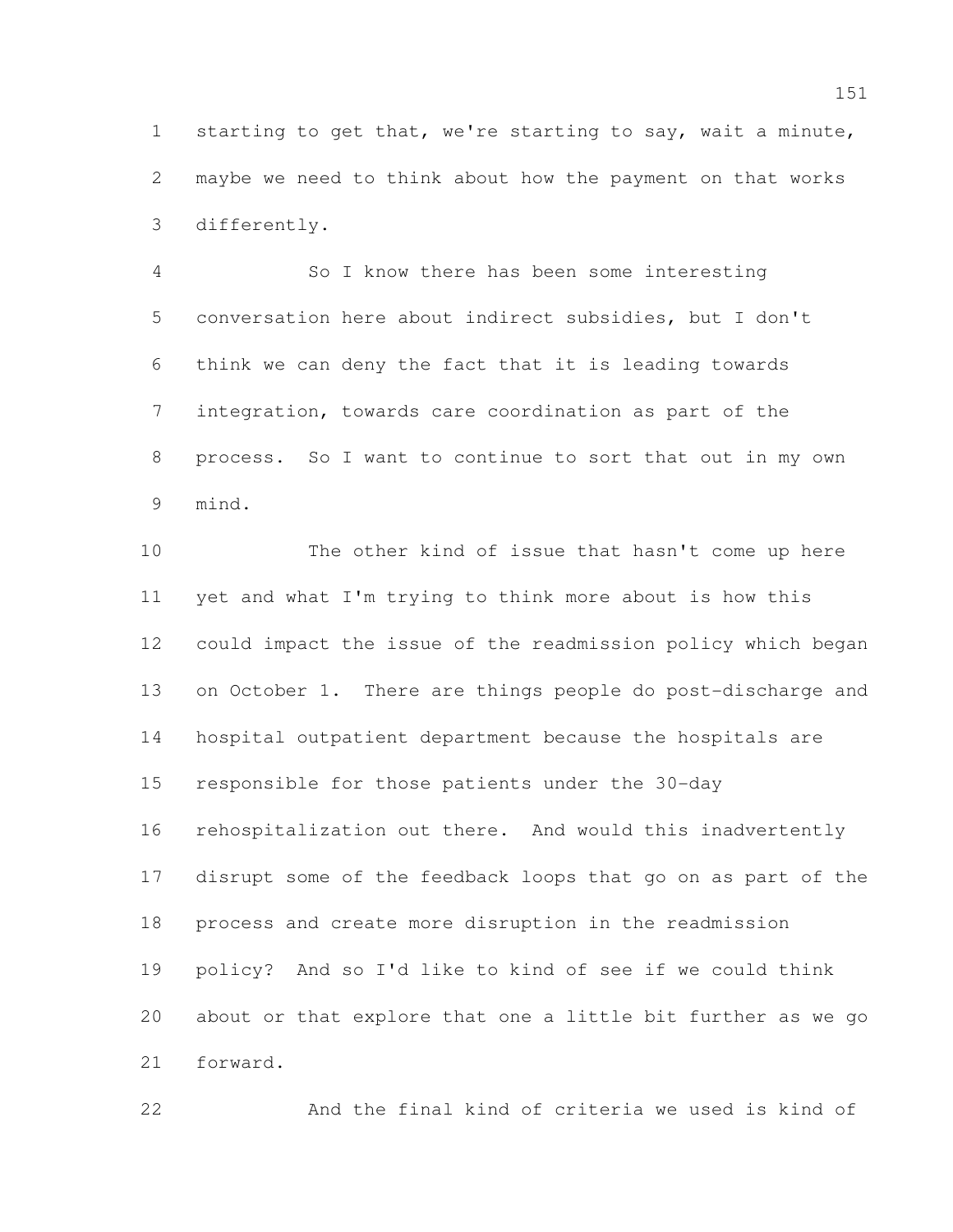savings. Does it save the program more? Does it cost the program more. Whatever the case may be. I think the way we've looked at this is so far as a savings opportunity, but it would be interesting to look at this as what it would be like in a budget-neutral environment, because if I remember correctly, last year, the Medicare margin for outpatient departments was around negative 9 percent. We'll be looking at updated margin information here in a month from now. If this money was put back into the system, recalibrated across other APCs out there, what it would mean in terms of overall margin, that might be worth looking at as well.

 DR. HALL: I'm in agreement with where we're heading with this, and I guess I've grudgingly come to understand the perverse nature of indirect subsidies. And I guess by way of conflict of interest, I work at a teaching hospital, and I get lots of feedback on this issue, probably more than anything that I've gotten on any other issues that have come forward.

 So we can't tolerate indirect subsidies, but we have to take at least some responsibility for the unintended consequences of our decisions, it seems to me.

Now, maybe we have, but I don't think that has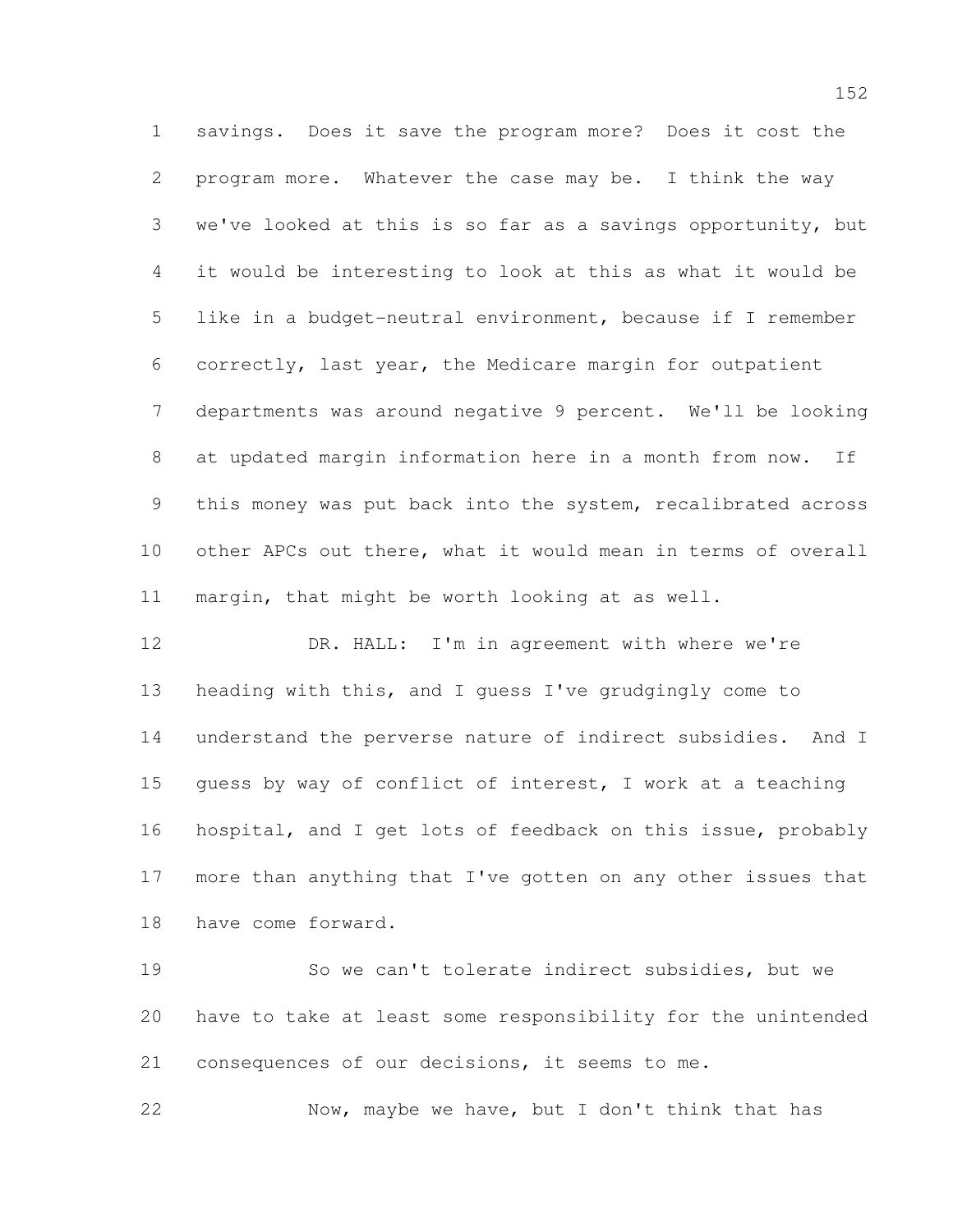been made very evident to some of the potential stakeholders in this whole arena. So things that come to mind for me is that -- I don't have the previous narrative in front of me, as Peter mentioned, but have we really taken a very careful look at what would happen if we dissected out all of the non-campus-related facilities that are now considered part of the hospital umbrella? If we took all of those out -- 8 and maybe we can't; maybe we can only make an estimate --what does that tell us? Does that inform us?

 I think the rationale of trying to provide the OPPS subsidy to a practice that one day is free-standing and the next day is part of a university is probably subject to 13 a lot of criticism, to say the least. But also to point out that we have been sensitive to the problem of teaching hospitals through disproportionate share and stop loss. That message, maybe it's been put forward, but I don't think it's been received in a way that's constructive for these hospitals to move forward. I think that's a real problem, and I hope that we can spend a little more time on that aspect of it.

 DR. DEAN: I think this is a difficult issue, and I guess the more I think about it, the more difficult it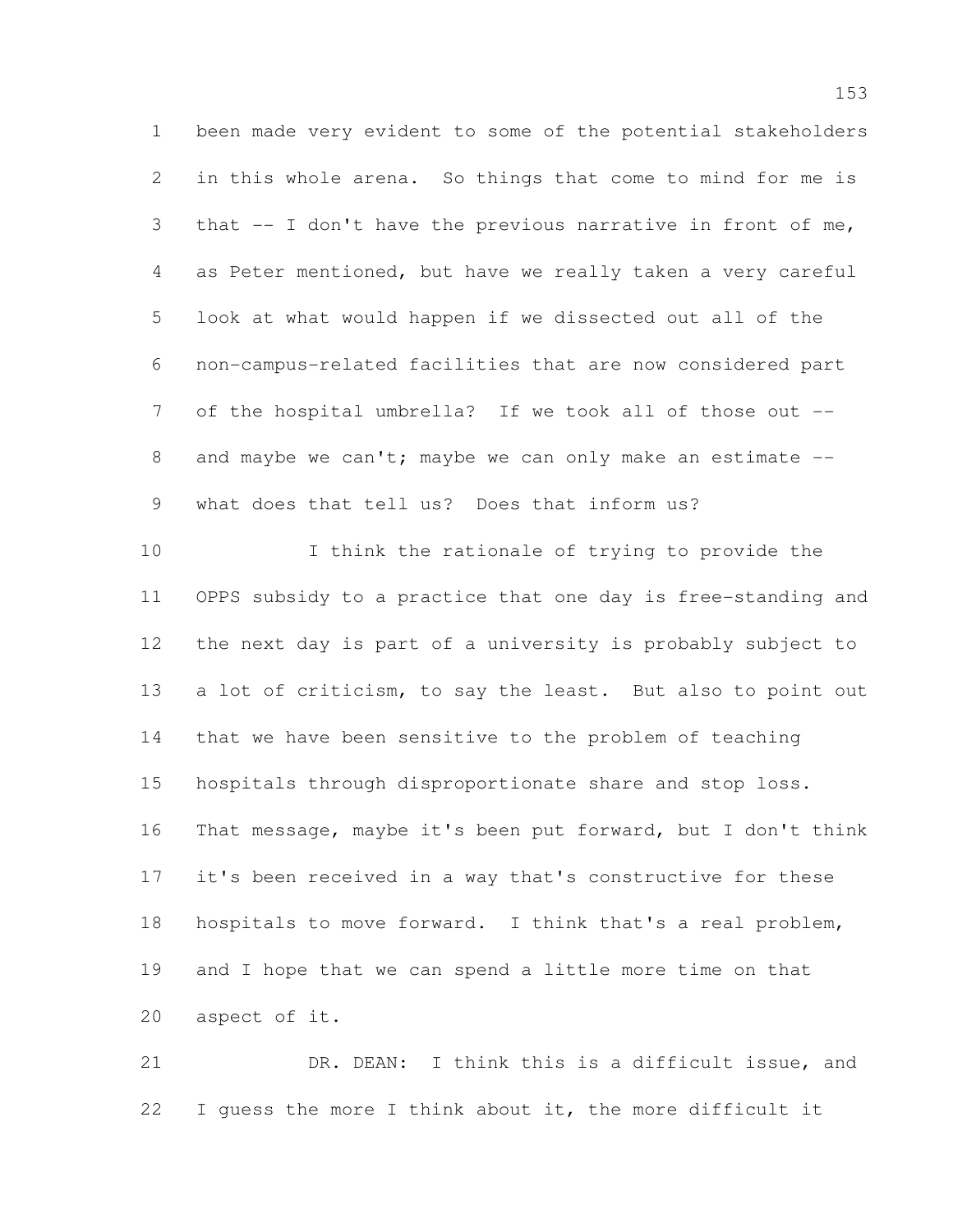becomes. I think the issue of we should pay a fair price for a procedure that's done is pretty clear, and I think we'd all agree with that. But there is a fear -- and I certainly am sensitive to what George and Peter have said -- about the other less well defined services that are provided by the hospital as an institution being there. And I think the trend has been to whittle away at the ways to support those services as we focus more on taking sort of almost a 9 Wal-Mart approach, we're just going to pay the very minimum for each individual item of service.

 You know, I was just thinking, you look at the critical access hospital program where we realized that if we didn't do something different, if we relied only on payment for the individual care that those facilities 15 provided, they were gone. They just wouldn't be there. And 16 yet I think as a society the judgment has been -- and certainly I've been wholeheartedly supportive -- that that has been an extremely valuable program. I'm free to 19 acknowledge that there have been abuses, and there are some that probably don't qualify and all that. But as a general program, that has been an extremely valuable program. I guess I really do worry that when bad things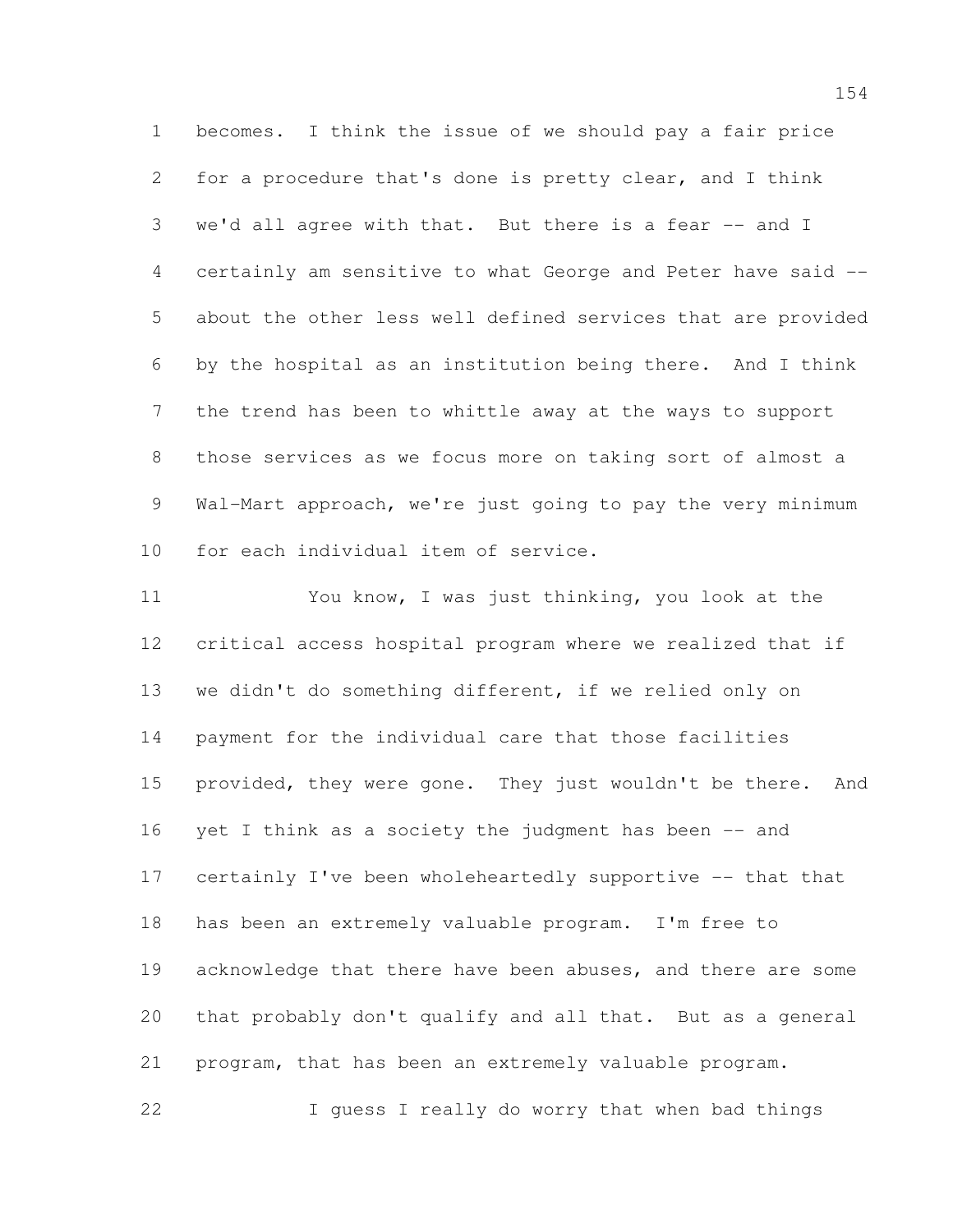happen, whether it's a hurricane or whatever, we do look to hospitals to give us a lot of support, and we really are, like I say, whittling away at the resources that they have to provide some of these less well defined and less well articulated kind of services.

 So, you know, I think that I agree with the direction that we're going, but longer term, I do worry. Are we undercutting and weakening these really vital institutions?

 DR. MARK MILLER: I think we'll probably get into some of this in December, and I don't know whether to take your comment as, you know, the mission of the hospital as it stands outside of Medicare or as it stands inside of Medicare. But there's also other changes that are going on, you know, DSH being redistributed to an uncompensated care policy that's going on in the hospital that's trying to go 17 at some of these functions. So it depends on whether you're talking about inside Medicare or outside Medicare, and we can think through some of that in December when we start walking through some of the broader changes that are going to occur under PPACA with DSH and that type of thing. MR. GEORGE MILLER: Mark, to your point, there are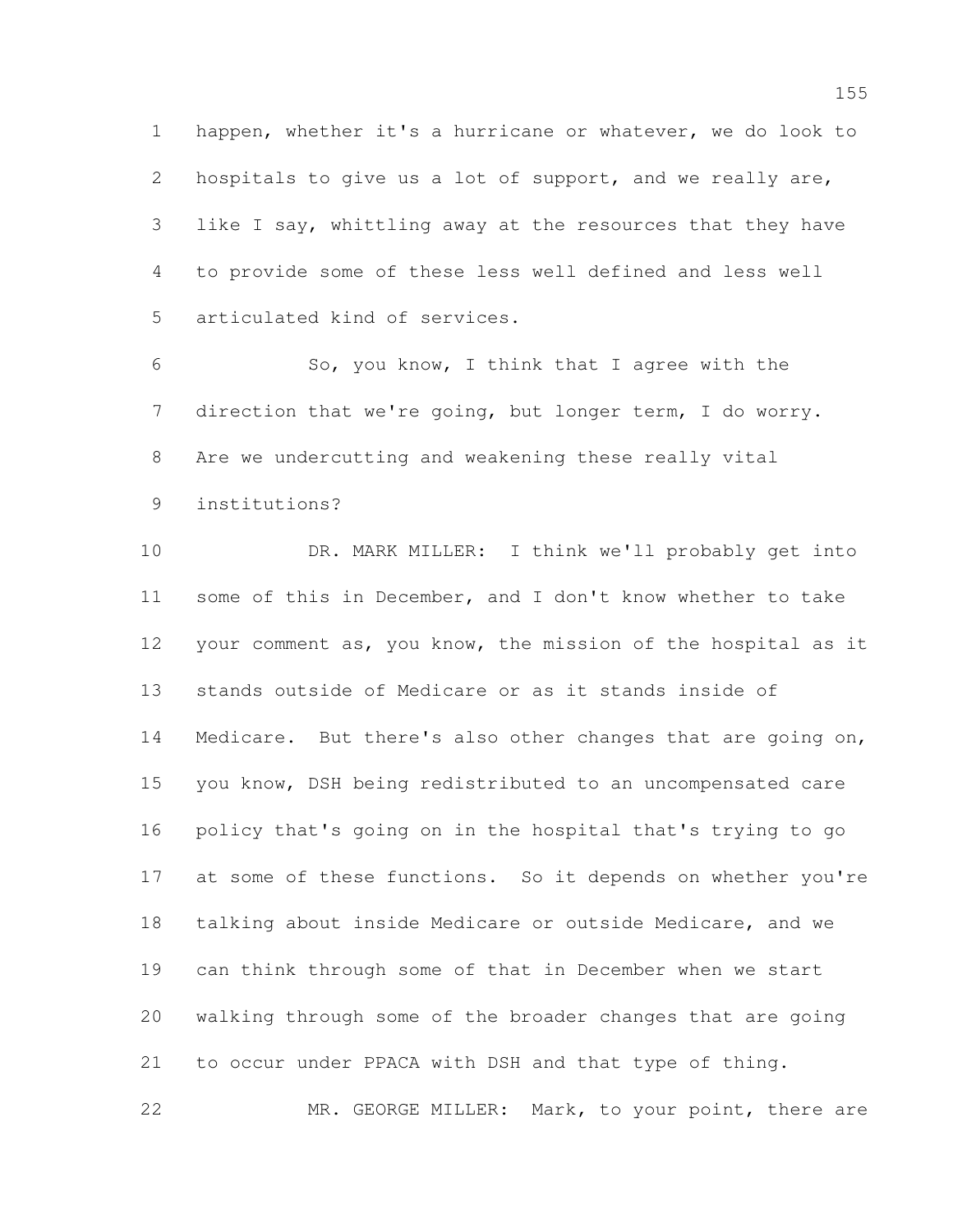things that Medicare requires us to do with standby capacity, and that's why we're addressing the issue. And I think Herb brought a point up that I failed to mention and I want to just echo him on that. If this was redistributed -- I agree with everybody around the table about the philosophy of where this should be paid for, but then if it's budget neutral, then my argument would go away. If we redistribute to other parts of the hospital through the APCs, we would have no problem with this policy. But in itself, the way it's presented is just -- in my view, is just taking money off the table. And if that's the goal just to reduce the spend level, not looking at access or quality and just looking at the pure financial numbers to save money in the 14 program, then if that's it, I got that. But we have looked at other things at redistributing and making sure it's budget neutral. If we want to make it budget neutral, I'd have a whole different opinion about this issue.

18 MR. HACKBARTH: Since we're already over, let me call an end to this. Obviously, we'll be coming back to it. So thank you, Dan and Ariel, for your work on this, and let's now turn to our public comment period.

And so, let me, as always, repeat the ground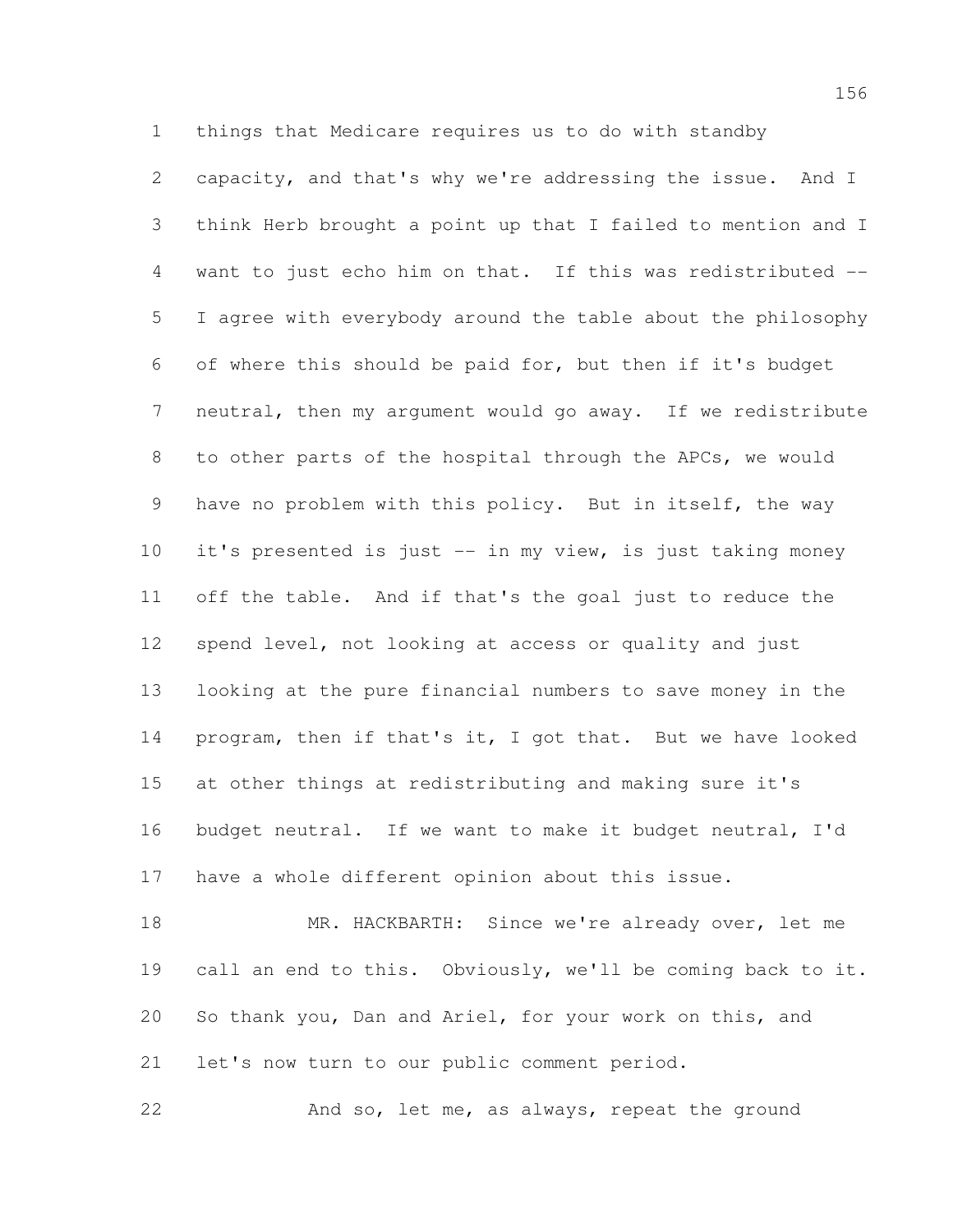rules. Please begin by identifying yourself and your organization. When the red light comes back on, that's the end of your time and please conclude swiftly. And, as always, I'll remind people that this isn't your only or your best opportunity to provide input to the Commission's work. The best opportunity is through the staff, but also letters to Commissioners or you can post comments on our website.

8 MS. HUANG: Thank you. Good morning. My name is Xiaoyi Huang. I'm with the National Association of Public Hospitals and Health Systems. NAPH represents approximately 200 safety net hospitals and health systems across the country that primarily care for the low-income, vulnerable, and other underserved populations. So in addition to 14 primary care, our members provide the much needed specialty care to the vulnerable populations through their clinics. And NAPH continues to be concerned with the

 potential consequences of these policy recommendations, especially as they relate to vulnerable populations' access to preventive, primary, and specialty care. With 2014 around the corner, these recommendations, if implemented, would hinder hospitals' efforts as they are trying to increase access to millions of patients. And safety net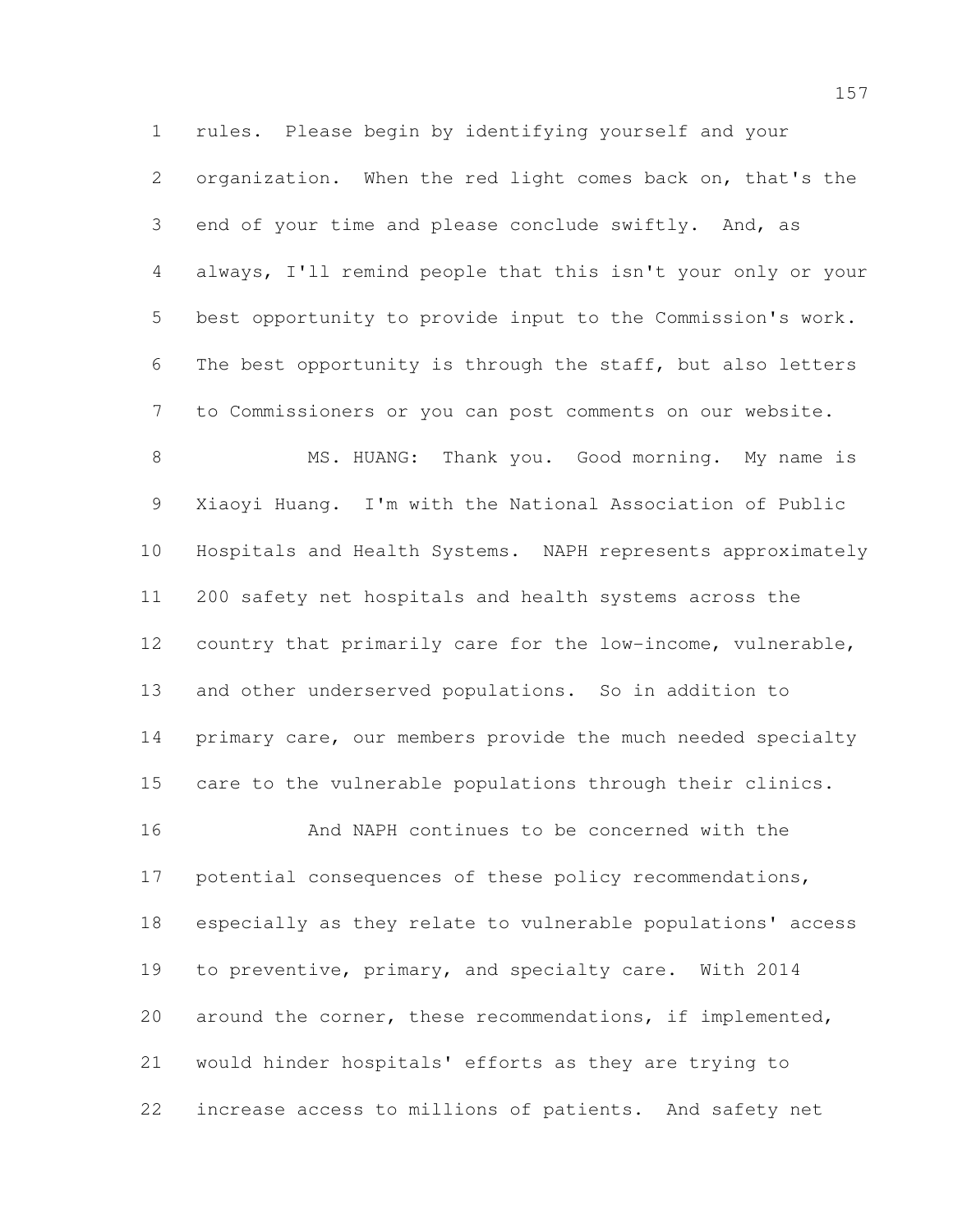hospitals, in particular, would be absorbing the impact of these cuts on top of existing and scheduled payment reductions and the ongoing costs of providing uncompensated care. For some, with their already low or negative margins, this may not be possible without reductions to service. Thank you for the opportunity to comment. 7 MR. MYERS: Good morning, everyone. My name is Tom Myers. I'm General Counsel and Chief of Public Affairs for AIDS Healthcare Foundation. AHF is a nonprofit that, among other things, operates an AIDS C-SNP in Southern Florida and California. I think we're one of only two entities that provides such services. 13 I was very much concerned about the proposed

 elimination, clearly, of the C-SNPs. It seems to be throwing the baby out with the bath water. Most of the time, the debate and the discussion was over diabetes, which apparently affects up to 15 percent of all Medicare recipients. HIV affects less than one-tenth of one percent of Medicare beneficiaries. It simply isn't the scale or the number of people with HIV on Medicare to effectively fold them into the Medicare Advantage. There's no incentive for the Medicare Advantage plans to set up the quality and type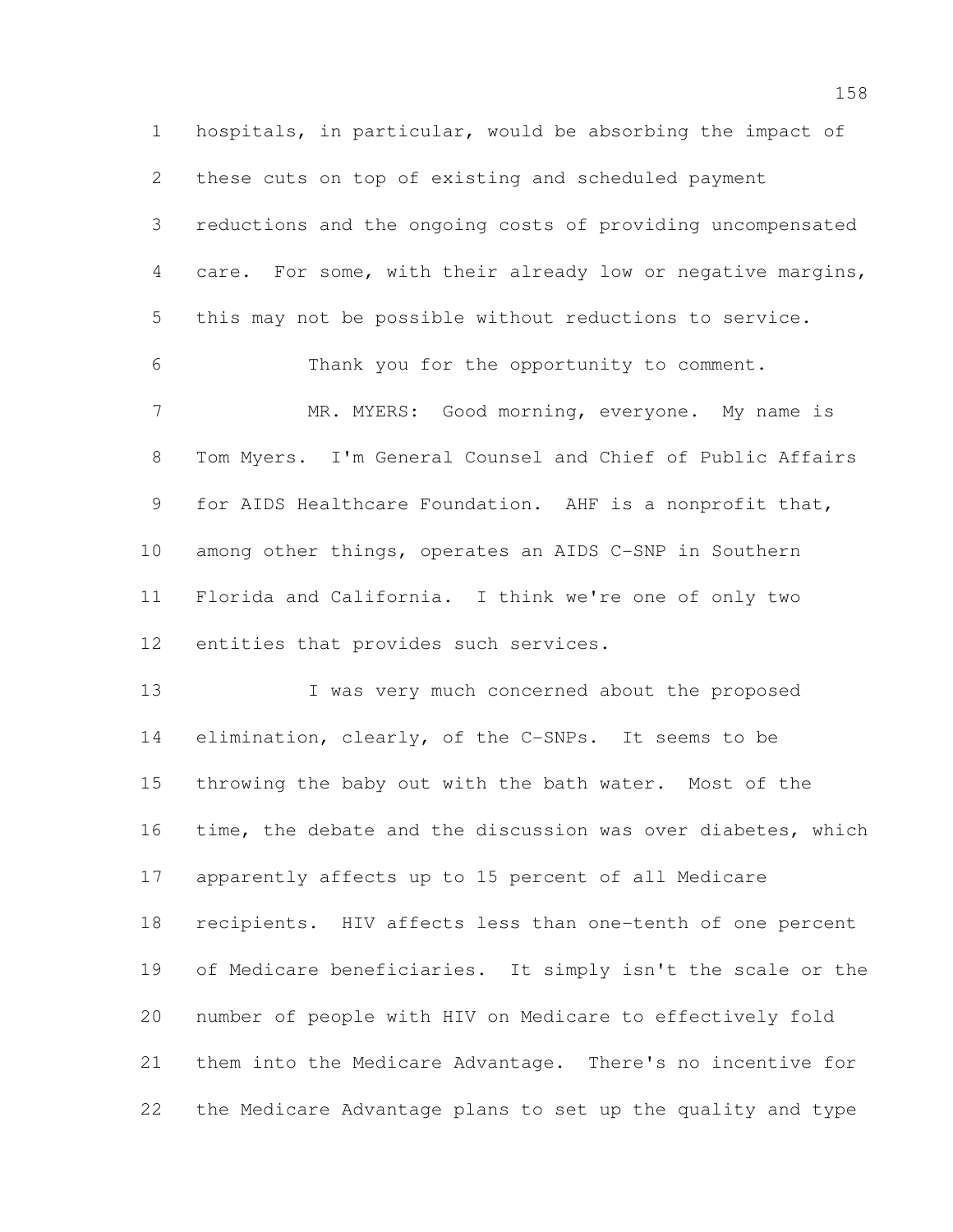of care that the chronic care SNP does. The ability to design the provider networks to specifically meet the chronic condition, HIV experts, pulmonary care physicians, high-volume specialists with experience with HIV, how to do HIV, both HIV and heart, things like that, you know, the incentive simply is not there in the larger Medicare Advantage field.

8 So I haven't heard anything where doing this, eliminating the C-SNPs, would be a benefit or would help people who have HIV or AIDS and I would very much hope that the Commission would look at the various disease states and see which ones are perhaps worth keeping within the C-SNP program.

Thank you.

15 MS. MIHALICH-LEVIN: Good morning. My name is Lori Mihalich-Levin and I'm with the Association of American Medical Colleges. The AAMC appreciates this opportunity to speak to you about our ideas with respect to the Medicare payment differences across settings, and specifically, we have three recommendations for the Commission.

 First, we strongly encourage MedPAC to release additional draft information to the public about the 71 APCs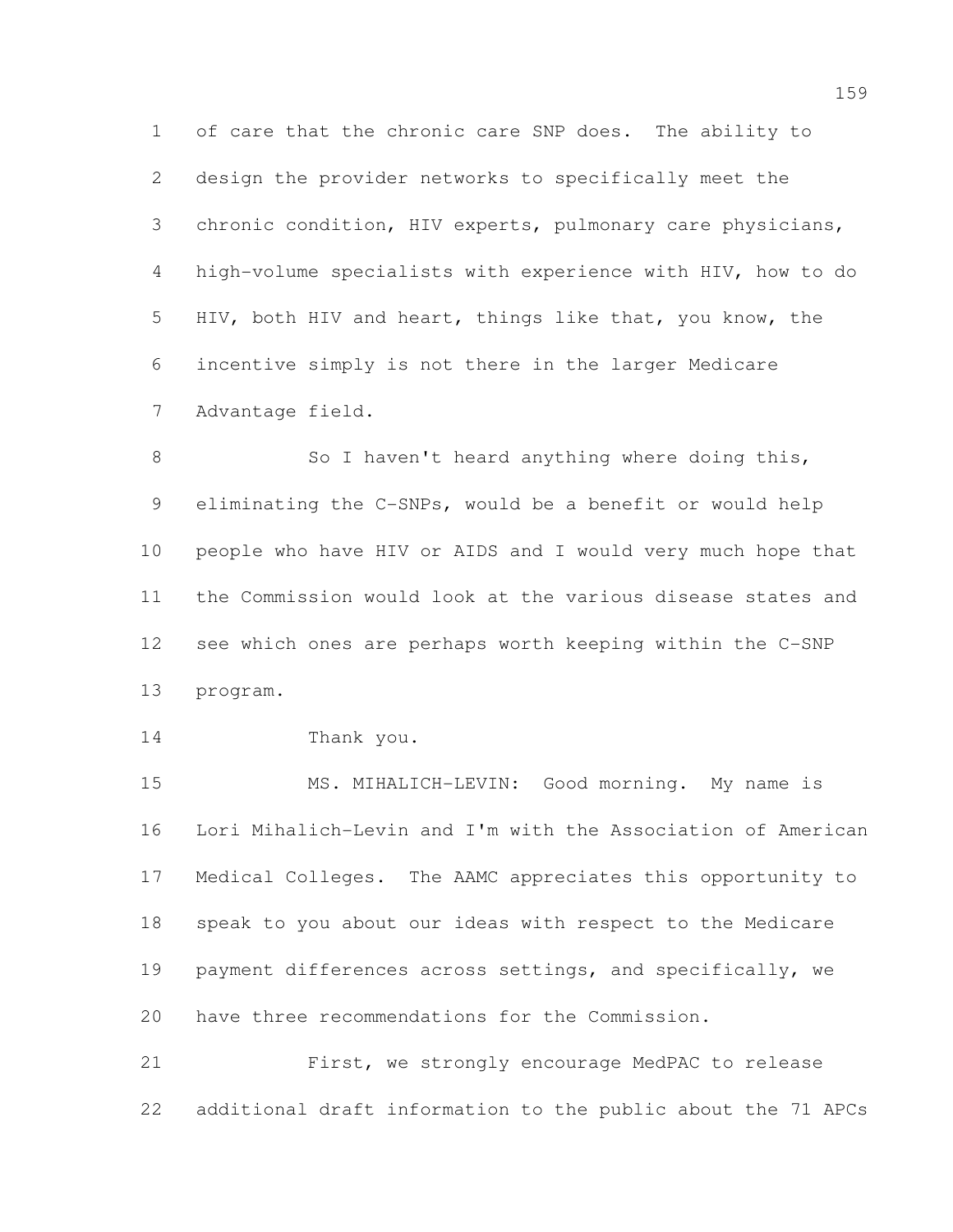that have been selected. Specifically, we urge you to provide a list of the 71 APCs as well as the detailed logic that was used to select those APCs so that we can provide informed feedback to the Commission in advance of any recommendations.

 Second, while we do not believe that the Commission should move forward with these proposals, particularly given the lack of thorough analysis about each 9 of the APCs that have been selected, we urge the Commission to revisit the idea of a stop-loss or a carve-out that actually protects access to ambulatory care services for needy populations. The stop-loss that the Commission recommended last year with respect to the E&M services did not sufficiently address these important access issues and would only have protected a very small number of hospitals, particularly in the very first year of the stop-loss. MedPAC could consider looking at factors including total outpatient revenue losses from proposed cuts and not just total losses, and whether, as Peter mentioned, the HOPD routinely accepts Medicaid patients.

 Third and finally, the AAMC urges MedPAC to recommend to CMS that CMS collect better information on HOPD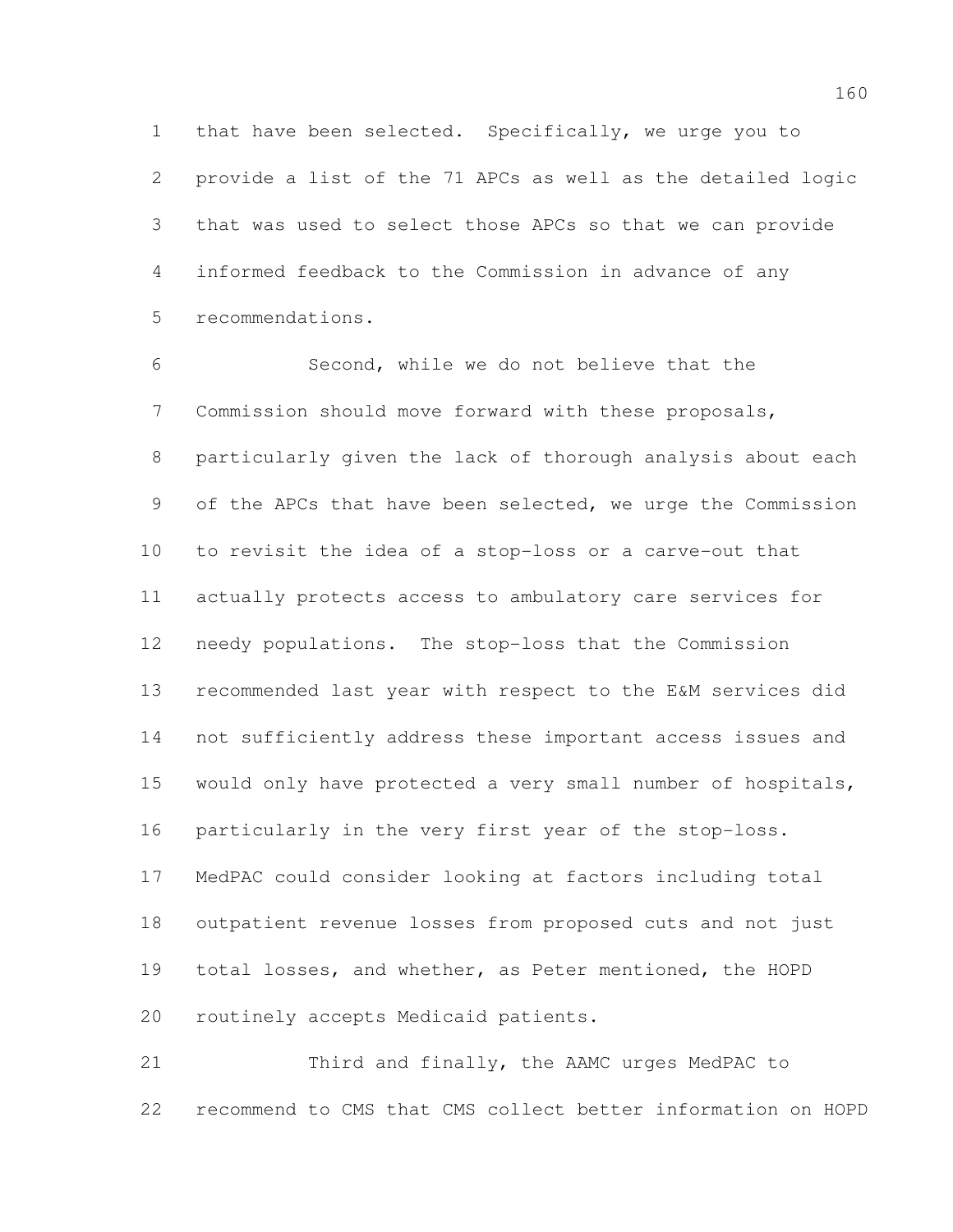clinics nationwide so that we all have more robust data to better understand the policy implications of making payment changes at the different sites of service.

 Thank you for the opportunity to comment. MS. CARLSON: Good morning. I'm Eileen Carlson from the American Nurses Association.

 With respect to hospital outpatient departments, nursing costs are part of room and board in hospital and I don't think anybody directly reimburses those. So we are always concerned that any decrease in hospital payments are going to lead to cuts in nursing staff and we think it's very important that there's adequate and safe staffing for every patient in the hospital.

 But also to lend a little bit of clinical viewpoint, I used to be a cardiac nurse in a hospital and did some care coordination and triage, and I have to say that I do think that clinics--in a cardiology clinic-- clinics in hospitals that are located right there are--it's a different animal. I would schedule different patients to come to the hospital outpatient department versus other freestanding clinics, and some of those patients, we would watch until all hours of the night and admit them directly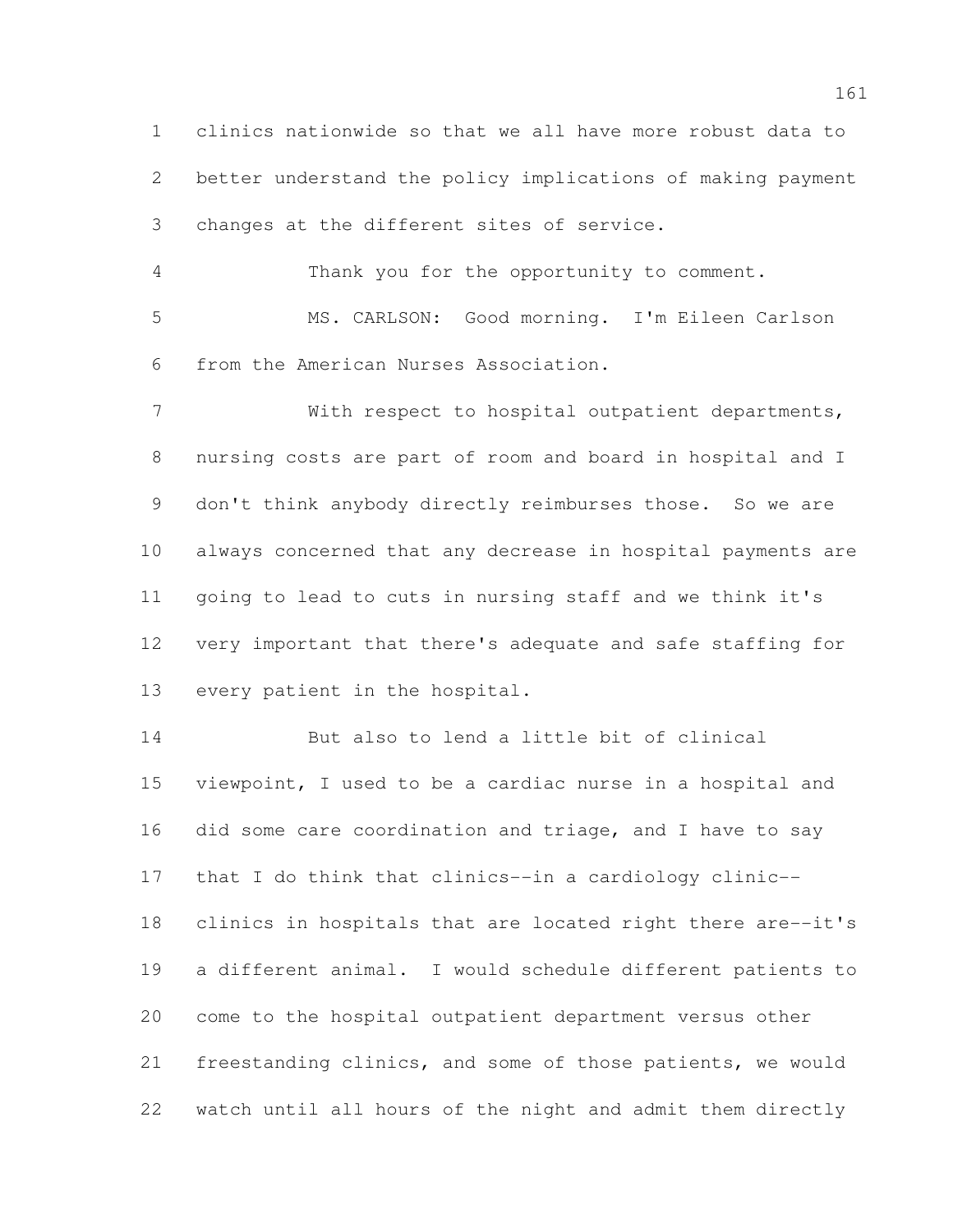when if they had gone to another freestanding clinic or outpatient facility, they would have had to go to the emergency room. So I think that's something that you all need to look at. Thank you. MS. WORZALA: Good morning. Chantal Worzala from the American Hospital Association. I very much appreciate your robust discussion this 9 morning about payment neutrality across ambulatory settings, or at least across two of them, hospital outpatient departments and physician offices. The AHA is extremely concerned with the proposal to expand your recommendations about pay equity across physician offices and hospital 14 outpatients to additional services. We're concerned that, conceptually, these proposals do not account for the unique 16 role of hospitals. This includes emergency response, stand- by capacity, complying with EMTALA, and meeting the Medicare conditions of participation. Physician offices do none of those. And as an example of the unique emergency stand-by

 role of hospitals, we can certainly look at what is happening in the hospitals impacted by Hurricane Sandy. In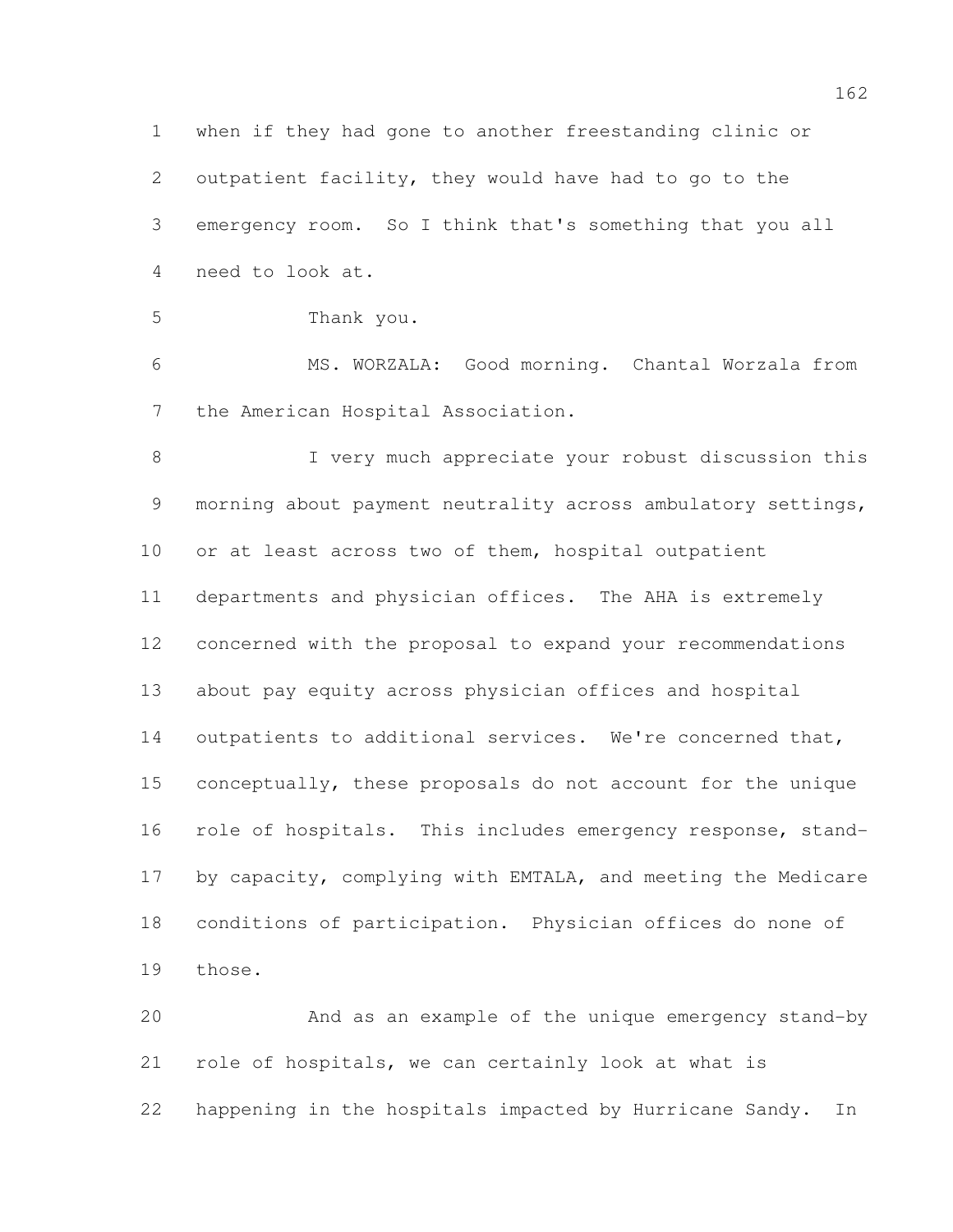the midst of the devastation, hospitals have brought in extra staff, paid extensive overtime, supplemented their supplies and medications, and accepted large numbers of additional patients who were evacuated out of skilled nursing facilities.

 I want to be very clear that hospitals do this gladly and as part of their mission. The point is that we, as a society, really need this kind of response capacity. And you did talk about paying for this directly. Funding for the Hospital Preparedness Program at the Federal level has declined by 12.5 percent between fiscal year 2010 and fiscal year 2012. Experience in the field is that these funds are very much appreciated, but they come nowhere close to meeting the costs of maintaining stand-by capacity and actually responding in the event of a disaster.

 When it comes to the specifics of the policy and the recommendations, or the policies presented in the presentation today, I want to be clear that this policy would result in a negative 5.5 percent cut to hospital outpatient departments where there is already a negative 9.6 percent margin. That would imply a negative 15 percent margin, meaning that Medicare would pay 15 cents on the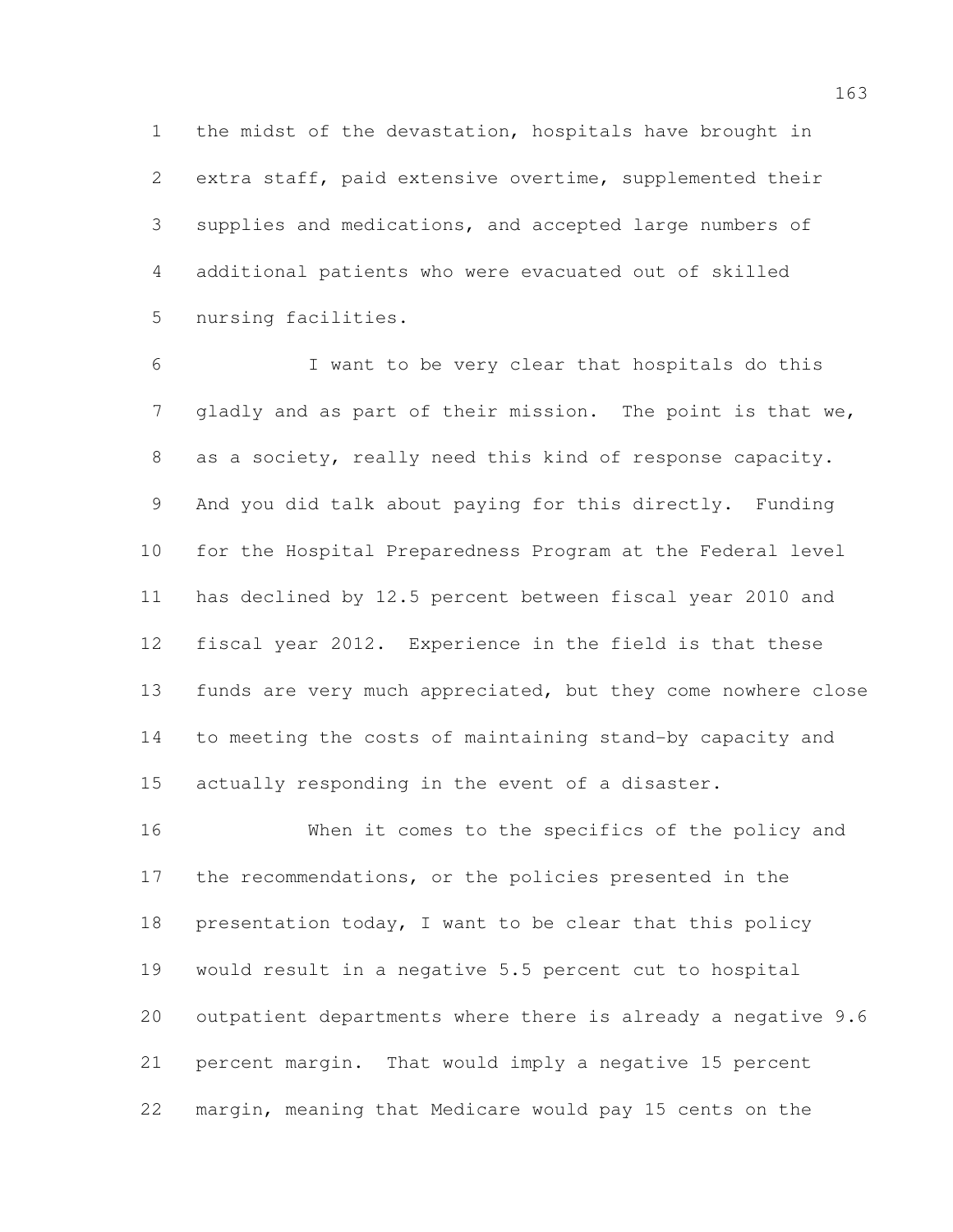dollar for care provided in all hospital outpatient

departments, which does include the emergency department.

 The impact on rural was shown to be higher in the slides, on average. You use 2010 data and the current policy of a rural hold harmless, but that does, by law, expire this year.

 Maybe the underlying assumption from a policy should be looked at a little more closely. It seems to assume that the physician payment under Medicare is correct. We have hospital cost data. It's provided every year by hospitals as part of their overhead expenses. Physicians do not provide cost data to Medicare. So we have hospital cost data, but we don't have physician office cost data.

 Also, the policy only addresses payments to hospitals and it doesn't consider adjusting the practice expense payment to physicians when they provide services outside their own office. This payment is in addition to the payment for the physician work and it's unclear why this is not considered by the Commission as it is part of the total payment that you're looking to equalize across settings.

On this topic, the Commission discussed last month